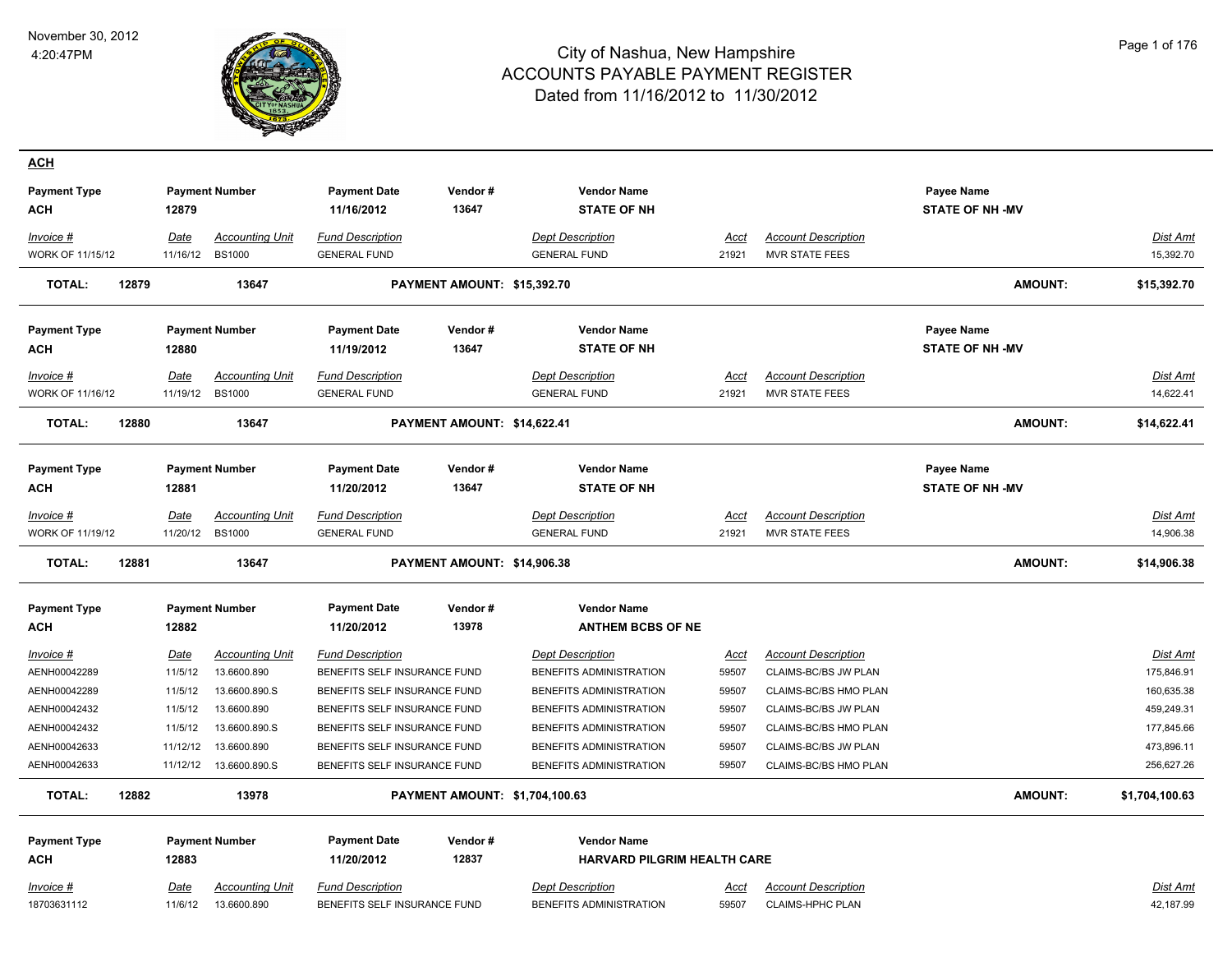

| 18703631112             | 11/6/12     | 13.6600.890.S           | BENEFITS SELF INSURANCE FUND |                                | BENEFITS ADMINISTRATION     | 59507       | CLAIMS-HPHC PLAN           |                        |                | 75,543.37      |
|-------------------------|-------------|-------------------------|------------------------------|--------------------------------|-----------------------------|-------------|----------------------------|------------------------|----------------|----------------|
| 18703631812             | 11/13/12    | 13.6600.890             | BENEFITS SELF INSURANCE FUND |                                | BENEFITS ADMINISTRATION     | 59507       | <b>CLAIMS-HPHC PLAN</b>    |                        |                | 51,290.53      |
| 18703631812             |             | 11/13/12  13.6600.890.S | BENEFITS SELF INSURANCE FUND |                                | BENEFITS ADMINISTRATION     | 59507       | <b>CLAIMS-HPHC PLAN</b>    |                        |                | 56,401.30      |
| <b>TOTAL:</b><br>12883  |             | 12837                   |                              | PAYMENT AMOUNT: \$225,423.19   |                             |             |                            |                        | <b>AMOUNT:</b> | \$225,423.19   |
| <b>Payment Type</b>     |             | <b>Payment Number</b>   | <b>Payment Date</b>          | Vendor#                        | <b>Vendor Name</b>          |             |                            |                        |                |                |
| <b>ACH</b>              | 12884       |                         | 11/20/2012                   | 14555                          | NORTHEAST DELTA DENTAL      |             |                            |                        |                |                |
| <b>Invoice #</b>        | <u>Date</u> | <b>Accounting Unit</b>  | <b>Fund Description</b>      |                                | <b>Dept Description</b>     | <u>Acct</u> | <b>Account Description</b> |                        |                | Dist Amt       |
| 0134-00004200 11/09/12  | 11/20/12    | 13.6600.890.S           | BENEFITS SELF INSURANCE FUND |                                | BENEFITS ADMINISTRATION     | 59525       | CLAIMS-DENTAL              |                        |                | 9,556.27       |
| 4336-00004285 11/09/12  |             | 11/20/12  13.6600.890   | BENEFITS SELF INSURANCE FUND |                                | BENEFITS ADMINISTRATION     | 59525       | CLAIMS-DENTAL              |                        |                | 24,870.86      |
| <b>TOTAL:</b><br>12884  |             | 14555                   |                              | PAYMENT AMOUNT: \$34,427.13    |                             |             |                            |                        | <b>AMOUNT:</b> | \$34,427.13    |
| <b>Payment Type</b>     |             | <b>Payment Number</b>   | <b>Payment Date</b>          | Vendor#                        | <b>Vendor Name</b>          |             |                            | <b>Payee Name</b>      |                |                |
| <b>ACH</b>              | 12885       |                         | 11/21/2012                   | 13647                          | <b>STATE OF NH</b>          |             |                            | <b>STATE OF NH -MV</b> |                |                |
| Invoice #               | Date        | <b>Accounting Unit</b>  | <b>Fund Description</b>      |                                | <b>Dept Description</b>     | Acct        | <b>Account Description</b> |                        |                | Dist Amt       |
| WORK OF 11/20/12        |             | 11/21/12 BS1000         | <b>GENERAL FUND</b>          |                                | <b>GENERAL FUND</b>         | 21921       | <b>MVR STATE FEES</b>      |                        |                | 14,818.97      |
| TOTAL:<br>12885         |             | 13647                   |                              | PAYMENT AMOUNT: \$14,818.97    |                             |             |                            |                        | <b>AMOUNT:</b> | \$14,818.97    |
| <b>Payment Type</b>     |             | <b>Payment Number</b>   | <b>Payment Date</b>          | Vendor#                        | <b>Vendor Name</b>          |             |                            |                        |                |                |
| ACH                     | 12886       |                         | 11/21/2012                   | 14536                          | <b>NH RETIREMENT SYSTEM</b> |             |                            |                        |                |                |
| Invoice #               | Date        | <b>Accounting Unit</b>  | <b>Fund Description</b>      |                                | <b>Dept Description</b>     | <u>Acct</u> | <b>Account Description</b> |                        |                | Dist Amt       |
| OCTOBER 2012            |             | 11/21/12  15.1.500      | <b>GENERAL FUND</b>          |                                | <b>CITYWIDE PENSIONS</b>    | 52150       | PENSION CONTRIBUTIONS      |                        |                | 549,903.33     |
| OCTOBER 2012            |             | 11/21/12  15.1.500.S    | <b>GENERAL FUND</b>          |                                | <b>CITYWIDE PENSIONS</b>    | 52150       | PENSION CONTRIBUTIONS      |                        |                | 585,856.10     |
| OCTOBER 2012            | 11/21/12    | <b>BS1000</b>           | <b>GENERAL FUND</b>          |                                | <b>GENERAL FUND</b>         | 21418       | NHRS PENSION 1 - TEACHERS  |                        |                | 311,702.82     |
| OCTOBER 2012            | 11/21/12    | <b>BS1000</b>           | <b>GENERAL FUND</b>          |                                | <b>GENERAL FUND</b>         | 21420       | NHRS PENSION 2 - EMPLOYEES |                        |                | 142,087.96     |
| OCTOBER 2012            | 11/21/12    | <b>BS1000</b>           | <b>GENERAL FUND</b>          |                                | <b>GENERAL FUND</b>         | 21422       | NHRS PENSION 4 - POLICE    |                        |                | 125,345.63     |
| OCTOBER 2012            |             | 11/21/12 BS1000         | <b>GENERAL FUND</b>          |                                | <b>GENERAL FUND</b>         | 21425       | NHRS PENSION 4 - FIRE      |                        |                | 122,410.31     |
| <b>TOTAL:</b><br>12886  |             | 14536                   |                              | PAYMENT AMOUNT: \$1,837,306.15 |                             |             |                            |                        | <b>AMOUNT:</b> | \$1,837,306.15 |
| <b>Payment Type</b>     |             | <b>Payment Number</b>   | <b>Payment Date</b>          | Vendor#                        | <b>Vendor Name</b>          |             |                            | <b>Payee Name</b>      |                |                |
| <b>ACH</b>              | 12887       |                         | 11/26/2012                   | 13647                          | <b>STATE OF NH</b>          |             |                            | <b>STATE OF NH -MV</b> |                |                |
| Invoice #               | Date        | <b>Accounting Unit</b>  | <b>Fund Description</b>      |                                | <b>Dept Description</b>     | Acct        | <b>Account Description</b> |                        |                | Dist Amt       |
| <b>WORK OF 11/21/12</b> | 11/26/12    | <b>BS1000</b>           | <b>GENERAL FUND</b>          |                                | <b>GENERAL FUND</b>         | 21921       | <b>MVR STATE FEES</b>      |                        |                | 12,151.88      |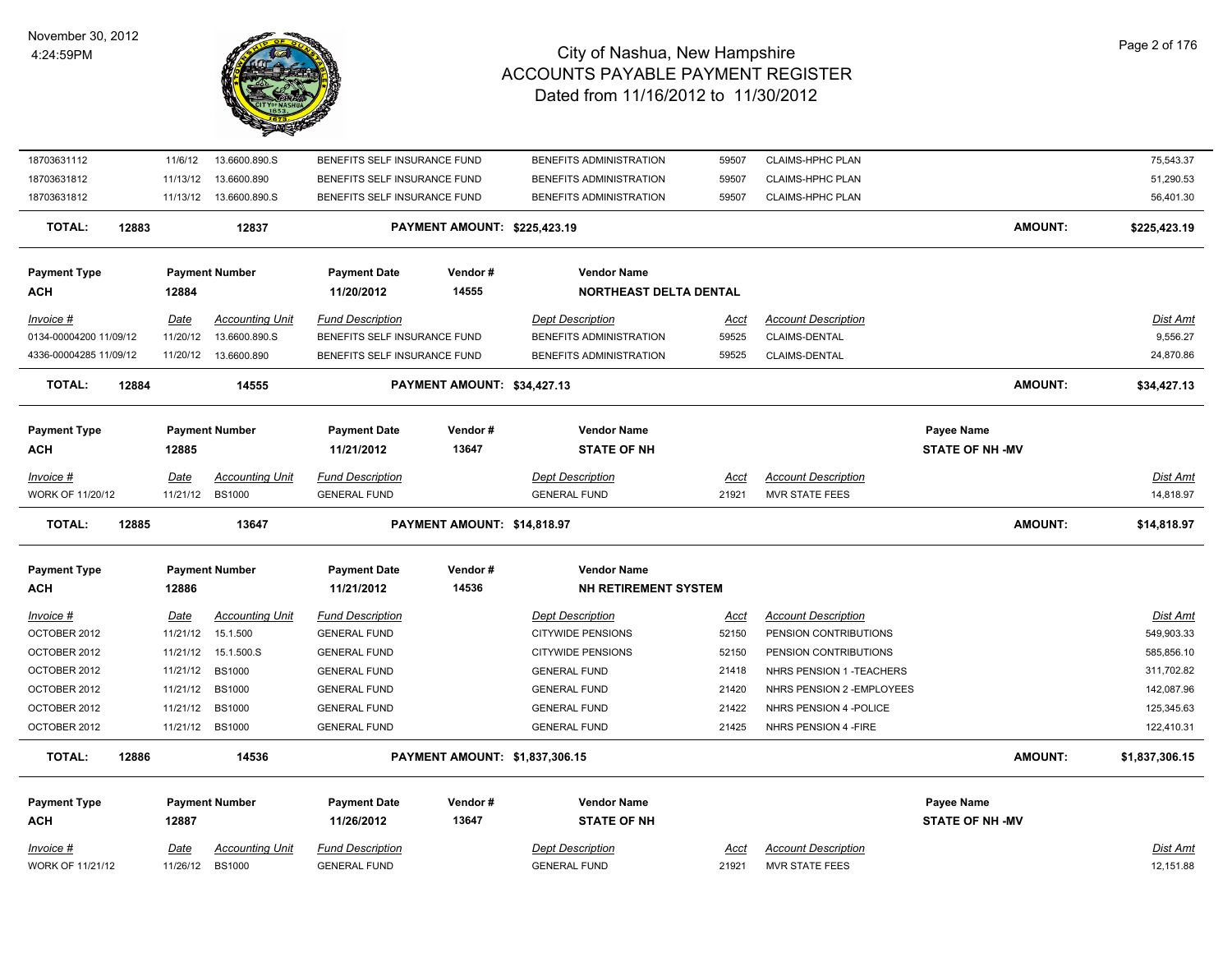

| <b>TOTAL:</b>              | 12887 |             | 13647                   |                                   | PAYMENT AMOUNT: \$12,151.88  |                                                          |             |                              | <b>AMOUNT:</b>                   | \$12,151.88     |
|----------------------------|-------|-------------|-------------------------|-----------------------------------|------------------------------|----------------------------------------------------------|-------------|------------------------------|----------------------------------|-----------------|
| <b>Payment Type</b><br>ACH |       | 12888       | <b>Payment Number</b>   | <b>Payment Date</b><br>11/26/2012 | Vendor#<br>13978             | <b>Vendor Name</b><br><b>ANTHEM BCBS OF NE</b>           |             |                              |                                  |                 |
| Invoice #                  |       | Date        | <b>Accounting Unit</b>  | <b>Fund Description</b>           |                              | <b>Dept Description</b>                                  | <u>Acct</u> | <b>Account Description</b>   |                                  | <b>Dist Amt</b> |
| AENH00042519               |       | 11/6/12     | 13.6600.890             | BENEFITS SELF INSURANCE FUND      |                              | BENEFITS ADMINISTRATION                                  | 59500       | <b>CLAIMS ADMINISTRATION</b> |                                  | 56,368.11       |
| AENH00042519               |       | 11/6/12     | 13.6600.890.S           | BENEFITS SELF INSURANCE FUND      |                              | BENEFITS ADMINISTRATION                                  | 59500       | <b>CLAIMS ADMINISTRATION</b> |                                  | 45,912.36       |
| AENH00042763               |       | 11/19/12    | 13.6600.890             | BENEFITS SELF INSURANCE FUND      |                              | BENEFITS ADMINISTRATION                                  | 59507       | CLAIMS-BC/BS JW PLAN         |                                  | 194,585.16      |
| AENH00042763               |       |             | 11/19/12  13.6600.890.S | BENEFITS SELF INSURANCE FUND      |                              | BENEFITS ADMINISTRATION                                  | 59507       | CLAIMS-BC/BS HMO PLAN        |                                  | 169,249.28      |
| <b>TOTAL:</b>              | 12888 |             | 13978                   |                                   | PAYMENT AMOUNT: \$466,114.91 |                                                          |             |                              | <b>AMOUNT:</b>                   | \$466,114.91    |
| <b>Payment Type</b>        |       |             | <b>Payment Number</b>   | <b>Payment Date</b>               | Vendor#                      | <b>Vendor Name</b>                                       |             |                              | Payee Name                       |                 |
| <b>ACH</b>                 |       | 12889       |                         | 11/26/2012                        | 14017                        | <b>BENEFIT STRATEGIES INC</b>                            |             |                              | <b>BENEFIT STRATEGIES (FLEX)</b> |                 |
| Invoice #                  |       | Date        | <b>Accounting Unit</b>  | <b>Fund Description</b>           |                              | <b>Dept Description</b>                                  | <u>Acct</u> | <b>Account Description</b>   |                                  | Dist Amt        |
| CP103112218-2219           |       | 10/31/12    | <b>BS1000</b>           | <b>GENERAL FUND</b>               |                              | <b>GENERAL FUND</b>                                      | 21467       | 125 FLEXIBLE BENEFITS        |                                  | 20,665.48       |
| <b>TOTAL:</b>              | 12889 |             | 14017                   |                                   | PAYMENT AMOUNT: \$20,665.48  |                                                          |             |                              | <b>AMOUNT:</b>                   | \$20,665.48     |
| <b>Payment Type</b>        |       |             | <b>Payment Number</b>   | <b>Payment Date</b>               | Vendor#                      | <b>Vendor Name</b>                                       |             |                              |                                  |                 |
| ACH                        |       | 12890       |                         | 11/26/2012                        | 14040                        | <b>BOSTON MUTUAL LIFE INSURANCE</b>                      |             |                              |                                  |                 |
| <u> Invoice #</u>          |       | <u>Date</u> | <b>Accounting Unit</b>  | <b>Fund Description</b>           |                              | <b>Dept Description</b>                                  | <u>Acct</u> | <b>Account Description</b>   |                                  | <b>Dist Amt</b> |
| 11012012                   |       | 11/26/12    | <b>BS1000</b>           | <b>GENERAL FUND</b>               |                              | <b>GENERAL FUND</b>                                      | 21516       | WHOLE LIFE INSURANCE         |                                  | 10,303.04       |
| <b>TOTAL:</b>              | 12890 |             | 14040                   |                                   | PAYMENT AMOUNT: \$10,303.04  |                                                          |             |                              | <b>AMOUNT:</b>                   | \$10,303.04     |
| <b>Payment Type</b><br>ACH |       | 12891       | <b>Payment Number</b>   | <b>Payment Date</b><br>11/26/2012 | Vendor#<br>12837             | <b>Vendor Name</b><br><b>HARVARD PILGRIM HEALTH CARE</b> |             |                              |                                  |                 |
| Invoice #                  |       | Date        | <b>Accounting Unit</b>  | <b>Fund Description</b>           |                              | <b>Dept Description</b>                                  | Acct        | <b>Account Description</b>   |                                  | Dist Amt        |
| 112712 CITY OF NASHUA      |       | 11/26/12    | 13.6600.890             | BENEFITS SELF INSURANCE FUND      |                              | BENEFITS ADMINISTRATION                                  | 59500       | <b>CLAIMS ADMINISTRATION</b> |                                  | 11,286.86       |
| 112712 CITY OF NASHUA      |       | 11/26/12    | 13.6600.890.S           | BENEFITS SELF INSURANCE FUND      |                              | BENEFITS ADMINISTRATION                                  | 59500       | <b>CLAIMS ADMINISTRATION</b> |                                  | 17,264.45       |
| 18703632512                |       | 11/20/12    | 13.6600.890             | BENEFITS SELF INSURANCE FUND      |                              | BENEFITS ADMINISTRATION                                  | 59507       | <b>CLAIMS-HPHC PLAN</b>      |                                  | 101,854.77      |
| 18703632512                |       | 11/20/12    | 13.6600.890.S           | BENEFITS SELF INSURANCE FUND      |                              | BENEFITS ADMINISTRATION                                  | 59507       | <b>CLAIMS-HPHC PLAN</b>      |                                  | 62,838.48       |
| <b>TOTAL:</b>              | 12891 |             | 12837                   |                                   | PAYMENT AMOUNT: \$193,244.56 |                                                          |             |                              | <b>AMOUNT:</b>                   | \$193,244.56    |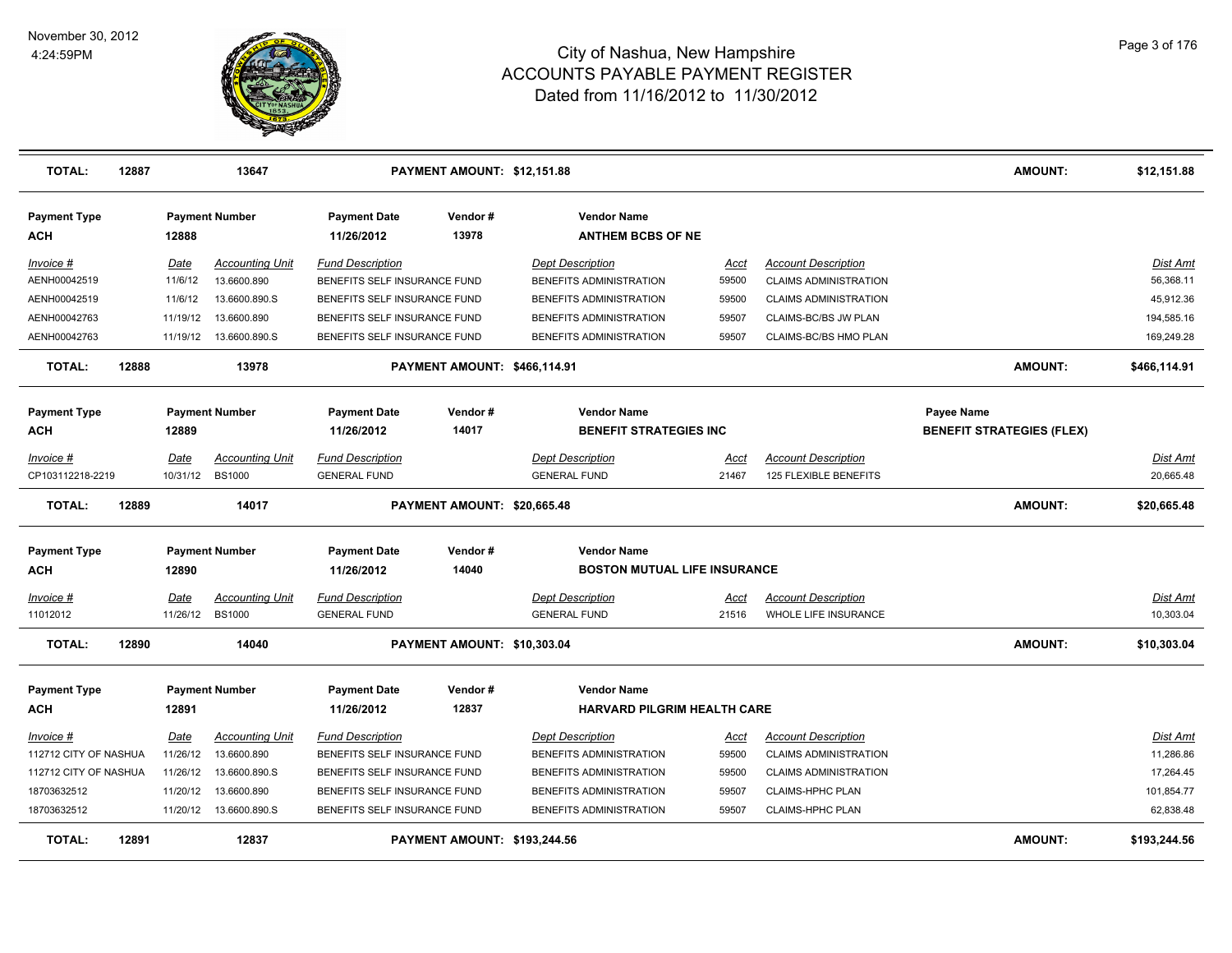

| <b>Payment Type</b>    |       |                 | <b>Payment Number</b>                 | <b>Payment Date</b>                                     | Vendor#                        | <b>Vendor Name</b>                                 |               |                                             |                        |                       |
|------------------------|-------|-----------------|---------------------------------------|---------------------------------------------------------|--------------------------------|----------------------------------------------------|---------------|---------------------------------------------|------------------------|-----------------------|
| <b>ACH</b>             |       | 12892           |                                       | 11/26/2012                                              | 10803                          | <b>HM LIFE INSURANCE CO</b>                        |               |                                             |                        |                       |
| Invoice #              |       | Date            | <b>Accounting Unit</b>                | <b>Fund Description</b>                                 |                                | <b>Dept Description</b>                            | Acct          | <b>Account Description</b>                  |                        | Dist Amt              |
| 403708-0010 NOV2012    |       | 11/26/12        | 13.6600.890                           | BENEFITS SELF INSURANCE FUND                            |                                | BENEFITS ADMINISTRATION                            | 59165         | STOP LOSS COVERAGE                          |                        | 88,251.87             |
| TOTAL:                 | 12892 |                 | 10803                                 |                                                         | PAYMENT AMOUNT: \$88,251.87    |                                                    |               |                                             | <b>AMOUNT:</b>         | \$88,251.87           |
| <b>Payment Type</b>    |       |                 | <b>Payment Number</b>                 | <b>Payment Date</b>                                     | Vendor#                        | <b>Vendor Name</b>                                 |               |                                             |                        |                       |
| <b>ACH</b>             |       | 12893           |                                       | 11/26/2012                                              | 14335                          | <b>ITT HARTFORD</b>                                |               |                                             |                        |                       |
|                        |       |                 |                                       |                                                         |                                |                                                    |               |                                             |                        |                       |
| Invoice #<br>6071952-3 |       | Date<br>11/1/12 | <b>Accounting Unit</b><br>13.6600.525 | <b>Fund Description</b><br>BENEFITS SELF INSURANCE FUND |                                | <b>Dept Description</b><br>BENEFITS ADMINISTRATION | Acct<br>59014 | <b>Account Description</b><br>LIFE POLICIES |                        | Dist Amt<br>15,371.63 |
| 6071952-3              |       | 11/1/12         | 13.6600.525.S                         | BENEFITS SELF INSURANCE FUND                            |                                | BENEFITS ADMINISTRATION                            | 59014         | LIFE POLICIES                               |                        | 18,641.42             |
|                        |       |                 |                                       |                                                         |                                |                                                    |               |                                             |                        |                       |
| <b>TOTAL:</b>          | 12893 |                 | 14335                                 |                                                         | PAYMENT AMOUNT: \$34,013.05    |                                                    |               |                                             | <b>AMOUNT:</b>         | \$34,013.05           |
|                        |       |                 |                                       |                                                         |                                |                                                    |               |                                             |                        |                       |
| <b>Payment Type</b>    |       |                 | <b>Payment Number</b>                 | <b>Payment Date</b>                                     | Vendor#                        | <b>Vendor Name</b>                                 |               |                                             |                        |                       |
| <b>ACH</b>             |       | 12894           |                                       | 11/26/2012                                              | 14555                          | <b>NORTHEAST DELTA DENTAL</b>                      |               |                                             |                        |                       |
| Invoice #              |       | Date            | <b>Accounting Unit</b>                | <b>Fund Description</b>                                 |                                | <b>Dept Description</b>                            | Acct          | <b>Account Description</b>                  |                        | <b>Dist Amt</b>       |
| 0134-00004200 11/16/12 |       | 11/26/12        | 13.6600.890.S                         | BENEFITS SELF INSURANCE FUND                            |                                | BENEFITS ADMINISTRATION                            | 59525         | CLAIMS-DENTAL                               |                        | 7,005.77              |
| 4336-00004285 11/16/12 |       | 11/26/12        | 13.6600.890                           | BENEFITS SELF INSURANCE FUND                            |                                | BENEFITS ADMINISTRATION                            | 59525         | CLAIMS-DENTAL                               |                        | 16,701.27             |
| NOV2012 TEACHERS       |       |                 | 11/26/12  13.6600.525.S               | BENEFITS SELF INSURANCE FUND                            |                                | BENEFITS ADMINISTRATION                            | 59007         | <b>DENTAL POLICIES</b>                      |                        | 161,125.26            |
| <b>TOTAL:</b>          | 12894 |                 | 14555                                 |                                                         | PAYMENT AMOUNT: \$184,832.30   |                                                    |               |                                             | <b>AMOUNT:</b>         | \$184,832.30          |
| <b>Payment Type</b>    |       |                 | <b>Payment Number</b>                 | <b>Payment Date</b>                                     | Vendor#                        | <b>Vendor Name</b>                                 |               |                                             |                        |                       |
| <b>ACH</b>             |       | 12895           |                                       | 11/26/2012                                              | 13366                          | PROTECTIVE LIFE INSURANCE CO                       |               |                                             |                        |                       |
| Invoice #              |       | <u>Date</u>     | <b>Accounting Unit</b>                | <b>Fund Description</b>                                 |                                | <b>Dept Description</b>                            | <u>Acct</u>   | <b>Account Description</b>                  |                        | <b>Dist Amt</b>       |
| 730004-10/25/2012      |       | 10/25/12        | <b>BS1000</b>                         | <b>GENERAL FUND</b>                                     |                                | <b>GENERAL FUND</b>                                | 21505         | OTHER VOLUNTARY LIFE                        |                        | 47.08                 |
| <b>TOTAL:</b>          | 12895 |                 | 13366                                 |                                                         | <b>PAYMENT AMOUNT: \$47.08</b> |                                                    |               |                                             | <b>AMOUNT:</b>         | \$47.08               |
|                        |       |                 |                                       |                                                         |                                |                                                    |               |                                             |                        |                       |
| <b>Payment Type</b>    |       |                 | <b>Payment Number</b>                 | <b>Payment Date</b>                                     | Vendor#                        | <b>Vendor Name</b>                                 |               |                                             | Payee Name             |                       |
| <b>ACH</b>             |       | 12896           |                                       | 11/27/2012                                              | 13647                          | <b>STATE OF NH</b>                                 |               |                                             | <b>STATE OF NH -MV</b> |                       |
| Invoice #              |       | <b>Date</b>     | <b>Accounting Unit</b>                | <b>Fund Description</b>                                 |                                | <b>Dept Description</b>                            | <u>Acct</u>   | <b>Account Description</b>                  |                        | Dist Amt              |
| WORK OF 11/26/12       |       | 11/27/12 BS1000 |                                       | <b>GENERAL FUND</b>                                     |                                | <b>GENERAL FUND</b>                                | 21921         | <b>MVR STATE FEES</b>                       |                        | 18,593.68             |
|                        |       |                 |                                       |                                                         |                                |                                                    |               |                                             |                        |                       |
| <b>TOTAL:</b>          | 12896 |                 | 13647                                 |                                                         | PAYMENT AMOUNT: \$18,593.68    |                                                    |               |                                             | <b>AMOUNT:</b>         | \$18,593.68           |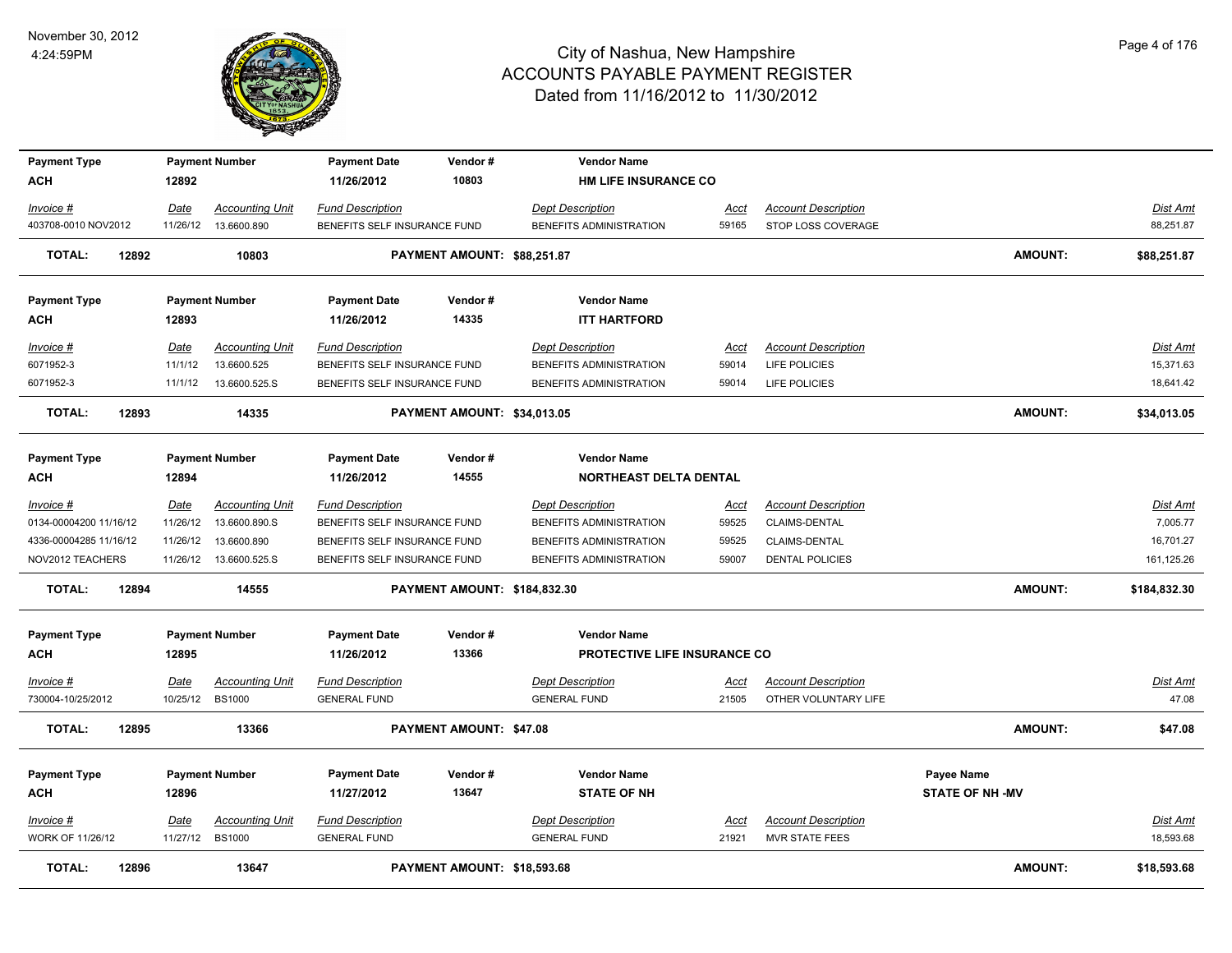

| <b>Payment Type</b>       |       |                  | <b>Payment Number</b>                   | <b>Payment Date</b>                                     | Vendor#                      | <b>Vendor Name</b>                                 |               |                                                         | <b>Payee Name</b>              |                                |
|---------------------------|-------|------------------|-----------------------------------------|---------------------------------------------------------|------------------------------|----------------------------------------------------|---------------|---------------------------------------------------------|--------------------------------|--------------------------------|
| <b>ACH</b>                |       | 12897            |                                         | 11/28/2012                                              | 13647                        | <b>STATE OF NH</b>                                 |               |                                                         | <b>STATE OF NH-MV</b>          |                                |
| Invoice #                 |       | Date             | <b>Accounting Unit</b>                  | <b>Fund Description</b>                                 |                              | <b>Dept Description</b>                            | Acct          | <b>Account Description</b>                              |                                | Dist Amt                       |
| WORK OF 11/27/12          |       | 11/28/12         | <b>BS1000</b>                           | <b>GENERAL FUND</b>                                     |                              | <b>GENERAL FUND</b>                                | 21921         | MVR STATE FEES                                          |                                | 22,275.97                      |
| <b>TOTAL:</b>             | 12897 |                  | 13647                                   |                                                         | PAYMENT AMOUNT: \$22,275.97  |                                                    |               |                                                         |                                | <b>AMOUNT:</b><br>\$22,275.97  |
| <b>Payment Type</b>       |       |                  | <b>Payment Number</b>                   | <b>Payment Date</b>                                     | Vendor#                      | <b>Vendor Name</b>                                 |               |                                                         |                                |                                |
| ACH                       |       | 12898            |                                         | 11/28/2012                                              | 12837                        | <b>HARVARD PILGRIM HEALTH CARE</b>                 |               |                                                         |                                |                                |
| Invoice #<br>102300485899 |       | Date<br>10/20/12 | <b>Accounting Unit</b><br><b>BS6600</b> | <b>Fund Description</b><br>BENEFITS SELF INSURANCE FUND |                              | <b>Dept Description</b><br>BENEFITS ADMINISTRATION | Acct<br>21550 | <b>Account Description</b><br>HARVARD MEDICARE ENHANCED |                                | <b>Dist Amt</b><br>122,491.94  |
| 102300485900              |       |                  | 10/20/12 BS6600                         | BENEFITS SELF INSURANCE FUND                            |                              | BENEFITS ADMINISTRATION                            | 21550         | <b>PLAN</b><br>HARVARD MEDICARE ENHANCED<br><b>PLAN</b> |                                | 31,850.00                      |
| <b>TOTAL:</b>             | 12898 |                  | 12837                                   |                                                         | PAYMENT AMOUNT: \$154,341.94 |                                                    |               |                                                         |                                | <b>AMOUNT:</b><br>\$154,341.94 |
| <b>Payment Type</b>       |       |                  | <b>Payment Number</b>                   | <b>Payment Date</b>                                     | Vendor#                      | <b>Vendor Name</b>                                 |               |                                                         | Payee Name                     |                                |
| <b>ACH</b>                |       | 12899            |                                         | 11/28/2012                                              | 11186                        | NH DEPT OF ENVIROMENTAL SERVS                      |               |                                                         | NH DEPT OF ENVIRONMENTAL SERVS |                                |
| Invoice #                 |       | Date             | <b>Accounting Unit</b>                  | <b>Fund Description</b>                                 |                              | <b>Dept Description</b>                            | <u>Acct</u>   | <b>Account Description</b>                              |                                | <b>Dist Amt</b>                |
| 221414                    |       | 11/8/12          | 69.6200.900                             | WASTEWATER FUND                                         |                              | WASTEWATER                                         | 75100         | <b>PRINCIPAL</b>                                        |                                | 24,998.17                      |
| 221414                    |       | 11/8/12          | 69.6200.900                             | <b>WASTEWATER FUND</b>                                  |                              | <b>WASTEWATER</b>                                  | 75200         | <b>INTEREST</b>                                         |                                | 9,176.73                       |
| <b>TOTAL:</b>             | 12899 |                  | 11186                                   |                                                         | PAYMENT AMOUNT: \$34,174.90  |                                                    |               |                                                         |                                | <b>AMOUNT:</b><br>\$34,174.90  |
| <b>Payment Type</b>       |       |                  | <b>Payment Number</b>                   | <b>Payment Date</b>                                     | Vendor#                      | <b>Vendor Name</b>                                 |               |                                                         | <b>Payee Name</b>              |                                |
| <b>ACH</b>                |       | 12900            |                                         | 11/29/2012                                              | 13647                        | <b>STATE OF NH</b>                                 |               |                                                         | <b>STATE OF NH -MV</b>         |                                |
| $Invoice$ #               |       | <b>Date</b>      | <b>Accounting Unit</b>                  | <b>Fund Description</b>                                 |                              | <b>Dept Description</b>                            | <u>Acct</u>   | <b>Account Description</b>                              |                                | Dist Amt                       |
| WORK OF 11/28/12          |       | 11/29/12         | <b>BS1000</b>                           | <b>GENERAL FUND</b>                                     |                              | <b>GENERAL FUND</b>                                | 21921         | <b>MVR STATE FEES</b>                                   |                                | 25,556.36                      |
| <b>TOTAL:</b>             | 12900 |                  | 13647                                   |                                                         | PAYMENT AMOUNT: \$25,556.36  |                                                    |               |                                                         |                                | <b>AMOUNT:</b><br>\$25,556.36  |
| <b>Payment Type</b>       |       |                  | <b>Payment Number</b>                   | <b>Payment Date</b>                                     | Vendor#                      | <b>Vendor Name</b>                                 |               |                                                         | <b>Payee Name</b>              |                                |
| ACH                       |       | 12901            |                                         | 11/30/2012                                              | 13647                        | <b>STATE OF NH</b>                                 |               |                                                         | <b>STATE OF NH -MV</b>         |                                |
| Invoice #                 |       | <b>Date</b>      | <b>Accounting Unit</b>                  | <b>Fund Description</b>                                 |                              | <b>Dept Description</b>                            | Acct          | <b>Account Description</b>                              |                                | Dist Amt                       |
| WORK OF 11/29/12          |       | 11/30/12 BS1000  |                                         | <b>GENERAL FUND</b>                                     |                              | <b>GENERAL FUND</b>                                | 21921         | <b>MVR STATE FEES</b>                                   |                                | 22,345.28                      |
| <b>TOTAL:</b>             | 12901 |                  | 13647                                   |                                                         | PAYMENT AMOUNT: \$22,345.28  |                                                    |               |                                                         |                                | <b>AMOUNT:</b><br>\$22,345.28  |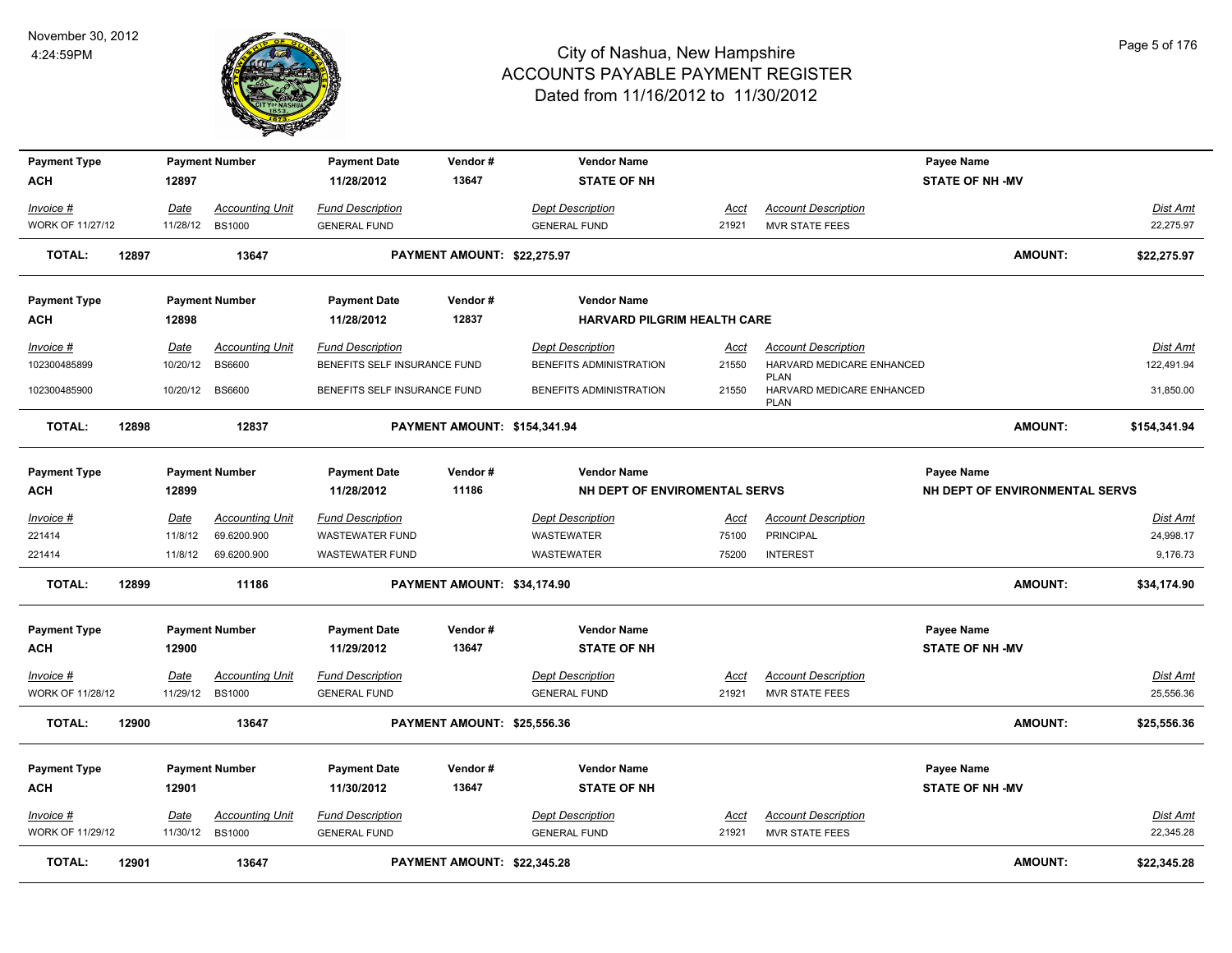

| <b>Payment Type</b><br><b>ACH</b> | 9201309 | <b>Payment Number</b>  | <b>Payment Date</b><br>11/29/2012 | Vendor#<br>14109            | <b>Vendor Name</b><br><b>CITIZENS BANK</b> |       |                                                      |                 |                |
|-----------------------------------|---------|------------------------|-----------------------------------|-----------------------------|--------------------------------------------|-------|------------------------------------------------------|-----------------|----------------|
| Invoice #                         | Date    | <b>Accounting Unit</b> | <b>Fund Description</b>           |                             | <b>Dept Description</b>                    | Acct  | <b>Account Description</b>                           | Activity        | Dist Amt       |
| CREDIT CARD 11/07/2012            | 11/7/12 | 01.1.500               | <b>GENERAL FUND</b>               |                             | <b>MAYOR</b>                               | 61910 | <b>MEALS - FUNCTIONS</b>                             |                 | 46.83          |
| CREDIT CARD 11/07/2012            | 11/7/12 | 01.1.500               | <b>GENERAL FUND</b>               |                             | <b>MAYOR</b>                               | 68300 | MAYORS EXPENSE ACCOUNT                               |                 | 372.97         |
| CREDIT CARD 11/07/2012            | 11/7/12 | 03.1.500               | <b>GENERAL FUND</b>               |                             | <b>LEGAL</b>                               | 55421 | TRAINING & CERTIFICATIONS                            |                 | 219.00         |
| CREDIT CARD 11/07/2012            | 11/7/12 | 03.1.500               | <b>GENERAL FUND</b>               |                             | <b>LEGAL</b>                               | 55495 | LITIGATION RELATED EXPENSES                          |                 | 14.95          |
| CREDIT CARD 11/07/2012            | 11/7/12 | 07.1.565               | <b>GENERAL FUND</b>               |                             | <b>CITY CLERK</b>                          | 61299 | MISCELLANEOUS SUPPLIES                               |                 | 408.50         |
| CREDIT CARD 11/07/2012            | 11/7/12 | 11.1.500               | <b>GENERAL FUND</b>               |                             | HUMAN RESOURCES                            | 55400 | <b>CONFERENCES AND SEMINARS</b>                      |                 | 165.00         |
| CREDIT CARD 11/07/2012            | 11/7/12 | 13.6600.525            | BENEFITS SELF INSURANCE FUND      |                             | <b>BENEFITS ADMINISTRATION</b>             | 52809 | <b>WELLNESS PROGRAM</b>                              |                 | 906.75         |
| CREDIT CARD 11/07/2012            | 11/7/12 | 22.1.500               | <b>GENERAL FUND</b>               |                             | <b>INFORMATION TECHNOLOGY</b>              | 71228 | <b>COMPUTER SOFTWARE</b>                             |                 | 55.45          |
| CREDIT CARD 11/07/2012            | 11/7/12 | 22.1.535               | <b>GENERAL FUND</b>               |                             | INFORMATION TECHNOLOGY                     | 54407 | SOFTWARE MAINTENANCE                                 |                 | 101.45         |
| CREDIT CARD 11/07/2012            | 11/7/12 | 22.1.535               | <b>GENERAL FUND</b>               |                             | <b>INFORMATION TECHNOLOGY</b>              | 71228 | <b>COMPUTER SOFTWARE</b>                             |                 | 174.90         |
| CREDIT CARD 11/07/2012            | 11/7/12 | 26.1.500               | <b>GENERAL FUND</b>               |                             | <b>FINANCIAL SERVICES</b>                  | 61830 | <b>SUBSCRIPTIONS</b>                                 |                 | 113.75         |
| CREDIT CARD 11/07/2012            | 11/7/12 | 28.6500.500            | PROPERTY & CASUALTY FUND          |                             | <b>RISK MANAGEMENT</b>                     | 55400 | CONFERENCES AND SEMINARS                             |                 | 606.04         |
| CREDIT CARD 11/07/2012            | 11/7/12 | 31.3015                | HUNT BLDG GRANTS FUND             |                             | HUNT BLDG GRANTS FUND                      | 55699 | OTHER CONTRACTED SERVICES                            | 31.1004.12.01   | 464.70         |
| CREDIT CARD 11/07/2012            | 11/7/12 | 50.1.500               | <b>GENERAL FUND</b>               |                             | <b>POLICE</b>                              | 55307 | MILEAGE REIMBURSEMENTS                               |                 | 450.00         |
| CREDIT CARD 11/07/2012            | 11/7/12 | 50.1.635               | <b>GENERAL FUND</b>               |                             | <b>POLICE</b>                              | 55400 | <b>CONFERENCES AND SEMINARS</b>                      |                 | 1,846.42       |
| CREDIT CARD 11/07/2012            | 11/7/12 | 50.1.635               | <b>GENERAL FUND</b>               |                             | <b>POLICE</b>                              | 61121 | AMMUNITION                                           |                 | 364.02         |
| CREDIT CARD 11/07/2012            | 11/7/12 | 52.1.635               | <b>GENERAL FUND</b>               |                             | <b>FIRE</b>                                | 55400 | CONFERENCES AND SEMINARS                             |                 | 626.75         |
| CREDIT CARD 11/07/2012            | 11/7/12 | 55.1.740               | <b>GENERAL FUND</b>               |                             | <b>CODE ENFORCEMENT</b>                    | 55421 | <b>TRAINING &amp; CERTIFICATIONS</b>                 |                 | 446.70         |
| CREDIT CARD 11/07/2012            | 11/7/12 | 57.1.620               | <b>GENERAL FUND</b>               |                             | CITYWIDE COMMUNICATIONS                    | 54487 | <b>EQUIPMENT REPAIRS &amp;</b><br><b>MAINTENANCE</b> |                 | 33.83          |
| CREDIT CARD 11/07/2012            | 11/7/12 | 61.1001                | CAPITAL IMPROVEMENTS              |                             | STREETS-CAP IMP                            | 81100 | CAPITAL IMPROVEMENTS                                 | 1000            | 668.26         |
| CREDIT CARD 11/07/2012            | 11/7/12 | 71.1.500               | <b>GENERAL FUND</b>               |                             | <b>COMMUNITY SERVICES</b>                  | 61100 | OFFICE SUPPLIES                                      |                 | 195.08         |
| CREDIT CARD 11/07/2012            | 11/7/12 | 71.3068                | <b>COMMUNITY SERVICES GRANTS</b>  |                             | <b>COMMUNITY SERVICES GRANTS</b>           | 55300 | TRAVEL                                               | 71.1004.13.01   | 560.01         |
| CREDIT CARD 11/07/2012            | 11/7/12 | 77.1.650               | <b>GENERAL FUND</b>               |                             | PARKS & RECREATION                         | 54821 | <b>EQUIPMENT RENTAL</b>                              | <b>SANDY</b>    | 1,715.00       |
| CREDIT CARD 11/07/2012            | 11/7/12 | 77.3200                | PARKS & RECREATION GRANTS         |                             | PARKS & RECREATION GRANTS                  | 61299 | MISCELLANEOUS SUPPLIES                               | 77.1003.12.01   | 664.52         |
| CREDIT CARD 11/07/2012            | 11/7/12 | 86.3120                | <b>TRANSIT GRANTS</b>             |                             | <b>TRANSPORTATION</b>                      | 55400 | <b>CONFERENCES AND SEMINARS</b>                      | 86.800.13.10.10 | 231.00         |
| CREDIT CARD 11/07/2012            | 11/7/12 | 91.3800.042219         | <b>SCHOOL GRANTS FUND</b>         |                             | <b>SCHOOL</b>                              | 55300 | <b>TRAVEL</b>                                        | 91.03468.042219 | 4,125.19       |
| CREDIT CARD 11/07/2012            | 11/7/12 | 91.3800.042219         | <b>SCHOOL GRANTS FUND</b>         |                             | <b>SCHOOL</b>                              | 61299 | MISCELLANEOUS SUPPLIES                               | 91.03468.042219 | 30.00          |
| <b>TOTAL:</b><br>9201309          |         | 14109                  |                                   | PAYMENT AMOUNT: \$15,607.07 |                                            |       |                                                      | <b>AMOUNT:</b>  | \$15,607.07    |
| Total ACH                         |         |                        | <b>Transaction Amount:</b>        |                             | \$5,163,516.93                             |       |                                                      | <b>Amount:</b>  | \$5,163,516.93 |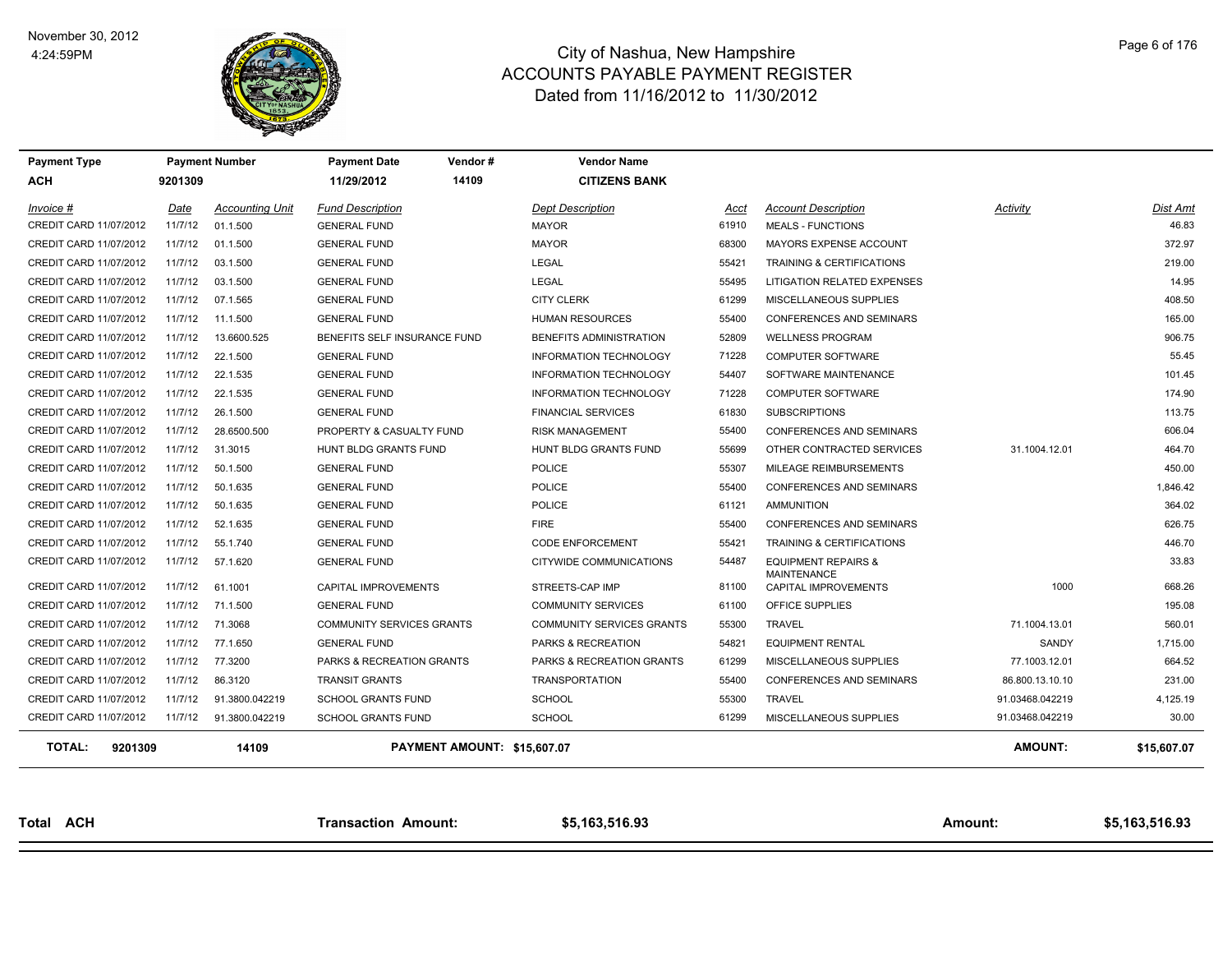

| <u>SYS</u>                        |             |                        |                                   |                            |                                             |             |                                    |                |                 |
|-----------------------------------|-------------|------------------------|-----------------------------------|----------------------------|---------------------------------------------|-------------|------------------------------------|----------------|-----------------|
| <b>Payment Type</b><br><b>SYS</b> | 214955      | <b>Payment Number</b>  | <b>Payment Date</b><br>11/19/2012 | Vendor#<br>15488           | <b>Vendor Name</b><br><b>JOSEPH BRASSIL</b> |             |                                    |                |                 |
| Invoice #                         | Date        | <b>Accounting Unit</b> | <b>Fund Description</b>           |                            | <b>Dept Description</b>                     | Acct        | <b>Account Description</b>         |                | Dist Amt        |
| <b>PIR AWARD 11/1/12</b>          | 11/19/12    | 28.6500.895            | PROPERTY & CASUALTY FUND          |                            | <b>RISK MANAGEMENT</b>                      | 59207       | <b>WORKERS COMPENSATION CLAIMS</b> |                | 4,299.25        |
| <b>TOTAL:</b><br>214955           |             | 15488                  |                                   | PAYMENT AMOUNT: \$4,299.25 |                                             |             |                                    | <b>AMOUNT:</b> | \$4,299.25      |
| <b>Payment Type</b>               |             | <b>Payment Number</b>  | <b>Payment Date</b>               | Vendor#                    | <b>Vendor Name</b>                          |             |                                    |                |                 |
| <b>SYS</b>                        | 214956      |                        | 11/21/2012                        | 15497                      | <b>ELINETH MORE</b>                         |             |                                    |                |                 |
| Invoice #                         | Date        | <b>Accounting Unit</b> | <b>Fund Description</b>           |                            | <b>Dept Description</b>                     | Acct        | <b>Account Description</b>         | Activity       | Dist Amt        |
| 12/14/12 TRAVEL REIMB             | 11/16/12    | 84.3090                | URBAN PROGRAM GRANTS              |                            | URBAN PROGRAM GRANTS                        | 55300       | TRAVEL                             | 1092.84.10.20  | 257.60          |
| <b>TOTAL:</b><br>214956           |             | 15497                  |                                   | PAYMENT AMOUNT: \$257.60   |                                             |             |                                    | AMOUNT:        | \$257.60        |
| <b>Payment Type</b>               |             | <b>Payment Number</b>  | <b>Payment Date</b>               | Vendor#                    | <b>Vendor Name</b>                          |             |                                    |                |                 |
| <b>SYS</b>                        | 214957      |                        | 11/21/2012                        | 12075                      | <b>RICHARD HABERMAN</b>                     |             |                                    |                |                 |
| Invoice #                         | <u>Date</u> | <b>Accounting Unit</b> | <b>Fund Description</b>           |                            | <b>Dept Description</b>                     | <u>Acct</u> | <b>Account Description</b>         |                | Dist Amt        |
| 10/1-10/31 MILEAGE                | 11/16/12    | 60.1.665               | <b>GENERAL FUND</b>               |                            | <b>PUBLIC</b><br>WORKS-ADMIN/ENGINEERING    | 55307       | MILEAGE REIMBURSEMENTS             |                | 56.61           |
| <b>TOTAL:</b><br>214957           |             | 12075                  |                                   | PAYMENT AMOUNT: \$56.61    |                                             |             |                                    | <b>AMOUNT:</b> | \$56.61         |
| <b>Payment Type</b>               |             | <b>Payment Number</b>  | <b>Payment Date</b>               | Vendor#                    | <b>Vendor Name</b>                          |             |                                    |                |                 |
| <b>SYS</b>                        | 214958      |                        | 11/21/2012                        | 11403                      | <b>MARIO LECLERC</b>                        |             |                                    |                |                 |
| Invoice #                         | Date        | <b>Accounting Unit</b> | <b>Fund Description</b>           |                            | <b>Dept Description</b>                     | Acct        | <b>Account Description</b>         |                | Dist Amt        |
| 10/31/12 WIRELESS ZONE            | 10/31/12    | 69.6200.670            | <b>WASTEWATER FUND</b>            |                            | <b>WASTEWATER</b>                           | 55118       | TELEPHONE-CELLULAR                 |                | 50.00           |
| <b>TOTAL:</b><br>214958           |             | 11403                  |                                   | PAYMENT AMOUNT: \$50.00    |                                             |             |                                    | <b>AMOUNT:</b> | \$50.00         |
| <b>Payment Type</b>               |             | <b>Payment Number</b>  | <b>Payment Date</b>               | Vendor#                    | <b>Vendor Name</b>                          |             |                                    |                |                 |
| <b>SYS</b>                        | 214959      |                        | 11/21/2012                        | 14439                      | <b>ANGELO MARINO</b>                        |             |                                    |                |                 |
| $Invoice$ #                       | <b>Date</b> | <b>Accounting Unit</b> | <b>Fund Description</b>           |                            | <b>Dept Description</b>                     | <u>Acct</u> | <b>Account Description</b>         |                | <u>Dist Amt</u> |
| 11/11-11/14/12 REIMB              |             | 11/16/12 32.1.600      | <b>GENERAL FUND</b>               |                            | ASSESSING                                   | 55400       | CONFERENCES AND SEMINARS           |                | 307.46          |
| <b>TOTAL:</b><br>214959           |             | 14439                  |                                   | PAYMENT AMOUNT: \$307.46   |                                             |             |                                    | AMOUNT:        | \$307.46        |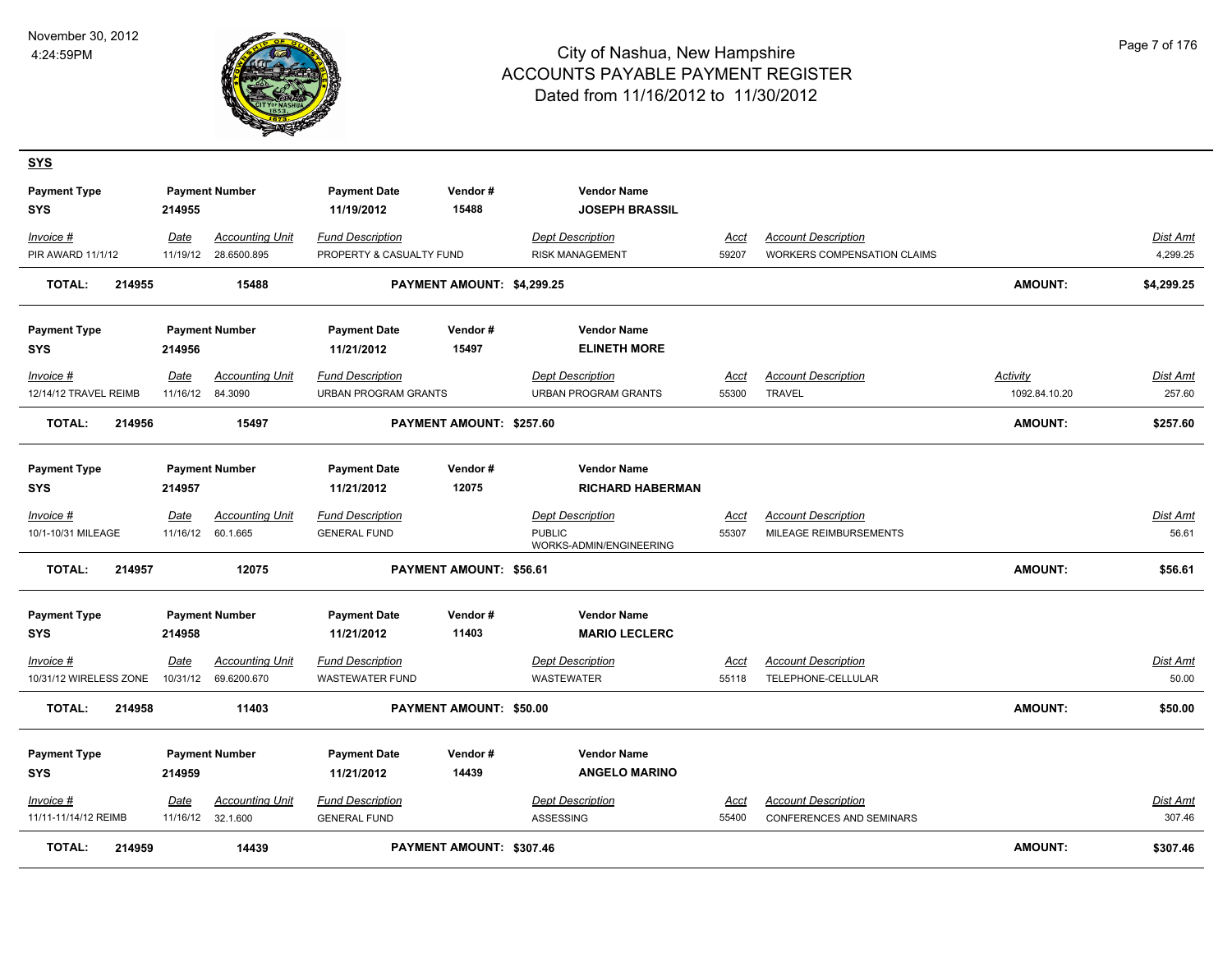

| <b>Payment Type</b>                     |          | <b>Payment Number</b>  | <b>Payment Date</b>                     | Vendor#                        | <b>Vendor Name</b>                       |               |                                 |                 |                 |
|-----------------------------------------|----------|------------------------|-----------------------------------------|--------------------------------|------------------------------------------|---------------|---------------------------------|-----------------|-----------------|
| SYS                                     | 214960   |                        | 11/21/2012                              | 14465                          | <b>GIUSEPPE MENDOLA</b>                  |               |                                 |                 |                 |
| Invoice #                               | Date     | <b>Accounting Unit</b> | <b>Fund Description</b>                 |                                | <b>Dept Description</b>                  | Acct          | <b>Account Description</b>      |                 | Dist Amt        |
| 6/10-6/16/12 MILEAGE                    |          | 11/16/12 60.1.665      | <b>GENERAL FUND</b>                     |                                | <b>PUBLIC</b><br>WORKS-ADMIN/ENGINEERING | 55307         | MILEAGE REIMBURSEMENTS          |                 | 8.88            |
| <b>TOTAL:</b><br>214960                 |          | 14465                  |                                         | <b>PAYMENT AMOUNT: \$8.88</b>  |                                          |               |                                 | <b>AMOUNT:</b>  | \$8.88          |
| <b>Payment Type</b>                     |          | <b>Payment Number</b>  | <b>Payment Date</b>                     | Vendor#                        | <b>Vendor Name</b>                       |               |                                 |                 |                 |
| <b>SYS</b>                              | 214961   |                        | 11/21/2012                              | 13210                          | <b>KEVIN O'BRIEN</b>                     |               |                                 |                 |                 |
|                                         | Date     | Accounting Unit        | <b>Fund Description</b>                 |                                | <b>Dept Description</b>                  |               | <b>Account Description</b>      |                 | <b>Dist Amt</b> |
| Invoice #<br>11/10/12 WALMART REIMB     | 11/10/12 | 50.1.500               | <b>GENERAL FUND</b>                     |                                | <b>POLICE</b>                            | Acct<br>61107 | <b>CLOTHING &amp; UNIFORMS</b>  |                 | 21.92           |
| <b>TOTAL:</b><br>214961                 |          | 13210                  |                                         | <b>PAYMENT AMOUNT: \$21.92</b> |                                          |               |                                 | <b>AMOUNT:</b>  | \$21.92         |
|                                         |          |                        |                                         |                                |                                          |               |                                 |                 |                 |
| <b>Payment Type</b><br><b>SYS</b>       | 214962   | <b>Payment Number</b>  | <b>Payment Date</b><br>11/21/2012       | Vendor#<br>13303               | <b>Vendor Name</b><br><b>PETTY CASH</b>  |               |                                 |                 |                 |
| Invoice #                               | Date     | <b>Accounting Unit</b> | <b>Fund Description</b>                 |                                | <b>Dept Description</b>                  | <u>Acct</u>   | <b>Account Description</b>      | <b>Activity</b> | <b>Dist Amt</b> |
| PETTYCASHPH1182012                      | 11/8/12  | 71.1.500               | <b>GENERAL FUND</b>                     |                                | <b>COMMUNITY SERVICES</b>                | 55300         | <b>TRAVEL</b>                   |                 | 39.19           |
| PETTYCASHPH1182012                      | 11/8/12  | 71.3068                | COMMUNITY SERVICES GRANTS               |                                | <b>COMMUNITY SERVICES GRANTS</b>         | 55300         | <b>TRAVEL</b>                   | 71.1099.12.02   | 37.18           |
| PETTYCASHPH1182012                      | 11/8/12  | 71.3068                | COMMUNITY SERVICES GRANTS               |                                | COMMUNITY SERVICES GRANTS                | 61917         | <b>MEETING EXPENSES</b>         | 71.1004.13.01   | 13.99           |
| PETTYCASHPH1182012                      | 11/8/12  | 72.3070                | COMMUNITY HEALTH GRANTS<br><b>FUND</b>  |                                | COMMUNITY HEALTH GRANTS<br><b>FUND</b>   | 55300         | <b>TRAVEL</b>                   | 72.1009.13.01   | 37.19           |
| PETTYCASHPH1182012                      | 11/8/12  | 74.1.500               | <b>GENERAL FUND</b>                     |                                | <b>WELFARE ADMINISTRATION</b>            | 55307         | MILEAGE REIMBURSEMENTS          |                 | 90.52           |
| PETTYCASHPH1182012                      |          | 11/8/12 74.1.500       | <b>GENERAL FUND</b>                     |                                | <b>WELFARE ADMINISTRATION</b>            | 55400         | <b>CONFERENCES AND SEMINARS</b> |                 | 12.00           |
| <b>TOTAL:</b><br>214962                 |          | 13303                  |                                         | PAYMENT AMOUNT: \$230.07       |                                          |               |                                 | <b>AMOUNT:</b>  | \$230.07        |
| <b>Payment Type</b>                     |          | <b>Payment Number</b>  | <b>Payment Date</b>                     | Vendor#                        | <b>Vendor Name</b>                       |               |                                 |                 |                 |
| SYS                                     | 214963   |                        | 11/21/2012                              | 13303                          | <b>PETTY CASH</b>                        |               |                                 |                 |                 |
| Invoice #                               | Date     | <b>Accounting Unit</b> | <b>Fund Description</b>                 |                                | <b>Dept Description</b>                  | Acct          | <b>Account Description</b>      |                 | Dist Amt        |
| PETTYCASHBOH11152012 11/15/12 TF72.7526 |          |                        | CHAIRMAN FUND-BOARD OF<br><b>HEALTH</b> |                                | CHAIRMAN FUND-BOARD OF<br><b>HEALTH</b>  | 61910         | <b>MEALS - FUNCTIONS</b>        |                 | 42.44           |
| <b>TOTAL:</b><br>214963                 |          | 13303                  |                                         | PAYMENT AMOUNT: \$42.44        |                                          |               |                                 | <b>AMOUNT:</b>  | \$42.44         |
| <b>Payment Type</b>                     |          | <b>Payment Number</b>  | <b>Payment Date</b>                     | Vendor#                        | <b>Vendor Name</b>                       |               |                                 |                 |                 |
| <b>SYS</b>                              | 214964   |                        | 11/21/2012                              | 13335                          | <b>LUIS PORRES</b>                       |               |                                 |                 |                 |
| Invoice #                               | Date     | <b>Accounting Unit</b> | <b>Fund Description</b>                 |                                | Dept Description                         | Acct          | <b>Account Description</b>      | Activity        | Dist Amt        |
| MILEAGE10/1-10/31                       |          | 11/9/12 72.1.500       | <b>GENERAL FUND</b>                     |                                | <b>COMMUNITY HEALTH</b>                  | 55307         | MILEAGE REIMBURSEMENTS          |                 | 91.58           |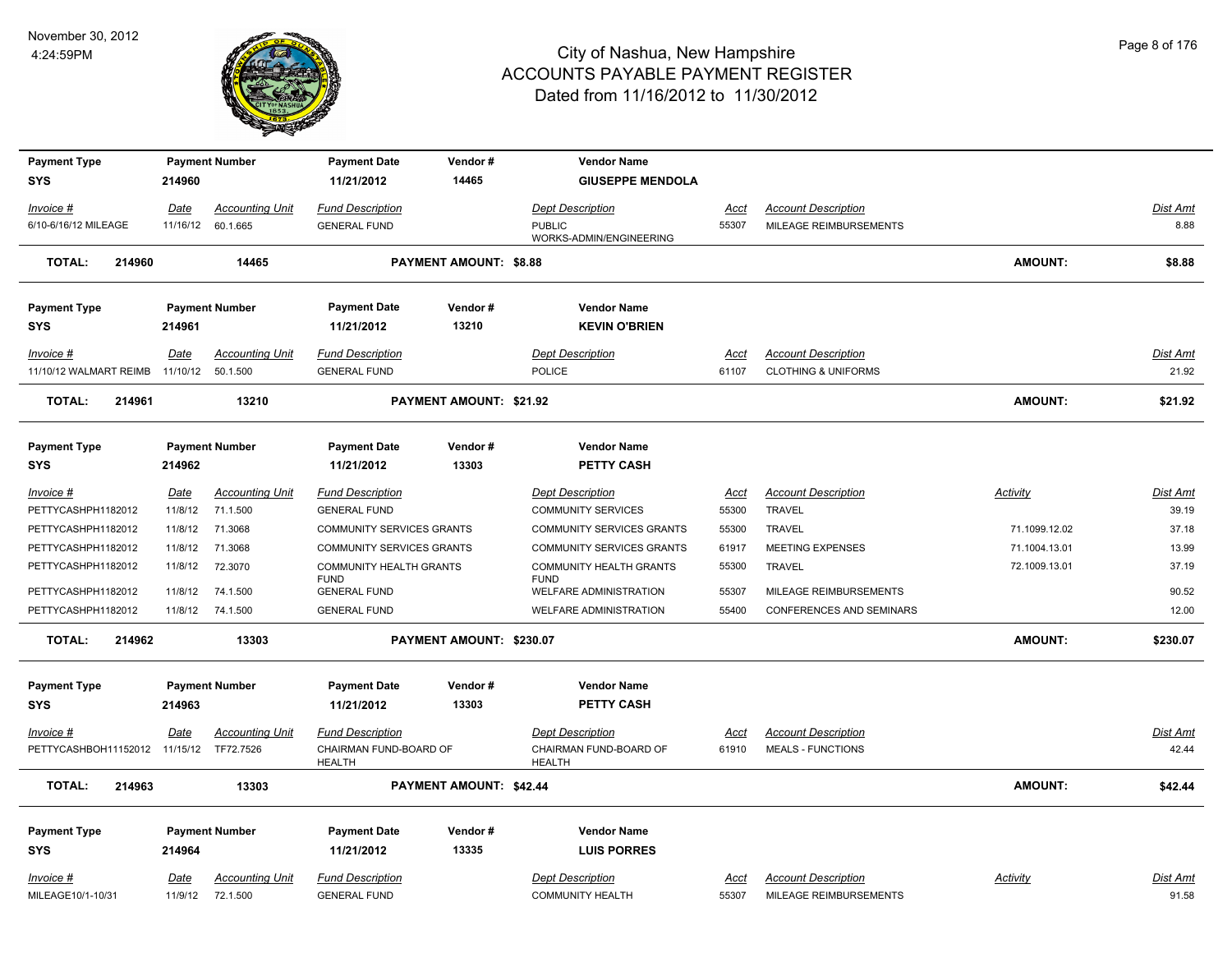

| MILEAGE10/1-10/31               | 11/9/12<br>72.3070                    | <b>COMMUNITY HEALTH GRANTS</b><br><b>FUND</b> |                                | <b>COMMUNITY HEALTH GRANTS</b><br><b>FUND</b> | 55300       | <b>TRAVEL</b>                       | 72.1002.13.01  | 61.32      |
|---------------------------------|---------------------------------------|-----------------------------------------------|--------------------------------|-----------------------------------------------|-------------|-------------------------------------|----------------|------------|
| <b>TOTAL:</b><br>214964         | 13335                                 |                                               | PAYMENT AMOUNT: \$152.90       |                                               |             |                                     | <b>AMOUNT:</b> | \$152.90   |
| <b>Payment Type</b>             | <b>Payment Number</b>                 | <b>Payment Date</b>                           | Vendor#                        | <b>Vendor Name</b>                            |             |                                     |                |            |
| <b>SYS</b>                      | 214965                                | 11/21/2012                                    | 15489                          | <b>SAYCO TREE &amp; LANDSCAPE INC</b>         |             |                                     |                |            |
| Invoice #                       | <b>Accounting Unit</b><br>Date        | <b>Fund Description</b>                       |                                | <b>Dept Description</b>                       | Acct        | <b>Account Description</b>          |                | Dist Amt   |
| DEPOSIT FOR PROP 11/13 11/13/12 | TF42.7506                             | ETF CONTRIB-WOODLAWN<br>CEMETERY              |                                | ETF CONTRIB-WOODLAWN<br><b>CEMETERY</b>       | 54280       | <b>BUILDING/GROUNDS MAINTENANCE</b> |                | 2,400.00   |
| <b>TOTAL:</b><br>214965         | 15489                                 |                                               | PAYMENT AMOUNT: \$2,400.00     |                                               |             |                                     | <b>AMOUNT:</b> | \$2,400.00 |
| <b>Payment Type</b>             | <b>Payment Number</b>                 | <b>Payment Date</b>                           | Vendor#                        | <b>Vendor Name</b>                            |             |                                     |                |            |
| <b>SYS</b>                      | 214966                                | 11/21/2012                                    | 15489                          | <b>SAYCO TREE &amp; LANDSCAPE INC</b>         |             |                                     |                |            |
| Invoice #                       | <b>Accounting Unit</b><br>Date        | <b>Fund Description</b>                       |                                | <b>Dept Description</b>                       | Acct        | <b>Account Description</b>          |                | Dist Amt   |
| PROPOSAL 11/13/2012             | 11/13/12 TF42.7506                    | ETF CONTRIB-WOODLAWN<br><b>CEMETERY</b>       |                                | ETF CONTRIB-WOODLAWN<br><b>CEMETERY</b>       | 54280       | BUILDING/GROUNDS MAINTENANCE        |                | 2,400.00   |
| <b>TOTAL:</b><br>214966         | 15489                                 |                                               | PAYMENT AMOUNT: \$2,400.00     |                                               |             |                                     | <b>AMOUNT:</b> | \$2,400.00 |
| <b>Payment Type</b>             | <b>Payment Number</b>                 | <b>Payment Date</b>                           | Vendor#                        | <b>Vendor Name</b>                            |             |                                     |                |            |
| <b>SYS</b>                      | 214967                                | 11/21/2012                                    | 11212                          | <b>JILL STANSFIELD</b>                        |             |                                     |                |            |
| Invoice #                       | <b>Date</b><br><b>Accounting Unit</b> | <b>Fund Description</b>                       |                                | <b>Dept Description</b>                       | <u>Acct</u> | <b>Account Description</b>          |                | Dist Amt   |
| 02356l 11/21/2012 DCAP          | 11/19/12<br><b>BS1000</b>             | <b>GENERAL FUND</b>                           |                                | <b>GENERAL FUND</b>                           | 21460       | 125 DEPENDENT CARE                  |                | 96.15      |
| <b>TOTAL:</b><br>214967         | 11212                                 |                                               | <b>PAYMENT AMOUNT: \$96.15</b> |                                               |             |                                     | AMOUNT:        | \$96.15    |
| <b>Payment Type</b>             | <b>Payment Number</b>                 | <b>Payment Date</b>                           | Vendor#                        | <b>Vendor Name</b>                            |             |                                     |                |            |
| <b>SYS</b>                      | 214968                                | 11/21/2012                                    | 15498                          | <b>STEVE WALTERS</b>                          |             |                                     |                |            |
| Invoice #                       | <b>Accounting Unit</b><br>Date        | Fund Description                              |                                | <b>Dept Description</b>                       | Acct        | <b>Account Description</b>          |                | Dist Amt   |
| BOOTREIMB11142012               | 11/14/12 77.1.650                     | <b>GENERAL FUND</b>                           |                                | PARKS & RECREATION                            | 61107       | <b>CLOTHING &amp; UNIFORMS</b>      |                | 110.00     |
| <b>TOTAL:</b><br>214968         | 15498                                 |                                               | PAYMENT AMOUNT: \$110.00       |                                               |             |                                     | <b>AMOUNT:</b> | \$110.00   |
| <b>Payment Type</b>             | <b>Payment Number</b>                 | <b>Payment Date</b>                           | Vendor#                        | <b>Vendor Name</b>                            |             |                                     |                |            |
| <b>SYS</b>                      | 214969                                | 11/21/2012                                    | 13664                          | <b>JAMES STONE</b>                            |             |                                     |                |            |
| Invoice #                       | <b>Accounting Unit</b><br><u>Date</u> | <b>Fund Description</b>                       |                                | <b>Dept Description</b>                       | Acct        | <b>Account Description</b>          |                | Dist Amt   |
| MILEAGE1115/2012                | 11/15/12<br>50.1.500                  | <b>GENERAL FUND</b>                           |                                | <b>POLICE</b>                                 | 55307       | MILEAGE REIMBURSEMENTS              |                | 99.48      |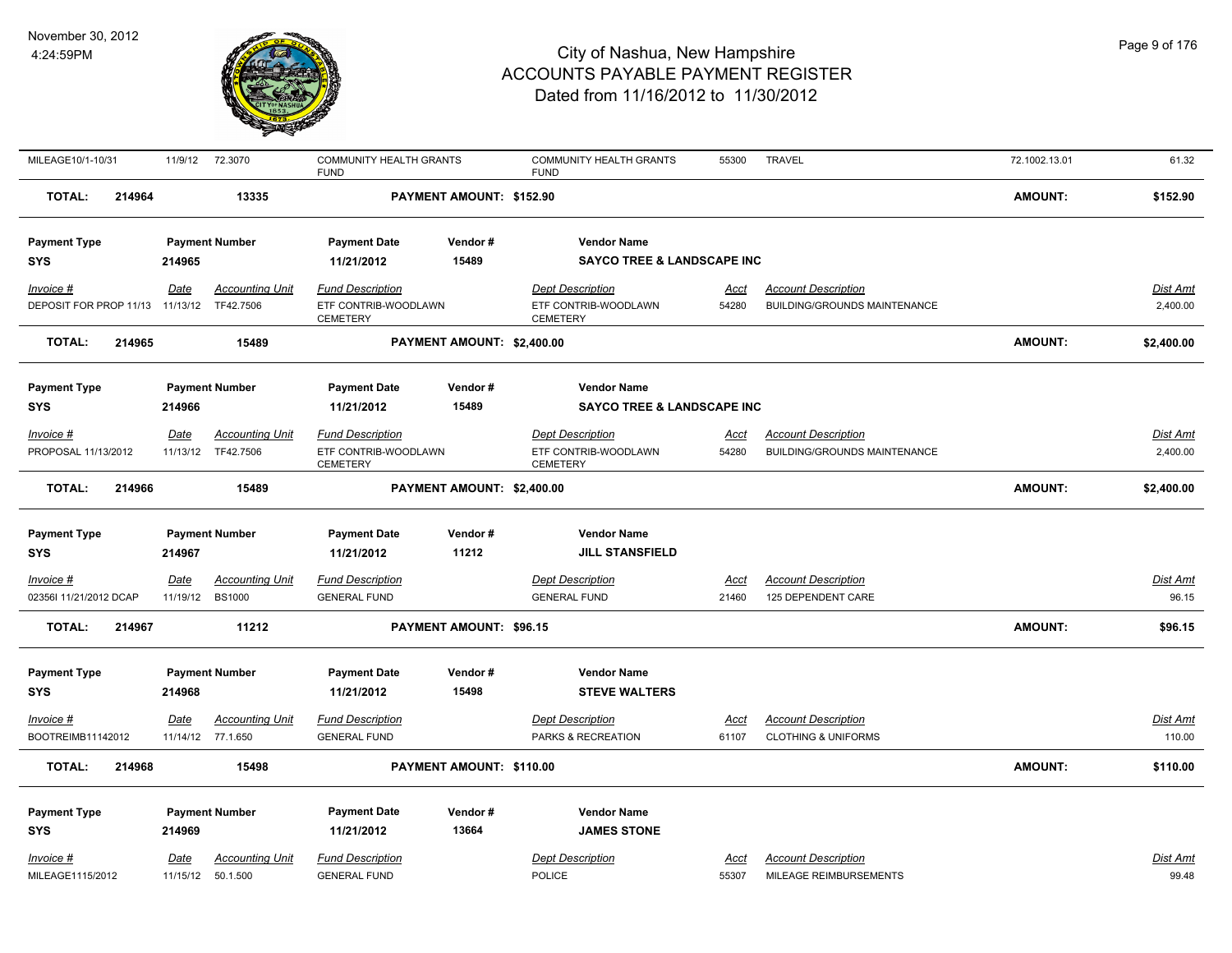

| <b>TOTAL:</b><br>214969                                     |                        | 13664                                                |                                                                                               | <b>PAYMENT AMOUNT: \$99.48</b> |                                                                                               |                               |                                                                             | <b>AMOUNT:</b>                   | \$99.48                               |
|-------------------------------------------------------------|------------------------|------------------------------------------------------|-----------------------------------------------------------------------------------------------|--------------------------------|-----------------------------------------------------------------------------------------------|-------------------------------|-----------------------------------------------------------------------------|----------------------------------|---------------------------------------|
| <b>Payment Type</b><br><b>SYS</b>                           | 214970                 | <b>Payment Number</b>                                | <b>Payment Date</b><br>11/21/2012                                                             | Vendor#<br>13676               | <b>Vendor Name</b><br><b>DAVID SULLIVAN</b>                                                   |                               |                                                                             |                                  |                                       |
| Invoice #<br>AIR TRAVEL REIMB                               | <u>Date</u>            | <b>Accounting Unit</b><br>11/19/12 84.3090           | <b>Fund Description</b><br><b>URBAN PROGRAM GRANTS</b>                                        |                                | <b>Dept Description</b><br><b>URBAN PROGRAM GRANTS</b>                                        | Acct<br>55300                 | <b>Account Description</b><br><b>TRAVEL</b>                                 | <b>Activity</b><br>1092.84.10.20 | Dist Amt<br>257.60                    |
| <b>TOTAL:</b><br>214970                                     |                        | 13676                                                |                                                                                               | PAYMENT AMOUNT: \$257.60       |                                                                                               |                               |                                                                             | <b>AMOUNT:</b>                   | \$257.60                              |
| <b>Payment Type</b><br><b>SYS</b>                           | 214971                 | <b>Payment Number</b>                                | <b>Payment Date</b><br>11/21/2012                                                             | Vendor#<br>13760               | <b>Vendor Name</b><br><b>WILLIAM TRACY</b>                                                    |                               |                                                                             |                                  |                                       |
| $Invoice$ #<br>MILEAGE11/1-11/16                            | Date                   | <b>Accounting Unit</b><br>11/16/12  53.1.730         | <b>Fund Description</b><br><b>GENERAL FUND</b>                                                |                                | <b>Dept Description</b><br><b>BUILDING INSPECTION</b>                                         | Acct<br>55307                 | <b>Account Description</b><br>MILEAGE REIMBURSEMENTS                        |                                  | Dist Amt<br>124.32                    |
| <b>TOTAL:</b><br>214971                                     |                        | 13760                                                |                                                                                               | PAYMENT AMOUNT: \$124.32       |                                                                                               |                               |                                                                             | <b>AMOUNT:</b>                   | \$124.32                              |
| <b>Payment Type</b><br><b>SYS</b>                           | 214972                 | <b>Payment Number</b>                                | <b>Payment Date</b><br>11/21/2012                                                             | Vendor#<br>10328               | <b>Vendor Name</b><br><b>CAPITAL REGIONAL DEVELOPMENT C</b>                                   |                               |                                                                             |                                  |                                       |
| $Invoice$ #<br>BROWNFIELD LOAN REQ2<br>BROWNFIELD LOAN REQ2 | <b>Date</b><br>8/29/12 | <b>Accounting Unit</b><br>81.3080<br>8/29/12 83.4600 | <b>Fund Description</b><br>COMMUNITY DEVELOPMENT<br><b>GRANTS</b><br>ECONOMIC DEVELOPMENT RLF |                                | <b>Dept Description</b><br>COMMUNITY DEVELOPMENT<br><b>GRANTS</b><br>ECONOMIC DEVELOPMENT RLF | <u>Acct</u><br>53628<br>53628 | <b>Account Description</b><br>CONTRACT SERVICES<br><b>CONTRACT SERVICES</b> | <u>Activity</u><br>1023.81.03.30 | <b>Dist Amt</b><br>300.00<br>2,200.00 |
| <b>TOTAL:</b><br>214972                                     |                        | 10328                                                |                                                                                               | PAYMENT AMOUNT: \$2,500.00     |                                                                                               |                               |                                                                             | <b>AMOUNT:</b>                   | \$2,500.00                            |
| <b>Payment Type</b><br><b>SYS</b>                           | 214973                 | <b>Payment Number</b>                                | <b>Payment Date</b><br>11/21/2012                                                             | Vendor#<br>11198               | <b>Vendor Name</b><br><b>DIRECTV INC</b>                                                      |                               |                                                                             |                                  |                                       |
| <u>Invoice #</u><br>19102778202                             | <u>Date</u>            | <b>Accounting Unit</b><br>11/11/12 50.1.500          | <u>Fund Description</u><br><b>GENERAL FUND</b>                                                |                                | <b>Dept Description</b><br><b>POLICE</b>                                                      | <u>Acct</u><br>54849          | <b>Account Description</b><br>TELEPHONE LEASE                               |                                  | <u>Dist Amt</u><br>11.00              |
| <b>TOTAL:</b><br>214973                                     |                        | 11198                                                |                                                                                               | PAYMENT AMOUNT: \$11.00        |                                                                                               |                               |                                                                             | <b>AMOUNT:</b>                   | \$11.00                               |
| <b>Payment Type</b><br><b>SYS</b><br>Invoice #              | 214974<br><u>Date</u>  | <b>Payment Number</b><br><b>Accounting Unit</b>      | <b>Payment Date</b><br>11/21/2012<br><b>Fund Description</b>                                  | Vendor#<br>14216               | <b>Vendor Name</b><br><b>FAIRPOINT COMMUNICATIONS</b><br><b>Dept Description</b>              | Acct                          | <b>Account Description</b>                                                  |                                  | Dist Amt                              |
| 603 880 0568 578-NOV13                                      | 11/6/12                | 50.1.500                                             | <b>GENERAL FUND</b>                                                                           |                                | POLICE                                                                                        | 54849                         | TELEPHONE LEASE                                                             |                                  | 88.94                                 |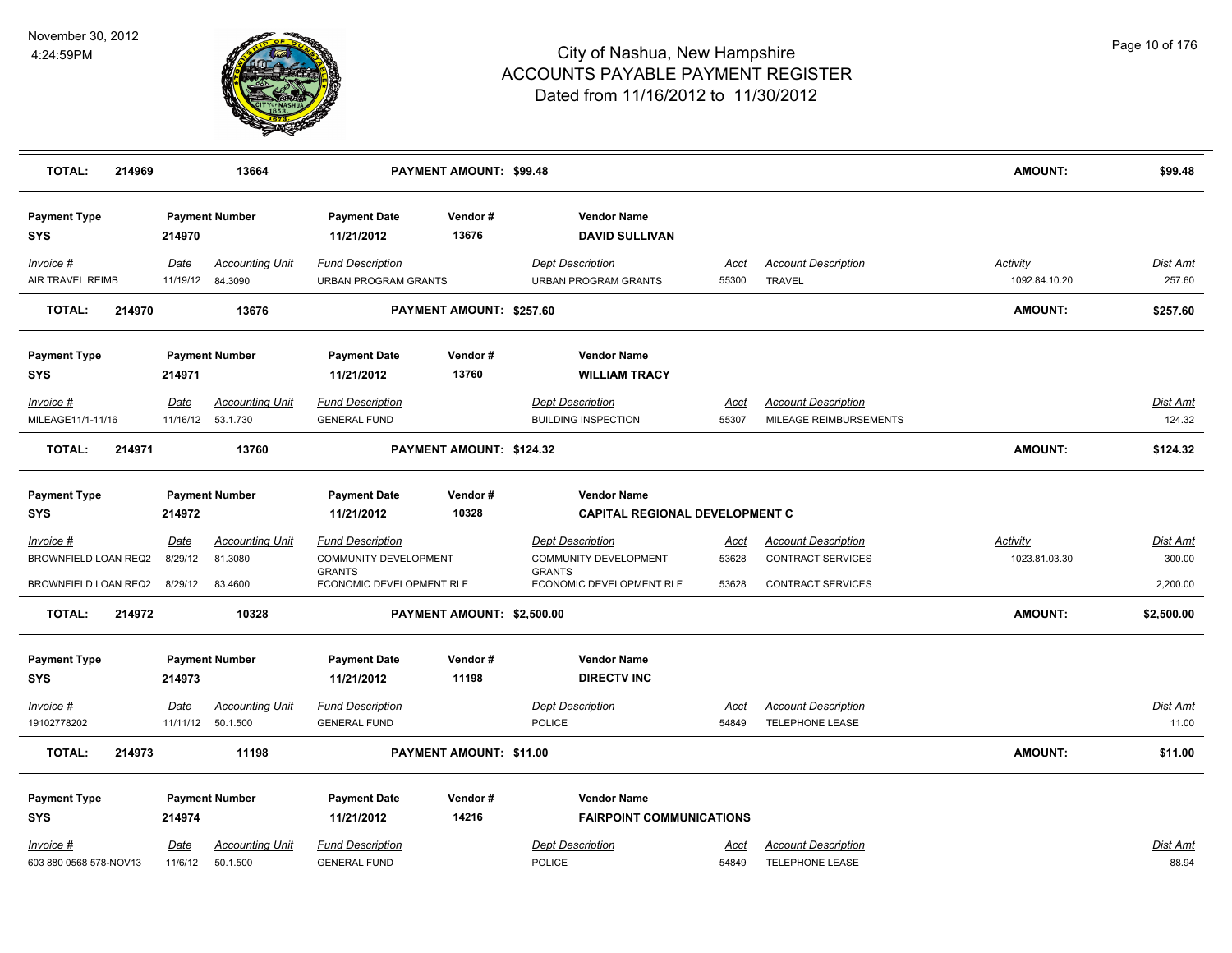

| <b>TOTAL:</b>                                                      | 214974 |                                              | 14216                                                      |                                                                                              | PAYMENT AMOUNT: \$88.94        |                                                                                      |                                        |                                                                                              | <b>AMOUNT:</b> | \$88.94                                     |
|--------------------------------------------------------------------|--------|----------------------------------------------|------------------------------------------------------------|----------------------------------------------------------------------------------------------|--------------------------------|--------------------------------------------------------------------------------------|----------------------------------------|----------------------------------------------------------------------------------------------|----------------|---------------------------------------------|
| <b>Payment Type</b><br><b>SYS</b>                                  |        | 214975                                       | <b>Payment Number</b>                                      | <b>Payment Date</b><br>11/21/2012                                                            | Vendor#<br>11850               | <b>Vendor Name</b><br>FIRST SOUTHWEST ASSET MGMT INC                                 |                                        |                                                                                              |                |                                             |
| Invoice #<br>R12629                                                |        | Date<br>9/25/12                              | <b>Accounting Unit</b><br>93.1.900                         | <b>Fund Description</b><br><b>GENERAL FUND</b>                                               |                                | <b>Dept Description</b><br><b>DEBT SERVICE</b>                                       | <u>Acct</u><br>75300                   | <b>Account Description</b><br><b>ISSUANCE COSTS</b>                                          |                | Dist Amt<br>4,850.00                        |
| <b>TOTAL:</b>                                                      | 214975 |                                              | 11850                                                      |                                                                                              | PAYMENT AMOUNT: \$4,850.00     |                                                                                      |                                        |                                                                                              | <b>AMOUNT:</b> | \$4,850.00                                  |
| <b>Payment Type</b><br><b>SYS</b>                                  |        | 214976                                       | <b>Payment Number</b>                                      | <b>Payment Date</b><br>11/21/2012                                                            | Vendor#<br>10853               | <b>Vendor Name</b><br><b>GRAINGER</b>                                                |                                        |                                                                                              |                |                                             |
| Invoice #<br>9955861555                                            |        | Date                                         | <b>Accounting Unit</b><br>10/19/12 61.1.700                | <b>Fund Description</b><br><b>GENERAL FUND</b>                                               |                                | <b>Dept Description</b><br><b>STREETS</b>                                            | <u>Acct</u><br>61799                   | <b>Account Description</b><br>VEHICLE PARTS & SUPPLIES                                       |                | <b>Dist Amt</b><br>27.76                    |
| <b>TOTAL:</b>                                                      | 214976 |                                              | 10853                                                      |                                                                                              | <b>PAYMENT AMOUNT: \$27.76</b> |                                                                                      |                                        |                                                                                              | <b>AMOUNT:</b> | \$27.76                                     |
| <b>Payment Type</b><br><b>SYS</b>                                  |        | 214977                                       | <b>Payment Number</b>                                      | <b>Payment Date</b><br>11/21/2012                                                            | Vendor#<br>11349               | <b>Vendor Name</b><br><b>JB SIMONS INC</b>                                           |                                        |                                                                                              |                |                                             |
| $Invoice$ #<br>OCT17, WORK UNIFORMS<br>5 <sup>5</sup>              |        | <u>Date</u>                                  | <b>Accounting Unit</b><br>10/17/12 52.1.625                | <b>Fund Description</b><br><b>GENERAL FUND</b>                                               |                                | <b>Dept Description</b><br><b>FIRE</b>                                               | <u>Acct</u><br>61107                   | <b>Account Description</b><br><b>CLOTHING &amp; UNIFORMS</b>                                 |                | <b>Dist Amt</b><br>1,870.00                 |
| <b>TOTAL:</b>                                                      | 214977 |                                              | 11349                                                      |                                                                                              | PAYMENT AMOUNT: \$1,870.00     |                                                                                      |                                        |                                                                                              | <b>AMOUNT:</b> | \$1,870.00                                  |
| <b>Payment Type</b><br><b>SYS</b>                                  |        | 214978                                       | <b>Payment Number</b>                                      | <b>Payment Date</b><br>11/21/2012                                                            | Vendor#<br>14702               | <b>Vendor Name</b><br><b>LIBERTY UTILITIES</b>                                       |                                        |                                                                                              |                |                                             |
| Invoice #<br>5737017530NOV13<br>5737619422NOV13<br>5738610000NOV13 |        | <u>Date</u><br>11/2/12<br>11/2/12<br>11/2/12 | <b>Accounting Unit</b><br>77.1.500<br>50.1.500<br>77.1.500 | <b>Fund Description</b><br><b>GENERAL FUND</b><br><b>GENERAL FUND</b><br><b>GENERAL FUND</b> |                                | <b>Dept Description</b><br>PARKS & RECREATION<br><b>POLICE</b><br>PARKS & RECREATION | <u>Acct</u><br>54114<br>54114<br>54114 | <b>Account Description</b><br><b>HEATING GAS</b><br><b>HEATING GAS</b><br><b>HEATING GAS</b> |                | <b>Dist Amt</b><br>38.03<br>35.83<br>105.26 |
| <b>TOTAL:</b>                                                      | 214978 |                                              | 14702                                                      |                                                                                              | PAYMENT AMOUNT: \$179.12       |                                                                                      |                                        |                                                                                              | <b>AMOUNT:</b> | \$179.12                                    |
| <b>Payment Type</b><br><b>SYS</b><br>Invoice #                     |        | 214979<br><u>Date</u>                        | <b>Payment Number</b><br><b>Accounting Unit</b>            | <b>Payment Date</b><br>11/21/2012<br><b>Fund Description</b>                                 | Vendor#<br>13372               | <b>Vendor Name</b><br><b>PSNH</b><br><b>Dept Description</b>                         | Acct                                   | <b>Account Description</b>                                                                   |                | <b>Dist Amt</b>                             |
| 8000966-01-6-0OCT13                                                |        |                                              | 10/31/12 62.1.710                                          | <b>GENERAL FUND</b>                                                                          |                                | <b>STREET LIGHTING</b>                                                               | 54100                                  | <b>ELECTRICITY</b>                                                                           |                | 63,959.75                                   |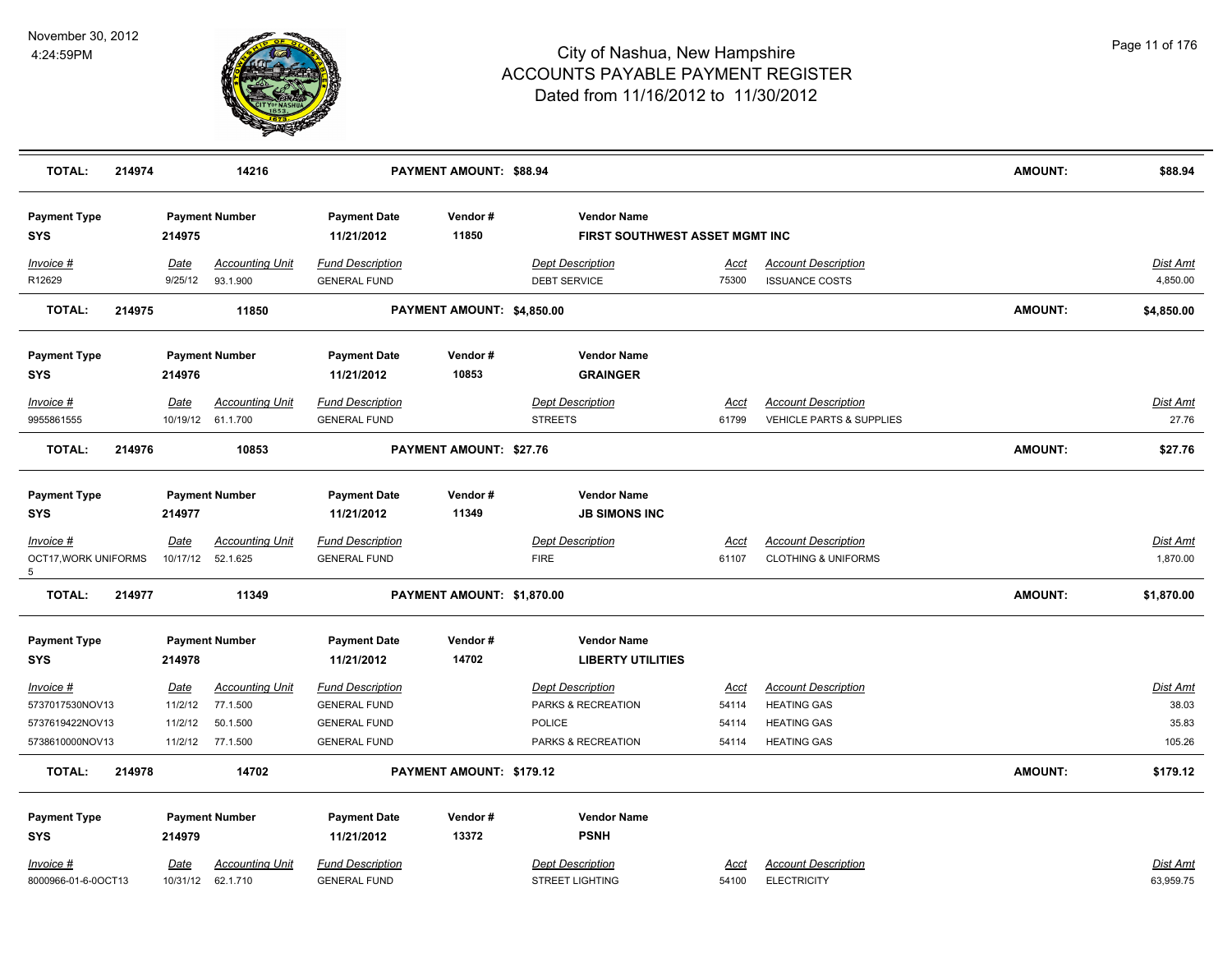

| <b>TOTAL:</b>                     | 214979 |          | 13372                  |                                   | PAYMENT AMOUNT: \$63,959.75    |                                                    |             |                              | <b>AMOUNT:</b>                      | \$63,959.75     |
|-----------------------------------|--------|----------|------------------------|-----------------------------------|--------------------------------|----------------------------------------------------|-------------|------------------------------|-------------------------------------|-----------------|
| <b>Payment Type</b><br><b>SYS</b> |        | 214980   | <b>Payment Number</b>  | <b>Payment Date</b><br>11/21/2012 | Vendor#<br>13764               | <b>Vendor Name</b><br><b>TREASURER STATE OF NH</b> |             |                              |                                     |                 |
| Invoice #                         |        | Date     | <b>Accounting Unit</b> | <b>Fund Description</b>           |                                | <b>Dept Description</b>                            | Acct        | <b>Account Description</b>   |                                     | Dist Amt        |
| 5760836                           |        | 11/1/12  | 07.1.565               | <b>GENERAL FUND</b>               |                                | <b>CITY CLERK</b>                                  | 42508       | <b>MARRIAGE LICENSES</b>     |                                     | 1,596.00        |
| 5760836                           |        | 11/1/12  | 07.1.565               | <b>GENERAL FUND</b>               |                                | <b>CITY CLERK</b>                                  | 44149       | <b>CERTIFIED COPIES</b>      |                                     | 9,423.00        |
| TOTAL:                            | 214980 |          | 13764                  |                                   | PAYMENT AMOUNT: \$11,019.00    |                                                    |             |                              | <b>AMOUNT:</b>                      | \$11,019.00     |
| <b>Payment Type</b>               |        |          | <b>Payment Number</b>  | <b>Payment Date</b>               | Vendor#                        | <b>Vendor Name</b>                                 |             |                              |                                     |                 |
| <b>SYS</b>                        |        | 214981   |                        | 11/21/2012                        | 13764                          | <b>TREASURER STATE OF NH</b>                       |             |                              |                                     |                 |
| Invoice #                         |        | Date     | <b>Accounting Unit</b> | <b>Fund Description</b>           |                                | <b>Dept Description</b>                            | Acct        | <b>Account Description</b>   |                                     | Dist Amt        |
| DAM 13053                         |        |          | 10/25/12 77.1.650      | <b>GENERAL FUND</b>               |                                | PARKS & RECREATION                                 | 54280       | BUILDING/GROUNDS MAINTENANCE |                                     | 800.00          |
| <b>TOTAL:</b>                     | 214981 |          | 13764                  |                                   | PAYMENT AMOUNT: \$800.00       |                                                    |             |                              | <b>AMOUNT:</b>                      | \$800.00        |
| <b>Payment Type</b>               |        |          | <b>Payment Number</b>  | <b>Payment Date</b>               | Vendor#                        | <b>Vendor Name</b>                                 |             |                              |                                     |                 |
| <b>SYS</b>                        |        | 214982   |                        | 11/21/2012                        | 13801                          | <b>UNITED PARCEL SERVICE</b>                       |             |                              |                                     |                 |
| <u>Invoice #</u>                  |        | Date     | <b>Accounting Unit</b> | <b>Fund Description</b>           |                                | <b>Dept Description</b>                            | <u>Acct</u> | <b>Account Description</b>   | <b>Activity</b>                     | Dist Amt        |
| 0000Y98099332                     |        | 8/18/12  | 86.3120                | <b>TRANSIT GRANTS</b>             |                                | <b>TRANSPORTATION</b>                              | 55607       | POSTAGE & DELIVERY           | 86.800.13.10.10                     | 12.22           |
| 0000Y98099422                     |        | 10/20/12 | 86.3120                | <b>TRANSIT GRANTS</b>             |                                | <b>TRANSPORTATION</b>                              | 55607       | POSTAGE & DELIVERY           | 86.800.13.10.10                     | 12.92           |
| <b>TOTAL:</b>                     | 214982 |          | 13801                  |                                   | <b>PAYMENT AMOUNT: \$25.14</b> |                                                    |             |                              | <b>AMOUNT:</b>                      | \$25.14         |
| <b>Payment Type</b>               |        |          | <b>Payment Number</b>  | <b>Payment Date</b>               | Vendor#                        | <b>Vendor Name</b>                                 |             |                              |                                     |                 |
| <b>SYS</b>                        |        | 214983   |                        | 11/21/2012                        | 10748                          | A H HARRIS & SONS INC                              |             |                              |                                     |                 |
| Invoice #                         |        | Date     | <b>Accounting Unit</b> | <b>Fund Description</b>           |                                | <b>Dept Description</b>                            | <u>Acct</u> | <b>Account Description</b>   | Activity                            | <u>Dist Amt</u> |
| 2327626-00                        |        |          | 9/14/12 61.1010        | <b>GF-PRIOR YEAR ESCROWS</b>      |                                | STREETS-PRIOR YEAR                                 | 81100       | CAPITAL IMPROVEMENTS         | 1000                                | 762.34          |
| <b>TOTAL:</b>                     | 214983 |          | 10748                  |                                   | PAYMENT AMOUNT: \$762.34       |                                                    |             |                              | <b>AMOUNT:</b>                      | \$762.34        |
| <b>Payment Type</b>               |        |          | <b>Payment Number</b>  | <b>Payment Date</b>               | Vendor#                        | <b>Vendor Name</b>                                 |             |                              | <b>Payee Name</b>                   |                 |
| <b>SYS</b>                        |        | 214984   |                        | 11/21/2012                        | 12288                          | <b>AFFILIATED COMPUTER SERVICES I</b>              |             |                              | <b>AFFILIATED COMPUTER SERVICES</b> |                 |
| Invoice #                         |        | Date     | <b>Accounting Unit</b> | <b>Fund Description</b>           |                                | <b>Dept Description</b>                            | Acct        | <b>Account Description</b>   |                                     | Dist Amt        |
| 15176554                          |        | 10/1/12  | 22.1.535               | <b>GENERAL FUND</b>               |                                | <b>INFORMATION TECHNOLOGY</b>                      | 54428       | TECHNOLOGY OPERATIONS        |                                     | 20,242.00       |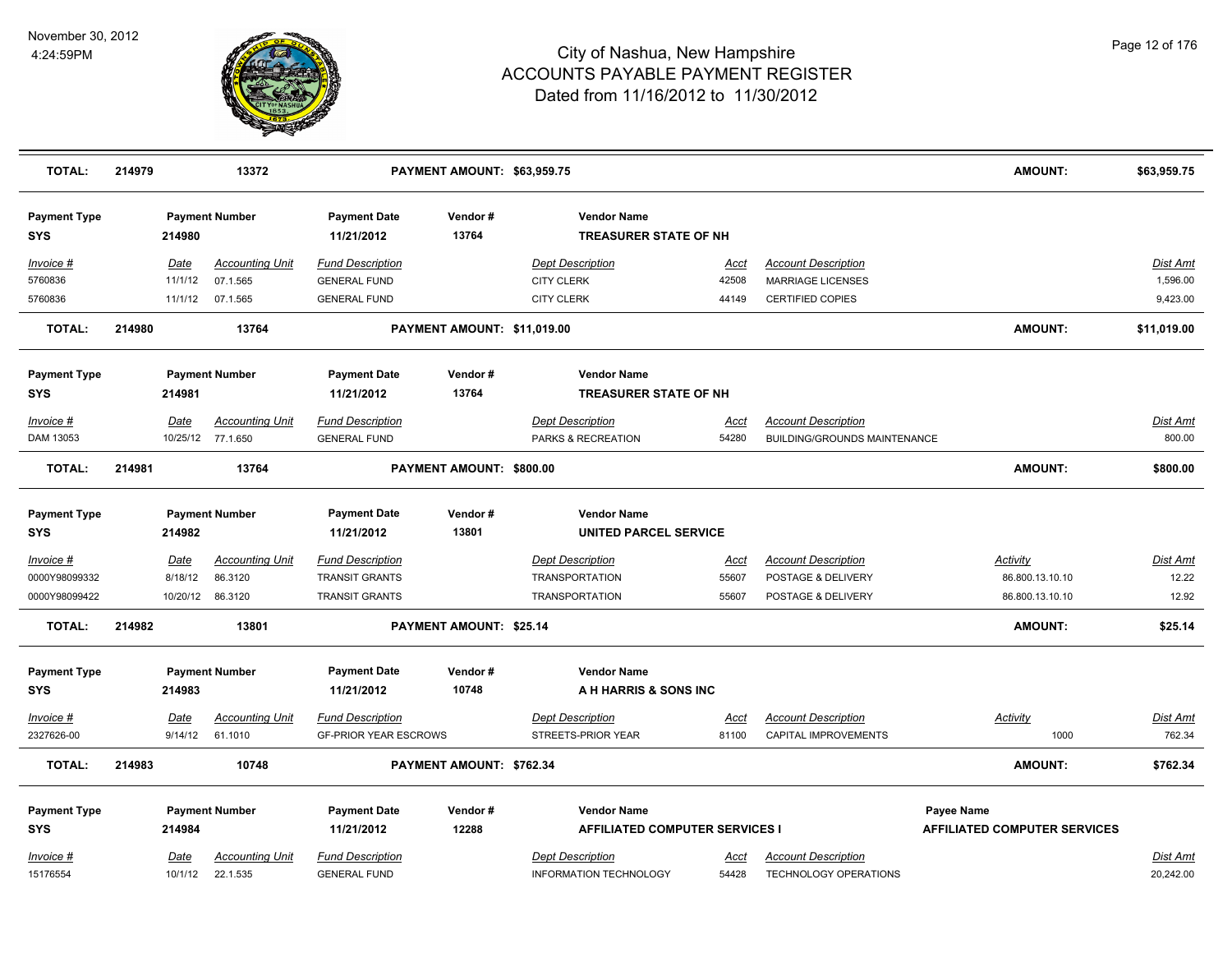

| <b>TOTAL:</b>                     | 214984 |                  | 12288                                 |                                                                   | PAYMENT AMOUNT: \$20,242.00    |                                                       |                      |                                                                                 |                                       | <b>AMOUNT:</b>            | \$20,242.00               |
|-----------------------------------|--------|------------------|---------------------------------------|-------------------------------------------------------------------|--------------------------------|-------------------------------------------------------|----------------------|---------------------------------------------------------------------------------|---------------------------------------|---------------------------|---------------------------|
| <b>Payment Type</b><br><b>SYS</b> |        | 214985           | <b>Payment Number</b>                 | <b>Payment Date</b><br>11/21/2012                                 | Vendor#<br>11120               | <b>Vendor Name</b><br>ALL GREEN COMMERCIAL JANITORS   |                      |                                                                                 |                                       |                           |                           |
| Invoice #<br>2567                 |        | Date<br>10/31/12 | <b>Accounting Unit</b><br>69.6200.670 | <b>Fund Description</b><br><b>WASTEWATER FUND</b>                 |                                | <b>Dept Description</b><br>WASTEWATER                 | <u>Acct</u><br>54200 | <b>Account Description</b><br><b>JANITORIAL SERVICES</b>                        |                                       |                           | <b>Dist Amt</b><br>693.33 |
| <b>TOTAL:</b>                     | 214985 |                  | 11120                                 |                                                                   | PAYMENT AMOUNT: \$693.33       |                                                       |                      |                                                                                 |                                       | <b>AMOUNT:</b>            | \$693.33                  |
| <b>Payment Type</b><br><b>SYS</b> |        | 214986           | <b>Payment Number</b>                 | <b>Payment Date</b><br>11/21/2012                                 | Vendor#<br>10184               | <b>Vendor Name</b><br><b>BASF CORPORATION</b>         |                      |                                                                                 | <b>Payee Name</b><br><b>BASF CORP</b> |                           |                           |
| Invoice #                         |        | Date             | <b>Accounting Unit</b>                | <b>Fund Description</b>                                           |                                | <b>Dept Description</b>                               | Acct                 | <b>Account Description</b>                                                      |                                       |                           | Dist Amt                  |
| 132289742                         |        |                  | 10/15/12 69.6200.670                  | <b>WASTEWATER FUND</b>                                            |                                | WASTEWATER                                            | 61156                | <b>CHEMICALS</b>                                                                |                                       |                           | 4,739.04                  |
| <b>TOTAL:</b>                     | 214986 |                  | 10184                                 |                                                                   | PAYMENT AMOUNT: \$4,739.04     |                                                       |                      |                                                                                 |                                       | <b>AMOUNT:</b>            | \$4,739.04                |
| <b>Payment Type</b><br><b>SYS</b> |        | 214987           | <b>Payment Number</b>                 | <b>Payment Date</b><br>11/21/2012                                 | Vendor#<br>12379               | <b>Vendor Name</b><br><b>BATTERIES PLUS</b>           |                      |                                                                                 |                                       |                           |                           |
| $Invoice$ #                       |        | Date             | <b>Accounting Unit</b>                | <b>Fund Description</b>                                           |                                | <b>Dept Description</b>                               | Acct                 | <b>Account Description</b>                                                      |                                       |                           | Dist Amt                  |
| 101153-01                         |        | 10/26/12         | 52.1.620                              | <b>GENERAL FUND</b>                                               |                                | <b>FIRE</b>                                           | 61699                | <b>EQUIPMENT MAINT SUPPLIES</b>                                                 |                                       |                           | 23.94                     |
| 229050                            |        |                  | 10/26/12 52.1.620                     | <b>GENERAL FUND</b>                                               |                                | <b>FIRE</b>                                           | 61699                | <b>EQUIPMENT MAINT SUPPLIES</b>                                                 |                                       |                           | 27.50                     |
| <b>TOTAL:</b>                     | 214987 |                  | 12379                                 |                                                                   | <b>PAYMENT AMOUNT: \$51.44</b> |                                                       |                      |                                                                                 |                                       | <b>AMOUNT:</b>            | \$51.44                   |
| <b>Payment Type</b>               |        |                  | <b>Payment Number</b>                 | <b>Payment Date</b>                                               | Vendor#                        | <b>Vendor Name</b>                                    |                      |                                                                                 |                                       |                           |                           |
| <b>SYS</b>                        |        | 214988           |                                       | 11/21/2012                                                        | 12391                          | <b>BELLETETES INC</b>                                 |                      |                                                                                 |                                       |                           |                           |
| Invoice #                         |        | Date             | <b>Accounting Unit</b>                | <b>Fund Description</b>                                           |                                | <b>Dept Description</b>                               | Acct                 | <b>Account Description</b>                                                      |                                       | Activity                  | Dist Amt                  |
| 4605579                           |        |                  | 10/30/12 61.1.670                     | <b>GENERAL FUND</b>                                               |                                | <b>STREETS</b>                                        | 61299                | MISCELLANEOUS SUPPLIES                                                          |                                       |                           | 16.63                     |
| 4605951                           |        | 11/1/12          | 61.1.675                              | <b>GENERAL FUND</b>                                               |                                | <b>STREETS</b>                                        | 61299                | MISCELLANEOUS SUPPLIES                                                          |                                       |                           | 23.39                     |
| 4606288                           |        | 11/2/12          | 61.1010                               | <b>GF-PRIOR YEAR ESCROWS</b>                                      |                                | STREETS-PRIOR YEAR                                    | 81100                | CAPITAL IMPROVEMENTS                                                            |                                       | 1000                      | 100.77                    |
| <b>TOTAL:</b>                     | 214988 |                  | 12391                                 |                                                                   | PAYMENT AMOUNT: \$140.79       |                                                       |                      |                                                                                 |                                       | <b>AMOUNT:</b>            | \$140.79                  |
| <b>Payment Type</b>               |        |                  | <b>Payment Number</b>                 | <b>Payment Date</b>                                               | Vendor#                        | <b>Vendor Name</b>                                    |                      |                                                                                 |                                       |                           |                           |
| <b>SYS</b>                        |        | 214989           |                                       | 11/21/2012                                                        | 12470                          | <b>CAREER CONNECTIONS</b>                             |                      |                                                                                 |                                       |                           |                           |
| Invoice #<br>36005                |        | Date<br>10/30/12 | <b>Accounting Unit</b><br>22.5010     | <b>Fund Description</b><br>CAP PROJECTS-INFO<br><b>TECHNOLOGY</b> |                                | <b>Dept Description</b><br>CAPITAL PROJECTS-INFO TECH | <u>Acct</u><br>81342 | <b>Account Description</b><br><b>COMPUTER SOFTWARE &amp;</b><br><b>HARDWARE</b> |                                       | Activity<br>1010.22.01.30 | <b>Dist Amt</b><br>820.56 |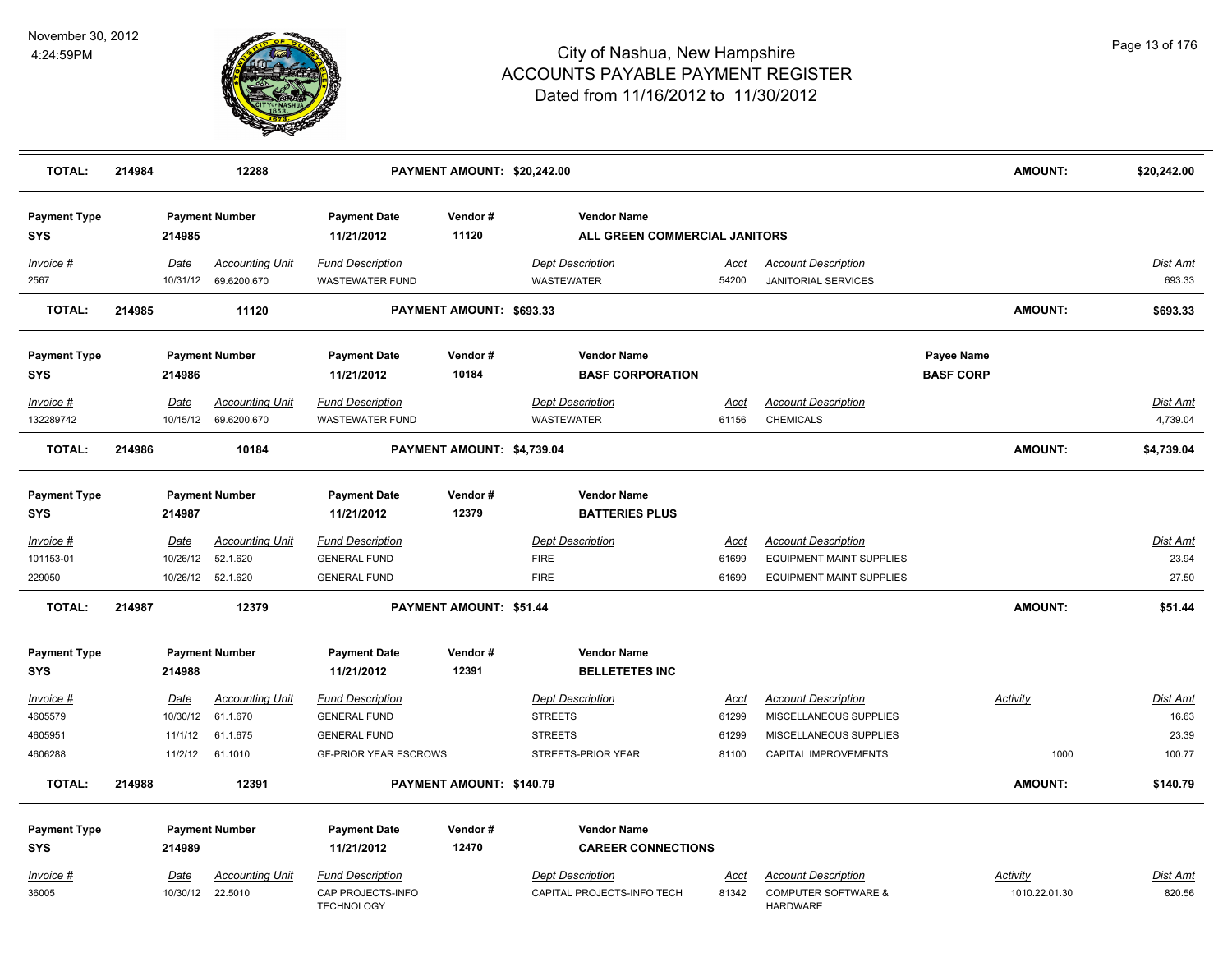

| 36033               |        | 11/6/12     | 22.5010                | CAP PROJECTS-INFO<br><b>TECHNOLOGY</b> |                            | CAPITAL PROJECTS-INFO TECH                      | 81342       | <b>COMPUTER SOFTWARE &amp;</b><br><b>HARDWARE</b>    | 1010.22.01.30  | 831.08          |
|---------------------|--------|-------------|------------------------|----------------------------------------|----------------------------|-------------------------------------------------|-------------|------------------------------------------------------|----------------|-----------------|
| <b>TOTAL:</b>       | 214989 |             | 12470                  |                                        | PAYMENT AMOUNT: \$1,651.64 |                                                 |             |                                                      | <b>AMOUNT:</b> | \$1,651.64      |
| <b>Payment Type</b> |        |             | <b>Payment Number</b>  | <b>Payment Date</b>                    | Vendor#                    | <b>Vendor Name</b>                              |             |                                                      |                |                 |
| <b>SYS</b>          |        | 214990      |                        | 11/21/2012                             | 12476                      | <b>CARPARTS OF NASHUA</b>                       |             |                                                      |                |                 |
| Invoice #           |        | Date        | <b>Accounting Unit</b> | <b>Fund Description</b>                |                            | <b>Dept Description</b>                         | <u>Acct</u> | <b>Account Description</b>                           |                | <b>Dist Amt</b> |
| D547348             |        | 7/3/12      | 77.1.690               | <b>GENERAL FUND</b>                    |                            | PARKS & RECREATION                              | 61799       | VEHICLE PARTS & SUPPLIES                             |                | 5.69            |
| D548828             |        | 7/16/12     | 77.1.690               | <b>GENERAL FUND</b>                    |                            | PARKS & RECREATION                              | 61799       | VEHICLE PARTS & SUPPLIES                             |                | 68.79           |
| <b>TOTAL:</b>       | 214990 |             | 12476                  |                                        | PAYMENT AMOUNT: \$74.48    |                                                 |             |                                                      | <b>AMOUNT:</b> | \$74.48         |
| <b>Payment Type</b> |        |             | <b>Payment Number</b>  | <b>Payment Date</b>                    | Vendor#                    | <b>Vendor Name</b>                              |             |                                                      |                |                 |
| <b>SYS</b>          |        | 214991      |                        | 11/21/2012                             | 10791                      | <b>CARROT-TOP INDUSTRIES INC</b>                |             |                                                      |                |                 |
| Invoice #           |        | <u>Date</u> | <b>Accounting Unit</b> | <b>Fund Description</b>                |                            | <b>Dept Description</b>                         | <u>Acct</u> | <b>Account Description</b>                           |                | <b>Dist Amt</b> |
| CI1244613           |        |             | 10/11/12 07.1.565      | <b>GENERAL FUND</b>                    |                            | <b>CITY CLERK</b>                               | 55607       | POSTAGE & DELIVERY                                   |                | 44.63           |
| CI1244613           |        |             | 10/11/12 07.1.565      | <b>GENERAL FUND</b>                    |                            | <b>CITY CLERK</b>                               | 61299       | MISCELLANEOUS SUPPLIES                               |                | 336.00          |
| <b>TOTAL:</b>       | 214991 |             | 10791                  |                                        | PAYMENT AMOUNT: \$380.63   |                                                 |             |                                                      | <b>AMOUNT:</b> | \$380.63        |
| <b>Payment Type</b> |        |             | <b>Payment Number</b>  | <b>Payment Date</b>                    | Vendor#                    | <b>Vendor Name</b>                              |             |                                                      |                |                 |
| SYS                 |        | 214992      |                        | 11/21/2012                             | 12504                      | <b>CHEMSERVE ENVIRONMENTAL ANALYS</b>           |             |                                                      |                |                 |
| Invoice #           |        | Date        | <b>Accounting Unit</b> | <b>Fund Description</b>                |                            | <b>Dept Description</b>                         | Acct        | <b>Account Description</b>                           |                | Dist Amt        |
| 48827               |        | 10/26/12    | 69.6200.670            | <b>WASTEWATER FUND</b>                 |                            | <b>WASTEWATER</b>                               | 53107       | ARCHITECT/ENGINEERING<br><b>SERVICES</b>             |                | 462.71          |
| <b>TOTAL:</b>       | 214992 |             | 12504                  |                                        | PAYMENT AMOUNT: \$462.71   |                                                 |             |                                                      | <b>AMOUNT:</b> | \$462.71        |
|                     |        |             |                        |                                        |                            |                                                 |             |                                                      |                |                 |
| <b>Payment Type</b> |        |             | <b>Payment Number</b>  | <b>Payment Date</b>                    | Vendor#<br>12507           | <b>Vendor Name</b><br><b>CHICK BEAULIEU INC</b> |             |                                                      |                |                 |
| <b>SYS</b>          |        | 214993      |                        | 11/21/2012                             |                            |                                                 |             |                                                      |                |                 |
| Invoice #           |        | Date        | <b>Accounting Unit</b> | <b>Fund Description</b>                |                            | <b>Dept Description</b>                         | Acct        | <b>Account Description</b>                           |                | <b>Dist Amt</b> |
| 2047                |        | 11/5/12     | 69.6200.670            | <b>WASTEWATER FUND</b>                 |                            | <b>WASTEWATER</b>                               | 54487       | <b>EQUIPMENT REPAIRS &amp;</b><br><b>MAINTENANCE</b> |                | 300.00          |
| <b>TOTAL:</b>       | 214993 |             | 12507                  |                                        | PAYMENT AMOUNT: \$300.00   |                                                 |             |                                                      | <b>AMOUNT:</b> | \$300.00        |
| <b>Payment Type</b> |        |             | <b>Payment Number</b>  | <b>Payment Date</b>                    | Vendor#                    | <b>Vendor Name</b>                              |             |                                                      |                |                 |
| <b>SYS</b>          |        | 214994      |                        | 11/21/2012                             | 12510                      | <b>DEBORA A CHISHOLM</b>                        |             |                                                      |                |                 |
| Invoice #           |        | Date        | <b>Accounting Unit</b> | <b>Fund Description</b>                |                            | <b>Dept Description</b>                         | Acct        | <b>Account Description</b>                           | Activity       | Dist Amt        |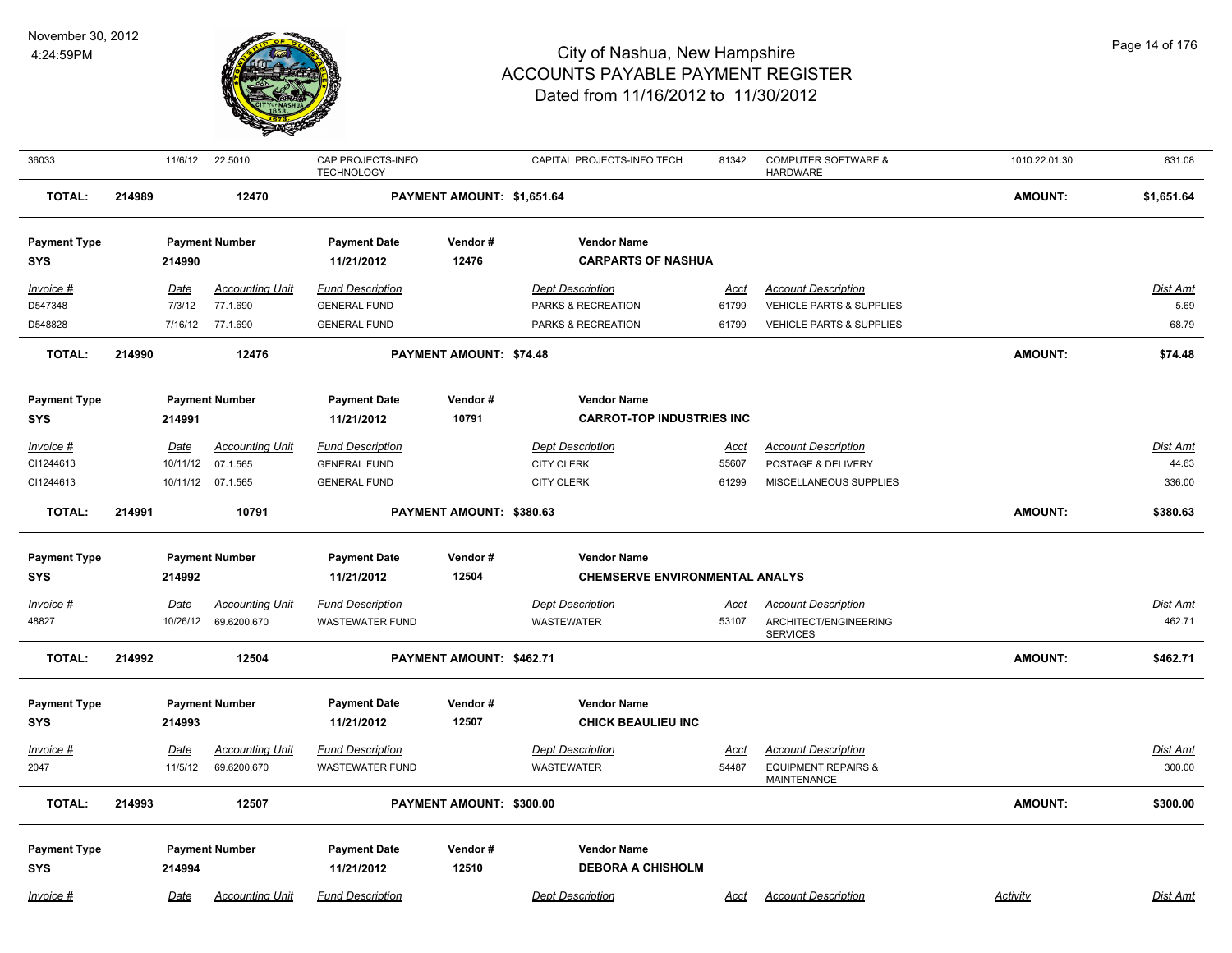

| 201209EDA                         |        |                  | 10/17/12 83.3100                      | ECONOMIC DEVELOPMENT<br><b>GRANTS</b>             |                                | ECONOMIC DEVELOPMENT<br><b>GRANTS</b>               | 53999                | OTHER PROFESSIONAL SERVICES                               | 1080.83.01.30             | 765.00                   |
|-----------------------------------|--------|------------------|---------------------------------------|---------------------------------------------------|--------------------------------|-----------------------------------------------------|----------------------|-----------------------------------------------------------|---------------------------|--------------------------|
| <b>TOTAL:</b>                     | 214994 |                  | 12510                                 |                                                   | PAYMENT AMOUNT: \$765.00       |                                                     |                      |                                                           | <b>AMOUNT:</b>            | \$765.00                 |
| <b>Payment Type</b>               |        |                  | <b>Payment Number</b>                 | <b>Payment Date</b>                               | Vendor#                        | <b>Vendor Name</b>                                  |                      |                                                           |                           |                          |
| <b>SYS</b>                        |        | 214995           |                                       | 11/21/2012                                        | 12033                          | <b>CITRIX ONLINE LLC</b>                            |                      |                                                           |                           |                          |
| Invoice #                         |        | <b>Date</b>      | <b>Accounting Unit</b>                | <b>Fund Description</b>                           |                                | <b>Dept Description</b>                             | <u>Acct</u>          | <b>Account Description</b>                                |                           | Dist Amt                 |
| 1200661678                        |        | 10/28/12         | 22.1.535                              | <b>GENERAL FUND</b>                               |                                | <b>INFORMATION TECHNOLOGY</b>                       | 54407                | SOFTWARE MAINTENANCE                                      |                           | 165.00                   |
| <b>TOTAL:</b>                     | 214995 |                  | 12033                                 |                                                   | PAYMENT AMOUNT: \$165.00       |                                                     |                      |                                                           | AMOUNT:                   | \$165.00                 |
| <b>Payment Type</b>               |        |                  | <b>Payment Number</b>                 | <b>Payment Date</b>                               | Vendor#                        | <b>Vendor Name</b>                                  |                      |                                                           |                           |                          |
| <b>SYS</b>                        |        | 214996           |                                       | 11/21/2012                                        | 10490                          | <b>CONWAY OFFICE PRODUCTS LLC</b>                   |                      |                                                           |                           |                          |
| Invoice #                         |        | <u>Date</u>      | <b>Accounting Unit</b>                | <b>Fund Description</b>                           |                                | <b>Dept Description</b>                             | <u>Acct</u>          | <b>Account Description</b>                                |                           | <u>Dist Amt</u>          |
| 72888A                            |        | 10/25/12         | 50.1.500                              | <b>GENERAL FUND</b>                               |                                | POLICE                                              | 61100                | OFFICE SUPPLIES                                           |                           | 701.77                   |
| <b>TOTAL:</b>                     | 214996 |                  | 10490                                 |                                                   | PAYMENT AMOUNT: \$701.77       |                                                     |                      |                                                           | <b>AMOUNT:</b>            | \$701.77                 |
|                                   |        |                  |                                       |                                                   |                                |                                                     |                      |                                                           |                           |                          |
| <b>Payment Type</b><br><b>SYS</b> |        | 214997           | <b>Payment Number</b>                 | <b>Payment Date</b><br>11/21/2012                 | Vendor#<br>12560               | <b>Vendor Name</b><br><b>CORRIVEAU ROUTHIER INC</b> |                      |                                                           |                           |                          |
|                                   |        |                  |                                       |                                                   |                                |                                                     |                      |                                                           |                           |                          |
| Invoice #<br>266473               |        | Date<br>9/18/12  | <b>Accounting Unit</b><br>69.6200.540 | <b>Fund Description</b><br><b>WASTEWATER FUND</b> |                                | <b>Dept Description</b><br><b>WASTEWATER</b>        | <u>Acct</u><br>54300 | <b>Account Description</b><br>SEWER MAINTENANCE           |                           | <b>Dist Amt</b><br>11.95 |
| 266728                            |        | 9/26/12          | 69.6200.540                           | <b>WASTEWATER FUND</b>                            |                                | <b>WASTEWATER</b>                                   | 54300                | <b>SEWER MAINTENANCE</b>                                  |                           | 36.00                    |
|                                   |        |                  |                                       |                                                   |                                |                                                     |                      |                                                           |                           |                          |
| <b>TOTAL:</b>                     | 214997 |                  | 12560                                 |                                                   | <b>PAYMENT AMOUNT: \$47.95</b> |                                                     |                      |                                                           | <b>AMOUNT:</b>            | \$47.95                  |
| <b>Payment Type</b>               |        |                  | <b>Payment Number</b>                 | <b>Payment Date</b>                               | Vendor#                        | <b>Vendor Name</b>                                  |                      |                                                           |                           |                          |
| SYS                               |        | 214998           |                                       | 11/21/2012                                        | 10434                          | <b>D R BROWN LLC</b>                                |                      |                                                           |                           |                          |
|                                   |        |                  |                                       |                                                   |                                |                                                     |                      |                                                           |                           |                          |
| $Invoice$ #<br>NASH 1015-1        |        | Date<br>10/15/12 | <b>Accounting Unit</b><br>83.3100     | <b>Fund Description</b><br>ECONOMIC DEVELOPMENT   |                                | <b>Dept Description</b><br>ECONOMIC DEVELOPMENT     | <u>Acct</u><br>53999 | <b>Account Description</b><br>OTHER PROFESSIONAL SERVICES | Activity<br>1080.83.01.30 | Dist Amt<br>2,325.00     |
|                                   |        |                  |                                       | <b>GRANTS</b>                                     |                                | <b>GRANTS</b>                                       |                      |                                                           |                           |                          |
| <b>TOTAL:</b>                     | 214998 |                  | 10434                                 |                                                   | PAYMENT AMOUNT: \$2,325.00     |                                                     |                      |                                                           | <b>AMOUNT:</b>            | \$2,325.00               |
| <b>Payment Type</b>               |        |                  | <b>Payment Number</b>                 | <b>Payment Date</b>                               | Vendor#                        | <b>Vendor Name</b>                                  |                      |                                                           |                           |                          |
| SYS                               |        | 214999           |                                       | 11/21/2012                                        | 10825                          | <b>DLT SOLUTIONS INC</b>                            |                      |                                                           |                           |                          |
| <b>Invoice #</b>                  |        | Date             | <b>Accounting Unit</b>                | <b>Fund Description</b>                           |                                | <b>Dept Description</b>                             | Acct                 | <b>Account Description</b>                                |                           | Dist Amt                 |
| SI204960                          |        |                  | 10/31/12 60.1.500                     | <b>GENERAL FUND</b>                               |                                | <b>PUBLIC</b><br>WORKS-ADMIN/ENGINEERING            | 71228                | <b>COMPUTER SOFTWARE</b>                                  |                           | 1,179.24                 |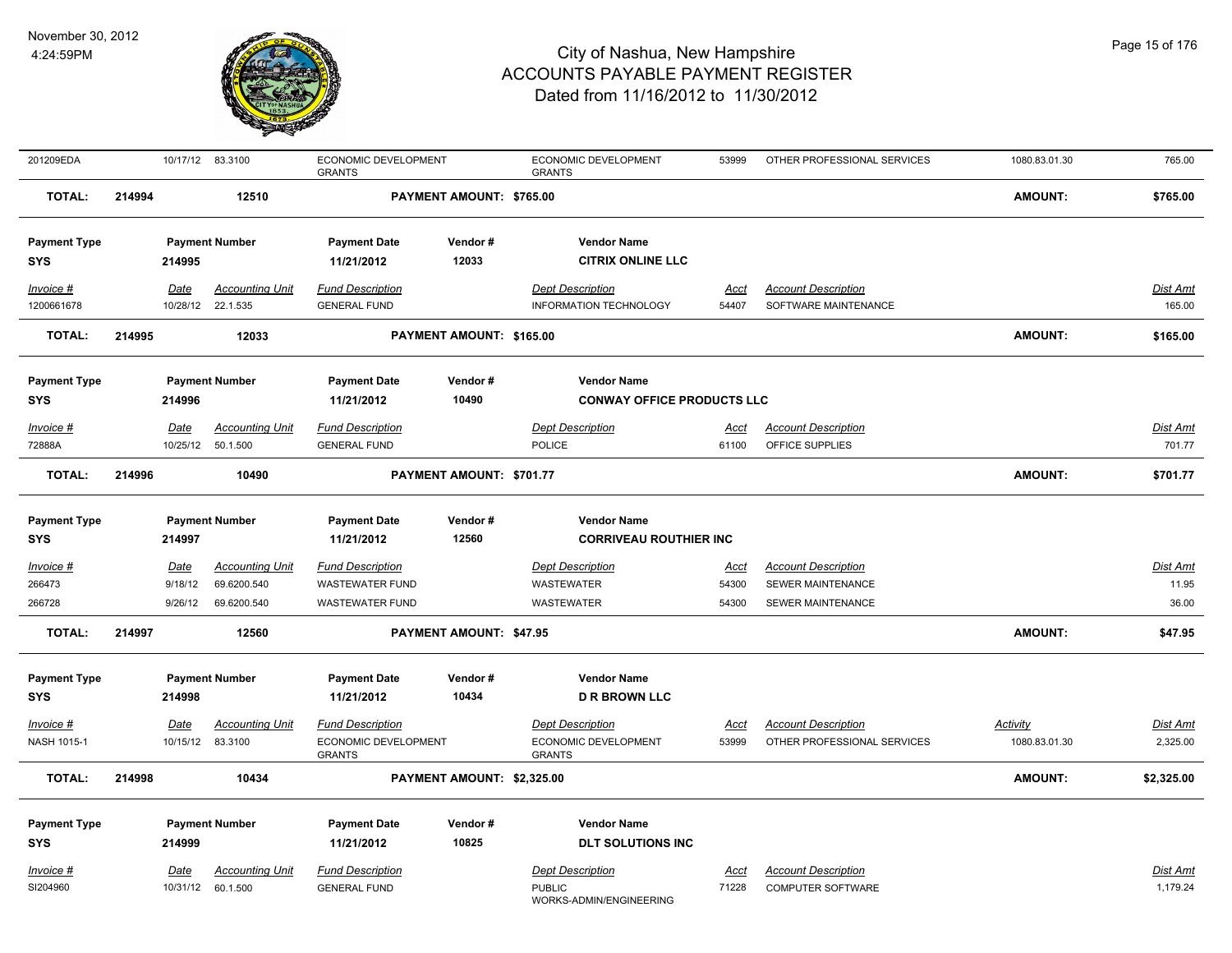

| SI204960            |        |             | 10/31/12 68.6000.500   | SOLID WASTE FUND        |                                 | SOLID WASTE                   | 71228       | COMPUTER SOFTWARE                                            |                | 707.53          |
|---------------------|--------|-------------|------------------------|-------------------------|---------------------------------|-------------------------------|-------------|--------------------------------------------------------------|----------------|-----------------|
| SI204960            |        |             | 10/31/12 69.6200.540   | <b>WASTEWATER FUND</b>  |                                 | WASTEWATER                    | 71228       | COMPUTER SOFTWARE                                            |                | 1,415.08        |
| SI204960            |        |             | 10/31/12 69.6200.670   | <b>WASTEWATER FUND</b>  |                                 | WASTEWATER                    | 71228       | <b>COMPUTER SOFTWARE</b>                                     |                | 1,415.08        |
| <b>TOTAL:</b>       | 214999 |             | 10825                  |                         | PAYMENT AMOUNT: \$4,716.93      |                               |             |                                                              | <b>AMOUNT:</b> | \$4,716.93      |
| <b>Payment Type</b> |        |             | <b>Payment Number</b>  | <b>Payment Date</b>     | Vendor#                         | <b>Vendor Name</b>            |             |                                                              |                |                 |
| <b>SYS</b>          |        | 215000      |                        | 11/21/2012              | 12633                           | <b>DOCULYNX INC</b>           |             |                                                              |                |                 |
| Invoice #           |        | Date        | <b>Accounting Unit</b> | <b>Fund Description</b> |                                 | <b>Dept Description</b>       | <u>Acct</u> | <b>Account Description</b>                                   |                | Dist Amt        |
| A309004             |        | 10/31/12    | 26.1.500               | <b>GENERAL FUND</b>     |                                 | <b>FINANCIAL SERVICES</b>     | 53479       | MICROFILM, MICROFICHE                                        |                | 292.07          |
| A309004             |        | 10/31/12    | 68.6000.500            | SOLID WASTE FUND        |                                 | SOLID WASTE                   | 54828       | PHOTOCOPIER LEASE                                            |                | 18.83           |
| A309004             |        | 10/31/12    | 69.6200.500            | <b>WASTEWATER FUND</b>  |                                 | WASTEWATER                    | 54828       | PHOTOCOPIER LEASE                                            |                | 353.85          |
| A309004             |        |             | 10/31/12 91.1.012320   | <b>GENERAL FUND</b>     |                                 | <b>SCHOOL</b>                 | 53628       | CONTRACT SERVICES                                            |                | 63.53           |
| TOTAL:              | 215000 |             | 12633                  |                         | PAYMENT AMOUNT: \$728.28        |                               |             |                                                              | <b>AMOUNT:</b> | \$728.28        |
| <b>Payment Type</b> |        |             | <b>Payment Number</b>  | <b>Payment Date</b>     | Vendor#                         | <b>Vendor Name</b>            |             |                                                              |                |                 |
| <b>SYS</b>          |        | 215001      |                        | 11/21/2012              | 12667                           | <b>EASTERN ANALYTICAL INC</b> |             |                                                              |                |                 |
| Invoice #           |        | <b>Date</b> | <b>Accounting Unit</b> | <b>Fund Description</b> |                                 | <b>Dept Description</b>       | Acct        | <b>Account Description</b>                                   |                | Dist Amt        |
| 116494              |        | 10/29/12    | 69.6200.670            | <b>WASTEWATER FUND</b>  |                                 | WASTEWATER                    | 53107       | ARCHITECT/ENGINEERING<br><b>SERVICES</b>                     |                | 266.50          |
| <b>TOTAL:</b>       | 215001 |             | 12667                  |                         | <b>PAYMENT AMOUNT: \$266.50</b> |                               |             |                                                              | <b>AMOUNT:</b> | \$266.50        |
| <b>Payment Type</b> |        |             | <b>Payment Number</b>  | <b>Payment Date</b>     | Vendor#                         | <b>Vendor Name</b>            |             |                                                              |                |                 |
| <b>SYS</b>          |        | 215002      |                        | 11/21/2012              | 11439                           | ELECTRICAL SUPPLY OF MILFORD  |             |                                                              |                |                 |
| Invoice #           |        | Date        | <b>Accounting Unit</b> | <b>Fund Description</b> |                                 | <b>Dept Description</b>       | Acct        | <b>Account Description</b>                                   |                | Dist Amt        |
| 010257006-01        |        | 10/3/12     | 52.1.620               | <b>GENERAL FUND</b>     |                                 | <b>FIRE</b>                   | 54487       | <b>EQUIPMENT REPAIRS &amp;</b><br><b>MAINTENANCE</b>         |                | 246.95          |
| 010258027-01        |        | 10/16/12    | 52.1.620               | <b>GENERAL FUND</b>     |                                 | <b>FIRE</b>                   | 54487       | <b>EQUIPMENT REPAIRS &amp;</b>                               |                | 140.04          |
| 01CM0016453         |        | 10/3/12     | 52.1.620               | <b>GENERAL FUND</b>     |                                 | <b>FIRE</b>                   | 54487       | MAINTENANCE<br><b>EQUIPMENT REPAIRS &amp;</b><br>MAINTENANCE |                | $-67.26$        |
| TOTAL:              | 215002 |             | 11439                  |                         | PAYMENT AMOUNT: \$319.73        |                               |             |                                                              | <b>AMOUNT:</b> | \$319.73        |
| <b>Payment Type</b> |        |             | <b>Payment Number</b>  | <b>Payment Date</b>     | Vendor#                         | <b>Vendor Name</b>            |             |                                                              |                |                 |
| <b>SYS</b>          |        | 215003      |                        | 11/21/2012              | 10919                           | <b>ESRI INC</b>               |             |                                                              |                |                 |
| Invoice #           |        | Date        | <b>Accounting Unit</b> | <b>Fund Description</b> |                                 | <b>Dept Description</b>       | <u>Acct</u> | <b>Account Description</b>                                   |                | <b>Dist Amt</b> |
| 92566291            |        | 6/28/12     | 34.1.500               | <b>GENERAL FUND</b>     |                                 | <b>GIS</b>                    | 53142       | <b>CONSULTING SERVICES</b>                                   |                | 1,012.00        |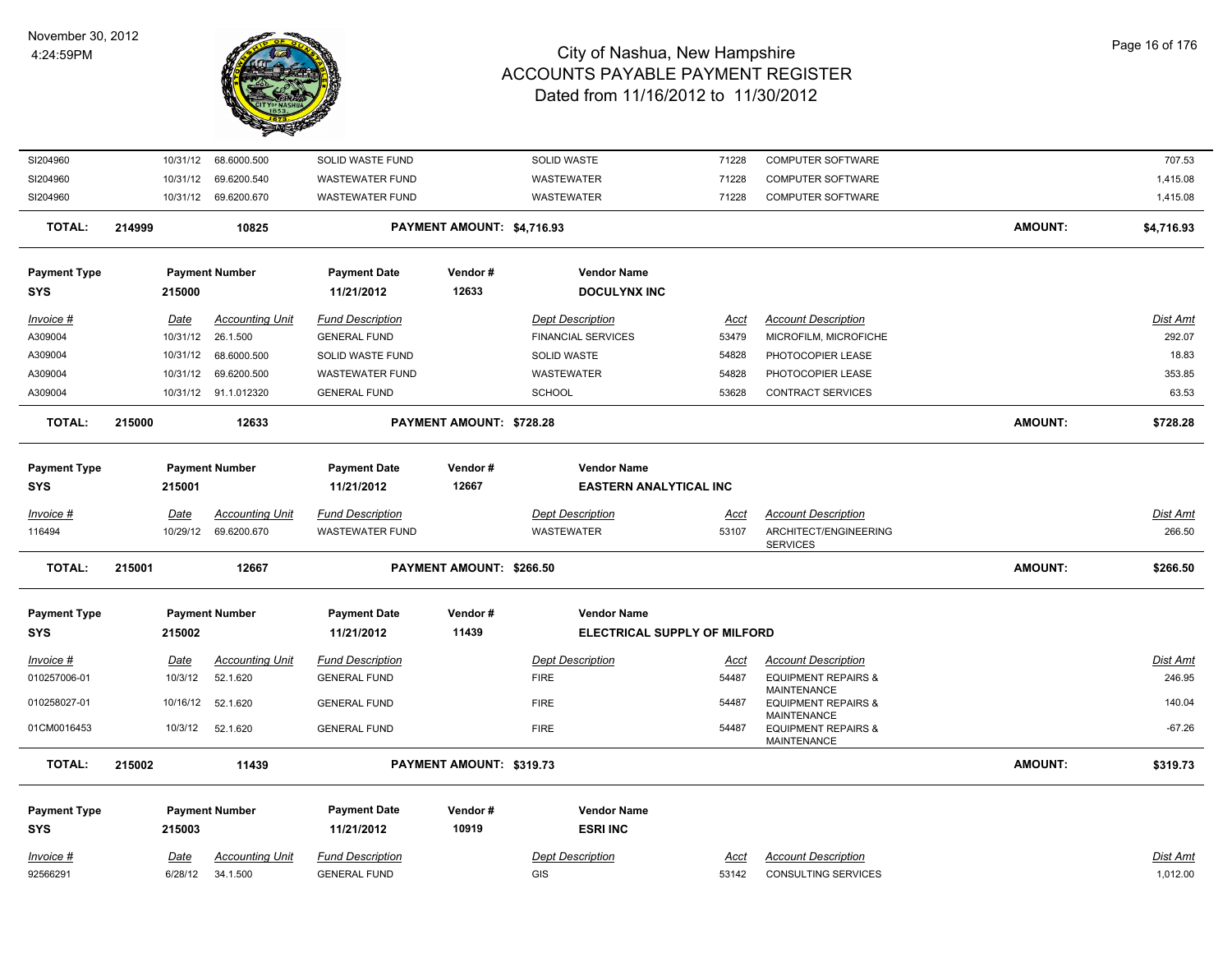

| <b>TOTAL:</b>                     | 215003 |             | 10919                                      |                                                         | PAYMENT AMOUNT: \$1,012.00     |                                                |                      |                                                           | <b>AMOUNT:</b>          | \$1,012.00               |
|-----------------------------------|--------|-------------|--------------------------------------------|---------------------------------------------------------|--------------------------------|------------------------------------------------|----------------------|-----------------------------------------------------------|-------------------------|--------------------------|
| <b>Payment Type</b><br><b>SYS</b> |        | 215004      | <b>Payment Number</b>                      | <b>Payment Date</b><br>11/21/2012                       | Vendor#<br>14222               | <b>Vendor Name</b><br><b>FASTENAL CO</b>       |                      |                                                           |                         |                          |
| Invoice #<br><b>NHNAS88539</b>    |        | Date        | <b>Accounting Unit</b><br>10/19/12 61.1010 | <b>Fund Description</b><br><b>GF-PRIOR YEAR ESCROWS</b> |                                | <b>Dept Description</b><br>STREETS-PRIOR YEAR  | <u>Acct</u><br>81100 | <b>Account Description</b><br><b>CAPITAL IMPROVEMENTS</b> | <b>Activity</b><br>1000 | <b>Dist Amt</b><br>15.57 |
| <b>TOTAL:</b>                     | 215004 |             | 14222                                      |                                                         | <b>PAYMENT AMOUNT: \$15.57</b> |                                                |                      |                                                           | <b>AMOUNT:</b>          | \$15.57                  |
| <b>Payment Type</b><br><b>SYS</b> |        | 215005      | <b>Payment Number</b>                      | <b>Payment Date</b><br>11/21/2012                       | Vendor#<br>12721               | <b>Vendor Name</b><br><b>FIRST TRANSIT INC</b> |                      |                                                           |                         |                          |
| Invoice #                         |        | Date        | <b>Accounting Unit</b>                     | <b>Fund Description</b>                                 |                                | <b>Dept Description</b>                        | Acct                 | <b>Account Description</b>                                | Activity                | <b>Dist Amt</b>          |
| 10739033                          |        | 11/2/12     | 86.3120                                    | <b>TRANSIT GRANTS</b>                                   |                                | <b>TRANSPORTATION</b>                          | 55699                | OTHER CONTRACTED SERVICES                                 | 86.800.13.20.01         | 135,560.51               |
| 10739035                          |        | 11/2/12     | 86.3120                                    | <b>TRANSIT GRANTS</b>                                   |                                | <b>TRANSPORTATION</b>                          | 55699                | OTHER CONTRACTED SERVICES                                 | 86.800.13.20.01         | 630.00                   |
| <b>TOTAL:</b>                     | 215005 |             | 12721                                      |                                                         | PAYMENT AMOUNT: \$136,190.51   |                                                |                      |                                                           | <b>AMOUNT:</b>          | \$136,190.51             |
| <b>Payment Type</b>               |        |             | <b>Payment Number</b>                      | <b>Payment Date</b>                                     | Vendor#                        | <b>Vendor Name</b>                             |                      |                                                           |                         |                          |
| <b>SYS</b>                        |        | 215006      |                                            | 11/21/2012                                              | 10210                          | <b>FISHER AUTO PARTS INC</b>                   |                      |                                                           |                         |                          |
| Invoice #                         |        | <u>Date</u> | <b>Accounting Unit</b>                     | <b>Fund Description</b>                                 |                                | <b>Dept Description</b>                        | <u>Acct</u>          | <b>Account Description</b>                                |                         | <u>Dist Amt</u>          |
| 459-196636                        |        | 10/30/12    | 26.4005                                    | TRAFFIC VIOLATIONS FUND                                 |                                | <b>TRAFFIC VIOLATIONS</b>                      | 61799                | VEHICLE PARTS & SUPPLIES                                  |                         | 37.02                    |
| 459-196961                        |        | 11/1/12     | 50.1.500                                   | <b>GENERAL FUND</b>                                     |                                | POLICE                                         | 61799                | VEHICLE PARTS & SUPPLIES                                  |                         | 22.58                    |
| <b>TOTAL:</b>                     | 215006 |             | 10210                                      |                                                         | PAYMENT AMOUNT: \$59.60        |                                                |                      |                                                           | <b>AMOUNT:</b>          | \$59.60                  |
| <b>Payment Type</b>               |        |             | <b>Payment Number</b>                      | <b>Payment Date</b>                                     | Vendor#                        | <b>Vendor Name</b>                             |                      |                                                           |                         |                          |
| <b>SYS</b>                        |        | 215007      |                                            | 11/21/2012                                              | 14241                          | <b>GALE GROUP INC</b>                          |                      |                                                           |                         |                          |
| $Invoice$ #                       |        | Date        | <b>Accounting Unit</b>                     | <b>Fund Description</b>                                 |                                | <b>Dept Description</b>                        | <u>Acct</u>          | <b>Account Description</b>                                |                         | <b>Dist Amt</b>          |
| 97824565                          |        | 11/1/12     | 79.1.760                                   | <b>GENERAL FUND</b>                                     |                                | <b>LIBRARY</b>                                 | 61807                | <b>PUBLICATIONS</b>                                       |                         | 274.67                   |
| <b>TOTAL:</b>                     | 215007 |             | 14241                                      |                                                         | PAYMENT AMOUNT: \$274.67       |                                                |                      |                                                           | <b>AMOUNT:</b>          | \$274.67                 |
|                                   |        |             |                                            |                                                         |                                |                                                |                      |                                                           |                         |                          |
| <b>Payment Type</b>               |        |             | <b>Payment Number</b>                      | <b>Payment Date</b>                                     | Vendor#                        | <b>Vendor Name</b>                             |                      |                                                           |                         |                          |
| <b>SYS</b>                        |        | 215008      |                                            | 11/21/2012                                              | 12761                          | <b>GARDNER FULTON &amp; WAUGH PLLC</b>         |                      |                                                           |                         |                          |
| Invoice #                         |        | Date        | <b>Accounting Unit</b>                     | <b>Fund Description</b>                                 |                                | <b>Dept Description</b>                        | Acct                 | <b>Account Description</b>                                |                         | Dist Amt                 |
| 12400                             |        | 11/8/12     | <b>BS1000</b>                              | <b>GENERAL FUND</b>                                     |                                | <b>GENERAL FUND</b>                            | 11500                | OVERLAY-OTHER                                             |                         | 2,293.48                 |
| 12400                             |        | 11/8/12     | <b>BS1000</b>                              | <b>GENERAL FUND</b>                                     |                                | <b>GENERAL FUND</b>                            | 29185                | LAWSON INVENTORY SUSPENSE                                 |                         | $-2,234.84$              |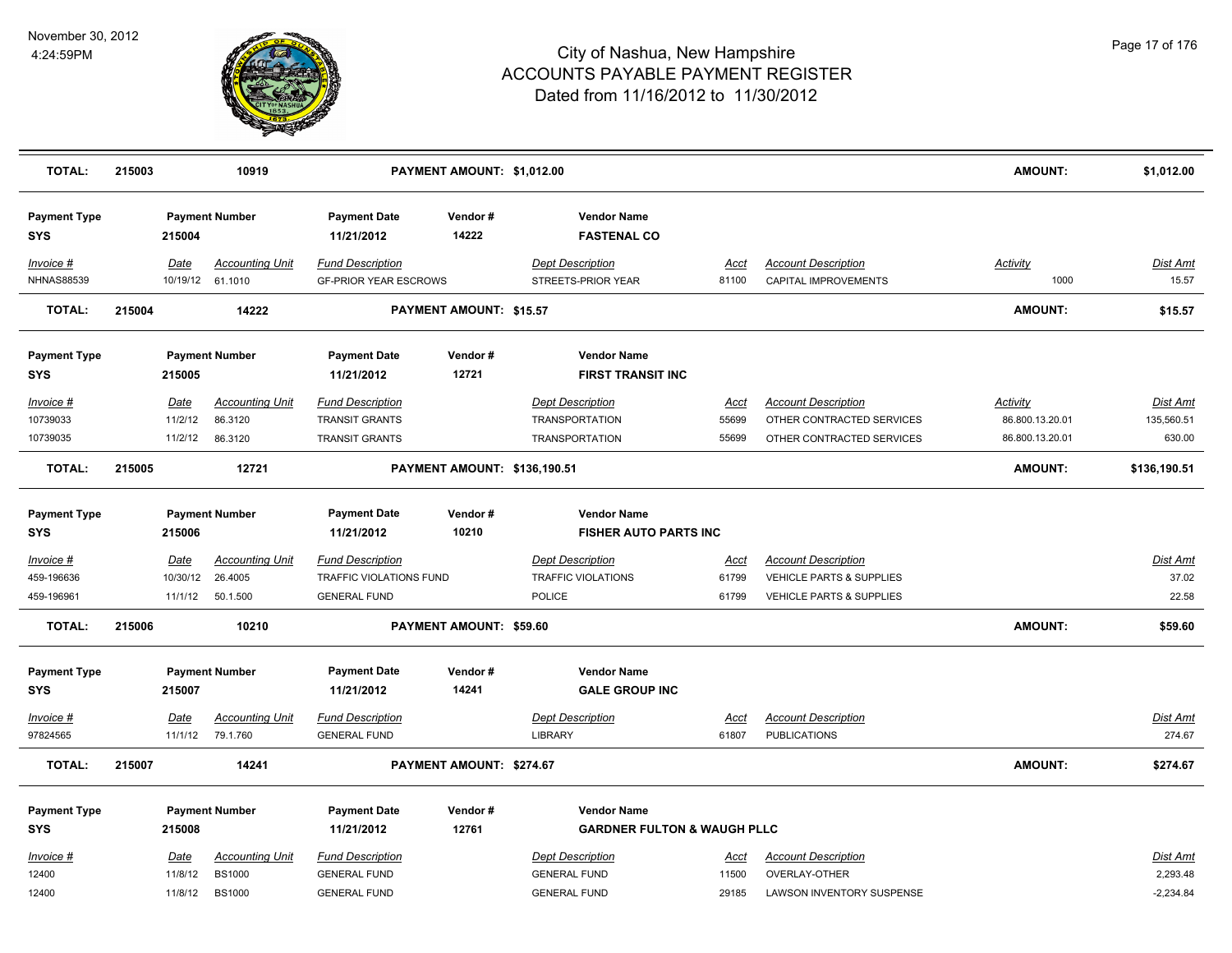

| <b>TOTAL:</b>                                              | 215008 |                                  | 12761                                                            |                                                                                                    | PAYMENT AMOUNT: \$58.64    |                                                                                                    |                                                               |                                                                                                                | <b>AMOUNT:</b>                                                    | \$58.64                               |
|------------------------------------------------------------|--------|----------------------------------|------------------------------------------------------------------|----------------------------------------------------------------------------------------------------|----------------------------|----------------------------------------------------------------------------------------------------|---------------------------------------------------------------|----------------------------------------------------------------------------------------------------------------|-------------------------------------------------------------------|---------------------------------------|
| <b>Payment Type</b><br><b>SYS</b>                          |        | 215009                           | <b>Payment Number</b>                                            | <b>Payment Date</b><br>11/21/2012                                                                  | Vendor#<br>15282           | <b>Vendor Name</b>                                                                                 | <b>GEORGE WILEY CONSULTING GROUP</b>                          |                                                                                                                |                                                                   |                                       |
| Invoice #<br>2698                                          |        | Date                             | <b>Accounting Unit</b><br>10/30/12  50.1.500                     | <b>Fund Description</b><br><b>GENERAL FUND</b>                                                     |                            | <b>Dept Description</b><br><b>POLICE</b>                                                           | Acct<br>54414                                                 | <b>Account Description</b><br>HARDWARE MAINTENANCE                                                             |                                                                   | Dist Amt<br>1,010.00                  |
| <b>TOTAL:</b>                                              | 215009 |                                  | 15282                                                            |                                                                                                    | PAYMENT AMOUNT: \$1,010.00 |                                                                                                    |                                                               |                                                                                                                | <b>AMOUNT:</b>                                                    | \$1,010.00                            |
| <b>Payment Type</b><br><b>SYS</b>                          |        | 215010                           | <b>Payment Number</b>                                            | <b>Payment Date</b><br>11/21/2012                                                                  | Vendor#<br>12776           | <b>Vendor Name</b><br><b>GILLIG LLC</b>                                                            |                                                               |                                                                                                                |                                                                   |                                       |
| Invoice #<br>4858006<br>4858409<br>4858837                 |        | Date<br>10/24/12<br>10/25/12     | <b>Accounting Unit</b><br>86.3120<br>86.3120<br>10/26/12 86.3120 | <b>Fund Description</b><br><b>TRANSIT GRANTS</b><br><b>TRANSIT GRANTS</b><br><b>TRANSIT GRANTS</b> |                            | <b>Dept Description</b><br><b>TRANSPORTATION</b><br><b>TRANSPORTATION</b><br><b>TRANSPORTATION</b> | Acct<br>61799<br>61799<br>61799                               | <b>Account Description</b><br>VEHICLE PARTS & SUPPLIES<br>VEHICLE PARTS & SUPPLIES<br>VEHICLE PARTS & SUPPLIES | Activity<br>86.800.13.30.01<br>86.800.13.30.01<br>86.800.13.30.01 | Dist Amt<br>158.38<br>52.27<br>146.66 |
| <b>TOTAL:</b>                                              | 215010 |                                  | 12776                                                            |                                                                                                    | PAYMENT AMOUNT: \$357.31   |                                                                                                    |                                                               |                                                                                                                | <b>AMOUNT:</b>                                                    | \$357.31                              |
| <b>Payment Type</b><br><b>SYS</b><br>Invoice #<br>30774338 |        | 215011<br><u>Date</u><br>9/24/12 | <b>Payment Number</b><br><b>Accounting Unit</b><br>72.1.500      | <b>Payment Date</b><br>11/21/2012<br><b>Fund Description</b><br><b>GENERAL FUND</b>                | Vendor#<br>12780           | <b>Vendor Name</b><br><b>Dept Description</b><br><b>COMMUNITY HEALTH</b>                           | <b>GLAXOSMITHKLINE PHARMACEUTICAL</b><br><u>Acct</u><br>61144 | <b>Account Description</b><br>VACCINES/MEDICINES                                                               |                                                                   | <b>Dist Amt</b><br>7,431.00           |
| <b>TOTAL:</b>                                              | 215011 |                                  | 12780                                                            |                                                                                                    | PAYMENT AMOUNT: \$7,431.00 |                                                                                                    |                                                               |                                                                                                                | <b>AMOUNT:</b>                                                    | \$7,431.00                            |
| <b>Payment Type</b><br><b>SYS</b><br>Invoice #             |        | 215012<br>Date                   | <b>Payment Number</b><br>Accounting Unit                         | <b>Payment Date</b><br>11/21/2012<br><b>Fund Description</b>                                       | Vendor#<br>10071           | <b>Vendor Name</b><br><b>Dept Description</b>                                                      | <b>GLOBAL INDUSTRIAL EQUIPMENT</b><br><u>Acct</u>             | <b>Account Description</b>                                                                                     |                                                                   | <u>Dist Amt</u>                       |
| 105227907<br><b>TOTAL:</b>                                 | 215012 |                                  | 10/31/12 50.1.500<br>10071                                       | <b>GENERAL FUND</b>                                                                                | PAYMENT AMOUNT: \$276.20   | <b>POLICE</b>                                                                                      | 54280                                                         | <b>BUILDING/GROUNDS MAINTENANCE</b>                                                                            | <b>AMOUNT:</b>                                                    | 276.20<br>\$276.20                    |
| <b>Payment Type</b><br><b>SYS</b><br>Invoice #             |        | 215013<br>Date                   | <b>Payment Number</b><br><b>Accounting Unit</b>                  | <b>Payment Date</b><br>11/21/2012<br><b>Fund Description</b>                                       | Vendor#<br>12785           | <b>Vendor Name</b><br><b>GOOD MORNING SALES INC</b><br><b>Dept Description</b>                     | Acct                                                          | <b>Account Description</b>                                                                                     |                                                                   | <b>Dist Amt</b>                       |
| 483085                                                     |        | 11/6/12                          | 50.1.500                                                         | <b>GENERAL FUND</b>                                                                                |                            | <b>POLICE</b>                                                                                      | 61299                                                         | MISCELLANEOUS SUPPLIES                                                                                         |                                                                   | 332.50                                |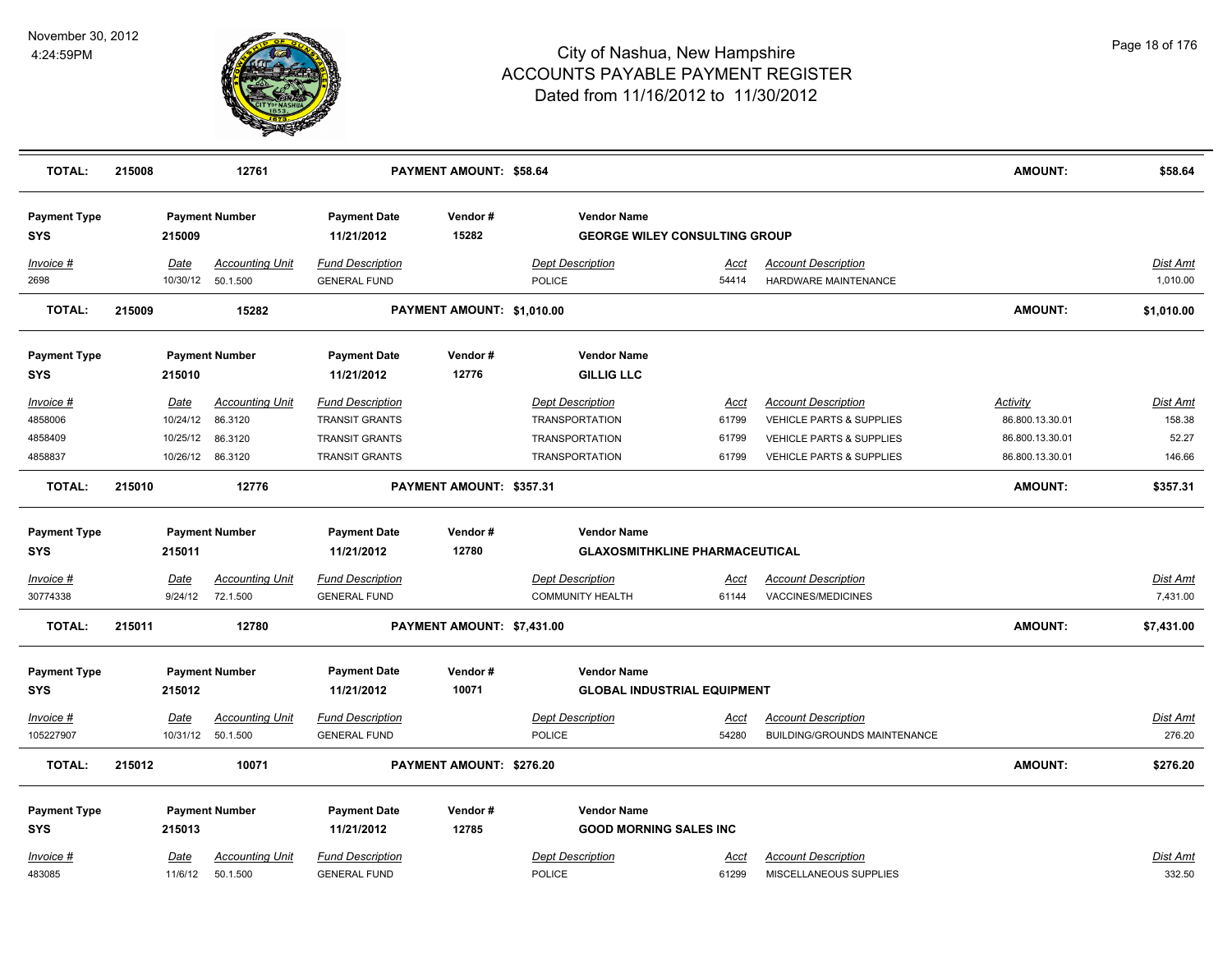

| <b>TOTAL:</b>                     | 215013 |             | 12785                  |                                   | PAYMENT AMOUNT: \$332.50    |                                                         |             |                                                      | <b>AMOUNT:</b>                                      | \$332.50        |
|-----------------------------------|--------|-------------|------------------------|-----------------------------------|-----------------------------|---------------------------------------------------------|-------------|------------------------------------------------------|-----------------------------------------------------|-----------------|
| <b>Payment Type</b><br><b>SYS</b> |        | 215014      | <b>Payment Number</b>  | <b>Payment Date</b><br>11/21/2012 | Vendor#<br>12811            | <b>Vendor Name</b><br><b>GRESSCOLTD</b>                 |             |                                                      |                                                     |                 |
| Invoice #                         |        | Date        | <b>Accounting Unit</b> | <b>Fund Description</b>           |                             | <b>Dept Description</b>                                 | Acct        | <b>Account Description</b>                           |                                                     | Dist Amt        |
| IN041016                          |        | 11/5/12     | 79.1.770               | <b>GENERAL FUND</b>               |                             | LIBRARY                                                 | 61299       | MISCELLANEOUS SUPPLIES                               |                                                     | 870.06          |
| <b>TOTAL:</b>                     | 215014 |             | 12811                  |                                   | PAYMENT AMOUNT: \$870.06    |                                                         |             |                                                      | <b>AMOUNT:</b>                                      | \$870.06        |
| <b>Payment Type</b><br><b>SYS</b> |        | 215015      | <b>Payment Number</b>  | <b>Payment Date</b><br>11/21/2012 | Vendor#<br>11799            | <b>Vendor Name</b><br><b>GYM SERVICES INC</b>           |             |                                                      |                                                     |                 |
| Invoice #                         |        | Date        | <b>Accounting Unit</b> | <b>Fund Description</b>           |                             | <b>Dept Description</b>                                 | Acct        | <b>Account Description</b>                           |                                                     | Dist Amt        |
| 120928-019                        |        | 10/26/12    | 50.1.500               | <b>GENERAL FUND</b>               |                             | <b>POLICE</b>                                           | 54487       | <b>EQUIPMENT REPAIRS &amp;</b>                       |                                                     | 735.83          |
| 120928-019                        |        | 10/26/12    | <b>BS1000</b>          | <b>GENERAL FUND</b>               |                             | <b>GENERAL FUND</b>                                     | 29185       | <b>MAINTENANCE</b><br>LAWSON INVENTORY SUSPENSE      |                                                     | $-81.25$        |
|                                   |        |             |                        |                                   |                             |                                                         |             |                                                      |                                                     |                 |
| <b>TOTAL:</b>                     | 215015 |             | 11799                  |                                   | PAYMENT AMOUNT: \$654.58    |                                                         |             |                                                      | <b>AMOUNT:</b>                                      | \$654.58        |
| <b>Payment Type</b>               |        |             | <b>Payment Number</b>  | <b>Payment Date</b>               | Vendor#                     | <b>Vendor Name</b>                                      |             |                                                      |                                                     |                 |
| <b>SYS</b>                        |        | 215016      |                        | 11/21/2012                        | 12826                       | <b>HARBOR HOMES INC</b>                                 |             |                                                      |                                                     |                 |
| Invoice #                         |        | Date        | <b>Accounting Unit</b> | <b>Fund Description</b>           |                             | <b>Dept Description</b>                                 | <u>Acct</u> | <b>Account Description</b>                           | Activity                                            | <b>Dist Amt</b> |
| OCTOBER 2012 HOPWA                |        | 11/9/12     | 71.3068                | COMMUNITY SERVICES GRANTS         |                             | COMMUNITY SERVICES GRANTS                               | 55699       | OTHER CONTRACTED SERVICES                            | 71.1006.13.01                                       | 19,897.00       |
| OCTOBER 2012 HOPWA                |        | 11/9/12     | 71.3068                | <b>COMMUNITY SERVICES GRANTS</b>  |                             | <b>COMMUNITY SERVICES GRANTS</b>                        | 55699       | OTHER CONTRACTED SERVICES                            | 71.1006.13.01                                       | $-19,897.00$    |
| OCTOBER 2012 HOPWA                |        | 11/9/12     | 71.3068                | <b>COMMUNITY SERVICES GRANTS</b>  |                             | <b>COMMUNITY SERVICES GRANTS</b>                        | 55810       | <b>RENTAL ASSISTANCE</b>                             | 71.1006.13.01                                       | 19,897.00       |
| OCTOBER 2012 HOPWA                |        | 11/9/12     | 71.3068                | <b>COMMUNITY SERVICES GRANTS</b>  |                             | <b>COMMUNITY SERVICES GRANTS</b>                        | 68235       | <b>ADMINISTRATIVE EXPENSES</b>                       | 71.1006.13.01                                       | 1,392.79        |
| <b>TOTAL:</b>                     | 215016 |             | 12826                  |                                   | PAYMENT AMOUNT: \$21,289.79 |                                                         |             |                                                      | <b>AMOUNT:</b>                                      | \$21,289.79     |
|                                   |        |             |                        |                                   |                             |                                                         |             |                                                      |                                                     |                 |
| <b>Payment Type</b><br><b>SYS</b> |        | 215017      | <b>Payment Number</b>  | <b>Payment Date</b><br>11/21/2012 | Vendor#<br>14309            | <b>Vendor Name</b><br><b>HOME DEPOT CREDIT SERVICES</b> |             |                                                      | Payee Name<br><b>HOME DEPOT CREDIT SERVICE 3065</b> |                 |
|                                   |        |             |                        |                                   |                             |                                                         |             |                                                      |                                                     |                 |
| $Invoice$ #                       |        | <u>Date</u> | <b>Accounting Unit</b> | <b>Fund Description</b>           |                             | <b>Dept Description</b>                                 | <u>Acct</u> | <b>Account Description</b>                           | <b>Activity</b>                                     | <b>Dist Amt</b> |
| 0020091                           |        | 10/16/12    | 61.1010                | <b>GF-PRIOR YEAR ESCROWS</b>      |                             | STREETS-PRIOR YEAR                                      | 81100       | CAPITAL IMPROVEMENTS                                 | 1000                                                | 119.00          |
| 0020196                           |        | 10/16/12    | 61.1010                | <b>GF-PRIOR YEAR ESCROWS</b>      |                             | STREETS-PRIOR YEAR                                      | 81100       | CAPITAL IMPROVEMENTS                                 | 1000                                                | 32.10           |
| 1054924                           |        | 9/25/12     | 61.1.705               | <b>GENERAL FUND</b>               |                             | <b>STREETS</b>                                          | 61556       | TRAFFIC SIGNAL MATERIALS                             |                                                     | 252.03          |
| 2012929                           |        | 10/24/12    | 69.6200.670            | <b>WASTEWATER FUND</b>            |                             | <b>WASTEWATER</b>                                       | 54487       | <b>EQUIPMENT REPAIRS &amp;</b><br><b>MAINTENANCE</b> |                                                     | 93.88           |
| 3855582                           |        | 11/2/12     | 52.1.720               | <b>GENERAL FUND</b>               |                             | <b>FIRE</b>                                             | 54280       | BUILDING/GROUNDS MAINTENANCE                         |                                                     | 29.37           |
| 4029472                           |        | 10/12/12    | 61.1010                | <b>GF-PRIOR YEAR ESCROWS</b>      |                             | STREETS-PRIOR YEAR                                      | 81100       | CAPITAL IMPROVEMENTS                                 | 1000                                                | 742.54          |
| 6010605                           |        | 11/9/12     | 52.1.720               | <b>GENERAL FUND</b>               |                             | <b>FIRE</b>                                             | 54280       | BUILDING/GROUNDS MAINTENANCE                         |                                                     | 28.09           |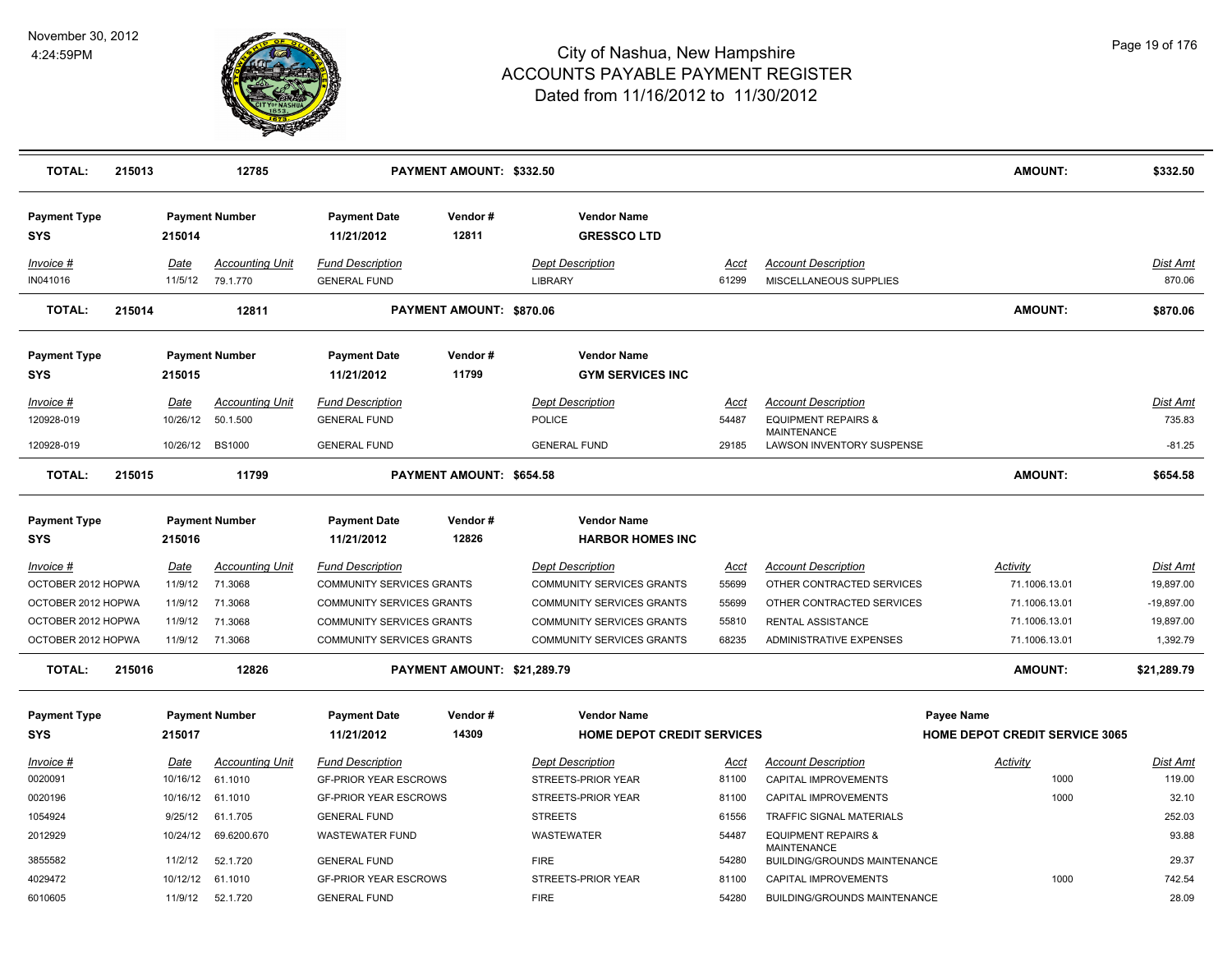

| <b>TOTAL:</b>                     | 215021 |                         | 14337                              |                                                | PAYMENT AMOUNT: \$243.12   |                                        |                                                |               |                                                                   |                                       | <b>AMOUNT:</b>  | \$243.12           |
|-----------------------------------|--------|-------------------------|------------------------------------|------------------------------------------------|----------------------------|----------------------------------------|------------------------------------------------|---------------|-------------------------------------------------------------------|---------------------------------------|-----------------|--------------------|
| Invoice #<br>216939               |        | <u>Date</u><br>10/26/12 | <b>Accounting Unit</b><br>52.1.630 | <b>Fund Description</b><br><b>GENERAL FUND</b> |                            | <b>Dept Description</b><br><b>FIRE</b> |                                                | Acct<br>61799 | <b>Account Description</b><br><b>VEHICLE PARTS &amp; SUPPLIES</b> |                                       |                 | Dist Amt<br>243.12 |
| <b>Payment Type</b><br><b>SYS</b> |        | 215021                  | <b>Payment Number</b>              | <b>Payment Date</b><br>11/21/2012              | Vendor#<br>14337           |                                        | <b>Vendor Name</b><br><b>JACK YOUNG CO INC</b> |               |                                                                   |                                       |                 |                    |
| <b>TOTAL:</b>                     | 215020 |                         | 14325                              |                                                | PAYMENT AMOUNT: \$747.18   |                                        |                                                |               |                                                                   |                                       | <b>AMOUNT:</b>  | \$747.18           |
| 263825110                         |        | 11/2/12                 | <b>BS1000</b>                      | <b>GENERAL FUND</b>                            |                            | <b>GENERAL FUND</b>                    |                                                | 29185         | LAWSON INVENTORY SUSPENSE                                         |                                       |                 | 27.20              |
| 263825110                         |        | 11/2/12                 | 69.6200.670                        | <b>WASTEWATER FUND</b>                         |                            | <b>WASTEWATER</b>                      |                                                | 61149         | <b>LABORATORY SUPPLIES</b>                                        |                                       |                 | 719.98             |
| Invoice #                         |        | <b>Date</b>             | <b>Accounting Unit</b>             | <b>Fund Description</b>                        |                            | <b>Dept Description</b>                |                                                | <u>Acct</u>   | <b>Account Description</b>                                        |                                       |                 | Dist Amt           |
| <b>SYS</b>                        |        | 215020                  |                                    | 11/21/2012                                     | 14325                      |                                        | <b>IDEXX DISTRIBUTION INC</b>                  |               |                                                                   |                                       |                 |                    |
| <b>Payment Type</b>               |        |                         | <b>Payment Number</b>              | <b>Payment Date</b>                            | Vendor#                    |                                        | <b>Vendor Name</b>                             |               |                                                                   |                                       |                 |                    |
| <b>TOTAL:</b>                     | 215019 |                         | 14318                              |                                                | PAYMENT AMOUNT: \$494.00   |                                        |                                                |               |                                                                   |                                       | <b>AMOUNT:</b>  | \$494.00           |
| 3271                              |        |                         | 11/1/12 77.1.650                   | <b>GENERAL FUND</b>                            |                            | PARKS & RECREATION                     |                                                | 54487         | <b>EQUIPMENT REPAIRS &amp;</b><br>MAINTENANCE                     |                                       |                 | 122.00             |
| 3266                              |        |                         | 10/29/12 77.1.650                  | <b>GENERAL FUND</b>                            |                            | PARKS & RECREATION                     |                                                | 54487         | <b>EQUIPMENT REPAIRS &amp;</b><br><b>MAINTENANCE</b>              |                                       |                 | 372.00             |
| Invoice #                         |        | Date                    | <b>Accounting Unit</b>             | <u>Fund Description</u>                        |                            | <b>Dept Description</b>                |                                                | <u>Acct</u>   | <b>Account Description</b>                                        |                                       |                 | Dist Amt           |
| <b>SYS</b>                        |        | 215019                  |                                    | 11/21/2012                                     | 14318                      |                                        | <b>HUDSON SMALL ENGINE</b>                     |               |                                                                   |                                       |                 |                    |
| <b>Payment Type</b>               |        |                         | <b>Payment Number</b>              | <b>Payment Date</b>                            | Vendor#                    |                                        | <b>Vendor Name</b>                             |               |                                                                   |                                       |                 |                    |
| <b>TOTAL:</b>                     | 215018 |                         | 14309                              |                                                | PAYMENT AMOUNT: \$15.48    |                                        |                                                |               |                                                                   |                                       | <b>AMOUNT:</b>  | \$15.48            |
| 6992670                           |        | 11/9/12                 | 50.1.500                           | <b>GENERAL FUND</b>                            |                            | <b>POLICE</b>                          |                                                | 54280         | <b>BUILDING/GROUNDS MAINTENANCE</b>                               |                                       |                 | 15.48              |
| Invoice #                         |        | Date                    | <b>Accounting Unit</b>             | <b>Fund Description</b>                        |                            | <b>Dept Description</b>                |                                                | Acct          | <b>Account Description</b>                                        |                                       |                 | Dist Amt           |
| <b>SYS</b>                        |        | 215018                  |                                    | 11/21/2012                                     | 14309                      |                                        | <b>HOME DEPOT CREDIT SERVICES</b>              |               |                                                                   | <b>HOME DEPOT CREDIT SERVICE 3073</b> |                 |                    |
| <b>Payment Type</b>               |        |                         | <b>Payment Number</b>              | <b>Payment Date</b>                            | Vendor#                    |                                        | <b>Vendor Name</b>                             |               |                                                                   | <b>Payee Name</b>                     |                 |                    |
| <b>TOTAL:</b>                     | 215017 |                         | 14309                              |                                                | PAYMENT AMOUNT: \$1,561.20 |                                        |                                                |               |                                                                   |                                       | <b>AMOUNT:</b>  | \$1,561.20         |
| 9050333                           |        | 11/6/12                 | 52.1.720                           | <b>GENERAL FUND</b>                            |                            | <b>FIRE</b>                            |                                                | 54280         | BUILDING/GROUNDS MAINTENANCE                                      |                                       |                 | 44.98              |
| 9023665                           |        | 11/6/12                 | 86.3120                            | <b>TRANSIT GRANTS</b>                          |                            | <b>TRANSPORTATION</b>                  |                                                | 61299         | MISCELLANEOUS SUPPLIES                                            |                                       | 86.800.13.40.01 | 15.52              |
| 8050475                           |        | 11/7/12                 | 86.3120                            | <b>TRANSIT GRANTS</b>                          |                            | <b>TRANSPORTATION</b>                  |                                                | 61299         | MISCELLANEOUS SUPPLIES                                            |                                       | 86.800.13.40.01 | 42.91              |
| 6044253                           |        | 11/9/12                 | 29.1.720.8162                      | <b>GENERAL FUND</b>                            |                            | <b>CITY BUILDINGS</b>                  |                                                | 54280         | <b>BUILDING/GROUNDS MAINTENANCE</b>                               |                                       |                 | 160.78             |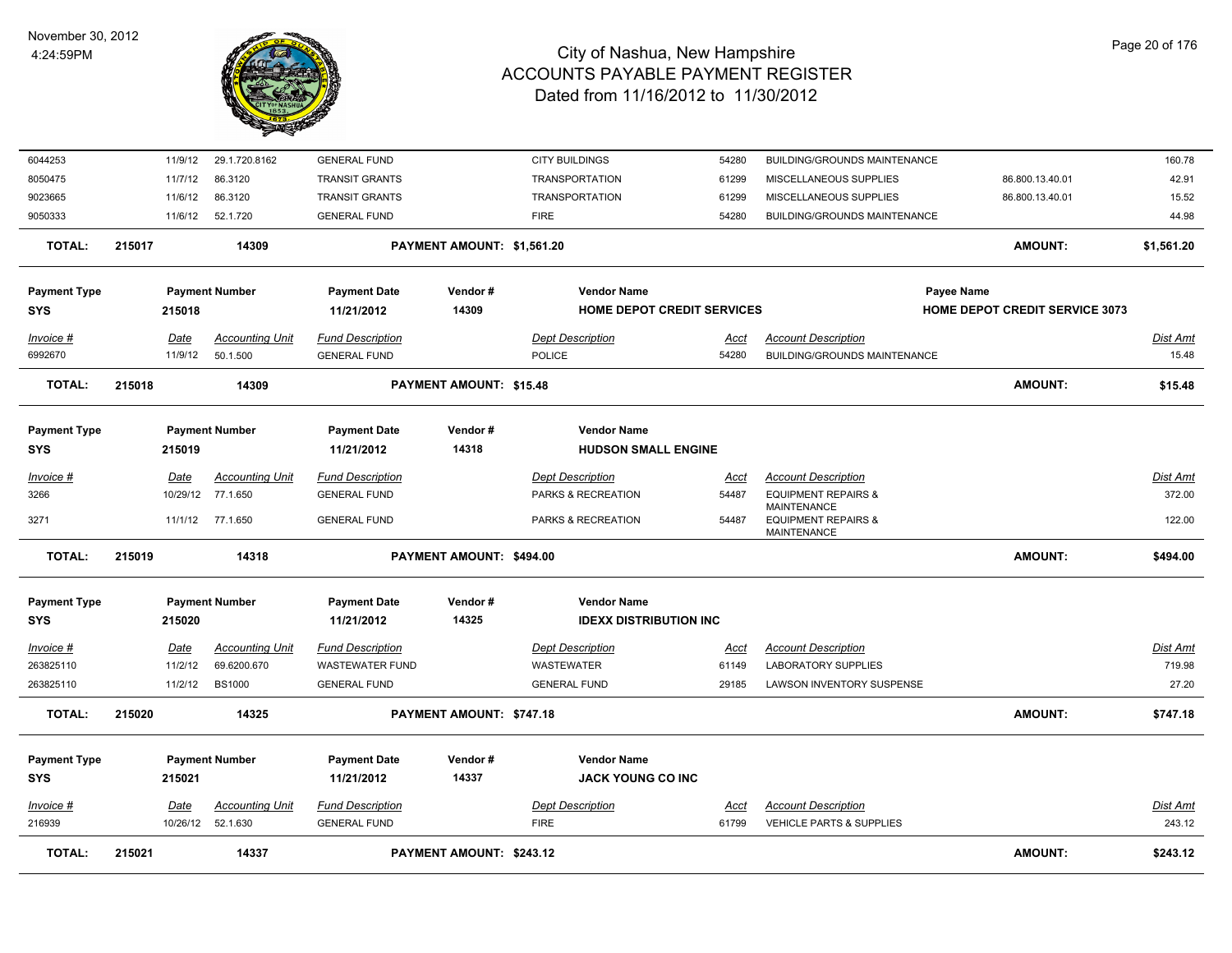

| <b>Payment Type</b>    |        |          | <b>Payment Number</b>  | <b>Payment Date</b>     | Vendor#                  | <b>Vendor Name</b>                 |             |                                                      |                |                 |
|------------------------|--------|----------|------------------------|-------------------------|--------------------------|------------------------------------|-------------|------------------------------------------------------|----------------|-----------------|
| <b>SYS</b>             |        | 215022   |                        | 11/21/2012              | 12927                    | <b>JOHNSONS ELECTRIC INC</b>       |             |                                                      |                |                 |
| Invoice #              |        | Date     | <b>Accounting Unit</b> | <b>Fund Description</b> |                          | <b>Dept Description</b>            | <u>Acct</u> | <b>Account Description</b>                           |                | Dist Amt        |
| 1190                   |        |          | 10/25/12 77.1.650      | <b>GENERAL FUND</b>     |                          | PARKS & RECREATION                 | 54280       | BUILDING/GROUNDS MAINTENANCE                         |                | 158.81          |
| TOTAL:                 | 215022 |          | 12927                  |                         | PAYMENT AMOUNT: \$158.81 |                                    |             |                                                      | <b>AMOUNT:</b> | \$158.81        |
| <b>Payment Type</b>    |        |          | <b>Payment Number</b>  | <b>Payment Date</b>     | Vendor#                  | <b>Vendor Name</b>                 |             |                                                      |                |                 |
| <b>SYS</b>             |        | 215023   |                        | 11/21/2012              | 14883                    | <b>JOSEPH MERRITT &amp; CO INC</b> |             |                                                      |                |                 |
| Invoice #              |        | Date     | <b>Accounting Unit</b> | <b>Fund Description</b> |                          | <b>Dept Description</b>            | Acct        | <b>Account Description</b>                           |                | Dist Amt        |
| 10232365               |        |          | 10/22/12 81.1.500      | <b>GENERAL FUND</b>     |                          | <b>COMMUNITY DEVELOPMENT</b>       | 55421       | <b>TRAINING &amp; CERTIFICATIONS</b>                 |                | 420.00          |
| <b>TOTAL:</b>          | 215023 |          | 14883                  |                         | PAYMENT AMOUNT: \$420.00 |                                    |             |                                                      | <b>AMOUNT:</b> | \$420.00        |
| <b>Payment Type</b>    |        |          | <b>Payment Number</b>  | <b>Payment Date</b>     | Vendor#                  | <b>Vendor Name</b>                 |             |                                                      |                |                 |
| <b>SYS</b>             |        | 215024   |                        | 11/21/2012              | 12954                    | <b>KERRY FIRE PROTECTION INC</b>   |             |                                                      |                |                 |
| Invoice #              |        | Date     | <b>Accounting Unit</b> | <b>Fund Description</b> |                          | <b>Dept Description</b>            | Acct        | <b>Account Description</b>                           |                | Dist Amt        |
| 4750                   |        | 11/8/12  | 52.1.620               | <b>GENERAL FUND</b>     |                          | <b>FIRE</b>                        | 54487       | <b>EQUIPMENT REPAIRS &amp;</b><br><b>MAINTENANCE</b> |                | 97.50           |
| <b>TOTAL:</b>          | 215024 |          | 12954                  |                         | PAYMENT AMOUNT: \$97.50  |                                    |             |                                                      | <b>AMOUNT:</b> | \$97.50         |
| <b>Payment Type</b>    |        |          | <b>Payment Number</b>  | <b>Payment Date</b>     | Vendor#                  | <b>Vendor Name</b>                 |             |                                                      |                |                 |
| <b>SYS</b>             |        | 215025   |                        | 11/21/2012              | 14364                    | <b>JAMES W KIRK</b>                |             |                                                      |                |                 |
| Invoice #              |        | Date     | <b>Accounting Unit</b> | <b>Fund Description</b> |                          | <b>Dept Description</b>            | <u>Acct</u> | <b>Account Description</b>                           |                | Dist Amt        |
| 20190A 11/21/2012 DCAP |        | 11/19/12 | <b>BS1000</b>          | <b>GENERAL FUND</b>     |                          | <b>GENERAL FUND</b>                | 21460       | 125 DEPENDENT CARE                                   |                | 67.30           |
| <b>TOTAL:</b>          | 215025 |          | 14364                  |                         | PAYMENT AMOUNT: \$67.30  |                                    |             |                                                      | AMOUNT:        | \$67.30         |
| <b>Payment Type</b>    |        |          | <b>Payment Number</b>  | <b>Payment Date</b>     | Vendor#                  | <b>Vendor Name</b>                 |             |                                                      |                |                 |
| <b>SYS</b>             |        | 215026   |                        | 11/21/2012              | 11403                    | <b>MARIO LECLERC</b>               |             |                                                      |                |                 |
| Invoice #              |        | Date     | <b>Accounting Unit</b> | <b>Fund Description</b> |                          | <b>Dept Description</b>            | <b>Acct</b> | <b>Account Description</b>                           |                | <b>Dist Amt</b> |
| 10/31/12 APPLE REIMB   |        | 10/31/12 | 69.6200.670            | <b>WASTEWATER FUND</b>  |                          | <b>WASTEWATER</b>                  | 55118       | TELEPHONE-CELLULAR                                   |                | 198.00          |
| 10/31/12 APPLE REIMB2  |        |          | 10/31/12 69.6200.670   | <b>WASTEWATER FUND</b>  |                          | WASTEWATER                         | 55118       | TELEPHONE-CELLULAR                                   |                | 54.90           |
| <b>TOTAL:</b>          | 215026 |          | 11403                  |                         | PAYMENT AMOUNT: \$252.90 |                                    |             |                                                      | AMOUNT:        | \$252.90        |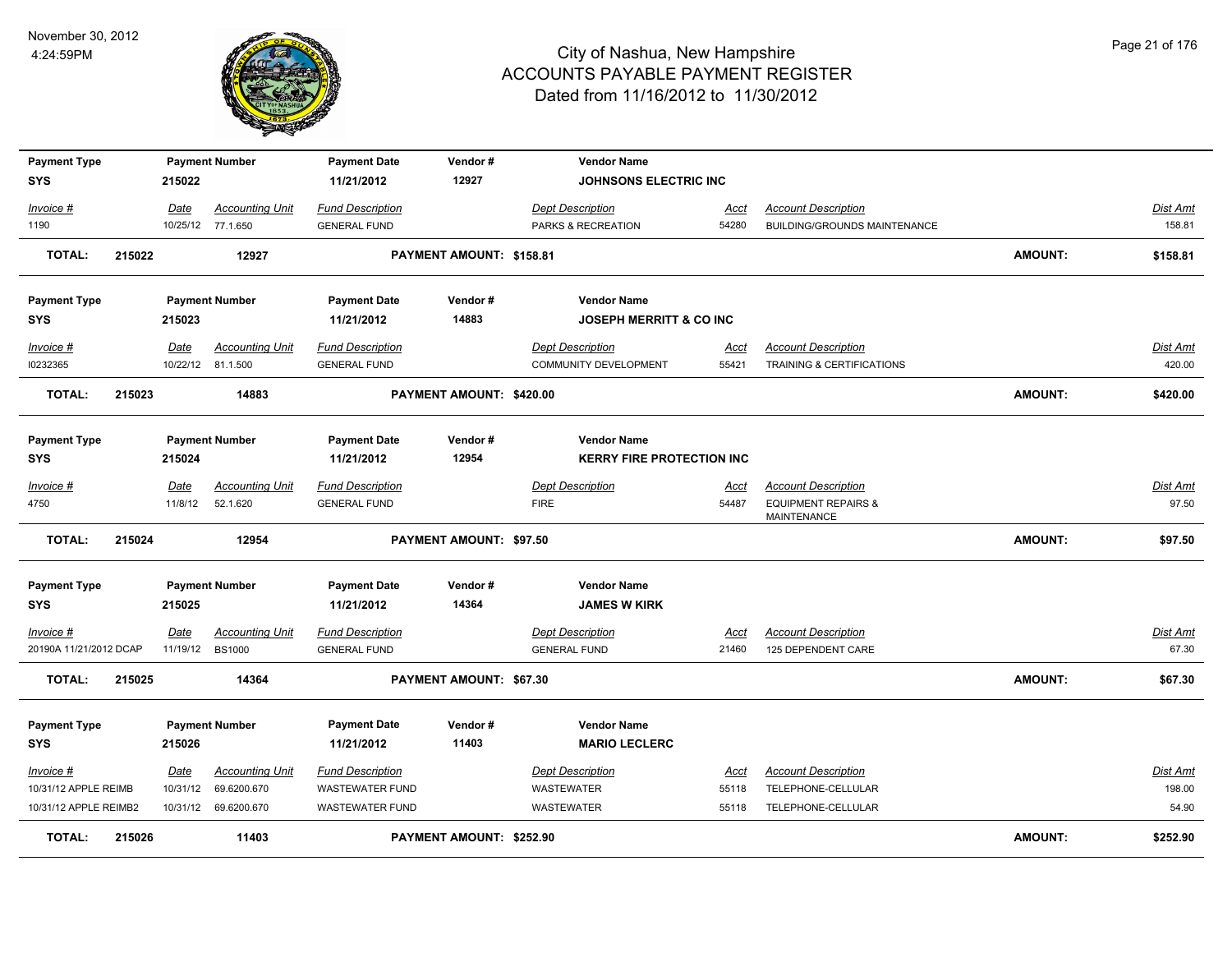

| <b>Payment Type</b>        |        |                        | <b>Payment Number</b>                       | <b>Payment Date</b>                            | Vendor#                         | <b>Vendor Name</b>                        |                      |                                                             |                                |                           |
|----------------------------|--------|------------------------|---------------------------------------------|------------------------------------------------|---------------------------------|-------------------------------------------|----------------------|-------------------------------------------------------------|--------------------------------|---------------------------|
| <b>SYS</b>                 |        | 215027                 |                                             | 11/21/2012                                     | 13012                           | LIBERTY INTNL TRUCKS OF NH LLC            |                      |                                                             |                                |                           |
| Invoice #                  |        | Date                   | <b>Accounting Unit</b>                      | <b>Fund Description</b>                        |                                 | <b>Dept Description</b>                   | Acct                 | <b>Account Description</b>                                  |                                | Dist Amt                  |
| 187584                     |        | 10/1/12                | 61.1.700                                    | <b>GENERAL FUND</b>                            |                                 | <b>STREETS</b>                            | 54600                | <b>VEHICLE REPAIRS &amp; MAINTENANCE</b>                    |                                | 20.00                     |
| 190474                     |        |                        | 10/19/12 61.1.700                           | <b>GENERAL FUND</b>                            |                                 | <b>STREETS</b>                            | 54600                | <b>VEHICLE REPAIRS &amp; MAINTENANCE</b>                    |                                | 38.33                     |
| <b>TOTAL:</b>              | 215027 |                        | 13012                                       |                                                | PAYMENT AMOUNT: \$58.33         |                                           |                      |                                                             | <b>AMOUNT:</b>                 | \$58.33                   |
| <b>Payment Type</b>        |        |                        | <b>Payment Number</b>                       | <b>Payment Date</b>                            | Vendor#                         | <b>Vendor Name</b>                        |                      |                                                             |                                |                           |
| <b>SYS</b>                 |        | 215028                 |                                             | 11/21/2012                                     | 13035                           | <b>M &amp; M ELECTRICAL SUPPLY CO INC</b> |                      |                                                             |                                |                           |
| Invoice #                  |        | <u>Date</u>            | <b>Accounting Unit</b>                      | <b>Fund Description</b>                        |                                 | <b>Dept Description</b>                   | <u>Acct</u>          | <b>Account Description</b>                                  |                                | Dist Amt                  |
| 28134                      |        | 9/20/12                | 69.6200.670                                 | WASTEWATER FUND                                |                                 | WASTEWATER                                | 54487                | <b>EQUIPMENT REPAIRS &amp;</b>                              |                                | 70.60                     |
| 28941                      |        | 10/12/12               | 69.6200.670                                 | <b>WASTEWATER FUND</b>                         |                                 | WASTEWATER                                | 54487                | <b>MAINTENANCE</b><br><b>EQUIPMENT REPAIRS &amp;</b>        |                                | 46.14                     |
| 29290                      |        |                        | 10/19/12 69.6200.670                        | <b>WASTEWATER FUND</b>                         |                                 | WASTEWATER                                | 54487                | <b>MAINTENANCE</b><br><b>EQUIPMENT REPAIRS &amp;</b>        |                                | 195.09                    |
|                            |        |                        |                                             |                                                |                                 |                                           |                      | <b>MAINTENANCE</b>                                          |                                |                           |
| 29838                      |        |                        | 10/31/12 69.6200.670                        | <b>WASTEWATER FUND</b>                         |                                 | WASTEWATER                                | 54487                | <b>EQUIPMENT REPAIRS &amp;</b><br><b>MAINTENANCE</b>        |                                | 66.93                     |
| <b>TOTAL:</b>              | 215028 |                        | 13035                                       |                                                | PAYMENT AMOUNT: \$378.76        |                                           |                      |                                                             | <b>AMOUNT:</b>                 | \$378.76                  |
| <b>Payment Type</b>        |        |                        | <b>Payment Number</b>                       | <b>Payment Date</b>                            | Vendor#                         | <b>Vendor Name</b>                        |                      |                                                             |                                |                           |
| <b>SYS</b>                 |        | 215029                 |                                             | 11/21/2012                                     | 13039                           | <b>MAC MULKIN CHEVROLET INC</b>           |                      |                                                             |                                |                           |
|                            |        |                        |                                             |                                                |                                 |                                           |                      |                                                             |                                |                           |
| <u>Invoice #</u><br>348292 |        | <u>Date</u><br>4/13/11 | <b>Accounting Unit</b><br>61.1.700          | <b>Fund Description</b><br><b>GENERAL FUND</b> |                                 | <b>Dept Description</b><br><b>STREETS</b> | <u>Acct</u><br>54600 | <b>Account Description</b><br>VEHICLE REPAIRS & MAINTENANCE |                                | Dist Amt<br>38.48         |
| 379707                     |        | 10/2/12                | 61.1.700                                    | <b>GENERAL FUND</b>                            |                                 | <b>STREETS</b>                            | 54600                | VEHICLE REPAIRS & MAINTENANCE                               |                                | 81.12                     |
| 381469                     |        | 11/2/12                | 61.1.700                                    | <b>GENERAL FUND</b>                            |                                 | <b>STREETS</b>                            | 54600                | VEHICLE REPAIRS & MAINTENANCE                               |                                | 232.49                    |
| 485872                     |        | 11/1/12                | 50.1.500                                    | <b>GENERAL FUND</b>                            |                                 | <b>POLICE</b>                             | 54600                | VEHICLE REPAIRS & MAINTENANCE                               |                                | 98.00                     |
| CM313016                   |        | 8/11/09                | 61.1.700                                    | <b>GENERAL FUND</b>                            |                                 | <b>STREETS</b>                            | 54600                | <b>VEHICLE REPAIRS &amp; MAINTENANCE</b>                    |                                | $-68.22$                  |
| CM317737                   |        | 10/30/09               | 61.1.700                                    | <b>GENERAL FUND</b>                            |                                 | <b>STREETS</b>                            | 54600                | <b>VEHICLE REPAIRS &amp; MAINTENANCE</b>                    |                                | $-82.33$                  |
| CM336218                   |        | 9/29/10                | 61.1.700                                    | <b>GENERAL FUND</b>                            |                                 | <b>STREETS</b>                            | 54600                | VEHICLE REPAIRS & MAINTENANCE                               |                                | $-200.00$                 |
| <b>TOTAL:</b>              | 215029 |                        | 13039                                       |                                                | PAYMENT AMOUNT: \$99.54         |                                           |                      |                                                             | <b>AMOUNT:</b>                 | \$99.54                   |
|                            |        |                        |                                             |                                                |                                 |                                           |                      |                                                             |                                |                           |
| <b>Payment Type</b>        |        |                        | <b>Payment Number</b>                       | <b>Payment Date</b>                            | Vendor#                         | <b>Vendor Name</b>                        |                      |                                                             | Payee Name                     |                           |
| SYS                        |        | 215030                 |                                             | 11/21/2012                                     | 13008                           | <b>LEXISNEXIS MATTHEW BENDER</b>          |                      |                                                             | <b>MATTHEW BENDER &amp; CO</b> |                           |
| $Invoice$ #<br>38116367    |        | <u>Date</u>            | <b>Accounting Unit</b><br>10/23/12 03.1.500 | <b>Fund Description</b><br><b>GENERAL FUND</b> |                                 | <b>Dept Description</b><br><b>LEGAL</b>   | <u>Acct</u><br>61807 | <b>Account Description</b><br><b>PUBLICATIONS</b>           |                                | <b>Dist Amt</b><br>493.31 |
| <b>TOTAL:</b>              | 215030 |                        | 13008                                       |                                                | <b>PAYMENT AMOUNT: \$493.31</b> |                                           |                      |                                                             | AMOUNT:                        | \$493.31                  |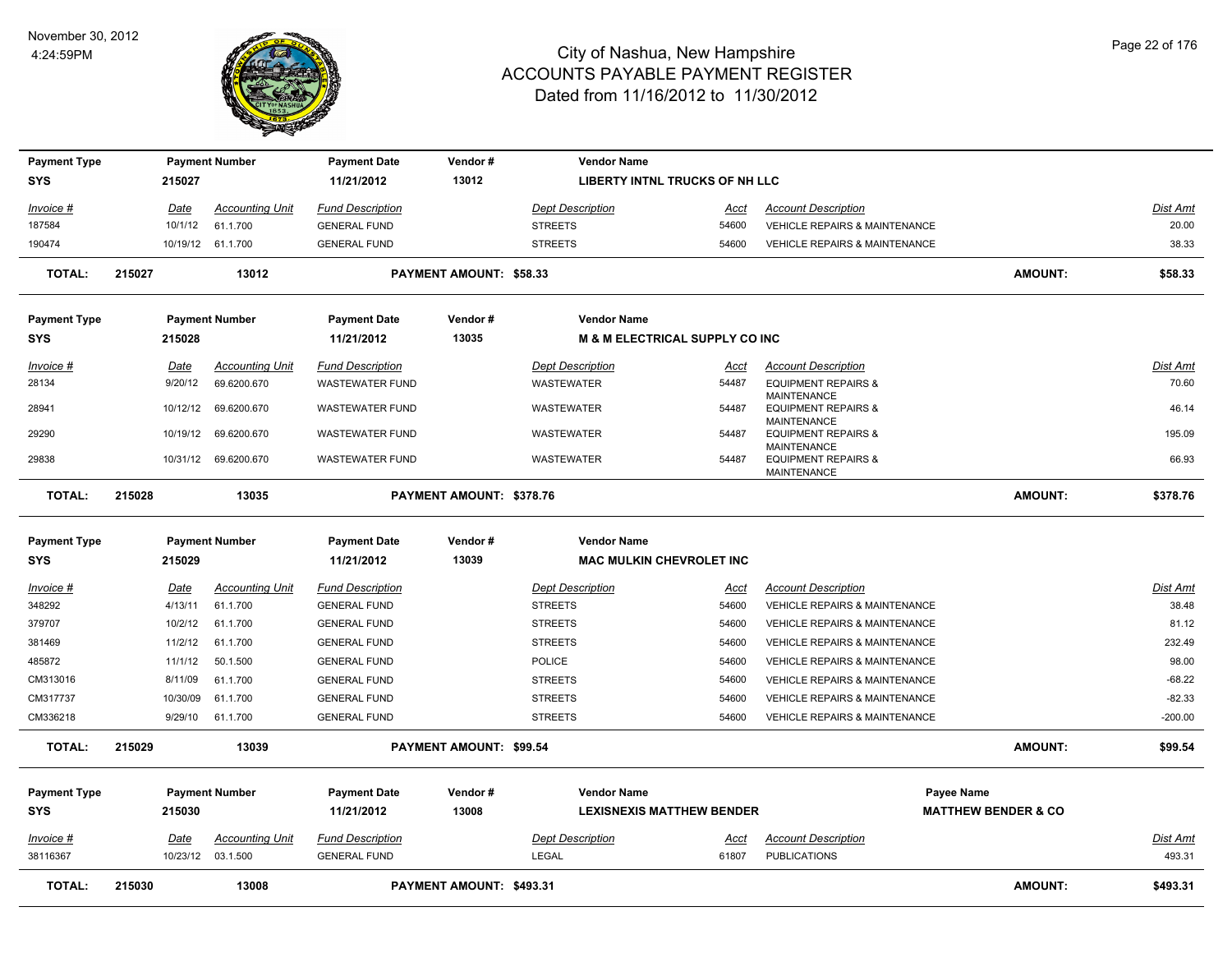

| <b>Payment Type</b>  |        |             | <b>Payment Number</b>  | Payment Date            | Vendor#                    | <b>Vendor Name</b>               |             |                                          |                 |                 |
|----------------------|--------|-------------|------------------------|-------------------------|----------------------------|----------------------------------|-------------|------------------------------------------|-----------------|-----------------|
| <b>SYS</b>           |        | 215031      |                        | 11/21/2012              | 13067                      | <b>MAYNARD &amp; LESIEUR INC</b> |             |                                          |                 |                 |
| Invoice #            |        | Date        | <b>Accounting Unit</b> | <b>Fund Description</b> |                            | <b>Dept Description</b>          | Acct        | <b>Account Description</b>               |                 | Dist Amt        |
| 48955                |        | 10/18/12    | 68.6000.540            | SOLID WASTE FUND        |                            | SOLID WASTE                      | 61705       | <b>TIRES</b>                             |                 | 840.00          |
| 49106                |        | 10/19/12    | 68.6000.540            | SOLID WASTE FUND        |                            | SOLID WASTE                      | 61705       | <b>TIRES</b>                             |                 | 280.00          |
| 49744                |        | 10/29/12    | 68.6000.540            | SOLID WASTE FUND        |                            | SOLID WASTE                      | 61705       | <b>TIRES</b>                             |                 | 525.00          |
| 50665                |        | 11/8/12     | 68.6000.540            | SOLID WASTE FUND        |                            | SOLID WASTE                      | 61705       | <b>TIRES</b>                             |                 | 840.00          |
| 50786                |        | 11/9/12     | 68.6000.540            | SOLID WASTE FUND        |                            | SOLID WASTE                      | 61705       | <b>TIRES</b>                             |                 | 560.00          |
| 50981                |        | 11/12/12    | 68.6000.540            | SOLID WASTE FUND        |                            | <b>SOLID WASTE</b>               | 61705       | <b>TIRES</b>                             |                 | 700.00          |
| <b>TOTAL:</b>        | 215031 |             | 13067                  |                         | PAYMENT AMOUNT: \$3,745.00 |                                  |             |                                          | <b>AMOUNT:</b>  | \$3,745.00      |
| <b>Payment Type</b>  |        |             | <b>Payment Number</b>  | <b>Payment Date</b>     | Vendor#                    | <b>Vendor Name</b>               |             |                                          |                 |                 |
| <b>SYS</b>           |        | 215032      |                        | 11/21/2012              | 13067                      | <b>MAYNARD &amp; LESIEUR INC</b> |             |                                          |                 |                 |
| Invoice #            |        | Date        | <b>Accounting Unit</b> | <b>Fund Description</b> |                            | <b>Dept Description</b>          | Acct        | <b>Account Description</b>               |                 | Dist Amt        |
| 49998                |        | 11/1/12     | 68.6000.540            | SOLID WASTE FUND        |                            | SOLID WASTE                      | 61705       | <b>TIRES</b>                             |                 | 125.00          |
| 49999                |        | 11/1/12     | 68.6000.540            | SOLID WASTE FUND        |                            | <b>SOLID WASTE</b>               | 61705       | <b>TIRES</b>                             |                 | 424.30          |
| <b>TOTAL:</b>        | 215032 |             | 13067                  |                         | PAYMENT AMOUNT: \$549.30   |                                  |             |                                          | <b>AMOUNT:</b>  | \$549.30        |
| <b>Payment Type</b>  |        |             | <b>Payment Number</b>  | <b>Payment Date</b>     | Vendor#                    | <b>Vendor Name</b>               |             |                                          |                 |                 |
| <b>SYS</b>           |        | 215033      |                        | 11/21/2012              | 13067                      | <b>MAYNARD &amp; LESIEUR INC</b> |             |                                          |                 |                 |
| $Invoice$ #          |        | <u>Date</u> | <b>Accounting Unit</b> | <b>Fund Description</b> |                            | <b>Dept Description</b>          | Acct        | <b>Account Description</b>               | Activity        | Dist Amt        |
| 50382                |        | 11/6/12     | 86.3120                | <b>TRANSIT GRANTS</b>   |                            | <b>TRANSPORTATION</b>            | 61799       | VEHICLE PARTS & SUPPLIES                 | 86.800.13.30.03 | 155.00          |
| <b>TOTAL:</b>        | 215033 |             | 13067                  |                         | PAYMENT AMOUNT: \$155.00   |                                  |             |                                          | <b>AMOUNT:</b>  | \$155.00        |
| <b>Payment Type</b>  |        |             | <b>Payment Number</b>  | <b>Payment Date</b>     | Vendor#                    | <b>Vendor Name</b>               |             |                                          |                 |                 |
| SYS                  |        | 215034      |                        | 11/21/2012              | 14451                      | <b>MCDEVITT TRUCKS INC</b>       |             |                                          |                 |                 |
| <u>Invoice #</u>     |        | <u>Date</u> | <u>Accounting Unit</u> | <b>Fund Description</b> |                            | <b>Dept Description</b>          | <u>Acct</u> | <b>Account Description</b>               |                 | <u>Dist Amt</u> |
| 1125140M             |        | 10/23/12    | 61.1.700               | <b>GENERAL FUND</b>     |                            | <b>STREETS</b>                   | 54600       | VEHICLE REPAIRS & MAINTENANCE            |                 | 28.28           |
| 1126172M             |        |             | 10/18/12 68.6000.540   | SOLID WASTE FUND        |                            | <b>SOLID WASTE</b>               | 54600       | <b>VEHICLE REPAIRS &amp; MAINTENANCE</b> |                 | 297.07          |
| <b>TOTAL:</b>        | 215034 |             | 14451                  |                         | PAYMENT AMOUNT: \$325.35   |                                  |             |                                          | <b>AMOUNT:</b>  | \$325.35        |
| <b>Payment Type</b>  |        |             | <b>Payment Number</b>  | <b>Payment Date</b>     | Vendor#                    | <b>Vendor Name</b>               |             |                                          |                 |                 |
| <b>SYS</b>           |        | 215035      |                        | 11/21/2012              | 14454                      | <b>LORI MCINTOSH</b>             |             |                                          |                 |                 |
| Invoice #            |        | <u>Date</u> | <b>Accounting Unit</b> | <b>Fund Description</b> |                            | <b>Dept Description</b>          | Acct        | <b>Account Description</b>               |                 | <b>Dist Amt</b> |
| 32180A 11/21/12 DCAP |        | 11/19/12    | <b>BS1000</b>          | <b>GENERAL FUND</b>     |                            | <b>GENERAL FUND</b>              | 21460       | 125 DEPENDENT CARE                       |                 | 248.26          |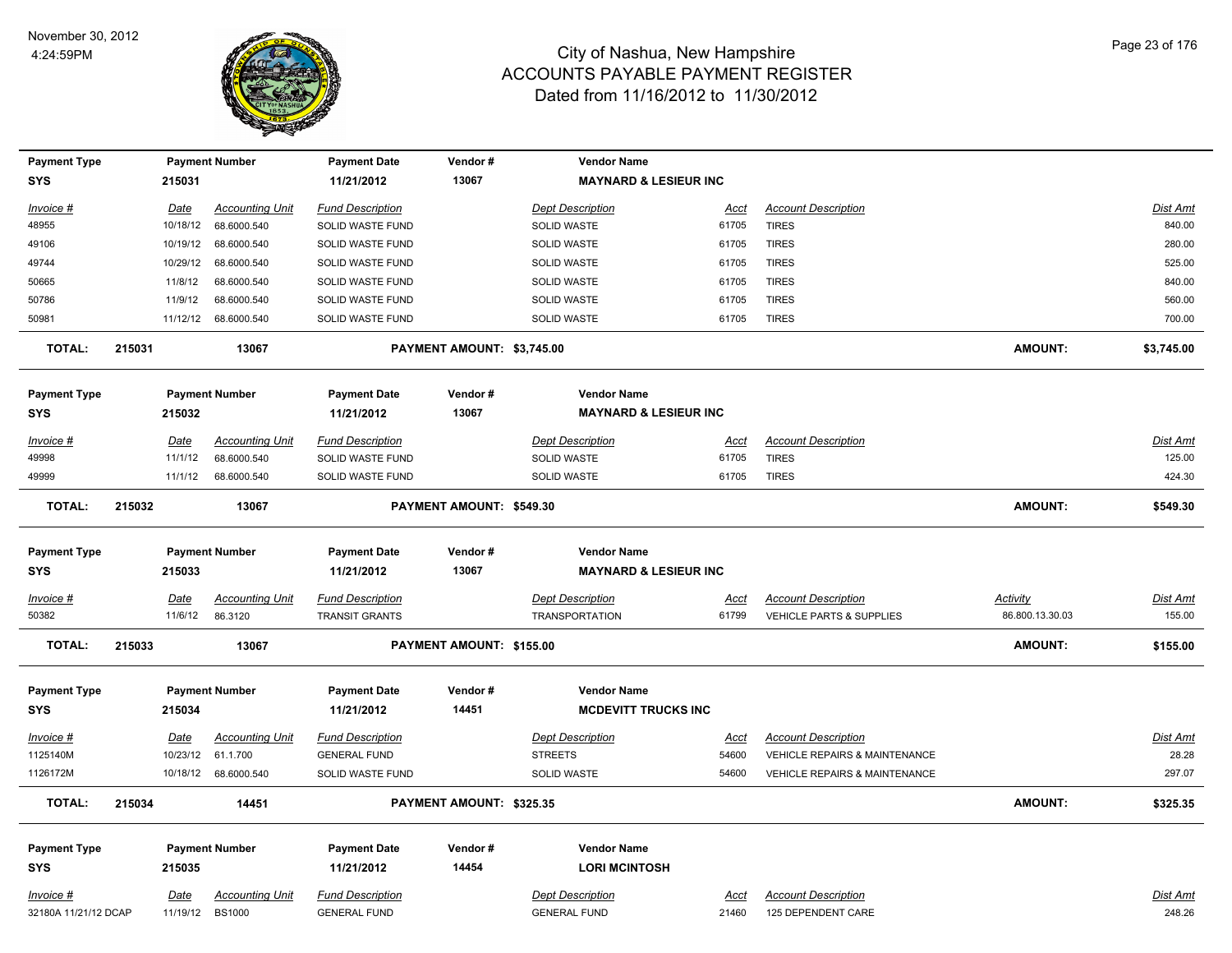

| <b>TOTAL:</b>                     | 215035 |                  | 14454                               |                                                | PAYMENT AMOUNT: \$248.26       |                                                        |                      |                                                                   | <b>AMOUNT:</b>      | \$248.26                     |
|-----------------------------------|--------|------------------|-------------------------------------|------------------------------------------------|--------------------------------|--------------------------------------------------------|----------------------|-------------------------------------------------------------------|---------------------|------------------------------|
| <b>Payment Type</b><br>SYS        |        | 215036           | <b>Payment Number</b>               | <b>Payment Date</b><br>11/21/2012              | Vendor#<br>15494               | <b>Vendor Name</b><br><b>MERRI-HILL ROCK LIBRARIES</b> |                      |                                                                   |                     |                              |
| Invoice #<br>DUES 2012-2013       |        | Date<br>11/9/12  | <b>Accounting Unit</b><br>79.1.500  | <b>Fund Description</b><br><b>GENERAL FUND</b> |                                | <b>Dept Description</b><br><b>LIBRARY</b>              | <u>Acct</u><br>55200 | <b>Account Description</b><br><b>DUES AND MEMBERSHIPS</b>         |                     | Dist Amt<br>35.00            |
| <b>TOTAL:</b>                     | 215036 |                  | 15494                               |                                                | PAYMENT AMOUNT: \$35.00        |                                                        |                      |                                                                   | <b>AMOUNT:</b>      | \$35.00                      |
| <b>Payment Type</b>               |        |                  | <b>Payment Number</b>               | <b>Payment Date</b>                            | Vendor#                        | <b>Vendor Name</b>                                     |                      |                                                                   |                     |                              |
| <b>SYS</b>                        |        | 215037           |                                     | 11/21/2012                                     | 14471                          | <b>MHQ MUNICIPAL VEHICLES</b>                          |                      |                                                                   |                     |                              |
| Invoice #<br>MV-081303            |        | Date<br>10/25/12 | <b>Accounting Unit</b><br>50.1.500  | <b>Fund Description</b><br><b>GENERAL FUND</b> |                                | <b>Dept Description</b><br>POLICE                      | Acct<br>61799        | <b>Account Description</b><br><b>VEHICLE PARTS &amp; SUPPLIES</b> |                     | Dist Amt<br>29.95            |
| <b>TOTAL:</b>                     | 215037 |                  | 14471                               |                                                | <b>PAYMENT AMOUNT: \$29.95</b> |                                                        |                      |                                                                   | <b>AMOUNT:</b>      | \$29.95                      |
| <b>Payment Type</b><br><b>SYS</b> |        | 215038           | <b>Payment Number</b>               | <b>Payment Date</b><br>11/21/2012              | Vendor#<br>10901               | <b>Vendor Name</b><br><b>MICHIE CORP</b>               |                      |                                                                   |                     |                              |
| $Invoice$ #<br>0023794-IN         |        | Date<br>10/22/12 | <b>Accounting Unit</b><br>TF77.7052 | <b>Fund Description</b><br>MINE FALLS PARK ETF |                                | <b>Dept Description</b><br>MINE FALLS PARK ETF         | <b>Acct</b><br>61542 | <b>Account Description</b><br><b>SIGNS</b>                        |                     | <b>Dist Amt</b><br>12,299.52 |
| 0023844-IN                        |        | 10/22/12         | <b>BS1000</b>                       | <b>GENERAL FUND</b>                            |                                | <b>GENERAL FUND</b>                                    | 29185                | LAWSON INVENTORY SUSPENSE                                         |                     | 0.04                         |
| 0023844-IN                        |        | 10/22/12         | TF77.7052                           | MINE FALLS PARK ETF                            |                                | MINE FALLS PARK ETF                                    | 61542                | <b>SIGNS</b>                                                      |                     | 14,299.48                    |
| <b>TOTAL:</b>                     | 215038 |                  | 10901                               |                                                | PAYMENT AMOUNT: \$26,599.04    |                                                        |                      |                                                                   | <b>AMOUNT:</b>      | \$26,599.04                  |
| <b>Payment Type</b>               |        |                  | <b>Payment Number</b>               | <b>Payment Date</b>                            | Vendor#                        | <b>Vendor Name</b>                                     |                      |                                                                   | Payee Name          |                              |
| <b>SYS</b>                        |        | 215039           |                                     | 11/21/2012                                     | 10861                          | <b>MIDWEST TAPE LLC</b>                                |                      |                                                                   | <b>MIDWEST TAPE</b> |                              |
| Invoice #                         |        | Date             | <b>Accounting Unit</b>              | <b>Fund Description</b>                        |                                | <b>Dept Description</b>                                | <u>Acct</u>          | <b>Account Description</b>                                        |                     | Dist Amt                     |
| 90479431                          |        | 10/19/12         | 79.1.755                            | <b>GENERAL FUND</b>                            |                                | <b>LIBRARY</b>                                         | 61814                | <b>MEDIA</b>                                                      |                     | 42.88                        |
| 90479433                          |        | 10/19/12         | 79.1.755                            | <b>GENERAL FUND</b>                            |                                | <b>LIBRARY</b>                                         | 61814                | <b>MEDIA</b>                                                      |                     | 65.52                        |
| 90486265                          |        | 10/24/12         | 79.1.755                            | <b>GENERAL FUND</b>                            |                                | LIBRARY                                                | 61814                | <b>MEDIA</b>                                                      |                     | 13.84                        |
| 90486267                          |        | 10/24/12         | 79.1.755                            | <b>GENERAL FUND</b>                            |                                | <b>LIBRARY</b>                                         | 61814                | <b>MEDIA</b>                                                      |                     | 26.48                        |
| 90486268                          |        | 10/24/12         | 79.1.755                            | <b>GENERAL FUND</b>                            |                                | <b>LIBRARY</b>                                         | 61814                | <b>MEDIA</b>                                                      |                     | 149.44                       |
| 90486269                          |        | 10/24/12         | 79.1.755                            | <b>GENERAL FUND</b>                            |                                | <b>LIBRARY</b>                                         | 61814                | <b>MEDIA</b>                                                      |                     | 284.19                       |
| 90487970                          |        | 10/24/12         | 79.1.755                            | <b>GENERAL FUND</b>                            |                                | <b>LIBRARY</b>                                         | 61814                | <b>MEDIA</b>                                                      |                     | 155.54                       |
| 90487971                          |        |                  | 10/24/12 79.1.755                   | <b>GENERAL FUND</b>                            |                                | <b>LIBRARY</b>                                         | 61814                | <b>MEDIA</b>                                                      |                     | 86.30                        |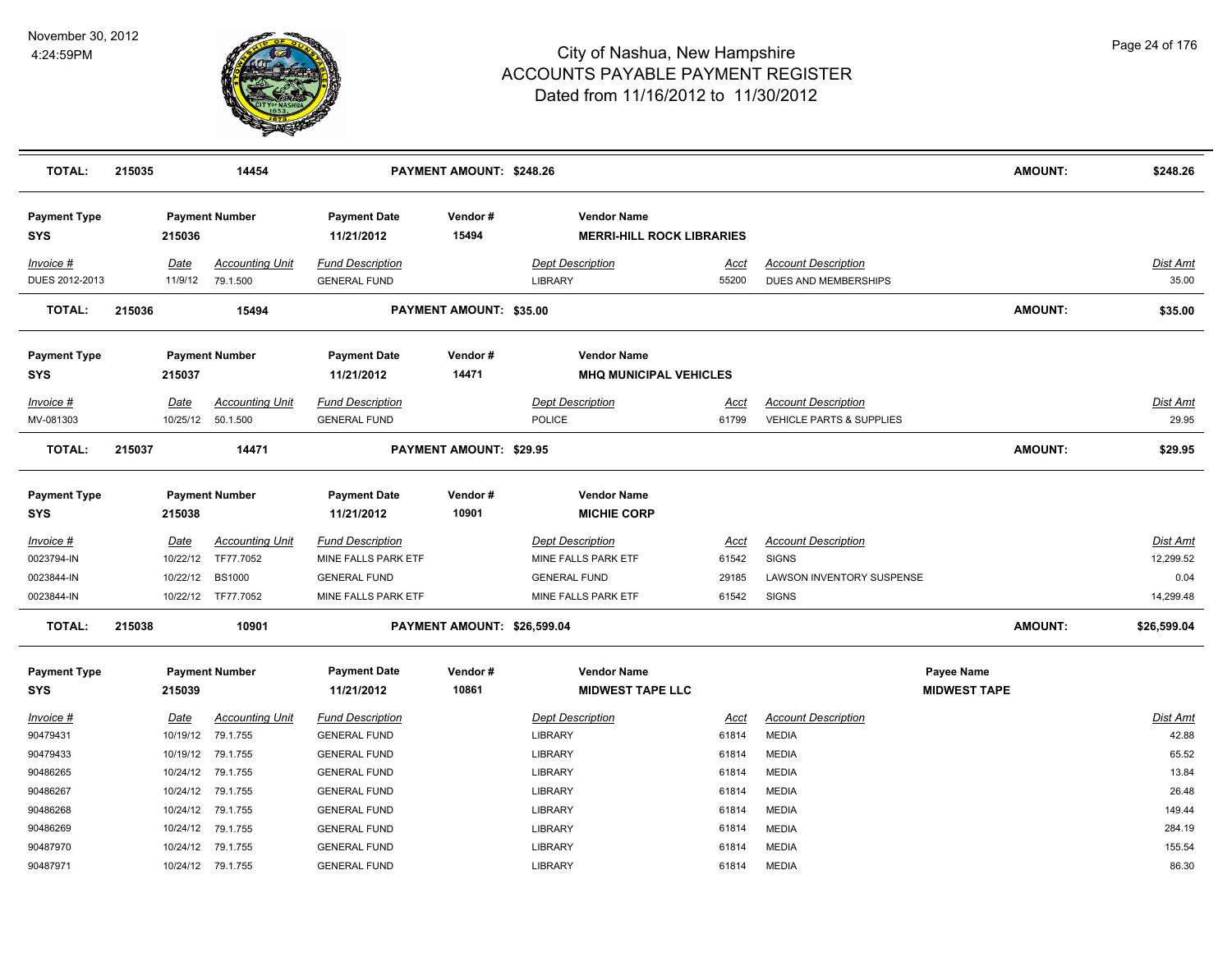

| <b>TOTAL:</b>                     | 215039 |                  | 10861                                       |                                                | PAYMENT AMOUNT: \$824.19       |                                                   |                      |                                                                        | <b>AMOUNT:</b> | \$824.19                 |
|-----------------------------------|--------|------------------|---------------------------------------------|------------------------------------------------|--------------------------------|---------------------------------------------------|----------------------|------------------------------------------------------------------------|----------------|--------------------------|
| <b>Payment Type</b><br><b>SYS</b> |        | 215040           | <b>Payment Number</b>                       | <b>Payment Date</b><br>11/21/2012              | Vendor#<br>13106               | <b>Vendor Name</b><br><b>MINUTEMAN TRUCKS INC</b> |                      |                                                                        |                |                          |
| Invoice #<br>943578               |        | Date<br>10/26/12 | <b>Accounting Unit</b><br>68.6000.540       | <b>Fund Description</b><br>SOLID WASTE FUND    |                                | <b>Dept Description</b><br>SOLID WASTE            | Acct<br>54600        | <b>Account Description</b><br><b>VEHICLE REPAIRS &amp; MAINTENANCE</b> |                | <b>Dist Amt</b><br>68.52 |
| <b>TOTAL:</b>                     | 215040 |                  | 13106                                       |                                                | PAYMENT AMOUNT: \$68.52        |                                                   |                      |                                                                        | <b>AMOUNT:</b> | \$68.52                  |
| <b>Payment Type</b><br><b>SYS</b> |        | 215041           | <b>Payment Number</b>                       | <b>Payment Date</b><br>11/21/2012              | Vendor#<br>11210               | <b>Vendor Name</b><br><b>ARCHIE S MOBLEY III</b>  |                      |                                                                        |                |                          |
| Invoice #                         |        | Date             | <b>Accounting Unit</b>                      | <b>Fund Description</b>                        |                                | <b>Dept Description</b>                           | Acct                 | <b>Account Description</b>                                             |                | Dist Amt                 |
| 32368A 11/21/2012 DCAP            |        | 11/19/12         | <b>BS1000</b>                               | <b>GENERAL FUND</b>                            |                                | <b>GENERAL FUND</b>                               | 21460                | 125 DEPENDENT CARE                                                     |                | 96.15                    |
| <b>TOTAL:</b>                     | 215041 |                  | 11210                                       |                                                | <b>PAYMENT AMOUNT: \$96.15</b> |                                                   |                      |                                                                        | <b>AMOUNT:</b> | \$96.15                  |
| <b>Payment Type</b><br><b>SYS</b> |        | 215042           | <b>Payment Number</b>                       | <b>Payment Date</b><br>11/21/2012              | Vendor#<br>13108               | <b>Vendor Name</b><br><b>MOORE MEDICAL LLC</b>    |                      |                                                                        |                |                          |
| Invoice #<br>97481667 RI          |        | <b>Date</b>      | <b>Accounting Unit</b><br>10/23/12 52.1.625 | <b>Fund Description</b><br><b>GENERAL FUND</b> |                                | <b>Dept Description</b><br><b>FIRE</b>            | <u>Acct</u><br>61142 | <b>Account Description</b><br><b>MEDICAL SUPPLIES</b>                  |                | Dist Amt<br>169.95       |
| <b>TOTAL:</b>                     | 215042 |                  | 13108                                       |                                                | PAYMENT AMOUNT: \$169.95       |                                                   |                      |                                                                        | <b>AMOUNT:</b> | \$169.95                 |
| <b>Payment Type</b><br><b>SYS</b> |        | 215043           | <b>Payment Number</b>                       | <b>Payment Date</b><br>11/21/2012              | Vendor#<br>13108               | <b>Vendor Name</b><br><b>MOORE MEDICAL LLC</b>    |                      |                                                                        |                |                          |
| Invoice #<br>97477289 RI          |        | Date<br>10/19/12 | <b>Accounting Unit</b><br>52.1.625          | <b>Fund Description</b><br><b>GENERAL FUND</b> |                                | <b>Dept Description</b><br><b>FIRE</b>            | <u>Acct</u><br>61142 | <b>Account Description</b><br><b>MEDICAL SUPPLIES</b>                  |                | Dist Amt<br>750.95       |
| 97487033 RI                       |        |                  | 10/26/12 52.1.625                           | <b>GENERAL FUND</b>                            |                                | <b>FIRE</b>                                       | 61142                | <b>MEDICAL SUPPLIES</b>                                                |                | 190.64                   |
| <b>TOTAL:</b>                     | 215043 |                  | 13108                                       |                                                | PAYMENT AMOUNT: \$941.59       |                                                   |                      |                                                                        | <b>AMOUNT:</b> | \$941.59                 |
| <b>Payment Type</b><br><b>SYS</b> |        | 215044           | <b>Payment Number</b>                       | <b>Payment Date</b><br>11/21/2012              | Vendor#<br>13131               | <b>Vendor Name</b><br><b>NAPA AUTO PARTS</b>      |                      |                                                                        |                |                          |
| Invoice #                         |        | Date             | <b>Accounting Unit</b>                      | <b>Fund Description</b>                        |                                | <b>Dept Description</b>                           | <u>Acct</u>          | <b>Account Description</b>                                             |                | <b>Dist Amt</b>          |
| 856675                            |        | 10/29/12         | 61.1.700                                    | <b>GENERAL FUND</b>                            |                                | <b>STREETS</b>                                    | 61799                | VEHICLE PARTS & SUPPLIES                                               |                | 85.54                    |
| 856795                            |        | 10/30/12         | 61.1.700                                    | <b>GENERAL FUND</b>                            |                                | <b>STREETS</b>                                    | 54600                | VEHICLE REPAIRS & MAINTENANCE                                          |                | $-15.20$                 |
| 856861                            |        | 10/30/12         | 61.1.700                                    | <b>GENERAL FUND</b>                            |                                | <b>STREETS</b>                                    | 61799                | <b>VEHICLE PARTS &amp; SUPPLIES</b>                                    |                | 19.53                    |
| 856862                            |        |                  | 10/30/12 61.1.700                           | <b>GENERAL FUND</b>                            |                                | <b>STREETS</b>                                    | 61799                | VEHICLE PARTS & SUPPLIES                                               |                | 2.88                     |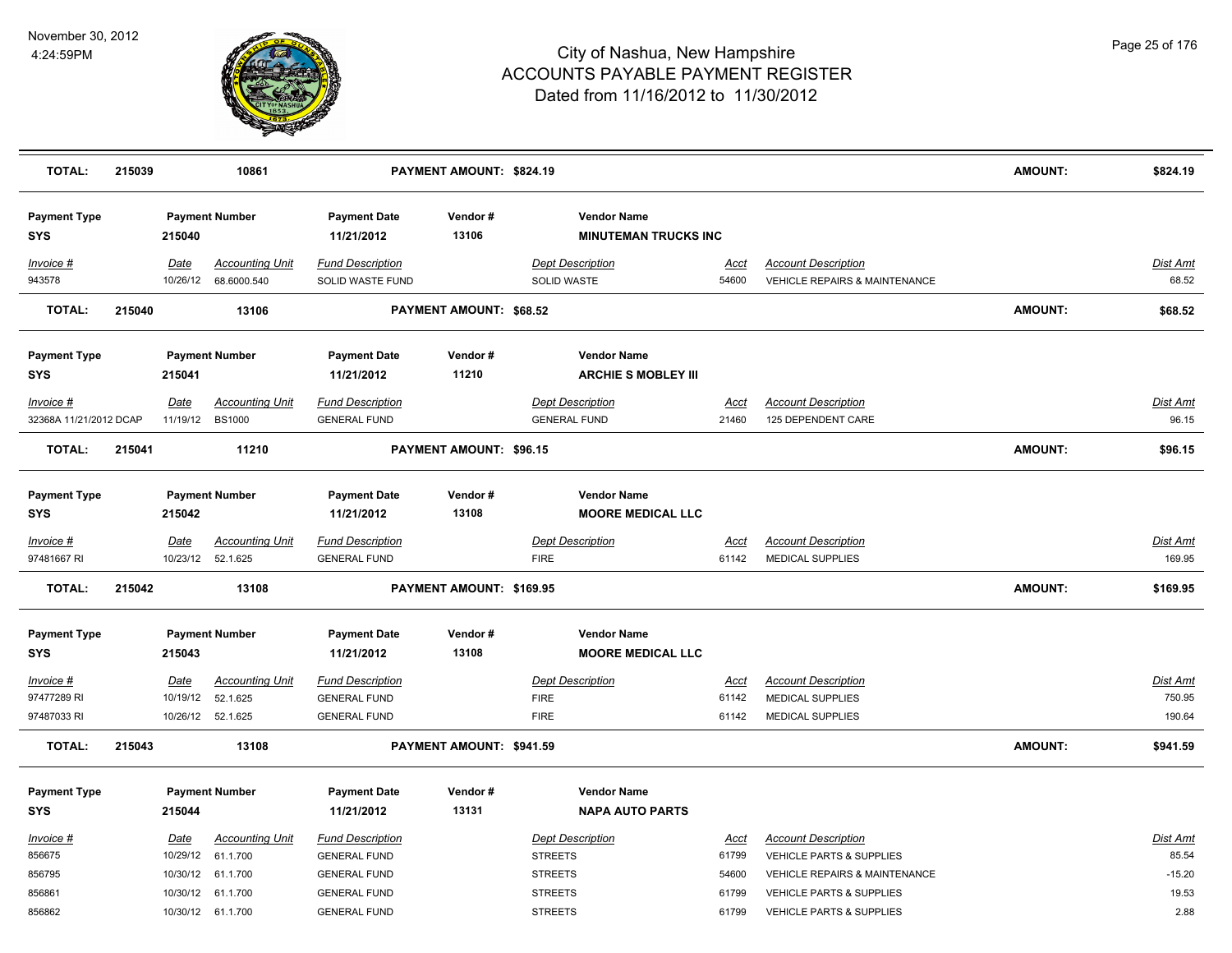

| <b>TOTAL:</b>       | 215048 |                  | 13144                              |                                                  | <b>PAYMENT AMOUNT: \$45.98</b> |                                                  |                      |                                                         | <b>AMOUNT:</b>              | \$45.98                 |
|---------------------|--------|------------------|------------------------------------|--------------------------------------------------|--------------------------------|--------------------------------------------------|----------------------|---------------------------------------------------------|-----------------------------|-------------------------|
| 384904              |        | 11/8/12          | 44.1.720                           | <b>GENERAL FUND</b>                              |                                | EDGEWOOD CEMETERY                                | 54487                | <b>EQUIPMENT REPAIRS &amp;</b><br>MAINTENANCE           |                             | 45.98                   |
| <u>Invoice #</u>    |        | <b>Date</b>      | Accounting Unit                    | <b>Fund Description</b>                          |                                | <b>Dept Description</b>                          | <u>Acct</u>          | <b>Account Description</b>                              |                             | <b>Dist Amt</b>         |
| <b>SYS</b>          |        | 215048           |                                    | 11/21/2012                                       | 13144                          | NASHUA OUTDOOR POWER EQUIPMENT                   |                      |                                                         |                             |                         |
| <b>Payment Type</b> |        |                  | <b>Payment Number</b>              | <b>Payment Date</b>                              | Vendor#                        | <b>Vendor Name</b>                               |                      |                                                         |                             |                         |
| <b>TOTAL:</b>       | 215047 |                  | 14500                              |                                                  | PAYMENT AMOUNT: \$489.13       |                                                  |                      |                                                         | <b>AMOUNT:</b>              | \$489.13                |
| Invoice #<br>6448   |        | Date<br>11/1/12  | <b>Accounting Unit</b><br>50.1.500 | <b>Fund Description</b><br><b>GENERAL FUND</b>   |                                | <b>Dept Description</b><br>POLICE                | <u>Acct</u><br>55699 | <b>Account Description</b><br>OTHER CONTRACTED SERVICES |                             | Dist Amt<br>489.13      |
| <b>SYS</b>          |        | 215047           |                                    | 11/21/2012                                       | 14500                          | <b>NASHUA MILLYARD ASSOC INC</b>                 |                      |                                                         |                             |                         |
| <b>Payment Type</b> |        |                  | <b>Payment Number</b>              | <b>Payment Date</b>                              | Vendor#                        | <b>Vendor Name</b>                               |                      |                                                         |                             |                         |
| <b>TOTAL:</b>       | 215046 |                  | 15355                              |                                                  | PAYMENT AMOUNT: \$250.00       |                                                  |                      |                                                         | <b>AMOUNT:</b>              | \$250.00                |
| FY13 CONTRIBUTION   |        | 10/29/12         | 09.1.510                           | <b>GENERAL FUND</b>                              |                                | CIVIC & COMMUNITY ACTIVITIES                     | 56200                | <b>COMMUNITY FUND</b>                                   |                             | 250.00                  |
| Invoice #           |        | Date             | <b>Accounting Unit</b>             | <b>Fund Description</b>                          |                                | <b>Dept Description</b>                          | Acct                 | <b>Account Description</b>                              |                             | Dist Amt                |
| <b>SYS</b>          |        | 215046           |                                    | 11/21/2012                                       | 15355                          | <b>NASHUA EDUCATION FOUNDATION</b>               |                      |                                                         |                             |                         |
| <b>Payment Type</b> |        |                  | <b>Payment Number</b>              | <b>Payment Date</b>                              | Vendor#                        | <b>Vendor Name</b>                               |                      |                                                         |                             |                         |
| <b>TOTAL:</b>       | 215045 |                  | 13131                              |                                                  | PAYMENT AMOUNT: \$140.35       |                                                  |                      |                                                         | <b>AMOUNT:</b>              | \$140.35                |
| 857372              |        | 11/2/12          | 86.3120                            | <b>TRANSIT GRANTS</b>                            |                                | TRANSPORTATION                                   | 61799                | <b>VEHICLE PARTS &amp; SUPPLIES</b>                     | 86.800.13.30.05             | 130.50                  |
| Invoice #<br>856946 |        | Date<br>10/31/12 | <b>Accounting Unit</b><br>86.3120  | <b>Fund Description</b><br><b>TRANSIT GRANTS</b> |                                | <b>Dept Description</b><br><b>TRANSPORTATION</b> | Acct<br>61799        | <b>Account Description</b><br>VEHICLE PARTS & SUPPLIES  | Activity<br>86.800.13.30.02 | <b>Dist Amt</b><br>9.85 |
| <b>SYS</b>          |        | 215045           |                                    | 11/21/2012                                       | 13131                          | <b>NAPA AUTO PARTS</b>                           |                      |                                                         |                             |                         |
| <b>Payment Type</b> |        |                  | <b>Payment Number</b>              | <b>Payment Date</b>                              | Vendor#                        | <b>Vendor Name</b>                               |                      |                                                         |                             |                         |
| TOTAL:              | 215044 |                  | 13131                              |                                                  | PAYMENT AMOUNT: \$383.80       |                                                  |                      |                                                         | <b>AMOUNT:</b>              | \$383.80                |
| 858049              |        | 11/7/12          | 61.1.700                           | <b>GENERAL FUND</b>                              |                                | <b>STREETS</b>                                   | 61299                | MISCELLANEOUS SUPPLIES                                  |                             | 9.42                    |
| 857393              |        | 11/2/12          | 61.1.700                           | <b>GENERAL FUND</b>                              |                                | <b>STREETS</b>                                   | 54600                | VEHICLE REPAIRS & MAINTENANCE                           |                             | 143.54                  |
| 857346              |        | 11/2/12          | 61.1.700                           | <b>GENERAL FUND</b>                              |                                | <b>STREETS</b>                                   | 71999                | MISCELLANEOUS EQUIPMENT                                 |                             | 113.76                  |
| 857166              |        | 11/1/12          | 61.1.700                           | <b>GENERAL FUND</b>                              |                                | <b>STREETS</b>                                   | 61299                | MISCELLANEOUS SUPPLIES                                  |                             | 19.99                   |
| 856864              |        | 10/30/12         | 61.1.700                           | <b>GENERAL FUND</b>                              |                                | <b>STREETS</b>                                   | 61799                | VEHICLE PARTS & SUPPLIES                                |                             | 4.34                    |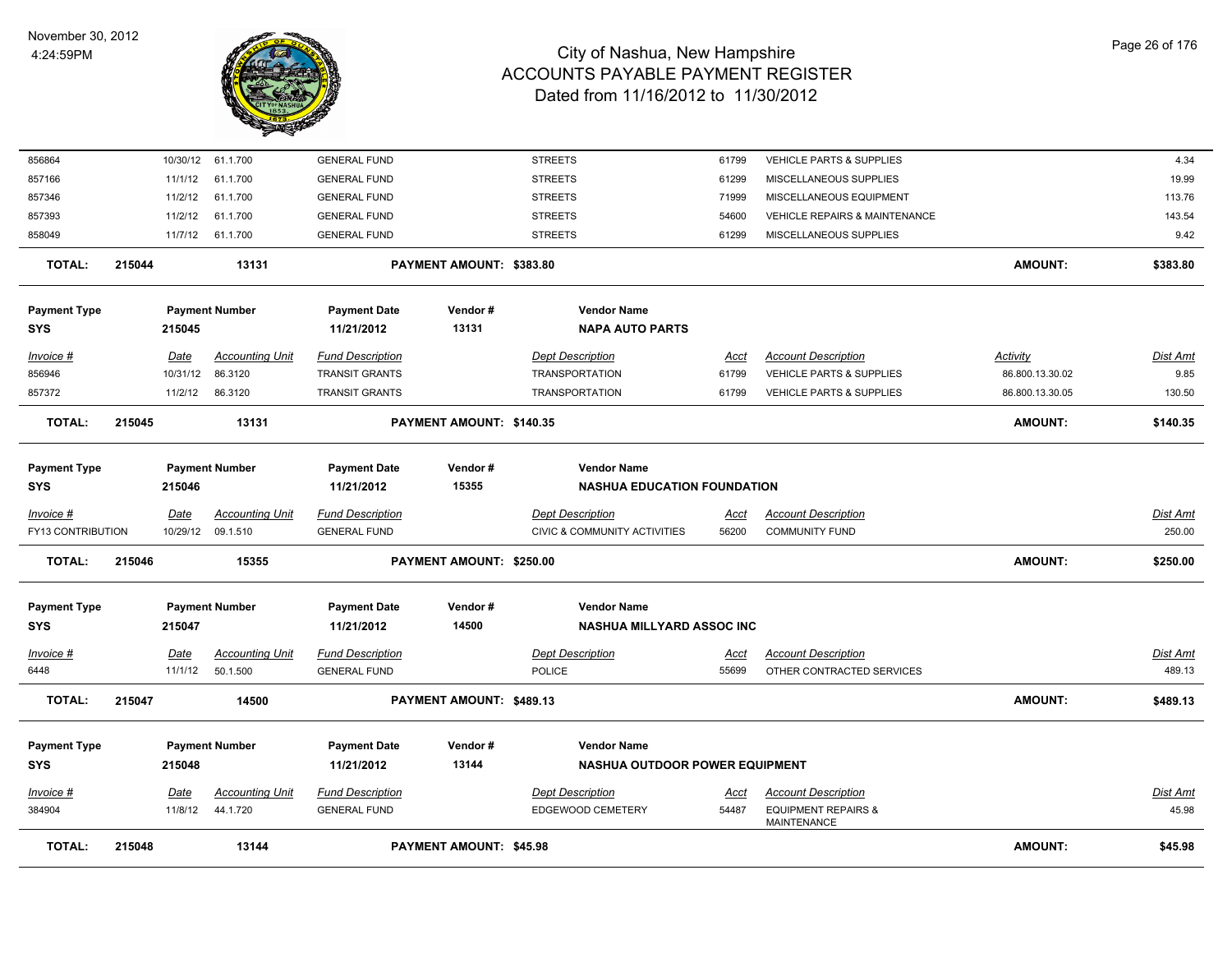

| <b>Payment Type</b>               |        |             | <b>Payment Number</b>                            | <b>Payment Date</b>                            | Vendor#                  | <b>Vendor Name</b>                               |                                        |                                                                                    |                |                   |
|-----------------------------------|--------|-------------|--------------------------------------------------|------------------------------------------------|--------------------------|--------------------------------------------------|----------------------------------------|------------------------------------------------------------------------------------|----------------|-------------------|
| SYS                               |        | 215049      |                                                  | 11/21/2012                                     | 13151                    |                                                  | <b>NASHUA WALLPAPER &amp; PAINT CO</b> |                                                                                    |                |                   |
| Invoice #                         |        | Date        | <b>Accounting Unit</b>                           | <b>Fund Description</b>                        |                          | <b>Dept Description</b>                          | Acct                                   | <b>Account Description</b>                                                         |                | Dist Amt          |
| 228239                            |        | 11/7/12     | 50.1.500                                         | <b>GENERAL FUND</b>                            |                          | POLICE                                           | 54280                                  | BUILDING/GROUNDS MAINTENANCE                                                       |                | 215.92            |
| <b>TOTAL:</b>                     | 215049 |             | 13151                                            |                                                | PAYMENT AMOUNT: \$215.92 |                                                  |                                        |                                                                                    | AMOUNT:        | \$215.92          |
| <b>Payment Type</b>               |        |             | <b>Payment Number</b>                            | <b>Payment Date</b>                            | Vendor#                  | <b>Vendor Name</b>                               |                                        |                                                                                    |                |                   |
| <b>SYS</b>                        |        | 215050      |                                                  | 11/21/2012                                     | 13167                    | <b>NEVERETTS SEW &amp; VAC INC</b>               |                                        |                                                                                    |                |                   |
| <b>Invoice #</b><br>106629        |        | Date        | <b>Accounting Unit</b><br>10/26/12 29.1.720.8162 | <b>Fund Description</b><br><b>GENERAL FUND</b> |                          | <b>Dept Description</b><br><b>CITY BUILDINGS</b> | <u>Acct</u><br>54487                   | <b>Account Description</b><br><b>EQUIPMENT REPAIRS &amp;</b><br><b>MAINTENANCE</b> |                | Dist Amt<br>54.95 |
| <b>TOTAL:</b>                     | 215050 |             | 13167                                            |                                                | PAYMENT AMOUNT: \$54.95  |                                                  |                                        |                                                                                    | AMOUNT:        | \$54.95           |
|                                   |        |             |                                                  |                                                |                          |                                                  |                                        |                                                                                    |                |                   |
| <b>Payment Type</b><br><b>SYS</b> |        | 215051      | <b>Payment Number</b>                            | <b>Payment Date</b><br>11/21/2012              | Vendor#<br>11473         | <b>Vendor Name</b>                               | <b>NEW ENGLAND PAPER &amp; SUPPLY</b>  |                                                                                    |                |                   |
|                                   |        |             |                                                  |                                                |                          |                                                  |                                        |                                                                                    |                |                   |
| $Invoice$ #                       |        | Date        | <b>Accounting Unit</b>                           | <b>Fund Description</b>                        |                          | <b>Dept Description</b>                          | <u>Acct</u>                            | <b>Account Description</b>                                                         |                | <b>Dist Amt</b>   |
| 11780                             |        | 10/19/12    | 52.1.720                                         | <b>GENERAL FUND</b>                            |                          | <b>FIRE</b>                                      | 61428                                  | <b>JANITORIAL SUPPLIES</b>                                                         |                | 100.00            |
| 11809                             |        | 10/25/12    | 79.1.720                                         | <b>GENERAL FUND</b>                            |                          | <b>LIBRARY</b>                                   | 61428                                  | <b>JANITORIAL SUPPLIES</b>                                                         |                | 505.34            |
| 11810                             |        |             | 10/25/12 60.1.665                                | <b>GENERAL FUND</b>                            |                          | <b>PUBLIC</b><br>WORKS-ADMIN/ENGINEERING         | 61299                                  | MISCELLANEOUS SUPPLIES                                                             |                | 36.66             |
| <b>TOTAL:</b>                     | 215051 |             | 11473                                            |                                                | PAYMENT AMOUNT: \$642.00 |                                                  |                                        |                                                                                    | <b>AMOUNT:</b> | \$642.00          |
| <b>Payment Type</b>               |        |             | <b>Payment Number</b>                            | <b>Payment Date</b>                            | Vendor#                  | <b>Vendor Name</b>                               |                                        |                                                                                    |                |                   |
| <b>SYS</b>                        |        | 215052      |                                                  | 11/21/2012                                     | 10865                    |                                                  | <b>NEW ENGLAND PARTS WAREHOUSE</b>     |                                                                                    |                |                   |
| <u>Invoice #</u>                  |        | <u>Date</u> | <b>Accounting Unit</b>                           | <b>Fund Description</b>                        |                          | <b>Dept Description</b>                          | <u>Acct</u>                            | <b>Account Description</b>                                                         |                | <u>Dist Amt</u>   |
| 5-693840                          |        | 11/6/12     | 50.1.500                                         | <b>GENERAL FUND</b>                            |                          | POLICE                                           | 61799                                  | VEHICLE PARTS & SUPPLIES                                                           |                | 311.94            |
| 5-693841                          |        | 11/6/12     | 50.1.500                                         | <b>GENERAL FUND</b>                            |                          | <b>POLICE</b>                                    | 61799                                  | <b>VEHICLE PARTS &amp; SUPPLIES</b>                                                |                | 207.96            |
| <b>TOTAL:</b>                     | 215052 |             | 10865                                            |                                                | PAYMENT AMOUNT: \$519.90 |                                                  |                                        |                                                                                    | <b>AMOUNT:</b> | \$519.90          |
| <b>Payment Type</b>               |        |             | <b>Payment Number</b>                            | <b>Payment Date</b>                            | Vendor#                  | <b>Vendor Name</b>                               |                                        |                                                                                    |                |                   |
| <b>SYS</b>                        |        | 215053      |                                                  | 11/21/2012                                     | 13180                    | <b>NH BRAGG &amp; SONS INC</b>                   |                                        |                                                                                    |                |                   |
| Invoice #                         |        | Date        | <b>Accounting Unit</b>                           | <b>Fund Description</b>                        |                          | <b>Dept Description</b>                          | <u>Acct</u>                            | <b>Account Description</b>                                                         |                | Dist Amt          |
| 312351-01                         |        |             | 10/25/12 61.1.670                                | <b>GENERAL FUND</b>                            |                          | <b>STREETS</b>                                   | 61299                                  | MISCELLANEOUS SUPPLIES                                                             |                | 577.44            |
| <b>TOTAL:</b>                     | 215053 |             | 13180                                            |                                                | PAYMENT AMOUNT: \$577.44 |                                                  |                                        |                                                                                    | <b>AMOUNT:</b> | \$577.44          |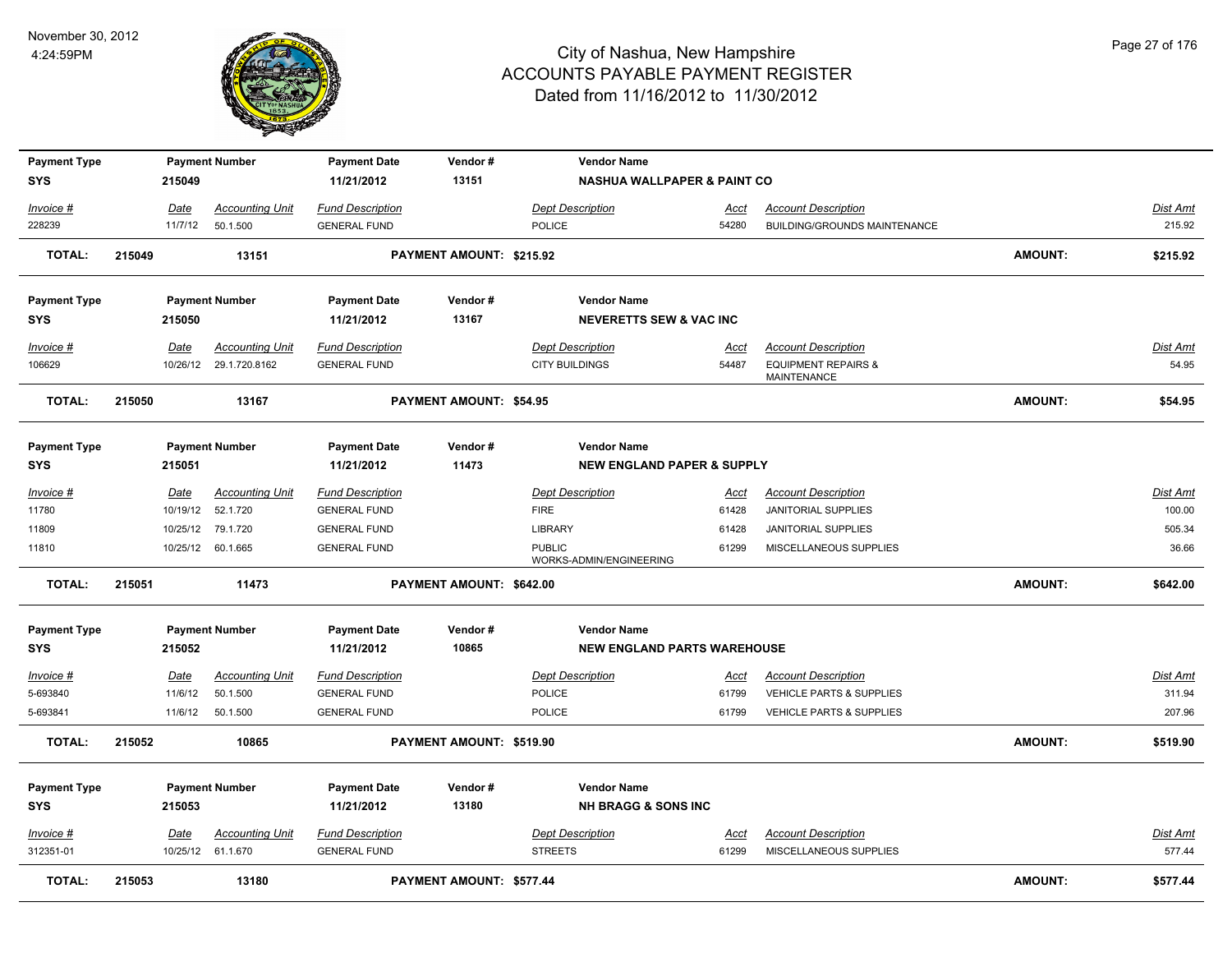

| <b>Payment Type</b> |        |                  | <b>Payment Number</b>  | <b>Payment Date</b>     | Vendor#                    | <b>Vendor Name</b>                   |             |                                                      |                 |                 |
|---------------------|--------|------------------|------------------------|-------------------------|----------------------------|--------------------------------------|-------------|------------------------------------------------------|-----------------|-----------------|
| <b>SYS</b>          |        | 215054           |                        | 11/21/2012              | 13211                      | <b>OCCUPATIONAL DRUG TESTING LLC</b> |             |                                                      |                 |                 |
| Invoice #           |        | Date             | <b>Accounting Unit</b> | <b>Fund Description</b> |                            | <b>Dept Description</b>              | Acct        | <b>Account Description</b>                           |                 | Dist Amt        |
| 14375               |        |                  | 10/31/12  52.1.500     | <b>GENERAL FUND</b>     |                            | <b>FIRE</b>                          | 53135       | <b>MEDICAL SERVICES</b>                              |                 | 300.00          |
| <b>TOTAL:</b>       | 215054 |                  | 13211                  |                         | PAYMENT AMOUNT: \$300.00   |                                      |             |                                                      | <b>AMOUNT:</b>  | \$300.00        |
| <b>Payment Type</b> |        |                  | <b>Payment Number</b>  | <b>Payment Date</b>     | Vendor#                    | <b>Vendor Name</b>                   |             |                                                      |                 |                 |
| <b>SYS</b>          |        | 215055           |                        | 11/21/2012              | 13276                      | PEABODY SUPPLY CO                    |             |                                                      |                 |                 |
| Invoice #           |        | Date             | <b>Accounting Unit</b> | <b>Fund Description</b> |                            | <b>Dept Description</b>              | Acct        | <b>Account Description</b>                           |                 | Dist Amt        |
| 027402              |        |                  | 10/15/12 69.6200.670   | <b>WASTEWATER FUND</b>  |                            | <b>WASTEWATER</b>                    | 54487       | <b>EQUIPMENT REPAIRS &amp;</b>                       |                 | 134.42          |
| 027403              |        |                  | 10/15/12 69.6200.670   | <b>WASTEWATER FUND</b>  |                            | WASTEWATER                           | 54487       | <b>MAINTENANCE</b><br><b>EQUIPMENT REPAIRS &amp;</b> |                 | 59.60           |
| 031133              |        |                  | 10/22/12 29.1.720.8162 | <b>GENERAL FUND</b>     |                            | <b>CITY BUILDINGS</b>                | 54280       | <b>MAINTENANCE</b><br>BUILDING/GROUNDS MAINTENANCE   |                 | 35.40           |
| <b>TOTAL:</b>       | 215055 |                  | 13276                  |                         | PAYMENT AMOUNT: \$229.42   |                                      |             |                                                      | <b>AMOUNT:</b>  | \$229.42        |
| <b>Payment Type</b> |        |                  | <b>Payment Number</b>  | <b>Payment Date</b>     | Vendor#                    | <b>Vendor Name</b>                   |             |                                                      |                 |                 |
| <b>SYS</b>          |        | 215056           |                        | 11/21/2012              | 13297                      | PERMA LINE CORP OF NEW ENGLAND       |             |                                                      |                 |                 |
| Invoice #           |        | Date             | <b>Accounting Unit</b> | <b>Fund Description</b> |                            | <b>Dept Description</b>              | Acct        | <b>Account Description</b>                           |                 | Dist Amt        |
| 136742              |        |                  | 10/25/12 61.1.705      | <b>GENERAL FUND</b>     |                            | <b>STREETS</b>                       | 61542       | <b>SIGNS</b>                                         |                 | 39.75           |
| 136810              |        |                  | 10/29/12 61.1.705      | <b>GENERAL FUND</b>     |                            | <b>STREETS</b>                       | 61542       | <b>SIGNS</b>                                         |                 | 207.90          |
| <b>TOTAL:</b>       | 215056 |                  | 13297                  |                         | PAYMENT AMOUNT: \$247.65   |                                      |             |                                                      | <b>AMOUNT:</b>  | \$247.65        |
| <b>Payment Type</b> |        |                  | <b>Payment Number</b>  | <b>Payment Date</b>     | Vendor#                    | <b>Vendor Name</b>                   |             |                                                      |                 |                 |
| <b>SYS</b>          |        | 215057           |                        | 11/21/2012              | 10940                      | <b>PORTLAND GLASS</b>                |             |                                                      |                 |                 |
| <u>Invoice #</u>    |        | <b>Date</b>      | <b>Accounting Unit</b> | <b>Fund Description</b> |                            | <b>Dept Description</b>              | <u>Acct</u> | <b>Account Description</b>                           |                 | <u>Dist Amt</u> |
| 367-86182           |        | 11/5/12          | 52.1.720               | <b>GENERAL FUND</b>     |                            | <b>FIRE</b>                          | 54280       | BUILDING/GROUNDS MAINTENANCE                         |                 | 1,024.00        |
| <b>TOTAL:</b>       | 215057 |                  | 10940                  |                         | PAYMENT AMOUNT: \$1,024.00 |                                      |             |                                                      | <b>AMOUNT:</b>  | \$1,024.00      |
| <b>Payment Type</b> |        |                  | <b>Payment Number</b>  | <b>Payment Date</b>     | Vendor#                    | <b>Vendor Name</b>                   |             |                                                      |                 |                 |
| <b>SYS</b>          |        | 215058           |                        | 11/21/2012              | 13348                      | PREMIER SOUTHERN TICKET CO           |             |                                                      |                 |                 |
| Invoice #           |        | Date             | <b>Accounting Unit</b> | <b>Fund Description</b> |                            | <b>Dept Description</b>              | <u>Acct</u> | <b>Account Description</b>                           | <b>Activity</b> | Dist Amt        |
| 70002               |        | 10/12/12 86.3120 |                        | <b>TRANSIT GRANTS</b>   |                            | <b>TRANSPORTATION</b>                | 61299       | MISCELLANEOUS SUPPLIES                               | 86.800.13.20.01 | 568.29          |
| <b>TOTAL:</b>       | 215058 |                  | 13348                  |                         | PAYMENT AMOUNT: \$568.29   |                                      |             |                                                      | <b>AMOUNT:</b>  | \$568.29        |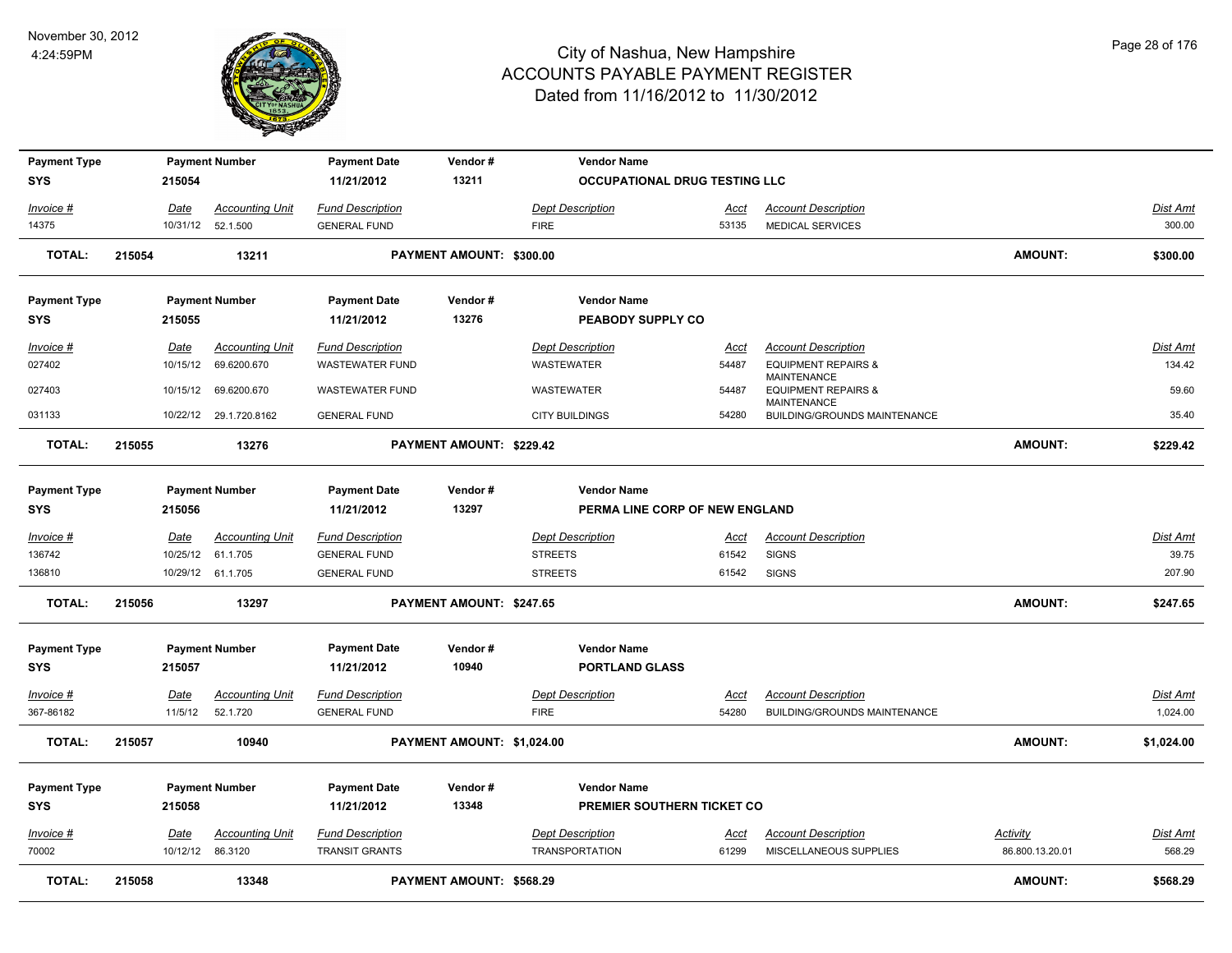

| <b>Payment Type</b> |        |             | <b>Payment Number</b>  | <b>Payment Date</b>     | Vendor#                     | <b>Vendor Name</b>                               |                                     |                                          |                             |                 |
|---------------------|--------|-------------|------------------------|-------------------------|-----------------------------|--------------------------------------------------|-------------------------------------|------------------------------------------|-----------------------------|-----------------|
| <b>SYS</b>          |        | 215059      |                        | 11/21/2012              | 13405                       | <b>RBG INC</b>                                   |                                     |                                          |                             |                 |
| Invoice #           |        | Date        | <b>Accounting Unit</b> | <b>Fund Description</b> |                             | <b>Dept Description</b>                          | <u>Acct</u>                         | <b>Account Description</b>               |                             | <b>Dist Amt</b> |
| 21959               |        |             | 10/24/12 77.1.690      | <b>GENERAL FUND</b>     |                             | PARKS & RECREATION                               | 61705                               | <b>TIRES</b>                             |                             | 400.00          |
|                     |        |             |                        |                         |                             |                                                  |                                     |                                          |                             |                 |
| <b>TOTAL:</b>       | 215059 |             | 13405                  |                         | PAYMENT AMOUNT: \$400.00    |                                                  |                                     |                                          | <b>AMOUNT:</b>              | \$400.00        |
| <b>Payment Type</b> |        |             | <b>Payment Number</b>  | <b>Payment Date</b>     | Vendor#                     | <b>Vendor Name</b>                               |                                     |                                          | Payee Name                  |                 |
| <b>SYS</b>          |        | 215060      |                        | 11/21/2012              | 13486                       |                                                  | <b>RYDER FLEET PRODUCTS COM INC</b> |                                          | <b>RYDER FLEET PRODUCTS</b> |                 |
| Invoice #           |        | Date        | <b>Accounting Unit</b> | <b>Fund Description</b> |                             | <b>Dept Description</b>                          | Acct                                | <b>Account Description</b>               | Activity                    | Dist Amt        |
| 2706717             |        | 10/15/12    | 86.3120                | <b>TRANSIT GRANTS</b>   |                             | <b>TRANSPORTATION</b>                            | 61299                               | MISCELLANEOUS SUPPLIES                   | 86.800.13.40.01             | 51.04           |
|                     |        |             |                        |                         |                             |                                                  |                                     |                                          |                             |                 |
| <b>TOTAL:</b>       | 215060 |             | 13486                  |                         | PAYMENT AMOUNT: \$51.04     |                                                  |                                     |                                          | <b>AMOUNT:</b>              | \$51.04         |
| <b>Payment Type</b> |        |             | <b>Payment Number</b>  | <b>Payment Date</b>     | Vendor#                     | <b>Vendor Name</b>                               |                                     |                                          |                             |                 |
| SYS                 |        | 215061      |                        | 11/21/2012              | 13502                       |                                                  | <b>SANBORN HEAD &amp; ASSOC INC</b> |                                          |                             |                 |
| Invoice #           |        | Date        | <b>Accounting Unit</b> | <b>Fund Description</b> |                             | <b>Dept Description</b>                          | <u>Acct</u>                         | <b>Account Description</b>               |                             | Dist Amt        |
| 0033071             |        | 10/30/12    | 68.6000.692            | SOLID WASTE FUND        |                             | SOLID WASTE                                      | 53107                               | ARCHITECT/ENGINEERING                    |                             | 10,658.10       |
|                     |        |             |                        |                         |                             |                                                  |                                     | <b>SERVICES</b>                          |                             |                 |
|                     |        |             |                        |                         |                             |                                                  |                                     |                                          |                             |                 |
| <b>TOTAL:</b>       | 215061 |             | 13502                  |                         | PAYMENT AMOUNT: \$10,658.10 |                                                  |                                     |                                          | <b>AMOUNT:</b>              | \$10,658.10     |
|                     |        |             |                        |                         |                             |                                                  |                                     |                                          |                             |                 |
| <b>Payment Type</b> |        |             | <b>Payment Number</b>  | <b>Payment Date</b>     | Vendor#<br>13504            | <b>Vendor Name</b><br><b>SANEL AUTO PARTS CO</b> |                                     |                                          |                             |                 |
| <b>SYS</b>          |        | 215062      |                        | 11/21/2012              |                             |                                                  |                                     |                                          |                             |                 |
| $Invoice$ #         |        | Date        | <b>Accounting Unit</b> | <b>Fund Description</b> |                             | <b>Dept Description</b>                          | <u>Acct</u>                         | <b>Account Description</b>               |                             | Dist Amt        |
| 02OX5759            |        | 10/17/12    | 52.1.630               | <b>GENERAL FUND</b>     |                             | <b>FIRE</b>                                      | 61799                               | <b>VEHICLE PARTS &amp; SUPPLIES</b>      |                             | 94.16           |
| 02OZ4146            |        | 10/22/12    | 61.1.700               | <b>GENERAL FUND</b>     |                             | <b>STREETS</b>                                   | 54600                               | VEHICLE REPAIRS & MAINTENANCE            |                             | 10.95           |
| 02OZ4815            |        | 10/22/12    | 61.1.700               | <b>GENERAL FUND</b>     |                             | <b>STREETS</b>                                   | 54600                               | VEHICLE REPAIRS & MAINTENANCE            |                             | 285.68          |
| 02PA7539            |        | 10/24/12    | 77.1.690               | <b>GENERAL FUND</b>     |                             | PARKS & RECREATION                               | 61799                               | <b>VEHICLE PARTS &amp; SUPPLIES</b>      |                             | 8.08            |
| 02PA7566            |        | 10/24/12    | 61.1.700               | <b>GENERAL FUND</b>     |                             | <b>STREETS</b>                                   | 54600                               | VEHICLE REPAIRS & MAINTENANCE            |                             | 67.43           |
| 02PA9206            |        | 10/24/12    | 61.1.700               | <b>GENERAL FUND</b>     |                             | <b>STREETS</b>                                   | 54600                               | <b>VEHICLE REPAIRS &amp; MAINTENANCE</b> |                             | $-151.67$       |
| 02PB6655            |        |             | 10/25/12 61.1.700      | <b>GENERAL FUND</b>     |                             | <b>STREETS</b>                                   | 54600                               | VEHICLE REPAIRS & MAINTENANCE            |                             | 28.39           |
| <b>TOTAL:</b>       | 215062 |             | 13504                  |                         | PAYMENT AMOUNT: \$343.02    |                                                  | <b>DISCOUNT:</b>                    | 9.32                                     | AMOUNT:                     | \$343.02        |
| <b>Payment Type</b> |        |             | <b>Payment Number</b>  | Payment Date            | Vendor#                     | <b>Vendor Name</b>                               |                                     |                                          |                             |                 |
| SYS                 |        | 215063      |                        | 11/21/2012              | 13504                       | <b>SANEL AUTO PARTS CO</b>                       |                                     |                                          |                             |                 |
| Invoice #           |        | <u>Date</u> | <b>Accounting Unit</b> | <b>Fund Description</b> |                             | <b>Dept Description</b>                          | <u>Acct</u>                         | <b>Account Description</b>               |                             | <b>Dist Amt</b> |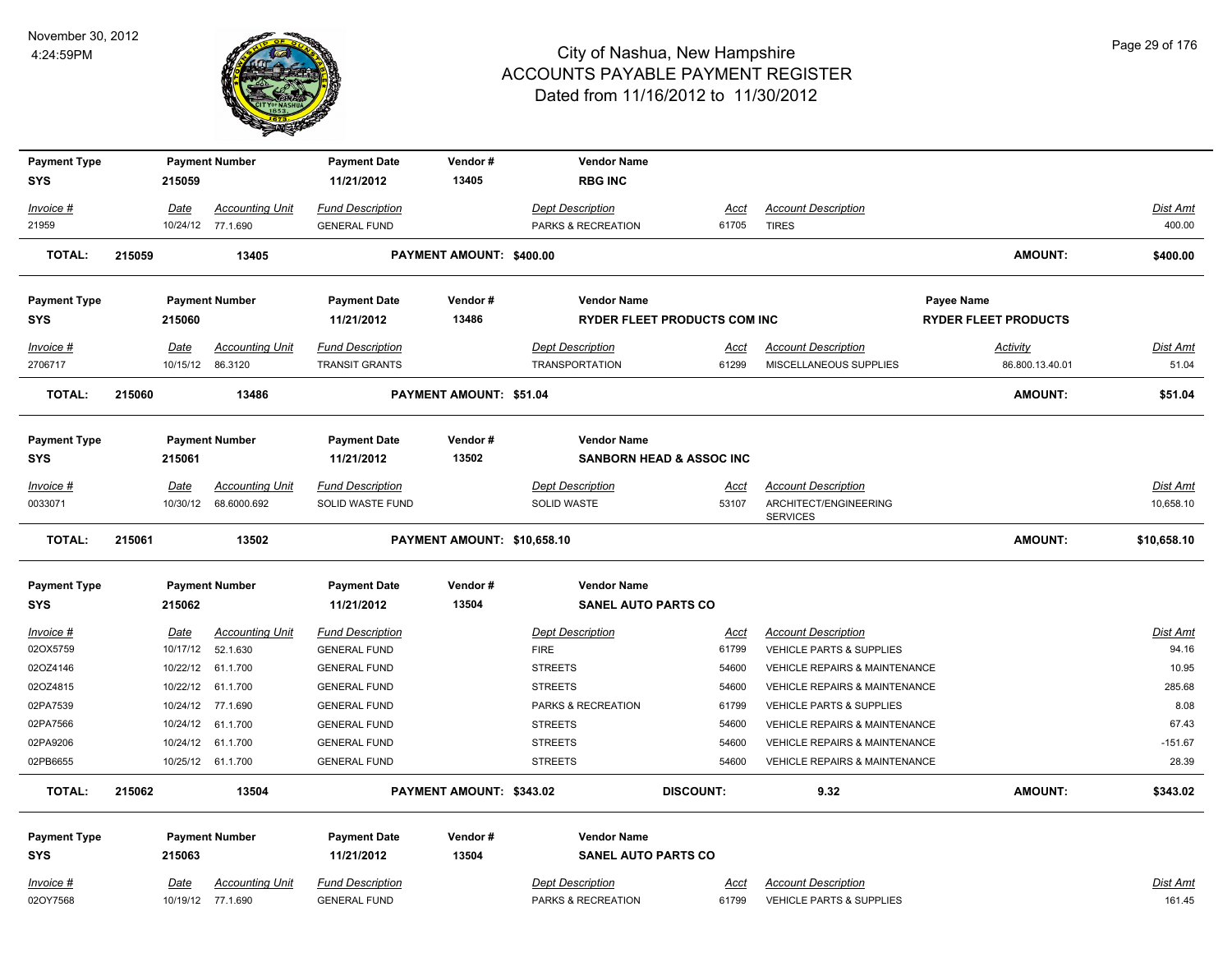

| 02PA8787               |        |                  | 10/24/12 77.1.690      | <b>GENERAL FUND</b>              |                                | PARKS & RECREATION               | 61799                             | VEHICLE PARTS & SUPPLIES       |                 | $-75.00$        |
|------------------------|--------|------------------|------------------------|----------------------------------|--------------------------------|----------------------------------|-----------------------------------|--------------------------------|-----------------|-----------------|
| <b>TOTAL:</b>          | 215063 |                  | 13504                  |                                  | <b>PAYMENT AMOUNT: \$86.45</b> |                                  | <b>DISCOUNT:</b>                  | 1.73                           | <b>AMOUNT:</b>  | \$86.45         |
| <b>Payment Type</b>    |        |                  | <b>Payment Number</b>  | <b>Payment Date</b>              | Vendor#                        | <b>Vendor Name</b>               |                                   |                                |                 |                 |
| <b>SYS</b>             |        | 215064           |                        | 11/21/2012                       | 10879                          | <b>SIHI PUMPS INC</b>            |                                   |                                |                 |                 |
| Invoice #              |        | Date             | <b>Accounting Unit</b> | <b>Fund Description</b>          |                                | <b>Dept Description</b>          | Acct                              | <b>Account Description</b>     |                 | <b>Dist Amt</b> |
| 96011065               |        |                  | 10/15/12 69.6200.975   | <b>WASTEWATER FUND</b>           |                                | WASTEWATER                       | 81300                             | MACHINERY AND EQUIPMENT        |                 | 40,248.90       |
| <b>TOTAL:</b>          | 215064 |                  | 10879                  |                                  | PAYMENT AMOUNT: \$40,248.90    |                                  |                                   |                                | <b>AMOUNT:</b>  | \$40,248.90     |
| <b>Payment Type</b>    |        |                  | <b>Payment Number</b>  | <b>Payment Date</b>              | Vendor#                        | <b>Vendor Name</b>               |                                   |                                |                 |                 |
| <b>SYS</b>             |        | 215065           |                        | 11/21/2012                       | 13608                          |                                  | SOUTHERN NH HIV AIDS TASK FORC    |                                |                 |                 |
| Invoice #              |        | Date             | <b>Accounting Unit</b> | <b>Fund Description</b>          |                                | <b>Dept Description</b>          | <u>Acct</u>                       | <b>Account Description</b>     | <b>Activity</b> | <b>Dist Amt</b> |
| OCT BILLING 11/13/2012 |        | 11/13/12 71.3068 |                        | <b>COMMUNITY SERVICES GRANTS</b> |                                | <b>COMMUNITY SERVICES GRANTS</b> | 55699                             | OTHER CONTRACTED SERVICES      | 71.1006.13.01   | 5,721.00        |
| OCT BILLING 11/13/2012 |        | 11/13/12 71.3068 |                        | <b>COMMUNITY SERVICES GRANTS</b> |                                | <b>COMMUNITY SERVICES GRANTS</b> | 68235                             | <b>ADMINISTRATIVE EXPENSES</b> | 71.1006.13.01   | 400.00          |
| <b>TOTAL:</b>          | 215065 |                  | 13608                  |                                  | PAYMENT AMOUNT: \$6,121.00     |                                  |                                   |                                | <b>AMOUNT:</b>  | \$6,121.00      |
| <b>Payment Type</b>    |        |                  | <b>Payment Number</b>  | <b>Payment Date</b>              | Vendor#                        | <b>Vendor Name</b>               |                                   |                                |                 |                 |
| <b>SYS</b>             |        | 215066           |                        | 11/21/2012                       | 11963                          |                                  | <b>STAPLES BUSINESS ADVANTAGE</b> |                                |                 |                 |
| $Invoice$ #            |        | <u>Date</u>      | <b>Accounting Unit</b> | <b>Fund Description</b>          |                                | <b>Dept Description</b>          | <u>Acct</u>                       | <b>Account Description</b>     |                 | <b>Dist Amt</b> |
| 3183362471             |        | 10/20/12         | 03.1.500               | <b>GENERAL FUND</b>              |                                | <b>LEGAL</b>                     | 61100                             | OFFICE SUPPLIES                |                 | 24.72           |
| 3184178299             |        |                  | 10/17/12 07.1.565      | <b>GENERAL FUND</b>              |                                | <b>CITY CLERK</b>                | 61100                             | OFFICE SUPPLIES                |                 | 39.79           |
| 3184547341             |        |                  | 10/24/12 07.1.565      | <b>GENERAL FUND</b>              |                                | <b>CITY CLERK</b>                | 61100                             | OFFICE SUPPLIES                |                 | 63.83           |
| 3184599326             |        |                  | 10/25/12 07.1.565      | <b>GENERAL FUND</b>              |                                | <b>CITY CLERK</b>                | 61100                             | OFFICE SUPPLIES                |                 | 129.96          |
| 3184649212             |        | 10/26/12         | 52.1.500               | <b>GENERAL FUND</b>              |                                | <b>FIRE</b>                      | 61100                             | OFFICE SUPPLIES                |                 | $-8.49$         |
| 3184649212             |        | 10/26/12         | 52.1.500               | <b>GENERAL FUND</b>              |                                | <b>FIRE</b>                      | 61650                             | <b>COPIER SUPPLIES</b>         |                 | $-9.95$         |
| 3185186514             |        | 10/24/12         | 26.1.570               | <b>GENERAL FUND</b>              |                                | <b>FINANCIAL SERVICES</b>        | 61100                             | OFFICE SUPPLIES                |                 | 29.19           |
| 3185186514             |        | 10/24/12         | 26.1.575               | <b>GENERAL FUND</b>              |                                | <b>FINANCIAL SERVICES</b>        | 61100                             | OFFICE SUPPLIES                |                 | 12.49           |
| 3185400209             |        | 11/1/12          | 07.1.565               | <b>GENERAL FUND</b>              |                                | <b>CITY CLERK</b>                | 61100                             | OFFICE SUPPLIES                |                 | 146.75          |
| 3185400209             |        | 11/1/12          | 07.1.565               | <b>GENERAL FUND</b>              |                                | <b>CITY CLERK</b>                | 61650                             | <b>COPIER SUPPLIES</b>         |                 | 162.00          |
| 3185400209             |        | 11/1/12          | 18.1.500               | <b>GENERAL FUND</b>              |                                | OTHER GENERAL GOV'T              | 45960                             | <b>VENDOR DISCOUNTS</b>        |                 | $-9.26$         |
| 3185467539             |        | 11/2/12          | 52.1.500               | <b>GENERAL FUND</b>              |                                | <b>FIRE</b>                      | 61100                             | OFFICE SUPPLIES                |                 | 15.00           |
| 3185467540             |        | 11/2/12          | 07.1.565               | <b>GENERAL FUND</b>              |                                | <b>CITY CLERK</b>                | 61100                             | OFFICE SUPPLIES                |                 | 129.96          |
| <b>TOTAL:</b>          | 215066 |                  | 11963                  |                                  | PAYMENT AMOUNT: \$725.99       |                                  | <b>DISCOUNT:</b>                  | 1.55                           | <b>AMOUNT:</b>  | \$725.99        |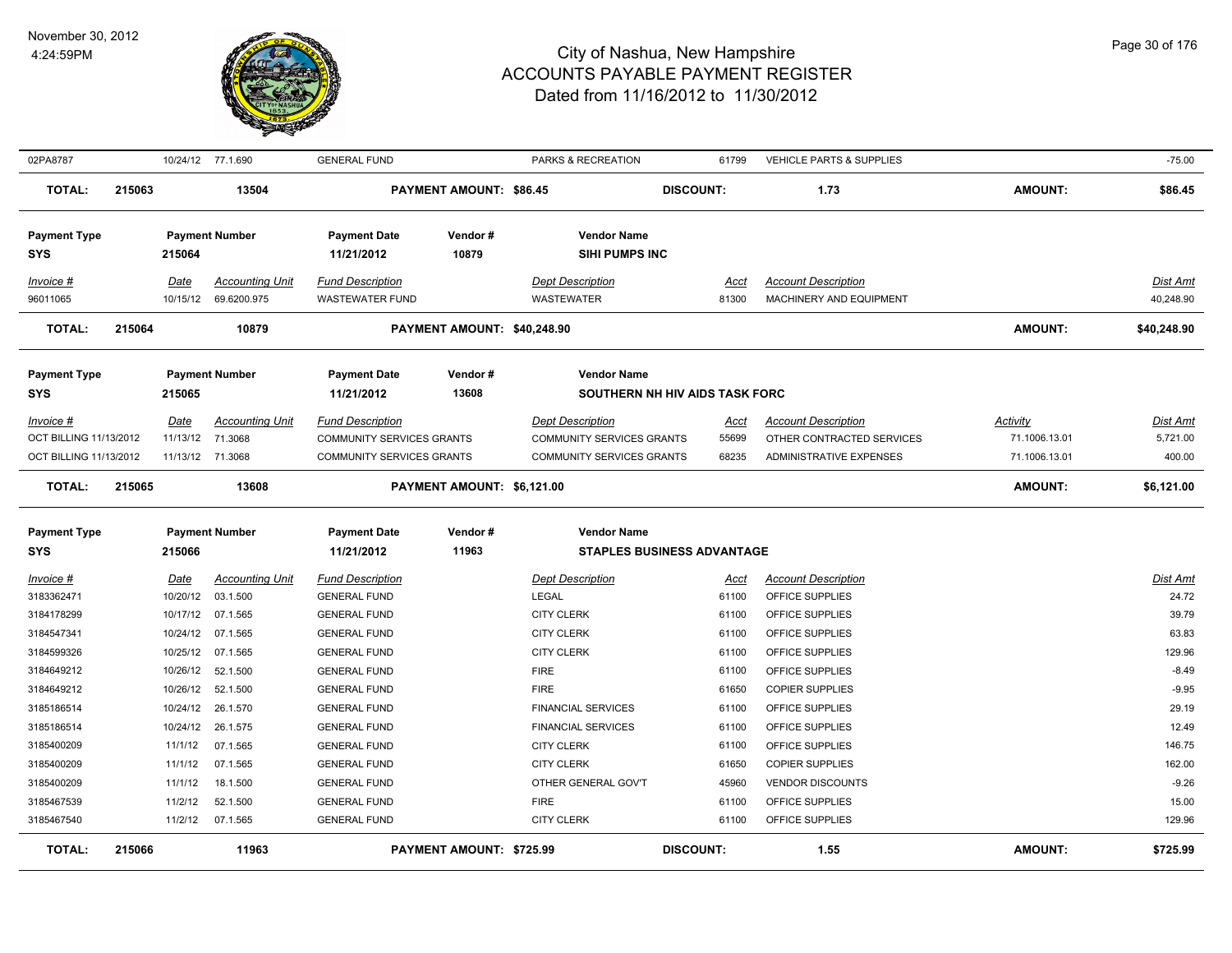

| <b>Payment Type</b> |        |             | <b>Payment Number</b>  | <b>Payment Date</b>     | Vendor#                    | <b>Vendor Name</b>             |             |                                |                |            |
|---------------------|--------|-------------|------------------------|-------------------------|----------------------------|--------------------------------|-------------|--------------------------------|----------------|------------|
| <b>SYS</b>          |        | 215067      |                        | 11/21/2012              | 13757                      | <b>TOWERS MOTOR PARTS CORP</b> |             |                                |                |            |
| Invoice #           |        | <u>Date</u> | <b>Accounting Unit</b> | <b>Fund Description</b> |                            | <b>Dept Description</b>        | Acct        | <b>Account Description</b>     |                | Dist Amt   |
| 696024              |        | 10/31/12    | 50.1.500               | <b>GENERAL FUND</b>     |                            | POLICE                         | 61799       | VEHICLE PARTS & SUPPLIES       |                | 4.60       |
| 696028              |        | 10/31/12    | 50.1.500               | <b>GENERAL FUND</b>     |                            | <b>POLICE</b>                  | 61799       | VEHICLE PARTS & SUPPLIES       |                | 59.57      |
| 696073              |        | 10/31/12    | 50.1.500               | <b>GENERAL FUND</b>     |                            | POLICE                         | 61799       | VEHICLE PARTS & SUPPLIES       |                | 16.73      |
| 696181              |        | 11/1/12     | 50.1.500               | <b>GENERAL FUND</b>     |                            | <b>POLICE</b>                  | 61799       | VEHICLE PARTS & SUPPLIES       |                | $-59.57$   |
| <b>TOTAL:</b>       | 215067 |             | 13757                  |                         | PAYMENT AMOUNT: \$21.33    |                                |             |                                | <b>AMOUNT:</b> | \$21.33    |
| <b>Payment Type</b> |        |             | <b>Payment Number</b>  | <b>Payment Date</b>     | Vendor#                    | <b>Vendor Name</b>             |             |                                |                |            |
| <b>SYS</b>          |        | 215068      |                        | 11/21/2012              | 10318                      | <b>TSSI</b>                    |             |                                |                |            |
| Invoice #           |        | Date        | <b>Accounting Unit</b> | <b>Fund Description</b> |                            | <b>Dept Description</b>        | <u>Acct</u> | <b>Account Description</b>     |                | Dist Amt   |
| PIN130656           |        | 10/8/12     | 50.1.500               | <b>GENERAL FUND</b>     |                            | POLICE                         | 61299       | MISCELLANEOUS SUPPLIES         |                | 468.96     |
| <b>TOTAL:</b>       | 215068 |             | 10318                  |                         | PAYMENT AMOUNT: \$468.96   |                                |             |                                | AMOUNT:        | \$468.96   |
| <b>Payment Type</b> |        |             | <b>Payment Number</b>  | <b>Payment Date</b>     | Vendor#                    | <b>Vendor Name</b>             |             |                                |                |            |
| <b>SYS</b>          |        | 215069      |                        | 11/21/2012              | 13925                      | THE YOUTH COUNCIL              |             |                                |                |            |
| Invoice #           |        | Date        | <b>Accounting Unit</b> | <b>Fund Description</b> |                            | <b>Dept Description</b>        | Acct        | <b>Account Description</b>     |                | Dist Amt   |
| 2092                |        |             | 10/31/12 71.1.500      | <b>GENERAL FUND</b>     |                            | <b>COMMUNITY SERVICES</b>      | 68320       | (CHINS)-COMMUNITY INTERVENTION |                | 399.36     |
| <b>TOTAL:</b>       | 215069 |             | 13925                  |                         | PAYMENT AMOUNT: \$399.36   |                                |             |                                | <b>AMOUNT:</b> | \$399.36   |
| <b>Payment Type</b> |        |             | <b>Payment Number</b>  | <b>Payment Date</b>     | Vendor#                    | <b>Vendor Name</b>             |             |                                |                |            |
| <b>SYS</b>          |        | 215070      |                        | 11/21/2012              | 13291                      | PENNICHUCK WATER WORKS INC     |             |                                |                |            |
| $Invoice$ #         |        | <u>Date</u> | <b>Accounting Unit</b> | <b>Fund Description</b> |                            | <b>Dept Description</b>        | <u>Acct</u> | <b>Account Description</b>     |                | Dist Amt   |
| 31540724OCT3        |        | 11/8/12     | 91.1.072621            | <b>GENERAL FUND</b>     |                            | SCHOOL                         | 54141       | WATER & SEWER                  |                | 216.47     |
| 60012743OCT3        |        | 11/8/12     | 91.1.072621            | <b>GENERAL FUND</b>     |                            | SCHOOL                         | 54141       | WATER & SEWER                  |                | 190.91     |
| 70093750OCT3        |        | 11/8/12     | 91.1.072621            | <b>GENERAL FUND</b>     |                            | SCHOOL                         | 54141       | WATER & SEWER                  |                | 646.90     |
| MANCHESTOCT3        |        | 11/8/12     | 91.1.072621            | <b>GENERAL FUND</b>     |                            | SCHOOL                         | 54141       | <b>WATER &amp; SEWER</b>       |                | 93.77      |
| <b>TOTAL:</b>       | 215070 |             | 13291                  |                         | PAYMENT AMOUNT: \$1,148.05 |                                |             |                                | <b>AMOUNT:</b> | \$1,148.05 |
| <b>Payment Type</b> |        |             | <b>Payment Number</b>  | <b>Void Date</b>        | Vendor#                    | <b>Vendor Name</b>             |             |                                |                |            |
| <b>SYS</b>          |        | 215071      |                        | 11/21/2012              | 10969                      | <b>EARTHLINK BUSINESS</b>      |             |                                |                |            |
| Invoice #           |        | Date        | <b>Accounting Unit</b> | <b>Fund Description</b> |                            | <b>Dept Description</b>        | Acct        | <b>Account Description</b>     | Activity       | Dist Amt   |
| 11/10/2012          |        | 11/10/12    | 91.1.012621            | <b>GENERAL FUND</b>     |                            | <b>SCHOOL</b>                  | 55109       | TELEPHONE-VOICE                |                | 813.08     |
| 11/10/2012          |        |             | 11/10/12 91.1.032621   | <b>GENERAL FUND</b>     |                            | SCHOOL                         | 55109       | TELEPHONE-VOICE                |                | 755.70     |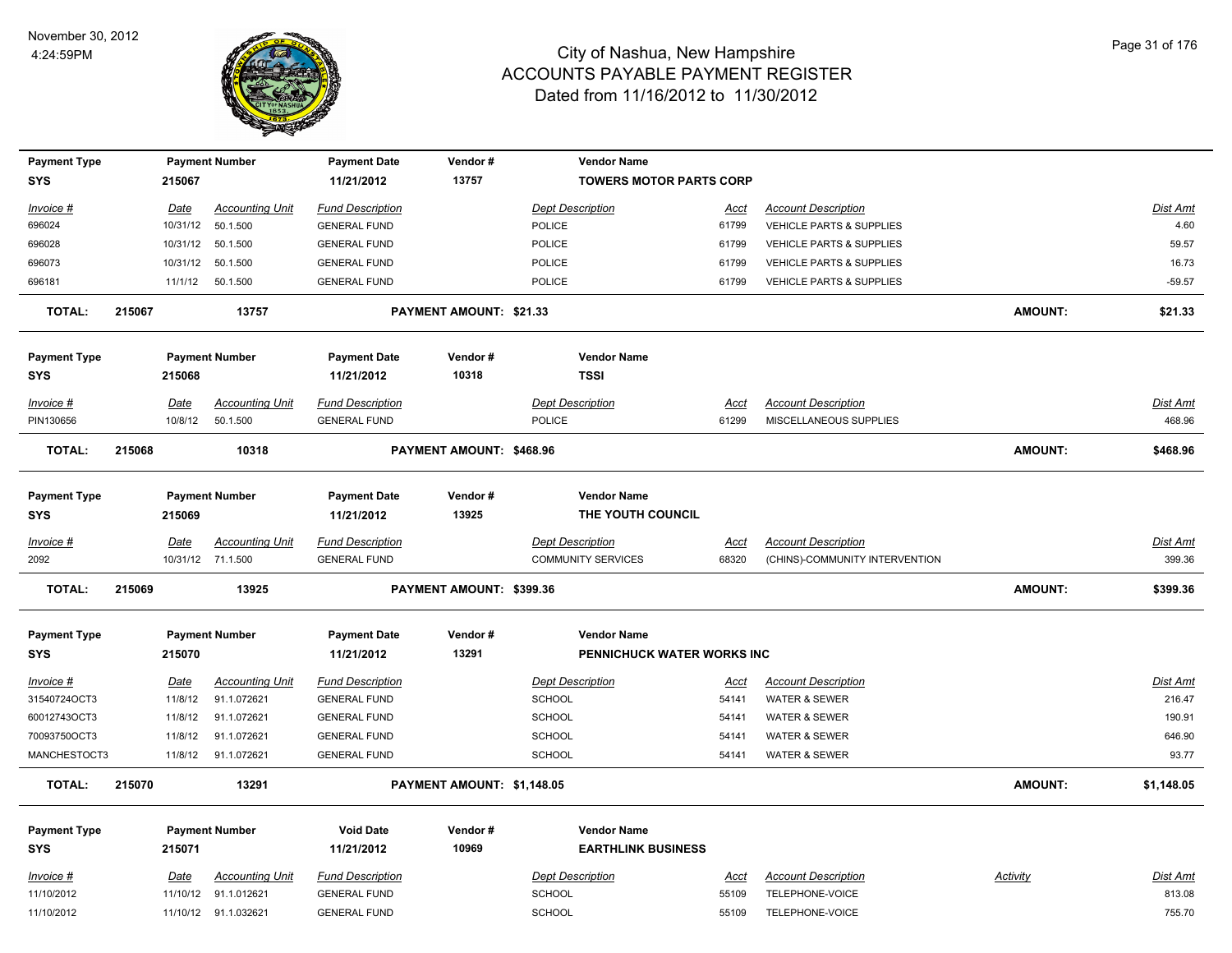

| 11/10/2012                        |        |          | 11/10/12 91.1.042621    | <b>GENERAL FUND</b>               |                             | <b>SCHOOL</b>           |                                            | 55109       | TELEPHONE-VOICE            |                 | 727.02      |
|-----------------------------------|--------|----------|-------------------------|-----------------------------------|-----------------------------|-------------------------|--------------------------------------------|-------------|----------------------------|-----------------|-------------|
| 11/10/2012                        |        | 11/10/12 | 91.1.052621             | <b>GENERAL FUND</b>               |                             | SCHOOL                  |                                            | 55109       | TELEPHONE-VOICE            |                 | 108.14      |
| 11/10/2012                        |        |          | 11/10/12 91.1.062621    | <b>GENERAL FUND</b>               |                             | SCHOOL                  |                                            | 55109       | TELEPHONE-VOICE            |                 | 80.41       |
| 11/10/2012                        |        |          | 11/10/12 91.1.072621    | <b>GENERAL FUND</b>               |                             | SCHOOL                  |                                            | 55109       | TELEPHONE-VOICE            |                 | 61.97       |
| 11/10/2012                        |        |          | 11/10/12 91.1.092621    | <b>GENERAL FUND</b>               |                             | <b>SCHOOL</b>           |                                            | 55109       | TELEPHONE-VOICE            |                 | 56.97       |
| 11/10/2012                        |        |          | 11/10/12 91.1.102621    | <b>GENERAL FUND</b>               |                             | SCHOOL                  |                                            | 55109       | TELEPHONE-VOICE            |                 | 64.25       |
| 11/10/2012                        |        |          | 11/10/12 91.1.112621    | <b>GENERAL FUND</b>               |                             | SCHOOL                  |                                            | 55109       | TELEPHONE-VOICE            |                 | 55.81       |
| 11/10/2012                        |        |          | 11/10/12 91.1.122621    | <b>GENERAL FUND</b>               |                             | <b>SCHOOL</b>           |                                            | 55109       | TELEPHONE-VOICE            |                 | 47.81       |
| 11/10/2012                        |        | 11/10/12 | 91.1.132621             | <b>GENERAL FUND</b>               |                             | <b>SCHOOL</b>           |                                            | 55109       | TELEPHONE-VOICE            |                 | 38.95       |
| 11/10/2012                        |        | 11/10/12 | 91.1.142621             | <b>GENERAL FUND</b>               |                             | SCHOOL                  |                                            | 55109       | TELEPHONE-VOICE            |                 | 55.65       |
| 11/10/2012                        |        | 11/10/12 | 91.1.152621             | <b>GENERAL FUND</b>               |                             | SCHOOL                  |                                            | 55109       | TELEPHONE-VOICE            |                 | 31.69       |
| 11/10/2012                        |        | 11/10/12 | 91.1.162621             | <b>GENERAL FUND</b>               |                             | <b>SCHOOL</b>           |                                            | 55109       | TELEPHONE-VOICE            |                 | 27.39       |
| 11/10/2012                        |        |          | 11/10/12 91.1.172621    | <b>GENERAL FUND</b>               |                             | SCHOOL                  |                                            | 55109       | TELEPHONE-VOICE            |                 | 51.83       |
| 11/10/2012                        |        |          | 11/10/12 91.1.182621    | <b>GENERAL FUND</b>               |                             | <b>SCHOOL</b>           |                                            | 55109       | TELEPHONE-VOICE            |                 | 39.08       |
| 11/10/2012                        |        | 11/10/12 | 91.1.192621             | <b>GENERAL FUND</b>               |                             | <b>SCHOOL</b>           |                                            | 55109       | TELEPHONE-VOICE            |                 | 60.03       |
| 11/10/2012                        |        |          | 11/10/12 91.1.202621    | <b>GENERAL FUND</b>               |                             | <b>SCHOOL</b>           |                                            | 55109       | TELEPHONE-VOICE            |                 | 35.66       |
| 11/10/2012                        |        |          | 11/10/12 91.1.222621    | <b>GENERAL FUND</b>               |                             | <b>SCHOOL</b>           |                                            | 55109       | TELEPHONE-VOICE            |                 | 23.36       |
| 11/10/2012                        |        |          | 11/10/12 91.3800.231240 | <b>SCHOOL GRANTS FUND</b>         |                             | <b>SCHOOL</b>           |                                            | 55109       | TELEPHONE-VOICE            | 91.03763.231240 | 4.57        |
| <b>TOTAL:</b>                     | 215071 |          | 10969                   |                                   | PAYMENT AMOUNT: \$3,139.37  |                         |                                            |             |                            | <b>AMOUNT:</b>  | \$3,139.37  |
| <b>Payment Type</b>               |        |          | <b>Payment Number</b>   | <b>Payment Date</b>               | Vendor#                     |                         | <b>Vendor Name</b>                         |             |                            |                 |             |
| <b>SYS</b>                        |        | 215072   |                         | 11/21/2012                        | 14343                       |                         | <b>PETER JOHNSON</b>                       |             |                            |                 |             |
| <u>Invoice #</u>                  |        | Date     | <b>Accounting Unit</b>  | <b>Fund Description</b>           |                             | <b>Dept Description</b> |                                            | <u>Acct</u> | <b>Account Description</b> |                 | Dist Amt    |
| <b>JUNE-12</b>                    |        |          | 11/15/12 91.1.012320    | <b>GENERAL FUND</b>               |                             | <b>SCHOOL</b>           |                                            | 61299       | MISCELLANEOUS SUPPLIES     |                 | 79.99       |
| <b>TOTAL:</b>                     | 215072 |          | 14343                   |                                   | PAYMENT AMOUNT: \$79.99     |                         |                                            |             |                            | <b>AMOUNT:</b>  | \$79.99     |
| <b>Payment Type</b><br><b>SYS</b> |        | 215073   | <b>Payment Number</b>   | <b>Payment Date</b><br>11/21/2012 | Vendor#<br>13376            |                         | <b>Vendor Name</b><br>PUBLIC SERVICE OF NH |             |                            |                 |             |
| Invoice #                         |        | Date     | <b>Accounting Unit</b>  | <b>Fund Description</b>           |                             | <b>Dept Description</b> |                                            | Acct        | <b>Account Description</b> |                 | Dist Amt    |
| 240B1108B60000-8062768            |        | 11/7/12  | 91.1.032621             | <b>GENERAL FUND</b>               |                             | SCHOOL                  |                                            | 54100       | <b>ELECTRICITY</b>         |                 | 45,001.04   |
| 240B1108B60000-8062770            |        | 11/7/12  | 91.1.042621             | <b>GENERAL FUND</b>               |                             | <b>SCHOOL</b>           |                                            | 54100       | <b>ELECTRICITY</b>         |                 | 39,381.80   |
| G10482821OCT2                     |        | 11/7/12  | 91.1.052621             | <b>GENERAL FUND</b>               |                             | <b>SCHOOL</b>           |                                            | 54100       | <b>ELECTRICITY</b>         |                 | 9,949.40    |
| G77441101OCT2                     |        |          | 10/29/12 91.1.092621    | <b>GENERAL FUND</b>               |                             | SCHOOL                  |                                            | 54100       | <b>ELECTRICITY</b>         |                 | 5,263.96    |
| <b>TOTAL:</b>                     | 215073 |          | 13376                   |                                   | PAYMENT AMOUNT: \$99,596.20 |                         |                                            |             |                            | <b>AMOUNT:</b>  | \$99,596.20 |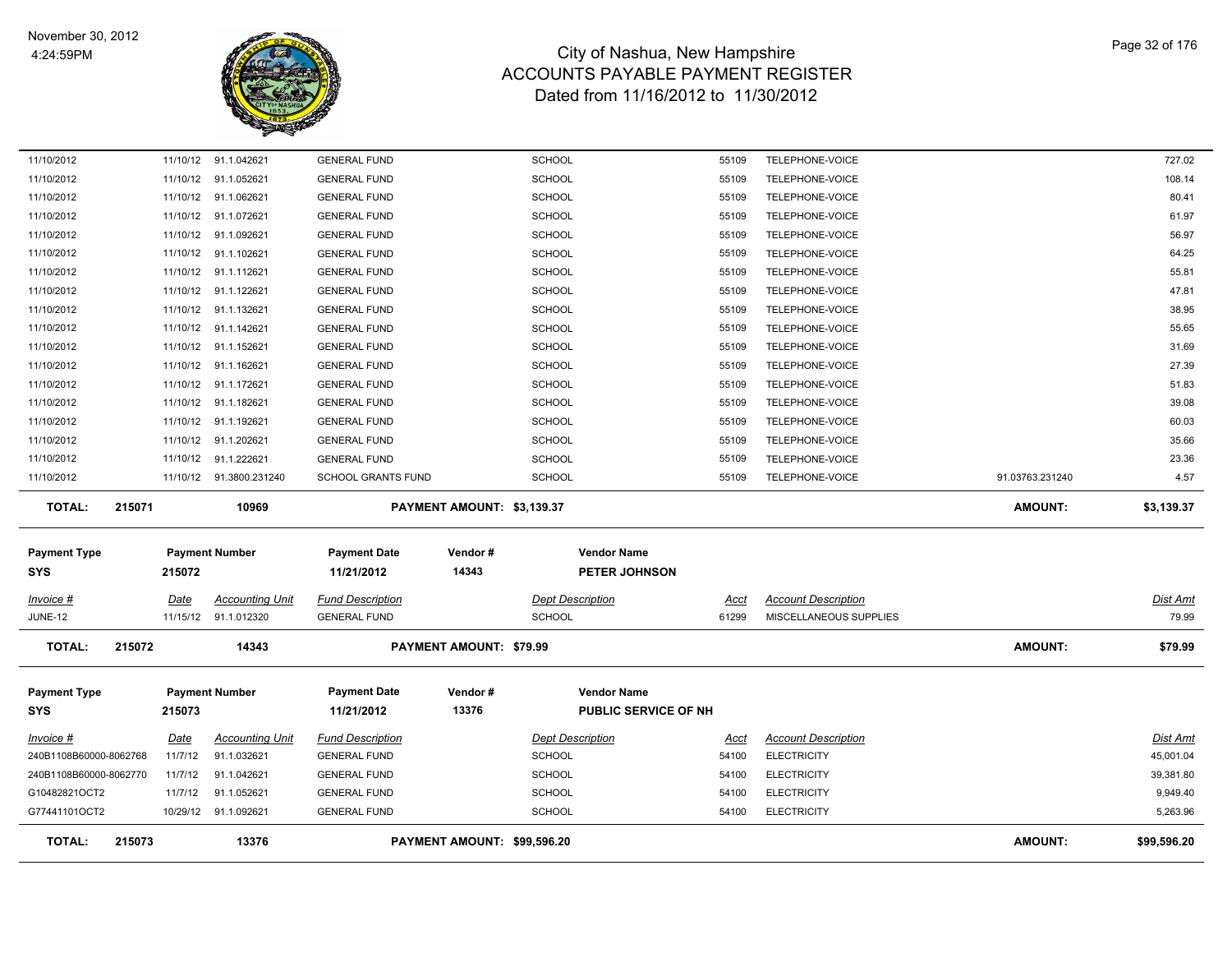

| <b>Payment Type</b>               |        |             | <b>Payment Number</b>  | <b>Payment Date</b>               | Vendor#                     | <b>Vendor Name</b>                                 |             |                             |                                      |                |                 |
|-----------------------------------|--------|-------------|------------------------|-----------------------------------|-----------------------------|----------------------------------------------------|-------------|-----------------------------|--------------------------------------|----------------|-----------------|
| <b>SYS</b>                        |        | 215074      |                        | 11/21/2012                        | 10969                       | <b>EARTHLINK BUSINESS</b>                          |             |                             |                                      |                |                 |
| Invoice #                         |        | Date        | <b>Accounting Unit</b> | <b>Fund Description</b>           |                             | <b>Dept Description</b>                            | Acct        | <b>Account Description</b>  |                                      |                | <b>Dist Amt</b> |
| NOV-12-3993417                    |        | 11/7/12     | 91.1.012621            | <b>GENERAL FUND</b>               |                             | <b>SCHOOL</b>                                      | 55109       | TELEPHONE-VOICE             |                                      |                | 5,614.26        |
| <b>TOTAL:</b>                     | 215074 |             | 10969                  |                                   | PAYMENT AMOUNT: \$5,614.26  |                                                    |             |                             |                                      | <b>AMOUNT:</b> | \$5,614.26      |
| <b>Payment Type</b>               |        |             | <b>Payment Number</b>  | <b>Payment Date</b>               | Vendor#                     | <b>Vendor Name</b>                                 |             |                             |                                      |                |                 |
| <b>SYS</b>                        |        | 215075      |                        | 11/21/2012                        | 14216                       | <b>FAIRPOINT COMMUNICATIONS</b>                    |             |                             |                                      |                |                 |
| Invoice #                         |        | Date        | <b>Accounting Unit</b> | <b>Fund Description</b>           |                             | <b>Dept Description</b>                            | <u>Acct</u> | <b>Account Description</b>  |                                      |                | Dist Amt        |
| NOV-12-6038822332400              |        | 11/6/12     | 91.1.122621            | <b>GENERAL FUND</b>               |                             | <b>SCHOOL</b>                                      | 55109       | TELEPHONE-VOICE             |                                      |                | 37.96           |
| NOV-12-6038915387274              |        |             | 11/12/12 91.1.102621   | <b>GENERAL FUND</b>               |                             | <b>SCHOOL</b>                                      | 55109       | TELEPHONE-VOICE             |                                      |                | 30.21           |
| <b>TOTAL:</b>                     | 215075 |             | 14216                  |                                   | PAYMENT AMOUNT: \$68.17     |                                                    |             |                             |                                      | <b>AMOUNT:</b> | \$68.17         |
| <b>Payment Type</b><br><b>SYS</b> |        | 215076      | <b>Payment Number</b>  | <b>Payment Date</b><br>11/21/2012 | Vendor#<br>14540            | <b>Vendor Name</b><br><b>NHASP</b>                 |             |                             |                                      |                |                 |
| Invoice #                         |        | Date        | <b>Accounting Unit</b> | <b>Fund Description</b>           |                             | <b>Dept Description</b>                            | <u>Acct</u> | <b>Account Description</b>  |                                      |                | <b>Dist Amt</b> |
| 2012/13 MEMBERSHIP                |        |             | 11/14/12 91.1.992322   | <b>GENERAL FUND</b>               |                             | <b>SCHOOL</b>                                      | 55200       | DUES AND MEMBERSHIPS        |                                      |                | 2,160.00        |
| <b>TOTAL:</b>                     | 215076 |             | 14540                  |                                   | PAYMENT AMOUNT: \$2,160.00  |                                                    |             |                             |                                      | <b>AMOUNT:</b> | \$2,160.00      |
| <b>Payment Type</b><br><b>SYS</b> |        | 215077      | <b>Payment Number</b>  | <b>Payment Date</b><br>11/21/2012 | Vendor#<br>13946            | <b>Vendor Name</b><br><b>AC MOORE INC</b>          |             |                             | <b>Payee Name</b><br><b>AC MOORE</b> |                |                 |
| $Invoice$ #                       |        | <b>Date</b> | <b>Accounting Unit</b> | <b>Fund Description</b>           |                             | <b>Dept Description</b>                            | <u>Acct</u> | <b>Account Description</b>  |                                      |                | <b>Dist Amt</b> |
| 2164                              |        | 10/22/12    | 91.1.031102            | <b>GENERAL FUND</b>               |                             | SCHOOL                                             | 61135       | EDUCATIONAL SUPPLIES        |                                      |                | 68.65           |
| 7749                              |        | 10/1/12     | 91.1.031102            | <b>GENERAL FUND</b>               |                             | <b>SCHOOL</b>                                      | 61135       | <b>EDUCATIONAL SUPPLIES</b> |                                      |                | 116.34          |
| TOTAL:                            | 215077 |             | 13946                  |                                   | PAYMENT AMOUNT: \$184.99    |                                                    |             |                             |                                      | <b>AMOUNT:</b> | \$184.99        |
| <b>Payment Type</b><br><b>SYS</b> |        | 215078      | <b>Payment Number</b>  | <b>Payment Date</b><br>11/21/2012 | Vendor#<br>13956            | <b>Vendor Name</b><br><b>ADULT LEARNING CENTER</b> |             |                             |                                      |                |                 |
| Invoice #                         |        | Date        | <b>Accounting Unit</b> | <b>Fund Description</b>           |                             | <b>Dept Description</b>                            | Acct        | <b>Account Description</b>  |                                      |                | <u>Dist Amt</u> |
| OCT-2012                          |        |             | 10/31/12 91.1.021267   | <b>GENERAL FUND</b>               |                             | SCHOOL                                             | 55694       | TUITION, OUT OF DISTRICT    |                                      |                | 27,655.50       |
| <b>TOTAL:</b>                     | 215078 |             | 13956                  |                                   | PAYMENT AMOUNT: \$27,655.50 |                                                    |             |                             |                                      | <b>AMOUNT:</b> | \$27,655.50     |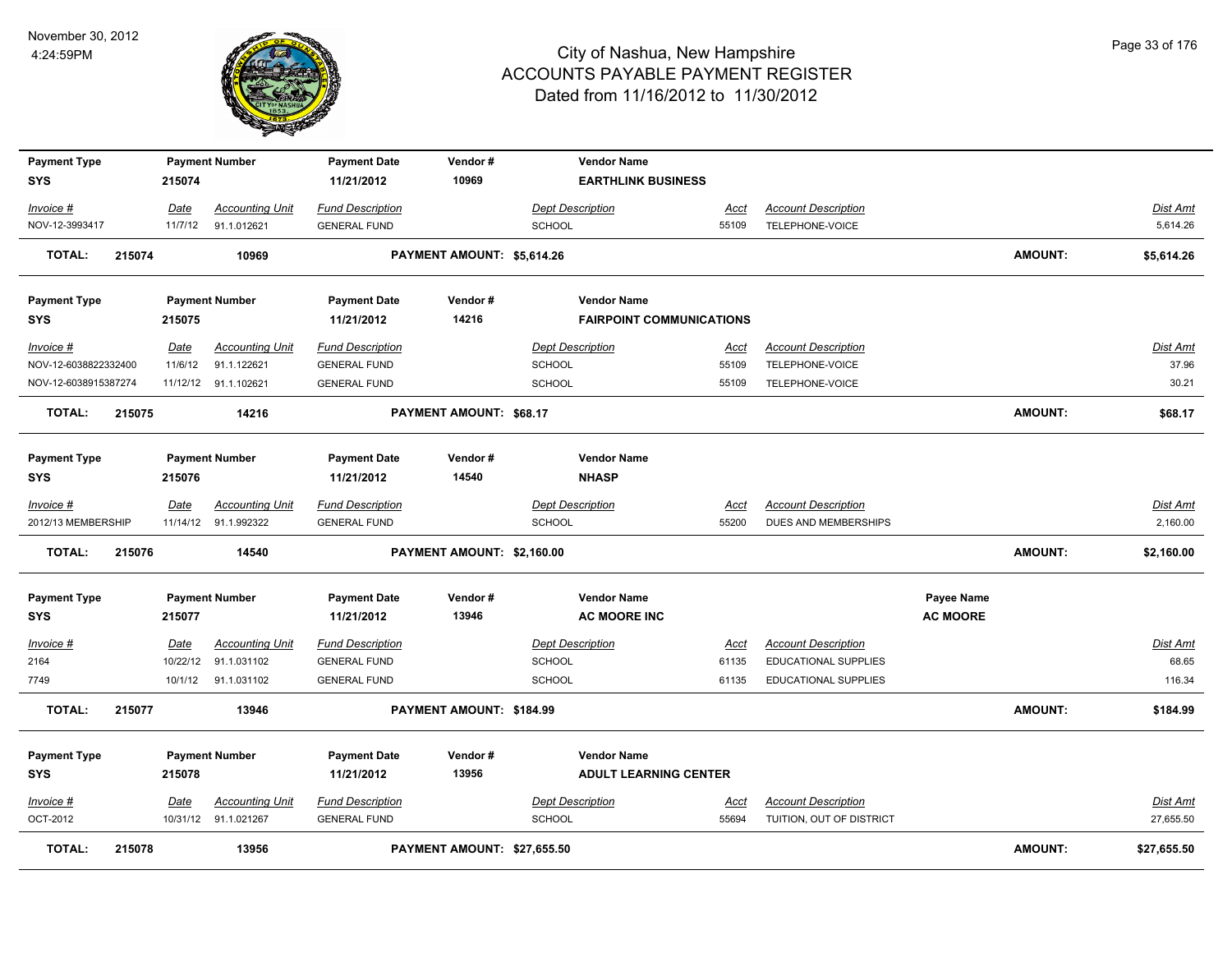

| <b>Payment Type</b>  |        |                  | <b>Payment Number</b>  | <b>Payment Date</b>     | Vendor#                  | <b>Vendor Name</b>              |             |                                     |                |                 |
|----------------------|--------|------------------|------------------------|-------------------------|--------------------------|---------------------------------|-------------|-------------------------------------|----------------|-----------------|
| <b>SYS</b>           |        | 215079           |                        | 11/21/2012              | 13966                    | <b>ARELINDA ALVES</b>           |             |                                     |                |                 |
| Invoice #            |        | Date             | <b>Accounting Unit</b> | <b>Fund Description</b> |                          | <b>Dept Description</b>         | <u>Acct</u> | <b>Account Description</b>          |                | Dist Amt        |
| MILES-OCT            |        |                  | 10/31/12 91.1.992322   | <b>GENERAL FUND</b>     |                          | <b>SCHOOL</b>                   | 55307       | MILEAGE REIMBURSEMENTS              |                | 38.16           |
| <b>TOTAL:</b>        | 215079 |                  | 13966                  |                         | PAYMENT AMOUNT: \$38.16  |                                 |             |                                     | <b>AMOUNT:</b> | \$38.16         |
| <b>Payment Type</b>  |        |                  | <b>Payment Number</b>  | <b>Void Date</b>        | Vendor#                  | <b>Vendor Name</b>              |             |                                     |                |                 |
| <b>SYS</b>           |        | 215080           |                        | 11/21/2012              | 15501                    | <b>ANA COLINDRES</b>            |             |                                     |                |                 |
| Invoice #            |        | <u>Date</u>      | <b>Accounting Unit</b> | <b>Fund Description</b> |                          | <b>Dept Description</b>         | Acct        | <b>Account Description</b>          |                | Dist Amt        |
| REFUND NURSING CLASS |        | 11/19/12 91.2207 |                        | ADULT ED/CONTINUING ED  |                          | <b>SCHOOL</b>                   | 44600       | TUITION-ADULT EDUCATION             |                | 620.00          |
| TOTAL:               | 215080 |                  | 15501                  |                         | PAYMENT AMOUNT: \$620.00 |                                 |             |                                     | <b>AMOUNT:</b> | \$620.00        |
| <b>Payment Type</b>  |        |                  | <b>Payment Number</b>  | <b>Payment Date</b>     | Vendor#                  | <b>Vendor Name</b>              |             |                                     |                |                 |
| <b>SYS</b>           |        | 215081           |                        | 11/21/2012              | 15277                    | <b>ANDERSON SOLAR FILMS INC</b> |             |                                     |                |                 |
| $Invoice$ #          |        | <b>Date</b>      | <b>Accounting Unit</b> | <b>Fund Description</b> |                          | <b>Dept Description</b>         | <u>Acct</u> | <b>Account Description</b>          |                | <u>Dist Amt</u> |
| 9510                 |        | 11/6/12          | 91.1.222620            | <b>GENERAL FUND</b>     |                          | SCHOOL                          | 54280       | <b>BUILDING/GROUNDS MAINTENANCE</b> |                | 475.00          |
| <b>TOTAL:</b>        | 215081 |                  | 15277                  |                         | PAYMENT AMOUNT: \$475.00 |                                 |             |                                     | <b>AMOUNT:</b> | \$475.00        |
| <b>Payment Type</b>  |        |                  | <b>Payment Number</b>  | <b>Payment Date</b>     | Vendor#                  | <b>Vendor Name</b>              |             |                                     |                |                 |
| <b>SYS</b>           |        | 215082           |                        | 11/21/2012              | 15472                    | <b>JEFFREY ARBOGAST</b>         |             |                                     |                |                 |
| Invoice #            |        | <b>Date</b>      | <b>Accounting Unit</b> | <b>Fund Description</b> |                          | <b>Dept Description</b>         | <u>Acct</u> | <b>Account Description</b>          |                | <u>Dist Amt</u> |
| <b>NOV-12</b>        |        | 11/6/12          | 91.1.012338            | <b>GENERAL FUND</b>     |                          | SCHOOL                          | 55300       | <b>TRAVEL</b>                       |                | 25.00           |
| <b>TOTAL:</b>        | 215082 |                  | 15472                  |                         | PAYMENT AMOUNT: \$25.00  |                                 |             |                                     | <b>AMOUNT:</b> | \$25.00         |
| <b>Payment Type</b>  |        |                  | <b>Payment Number</b>  | <b>Payment Date</b>     | Vendor#                  | <b>Vendor Name</b>              |             |                                     |                |                 |
| <b>SYS</b>           |        | 215083           |                        | 11/21/2012              | 13995                    | <b>EVA AXNE</b>                 |             |                                     |                |                 |
| $Invoice$ #          |        | Date             | <b>Accounting Unit</b> | <b>Fund Description</b> |                          | <b>Dept Description</b>         | <u>Acct</u> | <b>Account Description</b>          |                | Dist Amt        |
| SNA FALL CONF        |        | 11/5/12          | 91.2100.993120         | <b>FOOD SERVICES</b>    |                          | <b>SCHOOL</b>                   | 55400       | <b>CONFERENCES AND SEMINARS</b>     |                | 75.00           |
| <b>TOTAL:</b>        | 215083 |                  | 13995                  |                         | PAYMENT AMOUNT: \$75.00  |                                 |             |                                     | AMOUNT:        | \$75.00         |
| <b>Payment Type</b>  |        |                  | <b>Payment Number</b>  | <b>Payment Date</b>     | Vendor #                 | <b>Vendor Name</b>              |             |                                     |                |                 |
| <b>SYS</b>           |        | 215084           |                        | 11/21/2012              | 12358                    | <b>B &amp; S LOCKSMITHS INC</b> |             |                                     |                |                 |
| Invoice #            |        | Date             | <b>Accounting Unit</b> | <b>Fund Description</b> |                          | <b>Dept Description</b>         | Acct        | <b>Account Description</b>          |                | Dist Amt        |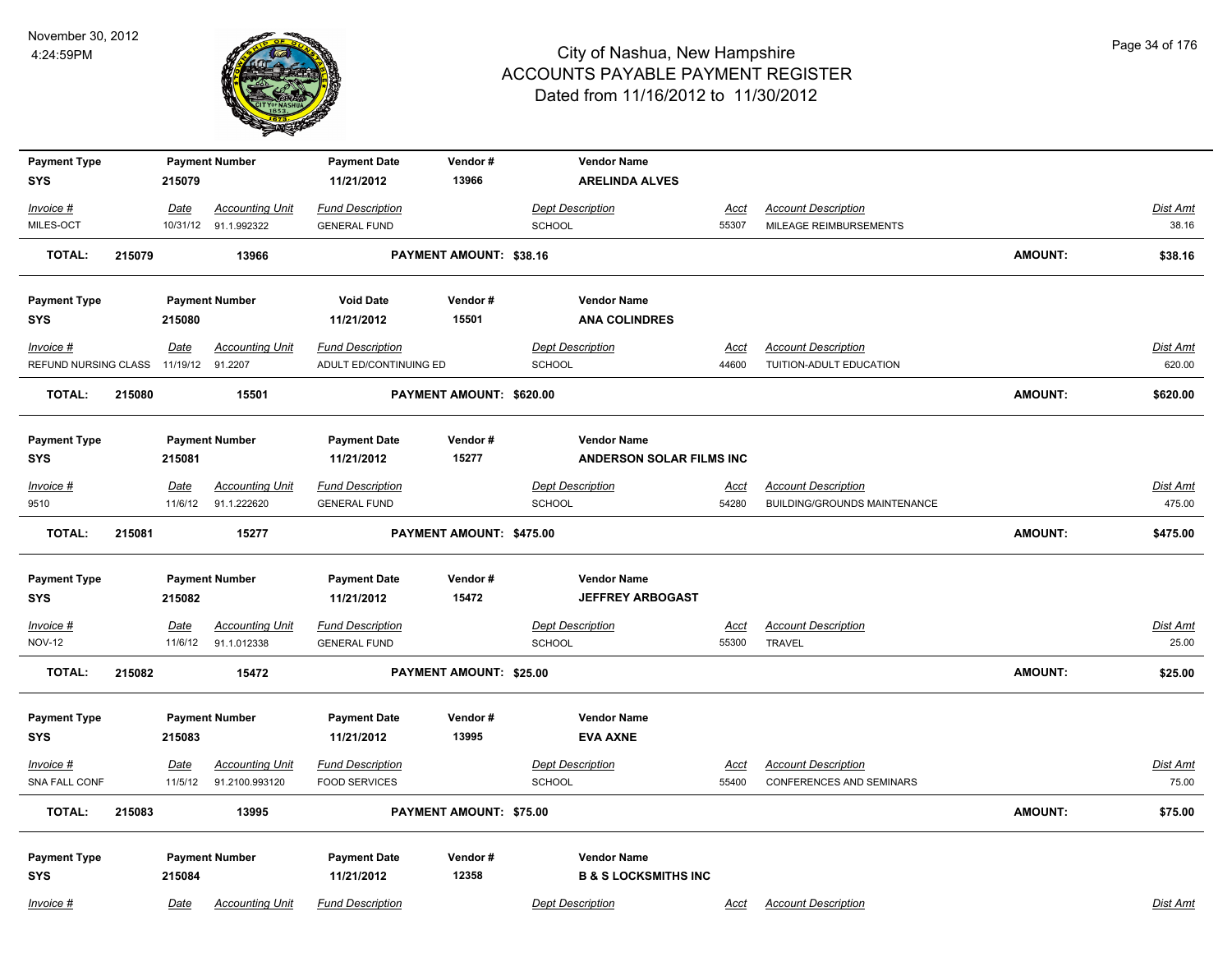

| 23804                             | 9/28/12     | 91.1.222620            | <b>GENERAL FUND</b>               |                                | <b>SCHOOL</b>                          | 61299       | MISCELLANEOUS SUPPLIES     |                | 23.22           |
|-----------------------------------|-------------|------------------------|-----------------------------------|--------------------------------|----------------------------------------|-------------|----------------------------|----------------|-----------------|
| 23890                             |             | 10/9/12 91.1.222620    | <b>GENERAL FUND</b>               |                                | <b>SCHOOL</b>                          | 61299       | MISCELLANEOUS SUPPLIES     |                | 14.63           |
| <b>TOTAL:</b>                     | 215084      | 12358                  |                                   | <b>PAYMENT AMOUNT: \$37.85</b> |                                        |             |                            | <b>AMOUNT:</b> | \$37.85         |
| <b>Payment Type</b>               |             | <b>Payment Number</b>  | <b>Payment Date</b>               | Vendor#                        | <b>Vendor Name</b>                     |             |                            |                |                 |
| <b>SYS</b>                        | 215085      |                        | 11/21/2012                        | 11273                          | <b>PATRICIA BEAULIEU</b>               |             |                            |                |                 |
| Invoice #                         | Date        | <b>Accounting Unit</b> | <b>Fund Description</b>           |                                | <b>Dept Description</b>                | Acct        | <b>Account Description</b> |                | <b>Dist Amt</b> |
| <b>NOV-12</b>                     | 11/6/12     | 91.1.012320            | <b>GENERAL FUND</b>               |                                | <b>SCHOOL</b>                          | 61299       | MISCELLANEOUS SUPPLIES     |                | 95.83           |
| <b>TOTAL:</b>                     | 215085      | 11273                  |                                   | PAYMENT AMOUNT: \$95.83        |                                        |             |                            | <b>AMOUNT:</b> | \$95.83         |
| <b>Payment Type</b>               |             | <b>Payment Number</b>  | <b>Payment Date</b>               | Vendor#                        | <b>Vendor Name</b>                     |             |                            |                |                 |
| <b>SYS</b>                        | 215086      |                        | 11/21/2012                        | 15484                          | <b>PIERRE BELANGER</b>                 |             |                            |                |                 |
| Invoice #                         | <b>Date</b> | <b>Accounting Unit</b> | <b>Fund Description</b>           |                                | <b>Dept Description</b>                | <u>Acct</u> | <b>Account Description</b> |                | <b>Dist Amt</b> |
| 92112-04                          | 9/21/12     | 91.1.041462            | <b>GENERAL FUND</b>               |                                | <b>SCHOOL</b>                          | 55642       | <b>GAME OFFICIALS</b>      |                | 80.00           |
| 92112-04                          | 9/21/12     | 91.1.041472            | <b>GENERAL FUND</b>               |                                | <b>SCHOOL</b>                          | 55642       | <b>GAME OFFICIALS</b>      |                | 50.00           |
| <b>TOTAL:</b>                     | 215086      | 15484                  |                                   | PAYMENT AMOUNT: \$130.00       |                                        |             |                            | <b>AMOUNT:</b> | \$130.00        |
| <b>Payment Type</b>               |             | <b>Payment Number</b>  | <b>Payment Date</b>               | Vendor#                        | <b>Vendor Name</b>                     |             |                            |                |                 |
| <b>SYS</b>                        | 215087      |                        | 11/21/2012                        | 12391                          | <b>BELLETETES INC</b>                  |             |                            |                |                 |
| <b>Invoice #</b>                  | <u>Date</u> | <u>Accounting Unit</u> | <b>Fund Description</b>           |                                | <b>Dept Description</b>                | <u>Acct</u> | <b>Account Description</b> |                | <b>Dist Amt</b> |
| 4602009                           | 11/2/12     | 91.1.222620            | <b>GENERAL FUND</b>               |                                | <b>SCHOOL</b>                          | 61299       | MISCELLANEOUS SUPPLIES     |                | 81.18           |
| 4605701                           | 10/30/12    | 91.1.222620            | <b>GENERAL FUND</b>               |                                | <b>SCHOOL</b>                          | 61299       | MISCELLANEOUS SUPPLIES     |                | 42.83           |
| 4606912                           | 11/5/12     | 91.1.222620            | <b>GENERAL FUND</b>               |                                | <b>SCHOOL</b>                          | 61299       | MISCELLANEOUS SUPPLIES     |                | 18.49           |
| 4607003                           | 11/5/12     | 91.1.222620            | <b>GENERAL FUND</b>               |                                | <b>SCHOOL</b>                          | 61299       | MISCELLANEOUS SUPPLIES     |                | 35.07           |
| 4607127                           | 11/6/12     | 91.1.222620            | <b>GENERAL FUND</b>               |                                | <b>SCHOOL</b>                          | 61299       | MISCELLANEOUS SUPPLIES     |                | 25.00           |
| 4607166                           | 11/6/12     | 91.1.222620            | <b>GENERAL FUND</b>               |                                | SCHOOL                                 | 61299       | MISCELLANEOUS SUPPLIES     |                | 38.90           |
| 4607241                           | 11/6/12     | 91.1.222620            | <b>GENERAL FUND</b>               |                                | <b>SCHOOL</b>                          | 61299       | MISCELLANEOUS SUPPLIES     |                | 12.59           |
| 4607551                           | 11/8/12     | 91.1.222620            | <b>GENERAL FUND</b>               |                                | <b>SCHOOL</b>                          | 61299       | MISCELLANEOUS SUPPLIES     |                | 10.51           |
| 4607554                           | 11/8/12     | 91.1.222620            | <b>GENERAL FUND</b>               |                                | SCHOOL                                 | 61299       | MISCELLANEOUS SUPPLIES     |                | 6.50            |
| 4607599                           | 11/8/12     | 91.1.222620            | <b>GENERAL FUND</b>               |                                | SCHOOL                                 | 61299       | MISCELLANEOUS SUPPLIES     |                | 78.83           |
| <b>TOTAL:</b>                     | 215087      | 12391                  |                                   | PAYMENT AMOUNT: \$349.90       |                                        |             |                            | <b>AMOUNT:</b> | \$349.90        |
|                                   |             |                        |                                   |                                |                                        |             |                            |                |                 |
| <b>Payment Type</b><br><b>SYS</b> | 215088      | <b>Payment Number</b>  | <b>Payment Date</b><br>11/21/2012 | Vendor#<br>12402               | <b>Vendor Name</b><br><b>BEST FORD</b> |             |                            |                |                 |
| Invoice #                         | Date        | <b>Accounting Unit</b> | <b>Fund Description</b>           |                                | <b>Dept Description</b>                | Acct        | <b>Account Description</b> |                | <b>Dist Amt</b> |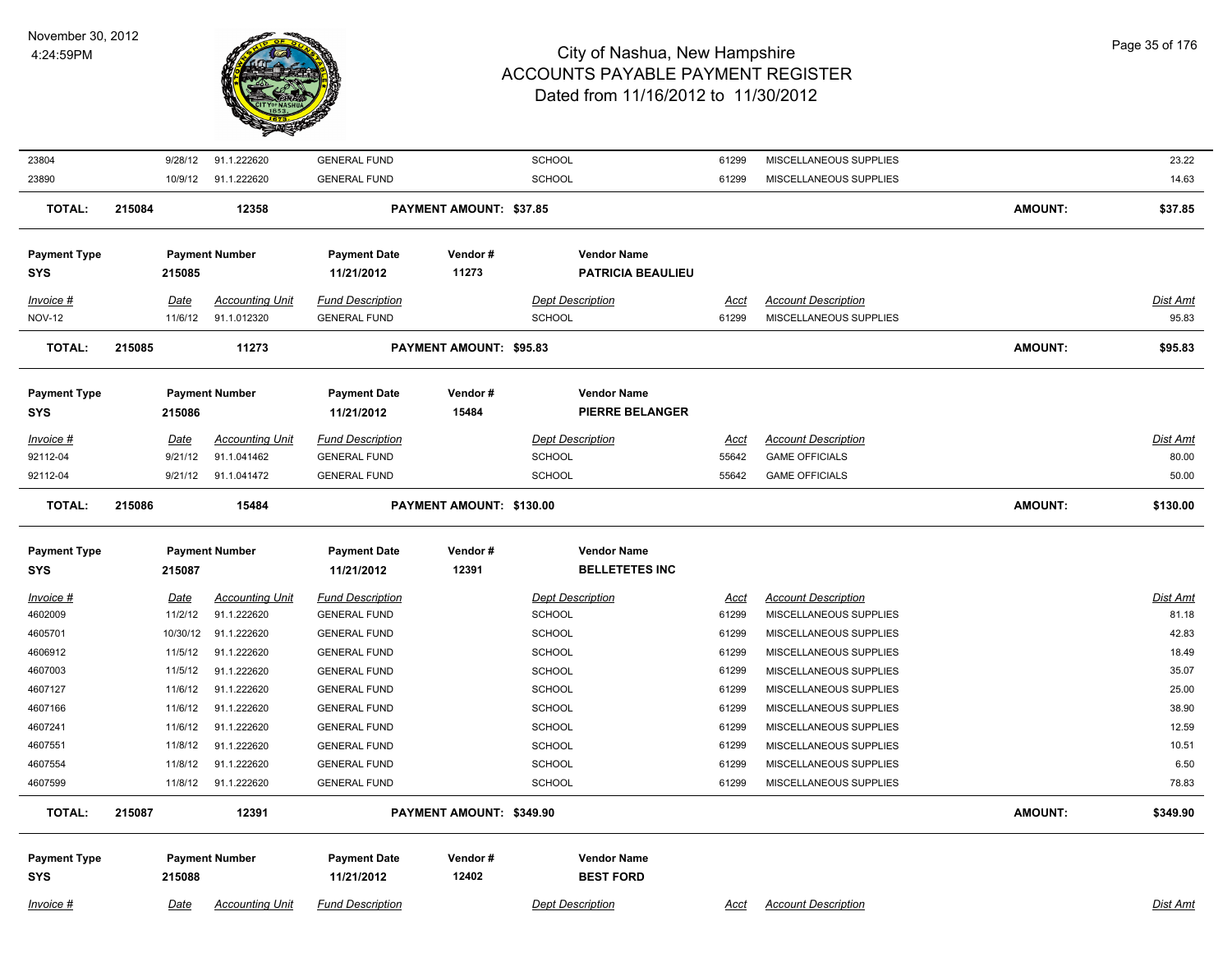

| 6035526/1                         |        | 11/6/12                | 91.1.222620                                    | <b>GENERAL FUND</b>                            |                                | SCHOOL                                                    | 54600                | VEHICLE REPAIRS & MAINTENANCE                             |                                    | 89.90                       |
|-----------------------------------|--------|------------------------|------------------------------------------------|------------------------------------------------|--------------------------------|-----------------------------------------------------------|----------------------|-----------------------------------------------------------|------------------------------------|-----------------------------|
| <b>TOTAL:</b>                     | 215088 |                        | 12402                                          |                                                | PAYMENT AMOUNT: \$89.90        |                                                           |                      |                                                           | <b>AMOUNT:</b>                     | \$89.90                     |
| <b>Payment Type</b><br><b>SYS</b> |        | 215089                 | <b>Payment Number</b>                          | <b>Payment Date</b><br>11/21/2012              | Vendor#<br>14029               | <b>Vendor Name</b><br><b>BLICK ART MATERIALS</b>          |                      |                                                           |                                    |                             |
| Invoice #<br>1150419              |        | Date                   | <b>Accounting Unit</b><br>10/19/12 91.1.141102 | <b>Fund Description</b><br><b>GENERAL FUND</b> |                                | <b>Dept Description</b><br><b>SCHOOL</b>                  | Acct<br>61135        | <b>Account Description</b><br><b>EDUCATIONAL SUPPLIES</b> |                                    | Dist Amt<br>166.14          |
| <b>TOTAL:</b>                     | 215089 |                        | 14029                                          |                                                | PAYMENT AMOUNT: \$166.14       |                                                           |                      |                                                           | <b>AMOUNT:</b>                     | \$166.14                    |
| <b>Payment Type</b><br><b>SYS</b> |        | 215090                 | <b>Payment Number</b>                          | <b>Payment Date</b><br>11/21/2012              | Vendor#<br>15478               | <b>Vendor Name</b><br><b>KATHLEEN BLOUIN</b>              |                      |                                                           |                                    |                             |
| $Invoice$ #                       |        | <b>Date</b>            | <b>Accounting Unit</b>                         | <b>Fund Description</b>                        |                                | <b>Dept Description</b>                                   | <u>Acct</u>          | <b>Account Description</b>                                |                                    | <u>Dist Amt</u>             |
| SNA FALL CONF                     |        | 11/5/12                | 91.2100.993120                                 | <b>FOOD SERVICES</b>                           |                                | SCHOOL                                                    | 55400                | <b>CONFERENCES AND SEMINARS</b>                           |                                    | 75.00                       |
| <b>TOTAL:</b>                     | 215090 |                        | 15478                                          |                                                | PAYMENT AMOUNT: \$75.00        |                                                           |                      |                                                           | <b>AMOUNT:</b>                     | \$75.00                     |
| <b>Payment Type</b><br><b>SYS</b> |        | 215091                 | <b>Payment Number</b>                          | <b>Payment Date</b><br>11/21/2012              | Vendor#<br>12414               | <b>Vendor Name</b><br><b>TERESA BOLICK PHD</b>            |                      |                                                           |                                    |                             |
| Invoice #<br>10/09-11/8           |        | Date<br>11/8/12        | <b>Accounting Unit</b><br>91.3800.022200       | <b>Fund Description</b><br>SCHOOL GRANTS FUND  |                                | <b>Dept Description</b><br><b>SCHOOL</b>                  | <u>Acct</u><br>53628 | <b>Account Description</b><br><b>CONTRACT SERVICES</b>    | <b>Activity</b><br>91.03953.022200 | <u>Dist Amt</u><br>3,650.00 |
| <b>TOTAL:</b>                     | 215091 |                        | 12414                                          |                                                | PAYMENT AMOUNT: \$3,650.00     |                                                           |                      |                                                           | <b>AMOUNT:</b>                     | \$3,650.00                  |
| <b>Payment Type</b><br><b>SYS</b> |        | 215092                 | <b>Payment Number</b>                          | <b>Payment Date</b><br>11/21/2012              | Vendor#<br>10968               | <b>Vendor Name</b><br><b>BOOTHBY THERAPY SERVICES LLC</b> |                      |                                                           |                                    |                             |
| $Invoice$ #                       |        | <b>Date</b>            | <b>Accounting Unit</b>                         | <b>Fund Description</b>                        |                                | <b>Dept Description</b>                                   | <u>Acct</u>          | <b>Account Description</b>                                | <b>Activity</b>                    | <u>Dist Amt</u>             |
| 11/01                             |        | 11/8/12                | 91.3800.022190                                 | SCHOOL GRANTS FUND                             |                                | SCHOOL                                                    | 53628                | CONTRACT SERVICES                                         | 91.03953.022190                    | 701.36                      |
| <b>TOTAL:</b>                     | 215092 |                        | 10968                                          |                                                | PAYMENT AMOUNT: \$701.36       |                                                           |                      |                                                           | <b>AMOUNT:</b>                     | \$701.36                    |
| <b>Payment Type</b><br><b>SYS</b> |        | 215093                 | <b>Payment Number</b>                          | <b>Payment Date</b><br>11/21/2012              | Vendor#<br>11563               | <b>Vendor Name</b><br><b>ESTHER BRODEUR</b>               |                      |                                                           |                                    |                             |
| $Invoice$ #<br>PVR-110512         |        | <u>Date</u><br>11/5/12 | <u>Accounting Unit</u><br>91.3800.042219       | <b>Fund Description</b><br>SCHOOL GRANTS FUND  |                                | <b>Dept Description</b><br><b>SCHOOL</b>                  | <u>Acct</u><br>55300 | <b>Account Description</b><br><b>TRAVEL</b>               | <b>Activity</b><br>91.03468.042219 | <u>Dist Amt</u><br>73.63    |
| <b>TOTAL:</b>                     | 215093 |                        | 11563                                          |                                                | <b>PAYMENT AMOUNT: \$73.63</b> |                                                           |                      |                                                           | <b>AMOUNT:</b>                     | \$73.63                     |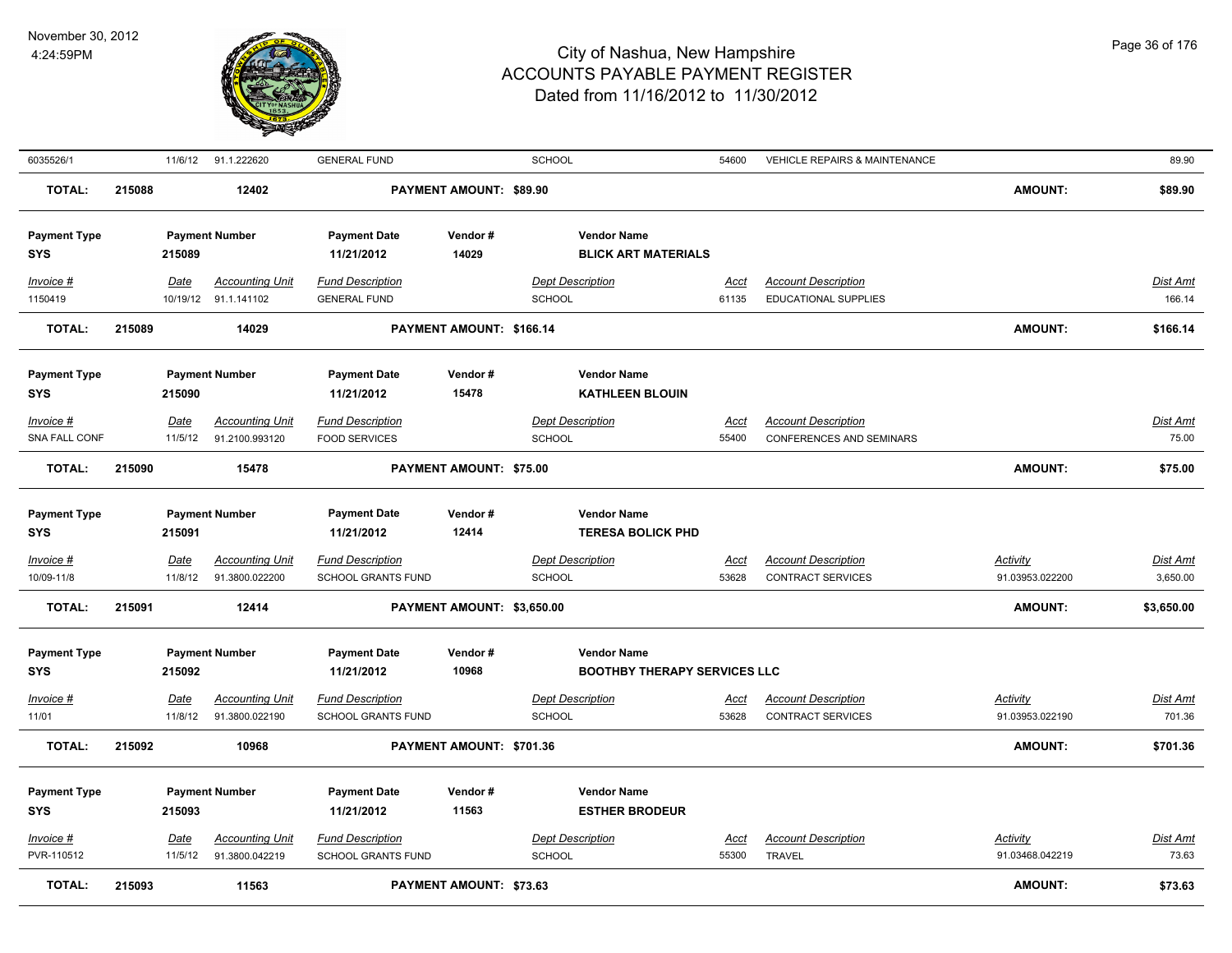

| <b>Payment Type</b><br><b>SYS</b>                     |        | 215094                                | <b>Payment Number</b>                                                                      | <b>Payment Date</b><br>11/21/2012                                                                                   | Vendor#<br>11113            |                                                                               | <b>Vendor Name</b><br><b>BRONZE CRAFT INC</b>               |                                          |                                                                                                                                                    |                |                                                        |
|-------------------------------------------------------|--------|---------------------------------------|--------------------------------------------------------------------------------------------|---------------------------------------------------------------------------------------------------------------------|-----------------------------|-------------------------------------------------------------------------------|-------------------------------------------------------------|------------------------------------------|----------------------------------------------------------------------------------------------------------------------------------------------------|----------------|--------------------------------------------------------|
| Invoice #                                             |        | Date                                  | <b>Accounting Unit</b>                                                                     | <b>Fund Description</b>                                                                                             |                             | <b>Dept Description</b>                                                       |                                                             | Acct                                     | <b>Account Description</b>                                                                                                                         |                | <b>Dist Amt</b>                                        |
| 164808                                                |        |                                       | 11/13/12 91.1.222620                                                                       | <b>GENERAL FUND</b>                                                                                                 |                             | <b>SCHOOL</b>                                                                 |                                                             | 61299                                    | MISCELLANEOUS SUPPLIES                                                                                                                             |                | 144.00                                                 |
| <b>TOTAL:</b>                                         | 215094 |                                       | 11113                                                                                      |                                                                                                                     | PAYMENT AMOUNT: \$144.00    |                                                                               |                                                             |                                          |                                                                                                                                                    | <b>AMOUNT:</b> | \$144.00                                               |
| <b>Payment Type</b><br>SYS                            |        | 215095                                | <b>Payment Number</b>                                                                      | <b>Payment Date</b><br>11/21/2012                                                                                   | Vendor#<br>14064            |                                                                               | <b>Vendor Name</b><br><b>BURMAX CO INC</b>                  |                                          |                                                                                                                                                    |                |                                                        |
| Invoice #<br>543149-00                                |        | Date                                  | <b>Accounting Unit</b><br>10/22/12 91.1.041300                                             | <b>Fund Description</b><br><b>GENERAL FUND</b>                                                                      |                             | <b>Dept Description</b><br><b>SCHOOL</b>                                      |                                                             | Acct<br>61135                            | <b>Account Description</b><br><b>EDUCATIONAL SUPPLIES</b>                                                                                          |                | Dist Amt<br>1,010.92                                   |
| <b>TOTAL:</b>                                         | 215095 |                                       | 14064                                                                                      |                                                                                                                     | PAYMENT AMOUNT: \$1,010.92  |                                                                               |                                                             |                                          |                                                                                                                                                    | <b>AMOUNT:</b> | \$1,010.92                                             |
| <b>Payment Type</b><br><b>SYS</b>                     |        | 215096                                | <b>Payment Number</b>                                                                      | <b>Payment Date</b><br>11/21/2012                                                                                   | Vendor#<br>12472            |                                                                               | <b>Vendor Name</b><br><b>CARING HANDS TRANSPORTATION LL</b> |                                          |                                                                                                                                                    |                |                                                        |
| Invoice #<br>NAS1112MAN                               |        | Date<br>11/5/12                       | <b>Accounting Unit</b><br>91.1.992700                                                      | <b>Fund Description</b><br><b>GENERAL FUND</b>                                                                      |                             | <b>Dept Description</b><br><b>SCHOOL</b>                                      |                                                             | Acct<br>55691                            | <b>Account Description</b><br>SPED TRANSPORTATION SERVICES                                                                                         |                | <b>Dist Amt</b><br>10,340.00                           |
| <b>TOTAL:</b>                                         | 215096 |                                       | 12472                                                                                      |                                                                                                                     | PAYMENT AMOUNT: \$10,340.00 |                                                                               |                                                             |                                          |                                                                                                                                                    | <b>AMOUNT:</b> | \$10,340.00                                            |
| <b>Payment Type</b><br><b>SYS</b>                     |        | 215097                                | <b>Payment Number</b>                                                                      | <b>Payment Date</b><br>11/21/2012                                                                                   | Vendor#<br>14094            | <b>CED</b>                                                                    | <b>Vendor Name</b>                                          |                                          |                                                                                                                                                    |                |                                                        |
| $Invoice$ #<br>4423-740875                            |        | Date<br>11/2/12                       | <b>Accounting Unit</b><br>91.1.222620                                                      | <b>Fund Description</b><br><b>GENERAL FUND</b>                                                                      |                             | <b>Dept Description</b><br><b>SCHOOL</b>                                      |                                                             | <u>Acct</u><br>61407                     | <b>Account Description</b><br>SUPPLIES, ELECTRICAL                                                                                                 |                | Dist Amt<br>371.30                                     |
| <b>TOTAL:</b>                                         | 215097 |                                       | 14094                                                                                      |                                                                                                                     | PAYMENT AMOUNT: \$371.30    |                                                                               |                                                             |                                          |                                                                                                                                                    | <b>AMOUNT:</b> | \$371.30                                               |
| <b>Payment Type</b><br><b>SYS</b>                     |        | 215098                                | <b>Payment Number</b>                                                                      | <b>Payment Date</b><br>11/21/2012                                                                                   | Vendor#<br>12493            |                                                                               | <b>Vendor Name</b><br><b>CENTRAL PAPER PRODUCTS CO</b>      |                                          |                                                                                                                                                    |                |                                                        |
| Invoice #<br>1212553<br>1212554<br>1212555<br>1213561 |        | Date<br>11/2/12<br>11/2/12<br>11/2/12 | <b>Accounting Unit</b><br>91.1.222620<br>91.1.222620<br>91.1.222620<br>11/7/12 91.1.222620 | <b>Fund Description</b><br><b>GENERAL FUND</b><br><b>GENERAL FUND</b><br><b>GENERAL FUND</b><br><b>GENERAL FUND</b> |                             | <b>Dept Description</b><br>SCHOOL<br><b>SCHOOL</b><br><b>SCHOOL</b><br>SCHOOL |                                                             | Acct<br>61428<br>61428<br>61428<br>61428 | <b>Account Description</b><br><b>JANITORIAL SUPPLIES</b><br><b>JANITORIAL SUPPLIES</b><br><b>JANITORIAL SUPPLIES</b><br><b>JANITORIAL SUPPLIES</b> |                | <b>Dist Amt</b><br>222.00<br>6.39<br>16.50<br>2,621.25 |
| <b>TOTAL:</b>                                         | 215098 |                                       | 12493                                                                                      |                                                                                                                     | PAYMENT AMOUNT: \$2,866.14  |                                                                               |                                                             |                                          |                                                                                                                                                    | <b>AMOUNT:</b> | \$2,866.14                                             |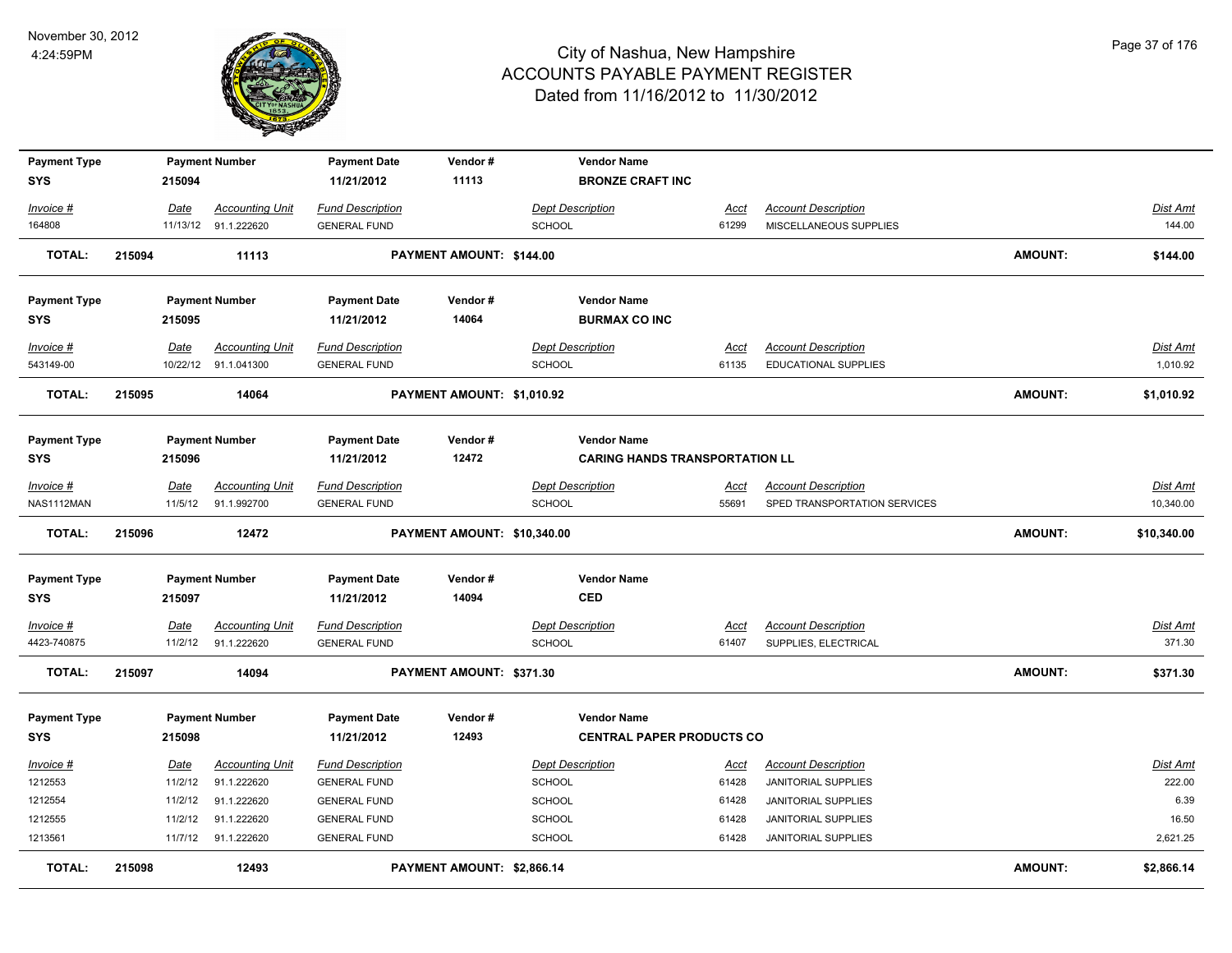

| <b>Payment Type</b> |        |                 | <b>Payment Number</b>                    | <b>Payment Date</b>                               | Vendor#                     | <b>Vendor Name</b>                       |               |                                                                            |                |                    |
|---------------------|--------|-----------------|------------------------------------------|---------------------------------------------------|-----------------------------|------------------------------------------|---------------|----------------------------------------------------------------------------|----------------|--------------------|
| <b>SYS</b>          |        | 215099          |                                          | 11/21/2012                                        | 15460                       | <b>MARK CHAGNON</b>                      |               |                                                                            |                |                    |
| Invoice #           |        | Date            | <b>Accounting Unit</b>                   | <b>Fund Description</b>                           |                             | <b>Dept Description</b>                  | Acct          | <b>Account Description</b>                                                 |                | Dist Amt           |
| 100912-07           |        | 10/9/12         | 91.1.071477                              | <b>GENERAL FUND</b>                               |                             | SCHOOL                                   | 55642         | <b>GAME OFFICIALS</b>                                                      |                | 90.00              |
| <b>TOTAL:</b>       | 215099 |                 | 15460                                    |                                                   | PAYMENT AMOUNT: \$90.00     |                                          |               |                                                                            | <b>AMOUNT:</b> | \$90.00            |
| <b>Payment Type</b> |        |                 | <b>Payment Number</b>                    | <b>Payment Date</b>                               | Vendor#                     | <b>Vendor Name</b>                       |               |                                                                            |                |                    |
| <b>SYS</b>          |        | 215100          |                                          | 11/21/2012                                        | 10971                       | <b>CHAMPIONS CHOICE INC</b>              |               |                                                                            |                |                    |
| Invoice #<br>26058  |        | Date<br>8/23/12 | <b>Accounting Unit</b><br>91.2212.991408 | <b>Fund Description</b><br>ATHLETICS REVENUE FUND |                             | <b>Dept Description</b><br><b>SCHOOL</b> | Acct<br>61107 | <b>Account Description</b><br><b>CLOTHING &amp; UNIFORMS</b>               |                | Dist Amt<br>640.84 |
| 26878               |        | 11/7/12         | 91.2212.991408                           | ATHLETICS REVENUE FUND                            |                             | SCHOOL                                   | 61107         | <b>CLOTHING &amp; UNIFORMS</b>                                             |                | 6,440.00           |
| 26879               |        | 11/7/12         | 91.2212.991408                           | ATHLETICS REVENUE FUND                            |                             | <b>SCHOOL</b>                            | 61107         | <b>CLOTHING &amp; UNIFORMS</b>                                             |                | 6,440.00           |
| 26880               |        | 11/7/12         | 91.1.031446                              | <b>GENERAL FUND</b>                               |                             | SCHOOL                                   | 54487         | <b>EQUIPMENT REPAIRS &amp;</b>                                             |                | 390.00             |
| 26880               |        | 11/7/12         | 91.1.041446                              | <b>GENERAL FUND</b>                               |                             | SCHOOL                                   | 54487         | <b>MAINTENANCE</b><br><b>EQUIPMENT REPAIRS &amp;</b><br><b>MAINTENANCE</b> |                | 390.00             |
| <b>TOTAL:</b>       | 215100 |                 | 10971                                    |                                                   | PAYMENT AMOUNT: \$14,300.84 |                                          |               |                                                                            | AMOUNT:        | \$14,300.84        |
| <b>Payment Type</b> |        |                 | <b>Payment Number</b>                    | <b>Payment Date</b>                               | Vendor#                     | <b>Vendor Name</b>                       |               |                                                                            |                |                    |
| <b>SYS</b>          |        | 215101          |                                          | 11/21/2012                                        | 11769                       | <b>JAMES CHARLAND</b>                    |               |                                                                            |                |                    |
| Invoice #           |        | Date            | <b>Accounting Unit</b>                   | <b>Fund Description</b>                           |                             | <b>Dept Description</b>                  | <u>Acct</u>   | <b>Account Description</b>                                                 |                | Dist Amt           |
| $\mathbf{1}$        |        |                 | 10/31/12 91.1.041464                     | <b>GENERAL FUND</b>                               |                             | SCHOOL                                   | 55649         | <b>ASSIGNMENT FEES</b>                                                     |                | 60.00              |
| 1-SOUTH             |        |                 | 10/31/12 91.1.031464                     | <b>GENERAL FUND</b>                               |                             | SCHOOL                                   | 55649         | <b>ASSIGNMENT FEES</b>                                                     |                | 60.00              |
| <b>TOTAL:</b>       | 215101 |                 | 11769                                    |                                                   | PAYMENT AMOUNT: \$120.00    |                                          |               |                                                                            | <b>AMOUNT:</b> | \$120.00           |
| <b>Payment Type</b> |        |                 | <b>Payment Number</b>                    | <b>Payment Date</b>                               | Vendor#                     | <b>Vendor Name</b>                       |               |                                                                            |                |                    |
| <b>SYS</b>          |        | 215102          |                                          | 11/21/2012                                        | 15480                       | <b>JUDY CHARTIER</b>                     |               |                                                                            |                |                    |
| Invoice #           |        | <u>Date</u>     | <b>Accounting Unit</b>                   | <b>Fund Description</b>                           |                             | <b>Dept Description</b>                  | <b>Acct</b>   | <b>Account Description</b>                                                 |                | Dist Amt           |
| SNA FALL CONF       |        | 11/5/12         | 91.2100.993120                           | <b>FOOD SERVICES</b>                              |                             | SCHOOL                                   | 55400         | CONFERENCES AND SEMINARS                                                   |                | 75.00              |
| <b>TOTAL:</b>       | 215102 |                 | 15480                                    |                                                   | PAYMENT AMOUNT: \$75.00     |                                          |               |                                                                            | <b>AMOUNT:</b> | \$75.00            |
| <b>Payment Type</b> |        |                 | <b>Payment Number</b>                    | <b>Payment Date</b>                               | Vendor#                     | <b>Vendor Name</b>                       |               |                                                                            |                |                    |
| <b>SYS</b>          |        | 215103          |                                          | 11/21/2012                                        | 12540                       | <b>COMPUTER HUT dba IT INSIDERS</b>      |               |                                                                            |                |                    |
| Invoice #           |        | Date            | <b>Accounting Unit</b>                   | <b>Fund Description</b>                           |                             | <b>Dept Description</b>                  | Acct          | <b>Account Description</b>                                                 |                | Dist Amt           |
| 83460               |        |                 | 10/19/12 91.1.171160                     | <b>GENERAL FUND</b>                               |                             | SCHOOL                                   | 71221         | <b>COMPUTER EQUIPMENT</b>                                                  |                | 1,299.95           |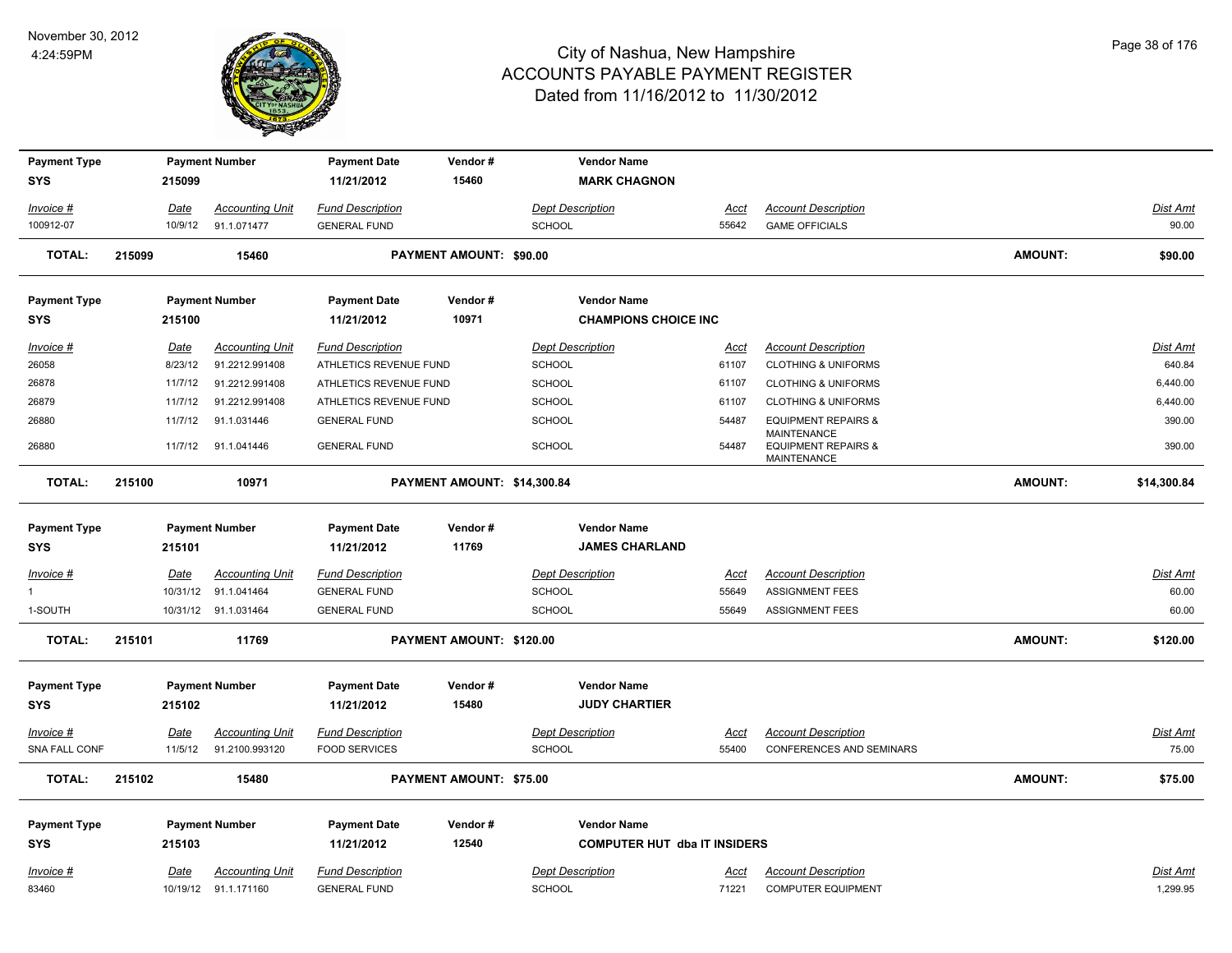

| <b>TOTAL:</b>                     | 215103 |          | 12540                   |                                        | PAYMENT AMOUNT: \$1,299.95 |                                                               |             |                                   | <b>AMOUNT:</b>  | \$1,299.95      |
|-----------------------------------|--------|----------|-------------------------|----------------------------------------|----------------------------|---------------------------------------------------------------|-------------|-----------------------------------|-----------------|-----------------|
| <b>Payment Type</b><br><b>SYS</b> |        | 215104   | <b>Payment Number</b>   | <b>Payment Date</b><br>11/21/2012      | Vendor#<br>14138           | <b>Vendor Name</b><br><b>COSTA FRUIT &amp; PRODUCE CO INC</b> |             |                                   |                 |                 |
| Invoice #                         |        | Date     | <b>Accounting Unit</b>  | <b>Fund Description</b>                |                            | <b>Dept Description</b>                                       | Acct        | <b>Account Description</b>        |                 | Dist Amt        |
| 2810692                           |        | 11/9/12  | 91.2100.063120          | <b>FOOD SERVICES</b>                   |                            | <b>SCHOOL</b>                                                 | 61214       | FOOD, FOOD SERVICE PROGRAM        |                 | 822.12          |
| 2815794                           |        | 11/16/12 | 91.2100.033120          | <b>FOOD SERVICES</b>                   |                            | SCHOOL                                                        | 61214       | FOOD, FOOD SERVICE PROGRAM        |                 | 5,418.37        |
| CM739179                          |        |          | 11/9/12 91.2100.043120  | <b>FOOD SERVICES</b>                   |                            | SCHOOL                                                        | 61214       | FOOD, FOOD SERVICE PROGRAM        |                 | $-66.12$        |
| <b>TOTAL:</b>                     | 215104 |          | 14138                   |                                        | PAYMENT AMOUNT: \$6,174.37 |                                                               |             |                                   | <b>AMOUNT:</b>  | \$6,174.37      |
| <b>Payment Type</b>               |        |          | <b>Payment Number</b>   | <b>Payment Date</b>                    | Vendor#                    | <b>Vendor Name</b>                                            |             |                                   |                 |                 |
| <b>SYS</b>                        |        | 215105   |                         | 11/21/2012                             | 14143                      | <b>MARIE COTE</b>                                             |             |                                   |                 |                 |
| Invoice #                         |        | Date     | <b>Accounting Unit</b>  | <b>Fund Description</b>                |                            | <b>Dept Description</b>                                       | Acct        | <b>Account Description</b>        | <b>Activity</b> | Dist Amt        |
| MILES-OCT/NOV                     |        |          | 11/19/12 91.3800.992212 | <b>SCHOOL GRANTS FUND</b>              |                            | <b>SCHOOL</b>                                                 | 55300       | <b>TRAVEL</b>                     | 91.03263.992212 | 111.67          |
| <b>TOTAL:</b>                     | 215105 |          | 14143                   |                                        | PAYMENT AMOUNT: \$111.67   |                                                               |             |                                   | <b>AMOUNT:</b>  | \$111.67        |
| <b>Payment Type</b>               |        |          | <b>Payment Number</b>   | <b>Payment Date</b>                    | Vendor#                    | <b>Vendor Name</b>                                            |             |                                   |                 |                 |
| <b>SYS</b>                        |        | 215106   |                         | 11/21/2012                             | 12565                      | <b>COUSINS VIDEO INC</b>                                      |             |                                   |                 |                 |
| $Invoice$ #                       |        | Date     | <b>Accounting Unit</b>  | <b>Fund Description</b>                |                            | <b>Dept Description</b>                                       | Acct        | <b>Account Description</b>        |                 | <b>Dist Amt</b> |
| 109534                            |        |          | 10/25/12 91.1.051160    | <b>GENERAL FUND</b>                    |                            | <b>SCHOOL</b>                                                 | 71800       | <b>FURNITURE &amp; FIXTURES</b>   |                 | 545.84          |
| <b>TOTAL:</b>                     | 215106 |          | 12565                   |                                        | PAYMENT AMOUNT: \$545.84   |                                                               |             |                                   | <b>AMOUNT:</b>  | \$545.84        |
| <b>Payment Type</b>               |        |          | <b>Payment Number</b>   | <b>Payment Date</b>                    | Vendor#                    | <b>Vendor Name</b>                                            |             |                                   |                 |                 |
| SYS                               |        | 215107   |                         | 11/21/2012                             | 14155                      | <b>CRYSTAL ROCK BOTTLED WATER</b>                             |             |                                   |                 |                 |
| Invoice #                         |        | Date     | <b>Accounting Unit</b>  | <b>Fund Description</b>                |                            | <b>Dept Description</b>                                       | <u>Acct</u> | <b>Account Description</b>        |                 | Dist Amt        |
| OCT-12-19951370                   |        |          | 10/31/12 91.1.071160    | <b>GENERAL FUND</b>                    |                            | <b>SCHOOL</b>                                                 | 61135       | <b>EDUCATIONAL SUPPLIES</b>       |                 | 78.50           |
| <b>TOTAL:</b>                     | 215107 |          | 14155                   |                                        | PAYMENT AMOUNT: \$78.50    |                                                               |             |                                   | <b>AMOUNT:</b>  | \$78.50         |
| <b>Payment Type</b>               |        |          | <b>Payment Number</b>   | <b>Payment Date</b>                    | Vendor#                    | <b>Vendor Name</b>                                            |             |                                   |                 |                 |
| <b>SYS</b>                        |        | 215108   |                         | 11/21/2012                             | 14158                      | <b>CX ASSOCIATES LLC</b>                                      |             |                                   |                 |                 |
| <b>Invoice #</b>                  |        | Date     | <b>Accounting Unit</b>  | <b>Fund Description</b>                |                            | <b>Dept Description</b>                                       | Acct        | <b>Account Description</b>        | <b>Activity</b> | Dist Amt        |
| 985.08                            |        |          | 10/31/12 91.5800.134600 | SCHOOL CAPITAL PROJECTS<br><b>FUND</b> |                            | <b>SCHOOL</b>                                                 | 81200       | <b>BUILDINGS AND IMPROVEMENTS</b> | 1011.91.04.30   | 1,548.75        |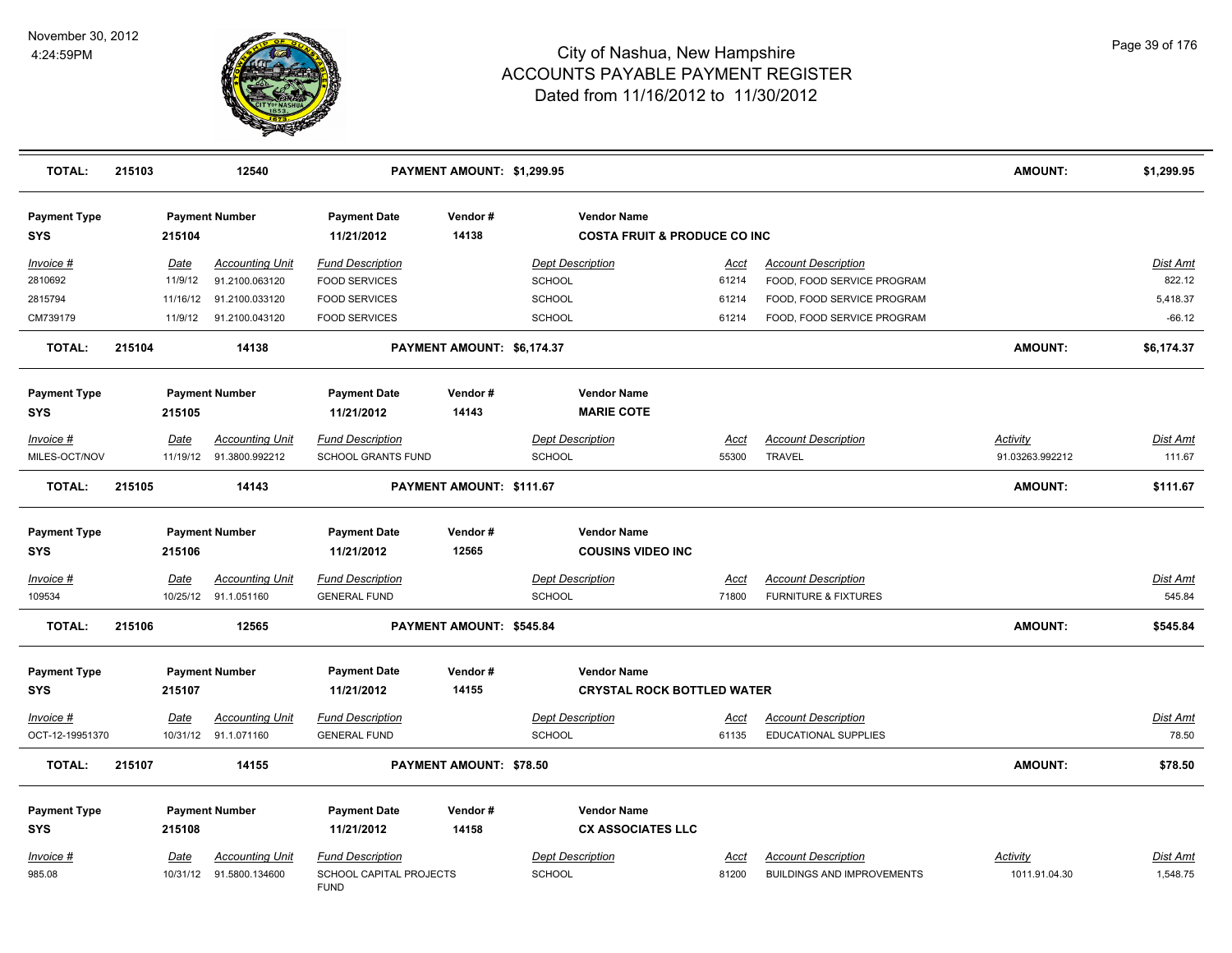

| <b>TOTAL:</b>                     | 215108 |                 | 14158                                 |                                                | PAYMENT AMOUNT: \$1,548.75 |                                                  |               |                                                     | <b>AMOUNT:</b> | \$1,548.75         |
|-----------------------------------|--------|-----------------|---------------------------------------|------------------------------------------------|----------------------------|--------------------------------------------------|---------------|-----------------------------------------------------|----------------|--------------------|
| <b>Payment Type</b><br><b>SYS</b> |        | 215109          | <b>Payment Number</b>                 | <b>Payment Date</b><br>11/21/2012              | Vendor#<br>15375           | <b>Vendor Name</b><br><b>WILLIAM A DAUER</b>     |               |                                                     |                |                    |
| Invoice #<br>110312-04            |        | Date<br>11/3/12 | <b>Accounting Unit</b><br>91.1.041443 | <b>Fund Description</b><br><b>GENERAL FUND</b> |                            | <b>Dept Description</b><br><b>SCHOOL</b>         | Acct<br>55642 | <b>Account Description</b><br><b>GAME OFFICIALS</b> |                | Dist Amt<br>102.00 |
| TOTAL:                            | 215109 |                 | 15375                                 |                                                | PAYMENT AMOUNT: \$102.00   |                                                  |               |                                                     | <b>AMOUNT:</b> | \$102.00           |
| <b>Payment Type</b><br><b>SYS</b> |        | 215110          | <b>Payment Number</b>                 | <b>Payment Date</b><br>11/21/2012              | Vendor#<br>12615           | <b>Vendor Name</b><br><b>DEMCO INC</b>           |               |                                                     |                |                    |
| Invoice #                         |        | Date            | <b>Accounting Unit</b>                | <b>Fund Description</b>                        |                            | <b>Dept Description</b>                          | Acct          | <b>Account Description</b>                          |                | Dist Amt           |
| 4747897                           |        | 9/26/12         | 91.1.092410                           | <b>GENERAL FUND</b>                            |                            | <b>SCHOOL</b>                                    | 61100         | OFFICE SUPPLIES                                     |                | 487.99             |
| <b>TOTAL:</b>                     | 215110 |                 | 12615                                 |                                                | PAYMENT AMOUNT: \$487.99   |                                                  |               |                                                     | <b>AMOUNT:</b> | \$487.99           |
| <b>Payment Type</b><br><b>SYS</b> |        | 215111          | <b>Payment Number</b>                 | <b>Payment Date</b><br>11/21/2012              | Vendor#<br>11483           | <b>Vendor Name</b><br><b>DJ JEFF HAMILTON</b>    |               |                                                     |                |                    |
| Invoice #                         |        | <b>Date</b>     | <b>Accounting Unit</b>                | <b>Fund Description</b>                        |                            | <b>Dept Description</b>                          | <u>Acct</u>   | <b>Account Description</b>                          |                | <u>Dist Amt</u>    |
| 175                               |        | 11/9/12         | 91.1.071160                           | <b>GENERAL FUND</b>                            |                            | <b>SCHOOL</b>                                    | 61135         | <b>EDUCATIONAL SUPPLIES</b>                         |                | 250.00             |
| <b>TOTAL:</b>                     | 215111 |                 | 11483                                 |                                                | PAYMENT AMOUNT: \$250.00   |                                                  |               |                                                     | <b>AMOUNT:</b> | \$250.00           |
| <b>Payment Type</b><br><b>SYS</b> |        | 215112          | <b>Payment Number</b>                 | <b>Payment Date</b><br>11/21/2012              | Vendor#<br>11839           | <b>Vendor Name</b><br><b>MONIQUE DUDA</b>        |               |                                                     |                |                    |
| Invoice #                         |        | Date            | <b>Accounting Unit</b>                | <b>Fund Description</b>                        |                            | <b>Dept Description</b>                          | Acct          | <b>Account Description</b>                          |                | Dist Amt           |
| 101512-03                         |        |                 | 10/15/12 91.1.031408                  | <b>GENERAL FUND</b>                            |                            | <b>SCHOOL</b>                                    | 53628         | <b>CONTRACT SERVICES</b>                            |                | 90.00              |
| 101912-03                         |        |                 | 10/19/12 91.1.031408                  | <b>GENERAL FUND</b>                            |                            | <b>SCHOOL</b>                                    | 53628         | <b>CONTRACT SERVICES</b>                            |                | 90.00              |
| <b>TOTAL:</b>                     | 215112 |                 | 11839                                 |                                                | PAYMENT AMOUNT: \$180.00   |                                                  |               |                                                     | <b>AMOUNT:</b> | \$180.00           |
| <b>Payment Type</b><br><b>SYS</b> |        | 215113          | <b>Payment Number</b>                 | <b>Payment Date</b><br>11/21/2012              | Vendor#<br>14210           | <b>Vendor Name</b><br><b>ENERGYNORTH PROPANE</b> |               |                                                     |                |                    |
| Invoice #                         |        | Date            | <b>Accounting Unit</b>                | <b>Fund Description</b>                        |                            | <b>Dept Description</b>                          | <u>Acct</u>   | <b>Account Description</b>                          |                | <b>Dist Amt</b>    |
| 41016                             |        |                 | 11/11/12 91.1.072621                  | <b>GENERAL FUND</b>                            |                            | <b>SCHOOL</b>                                    | 54114         | <b>HEATING GAS</b>                                  |                | 123.44             |
| <b>TOTAL:</b>                     | 215113 |                 | 14210                                 |                                                | PAYMENT AMOUNT: \$123.44   |                                                  |               |                                                     | AMOUNT:        | \$123.44           |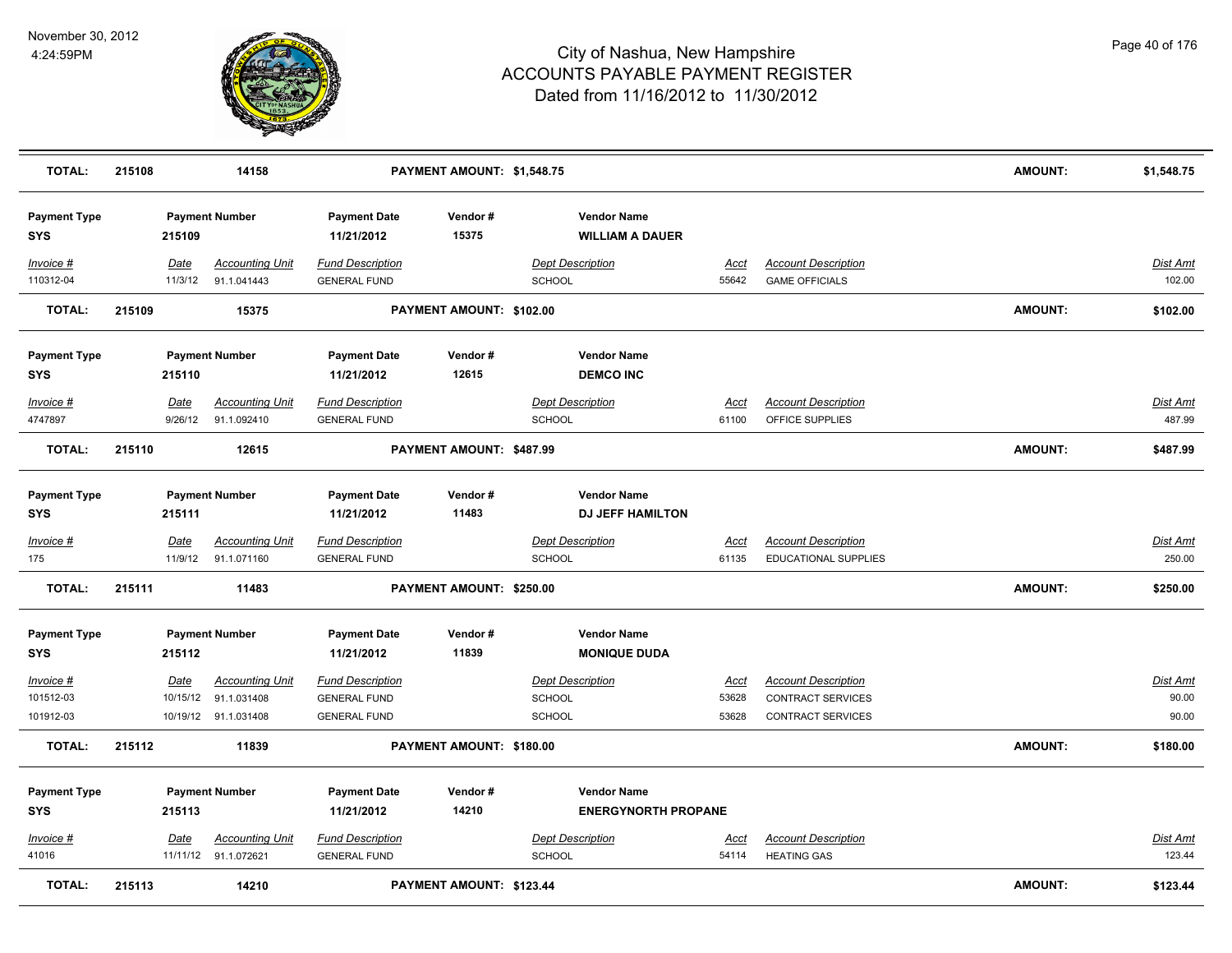

| <b>Payment Type</b>               |        |             | <b>Payment Number</b>  | <b>Payment Date</b>               | Vendor#                        | <b>Vendor Name</b>        |             |                            |                |                 |
|-----------------------------------|--------|-------------|------------------------|-----------------------------------|--------------------------------|---------------------------|-------------|----------------------------|----------------|-----------------|
| <b>SYS</b>                        |        | 215114      |                        | 11/21/2012                        | 14995                          | <b>EVERBIND BOOKS</b>     |             |                            |                |                 |
| <u> Invoice #</u>                 |        | <b>Date</b> | <b>Accounting Unit</b> | <b>Fund Description</b>           |                                | <b>Dept Description</b>   | <u>Acct</u> | <b>Account Description</b> |                | Dist Amt        |
| 179412                            |        | 10/17/12    | 91.1.041160            | <b>GENERAL FUND</b>               |                                | <b>SCHOOL</b>             | 61875       | <b>BOOKS</b>               |                | 3,246.97        |
| 179771                            |        |             | 10/26/12 91.1.041160   | <b>GENERAL FUND</b>               |                                | <b>SCHOOL</b>             | 61875       | <b>BOOKS</b>               |                | 838.73          |
| <b>TOTAL:</b>                     | 215114 |             | 14995                  |                                   | PAYMENT AMOUNT: \$4,085.70     |                           |             |                            | <b>AMOUNT:</b> | \$4,085.70      |
| <b>Payment Type</b>               |        |             | <b>Payment Number</b>  | <b>Payment Date</b>               | Vendor#                        | <b>Vendor Name</b>        |             |                            |                |                 |
| <b>SYS</b>                        |        | 215115      |                        | 11/21/2012                        | 15475                          | <b>FRANCISCA EVERHART</b> |             |                            |                |                 |
| Invoice #                         |        | Date        | <b>Accounting Unit</b> | <b>Fund Description</b>           |                                | <b>Dept Description</b>   | <u>Acct</u> | <b>Account Description</b> |                | <u>Dist Amt</u> |
| SNA FALL CONF                     |        | 11/5/12     | 91.2100.993120         | <b>FOOD SERVICES</b>              |                                | <b>SCHOOL</b>             | 55400       | CONFERENCES AND SEMINARS   |                | 75.00           |
| <b>TOTAL:</b>                     | 215115 |             | 15475                  |                                   | PAYMENT AMOUNT: \$75.00        |                           |             |                            | <b>AMOUNT:</b> | \$75.00         |
|                                   |        |             |                        |                                   |                                | <b>Vendor Name</b>        |             |                            |                |                 |
| <b>Payment Type</b><br><b>SYS</b> |        | 215116      | <b>Payment Number</b>  | <b>Payment Date</b><br>11/21/2012 | Vendor#<br>12698               | <b>FWWEBBCO</b>           |             |                            |                |                 |
| Invoice #                         |        | Date        | <b>Accounting Unit</b> | <b>Fund Description</b>           |                                | <b>Dept Description</b>   | <u>Acct</u> | <b>Account Description</b> |                | Dist Amt        |
| 38059832                          |        | 11/5/12     | 91.1.222620            | <b>GENERAL FUND</b>               |                                | <b>SCHOOL</b>             | 61414       | SUPPLIES, PLUMBING         |                | 172.21          |
| 38067485                          |        | 11/6/12     | 91.1.222620            | <b>GENERAL FUND</b>               |                                | <b>SCHOOL</b>             | 61414       | SUPPLIES, PLUMBING         |                | 7.14            |
| 38110241                          |        | 11/9/12     | 91.1.222620            | <b>GENERAL FUND</b>               |                                | <b>SCHOOL</b>             | 61414       | SUPPLIES, PLUMBING         |                | 19.74           |
| <b>TOTAL:</b>                     | 215116 |             | 12698                  |                                   | PAYMENT AMOUNT: \$199.09       |                           |             |                            | <b>AMOUNT:</b> | \$199.09        |
| <b>Payment Type</b>               |        |             | <b>Payment Number</b>  | <b>Payment Date</b>               | Vendor#                        | <b>Vendor Name</b>        |             |                            |                |                 |
| <b>SYS</b>                        |        | 215117      |                        | 11/21/2012                        | 15360                          | <b>DEBORAH FALCONE</b>    |             |                            |                |                 |
| $Invoice$ #                       |        | Date        | <b>Accounting Unit</b> | <b>Fund Description</b>           |                                | <b>Dept Description</b>   | <b>Acct</b> | <b>Account Description</b> |                | Dist Amt        |
| SCHOOL LUNCH                      |        | 11/5/12     | 91.2100.05             | <b>FOOD SERVICES</b>              |                                | <b>SCHOOL</b>             | 44503       | LUNCH SALES                |                | 17.20           |
| SCHOOL LUNCH                      |        | 11/5/12     | 91.2100.15             | <b>FOOD SERVICES</b>              |                                | <b>SCHOOL</b>             | 44503       | <b>LUNCH SALES</b>         |                | 8.00            |
| <b>TOTAL:</b>                     | 215117 |             | 15360                  |                                   | <b>PAYMENT AMOUNT: \$25.20</b> |                           |             |                            | <b>AMOUNT:</b> | \$25.20         |
| <b>Payment Type</b>               |        |             | <b>Payment Number</b>  | <b>Payment Date</b>               | Vendor#                        | <b>Vendor Name</b>        |             |                            |                |                 |
| <b>SYS</b>                        |        | 215118      |                        | 11/21/2012                        | 14222                          | <b>FASTENAL CO</b>        |             |                            |                |                 |
| Invoice #                         |        | <b>Date</b> | <b>Accounting Unit</b> | <b>Fund Description</b>           |                                | <b>Dept Description</b>   | <u>Acct</u> | <b>Account Description</b> |                | <u>Dist Amt</u> |
| 88744                             |        | 11/1/12     | 91.1.222620            | <b>GENERAL FUND</b>               |                                | <b>SCHOOL</b>             | 61299       | MISCELLANEOUS SUPPLIES     |                | 23.72           |
| <b>TOTAL:</b>                     | 215118 |             | 14222                  |                                   | <b>PAYMENT AMOUNT: \$23.72</b> |                           |             |                            | <b>AMOUNT:</b> | \$23.72         |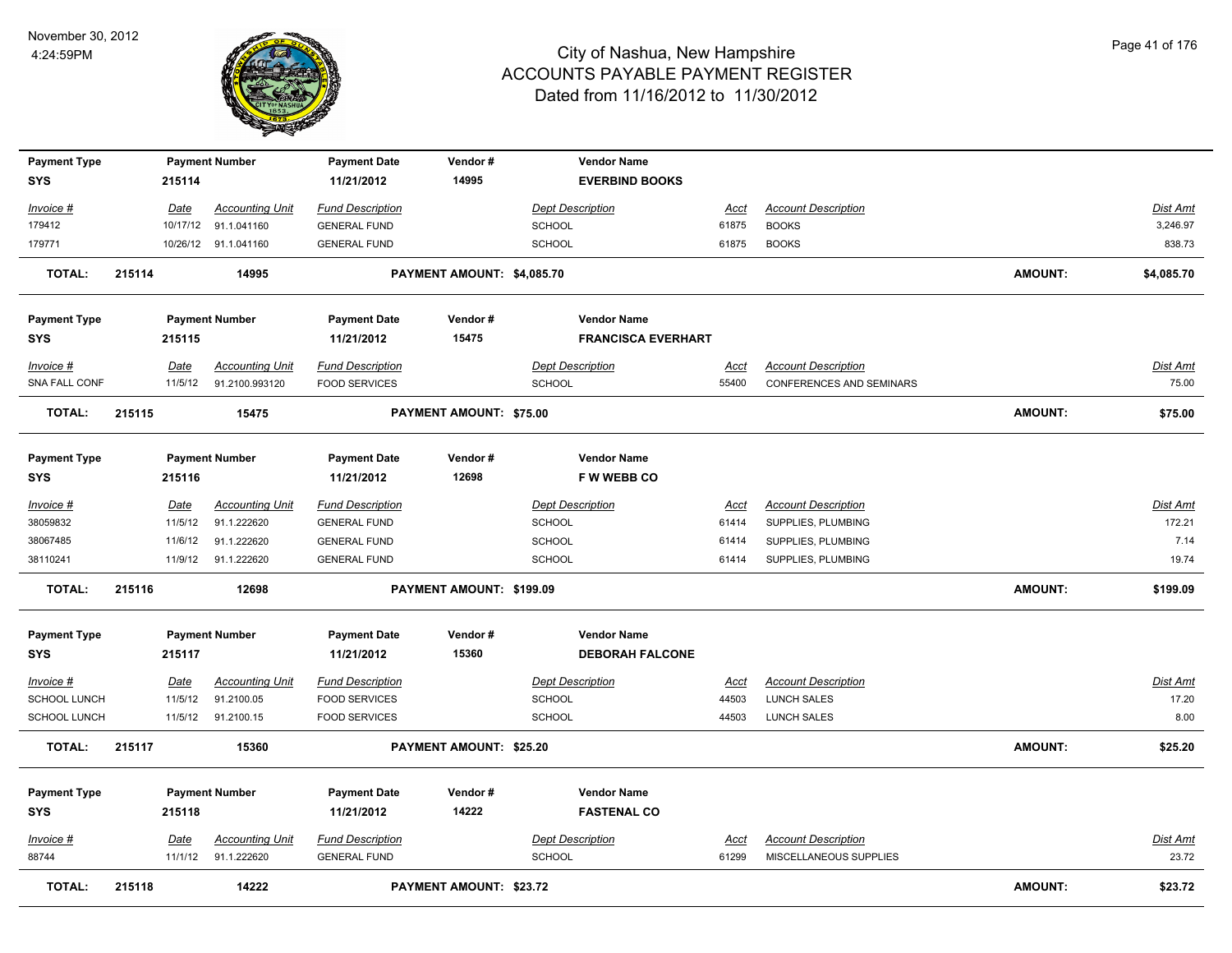

| <b>Payment Type</b> |             | <b>Payment Number</b>  | <b>Payment Date</b>       | Vendor#                         | <b>Vendor Name</b>               |             |                                                                     |                      |                 |
|---------------------|-------------|------------------------|---------------------------|---------------------------------|----------------------------------|-------------|---------------------------------------------------------------------|----------------------|-----------------|
| <b>SYS</b>          | 215119      |                        | 11/21/2012                | 14227                           | <b>FIRST STUDENT INC</b>         |             |                                                                     |                      |                 |
| Invoice #           | Date        | <b>Accounting Unit</b> | <b>Fund Description</b>   |                                 | <b>Dept Description</b>          | Acct        | <b>Account Description</b>                                          | Activity             | <b>Dist Amt</b> |
| 17747274            | 10/23/12    | 91.1.031443            | <b>GENERAL FUND</b>       |                                 | <b>SCHOOL</b>                    | 55690       | REGULAR TRANSPORTATION<br><b>SERVICES</b>                           |                      | 146.39          |
| 17747348            | 10/30/12    | 91.1.031410            | <b>GENERAL FUND</b>       |                                 | <b>SCHOOL</b>                    | 55690       | REGULAR TRANSPORTATION                                              |                      | 268.37          |
| 17747349            | 10/30/12    | 91.1.031410            | <b>GENERAL FUND</b>       |                                 | <b>SCHOOL</b>                    | 55690       | <b>SERVICES</b><br>REGULAR TRANSPORTATION                           |                      | 116.44          |
| 17747387            | 11/6/12     | 91.1.041443            | <b>GENERAL FUND</b>       |                                 | <b>SCHOOL</b>                    | 55690       | <b>SERVICES</b><br>REGULAR TRANSPORTATION                           |                      | 140.03          |
| 17747388            | 11/6/12     | 91.1.041441            | <b>GENERAL FUND</b>       |                                 | <b>SCHOOL</b>                    | 55690       | <b>SERVICES</b><br>REGULAR TRANSPORTATION                           |                      | 291.72          |
| 17747389            | 11/6/12     | 91.1.041450            | <b>GENERAL FUND</b>       |                                 | SCHOOL                           | 55690       | <b>SERVICES</b><br>REGULAR TRANSPORTATION                           |                      | 148.69          |
| 17747390            | 11/6/12     | 91.1.031450            | <b>GENERAL FUND</b>       |                                 | <b>SCHOOL</b>                    | 55690       | <b>SERVICES</b><br>REGULAR TRANSPORTATION<br><b>SERVICES</b>        |                      | 166.58          |
| 17747396            | 11/6/12     | 91.3800.042700         | <b>SCHOOL GRANTS FUND</b> |                                 | <b>SCHOOL</b>                    | 55690       | REGULAR TRANSPORTATION                                              | 91.03903.042700      | 179.22          |
| 17747401            | 11/6/12     | 91.1.031443            | <b>GENERAL FUND</b>       |                                 | <b>SCHOOL</b>                    | 55690       | <b>SERVICES</b><br><b>REGULAR TRANSPORTATION</b><br><b>SERVICES</b> |                      | 135.90          |
| 17747402            | 11/6/12     | 91.1.041443            | <b>GENERAL FUND</b>       |                                 | <b>SCHOOL</b>                    | 55690       | REGULAR TRANSPORTATION<br><b>SERVICES</b>                           |                      | 134.62          |
| <b>TOTAL:</b>       | 215119      | 14227                  |                           | PAYMENT AMOUNT: \$1,727.96      |                                  |             |                                                                     | <b>AMOUNT:</b>       | \$1,727.96      |
|                     |             |                        |                           |                                 |                                  |             |                                                                     |                      |                 |
| <b>Payment Type</b> |             | <b>Payment Number</b>  | <b>Payment Date</b>       | Vendor#                         | <b>Vendor Name</b>               |             |                                                                     |                      |                 |
| <b>SYS</b>          | 215120      |                        | 11/21/2012                | 12735                           | <b>FOLLETT LIBRARY RESOURCES</b> |             |                                                                     |                      |                 |
| $Invoice$ #         | <u>Date</u> | <b>Accounting Unit</b> | <b>Fund Description</b>   |                                 | <b>Dept Description</b>          | <u>Acct</u> | <b>Account Description</b>                                          |                      | <b>Dist Amt</b> |
| 684808F-1           | 11/5/12     | 91.1.202220            | <b>GENERAL FUND</b>       |                                 | <b>SCHOOL</b>                    | 61814       | <b>MEDIA</b>                                                        |                      | 425.21          |
| <b>TOTAL:</b>       | 215120      | 12735                  |                           | <b>PAYMENT AMOUNT: \$425.21</b> |                                  |             |                                                                     | <b>AMOUNT:</b>       | \$425.21        |
|                     |             |                        |                           |                                 |                                  |             |                                                                     |                      |                 |
| <b>Payment Type</b> |             | <b>Payment Number</b>  | <b>Payment Date</b>       | Vendor#                         | <b>Vendor Name</b>               |             |                                                                     |                      |                 |
| <b>SYS</b>          | 215121      |                        | 11/21/2012                | 11233                           | <b>CHERRIE FULTON</b>            |             |                                                                     |                      |                 |
| Invoice #           | Date        | <b>Accounting Unit</b> | <b>Fund Description</b>   |                                 | <b>Dept Description</b>          | Acct        | <b>Account Description</b>                                          |                      | <b>Dist Amt</b> |
| OCT-12              | 10/28/12    | 91.1.992212            | <b>GENERAL FUND</b>       |                                 | <b>SCHOOL</b>                    | 61135       | <b>EDUCATIONAL SUPPLIES</b>                                         |                      | 71.80           |
| <b>TOTAL:</b>       | 215121      | 11233                  |                           | <b>PAYMENT AMOUNT: \$71.80</b>  |                                  |             |                                                                     | <b>AMOUNT:</b>       | \$71.80         |
| <b>Payment Type</b> |             | <b>Payment Number</b>  | <b>Payment Date</b>       | Vendor#                         | <b>Vendor Name</b>               |             |                                                                     | <b>Payee Name</b>    |                 |
| <b>SYS</b>          | 215122      |                        | 11/21/2012                | 15138                           | <b>LISA GINGRAS</b>              |             |                                                                     | <b>LISA GRINGRAS</b> |                 |
| Invoice #           | Date        | <b>Accounting Unit</b> | <b>Fund Description</b>   |                                 | <b>Dept Description</b>          | Acct        | <b>Account Description</b>                                          | Activity             | Dist Amt        |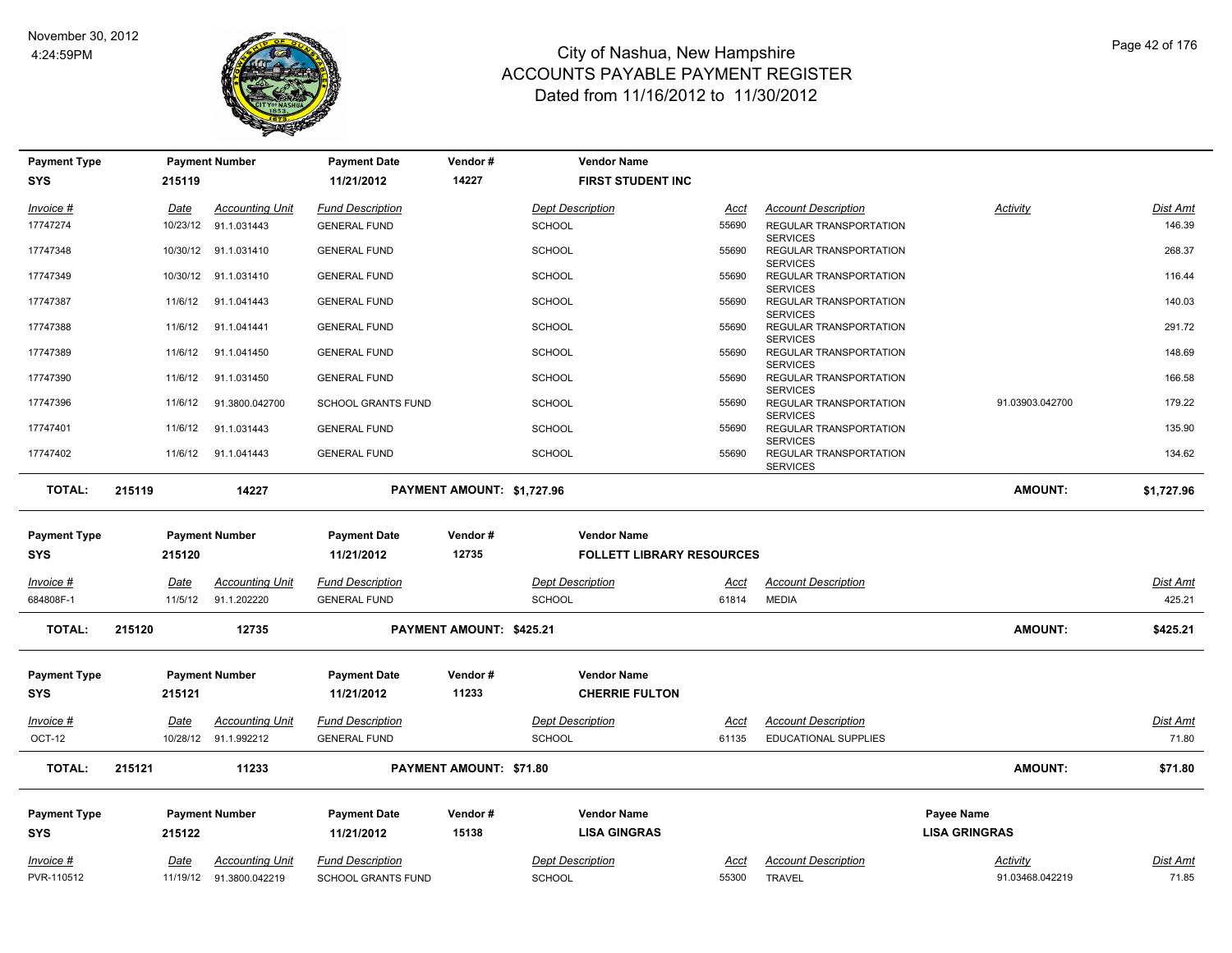

| <b>TOTAL:</b>                     | 215122 |             | 15138                                          |                                                | PAYMENT AMOUNT: \$71.85  |                                                                 |                      |                                                            | <b>AMOUNT:</b>  | \$71.85                   |
|-----------------------------------|--------|-------------|------------------------------------------------|------------------------------------------------|--------------------------|-----------------------------------------------------------------|----------------------|------------------------------------------------------------|-----------------|---------------------------|
| <b>Payment Type</b><br><b>SYS</b> |        | 215123      | <b>Payment Number</b>                          | <b>Payment Date</b><br>11/21/2012              | Vendor#<br>11495         | <b>Vendor Name</b><br><b>JULIE GOULET</b>                       |                      |                                                            |                 |                           |
| Invoice #<br>MILES-OCT            |        | Date        | <b>Accounting Unit</b><br>10/31/12 91.1.992322 | <b>Fund Description</b><br><b>GENERAL FUND</b> |                          | <b>Dept Description</b><br><b>SCHOOL</b>                        | Acct<br>55307        | <b>Account Description</b><br>MILEAGE REIMBURSEMENTS       |                 | Dist Amt<br>21.37         |
| <b>TOTAL:</b>                     | 215123 |             | 11495                                          |                                                | PAYMENT AMOUNT: \$21.37  |                                                                 |                      |                                                            | <b>AMOUNT:</b>  | \$21.37                   |
| <b>Payment Type</b><br><b>SYS</b> |        | 215124      | <b>Payment Number</b>                          | <b>Payment Date</b><br>11/21/2012              | Vendor#<br>10853         | <b>Vendor Name</b><br><b>GRAINGER</b>                           |                      |                                                            |                 |                           |
| Invoice #                         |        | <u>Date</u> | <b>Accounting Unit</b>                         | <b>Fund Description</b>                        |                          | <b>Dept Description</b>                                         | <u>Acct</u>          | <b>Account Description</b>                                 |                 | Dist Amt                  |
| 9969375865<br>9970604378          |        | 11/6/12     | 91.1.222620<br>11/7/12 91.1.222620             | <b>GENERAL FUND</b><br><b>GENERAL FUND</b>     |                          | SCHOOL<br><b>SCHOOL</b>                                         | 61421<br>61421       | SUPPLIES, HVAC<br>SUPPLIES, HVAC                           |                 | 68.76<br>126.96           |
| <b>TOTAL:</b>                     | 215124 |             | 10853                                          |                                                | PAYMENT AMOUNT: \$195.72 |                                                                 |                      |                                                            | <b>AMOUNT:</b>  | \$195.72                  |
| <b>Payment Type</b><br><b>SYS</b> |        | 215125      | <b>Payment Number</b>                          | <b>Payment Date</b><br>11/21/2012              | Vendor#<br>12797         | <b>Vendor Name</b><br><b>GRANITE STATE SEWER &amp; DRAIN CL</b> |                      |                                                            |                 |                           |
| $Invoice$ #<br>26964              |        | Date        | <b>Accounting Unit</b><br>11/6/12 91.1.222620  | <b>Fund Description</b><br><b>GENERAL FUND</b> |                          | <b>Dept Description</b><br>SCHOOL                               | <u>Acct</u><br>54280 | <b>Account Description</b><br>BUILDING/GROUNDS MAINTENANCE |                 | <u>Dist Amt</u><br>190.00 |
| <b>TOTAL:</b>                     | 215125 |             | 12797                                          |                                                | PAYMENT AMOUNT: \$190.00 |                                                                 |                      |                                                            | <b>AMOUNT:</b>  | \$190.00                  |
| <b>Payment Type</b><br><b>SYS</b> |        | 215126      | <b>Payment Number</b>                          | <b>Payment Date</b><br>11/21/2012              | Vendor#<br>11983         | <b>Vendor Name</b><br><b>ROBERT GREENE</b>                      |                      |                                                            |                 |                           |
| $Invoice$ #<br><b>MFA513</b>      |        | Date        | <b>Accounting Unit</b><br>11/16/12 91.1.991160 | <b>Fund Description</b><br><b>GENERAL FUND</b> |                          | <b>Dept Description</b><br>SCHOOL                               | <u>Acct</u><br>52800 | <b>Account Description</b><br>EDUCATIONAL ASSISTANCE       |                 | <b>Dist Amt</b><br>450.00 |
| TOTAL:                            | 215126 |             | 11983                                          |                                                | PAYMENT AMOUNT: \$450.00 |                                                                 |                      |                                                            | <b>AMOUNT:</b>  | \$450.00                  |
| <b>Payment Type</b><br><b>SYS</b> |        | 215127      | <b>Payment Number</b>                          | <b>Payment Date</b><br>11/21/2012              | Vendor#<br>10250         | <b>Vendor Name</b><br>HAMPSTEAD HOME HEALTH CARE INC            |                      |                                                            |                 |                           |
| Invoice #                         |        | Date        | <b>Accounting Unit</b>                         | <b>Fund Description</b>                        |                          | <b>Dept Description</b>                                         | Acct                 | <b>Account Description</b>                                 | Activity        | Dist Amt                  |
| 5066                              |        | 11/2/12     | 91.3800.022190                                 | <b>SCHOOL GRANTS FUND</b>                      |                          | SCHOOL                                                          | 53628                | <b>CONTRACT SERVICES</b>                                   | 91.03953.022190 | 348.00                    |
| <b>TOTAL:</b>                     | 215127 |             | 10250                                          |                                                | PAYMENT AMOUNT: \$348.00 |                                                                 |                      |                                                            | <b>AMOUNT:</b>  | \$348.00                  |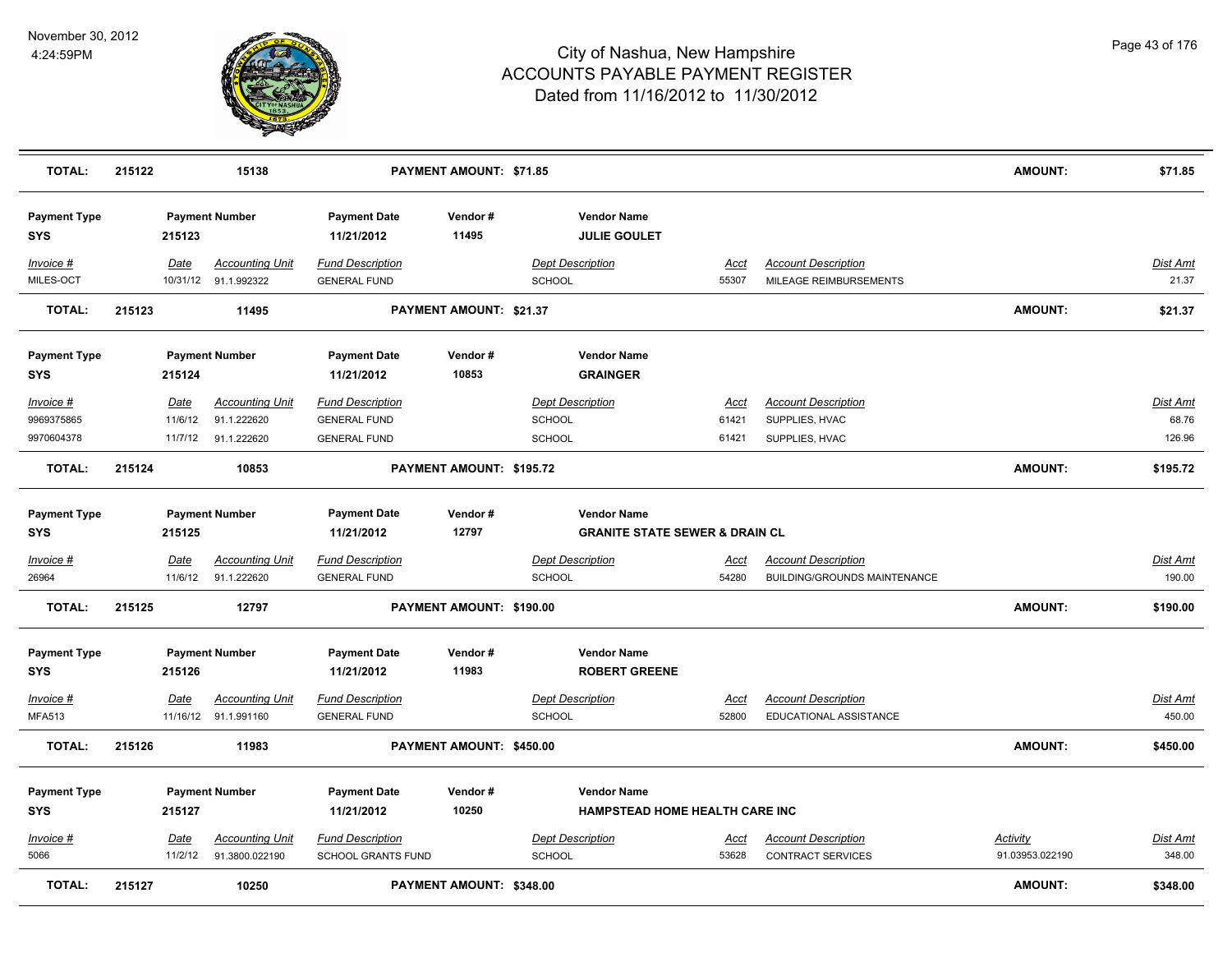

| <b>Payment Type</b>               |                 | <b>Payment Number</b>  | <b>Payment Date</b>                    | Vendor#                     | <b>Vendor Name</b>                                   |                      |                                   |                                  |                       |
|-----------------------------------|-----------------|------------------------|----------------------------------------|-----------------------------|------------------------------------------------------|----------------------|-----------------------------------|----------------------------------|-----------------------|
| <b>SYS</b>                        | 215128          |                        | 11/21/2012                             | 14293                       | <b>HARVEY CONSTRUCTION CO</b>                        |                      |                                   |                                  |                       |
| Invoice #                         | Date            | <b>Accounting Unit</b> | <b>Fund Description</b>                |                             | <b>Dept Description</b>                              | Acct                 | <b>Account Description</b>        | <b>Activity</b>                  | Dist Amt              |
| $\overline{7}$                    | 11/7/12         | 91.5800.134600         | SCHOOL CAPITAL PROJECTS<br><b>FUND</b> |                             | <b>SCHOOL</b>                                        | 81200                | <b>BUILDINGS AND IMPROVEMENTS</b> | 1011.91.04.30                    | 131,900.54            |
| <b>TOTAL:</b>                     | 215128          | 14293                  |                                        |                             | PAYMENT AMOUNT: \$131,900.54                         |                      |                                   | <b>AMOUNT:</b>                   | \$131,900.54          |
| <b>Payment Type</b>               |                 | <b>Payment Number</b>  | <b>Payment Date</b>                    | Vendor#                     | <b>Vendor Name</b>                                   |                      |                                   | Payee Name                       |                       |
| <b>SYS</b>                        | 215129          |                        | 11/21/2012                             | 14309                       | <b>HOME DEPOT CREDIT SERVICES</b>                    |                      |                                   | <b>HOME DEPOT CREDIT SERVICE</b> |                       |
| Invoice #                         | Date            | <b>Accounting Unit</b> | <b>Fund Description</b>                |                             | <b>Dept Description</b>                              | Acct                 | <b>Account Description</b>        |                                  | <b>Dist Amt</b>       |
| 11536                             | 11/15/12        | 91.1.051375            | <b>GENERAL FUND</b>                    |                             | SCHOOL                                               | 61135                | EDUCATIONAL SUPPLIES              |                                  | 33.92                 |
| 52736                             |                 | 11/15/12 91.1.031370   | <b>GENERAL FUND</b>                    |                             | <b>SCHOOL</b>                                        | 61135                | EDUCATIONAL SUPPLIES              |                                  | 78.89                 |
| 7050597                           | 11/8/12         | 91.1.061375            | <b>GENERAL FUND</b>                    |                             | SCHOOL                                               | 61135                | EDUCATIONAL SUPPLIES              |                                  | 29.77                 |
| 9994354                           |                 | 11/16/12 91.1.031370   | <b>GENERAL FUND</b>                    |                             | SCHOOL                                               | 61135                | EDUCATIONAL SUPPLIES              |                                  | 65.32                 |
| <b>TOTAL:</b>                     | 215129          | 14309                  |                                        | PAYMENT AMOUNT: \$207.90    |                                                      |                      |                                   | <b>AMOUNT:</b>                   | \$207.90              |
| <b>Payment Type</b><br><b>SYS</b> | 215130          | <b>Payment Number</b>  | <b>Payment Date</b><br>11/21/2012      | Vendor#<br>12866            | <b>Vendor Name</b><br>HOMETOWN FORECAST SERVICES INC |                      |                                   |                                  |                       |
|                                   |                 |                        |                                        |                             |                                                      |                      |                                   |                                  |                       |
| $Invoice$ #                       | Date            | <b>Accounting Unit</b> | <b>Fund Description</b>                |                             | <b>Dept Description</b>                              | <u>Acct</u>          | <b>Account Description</b>        |                                  | <u>Dist Amt</u>       |
| 3050                              | 11/9/12         | 91.1.012320            | <b>GENERAL FUND</b>                    |                             | <b>SCHOOL</b>                                        | 53628                | <b>CONTRACT SERVICES</b>          |                                  | 900.00                |
| <b>TOTAL:</b>                     | 215130          | 12866                  |                                        | PAYMENT AMOUNT: \$900.00    |                                                      |                      |                                   | <b>AMOUNT:</b>                   | \$900.00              |
| <b>Payment Type</b><br><b>SYS</b> | 215131          | <b>Payment Number</b>  | <b>Payment Date</b><br>11/21/2012      | Vendor#<br>12885            | <b>Vendor Name</b><br><b>ICAT RESOURCES LLC</b>      |                      |                                   |                                  |                       |
|                                   |                 | <b>Accounting Unit</b> | <b>Fund Description</b>                |                             | <b>Dept Description</b>                              |                      | <b>Account Description</b>        | Activity                         |                       |
| Invoice #<br>387                  | Date<br>11/3/12 | 91.3800.992210         | <b>SCHOOL GRANTS FUND</b>              |                             | <b>SCHOOL</b>                                        | <u>Acct</u><br>53628 | <b>CONTRACT SERVICES</b>          | 91.03502.992210                  | Dist Amt<br>43,700.00 |
| <b>TOTAL:</b>                     | 215131          | 12885                  |                                        | PAYMENT AMOUNT: \$43,700.00 |                                                      |                      |                                   | <b>AMOUNT:</b>                   | \$43,700.00           |
|                                   |                 |                        |                                        |                             |                                                      |                      |                                   |                                  |                       |
| <b>Payment Type</b>               |                 | <b>Payment Number</b>  | <b>Payment Date</b>                    | Vendor#                     | <b>Vendor Name</b>                                   |                      |                                   |                                  |                       |
| <b>SYS</b>                        | 215132          |                        | 11/21/2012                             | 12899                       | <b>INTERIM HEALTH CARE</b>                           |                      |                                   |                                  |                       |
| Invoice #                         | <b>Date</b>     | <b>Accounting Unit</b> | <b>Fund Description</b>                |                             | <b>Dept Description</b>                              | <u>Acct</u>          | <b>Account Description</b>        | <b>Activity</b>                  | <u>Dist Amt</u>       |
| 4207282                           | 10/5/12         | 91.3800.022190         | <b>SCHOOL GRANTS FUND</b>              |                             | SCHOOL                                               | 53628                | <b>CONTRACT SERVICES</b>          | 91.03953.022190                  | 1,892.00              |
| 4266376                           | 11/2/12         | 91.3800.022190         | SCHOOL GRANTS FUND                     |                             | SCHOOL                                               | 53628                | <b>CONTRACT SERVICES</b>          | 91.03953.022190                  | 343.00                |
| 4266377                           | 11/2/12         | 91.3800.022190         | <b>SCHOOL GRANTS FUND</b>              |                             | <b>SCHOOL</b>                                        | 53628                | <b>CONTRACT SERVICES</b>          | 91.03953.022190                  | 1,147.50              |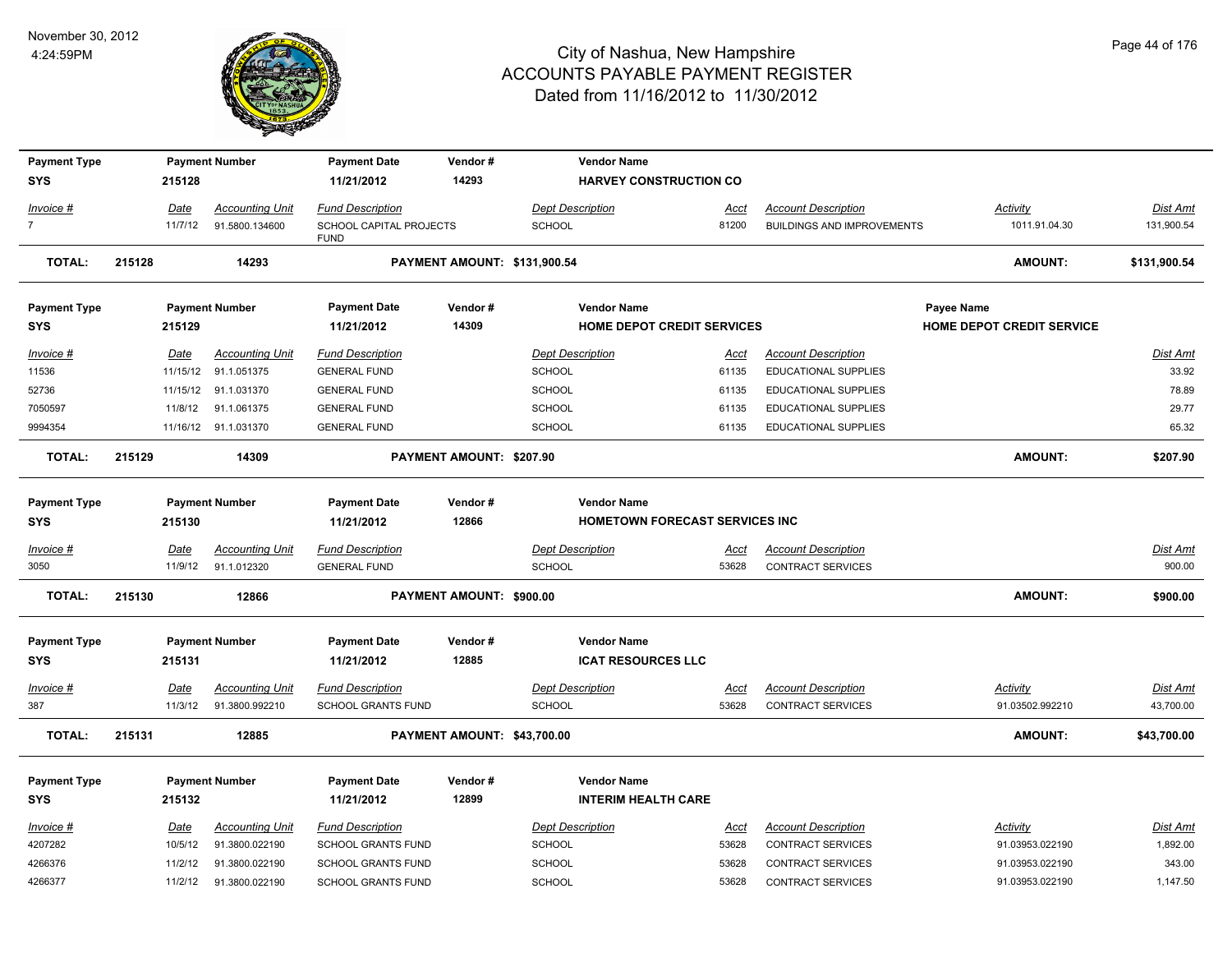

| <b>TOTAL:</b>                     | 215132 |                        | 12899                                          |                                                 | PAYMENT AMOUNT: \$3,382.50     |                                               |                      |                                                               | <b>AMOUNT:</b> | \$3,382.50               |
|-----------------------------------|--------|------------------------|------------------------------------------------|-------------------------------------------------|--------------------------------|-----------------------------------------------|----------------------|---------------------------------------------------------------|----------------|--------------------------|
| <b>Payment Type</b><br><b>SYS</b> |        | 215133                 | <b>Payment Number</b>                          | <b>Payment Date</b><br>11/21/2012               | Vendor#<br>15491               | <b>Vendor Name</b><br><b>EILEEN JORDAN</b>    |                      |                                                               |                |                          |
| Invoice #<br><b>NOV-12</b>        |        | Date                   | <b>Accounting Unit</b><br>11/19/12 91.1.061160 | <b>Fund Description</b><br><b>GENERAL FUND</b>  |                                | <b>Dept Description</b><br><b>SCHOOL</b>      | Acct<br>61135        | <b>Account Description</b><br>EDUCATIONAL SUPPLIES            |                | <b>Dist Amt</b><br>63.21 |
| <b>TOTAL:</b>                     | 215133 |                        | 15491                                          |                                                 | PAYMENT AMOUNT: \$63.21        |                                               |                      |                                                               | <b>AMOUNT:</b> | \$63.21                  |
| <b>Payment Type</b><br>SYS        |        | 215134                 | <b>Payment Number</b>                          | <b>Payment Date</b><br>11/21/2012               | Vendor#<br>14351               | <b>Vendor Name</b><br><b>THERESA KEANE</b>    |                      |                                                               |                |                          |
| Invoice #<br><b>NOV-12</b>        |        | Date                   | <b>Accounting Unit</b><br>11/14/12 91.1.012320 | <b>Fund Description</b><br><b>GENERAL FUND</b>  |                                | <b>Dept Description</b><br>SCHOOL             | Acct<br>61299        | <b>Account Description</b><br>MISCELLANEOUS SUPPLIES          |                | Dist Amt<br>78.58        |
| <b>TOTAL:</b>                     | 215134 |                        | 14351                                          |                                                 | <b>PAYMENT AMOUNT: \$78.58</b> |                                               |                      |                                                               | <b>AMOUNT:</b> | \$78.58                  |
| <b>Payment Type</b><br>SYS        |        | 215135                 | <b>Payment Number</b>                          | <b>Payment Date</b><br>11/21/2012               | Vendor#<br>15477               | <b>Vendor Name</b><br><b>DEANA KEHOE</b>      |                      |                                                               |                |                          |
| <u>Invoice #</u><br>SNA FALL CONF |        | <u>Date</u><br>11/5/12 | <b>Accounting Unit</b><br>91.2100.993120       | <b>Fund Description</b><br><b>FOOD SERVICES</b> |                                | <b>Dept Description</b><br>SCHOOL             | <u>Acct</u><br>55400 | <b>Account Description</b><br>CONFERENCES AND SEMINARS        |                | <u>Dist Amt</u><br>75.00 |
| <b>TOTAL:</b>                     | 215135 |                        | 15477                                          |                                                 | <b>PAYMENT AMOUNT: \$75.00</b> |                                               |                      |                                                               | <b>AMOUNT:</b> | \$75.00                  |
| <b>Payment Type</b><br><b>SYS</b> |        | 215136                 | <b>Payment Number</b>                          | <b>Payment Date</b><br>11/21/2012               | Vendor#<br>14381               | <b>Vendor Name</b><br><b>SANDRA M LANCTOT</b> |                      |                                                               |                |                          |
| Invoice #<br>SNA FALL CONF        |        | Date<br>11/5/12        | <b>Accounting Unit</b><br>91.2100.993120       | <b>Fund Description</b><br><b>FOOD SERVICES</b> |                                | <b>Dept Description</b><br><b>SCHOOL</b>      | <u>Acct</u><br>55400 | <b>Account Description</b><br><b>CONFERENCES AND SEMINARS</b> |                | Dist Amt<br>75.00        |
| <b>TOTAL:</b>                     | 215136 |                        | 14381                                          |                                                 | PAYMENT AMOUNT: \$75.00        |                                               |                      |                                                               | <b>AMOUNT:</b> | \$75.00                  |
| <b>Payment Type</b><br><b>SYS</b> |        | 215137                 | <b>Payment Number</b>                          | <b>Payment Date</b><br>11/21/2012               | Vendor#<br>12986               | <b>Vendor Name</b><br><b>MICHAEL LAROCQUE</b> |                      |                                                               |                |                          |
| Invoice #<br>102412-07            |        | <u>Date</u>            | <b>Accounting Unit</b><br>10/24/12 91.1.071463 | <b>Fund Description</b><br><b>GENERAL FUND</b>  |                                | <b>Dept Description</b><br><b>SCHOOL</b>      | <u>Acct</u><br>55642 | <b>Account Description</b><br><b>GAME OFFICIALS</b>           |                | Dist Amt<br>60.00        |
| <b>TOTAL:</b>                     | 215137 |                        | 12986                                          |                                                 | <b>PAYMENT AMOUNT: \$60.00</b> |                                               |                      |                                                               | <b>AMOUNT:</b> | \$60.00                  |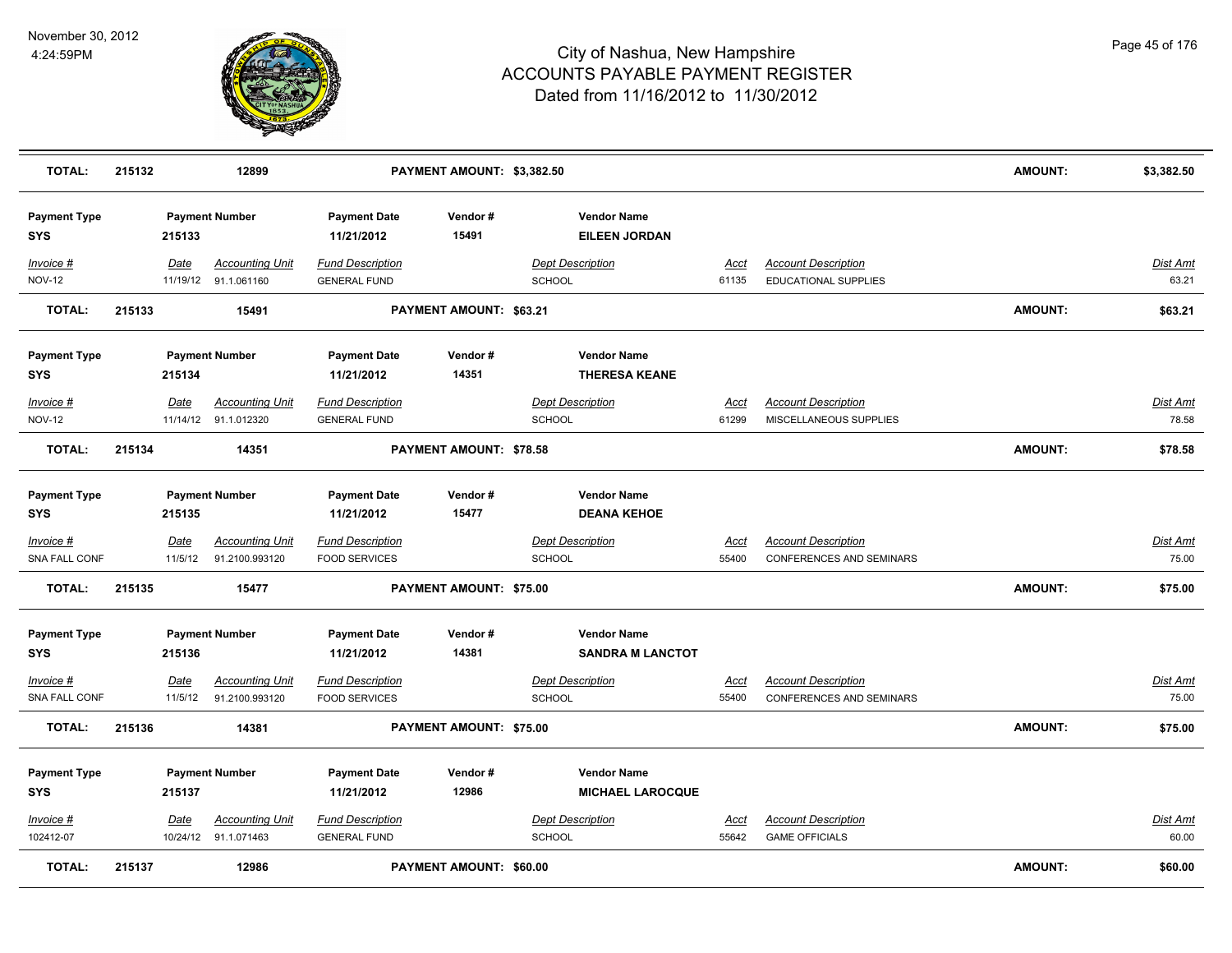

| <b>Payment Type</b> |        |         | <b>Payment Number</b>    | <b>Payment Date</b>       | Vendor#                      | <b>Vendor Name</b>           |             |                               |                 |                 |
|---------------------|--------|---------|--------------------------|---------------------------|------------------------------|------------------------------|-------------|-------------------------------|-----------------|-----------------|
| <b>SYS</b>          |        | 215138  |                          | 11/21/2012                | 11232                        | <b>HOLLY LAVINE</b>          |             |                               |                 |                 |
| Invoice #           |        | Date    | <b>Accounting Unit</b>   | <b>Fund Description</b>   |                              | <b>Dept Description</b>      | Acct        | <b>Account Description</b>    | Activity        | Dist Amt        |
| 11/6-11/15/12       |        |         | 11/15/12  91.3800.021500 | <b>SCHOOL GRANTS FUND</b> |                              | <b>SCHOOL</b>                | 53628       | <b>CONTRACT SERVICES</b>      | 91.03953.021500 | 100.00          |
| <b>TOTAL:</b>       | 215138 |         | 11232                    |                           | PAYMENT AMOUNT: \$100.00     |                              |             |                               | AMOUNT:         | \$100.00        |
| <b>Payment Type</b> |        |         | <b>Payment Number</b>    | <b>Payment Date</b>       | Vendor#                      | <b>Vendor Name</b>           |             |                               |                 |                 |
| SYS                 |        | 215139  |                          | 11/21/2012                | 11509                        | <b>LEARNING FORWARD</b>      |             |                               |                 |                 |
| Invoice #           |        | Date    | <b>Accounting Unit</b>   | <b>Fund Description</b>   |                              | <b>Dept Description</b>      | Acct        | <b>Account Description</b>    |                 | Dist Amt        |
| 85193               |        |         | 11/6/12 91.1.992212      | <b>GENERAL FUND</b>       |                              | <b>SCHOOL</b>                | 55400       | CONFERENCES AND SEMINARS      |                 | 249.00          |
| <b>TOTAL:</b>       | 215139 |         | 11509                    |                           | PAYMENT AMOUNT: \$249.00     |                              |             |                               | <b>AMOUNT:</b>  | \$249.00        |
| <b>Payment Type</b> |        |         | <b>Payment Number</b>    | <b>Payment Date</b>       | Vendor#                      | <b>Vendor Name</b>           |             |                               |                 |                 |
| <b>SYS</b>          |        | 215140  |                          | 11/21/2012                | 15276                        | <b>JEFFREY LEONE</b>         |             |                               |                 |                 |
| Invoice #           |        | Date    | <b>Accounting Unit</b>   | <b>Fund Description</b>   |                              | <b>Dept Description</b>      | <u>Acct</u> | <b>Account Description</b>    |                 | <b>Dist Amt</b> |
| <b>NOV-12</b>       |        |         | 11/15/12 91.1.031160     | <b>GENERAL FUND</b>       |                              | <b>SCHOOL</b>                | 61135       | <b>EDUCATIONAL SUPPLIES</b>   |                 | 249.00          |
| <b>TOTAL:</b>       | 215140 |         | 15276                    |                           | PAYMENT AMOUNT: \$249.00     |                              |             |                               | <b>AMOUNT:</b>  | \$249.00        |
| <b>Payment Type</b> |        |         | <b>Payment Number</b>    | <b>Payment Date</b>       | Vendor#                      | <b>Vendor Name</b>           |             |                               |                 |                 |
| SYS                 |        | 215141  |                          | 11/21/2012                | 15500                        | <b>CHRISTOPHER LESSARD</b>   |             |                               |                 |                 |
| Invoice #           |        | Date    | <b>Accounting Unit</b>   | <b>Fund Description</b>   |                              | <b>Dept Description</b>      | <u>Acct</u> | <b>Account Description</b>    |                 | Dist Amt        |
| <b>NOV-12</b>       |        |         | 11/19/12 91.1.222620     | <b>GENERAL FUND</b>       |                              | <b>SCHOOL</b>                | 54600       | VEHICLE REPAIRS & MAINTENANCE |                 | 32.07           |
| <b>TOTAL:</b>       | 215141 |         | 15500                    |                           | PAYMENT AMOUNT: \$32.07      |                              |             |                               | <b>AMOUNT:</b>  | \$32.07         |
| <b>Payment Type</b> |        |         | <b>Payment Number</b>    | <b>Payment Date</b>       | Vendor#                      | <b>Vendor Name</b>           |             |                               |                 |                 |
| <b>SYS</b>          |        | 215142  |                          | 11/21/2012                | 14403                        | <b>LIGHTHOUSE SCHOOL INC</b> |             |                               |                 |                 |
| Invoice #           |        | Date    | <b>Accounting Unit</b>   | <b>Fund Description</b>   |                              | <b>Dept Description</b>      | <u>Acct</u> | <b>Account Description</b>    |                 | Dist Amt        |
| 1012122             |        | 9/28/12 | 91.1.021267              | <b>GENERAL FUND</b>       |                              | <b>SCHOOL</b>                | 55694       | TUITION, OUT OF DISTRICT      |                 | 104,733.20      |
| 912108              |        | 8/29/12 | 91.1.021267              | <b>GENERAL FUND</b>       |                              | <b>SCHOOL</b>                | 55694       | TUITION, OUT OF DISTRICT      |                 | 97,043.00       |
| TOTAL:              | 215142 |         | 14403                    |                           | PAYMENT AMOUNT: \$201,776.20 |                              |             |                               | <b>AMOUNT:</b>  | \$201,776.20    |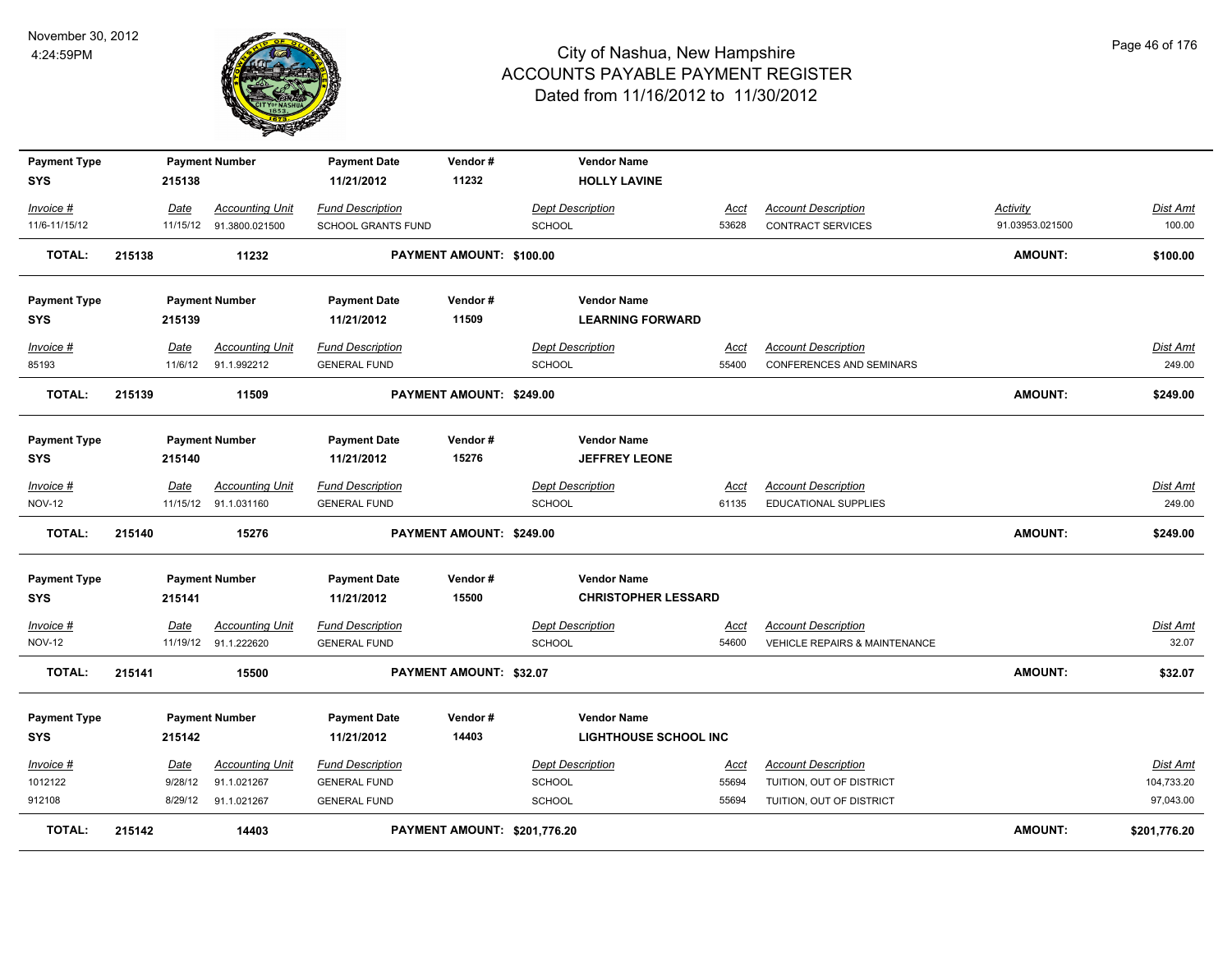

| <b>Payment Type</b> |             | <b>Payment Number</b>   | <b>Payment Date</b>      | Vendor#                        | <b>Vendor Name</b>               |             |                            |                 |                 |
|---------------------|-------------|-------------------------|--------------------------|--------------------------------|----------------------------------|-------------|----------------------------|-----------------|-----------------|
| <b>SYS</b>          | 215143      |                         | 11/21/2012               | 14407                          | <b>LINEN &amp; SHADE BIN INC</b> |             |                            |                 |                 |
| Invoice #           | Date        | <b>Accounting Unit</b>  | <b>Fund Description</b>  |                                | <b>Dept Description</b>          | <u>Acct</u> | <b>Account Description</b> |                 | Dist Amt        |
| 21946               | 11/1/12     | 91.1.222620             | <b>GENERAL FUND</b>      |                                | <b>SCHOOL</b>                    | 61299       | MISCELLANEOUS SUPPLIES     |                 | 12.50           |
| <b>TOTAL:</b>       | 215143      | 14407                   |                          | <b>PAYMENT AMOUNT: \$12.50</b> |                                  |             |                            | <b>AMOUNT:</b>  | \$12.50         |
| <b>Payment Type</b> |             | <b>Payment Number</b>   | <b>Payment Date</b>      | Vendor#                        | <b>Vendor Name</b>               |             |                            |                 |                 |
| <b>SYS</b>          | 215144      |                         | 11/21/2012               | 14410                          | <b>JUDITH LOFTUS</b>             |             |                            |                 |                 |
| Invoice #           | Date        | <b>Accounting Unit</b>  | <b>Fund Description</b>  |                                | <b>Dept Description</b>          | Acct        | <b>Account Description</b> |                 | Dist Amt        |
| MILES-OCT           |             | 11/14/12 91.1.041300    | <b>GENERAL FUND</b>      |                                | SCHOOL                           | 55307       | MILEAGE REIMBURSEMENTS     |                 | 39.55           |
| <b>TOTAL:</b>       | 215144      | 14410                   |                          | PAYMENT AMOUNT: \$39.55        |                                  |             |                            | <b>AMOUNT:</b>  | \$39.55         |
| <b>Payment Type</b> |             | <b>Payment Number</b>   | <b>Payment Date</b>      | Vendor#                        | <b>Vendor Name</b>               |             |                            |                 |                 |
| <b>SYS</b>          | 215145      |                         | 11/21/2012               | 13035                          | M & M ELECTRICAL SUPPLY CO INC   |             |                            |                 |                 |
| Invoice #           | Date        | <b>Accounting Unit</b>  | <b>Fund Description</b>  |                                | <b>Dept Description</b>          | <u>Acct</u> | <b>Account Description</b> |                 | Dist Amt        |
| 29847               | 10/31/12    | 91.1.222620             | <b>GENERAL FUND</b>      |                                | SCHOOL                           | 61407       | SUPPLIES, ELECTRICAL       |                 | 29.60           |
| 29875               | 11/1/12     | 91.1.222620             | <b>GENERAL FUND</b>      |                                | <b>SCHOOL</b>                    | 61407       | SUPPLIES, ELECTRICAL       |                 | 548.45          |
| 30030               | 11/5/12     | 91.1.222620             | <b>GENERAL FUND</b>      |                                | <b>SCHOOL</b>                    | 61407       | SUPPLIES, ELECTRICAL       |                 | 44.85           |
| 30077               |             | 11/6/12 91.1.222620     | <b>GENERAL FUND</b>      |                                | SCHOOL                           | 61407       | SUPPLIES, ELECTRICAL       |                 | 107.25          |
| <b>TOTAL:</b>       | 215145      | 13035                   |                          | PAYMENT AMOUNT: \$730.15       |                                  |             |                            | <b>AMOUNT:</b>  | \$730.15        |
| <b>Payment Type</b> |             | <b>Payment Number</b>   | <b>Payment Date</b>      | Vendor#                        | <b>Vendor Name</b>               |             |                            |                 |                 |
| <b>SYS</b>          | 215146      |                         | 11/21/2012               | 14420                          | <b>M SAUNDERS INC</b>            |             |                            |                 |                 |
| <b>Invoice #</b>    | <u>Date</u> | <b>Accounting Unit</b>  | <b>Fund Description</b>  |                                | <b>Dept Description</b>          | <u>Acct</u> | <b>Account Description</b> | <b>Activity</b> | <u>Dist Amt</u> |
| 660705 - 1919       | 11/1/12     | 91.3810.183120          | FOOD SERVICE GRANTS FUND |                                | SCHOOL DOE GRANTS FUND           | 61214       | FOOD, FOOD SERVICE PROGRAM | 91.03093.183120 | 70.40           |
| 661313 - 1086       | 11/5/12     | 91.2100.063120          | <b>FOOD SERVICES</b>     |                                | <b>SCHOOL</b>                    | 61214       | FOOD, FOOD SERVICE PROGRAM |                 | 339.33          |
| 661720 - 1074       | 11/5/12     | 91.2100.093120          | <b>FOOD SERVICES</b>     |                                | <b>SCHOOL</b>                    | 61214       | FOOD, FOOD SERVICE PROGRAM |                 | 239.64          |
| 661721 - 1082       | 11/5/12     | 91.2100.133120          | <b>FOOD SERVICES</b>     |                                | <b>SCHOOL</b>                    | 61214       | FOOD, FOOD SERVICE PROGRAM |                 | 178.25          |
| 661724 - 1919       | 11/5/12     | 91.3810.183120          | FOOD SERVICE GRANTS FUND |                                | SCHOOL DOE GRANTS FUND           | 61214       | FOOD, FOOD SERVICE PROGRAM | 91.03093.183120 | 22.95           |
| 662077 - 1922       | 11/9/12     | 91.3810.153120          | FOOD SERVICE GRANTS FUND |                                | SCHOOL DOE GRANTS FUND           | 61214       | FOOD, FOOD SERVICE PROGRAM | 91.03093.153120 | 95.85           |
| 662078 - 2192       | 11/9/12     | 91.3810.203120          | FOOD SERVICE GRANTS FUND |                                | SCHOOL DOE GRANTS FUND           | 61214       | FOOD, FOOD SERVICE PROGRAM | 91.03093.203120 | 63.90           |
| 662079 - 1922       |             | 11/13/12 91.3810.153120 | FOOD SERVICE GRANTS FUND |                                | SCHOOL DOE GRANTS FUND           | 61214       | FOOD, FOOD SERVICE PROGRAM | 91.03093.153120 | 315.45          |
| 662080 - 2192       | 11/13/12    | 91.3810.203120          | FOOD SERVICE GRANTS FUND |                                | SCHOOL DOE GRANTS FUND           | 61214       | FOOD, FOOD SERVICE PROGRAM | 91.03093.203120 | 227.65          |
| 662081 - 1087       | 11/13/12    | 91.2100.153120          | <b>FOOD SERVICES</b>     |                                | <b>SCHOOL</b>                    | 61214       | FOOD, FOOD SERVICE PROGRAM |                 | 461.50          |
| 662083 - 1089       |             | 11/13/12 91.2100.193120 | <b>FOOD SERVICES</b>     |                                | <b>SCHOOL</b>                    | 61214       | FOOD, FOOD SERVICE PROGRAM |                 | 213.73          |
| 662084 - 1075       |             | 11/13/12 91.2100.203120 | <b>FOOD SERVICES</b>     |                                | SCHOOL                           | 61214       | FOOD, FOOD SERVICE PROGRAM |                 | 236.85          |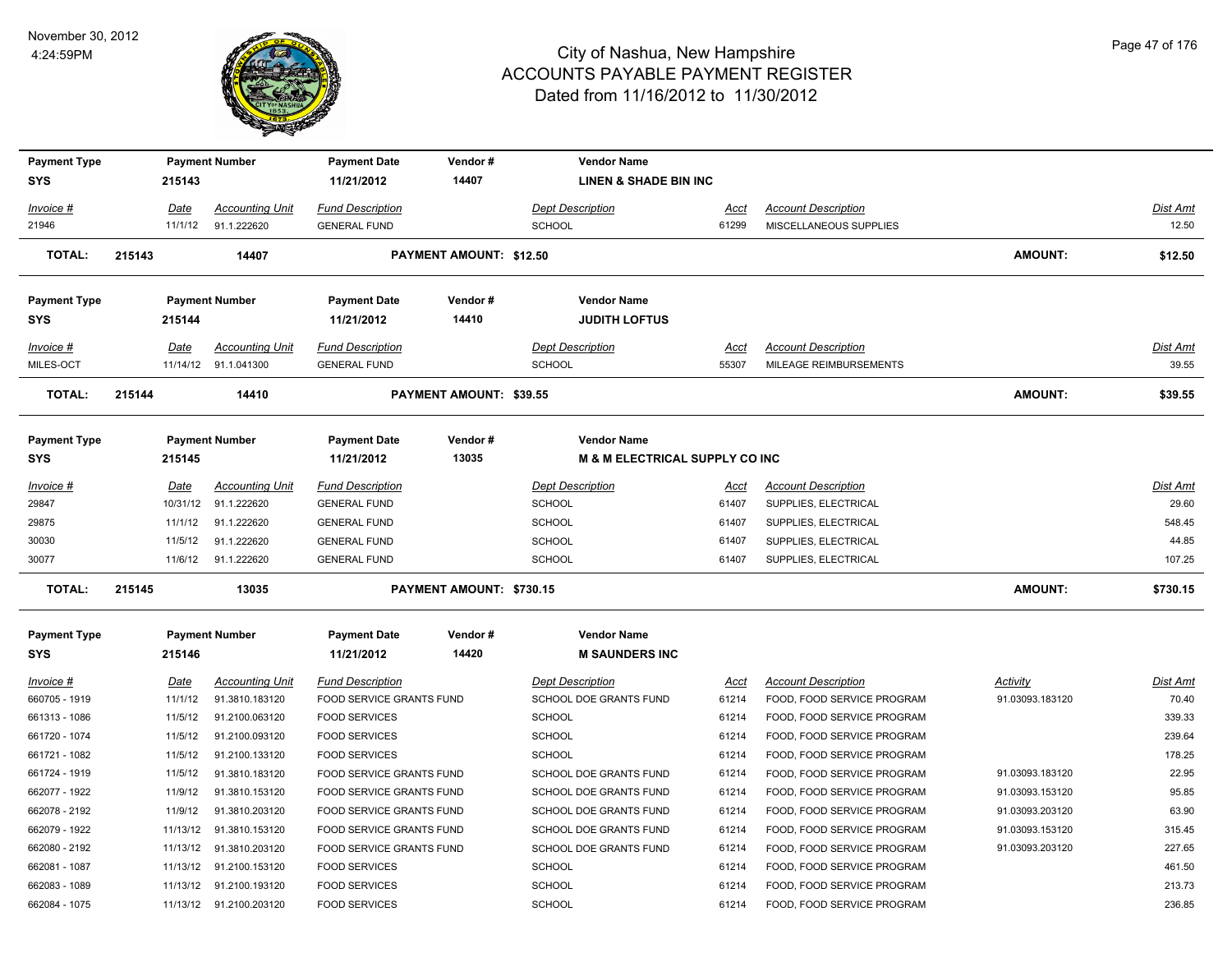

| 662094 - 1066       | 11/7/12  | 91.2100.063120           | <b>FOOD SERVICES</b>      |                            | <b>SCHOOL</b>                 | 61214 | FOOD, FOOD SERVICE PROGRAM  |                 | 32.95      |
|---------------------|----------|--------------------------|---------------------------|----------------------------|-------------------------------|-------|-----------------------------|-----------------|------------|
| 662587 - 1066       | 11/9/12  | 91.2100.063120           | <b>FOOD SERVICES</b>      |                            | <b>SCHOOL</b>                 | 61214 | FOOD, FOOD SERVICE PROGRAM  |                 | 13.74      |
| 662609 - 1085       |          | 11/13/12 91.2100.183120  | <b>FOOD SERVICES</b>      |                            | <b>SCHOOL</b>                 | 61214 | FOOD, FOOD SERVICE PROGRAM  |                 | 200.44     |
| 662610 - 1919       |          | 11/13/12 91.3810.183120  | FOOD SERVICE GRANTS FUND  |                            | SCHOOL DOE GRANTS FUND        | 61214 | FOOD, FOOD SERVICE PROGRAM  | 91.03093.183120 | 612.30     |
| 662612 - 1918       |          | 11/13/12 91.2100.093120  | <b>FOOD SERVICES</b>      |                            | <b>SCHOOL</b>                 | 61214 | FOOD, FOOD SERVICE PROGRAM  |                 | 646.25     |
| 662620 - 1082       | 11/9/12  | 91.2100.133120           | <b>FOOD SERVICES</b>      |                            | <b>SCHOOL</b>                 | 61214 | FOOD, FOOD SERVICE PROGRAM  |                 | 71.90      |
| 662832 - 1084       |          | 11/13/12 91.2100.163120  | <b>FOOD SERVICES</b>      |                            | <b>SCHOOL</b>                 | 61214 | FOOD, FOOD SERVICE PROGRAM  |                 | 239.63     |
| 662850 - 1078       |          | 11/13/12 91.2100.103120  | <b>FOOD SERVICES</b>      |                            | <b>SCHOOL</b>                 | 61214 | FOOD, FOOD SERVICE PROGRAM  |                 | 140.01     |
| 662865 - 1921       |          | 11/13/12 91.3810.163120  | FOOD SERVICE GRANTS FUND  |                            | SCHOOL DOE GRANTS FUND        | 61214 | FOOD, FOOD SERVICE PROGRAM  | 91.03093.163120 | 258.65     |
| 662867 - 2120       |          | 11/13/12  91.3810.093120 | FOOD SERVICE GRANTS FUND  |                            | SCHOOL DOE GRANTS FUND        | 61214 | FOOD, FOOD SERVICE PROGRAM  | 91.03093.093120 | 455.30     |
| 662871 - 1076       |          | 11/13/12 91.2100.113120  | <b>FOOD SERVICES</b>      |                            | <b>SCHOOL</b>                 | 61214 | FOOD, FOOD SERVICE PROGRAM  |                 | 13.50      |
| 662889 - 1073       |          | 11/13/12 91.2100.143120  | <b>FOOD SERVICES</b>      |                            | <b>SCHOOL</b>                 | 61214 | FOOD, FOOD SERVICE PROGRAM  |                 | 297.42     |
| 662893 - 1080       |          | 11/13/12 91.2100.173120  | <b>FOOD SERVICES</b>      |                            | <b>SCHOOL</b>                 | 61214 | FOOD, FOOD SERVICE PROGRAM  |                 | 163.20     |
| 663391 - 1085       |          | 11/14/12 91.2100.183120  | <b>FOOD SERVICES</b>      |                            | <b>SCHOOL</b>                 | 61214 | FOOD, FOOD SERVICE PROGRAM  |                 | 27.90      |
| 663411 - 1920       |          | 11/14/12 91.3810.143120  | FOOD SERVICE GRANTS FUND  |                            | SCHOOL DOE GRANTS FUND        | 61214 | FOOD, FOOD SERVICE PROGRAM  | 91.03093.143120 | 216.60     |
| 663417 - 1083       |          | 11/14/12 91.2100.073120  | <b>FOOD SERVICES</b>      |                            | <b>SCHOOL</b>                 | 61214 | FOOD, FOOD SERVICE PROGRAM  |                 | 89.27      |
| 663429 - 2192       |          | 11/14/12 91.3810.203120  | FOOD SERVICE GRANTS FUND  |                            | SCHOOL DOE GRANTS FUND        | 61214 | FOOD, FOOD SERVICE PROGRAM  | 91.03093.203120 | 23.95      |
| 663567 - 1922       |          | 11/16/12 91.3810.153120  | FOOD SERVICE GRANTS FUND  |                            | SCHOOL DOE GRANTS FUND        | 61214 | FOOD, FOOD SERVICE PROGRAM  | 91.03093.153120 | 147.80     |
| 663568 - 2192       |          | 11/16/12  91.3810.203120 | FOOD SERVICE GRANTS FUND  |                            | <b>SCHOOL DOE GRANTS FUND</b> | 61214 | FOOD, FOOD SERVICE PROGRAM  | 91.03093.203120 | 73.90      |
| 663574 - 1077       |          | 11/15/12 91.2100.053120  | <b>FOOD SERVICES</b>      |                            | <b>SCHOOL</b>                 | 61214 | FOOD, FOOD SERVICE PROGRAM  |                 | 109.75     |
| 663605 - 1083       |          | 11/15/12 91.2100.073120  | <b>FOOD SERVICES</b>      |                            | <b>SCHOOL</b>                 | 61214 | FOOD, FOOD SERVICE PROGRAM  |                 | 34.68      |
| 663759 - 1921       | 11/16/12 | 91.3810.163120           | FOOD SERVICE GRANTS FUND  |                            | SCHOOL DOE GRANTS FUND        | 61214 | FOOD, FOOD SERVICE PROGRAM  | 91.03093.163120 | 274.05     |
| 663766 - 1083       | 11/16/12 | 91.2100.073120           | <b>FOOD SERVICES</b>      |                            | <b>SCHOOL</b>                 | 61214 | FOOD, FOOD SERVICE PROGRAM  |                 | 251.35     |
| 663767 - 1920       |          | 11/16/12  91.3810.143120 | FOOD SERVICE GRANTS FUND  |                            | SCHOOL DOE GRANTS FUND        | 61214 | FOOD, FOOD SERVICE PROGRAM  | 91.03093.143120 | 162.75     |
| <b>TOTAL:</b>       | 215146   | 14420                    |                           | PAYMENT AMOUNT: \$7,022.79 |                               |       |                             | <b>AMOUNT:</b>  | \$7,022.79 |
|                     |          |                          |                           |                            | <b>Vendor Name</b>            |       |                             |                 |            |
| <b>Payment Type</b> |          | <b>Payment Number</b>    | <b>Payment Date</b>       | Vendor#                    |                               |       |                             |                 |            |
| <b>SYS</b>          | 215147   |                          | 11/21/2012                | 15455                      | <b>JULIA MACINTOSH</b>        |       |                             |                 |            |
| Invoice #           | Date     | <b>Accounting Unit</b>   | <b>Fund Description</b>   |                            | <b>Dept Description</b>       | Acct  | <b>Account Description</b>  | <b>Activity</b> | Dist Amt   |
| NOV-12-1            |          | 11/19/12 91.3800.231249  | <b>SCHOOL GRANTS FUND</b> |                            | <b>SCHOOL</b>                 | 61135 | <b>EDUCATIONAL SUPPLIES</b> | 91.03763.231249 | 152.11     |
| <b>TOTAL:</b>       | 215147   | 15455                    |                           | PAYMENT AMOUNT: \$152.11   |                               |       |                             | <b>AMOUNT:</b>  | \$152.11   |
| <b>Payment Type</b> |          | <b>Payment Number</b>    | <b>Payment Date</b>       | Vendor#                    | <b>Vendor Name</b>            |       |                             |                 |            |
| <b>SYS</b>          | 215148   |                          | 11/21/2012                | 15499                      | <b>JESSICA E MACKAY</b>       |       |                             |                 |            |
|                     |          |                          |                           |                            |                               |       |                             |                 |            |
| Invoice #           | Date     | Accounting Unit          | <b>Fund Description</b>   |                            | <b>Dept Description</b>       | Acct  | <b>Account Description</b>  |                 | Dist Amt   |
| PVR-111412          |          | 11/19/12 91.1.031160     | <b>GENERAL FUND</b>       |                            | <b>SCHOOL</b>                 | 55307 | MILEAGE REIMBURSEMENTS      |                 | 70.00      |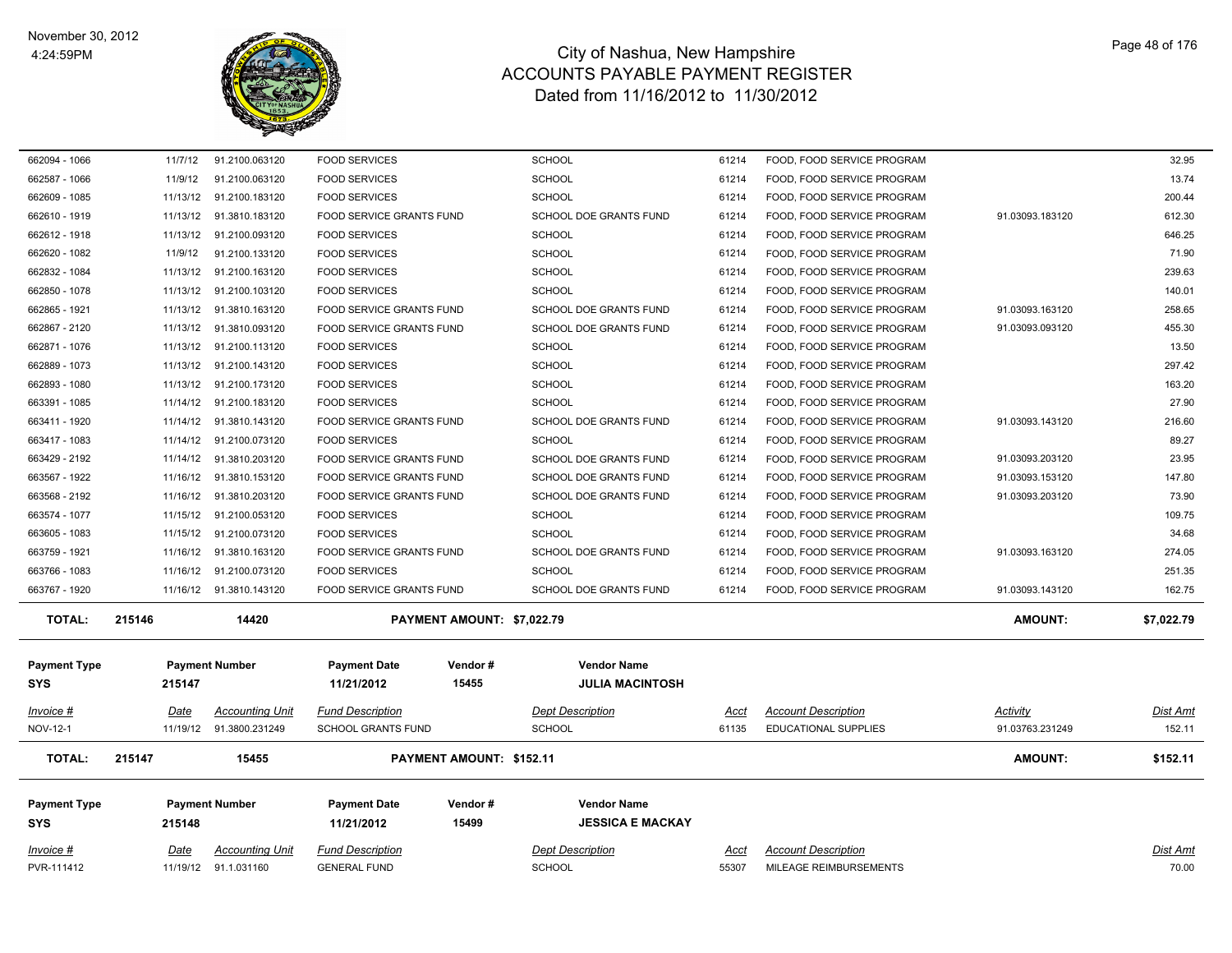

| <b>TOTAL:</b>                                       | 215148                                   | 15499                                                               | <b>PAYMENT AMOUNT: \$70.00</b>                                                               |                                |                                                                                   |                                  | <b>AMOUNT:</b>                                                                                     | \$70.00        |                                    |
|-----------------------------------------------------|------------------------------------------|---------------------------------------------------------------------|----------------------------------------------------------------------------------------------|--------------------------------|-----------------------------------------------------------------------------------|----------------------------------|----------------------------------------------------------------------------------------------------|----------------|------------------------------------|
| <b>Payment Type</b><br><b>SYS</b>                   | 215149                                   | <b>Payment Number</b>                                               | <b>Payment Date</b><br>11/21/2012                                                            | Vendor#<br>13049               | <b>Vendor Name</b><br><b>NICK MANDRAVELIS</b>                                     |                                  |                                                                                                    |                |                                    |
| Invoice #<br>102412-07                              | Date                                     | <b>Accounting Unit</b><br>10/24/12 91.1.071463                      | <b>Fund Description</b><br><b>GENERAL FUND</b>                                               |                                | <b>Dept Description</b><br>SCHOOL                                                 | <u>Acct</u><br>55642             | <b>Account Description</b><br><b>GAME OFFICIALS</b>                                                |                | <u>Dist Amt</u><br>60.00           |
| <b>TOTAL:</b>                                       | 215149                                   | 13049                                                               |                                                                                              | <b>PAYMENT AMOUNT: \$60.00</b> |                                                                                   |                                  |                                                                                                    | <b>AMOUNT:</b> | \$60.00                            |
| <b>Payment Type</b><br>SYS                          | 215150                                   | <b>Payment Number</b>                                               | <b>Payment Date</b><br>11/21/2012                                                            | Vendor#<br>11280               | <b>Vendor Name</b><br><b>MARKET BASKET ACCT 2589096</b>                           |                                  |                                                                                                    |                |                                    |
| Invoice #<br>105359-72<br>108136-95<br>132774-124   | Date<br>11/15/12<br>11/13/12<br>11/13/12 | <b>Accounting Unit</b><br>91.1.071345<br>91.1.061345<br>91.1.031340 | <b>Fund Description</b><br><b>GENERAL FUND</b><br><b>GENERAL FUND</b><br><b>GENERAL FUND</b> |                                | <b>Dept Description</b><br><b>SCHOOL</b><br><b>SCHOOL</b>                         | Acct<br>61135<br>61135<br>61135  | <b>Account Description</b><br>EDUCATIONAL SUPPLIES<br>EDUCATIONAL SUPPLIES<br>EDUCATIONAL SUPPLIES |                | Dist Amt<br>5.98<br>73.14<br>16.70 |
| 137608-119<br>166943-53<br>182708-124<br>183885-124 | 11/13/12<br>11/13/12<br>11/14/12         | 91.1.051345<br>91.1.071345<br>91.1.031340<br>11/15/12 91.1.031340   | <b>GENERAL FUND</b><br><b>GENERAL FUND</b><br><b>GENERAL FUND</b><br><b>GENERAL FUND</b>     |                                | <b>SCHOOL</b><br><b>SCHOOL</b><br><b>SCHOOL</b><br><b>SCHOOL</b><br><b>SCHOOL</b> | 61135<br>61135<br>61135<br>61135 | EDUCATIONAL SUPPLIES<br>EDUCATIONAL SUPPLIES<br>EDUCATIONAL SUPPLIES<br>EDUCATIONAL SUPPLIES       |                | 46.46<br>38.70<br>30.27<br>42.80   |
| <b>TOTAL:</b>                                       | 215150                                   | 11280                                                               |                                                                                              | PAYMENT AMOUNT: \$254.05       |                                                                                   |                                  |                                                                                                    | <b>AMOUNT:</b> | \$254.05                           |
| <b>Payment Type</b><br><b>SYS</b>                   | 215151                                   | <b>Payment Number</b>                                               | <b>Payment Date</b><br>11/21/2012                                                            | Vendor#<br>13063               | <b>Vendor Name</b><br><b>MARVELL PLATE GLASS INC</b>                              |                                  |                                                                                                    |                |                                    |
| <u> Invoice #</u><br>3886                           | <u>Date</u><br>11/8/12                   | <b>Accounting Unit</b><br>91.1.222620                               | <b>Fund Description</b><br><b>GENERAL FUND</b>                                               |                                | <b>Dept Description</b><br><b>SCHOOL</b>                                          | <u>Acct</u><br>54280             | <b>Account Description</b><br>BUILDING/GROUNDS MAINTENANCE                                         |                | <b>Dist Amt</b><br>172.00          |
| <b>TOTAL:</b>                                       | 215151                                   | 13063                                                               |                                                                                              | PAYMENT AMOUNT: \$172.00       |                                                                                   |                                  |                                                                                                    | <b>AMOUNT:</b> | \$172.00                           |
| <b>Payment Type</b><br><b>SYS</b>                   | 215152                                   | <b>Payment Number</b>                                               | <b>Payment Date</b><br>11/21/2012                                                            | Vendor#<br>15339               | <b>Vendor Name</b><br><b>MAYER-JOHNSON LLC</b>                                    |                                  |                                                                                                    |                |                                    |
| Invoice #<br>5248-MJI-80938                         | Date<br>11/2/12                          | <b>Accounting Unit</b><br>91.1.191215                               | <b>Fund Description</b><br><b>GENERAL FUND</b>                                               |                                | <b>Dept Description</b><br>SCHOOL                                                 | Acct<br>61135                    | <b>Account Description</b><br>EDUCATIONAL SUPPLIES                                                 |                | Dist Amt<br>75.00                  |
| <b>TOTAL:</b>                                       | 215152                                   | 15339                                                               |                                                                                              | <b>PAYMENT AMOUNT: \$75.00</b> |                                                                                   |                                  |                                                                                                    | <b>AMOUNT:</b> | \$75.00                            |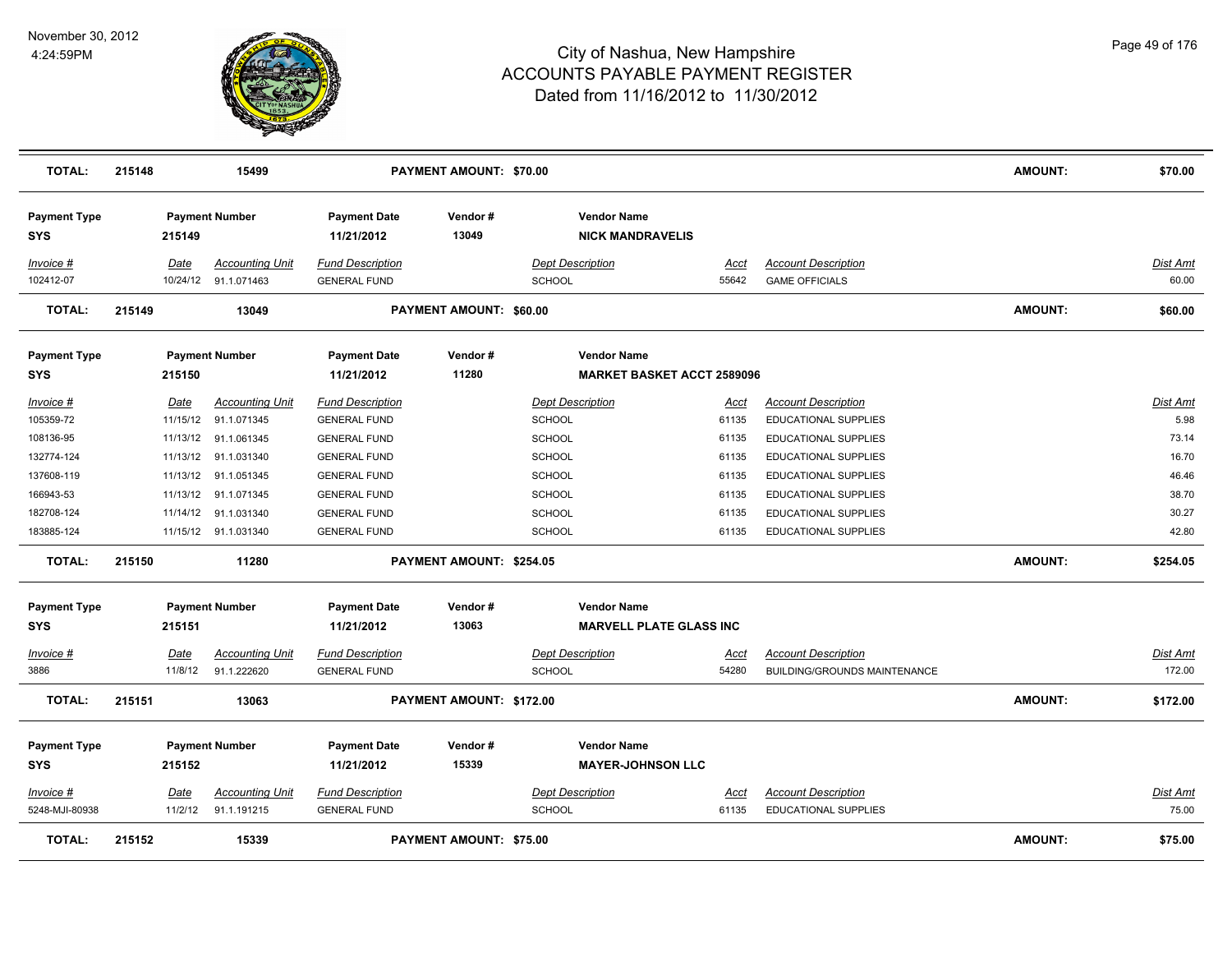

| <b>Payment Type</b><br><b>SYS</b> |        | 215153      | <b>Payment Number</b>                          | <b>Payment Date</b><br>11/21/2012              | Vendor#<br>13067                | <b>Vendor Name</b><br><b>MAYNARD &amp; LESIEUR INC</b> |                      |                                                           |                |                          |
|-----------------------------------|--------|-------------|------------------------------------------------|------------------------------------------------|---------------------------------|--------------------------------------------------------|----------------------|-----------------------------------------------------------|----------------|--------------------------|
| Invoice #                         |        | Date        | <b>Accounting Unit</b>                         | <b>Fund Description</b>                        |                                 | <b>Dept Description</b>                                | Acct                 | <b>Account Description</b>                                |                | Dist Amt                 |
| 49873                             |        | 10/31/12    | 91.1.222620                                    | <b>GENERAL FUND</b>                            |                                 | SCHOOL                                                 | 54600                | <b>VEHICLE REPAIRS &amp; MAINTENANCE</b>                  |                | 511.22                   |
| 50378                             |        | 11/6/12     | 91.1.222620                                    | <b>GENERAL FUND</b>                            |                                 | SCHOOL                                                 | 54600                | <b>VEHICLE REPAIRS &amp; MAINTENANCE</b>                  |                | 14.00                    |
| <b>TOTAL:</b>                     | 215153 |             | 13067                                          |                                                | <b>PAYMENT AMOUNT: \$525.22</b> |                                                        |                      |                                                           | <b>AMOUNT:</b> | \$525.22                 |
| <b>Payment Type</b>               |        |             | <b>Payment Number</b>                          | <b>Payment Date</b>                            | Vendor#                         | <b>Vendor Name</b>                                     |                      |                                                           |                |                          |
| <b>SYS</b>                        |        | 215154      |                                                | 11/21/2012                                     | 14476                           | <b>MODERN SCHOOL SUPPLIES INC</b>                      |                      |                                                           |                |                          |
| Invoice #                         |        | Date        | <b>Accounting Unit</b>                         | <b>Fund Description</b>                        |                                 | <b>Dept Description</b>                                | Acct                 | <b>Account Description</b>                                |                | <b>Dist Amt</b>          |
| M17782                            |        | 11/2/12     | 91.1.051375                                    | <b>GENERAL FUND</b>                            |                                 | SCHOOL                                                 | 61135                | EDUCATIONAL SUPPLIES                                      |                | 673.45                   |
| <b>TOTAL:</b>                     | 215154 |             | 14476                                          |                                                | PAYMENT AMOUNT: \$673.45        |                                                        |                      |                                                           | <b>AMOUNT:</b> | \$673.45                 |
| <b>Payment Type</b>               |        |             | <b>Payment Number</b>                          | <b>Payment Date</b>                            | Vendor#                         | <b>Vendor Name</b>                                     |                      |                                                           |                |                          |
| <b>SYS</b>                        |        | 215155      |                                                | 11/21/2012                                     | 13117                           | <b>MSC INDUSTRIAL SUPPLY CO INC</b>                    |                      |                                                           |                |                          |
| Invoice #                         |        | Date        | <b>Accounting Unit</b>                         | <b>Fund Description</b>                        |                                 | <b>Dept Description</b>                                | Acct                 | <b>Account Description</b>                                |                | <b>Dist Amt</b>          |
| 60776772                          |        | 11/6/12     | 91.1.031300                                    | <b>GENERAL FUND</b>                            |                                 | SCHOOL                                                 | 61135                | <b>EDUCATIONAL SUPPLIES</b>                               |                | 410.16                   |
| C59517772                         |        |             | 10/31/12 91.1.031300                           | <b>GENERAL FUND</b>                            |                                 | SCHOOL                                                 | 61135                | <b>EDUCATIONAL SUPPLIES</b>                               |                | 688.64                   |
| <b>TOTAL:</b>                     | 215155 |             | 13117                                          |                                                | PAYMENT AMOUNT: \$1,098.80      |                                                        |                      |                                                           | <b>AMOUNT:</b> | \$1,098.80               |
| <b>Payment Type</b><br><b>SYS</b> |        | 215156      | <b>Payment Number</b>                          | <b>Payment Date</b><br>11/21/2012              | Vendor#<br>14489                | <b>Vendor Name</b><br><b>KRISTIN MULLEN</b>            |                      |                                                           |                |                          |
| Invoice #<br><b>NOV-12</b>        |        | <b>Date</b> | <b>Accounting Unit</b><br>11/15/12 91.1.181160 | <b>Fund Description</b><br><b>GENERAL FUND</b> |                                 | <b>Dept Description</b><br>SCHOOL                      | <b>Acct</b><br>61135 | <b>Account Description</b><br><b>EDUCATIONAL SUPPLIES</b> |                | <b>Dist Amt</b><br>24.99 |
| <b>TOTAL:</b>                     | 215156 |             | 14489                                          |                                                | PAYMENT AMOUNT: \$24.99         |                                                        |                      |                                                           | AMOUNT:        | \$24.99                  |
| <b>Payment Type</b>               |        |             | <b>Payment Number</b>                          | <b>Payment Date</b>                            | Vendor#                         | <b>Vendor Name</b>                                     |                      |                                                           |                |                          |
| <b>SYS</b>                        |        | 215157      |                                                | 11/21/2012                                     | 13119                           | <b>MULTI STATE BILLING SERVICES L</b>                  |                      |                                                           |                |                          |
| Invoice #                         |        | Date        | <b>Accounting Unit</b>                         | <b>Fund Description</b>                        |                                 | <b>Dept Description</b>                                | Acct                 | <b>Account Description</b>                                |                | Dist Amt                 |
| NH128433                          |        | 11/6/12     | 91.1.022332                                    | <b>GENERAL FUND</b>                            |                                 | <b>SCHOOL</b>                                          | 53628                | CONTRACT SERVICES                                         |                | 805.45                   |
| NH128458                          |        |             | 11/13/12 91.1.022332                           | <b>GENERAL FUND</b>                            |                                 | <b>SCHOOL</b>                                          | 53628                | <b>CONTRACT SERVICES</b>                                  |                | 240.33                   |
| <b>TOTAL:</b>                     | 215157 |             | 13119                                          |                                                | PAYMENT AMOUNT: \$1,045.78      |                                                        |                      |                                                           | <b>AMOUNT:</b> | \$1,045.78               |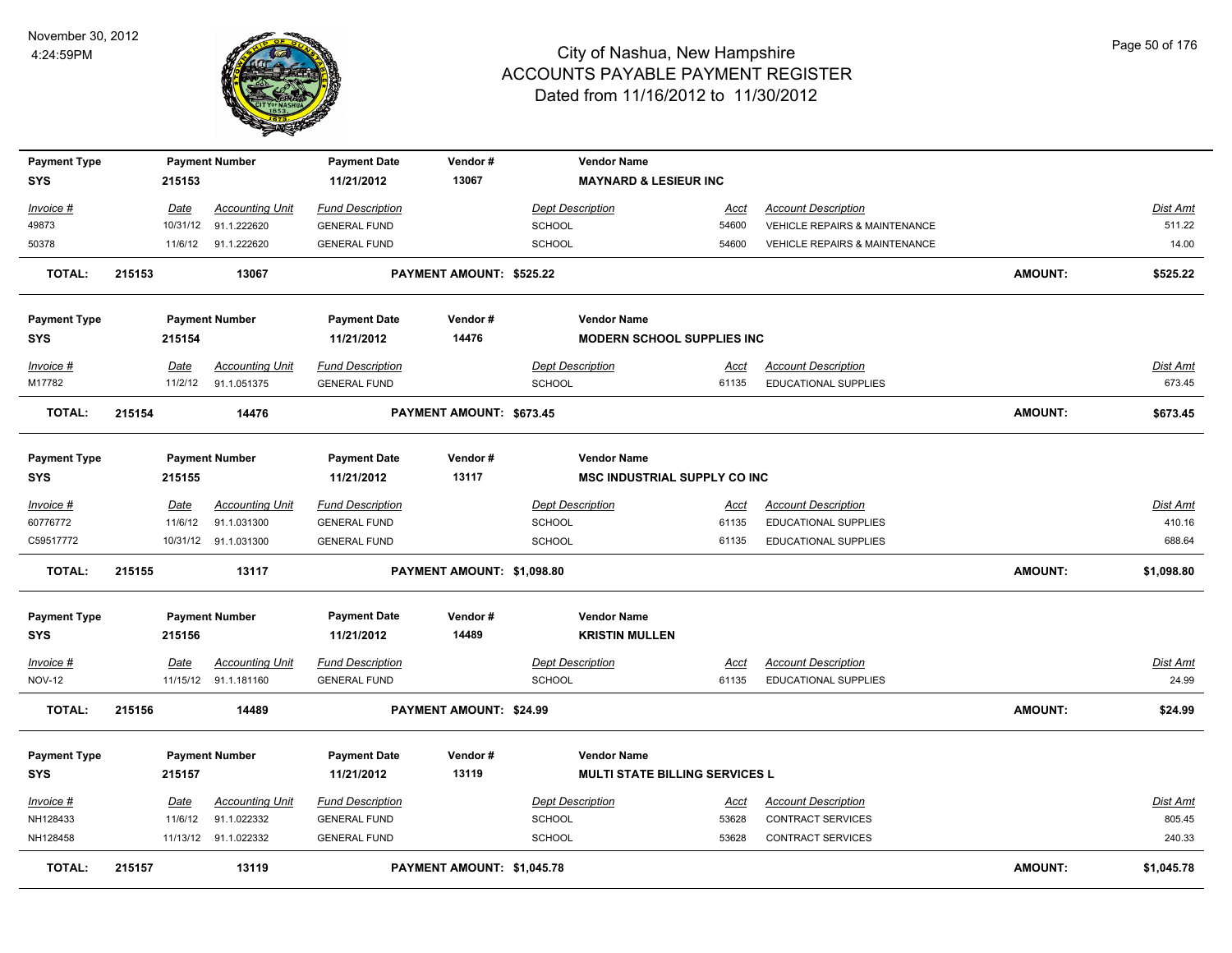

| <b>Payment Type</b> |             | <b>Payment Number</b>  | <b>Payment Date</b>     | Vendor#                        | <b>Vendor Name</b>                    |             |                                     |                |                 |
|---------------------|-------------|------------------------|-------------------------|--------------------------------|---------------------------------------|-------------|-------------------------------------|----------------|-----------------|
| <b>SYS</b>          | 215158      |                        | 11/21/2012              | 15159                          | <b>MYCABLEMART.COM</b>                |             |                                     |                |                 |
| Invoice #           | Date        | <b>Accounting Unit</b> | <b>Fund Description</b> |                                | <b>Dept Description</b>               | <u>Acct</u> | <b>Account Description</b>          |                | <b>Dist Amt</b> |
| 1005939             | 11/5/12     | 91.1.071160            | <b>GENERAL FUND</b>     |                                | SCHOOL                                | 61135       | <b>EDUCATIONAL SUPPLIES</b>         |                | 39.46           |
| <b>TOTAL:</b>       | 215158      | 15159                  |                         | <b>PAYMENT AMOUNT: \$39.46</b> |                                       |             |                                     | <b>AMOUNT:</b> | \$39.46         |
| <b>Payment Type</b> |             | <b>Payment Number</b>  | <b>Payment Date</b>     | Vendor#                        | <b>Vendor Name</b>                    |             |                                     |                |                 |
| <b>SYS</b>          | 215159      |                        | 11/21/2012              | 14496                          | <b>NASHOBA LEARNING GROUP</b>         |             |                                     |                |                 |
| Invoice #           | Date        | <b>Accounting Unit</b> | <b>Fund Description</b> |                                | <b>Dept Description</b>               | Acct        | <b>Account Description</b>          |                | Dist Amt        |
| 6881                | 9/7/12      | 91.1.021267            | <b>GENERAL FUND</b>     |                                | <b>SCHOOL</b>                         | 55694       | TUITION, OUT OF DISTRICT            |                | 9,502.92        |
| <b>TOTAL:</b>       | 215159      | 14496                  |                         | PAYMENT AMOUNT: \$9,502.92     |                                       |             |                                     | <b>AMOUNT:</b> | \$9,502.92      |
| <b>Payment Type</b> |             | <b>Payment Number</b>  | <b>Payment Date</b>     | Vendor#                        | <b>Vendor Name</b>                    |             |                                     |                |                 |
| <b>SYS</b>          | 215160      |                        | 11/21/2012              | 14498                          | <b>NASHUA CHILDRENS HOME</b>          |             |                                     |                |                 |
| Invoice #           | <u>Date</u> | <b>Accounting Unit</b> | <b>Fund Description</b> |                                | <b>Dept Description</b>               | Acct        | <b>Account Description</b>          |                | Dist Amt        |
| 254143              | 4/11/12     | 91.1.021267            | <b>GENERAL FUND</b>     |                                | <b>SCHOOL</b>                         | 55694       | TUITION, OUT OF DISTRICT            |                | 4,815.14        |
| 265385              | 9/11/12     | 91.1.021267            | <b>GENERAL FUND</b>     |                                | <b>SCHOOL</b>                         | 55694       | TUITION, OUT OF DISTRICT            |                | 4,508.60        |
| 265385A             | 9/18/12     | 91.1.021267            | <b>GENERAL FUND</b>     |                                | SCHOOL                                | 55694       | TUITION, OUT OF DISTRICT            |                | 450.86          |
| 265386              | 9/11/12     | 91.1.021267            | <b>GENERAL FUND</b>     |                                | SCHOOL                                | 55694       | TUITION, OUT OF DISTRICT            |                | 4,508.60        |
| 265386A             | 9/18/12     | 91.1.021267            | <b>GENERAL FUND</b>     |                                | SCHOOL                                | 55694       | TUITION, OUT OF DISTRICT            |                | 450.86          |
| 265387              | 9/11/12     | 91.1.021267            | <b>GENERAL FUND</b>     |                                | <b>SCHOOL</b>                         | 55694       | TUITION, OUT OF DISTRICT            |                | 4,508.60        |
| 265387A             | 9/18/12     | 91.1.021267            | <b>GENERAL FUND</b>     |                                | <b>SCHOOL</b>                         | 55694       | TUITION, OUT OF DISTRICT            |                | 450.86          |
| 265388              | 9/11/12     | 91.1.021267            | <b>GENERAL FUND</b>     |                                | SCHOOL                                | 55694       | TUITION, OUT OF DISTRICT            |                | 4,508.60        |
| 265388A             | 9/18/12     | 91.1.021267            | <b>GENERAL FUND</b>     |                                | SCHOOL                                | 55694       | TUITION, OUT OF DISTRICT            |                | 450.86          |
| 265389              | 9/11/12     | 91.1.021267            | <b>GENERAL FUND</b>     |                                | <b>SCHOOL</b>                         | 55694       | TUITION, OUT OF DISTRICT            |                | 4,508.60        |
| 265389A             | 9/18/12     | 91.1.021267            | <b>GENERAL FUND</b>     |                                | <b>SCHOOL</b>                         | 55694       | TUITION, OUT OF DISTRICT            |                | 450.86          |
| 265390              | 9/11/12     | 91.1.021267            | <b>GENERAL FUND</b>     |                                | <b>SCHOOL</b>                         | 55694       | TUITION, OUT OF DISTRICT            |                | 4,508.60        |
| 265390A             | 9/18/12     | 91.1.021267            | <b>GENERAL FUND</b>     |                                | <b>SCHOOL</b>                         | 55694       | TUITION, OUT OF DISTRICT            |                | 450.86          |
| 365391              | 9/11/12     | 91.1.021267            | <b>GENERAL FUND</b>     |                                | <b>SCHOOL</b>                         | 55694       | TUITION, OUT OF DISTRICT            |                | 4,508.60        |
| 365391A             | 9/18/12     | 91.1.021267            | <b>GENERAL FUND</b>     |                                | SCHOOL                                | 55694       | TUITION, OUT OF DISTRICT            |                | 450.86          |
| <b>TOTAL:</b>       | 215160      | 14498                  |                         | PAYMENT AMOUNT: \$39,531.36    |                                       |             |                                     | <b>AMOUNT:</b> | \$39,531.36     |
| <b>Payment Type</b> |             | <b>Payment Number</b>  | <b>Payment Date</b>     | Vendor#                        | <b>Vendor Name</b>                    |             |                                     |                |                 |
| <b>SYS</b>          | 215161      |                        | 11/21/2012              | 13144                          | <b>NASHUA OUTDOOR POWER EQUIPMENT</b> |             |                                     |                |                 |
| $Invoice$ #         | <u>Date</u> | <b>Accounting Unit</b> | <b>Fund Description</b> |                                | <b>Dept Description</b>               | <u>Acct</u> | <b>Account Description</b>          |                | <u>Dist Amt</u> |
| 384618              | 11/5/12     | 91.1.222630            | <b>GENERAL FUND</b>     |                                | <b>SCHOOL</b>                         | 61599       | <b>GROUNDS MAINTENANCE SUPPLIES</b> |                | 236.20          |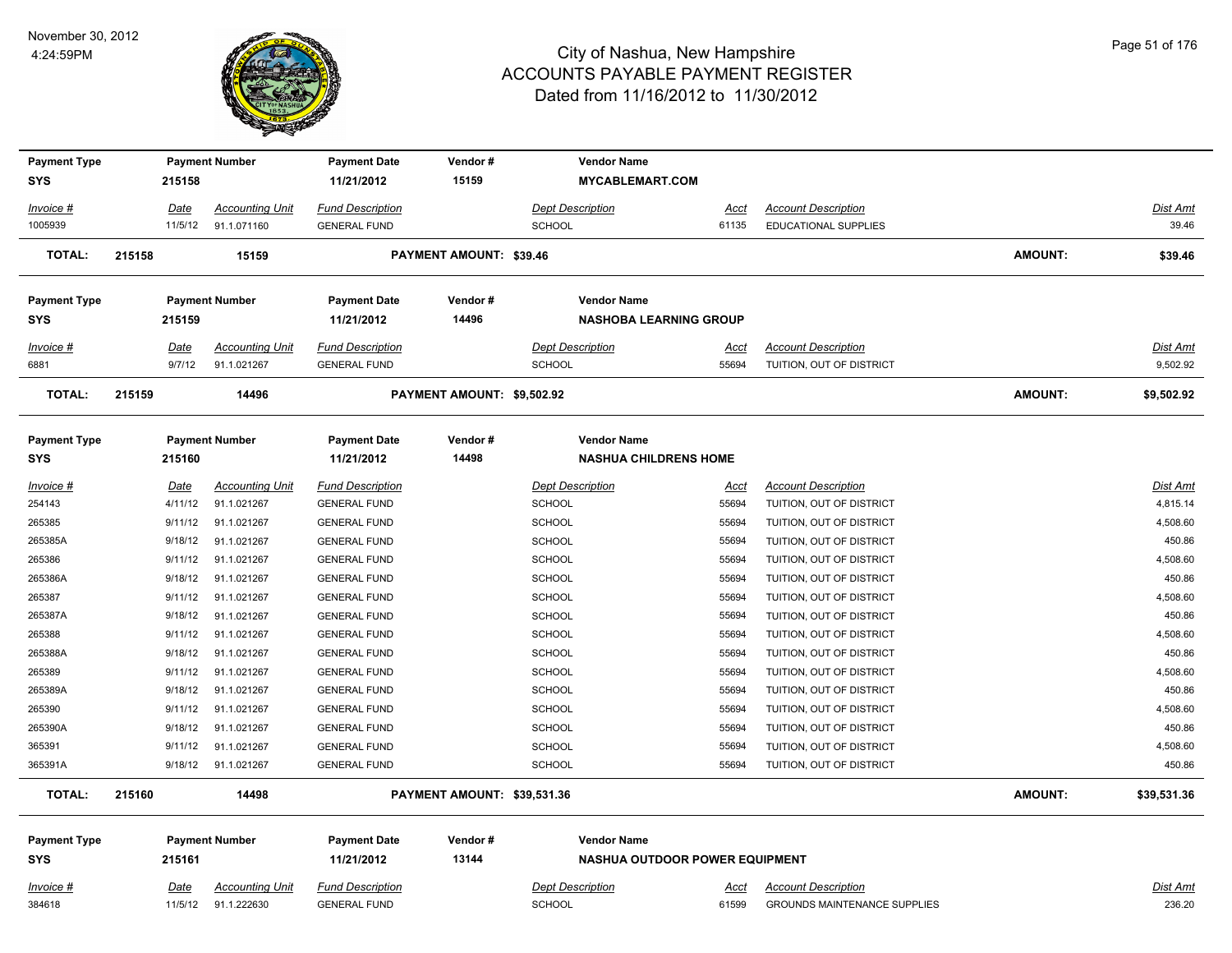

| 384701              | 11/6/12     | 91.1.222630            | <b>GENERAL FUND</b>     |                          | SCHOOL                           | 61599       | <b>GROUNDS MAINTENANCE SUPPLIES</b> |                                   | 57.18           |
|---------------------|-------------|------------------------|-------------------------|--------------------------|----------------------------------|-------------|-------------------------------------|-----------------------------------|-----------------|
| 384834              | 11/7/12     | 91.1.222630            | <b>GENERAL FUND</b>     |                          | SCHOOL                           | 61599       | <b>GROUNDS MAINTENANCE SUPPLIES</b> |                                   | 77.75           |
| <b>TOTAL:</b>       | 215161      | 13144                  |                         | PAYMENT AMOUNT: \$371.13 |                                  |             |                                     | <b>AMOUNT:</b>                    | \$371.13        |
| <b>Payment Type</b> |             | <b>Payment Number</b>  | <b>Payment Date</b>     | Vendor#                  | <b>Vendor Name</b>               |             |                                     | Payee Name                        |                 |
| <b>SYS</b>          | 215162      |                        | 11/21/2012              | 11061                    | PETTY CASH SCHOOLS               |             |                                     | <b>NEW SEARLES SCH PETTY CASH</b> |                 |
| Invoice #           | Date        | <b>Accounting Unit</b> | <b>Fund Description</b> |                          | <b>Dept Description</b>          | <u>Acct</u> | <b>Account Description</b>          |                                   | <u>Dist Amt</u> |
| $3-4$               |             | 11/13/12 91.1.191160   | <b>GENERAL FUND</b>     |                          | <b>SCHOOL</b>                    | 55607       | POSTAGE & DELIVERY                  |                                   | 16.85           |
| <b>TOTAL:</b>       | 215162      | 11061                  |                         | PAYMENT AMOUNT: \$16.85  |                                  |             |                                     | <b>AMOUNT:</b>                    | \$16.85         |
| <b>Payment Type</b> |             | <b>Payment Number</b>  | <b>Payment Date</b>     | Vendor#                  | <b>Vendor Name</b>               |             |                                     |                                   |                 |
| <b>SYS</b>          | 215163      |                        | 11/21/2012              | 13177                    | <b>NFI NORTH INC</b>             |             |                                     |                                   |                 |
| Invoice #           | Date        | <b>Accounting Unit</b> | <b>Fund Description</b> |                          | <b>Dept Description</b>          | <b>Acct</b> | <b>Account Description</b>          |                                   | <b>Dist Amt</b> |
| 136803              | 5/31/12     | 91.1.021267            | <b>GENERAL FUND</b>     |                          | <b>SCHOOL</b>                    | 55694       | TUITION, OUT OF DISTRICT            |                                   | 948.90          |
| <b>TOTAL:</b>       | 215163      | 13177                  |                         | PAYMENT AMOUNT: \$948.90 |                                  |             |                                     | <b>AMOUNT:</b>                    | \$948.90        |
| <b>Payment Type</b> |             | <b>Payment Number</b>  | <b>Payment Date</b>     | Vendor#                  | <b>Vendor Name</b>               |             |                                     |                                   |                 |
| <b>SYS</b>          | 215164      |                        | 11/21/2012              | 14554                    | <b>NORTH CENTER FOOD SERVICE</b> |             |                                     |                                   |                 |
| $Invoice$ #         | <u>Date</u> | <b>Accounting Unit</b> | <b>Fund Description</b> |                          | <b>Dept Description</b>          | <u>Acct</u> | <b>Account Description</b>          |                                   | <b>Dist Amt</b> |
| 3881564             | 11/7/12     | 91.1.041340            | <b>GENERAL FUND</b>     |                          | <b>SCHOOL</b>                    | 61135       | <b>EDUCATIONAL SUPPLIES</b>         |                                   | 471.75          |
| 3882653             | 11/8/12     | 91.1.031300            | <b>GENERAL FUND</b>     |                          | SCHOOL                           | 61135       | EDUCATIONAL SUPPLIES                |                                   | 55.31           |
| 3882654             | 11/8/12     | 91.1.031300            | <b>GENERAL FUND</b>     |                          | <b>SCHOOL</b>                    | 61135       | <b>EDUCATIONAL SUPPLIES</b>         |                                   | 17.37           |
| <b>TOTAL:</b>       | 215164      | 14554                  |                         | PAYMENT AMOUNT: \$544.43 |                                  |             |                                     | <b>AMOUNT:</b>                    | \$544.43        |
| <b>Payment Type</b> |             | <b>Payment Number</b>  | <b>Payment Date</b>     | Vendor#                  | <b>Vendor Name</b>               |             |                                     |                                   |                 |
| <b>SYS</b>          | 215165      |                        | 11/21/2012              | 11305                    | <b>TAMMY O'TOOLE</b>             |             |                                     |                                   |                 |
| Invoice #           | <b>Date</b> | <b>Accounting Unit</b> | <b>Fund Description</b> |                          | <b>Dept Description</b>          | <u>Acct</u> | <b>Account Description</b>          |                                   | Dist Amt        |
| MILES-OCT           |             | 11/15/12 91.1.012320   | <b>GENERAL FUND</b>     |                          | <b>SCHOOL</b>                    | 55307       | MILEAGE REIMBURSEMENTS              |                                   | 42.76           |
| <b>TOTAL:</b>       | 215165      | 11305                  |                         | PAYMENT AMOUNT: \$42.76  |                                  |             |                                     | <b>AMOUNT:</b>                    | \$42.76         |
| <b>Payment Type</b> |             | <b>Payment Number</b>  | <b>Payment Date</b>     | Vendor#                  | <b>Vendor Name</b>               |             |                                     |                                   |                 |
| <b>SYS</b>          | 215166      |                        | 11/21/2012              | 11158                    | PAGE STREET LEASING LLC          |             |                                     |                                   |                 |
| Invoice #           | Date        | <b>Accounting Unit</b> | <b>Fund Description</b> |                          | <b>Dept Description</b>          | <u>Acct</u> | <b>Account Description</b>          | <b>Activity</b>                   | Dist Amt        |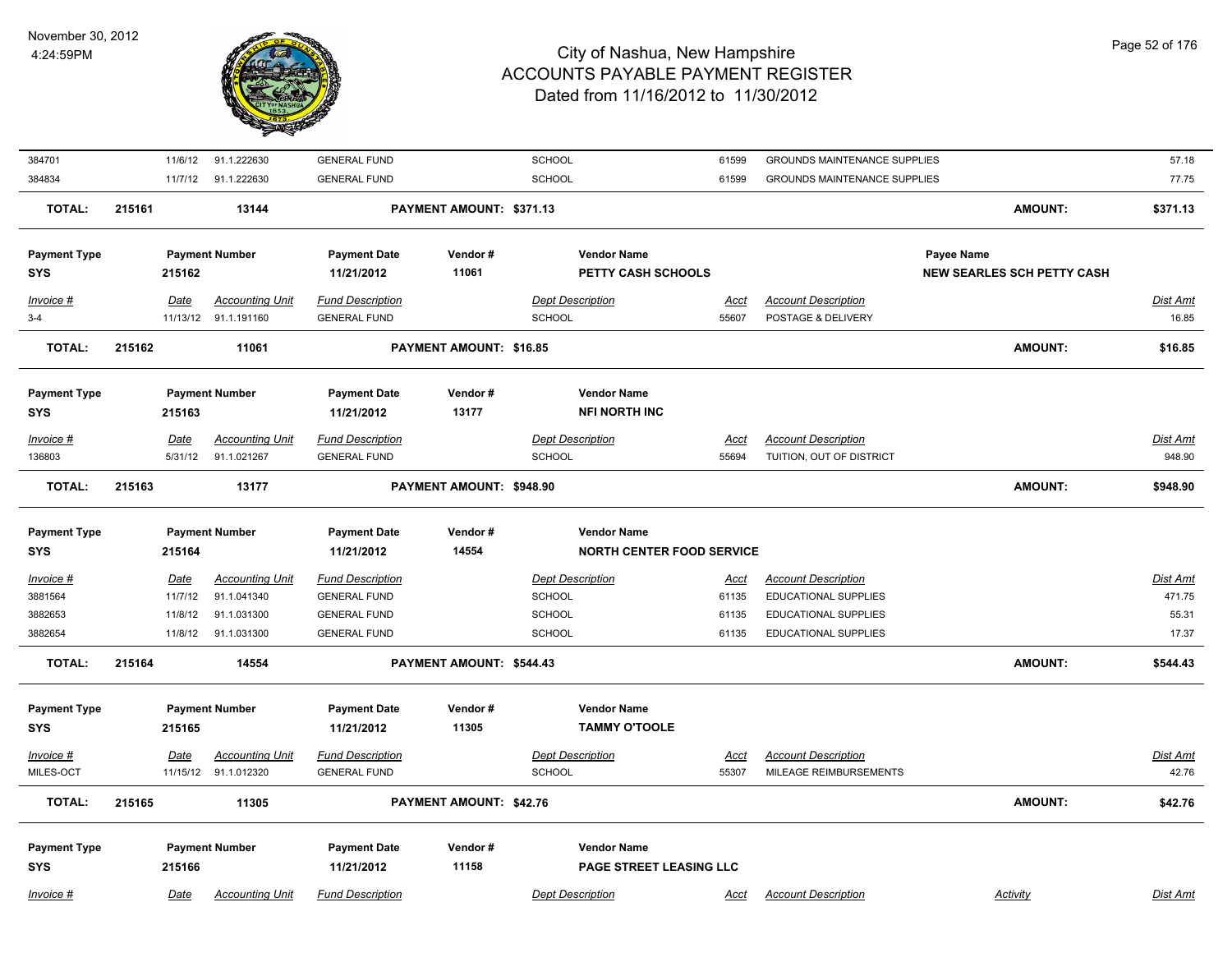

| <b>TOTAL:</b>                     | 215170                 | 11841                                    |                                                       | <b>PAYMENT AMOUNT: \$165.00</b> |                                                  |                      |                                                               | <b>AMOUNT:</b> | \$165.00                  |
|-----------------------------------|------------------------|------------------------------------------|-------------------------------------------------------|---------------------------------|--------------------------------------------------|----------------------|---------------------------------------------------------------|----------------|---------------------------|
| Invoice #<br>45011                | Date<br>11/5/12        | <b>Accounting Unit</b><br>91.1.151160    | <b>Fund Description</b><br><b>GENERAL FUND</b>        |                                 | <b>Dept Description</b><br><b>SCHOOL</b>         | Acct<br>61135        | <b>Account Description</b><br><b>EDUCATIONAL SUPPLIES</b>     |                | Dist Amt<br>165.00        |
| <b>Payment Type</b><br><b>SYS</b> | 215170                 | <b>Payment Number</b>                    | <b>Payment Date</b><br>11/21/2012                     | Vendor#<br>11841                | <b>Vendor Name</b><br><b>POSITIVE ACTION INC</b> |                      |                                                               |                |                           |
| <b>TOTAL:</b>                     | 215169                 | 15479                                    |                                                       | PAYMENT AMOUNT: \$75.00         |                                                  |                      |                                                               | <b>AMOUNT:</b> | \$75.00                   |
| Invoice #<br>SNA FALL CONF        | Date<br>11/5/12        | <b>Accounting Unit</b><br>91.2100.993120 | <b>Fund Description</b><br><b>FOOD SERVICES</b>       |                                 | <b>Dept Description</b><br><b>SCHOOL</b>         | Acct<br>55400        | <b>Account Description</b><br><b>CONFERENCES AND SEMINARS</b> |                | Dist Amt<br>75.00         |
| <b>Payment Type</b><br><b>SYS</b> | 215169                 | <b>Payment Number</b>                    | <b>Payment Date</b><br>11/21/2012                     | Vendor#<br>15479                | <b>Vendor Name</b><br><b>JANET PELLETIER</b>     |                      |                                                               |                |                           |
| <b>TOTAL:</b>                     | 215168                 | 13278                                    |                                                       | PAYMENT AMOUNT: \$121.55        |                                                  |                      |                                                               | <b>AMOUNT:</b> | \$121.55                  |
| $Invoice$ #<br>BK 68167780        | <b>Date</b><br>11/5/12 | <b>Accounting Unit</b><br>91.1.031300    | <b>Fund Description</b><br><b>GENERAL FUND</b>        |                                 | <b>Dept Description</b><br>SCHOOL                | <b>Acct</b><br>61135 | <b>Account Description</b><br><b>EDUCATIONAL SUPPLIES</b>     |                | <b>Dist Amt</b><br>121.55 |
| <b>Payment Type</b><br><b>SYS</b> | 215168                 | <b>Payment Number</b>                    | <b>Payment Date</b><br>11/21/2012                     | Vendor#<br>13278                | <b>Vendor Name</b><br><b>PEARSON EDUCATION</b>   |                      |                                                               |                |                           |
| <b>TOTAL:</b>                     | 215167                 | 13276                                    |                                                       | PAYMENT AMOUNT: \$207.63        |                                                  |                      |                                                               | <b>AMOUNT:</b> | \$207.63                  |
| 38880                             | 11/7/12                | 91.1.222620                              | <b>GENERAL FUND</b>                                   |                                 | <b>SCHOOL</b>                                    | 61414                | SUPPLIES, PLUMBING                                            |                | 65.02                     |
| 38879                             | 11/7/12                | 91.1.222620                              | <b>GENERAL FUND</b>                                   |                                 | <b>SCHOOL</b>                                    | 61414                | SUPPLIES, PLUMBING                                            |                | 70.89                     |
| 34886<br>34887                    | 10/30/12<br>10/30/12   | 91.1.222620<br>91.1.222620               | <b>GENERAL FUND</b><br><b>GENERAL FUND</b>            |                                 | <b>SCHOOL</b><br><b>SCHOOL</b>                   | 61414<br>61414       | SUPPLIES, PLUMBING<br>SUPPLIES, PLUMBING                      |                | 41.63                     |
| Invoice #                         | Date                   | <b>Accounting Unit</b>                   | <b>Fund Description</b>                               |                                 | <b>Dept Description</b>                          | <u>Acct</u>          | <b>Account Description</b>                                    |                | <b>Dist Amt</b><br>30.09  |
| <b>Payment Type</b><br><b>SYS</b> | 215167                 | <b>Payment Number</b>                    | <b>Payment Date</b><br>11/21/2012                     | Vendor#<br>13276                | <b>Vendor Name</b><br>PEABODY SUPPLY CO          |                      |                                                               |                |                           |
| <b>TOTAL:</b>                     | 215166                 | 11158                                    |                                                       | PAYMENT AMOUNT: \$285.00        |                                                  |                      |                                                               | <b>AMOUNT:</b> | \$285.00                  |
| 97517                             |                        | 10/27/12 91.5800.134600                  | SCHOOL CAPITAL PROJECTS<br><b>FUND</b>                |                                 | <b>SCHOOL</b>                                    | 81200                | <b>BUILDINGS AND IMPROVEMENTS</b>                             | 1011.91.04.30  | 95.00                     |
| 97419                             | 10/24/12               | 91.5800.134600                           | <b>FUND</b><br>SCHOOL CAPITAL PROJECTS<br><b>FUND</b> |                                 | <b>SCHOOL</b>                                    | 81200                | <b>BUILDINGS AND IMPROVEMENTS</b>                             | 1011.91.04.30  | 95.00                     |
| 97418                             |                        | 10/24/12 91.5800.134600                  | SCHOOL CAPITAL PROJECTS                               |                                 | SCHOOL                                           | 81200                | <b>BUILDINGS AND IMPROVEMENTS</b>                             | 1011.91.04.30  | 95.00                     |
|                                   |                        |                                          |                                                       |                                 |                                                  |                      |                                                               |                |                           |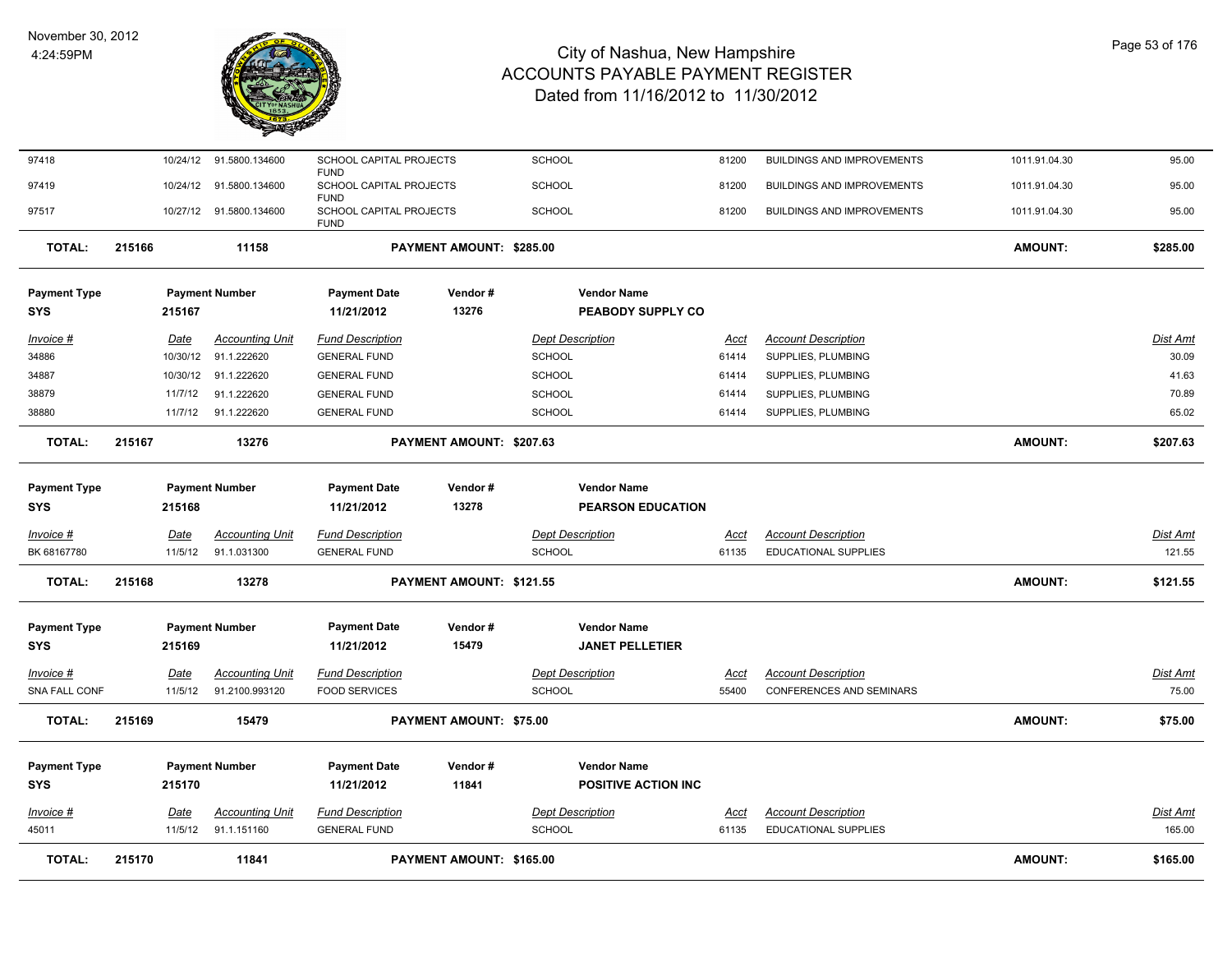

| <b>Payment Type</b>         |             | <b>Payment Number</b>                          | <b>Payment Date</b>                            | Vendor#                        | <b>Vendor Name</b>                       |                      |                                                  |                |                      |
|-----------------------------|-------------|------------------------------------------------|------------------------------------------------|--------------------------------|------------------------------------------|----------------------|--------------------------------------------------|----------------|----------------------|
| <b>SYS</b>                  | 215171      |                                                | 11/21/2012                                     | 15485                          | <b>RICHARD PRESHER</b>                   |                      |                                                  |                |                      |
| <u>Invoice #</u>            | <u>Date</u> | <b>Accounting Unit</b>                         | <b>Fund Description</b>                        |                                | <b>Dept Description</b>                  | <u>Acct</u>          | <b>Account Description</b>                       |                | <b>Dist Amt</b>      |
| 110212-03                   | 11/2/12     | 91.1.031441                                    | <b>GENERAL FUND</b>                            |                                | <b>SCHOOL</b>                            | 55642                | <b>GAME OFFICIALS</b>                            |                | 80.00                |
|                             |             |                                                |                                                |                                |                                          |                      |                                                  |                |                      |
| <b>TOTAL:</b>               | 215171      | 15485                                          |                                                | <b>PAYMENT AMOUNT: \$80.00</b> |                                          |                      |                                                  | <b>AMOUNT:</b> | \$80.00              |
|                             |             |                                                |                                                |                                |                                          |                      |                                                  |                |                      |
| <b>Payment Type</b>         |             | <b>Payment Number</b>                          | <b>Payment Date</b>                            | Vendor#                        | <b>Vendor Name</b>                       |                      |                                                  |                |                      |
| <b>SYS</b>                  | 215172      |                                                | 11/21/2012                                     | 13355                          | <b>PRO AV SYSTEMS INC</b>                |                      |                                                  |                |                      |
| <u>Invoice #</u>            | Date        | <b>Accounting Unit</b>                         | <b>Fund Description</b>                        |                                | <b>Dept Description</b>                  | <u>Acct</u>          | <b>Account Description</b>                       |                | <b>Dist Amt</b>      |
| 17684                       | 11/1/12     | 91.1.031113                                    | <b>GENERAL FUND</b>                            |                                | SCHOOL                                   | 71999                | MISCELLANEOUS EQUIPMENT                          |                | 2,883.00             |
| <b>TOTAL:</b>               | 215172      | 13355                                          |                                                | PAYMENT AMOUNT: \$2,883.00     |                                          |                      |                                                  | <b>AMOUNT:</b> | \$2,883.00           |
|                             |             |                                                |                                                |                                |                                          |                      |                                                  |                |                      |
| <b>Payment Type</b>         |             | <b>Payment Number</b>                          | <b>Payment Date</b>                            | Vendor#                        | <b>Vendor Name</b>                       |                      |                                                  |                |                      |
| SYS                         | 215173      |                                                | 11/21/2012                                     | 13395                          | <b>PAULE RALPH</b>                       |                      |                                                  |                |                      |
| <u>Invoice #</u>            | <u>Date</u> | <b>Accounting Unit</b>                         | <b>Fund Description</b>                        |                                | <b>Dept Description</b>                  | <u>Acct</u>          | <b>Account Description</b>                       |                | <b>Dist Amt</b>      |
| <b>OCT MIILE</b>            | 11/1/12     | 91.2100.073120                                 | <b>FOOD SERVICES</b>                           |                                | <b>SCHOOL</b>                            | 55307                | MILEAGE REIMBURSEMENTS                           |                | 16.83                |
| <b>OCT MIILE</b>            | 11/1/12     | 91.2100.093120                                 | <b>FOOD SERVICES</b>                           |                                | <b>SCHOOL</b>                            | 55307                | MILEAGE REIMBURSEMENTS                           |                | 16.82                |
| <b>OCT MIILE</b>            | 11/1/12     | 91.2100.133120                                 | <b>FOOD SERVICES</b>                           |                                | <b>SCHOOL</b>                            | 55307                | MILEAGE REIMBURSEMENTS                           |                | 16.82                |
| <b>OCT MIILE</b>            | 11/1/12     | 91.2100.183120                                 | <b>FOOD SERVICES</b>                           |                                | <b>SCHOOL</b>                            | 55307                | MILEAGE REIMBURSEMENTS                           |                | 16.82                |
| SNA FALL CONF               |             | 11/5/12  91.2100.993120                        | <b>FOOD SERVICES</b>                           |                                | <b>SCHOOL</b>                            | 55400                | CONFERENCES AND SEMINARS                         |                | 115.00               |
| <b>TOTAL:</b>               | 215173      | 13395                                          |                                                | PAYMENT AMOUNT: \$182.29       |                                          |                      |                                                  | <b>AMOUNT:</b> | \$182.29             |
| <b>Payment Type</b>         |             | <b>Payment Number</b>                          | <b>Payment Date</b>                            | Vendor#                        | <b>Vendor Name</b>                       |                      |                                                  |                |                      |
| SYS                         | 215174      |                                                | 11/21/2012                                     | 13410                          | <b>REALLY GOOD STUFF INC</b>             |                      |                                                  |                |                      |
| <b>Invoice #</b>            | <b>Date</b> | <b>Accounting Unit</b>                         | <b>Fund Description</b>                        |                                | <b>Dept Description</b>                  | <u>Acct</u>          | <b>Account Description</b>                       |                | Dist Amt             |
| 4141219                     |             | 11/3/12 91.1.141160                            | <b>GENERAL FUND</b>                            |                                | <b>SCHOOL</b>                            | 61135                | EDUCATIONAL SUPPLIES                             |                | 38.93                |
| <b>TOTAL:</b>               | 215174      | 13410                                          |                                                | PAYMENT AMOUNT: \$38.93        |                                          |                      |                                                  | <b>AMOUNT:</b> | \$38.93              |
|                             |             |                                                |                                                |                                |                                          |                      |                                                  |                |                      |
| <b>Payment Type</b>         |             | <b>Payment Number</b>                          | <b>Payment Date</b>                            | Vendor#                        | <b>Vendor Name</b>                       |                      |                                                  |                |                      |
| SYS                         | 215175      |                                                | 11/21/2012                                     | 13430                          | <b>RESERVE ACCOUNT</b>                   |                      |                                                  |                |                      |
|                             |             |                                                |                                                |                                |                                          |                      |                                                  |                |                      |
| Invoice #<br>48970628-OCT12 | <b>Date</b> | <b>Accounting Unit</b><br>11/14/12 91.1.012320 | <b>Fund Description</b><br><b>GENERAL FUND</b> |                                | <b>Dept Description</b><br><b>SCHOOL</b> | <u>Acct</u><br>55607 | <b>Account Description</b><br>POSTAGE & DELIVERY |                | Dist Amt<br>2,000.00 |
|                             |             |                                                |                                                |                                |                                          |                      |                                                  |                |                      |
| <b>TOTAL:</b>               | 215175      | 13430                                          |                                                | PAYMENT AMOUNT: \$2,000.00     |                                          |                      |                                                  | <b>AMOUNT:</b> | \$2,000.00           |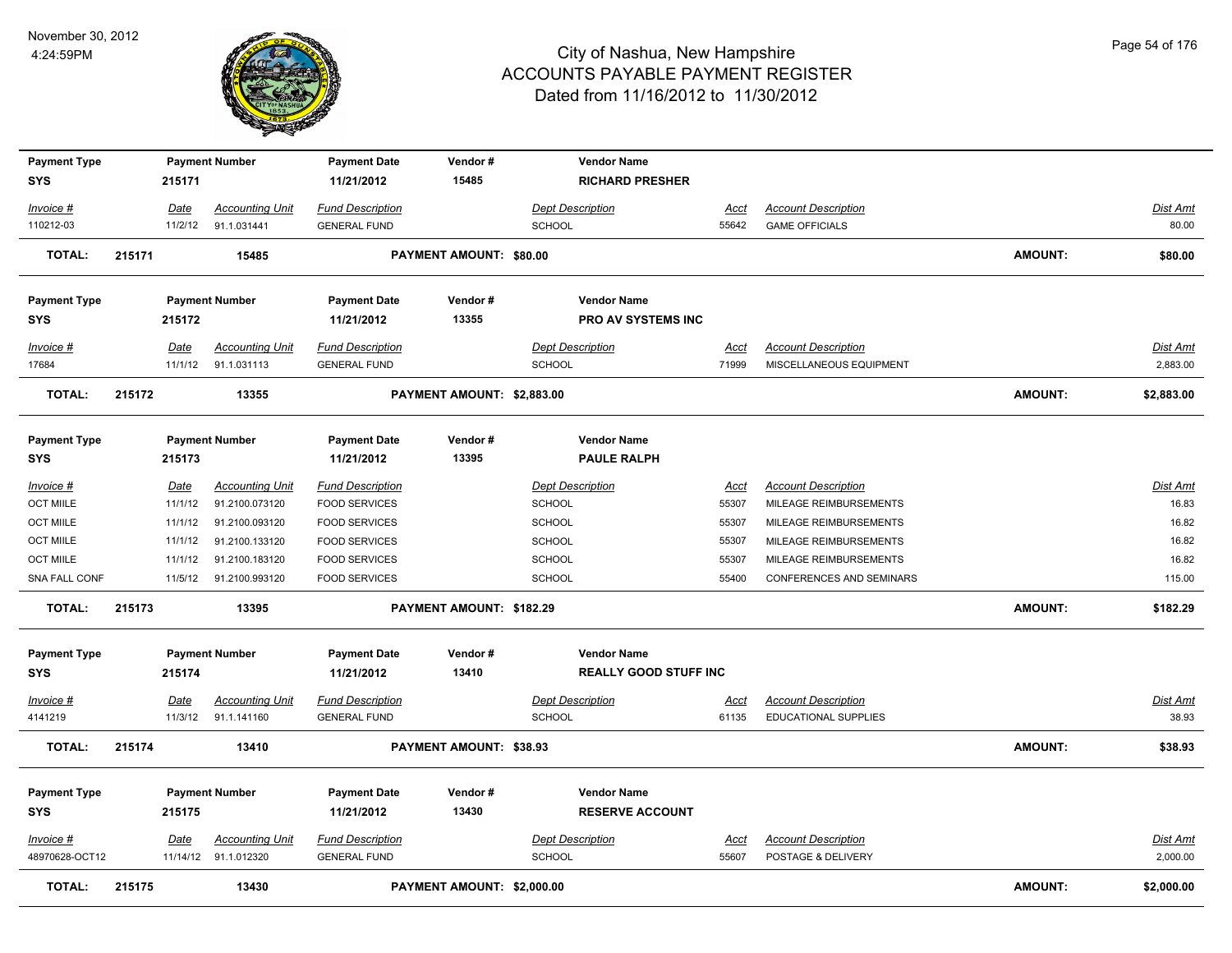

| <b>Payment Type</b> |        |             | <b>Payment Number</b>  | <b>Payment Date</b>       | Vendor#                        | <b>Vendor Name</b>             |             |                            | Payee Name      |                 |
|---------------------|--------|-------------|------------------------|---------------------------|--------------------------------|--------------------------------|-------------|----------------------------|-----------------|-----------------|
| <b>SYS</b>          |        | 215176      |                        | 11/21/2012                | 11764                          | <b>REXEL CLS</b>               |             |                            | <b>REXEL</b>    |                 |
| Invoice #           |        | Date        | <b>Accounting Unit</b> | <b>Fund Description</b>   |                                | <b>Dept Description</b>        | Acct        | <b>Account Description</b> |                 | Dist Amt        |
| S103709460.001      |        | 11/2/12     | 91.1.222620            | <b>GENERAL FUND</b>       |                                | <b>SCHOOL</b>                  | 61407       | SUPPLIES, ELECTRICAL       |                 | 3.19            |
| <b>TOTAL:</b>       | 215176 |             | 11764                  |                           | PAYMENT AMOUNT: \$3.19         |                                |             |                            | <b>AMOUNT:</b>  | \$3.19          |
| <b>Payment Type</b> |        |             | <b>Payment Number</b>  | <b>Payment Date</b>       | Vendor#                        | <b>Vendor Name</b>             |             |                            |                 |                 |
| <b>SYS</b>          |        | 215177      |                        | 11/21/2012                | 13434                          | <b>MARGARET REYNOLDS</b>       |             |                            |                 |                 |
| Invoice #           |        | Date        | <b>Accounting Unit</b> | <b>Fund Description</b>   |                                | <b>Dept Description</b>        | <u>Acct</u> | <b>Account Description</b> | <b>Activity</b> | Dist Amt        |
| <b>NOV-12</b>       |        | 11/19/12    | 91.3800.042219         | <b>SCHOOL GRANTS FUND</b> |                                | <b>SCHOOL</b>                  | 61299       | MISCELLANEOUS SUPPLIES     | 91.03471.042219 | 316.21          |
| SEPT/OCT-12         |        | 11/19/12    | 91.3800.032219         | <b>SCHOOL GRANTS FUND</b> |                                | <b>SCHOOL</b>                  | 61299       | MISCELLANEOUS SUPPLIES     | 91.03471.032219 | 32.19           |
| SEPT/OCT-12         |        | 11/19/12    | 91.3800.042219         | SCHOOL GRANTS FUND        |                                | <b>SCHOOL</b>                  | 61299       | MISCELLANEOUS SUPPLIES     | 91.03471.042219 | 47.83           |
| <b>TOTAL:</b>       | 215177 |             | 13434                  |                           | PAYMENT AMOUNT: \$396.23       |                                |             |                            | <b>AMOUNT:</b>  | \$396.23        |
| <b>Payment Type</b> |        |             | <b>Payment Number</b>  | <b>Payment Date</b>       | Vendor#                        | <b>Vendor Name</b>             |             |                            |                 |                 |
| <b>SYS</b>          |        | 215178      |                        | 11/21/2012                | 15476                          | <b>CLAIRE RIOUX</b>            |             |                            |                 |                 |
| Invoice #           |        | Date        | <b>Accounting Unit</b> | <b>Fund Description</b>   |                                | <b>Dept Description</b>        | Acct        | <b>Account Description</b> |                 | <b>Dist Amt</b> |
| SNA FALL CONF       |        | 11/5/12     | 91.2100.993120         | <b>FOOD SERVICES</b>      |                                | <b>SCHOOL</b>                  | 55400       | CONFERENCES AND SEMINARS   |                 | 75.00           |
| <b>TOTAL:</b>       | 215178 |             | 15476                  |                           | <b>PAYMENT AMOUNT: \$75.00</b> |                                |             |                            | <b>AMOUNT:</b>  | \$75.00         |
|                     |        |             |                        |                           |                                |                                |             |                            |                 |                 |
| <b>Payment Type</b> |        |             | <b>Payment Number</b>  | <b>Payment Date</b>       | Vendor#                        | <b>Vendor Name</b>             |             |                            |                 |                 |
| <b>SYS</b>          |        | 215179      |                        | 11/21/2012                | 13473                          | <b>HARRY ROSENSTEIN</b>        |             |                            |                 |                 |
| <u> Invoice #</u>   |        | <b>Date</b> | <b>Accounting Unit</b> | <b>Fund Description</b>   |                                | <b>Dept Description</b>        | <u>Acct</u> | <b>Account Description</b> |                 | <u>Dist Amt</u> |
| 100512-03           |        | 10/5/12     | 91.1.031466            | <b>GENERAL FUND</b>       |                                | <b>SCHOOL</b>                  | 55642       | <b>GAME OFFICIALS</b>      |                 | 60.00           |
| <b>TOTAL:</b>       | 215179 |             | 13473                  |                           | PAYMENT AMOUNT: \$60.00        |                                |             |                            | <b>AMOUNT:</b>  | \$60.00         |
|                     |        |             |                        |                           |                                |                                |             |                            |                 |                 |
| <b>Payment Type</b> |        |             | <b>Payment Number</b>  | <b>Payment Date</b>       | Vendor#                        | <b>Vendor Name</b>             |             |                            |                 |                 |
| <b>SYS</b>          |        | 215180      |                        | 11/21/2012                | 15079                          | ROYAL PALACE DANCE STUDIO, LLC |             |                            |                 |                 |
| Invoice #           |        | Date        | <b>Accounting Unit</b> | <b>Fund Description</b>   |                                | <b>Dept Description</b>        | Acct        | <b>Account Description</b> |                 | Dist Amt        |
| 946                 |        | 11/19/12    | 91.2222.991490         | AFTER SCHOOL PROGRAM      |                                | <b>SCHOOL</b>                  | 53614       | PUPIL SUPPORT SERVICES     |                 | 1,050.00        |
| <b>TOTAL:</b>       | 215180 |             | 15079                  |                           | PAYMENT AMOUNT: \$1,050.00     |                                |             |                            | <b>AMOUNT:</b>  | \$1,050.00      |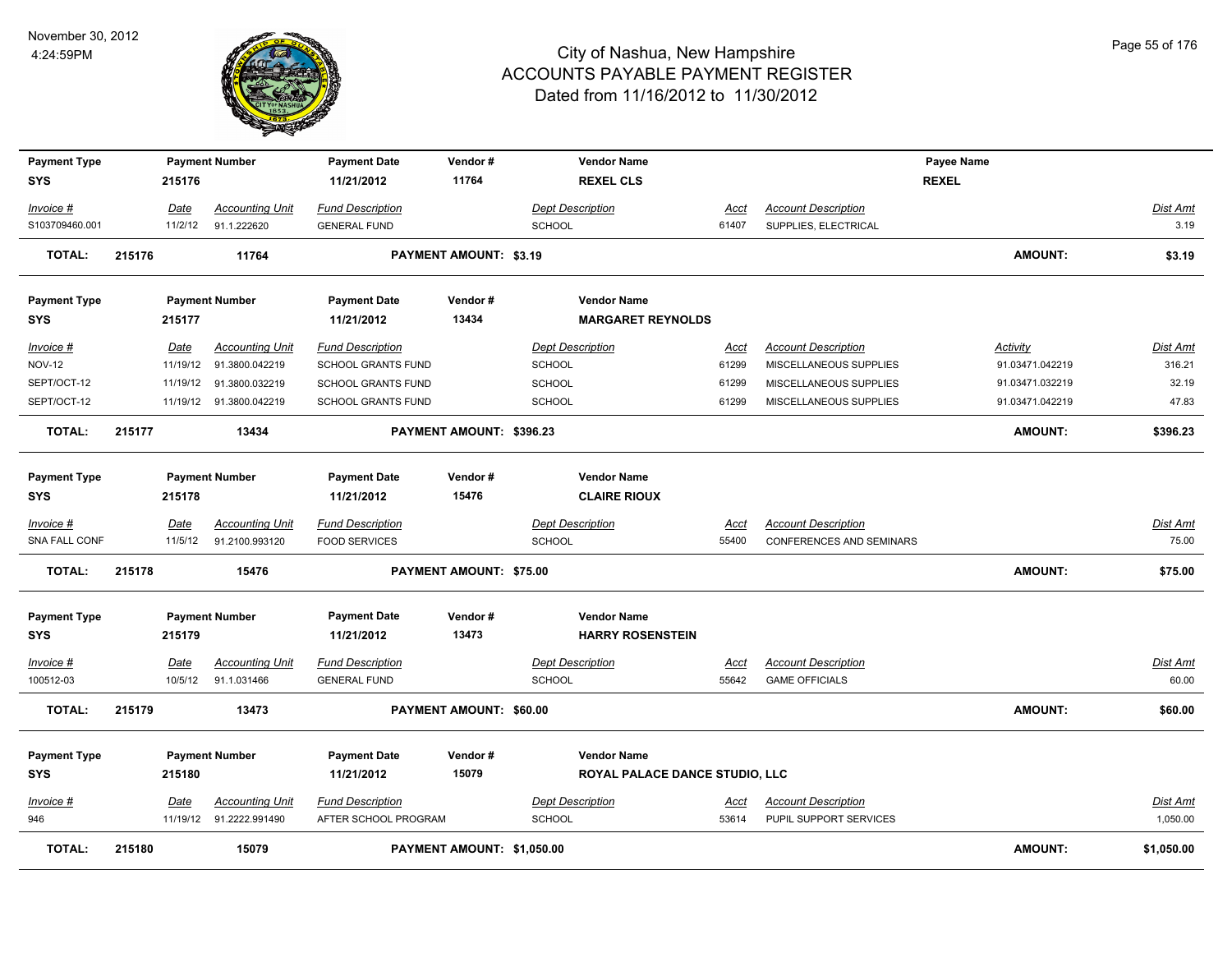

| <b>Payment Type</b> |        |             | <b>Payment Number</b>  | <b>Payment Date</b>     | Vendor#                  | <b>Vendor Name</b>             |             |                                          |                |                 |
|---------------------|--------|-------------|------------------------|-------------------------|--------------------------|--------------------------------|-------------|------------------------------------------|----------------|-----------------|
| <b>SYS</b>          |        | 215181      |                        | 11/21/2012              | 13484                    | <b>DAVID RYAN</b>              |             |                                          |                |                 |
| Invoice #           |        | <u>Date</u> | <b>Accounting Unit</b> | <b>Fund Description</b> |                          | <b>Dept Description</b>        | Acct        | <b>Account Description</b>               |                | Dist Amt        |
| MILES-OCT           |        |             | 11/13/12 91.1.041160   | <b>GENERAL FUND</b>     |                          | SCHOOL                         | 55307       | MILEAGE REIMBURSEMENTS                   |                | 249.87          |
| <b>TOTAL:</b>       | 215181 |             | 13484                  |                         | PAYMENT AMOUNT: \$249.87 |                                |             |                                          | <b>AMOUNT:</b> | \$249.87        |
| <b>Payment Type</b> |        |             | <b>Payment Number</b>  | <b>Payment Date</b>     | Vendor#                  | <b>Vendor Name</b>             |             |                                          |                |                 |
| <b>SYS</b>          |        | 215182      |                        | 11/21/2012              | 13504                    | <b>SANEL AUTO PARTS CO</b>     |             |                                          |                |                 |
| Invoice #           |        | Date        | <b>Accounting Unit</b> | <b>Fund Description</b> |                          | <b>Dept Description</b>        | Acct        | <b>Account Description</b>               |                | Dist Amt        |
| 2PH5796             |        | 11/6/12     | 91.1.222620            | <b>GENERAL FUND</b>     |                          | <b>SCHOOL</b>                  | 54600       | VEHICLE REPAIRS & MAINTENANCE            |                | 16.40           |
| 2PI5755             |        | 11/7/12     | 91.1.222620            | <b>GENERAL FUND</b>     |                          | <b>SCHOOL</b>                  | 54600       | <b>VEHICLE REPAIRS &amp; MAINTENANCE</b> |                | 92.59           |
| 2PI9751             |        | 11/8/12     | 91.1.222620            | <b>GENERAL FUND</b>     |                          | <b>SCHOOL</b>                  | 54600       | <b>VEHICLE REPAIRS &amp; MAINTENANCE</b> |                | 39.90           |
| <b>TOTAL:</b>       | 215182 |             | 13504                  |                         | PAYMENT AMOUNT: \$148.89 |                                |             |                                          | <b>AMOUNT:</b> | \$148.89        |
| <b>Payment Type</b> |        |             | <b>Payment Number</b>  | <b>Payment Date</b>     | Vendor#                  | <b>Vendor Name</b>             |             |                                          |                |                 |
| <b>SYS</b>          |        | 215183      |                        | 11/21/2012              | 13524                    | <b>SCHOOL NURSE SUPPLY INC</b> |             |                                          |                |                 |
| Invoice #           |        | Date        | <b>Accounting Unit</b> | <b>Fund Description</b> |                          | <b>Dept Description</b>        | Acct        | <b>Account Description</b>               |                | <b>Dist Amt</b> |
| 414559-IN           |        | 11/7/12     | 91.1.132130            | <b>GENERAL FUND</b>     |                          | <b>SCHOOL</b>                  | 61142       | <b>MEDICAL SUPPLIES</b>                  |                | 381.72          |
| <b>TOTAL:</b>       | 215183 |             | 13524                  |                         | PAYMENT AMOUNT: \$381.72 |                                |             |                                          | AMOUNT:        | \$381.72        |
| <b>Payment Type</b> |        |             | <b>Payment Number</b>  | <b>Payment Date</b>     | Vendor#                  | <b>Vendor Name</b>             |             |                                          |                |                 |
| <b>SYS</b>          |        | 215184      |                        | 11/21/2012              | 13525                    | <b>SCHOOL OUTFITTERS</b>       |             |                                          |                |                 |
| Invoice #           |        | <b>Date</b> | <b>Accounting Unit</b> | <b>Fund Description</b> |                          | <b>Dept Description</b>        | <u>Acct</u> | <b>Account Description</b>               |                | <b>Dist Amt</b> |
| 11063206            |        | 11/5/12     | 91.1.062120            | <b>GENERAL FUND</b>     |                          | <b>SCHOOL</b>                  | 61135       | EDUCATIONAL SUPPLIES                     |                | 43.74           |
| <b>TOTAL:</b>       | 215184 |             | 13525                  |                         | PAYMENT AMOUNT: \$43.74  |                                |             |                                          | <b>AMOUNT:</b> | \$43.74         |
| <b>Payment Type</b> |        |             | <b>Payment Number</b>  | <b>Payment Date</b>     | Vendor#                  | <b>Vendor Name</b>             |             |                                          |                |                 |
| <b>SYS</b>          |        | 215185      |                        | 11/21/2012              | 13526                    | <b>SCHOOL SPECIALTY</b>        |             |                                          |                |                 |
| Invoice #           |        | <b>Date</b> | <b>Accounting Unit</b> | <b>Fund Description</b> |                          | <b>Dept Description</b>        | <u>Acct</u> | <b>Account Description</b>               |                | <b>Dist Amt</b> |
| 208109473018        |        | 11/2/12     | 91.1.061160            | <b>GENERAL FUND</b>     |                          | <b>SCHOOL</b>                  | 61135       | <b>EDUCATIONAL SUPPLIES</b>              |                | 1,108.43        |
| 208109473024        |        | 11/2/12     | 91.1.041113            | <b>GENERAL FUND</b>     |                          | <b>SCHOOL</b>                  | 61135       | <b>EDUCATIONAL SUPPLIES</b>              |                | 205.58          |
| 208109473026        |        | 11/2/12     | 91.1.041160            | <b>GENERAL FUND</b>     |                          | <b>SCHOOL</b>                  | 61135       | <b>EDUCATIONAL SUPPLIES</b>              |                | 69.37           |
| 208109473028        |        | 11/2/12     | 91.1.041160            | <b>GENERAL FUND</b>     |                          | <b>SCHOOL</b>                  | 61135       | EDUCATIONAL SUPPLIES                     |                | 6.13            |
| 208109479365        |        | 11/5/12     | 91.1.041160            | <b>GENERAL FUND</b>     |                          | <b>SCHOOL</b>                  | 61135       | <b>EDUCATIONAL SUPPLIES</b>              |                | 48.93           |
| 208109490214        |        | 11/7/12     | 91.1.111160            | <b>GENERAL FUND</b>     |                          | <b>SCHOOL</b>                  | 71800       | <b>FURNITURE &amp; FIXTURES</b>          |                | 849.32          |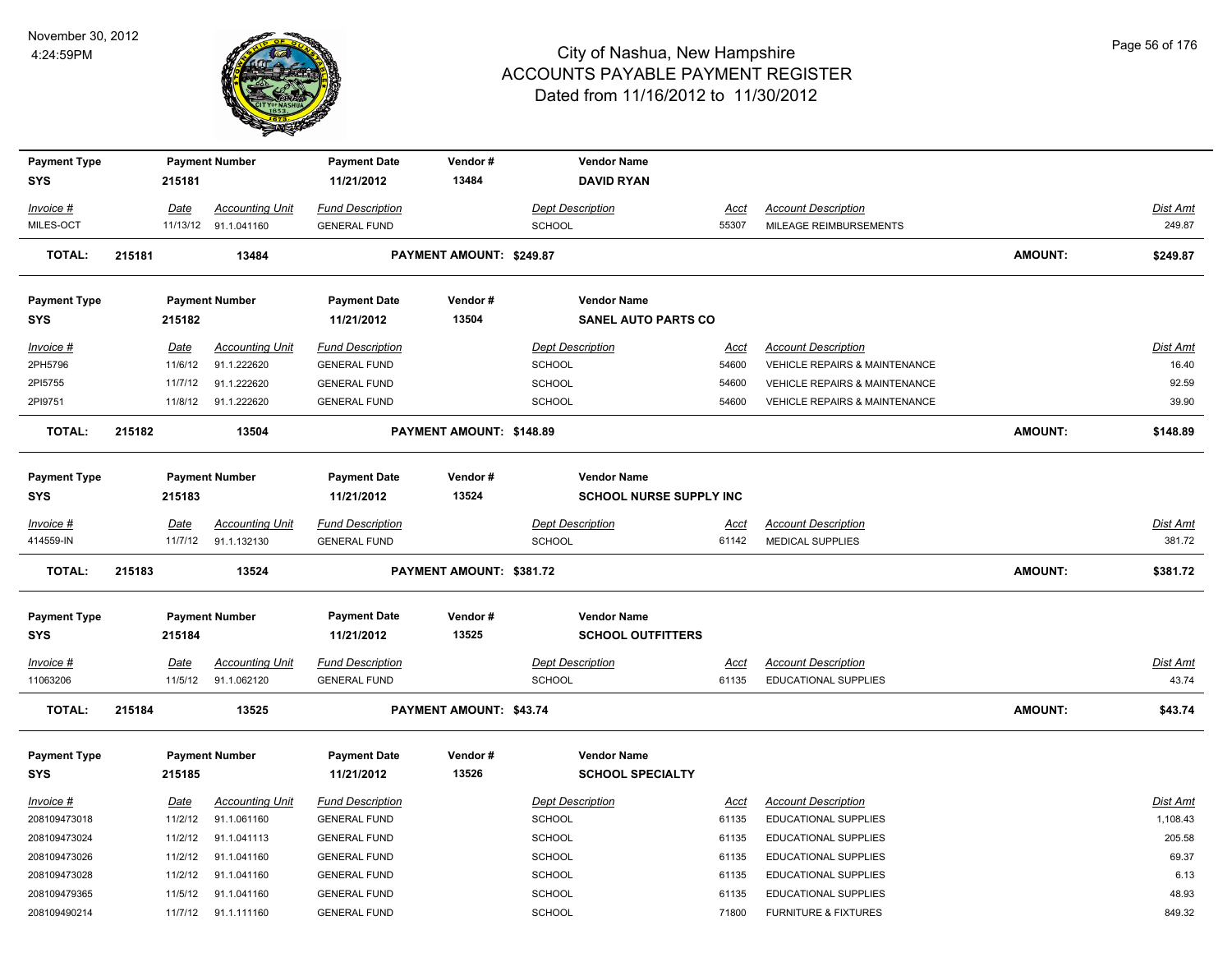

| 208109500232        | 11/9/12     | 91.1.161119            | <b>GENERAL FUND</b>       |                            | <b>SCHOOL</b>           | 61135       | <b>EDUCATIONAL SUPPLIES</b> |                         | 26.80           |
|---------------------|-------------|------------------------|---------------------------|----------------------------|-------------------------|-------------|-----------------------------|-------------------------|-----------------|
| 208109500233        | 11/9/12     | 91.1.071160            | <b>GENERAL FUND</b>       |                            | <b>SCHOOL</b>           | 61135       | EDUCATIONAL SUPPLIES        |                         | 101.00          |
| 208109500234        | 11/9/12     | 91.1.121102            | <b>GENERAL FUND</b>       |                            | <b>SCHOOL</b>           | 61135       | <b>EDUCATIONAL SUPPLIES</b> |                         | 127.78          |
| <b>TOTAL:</b>       | 215185      | 13526                  |                           | PAYMENT AMOUNT: \$2,543.34 |                         |             |                             | <b>AMOUNT:</b>          | \$2,543.34      |
| <b>Payment Type</b> |             | <b>Payment Number</b>  | <b>Payment Date</b>       | Vendor#                    | <b>Vendor Name</b>      |             |                             |                         |                 |
| <b>SYS</b>          | 215186      |                        | 11/21/2012                | 15490                      | <b>SHANAHAN</b>         |             |                             |                         |                 |
| $Invoice$ #         | <u>Date</u> | <b>Accounting Unit</b> | <b>Fund Description</b>   |                            | <b>Dept Description</b> | <u>Acct</u> | <b>Account Description</b>  |                         | <b>Dist Amt</b> |
| 23940               | 11/2/12     | 91.1.031160            | <b>GENERAL FUND</b>       |                            | SCHOOL                  | 53628       | CONTRACT SERVICES           |                         | 281.20          |
| <b>TOTAL:</b>       | 215186      | 15490                  |                           | PAYMENT AMOUNT: \$281.20   |                         |             |                             | <b>AMOUNT:</b>          | \$281.20        |
| <b>Payment Type</b> |             | <b>Payment Number</b>  | <b>Payment Date</b>       | Vendor#                    | <b>Vendor Name</b>      |             |                             |                         |                 |
| <b>SYS</b>          | 215187      |                        | 11/21/2012                | 10659                      | <b>SUSAN E DOUGLAS</b>  |             |                             |                         |                 |
|                     |             |                        |                           |                            |                         |             |                             |                         |                 |
| $Invoice$ #         | Date        | <b>Accounting Unit</b> | <b>Fund Description</b>   |                            | <b>Dept Description</b> | Acct        | <b>Account Description</b>  |                         | <b>Dist Amt</b> |
| 101112-07           | 10/11/12    | 91.1.071463            | <b>GENERAL FUND</b>       |                            | SCHOOL                  | 55642       | <b>GAME OFFICIALS</b>       |                         | 60.00           |
| <b>TOTAL:</b>       | 215187      | 10659                  |                           | PAYMENT AMOUNT: \$60.00    |                         |             |                             | <b>AMOUNT:</b>          | \$60.00         |
| <b>Payment Type</b> |             | <b>Payment Number</b>  | <b>Payment Date</b>       | Vendor#                    | <b>Vendor Name</b>      |             |                             | Payee Name              |                 |
| <b>SYS</b>          | 215188      |                        | 11/21/2012                | 11287                      | <b>NURSES PRN INC</b>   |             |                             | <b>SILVER TOUCH HHC</b> |                 |
| $Invoice$ #         | Date        | <b>Accounting Unit</b> | <b>Fund Description</b>   |                            | <b>Dept Description</b> | <u>Acct</u> | <b>Account Description</b>  | Activity                | <b>Dist Amt</b> |
| 450352              | 11/8/12     | 91.3800.022190         | <b>SCHOOL GRANTS FUND</b> |                            | <b>SCHOOL</b>           | 53628       | <b>CONTRACT SERVICES</b>    | 91.03953.022190         | 135.00          |
| 450490              | 11/8/12     | 91.3800.022190         | SCHOOL GRANTS FUND        |                            | <b>SCHOOL</b>           | 53628       | CONTRACT SERVICES           | 91.03953.022190         | 255.00          |
| <b>TOTAL:</b>       | 215188      | 11287                  |                           | PAYMENT AMOUNT: \$390.00   |                         |             |                             | <b>AMOUNT:</b>          | \$390.00        |
| <b>Payment Type</b> |             | <b>Payment Number</b>  | <b>Payment Date</b>       | Vendor#                    | <b>Vendor Name</b>      |             |                             |                         |                 |
| <b>SYS</b>          | 215189      |                        | 11/21/2012                | 13589                      | <b>ODETTE SLOSEK</b>    |             |                             |                         |                 |
| Invoice #           | Date        | <b>Accounting Unit</b> | <b>Fund Description</b>   |                            | <b>Dept Description</b> | Acct        | <b>Account Description</b>  |                         | Dist Amt        |
| <b>OCT MILE</b>     | 11/2/12     | 91.2100.053120         | <b>FOOD SERVICES</b>      |                            | <b>SCHOOL</b>           | 55307       | MILEAGE REIMBURSEMENTS      |                         | 20.67           |
| <b>OCT MILE</b>     | 11/2/12     | 91.2100.153120         | <b>FOOD SERVICES</b>      |                            | SCHOOL                  | 55307       | MILEAGE REIMBURSEMENTS      |                         | 20.67           |
| <b>OCT MILE</b>     | 11/2/12     | 91.2100.193120         | <b>FOOD SERVICES</b>      |                            | SCHOOL                  | 55307       | MILEAGE REIMBURSEMENTS      |                         | 20.68           |
| <b>OCT MILE</b>     | 11/2/12     | 91.2100.203120         | <b>FOOD SERVICES</b>      |                            | SCHOOL                  | 55307       | MILEAGE REIMBURSEMENTS      |                         | 20.68           |
| <b>TOTAL:</b>       | 215189      | 13589                  |                           | PAYMENT AMOUNT: \$82.70    |                         |             |                             | <b>AMOUNT:</b>          | \$82.70         |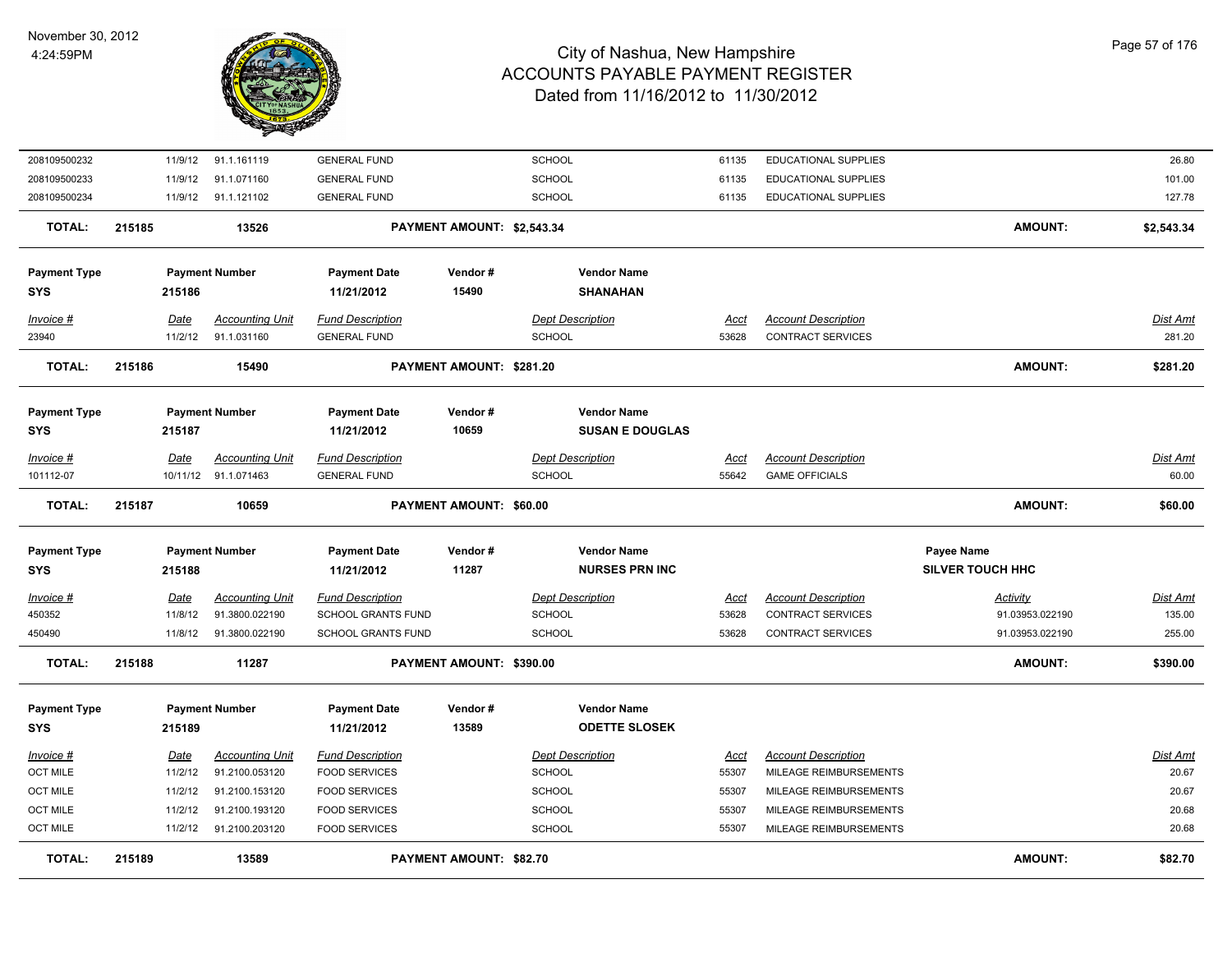

| <b>Payment Type</b> |        |             | <b>Payment Number</b>  | <b>Payment Date</b>     | Vendor#                        | <b>Vendor Name</b>                |             |                                                      |                |                 |
|---------------------|--------|-------------|------------------------|-------------------------|--------------------------------|-----------------------------------|-------------|------------------------------------------------------|----------------|-----------------|
| <b>SYS</b>          |        | 215190      |                        | 11/21/2012              | 15486                          | <b>TARIN SMART</b>                |             |                                                      |                |                 |
| Invoice #           |        | Date        | <b>Accounting Unit</b> | <b>Fund Description</b> |                                | <b>Dept Description</b>           | <u>Acct</u> | <b>Account Description</b>                           |                | <b>Dist Amt</b> |
| OCT-12              |        |             | 11/19/12 91.1.041160   | <b>GENERAL FUND</b>     |                                | SCHOOL                            | 61135       | <b>EDUCATIONAL SUPPLIES</b>                          |                | 70.74           |
| <b>TOTAL:</b>       | 215190 |             | 15486                  |                         | <b>PAYMENT AMOUNT: \$70.74</b> |                                   |             |                                                      | <b>AMOUNT:</b> | \$70.74         |
| <b>Payment Type</b> |        |             | <b>Payment Number</b>  | <b>Payment Date</b>     | Vendor#                        | <b>Vendor Name</b>                |             |                                                      |                |                 |
| <b>SYS</b>          |        | 215191      |                        | 11/21/2012              | 15474                          | SNA - NH                          |             |                                                      |                |                 |
| Invoice #           |        | Date        | <b>Accounting Unit</b> | <b>Fund Description</b> |                                | <b>Dept Description</b>           | <u>Acct</u> | <b>Account Description</b>                           |                | <b>Dist Amt</b> |
| REGION 2 10/3/12    |        | 11/5/12     | 91.2100.993120         | <b>FOOD SERVICES</b>    |                                | SCHOOL                            | 55400       | CONFERENCES AND SEMINARS                             |                | 139.00          |
| <b>TOTAL:</b>       | 215191 |             | 15474                  |                         | PAYMENT AMOUNT: \$139.00       |                                   |             |                                                      | <b>AMOUNT:</b> | \$139.00        |
| <b>Payment Type</b> |        |             | <b>Payment Number</b>  | <b>Payment Date</b>     | Vendor#                        | <b>Vendor Name</b>                |             |                                                      |                |                 |
| <b>SYS</b>          |        | 215192      |                        | 11/21/2012              | 13601                          | <b>SOLUTION TREE INC</b>          |             |                                                      |                |                 |
| Invoice #           |        | Date        | <b>Accounting Unit</b> | <b>Fund Description</b> |                                | <b>Dept Description</b>           | <u>Acct</u> | <b>Account Description</b>                           |                | <b>Dist Amt</b> |
| 722981              |        | 11/7/12     | 91.1.051160            | <b>GENERAL FUND</b>     |                                | SCHOOL                            | 61135       | <b>EDUCATIONAL SUPPLIES</b>                          |                | 29.95           |
| <b>TOTAL:</b>       | 215192 |             | 13601                  |                         | PAYMENT AMOUNT: \$29.95        |                                   |             |                                                      | <b>AMOUNT:</b> | \$29.95         |
| <b>Payment Type</b> |        |             | <b>Payment Number</b>  | <b>Payment Date</b>     | Vendor#                        | <b>Vendor Name</b>                |             |                                                      |                |                 |
| <b>SYS</b>          |        | 215193      |                        | 11/21/2012              | 14698                          | <b>STADIUM SYSTEM INC</b>         |             |                                                      |                |                 |
| $Invoice$ #         |        | Date        | <b>Accounting Unit</b> | <b>Fund Description</b> |                                | <b>Dept Description</b>           | <u>Acct</u> | <b>Account Description</b>                           |                | <b>Dist Amt</b> |
| 46040               |        | 7/18/12     | 91.1.031441            | <b>GENERAL FUND</b>     |                                | SCHOOL                            | 54487       | <b>EQUIPMENT REPAIRS &amp;</b><br><b>MAINTENANCE</b> |                | 1,434.00        |
| <b>TOTAL:</b>       | 215193 |             | 14698                  |                         | PAYMENT AMOUNT: \$1,434.00     |                                   |             |                                                      | <b>AMOUNT:</b> | \$1,434.00      |
| <b>Payment Type</b> |        |             | <b>Payment Number</b>  | <b>Payment Date</b>     | Vendor#                        | <b>Vendor Name</b>                |             |                                                      |                |                 |
| <b>SYS</b>          |        | 215194      |                        | 11/21/2012              | 11963                          | <b>STAPLES BUSINESS ADVANTAGE</b> |             |                                                      |                |                 |
| Invoice #           |        | <u>Date</u> | <b>Accounting Unit</b> | <b>Fund Description</b> |                                | <b>Dept Description</b>           | <u>Acct</u> | <b>Account Description</b>                           |                | <u>Dist Amt</u> |
| 3185312035          |        | 10/31/12    | 91.1.062410            | <b>GENERAL FUND</b>     |                                | SCHOOL                            | 61100       | OFFICE SUPPLIES                                      |                | 442.89          |
| 3185400197          |        | 11/1/12     | 91.1.111160            | <b>GENERAL FUND</b>     |                                | <b>SCHOOL</b>                     | 61135       | EDUCATIONAL SUPPLIES                                 |                | 175.99          |
| 3185467538          |        | 11/2/12     | 91.1.031300            | <b>GENERAL FUND</b>     |                                | SCHOOL                            | 61135       | EDUCATIONAL SUPPLIES                                 |                | 249.99          |
| 3185673745          |        | 11/3/12     | 91.1.041160            | <b>GENERAL FUND</b>     |                                | SCHOOL                            | 61135       | <b>EDUCATIONAL SUPPLIES</b>                          |                | 143.76          |
| 3185673746          |        | 11/3/12     | 91.1.041160            | <b>GENERAL FUND</b>     |                                | SCHOOL                            | 61135       | EDUCATIONAL SUPPLIES                                 |                | 121.87          |
| 3185673747          |        | 11/3/12     | 91.1.222610            | <b>GENERAL FUND</b>     |                                | SCHOOL                            | 61100       | OFFICE SUPPLIES                                      |                | 209.24          |
| 3185673748          |        | 11/3/12     | 91.1.031160            | <b>GENERAL FUND</b>     |                                | SCHOOL                            | 61135       | <b>EDUCATIONAL SUPPLIES</b>                          |                | 217.24          |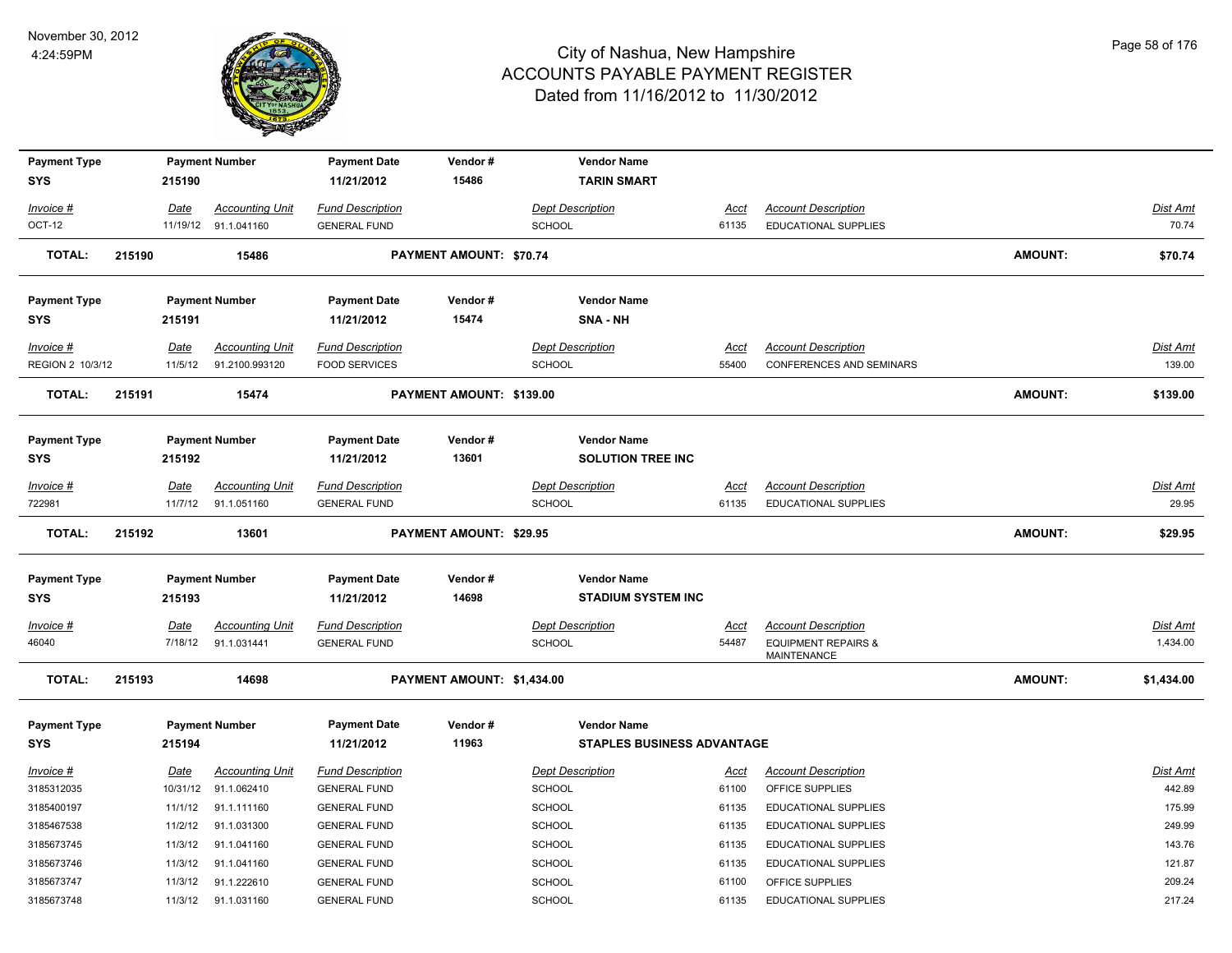

| <b>TOTAL:</b>                     | 215198 |                        | 13753                                           |                                                 | <b>PAYMENT AMOUNT: \$34.29</b> |                                          |                                                   |                      |                                                        | <b>AMOUNT:</b> | \$34.29                  |
|-----------------------------------|--------|------------------------|-------------------------------------------------|-------------------------------------------------|--------------------------------|------------------------------------------|---------------------------------------------------|----------------------|--------------------------------------------------------|----------------|--------------------------|
| Invoice #<br>27448                |        | <b>Date</b><br>11/9/12 | <b>Accounting Unit</b><br>91.1.222620           | <b>Fund Description</b><br><b>GENERAL FUND</b>  |                                | <b>Dept Description</b><br><b>SCHOOL</b> |                                                   | <u>Acct</u><br>61414 | <b>Account Description</b><br>SUPPLIES, PLUMBING       |                | Dist Amt<br>34.29        |
| <b>Payment Type</b><br><b>SYS</b> |        | 215198                 | <b>Payment Number</b>                           | <b>Payment Date</b><br>11/21/2012               | Vendor#<br>13753               |                                          | <b>Vendor Name</b><br><b>TOTAL AIR SUPPLY INC</b> |                      |                                                        |                |                          |
| <b>TOTAL:</b>                     | 215197 |                        | 10692                                           |                                                 | PAYMENT AMOUNT: \$610.62       |                                          |                                                   |                      |                                                        | <b>AMOUNT:</b> | \$610.62                 |
| Invoice #<br>210310667            |        | Date                   | <b>Accounting Unit</b><br>10/31/12 91.1.041300  | <b>Fund Description</b><br><b>GENERAL FUND</b>  |                                | <b>Dept Description</b><br><b>SCHOOL</b> |                                                   | <u>Acct</u><br>61135 | <b>Account Description</b><br>EDUCATIONAL SUPPLIES     |                | Dist Amt<br>610.62       |
| <b>SYS</b>                        |        | 215197                 |                                                 | 11/21/2012                                      | 10692                          |                                          | <b>SYSCO BOSTON LLC</b>                           |                      |                                                        |                |                          |
| <b>Payment Type</b>               |        |                        | <b>Payment Number</b>                           | <b>Payment Date</b>                             | Vendor#                        |                                          | <b>Vendor Name</b>                                |                      |                                                        |                |                          |
| <b>TOTAL:</b>                     | 215196 |                        | 13700                                           |                                                 | PAYMENT AMOUNT: \$75.00        |                                          |                                                   |                      |                                                        | <b>AMOUNT:</b> | \$75.00                  |
| Invoice #<br>SNA FALL CONF        |        | Date<br>11/5/12        | 91.2100.993120                                  | <b>Fund Description</b><br><b>FOOD SERVICES</b> |                                | <b>SCHOOL</b>                            |                                                   | Acct<br>55400        | CONFERENCES AND SEMINARS                               |                | <b>Dist Amt</b><br>75.00 |
| <b>Payment Type</b><br><b>SYS</b> |        | 215196                 | <b>Payment Number</b><br><b>Accounting Unit</b> | <b>Payment Date</b><br>11/21/2012               | Vendor#<br>13700               | <b>Dept Description</b>                  | <b>Vendor Name</b><br><b>JOAN SWINDELL</b>        |                      | <b>Account Description</b>                             |                |                          |
|                                   |        |                        |                                                 |                                                 |                                |                                          |                                                   |                      |                                                        |                |                          |
| <b>TOTAL:</b>                     | 215195 |                        | 13648                                           |                                                 | PAYMENT AMOUNT: \$510.50       |                                          |                                                   |                      |                                                        | <b>AMOUNT:</b> | \$510.50                 |
| FP-NOV                            |        |                        | 11/14/12 91.1.012320                            | <b>GENERAL FUND</b>                             |                                | <b>SCHOOL</b>                            |                                                   | 53628                | <b>CONTRACT SERVICES</b>                               |                | 410.50                   |
| Invoice #<br>FP-111612            |        | Date<br>11/16/12       | <b>Accounting Unit</b><br>91.1.012320           | <b>Fund Description</b><br><b>GENERAL FUND</b>  |                                | <b>Dept Description</b><br><b>SCHOOL</b> |                                                   | Acct<br>53628        | <b>Account Description</b><br><b>CONTRACT SERVICES</b> |                | Dist Amt<br>100.00       |
| <b>SYS</b>                        |        | 215195                 |                                                 | 11/21/2012                                      | 13648                          |                                          | <b>STATE OF NH CRIMINAL RECORDS</b>               |                      |                                                        |                |                          |
| <b>Payment Type</b>               |        |                        | <b>Payment Number</b>                           | <b>Payment Date</b>                             | Vendor#                        |                                          | <b>Vendor Name</b>                                |                      |                                                        |                |                          |
| <b>TOTAL:</b>                     | 215194 |                        | 11963                                           |                                                 | PAYMENT AMOUNT: \$2,734.19     |                                          |                                                   |                      |                                                        | <b>AMOUNT:</b> | \$2,734.19               |
| 3185805683                        |        |                        | 11/9/12 91.1.111122                             | <b>GENERAL FUND</b>                             |                                | <b>SCHOOL</b>                            |                                                   | 61135                | EDUCATIONAL SUPPLIES                                   |                | $-120.56$                |
| 3185730746                        |        | 11/7/12                | 91.1.031300                                     | <b>GENERAL FUND</b>                             |                                | <b>SCHOOL</b>                            |                                                   | 61135                | EDUCATIONAL SUPPLIES                                   |                | 412.26                   |
| 3185730743                        |        | 11/7/12                | 91.1.181160                                     | <b>GENERAL FUND</b>                             |                                | SCHOOL                                   |                                                   | 61135                | EDUCATIONAL SUPPLIES                                   |                | 650.87                   |
| 3185700054                        |        | 11/6/12                | 91.1.012320                                     | <b>GENERAL FUND</b>                             |                                | SCHOOL                                   |                                                   | 61100                | OFFICE SUPPLIES                                        |                | 86.83                    |
| 3185673749                        |        | 11/3/12                | 91.1.172410                                     | <b>GENERAL FUND</b>                             |                                | <b>SCHOOL</b>                            |                                                   | 61100                | OFFICE SUPPLIES                                        |                | 143.81                   |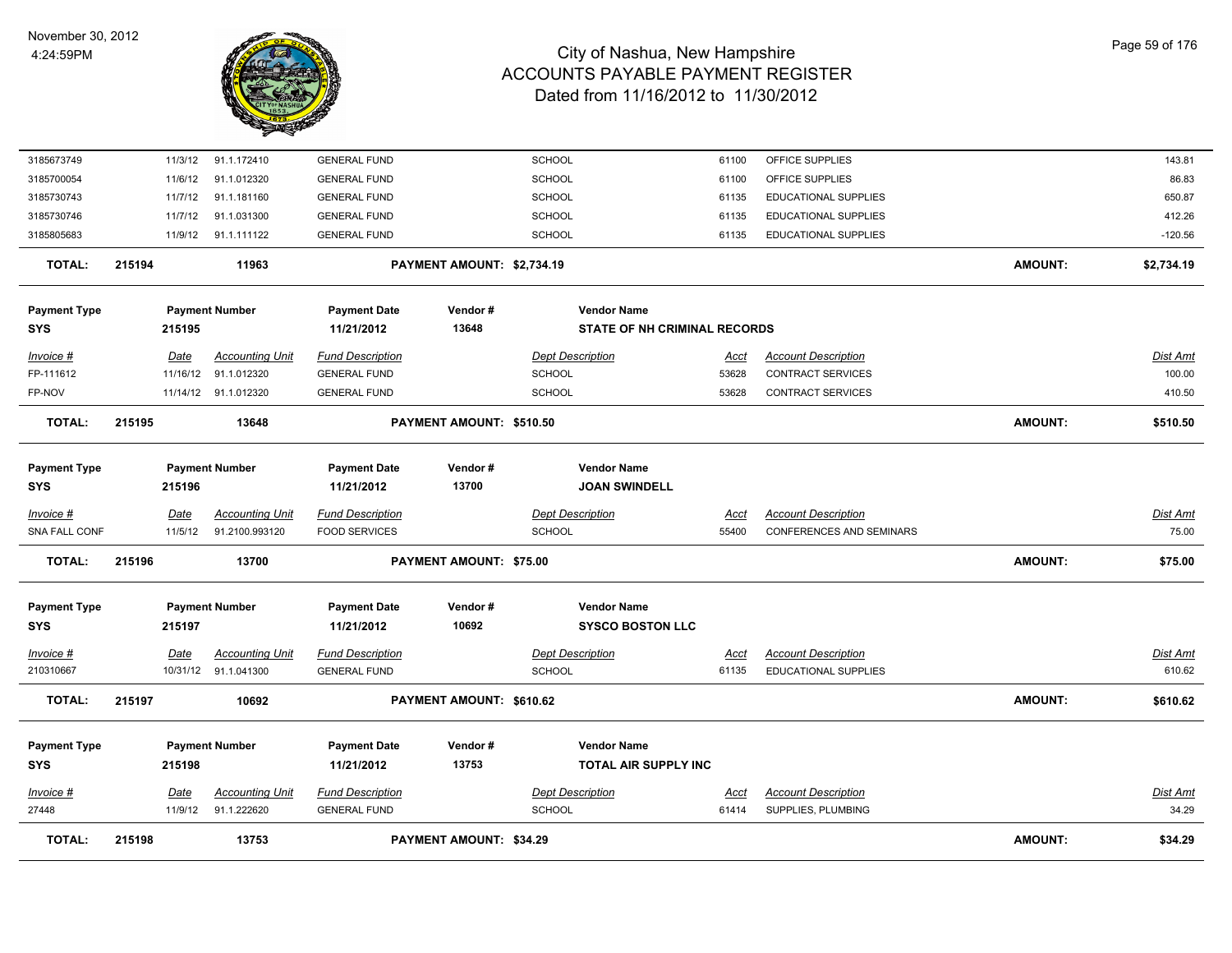

| <b>Payment Type</b><br><b>SYS</b> |        | 215199      | <b>Payment Number</b>   | <b>Payment Date</b><br>11/21/2012      | Vendor#<br>13757               | <b>Vendor Name</b>                                | <b>TOWERS MOTOR PARTS CORP</b>     |                                           |                             |                                    |                 |
|-----------------------------------|--------|-------------|-------------------------|----------------------------------------|--------------------------------|---------------------------------------------------|------------------------------------|-------------------------------------------|-----------------------------|------------------------------------|-----------------|
|                                   |        |             |                         |                                        |                                |                                                   |                                    |                                           |                             |                                    |                 |
| Invoice #                         |        | Date        | <b>Accounting Unit</b>  | <b>Fund Description</b>                |                                | <b>Dept Description</b>                           | Acct                               | <b>Account Description</b>                |                             |                                    | Dist Amt        |
| 696815                            |        | 11/9/12     | 91.1.031370             | <b>GENERAL FUND</b>                    |                                | <b>SCHOOL</b>                                     | 61135                              | <b>EDUCATIONAL SUPPLIES</b>               |                             |                                    | 154.01          |
| <b>TOTAL:</b>                     | 215199 |             | 13757                   |                                        | PAYMENT AMOUNT: \$154.01       |                                                   |                                    |                                           |                             | <b>AMOUNT:</b>                     | \$154.01        |
| <b>Payment Type</b>               |        |             | <b>Payment Number</b>   | <b>Payment Date</b>                    | Vendor#                        | <b>Vendor Name</b>                                |                                    |                                           |                             |                                    |                 |
| <b>SYS</b>                        |        | 215200      |                         | 11/21/2012                             | 13783                          |                                                   | <b>TURNER BUILDING SCIENCE LLC</b> |                                           |                             |                                    |                 |
| Invoice #                         |        | Date        | <b>Accounting Unit</b>  | <b>Fund Description</b>                |                                | <b>Dept Description</b>                           | Acct                               | <b>Account Description</b>                |                             | Activity                           | Dist Amt        |
| 5540                              |        |             | 10/26/12 91.5800.134600 | SCHOOL CAPITAL PROJECTS<br><b>FUND</b> |                                | <b>SCHOOL</b>                                     | 81200                              | <b>BUILDINGS AND IMPROVEMENTS</b>         |                             | 1011.91.04.30                      | 5,199.22        |
| <b>TOTAL:</b>                     | 215200 |             | 13783                   |                                        | PAYMENT AMOUNT: \$5,199.22     |                                                   |                                    |                                           |                             | <b>AMOUNT:</b>                     | \$5,199.22      |
| <b>Payment Type</b><br><b>SYS</b> |        | 215201      | <b>Payment Number</b>   | <b>Payment Date</b><br>11/21/2012      | Vendor#<br>11095               | <b>Vendor Name</b><br><b>U-HAUL INTERNATIONAL</b> |                                    |                                           | Payee Name<br><b>U-HAUL</b> |                                    |                 |
| Invoice #                         |        | <b>Date</b> | <b>Accounting Unit</b>  | <b>Fund Description</b>                |                                | <b>Dept Description</b>                           | <u>Acct</u>                        | <b>Account Description</b>                |                             |                                    | <b>Dist Amt</b> |
| 3802644                           |        | 11/5/12     | 91.1.041410             | <b>GENERAL FUND</b>                    |                                | <b>SCHOOL</b>                                     | 55690                              | REGULAR TRANSPORTATION<br><b>SERVICES</b> |                             |                                    | 81.94           |
| <b>TOTAL:</b>                     | 215201 |             | 11095                   |                                        | <b>PAYMENT AMOUNT: \$81.94</b> |                                                   |                                    |                                           |                             | <b>AMOUNT:</b>                     | \$81.94         |
| <b>Payment Type</b>               |        |             | <b>Payment Number</b>   | <b>Payment Date</b>                    | Vendor#                        | <b>Vendor Name</b>                                |                                    |                                           |                             |                                    |                 |
| <b>SYS</b>                        |        | 215202      |                         | 11/21/2012                             | 15260                          |                                                   | <b>CLAUDIA CASTANO VELEZ</b>       |                                           |                             |                                    |                 |
| Invoice #                         |        | <u>Date</u> | <b>Accounting Unit</b>  | <b>Fund Description</b>                |                                | <b>Dept Description</b>                           | <u>Acct</u>                        | <b>Account Description</b>                |                             |                                    | <b>Dist Amt</b> |
| MILES-OCTNOV                      |        | 11/8/12     | 91.1.992322             | <b>GENERAL FUND</b>                    |                                | <b>SCHOOL</b>                                     | 55307                              | MILEAGE REIMBURSEMENTS                    |                             |                                    | 22.94           |
| <b>TOTAL:</b>                     | 215202 |             | 15260                   |                                        | PAYMENT AMOUNT: \$22.94        |                                                   |                                    |                                           |                             | <b>AMOUNT:</b>                     | \$22.94         |
| <b>Payment Type</b>               |        |             | <b>Payment Number</b>   | <b>Payment Date</b>                    | Vendor#                        | <b>Vendor Name</b>                                |                                    |                                           | Payee Name                  |                                    |                 |
| <b>SYS</b>                        |        | 215203      |                         | 11/21/2012                             | 12354                          | <b>AUSTINE SCHOOL</b>                             |                                    |                                           |                             | <b>VERMONT CENTER FOR THE DEAF</b> |                 |
| Invoice #                         |        | Date        | <b>Accounting Unit</b>  | <b>Fund Description</b>                |                                | <b>Dept Description</b>                           | Acct                               | <b>Account Description</b>                |                             |                                    | Dist Amt        |
| 16303-OCT                         |        |             | 10/31/12 91.1.021267    | <b>GENERAL FUND</b>                    |                                | <b>SCHOOL</b>                                     | 55694                              | TUITION, OUT OF DISTRICT                  |                             |                                    | 15,458.25       |
| <b>TOTAL:</b>                     | 215203 |             | 12354                   |                                        | PAYMENT AMOUNT: \$15,458.25    |                                                   |                                    |                                           |                             | <b>AMOUNT:</b>                     | \$15,458.25     |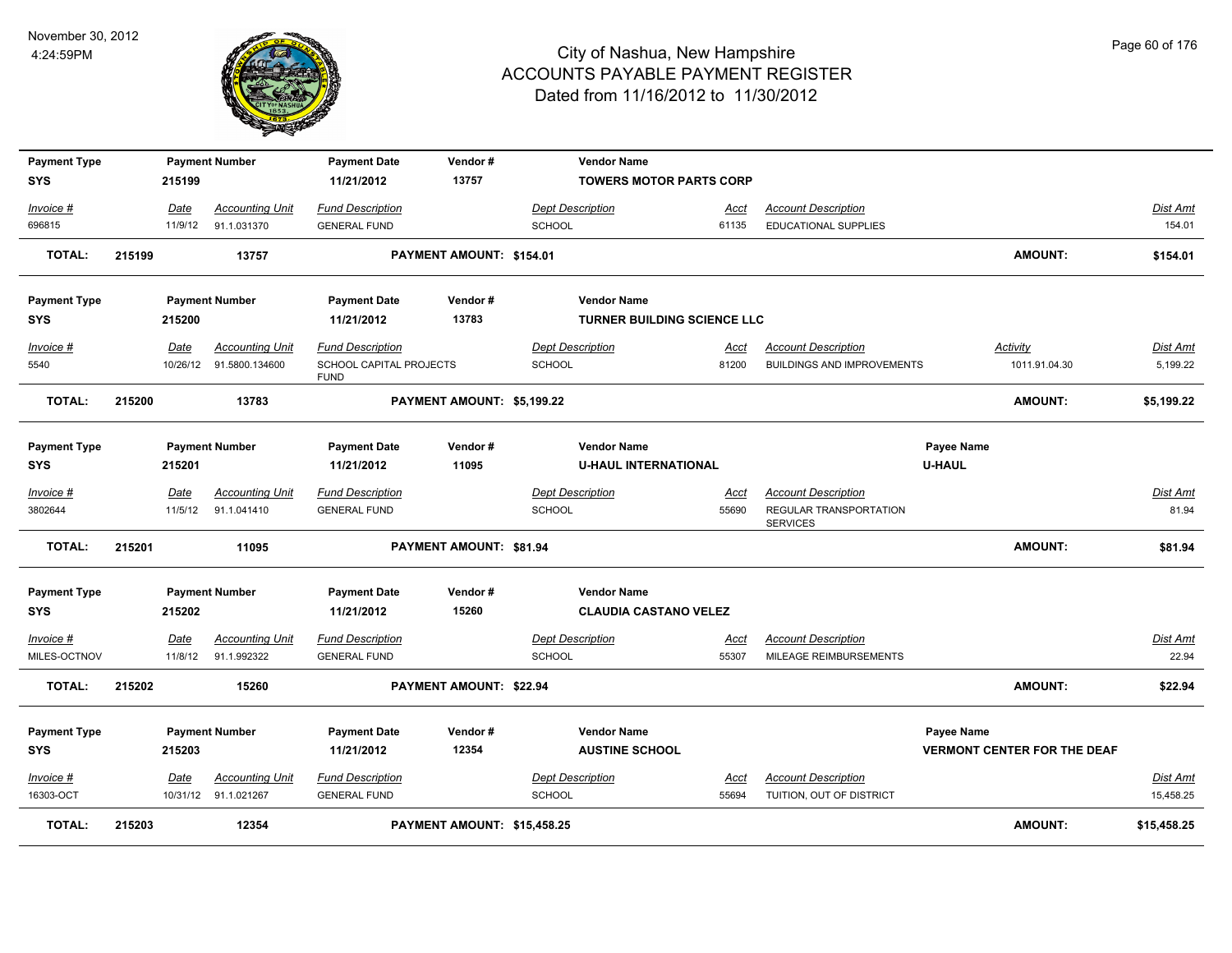

| <b>Payment Type</b> |        |         | <b>Payment Number</b>  | <b>Payment Date</b>     | Vendor#                        | <b>Vendor Name</b>             |             |                             |                |                 |
|---------------------|--------|---------|------------------------|-------------------------|--------------------------------|--------------------------------|-------------|-----------------------------|----------------|-----------------|
| <b>SYS</b>          |        | 215204  |                        | 11/21/2012              | 13864                          | <b>WB MASON CO INC</b>         |             |                             |                |                 |
| Invoice #           |        | Date    | <b>Accounting Unit</b> | <b>Fund Description</b> |                                | <b>Dept Description</b>        | <b>Acct</b> | <b>Account Description</b>  |                | <b>Dist Amt</b> |
| 8156085             |        | 11/5/12 | 91.1.151160            | <b>GENERAL FUND</b>     |                                | <b>SCHOOL</b>                  | 61100       | OFFICE SUPPLIES             |                | 2,903.00        |
| 8191610             |        | 11/6/12 | 91.1.012320            | <b>GENERAL FUND</b>     |                                | <b>SCHOOL</b>                  | 61100       | OFFICE SUPPLIES             |                | 290.30          |
| 8206929             |        | 11/7/12 | 91.1.061160            | <b>GENERAL FUND</b>     |                                | <b>SCHOOL</b>                  | 61100       | OFFICE SUPPLIES             |                | 2,903.00        |
| <b>TOTAL:</b>       | 215204 |         | 13864                  |                         | PAYMENT AMOUNT: \$6,096.30     |                                |             |                             | <b>AMOUNT:</b> | \$6,096.30      |
| <b>Payment Type</b> |        |         | <b>Payment Number</b>  | <b>Payment Date</b>     | Vendor#                        | <b>Vendor Name</b>             |             |                             |                |                 |
| <b>SYS</b>          |        | 215205  |                        | 11/21/2012              | 11356                          | <b>WOODWORKER'S SUPPLY INC</b> |             |                             |                |                 |
| Invoice #           |        | Date    | <b>Accounting Unit</b> | <b>Fund Description</b> |                                | <b>Dept Description</b>        | Acct        | <b>Account Description</b>  |                | Dist Amt        |
| 8188969-7           |        | 11/8/12 | 91.1.051375            | <b>GENERAL FUND</b>     |                                | <b>SCHOOL</b>                  | 61135       | <b>EDUCATIONAL SUPPLIES</b> |                | 27.16           |
| <b>TOTAL:</b>       | 215205 |         | 11356                  |                         | <b>PAYMENT AMOUNT: \$27.16</b> |                                |             |                             | <b>AMOUNT:</b> | \$27.16         |
| <b>Payment Type</b> |        |         | <b>Payment Number</b>  | <b>Payment Date</b>     | Vendor#                        | <b>Vendor Name</b>             |             |                             |                |                 |
| <b>SYS</b>          |        | 215206  |                        | 11/21/2012              | 15473                          | <b>WORLD TRADE PRESS</b>       |             |                             |                |                 |
| Invoice #           |        | Date    | <b>Accounting Unit</b> | <b>Fund Description</b> |                                | <b>Dept Description</b>        | <u>Acct</u> | <b>Account Description</b>  |                | Dist Amt        |
| 58872               |        |         | 11/13/12 91.1.072220   | <b>GENERAL FUND</b>     |                                | <b>SCHOOL</b>                  | 61814       | <b>MEDIA</b>                |                | 202.98          |
| <b>TOTAL:</b>       | 215206 |         | 15473                  |                         | PAYMENT AMOUNT: \$202.98       |                                |             |                             | <b>AMOUNT:</b> | \$202.98        |
| <b>Payment Type</b> |        |         | <b>Payment Number</b>  | <b>Payment Date</b>     | Vendor#                        | <b>Vendor Name</b>             |             |                             |                |                 |
| <b>SYS</b>          |        | 215207  |                        | 11/21/2012              | 12345                          | <b>WORLDLINK</b>               |             |                             |                |                 |
| Invoice #           |        | Date    | <b>Accounting Unit</b> | <b>Fund Description</b> |                                | <b>Dept Description</b>        | <u>Acct</u> | <b>Account Description</b>  |                | Dist Amt        |
| 1038                |        | 11/2/12 | 91.1.051105            | <b>GENERAL FUND</b>     |                                | <b>SCHOOL</b>                  | 61135       | <b>EDUCATIONAL SUPPLIES</b> |                | 49.45           |
| <b>TOTAL:</b>       | 215207 |         | 12345                  |                         | <b>PAYMENT AMOUNT: \$49.45</b> |                                |             |                             | <b>AMOUNT:</b> | \$49.45         |
| <b>Payment Type</b> |        |         | <b>Payment Number</b>  | <b>Payment Date</b>     | Vendor#                        | <b>Vendor Name</b>             |             |                             |                |                 |
| <b>SYS</b>          |        | 215208  |                        | 11/21/2012              | 11133                          | <b>AMY YORK</b>                |             |                             |                |                 |
| Invoice #           |        | Date    | <b>Accounting Unit</b> | <b>Fund Description</b> |                                | <b>Dept Description</b>        | <u>Acct</u> | <b>Account Description</b>  |                | Dist Amt        |
| MILES-OCT/NOV       |        |         | 11/19/12 91.1.992322   | <b>GENERAL FUND</b>     |                                | <b>SCHOOL</b>                  | 55307       | MILEAGE REIMBURSEMENTS      |                | 40.65           |
| <b>TOTAL:</b>       | 215208 |         | 11133                  |                         | PAYMENT AMOUNT: \$40.65        |                                |             |                             | <b>AMOUNT:</b> | \$40.65         |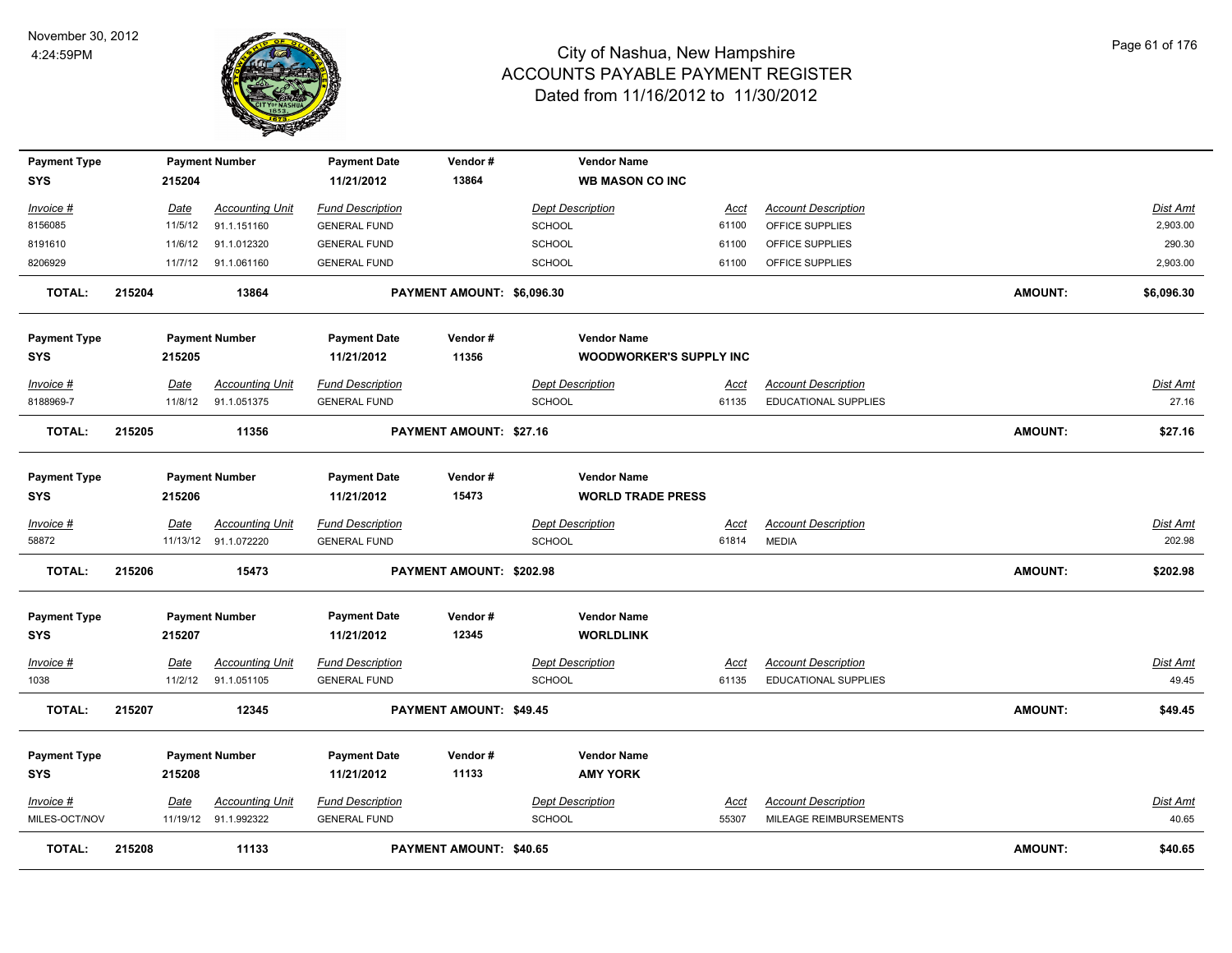

| <b>Payment Type</b>        |        |             | <b>Payment Number</b>                       | <b>Payment Date</b>                            | Vendor#                    | <b>Vendor Name</b>                                   |                      |                                                         |                |                           |
|----------------------------|--------|-------------|---------------------------------------------|------------------------------------------------|----------------------------|------------------------------------------------------|----------------------|---------------------------------------------------------|----------------|---------------------------|
| SYS                        |        | 215209      |                                             | 11/21/2012                                     | 999000643                  | <b>JAY COFFEY &amp; LAURIE COFFEY</b>                |                      |                                                         |                |                           |
| <u>Invoice #</u>           |        | <u>Date</u> | <b>Accounting Unit</b>                      | <b>Fund Description</b>                        |                            | <b>Dept Description</b>                              | <u>Acct</u>          | <b>Account Description</b>                              |                | <b>Dist Amt</b>           |
| 45,815-TAX REFUND          |        | 7/6/12      | 26.1.580                                    | <b>GENERAL FUND</b>                            |                            | <b>FINANCIAL SERVICES</b>                            | 41300                | <b>INTEREST ON TAXES</b>                                |                | 38.16                     |
| 45,815-TAX REFUND          |        | 7/6/12      | <b>BS1000</b>                               | <b>GENERAL FUND</b>                            |                            | <b>GENERAL FUND</b>                                  | 11200                | PROPERTY TAX RECEIVABLE 2011                            |                | 1,079.96                  |
| <b>TOTAL:</b>              | 215209 |             | 999000643                                   |                                                | PAYMENT AMOUNT: \$1,118.12 |                                                      |                      |                                                         | <b>AMOUNT:</b> | \$1,118.12                |
| <b>Payment Type</b>        |        |             | <b>Payment Number</b>                       | <b>Payment Date</b>                            | Vendor#                    | <b>Vendor Name</b>                                   |                      |                                                         |                |                           |
| SYS                        |        | 215210      |                                             | 11/21/2012                                     | 14702                      | <b>LIBERTY UTILITIES</b>                             |                      |                                                         |                |                           |
| Invoice #<br>41862-4945301 |        | Date        | <b>Accounting Unit</b><br>11/13/12 75.1.500 | <b>Fund Description</b><br><b>GENERAL FUND</b> |                            | <b>Dept Description</b><br><b>WELFARE ASSISTANCE</b> | Acct<br>55800        | <b>Account Description</b><br><b>GENERAL ASSISTANCE</b> |                | <u>Dist Amt</u><br>101.42 |
|                            |        |             |                                             |                                                |                            |                                                      |                      |                                                         |                |                           |
| <b>TOTAL:</b>              | 215210 |             | 14702                                       |                                                | PAYMENT AMOUNT: \$101.42   |                                                      |                      |                                                         | <b>AMOUNT:</b> | \$101.42                  |
| <b>Payment Type</b>        |        |             | <b>Payment Number</b>                       | <b>Payment Date</b>                            | Vendor#                    | <b>Vendor Name</b>                                   |                      |                                                         |                |                           |
| <b>SYS</b>                 |        | 215211      |                                             | 11/21/2012                                     | 13372                      | <b>PSNH</b>                                          |                      |                                                         |                |                           |
| Invoice #                  |        | Date        | <b>Accounting Unit</b>                      | <b>Fund Description</b>                        |                            | <b>Dept Description</b>                              | Acct                 | <b>Account Description</b>                              |                | Dist Amt                  |
| 32136-6908926              |        | 11/9/12     | 75.1.500                                    | <b>GENERAL FUND</b>                            |                            | <b>WELFARE ASSISTANCE</b>                            | 55800                | <b>GENERAL ASSISTANCE</b>                               |                | 79.07                     |
| 39515-6908929              |        | 11/9/12     | 75.1.500                                    | <b>GENERAL FUND</b>                            |                            | <b>WELFARE ASSISTANCE</b>                            | 55800                | <b>GENERAL ASSISTANCE</b>                               |                | 195.87                    |
| 40359-7901503              |        |             | 11/9/12 75.1.500                            | <b>GENERAL FUND</b>                            |                            | <b>WELFARE ASSISTANCE</b>                            | 55800                | <b>GENERAL ASSISTANCE</b>                               |                | 77.59                     |
| <b>TOTAL:</b>              | 215211 |             | 13372                                       |                                                | PAYMENT AMOUNT: \$352.53   |                                                      |                      |                                                         | <b>AMOUNT:</b> | \$352.53                  |
| <b>Payment Type</b>        |        |             | <b>Payment Number</b>                       | <b>Payment Date</b>                            | Vendor#                    | <b>Vendor Name</b>                                   |                      |                                                         |                |                           |
| <b>SYS</b>                 |        | 215212      |                                             | 11/21/2012                                     | 10792                      | 201 MAIN STREET REALTY INC                           |                      |                                                         |                |                           |
| Invoice #                  |        | <b>Date</b> | <b>Accounting Unit</b>                      | <b>Fund Description</b>                        |                            | <b>Dept Description</b>                              | <u>Acct</u>          | <b>Account Description</b>                              |                | Dist Amt                  |
| 39662-6908917              |        | 11/1/12     | 75.1.500                                    | <b>GENERAL FUND</b>                            |                            | <b>WELFARE ASSISTANCE</b>                            | 55810                | <b>RENTAL ASSISTANCE</b>                                |                | 500.00                    |
| <b>TOTAL:</b>              | 215212 |             | 10792                                       |                                                | PAYMENT AMOUNT: \$500.00   |                                                      |                      |                                                         | <b>AMOUNT:</b> | \$500.00                  |
| <b>Payment Type</b>        |        |             | <b>Payment Number</b>                       | <b>Payment Date</b>                            | Vendor#                    | <b>Vendor Name</b>                                   |                      |                                                         |                |                           |
| <b>SYS</b>                 |        | 215213      |                                             | 11/21/2012                                     | 12254                      | 23 TO 25 TEMPLE ST REALTY LLC                        |                      |                                                         |                |                           |
|                            |        |             |                                             |                                                |                            |                                                      |                      |                                                         |                |                           |
| Invoice #<br>41679-5908540 |        | Date        | <b>Accounting Unit</b><br>10/25/12 75.1.500 | <b>Fund Description</b><br><b>GENERAL FUND</b> |                            | <b>Dept Description</b><br><b>WELFARE ASSISTANCE</b> | <u>Acct</u><br>55810 | <b>Account Description</b><br>RENTAL ASSISTANCE         |                | <u>Dist Amt</u><br>240.00 |
|                            |        |             |                                             |                                                |                            |                                                      |                      |                                                         |                |                           |
| <b>TOTAL:</b>              | 215213 |             | 12254                                       |                                                | PAYMENT AMOUNT: \$240.00   |                                                      |                      |                                                         | <b>AMOUNT:</b> | \$240.00                  |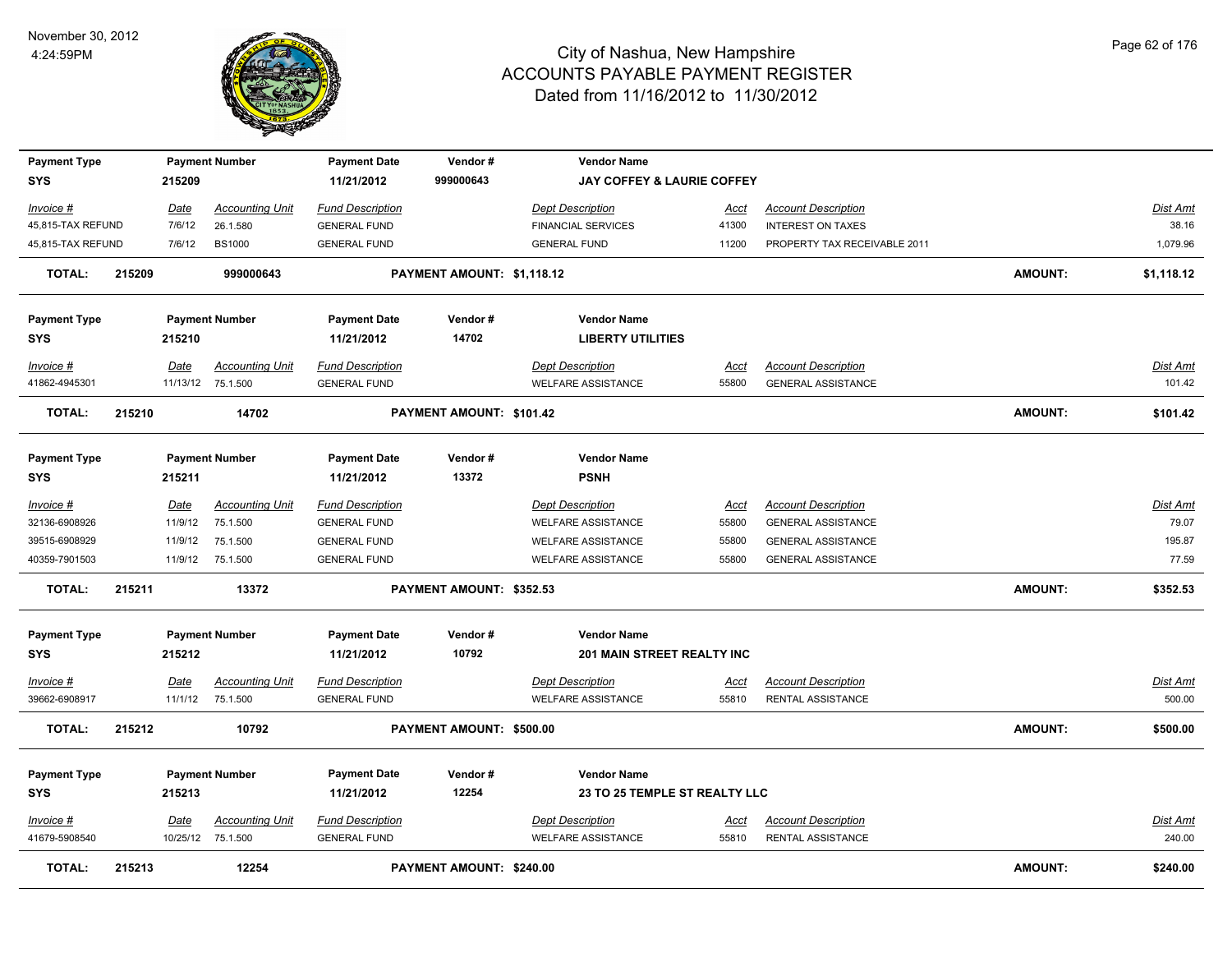

| <b>Payment Type</b> |        |             | <b>Payment Number</b>  | <b>Payment Date</b>     | Vendor#                    | <b>Vendor Name</b>        |             |                            |                |                 |
|---------------------|--------|-------------|------------------------|-------------------------|----------------------------|---------------------------|-------------|----------------------------|----------------|-----------------|
| <b>SYS</b>          |        | 215214      |                        | 11/21/2012              | 15403                      | <b>ALEX C ARUN</b>        |             |                            |                |                 |
| Invoice #           |        | Date        | <b>Accounting Unit</b> | <b>Fund Description</b> |                            | <b>Dept Description</b>   | <u>Acct</u> | <b>Account Description</b> |                | Dist Amt        |
| 40620-7901498       |        | 11/7/12     | 75.1.500               | <b>GENERAL FUND</b>     |                            | <b>WELFARE ASSISTANCE</b> | 55810       | RENTAL ASSISTANCE          |                | 803.00          |
| <b>TOTAL:</b>       | 215214 |             | 15403                  |                         | PAYMENT AMOUNT: \$803.00   |                           |             |                            | <b>AMOUNT:</b> | \$803.00        |
| <b>Payment Type</b> |        |             | <b>Payment Number</b>  | <b>Payment Date</b>     | Vendor#                    | <b>Vendor Name</b>        |             |                            |                |                 |
| <b>SYS</b>          |        | 215215      |                        | 11/21/2012              | 15352                      | <b>ROBERT CAYER JR</b>    |             |                            |                |                 |
| $Invoice$ #         |        | <u>Date</u> | <b>Accounting Unit</b> | <b>Fund Description</b> |                            | <b>Dept Description</b>   | <u>Acct</u> | <b>Account Description</b> |                | <b>Dist Amt</b> |
| 40214-4945276       |        |             | 10/19/12 75.1.500      | <b>GENERAL FUND</b>     |                            | <b>WELFARE ASSISTANCE</b> | 55810       | RENTAL ASSISTANCE          |                | 1,000.00        |
| <b>TOTAL:</b>       | 215215 |             | 15352                  |                         | PAYMENT AMOUNT: \$1,000.00 |                           |             |                            | <b>AMOUNT:</b> | \$1,000.00      |
| <b>Payment Type</b> |        |             | <b>Payment Number</b>  | <b>Payment Date</b>     | Vendor#                    | <b>Vendor Name</b>        |             |                            |                |                 |
| <b>SYS</b>          |        | 215216      |                        | 11/21/2012              | 12563                      | <b>COUNTRY BARN MOTEL</b> |             |                            |                |                 |
| $Invoice$ #         |        | Date        | <b>Accounting Unit</b> | <b>Fund Description</b> |                            | <b>Dept Description</b>   | <u>Acct</u> | <b>Account Description</b> |                | Dist Amt        |
| 22952-5908561       |        | 11/7/12     | 75.1.500               | <b>GENERAL FUND</b>     |                            | <b>WELFARE ASSISTANCE</b> | 55810       | RENTAL ASSISTANCE          |                | 273.00          |
| <b>TOTAL:</b>       | 215216 |             | 12563                  |                         | PAYMENT AMOUNT: \$273.00   |                           |             |                            | <b>AMOUNT:</b> | \$273.00        |
| <b>Payment Type</b> |        |             | <b>Payment Number</b>  | <b>Payment Date</b>     | Vendor#                    | <b>Vendor Name</b>        |             |                            |                |                 |
| <b>SYS</b>          |        | 215217      |                        | 11/21/2012              | 15451                      | <b>GATEWOOD MANOR</b>     |             |                            |                |                 |
| <u>Invoice #</u>    |        | <b>Date</b> | <b>Accounting Unit</b> | <b>Fund Description</b> |                            | <b>Dept Description</b>   | <u>Acct</u> | <b>Account Description</b> |                | <b>Dist Amt</b> |
| 41868-1946830       |        |             | 11/13/12 75.1.500      | <b>GENERAL FUND</b>     |                            | <b>WELFARE ASSISTANCE</b> | 55810       | RENTAL ASSISTANCE          |                | 453.00          |
| <b>TOTAL:</b>       | 215217 |             | 15451                  |                         | PAYMENT AMOUNT: \$453.00   |                           |             |                            | <b>AMOUNT:</b> | \$453.00        |
| <b>Payment Type</b> |        |             | <b>Payment Number</b>  | <b>Payment Date</b>     | Vendor#                    | <b>Vendor Name</b>        |             |                            |                |                 |
| <b>SYS</b>          |        | 215218      |                        | 11/21/2012              | 12774                      | <b>THERESA R GERLACH</b>  |             |                            |                |                 |
| $Invoice$ #         |        | Date        | <b>Accounting Unit</b> | <b>Fund Description</b> |                            | <b>Dept Description</b>   | <u>Acct</u> | <b>Account Description</b> |                | Dist Amt        |
| 36765-6908924       |        | 11/8/12     | 75.1.500               | <b>GENERAL FUND</b>     |                            | <b>WELFARE ASSISTANCE</b> | 55810       | RENTAL ASSISTANCE          |                | 195.00          |
| <b>TOTAL:</b>       | 215218 |             | 12774                  |                         | PAYMENT AMOUNT: \$195.00   |                           |             |                            | <b>AMOUNT:</b> | \$195.00        |
| <b>Payment Type</b> |        |             | <b>Payment Number</b>  | <b>Payment Date</b>     | Vendor#                    | <b>Vendor Name</b>        |             |                            |                |                 |
| <b>SYS</b>          |        | 215219      |                        | 11/21/2012              | 15389                      | <b>KWANG KIM</b>          |             |                            |                |                 |
| Invoice #           |        | Date        | <b>Accounting Unit</b> | <b>Fund Description</b> |                            | <b>Dept Description</b>   | Acct        | <b>Account Description</b> |                | Dist Amt        |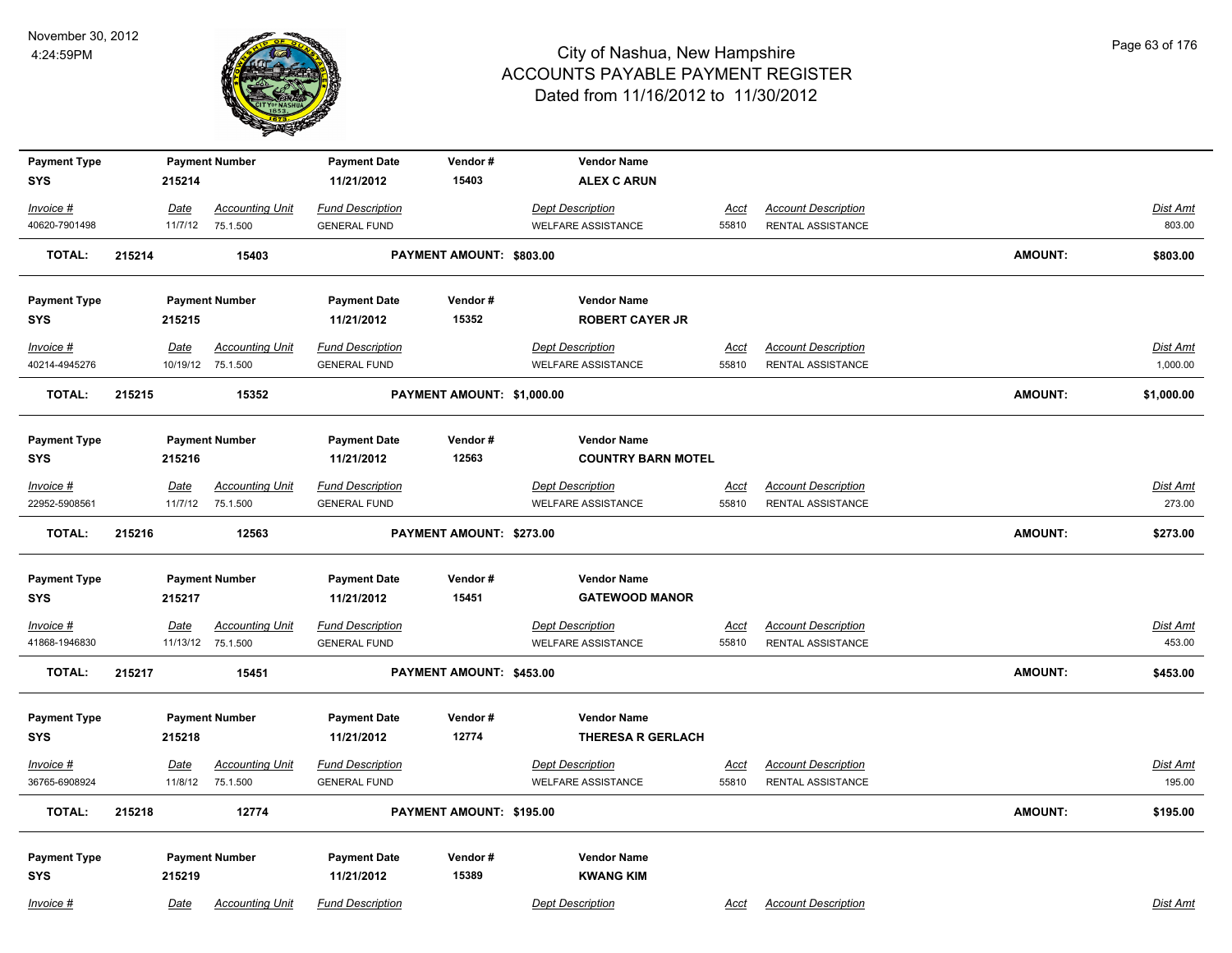

| 41850-7901499              |        |                 | 11/7/12 75.1.500                            | <b>GENERAL FUND</b>                            |                                 | <b>WELFARE ASSISTANCE</b>                            | 55810         | RENTAL ASSISTANCE                                      |                | 301.00                    |
|----------------------------|--------|-----------------|---------------------------------------------|------------------------------------------------|---------------------------------|------------------------------------------------------|---------------|--------------------------------------------------------|----------------|---------------------------|
| <b>TOTAL:</b>              | 215219 |                 | 15389                                       |                                                | PAYMENT AMOUNT: \$301.00        |                                                      |               |                                                        | <b>AMOUNT:</b> | \$301.00                  |
| <b>Payment Type</b><br>SYS |        | 215220          | <b>Payment Number</b>                       | <b>Payment Date</b><br>11/21/2012              | Vendor#<br>15347                | <b>Vendor Name</b><br><b>SARA K MORSE</b>            |               |                                                        |                |                           |
| Invoice #<br>41817-6908904 |        | Date            | <b>Accounting Unit</b><br>10/22/12 75.1.500 | <b>Fund Description</b><br><b>GENERAL FUND</b> |                                 | <b>Dept Description</b><br><b>WELFARE ASSISTANCE</b> | Acct<br>55810 | <b>Account Description</b><br>RENTAL ASSISTANCE        |                | Dist Amt<br>345.00        |
| <b>TOTAL:</b>              | 215220 |                 | 15347                                       |                                                | PAYMENT AMOUNT: \$345.00        |                                                      |               |                                                        | <b>AMOUNT:</b> | \$345.00                  |
| <b>Payment Type</b><br>SYS |        | 215221          | <b>Payment Number</b>                       | <b>Payment Date</b><br>11/21/2012              | Vendor#<br>13114                | <b>Vendor Name</b><br><b>MOTEL 6</b>                 |               |                                                        |                |                           |
| Invoice #                  |        | Date            | <b>Accounting Unit</b>                      | <b>Fund Description</b>                        |                                 | <b>Dept Description</b>                              | <u>Acct</u>   | <b>Account Description</b>                             |                | Dist Amt                  |
| 41822-4945286              |        |                 | 10/26/12 75.1.500                           | <b>GENERAL FUND</b>                            |                                 | <b>WELFARE ASSISTANCE</b>                            | 55810         | <b>RENTAL ASSISTANCE</b>                               |                | 318.99                    |
| <b>TOTAL:</b>              | 215221 |                 | 13114                                       |                                                | PAYMENT AMOUNT: \$318.99        |                                                      |               |                                                        | <b>AMOUNT:</b> | \$318.99                  |
| <b>Payment Type</b>        |        |                 | <b>Payment Number</b>                       | <b>Payment Date</b>                            | Vendor#                         | <b>Vendor Name</b>                                   |               |                                                        |                |                           |
| SYS                        |        | 215222          |                                             | 11/21/2012                                     | 11851                           | <b>RAFAEL NUNEZ</b>                                  |               |                                                        |                |                           |
| Invoice #                  |        | <b>Date</b>     | <b>Accounting Unit</b>                      | <b>Fund Description</b>                        |                                 | <b>Dept Description</b>                              | <u>Acct</u>   | <b>Account Description</b>                             |                | Dist Amt                  |
| 41861-7901506              |        |                 | 11/13/12 75.1.500                           | <b>GENERAL FUND</b>                            |                                 | <b>WELFARE ASSISTANCE</b>                            | 55810         | RENTAL ASSISTANCE                                      |                | 669.00                    |
| <b>TOTAL:</b>              | 215222 |                 | 11851                                       |                                                | PAYMENT AMOUNT: \$669.00        |                                                      |               |                                                        | <b>AMOUNT:</b> | \$669.00                  |
| <b>Payment Type</b>        |        |                 | <b>Payment Number</b>                       | <b>Payment Date</b>                            | Vendor#                         | <b>Vendor Name</b>                                   |               |                                                        |                |                           |
| SYS                        |        | 215223          |                                             | 11/21/2012                                     | 14882                           | <b>SANCHE RAMIREZ</b>                                |               |                                                        |                |                           |
| Invoice #                  |        | Date            | <b>Accounting Unit</b>                      | <b>Fund Description</b>                        |                                 | <b>Dept Description</b>                              | <u>Acct</u>   | <b>Account Description</b>                             |                | <b>Dist Amt</b>           |
| 36585-4945300              |        |                 | 11/13/12 75.1.500                           | <b>GENERAL FUND</b>                            |                                 | <b>WELFARE ASSISTANCE</b>                            | 55810         | <b>RENTAL ASSISTANCE</b>                               |                | 650.00                    |
| <b>TOTAL:</b>              | 215223 |                 | 14882                                       |                                                | PAYMENT AMOUNT: \$650.00        |                                                      |               |                                                        | <b>AMOUNT:</b> | \$650.00                  |
| <b>Payment Type</b>        |        |                 | <b>Payment Number</b>                       | <b>Payment Date</b>                            | Vendor#                         | <b>Vendor Name</b>                                   |               |                                                        |                |                           |
| SYS                        |        | 215224          |                                             | 11/21/2012                                     | 15394                           | <b>SALLY RODRIGUEZ</b>                               |               |                                                        |                |                           |
| Invoice #<br>41857-7901501 |        | Date<br>11/8/12 | <b>Accounting Unit</b><br>75.1.500          | <b>Fund Description</b><br><b>GENERAL FUND</b> |                                 | <b>Dept Description</b><br><b>WELFARE ASSISTANCE</b> | Acct<br>55810 | <b>Account Description</b><br><b>RENTAL ASSISTANCE</b> |                | <b>Dist Amt</b><br>775.00 |
| <b>TOTAL:</b>              | 215224 |                 | 15394                                       |                                                | <b>PAYMENT AMOUNT: \$775.00</b> |                                                      |               |                                                        | <b>AMOUNT:</b> | \$775.00                  |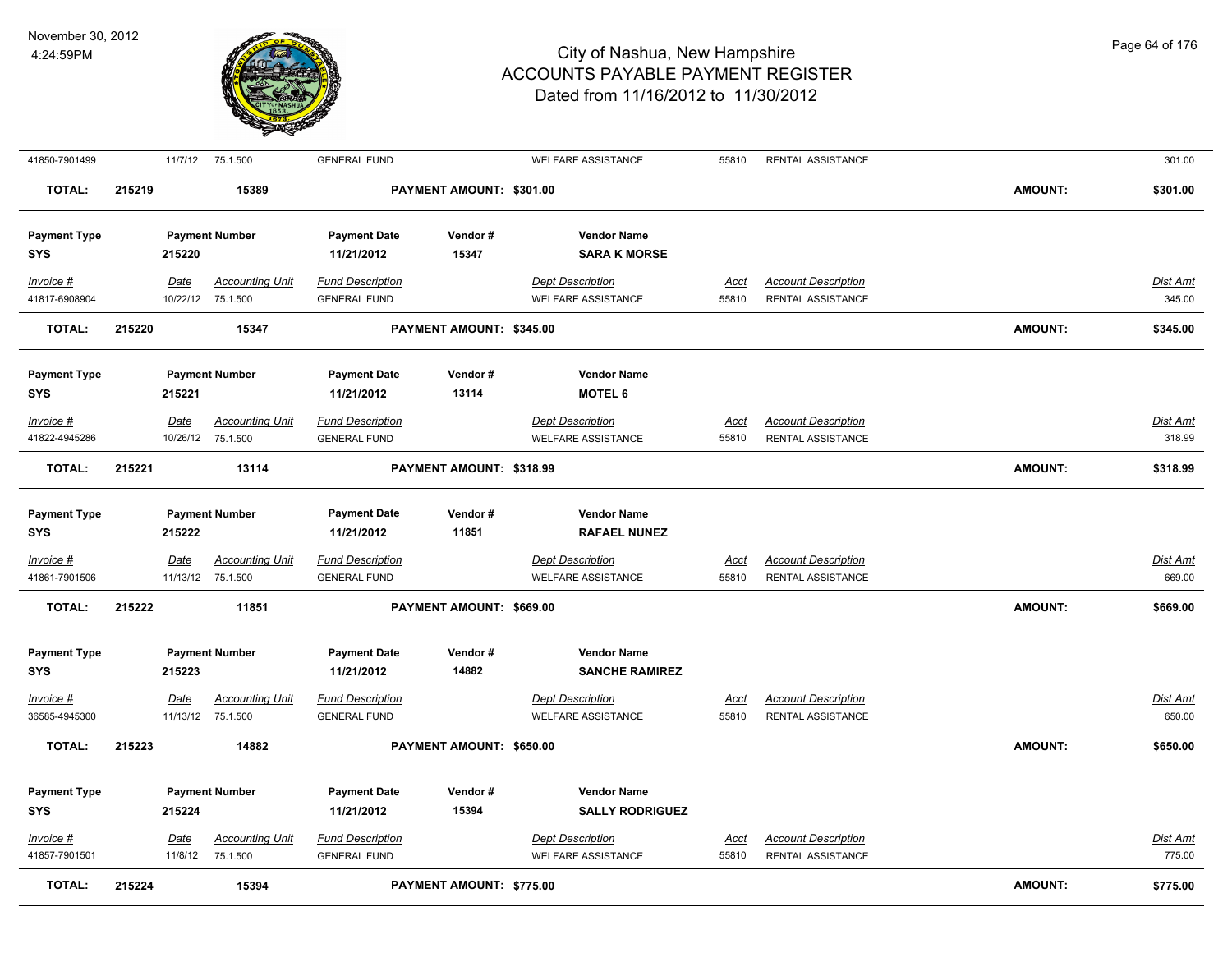

| <b>Payment Type</b> |        |             | <b>Payment Number</b>  | <b>Payment Date</b>      | Vendor#                         | <b>Vendor Name</b>        |             |                                    |                |                 |
|---------------------|--------|-------------|------------------------|--------------------------|---------------------------------|---------------------------|-------------|------------------------------------|----------------|-----------------|
| SYS                 |        | 215225      |                        | 11/21/2012               | 15332                           | <b>DUANE SMITH</b>        |             |                                    |                |                 |
| Invoice #           |        | Date        | <b>Accounting Unit</b> | <b>Fund Description</b>  |                                 | <b>Dept Description</b>   | Acct        | <b>Account Description</b>         |                | Dist Amt        |
| 38646-4945280       |        |             | 10/22/12 75.1.500      | <b>GENERAL FUND</b>      |                                 | <b>WELFARE ASSISTANCE</b> | 55810       | <b>RENTAL ASSISTANCE</b>           |                | 800.00          |
| <b>TOTAL:</b>       | 215225 |             | 15332                  |                          | <b>PAYMENT AMOUNT: \$800.00</b> |                           |             |                                    | <b>AMOUNT:</b> | \$800.00        |
| <b>Payment Type</b> |        |             | <b>Payment Number</b>  | <b>Payment Date</b>      | Vendor#                         | <b>Vendor Name</b>        |             |                                    |                |                 |
| <b>SYS</b>          |        | 215226      |                        | 11/21/2012               | 15328                           | <b>KEVIN WHITTAKER</b>    |             |                                    |                |                 |
| Invoice #           |        | <u>Date</u> | <b>Accounting Unit</b> | <b>Fund Description</b>  |                                 | <b>Dept Description</b>   | Acct        | <b>Account Description</b>         |                | Dist Amt        |
| 40756-7901488       |        |             | 10/30/12 75.1.500      | <b>GENERAL FUND</b>      |                                 | <b>WELFARE ASSISTANCE</b> | 55810       | <b>RENTAL ASSISTANCE</b>           |                | 900.00          |
| <b>TOTAL:</b>       | 215226 |             | 15328                  |                          | PAYMENT AMOUNT: \$900.00        |                           |             |                                    | <b>AMOUNT:</b> | \$900.00        |
| <b>Payment Type</b> |        |             | <b>Payment Number</b>  | <b>Payment Date</b>      | Vendor#                         | <b>Vendor Name</b>        |             |                                    |                |                 |
| <b>SYS</b>          |        | 215227      |                        | 11/21/2012               | 13931                           | <b>CHANG ZHAO</b>         |             |                                    |                |                 |
|                     |        |             |                        |                          |                                 |                           |             |                                    |                |                 |
| Invoice #           |        | Date        | <b>Accounting Unit</b> | <b>Fund Description</b>  |                                 | <b>Dept Description</b>   | Acct        | <b>Account Description</b>         |                | Dist Amt        |
| 41375-6908891       |        |             | 10/15/12 75.1.500      | <b>GENERAL FUND</b>      |                                 | <b>WELFARE ASSISTANCE</b> | 55810       | <b>RENTAL ASSISTANCE</b>           |                | 650.00          |
|                     |        |             |                        |                          |                                 |                           |             |                                    |                |                 |
| <b>TOTAL:</b>       | 215227 |             | 13931                  |                          | PAYMENT AMOUNT: \$650.00        |                           |             |                                    | <b>AMOUNT:</b> | \$650.00        |
| <b>Payment Type</b> |        |             | <b>Payment Number</b>  | <b>Payment Date</b>      | Vendor#                         | <b>Vendor Name</b>        |             |                                    |                |                 |
| <b>SYS</b>          |        | 215228      |                        | 11/21/2012               | 12339                           | <b>APPLE NASHUA LLC</b>   |             |                                    |                |                 |
| Invoice #           |        | Date        | <b>Accounting Unit</b> | <b>Fund Description</b>  |                                 | <b>Dept Description</b>   | <b>Acct</b> | <b>Account Description</b>         |                | <u>Dist Amt</u> |
| 366995CLAIM         |        | 10/9/12     | 28.6500.895            | PROPERTY & CASUALTY FUND |                                 | <b>RISK MANAGEMENT</b>    | 59207       | WORKERS COMPENSATION CLAIMS        |                | 298.00          |
| 368153              |        | 10/11/12    | 28.6500.890            | PROPERTY & CASUALTY FUND |                                 | <b>RISK MANAGEMENT</b>    | 59207       | WORKERS COMPENSATION CLAIMS        |                | 312.00          |
| 368393              |        | 10/16/12    | 28.6500.890            | PROPERTY & CASUALTY FUND |                                 | <b>RISK MANAGEMENT</b>    | 59207       | WORKERS COMPENSATION CLAIMS        |                | 326.00          |
| 368975              |        | 10/16/12    | 28.6500.890            | PROPERTY & CASUALTY FUND |                                 | <b>RISK MANAGEMENT</b>    | 59207       | <b>WORKERS COMPENSATION CLAIMS</b> |                | 312.00          |
| 369255              |        | 10/18/12    | 28.6500.890            | PROPERTY & CASUALTY FUND |                                 | <b>RISK MANAGEMENT</b>    | 59207       | WORKERS COMPENSATION CLAIMS        |                | 310.00          |
| 369754              |        | 10/18/12    | 28.6500.890            | PROPERTY & CASUALTY FUND |                                 | <b>RISK MANAGEMENT</b>    | 59207       | WORKERS COMPENSATION CLAIMS        |                | 242.00          |
| 370008              |        | 10/23/12    | 28.6500.890            | PROPERTY & CASUALTY FUND |                                 | <b>RISK MANAGEMENT</b>    | 59207       | <b>WORKERS COMPENSATION CLAIMS</b> |                | 856.00          |
| 370207CLAIM         |        | 10/23/12    | 28.6500.895            | PROPERTY & CASUALTY FUND |                                 | <b>RISK MANAGEMENT</b>    | 59207       | WORKERS COMPENSATION CLAIMS        |                | 534.00          |
| 370569              |        | 10/23/12    | 28.6500.890            | PROPERTY & CASUALTY FUND |                                 | <b>RISK MANAGEMENT</b>    | 59207       | WORKERS COMPENSATION CLAIMS        |                | 235.00          |
| 371295              |        | 10/25/12    | 28.6500.890            | PROPERTY & CASUALTY FUND |                                 | <b>RISK MANAGEMENT</b>    | 59207       | WORKERS COMPENSATION CLAIMS        |                | 295.00          |
| 372234CLAIM         |        | 10/31/12    | 28.6500.890            | PROPERTY & CASUALTY FUND |                                 | <b>RISK MANAGEMENT</b>    | 59207       | <b>WORKERS COMPENSATION CLAIMS</b> |                | 653.00          |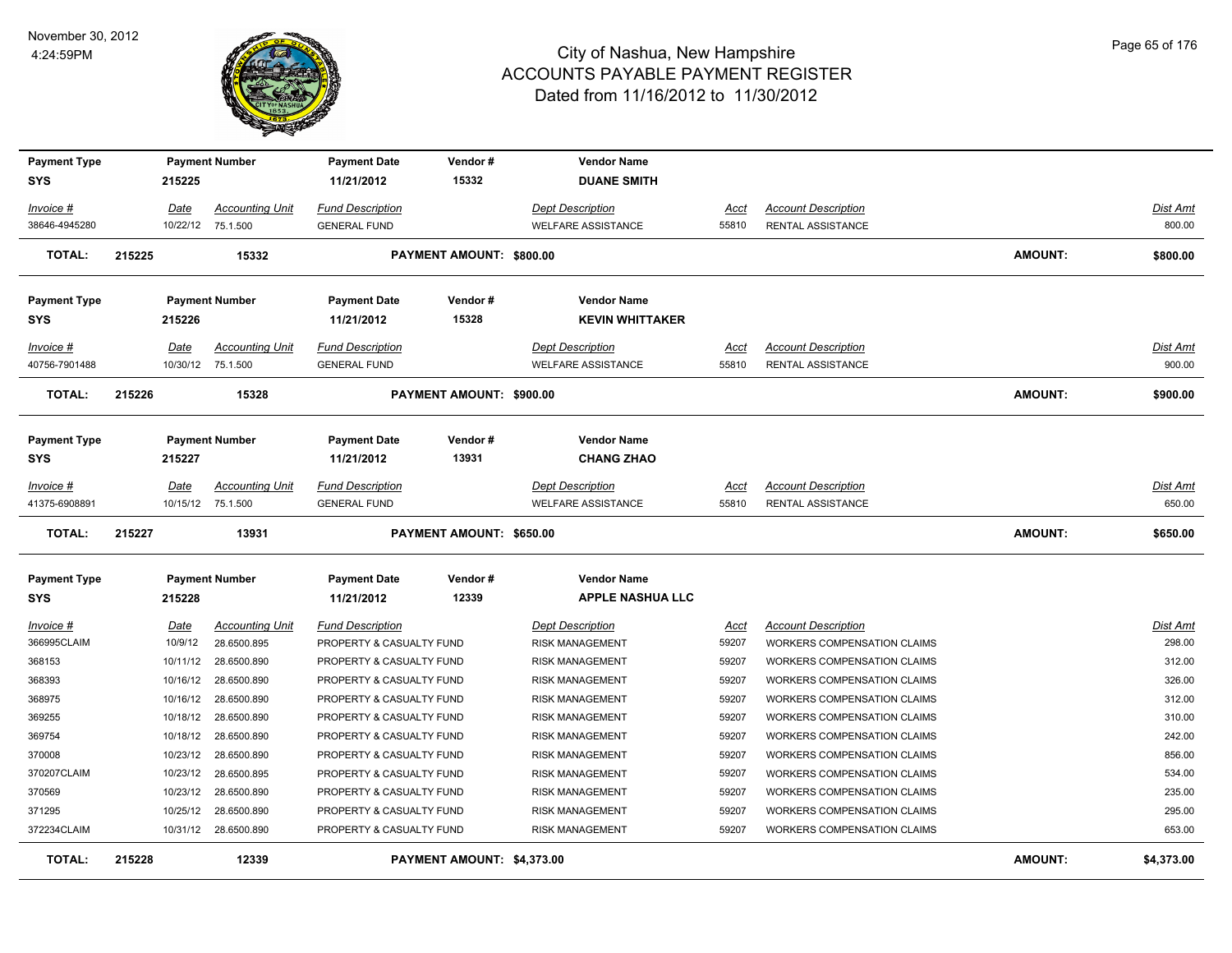

| <b>Payment Type</b><br>SYS        |        | 215229      | <b>Payment Number</b>                          | <b>Payment Date</b><br>11/21/2012                   | Vendor#<br>12350           | <b>Vendor Name</b><br><b>ASSOCIATED RADIOLOGISTS PA</b>     |               |                                                                  |                |                    |
|-----------------------------------|--------|-------------|------------------------------------------------|-----------------------------------------------------|----------------------------|-------------------------------------------------------------|---------------|------------------------------------------------------------------|----------------|--------------------|
| Invoice #                         |        | Date        | <b>Accounting Unit</b>                         | <b>Fund Description</b>                             |                            | <b>Dept Description</b>                                     | Acct          | <b>Account Description</b>                                       |                | <u>Dist Amt</u>    |
| 7101645                           |        |             | 10/17/12 28.6500.890                           | PROPERTY & CASUALTY FUND                            |                            | <b>RISK MANAGEMENT</b>                                      | 59207         | <b>WORKERS COMPENSATION CLAIMS</b>                               |                | 26.00              |
| <b>TOTAL:</b>                     | 215229 |             | 12350                                          |                                                     | PAYMENT AMOUNT: \$26.00    |                                                             |               |                                                                  | <b>AMOUNT:</b> | \$26.00            |
| <b>Payment Type</b><br>SYS        |        | 215230      | <b>Payment Number</b>                          | <b>Payment Date</b><br>11/21/2012                   | Vendor#<br>15284           | <b>Vendor Name</b><br><b>BARBARA BONENFANT</b>              |               |                                                                  |                |                    |
| Invoice #                         |        | Date        | <b>Accounting Unit</b>                         | <b>Fund Description</b>                             |                            | <b>Dept Description</b>                                     | Acct          | <b>Account Description</b>                                       |                | Dist Amt           |
| RX7240545                         |        |             | 10/16/12 28.6500.890                           | PROPERTY & CASUALTY FUND                            |                            | <b>RISK MANAGEMENT</b>                                      | 59207         | <b>WORKERS COMPENSATION CLAIMS</b>                               |                | 5.00               |
| <b>TOTAL:</b>                     | 215230 |             | 15284                                          |                                                     | PAYMENT AMOUNT: \$5.00     |                                                             |               |                                                                  | AMOUNT:        | \$5.00             |
| <b>Payment Type</b><br><b>SYS</b> |        | 215231      | <b>Payment Number</b>                          | <b>Payment Date</b><br>11/21/2012                   | Vendor#<br>11396           | <b>Vendor Name</b><br><b>CLAIMS BUREAU US INC</b>           |               |                                                                  |                |                    |
| Invoice #                         |        | Date        | <b>Accounting Unit</b>                         | <b>Fund Description</b>                             |                            | <b>Dept Description</b>                                     | Acct          | <b>Account Description</b>                                       |                | Dist Amt           |
| 4054                              |        |             | 10/24/12 28.6500.895                           | PROPERTY & CASUALTY FUND                            |                            | <b>RISK MANAGEMENT</b>                                      | 59207         | <b>WORKERS COMPENSATION CLAIMS</b>                               |                | 2,392.75           |
| <b>TOTAL:</b>                     | 215231 |             | 11396                                          |                                                     | PAYMENT AMOUNT: \$2,392.75 |                                                             |               |                                                                  | <b>AMOUNT:</b> | \$2,392.75         |
| <b>Payment Type</b><br>SYS        |        | 215232      | <b>Payment Number</b>                          | <b>Payment Date</b><br>11/21/2012                   | Vendor#<br>12542           | <b>Vendor Name</b><br><b>CONCORD ORTHOPAEDICS PA</b>        |               |                                                                  |                |                    |
| Invoice #                         |        | <u>Date</u> | <b>Accounting Unit</b>                         | <b>Fund Description</b>                             |                            | <b>Dept Description</b>                                     | <u>Acct</u>   | <b>Account Description</b>                                       |                | <b>Dist Amt</b>    |
| D0076859A                         |        |             | 10/26/12 28.6500.895                           | PROPERTY & CASUALTY FUND                            |                            | <b>RISK MANAGEMENT</b>                                      | 59207         | <b>WORKERS COMPENSATION CLAIMS</b>                               |                | 501.00             |
| D0081968                          |        |             | 10/26/12 28.6500.895                           | PROPERTY & CASUALTY FUND                            |                            | <b>RISK MANAGEMENT</b>                                      | 59207         | <b>WORKERS COMPENSATION CLAIMS</b>                               |                | 74.00              |
| <b>TOTAL:</b>                     | 215232 |             | 12542                                          |                                                     | PAYMENT AMOUNT: \$575.00   |                                                             |               |                                                                  | AMOUNT:        | \$575.00           |
| <b>Payment Type</b><br><b>SYS</b> |        | 215233      | <b>Payment Number</b>                          | <b>Payment Date</b><br>11/21/2012                   | Vendor#<br>12566           | <b>Vendor Name</b><br><b>COVENTRY HEALTH CARE WORKERS C</b> |               |                                                                  |                |                    |
| Invoice #<br>700264286            |        | Date        | <b>Accounting Unit</b><br>10/11/12 28.6500.895 | <b>Fund Description</b><br>PROPERTY & CASUALTY FUND |                            | <b>Dept Description</b><br><b>RISK MANAGEMENT</b>           | Acct<br>59207 | <b>Account Description</b><br><b>WORKERS COMPENSATION CLAIMS</b> |                | Dist Amt<br>181.60 |
| <b>TOTAL:</b>                     | 215233 |             | 12566                                          |                                                     | PAYMENT AMOUNT: \$181.60   |                                                             |               |                                                                  | <b>AMOUNT:</b> | \$181.60           |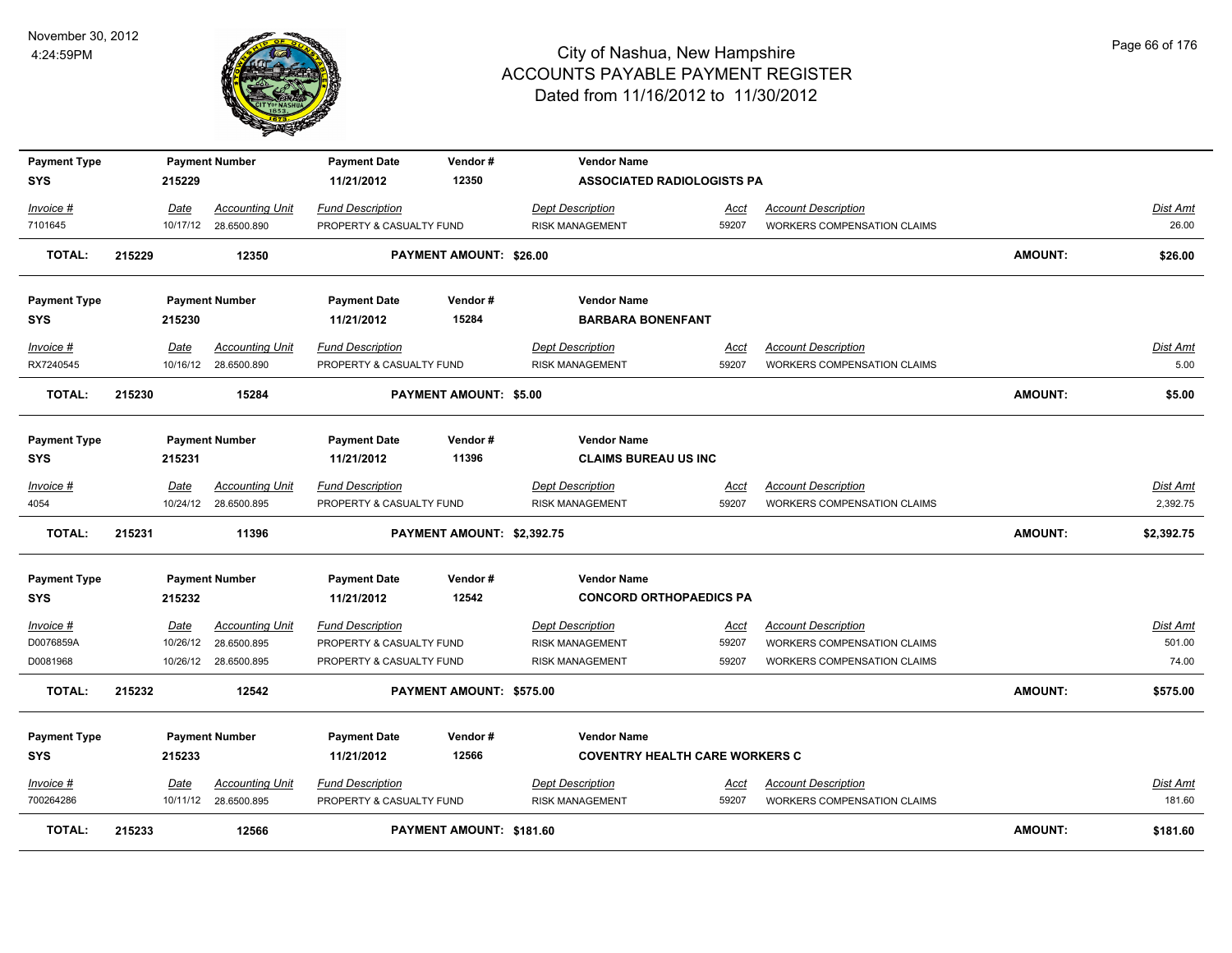

| <b>Payment Type</b>         |        |                        | <b>Payment Number</b>                 | <b>Payment Date</b>                                 | Vendor#                    | <b>Vendor Name</b>                                |                      |                                                           |                                       |                          |
|-----------------------------|--------|------------------------|---------------------------------------|-----------------------------------------------------|----------------------------|---------------------------------------------------|----------------------|-----------------------------------------------------------|---------------------------------------|--------------------------|
| <b>SYS</b>                  |        | 215234                 |                                       | 11/21/2012                                          | 12571                      | <b>CPTE NASHUA</b>                                |                      |                                                           |                                       |                          |
|                             |        |                        |                                       |                                                     |                            |                                                   |                      |                                                           |                                       |                          |
| Invoice #                   |        | Date                   | <b>Accounting Unit</b>                | <b>Fund Description</b>                             |                            | <b>Dept Description</b>                           | Acct                 | <b>Account Description</b>                                |                                       | Dist Amt                 |
| 020425784                   |        | 10/19/12               | 28.6500.890                           | PROPERTY & CASUALTY FUND                            |                            | <b>RISK MANAGEMENT</b>                            | 59207                | <b>WORKERS COMPENSATION CLAIMS</b>                        |                                       | 560.00                   |
| 7456                        |        |                        | 10/25/12 28.6500.890                  | PROPERTY & CASUALTY FUND                            |                            | <b>RISK MANAGEMENT</b>                            | 59207                | WORKERS COMPENSATION CLAIMS                               |                                       | 3,010.00                 |
| <b>TOTAL:</b>               | 215234 |                        | 12571                                 |                                                     | PAYMENT AMOUNT: \$3,570.00 |                                                   |                      |                                                           | <b>AMOUNT:</b>                        | \$3,570.00               |
| <b>Payment Type</b>         |        |                        | <b>Payment Number</b>                 | <b>Payment Date</b>                                 | Vendor#                    | <b>Vendor Name</b>                                |                      |                                                           |                                       |                          |
| <b>SYS</b>                  |        | 215235                 |                                       | 11/21/2012                                          | 12600                      | <b>DARTMOUTH HITCHCOCK CLINIC</b>                 |                      |                                                           |                                       |                          |
| Invoice #                   |        | Date                   | <b>Accounting Unit</b>                | <b>Fund Description</b>                             |                            | <b>Dept Description</b>                           | Acct                 | <b>Account Description</b>                                |                                       | Dist Amt                 |
| 36416385                    |        | 7/25/12                | 28.6500.895                           | PROPERTY & CASUALTY FUND                            |                            | <b>RISK MANAGEMENT</b>                            | 59207                | <b>WORKERS COMPENSATION CLAIMS</b>                        |                                       | 1,718.00                 |
| 36698221                    |        | 10/1/12                | 28.6500.895                           | PROPERTY & CASUALTY FUND                            |                            | <b>RISK MANAGEMENT</b>                            | 59207                | <b>WORKERS COMPENSATION CLAIMS</b>                        |                                       | 169.00                   |
| 36714331                    |        |                        | 10/1/12 28.6500.895                   | PROPERTY & CASUALTY FUND                            |                            | <b>RISK MANAGEMENT</b>                            | 59207                | <b>WORKERS COMPENSATION CLAIMS</b>                        |                                       | 2,278.00                 |
| <b>TOTAL:</b>               | 215235 |                        | 12600                                 |                                                     | PAYMENT AMOUNT: \$4,165.00 |                                                   |                      |                                                           | <b>AMOUNT:</b>                        | \$4,165.00               |
| <b>Payment Type</b>         |        |                        | <b>Payment Number</b>                 | <b>Payment Date</b>                                 | Vendor#                    | <b>Vendor Name</b>                                |                      |                                                           |                                       |                          |
| <b>SYS</b>                  |        | 215236                 |                                       | 11/21/2012                                          | 12624                      | DH FAMILY MEDICINE NASHUA INC                     |                      |                                                           |                                       |                          |
|                             |        |                        |                                       |                                                     |                            |                                                   |                      |                                                           |                                       |                          |
| Invoice #                   |        | Date                   | <b>Accounting Unit</b>                | <b>Fund Description</b>                             |                            | <b>Dept Description</b>                           | <u>Acct</u>          | <b>Account Description</b>                                |                                       | Dist Amt                 |
| 36738362                    |        | 10/22/12               | 28.6500.890                           | PROPERTY & CASUALTY FUND                            |                            | <b>RISK MANAGEMENT</b>                            | 59207                | WORKERS COMPENSATION CLAIMS                               |                                       | 169.00                   |
| 36742704                    |        | 10/22/12               | 28.6500.890                           | PROPERTY & CASUALTY FUND                            |                            | <b>RISK MANAGEMENT</b>                            | 59207                | WORKERS COMPENSATION CLAIMS                               |                                       | 169.00                   |
| 36791740                    |        |                        | 10/22/12 28.6500.890                  | PROPERTY & CASUALTY FUND                            |                            | <b>RISK MANAGEMENT</b>                            | 59207                | WORKERS COMPENSATION CLAIMS                               |                                       | 169.00                   |
| <b>TOTAL:</b>               | 215236 |                        | 12624                                 |                                                     | PAYMENT AMOUNT: \$507.00   |                                                   |                      |                                                           | <b>AMOUNT:</b>                        | \$507.00                 |
| <b>Payment Type</b>         |        |                        | <b>Payment Number</b>                 | <b>Payment Date</b>                                 | Vendor#                    | <b>Vendor Name</b>                                |                      |                                                           |                                       |                          |
| <b>SYS</b>                  |        | 215237                 |                                       | 11/21/2012                                          | 12741                      | <b>FOUNDATION MEDICAL PARTNERS</b>                |                      |                                                           |                                       |                          |
|                             |        |                        |                                       |                                                     |                            |                                                   |                      |                                                           |                                       |                          |
| <u>Invoice #</u><br>5017379 |        | <u>Date</u><br>6/18/12 | <b>Accounting Unit</b><br>28.6500.895 | <b>Fund Description</b><br>PROPERTY & CASUALTY FUND |                            | <b>Dept Description</b><br><b>RISK MANAGEMENT</b> | <u>Acct</u><br>59207 | <b>Account Description</b><br>WORKERS COMPENSATION CLAIMS |                                       | <b>Dist Amt</b><br>35.00 |
| 5177108                     |        | 9/6/12                 | 28.6500.895                           | PROPERTY & CASUALTY FUND                            |                            | <b>RISK MANAGEMENT</b>                            | 59207                | WORKERS COMPENSATION CLAIMS                               |                                       | 176.00                   |
|                             |        |                        |                                       |                                                     |                            |                                                   |                      |                                                           |                                       |                          |
| <b>TOTAL:</b>               | 215237 |                        | 12741                                 |                                                     | PAYMENT AMOUNT: \$211.00   |                                                   |                      |                                                           | <b>AMOUNT:</b>                        | \$211.00                 |
| <b>Payment Type</b>         |        |                        | <b>Payment Number</b>                 | <b>Payment Date</b>                                 | Vendor#                    | <b>Vendor Name</b>                                |                      |                                                           | <b>Payee Name</b>                     |                          |
| <b>SYS</b>                  |        | 215238                 |                                       | 11/21/2012                                          | 12743                      | <b>FOUR SEASONS ORTHOPAEDIC CTR P</b>             |                      |                                                           | <b>FOUR SEASONS ORTHOPEDIC CENTER</b> |                          |
| Invoice #                   |        | Date                   | <b>Accounting Unit</b>                | <b>Fund Description</b>                             |                            | <b>Dept Description</b>                           | <u>Acct</u>          | <b>Account Description</b>                                |                                       | Dist Amt                 |
| 10004102                    |        | 10/12/12               | 28.6500.890                           | PROPERTY & CASUALTY FUND                            |                            | <b>RISK MANAGEMENT</b>                            | 59207                | WORKERS COMPENSATION CLAIMS                               |                                       | 1,855.00                 |
| 10045096 19178              |        |                        | 11/15/12 28.6500.895                  | PROPERTY & CASUALTY FUND                            |                            | <b>RISK MANAGEMENT</b>                            | 59207                | <b>WORKERS COMPENSATION CLAIMS</b>                        |                                       | 228.00                   |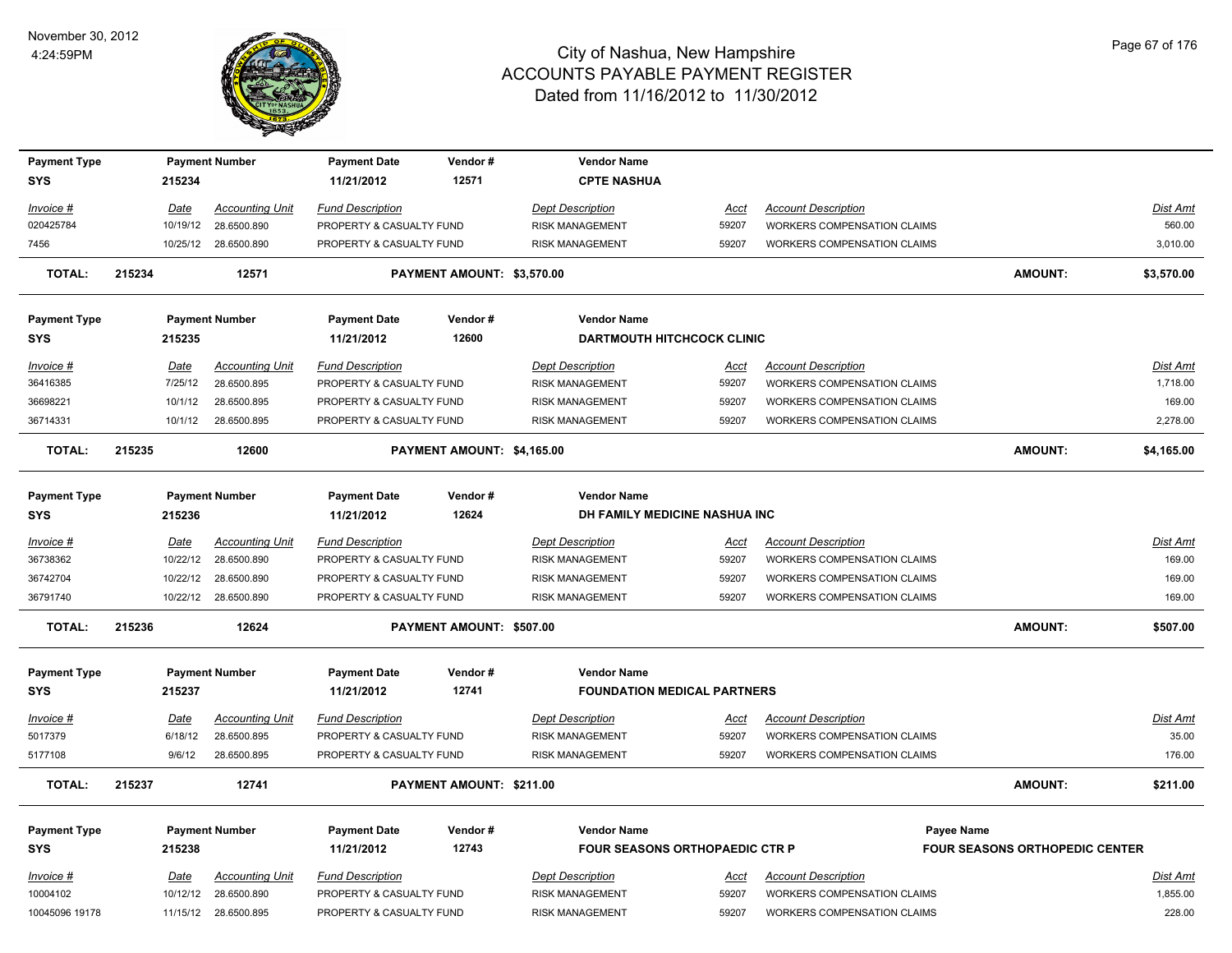

| 1148212                           |        | 10/16/12 | 28.6500.895            | PROPERTY & CASUALTY FUND          |                             | <b>RISK MANAGEMENT</b>                        | 59207       | WORKERS COMPENSATION CLAIMS        |                | 416.00          |
|-----------------------------------|--------|----------|------------------------|-----------------------------------|-----------------------------|-----------------------------------------------|-------------|------------------------------------|----------------|-----------------|
| 278127 19174                      |        | 10/1/12  | 28.6500.890            | PROPERTY & CASUALTY FUND          |                             | <b>RISK MANAGEMENT</b>                        | 59207       | WORKERS COMPENSATION CLAIMS        |                | 7,442.00        |
| 278127 19175                      |        | 10/1/12  | 28.6500.890            | PROPERTY & CASUALTY FUND          |                             | <b>RISK MANAGEMENT</b>                        | 59207       | <b>WORKERS COMPENSATION CLAIMS</b> |                | 1,164.00        |
| 470252                            |        | 10/26/12 | 28.6500.890            | PROPERTY & CASUALTY FUND          |                             | <b>RISK MANAGEMENT</b>                        | 59207       | WORKERS COMPENSATION CLAIMS        |                | 4,141.00        |
| <b>TOTAL:</b>                     | 215238 |          | 12743                  |                                   | PAYMENT AMOUNT: \$15,246.00 |                                               |             |                                    | <b>AMOUNT:</b> | \$15,246.00     |
| <b>Payment Type</b>               |        |          | <b>Payment Number</b>  | <b>Payment Date</b>               | Vendor#                     | <b>Vendor Name</b>                            |             |                                    |                |                 |
| <b>SYS</b>                        |        | 215239   |                        | 11/21/2012                        | 11921                       | <b>HERNER CHIROPRACTIC</b>                    |             |                                    |                |                 |
| Invoice #                         |        | Date     | <b>Accounting Unit</b> | <b>Fund Description</b>           |                             | <b>Dept Description</b>                       | Acct        | <b>Account Description</b>         |                | Dist Amt        |
| KRAEL002 19143                    |        | 11/5/12  | 28.6500.895            | PROPERTY & CASUALTY FUND          |                             | <b>RISK MANAGEMENT</b>                        | 59207       | <b>WORKERS COMPENSATION CLAIMS</b> |                | 165.00          |
| TOTAL:                            | 215239 |          | 11921                  |                                   | PAYMENT AMOUNT: \$165.00    |                                               |             |                                    | <b>AMOUNT:</b> | \$165.00        |
| <b>Payment Type</b><br><b>SYS</b> |        | 215240   | <b>Payment Number</b>  | <b>Payment Date</b><br>11/21/2012 | Vendor#<br>13160            | <b>Vendor Name</b><br><b>NEB RADIOLOGY PC</b> |             |                                    |                |                 |
|                                   |        |          |                        |                                   |                             |                                               |             |                                    |                |                 |
| Invoice #                         |        | Date     | <b>Accounting Unit</b> | <b>Fund Description</b>           |                             | <b>Dept Description</b>                       | <u>Acct</u> | <b>Account Description</b>         |                | <u>Dist Amt</u> |
| NBA23423934                       |        | 10/9/12  | 28.6500.895            | PROPERTY & CASUALTY FUND          |                             | <b>RISK MANAGEMENT</b>                        | 59207       | <b>WORKERS COMPENSATION CLAIMS</b> |                | 235.00          |
| <b>TOTAL:</b>                     | 215240 |          | 13160                  |                                   | PAYMENT AMOUNT: \$235.00    |                                               |             |                                    | <b>AMOUNT:</b> | \$235.00        |
| <b>Payment Type</b>               |        |          | <b>Payment Number</b>  | <b>Payment Date</b>               | Vendor#                     | <b>Vendor Name</b>                            |             |                                    |                |                 |
| <b>SYS</b>                        |        | 215241   |                        | 11/21/2012                        | 13168                       | <b>NEW ENGLAND BAPTIST HOSPITAL</b>           |             |                                    |                |                 |
| Invoice #                         |        | Date     | <b>Accounting Unit</b> | <b>Fund Description</b>           |                             | <b>Dept Description</b>                       | <u>Acct</u> | <b>Account Description</b>         |                | <b>Dist Amt</b> |
| KAQ28951                          |        | 7/27/12  | 28.6500.895            | PROPERTY & CASUALTY FUND          |                             | <b>RISK MANAGEMENT</b>                        | 59207       | <b>WORKERS COMPENSATION CLAIMS</b> |                | 2,543.36        |
| KAQ60502                          |        |          | 10/10/12 28.6500.895   | PROPERTY & CASUALTY FUND          |                             | <b>RISK MANAGEMENT</b>                        | 59207       | <b>WORKERS COMPENSATION CLAIMS</b> |                | 1,149.68        |
| <b>TOTAL:</b>                     | 215241 |          | 13168                  |                                   | PAYMENT AMOUNT: \$3,693.04  |                                               |             |                                    | <b>AMOUNT:</b> | \$3,693.04      |
|                                   |        |          | <b>Payment Number</b>  | <b>Payment Date</b>               | Vendor#                     | <b>Vendor Name</b>                            |             |                                    |                |                 |
| <b>Payment Type</b>               |        |          |                        |                                   |                             |                                               |             |                                    |                |                 |
| <b>SYS</b>                        |        | 215242   |                        | 11/21/2012                        | 13212                       | OCCUPATIONAL HEALTH CTRS SOUTH                |             |                                    |                |                 |
| Invoice #                         |        | Date     | <b>Accounting Unit</b> | <b>Fund Description</b>           |                             | <b>Dept Description</b>                       | Acct        | <b>Account Description</b>         |                | Dist Amt        |
| I34-1255172971                    |        | 10/11/12 | 28.6500.890            | PROPERTY & CASUALTY FUND          |                             | <b>RISK MANAGEMENT</b>                        | 59207       | WORKERS COMPENSATION CLAIMS        |                | 895.90          |
| I34-12551729871                   |        | 10/10/12 | 28.6500.890            | PROPERTY & CASUALTY FUND          |                             | RISK MANAGEMENT                               | 59207       | WORKERS COMPENSATION CLAIMS        |                | 359.81          |
| I34-1255173250                    |        |          | 10/13/12 28.6500.890   | PROPERTY & CASUALTY FUND          |                             | RISK MANAGEMENT                               | 59207       | <b>WORKERS COMPENSATION CLAIMS</b> |                | 351.36          |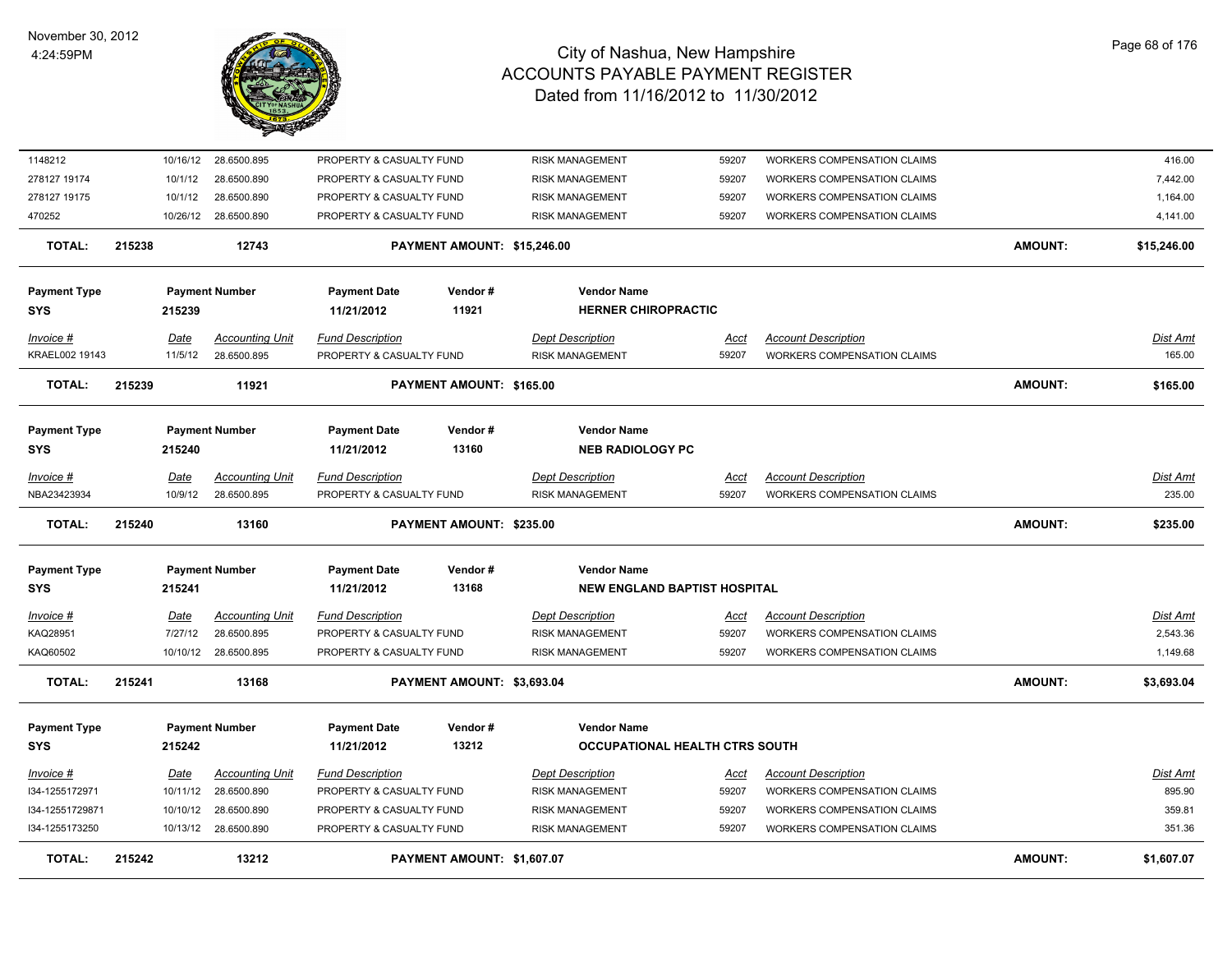

| <b>Payment Type</b>               |        |                         | <b>Payment Number</b>  | <b>Payment Date</b>               | Vendor#                        | <b>Vendor Name</b>                                  |                      |                                    |                |                 |
|-----------------------------------|--------|-------------------------|------------------------|-----------------------------------|--------------------------------|-----------------------------------------------------|----------------------|------------------------------------|----------------|-----------------|
| <b>SYS</b>                        |        | 215243                  |                        | 11/21/2012                        | 10779                          | ORTHOCARE MEDICAL EQUIPMENT LL                      |                      |                                    |                |                 |
| Invoice #                         |        | Date                    | <b>Accounting Unit</b> | <b>Fund Description</b>           |                                | <b>Dept Description</b>                             | Acct                 | <b>Account Description</b>         |                | Dist Amt        |
| MBMCOLLN00                        |        | 10/23/12                | 28.6500.895            | PROPERTY & CASUALTY FUND          |                                | RISK MANAGEMENT                                     | 59207                | WORKERS COMPENSATION CLAIMS        |                | 55.00           |
| TOTAL:                            | 215243 |                         | 10779                  |                                   | <b>PAYMENT AMOUNT: \$55.00</b> |                                                     |                      |                                    | <b>AMOUNT:</b> | \$55.00         |
| <b>Payment Type</b>               |        |                         | <b>Payment Number</b>  | <b>Payment Date</b>               | Vendor#                        | <b>Vendor Name</b>                                  |                      |                                    |                |                 |
| <b>SYS</b>                        |        | 215244                  |                        | 11/21/2012                        | 14912                          | <b>ORTHOPEDIC PHYSICAL THERAPY</b>                  |                      |                                    |                |                 |
| Invoice #                         |        |                         | <b>Accounting Unit</b> | <b>Fund Description</b>           |                                | <b>Dept Description</b>                             |                      | <b>Account Description</b>         |                | Dist Amt        |
| KRAH000001 19142                  |        | <u>Date</u><br>10/31/12 | 28.6500.895            | PROPERTY & CASUALTY FUND          |                                | <b>RISK MANAGEMENT</b>                              | <u>Acct</u><br>59207 | <b>WORKERS COMPENSATION CLAIMS</b> |                | 185.00          |
| KRAH000001 19145                  |        | 10/24/12                | 28.6500.895            | PROPERTY & CASUALTY FUND          |                                | <b>RISK MANAGEMENT</b>                              | 59207                | <b>WORKERS COMPENSATION CLAIMS</b> |                | 185.00          |
|                                   |        |                         |                        |                                   |                                |                                                     |                      |                                    |                |                 |
| <b>TOTAL:</b>                     | 215244 |                         | 14912                  |                                   | PAYMENT AMOUNT: \$370.00       |                                                     |                      |                                    | <b>AMOUNT:</b> | \$370.00        |
|                                   |        |                         |                        |                                   |                                |                                                     |                      |                                    |                |                 |
| <b>Payment Type</b>               |        |                         | <b>Payment Number</b>  | <b>Payment Date</b>               | Vendor#                        | <b>Vendor Name</b>                                  |                      |                                    |                |                 |
| <b>SYS</b>                        |        | 215245                  |                        | 11/21/2012                        | 13246                          | <b>PAIN SOLUTIONS PLLC</b>                          |                      |                                    |                |                 |
| Invoice #                         |        | Date                    | <b>Accounting Unit</b> | <b>Fund Description</b>           |                                | <b>Dept Description</b>                             | Acct                 | <b>Account Description</b>         |                | Dist Amt        |
| 028977                            |        | 10/31/12                | 28.6500.895            | PROPERTY & CASUALTY FUND          |                                | <b>RISK MANAGEMENT</b>                              | 59207                | <b>WORKERS COMPENSATION CLAIMS</b> |                | 200.00          |
| <b>TOTAL:</b>                     | 215245 |                         | 13246                  |                                   | PAYMENT AMOUNT: \$200.00       |                                                     |                      |                                    | <b>AMOUNT:</b> | \$200.00        |
|                                   |        |                         | <b>Payment Number</b>  | <b>Payment Date</b>               | Vendor#                        | <b>Vendor Name</b>                                  |                      |                                    |                |                 |
| <b>Payment Type</b><br><b>SYS</b> |        | 215246                  |                        | 11/21/2012                        | 13406                          | <b>RC WELDING LLC</b>                               |                      |                                    |                |                 |
| $Invoice$ #                       |        | Date                    | <b>Accounting Unit</b> | <b>Fund Description</b>           |                                | <b>Dept Description</b>                             | Acct                 | <b>Account Description</b>         |                | <u>Dist Amt</u> |
| 5156                              |        | 10/24/12                | 28.6500.890            | PROPERTY & CASUALTY FUND          |                                | <b>RISK MANAGEMENT</b>                              | 59250                | PROPERTY CLAIMS                    |                | 2,120.00        |
| <b>TOTAL:</b>                     | 215246 |                         | 13406                  |                                   | PAYMENT AMOUNT: \$2,120.00     |                                                     |                      |                                    | <b>AMOUNT:</b> | \$2,120.00      |
|                                   |        |                         |                        |                                   |                                |                                                     |                      |                                    |                |                 |
| <b>Payment Type</b><br><b>SYS</b> |        | 215247                  | <b>Payment Number</b>  | <b>Payment Date</b><br>11/21/2012 | Vendor#<br>13597               | <b>Vendor Name</b><br>SO NH REGIONAL MEDICAL CENTER |                      |                                    |                |                 |
| Invoice #                         |        | Date                    | <b>Accounting Unit</b> | <b>Fund Description</b>           |                                | <b>Dept Description</b>                             | Acct                 | <b>Account Description</b>         |                | Dist Amt        |
| SRN2515475                        |        | 10/8/12                 | 28.6500.890            | PROPERTY & CASUALTY FUND          |                                | <b>RISK MANAGEMENT</b>                              | 59207                | WORKERS COMPENSATION CLAIMS        |                | 514.07          |
| SRN2515489                        |        | 10/8/12                 | 28.6500.890            | PROPERTY & CASUALTY FUND          |                                | <b>RISK MANAGEMENT</b>                              | 59207                | WORKERS COMPENSATION CLAIMS        |                | 233.80          |
| SRN2529477                        |        | 10/17/12                | 28.6500.890            | PROPERTY & CASUALTY FUND          |                                | <b>RISK MANAGEMENT</b>                              | 59207                | WORKERS COMPENSATION CLAIMS        |                | 383.75          |
| SRN2529555                        |        | 10/17/12                | 28.6500.890            | PROPERTY & CASUALTY FUND          |                                | <b>RISK MANAGEMENT</b>                              | 59207                | WORKERS COMPENSATION CLAIMS        |                | 1,122.41        |
| SRN2530252                        |        | 10/17/12                | 28.6500.895            | PROPERTY & CASUALTY FUND          |                                | RISK MANAGEMENT                                     | 59207                | WORKERS COMPENSATION CLAIMS        |                | 221.79          |
| SRN2531165                        |        | 10/18/12                | 28.6500.890            | PROPERTY & CASUALTY FUND          |                                | <b>RISK MANAGEMENT</b>                              | 59207                | <b>WORKERS COMPENSATION CLAIMS</b> |                | 957.71          |
| SRN2531223                        |        | 10/18/12                | 28.6500.890            | PROPERTY & CASUALTY FUND          |                                | <b>RISK MANAGEMENT</b>                              | 59207                | WORKERS COMPENSATION CLAIMS        |                | 245.49          |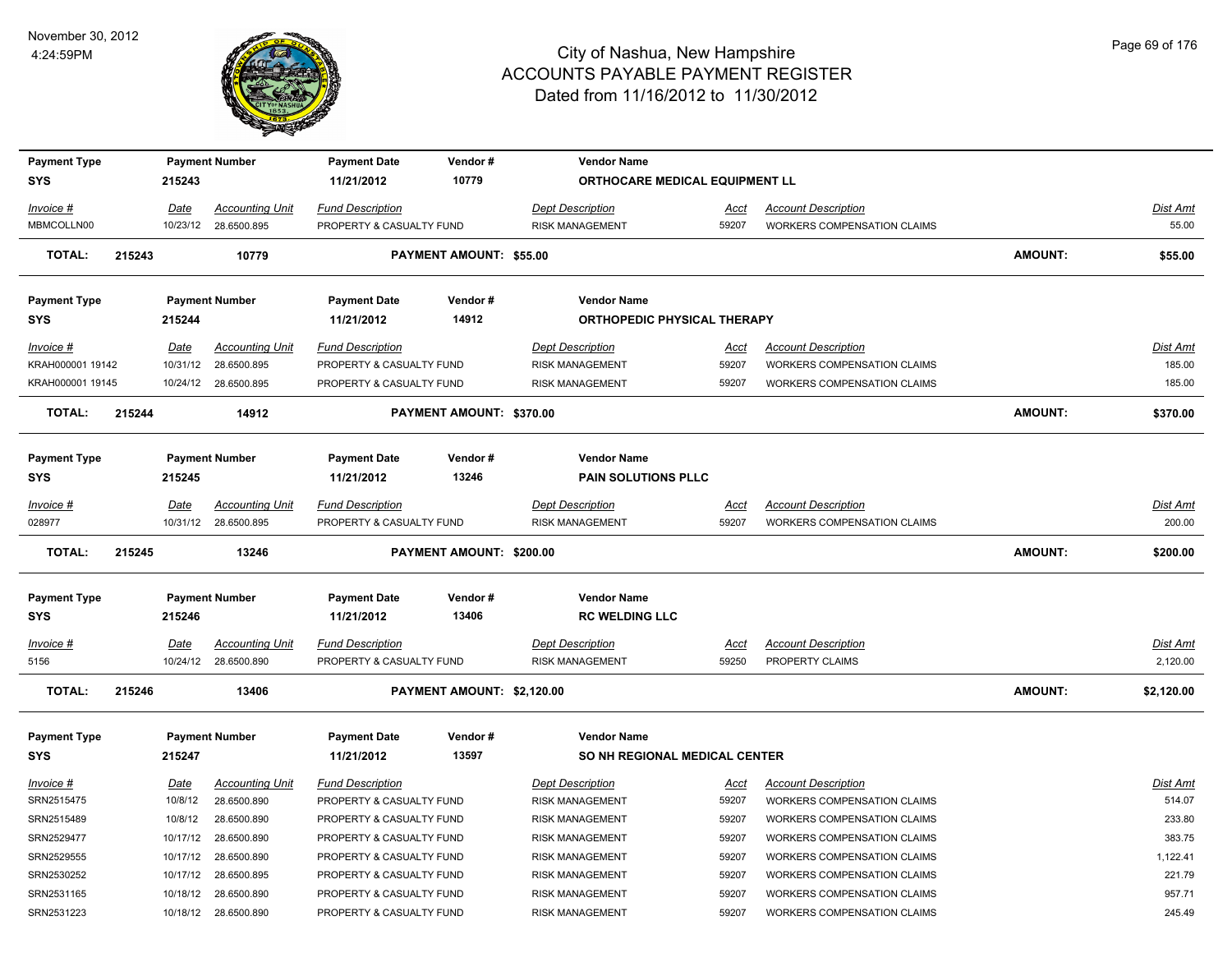

| SRN2549654          | 11/2/12     | 28.6500.890            | PROPERTY & CASUALTY FUND |                            | <b>RISK MANAGEMENT</b>                | 59207       | WORKERS COMPENSATION CLAIMS        |                | 3,248.34   |
|---------------------|-------------|------------------------|--------------------------|----------------------------|---------------------------------------|-------------|------------------------------------|----------------|------------|
| SRN2549659          | 11/2/12     | 28.6500.890            | PROPERTY & CASUALTY FUND |                            | <b>RISK MANAGEMENT</b>                | 59207       | WORKERS COMPENSATION CLAIMS        |                | 362.17     |
| <b>TOTAL:</b>       | 215247      | 13597                  |                          | PAYMENT AMOUNT: \$7,289.53 |                                       |             |                                    | <b>AMOUNT:</b> | \$7,289.53 |
| <b>Payment Type</b> |             | <b>Payment Number</b>  | <b>Payment Date</b>      | Vendor#                    | <b>Vendor Name</b>                    |             |                                    |                |            |
| <b>SYS</b>          | 215248      |                        | 11/21/2012               | 11126                      | <b>SPECIALIZED PURCHASING CONSULT</b> |             |                                    |                |            |
| Invoice #           | Date        | <b>Accounting Unit</b> | <b>Fund Description</b>  |                            | <b>Dept Description</b>               | <u>Acct</u> | <b>Account Description</b>         |                | Dist Amt   |
| 4369                | 8/17/12     | 28.6500.890            | PROPERTY & CASUALTY FUND |                            | <b>RISK MANAGEMENT</b>                | 59250       | PROPERTY CLAIMS                    |                | 5,661.70   |
| <b>TOTAL:</b>       | 215248      | 11126                  |                          | PAYMENT AMOUNT: \$5,661.70 |                                       |             |                                    | <b>AMOUNT:</b> | \$5,661.70 |
| <b>Payment Type</b> |             | <b>Payment Number</b>  | <b>Payment Date</b>      | Vendor#                    | <b>Vendor Name</b>                    |             |                                    |                |            |
| <b>SYS</b>          | 215249      |                        | 11/21/2012               | 10678                      | <b>SPORTS MEDICINE ASSOCIATES</b>     |             |                                    |                |            |
| Invoice #           | Date        | <b>Accounting Unit</b> | <b>Fund Description</b>  |                            | <b>Dept Description</b>               | Acct        | <b>Account Description</b>         |                | Dist Amt   |
| 19262               | 11/6/12     | 28.6500.895            | PROPERTY & CASUALTY FUND |                            | <b>RISK MANAGEMENT</b>                | 59207       | <b>WORKERS COMPENSATION CLAIMS</b> |                | 175.00     |
| <b>TOTAL:</b>       | 215249      | 10678                  |                          | PAYMENT AMOUNT: \$175.00   |                                       |             |                                    | <b>AMOUNT:</b> | \$175.00   |
| <b>Payment Type</b> |             | <b>Payment Number</b>  | <b>Payment Date</b>      | Vendor#                    | <b>Vendor Name</b>                    |             |                                    |                |            |
| <b>SYS</b>          | 215250      |                        | 11/21/2012               | 13635                      | <b>ST JOSEPHS HOSPITAL</b>            |             |                                    |                |            |
| Invoice #           | <u>Date</u> | <b>Accounting Unit</b> | <b>Fund Description</b>  |                            | <b>Dept Description</b>               | <u>Acct</u> | <b>Account Description</b>         |                | Dist Amt   |
| 12245-01761         | 10/5/12     | 28.6500.895            | PROPERTY & CASUALTY FUND |                            | <b>RISK MANAGEMENT</b>                | 59207       | <b>WORKERS COMPENSATION CLAIMS</b> |                | 1,651.50   |
| 12275-01471         | 11/5/12     | 28.6500.895            | PROPERTY & CASUALTY FUND |                            | <b>RISK MANAGEMENT</b>                | 59207       | WORKERS COMPENSATION CLAIMS        |                | 1,115.50   |
| <b>TOTAL:</b>       | 215250      | 13635                  |                          | PAYMENT AMOUNT: \$2,767.00 |                                       |             |                                    | <b>AMOUNT:</b> | \$2,767.00 |
| <b>Payment Type</b> |             | <b>Payment Number</b>  | <b>Payment Date</b>      | Vendor#                    | <b>Vendor Name</b>                    |             |                                    |                |            |
| <b>SYS</b>          | 215251      |                        | 11/21/2012               | 13666                      | <b>STONERIVER PHARMACY SOLUTIONS</b>  |             |                                    |                |            |
| Invoice #           | <b>Date</b> | <b>Accounting Unit</b> | <b>Fund Description</b>  |                            | <b>Dept Description</b>               | <u>Acct</u> | <b>Account Description</b>         |                | Dist Amt   |
| 37858491            | 10/7/12     | 28.6500.895            | PROPERTY & CASUALTY FUND |                            | <b>RISK MANAGEMENT</b>                | 59207       | WORKERS COMPENSATION CLAIMS        |                | 1,064.40   |
| 37892741            | 10/14/12    | 28.6500.895            | PROPERTY & CASUALTY FUND |                            | <b>RISK MANAGEMENT</b>                | 59207       | WORKERS COMPENSATION CLAIMS        |                | 266.93     |
| 37996962            | 11/4/12     | 28.6500.895            | PROPERTY & CASUALTY FUND |                            | <b>RISK MANAGEMENT</b>                | 59207       | WORKERS COMPENSATION CLAIMS        |                | 30.59      |
| <b>TOTAL:</b>       | 215251      | 13666                  |                          | PAYMENT AMOUNT: \$1,361.92 |                                       |             |                                    | <b>AMOUNT:</b> | \$1,361.92 |
| <b>Payment Type</b> |             | <b>Payment Number</b>  | <b>Payment Date</b>      | Vendor#                    | <b>Vendor Name</b>                    |             |                                    |                |            |
| <b>SYS</b>          | 215252      |                        | 11/27/2012               | 12464                      | <b>CANAL ART &amp; FRAMING</b>        |             |                                    |                |            |
| Invoice #           | Date        | <b>Accounting Unit</b> | <b>Fund Description</b>  |                            | <b>Dept Description</b>               | Acct        | <b>Account Description</b>         |                | Dist Amt   |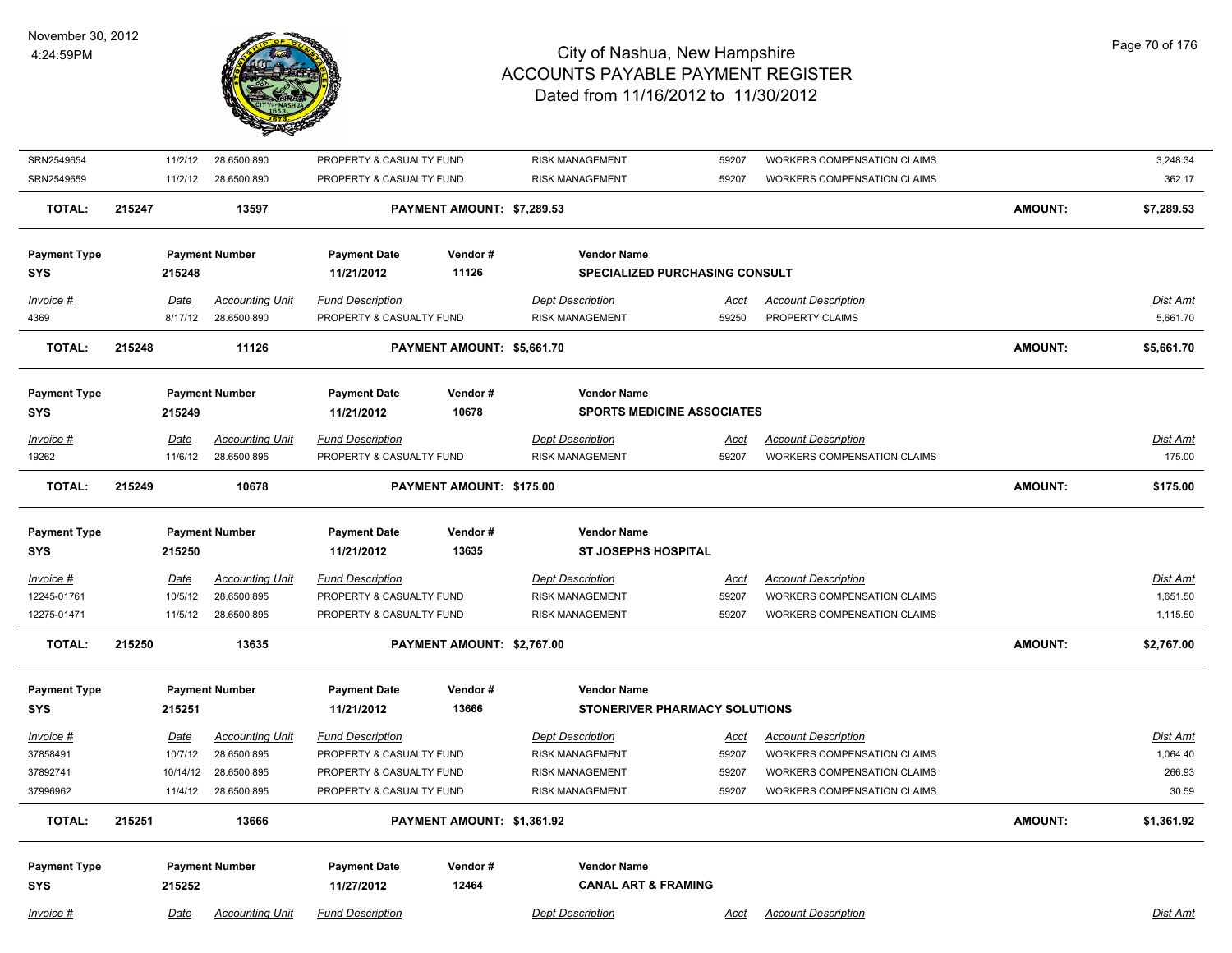

| SCONTSAS 100TH ANNIV                        |        |                  | 11/27/12 01.1.500                  | <b>GENERAL FUND</b>                            |                             | <b>MAYOR</b>                            | 68300                | MAYORS EXPENSE ACCOUNT                                        |                | 136.00                    |
|---------------------------------------------|--------|------------------|------------------------------------|------------------------------------------------|-----------------------------|-----------------------------------------|----------------------|---------------------------------------------------------------|----------------|---------------------------|
| <b>TOTAL:</b>                               | 215252 |                  | 12464                              |                                                | PAYMENT AMOUNT: \$136.00    |                                         |                      |                                                               | AMOUNT:        | \$136.00                  |
| <b>Payment Type</b>                         |        |                  | <b>Payment Number</b>              | <b>Payment Date</b>                            | Vendor#                     | <b>Vendor Name</b>                      |                      |                                                               |                |                           |
| <b>SYS</b>                                  |        | 215253           |                                    | 11/28/2012                                     | 15549                       | <b>NASHUA HYDROPOWER ASSOCIATES</b>     |                      |                                                               |                |                           |
| Invoice #                                   |        | Date             | <b>Accounting Unit</b>             | <b>Fund Description</b>                        |                             | <b>Dept Description</b>                 | Acct                 | <b>Account Description</b>                                    |                | Dist Amt                  |
| <b>PMT - 01</b>                             |        |                  | 11/28/12  18.1.500                 | <b>GENERAL FUND</b>                            |                             | OTHER GENERAL GOV'T                     | 45370                | <b>LEASED DAMS</b>                                            |                | 6,148.00                  |
| <b>TOTAL:</b>                               | 215253 |                  | 15549                              |                                                | PAYMENT AMOUNT: \$6,148.00  |                                         |                      |                                                               | <b>AMOUNT:</b> | \$6,148.00                |
| <b>Payment Type</b>                         |        |                  | <b>Payment Number</b>              | <b>Payment Date</b>                            | Vendor#                     | <b>Vendor Name</b>                      |                      |                                                               |                |                           |
| <b>SYS</b>                                  |        | 215254           |                                    | 11/29/2012                                     | 15495                       | 16-18 PERRY AVE LLC AND DADS            |                      |                                                               |                |                           |
| Invoice #                                   |        | Date             | <b>Accounting Unit</b>             | <b>Fund Description</b>                        |                             | <b>Dept Description</b>                 | Acct                 | <b>Account Description</b>                                    | Activity       | <b>Dist Amt</b>           |
| 152                                         |        | 11/16/12         | 84.3090                            | <b>URBAN PROGRAM GRANTS</b>                    |                             | URBAN PROGRAM GRANTS                    | 54210                | <b>CONSTRUCTION SERVICES</b>                                  | 1092.84.15.03  | 14,000.00                 |
| <b>TOTAL:</b>                               | 215254 |                  | 15495                              |                                                | PAYMENT AMOUNT: \$14,000.00 |                                         |                      |                                                               | AMOUNT:        | \$14,000.00               |
|                                             |        |                  |                                    |                                                | Vendor#                     | <b>Vendor Name</b>                      |                      |                                                               |                |                           |
| <b>Payment Type</b><br><b>SYS</b>           |        | 215255           | <b>Payment Number</b>              | <b>Payment Date</b><br>11/29/2012              | 13963                       | <b>JEFFREY ALLISON</b>                  |                      |                                                               |                |                           |
|                                             |        |                  |                                    |                                                |                             |                                         |                      |                                                               |                |                           |
| Invoice #<br>CLOTHINGREIMB11202012 11/20/12 |        | Date             | <b>Accounting Unit</b><br>52.1.500 | <b>Fund Description</b><br><b>GENERAL FUND</b> |                             | <b>Dept Description</b><br><b>FIRE</b>  | <u>Acct</u><br>61107 | <b>Account Description</b><br><b>CLOTHING &amp; UNIFORMS</b>  |                | <b>Dist Amt</b><br>48.00  |
| TUITION REIMB 11/20/12                      |        | 11/20/12         | 52.1.635                           | <b>GENERAL FUND</b>                            |                             | <b>FIRE</b>                             | 52800                | EDUCATIONAL ASSISTANCE                                        |                | 225.00                    |
| <b>TOTAL:</b>                               | 215255 |                  | 13963                              |                                                | PAYMENT AMOUNT: \$273.00    |                                         |                      |                                                               | AMOUNT:        | \$273.00                  |
|                                             |        |                  |                                    |                                                | Vendor#                     | <b>Vendor Name</b>                      |                      |                                                               |                |                           |
| <b>Payment Type</b><br><b>SYS</b>           |        | 215256           | <b>Payment Number</b>              | <b>Payment Date</b><br>11/29/2012              | 11739                       | <b>PAMELA ANDRUSKEVICH</b>              |                      |                                                               |                |                           |
|                                             |        |                  |                                    |                                                |                             |                                         |                      |                                                               |                |                           |
| Invoice #<br>11/14/12 NEARC CONF            |        | Date<br>11/27/12 | <b>Accounting Unit</b><br>34.1.500 | <b>Fund Description</b><br><b>GENERAL FUND</b> |                             | <b>Dept Description</b><br><b>GIS</b>   | <u>Acct</u><br>55400 | <b>Account Description</b><br><b>CONFERENCES AND SEMINARS</b> |                | <b>Dist Amt</b><br>220.90 |
|                                             |        |                  |                                    |                                                |                             |                                         |                      |                                                               |                |                           |
| <b>TOTAL:</b>                               | 215256 |                  | 11739                              |                                                | PAYMENT AMOUNT: \$220.90    |                                         |                      |                                                               | AMOUNT:        | \$220.90                  |
| <b>Payment Type</b>                         |        |                  | <b>Payment Number</b>              | <b>Payment Date</b>                            | Vendor#                     | <b>Vendor Name</b>                      |                      |                                                               |                |                           |
| <b>SYS</b>                                  |        | 215257           |                                    | 11/29/2012                                     | 15552                       | <b>BONNIE GUERCIO</b>                   |                      |                                                               |                |                           |
| Invoice #                                   |        | Date             | <b>Accounting Unit</b>             | <b>Fund Description</b>                        |                             | <b>Dept Description</b>                 | Acct                 | <b>Account Description</b>                                    |                | Dist Amt                  |
| REIMB 11/27/2012                            |        | 11/27/12         | 09.1.510                           | <b>GENERAL FUND</b>                            |                             | <b>CIVIC &amp; COMMUNITY ACTIVITIES</b> | 56200                | <b>COMMUNITY FUND</b>                                         |                | 32.98                     |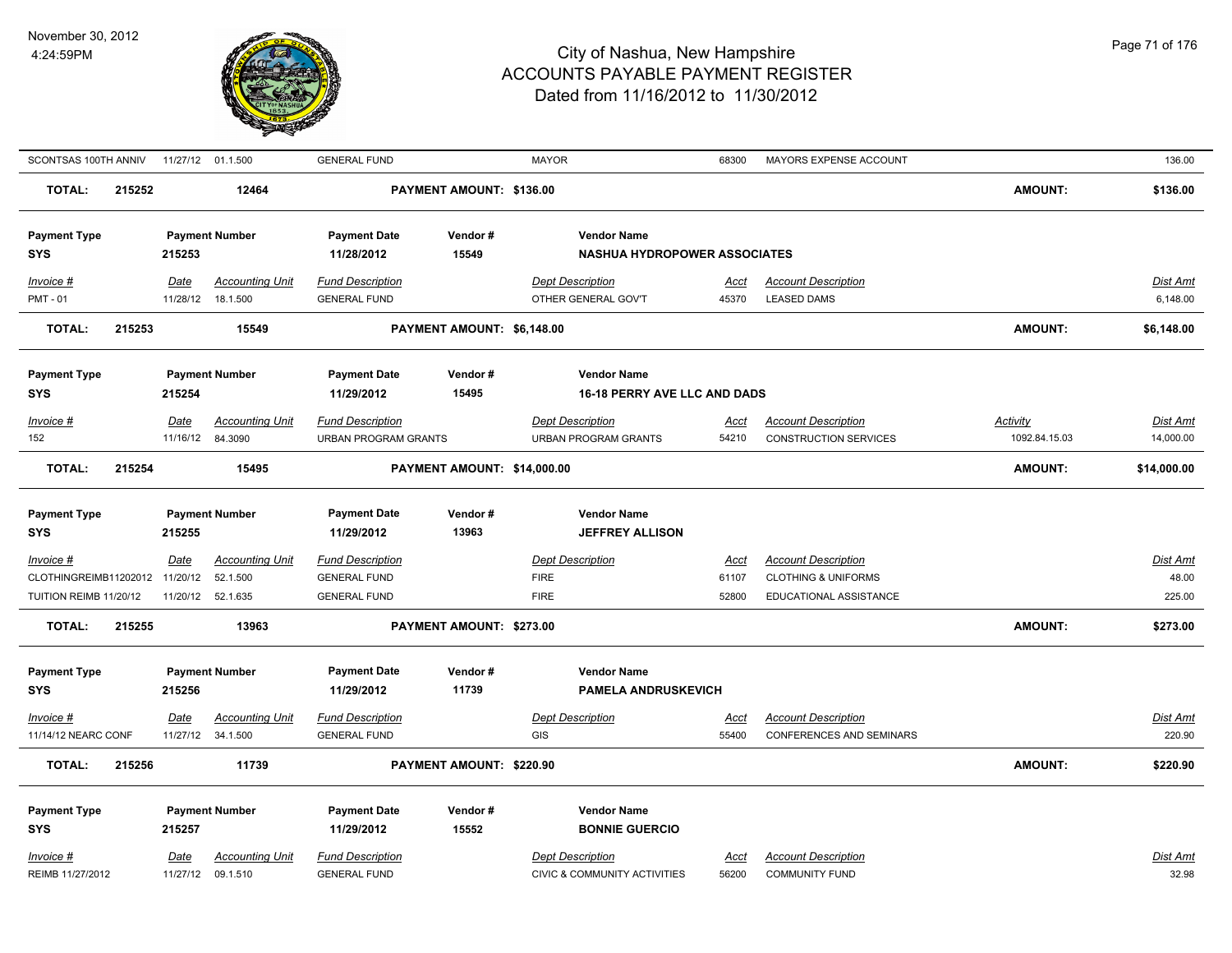

| <b>TOTAL:</b>                       | 215257 |                                 | 15552                                       |                                                      | PAYMENT AMOUNT: \$32.98      |                                                             |               |                                                        | AMOUNT:                   | \$32.98            |
|-------------------------------------|--------|---------------------------------|---------------------------------------------|------------------------------------------------------|------------------------------|-------------------------------------------------------------|---------------|--------------------------------------------------------|---------------------------|--------------------|
| <b>Payment Type</b><br><b>SYS</b>   |        | 215258                          | <b>Payment Number</b>                       | <b>Payment Date</b><br>11/29/2012                    | Vendor#<br>14843             | <b>Vendor Name</b><br><b>JENNIFER CARTIER</b>               |               |                                                        |                           |                    |
| Invoice #<br>REIMB 11/21/2012       |        | Date                            | <b>Accounting Unit</b><br>11/21/12 50.1.500 | <b>Fund Description</b><br><b>GENERAL FUND</b>       |                              | <b>Dept Description</b><br><b>POLICE</b>                    | Acct<br>52809 | <b>Account Description</b><br><b>WELLNESS PROGRAM</b>  |                           | Dist Amt<br>200.00 |
| <b>TOTAL:</b>                       | 215258 |                                 | 14843                                       |                                                      | PAYMENT AMOUNT: \$200.00     |                                                             |               |                                                        | <b>AMOUNT:</b>            | \$200.00           |
| <b>Payment Type</b>                 |        |                                 | <b>Payment Number</b>                       | <b>Payment Date</b>                                  | Vendor#                      | <b>Vendor Name</b>                                          |               |                                                        |                           |                    |
| <b>SYS</b>                          |        | 215259                          |                                             | 11/29/2012                                           | 11407                        | <b>JOHN CINELLI</b>                                         |               |                                                        |                           |                    |
| Invoice #<br>MEALSCONF11/20/12      |        | Date                            | <b>Accounting Unit</b><br>11/20/12 50.1.635 | <b>Fund Description</b><br><b>GENERAL FUND</b>       |                              | <b>Dept Description</b><br><b>POLICE</b>                    | Acct<br>55400 | <b>Account Description</b><br>CONFERENCES AND SEMINARS |                           | Dist Amt<br>60.00  |
| <b>TOTAL:</b>                       | 215259 |                                 | 11407                                       |                                                      | PAYMENT AMOUNT: \$60.00      |                                                             |               |                                                        | AMOUNT:                   | \$60.00            |
| <b>Payment Type</b><br><b>SYS</b>   |        | 215260                          | <b>Payment Number</b>                       | <b>Payment Date</b><br>11/29/2012                    | Vendor#<br>14129             | <b>Vendor Name</b><br><b>ASHLEY CONLEY</b>                  |               |                                                        |                           |                    |
| Invoice #                           |        | <b>Date</b>                     | <b>Accounting Unit</b>                      | <b>Fund Description</b>                              |                              | <b>Dept Description</b>                                     | <u>Acct</u>   | <b>Account Description</b>                             | <b>Activity</b>           | Dist Amt           |
| MILEAGE 09/02-11/3/12               |        | 11/21/12 71.3068                |                                             | <b>COMMUNITY SERVICES GRANTS</b>                     |                              | <b>COMMUNITY SERVICES GRANTS</b>                            | 55300         | <b>TRAVEL</b>                                          | 71.1004.13.01             | 182.12             |
| <b>TOTAL:</b>                       | 215260 |                                 | 14129                                       |                                                      | PAYMENT AMOUNT: \$182.12     |                                                             |               |                                                        | <b>AMOUNT:</b>            | \$182.12           |
| <b>Payment Type</b><br>SYS          |        | 215261                          | <b>Payment Number</b>                       | <b>Payment Date</b><br>11/29/2012                    | Vendor#<br>12607             | <b>Vendor Name</b><br>DEFELICE CORPORATION                  |               |                                                        |                           |                    |
| Invoice #                           |        | <u>Date</u>                     | <b>Accounting Unit</b>                      | <b>Fund Description</b>                              |                              | <b>Dept Description</b>                                     | <u>Acct</u>   | <b>Account Description</b>                             | <b>Activity</b>           | Dist Amt           |
| REQUISITION 09                      |        | 11/2/12                         | 60.5700                                     | CAP PROJECTS-BROAD ST PKWY                           |                              | CAP PROJECTS-BROAD ST                                       | 81700         | <b>INFRASTRUCTURE</b>                                  | 1061.60.02.10             | 83,662.70          |
| <b>REQUISITION 16</b>               |        | 11/2/12                         | 69.6200.950                                 | <b>WASTEWATER FUND</b>                               |                              | <b>PKWY</b><br>WASTEWATER                                   | 81700         | <b>INFRASTRUCTURE</b>                                  | 1047.69.01.30             | 465,876.97         |
| <b>TOTAL:</b>                       | 215261 |                                 | 12607                                       |                                                      | PAYMENT AMOUNT: \$549,539.67 |                                                             |               |                                                        | <b>AMOUNT:</b>            | \$549,539.67       |
| <b>Payment Type</b>                 |        |                                 | <b>Payment Number</b>                       | <b>Payment Date</b>                                  | Vendor#                      | <b>Vendor Name</b>                                          |               |                                                        |                           |                    |
| <b>SYS</b>                          |        | 215262                          |                                             | 11/29/2012                                           | 14169                        | <b>CORINN DEMBKOSKI</b>                                     |               |                                                        |                           |                    |
| Invoice #<br>MILEAGE 10/29-11/09/12 |        | <u>Date</u><br>11/28/12 71.3068 | <b>Accounting Unit</b>                      | <b>Fund Description</b><br>COMMUNITY SERVICES GRANTS |                              | <b>Dept Description</b><br><b>COMMUNITY SERVICES GRANTS</b> | Acct<br>55300 | <b>Account Description</b><br><b>TRAVEL</b>            | Activity<br>71.1001.13.01 | Dist Amt<br>57.28  |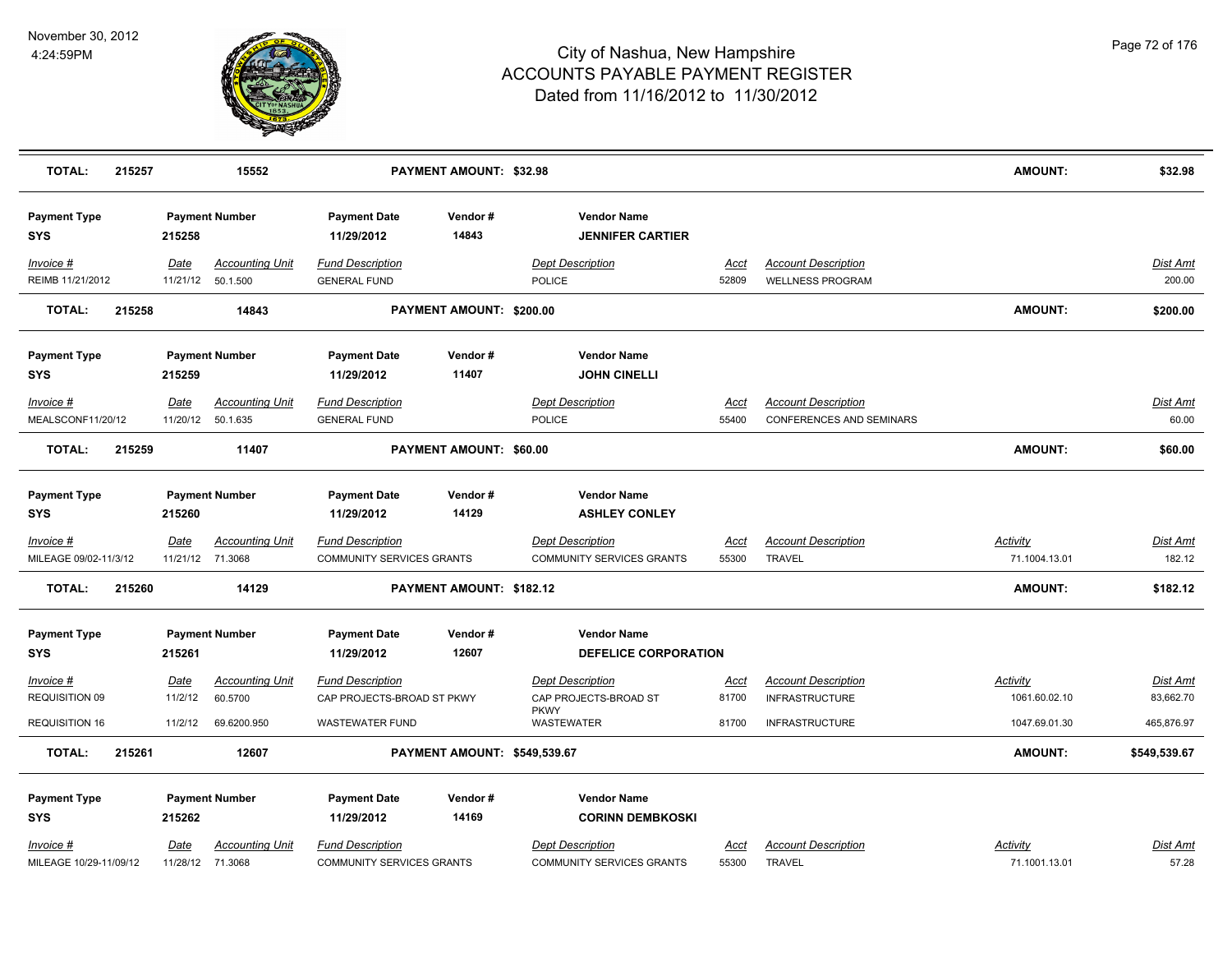

| <b>TOTAL:</b><br>215262             |                 | 14169                                       |                                                                    | PAYMENT AMOUNT: \$57.28  |                                                                    |                      |                                                              | <b>AMOUNT:</b> | \$57.28                   |
|-------------------------------------|-----------------|---------------------------------------------|--------------------------------------------------------------------|--------------------------|--------------------------------------------------------------------|----------------------|--------------------------------------------------------------|----------------|---------------------------|
| <b>Payment Type</b><br><b>SYS</b>   | 215263          | <b>Payment Number</b>                       | <b>Payment Date</b><br>11/29/2012                                  | Vendor#<br>15547         | <b>Vendor Name</b><br><b>KATHY HERSH</b>                           |                      |                                                              |                |                           |
| Invoice #<br>11/13-11/15/12 REIMB   | Date            | <b>Accounting Unit</b><br>11/27/12 09.1.510 | <b>Fund Description</b><br><b>GENERAL FUND</b>                     |                          | <b>Dept Description</b><br><b>CIVIC &amp; COMMUNITY ACTIVITIES</b> | Acct<br>56200        | <b>Account Description</b><br><b>COMMUNITY FUND</b>          |                | Dist Amt<br>190.86        |
| <b>TOTAL:</b><br>215263             |                 | 15547                                       |                                                                    | PAYMENT AMOUNT: \$190.86 |                                                                    |                      |                                                              | AMOUNT:        | \$190.86                  |
| <b>Payment Type</b><br><b>SYS</b>   | 215264          | <b>Payment Number</b>                       | <b>Payment Date</b><br>11/29/2012                                  | Vendor#<br>14304         | <b>Vendor Name</b><br><b>JENNIFER HINDERER</b>                     |                      |                                                              |                |                           |
| Invoice #<br>10/13-16 CONF REIMB    | Date            | <b>Accounting Unit</b><br>11/19/12 79.1.500 | <b>Fund Description</b><br><b>GENERAL FUND</b>                     |                          | <b>Dept Description</b><br><b>LIBRARY</b>                          | Acct<br>55300        | <b>Account Description</b><br><b>TRAVEL</b>                  |                | <b>Dist Amt</b><br>373.55 |
| <b>TOTAL:</b><br>215264             |                 | 14304                                       |                                                                    | PAYMENT AMOUNT: \$373.55 |                                                                    |                      |                                                              | AMOUNT:        | \$373.55                  |
| <b>Payment Type</b><br><b>SYS</b>   | 215265          | <b>Payment Number</b>                       | <b>Payment Date</b><br>11/29/2012                                  | Vendor#<br>14343         | <b>Vendor Name</b><br>PETER JOHNSON                                |                      |                                                              |                |                           |
| Invoice #<br>10/28-11/3 REIMB       | <b>Date</b>     | <b>Accounting Unit</b><br>11/19/12 22.2505  | <b>Fund Description</b><br><b>GOVT &amp; EDUCATION CHANNELS</b>    |                          | <b>Dept Description</b><br><b>GOV'T &amp; EDUCATION CHANNELS</b>   | <u>Acct</u><br>55300 | <b>Account Description</b><br><b>TRAVEL</b>                  |                | <u>Dist Amt</u><br>103.79 |
| 10/28-11/3 REIMB                    |                 | 11/19/12 22.2505                            | <b>FUND</b><br><b>GOVT &amp; EDUCATION CHANNELS</b><br><b>FUND</b> |                          | <b>GOV'T &amp; EDUCATION CHANNELS</b>                              | 55400                | CONFERENCES AND SEMINARS                                     |                | 562.00                    |
| <b>TOTAL:</b><br>215265             |                 | 14343                                       |                                                                    | PAYMENT AMOUNT: \$665.79 |                                                                    |                      |                                                              | <b>AMOUNT:</b> | \$665.79                  |
| <b>Payment Type</b><br><b>SYS</b>   | 215266          | <b>Payment Number</b>                       | <b>Payment Date</b><br>11/29/2012                                  | Vendor#<br>15493         | <b>Vendor Name</b><br><b>RICK LITTLE</b>                           |                      |                                                              |                |                           |
| Invoice #<br>1/10/13 SALTWATER LESS | Date<br>11/9/12 | <b>Accounting Unit</b><br>79.1.500          | <b>Fund Description</b><br><b>GENERAL FUND</b>                     |                          | <b>Dept Description</b><br><b>LIBRARY</b>                          | <u>Acct</u><br>55699 | <b>Account Description</b><br>OTHER CONTRACTED SERVICES      |                | Dist Amt<br>175.00        |
| TOTAL:<br>215266                    |                 | 15493                                       |                                                                    | PAYMENT AMOUNT: \$175.00 |                                                                    |                      |                                                              | <b>AMOUNT:</b> | \$175.00                  |
| <b>Payment Type</b><br><b>SYS</b>   | 215267          | <b>Payment Number</b>                       | <b>Payment Date</b><br>11/29/2012                                  | Vendor#<br>11209         | <b>Vendor Name</b><br><b>JOHN LYONS</b>                            |                      |                                                              |                |                           |
| Invoice #<br>SHOE RETRO REIMB       | Date            | <b>Accounting Unit</b><br>11/23/11 77.1.650 | <b>Fund Description</b><br><b>GENERAL FUND</b>                     |                          | <b>Dept Description</b><br>PARKS & RECREATION                      | <u>Acct</u><br>61107 | <b>Account Description</b><br><b>CLOTHING &amp; UNIFORMS</b> |                | Dist Amt<br>28.00         |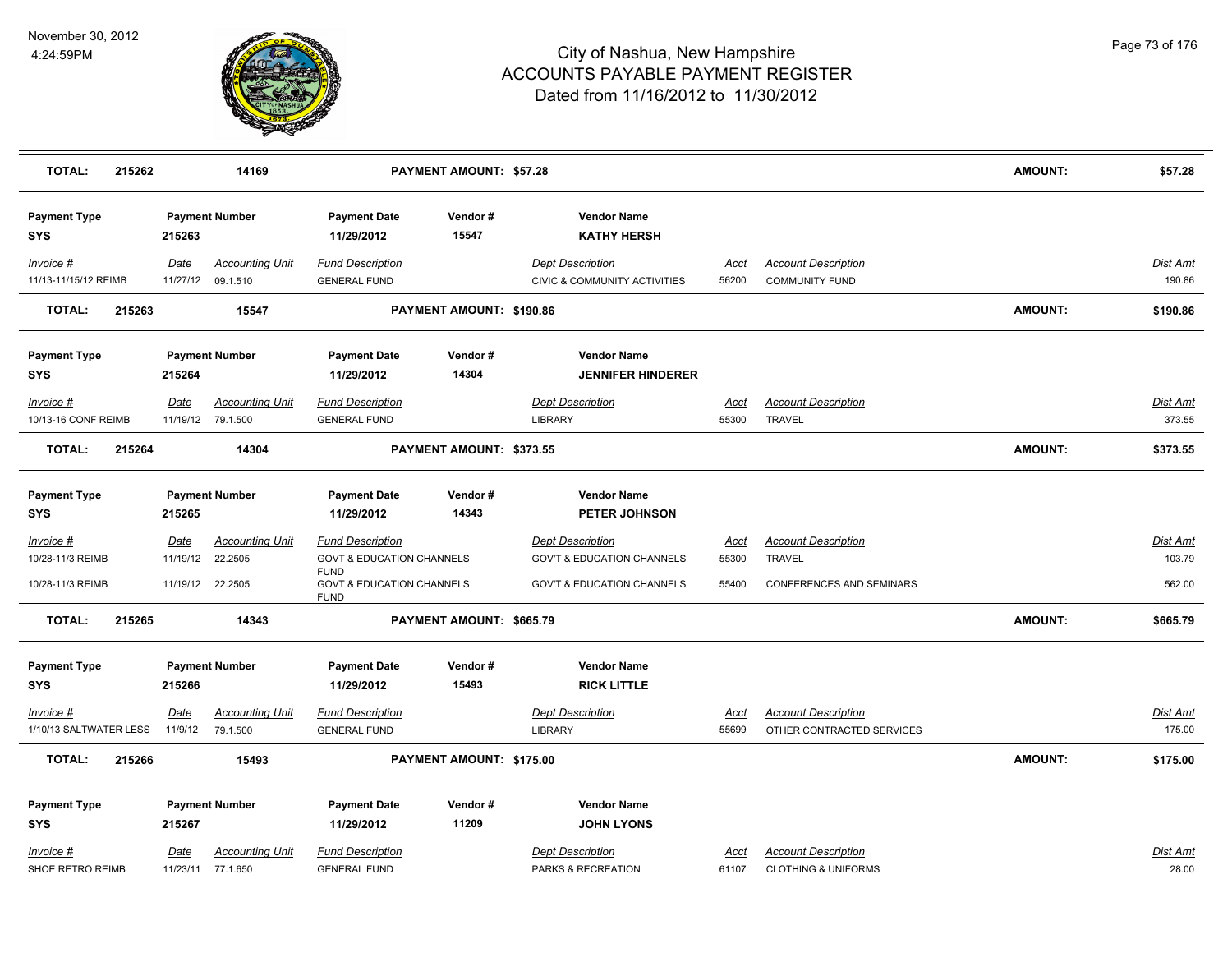

| <b>TOTAL:</b>                           | 215267 |             | 11209                                        |                                                | PAYMENT AMOUNT: \$28.00         |                                                         |                      |                                                       | <b>AMOUNT:</b> | \$28.00                   |
|-----------------------------------------|--------|-------------|----------------------------------------------|------------------------------------------------|---------------------------------|---------------------------------------------------------|----------------------|-------------------------------------------------------|----------------|---------------------------|
| <b>Payment Type</b><br><b>SYS</b>       |        | 215268      | <b>Payment Number</b>                        | <b>Payment Date</b><br>11/29/2012              | Vendor#<br>14425                | <b>Vendor Name</b><br><b>ROBERT MACK</b>                |                      |                                                       |                |                           |
| Invoice #<br>11/15-11/19 REIMB          |        | Date        | <b>Accounting Unit</b><br>11/19/12 74.1.500  | <b>Fund Description</b><br><b>GENERAL FUND</b> |                                 | <b>Dept Description</b><br>WELFARE ADMINISTRATION       | Acct<br>55307        | <b>Account Description</b><br>MILEAGE REIMBURSEMENTS  |                | <b>Dist Amt</b><br>73.08  |
| <b>TOTAL:</b>                           | 215268 |             | 14425                                        |                                                | <b>PAYMENT AMOUNT: \$73.08</b>  |                                                         |                      |                                                       | <b>AMOUNT:</b> | \$73.08                   |
| <b>Payment Type</b><br><b>SYS</b>       |        | 215269      | <b>Payment Number</b>                        | <b>Payment Date</b><br>11/29/2012              | Vendor#<br>14439                | <b>Vendor Name</b><br><b>ANGELO MARINO</b>              |                      |                                                       |                |                           |
| Invoice #<br><b>LASER POINTER REIMB</b> |        | Date        | <b>Accounting Unit</b><br>11/26/12 32.1.500  | <b>Fund Description</b><br><b>GENERAL FUND</b> |                                 | <b>Dept Description</b><br>ASSESSING                    | Acct<br>71999        | <b>Account Description</b><br>MISCELLANEOUS EQUIPMENT |                | Dist Amt<br>27.28         |
| <b>TOTAL:</b>                           | 215269 |             | 14439                                        |                                                | PAYMENT AMOUNT: \$27.28         |                                                         |                      |                                                       | <b>AMOUNT:</b> | \$27.28                   |
| <b>Payment Type</b><br><b>SYS</b>       |        | 215270      | <b>Payment Number</b>                        | <b>Payment Date</b><br>11/29/2012              | Vendor#<br>14470                | <b>Vendor Name</b><br><b>KYLE METCALF</b>               |                      |                                                       |                |                           |
| Invoice #<br>10/30-11/21/12 MILEAGE     |        | <u>Date</u> | <b>Accounting Unit</b><br>11/26/12  55.1.740 | <b>Fund Description</b><br><b>GENERAL FUND</b> |                                 | <b>Dept Description</b><br><b>CODE ENFORCEMENT</b>      | <u>Acct</u><br>55307 | <b>Account Description</b><br>MILEAGE REIMBURSEMENTS  |                | <u>Dist Amt</u><br>273.61 |
| <b>TOTAL:</b>                           | 215270 |             | 14470                                        |                                                | PAYMENT AMOUNT: \$273.61        |                                                         |                      |                                                       | <b>AMOUNT:</b> | \$273.61                  |
| <b>Payment Type</b><br><b>SYS</b>       |        | 215271      | <b>Payment Number</b>                        | <b>Payment Date</b><br>11/29/2012              | Vendor#<br>15077                | <b>Vendor Name</b><br><b>ERIN MORIARTY</b>              |                      |                                                       |                |                           |
| Invoice #<br>11/13-11/14/12 REIMB       |        | Date        | <b>Accounting Unit</b><br>11/27/12 09.1.510  | <b>Fund Description</b><br><b>GENERAL FUND</b> |                                 | <b>Dept Description</b><br>CIVIC & COMMUNITY ACTIVITIES | <u>Acct</u><br>56200 | <b>Account Description</b><br><b>COMMUNITY FUND</b>   |                | Dist Amt<br>356.32        |
| <b>TOTAL:</b>                           | 215271 |             | 15077                                        |                                                | PAYMENT AMOUNT: \$356.32        |                                                         |                      |                                                       | <b>AMOUNT:</b> | \$356.32                  |
| <b>Payment Type</b><br><b>SYS</b>       |        | 215272      | <b>Payment Number</b>                        | <b>Payment Date</b><br>11/29/2012              | Vendor#<br>13228                | <b>Vendor Name</b><br><b>NELSON ORTEGA</b>              |                      |                                                       |                |                           |
| Invoice #<br>NOV 2012 MILEAGE           |        | <u>Date</u> | <b>Accounting Unit</b><br>11/26/12  55.1.740 | <b>Fund Description</b><br><b>GENERAL FUND</b> |                                 | Dept Description<br><b>CODE ENFORCEMENT</b>             | <u>Acct</u><br>55307 | <b>Account Description</b><br>MILEAGE REIMBURSEMENTS  |                | Dist Amt<br>152.07        |
| <b>TOTAL:</b>                           | 215272 |             | 13228                                        |                                                | <b>PAYMENT AMOUNT: \$152.07</b> |                                                         |                      |                                                       | <b>AMOUNT:</b> | \$152.07                  |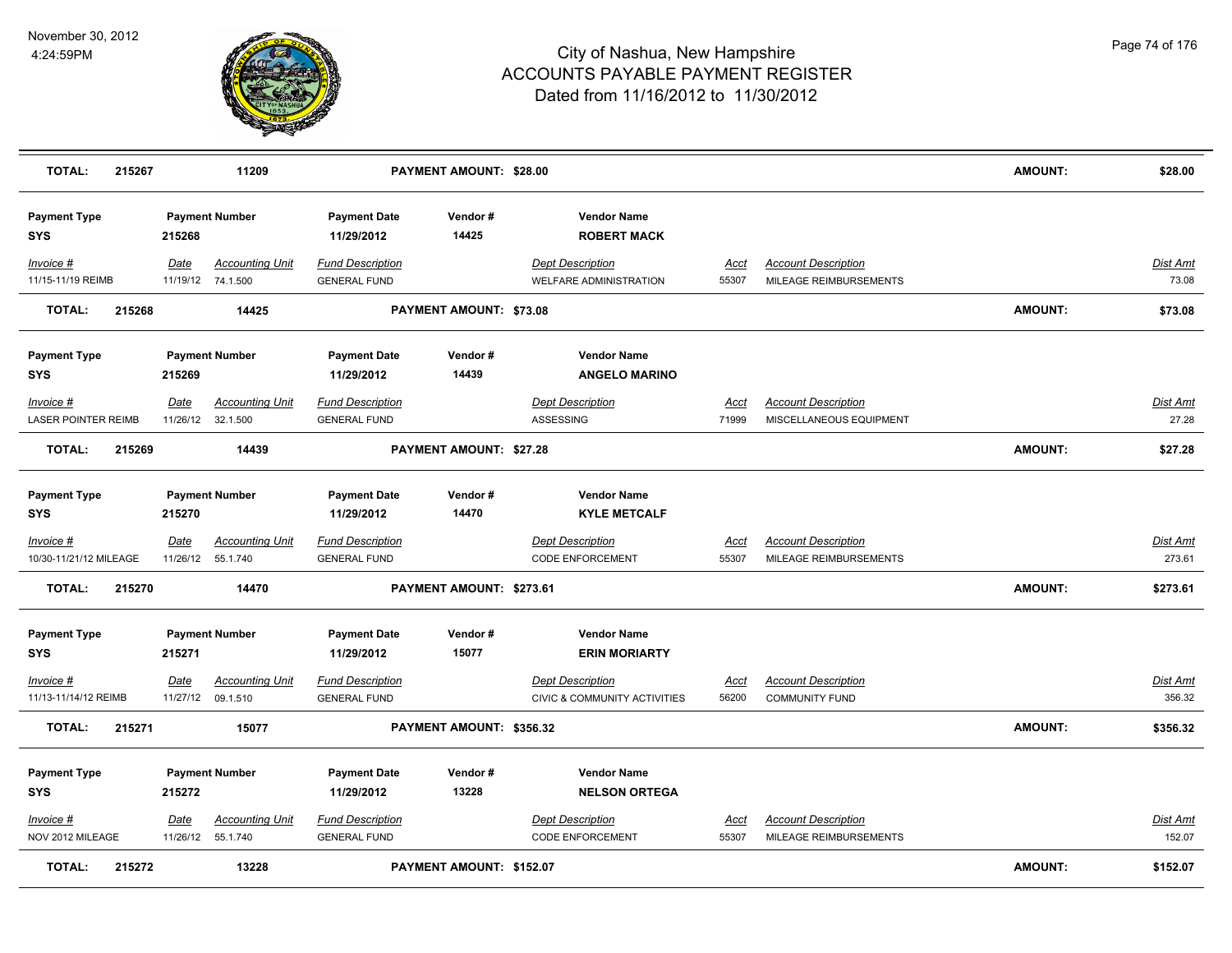

| <b>Payment Type</b>                     |          | <b>Payment Number</b>  | <b>Payment Date</b>         | Vendor#                     | <b>Vendor Name</b>                      |             |                            |                 |             |
|-----------------------------------------|----------|------------------------|-----------------------------|-----------------------------|-----------------------------------------|-------------|----------------------------|-----------------|-------------|
| <b>SYS</b>                              | 215273   |                        | 11/29/2012                  | 13303                       | <b>PETTY CASH</b>                       |             |                            |                 |             |
| Invoice #                               | Date     | <b>Accounting Unit</b> | <b>Fund Description</b>     |                             | <b>Dept Description</b>                 | Acct        | <b>Account Description</b> | Activity        | Dist Amt    |
| PETTYCASHDET11/19/201<br>$\overline{2}$ |          | 11/19/12 71.3068       | COMMUNITY SERVICES GRANTS   |                             | COMMUNITY SERVICES GRANTS               | 55300       | <b>TRAVEL</b>              | 1092.84.10.35   | 47.29       |
| PETTYCASHDET11/19/201                   |          | 11/19/12 71.3068       | COMMUNITY SERVICES GRANTS   |                             | COMMUNITY SERVICES GRANTS               | 61917       | MEETING EXPENSES           | 71.1004.13.01   | 53.34       |
| PETTYCASHDET11/19/201<br>2              |          | 11/19/12 72.1.500      | <b>GENERAL FUND</b>         |                             | COMMUNITY HEALTH                        | 55307       | MILEAGE REIMBURSEMENTS     |                 | 5.55        |
| <b>TOTAL:</b><br>215273                 |          | 13303                  |                             | PAYMENT AMOUNT: \$106.18    |                                         |             |                            | <b>AMOUNT:</b>  | \$106.18    |
| <b>Payment Type</b>                     |          | <b>Payment Number</b>  | <b>Payment Date</b>         | Vendor#                     | <b>Vendor Name</b>                      |             |                            |                 |             |
| <b>SYS</b>                              | 215274   |                        | 11/29/2012                  | 12238                       | <b>KEVIN PUCILLO</b>                    |             |                            |                 |             |
| Invoice #                               | Date     | <b>Accounting Unit</b> | <b>Fund Description</b>     |                             | <b>Dept Description</b>                 | Acct        | <b>Account Description</b> |                 | Dist Amt    |
| REIMB 11/26/2012                        | 11/26/12 | 50.1.500               | <b>GENERAL FUND</b>         |                             | <b>POLICE</b>                           | 52809       | <b>WELLNESS PROGRAM</b>    |                 | 200.00      |
| TOTAL:<br>215274                        |          | 12238                  |                             | PAYMENT AMOUNT: \$200.00    |                                         |             |                            | <b>AMOUNT:</b>  | \$200.00    |
| <b>Payment Type</b>                     |          | <b>Payment Number</b>  | <b>Payment Date</b>         | Vendor#                     | <b>Vendor Name</b>                      |             |                            |                 |             |
| <b>SYS</b>                              | 215275   |                        | 11/29/2012                  | 15539                       | <b>RAMON W. LONG LLC AND DADS</b>       |             |                            |                 |             |
| Invoice #                               | Date     | <b>Accounting Unit</b> | <b>Fund Description</b>     |                             | <b>Dept Description</b>                 | <u>Acct</u> | <b>Account Description</b> | <b>Activity</b> | Dist Amt    |
| 154                                     |          | 11/26/12 84.3090       | <b>URBAN PROGRAM GRANTS</b> |                             | <b>URBAN PROGRAM GRANTS</b>             | 54210       | CONSTRUCTION SERVICES      | 1092.84.15.04   | 28,000.00   |
| TOTAL:<br>215275                        |          | 15539                  |                             | PAYMENT AMOUNT: \$28,000.00 |                                         |             |                            | <b>AMOUNT:</b>  | \$28,000.00 |
| <b>Payment Type</b>                     |          | <b>Payment Number</b>  | <b>Payment Date</b>         | Vendor#                     | <b>Vendor Name</b>                      |             |                            |                 |             |
| <b>SYS</b>                              | 215276   |                        | 11/29/2012                  | 15551                       | <b>DAROLD RORABACHER</b>                |             |                            |                 |             |
| Invoice #                               | Date     | <b>Accounting Unit</b> | <b>Fund Description</b>     |                             | <b>Dept Description</b>                 | Acct        | <b>Account Description</b> |                 | Dist Amt    |
| REIMB 11/27/2012                        |          | 11/27/12 09.1.510      | <b>GENERAL FUND</b>         |                             | <b>CIVIC &amp; COMMUNITY ACTIVITIES</b> | 56200       | <b>COMMUNITY FUND</b>      |                 | 45.88       |
| <b>TOTAL:</b><br>215276                 |          | 15551                  |                             | PAYMENT AMOUNT: \$45.88     |                                         |             |                            | <b>AMOUNT:</b>  | \$45.88     |
| <b>Payment Type</b>                     |          | <b>Payment Number</b>  | <b>Payment Date</b>         | Vendor#                     | <b>Vendor Name</b>                      |             |                            |                 |             |
| <b>SYS</b>                              | 215277   |                        | 11/29/2012                  | 13606                       | <b>ROBERT SOUSA</b>                     |             |                            |                 |             |
| Invoice #                               | Date     | <b>Accounting Unit</b> | <b>Fund Description</b>     |                             | <b>Dept Description</b>                 | Acct        | <b>Account Description</b> |                 | Dist Amt    |
| MILEAGE 10/30-11/21                     |          | 11/26/12  55.1.740     | <b>GENERAL FUND</b>         |                             | <b>CODE ENFORCEMENT</b>                 | 55307       | MILEAGE REIMBURSEMENTS     |                 | 259.19      |
| <b>TOTAL:</b><br>215277                 |          | 13606                  |                             | PAYMENT AMOUNT: \$259.19    |                                         |             |                            | <b>AMOUNT:</b>  | \$259.19    |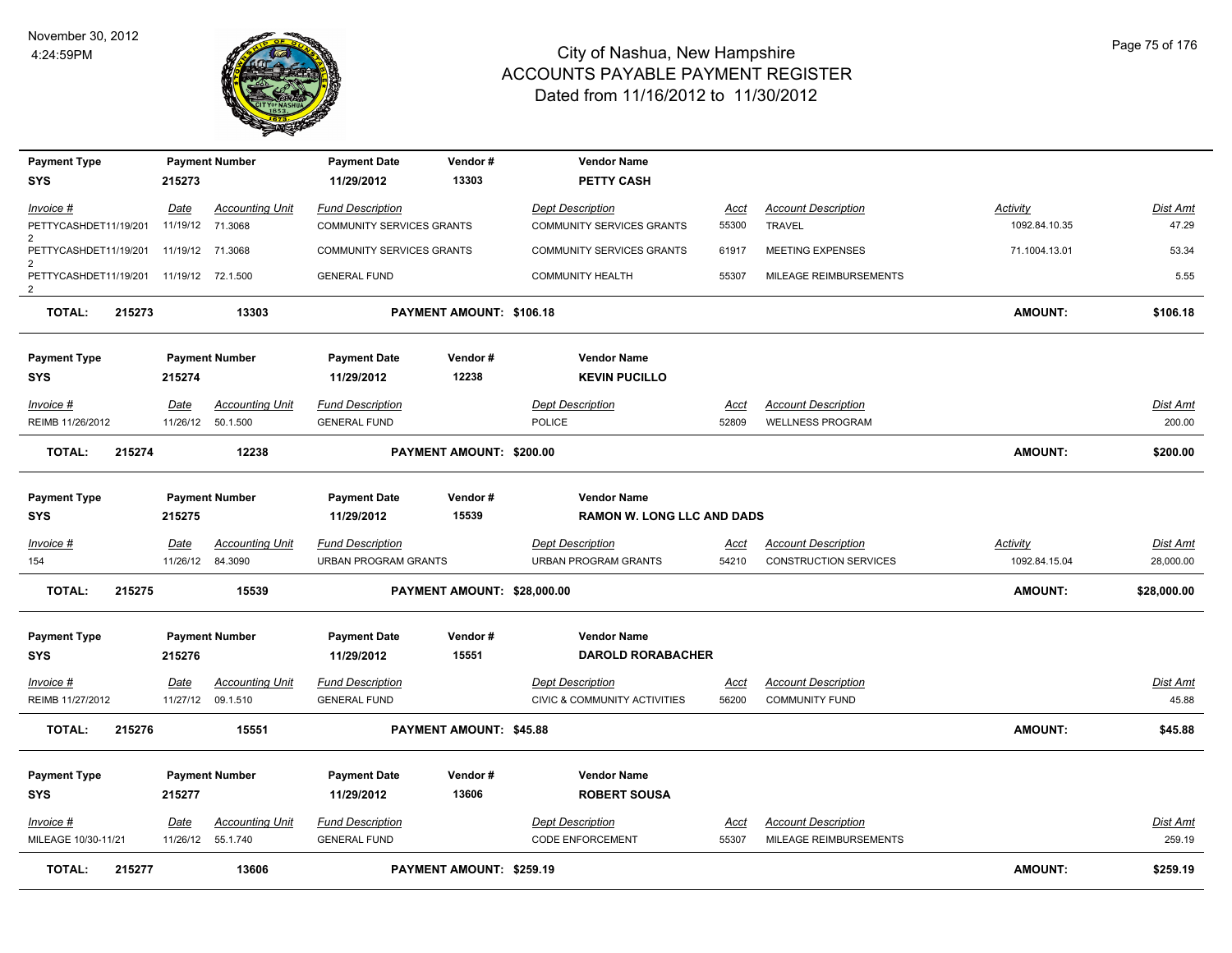

| <b>Payment Type</b>               |                  | <b>Payment Number</b>             | <b>Payment Date</b>                                    | Vendor#                    | <b>Vendor Name</b>                                     |               |                                                                 |                                   |                      |
|-----------------------------------|------------------|-----------------------------------|--------------------------------------------------------|----------------------------|--------------------------------------------------------|---------------|-----------------------------------------------------------------|-----------------------------------|----------------------|
| <b>SYS</b>                        | 215278           |                                   | 11/29/2012                                             | 11212                      | <b>JILL STANSFIELD</b>                                 |               |                                                                 |                                   |                      |
| Invoice #                         | <u>Date</u>      | <b>Accounting Unit</b>            | <b>Fund Description</b>                                |                            | <b>Dept Description</b>                                | <u>Acct</u>   | <b>Account Description</b>                                      |                                   | Dist Amt             |
| 02356I 11/29/2012 DCAP            |                  | 11/26/12 BS1000                   | <b>GENERAL FUND</b>                                    |                            | <b>GENERAL FUND</b>                                    | 21460         | 125 DEPENDENT CARE                                              |                                   | 96.15                |
| <b>TOTAL:</b><br>215278           |                  | 11212                             |                                                        | PAYMENT AMOUNT: \$96.15    |                                                        |               |                                                                 | <b>AMOUNT:</b>                    | \$96.15              |
| <b>Payment Type</b>               |                  | <b>Payment Number</b>             | <b>Payment Date</b>                                    | Vendor#                    | <b>Vendor Name</b>                                     |               |                                                                 |                                   |                      |
| <b>SYS</b>                        | 215279           |                                   | 11/29/2012                                             | 13750                      | <b>APRIL TORHAN</b>                                    |               |                                                                 |                                   |                      |
| Invoice #                         | Date             | <b>Accounting Unit</b>            | <b>Fund Description</b>                                |                            | <b>Dept Description</b>                                | Acct          | <b>Account Description</b>                                      |                                   | Dist Amt             |
| MILEAGE 08/20-11/24               |                  | 11/28/12 73.1.500                 | <b>GENERAL FUND</b>                                    |                            | ENVIRONMENTAL HEALTH                                   | 55307         | MILEAGE REIMBURSEMENTS                                          |                                   | 137.09               |
| <b>TOTAL:</b><br>215279           |                  | 13750                             |                                                        | PAYMENT AMOUNT: \$137.09   |                                                        |               |                                                                 | <b>AMOUNT:</b>                    | \$137.09             |
| <b>Payment Type</b>               |                  | <b>Payment Number</b>             | <b>Payment Date</b>                                    | Vendor#                    | <b>Vendor Name</b>                                     |               |                                                                 |                                   |                      |
| <b>SYS</b>                        | 215280           |                                   | 11/29/2012                                             | 15550                      | <b>CECILIA ULIBARRI</b>                                |               |                                                                 |                                   |                      |
| $Invoice$ #                       | <u>Date</u>      | <b>Accounting Unit</b>            | <b>Fund Description</b>                                |                            | <b>Dept Description</b>                                | <u>Acct</u>   | <b>Account Description</b>                                      |                                   | <b>Dist Amt</b>      |
| REIMB 11/27/2012                  | 11/27/12         | 09.1.510                          | <b>GENERAL FUND</b>                                    |                            | <b>CIVIC &amp; COMMUNITY ACTIVITIES</b>                | 56200         | <b>COMMUNITY FUND</b>                                           |                                   | 23.75                |
| <b>TOTAL:</b><br>215280           |                  | 15550                             |                                                        | PAYMENT AMOUNT: \$23.75    |                                                        |               |                                                                 | <b>AMOUNT:</b>                    | \$23.75              |
| <b>Payment Type</b>               |                  | <b>Payment Number</b>             | <b>Payment Date</b>                                    | Vendor#                    | <b>Vendor Name</b>                                     |               |                                                                 |                                   |                      |
| <b>SYS</b>                        | 215281           |                                   | 11/29/2012                                             | 11521                      | <b>DIANE VEINO</b>                                     |               |                                                                 |                                   |                      |
| $Invoice$ #                       | <b>Date</b>      | <b>Accounting Unit</b>            | <b>Fund Description</b>                                |                            | <b>Dept Description</b>                                | <u>Acct</u>   | <b>Account Description</b>                                      |                                   | Dist Amt             |
| EXPRPT11/28/2012                  |                  | 11/28/12 28.6500.500              | PROPERTY & CASUALTY FUND                               |                            | <b>RISK MANAGEMENT</b>                                 | 55400         | <b>CONFERENCES AND SEMINARS</b>                                 |                                   | 34.27                |
| <b>TOTAL:</b><br>215281           |                  | 11521                             |                                                        | PAYMENT AMOUNT: \$34.27    |                                                        |               |                                                                 | <b>AMOUNT:</b>                    | \$34.27              |
| <b>Payment Type</b>               |                  | <b>Payment Number</b>             | <b>Payment Date</b>                                    | Vendor#                    | <b>Vendor Name</b>                                     |               |                                                                 |                                   |                      |
| <b>SYS</b>                        | 215282           |                                   | 11/29/2012                                             | 15387                      | <b>OLMER VILLAVICENCIO AND</b>                         |               |                                                                 |                                   |                      |
| Invoice #<br>$\overline{2}$       | Date<br>11/20/12 | <b>Accounting Unit</b><br>84.3090 | <b>Fund Description</b><br><b>URBAN PROGRAM GRANTS</b> |                            | <b>Dept Description</b><br><b>URBAN PROGRAM GRANTS</b> | Acct<br>69025 | <b>Account Description</b><br><b>HOUSING PROGRAM ACTIVITIES</b> | <b>Activity</b><br>8400.12.60.603 | Dist Amt<br>7,475.00 |
| <b>TOTAL:</b><br>215282           |                  | 15387                             |                                                        | PAYMENT AMOUNT: \$7,475.00 |                                                        |               |                                                                 | <b>AMOUNT:</b>                    | \$7,475.00           |
|                                   |                  | <b>Payment Number</b>             | <b>Payment Date</b>                                    | Vendor#                    | <b>Vendor Name</b>                                     |               |                                                                 |                                   |                      |
| <b>Payment Type</b><br><b>SYS</b> | 215283           |                                   | 11/29/2012                                             | 15534                      | <b>MOLLY WOOD</b>                                      |               |                                                                 |                                   |                      |
| Invoice #                         | Date             | <b>Accounting Unit</b>            | <b>Fund Description</b>                                |                            | <b>Dept Description</b>                                | Acct          | <b>Account Description</b>                                      | Activity                          | Dist Amt             |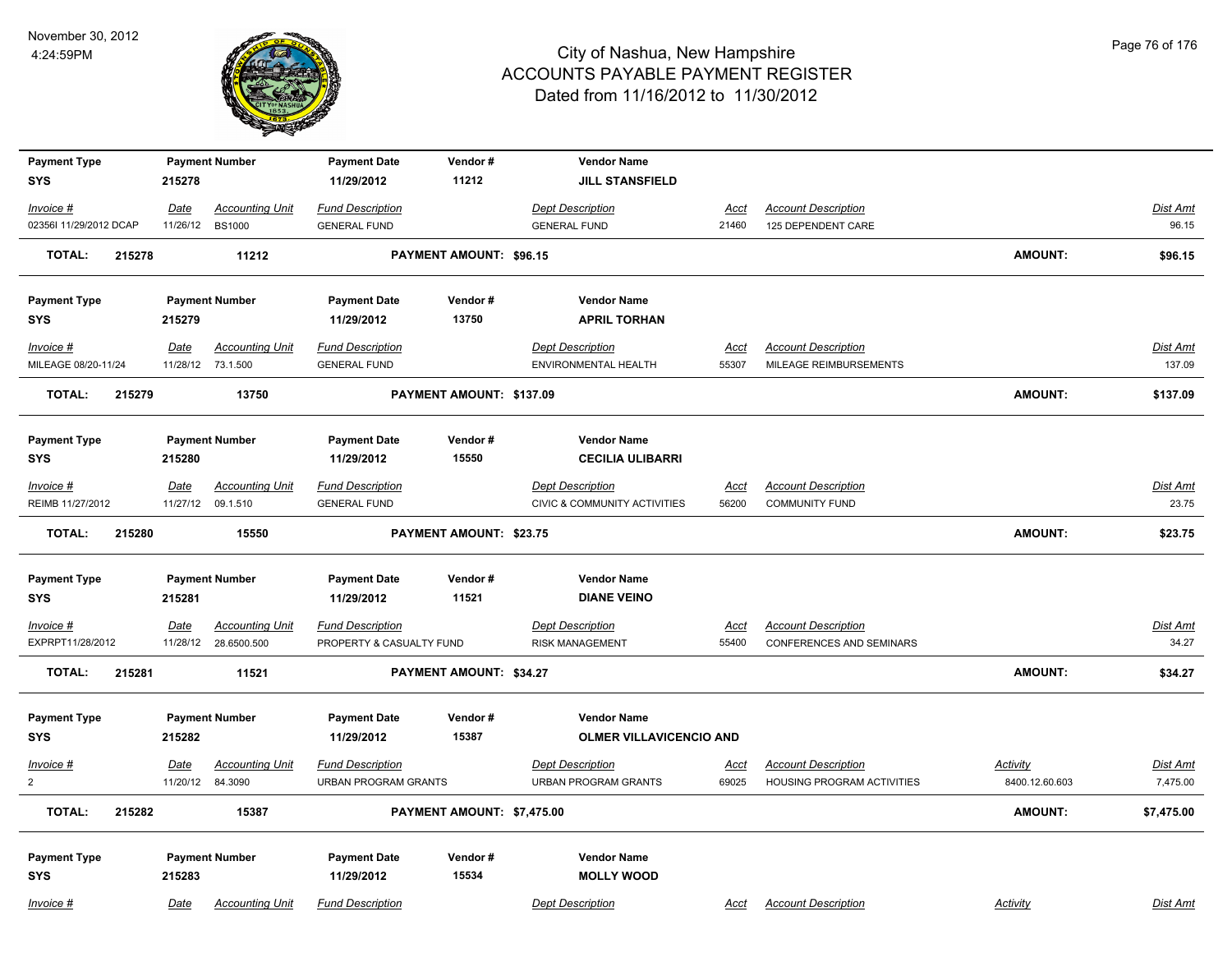#### November 30, 2012 4:24:59PM



| PIANO 11/24/2012    |        | 11/24/12 31.3015 |                        | HUNT BLDG GRANTS FUND   |                          | HUNT BLDG GRANTS FUND         | 55699 | OTHER CONTRACTED SERVICES  | 31.1004.12.01  | 200.00   |
|---------------------|--------|------------------|------------------------|-------------------------|--------------------------|-------------------------------|-------|----------------------------|----------------|----------|
| <b>TOTAL:</b>       | 215283 |                  | 15534                  |                         | PAYMENT AMOUNT: \$200.00 |                               |       |                            | <b>AMOUNT:</b> | \$200.00 |
| <b>Payment Type</b> |        |                  | <b>Payment Number</b>  | <b>Payment Date</b>     | Vendor#                  | <b>Vendor Name</b>            |       |                            | Payee Name     |          |
| <b>SYS</b>          |        | 215284           |                        | 11/29/2012              | 13967                    | <b>AMAZON.COM</b>             |       |                            | <b>AMAZON</b>  |          |
| Invoice #           |        | Date             | <b>Accounting Unit</b> | <b>Fund Description</b> |                          | <b>Dept Description</b>       | Acct  | <b>Account Description</b> |                | Dist Amt |
| 007105942906        |        |                  | 10/30/12 79.1.760      | <b>GENERAL FUND</b>     |                          | <b>LIBRARY</b>                | 61807 | <b>PUBLICATIONS</b>        |                | 47.72    |
| 008584418497        |        |                  | 10/28/12 22.1.500      | <b>GENERAL FUND</b>     |                          | <b>INFORMATION TECHNOLOGY</b> | 71221 | <b>COMPUTER EQUIPMENT</b>  |                | 256.86   |
| 008587016822        |        |                  | 10/25/12 22.1.500      | <b>GENERAL FUND</b>     |                          | <b>INFORMATION TECHNOLOGY</b> | 71221 | <b>COMPUTER EQUIPMENT</b>  |                | 164.30   |
| 008589994183        |        |                  | 10/25/12 22.1.500      | <b>GENERAL FUND</b>     |                          | <b>INFORMATION TECHNOLOGY</b> | 71221 | <b>COMPUTER EQUIPMENT</b>  |                | 11.17    |
| 047000223945        |        | 11/9/12          | 79.1.755               | <b>GENERAL FUND</b>     |                          | <b>LIBRARY</b>                | 61814 | <b>MEDIA</b>               |                | 22.98    |
| 048974343972        |        |                  | 10/15/12 79.1.755      | <b>GENERAL FUND</b>     |                          | <b>LIBRARY</b>                | 61814 | <b>MEDIA</b>               |                | 14.96    |
| 076661255272        |        | 11/2/12          | 79.1.755               | <b>GENERAL FUND</b>     |                          | <b>LIBRARY</b>                | 61814 | <b>MEDIA</b>               |                | 32.98    |
| 082979500228        |        |                  | 10/15/12 79.1.755      | <b>GENERAL FUND</b>     |                          | <b>LIBRARY</b>                | 61814 | <b>MEDIA</b>               |                | 12.77    |
| 097638321611        |        | 11/9/12          | 79.1.755               | <b>GENERAL FUND</b>     |                          | <b>LIBRARY</b>                | 61814 | <b>MEDIA</b>               |                | 39.96    |
| 098035173710        |        |                  | 10/15/12 79.1.760      | <b>GENERAL FUND</b>     |                          | <b>LIBRARY</b>                | 61807 | <b>PUBLICATIONS</b>        |                | 216.23   |
| 098036722850        |        |                  | 10/14/12 79.1.760      | <b>GENERAL FUND</b>     |                          | <b>LIBRARY</b>                | 61807 | <b>PUBLICATIONS</b>        |                | 72.75    |
| 105812562827        |        |                  | 11/5/12 79.1.760       | <b>GENERAL FUND</b>     |                          | <b>LIBRARY</b>                | 61807 | <b>PUBLICATIONS</b>        |                | 26.99    |
| 108041887439        |        |                  | 10/27/12 79.1.760      | <b>GENERAL FUND</b>     |                          | LIBRARY                       | 61807 | <b>PUBLICATIONS</b>        |                | 10.01    |
| 112593658444        |        |                  | 10/23/12 79.1.760      | <b>GENERAL FUND</b>     |                          | LIBRARY                       | 61807 | <b>PUBLICATIONS</b>        |                | 4.97     |
| 118431050269        |        | 11/8/12          | 79.1.755               | <b>GENERAL FUND</b>     |                          | LIBRARY                       | 61814 | <b>MEDIA</b>               |                | 119.56   |
| 118432470675        |        | 11/5/12          | 79.1.755               | <b>GENERAL FUND</b>     |                          | <b>LIBRARY</b>                | 61814 | <b>MEDIA</b>               |                | 45.38    |
| 118435148052        |        | 11/4/12          | 79.1.755               | <b>GENERAL FUND</b>     |                          | <b>LIBRARY</b>                | 61814 | <b>MEDIA</b>               |                | 103.17   |
| 176043148390        |        | 11/2/12          | 79.1.760               | <b>GENERAL FUND</b>     |                          | <b>LIBRARY</b>                | 61807 | <b>PUBLICATIONS</b>        |                | $-2.89$  |
| 176043545632        |        | 11/2/12          | 79.1.760               | <b>GENERAL FUND</b>     |                          | <b>LIBRARY</b>                | 61807 | <b>PUBLICATIONS</b>        |                | $-35.98$ |
| 181645708112        |        | 11/8/12          | 79.1.755               | <b>GENERAL FUND</b>     |                          | LIBRARY                       | 61814 | <b>MEDIA</b>               |                | 29.35    |
| 185456321460        |        |                  | 10/31/12 79.1.760      | <b>GENERAL FUND</b>     |                          | LIBRARY                       | 61807 | <b>PUBLICATIONS</b>        |                | 32.17    |
| 198294120782        |        |                  | 10/24/12 79.1.760      | <b>GENERAL FUND</b>     |                          | <b>LIBRARY</b>                | 61807 | <b>PUBLICATIONS</b>        |                | 4.00     |
| 203525062623        |        | 11/7/12          | 79.1.760               | <b>GENERAL FUND</b>     |                          | <b>LIBRARY</b>                | 61807 | <b>PUBLICATIONS</b>        |                | 37.80    |
| 2035522445001       |        | 11/7/12          | 79.1.760               | <b>GENERAL FUND</b>     |                          | <b>LIBRARY</b>                | 61807 | <b>PUBLICATIONS</b>        |                | 37.90    |
| 215027035301        |        |                  | 11/9/12 79.1.755       | <b>GENERAL FUND</b>     |                          | <b>LIBRARY</b>                | 61814 | <b>MEDIA</b>               |                | 26.89    |
| 243068787838        |        |                  | 10/11/12 79.1.755      | <b>GENERAL FUND</b>     |                          | <b>LIBRARY</b>                | 61814 | <b>MEDIA</b>               |                | 20.87    |
| 247299362354        |        |                  | 10/24/12 79.1.760      | <b>GENERAL FUND</b>     |                          | <b>LIBRARY</b>                | 61807 | <b>PUBLICATIONS</b>        |                | 9.55     |
| 2511151612804       |        | 11/9/12          | 79.1.755               | <b>GENERAL FUND</b>     |                          | LIBRARY                       | 61814 | <b>MEDIA</b>               |                | 19.97    |
| 257505850097        |        | 11/6/12          | 79.1.760               | <b>GENERAL FUND</b>     |                          | <b>LIBRARY</b>                | 61807 | <b>PUBLICATIONS</b>        |                | 10.54    |
| 260015693037        |        |                  | 10/25/12 79.1.760      | <b>GENERAL FUND</b>     |                          | <b>LIBRARY</b>                | 61807 | <b>PUBLICATIONS</b>        |                | 29.10    |
| 260018456658        |        |                  | 10/15/12 79.1.760      | <b>GENERAL FUND</b>     |                          | <b>LIBRARY</b>                | 61807 | <b>PUBLICATIONS</b>        |                | 15.88    |
| 285040155380        |        |                  | 10/11/12 79.1.755      | <b>GENERAL FUND</b>     |                          | LIBRARY                       | 61814 | <b>MEDIA</b>               |                | 10.39    |
| 285044128504        |        |                  | 10/31/12 79.1.760      | <b>GENERAL FUND</b>     |                          | <b>LIBRARY</b>                | 61807 | <b>PUBLICATIONS</b>        |                | 23.98    |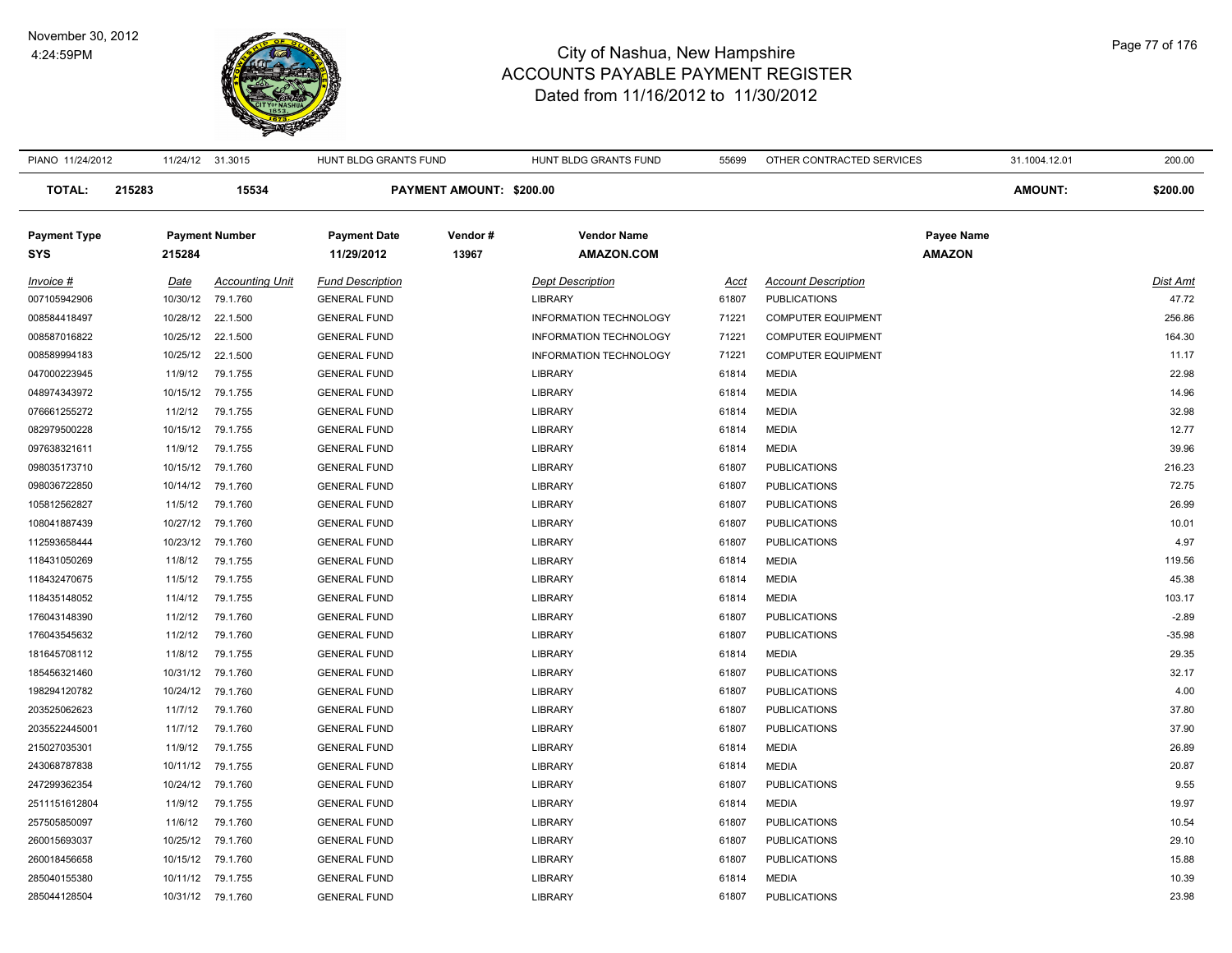

| <b>TOTAL:</b><br>215288             |                        | 15503                                       |                                                                    | PAYMENT AMOUNT: \$4,426.00 |                                                                    |                      |                                                      | <b>AMOUNT:</b> | \$4,426.00                  |
|-------------------------------------|------------------------|---------------------------------------------|--------------------------------------------------------------------|----------------------------|--------------------------------------------------------------------|----------------------|------------------------------------------------------|----------------|-----------------------------|
| <u>Invoice #</u><br>2013 CF1112785E | <u>Date</u><br>11/1/12 | <b>Accounting Unit</b><br>TF79.7534         | <b>Fund Description</b><br>LIBRARY-CHANDLER MEM LIB<br><b>FUND</b> |                            | <b>Dept Description</b><br>LIBRARY-CHANDLER MEM LIB<br><b>FUND</b> | <u>Acct</u><br>59148 | <b>Account Description</b><br>PROPERTY POLICIES      |                | <u>Dist Ami</u><br>4,426.00 |
| <b>Payment Type</b><br><b>SYS</b>   | 215288                 | <b>Payment Number</b>                       | <b>Payment Date</b><br>11/29/2012                                  | Vendor#<br>15503           | <b>Vendor Name</b><br><b>EATON &amp; BERUBE INSURANCE</b>          |                      |                                                      |                |                             |
| TOTAL:<br>215287                    |                        | 15300                                       |                                                                    | PAYMENT AMOUNT: \$65.00    |                                                                    |                      |                                                      | AMOUNT:        | \$65.00                     |
| Invoice #<br>ANNUAL RENEWAL 1/1/13  | Date                   | <b>Accounting Unit</b><br>10/22/12 79.1.500 | <b>Fund Description</b><br><b>GENERAL FUND</b>                     |                            | <b>Dept Description</b><br><b>LIBRARY</b>                          | Acct<br>55200        | <b>Account Description</b><br>DUES AND MEMBERSHIPS   |                | Dist Amt<br>65.00           |
| <b>Payment Type</b><br><b>SYS</b>   | 215287                 | <b>Payment Number</b>                       | <b>Payment Date</b><br>11/29/2012                                  | Vendor#<br>15300           | <b>Vendor Name</b><br><b>CURRIER MUSEUM OF ART</b>                 |                      |                                                      |                |                             |
|                                     |                        |                                             |                                                                    |                            |                                                                    |                      |                                                      |                |                             |
| 215286<br>TOTAL:                    |                        | 12536                                       |                                                                    | PAYMENT AMOUNT: \$221.90   |                                                                    |                      |                                                      | AMOUNT:        | \$221.90                    |
| 8773200811384480 NOV13              | 11/9/12                | 50.1.500                                    | <b>GENERAL FUND</b>                                                |                            | <b>POLICE</b>                                                      | 54849                | <b>TELEPHONE LEASE</b>                               |                | 121.90                      |
| Invoice #<br>8773200810425144 NOV13 | Date<br>11/24/12       | <b>Accounting Unit</b><br>50.1.500          | <b>Fund Description</b><br><b>GENERAL FUND</b>                     |                            | <b>Dept Description</b><br>POLICE                                  | <u>Acct</u><br>54849 | <b>Account Description</b><br><b>TELEPHONE LEASE</b> |                | Dist Amt<br>100.00          |
| <b>SYS</b>                          | 215286                 |                                             | 11/29/2012                                                         | 12536                      | <b>COMCAST CABLE COMMUNICATIONS I</b>                              |                      |                                                      |                |                             |
| <b>Payment Type</b>                 |                        | <b>Payment Number</b>                       | <b>Payment Date</b>                                                | Vendor#                    | <b>Vendor Name</b>                                                 |                      |                                                      |                |                             |
| <b>TOTAL:</b><br>215285             |                        | 14011                                       |                                                                    | PAYMENT AMOUNT: \$2,458.76 |                                                                    |                      |                                                      | <b>AMOUNT:</b> | \$2,458.76                  |
| 260515                              | 11/1/12                | TF79.7534                                   | LIBRARY-CHANDLER MEM LIB<br><b>FUND</b>                            |                            | LIBRARY-CHANDLER MEM LIB<br><b>FUND</b>                            | 55109                | TELEPHONE-VOICE                                      |                | 25.00                       |
| 260515                              | 11/1/12                | 69.6200.670                                 | <b>WASTEWATER FUND</b>                                             |                            | <b>WASTEWATER</b>                                                  | 55109                | TELEPHONE-VOICE                                      |                | 60.21                       |
| 260515                              | 11/1/12                | 20.1.555                                    | <b>GENERAL FUND</b>                                                |                            | TELECOMMUNICATIONS                                                 | 55109                | TELEPHONE-VOICE                                      |                | 2,373.55                    |
| <u>Invoice #</u>                    | <u>Date</u>            | <b>Accounting Unit</b>                      | <b>Fund Description</b>                                            |                            | <b>Dept Description</b>                                            | <u>Acct</u>          | <b>Account Description</b>                           |                | Dist Amt                    |
| <b>Payment Type</b><br><b>SYS</b>   | 215285                 | <b>Payment Number</b>                       | <b>Payment Date</b><br>11/29/2012                                  | Vendor#<br>14011           | <b>Vendor Name</b><br><b>BAYRING COMMUNICATIONS</b>                |                      |                                                      |                |                             |
| <b>TOTAL:</b><br>215284             |                        | 13967                                       |                                                                    | PAYMENT AMOUNT: \$1,541.34 |                                                                    |                      |                                                      | AMOUNT:        | \$1,541.34                  |
| 285049264744                        |                        | 10/12/12 79.1.755                           | <b>GENERAL FUND</b>                                                |                            | <b>LIBRARY</b>                                                     | 61814                | <b>MEDIA</b>                                         |                | 69.28                       |
| 285045711639                        | 11/1/12                | 79.1.760                                    | <b>GENERAL FUND</b>                                                |                            | <b>LIBRARY</b>                                                     | 61807                | <b>PUBLICATIONS</b>                                  |                | $-0.11$                     |
| 285045488815                        | 11/1/12                | 79.1.760                                    | <b>GENERAL FUND</b>                                                |                            | <b>LIBRARY</b>                                                     | 61807                | <b>PUBLICATIONS</b>                                  |                | $-0.11$                     |
|                                     |                        |                                             |                                                                    |                            |                                                                    |                      |                                                      |                |                             |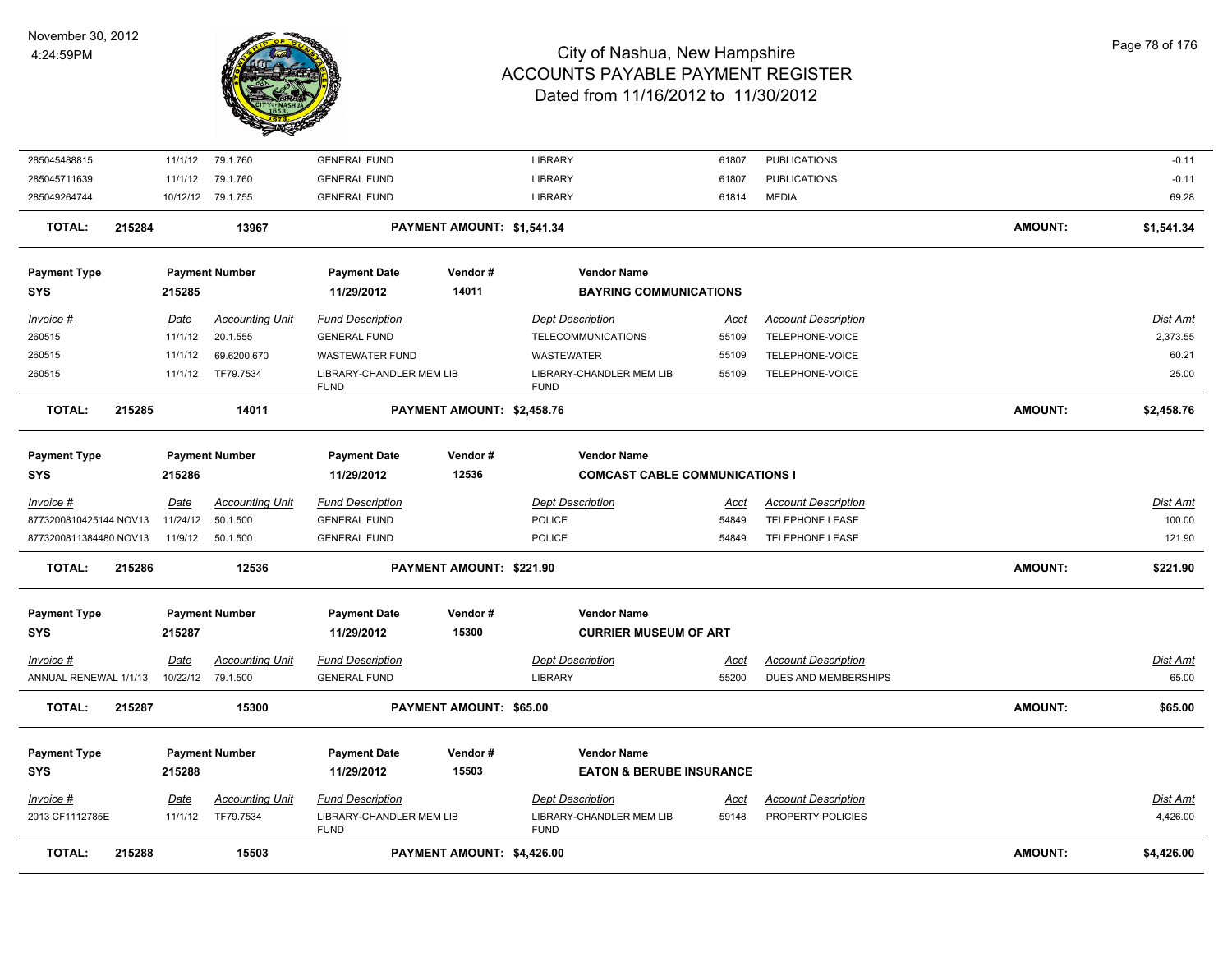

| <b>Payment Type</b>     |             | <b>Payment Number</b>   | <b>Payment Date</b>                    | Vendor#                    | <b>Vendor Name</b>              |             |                                                   |                 |            |
|-------------------------|-------------|-------------------------|----------------------------------------|----------------------------|---------------------------------|-------------|---------------------------------------------------|-----------------|------------|
| <b>SYS</b>              | 215289      |                         | 11/29/2012                             | 14216                      | <b>FAIRPOINT COMMUNICATIONS</b> |             |                                                   |                 |            |
| Invoice #               | <u>Date</u> | <b>Accounting Unit</b>  | <b>Fund Description</b>                |                            | <b>Dept Description</b>         | Acct        | <b>Account Description</b>                        | Activity        | Dist Amt   |
| 603 417 2547 932-OCT13  |             | 10/30/12 20.1.555       | <b>GENERAL FUND</b>                    |                            | <b>TELECOMMUNICATIONS</b>       | 55109       | TELEPHONE-VOICE                                   |                 | 738.73     |
| 603 417 2547 932-OCT13  |             | 10/30/12   50.1.500     | <b>GENERAL FUND</b>                    |                            | <b>POLICE</b>                   | 54849       | <b>TELEPHONE LEASE</b>                            |                 | 218.33     |
| 603 417 2547 932-OCT13  |             | 10/30/12 69.6200.540    | <b>WASTEWATER FUND</b>                 |                            | <b>WASTEWATER</b>               | 55109       | TELEPHONE-VOICE                                   |                 | 689.28     |
| 603 417 2547 932-OCT13  |             | 10/30/12 91.1.012621    | <b>GENERAL FUND</b>                    |                            | SCHOOL                          | 55109       | TELEPHONE-VOICE                                   |                 | 171.66     |
| 603 417 2547 932-OCT13  |             | 10/30/12 91.1.032621    | <b>GENERAL FUND</b>                    |                            | SCHOOL                          | 55109       | TELEPHONE-VOICE                                   |                 | 211.82     |
| 603 417 2547 932-OCT13  | 10/30/12    | 91.1.042621             | <b>GENERAL FUND</b>                    |                            | <b>SCHOOL</b>                   | 55109       | TELEPHONE-VOICE                                   |                 | 211.82     |
| 603 417 2547 932-OCT13  |             | 10/30/12 91.1.062621    | <b>GENERAL FUND</b>                    |                            | <b>SCHOOL</b>                   | 55109       | TELEPHONE-VOICE                                   |                 | 53.93      |
| 603 417 2547 932-OCT13  |             | 10/30/12 91.1.092621    | <b>GENERAL FUND</b>                    |                            | <b>SCHOOL</b>                   | 55109       | TELEPHONE-VOICE                                   |                 | 107.76     |
| 603 417 2547 932-OCT13  |             | 10/30/12 91.1.162621    | <b>GENERAL FUND</b>                    |                            | <b>SCHOOL</b>                   | 55109       | TELEPHONE-VOICE                                   |                 | 32.00      |
| 603 417 2547 932-OCT13  |             | 10/30/12 91.3800.231240 | <b>SCHOOL GRANTS FUND</b>              |                            | <b>SCHOOL</b>                   | 55109       | TELEPHONE-VOICE                                   | 91.03762.231240 | 157.48     |
| <b>TOTAL:</b><br>215289 |             | 14216                   |                                        | PAYMENT AMOUNT: \$2,592.81 |                                 |             |                                                   | <b>AMOUNT:</b>  | \$2,592.81 |
| <b>Payment Type</b>     |             | <b>Payment Number</b>   | <b>Payment Date</b>                    | Vendor#                    | <b>Vendor Name</b>              |             |                                                   |                 |            |
| <b>SYS</b>              | 215290      |                         | 11/29/2012                             | 14216                      | <b>FAIRPOINT COMMUNICATIONS</b> |             |                                                   |                 |            |
| Invoice #               | Date        | <b>Accounting Unit</b>  | <b>Fund Description</b>                |                            | <b>Dept Description</b>         | Acct        | <b>Account Description</b>                        | Activity        | Dist Amt   |
| 006 301 3068 256-NOV13  |             | 11/18/12 20.1.555       | <b>GENERAL FUND</b>                    |                            | <b>TELECOMMUNICATIONS</b>       | 55109       | TELEPHONE-VOICE                                   |                 | 259.99     |
| 007 301 7008 267-NOV13  |             | 11/12/12 20.1.555       | <b>GENERAL FUND</b>                    |                            | <b>TELECOMMUNICATIONS</b>       | 55109       | TELEPHONE-VOICE                                   |                 | 39.99      |
| 136 097 7416 7-NOV13    | 11/15/12    | 20.1.555                | <b>GENERAL FUND</b>                    |                            | <b>TELECOMMUNICATIONS</b>       | 55109       | TELEPHONE-VOICE                                   |                 | 32.88      |
| 136 098 2761 5-NOV13    |             | 11/15/12 20.1.555       | <b>GENERAL FUND</b>                    |                            | <b>TELECOMMUNICATIONS</b>       | 55109       | TELEPHONE-VOICE                                   |                 | 32.88      |
| 603 880 0100 363-NOV13  | 11/6/12     | 86.3120                 | <b>TRANSIT GRANTS</b>                  |                            | <b>TRANSPORTATION</b>           | 55109       | TELEPHONE-VOICE                                   | 86.800.13.10.10 | 172.65     |
| 603 891 2069 698-NOV13  |             | 11/12/12 50.1.500       | <b>GENERAL FUND</b>                    |                            | POLICE                          | 54849       | TELEPHONE LEASE                                   |                 | 56.91      |
| <b>TOTAL:</b><br>215290 |             | 14216                   |                                        | PAYMENT AMOUNT: \$595.30   |                                 |             |                                                   | <b>AMOUNT:</b>  | \$595.30   |
| <b>Payment Type</b>     |             | <b>Payment Number</b>   | <b>Payment Date</b>                    | Vendor#                    | <b>Vendor Name</b>              |             |                                                   |                 |            |
| SYS                     | 215291      |                         | 11/29/2012                             | 12707                      | <b>FEDEX</b>                    |             |                                                   |                 |            |
| Invoice #               | Date        | <b>Accounting Unit</b>  | <b>Fund Description</b>                |                            | <b>Dept Description</b>         | <u>Acct</u> | <b>Account Description</b>                        | Activity        | Dist Amt   |
| 2-077-83533             |             | 11/12/12 22.5010        | CAP PROJECTS-INFO<br><b>TECHNOLOGY</b> |                            | CAPITAL PROJECTS-INFO TECH      | 81342       | <b>COMPUTER SOFTWARE &amp;</b><br><b>HARDWARE</b> | 1010.22.01.30   | 33.25      |
| 215291<br><b>TOTAL:</b> |             | 12707                   |                                        | PAYMENT AMOUNT: \$33.25    |                                 |             |                                                   | AMOUNT:         | \$33.25    |
| <b>Payment Type</b>     |             | <b>Payment Number</b>   | <b>Payment Date</b>                    | Vendor#                    | <b>Vendor Name</b>              |             |                                                   |                 |            |
| SYS                     | 215292      |                         | 11/29/2012                             | 10853                      | <b>GRAINGER</b>                 |             |                                                   |                 |            |
| Invoice #               | Date        | <b>Accounting Unit</b>  | <b>Fund Description</b>                |                            | <b>Dept Description</b>         | Acct        | <b>Account Description</b>                        | Activity        | Dist Amt   |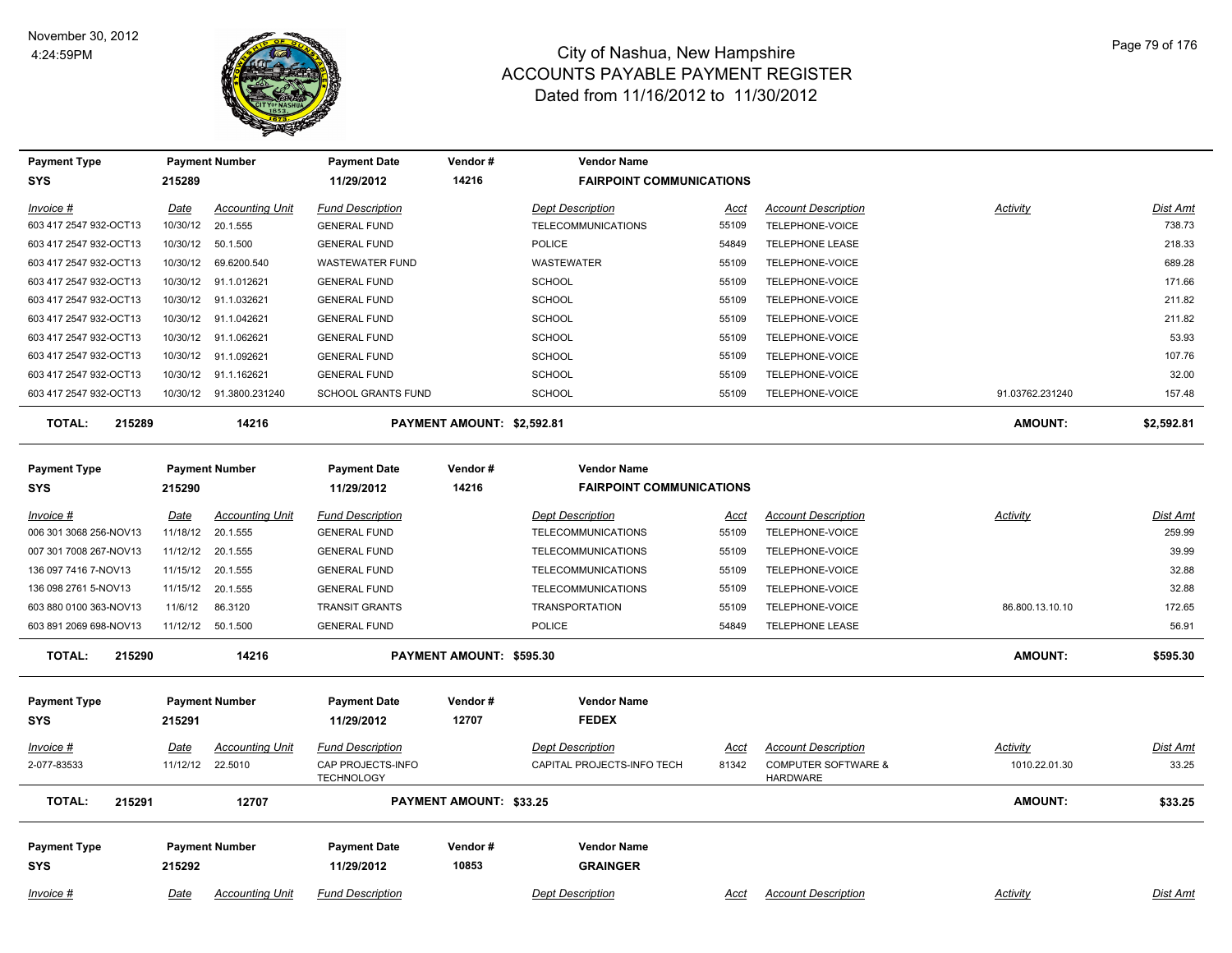

| 9938766699                             |        | 9/28/12         | 69.6200.670                             | <b>WASTEWATER FUND</b>                         |                                | <b>WASTEWATER</b>                      | 54487         | <b>EQUIPMENT REPAIRS &amp;</b>                       |                 | 6.45               |
|----------------------------------------|--------|-----------------|-----------------------------------------|------------------------------------------------|--------------------------------|----------------------------------------|---------------|------------------------------------------------------|-----------------|--------------------|
| 9940102925                             |        | 10/1/12         | 69.6200.670                             | <b>WASTEWATER FUND</b>                         |                                | WASTEWATER                             | 54487         | MAINTENANCE<br><b>EQUIPMENT REPAIRS &amp;</b>        |                 | 278.55             |
|                                        |        |                 |                                         |                                                |                                |                                        |               | <b>MAINTENANCE</b>                                   |                 |                    |
| 9962946738                             |        | 10/29/12        | 69.6200.670                             | <b>WASTEWATER FUND</b>                         |                                | WASTEWATER                             | 54487         | <b>EQUIPMENT REPAIRS &amp;</b><br><b>MAINTENANCE</b> |                 | 316.13             |
| 9963776860                             |        | 10/30/12        | 69.6200.670                             | <b>WASTEWATER FUND</b>                         |                                | WASTEWATER                             | 61149         | LABORATORY SUPPLIES                                  |                 | 565.44             |
| 9964593934                             |        | 10/31/12        | 69.6200.670                             | <b>WASTEWATER FUND</b>                         |                                | <b>WASTEWATER</b>                      | 54487         | <b>EQUIPMENT REPAIRS &amp;</b>                       |                 | 1,265.82           |
|                                        |        |                 |                                         |                                                |                                |                                        |               | <b>MAINTENANCE</b>                                   |                 |                    |
| 9965167183                             |        | 10/31/12        | 69.6200.670                             | <b>WASTEWATER FUND</b>                         |                                | WASTEWATER                             | 54487         | <b>EQUIPMENT REPAIRS &amp;</b><br><b>MAINTENANCE</b> |                 | 268.97             |
| 9965167191                             |        | 10/31/12        | 69.6200.670                             | <b>WASTEWATER FUND</b>                         |                                | WASTEWATER                             | 54487         | <b>EQUIPMENT REPAIRS &amp;</b>                       |                 | 714.57             |
| 9965793509                             |        | 11/1/12         | 86.3120                                 | <b>TRANSIT GRANTS</b>                          |                                | <b>TRANSPORTATION</b>                  | 61299         | <b>MAINTENANCE</b><br>MISCELLANEOUS SUPPLIES         | 86.800.13.40.01 | 107.32             |
| 9966701634                             |        | 11/1/12         | 69.6200.670                             | <b>WASTEWATER FUND</b>                         |                                | WASTEWATER                             | 54487         | <b>EQUIPMENT REPAIRS &amp;</b>                       |                 | 71.46              |
|                                        |        |                 |                                         |                                                |                                |                                        |               | <b>MAINTENANCE</b>                                   |                 |                    |
| <b>TOTAL:</b>                          | 215292 |                 | 10853                                   |                                                | PAYMENT AMOUNT: \$3,594.71     |                                        |               |                                                      | <b>AMOUNT:</b>  | \$3,594.71         |
|                                        |        |                 |                                         |                                                |                                |                                        |               |                                                      |                 |                    |
| Payment Type                           |        |                 | <b>Payment Number</b>                   | <b>Payment Date</b>                            | Vendor#                        | <b>Vendor Name</b>                     |               |                                                      |                 |                    |
| SYS                                    |        | 215293          |                                         | 11/29/2012                                     | 14273                          | <b>GREATER NASHUA CHAMBER OF COMM</b>  |               |                                                      |                 |                    |
|                                        |        |                 |                                         |                                                |                                |                                        |               |                                                      |                 |                    |
| Invoice #                              |        | Date            | <b>Accounting Unit</b>                  | <b>Fund Description</b>                        |                                | <b>Dept Description</b>                | Acct          | <b>Account Description</b>                           |                 | Dist Amt           |
| 15202                                  |        |                 | 11/20/12 01.1.500                       | <b>GENERAL FUND</b>                            |                                | <b>MAYOR</b>                           | 55400         | CONFERENCES AND SEMINARS                             |                 | 20.00              |
| <b>TOTAL:</b>                          | 215293 |                 | 14273                                   |                                                | <b>PAYMENT AMOUNT: \$20.00</b> |                                        |               |                                                      | <b>AMOUNT:</b>  | \$20.00            |
|                                        |        |                 |                                         |                                                |                                |                                        |               |                                                      |                 |                    |
|                                        |        |                 |                                         |                                                |                                |                                        |               |                                                      |                 |                    |
| Payment Type                           |        |                 | <b>Payment Number</b>                   | <b>Payment Date</b>                            | Vendor#                        | <b>Vendor Name</b>                     |               |                                                      |                 |                    |
| SYS                                    |        | 215294          |                                         | 11/29/2012                                     | 12881                          | <b>IAAO</b>                            |               |                                                      |                 |                    |
| <u>Invoice #</u>                       |        | <u>Date</u>     | <u>Accounting Unit</u>                  | <b>Fund Description</b>                        |                                | <b>Dept Description</b>                | <u>Acct</u>   | <b>Account Description</b>                           |                 | <u>Dist Amt</u>    |
| 13-00011839                            |        | 11/7/12         | 32.1.600                                | <b>GENERAL FUND</b>                            |                                | ASSESSING                              | 55200         | <b>DUES AND MEMBERSHIPS</b>                          |                 | 175.00             |
|                                        |        |                 |                                         |                                                |                                |                                        |               |                                                      |                 |                    |
| <b>TOTAL:</b>                          | 215294 |                 | 12881                                   |                                                |                                |                                        |               |                                                      |                 | \$175.00           |
|                                        |        |                 |                                         |                                                |                                | PAYMENT AMOUNT: \$175.00               |               |                                                      | <b>AMOUNT:</b>  |                    |
|                                        |        |                 |                                         |                                                |                                |                                        |               |                                                      |                 |                    |
| <b>Payment Type</b>                    |        |                 | <b>Payment Number</b>                   | <b>Payment Date</b>                            | Vendor#                        | <b>Vendor Name</b>                     |               |                                                      |                 |                    |
| SYS                                    |        | 215295          |                                         | 11/29/2012                                     | 14702                          | <b>LIBERTY UTILITIES</b>               |               |                                                      |                 |                    |
|                                        |        |                 |                                         |                                                |                                |                                        |               |                                                      |                 |                    |
| Invoice #                              |        | Date            | <b>Accounting Unit</b>                  | <b>Fund Description</b>                        |                                | <b>Dept Description</b>                | Acct          | <b>Account Description</b>                           |                 | Dist Amt           |
|                                        |        | 11/7/12         | 52.1.720.8173                           | <b>GENERAL FUND</b>                            |                                | <b>FIRE</b>                            | 54114         | <b>HEATING GAS</b>                                   |                 | 456.20             |
| <b>TOTAL:</b>                          | 215295 |                 | 14702                                   |                                                | PAYMENT AMOUNT: \$456.20       |                                        |               |                                                      | <b>AMOUNT:</b>  | \$456.20           |
|                                        |        |                 | <b>Payment Number</b>                   | <b>Payment Date</b>                            | Vendor#                        | <b>Vendor Name</b>                     |               |                                                      |                 |                    |
| 5734221100NOV13<br>Payment Type<br>SYS |        | 215296          |                                         | 11/29/2012                                     | 14702                          | <b>LIBERTY UTILITIES</b>               |               |                                                      |                 |                    |
|                                        |        |                 |                                         |                                                |                                |                                        |               |                                                      |                 |                    |
| Invoice #<br>5734415580NOV13           |        | Date<br>11/6/12 | <b>Accounting Unit</b><br>52.1.720.8178 | <b>Fund Description</b><br><b>GENERAL FUND</b> |                                | <b>Dept Description</b><br><b>FIRE</b> | Acct<br>54114 | <b>Account Description</b><br><b>HEATING GAS</b>     |                 | Dist Amt<br>220.10 |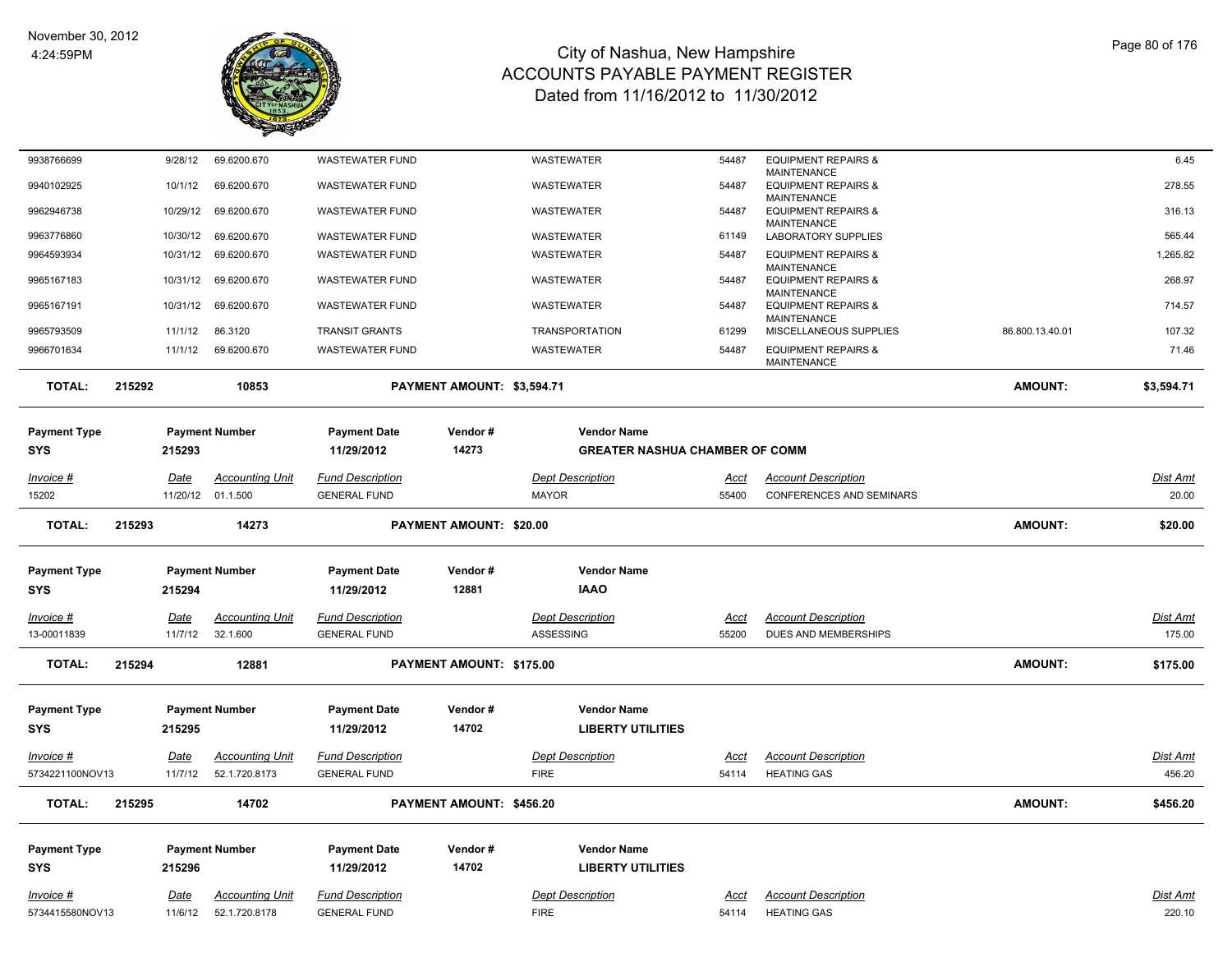

| TOTAL:                            | 215296 |                        | 14702                                   |                                                   | PAYMENT AMOUNT: \$220.10   |                                                |                      |                                                  | <b>AMOUNT:</b> | \$220.10                 |
|-----------------------------------|--------|------------------------|-----------------------------------------|---------------------------------------------------|----------------------------|------------------------------------------------|----------------------|--------------------------------------------------|----------------|--------------------------|
| <b>Payment Type</b><br><b>SYS</b> |        | 215297                 | <b>Payment Number</b>                   | <b>Payment Date</b><br>11/29/2012                 | Vendor#<br>14702           | <b>Vendor Name</b><br><b>LIBERTY UTILITIES</b> |                      |                                                  |                |                          |
| Invoice #<br>5734618460NOV13      |        | Date<br>11/8/12        | <b>Accounting Unit</b><br>52.1.720.8176 | <b>Fund Description</b><br><b>GENERAL FUND</b>    |                            | <b>Dept Description</b><br><b>FIRE</b>         | <u>Acct</u><br>54114 | <b>Account Description</b><br><b>HEATING GAS</b> |                | Dist Amt<br>90.90        |
| <b>TOTAL:</b>                     | 215297 |                        | 14702                                   |                                                   | PAYMENT AMOUNT: \$90.90    |                                                |                      |                                                  | <b>AMOUNT:</b> | \$90.90                  |
| <b>Payment Type</b><br><b>SYS</b> |        | 215298                 | <b>Payment Number</b>                   | <b>Payment Date</b><br>11/29/2012                 | Vendor#<br>14702           | <b>Vendor Name</b><br><b>LIBERTY UTILITIES</b> |                      |                                                  |                |                          |
| Invoice #<br>5735431780OCT13      |        | Date<br>11/6/12        | <b>Accounting Unit</b><br>50.1.500      | <b>Fund Description</b><br><b>GENERAL FUND</b>    |                            | <b>Dept Description</b><br>POLICE              | Acct<br>54114        | <b>Account Description</b><br><b>HEATING GAS</b> |                | Dist Amt<br>38.47        |
| <b>TOTAL:</b>                     | 215298 |                        | 14702                                   |                                                   | PAYMENT AMOUNT: \$38.47    |                                                |                      |                                                  | <b>AMOUNT:</b> | \$38.47                  |
| <b>Payment Type</b><br><b>SYS</b> |        | 215299                 | <b>Payment Number</b>                   | <b>Payment Date</b><br>11/29/2012                 | Vendor#<br>14702           | <b>Vendor Name</b><br><b>LIBERTY UTILITIES</b> |                      |                                                  |                |                          |
| Invoice #<br>5736812700NOV13      |        | <b>Date</b><br>11/8/12 | <u>Accounting Unit</u><br>69.6200.670   | <b>Fund Description</b><br><b>WASTEWATER FUND</b> |                            | <b>Dept Description</b><br><b>WASTEWATER</b>   | <u>Acci</u><br>54114 | <b>Account Description</b><br><b>HEATING GAS</b> |                | <u>Dist Amt</u><br>41.50 |
| <b>TOTAL:</b>                     | 215299 |                        | 14702                                   |                                                   | PAYMENT AMOUNT: \$41.50    |                                                |                      |                                                  | <b>AMOUNT:</b> | \$41.50                  |
| <b>Payment Type</b><br><b>SYS</b> |        | 215300                 | <b>Payment Number</b>                   | <b>Payment Date</b><br>11/29/2012                 | Vendor#<br>14702           | <b>Vendor Name</b><br><b>LIBERTY UTILITIES</b> |                      |                                                  |                |                          |
| Invoice #<br>5736819960NOV13      |        | Date<br>11/7/12        | <b>Accounting Unit</b><br>42.1.720      | <b>Fund Description</b><br><b>GENERAL FUND</b>    |                            | <b>Dept Description</b><br>WOODLAWN CEMETERY   | Acct<br>54114        | <b>Account Description</b><br><b>HEATING GAS</b> |                | Dist Amt<br>46.51        |
| <b>TOTAL:</b>                     | 215300 |                        | 14702                                   |                                                   | PAYMENT AMOUNT: \$46.51    |                                                |                      |                                                  | <b>AMOUNT:</b> | \$46.51                  |
| <b>Payment Type</b><br><b>SYS</b> |        | 215301                 | <b>Payment Number</b>                   | <b>Payment Date</b><br>11/29/2012                 | Vendor#<br>14702           | <b>Vendor Name</b><br><b>LIBERTY UTILITIES</b> |                      |                                                  |                |                          |
| Invoice #<br>5737030160NOV13      |        | Date<br>11/5/12        | <b>Accounting Unit</b><br>69.6200.670   | <b>Fund Description</b><br><b>WASTEWATER FUND</b> |                            | <b>Dept Description</b><br>WASTEWATER          | <u>Acct</u><br>54114 | <b>Account Description</b><br><b>HEATING GAS</b> |                | Dist Amt<br>1,797.59     |
| <b>TOTAL:</b>                     | 215301 |                        | 14702                                   |                                                   | PAYMENT AMOUNT: \$1,797.59 |                                                |                      |                                                  | <b>AMOUNT:</b> | \$1,797.59               |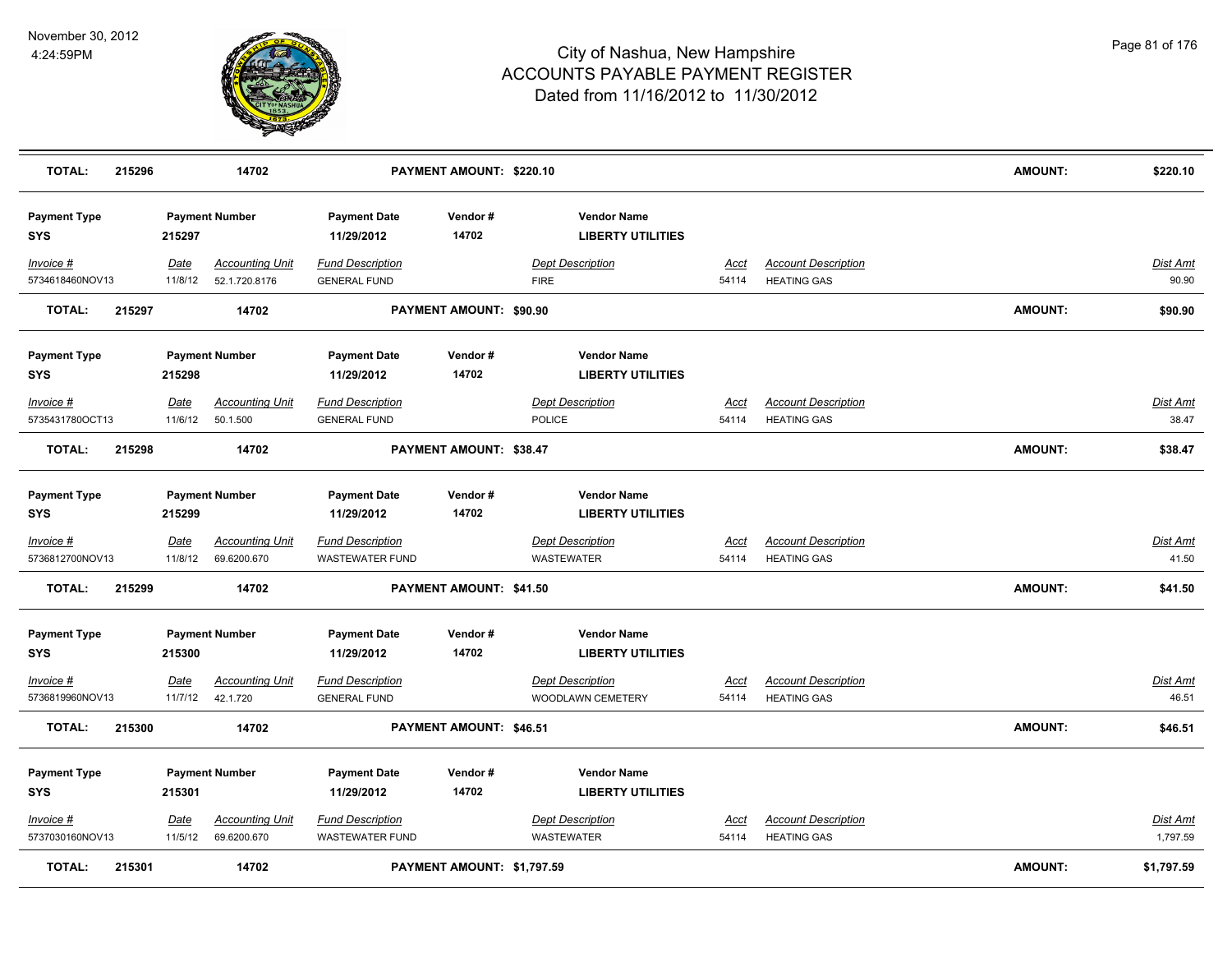

| <b>Payment Type</b>     |             | <b>Payment Number</b>  | <b>Payment Date</b>     | Vendor#                  | <b>Vendor Name</b>       |             |                            |                |                 |
|-------------------------|-------------|------------------------|-------------------------|--------------------------|--------------------------|-------------|----------------------------|----------------|-----------------|
| <b>SYS</b>              | 215302      |                        | 11/29/2012              | 14702                    | <b>LIBERTY UTILITIES</b> |             |                            |                |                 |
| Invoice #               | Date        | <b>Accounting Unit</b> | <b>Fund Description</b> |                          | <b>Dept Description</b>  | <u>Acct</u> | <b>Account Description</b> |                | Dist Amt        |
| 5737030190NOV13         | 11/5/12     | 69.6200.670            | <b>WASTEWATER FUND</b>  |                          | <b>WASTEWATER</b>        | 54114       | <b>HEATING GAS</b>         |                | 134.06          |
| <b>TOTAL:</b><br>215302 |             | 14702                  |                         | PAYMENT AMOUNT: \$134.06 |                          |             |                            | <b>AMOUNT:</b> | \$134.06        |
| <b>Payment Type</b>     |             | <b>Payment Number</b>  | <b>Payment Date</b>     | Vendor#                  | <b>Vendor Name</b>       |             |                            |                |                 |
| <b>SYS</b>              | 215303      |                        | 11/29/2012              | 14702                    | <b>LIBERTY UTILITIES</b> |             |                            |                |                 |
| $Invoice$ #             | <u>Date</u> | <b>Accounting Unit</b> | <b>Fund Description</b> |                          | <b>Dept Description</b>  | <u>Acct</u> | <b>Account Description</b> |                | <b>Dist Amt</b> |
| 5737030220NOV13         | 11/5/12     | 69.6200.670            | <b>WASTEWATER FUND</b>  |                          | <b>WASTEWATER</b>        | 54114       | <b>HEATING GAS</b>         |                | 36.67           |
| <b>TOTAL:</b><br>215303 |             | 14702                  |                         | PAYMENT AMOUNT: \$36.67  |                          |             |                            | <b>AMOUNT:</b> | \$36.67         |
| <b>Payment Type</b>     |             | <b>Payment Number</b>  | <b>Payment Date</b>     | Vendor#                  | <b>Vendor Name</b>       |             |                            |                |                 |
| <b>SYS</b>              | 215304      |                        | 11/29/2012              | 14702                    | <b>LIBERTY UTILITIES</b> |             |                            |                |                 |
| $Invoice$ #             | Date        | <b>Accounting Unit</b> | <b>Fund Description</b> |                          | <b>Dept Description</b>  | Acct        | <b>Account Description</b> |                | Dist Amt        |
| 5737030250NOV13         | 11/5/12     | 69.6200.670            | WASTEWATER FUND         |                          | <b>WASTEWATER</b>        | 54114       | <b>HEATING GAS</b>         |                | 39.27           |
| <b>TOTAL:</b><br>215304 |             | 14702                  |                         | PAYMENT AMOUNT: \$39.27  |                          |             |                            | <b>AMOUNT:</b> | \$39.27         |
| <b>Payment Type</b>     |             | <b>Payment Number</b>  | <b>Payment Date</b>     | Vendor#                  | <b>Vendor Name</b>       |             |                            |                |                 |
| <b>SYS</b>              | 215305      |                        | 11/29/2012              | 14702                    | <b>LIBERTY UTILITIES</b> |             |                            |                |                 |
| <u>Invoice #</u>        | <b>Date</b> | <b>Accounting Unit</b> | <b>Fund Description</b> |                          | <b>Dept Description</b>  | <u>Acct</u> | <b>Account Description</b> |                | <b>Dist Amt</b> |
| 5737030700NOV13         | 11/5/12     | 69.6200.670            | <b>WASTEWATER FUND</b>  |                          | <b>WASTEWATER</b>        | 54114       | <b>HEATING GAS</b>         |                | 55.17           |
| <b>TOTAL:</b><br>215305 |             | 14702                  |                         | PAYMENT AMOUNT: \$55.17  |                          |             |                            | <b>AMOUNT:</b> | \$55.17         |
| <b>Payment Type</b>     |             | <b>Payment Number</b>  | <b>Payment Date</b>     | Vendor#                  | <b>Vendor Name</b>       |             |                            |                |                 |
| <b>SYS</b>              | 215306      |                        | 11/29/2012              | 14702                    | <b>LIBERTY UTILITIES</b> |             |                            |                |                 |
| $Invoice$ #             | Date        | <b>Accounting Unit</b> | <b>Fund Description</b> |                          | <b>Dept Description</b>  | <u>Acct</u> | <b>Account Description</b> |                | Dist Amt        |
| 5738423600NOV13         |             | 11/19/12 77.1.500      | <b>GENERAL FUND</b>     |                          | PARKS & RECREATION       | 54114       | <b>HEATING GAS</b>         |                | 40.90           |
| <b>TOTAL:</b><br>215306 |             | 14702                  |                         | PAYMENT AMOUNT: \$40.90  |                          |             |                            | AMOUNT:        | \$40.90         |
| <b>Payment Type</b>     |             | <b>Payment Number</b>  | <b>Payment Date</b>     | Vendor#                  | <b>Vendor Name</b>       |             |                            |                |                 |
| <b>SYS</b>              | 215307      |                        | 11/29/2012              | 14702                    | <b>LIBERTY UTILITIES</b> |             |                            |                |                 |
| Invoice #               | Date        | <b>Accounting Unit</b> | <b>Fund Description</b> |                          | <b>Dept Description</b>  | Acct        | <b>Account Description</b> |                | Dist Amt        |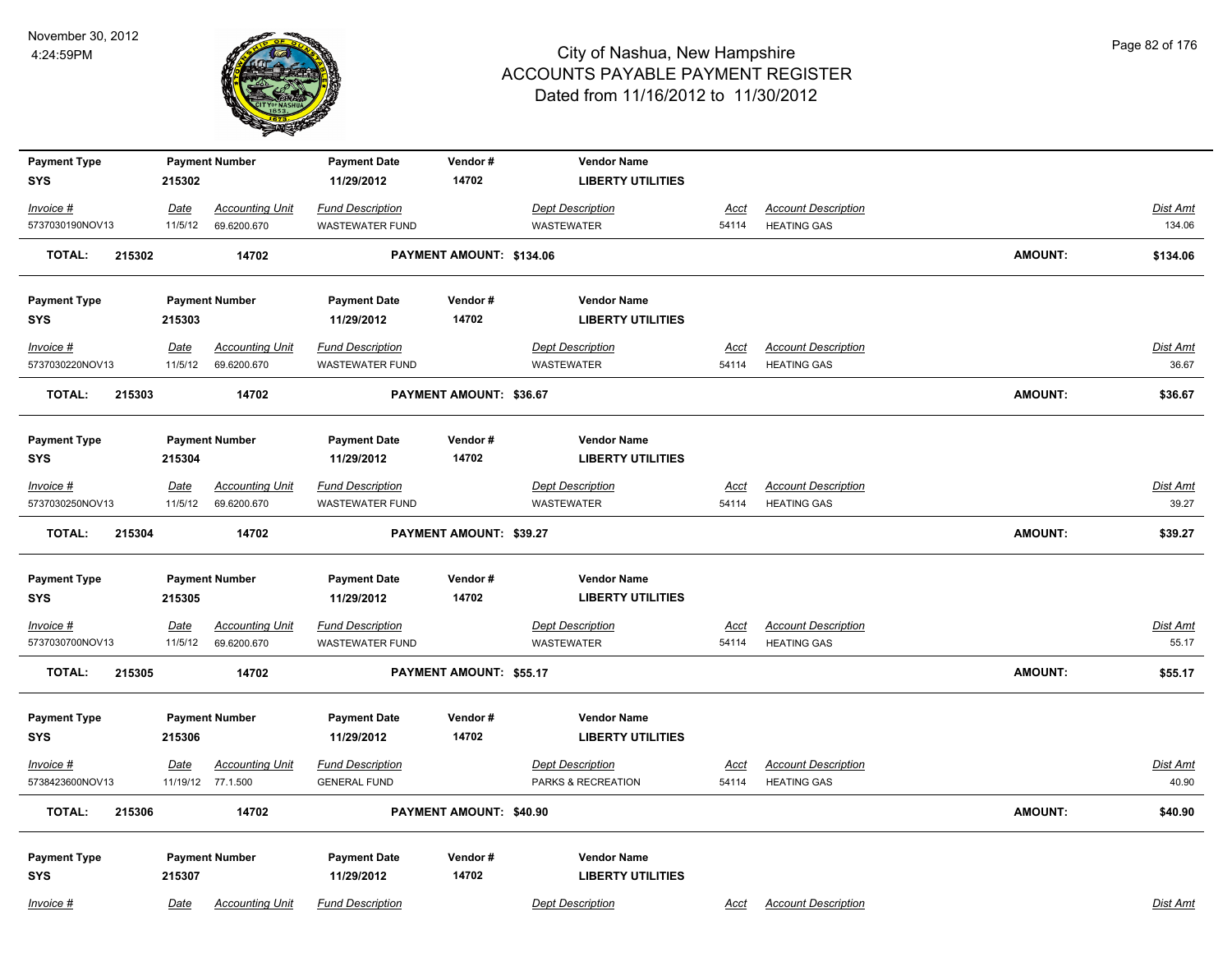

| 5738810390NOV13         |             | 11/19/12 29.1.720.8162 | <b>GENERAL FUND</b>     |                            | <b>CITY BUILDINGS</b>      | 54114       | <b>HEATING GAS</b>                    |                 | 341.33          |
|-------------------------|-------------|------------------------|-------------------------|----------------------------|----------------------------|-------------|---------------------------------------|-----------------|-----------------|
| <b>TOTAL:</b><br>215307 |             | 14702                  |                         | PAYMENT AMOUNT: \$341.33   |                            |             |                                       | <b>AMOUNT:</b>  | \$341.33        |
| <b>Payment Type</b>     |             | <b>Payment Number</b>  | <b>Payment Date</b>     | Vendor#                    | <b>Vendor Name</b>         |             |                                       |                 |                 |
| SYS                     | 215308      |                        | 11/29/2012              | 14702                      | <b>LIBERTY UTILITIES</b>   |             |                                       |                 |                 |
| Invoice #               | Date        | <b>Accounting Unit</b> | <b>Fund Description</b> |                            | <b>Dept Description</b>    | Acct        | <b>Account Description</b>            | Activity        | Dist Amt        |
| 5738837780NOV13         | 11/19/12    | 86.3120                | <b>TRANSIT GRANTS</b>   |                            | <b>TRANSPORTATION</b>      | 54114       | <b>HEATING GAS</b>                    | 86.800.13.10.12 | 64.42           |
| <b>TOTAL:</b><br>215308 |             | 14702                  |                         | PAYMENT AMOUNT: \$64.42    |                            |             |                                       | <b>AMOUNT:</b>  | \$64.42         |
| <b>Payment Type</b>     |             | <b>Payment Number</b>  | <b>Payment Date</b>     | Vendor#                    | <b>Vendor Name</b>         |             |                                       |                 |                 |
| SYS                     | 215309      |                        | 11/29/2012              | 14702                      | <b>LIBERTY UTILITIES</b>   |             |                                       |                 |                 |
| Invoice #               | Date        | <b>Accounting Unit</b> | <b>Fund Description</b> |                            | <b>Dept Description</b>    | Acct        | <b>Account Description</b>            |                 | Dist Amt        |
| 5739249570NOV13         | 11/9/12     | 52.1.720.8174          | <b>GENERAL FUND</b>     |                            | <b>FIRE</b>                | 54114       | <b>HEATING GAS</b>                    |                 | 113.31          |
| <b>TOTAL:</b><br>215309 |             | 14702                  |                         | PAYMENT AMOUNT: \$113.31   |                            |             |                                       | <b>AMOUNT:</b>  | \$113.31        |
| <b>Payment Type</b>     |             | <b>Payment Number</b>  | <b>Payment Date</b>     | Vendor#                    | <b>Vendor Name</b>         |             |                                       |                 |                 |
| <b>SYS</b>              | 215310      |                        | 11/29/2012              | 14702                      | <b>LIBERTY UTILITIES</b>   |             |                                       |                 |                 |
| Invoice #               | Date        | <b>Accounting Unit</b> | <b>Fund Description</b> |                            | <b>Dept Description</b>    | <u>Acct</u> | <b>Account Description</b>            |                 | Dist Amt        |
| 5734017040NOV13         | 10/29/12    | 52.1.720.8175          | <b>GENERAL FUND</b>     |                            | <b>FIRE</b>                | 54114       | <b>HEATING GAS</b>                    |                 | 302.32          |
| 5737030180NOV13         | 11/5/12     | 69.6200.670            | <b>WASTEWATER FUND</b>  |                            | <b>WASTEWATER</b>          | 54114       | <b>HEATING GAS</b>                    |                 | 172.85          |
| 5737030200NOV13         | 11/5/12     | 69.6200.670            | WASTEWATER FUND         |                            | <b>WASTEWATER</b>          | 54114       | <b>HEATING GAS</b>                    |                 | 467.48          |
| 215310<br>TOTAL:        |             | 14702                  |                         | PAYMENT AMOUNT: \$942.65   |                            |             |                                       | <b>AMOUNT:</b>  | \$942.65        |
| <b>Payment Type</b>     |             | <b>Payment Number</b>  | <b>Payment Date</b>     | Vendor#                    | <b>Vendor Name</b>         |             |                                       |                 |                 |
| <b>SYS</b>              | 215311      |                        | 11/29/2012              | 13291                      | PENNICHUCK WATER WORKS INC |             |                                       |                 |                 |
| Invoice #               | Date        | <b>Accounting Unit</b> | <b>Fund Description</b> |                            | <b>Dept Description</b>    | Acct        | <b>Account Description</b>            |                 | Dist Amt        |
| 1031012                 | 10/31/12    | 69.6200.500            | <b>WASTEWATER FUND</b>  |                            | <b>WASTEWATER</b>          | 53467       | <b>BILLING &amp; MAILING SERVICES</b> |                 | 8,764.40        |
| <b>TOTAL:</b><br>215311 |             | 13291                  |                         | PAYMENT AMOUNT: \$8,764.40 |                            |             |                                       | <b>AMOUNT:</b>  | \$8,764.40      |
| <b>Payment Type</b>     |             | <b>Payment Number</b>  | <b>Payment Date</b>     | Vendor#                    | <b>Vendor Name</b>         |             |                                       |                 |                 |
| <b>SYS</b>              | 215312      |                        | 11/29/2012              | 13291                      | PENNICHUCK WATER WORKS INC |             |                                       |                 |                 |
| Invoice #               | <b>Date</b> | <b>Accounting Unit</b> | <b>Fund Description</b> |                            | <b>Dept Description</b>    | <u>Acct</u> | <b>Account Description</b>            | <b>Activity</b> | <u>Dist Amt</u> |
| 100000807-991NOV13      | 11/8/12     | 29.1.720.8162          | <b>GENERAL FUND</b>     |                            | <b>CITY BUILDINGS</b>      | 54141       | <b>WATER &amp; SEWER</b>              |                 | 251.68          |
| 100001628-991OCT13      | 11/8/12     | 69.6200.670            | <b>WASTEWATER FUND</b>  |                            | WASTEWATER                 | 54141       | <b>WATER &amp; SEWER</b>              |                 | 47.16           |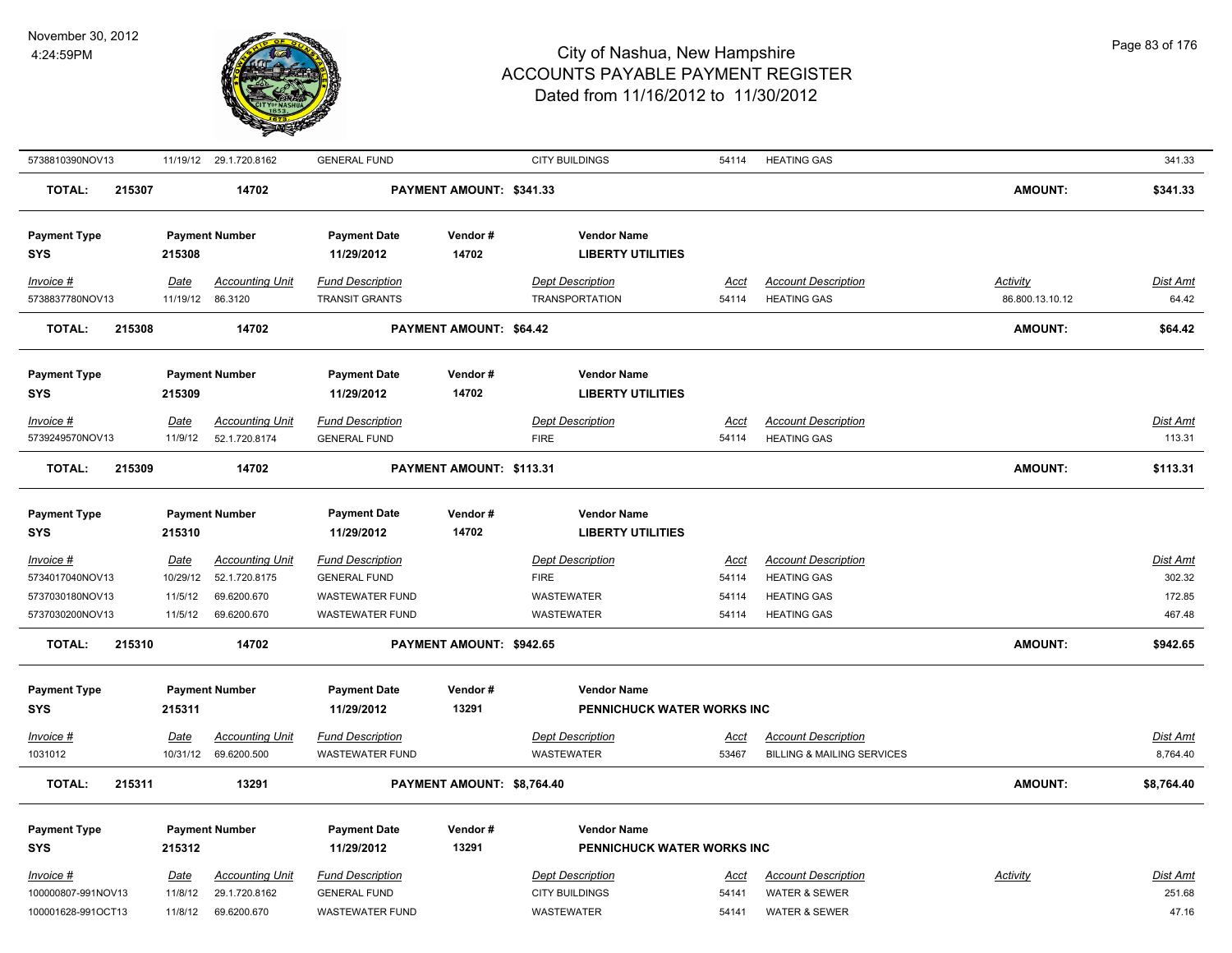

| 100002980-991OCT13                    | 11/8/12     | 31.2506                | HUNT BLDG FACILITY RENTALS                          |                            | HUNT BLDG FACILITY RENTALS               | 54141       | <b>WATER &amp; SEWER</b>        |                 | 47.16           |
|---------------------------------------|-------------|------------------------|-----------------------------------------------------|----------------------------|------------------------------------------|-------------|---------------------------------|-----------------|-----------------|
| 100003748-4266NOV13                   | 11/8/12     | 77.1.650               | <b>GENERAL FUND</b>                                 |                            | PARKS & RECREATION                       | 54141       | WATER & SEWER                   |                 | 91.91           |
| 100005315-6281OCT13                   | 11/8/12     | 77.1.650               | <b>GENERAL FUND</b>                                 |                            | PARKS & RECREATION                       | 54141       | <b>WATER &amp; SEWER</b>        |                 | 91.91           |
| 100006776-2241OCT13                   | 11/8/12     | 77.1.650               | <b>GENERAL FUND</b>                                 |                            | PARKS & RECREATION                       | 54141       | <b>WATER &amp; SEWER</b>        |                 | 47.16           |
| 100009703-12242OCT13                  | 11/8/12     | 77.1.650               | <b>GENERAL FUND</b>                                 |                            | PARKS & RECREATION                       | 54141       | <b>WATER &amp; SEWER</b>        |                 | 223.91          |
| 100012767-991OCT13                    | 11/8/12     | 79.1.720               | <b>GENERAL FUND</b>                                 |                            | <b>LIBRARY</b>                           | 54141       | <b>WATER &amp; SEWER</b>        |                 | 348.47          |
| 100013144-4266NOV13                   | 11/8/12     | 77.1.650               | <b>GENERAL FUND</b>                                 |                            | PARKS & RECREATION                       | 54141       | <b>WATER &amp; SEWER</b>        |                 | 77.07           |
| 100013951-15303OCT13                  | 11/8/12     | 22.2505                | <b>GOVT &amp; EDUCATION CHANNELS</b><br><b>FUND</b> |                            | <b>GOV'T &amp; EDUCATION CHANNELS</b>    | 54141       | WATER & SEWER                   |                 | 16.57           |
| 100013951-15303OCT13                  | 11/8/12     | 60.1.500               | <b>GENERAL FUND</b>                                 |                            | <b>PUBLIC</b><br>WORKS-ADMIN/ENGINEERING | 54141       | WATER & SEWER                   |                 | 60.75           |
| 100013951-15303OCT13                  | 11/8/12     | 86.3120                | <b>TRANSIT GRANTS</b>                               |                            | <b>TRANSPORTATION</b>                    | 54141       | WATER & SEWER                   | 86.800.13.10.10 | 60.74           |
| 100015209-2241NOV13                   | 11/8/12     | 77.1.650               | <b>GENERAL FUND</b>                                 |                            | PARKS & RECREATION                       | 54141       | <b>WATER &amp; SEWER</b>        |                 | 10.85           |
| 100016980-22195NOV13                  | 11/8/12     | 77.1.650               | <b>GENERAL FUND</b>                                 |                            | PARKS & RECREATION                       | 54141       | <b>WATER &amp; SEWER</b>        |                 | 17.45           |
| 100021433-28520NOV13                  | 11/8/12     | 77.1.650               | <b>GENERAL FUND</b>                                 |                            | PARKS & RECREATION                       | 54141       | <b>WATER &amp; SEWER</b>        |                 | 90.06           |
| 100022823-2241NOV13                   | 11/8/12     | 77.1.650               | <b>GENERAL FUND</b>                                 |                            | PARKS & RECREATION                       | 54141       | WATER & SEWER                   |                 | 70.47           |
| 100023507-31249NOV13                  | 11/8/12     | 77.1.650               | <b>GENERAL FUND</b>                                 |                            | PARKS & RECREATION                       | 54141       | WATER & SEWER                   |                 | 91.91           |
| 100024390-31457NOV13                  | 11/8/12     | 77.1.650               | <b>GENERAL FUND</b>                                 |                            | PARKS & RECREATION                       | 54141       | <b>WATER &amp; SEWER</b>        |                 | 141.77          |
| 100024828-32837OCT13                  | 11/8/12     | 77.1.650               | <b>GENERAL FUND</b>                                 |                            | PARKS & RECREATION                       | 54141       | <b>WATER &amp; SEWER</b>        |                 | 323.27          |
| 100024829-32839NOV13                  | 11/8/12     | 77.1.650               | <b>GENERAL FUND</b>                                 |                            | PARKS & RECREATION                       | 54141       | <b>WATER &amp; SEWER</b>        |                 | 58.92           |
| 100024989-32975OCT13                  | 11/8/12     | 77.1.650               | <b>GENERAL FUND</b>                                 |                            | PARKS & RECREATION                       | 54141       | <b>WATER &amp; SEWER</b>        |                 | 28.79           |
| 100025584-63686NOV13                  | 11/8/12     | 52.1.720.8175          | <b>GENERAL FUND</b>                                 |                            | <b>FIRE</b>                              | 54141       | <b>WATER &amp; SEWER</b>        |                 | 183.47          |
|                                       |             |                        |                                                     |                            |                                          |             |                                 |                 |                 |
| 100025586-63686NOV13                  | 11/8/12     | 52.1.720.8175          | <b>GENERAL FUND</b>                                 |                            | <b>FIRE</b>                              | 54141       | <b>WATER &amp; SEWER</b>        |                 | 138.06          |
| <b>TOTAL:</b><br>215312               |             | 13291                  |                                                     | PAYMENT AMOUNT: \$2,519.51 |                                          |             |                                 | <b>AMOUNT:</b>  | \$2,519.51      |
|                                       |             |                        |                                                     |                            |                                          |             |                                 |                 |                 |
| <b>Payment Type</b>                   |             | <b>Payment Number</b>  | <b>Payment Date</b>                                 | Vendor#                    | <b>Vendor Name</b>                       |             |                                 |                 |                 |
| <b>SYS</b>                            | 215313      |                        | 11/29/2012                                          | 15541                      | <b>PENNWELL/FDIC13</b>                   |             |                                 |                 |                 |
| Invoice #                             | Date        | <b>Accounting Unit</b> | <b>Fund Description</b>                             |                            | <b>Dept Description</b>                  | Acct        | <b>Account Description</b>      |                 | Dist Amt        |
| CAMPBELL BILL/REG FEE                 | 11/16/12    | 52.1.635               | <b>GENERAL FUND</b>                                 |                            | <b>FIRE</b>                              | 55400       | <b>CONFERENCES AND SEMINARS</b> |                 | 530.00          |
| <b>CONWAY RICHARD/REG</b>             |             | 11/16/12 52.1.635      | <b>GENERAL FUND</b>                                 |                            | <b>FIRE</b>                              | 55400       | <b>CONFERENCES AND SEMINARS</b> |                 | 530.00          |
| <b>FEE</b><br><b>TOTAL:</b><br>215313 |             | 15541                  |                                                     | PAYMENT AMOUNT: \$1,060.00 |                                          |             |                                 | <b>AMOUNT:</b>  | \$1,060.00      |
|                                       |             |                        |                                                     |                            |                                          |             |                                 |                 |                 |
| <b>Payment Type</b>                   |             | <b>Payment Number</b>  | <b>Payment Date</b>                                 | Vendor#                    | <b>Vendor Name</b>                       |             |                                 |                 |                 |
| <b>SYS</b>                            | 215314      |                        | 11/29/2012                                          | 13372                      | <b>PSNH</b>                              |             |                                 |                 |                 |
| $Invoice$ #                           | <u>Date</u> | <u>Accounting Unit</u> | <b>Fund Description</b>                             |                            | <b>Dept Description</b>                  | <u>Acct</u> | <b>Account Description</b>      |                 | <u>Dist Amt</u> |
| 56165616012OCT13                      | 11/7/12     | 66.1.500               | <b>GENERAL FUND</b>                                 |                            | PARKING LOTS                             | 54100       | <b>ELECTRICITY</b>              |                 | 825.15          |
| 56265401000OCT13                      | 11/2/12     | 50.1.500               | <b>GENERAL FUND</b>                                 |                            | <b>POLICE</b>                            | 54100       | <b>ELECTRICITY</b>              |                 | 137.28          |
| 56273695098NOV13                      |             | 11/13/12 77.1.650      | <b>GENERAL FUND</b>                                 |                            | PARKS & RECREATION                       | 54100       | <b>ELECTRICITY</b>              |                 | 31.13           |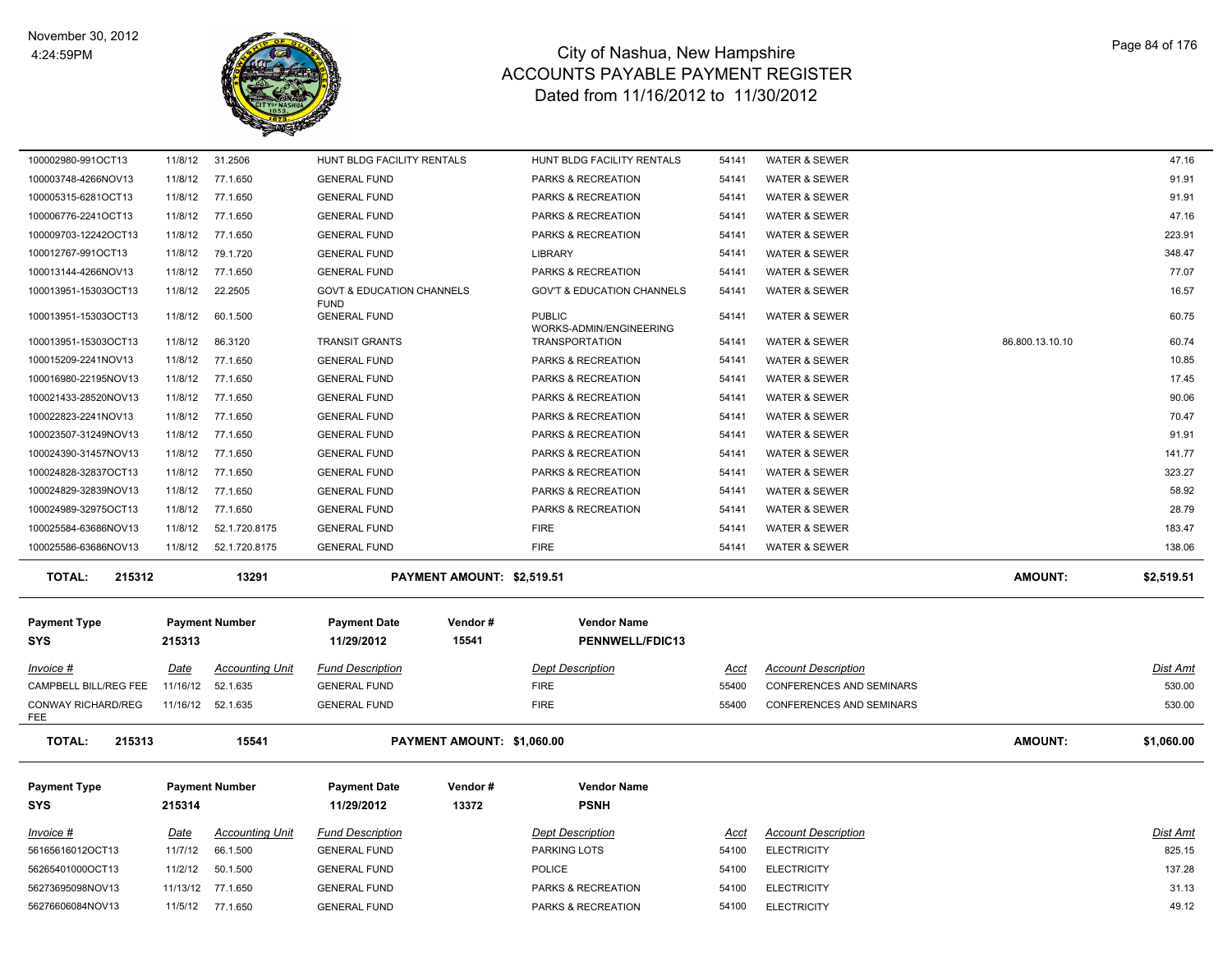

| <b>TOTAL:</b><br>215314 |         | 13372                | PAYMENT AMOUNT: \$11,520.77     |                                   |       |                    | <b>AMOUNT:</b> | \$11.520.77 |
|-------------------------|---------|----------------------|---------------------------------|-----------------------------------|-------|--------------------|----------------|-------------|
| 8000183-01-6-7OCT13     | 11/7/12 | 29.1.720.8162        | <b>GENERAL FUND</b>             | <b>CITY BUILDINGS</b>             | 54100 | <b>ELECTRICITY</b> |                | 5,552.72    |
| 56900841008OCT13        | 11/5/12 | 57.1.620             | <b>GENERAL FUND</b>             | CITYWIDE COMMUNICATIONS           | 54100 | <b>ELECTRICITY</b> |                | 473.69      |
| 56819226036NOV13        |         | 11/20/12 68.6000.692 | <b>FUND</b><br>SOLID WASTE FUND | <b>FUND</b><br><b>SOLID WASTE</b> | 54100 | <b>ELECTRICITY</b> |                | 480.32      |
| 56747875060OCT13        | 11/5/12 | 50.4020              | POLICE DRUG ENFORCEMENT         | POLICE DRUG ENFORCEMENT           | 54100 | <b>ELECTRICITY</b> |                | 206.39      |
| 56693090037OCT13        | 11/5/12 | 61.1.705             | <b>GENERAL FUND</b>             | <b>STREETS</b>                    | 54100 | <b>ELECTRICITY</b> |                | 1,537.14    |
| 56451741060NOV13        |         | 11/20/12 57.1.620    | <b>GENERAL FUND</b>             | CITYWIDE COMMUNICATIONS           | 54100 | <b>ELECTRICITY</b> |                | 279.87      |
| 56362616013OCT13        | 11/7/12 | 66.1.500             | <b>GENERAL FUND</b>             | <b>PARKING LOTS</b>               | 54100 | <b>ELECTRICITY</b> |                | 1,095.35    |
| 56346906027NOV13        |         | 11/8/12 71.1.500     | <b>GENERAL FUND</b>             | <b>COMMUNITY SERVICES</b>         | 54100 | <b>ELECTRICITY</b> |                | 852.61      |
|                         |         |                      |                                 |                                   |       |                    |                |             |

| <b>Payment Type</b> |          | <b>Payment Number</b>  | <b>Payment Date</b>     | Vendor# | <b>Vendor Name</b>            |       |                            |          |
|---------------------|----------|------------------------|-------------------------|---------|-------------------------------|-------|----------------------------|----------|
| <b>SYS</b>          | 215315   |                        | 11/29/2012              | 11887   | <b>SHATTUCK MALONE OIL CO</b> |       |                            |          |
| Invoice #           | Date     | <b>Accounting Unit</b> | <b>Fund Description</b> |         | <b>Dept Description</b>       | Acct  | <b>Account Description</b> | Dist Amt |
| 57527               | 11/21/12 | 50.1.500               | <b>GENERAL FUND</b>     |         | POLICE                        | 54114 | <b>HEATING GAS</b>         | 657.23   |
| 599801              | 11/1/12  | 68.6000.540            | SOLID WASTE FUND        |         | SOLID WASTE                   | 61307 | FUEL, DIESEL               | 125.96   |
| 599801              | 11/1/12  | 68.6000.692            | SOLID WASTE FUND        |         | <b>SOLID WASTE</b>            | 61307 | FUEL, DIESEL               | 144.85   |
| 599801              | 11/1/12  | 68.6000.695            | SOLID WASTE FUND        |         | <b>SOLID WASTE</b>            | 61307 | FUEL, DIESEL               | 44.09    |
| 599808              | 11/1/12  | 68.6000.540            | SOLID WASTE FUND        |         | <b>SOLID WASTE</b>            | 61307 | FUEL, DIESEL               | 95.09    |
| 599808              | 11/1/12  | 68.6000.692            | SOLID WASTE FUND        |         | <b>SOLID WASTE</b>            | 61307 | FUEL, DIESEL               | 109.36   |
| 599808              | 11/1/12  | 68.6000.695            | SOLID WASTE FUND        |         | <b>SOLID WASTE</b>            | 61307 | FUEL, DIESEL               | 33.28    |
| 600091              | 11/1/12  | 68.6000.540            | SOLID WASTE FUND        |         | <b>SOLID WASTE</b>            | 61307 | FUEL, DIESEL               | 130.49   |
| 600091              | 11/1/12  | 68.6000.692            | SOLID WASTE FUND        |         | SOLID WASTE                   | 61307 | FUEL, DIESEL               | 150.07   |
| 600091              | 11/1/12  | 68.6000.695            | SOLID WASTE FUND        |         | <b>SOLID WASTE</b>            | 61307 | FUEL, DIESEL               | 45.67    |
| 604189              | 11/5/12  | 68.6000.540            | SOLID WASTE FUND        |         | <b>SOLID WASTE</b>            | 61307 | FUEL, DIESEL               | 103.33   |
| 604189              | 11/5/12  | 68.6000.692            | SOLID WASTE FUND        |         | <b>SOLID WASTE</b>            | 61307 | FUEL, DIESEL               | 118.83   |
| 604189              | 11/5/12  | 68.6000.695            | SOLID WASTE FUND        |         | <b>SOLID WASTE</b>            | 61307 | FUEL, DIESEL               | 36.16    |
| 606191              | 11/7/12  | 68.6000.540            | SOLID WASTE FUND        |         | <b>SOLID WASTE</b>            | 61307 | FUEL, DIESEL               | 152.98   |
| 606191              | 11/7/12  | 68.6000.692            | SOLID WASTE FUND        |         | <b>SOLID WASTE</b>            | 61307 | FUEL, DIESEL               | 175.93   |
| 606191              | 11/7/12  | 68.6000.695            | SOLID WASTE FUND        |         | SOLID WASTE                   | 61307 | FUEL, DIESEL               | 53.55    |
| 607076              | 11/8/12  | 68.6000.540            | SOLID WASTE FUND        |         | <b>SOLID WASTE</b>            | 61307 | FUEL, DIESEL               | 157.24   |
| 607076              | 11/8/12  | 68.6000.692            | SOLID WASTE FUND        |         | SOLID WASTE                   | 61307 | FUEL, DIESEL               | 180.83   |
| 607076              | 11/8/12  | 68.6000.695            | SOLID WASTE FUND        |         | SOLID WASTE                   | 61307 | FUEL, DIESEL               | 55.03    |
| 612189              | 11/13/12 | 68.6000.540            | SOLID WASTE FUND        |         | SOLID WASTE                   | 61307 | FUEL, DIESEL               | 144.16   |
| 612189              |          | 11/13/12 68.6000.692   | SOLID WASTE FUND        |         | SOLID WASTE                   | 61307 | FUEL, DIESEL               | 165.78   |
| 612189              | 11/13/12 | 68.6000.695            | SOLID WASTE FUND        |         | SOLID WASTE                   | 61307 | FUEL, DIESEL               | 50.45    |
| 613088              | 11/14/12 | 68.6000.540            | SOLID WASTE FUND        |         | SOLID WASTE                   | 61307 | FUEL, DIESEL               | 238.57   |
| 613088              |          | 11/14/12 68.6000.692   | SOLID WASTE FUND        |         | <b>SOLID WASTE</b>            | 61307 | FUEL, DIESEL               | 274.35   |
| 613088              | 11/14/12 | 68.6000.695            | SOLID WASTE FUND        |         | SOLID WASTE                   | 61307 | FUEL, DIESEL               | 83.50    |
| 614112              |          | 11/15/12 68.6000.540   | SOLID WASTE FUND        |         | <b>SOLID WASTE</b>            | 61307 | FUEL, DIESEL               | 170.64   |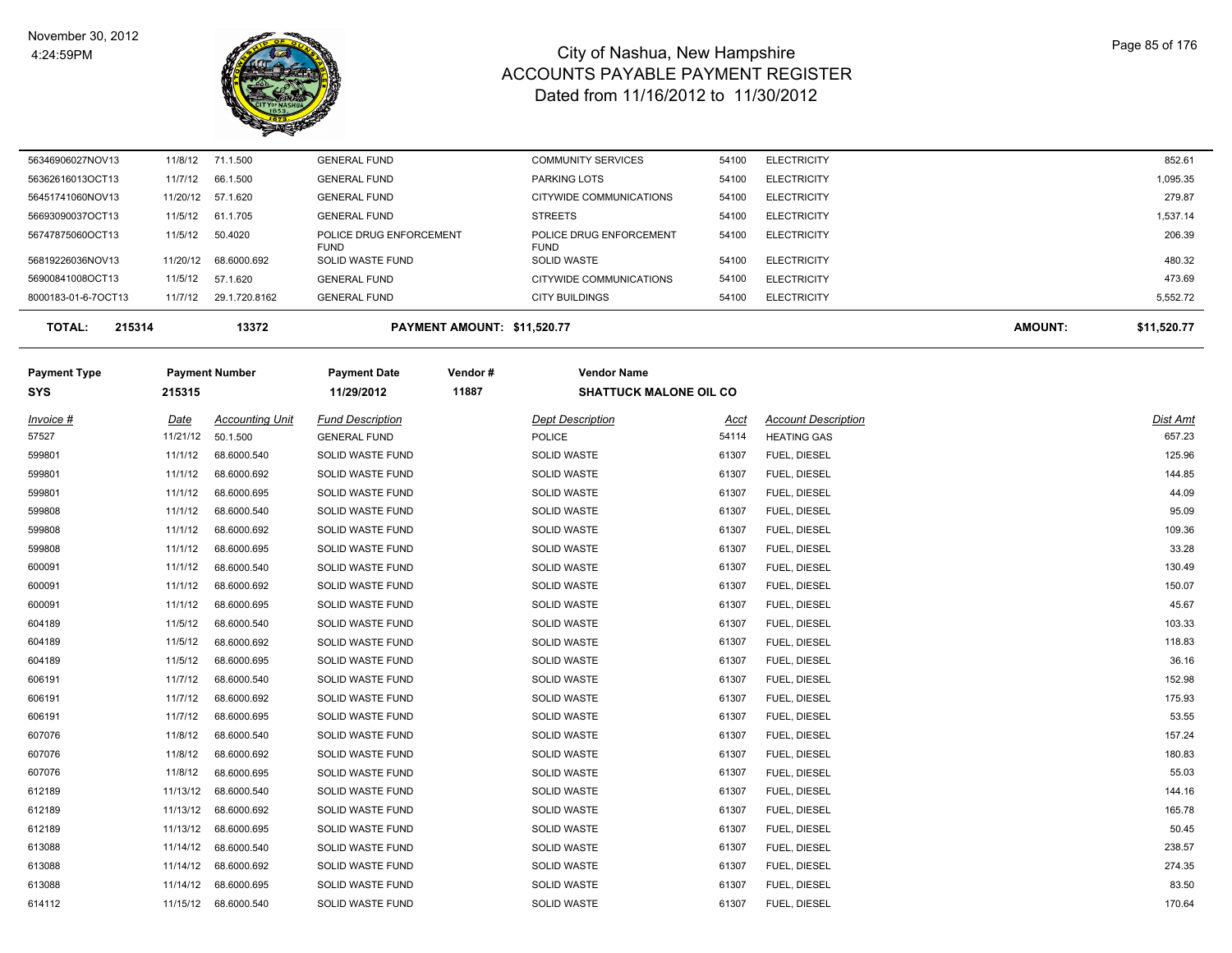

| 614112                  | 11/15/12 | 68.6000.692            | SOLID WASTE FUND            |                            | <b>SOLID WASTE</b>          | 61307       | FUEL, DIESEL               |                | 196.23     |
|-------------------------|----------|------------------------|-----------------------------|----------------------------|-----------------------------|-------------|----------------------------|----------------|------------|
| 614112                  | 11/15/12 | 68.6000.695            | SOLID WASTE FUND            |                            | SOLID WASTE                 | 61307       | FUEL, DIESEL               |                | 59.72      |
| 615184                  | 11/16/12 | 68.6000.540            | SOLID WASTE FUND            |                            | SOLID WASTE                 | 61307       | FUEL, DIESEL               |                | 119.41     |
| 615184                  | 11/16/12 | 68.6000.692            | SOLID WASTE FUND            |                            | <b>SOLID WASTE</b>          | 61307       | FUEL, DIESEL               |                | 137.32     |
| 615184                  | 11/16/12 | 68.6000.695            | SOLID WASTE FUND            |                            | <b>SOLID WASTE</b>          | 61307       | FUEL, DIESEL               |                | 41.79      |
| 618081                  | 11/19/12 | 68.6000.540            | SOLID WASTE FUND            |                            | <b>SOLID WASTE</b>          | 61307       | FUEL, DIESEL               |                | 235.12     |
| 618081                  | 11/19/12 | 68.6000.692            | SOLID WASTE FUND            |                            | SOLID WASTE                 | 61307       | FUEL, DIESEL               |                | 270.39     |
| 618081                  | 11/19/12 | 68.6000.695            | SOLID WASTE FUND            |                            | SOLID WASTE                 | 61307       | FUEL, DIESEL               |                | 82.30      |
| 619188                  | 11/20/12 | 68.6000.540            | SOLID WASTE FUND            |                            | SOLID WASTE                 | 61307       | FUEL, DIESEL               |                | 143.18     |
| 619188                  | 11/20/12 | 68.6000.692            | SOLID WASTE FUND            |                            | SOLID WASTE                 | 61307       | FUEL, DIESEL               |                | 164.66     |
| 619188                  | 11/20/12 | 68.6000.695            | SOLID WASTE FUND            |                            | SOLID WASTE                 | 61307       | FUEL, DIESEL               |                | 50.12      |
| 620010                  | 11/21/12 | 68.6000.540            | SOLID WASTE FUND            |                            | <b>SOLID WASTE</b>          | 61307       | FUEL, DIESEL               |                | 186.05     |
| 620010                  | 11/21/12 | 68.6000.692            | SOLID WASTE FUND            |                            | <b>SOLID WASTE</b>          | 61307       | FUEL, DIESEL               |                | 213.96     |
| 620010                  |          | 11/21/12 68.6000.695   | SOLID WASTE FUND            |                            | SOLID WASTE                 | 61307       | FUEL, DIESEL               |                | 65.11      |
| <b>TOTAL:</b><br>215315 |          | 11887                  |                             | PAYMENT AMOUNT: \$5,662.78 |                             |             |                            | <b>AMOUNT:</b> | \$5,662.78 |
|                         |          |                        |                             |                            |                             |             |                            |                |            |
| Payment Type            |          | <b>Payment Number</b>  | <b>Payment Date</b>         | Vendor#                    | <b>Vendor Name</b>          |             |                            |                |            |
| SYS                     | 215316   |                        | 11/29/2012                  | 10948                      | STATE OF NH DEPT OF SAFETY  |             |                            |                |            |
| Invoice #               | Date     | <b>Accounting Unit</b> | <b>Fund Description</b>     |                            | <b>Dept Description</b>     | <u>Acct</u> | <b>Account Description</b> |                | Dist Amt   |
| MENDOZA ADRIANA         | 11/27/12 | <b>BS1000</b>          | <b>GENERAL FUND</b>         |                            | <b>GENERAL FUND</b>         | 21922       | FBI FINGERPRINT STATE FEE  |                | 16.50      |
| <b>TOTAL:</b><br>215316 |          | 10948                  |                             | PAYMENT AMOUNT: \$16.50    |                             |             |                            | AMOUNT:        | \$16.50    |
|                         |          |                        |                             |                            |                             |             |                            |                |            |
| Payment Type            |          | <b>Payment Number</b>  | <b>Payment Date</b>         | Vendor#                    | <b>Vendor Name</b>          |             |                            |                |            |
| SYS                     | 215317   |                        | 11/29/2012                  | 13718                      | THE TELEGRAPH               |             |                            |                |            |
| Invoice #               | Date     | <b>Accounting Unit</b> | <b>Fund Description</b>     |                            | <b>Dept Description</b>     | Acct        | <b>Account Description</b> | Activity       | Dist Amt   |
| 1046825 1YEAR EXP12/13  | 11/7/12  | 01.1.500               | <b>GENERAL FUND</b>         |                            | <b>MAYOR</b>                | 61830       | <b>SUBSCRIPTIONS</b>       |                | 195.50     |
| 1214805 6610234 13038   | 9/29/12  | 30.1.500               | <b>GENERAL FUND</b>         |                            | <b>PURCHASING</b>           | 55500       | ADVERTISING                |                | 206.35     |
| 1215486 6610234 13040   | 9/29/12  | 30.1.500               | <b>GENERAL FUND</b>         |                            | <b>PURCHASING</b>           | 55500       | <b>ADVERTISING</b>         |                | 256.90     |
| 1215487 6610234 13041   | 9/29/12  | 30.1.500               | <b>GENERAL FUND</b>         |                            | <b>PURCHASING</b>           | 55500       | ADVERTISING                |                | 110.10     |
| 1215521 6610234 13039V  | 10/6/12  | 30.1.500               | <b>GENERAL FUND</b>         |                            | <b>PURCHASING</b>           | 55500       | ADVERTISING                |                | 602.75     |
| 1215621 6610234 13042   | 10/6/12  | 30.1.500               | <b>GENERAL FUND</b>         |                            | <b>PURCHASING</b>           | 55500       | ADVERTISING                |                | 73.40      |
| 1215706 6610234 13047   | 10/28/12 | 50.1.635               | <b>GENERAL FUND</b>         |                            | <b>POLICE</b>               | 55500       | <b>ADVERTISING</b>         |                | 751.40     |
| 1216225 6610234 13046   | 10/10/12 | 84.3090                | <b>URBAN PROGRAM GRANTS</b> |                            | <b>URBAN PROGRAM GRANTS</b> | 51100       | <b>WAGES FULL TIME</b>     | 8410.13.10.100 | 220.20     |
| 1216422 6610234 13044   | 10/12/12 | 30.1.500               | <b>GENERAL FUND</b>         |                            | <b>PURCHASING</b>           | 55500       | <b>ADVERTISING</b>         |                | 91.75      |
| 1216432 6610234 13045   | 10/13/12 | 30.1.500               | <b>GENERAL FUND</b>         |                            | <b>PURCHASING</b>           | 55500       | ADVERTISING                |                | 256.90     |
| 1216474 6610234 13043A  | 10/20/12 | 30.1.500               | <b>GENERAL FUND</b>         |                            | <b>PURCHASING</b>           | 55500       | <b>ADVERTISING</b>         |                | 182.85     |
| 1216474 6610234 13043P  |          | 10/20/12 30.1.500      | <b>GENERAL FUND</b>         |                            | <b>PURCHASING</b>           | 55500       | <b>ADVERTISING</b>         |                | 182.85     |
| 1216899 6610234 13049   |          | 10/19/12 30.1.500      | <b>GENERAL FUND</b>         |                            | <b>PURCHASING</b>           | 55500       | <b>ADVERTISING</b>         |                | 73.40      |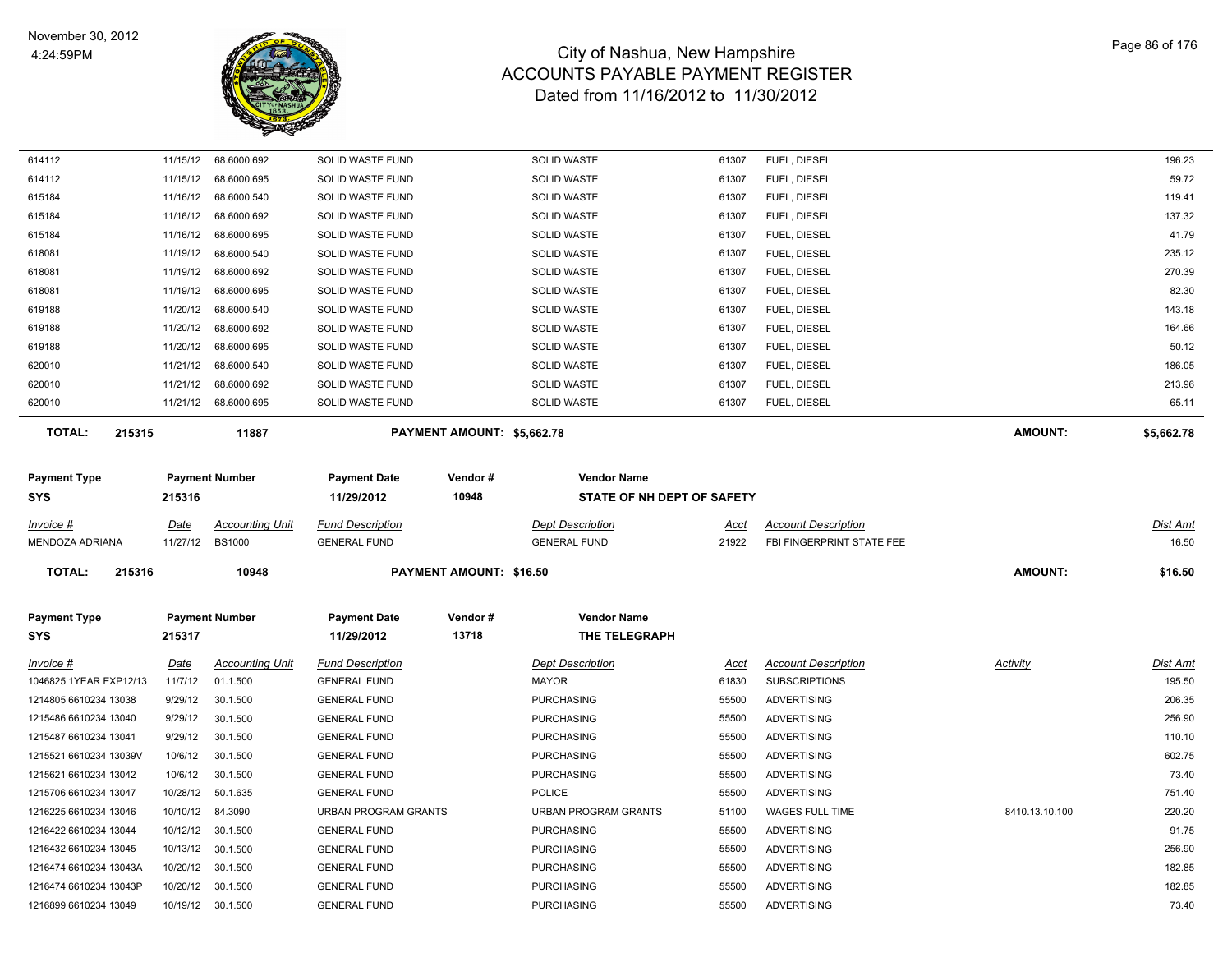

| <b>TOTAL:</b>                     | 215317 |          | 13718                  |                                   | PAYMENT AMOUNT: \$3,204.35 |                                                    |             |                            | <b>AMOUNT:</b>                   | \$3,204.35      |
|-----------------------------------|--------|----------|------------------------|-----------------------------------|----------------------------|----------------------------------------------------|-------------|----------------------------|----------------------------------|-----------------|
| <b>Payment Type</b><br>SYS        |        | 215318   | <b>Payment Number</b>  | <b>Payment Date</b><br>11/29/2012 | Vendor#<br>13764           | <b>Vendor Name</b><br><b>TREASURER STATE OF NH</b> |             |                            |                                  |                 |
| Invoice #                         |        | Date     | <b>Accounting Unit</b> | <b>Fund Description</b>           |                            | <b>Dept Description</b>                            | Acct        | <b>Account Description</b> |                                  | <b>Dist Amt</b> |
| 000279237                         |        | 11/7/12  | 28.6500.500            | PROPERTY & CASUALTY FUND          |                            | <b>RISK MANAGEMENT</b>                             | 54267       | ELEVATOR MAINTENANCE       |                                  | 50.00           |
| 000279338                         |        | 11/13/12 | 28.6500.500            | PROPERTY & CASUALTY FUND          |                            | RISK MANAGEMENT                                    | 54267       | ELEVATOR MAINTENANCE       |                                  | 50.00           |
| 000279339                         |        | 11/13/12 | 28.6500.500            | PROPERTY & CASUALTY FUND          |                            | <b>RISK MANAGEMENT</b>                             | 54267       | ELEVATOR MAINTENANCE       |                                  | 200.00          |
| 000279462                         |        |          | 11/15/12 28.6500.500   | PROPERTY & CASUALTY FUND          |                            | <b>RISK MANAGEMENT</b>                             | 54267       | ELEVATOR MAINTENANCE       |                                  | 100.00          |
| <b>TOTAL:</b>                     | 215318 |          | 13764                  |                                   | PAYMENT AMOUNT: \$400.00   |                                                    |             |                            | <b>AMOUNT:</b>                   | \$400.00        |
| <b>Payment Type</b>               |        |          | <b>Payment Number</b>  | <b>Payment Date</b>               | Vendor#                    | <b>Vendor Name</b>                                 |             |                            |                                  |                 |
| SYS                               |        | 215319   |                        | 11/29/2012                        | 13798                      | <b>UNION LEADER CORP</b>                           |             |                            |                                  |                 |
| Invoice #                         |        | Date     | <b>Accounting Unit</b> | <b>Fund Description</b>           |                            | <b>Dept Description</b>                            | Acct        | <b>Account Description</b> |                                  | Dist Amt        |
| 103112 19828 13039O               |        | 10/1/12  | 69.6200.540            | <b>WASTEWATER FUND</b>            |                            | <b>WASTEWATER</b>                                  | 55500       | <b>ADVERTISING</b>         |                                  | 15.57           |
| 103112 19828 13039V               |        | 10/1/12  | 30.1.500               | <b>GENERAL FUND</b>               |                            | <b>PURCHASING</b>                                  | 55500       | <b>ADVERTISING</b>         |                                  | 93.45           |
| 103112 19828 13043A               |        | 10/12/12 | 30.1.500               | <b>GENERAL FUND</b>               |                            | <b>PURCHASING</b>                                  | 55500       | <b>ADVERTISING</b>         |                                  | 99.52           |
| 103112 19828 13043P               |        | 10/12/12 | 30.1.500               | <b>GENERAL FUND</b>               |                            | <b>PURCHASING</b>                                  | 55500       | <b>ADVERTISING</b>         |                                  | 99.51           |
| 103112 19828 13048E               |        | 10/26/12 | 30.1.500               | <b>GENERAL FUND</b>               |                            | <b>PURCHASING</b>                                  | 55500       | <b>ADVERTISING</b>         |                                  | 101.31          |
| 103112 19828 13048O               |        |          | 10/26/12 30.1.500      | <b>GENERAL FUND</b>               |                            | <b>PURCHASING</b>                                  | 55500       | <b>ADVERTISING</b>         |                                  | 101.32          |
| <b>TOTAL:</b>                     | 215319 |          | 13798                  |                                   | PAYMENT AMOUNT: \$510.68   |                                                    |             |                            | <b>AMOUNT:</b>                   | \$510.68        |
| <b>Payment Type</b><br><b>SYS</b> |        | 215320   | <b>Payment Number</b>  | <b>Payment Date</b><br>11/29/2012 | Vendor#<br>13801           | <b>Vendor Name</b><br><b>UNITED PARCEL SERVICE</b> |             |                            |                                  |                 |
| $Invoice$ #                       |        | Date     | <b>Accounting Unit</b> | <b>Fund Description</b>           |                            | <b>Dept Description</b>                            | <u>Acct</u> | <b>Account Description</b> |                                  | <u>Dist Amt</u> |
| 00004924TT442                     |        | 11/3/12  | 57.1.620               | <b>GENERAL FUND</b>               |                            | CITYWIDE COMMUNICATIONS                            | 55607       | POSTAGE & DELIVERY         |                                  | 19.27           |
| 0000571YY8442                     |        | 11/3/12  | 50.1.500               | <b>GENERAL FUND</b>               |                            | <b>POLICE</b>                                      | 55607       | POSTAGE & DELIVERY         |                                  | 47.19           |
| <b>TOTAL:</b>                     | 215320 |          | 13801                  |                                   | PAYMENT AMOUNT: \$66.46    |                                                    |             |                            | <b>AMOUNT:</b>                   | \$66.46         |
| <b>Payment Type</b>               |        |          | <b>Payment Number</b>  | <b>Payment Date</b>               | Vendor#                    | <b>Vendor Name</b>                                 |             |                            | Payee Name                       |                 |
| SYS                               |        | 215321   |                        | 11/29/2012                        | 13788                      | <b>US BANK</b>                                     |             |                            | <b>US BANK EQUIPMENT FINANCE</b> |                 |
| Invoice #                         |        | Date     | <b>Accounting Unit</b> | <b>Fund Description</b>           |                            | <b>Dept Description</b>                            | Acct        | <b>Account Description</b> |                                  | Dist Amt        |
| 215953571                         |        |          | 11/13/12 71.1.500      | <b>GENERAL FUND</b>               |                            | <b>COMMUNITY SERVICES</b>                          | 54828       | PHOTOCOPIER LEASE          |                                  | 356.49          |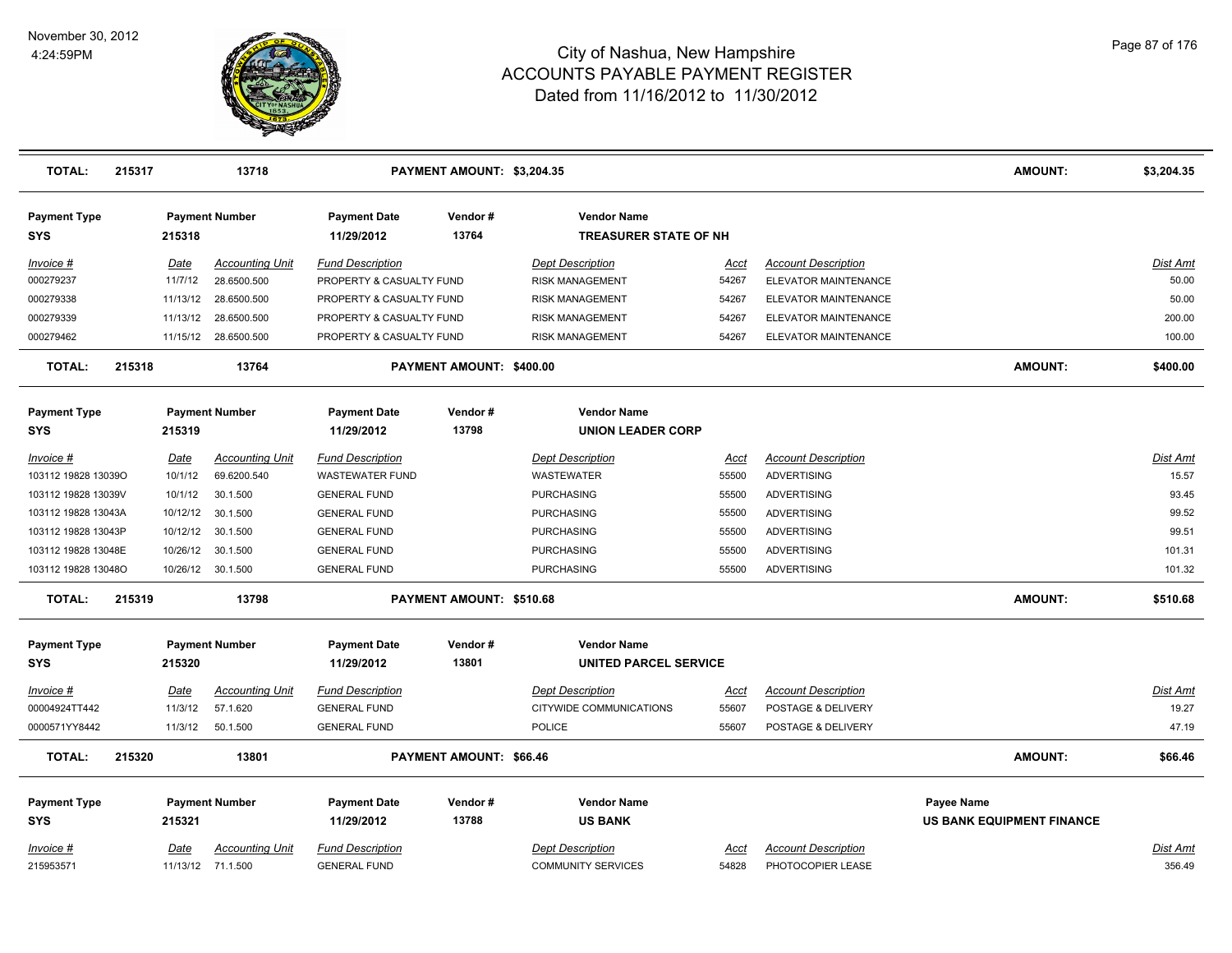

| <b>Payment Number</b><br><b>Payment Date</b><br>Vendor#<br><b>Vendor Name</b><br>Payee Name<br><b>Payment Type</b><br>13788<br><b>SYS</b><br>215322<br>11/29/2012<br><b>US BANK</b><br><b>US BANK EQUIPMENT FINANCE</b><br>Date<br><b>Accounting Unit</b><br><b>Fund Description</b><br><b>Dept Description</b><br><b>Account Description</b><br>Dist Amt<br>Invoice #<br>Acct<br>77.1.500<br>$-75.00$<br>201694080-REV<br>11/9/12<br><b>GENERAL FUND</b><br>PARKS & RECREATION<br>54421<br>COPIER MAINTENANCE CONTRACTS<br>11/9/12 77.1.500<br>83.85<br>215953498<br><b>GENERAL FUND</b><br>PARKS & RECREATION<br>71900<br>OFFICE EQUIPMENT<br><b>TOTAL:</b><br>215322<br>13788<br><b>PAYMENT AMOUNT: \$8.85</b><br><b>AMOUNT:</b><br>\$8.85<br><b>Vendor Name</b><br><b>Payment Type</b><br><b>Payment Number</b><br><b>Payment Date</b><br>Vendor#<br>Payee Name<br>13833<br><b>SYS</b><br>215323<br>11/29/2012<br><b>VERIZON WIRELESS</b><br>VERIZON WIRELESS-581499451<br>Date<br><b>Accounting Unit</b><br><b>Fund Description</b><br><b>Dept Description</b><br><b>Account Description</b><br>Dist Amt<br>Invoice #<br>Acct<br>517.53<br>2825812817<br>11/7/12<br>50.1.500<br><b>POLICE</b><br>55118<br>TELEPHONE-CELLULAR<br><b>GENERAL FUND</b><br>2825812817<br>11/7/12<br>70.72<br>57.1.620<br><b>GENERAL FUND</b><br>55118<br>TELEPHONE-CELLULAR<br>CITYWIDE COMMUNICATIONS<br><b>TOTAL:</b><br>215323<br>13833<br>PAYMENT AMOUNT: \$588.25<br><b>AMOUNT:</b><br>\$588.25<br><b>Vendor Name</b><br><b>Payment Type</b><br><b>Payment Number</b><br><b>Payment Date</b><br>Vendor#<br>13837<br><b>VERMONT GREENSCAPE ASSOC</b><br><b>SYS</b><br>215324<br>11/29/2012<br><b>Accounting Unit</b><br><b>Fund Description</b><br><b>Account Description</b><br><b>Dist Amt</b><br>Invoice #<br><b>Date</b><br><b>Dept Description</b><br><u>Acct</u><br>11/20/12<br>77.1.500<br>70.00<br><b>REG FEE CAGGIANO</b><br><b>GENERAL FUND</b><br>PARKS & RECREATION<br>55400<br><b>CONFERENCES AND SEMINARS</b><br>11/20/12 77.1.500<br><b>GENERAL FUND</b><br>PARKS & RECREATION<br>70.00<br><b>REG FEE EISERMAN</b><br>55400<br>CONFERENCES AND SEMINARS<br>REG FEE TAYLOR<br>11/20/12<br>77.1.500<br><b>GENERAL FUND</b><br>55400<br>70.00<br>PARKS & RECREATION<br>CONFERENCES AND SEMINARS<br><b>REG FEE WALTERS</b><br>11/20/12 77.1.500<br><b>GENERAL FUND</b><br>55400<br><b>CONFERENCES AND SEMINARS</b><br>70.00<br><b>PARKS &amp; RECREATION</b><br><b>TOTAL:</b><br>215324<br><b>AMOUNT:</b><br>13837<br>PAYMENT AMOUNT: \$280.00<br>\$280.00<br><b>Payment Type</b><br><b>Payment Number</b><br><b>Payment Date</b><br>Vendor#<br><b>Vendor Name</b><br>15502<br><b>WATER ENVIROMENT FOUNDATION</b><br><b>SYS</b><br>215325<br>11/29/2012<br><b>Fund Description</b><br><b>Account Description</b><br>Invoice #<br>Date<br><b>Accounting Unit</b><br><b>Dept Description</b><br>Dist Amt<br>Acct<br>9000139486<br>10/12/12 69.6200.540<br><b>WASTEWATER</b><br>DUES AND MEMBERSHIPS<br>77.00<br><b>WASTEWATER FUND</b><br>55200<br><b>AMOUNT:</b><br><b>TOTAL:</b><br>PAYMENT AMOUNT: \$77.00<br>215325<br>15502<br>\$77.00<br>Vendor#<br><b>Vendor Name</b><br><b>Payment Type</b><br><b>Payment Number</b><br><b>Payment Date</b><br><b>Payee Name</b><br>13861<br><b>METRO GROUP INC</b><br><b>SYS</b><br>215326<br>11/29/2012<br><b>WATER CHEMICALS INC</b> | <b>TOTAL:</b> | 215321 |      | 13788                  |                         | PAYMENT AMOUNT: \$356.49 |                         |      |                            | <b>AMOUNT:</b> | \$356.49 |
|-------------------------------------------------------------------------------------------------------------------------------------------------------------------------------------------------------------------------------------------------------------------------------------------------------------------------------------------------------------------------------------------------------------------------------------------------------------------------------------------------------------------------------------------------------------------------------------------------------------------------------------------------------------------------------------------------------------------------------------------------------------------------------------------------------------------------------------------------------------------------------------------------------------------------------------------------------------------------------------------------------------------------------------------------------------------------------------------------------------------------------------------------------------------------------------------------------------------------------------------------------------------------------------------------------------------------------------------------------------------------------------------------------------------------------------------------------------------------------------------------------------------------------------------------------------------------------------------------------------------------------------------------------------------------------------------------------------------------------------------------------------------------------------------------------------------------------------------------------------------------------------------------------------------------------------------------------------------------------------------------------------------------------------------------------------------------------------------------------------------------------------------------------------------------------------------------------------------------------------------------------------------------------------------------------------------------------------------------------------------------------------------------------------------------------------------------------------------------------------------------------------------------------------------------------------------------------------------------------------------------------------------------------------------------------------------------------------------------------------------------------------------------------------------------------------------------------------------------------------------------------------------------------------------------------------------------------------------------------------------------------------------------------------------------------------------------------------------------------------------------------------------------------------------------------------------------------------------------------------------------------------------------------------------------------------------------------------------------------------------------------|---------------|--------|------|------------------------|-------------------------|--------------------------|-------------------------|------|----------------------------|----------------|----------|
|                                                                                                                                                                                                                                                                                                                                                                                                                                                                                                                                                                                                                                                                                                                                                                                                                                                                                                                                                                                                                                                                                                                                                                                                                                                                                                                                                                                                                                                                                                                                                                                                                                                                                                                                                                                                                                                                                                                                                                                                                                                                                                                                                                                                                                                                                                                                                                                                                                                                                                                                                                                                                                                                                                                                                                                                                                                                                                                                                                                                                                                                                                                                                                                                                                                                                                                                                                               |               |        |      |                        |                         |                          |                         |      |                            |                |          |
|                                                                                                                                                                                                                                                                                                                                                                                                                                                                                                                                                                                                                                                                                                                                                                                                                                                                                                                                                                                                                                                                                                                                                                                                                                                                                                                                                                                                                                                                                                                                                                                                                                                                                                                                                                                                                                                                                                                                                                                                                                                                                                                                                                                                                                                                                                                                                                                                                                                                                                                                                                                                                                                                                                                                                                                                                                                                                                                                                                                                                                                                                                                                                                                                                                                                                                                                                                               |               |        |      |                        |                         |                          |                         |      |                            |                |          |
|                                                                                                                                                                                                                                                                                                                                                                                                                                                                                                                                                                                                                                                                                                                                                                                                                                                                                                                                                                                                                                                                                                                                                                                                                                                                                                                                                                                                                                                                                                                                                                                                                                                                                                                                                                                                                                                                                                                                                                                                                                                                                                                                                                                                                                                                                                                                                                                                                                                                                                                                                                                                                                                                                                                                                                                                                                                                                                                                                                                                                                                                                                                                                                                                                                                                                                                                                                               |               |        |      |                        |                         |                          |                         |      |                            |                |          |
|                                                                                                                                                                                                                                                                                                                                                                                                                                                                                                                                                                                                                                                                                                                                                                                                                                                                                                                                                                                                                                                                                                                                                                                                                                                                                                                                                                                                                                                                                                                                                                                                                                                                                                                                                                                                                                                                                                                                                                                                                                                                                                                                                                                                                                                                                                                                                                                                                                                                                                                                                                                                                                                                                                                                                                                                                                                                                                                                                                                                                                                                                                                                                                                                                                                                                                                                                                               |               |        |      |                        |                         |                          |                         |      |                            |                |          |
|                                                                                                                                                                                                                                                                                                                                                                                                                                                                                                                                                                                                                                                                                                                                                                                                                                                                                                                                                                                                                                                                                                                                                                                                                                                                                                                                                                                                                                                                                                                                                                                                                                                                                                                                                                                                                                                                                                                                                                                                                                                                                                                                                                                                                                                                                                                                                                                                                                                                                                                                                                                                                                                                                                                                                                                                                                                                                                                                                                                                                                                                                                                                                                                                                                                                                                                                                                               |               |        |      |                        |                         |                          |                         |      |                            |                |          |
|                                                                                                                                                                                                                                                                                                                                                                                                                                                                                                                                                                                                                                                                                                                                                                                                                                                                                                                                                                                                                                                                                                                                                                                                                                                                                                                                                                                                                                                                                                                                                                                                                                                                                                                                                                                                                                                                                                                                                                                                                                                                                                                                                                                                                                                                                                                                                                                                                                                                                                                                                                                                                                                                                                                                                                                                                                                                                                                                                                                                                                                                                                                                                                                                                                                                                                                                                                               |               |        |      |                        |                         |                          |                         |      |                            |                |          |
|                                                                                                                                                                                                                                                                                                                                                                                                                                                                                                                                                                                                                                                                                                                                                                                                                                                                                                                                                                                                                                                                                                                                                                                                                                                                                                                                                                                                                                                                                                                                                                                                                                                                                                                                                                                                                                                                                                                                                                                                                                                                                                                                                                                                                                                                                                                                                                                                                                                                                                                                                                                                                                                                                                                                                                                                                                                                                                                                                                                                                                                                                                                                                                                                                                                                                                                                                                               |               |        |      |                        |                         |                          |                         |      |                            |                |          |
|                                                                                                                                                                                                                                                                                                                                                                                                                                                                                                                                                                                                                                                                                                                                                                                                                                                                                                                                                                                                                                                                                                                                                                                                                                                                                                                                                                                                                                                                                                                                                                                                                                                                                                                                                                                                                                                                                                                                                                                                                                                                                                                                                                                                                                                                                                                                                                                                                                                                                                                                                                                                                                                                                                                                                                                                                                                                                                                                                                                                                                                                                                                                                                                                                                                                                                                                                                               |               |        |      |                        |                         |                          |                         |      |                            |                |          |
|                                                                                                                                                                                                                                                                                                                                                                                                                                                                                                                                                                                                                                                                                                                                                                                                                                                                                                                                                                                                                                                                                                                                                                                                                                                                                                                                                                                                                                                                                                                                                                                                                                                                                                                                                                                                                                                                                                                                                                                                                                                                                                                                                                                                                                                                                                                                                                                                                                                                                                                                                                                                                                                                                                                                                                                                                                                                                                                                                                                                                                                                                                                                                                                                                                                                                                                                                                               |               |        |      |                        |                         |                          |                         |      |                            |                |          |
|                                                                                                                                                                                                                                                                                                                                                                                                                                                                                                                                                                                                                                                                                                                                                                                                                                                                                                                                                                                                                                                                                                                                                                                                                                                                                                                                                                                                                                                                                                                                                                                                                                                                                                                                                                                                                                                                                                                                                                                                                                                                                                                                                                                                                                                                                                                                                                                                                                                                                                                                                                                                                                                                                                                                                                                                                                                                                                                                                                                                                                                                                                                                                                                                                                                                                                                                                                               |               |        |      |                        |                         |                          |                         |      |                            |                |          |
|                                                                                                                                                                                                                                                                                                                                                                                                                                                                                                                                                                                                                                                                                                                                                                                                                                                                                                                                                                                                                                                                                                                                                                                                                                                                                                                                                                                                                                                                                                                                                                                                                                                                                                                                                                                                                                                                                                                                                                                                                                                                                                                                                                                                                                                                                                                                                                                                                                                                                                                                                                                                                                                                                                                                                                                                                                                                                                                                                                                                                                                                                                                                                                                                                                                                                                                                                                               |               |        |      |                        |                         |                          |                         |      |                            |                |          |
|                                                                                                                                                                                                                                                                                                                                                                                                                                                                                                                                                                                                                                                                                                                                                                                                                                                                                                                                                                                                                                                                                                                                                                                                                                                                                                                                                                                                                                                                                                                                                                                                                                                                                                                                                                                                                                                                                                                                                                                                                                                                                                                                                                                                                                                                                                                                                                                                                                                                                                                                                                                                                                                                                                                                                                                                                                                                                                                                                                                                                                                                                                                                                                                                                                                                                                                                                                               |               |        |      |                        |                         |                          |                         |      |                            |                |          |
|                                                                                                                                                                                                                                                                                                                                                                                                                                                                                                                                                                                                                                                                                                                                                                                                                                                                                                                                                                                                                                                                                                                                                                                                                                                                                                                                                                                                                                                                                                                                                                                                                                                                                                                                                                                                                                                                                                                                                                                                                                                                                                                                                                                                                                                                                                                                                                                                                                                                                                                                                                                                                                                                                                                                                                                                                                                                                                                                                                                                                                                                                                                                                                                                                                                                                                                                                                               |               |        |      |                        |                         |                          |                         |      |                            |                |          |
|                                                                                                                                                                                                                                                                                                                                                                                                                                                                                                                                                                                                                                                                                                                                                                                                                                                                                                                                                                                                                                                                                                                                                                                                                                                                                                                                                                                                                                                                                                                                                                                                                                                                                                                                                                                                                                                                                                                                                                                                                                                                                                                                                                                                                                                                                                                                                                                                                                                                                                                                                                                                                                                                                                                                                                                                                                                                                                                                                                                                                                                                                                                                                                                                                                                                                                                                                                               |               |        |      |                        |                         |                          |                         |      |                            |                |          |
|                                                                                                                                                                                                                                                                                                                                                                                                                                                                                                                                                                                                                                                                                                                                                                                                                                                                                                                                                                                                                                                                                                                                                                                                                                                                                                                                                                                                                                                                                                                                                                                                                                                                                                                                                                                                                                                                                                                                                                                                                                                                                                                                                                                                                                                                                                                                                                                                                                                                                                                                                                                                                                                                                                                                                                                                                                                                                                                                                                                                                                                                                                                                                                                                                                                                                                                                                                               |               |        |      |                        |                         |                          |                         |      |                            |                |          |
|                                                                                                                                                                                                                                                                                                                                                                                                                                                                                                                                                                                                                                                                                                                                                                                                                                                                                                                                                                                                                                                                                                                                                                                                                                                                                                                                                                                                                                                                                                                                                                                                                                                                                                                                                                                                                                                                                                                                                                                                                                                                                                                                                                                                                                                                                                                                                                                                                                                                                                                                                                                                                                                                                                                                                                                                                                                                                                                                                                                                                                                                                                                                                                                                                                                                                                                                                                               |               |        |      |                        |                         |                          |                         |      |                            |                |          |
|                                                                                                                                                                                                                                                                                                                                                                                                                                                                                                                                                                                                                                                                                                                                                                                                                                                                                                                                                                                                                                                                                                                                                                                                                                                                                                                                                                                                                                                                                                                                                                                                                                                                                                                                                                                                                                                                                                                                                                                                                                                                                                                                                                                                                                                                                                                                                                                                                                                                                                                                                                                                                                                                                                                                                                                                                                                                                                                                                                                                                                                                                                                                                                                                                                                                                                                                                                               |               |        |      |                        |                         |                          |                         |      |                            |                |          |
|                                                                                                                                                                                                                                                                                                                                                                                                                                                                                                                                                                                                                                                                                                                                                                                                                                                                                                                                                                                                                                                                                                                                                                                                                                                                                                                                                                                                                                                                                                                                                                                                                                                                                                                                                                                                                                                                                                                                                                                                                                                                                                                                                                                                                                                                                                                                                                                                                                                                                                                                                                                                                                                                                                                                                                                                                                                                                                                                                                                                                                                                                                                                                                                                                                                                                                                                                                               |               |        |      |                        |                         |                          |                         |      |                            |                |          |
|                                                                                                                                                                                                                                                                                                                                                                                                                                                                                                                                                                                                                                                                                                                                                                                                                                                                                                                                                                                                                                                                                                                                                                                                                                                                                                                                                                                                                                                                                                                                                                                                                                                                                                                                                                                                                                                                                                                                                                                                                                                                                                                                                                                                                                                                                                                                                                                                                                                                                                                                                                                                                                                                                                                                                                                                                                                                                                                                                                                                                                                                                                                                                                                                                                                                                                                                                                               |               |        |      |                        |                         |                          |                         |      |                            |                |          |
|                                                                                                                                                                                                                                                                                                                                                                                                                                                                                                                                                                                                                                                                                                                                                                                                                                                                                                                                                                                                                                                                                                                                                                                                                                                                                                                                                                                                                                                                                                                                                                                                                                                                                                                                                                                                                                                                                                                                                                                                                                                                                                                                                                                                                                                                                                                                                                                                                                                                                                                                                                                                                                                                                                                                                                                                                                                                                                                                                                                                                                                                                                                                                                                                                                                                                                                                                                               |               |        |      |                        |                         |                          |                         |      |                            |                |          |
|                                                                                                                                                                                                                                                                                                                                                                                                                                                                                                                                                                                                                                                                                                                                                                                                                                                                                                                                                                                                                                                                                                                                                                                                                                                                                                                                                                                                                                                                                                                                                                                                                                                                                                                                                                                                                                                                                                                                                                                                                                                                                                                                                                                                                                                                                                                                                                                                                                                                                                                                                                                                                                                                                                                                                                                                                                                                                                                                                                                                                                                                                                                                                                                                                                                                                                                                                                               |               |        |      |                        |                         |                          |                         |      |                            |                |          |
|                                                                                                                                                                                                                                                                                                                                                                                                                                                                                                                                                                                                                                                                                                                                                                                                                                                                                                                                                                                                                                                                                                                                                                                                                                                                                                                                                                                                                                                                                                                                                                                                                                                                                                                                                                                                                                                                                                                                                                                                                                                                                                                                                                                                                                                                                                                                                                                                                                                                                                                                                                                                                                                                                                                                                                                                                                                                                                                                                                                                                                                                                                                                                                                                                                                                                                                                                                               |               |        |      |                        |                         |                          |                         |      |                            |                |          |
|                                                                                                                                                                                                                                                                                                                                                                                                                                                                                                                                                                                                                                                                                                                                                                                                                                                                                                                                                                                                                                                                                                                                                                                                                                                                                                                                                                                                                                                                                                                                                                                                                                                                                                                                                                                                                                                                                                                                                                                                                                                                                                                                                                                                                                                                                                                                                                                                                                                                                                                                                                                                                                                                                                                                                                                                                                                                                                                                                                                                                                                                                                                                                                                                                                                                                                                                                                               |               |        |      |                        |                         |                          |                         |      |                            |                |          |
|                                                                                                                                                                                                                                                                                                                                                                                                                                                                                                                                                                                                                                                                                                                                                                                                                                                                                                                                                                                                                                                                                                                                                                                                                                                                                                                                                                                                                                                                                                                                                                                                                                                                                                                                                                                                                                                                                                                                                                                                                                                                                                                                                                                                                                                                                                                                                                                                                                                                                                                                                                                                                                                                                                                                                                                                                                                                                                                                                                                                                                                                                                                                                                                                                                                                                                                                                                               |               |        |      |                        |                         |                          |                         |      |                            |                |          |
|                                                                                                                                                                                                                                                                                                                                                                                                                                                                                                                                                                                                                                                                                                                                                                                                                                                                                                                                                                                                                                                                                                                                                                                                                                                                                                                                                                                                                                                                                                                                                                                                                                                                                                                                                                                                                                                                                                                                                                                                                                                                                                                                                                                                                                                                                                                                                                                                                                                                                                                                                                                                                                                                                                                                                                                                                                                                                                                                                                                                                                                                                                                                                                                                                                                                                                                                                                               |               |        |      |                        |                         |                          |                         |      |                            |                |          |
|                                                                                                                                                                                                                                                                                                                                                                                                                                                                                                                                                                                                                                                                                                                                                                                                                                                                                                                                                                                                                                                                                                                                                                                                                                                                                                                                                                                                                                                                                                                                                                                                                                                                                                                                                                                                                                                                                                                                                                                                                                                                                                                                                                                                                                                                                                                                                                                                                                                                                                                                                                                                                                                                                                                                                                                                                                                                                                                                                                                                                                                                                                                                                                                                                                                                                                                                                                               |               |        |      |                        |                         |                          |                         |      |                            |                |          |
|                                                                                                                                                                                                                                                                                                                                                                                                                                                                                                                                                                                                                                                                                                                                                                                                                                                                                                                                                                                                                                                                                                                                                                                                                                                                                                                                                                                                                                                                                                                                                                                                                                                                                                                                                                                                                                                                                                                                                                                                                                                                                                                                                                                                                                                                                                                                                                                                                                                                                                                                                                                                                                                                                                                                                                                                                                                                                                                                                                                                                                                                                                                                                                                                                                                                                                                                                                               | Invoice #     |        | Date | <b>Accounting Unit</b> | <b>Fund Description</b> |                          | <b>Dept Description</b> | Acct | <b>Account Description</b> |                | Dist Amt |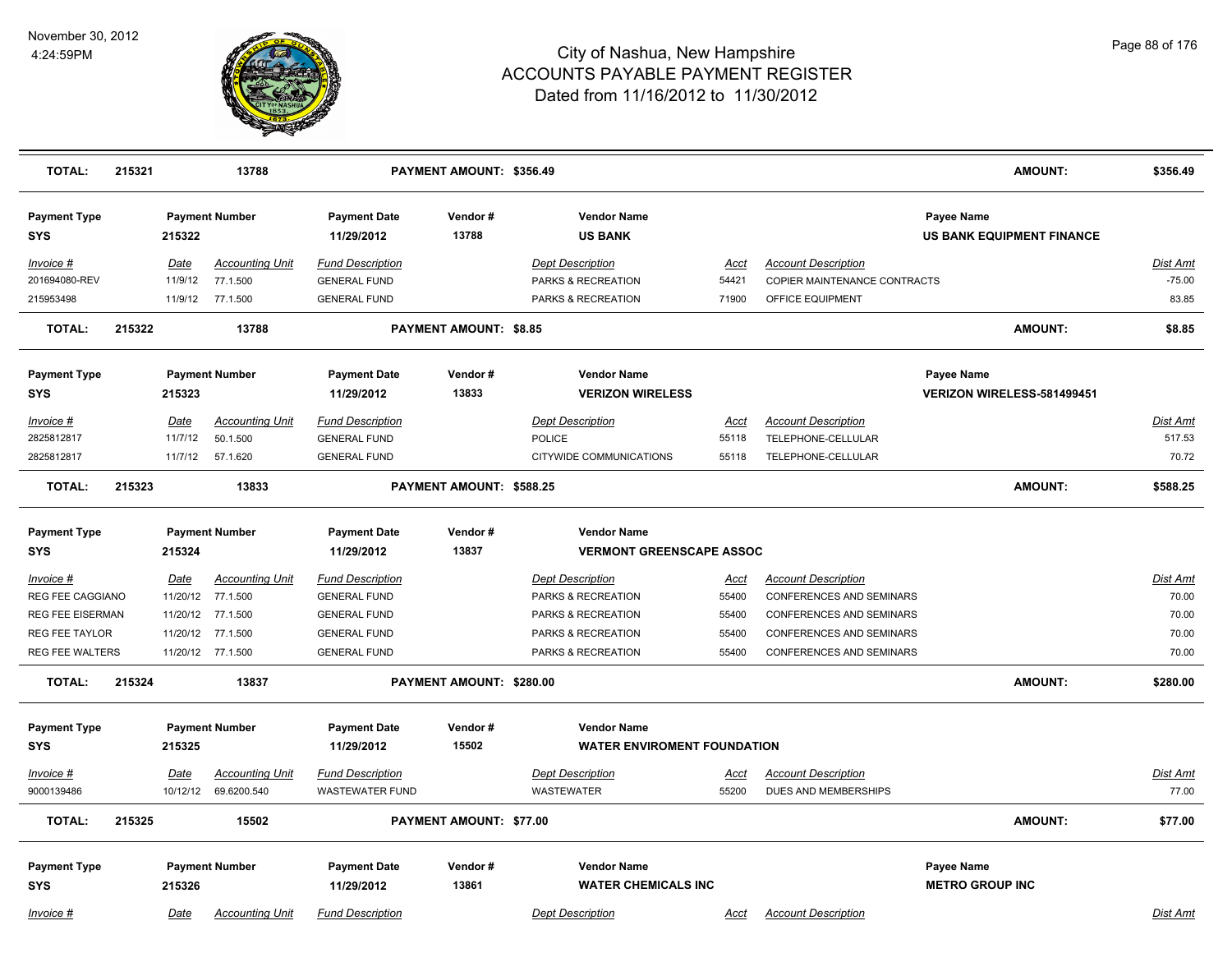

| PI 333451                         |             | 10/31/12 29.1.720.8162 | <b>GENERAL FUND</b>               |                                 | <b>CITY BUILDINGS</b>                                           | 54243       | <b>HVAC MAINTENANCE</b>                              |                | 888.00          |
|-----------------------------------|-------------|------------------------|-----------------------------------|---------------------------------|-----------------------------------------------------------------|-------------|------------------------------------------------------|----------------|-----------------|
| PI 334161                         |             | 10/31/12 29.1.720.8165 | <b>GENERAL FUND</b>               |                                 | <b>CITY BUILDINGS</b>                                           | 54243       | <b>HVAC MAINTENANCE</b>                              |                | 770.00          |
| <b>TOTAL:</b>                     | 215326      | 13861                  |                                   | PAYMENT AMOUNT: \$1,658.00      |                                                                 |             |                                                      | <b>AMOUNT:</b> | \$1,658.00      |
| <b>Payment Type</b><br><b>SYS</b> | 215327      | <b>Payment Number</b>  | <b>Payment Date</b><br>11/29/2012 | Vendor#<br>11375                | <b>Vendor Name</b><br><b>1ST PRIORITY TOWING &amp; RECOVERY</b> |             |                                                      |                |                 |
|                                   |             |                        |                                   |                                 |                                                                 |             |                                                      |                |                 |
| Invoice #                         | Date        | <b>Accounting Unit</b> | <b>Fund Description</b>           |                                 | <b>Dept Description</b>                                         | Acct        | <b>Account Description</b>                           |                | <b>Dist Amt</b> |
| 1258                              | 3/26/12     | 50.1.500               | <b>GENERAL FUND</b>               |                                 | POLICE                                                          | 55699       | OTHER CONTRACTED SERVICES                            |                | 125.00          |
| 1259                              | 9/19/12     | 50.1.500               | <b>GENERAL FUND</b>               |                                 | <b>POLICE</b>                                                   | 55699       | OTHER CONTRACTED SERVICES                            |                | 125.00          |
| 1260                              | 8/9/12      | 50.1.500               | <b>GENERAL FUND</b>               |                                 | <b>POLICE</b>                                                   | 55699       | OTHER CONTRACTED SERVICES                            |                | 153.00          |
| 1261                              | 2/22/12     | 50.1.500               | <b>GENERAL FUND</b>               |                                 | <b>POLICE</b>                                                   | 55699       | OTHER CONTRACTED SERVICES                            |                | 175.00          |
| 1262                              | 8/24/12     | 50.1.500               | <b>GENERAL FUND</b>               |                                 | <b>POLICE</b>                                                   | 55699       | OTHER CONTRACTED SERVICES                            |                | 225.00          |
| 1263                              | 11/19/12    | 50.1.500               | <b>GENERAL FUND</b>               |                                 | <b>POLICE</b>                                                   | 55699       | OTHER CONTRACTED SERVICES                            |                | 175.00          |
| 1264                              | 10/23/12    | 50.1.500               | <b>GENERAL FUND</b>               |                                 | <b>POLICE</b>                                                   | 55699       | OTHER CONTRACTED SERVICES                            |                | 237.50          |
| 1265                              | 10/11/12    | 50.1.500               | <b>GENERAL FUND</b>               |                                 | <b>POLICE</b>                                                   | 55699       | OTHER CONTRACTED SERVICES                            |                | 95.00           |
| 1266                              | 10/11/12    | 50.1.500               | <b>GENERAL FUND</b>               |                                 | <b>POLICE</b>                                                   | 55699       | OTHER CONTRACTED SERVICES                            |                | 125.00          |
| 1267                              | 10/9/12     | 50.1.500               | <b>GENERAL FUND</b>               |                                 | POLICE                                                          | 55699       | OTHER CONTRACTED SERVICES                            |                | 125.00          |
| 1268                              | 10/16/12    | 50.1.500               | <b>GENERAL FUND</b>               |                                 | <b>POLICE</b>                                                   | 55699       | OTHER CONTRACTED SERVICES                            |                | 95.00           |
| 1269                              | 10/11/12    | 50.1.500               | <b>GENERAL FUND</b>               |                                 | <b>POLICE</b>                                                   | 55699       | OTHER CONTRACTED SERVICES                            |                | 95.00           |
| 1270                              | 10/31/12    | 50.1.500               | <b>GENERAL FUND</b>               |                                 | <b>POLICE</b>                                                   | 55699       | OTHER CONTRACTED SERVICES                            |                | 125.00          |
| 1271                              | 11/1/12     | 50.1.500               | <b>GENERAL FUND</b>               |                                 | <b>POLICE</b>                                                   | 55699       | OTHER CONTRACTED SERVICES                            |                | 125.00          |
| 1273                              | 11/6/12     | 50.1.500               | <b>GENERAL FUND</b>               |                                 | <b>POLICE</b>                                                   | 55699       | OTHER CONTRACTED SERVICES                            |                | 95.00           |
| 1274                              | 10/29/12    | 50.1.500               | <b>GENERAL FUND</b>               |                                 | <b>POLICE</b>                                                   | 55699       | OTHER CONTRACTED SERVICES                            |                | 95.00           |
| 1275                              |             | 10/29/12 50.1.500      | <b>GENERAL FUND</b>               |                                 | <b>POLICE</b>                                                   | 55699       | OTHER CONTRACTED SERVICES                            |                | 95.00           |
| <b>TOTAL:</b>                     | 215327      | 11375                  |                                   | PAYMENT AMOUNT: \$2,285.50      |                                                                 |             |                                                      | <b>AMOUNT:</b> | \$2,285.50      |
| <b>Payment Type</b>               |             | <b>Payment Number</b>  | <b>Payment Date</b>               | Vendor#                         | <b>Vendor Name</b>                                              |             |                                                      |                |                 |
| <b>SYS</b>                        | 215328      |                        | 11/29/2012                        | 10411                           | <b>2-WAY COMMUNICATIONS SERVICE I</b>                           |             |                                                      |                |                 |
|                                   |             |                        |                                   |                                 |                                                                 |             |                                                      |                |                 |
| Invoice #                         | <u>Date</u> | <b>Accounting Unit</b> | <b>Fund Description</b>           |                                 | <b>Dept Description</b>                                         | <u>Acct</u> | <b>Account Description</b>                           |                | Dist Amt        |
| 36026                             | 11/5/12     | 57.1.620               | <b>GENERAL FUND</b>               |                                 | CITYWIDE COMMUNICATIONS                                         | 54487       | <b>EQUIPMENT REPAIRS &amp;</b><br><b>MAINTENANCE</b> |                | 750.00          |
| <b>TOTAL:</b>                     | 215328      | 10411                  |                                   | <b>PAYMENT AMOUNT: \$750.00</b> |                                                                 |             |                                                      | <b>AMOUNT:</b> | \$750.00        |
|                                   |             |                        |                                   |                                 |                                                                 |             |                                                      |                |                 |
| <b>Payment Type</b>               |             | <b>Payment Number</b>  | <b>Payment Date</b>               | Vendor#                         | <b>Vendor Name</b>                                              |             |                                                      |                |                 |
| <b>SYS</b>                        | 215329      |                        | 11/29/2012                        | 10807                           | <b>ABLE AIR CORPORATION</b>                                     |             |                                                      |                |                 |
| <u>Invoice #</u>                  | Date        | <b>Accounting Unit</b> | <b>Fund Description</b>           |                                 | <b>Dept Description</b>                                         | Acct        | <b>Account Description</b>                           |                | Dist Amt        |
| 89297                             |             | 10/31/12 68.6000.692   | SOLID WASTE FUND                  |                                 | SOLID WASTE                                                     | 54487       | <b>EQUIPMENT REPAIRS &amp;</b><br><b>MAINTENANCE</b> |                | 98.06           |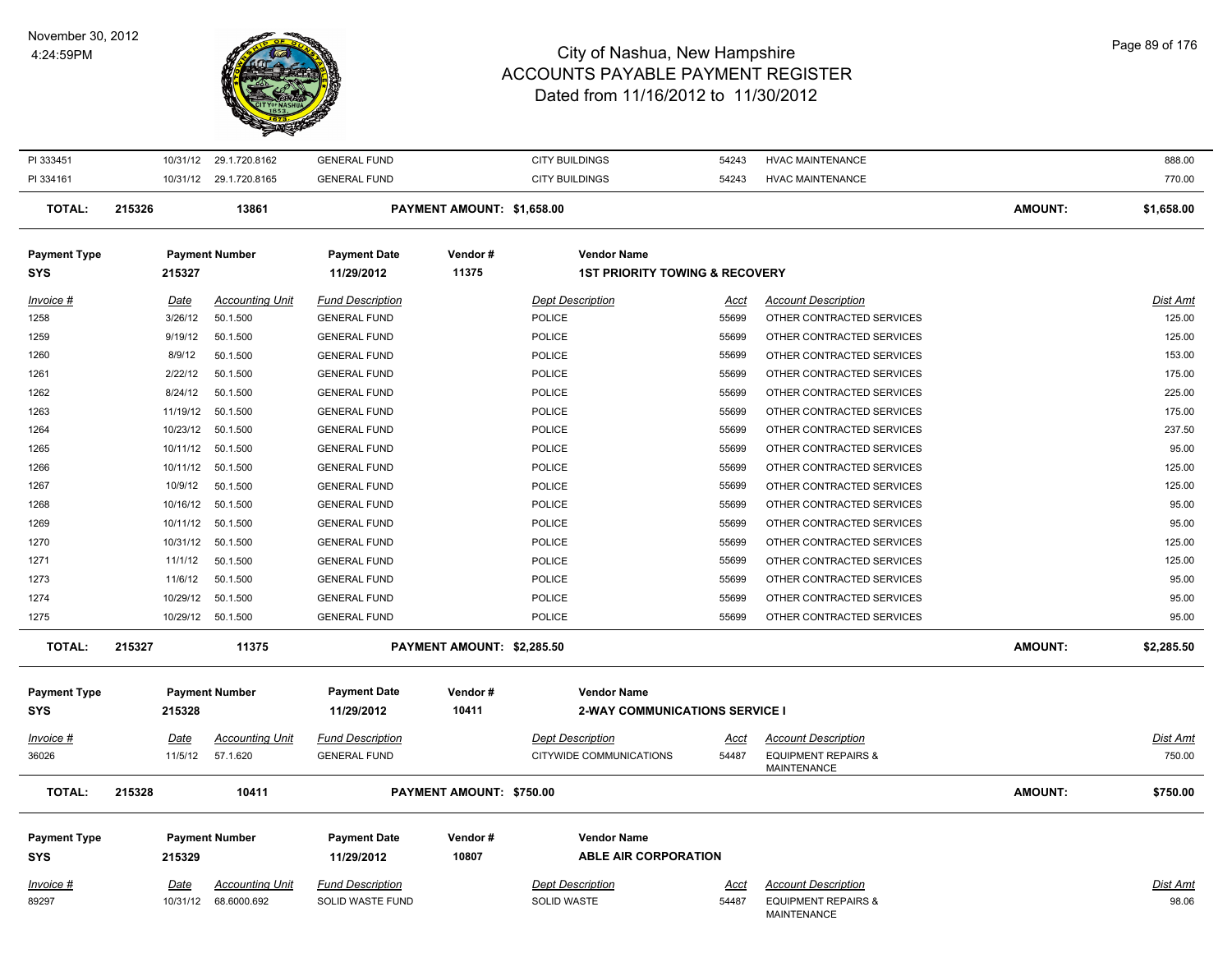

| <b>TOTAL:</b>                     | 215329 |             | 10807                  |                                   | <b>PAYMENT AMOUNT: \$98.06</b> |                                            |             |                                | <b>AMOUNT:</b> | \$98.06         |
|-----------------------------------|--------|-------------|------------------------|-----------------------------------|--------------------------------|--------------------------------------------|-------------|--------------------------------|----------------|-----------------|
| <b>Payment Type</b><br>SYS        |        | 215330      | <b>Payment Number</b>  | <b>Payment Date</b><br>11/29/2012 | Vendor#<br>13946               | <b>Vendor Name</b><br><b>AC MOORE INC</b>  |             |                                |                |                 |
| <b>Invoice #</b>                  |        | Date        | <b>Accounting Unit</b> | <b>Fund Description</b>           |                                | <b>Dept Description</b>                    | Acct        | <b>Account Description</b>     |                | Dist Amt        |
| 8767                              |        |             | 11/12/12 79.1.750      | <b>GENERAL FUND</b>               |                                | LIBRARY                                    | 61816       | CHILDREN'S MEDIA               |                | 70.83           |
| <b>TOTAL:</b>                     | 215330 |             | 13946                  |                                   | <b>PAYMENT AMOUNT: \$70.83</b> |                                            |             |                                | <b>AMOUNT:</b> | \$70.83         |
| <b>Payment Type</b><br>SYS        |        | 215331      | <b>Payment Number</b>  | <b>Payment Date</b><br>11/29/2012 | Vendor#<br>12281               | <b>Vendor Name</b><br><b>ACTRACE</b>       |             |                                |                |                 |
| Invoice #                         |        | Date        | <b>Accounting Unit</b> | <b>Fund Description</b>           |                                | <b>Dept Description</b>                    | Acct        | <b>Account Description</b>     |                | <b>Dist Amt</b> |
| 120120660                         |        | 11/5/12     | 79.1.760               | <b>GENERAL FUND</b>               |                                | <b>LIBRARY</b>                             | 61807       | <b>PUBLICATIONS</b>            |                | 660.00          |
| <b>TOTAL:</b>                     | 215331 |             | 12281                  |                                   | PAYMENT AMOUNT: \$660.00       |                                            |             |                                | <b>AMOUNT:</b> | \$660.00        |
| <b>Payment Type</b><br><b>SYS</b> |        | 215332      | <b>Payment Number</b>  | <b>Payment Date</b><br>11/29/2012 | Vendor#<br>12298               | <b>Vendor Name</b><br>ALECS SHOE STORE INC |             |                                |                |                 |
| <b>Invoice #</b>                  |        | <b>Date</b> | <b>Accounting Unit</b> | <b>Fund Description</b>           |                                | <b>Dept Description</b>                    | <u>Acct</u> | <b>Account Description</b>     |                | <b>Dist Amt</b> |
| 2612                              |        | 10/5/12     | 50.1.500               | <b>GENERAL FUND</b>               |                                | POLICE                                     | 61107       | <b>CLOTHING &amp; UNIFORMS</b> |                | 119.95          |
| 2956                              |        | 10/9/12     | 50.1.500               | <b>GENERAL FUND</b>               |                                | POLICE                                     | 61107       | <b>CLOTHING &amp; UNIFORMS</b> |                | 252.85          |
| 3003                              |        | 10/10/12    | 50.1.500               | <b>GENERAL FUND</b>               |                                | <b>POLICE</b>                              | 61107       | <b>CLOTHING &amp; UNIFORMS</b> |                | 340.00          |
| 3066                              |        |             | 10/11/12 50.1.500      | <b>GENERAL FUND</b>               |                                | <b>POLICE</b>                              | 61107       | <b>CLOTHING &amp; UNIFORMS</b> |                | 204.90          |
| 3816                              |        |             | 10/20/12  50.1.500     | <b>GENERAL FUND</b>               |                                | <b>POLICE</b>                              | 61107       | <b>CLOTHING &amp; UNIFORMS</b> |                | 195.00          |
| 4099                              |        | 10/24/12    | 50.1.500               | <b>GENERAL FUND</b>               |                                | <b>POLICE</b>                              | 61107       | <b>CLOTHING &amp; UNIFORMS</b> |                | 94.95           |
| 4164                              |        | 10/25/12    | 50.1.500               | <b>GENERAL FUND</b>               |                                | <b>POLICE</b>                              | 61107       | <b>CLOTHING &amp; UNIFORMS</b> |                | 137.90          |
| 49004                             |        | 10/3/12     | 50.1.500               | <b>GENERAL FUND</b>               |                                | <b>POLICE</b>                              | 61107       | <b>CLOTHING &amp; UNIFORMS</b> |                | 72.95           |
| 49139                             |        | 10/5/12     | 50.1.500               | <b>GENERAL FUND</b>               |                                | <b>POLICE</b>                              | 61107       | <b>CLOTHING &amp; UNIFORMS</b> |                | 99.95           |
| 49770                             |        | 10/13/12    | 50.1.500               | <b>GENERAL FUND</b>               |                                | <b>POLICE</b>                              | 61107       | <b>CLOTHING &amp; UNIFORMS</b> |                | 119.90          |
| 50092                             |        | 10/20/12    | 50.1.500               | <b>GENERAL FUND</b>               |                                | <b>POLICE</b>                              | 61107       | <b>CLOTHING &amp; UNIFORMS</b> |                | 122.90          |
| 50351                             |        | 10/24/12    | 50.1.500               | <b>GENERAL FUND</b>               |                                | <b>POLICE</b>                              | 61107       | <b>CLOTHING &amp; UNIFORMS</b> |                | 99.95           |
| 77554                             |        | 10/2/12     | 50.1.500               | <b>GENERAL FUND</b>               |                                | <b>POLICE</b>                              | 61107       | <b>CLOTHING &amp; UNIFORMS</b> |                | 79.95           |
| 77710                             |        | 10/4/12     | 50.1.500               | <b>GENERAL FUND</b>               |                                | <b>POLICE</b>                              | 61107       | <b>CLOTHING &amp; UNIFORMS</b> |                | 164.25          |
| 79574                             |        |             | 10/23/12  50.1.500     | <b>GENERAL FUND</b>               |                                | <b>POLICE</b>                              | 61107       | <b>CLOTHING &amp; UNIFORMS</b> |                | 80.95           |
| <b>TOTAL:</b>                     | 215332 |             | 12298                  |                                   | PAYMENT AMOUNT: \$2,186.35     |                                            |             |                                | <b>AMOUNT:</b> | \$2,186.35      |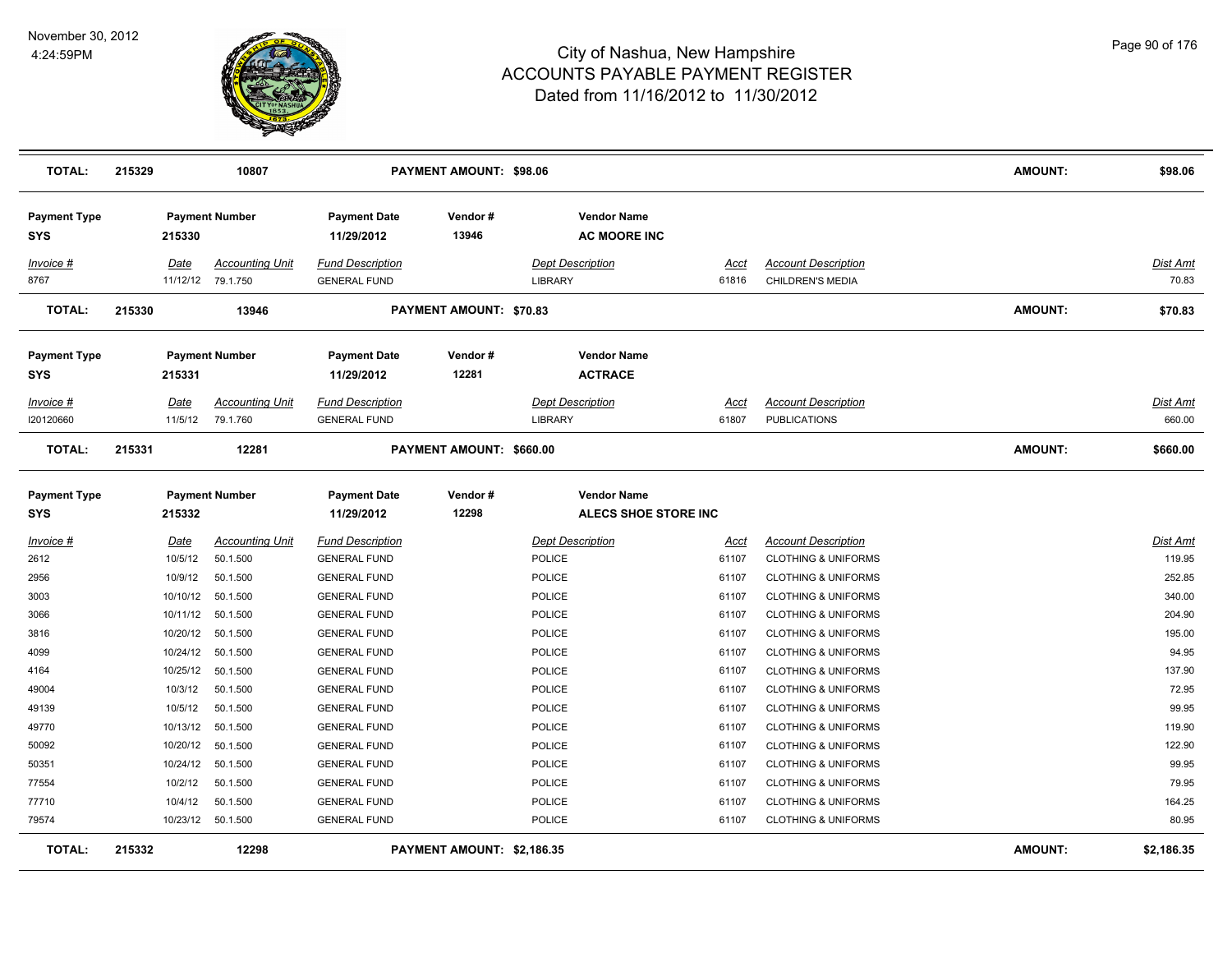

| <b>Payment Type</b>    |        |             | <b>Payment Number</b>  | <b>Payment Date</b>     | Vendor#                  | <b>Vendor Name</b>             |             |                            |                |                 |
|------------------------|--------|-------------|------------------------|-------------------------|--------------------------|--------------------------------|-------------|----------------------------|----------------|-----------------|
| <b>SYS</b>             |        | 215333      |                        | 11/29/2012              | 13962                    | <b>STACEY L ALLEN</b>          |             |                            |                |                 |
| Invoice #              |        | Date        | <b>Accounting Unit</b> | <b>Fund Description</b> |                          | <b>Dept Description</b>        | <u>Acct</u> | <b>Account Description</b> |                | <b>Dist Amt</b> |
| 20112A 11/29/12 DCAP   |        |             | 11/26/12 BS1000        | <b>GENERAL FUND</b>     |                          | <b>GENERAL FUND</b>            | 21460       | 125 DEPENDENT CARE         |                | 192.31          |
| TOTAL:                 | 215333 |             | 13962                  |                         | PAYMENT AMOUNT: \$192.31 |                                |             |                            | <b>AMOUNT:</b> | \$192.31        |
| <b>Payment Type</b>    |        |             | <b>Payment Number</b>  | <b>Payment Date</b>     | Vendor#                  | <b>Vendor Name</b>             |             |                            |                |                 |
| <b>SYS</b>             |        | 215334      |                        | 11/29/2012              | 15193                    | <b>AMERIMARK DIRECT</b>        |             |                            |                |                 |
| Invoice #              |        | Date        | <b>Accounting Unit</b> | <b>Fund Description</b> |                          | <b>Dept Description</b>        | Acct        | <b>Account Description</b> |                | <b>Dist Amt</b> |
| 26381                  |        |             | 10/31/12 68.6000.695   | SOLID WASTE FUND        |                          | SOLID WASTE                    | 55699       | OTHER CONTRACTED SERVICES  |                | 147.50          |
| <b>TOTAL:</b>          | 215334 |             | 15193                  |                         | PAYMENT AMOUNT: \$147.50 |                                |             |                            | <b>AMOUNT:</b> | \$147.50        |
| <b>Payment Type</b>    |        |             | <b>Payment Number</b>  | <b>Payment Date</b>     | Vendor#                  | <b>Vendor Name</b>             |             |                            |                |                 |
| <b>SYS</b>             |        | 215335      |                        | 11/29/2012              | 15555                    | <b>KEITH ANDERSON</b>          |             |                            |                |                 |
| Invoice #              |        | Date        | <b>Accounting Unit</b> | <b>Fund Description</b> |                          | <b>Dept Description</b>        | Acct        | <b>Account Description</b> |                | <b>Dist Amt</b> |
| TUITION REIMB11/20/201 |        |             | 11/20/12 52.1.635      | <b>GENERAL FUND</b>     |                          | <b>FIRE</b>                    | 52800       | EDUCATIONAL ASSISTANCE     |                | 225.00          |
| TOTAL:                 | 215335 |             | 15555                  |                         | PAYMENT AMOUNT: \$225.00 |                                |             |                            | <b>AMOUNT:</b> | \$225.00        |
| <b>Payment Type</b>    |        |             | <b>Payment Number</b>  | <b>Payment Date</b>     | Vendor#                  | <b>Vendor Name</b>             |             |                            |                |                 |
| <b>SYS</b>             |        | 215336      |                        | 11/29/2012              | 12333                    | ANIMAL HOSPITAL OF NASHUA INC  |             |                            |                |                 |
| $Invoice$ #            |        | Date        | <b>Accounting Unit</b> | <b>Fund Description</b> |                          | <b>Dept Description</b>        | <u>Acct</u> | <b>Account Description</b> |                | <b>Dist Amt</b> |
| 589119                 |        | 11/7/12     | 50.1.500               | <b>GENERAL FUND</b>     |                          | <b>POLICE</b>                  | 53149       | <b>VETERINARY SERVICES</b> |                | 368.12          |
| <b>TOTAL:</b>          | 215336 |             | 12333                  |                         | PAYMENT AMOUNT: \$368.12 |                                |             |                            | <b>AMOUNT:</b> | \$368.12        |
| <b>Payment Type</b>    |        |             | <b>Payment Number</b>  | <b>Payment Date</b>     | Vendor#                  | <b>Vendor Name</b>             |             |                            |                |                 |
| <b>SYS</b>             |        | 215337      |                        | 11/29/2012              | 11615                    | <b>AQUATIC SPECIALTIES LLC</b> |             |                            |                |                 |
| Invoice #              |        | <u>Date</u> | <b>Accounting Unit</b> | <b>Fund Description</b> |                          | <b>Dept Description</b>        | Acct        | <b>Account Description</b> |                | Dist Amt        |
| DT106                  |        | 11/2/12     | 52.1.625               | <b>GENERAL FUND</b>     |                          | <b>FIRE</b>                    | 71999       | MISCELLANEOUS EQUIPMENT    |                | 16.11           |
| <b>TOTAL:</b>          | 215337 |             | 11615                  |                         | PAYMENT AMOUNT: \$16.11  |                                |             |                            | <b>AMOUNT:</b> | \$16.11         |
| <b>Payment Type</b>    |        |             | <b>Payment Number</b>  | <b>Payment Date</b>     | Vendor#                  | <b>Vendor Name</b>             |             |                            |                |                 |
| <b>SYS</b>             |        | 215338      |                        | 11/29/2012              | 12343                    | <b>ARCSOURCE INC</b>           |             |                            |                |                 |
| Invoice #              |        | Date        | <b>Accounting Unit</b> | <b>Fund Description</b> |                          | <b>Dept Description</b>        | Acct        | <b>Account Description</b> |                | Dist Amt        |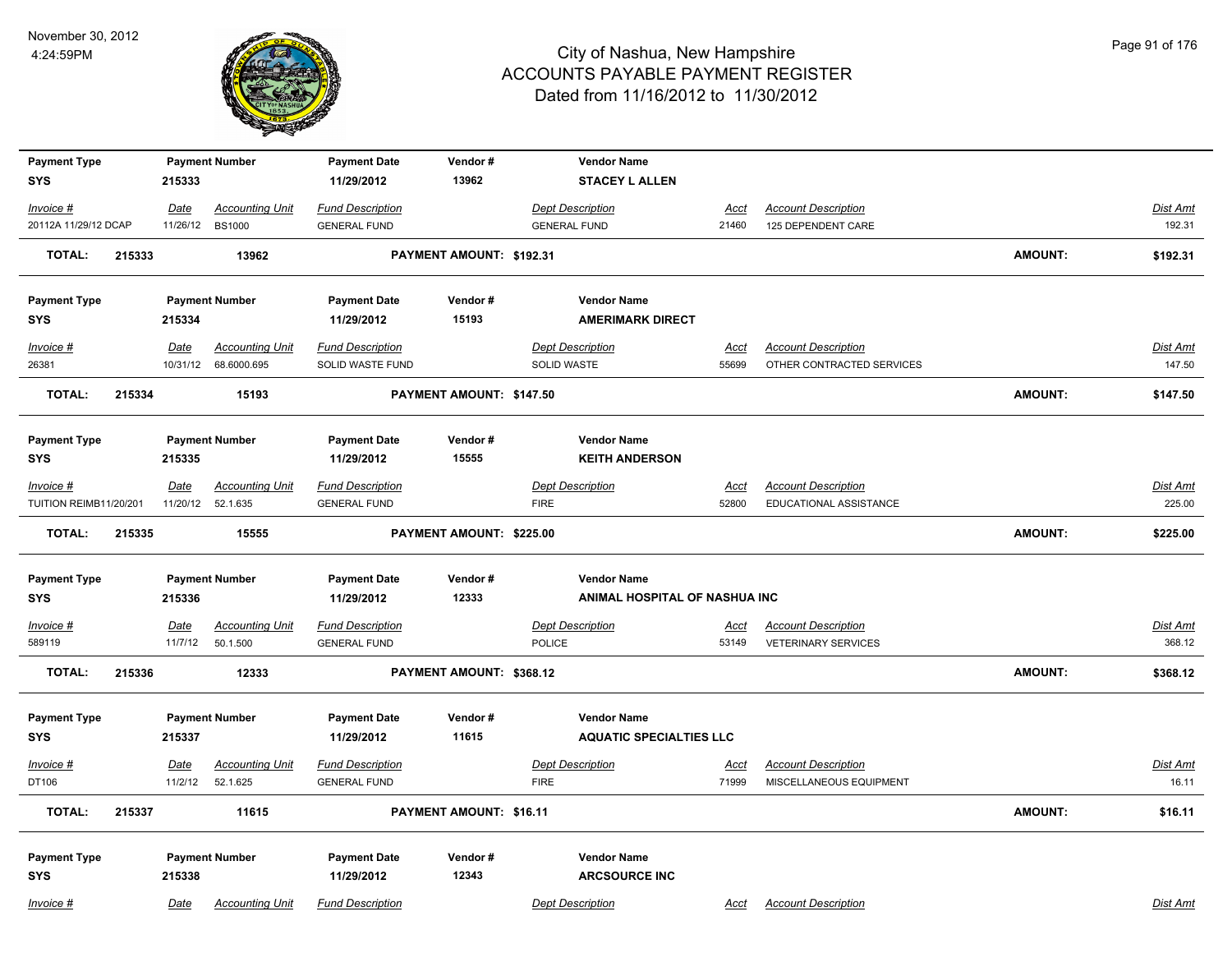

| 686719                            |        |                      | 10/31/12 52.1.625                  | <b>GENERAL FUND</b>                            |                          | <b>FIRE</b>                                              | 61166                                  | GASES                                                                       |                | 63.00             |
|-----------------------------------|--------|----------------------|------------------------------------|------------------------------------------------|--------------------------|----------------------------------------------------------|----------------------------------------|-----------------------------------------------------------------------------|----------------|-------------------|
| <b>TOTAL:</b>                     | 215338 |                      | 12343                              |                                                | PAYMENT AMOUNT: \$63.00  |                                                          |                                        |                                                                             | <b>AMOUNT:</b> | \$63.00           |
| <b>Payment Type</b><br>SYS        |        | 215339               | <b>Payment Number</b>              | <b>Payment Date</b><br>11/29/2012              | Vendor#<br>12347         | <b>Vendor Name</b><br><b>ASAP FIRE &amp; SAFETY CORP</b> |                                        |                                                                             |                |                   |
| Invoice #<br>055796A              |        | Date<br>11/8/12      | <b>Accounting Unit</b><br>50.1.500 | <b>Fund Description</b><br><b>GENERAL FUND</b> |                          | <b>Dept Description</b><br><b>POLICE</b>                 | Acct<br>54487                          | <b>Account Description</b><br><b>EQUIPMENT REPAIRS &amp;</b><br>MAINTENANCE |                | Dist Amt<br>70.00 |
| <b>TOTAL:</b>                     | 215339 |                      | 12347                              |                                                | PAYMENT AMOUNT: \$70.00  |                                                          |                                        |                                                                             | AMOUNT:        | \$70.00           |
| <b>Payment Type</b><br><b>SYS</b> |        | 215340               | <b>Payment Number</b>              | <b>Payment Date</b><br>11/29/2012              | Vendor#<br>12357         | <b>Vendor Name</b>                                       | <b>B &amp; H PHOTO VIDEO PRO AUDIO</b> |                                                                             |                |                   |
| Invoice #                         |        | <b>Date</b>          | <b>Accounting Unit</b>             | <b>Fund Description</b>                        |                          | <b>Dept Description</b>                                  | <u>Acct</u>                            | <b>Account Description</b>                                                  |                | <u>Dist Amt</u>   |
| 65283725                          |        | 11/6/12              | 50.1.500                           | <b>GENERAL FUND</b>                            |                          | <b>POLICE</b>                                            | 61185                                  | <b>CRIME SCENE/EVIDENCE SUPPLIES</b>                                        |                | 60.44             |
| <b>TOTAL:</b>                     | 215340 |                      | 12357                              |                                                | PAYMENT AMOUNT: \$60.44  |                                                          |                                        |                                                                             | AMOUNT:        | \$60.44           |
| <b>Payment Type</b><br><b>SYS</b> |        | 215341               | <b>Payment Number</b>              | <b>Payment Date</b><br>11/29/2012              | Vendor#<br>12358         | <b>Vendor Name</b><br><b>B &amp; S LOCKSMITHS INC</b>    |                                        |                                                                             |                |                   |
| Invoice #                         |        | Date                 | <b>Accounting Unit</b>             | <b>Fund Description</b>                        |                          | <b>Dept Description</b>                                  | <u>Acct</u>                            | <b>Account Description</b>                                                  |                | <b>Dist Amt</b>   |
| 24097                             |        | 10/31/12             | 52.1.720                           | <b>GENERAL FUND</b>                            |                          | <b>FIRE</b>                                              | 54280                                  | BUILDING/GROUNDS MAINTENANCE                                                |                | 23.12             |
| 24154                             |        | 11/7/12              | 77.1.650                           | <b>GENERAL FUND</b>                            |                          | PARKS & RECREATION                                       | 54280                                  | <b>BUILDING/GROUNDS MAINTENANCE</b>                                         |                | 50.30             |
| 24179                             |        | 11/9/12              | 56.1.500                           | <b>GENERAL FUND</b>                            |                          | <b>EMERGENCY MANAGEMENT</b>                              | 68325                                  | <b>EMERGENCY PREPAREDNESS</b>                                               |                | 500.00            |
| <b>TOTAL:</b>                     | 215341 |                      | 12358                              |                                                | PAYMENT AMOUNT: \$573.42 |                                                          |                                        |                                                                             | AMOUNT:        | \$573.42          |
| <b>Payment Type</b><br><b>SYS</b> |        | 215342               | <b>Payment Number</b>              | <b>Payment Date</b><br>11/29/2012              | Vendor#<br>12362         | <b>Vendor Name</b><br><b>BAKER &amp; TAYLOR</b>          |                                        |                                                                             |                |                   |
| Invoice #                         |        | <u>Date</u>          | <b>Accounting Unit</b>             | <b>Fund Description</b>                        |                          | <b>Dept Description</b>                                  | <u>Acct</u>                            | <b>Account Description</b>                                                  |                | <b>Dist Amt</b>   |
| 3018288436                        |        | 10/31/12             | 79.1.760                           | <b>GENERAL FUND</b>                            |                          | <b>LIBRARY</b>                                           | 61807                                  | <b>PUBLICATIONS</b>                                                         |                | 39.24             |
| 3018288436                        |        | 10/31/12             | <b>BS1000</b>                      | <b>GENERAL FUND</b>                            |                          | <b>GENERAL FUND</b>                                      | 29185                                  | LAWSON INVENTORY SUSPENSE                                                   |                | $-0.01$           |
| 3018288437                        |        | 10/31/12             | 79.1.760                           | <b>GENERAL FUND</b>                            |                          | LIBRARY                                                  | 61807                                  | <b>PUBLICATIONS</b>                                                         |                | 101.00            |
| 3018288437                        |        | 10/31/12             | <b>BS1000</b>                      | <b>GENERAL FUND</b>                            |                          | <b>GENERAL FUND</b>                                      | 29185                                  | LAWSON INVENTORY SUSPENSE                                                   |                | 0.01              |
| 3018288438                        |        | 10/31/12             | 79.1.760                           | <b>GENERAL FUND</b>                            |                          | <b>LIBRARY</b>                                           | 61807                                  | <b>PUBLICATIONS</b>                                                         |                | 14.69             |
| 3018288439<br>3018288439          |        | 10/31/12             | 79.1.760<br><b>BS1000</b>          | <b>GENERAL FUND</b>                            |                          | <b>LIBRARY</b><br><b>GENERAL FUND</b>                    | 61807                                  | <b>PUBLICATIONS</b><br>LAWSON INVENTORY SUSPENSE                            |                | 21.83<br>$-0.03$  |
| 3018288440                        |        | 10/31/12<br>10/31/12 | 79.1.760                           | <b>GENERAL FUND</b><br><b>GENERAL FUND</b>     |                          | <b>LIBRARY</b>                                           | 29185<br>61807                         | <b>PUBLICATIONS</b>                                                         |                | 19.10             |
| 3018288440                        |        | 10/31/12             | <b>BS1000</b>                      | <b>GENERAL FUND</b>                            |                          | <b>GENERAL FUND</b>                                      | 29185                                  | <b>LAWSON INVENTORY SUSPENSE</b>                                            |                | $-0.02$           |
|                                   |        |                      |                                    |                                                |                          |                                                          |                                        |                                                                             |                |                   |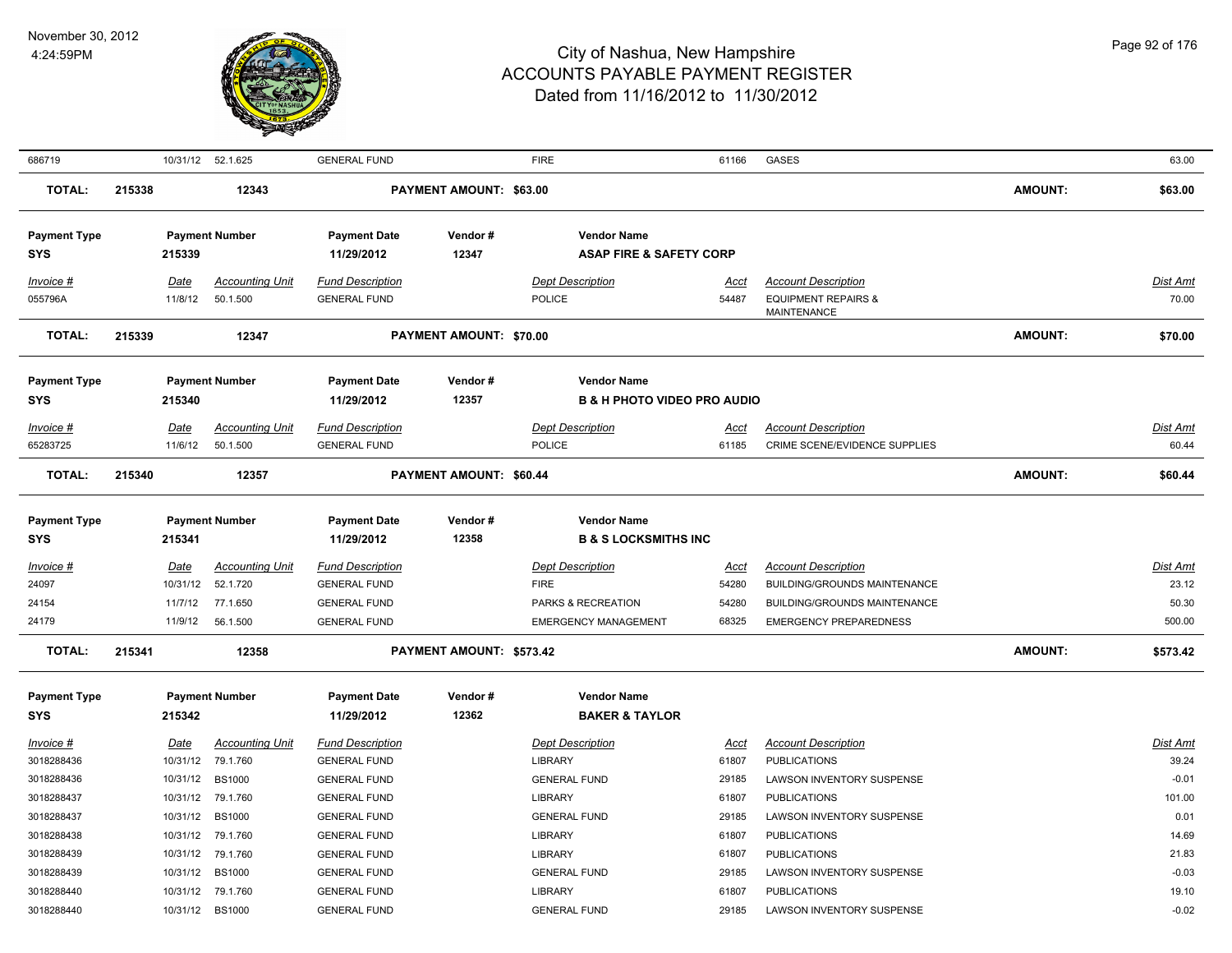

| 3018288441 | 10/31/12 79.1.760 |               | <b>GENERAL FUND</b> | <b>LIBRARY</b>      | 61807 | <b>PUBLICATIONS</b>              | 9.11    |
|------------|-------------------|---------------|---------------------|---------------------|-------|----------------------------------|---------|
| 3018288441 | 10/31/12          | <b>BS1000</b> | <b>GENERAL FUND</b> | <b>GENERAL FUND</b> | 29185 | <b>LAWSON INVENTORY SUSPENSE</b> | 0.01    |
| 3018288442 | 10/31/12          | 79.1.760      | <b>GENERAL FUND</b> | <b>LIBRARY</b>      | 61807 | <b>PUBLICATIONS</b>              | 27.22   |
| 3018288442 | 10/31/12          | <b>BS1000</b> | <b>GENERAL FUND</b> | <b>GENERAL FUND</b> | 29185 | <b>LAWSON INVENTORY SUSPENSE</b> | $-0.01$ |
| 3018288443 | 10/31/12          | 79.1.760      | <b>GENERAL FUND</b> | <b>LIBRARY</b>      | 61807 | <b>PUBLICATIONS</b>              | 17.65   |
| 3018288443 | 10/31/12          | <b>BS1000</b> | <b>GENERAL FUND</b> | <b>GENERAL FUND</b> | 29185 | <b>LAWSON INVENTORY SUSPENSE</b> | 0.02    |
| 3018288444 | 10/31/12          | 79.1.760      | <b>GENERAL FUND</b> | <b>LIBRARY</b>      | 61807 | <b>PUBLICATIONS</b>              | 23.34   |
| 3018288444 | 10/31/12          | <b>BS1000</b> | <b>GENERAL FUND</b> | <b>GENERAL FUND</b> | 29185 | LAWSON INVENTORY SUSPENSE        | 0.01    |
| 3018288445 | 10/31/12          | 79.1.760      | <b>GENERAL FUND</b> | <b>LIBRARY</b>      | 61807 | <b>PUBLICATIONS</b>              | 26.70   |
| 3018288445 | 10/31/12          | <b>BS1000</b> | <b>GENERAL FUND</b> | <b>GENERAL FUND</b> | 29185 | <b>LAWSON INVENTORY SUSPENSE</b> | 0.01    |
| 3018288446 | 10/31/12          | 79.1.760      | <b>GENERAL FUND</b> | <b>LIBRARY</b>      | 61807 | <b>PUBLICATIONS</b>              | 102.22  |
| 3018288446 | 10/31/12          | <b>BS1000</b> | <b>GENERAL FUND</b> | <b>GENERAL FUND</b> | 29185 | LAWSON INVENTORY SUSPENSE        | 0.02    |
| 3018288447 | 10/31/12          | 79.1.760      | <b>GENERAL FUND</b> | <b>LIBRARY</b>      | 61807 | <b>PUBLICATIONS</b>              | 35.00   |
| 3018288447 | 10/31/12          | <b>BS1000</b> | <b>GENERAL FUND</b> | <b>GENERAL FUND</b> | 29185 | <b>LAWSON INVENTORY SUSPENSE</b> | $-0.01$ |
| 3018288448 | 10/31/12          | 79.1.760      | <b>GENERAL FUND</b> | <b>LIBRARY</b>      | 61807 | <b>PUBLICATIONS</b>              | 28.04   |
| 3018288448 | 10/31/12          | <b>BS1000</b> | <b>GENERAL FUND</b> | <b>GENERAL FUND</b> | 29185 | <b>LAWSON INVENTORY SUSPENSE</b> | $-0.03$ |
| 3018288449 | 10/31/12          | 79.1.760      | <b>GENERAL FUND</b> | <b>LIBRARY</b>      | 61807 | <b>PUBLICATIONS</b>              | 15.27   |
| 3018288449 | 10/31/12          | <b>BS1000</b> | <b>GENERAL FUND</b> | <b>GENERAL FUND</b> | 29185 | <b>LAWSON INVENTORY SUSPENSE</b> | $-0.02$ |
| 3018288450 | 10/31/12          | 79.1.760      | <b>GENERAL FUND</b> | <b>LIBRARY</b>      | 61807 | <b>PUBLICATIONS</b>              | 15.21   |
| 3018288450 | 10/31/12          | <b>BS1000</b> | <b>GENERAL FUND</b> | <b>GENERAL FUND</b> | 29185 | LAWSON INVENTORY SUSPENSE        | 0.02    |
| 3018288451 | 10/31/12          | 79.1.760      | <b>GENERAL FUND</b> | <b>LIBRARY</b>      | 61807 | <b>PUBLICATIONS</b>              | 15.21   |
| 3018288451 | 10/31/12          | <b>BS1000</b> | <b>GENERAL FUND</b> | <b>GENERAL FUND</b> | 29185 | LAWSON INVENTORY SUSPENSE        | 0.02    |
| 3018288452 | 10/31/12          | 79.1.760      | <b>GENERAL FUND</b> | <b>LIBRARY</b>      | 61807 | <b>PUBLICATIONS</b>              | 14.05   |
| 3018288452 | 10/31/12          | <b>BS1000</b> | <b>GENERAL FUND</b> | <b>GENERAL FUND</b> | 29185 | LAWSON INVENTORY SUSPENSE        | $-0.03$ |
| 3018288453 | 10/31/12          | 79.1.760      | <b>GENERAL FUND</b> | <b>LIBRARY</b>      | 61807 | <b>PUBLICATIONS</b>              | 5.17    |
| 3018288453 | 10/31/12          | <b>BS1000</b> | <b>GENERAL FUND</b> | <b>GENERAL FUND</b> | 29185 | <b>LAWSON INVENTORY SUSPENSE</b> | 0.02    |
| 3018288454 | 10/31/12          | 79.1.760      | <b>GENERAL FUND</b> | <b>LIBRARY</b>      | 61807 | <b>PUBLICATIONS</b>              | 14.63   |
| 3018288454 | 10/31/12          | <b>BS1000</b> | <b>GENERAL FUND</b> | <b>GENERAL FUND</b> | 29185 | <b>LAWSON INVENTORY SUSPENSE</b> | 0.01    |
| 3018288455 | 10/31/12          | 79.1.760      | <b>GENERAL FUND</b> | <b>LIBRARY</b>      | 61807 | <b>PUBLICATIONS</b>              | 8.53    |
| 3018288456 | 10/31/12          | 79.1.760      | <b>GENERAL FUND</b> | <b>LIBRARY</b>      | 61807 | <b>PUBLICATIONS</b>              | 27.28   |
| 3018299170 | 11/5/12           | 79.1.760      | <b>GENERAL FUND</b> | <b>LIBRARY</b>      | 61807 | <b>PUBLICATIONS</b>              | 24.70   |
| 3018299170 | 11/5/12           | <b>BS1000</b> | <b>GENERAL FUND</b> | <b>GENERAL FUND</b> | 29185 | <b>LAWSON INVENTORY SUSPENSE</b> | 0.03    |
| 3018299171 | 11/5/12           | 79.1.760      | <b>GENERAL FUND</b> | <b>LIBRARY</b>      | 61807 | <b>PUBLICATIONS</b>              | 38.44   |
| 3018299171 | 11/5/12           | <b>BS1000</b> | <b>GENERAL FUND</b> | <b>GENERAL FUND</b> | 29185 | LAWSON INVENTORY SUSPENSE        | 0.04    |
| 3018299172 | 11/5/12           | 79.1.760      | <b>GENERAL FUND</b> | <b>LIBRARY</b>      | 61807 | <b>PUBLICATIONS</b>              | 16.34   |
| 3018299172 | 11/5/12           | <b>BS1000</b> | <b>GENERAL FUND</b> | <b>GENERAL FUND</b> | 29185 | LAWSON INVENTORY SUSPENSE        | $-0.02$ |
| 3018299173 | 11/5/12           | 79.1.760      | <b>GENERAL FUND</b> | <b>LIBRARY</b>      | 61807 | <b>PUBLICATIONS</b>              | 9.80    |
| 3018299173 | 11/5/12           | <b>BS1000</b> | <b>GENERAL FUND</b> | <b>GENERAL FUND</b> | 29185 | <b>LAWSON INVENTORY SUSPENSE</b> | $-0.04$ |
| 3018299174 | 11/5/12           | 79.1.760      | <b>GENERAL FUND</b> | <b>LIBRARY</b>      | 61807 | <b>PUBLICATIONS</b>              | 16.34   |
| 3018299174 | 11/5/12           | <b>BS1000</b> | <b>GENERAL FUND</b> | <b>GENERAL FUND</b> | 29185 | LAWSON INVENTORY SUSPENSE        | 0.01    |
| 3018299175 | 11/5/12           | 79.1.760      | <b>GENERAL FUND</b> | <b>LIBRARY</b>      | 61807 | <b>PUBLICATIONS</b>              | 15.28   |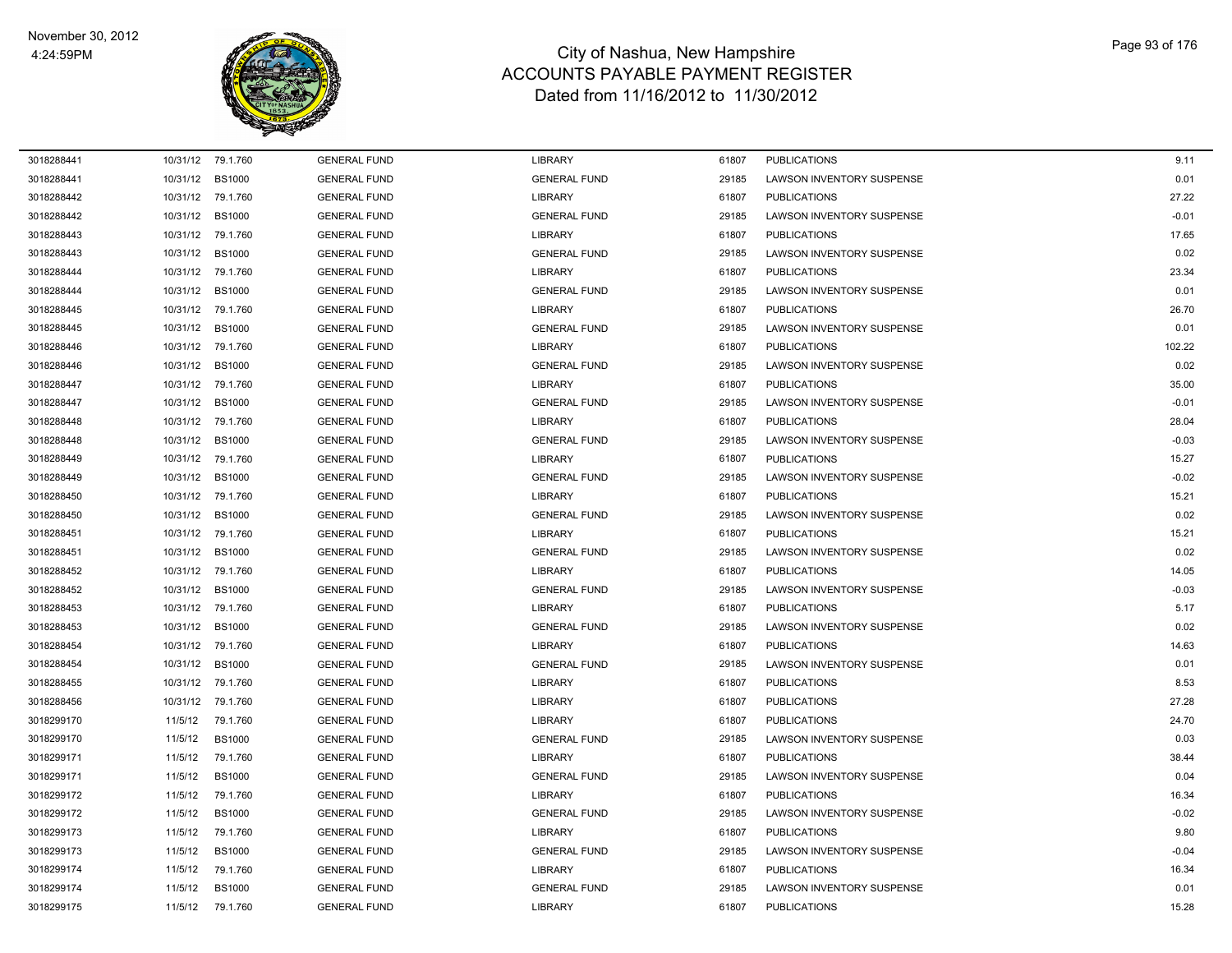

| 3018299175 | 11/5/12 | <b>BS1000</b> | <b>GENERAL FUND</b> | <b>GENERAL FUND</b> | 29185 | LAWSON INVENTORY SUSPENSE        | $-0.02$ |
|------------|---------|---------------|---------------------|---------------------|-------|----------------------------------|---------|
| 3018299176 | 11/5/12 | 79.1.760      | <b>GENERAL FUND</b> | <b>LIBRARY</b>      | 61807 | <b>PUBLICATIONS</b>              | 25.56   |
| 3018299176 | 11/5/12 | <b>BS1000</b> | <b>GENERAL FUND</b> | <b>GENERAL FUND</b> | 29185 | LAWSON INVENTORY SUSPENSE        | 0.04    |
| 3018299177 | 11/5/12 | 79.1.760      | <b>GENERAL FUND</b> | <b>LIBRARY</b>      | 61807 | <b>PUBLICATIONS</b>              | 13.65   |
| 3018299177 | 11/5/12 | <b>BS1000</b> | <b>GENERAL FUND</b> | <b>GENERAL FUND</b> | 29185 | LAWSON INVENTORY SUSPENSE        | $-0.03$ |
| 3018299178 | 11/5/12 | 79.1.760      | <b>GENERAL FUND</b> | <b>LIBRARY</b>      | 61807 | <b>PUBLICATIONS</b>              | 21.91   |
| 3018299178 | 11/5/12 | <b>BS1000</b> | <b>GENERAL FUND</b> | <b>GENERAL FUND</b> | 29185 | LAWSON INVENTORY SUSPENSE        | $-0.01$ |
| 3018299179 | 11/5/12 | 79.1.760      | <b>GENERAL FUND</b> | <b>LIBRARY</b>      | 61807 | <b>PUBLICATIONS</b>              | 37.48   |
| 3018299179 | 11/5/12 | <b>BS1000</b> | <b>GENERAL FUND</b> | <b>GENERAL FUND</b> | 29185 | LAWSON INVENTORY SUSPENSE        | 0.01    |
| 3018299180 | 11/5/12 | 79.1.760      | <b>GENERAL FUND</b> | <b>LIBRARY</b>      | 61807 | <b>PUBLICATIONS</b>              | 9.13    |
| 3018299180 | 11/5/12 | <b>BS1000</b> | <b>GENERAL FUND</b> | <b>GENERAL FUND</b> | 29185 | LAWSON INVENTORY SUSPENSE        | 0.01    |
| 3018299181 | 11/5/12 | 79.1.760      | <b>GENERAL FUND</b> | <b>LIBRARY</b>      | 61807 | <b>PUBLICATIONS</b>              | 11.63   |
| 3018299181 | 11/5/12 | <b>BS1000</b> | <b>GENERAL FUND</b> | <b>GENERAL FUND</b> | 29185 | LAWSON INVENTORY SUSPENSE        | $-0.04$ |
| 3018299182 | 11/5/12 | 79.1.760      | <b>GENERAL FUND</b> | <b>LIBRARY</b>      | 61807 | <b>PUBLICATIONS</b>              | 64.00   |
| 3018299182 | 11/5/12 | <b>BS1000</b> | <b>GENERAL FUND</b> | <b>GENERAL FUND</b> | 29185 | LAWSON INVENTORY SUSPENSE        | 0.02    |
| 3018299183 | 11/5/12 | 79.1.760      | <b>GENERAL FUND</b> | <b>LIBRARY</b>      | 61807 | <b>PUBLICATIONS</b>              | 14.41   |
| 3018299183 | 11/5/12 | <b>BS1000</b> | <b>GENERAL FUND</b> | <b>GENERAL FUND</b> | 29185 | LAWSON INVENTORY SUSPENSE        | 0.03    |
| 3018299184 | 11/5/12 | 79.1.760      | <b>GENERAL FUND</b> | <b>LIBRARY</b>      | 61807 | <b>PUBLICATIONS</b>              | 45.93   |
| 3018299184 | 11/5/12 | <b>BS1000</b> | <b>GENERAL FUND</b> | <b>GENERAL FUND</b> | 29185 | <b>LAWSON INVENTORY SUSPENSE</b> | $-0.03$ |
| 3018299185 | 11/5/12 | 79.1.760      | <b>GENERAL FUND</b> | <b>LIBRARY</b>      | 61807 | <b>PUBLICATIONS</b>              | 62.56   |
| 3018299185 | 11/5/12 | <b>BS1000</b> | <b>GENERAL FUND</b> | <b>GENERAL FUND</b> | 29185 | LAWSON INVENTORY SUSPENSE        | $-0.03$ |
| 3018299186 | 11/5/12 | 79.1.760      | <b>GENERAL FUND</b> | <b>LIBRARY</b>      | 61807 | <b>PUBLICATIONS</b>              | 13.55   |
| 3018299186 | 11/5/12 | <b>BS1000</b> | <b>GENERAL FUND</b> | <b>GENERAL FUND</b> | 29185 | LAWSON INVENTORY SUSPENSE        | 0.01    |
| 3018299187 | 11/5/12 | 79.1.760      | <b>GENERAL FUND</b> | <b>LIBRARY</b>      | 61807 | <b>PUBLICATIONS</b>              | 58.72   |
| 3018299187 | 11/5/12 | <b>BS1000</b> | <b>GENERAL FUND</b> | <b>GENERAL FUND</b> | 29185 | LAWSON INVENTORY SUSPENSE        | $-0.03$ |
| 3018299188 | 11/5/12 | 79.1.760      | <b>GENERAL FUND</b> | <b>LIBRARY</b>      | 61807 | <b>PUBLICATIONS</b>              | 17.01   |
| 3018299188 | 11/5/12 | <b>BS1000</b> | <b>GENERAL FUND</b> | <b>GENERAL FUND</b> | 29185 | <b>LAWSON INVENTORY SUSPENSE</b> | $-0.02$ |
| 3018299189 | 11/5/12 | 79.1.760      | <b>GENERAL FUND</b> | <b>LIBRARY</b>      | 61807 | <b>PUBLICATIONS</b>              | 41.32   |
| 3018299190 | 11/5/12 | 79.1.760      | <b>GENERAL FUND</b> | <b>LIBRARY</b>      | 61807 | <b>PUBLICATIONS</b>              | 21.24   |
| 3018299190 | 11/5/12 | <b>BS1000</b> | <b>GENERAL FUND</b> | <b>GENERAL FUND</b> | 29185 | LAWSON INVENTORY SUSPENSE        | $-0.03$ |
| 3018299191 | 11/5/12 | 79.1.760      | <b>GENERAL FUND</b> | <b>LIBRARY</b>      | 61807 | <b>PUBLICATIONS</b>              | 109.74  |
| 3018299191 | 11/5/12 | <b>BS1000</b> | <b>GENERAL FUND</b> | <b>GENERAL FUND</b> | 29185 | LAWSON INVENTORY SUSPENSE        | 0.01    |
| 3018299192 | 11/5/12 | 79.1.760      | <b>GENERAL FUND</b> | <b>LIBRARY</b>      | 61807 | <b>PUBLICATIONS</b>              | 15.28   |
| 3018299192 | 11/5/12 | <b>BS1000</b> | <b>GENERAL FUND</b> | <b>GENERAL FUND</b> | 29185 | LAWSON INVENTORY SUSPENSE        | $-0.04$ |
| 3018299193 | 11/5/12 | 79.1.760      | <b>GENERAL FUND</b> | <b>LIBRARY</b>      | 61807 | <b>PUBLICATIONS</b>              | 13.65   |
| 3018299193 | 11/5/12 | <b>BS1000</b> | <b>GENERAL FUND</b> | <b>GENERAL FUND</b> | 29185 | LAWSON INVENTORY SUSPENSE        | $-0.02$ |
| 3018299194 | 11/5/12 | 79.1.760      | <b>GENERAL FUND</b> | <b>LIBRARY</b>      | 61807 | <b>PUBLICATIONS</b>              | 15.28   |
| 3018299194 | 11/5/12 | <b>BS1000</b> | <b>GENERAL FUND</b> | <b>GENERAL FUND</b> | 29185 | LAWSON INVENTORY SUSPENSE        | $-0.05$ |
| 3018299195 | 11/5/12 | 79.1.760      | <b>GENERAL FUND</b> | <b>LIBRARY</b>      | 61807 | <b>PUBLICATIONS</b>              | 14.13   |
| 3018299195 | 11/5/12 | <b>BS1000</b> | <b>GENERAL FUND</b> | <b>GENERAL FUND</b> | 29185 | LAWSON INVENTORY SUSPENSE        | 0.01    |
| 3018299196 | 11/5/12 | 79.1.760      | <b>GENERAL FUND</b> | <b>LIBRARY</b>      | 61807 | <b>PUBLICATIONS</b>              | 39.98   |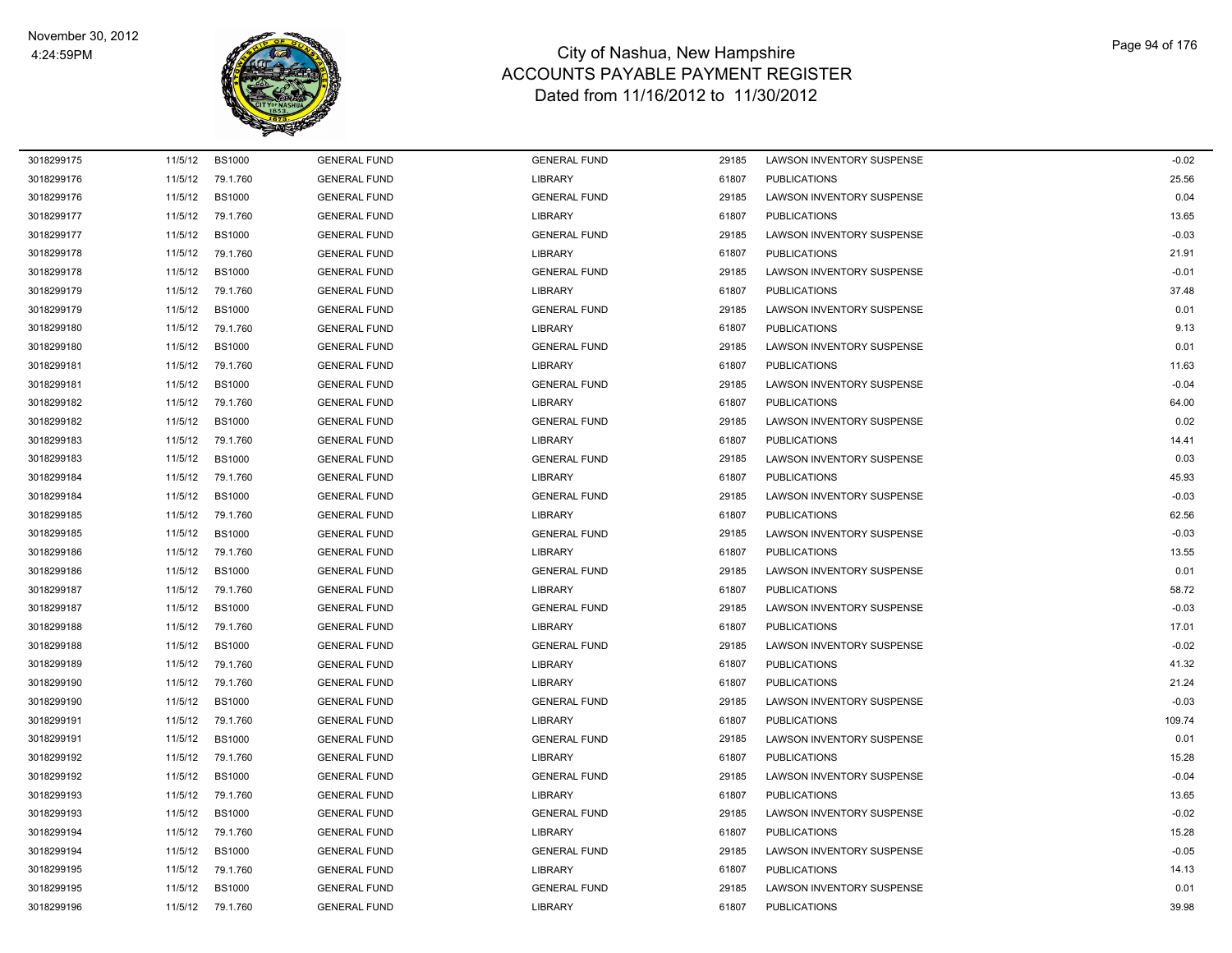

| 3018299196          | 11/5/12     | <b>BS1000</b>          | <b>GENERAL FUND</b>     |                                | <b>GENERAL FUND</b>     | 29185       | LAWSON INVENTORY SUSPENSE           |                | $-0.03$    |
|---------------------|-------------|------------------------|-------------------------|--------------------------------|-------------------------|-------------|-------------------------------------|----------------|------------|
| 3018299197          | 11/5/12     | 79.1.760               | <b>GENERAL FUND</b>     |                                | <b>LIBRARY</b>          | 61807       | <b>PUBLICATIONS</b>                 |                | 19.03      |
| 3018299197          | 11/5/12     | <b>BS1000</b>          | <b>GENERAL FUND</b>     |                                | <b>GENERAL FUND</b>     | 29185       | LAWSON INVENTORY SUSPENSE           |                | 0.02       |
| 3018299198          | 11/5/12     | 79.1.760               | <b>GENERAL FUND</b>     |                                | <b>LIBRARY</b>          | 61807       | <b>PUBLICATIONS</b>                 |                | 36.52      |
| 3018299198          | 11/5/12     | <b>BS1000</b>          | <b>GENERAL FUND</b>     |                                | <b>GENERAL FUND</b>     | 29185       | LAWSON INVENTORY SUSPENSE           |                | $-0.02$    |
| 3018299199          | 11/5/12     | 79.1.760               | <b>GENERAL FUND</b>     |                                | <b>LIBRARY</b>          | 61807       | <b>PUBLICATIONS</b>                 |                | 41.51      |
| 3018299199          | 11/5/12     | <b>BS1000</b>          | <b>GENERAL FUND</b>     |                                | <b>GENERAL FUND</b>     | 29185       | LAWSON INVENTORY SUSPENSE           |                | 0.01       |
| 3018299200          | 11/5/12     | 79.1.760               | <b>GENERAL FUND</b>     |                                | <b>LIBRARY</b>          | 61807       | <b>PUBLICATIONS</b>                 |                | 12.68      |
| 3018299200          | 11/5/12     | <b>BS1000</b>          | <b>GENERAL FUND</b>     |                                | <b>GENERAL FUND</b>     | 29185       | LAWSON INVENTORY SUSPENSE           |                | 0.03       |
| 3018299201          | 11/5/12     | 79.1.760               | <b>GENERAL FUND</b>     |                                | <b>LIBRARY</b>          | 61807       | <b>PUBLICATIONS</b>                 |                | 26.33      |
| 3018299201          | 11/5/12     | <b>BS1000</b>          | <b>GENERAL FUND</b>     |                                | <b>GENERAL FUND</b>     | 29185       | LAWSON INVENTORY SUSPENSE           |                | 0.01       |
| 3018299202          | 11/5/12     | 79.1.760               | <b>GENERAL FUND</b>     |                                | <b>LIBRARY</b>          | 61807       | <b>PUBLICATIONS</b>                 |                | 28.83      |
| 3018299202          | 11/5/12     | <b>BS1000</b>          | <b>GENERAL FUND</b>     |                                | <b>GENERAL FUND</b>     | 29185       | LAWSON INVENTORY SUSPENSE           |                | 0.04       |
| 3018299203          | 11/5/12     | 79.1.760               | <b>GENERAL FUND</b>     |                                | <b>LIBRARY</b>          | 61807       | <b>PUBLICATIONS</b>                 |                | 9.03       |
| 3018299203          | 11/5/12     | <b>BS1000</b>          | <b>GENERAL FUND</b>     |                                | <b>GENERAL FUND</b>     | 29185       | LAWSON INVENTORY SUSPENSE           |                | 0.11       |
| 3018300711          | 11/5/12     | 79.1.760               | <b>GENERAL FUND</b>     |                                | LIBRARY                 | 61807       | <b>PUBLICATIONS</b>                 |                | 83.35      |
| 3018300712          | 11/5/12     | 79.1.760               | <b>GENERAL FUND</b>     |                                | <b>LIBRARY</b>          | 61807       | <b>PUBLICATIONS</b>                 |                | 9.16       |
| 3018300712          | 11/5/12     | <b>BS1000</b>          | <b>GENERAL FUND</b>     |                                | <b>GENERAL FUND</b>     | 29185       | LAWSON INVENTORY SUSPENSE           |                | $-0.01$    |
| 3018300713          | 11/5/12     | 79.1.760               | <b>GENERAL FUND</b>     |                                | LIBRARY                 | 61807       | <b>PUBLICATIONS</b>                 |                | 13.63      |
| 3018300714          | 11/5/12     | 79.1.760               | <b>GENERAL FUND</b>     |                                | LIBRARY                 | 61807       | <b>PUBLICATIONS</b>                 |                | 61.01      |
| 3018300714          | 11/5/12     | <b>BS1000</b>          | <b>GENERAL FUND</b>     |                                | <b>GENERAL FUND</b>     | 29185       | LAWSON INVENTORY SUSPENSE           |                | $-0.01$    |
| 3018300715          | 11/5/12     | 79.1.760               | <b>GENERAL FUND</b>     |                                | <b>LIBRARY</b>          | 61807       | <b>PUBLICATIONS</b>                 |                | 6.49       |
| 3018300716          | 11/5/12     | 79.1.760               | <b>GENERAL FUND</b>     |                                | <b>LIBRARY</b>          | 61807       | <b>PUBLICATIONS</b>                 |                | 14.42      |
| 3018300716          | 11/5/12     | <b>BS1000</b>          | <b>GENERAL FUND</b>     |                                | <b>GENERAL FUND</b>     | 29185       | LAWSON INVENTORY SUSPENSE           |                | 0.02       |
| <b>TOTAL:</b>       | 215342      | 12362                  |                         | PAYMENT AMOUNT: \$1,729.51     |                         |             |                                     | <b>AMOUNT:</b> | \$1,729.51 |
| <b>Payment Type</b> |             | <b>Payment Number</b>  | <b>Payment Date</b>     | Vendor#                        | <b>Vendor Name</b>      |             |                                     |                |            |
| <b>SYS</b>          | 215343      |                        | 11/29/2012              | 12379                          | <b>BATTERIES PLUS</b>   |             |                                     |                |            |
| Invoice #           | Date        | <b>Accounting Unit</b> | <b>Fund Description</b> |                                | <b>Dept Description</b> | <u>Acct</u> | <b>Account Description</b>          |                | Dist Amt   |
| 230023              | 11/14/12    | 50.1.500               | <b>GENERAL FUND</b>     |                                | <b>POLICE</b>           | 61607       | <b>COMPUTER SUPPLIES</b>            |                | 49.98      |
| <b>TOTAL:</b>       | 215343      | 12379                  |                         | <b>PAYMENT AMOUNT: \$49.98</b> |                         |             |                                     | <b>AMOUNT:</b> | \$49.98    |
|                     |             |                        |                         |                                |                         |             |                                     |                |            |
| <b>Payment Type</b> |             | <b>Payment Number</b>  | <b>Payment Date</b>     | Vendor#                        | <b>Vendor Name</b>      |             |                                     |                |            |
| <b>SYS</b>          | 215344      |                        | 11/29/2012              | 12391                          | <b>BELLETETES INC</b>   |             |                                     |                |            |
| Invoice #           | <u>Date</u> | <b>Accounting Unit</b> | <b>Fund Description</b> |                                | <b>Dept Description</b> | <u>Acct</u> | <b>Account Description</b>          | Activity       | Dist Amt   |
| 4603998             | 10/23/12    | 68.6000.692            | <b>SOLID WASTE FUND</b> |                                | <b>SOLID WASTE</b>      | 54280       | BUILDING/GROUNDS MAINTENANCE        |                | 5.39       |
| 4604193             | 10/24/12    | 68.6000.692            | SOLID WASTE FUND        |                                | <b>SOLID WASTE</b>      | 54280       | <b>BUILDING/GROUNDS MAINTENANCE</b> |                | 2.70       |
| 4605662             |             | 10/30/12 68.6000.692   | SOLID WASTE FUND        |                                | <b>SOLID WASTE</b>      | 54280       | <b>BUILDING/GROUNDS MAINTENANCE</b> |                | 113.67     |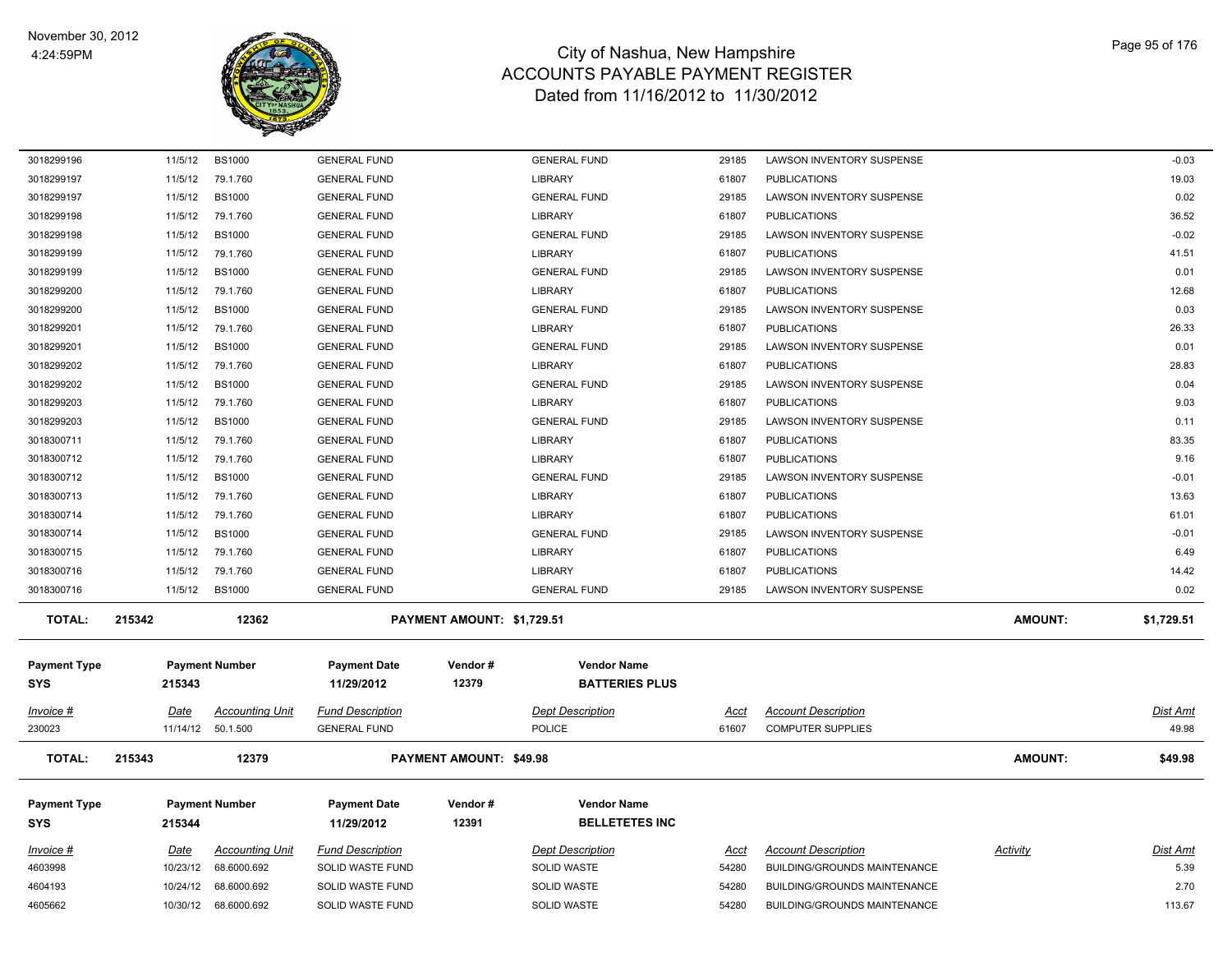

| Invoice #                  | Date     | <b>Accounting Unit</b> | <b>Fund Description</b>           |                            | <b>Dept Description</b>                    | Acct  | <b>Account Description</b>          |                | Dist Amt   |
|----------------------------|----------|------------------------|-----------------------------------|----------------------------|--------------------------------------------|-------|-------------------------------------|----------------|------------|
| <b>Payment Type</b><br>SYS | 215345   | <b>Payment Number</b>  | <b>Payment Date</b><br>11/29/2012 | Vendor#<br>12395           | <b>Vendor Name</b><br><b>BENS UNIFORMS</b> |       |                                     |                |            |
| <b>TOTAL:</b>              | 215344   | 12391                  |                                   | PAYMENT AMOUNT: \$1,512.92 |                                            |       |                                     | <b>AMOUNT:</b> | \$1,512.92 |
| 4608871                    |          | 11/15/12 61.1010       | <b>GF-PRIOR YEAR ESCROWS</b>      |                            | STREETS-PRIOR YEAR                         | 81100 | CAPITAL IMPROVEMENTS                | 1000           | 26.99      |
| 4608703                    | 11/14/12 | 61.1010                | <b>GF-PRIOR YEAR ESCROWS</b>      |                            | STREETS-PRIOR YEAR                         | 81100 | CAPITAL IMPROVEMENTS                | 1000           | 202.22     |
| 4607579                    | 11/8/12  | 61.1.700               | <b>GENERAL FUND</b>               |                            | <b>STREETS</b>                             | 61299 | MISCELLANEOUS SUPPLIES              |                | 4.99       |
| 4607411                    | 11/7/12  | 61.1.700               | <b>GENERAL FUND</b>               |                            | <b>STREETS</b>                             | 61299 | MISCELLANEOUS SUPPLIES              |                | 30.00      |
| 4606970                    | 11/5/12  | 52.1.625               | <b>GENERAL FUND</b>               |                            | <b>FIRE</b>                                | 71025 | SMALL TOOLS                         |                | 29.99      |
| 4606922                    | 11/5/12  | 68.6000.692            | SOLID WASTE FUND                  |                            | <b>SOLID WASTE</b>                         | 54280 | <b>BUILDING/GROUNDS MAINTENANCE</b> |                | 5.50       |
| 4606428                    | 11/3/12  | 52.1.720               | <b>GENERAL FUND</b>               |                            | <b>FIRE</b>                                | 54280 | BUILDING/GROUNDS MAINTENANCE        |                | 5.37       |
| 4606338                    | 11/8/12  | 52.1.720               | <b>GENERAL FUND</b>               |                            | <b>FIRE</b>                                | 54280 | BUILDING/GROUNDS MAINTENANCE        |                | 49.99      |
| 4606289                    | 11/2/12  | 77.1.650               | <b>GENERAL FUND</b>               |                            | PARKS & RECREATION                         | 54280 | BUILDING/GROUNDS MAINTENANCE        |                | 180.73     |
| 4606245                    | 11/2/12  | 61.1010                | <b>GF-PRIOR YEAR ESCROWS</b>      |                            | STREETS-PRIOR YEAR                         | 81100 | CAPITAL IMPROVEMENTS                | 1000           | 28.59      |
| 4606000                    | 11/1/12  | 77.1.650               | <b>GENERAL FUND</b>               |                            | PARKS & RECREATION                         | 54280 | <b>BUILDING/GROUNDS MAINTENANCE</b> |                | 137.67     |
| 4605865                    | 11/1/12  | 52.1.720               | <b>GENERAL FUND</b>               |                            | <b>FIRE</b>                                | 61499 | <b>GENERAL BUILDING SUPPLIES</b>    |                | 689.12     |

| <b>TOTAL:</b> | 215345    | 12395              |                     | <b>PAYMENT AMOUNT: \$610.00</b> |       |                                | <b>AMOUNT:</b> | \$610.00         |
|---------------|-----------|--------------------|---------------------|---------------------------------|-------|--------------------------------|----------------|------------------|
| 43018         | 11/7/12   | 50.1.500           | <b>GENERAL FUND</b> | POLICE                          | 61107 | <b>CLOTHING &amp; UNIFORMS</b> |                | 105.00           |
| 43001         | 11/2/12   | 50.1.500           | <b>GENERAL FUND</b> | POLICE                          | 61107 | <b>CLOTHING &amp; UNIFORMS</b> |                | 52.00            |
| 42985         | 11/1/12   | 50.1.500           | <b>GENERAL FUND</b> | POLICE                          | 61107 | <b>CLOTHING &amp; UNIFORMS</b> |                | 8.00             |
| 42975         |           | 10/31/12 50.1.500  | <b>GENERAL FUND</b> | POLICE                          | 61107 | <b>CLOTHING &amp; UNIFORMS</b> |                | 110.00           |
| 42920         |           | 10/30/12 50.1.500  | <b>GENERAL FUND</b> | POLICE                          | 61107 | <b>CLOTHING &amp; UNIFORMS</b> |                | 25.00            |
| 41765         |           | 10/31/12 50.1.500  | <b>GENERAL FUND</b> | POLICE                          | 61107 | <b>CLOTHING &amp; UNIFORMS</b> |                | 18.00            |
| 41764         |           | 10/31/12 50.1.500  | <b>GENERAL FUND</b> | POLICE                          | 61107 | <b>CLOTHING &amp; UNIFORMS</b> |                | 16.00            |
| 41755         |           | 10/31/12 50.1.500  | <b>GENERAL FUND</b> | POLICE                          | 61107 | <b>CLOTHING &amp; UNIFORMS</b> |                | 54.00            |
| 41745         |           | 10/26/12  50.1.500 | <b>GENERAL FUND</b> | POLICE                          | 61107 | <b>CLOTHING &amp; UNIFORMS</b> |                | 43.00            |
| 38972         | 11/8/12   | 50.1.500           | <b>GENERAL FUND</b> | POLICE                          | 61110 | PROTECTIVE CLOTHING            |                | 105.00           |
| 33161         | 10/12/12  | 50.1.500           | <b>GENERAL FUND</b> | POLICE                          | 61107 | <b>CLOTHING &amp; UNIFORMS</b> |                | 74.00            |
| n             | $\mu$ alc | Accounting Only    | and Description     | Dept Description                | へいしい  | ACCOUNT DESCRIPTION            |                | <u>יווה וכוש</u> |

**Payment Type Payment Number Payment Date Vendor # Vendor Name SYS 11/29/2012** *Invoice # Date Accounting Unit Fund Description Dept Description Acct Account Description Dist Amt*  **12402 BEST FORD** 11/6/12 50.1.500 GENERAL FUND POLICE 61799 VEHICLE PARTS & SUPPLIES 69.99 5032641 11/8/12 50.1.500 GENERAL FUND POLICE 16 61799 VEHICLE PARTS & SUPPLIES 95.67 5032696 11/9/12 50.1.500 GENERAL FUND POLICE PARTS & SUPPLIES 61799 SEHICLE PARTS & SUPPLIES 45.96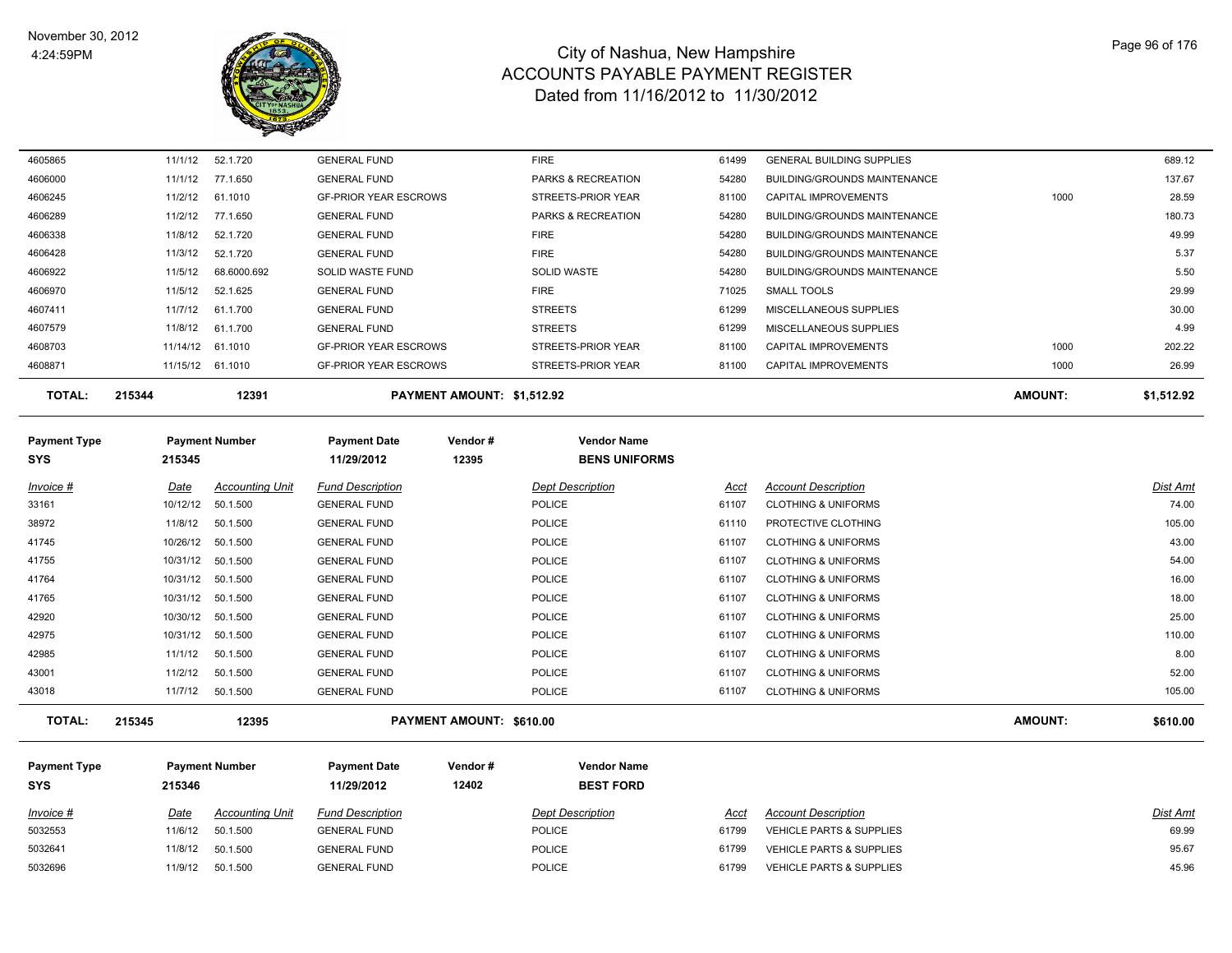

| <b>TOTAL:</b>                     | 215346 |             | 12402                                       |                                                | PAYMENT AMOUNT: \$211.62      |                                                      |                      |                                                  | <b>AMOUNT:</b>                                  | \$211.62                 |
|-----------------------------------|--------|-------------|---------------------------------------------|------------------------------------------------|-------------------------------|------------------------------------------------------|----------------------|--------------------------------------------------|-------------------------------------------------|--------------------------|
| <b>Payment Type</b><br><b>SYS</b> |        | 215347      | <b>Payment Number</b>                       | <b>Payment Date</b><br>11/29/2012              | Vendor#<br>13990              | <b>Vendor Name</b><br><b>AUBUCHON HARDWARE</b>       |                      |                                                  | <b>Payee Name</b><br><b>BLUE TARP FINANCIAL</b> |                          |
| Invoice #                         |        | Date        | <b>Accounting Unit</b>                      | <b>Fund Description</b>                        |                               | <b>Dept Description</b>                              | Acct                 | <b>Account Description</b>                       |                                                 | Dist Amt                 |
| 193853<br>199968                  |        | 11/8/12     | 66.1.500<br>11/16/12 66.1.500               | <b>GENERAL FUND</b><br><b>GENERAL FUND</b>     |                               | PARKING LOTS<br>PARKING LOTS                         | 61299<br>61299       | MISCELLANEOUS SUPPLIES<br>MISCELLANEOUS SUPPLIES |                                                 | 6.74<br>2.50             |
| <b>TOTAL:</b>                     | 215347 |             | 13990                                       |                                                | <b>PAYMENT AMOUNT: \$9.24</b> |                                                      |                      |                                                  | AMOUNT:                                         | \$9.24                   |
| <b>Payment Type</b><br><b>SYS</b> |        | 215348      | <b>Payment Number</b>                       | <b>Payment Date</b><br>11/29/2012              | Vendor#<br>14032              | <b>Vendor Name</b><br><b>BOBCAT OF NEW HAMPSHIRE</b> |                      |                                                  |                                                 |                          |
| Invoice #                         |        | Date        | <b>Accounting Unit</b>                      | <b>Fund Description</b>                        |                               | <b>Dept Description</b>                              | Acct                 | <b>Account Description</b>                       | Activity                                        | Dist Amt                 |
| E20383                            |        | 11/5/12     | 86.3120                                     | TRANSIT GRANTS                                 |                               | <b>TRANSPORTATION</b>                                | 61799                | VEHICLE PARTS & SUPPLIES                         | 86.800.13.30.05                                 | 620.07                   |
| <b>TOTAL:</b>                     | 215348 |             | 14032                                       |                                                | PAYMENT AMOUNT: \$620.07      |                                                      |                      |                                                  | <b>AMOUNT:</b>                                  | \$620.07                 |
| <b>Payment Type</b><br><b>SYS</b> |        | 215349      | <b>Payment Number</b>                       | <b>Payment Date</b><br>11/29/2012              | Vendor#<br>12422              | <b>Vendor Name</b><br><b>BOT L GAS INC</b>           |                      |                                                  |                                                 |                          |
| $Invoice$ #<br>30535              |        | <b>Date</b> | <b>Accounting Unit</b><br>10/12/12 61.1.700 | <b>Fund Description</b><br><b>GENERAL FUND</b> |                               | <b>Dept Description</b><br><b>STREETS</b>            | <u>Acct</u><br>61166 | <b>Account Description</b><br>GASES              |                                                 | <b>Dist Amt</b><br>49.50 |
| <b>TOTAL:</b>                     | 215349 |             | 12422                                       |                                                | PAYMENT AMOUNT: \$49.50       |                                                      |                      |                                                  | AMOUNT:                                         | \$49.50                  |
| <b>Payment Type</b><br><b>SYS</b> |        | 215350      | <b>Payment Number</b>                       | <b>Payment Date</b><br>11/29/2012              | Vendor#<br>11214              | <b>Vendor Name</b><br><b>KATERI BRODEUR</b>          |                      |                                                  |                                                 |                          |
| Invoice #                         |        | Date        | <b>Accounting Unit</b>                      | <b>Fund Description</b>                        |                               | <b>Dept Description</b>                              | Acct                 | <b>Account Description</b>                       |                                                 | Dist Amt                 |
| 33232A 11/29/12 DCAP              |        | 11/26/12    | <b>BS1000</b>                               | <b>GENERAL FUND</b>                            |                               | <b>GENERAL FUND</b>                                  | 21460                | 125 DEPENDENT CARE                               |                                                 | 192.30                   |
| <b>TOTAL:</b>                     | 215350 |             | 11214                                       |                                                | PAYMENT AMOUNT: \$192.30      |                                                      |                      |                                                  | AMOUNT:                                         | \$192.30                 |
| <b>Payment Type</b><br><b>SYS</b> |        | 215351      | <b>Payment Number</b>                       | <b>Payment Date</b><br>11/29/2012              | Vendor#<br>15544              | <b>Vendor Name</b><br><b>BROUGH REALTY LLC</b>       |                      |                                                  |                                                 |                          |
| <u>Invoice #</u>                  |        | <u>Date</u> | <b>Accounting Unit</b>                      | <b>Fund Description</b>                        |                               | <b>Dept Description</b>                              | Acct                 | <b>Account Description</b>                       | Activity                                        | Dist Amt                 |
| <b>BOND RELEASE</b>               |        | 11/28/12    | <b>BS8400</b>                               | AGENCY-DEVELOPER ESCROWS                       |                               | AGENCY-BPW ESCROW<br><b>DEPOSITS</b>                 | 21730                | <b>ESCROW DEPOSITS</b>                           | PB-5312                                         | 636.76                   |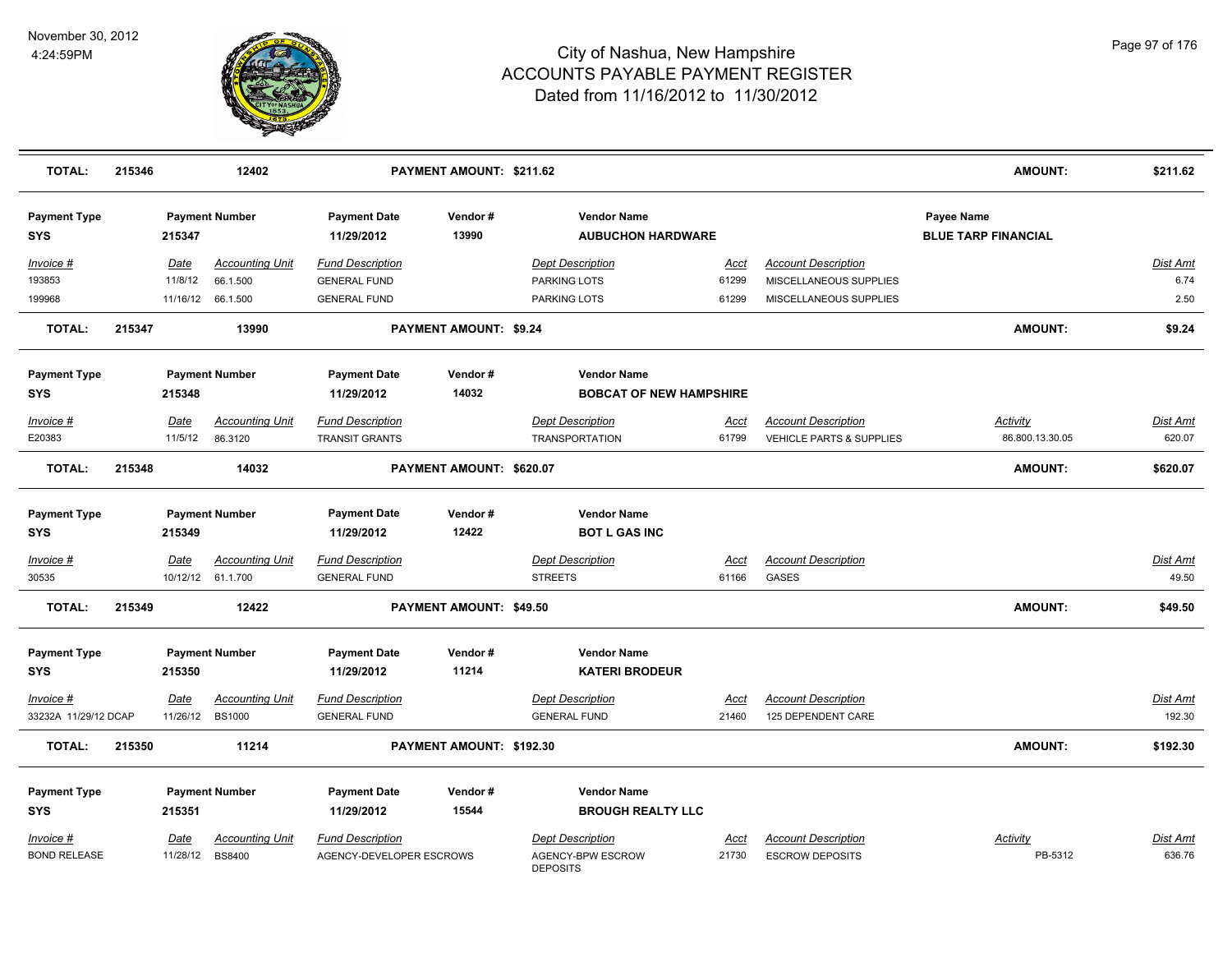

| <b>TOTAL:</b>                              | 215351 |                  | 15544                                            | PAYMENT AMOUNT: \$636.76                       |                            |                                                  |                      |                                                      | <b>AMOUNT:</b> | \$636.76                  |
|--------------------------------------------|--------|------------------|--------------------------------------------------|------------------------------------------------|----------------------------|--------------------------------------------------|----------------------|------------------------------------------------------|----------------|---------------------------|
| <b>Payment Type</b><br><b>SYS</b>          |        | 215352           | <b>Payment Number</b>                            | <b>Payment Date</b><br>11/29/2012              | Vendor#<br>14057           | <b>Vendor Name</b><br><b>BROX INDUSTRIES INC</b> |                      |                                                      |                |                           |
| <u>Invoice #</u>                           |        | Date             | <b>Accounting Unit</b>                           | <b>Fund Description</b>                        |                            | <b>Dept Description</b>                          | <u>Acct</u>          | <b>Account Description</b>                           | Activity       | <b>Dist Amt</b>           |
| 358974                                     |        |                  | 10/24/12 61.1.675                                | <b>GENERAL FUND</b>                            |                            | <b>STREETS</b>                                   | 61507                | <b>ASPHALT</b>                                       |                | 3,302.27                  |
| 358974                                     |        | 10/24/12 61.1001 |                                                  | CAPITAL IMPROVEMENTS                           |                            | STREETS-CAP IMP                                  | 81100                | CAPITAL IMPROVEMENTS                                 | 1000           | 5,319.30                  |
| 358974                                     |        | 10/24/12         | <b>BS1000</b>                                    | <b>GENERAL FUND</b>                            |                            | <b>GENERAL FUND</b>                              | 29185                | LAWSON INVENTORY SUSPENSE                            |                | $-523.97$                 |
| 359908                                     |        |                  | 10/31/12 61.1.675                                | <b>GENERAL FUND</b>                            |                            | <b>STREETS</b>                                   | 61507                | <b>ASPHALT</b>                                       |                | 9,454.65                  |
| 359908                                     |        | 10/31/12 61.1001 |                                                  | CAPITAL IMPROVEMENTS                           |                            | STREETS-CAP IMP                                  | 81100                | CAPITAL IMPROVEMENTS                                 | 1000           | 50.00                     |
| 359908                                     |        | 10/31/12         | <b>BS1000</b>                                    | <b>GENERAL FUND</b>                            |                            | <b>GENERAL FUND</b>                              | 29185                | <b>LAWSON INVENTORY SUSPENSE</b>                     |                | $-8,933.84$               |
| 359975                                     |        |                  | 10/31/12 61.1.675                                | <b>GENERAL FUND</b>                            |                            | <b>STREETS</b>                                   | 61507                | <b>ASPHALT</b>                                       |                | 51.48                     |
| <b>TOTAL:</b>                              | 215352 |                  | 14057                                            |                                                | PAYMENT AMOUNT: \$8,719.89 |                                                  |                      |                                                      | <b>AMOUNT:</b> | \$8,719.89                |
| <b>Payment Type</b><br><b>SYS</b>          |        | 215353           | <b>Payment Number</b>                            | <b>Payment Date</b><br>11/29/2012              | Vendor#<br>11292           | <b>Vendor Name</b><br><b>BSN SPORTS</b>          |                      |                                                      |                |                           |
|                                            |        |                  |                                                  |                                                |                            |                                                  |                      |                                                      |                |                           |
| Invoice #<br>94977220                      |        | Date             | <b>Accounting Unit</b><br>10/26/12 77.1.720.8191 | <b>Fund Description</b>                        |                            | <b>Dept Description</b>                          | <u>Acct</u><br>54283 | <b>Account Description</b>                           |                | Dist Amt<br>931.45        |
|                                            |        |                  |                                                  | <b>GENERAL FUND</b>                            |                            | PARKS & RECREATION                               |                      | BASKETBALL COURT REHAB                               |                |                           |
| TOTAL:                                     | 215353 |                  | 11292                                            |                                                | PAYMENT AMOUNT: \$931.45   |                                                  |                      |                                                      | <b>AMOUNT:</b> | \$931.45                  |
| <b>Payment Type</b>                        |        |                  | <b>Payment Number</b>                            | <b>Payment Date</b>                            | Vendor#                    | <b>Vendor Name</b>                               |                      |                                                      |                |                           |
| <b>SYS</b>                                 |        | 215354           |                                                  | 11/29/2012                                     | 15556                      | <b>STEVE BUXTON</b>                              |                      |                                                      |                |                           |
| <u>Invoice #</u><br>TUITION REIMB 11/20/12 |        | <u>Date</u>      | <b>Accounting Unit</b><br>11/20/12 52.1.635      | <b>Fund Description</b><br><b>GENERAL FUND</b> |                            | <b>Dept Description</b><br><b>FIRE</b>           | <u>Acct</u><br>52800 | <b>Account Description</b><br>EDUCATIONAL ASSISTANCE |                | <u>Dist Amt</u><br>300.00 |
| <b>TOTAL:</b>                              | 215354 |                  | 15556                                            |                                                | PAYMENT AMOUNT: \$300.00   |                                                  |                      |                                                      | <b>AMOUNT:</b> | \$300.00                  |
| <b>Payment Type</b>                        |        |                  | <b>Payment Number</b>                            | <b>Payment Date</b>                            | Vendor#                    | <b>Vendor Name</b>                               |                      |                                                      |                |                           |
| <b>SYS</b>                                 |        | 215355           |                                                  | 11/29/2012                                     | 11547                      | <b>CALLOGIX INC</b>                              |                      |                                                      |                |                           |
| Invoice #                                  |        | Date             | <b>Accounting Unit</b>                           | <b>Fund Description</b>                        |                            | <b>Dept Description</b>                          | Acct                 | <b>Account Description</b>                           |                | Dist Amt                  |
| 121000488                                  |        |                  | 10/31/12 61.1.670                                | <b>GENERAL FUND</b>                            |                            | <b>STREETS</b>                                   | 54236                | <b>SECURITY SERVICES</b>                             |                | 208.50                    |
| <b>TOTAL:</b>                              | 215355 |                  | 11547                                            |                                                | PAYMENT AMOUNT: \$208.50   |                                                  |                      |                                                      | <b>AMOUNT:</b> | \$208.50                  |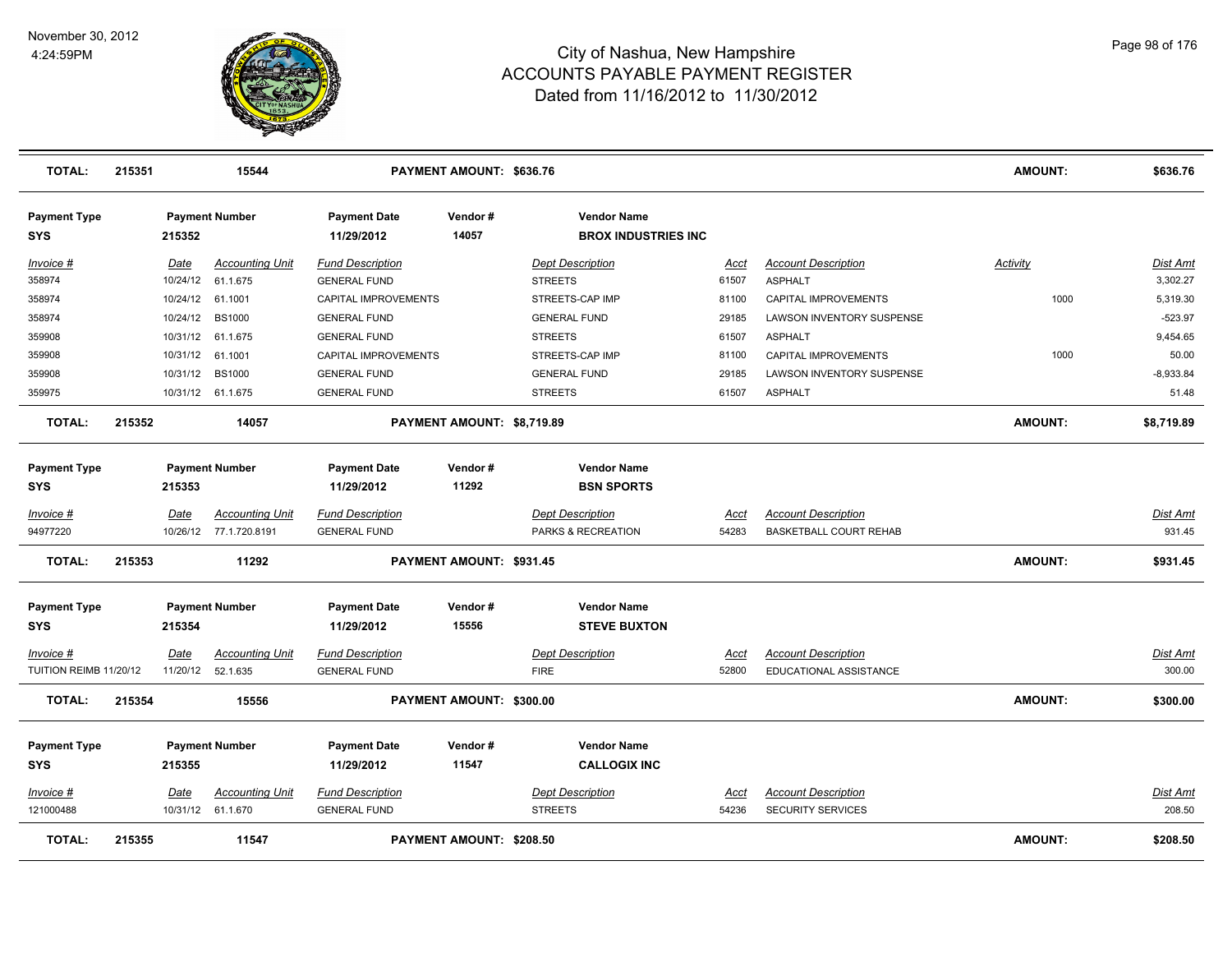

| <b>Payment Type</b>               |        |                         | <b>Payment Number</b>             | <b>Payment Date</b>                                               | Vendor#                     | <b>Vendor Name</b>                                    |                      |                                                                                 |                                  |                    |
|-----------------------------------|--------|-------------------------|-----------------------------------|-------------------------------------------------------------------|-----------------------------|-------------------------------------------------------|----------------------|---------------------------------------------------------------------------------|----------------------------------|--------------------|
| <b>SYS</b>                        |        | 215356                  |                                   | 11/29/2012                                                        | 11875                       | <b>CAPITAL APPRAISAL ASSOC</b>                        |                      |                                                                                 |                                  |                    |
| Invoice #                         |        | Date                    | <b>Accounting Unit</b>            | <b>Fund Description</b>                                           |                             | <b>Dept Description</b>                               | Acct                 | <b>Account Description</b>                                                      | Activity                         | <b>Dist Amt</b>    |
| 12-512                            |        | 10/23/12                | 60.5700                           | CAP PROJECTS-BROAD ST PKWY                                        |                             | CAP PROJECTS-BROAD ST<br><b>PKWY</b>                  | 81700                | <b>INFRASTRUCTURE</b>                                                           | 1061.60.10.70                    | 1,800.00           |
| 12-513                            |        | 10/23/12                | 60.5700                           | CAP PROJECTS-BROAD ST PKWY                                        |                             | CAP PROJECTS-BROAD ST<br><b>PKWY</b>                  | 81700                | <b>INFRASTRUCTURE</b>                                                           | 1061.60.10.70                    | 1,800.00           |
| 12-514                            |        | 10/23/12                | 60.5700                           | CAP PROJECTS-BROAD ST PKWY                                        |                             | CAP PROJECTS-BROAD ST<br><b>PKWY</b>                  | 81700                | <b>INFRASTRUCTURE</b>                                                           | 1061.60.10.70                    | 1,800.00           |
| 12-515                            |        | 10/23/12                | 60.5700                           | CAP PROJECTS-BROAD ST PKWY                                        |                             | CAP PROJECTS-BROAD ST<br><b>PKWY</b>                  | 81700                | <b>INFRASTRUCTURE</b>                                                           | 1061.60.10.70                    | 1,800.00           |
| 12-516                            |        | 10/23/12                | 60.5700                           | CAP PROJECTS-BROAD ST PKWY                                        |                             | CAP PROJECTS-BROAD ST<br><b>PKWY</b>                  | 81700                | <b>INFRASTRUCTURE</b>                                                           | 1061.60.10.70                    | 1,800.00           |
| 12-517                            |        | 10/23/12                | 60.5700                           | CAP PROJECTS-BROAD ST PKWY                                        |                             | CAP PROJECTS-BROAD ST<br><b>PKWY</b>                  | 81700                | <b>INFRASTRUCTURE</b>                                                           | 1061.60.10.70                    | 1,800.00           |
| 12-518                            |        | 10/23/12                | 60.5700                           | CAP PROJECTS-BROAD ST PKWY                                        |                             | CAP PROJECTS-BROAD ST<br><b>PKWY</b>                  | 81700                | <b>INFRASTRUCTURE</b>                                                           | 1061.60.10.70                    | 1,800.00           |
| 12-585                            |        | 10/23/12 60.5700        |                                   | CAP PROJECTS-BROAD ST PKWY                                        |                             | CAP PROJECTS-BROAD ST<br><b>PKWY</b>                  | 81700                | <b>INFRASTRUCTURE</b>                                                           | 1061.60.10.70                    | 1,800.00           |
| <b>TOTAL:</b>                     | 215356 |                         | 11875                             |                                                                   | PAYMENT AMOUNT: \$14,400.00 |                                                       |                      |                                                                                 | <b>AMOUNT:</b>                   | \$14,400.00        |
| <b>Payment Type</b><br><b>SYS</b> |        | 215357                  | <b>Payment Number</b>             | <b>Payment Date</b><br>11/29/2012                                 | Vendor#<br>12470            | <b>Vendor Name</b><br><b>CAREER CONNECTIONS</b>       |                      |                                                                                 |                                  |                    |
| $Invoice$ #<br>36059              |        | <b>Date</b><br>11/13/12 | <b>Accounting Unit</b><br>22.5010 | <b>Fund Description</b><br>CAP PROJECTS-INFO<br><b>TECHNOLOGY</b> |                             | <b>Dept Description</b><br>CAPITAL PROJECTS-INFO TECH | <u>Acct</u><br>81342 | <b>Account Description</b><br><b>COMPUTER SOFTWARE &amp;</b><br><b>HARDWARE</b> | <b>Activity</b><br>1010.22.01.30 | Dist Amt<br>694.32 |
| <b>TOTAL:</b>                     | 215357 |                         | 12470                             |                                                                   | PAYMENT AMOUNT: \$694.32    |                                                       |                      |                                                                                 | AMOUNT:                          | \$694.32           |
| <b>Payment Type</b><br><b>SYS</b> |        | 215358                  | <b>Payment Number</b>             | <b>Payment Date</b><br>11/29/2012                                 | Vendor#<br>12476            | <b>Vendor Name</b><br><b>CARPARTS OF NASHUA</b>       |                      |                                                                                 |                                  |                    |
| Invoice #                         |        | Date                    | <b>Accounting Unit</b>            | <b>Fund Description</b>                                           |                             | <b>Dept Description</b>                               | Acct                 | <b>Account Description</b>                                                      |                                  | <b>Dist Amt</b>    |
| D565570                           |        | 11/5/12                 | 50.1.500                          | <b>GENERAL FUND</b>                                               |                             | POLICE                                                | 61799                | <b>VEHICLE PARTS &amp; SUPPLIES</b>                                             |                                  | 74.31              |
| D566065                           |        | 11/7/12                 | 50.1.500                          | <b>GENERAL FUND</b>                                               |                             | <b>POLICE</b>                                         | 61799                | <b>VEHICLE PARTS &amp; SUPPLIES</b>                                             |                                  | 46.02              |
| D566099                           |        | 11/7/12                 | 50.1.500                          | <b>GENERAL FUND</b>                                               |                             | <b>POLICE</b>                                         | 61799                | <b>VEHICLE PARTS &amp; SUPPLIES</b>                                             |                                  | 28.15              |
| D566100                           |        | 11/7/12                 | 50.1.500                          | <b>GENERAL FUND</b>                                               |                             | <b>POLICE</b>                                         | 61799                | <b>VEHICLE PARTS &amp; SUPPLIES</b>                                             |                                  | 16.89              |
| D566247                           |        | 11/8/12                 | 44.1.720                          | <b>GENERAL FUND</b>                                               |                             | <b>EDGEWOOD CEMETERY</b>                              | 61799                | <b>VEHICLE PARTS &amp; SUPPLIES</b>                                             |                                  | 12.75              |
| D566563                           |        | 11/10/12                | 50.1.500                          | <b>GENERAL FUND</b>                                               |                             | <b>POLICE</b>                                         | 61799                | <b>VEHICLE PARTS &amp; SUPPLIES</b>                                             |                                  | 1.88               |
| D566902                           |        | 11/13/12                | 50.1.500                          | <b>GENERAL FUND</b>                                               |                             | POLICE                                                | 61799                | <b>VEHICLE PARTS &amp; SUPPLIES</b>                                             |                                  | 14.02              |
| D567166                           |        | 11/14/12                | 50.1.500                          | <b>GENERAL FUND</b>                                               |                             | <b>POLICE</b>                                         | 61799                | <b>VEHICLE PARTS &amp; SUPPLIES</b>                                             |                                  | 14.13              |
| D567167                           |        | 11/14/12                | 50.1.500                          | <b>GENERAL FUND</b>                                               |                             | <b>POLICE</b>                                         | 61799                | VEHICLE PARTS & SUPPLIES                                                        |                                  | 61.56              |
| D567233                           |        | 11/14/12                | 50.1.500                          | <b>GENERAL FUND</b>                                               |                             | <b>POLICE</b>                                         | 61799                | <b>VEHICLE PARTS &amp; SUPPLIES</b>                                             |                                  | 2.58               |
| D567438                           |        | 11/16/12                | 50.1.500                          | <b>GENERAL FUND</b>                                               |                             | <b>POLICE</b>                                         | 61799                | VEHICLE PARTS & SUPPLIES                                                        |                                  | 34.26              |
| D567532                           |        |                         | 11/16/12 57.1.620                 | <b>GENERAL FUND</b>                                               |                             | CITYWIDE COMMUNICATIONS                               | 61799                | <b>VEHICLE PARTS &amp; SUPPLIES</b>                                             |                                  | 2.39               |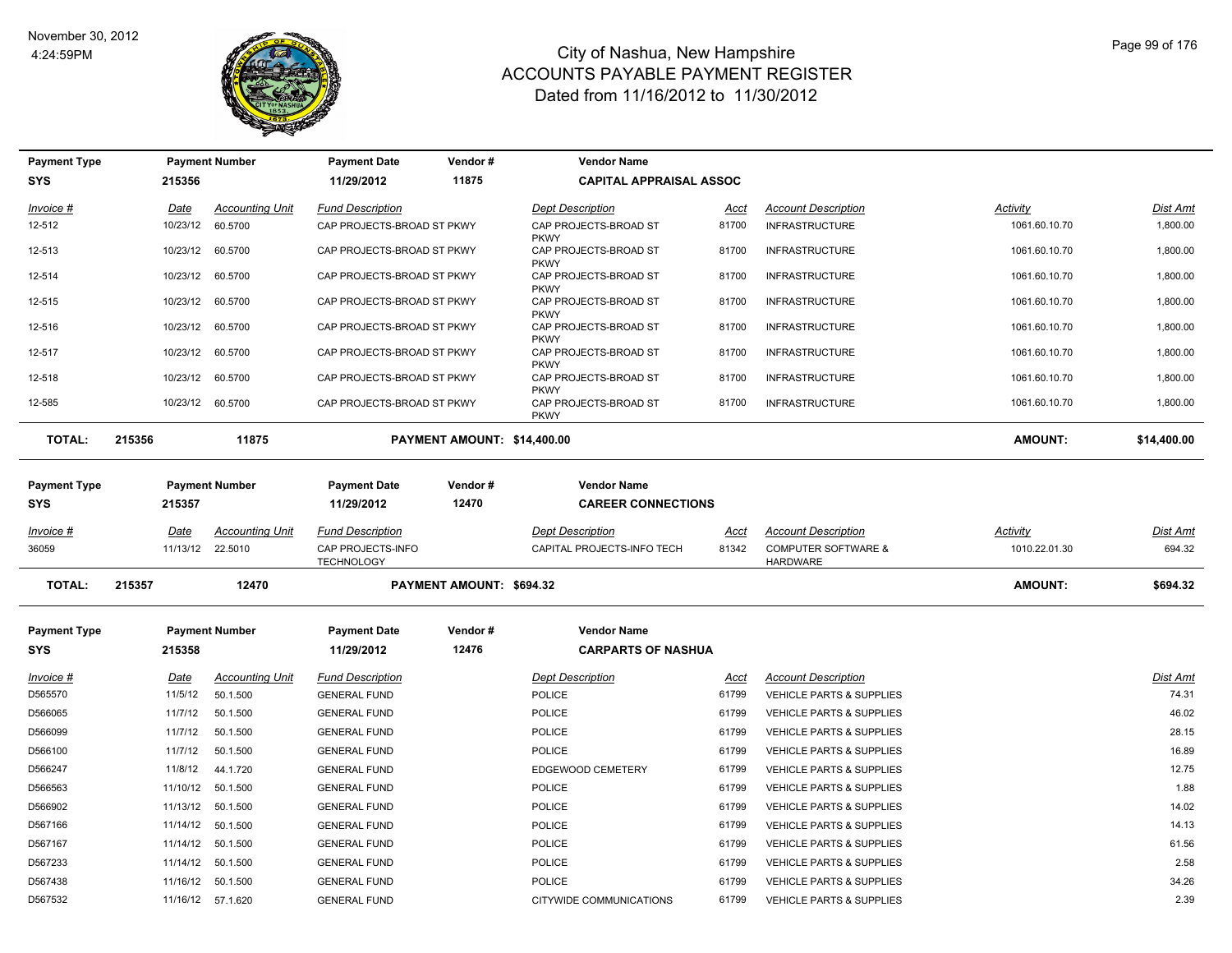

| <b>TOTAL:</b>                        | 215358 |                        | 12476                              |                                                                   | PAYMENT AMOUNT: \$308.94 |                                                            |                      |                                                                      | <b>AMOUNT:</b>  | \$308.94                  |
|--------------------------------------|--------|------------------------|------------------------------------|-------------------------------------------------------------------|--------------------------|------------------------------------------------------------|----------------------|----------------------------------------------------------------------|-----------------|---------------------------|
| <b>Payment Type</b><br><b>SYS</b>    |        | 215359                 | <b>Payment Number</b>              | <b>Payment Date</b><br>11/29/2012                                 | Vendor#<br>15557         | <b>Vendor Name</b><br><b>SHANNON CASEY</b>                 |                      |                                                                      |                 |                           |
| Invoice #<br>REFUND BACKGROUND<br>CK |        | Date<br>11/20/12       | <b>Accounting Unit</b><br>11.1.500 | <b>Fund Description</b><br><b>GENERAL FUND</b>                    |                          | <b>Dept Description</b><br>HUMAN RESOURCES                 | <b>Acct</b><br>55425 | <b>Account Description</b><br>EMPLOYMENT BACKGROUND<br><b>CHECKS</b> |                 | <b>Dist Amt</b><br>25.00  |
| <b>TOTAL:</b>                        | 215359 |                        | 15557                              |                                                                   | PAYMENT AMOUNT: \$25.00  |                                                            |                      |                                                                      | <b>AMOUNT:</b>  | \$25.00                   |
| <b>Payment Type</b><br><b>SYS</b>    |        | 215360                 | <b>Payment Number</b>              | <b>Payment Date</b><br>11/29/2012                                 | Vendor#<br>12487         | <b>Vendor Name</b><br><b>CBCINNOVIS INC</b>                |                      |                                                                      |                 |                           |
| Invoice #<br>2012100399              |        | <u>Date</u><br>10/1/12 | <b>Accounting Unit</b><br>07.1.565 | <b>Fund Description</b><br><b>GENERAL FUND</b>                    |                          | <b>Dept Description</b><br><b>CITY CLERK</b>               | <u>Acct</u><br>55699 | <b>Account Description</b><br>OTHER CONTRACTED SERVICES              |                 | <b>Dist Amt</b><br>37.95  |
| <b>TOTAL:</b>                        | 215360 |                        | 12487                              |                                                                   | PAYMENT AMOUNT: \$37.95  |                                                            |                      |                                                                      | <b>AMOUNT:</b>  | \$37.95                   |
| <b>Payment Type</b><br><b>SYS</b>    |        | 215361                 | <b>Payment Number</b>              | <b>Payment Date</b><br>11/29/2012                                 | Vendor#<br>15267         | <b>Vendor Name</b><br><b>CELLEBRITE USA CORPORATION</b>    |                      |                                                                      |                 |                           |
| Invoice #<br>117755                  |        | Date<br>11/6/12        | <b>Accounting Unit</b><br>50.4020  | <b>Fund Description</b><br>POLICE DRUG ENFORCEMENT<br><b>FUND</b> |                          | Dept Description<br>POLICE DRUG ENFORCEMENT<br><b>FUND</b> | Acct<br>55699        | <b>Account Description</b><br>OTHER CONTRACTED SERVICES              |                 | <b>Dist Amt</b><br>999.00 |
| <b>TOTAL:</b>                        | 215361 |                        | 15267                              |                                                                   | PAYMENT AMOUNT: \$999.00 |                                                            |                      |                                                                      | <b>AMOUNT:</b>  | \$999.00                  |
| <b>Payment Type</b><br><b>SYS</b>    |        | 215362                 | <b>Payment Number</b>              | <b>Payment Date</b><br>11/29/2012                                 | Vendor#<br>12493         | <b>Vendor Name</b><br><b>CENTRAL PAPER PRODUCTS CO</b>     |                      |                                                                      |                 |                           |
| Invoice #                            |        | Date                   | <b>Accounting Unit</b>             | <b>Fund Description</b>                                           |                          | <b>Dept Description</b>                                    | Acct                 | <b>Account Description</b>                                           | <b>Activity</b> | <b>Dist Amt</b>           |
| 1214210                              |        | 11/8/12                | 86.3120                            | <b>TRANSIT GRANTS</b>                                             |                          | <b>TRANSPORTATION</b>                                      | 61299                | MISCELLANEOUS SUPPLIES                                               | 86.800.13.40.01 | 221.56                    |
| <b>TOTAL:</b>                        | 215362 |                        | 12493                              |                                                                   | PAYMENT AMOUNT: \$221.56 |                                                            |                      |                                                                      | <b>AMOUNT:</b>  | \$221.56                  |
| <b>Payment Type</b><br><b>SYS</b>    |        | 215363                 | <b>Payment Number</b>              | <b>Payment Date</b><br>11/29/2012                                 | Vendor#<br>11046         | <b>Vendor Name</b><br><b>CHRISTIAN PARTY RENTAL</b>        |                      |                                                                      |                 |                           |
| Invoice #<br>20332-4                 |        | Date<br>11/6/12        | <b>Accounting Unit</b><br>07.1.565 | <b>Fund Description</b><br><b>GENERAL FUND</b>                    |                          | <b>Dept Description</b><br><b>CITY CLERK</b>               | Acct<br>61299        | <b>Account Description</b><br>MISCELLANEOUS SUPPLIES                 |                 | Dist Amt<br>1,444.60      |
| 20332-4                              |        | 11/6/12                | <b>BS1000</b>                      | <b>GENERAL FUND</b>                                               |                          | <b>GENERAL FUND</b>                                        | 29185                | LAWSON INVENTORY SUSPENSE                                            |                 | 8.00                      |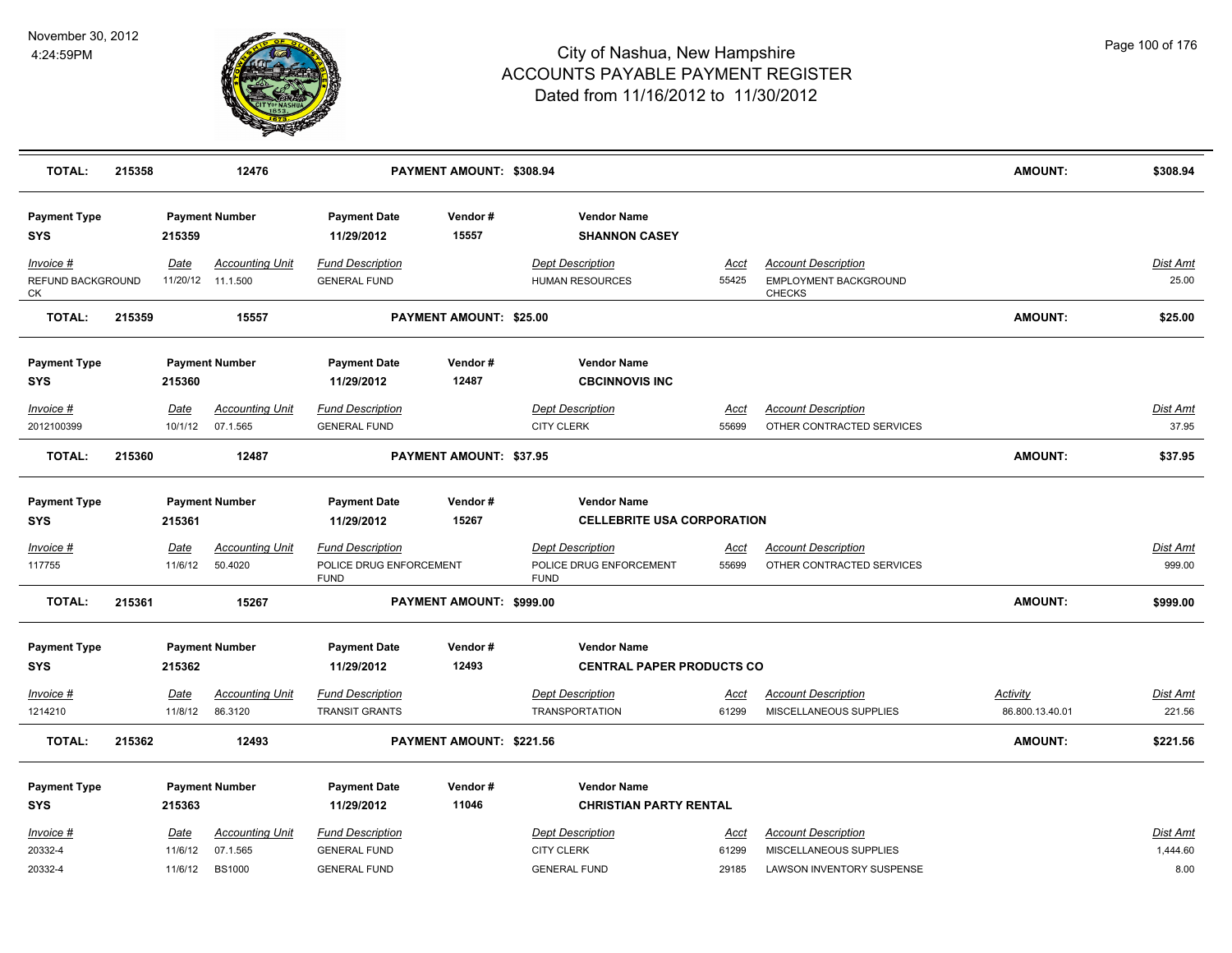

| <b>TOTAL:</b>                      | 215363 |                         | 11046                              |                                                                                | PAYMENT AMOUNT: \$1,452.60 |                                                                  |                      |                                                           | <b>AMOUNT:</b>                       | \$1,452.60         |
|------------------------------------|--------|-------------------------|------------------------------------|--------------------------------------------------------------------------------|----------------------------|------------------------------------------------------------------|----------------------|-----------------------------------------------------------|--------------------------------------|--------------------|
| <b>Payment Type</b><br><b>SYS</b>  |        | 215364                  | <b>Payment Number</b>              | <b>Payment Date</b><br>11/29/2012                                              | Vendor#<br>14106           | <b>Vendor Name</b><br><b>CINTAS</b>                              |                      |                                                           | Payee Name<br><b>CINTAS UNIFORMS</b> |                    |
| Invoice #<br>016122032             |        | Date<br>11/5/12         | <b>Accounting Unit</b><br>86.3120  | <b>Fund Description</b><br><b>TRANSIT GRANTS</b>                               |                            | <b>Dept Description</b><br><b>TRANSPORTATION</b>                 | Acct<br>55699        | <b>Account Description</b><br>OTHER CONTRACTED SERVICES   | <b>Activity</b><br>86.800.13.40.01   | Dist Amt<br>62.05  |
| 016122032                          |        | 11/5/12                 | <b>BS1000</b>                      | <b>GENERAL FUND</b>                                                            |                            | <b>GENERAL FUND</b>                                              | 29185                | <b>LAWSON INVENTORY SUSPENSE</b>                          |                                      | $-0.02$            |
| <b>TOTAL:</b>                      | 215364 |                         | 14106                              |                                                                                | PAYMENT AMOUNT: \$62.03    |                                                                  |                      |                                                           | AMOUNT:                              | \$62.03            |
| <b>Payment Type</b><br><b>SYS</b>  |        | 215365                  | <b>Payment Number</b>              | <b>Payment Date</b><br>11/29/2012                                              | Vendor#<br>12526           | <b>Vendor Name</b><br>THE COACH CO                               |                      |                                                           |                                      |                    |
| Invoice #                          |        | Date                    | <b>Accounting Unit</b>             | <b>Fund Description</b>                                                        |                            | <b>Dept Description</b>                                          | Acct                 | <b>Account Description</b>                                |                                      | Dist Amt           |
| 031966                             |        |                         | 11/21/12 77.2503                   | PARKS & REC PROGRAMS FUND                                                      |                            | PARKS & REC PROGRAMS                                             | 55658                | <b>RECREATION PROGRAM SERVICES</b>                        |                                      | 4,179.60           |
| <b>TOTAL:</b>                      | 215365 |                         | 12526                              |                                                                                | PAYMENT AMOUNT: \$4,179.60 |                                                                  |                      |                                                           | <b>AMOUNT:</b>                       | \$4,179.60         |
| <b>Payment Type</b><br><b>SYS</b>  |        | 215366                  | <b>Payment Number</b>              | <b>Payment Date</b><br>11/29/2012                                              | Vendor#<br>12527           | <b>Vendor Name</b><br><b>COCCI COMPUTER SERVICES INC</b>         |                      |                                                           |                                      |                    |
| Invoice #                          |        | <b>Date</b>             | <b>Accounting Unit</b>             | <b>Fund Description</b>                                                        |                            | <b>Dept Description</b>                                          | <u>Acct</u>          | <b>Account Description</b>                                |                                      | <u>Dist Amt</u>    |
| S125666                            |        |                         | 10/31/12 79.1.770                  | <b>GENERAL FUND</b>                                                            |                            | <b>LIBRARY</b>                                                   | 54450                | OFFICE EQUIP REPAIRS &<br>MAINTENANCE                     |                                      | 111.00             |
| <b>TOTAL:</b>                      | 215366 |                         | 12527                              |                                                                                | PAYMENT AMOUNT: \$111.00   |                                                                  |                      |                                                           | AMOUNT:                              | \$111.00           |
| <b>Payment Type</b><br><b>SYS</b>  |        | 215367                  | <b>Payment Number</b>              | <b>Payment Date</b><br>11/29/2012                                              | Vendor #<br>12534          | <b>Vendor Name</b><br><b>JOHN COLLINS</b>                        |                      |                                                           |                                      |                    |
| Invoice #<br>TAPING 11/15-11/22/12 |        | <b>Date</b><br>11/28/12 | <b>Accounting Unit</b><br>22.2505  | <b>Fund Description</b><br><b>GOVT &amp; EDUCATION CHANNELS</b><br><b>FUND</b> |                            | <b>Dept Description</b><br><b>GOV'T &amp; EDUCATION CHANNELS</b> | <u>Acct</u><br>53470 | <b>Account Description</b><br><b>VIDEOGRAPHY SERVICES</b> |                                      | Dist Amt<br>175.00 |
| <b>TOTAL:</b>                      | 215367 |                         | 12534                              |                                                                                | PAYMENT AMOUNT: \$175.00   |                                                                  |                      |                                                           | AMOUNT:                              | \$175.00           |
| <b>Payment Type</b>                |        |                         | <b>Payment Number</b>              | <b>Payment Date</b>                                                            | Vendor#                    | <b>Vendor Name</b>                                               |                      |                                                           |                                      |                    |
| <b>SYS</b>                         |        | 215368                  |                                    | 11/29/2012                                                                     | 14135                      | <b>CONTINENTAL PAVING INC</b>                                    |                      |                                                           |                                      |                    |
| Invoice #<br>95022MB               |        | Date<br>10/31/12        | <b>Accounting Unit</b><br>61.1.675 | <b>Fund Description</b><br><b>GENERAL FUND</b>                                 |                            | <b>Dept Description</b><br><b>STREETS</b>                        | Acct<br>61507        | <b>Account Description</b><br><b>ASPHALT</b>              |                                      | Dist Amt<br>100.13 |
| 95115MB                            |        | 10/31/12                | 61.1.675                           | <b>GENERAL FUND</b>                                                            |                            | <b>STREETS</b>                                                   | 61507                | <b>ASPHALT</b>                                            |                                      | 100.79             |
| 95188MB                            |        | 11/7/12                 | 61.1.675                           | <b>GENERAL FUND</b>                                                            |                            | <b>STREETS</b>                                                   | 61507                | <b>ASPHALT</b>                                            |                                      | 102.80             |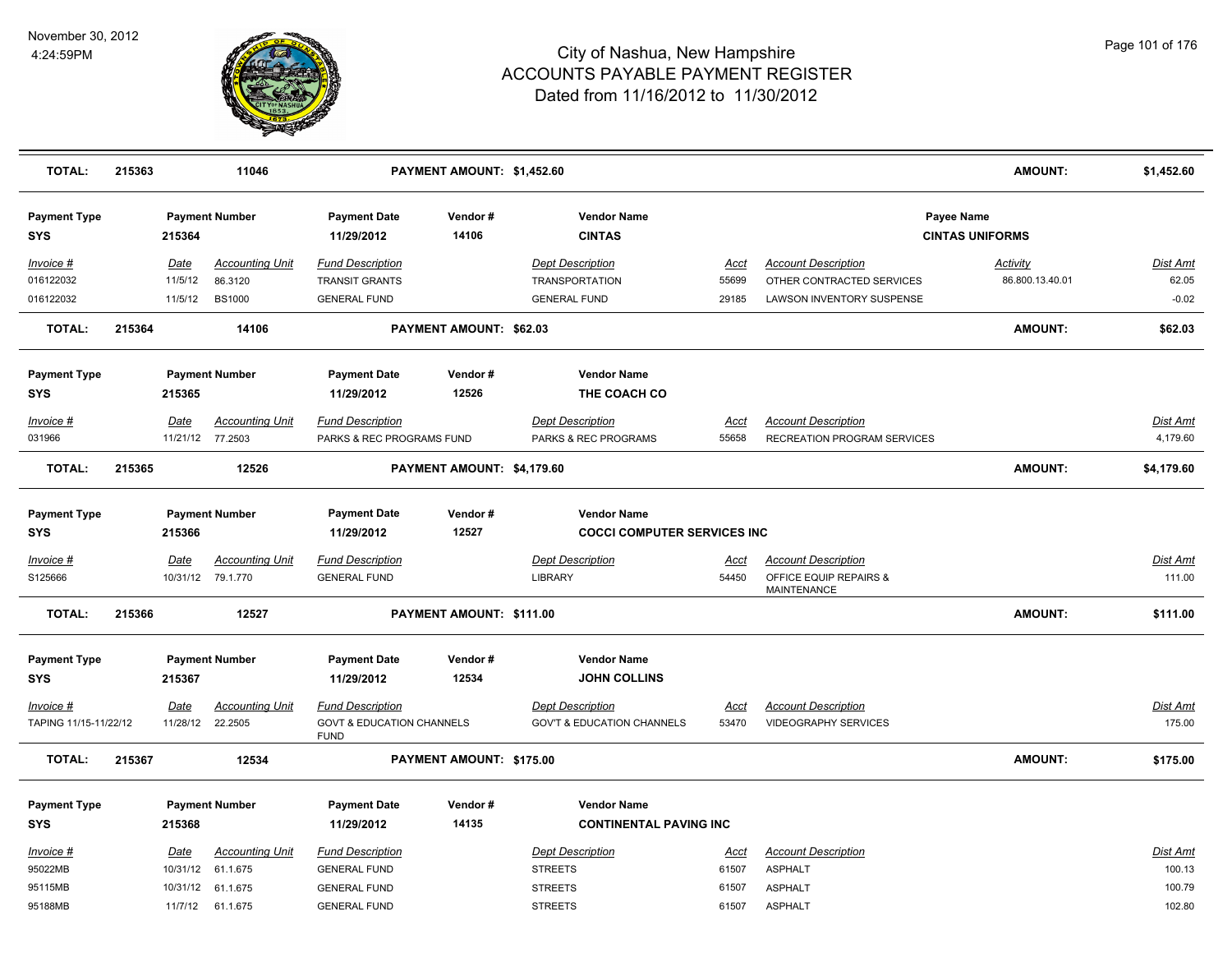

| <b>TOTAL:</b>                                     | 215368 |                                            | 14135                                                                                            |                                                                                                                                               | PAYMENT AMOUNT: \$303.72 |                                                                                                       |                                                 |                                                                                                                            | <b>AMOUNT:</b>               | \$303.72                                             |
|---------------------------------------------------|--------|--------------------------------------------|--------------------------------------------------------------------------------------------------|-----------------------------------------------------------------------------------------------------------------------------------------------|--------------------------|-------------------------------------------------------------------------------------------------------|-------------------------------------------------|----------------------------------------------------------------------------------------------------------------------------|------------------------------|------------------------------------------------------|
| <b>Payment Type</b><br><b>SYS</b>                 |        | 215369                                     | <b>Payment Number</b>                                                                            | <b>Payment Date</b><br>11/29/2012                                                                                                             | Vendor#<br>10490         | <b>Vendor Name</b><br><b>CONWAY OFFICE PRODUCTS LLC</b>                                               |                                                 |                                                                                                                            |                              |                                                      |
| Invoice #<br>052472                               |        | Date<br>10/11/12                           | <b>Accounting Unit</b><br>61.1.705                                                               | <b>Fund Description</b><br><b>GENERAL FUND</b>                                                                                                |                          | <b>Dept Description</b><br><b>STREETS</b>                                                             | Acct<br>54450                                   | <b>Account Description</b><br>OFFICE EQUIP REPAIRS &<br><b>MAINTENANCE</b>                                                 |                              | Dist Amt<br>114.00                                   |
| <b>TOTAL:</b>                                     | 215369 |                                            | 10490                                                                                            |                                                                                                                                               | PAYMENT AMOUNT: \$114.00 |                                                                                                       |                                                 |                                                                                                                            | <b>AMOUNT:</b>               | \$114.00                                             |
| <b>Payment Type</b><br><b>SYS</b>                 |        | 215370                                     | <b>Payment Number</b>                                                                            | <b>Payment Date</b><br>11/29/2012                                                                                                             | Vendor#<br>12560         | <b>Vendor Name</b><br><b>CORRIVEAU ROUTHIER INC</b>                                                   |                                                 |                                                                                                                            |                              |                                                      |
| Invoice #<br>267203<br>267426<br>267511<br>267629 |        | <b>Date</b><br>10/12/12                    | <b>Accounting Unit</b><br>61.1.670<br>10/19/12 61.1.675<br>10/23/12 61.1.675<br>10/26/12 61.1010 | <b>Fund Description</b><br><b>GENERAL FUND</b><br><b>GENERAL FUND</b><br><b>GENERAL FUND</b><br><b>GF-PRIOR YEAR ESCROWS</b>                  |                          | <b>Dept Description</b><br><b>STREETS</b><br><b>STREETS</b><br><b>STREETS</b><br>STREETS-PRIOR YEAR   | <u>Acct</u><br>71025<br>61299<br>61299<br>81100 | <b>Account Description</b><br>SMALL TOOLS<br>MISCELLANEOUS SUPPLIES<br>MISCELLANEOUS SUPPLIES<br>CAPITAL IMPROVEMENTS      | <b>Activity</b><br>1000      | <u>Dist Amt</u><br>278.07<br>36.00<br>29.85<br>11.38 |
| 267644<br>267737<br>267768<br>267790              |        | 10/26/12<br>10/31/12<br>11/1/12<br>11/2/12 | 61.1010<br>61.1010<br>61.1010<br>61.1010                                                         | <b>GF-PRIOR YEAR ESCROWS</b><br><b>GF-PRIOR YEAR ESCROWS</b><br><b>GF-PRIOR YEAR ESCROWS</b><br><b>GF-PRIOR YEAR ESCROWS</b>                  |                          | STREETS-PRIOR YEAR<br>STREETS-PRIOR YEAR<br>STREETS-PRIOR YEAR<br>STREETS-PRIOR YEAR                  | 81100<br>81100<br>81100<br>81100                | CAPITAL IMPROVEMENTS<br>CAPITAL IMPROVEMENTS<br>CAPITAL IMPROVEMENTS<br>CAPITAL IMPROVEMENTS                               | 1000<br>1000<br>1000<br>1000 | 22.76<br>68.28<br>78.97<br>68.80                     |
| 267853<br>267954<br>268046<br>268079<br>268092    |        | 11/5/12<br>11/9/12<br>11/14/12<br>11/15/12 | 61.1010<br>61.1010<br>61.1.675<br>61.1010<br>11/15/12 69.6200.540                                | <b>GF-PRIOR YEAR ESCROWS</b><br><b>GF-PRIOR YEAR ESCROWS</b><br><b>GENERAL FUND</b><br><b>GF-PRIOR YEAR ESCROWS</b><br><b>WASTEWATER FUND</b> |                          | STREETS-PRIOR YEAR<br>STREETS-PRIOR YEAR<br><b>STREETS</b><br>STREETS-PRIOR YEAR<br><b>WASTEWATER</b> | 81100<br>81100<br>61560<br>81100<br>54300       | CAPITAL IMPROVEMENTS<br>CAPITAL IMPROVEMENTS<br><b>CONSTRUCTION MATERIALS</b><br>CAPITAL IMPROVEMENTS<br>SEWER MAINTENANCE | 1000<br>1000<br>1000         | 79.60<br>87.20<br>54.00<br>11.38<br>36.00            |
| <b>TOTAL:</b>                                     | 215370 |                                            | 12560                                                                                            |                                                                                                                                               | PAYMENT AMOUNT: \$862.29 |                                                                                                       |                                                 |                                                                                                                            | <b>AMOUNT:</b>               | \$862.29                                             |
| <b>Payment Type</b><br><b>SYS</b>                 |        | 215371                                     | <b>Payment Number</b>                                                                            | <b>Payment Date</b><br>11/29/2012                                                                                                             | Vendor#<br>14142         | <b>Vendor Name</b><br><b>KEITH COTE</b>                                                               |                                                 |                                                                                                                            |                              |                                                      |
| Invoice #<br>11211A 11/29/12 DCAP                 |        | Date                                       | <b>Accounting Unit</b><br>11/26/12 BS1000                                                        | <b>Fund Description</b><br><b>GENERAL FUND</b>                                                                                                |                          | <b>Dept Description</b><br><b>GENERAL FUND</b>                                                        | Acct<br>21460                                   | <b>Account Description</b><br>125 DEPENDENT CARE                                                                           |                              | Dist Amt<br>192.31                                   |
| <b>TOTAL:</b>                                     | 215371 |                                            | 14142                                                                                            |                                                                                                                                               | PAYMENT AMOUNT: \$192.31 |                                                                                                       |                                                 |                                                                                                                            | <b>AMOUNT:</b>               | \$192.31                                             |
| <b>Payment Type</b><br><b>SYS</b>                 |        | 215372                                     | <b>Payment Number</b>                                                                            | <b>Payment Date</b><br>11/29/2012                                                                                                             | Vendor#<br>14153         | <b>Vendor Name</b><br><b>CROWNE PLAZA NASHUA</b><br><b>Dept Description</b>                           |                                                 |                                                                                                                            |                              |                                                      |
| Invoice #                                         |        | Date                                       | <b>Accounting Unit</b>                                                                           | <b>Fund Description</b>                                                                                                                       |                          |                                                                                                       | <u>Acct</u>                                     | <b>Account Description</b>                                                                                                 | Activity                     | <b>Dist Amt</b>                                      |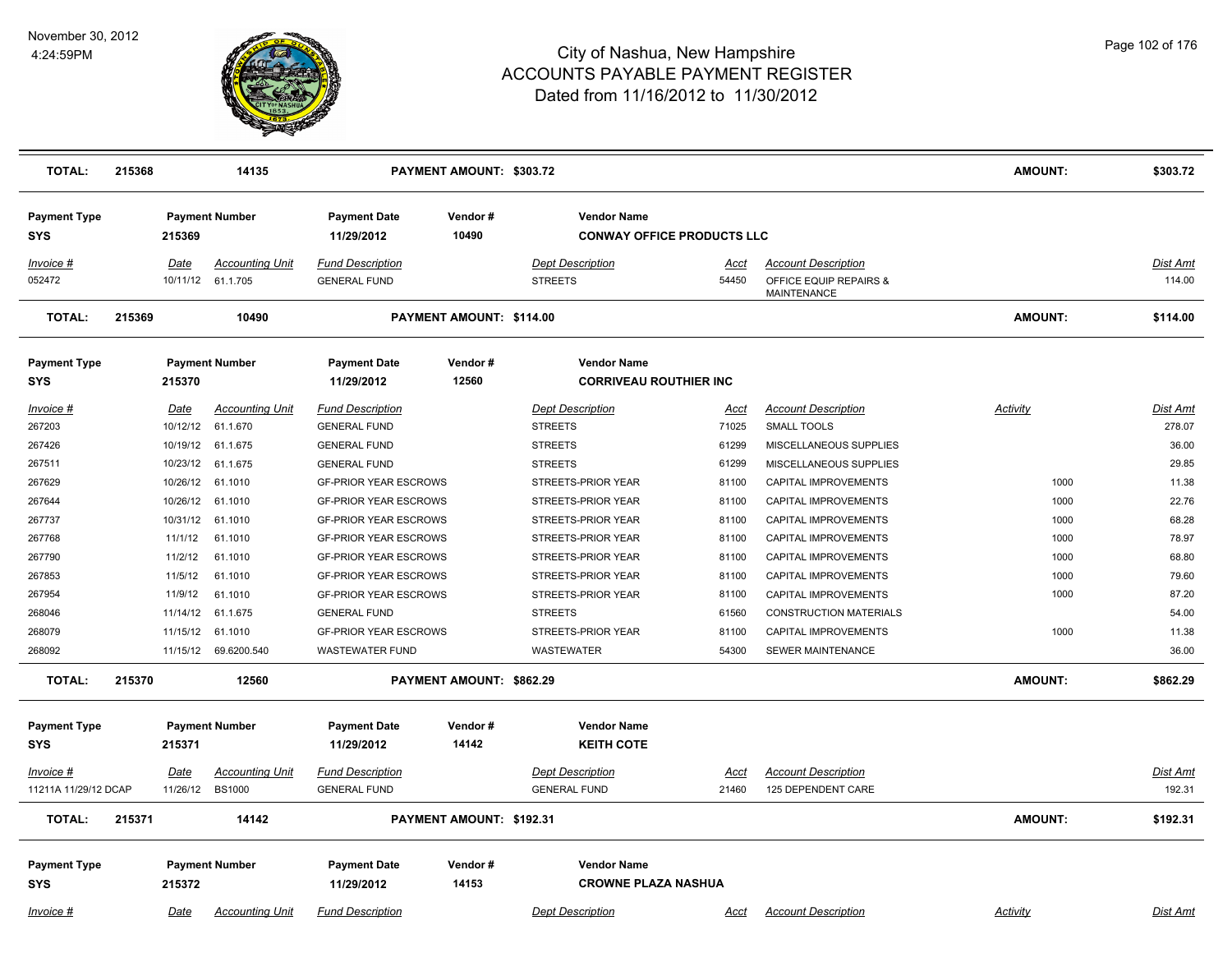

| 173210               |        | 11/15/12 22.5010 |                        | CAP PROJECTS-INFO<br><b>TECHNOLOGY</b> |                                 | CAPITAL PROJECTS-INFO TECH   | 81342       | <b>COMPUTER SOFTWARE &amp;</b><br><b>HARDWARE</b> | 1010.22.01.30                | 270.00          |
|----------------------|--------|------------------|------------------------|----------------------------------------|---------------------------------|------------------------------|-------------|---------------------------------------------------|------------------------------|-----------------|
| <b>TOTAL:</b>        | 215372 |                  | 14153                  |                                        | PAYMENT AMOUNT: \$270.00        |                              |             |                                                   | AMOUNT:                      | \$270.00        |
| <b>Payment Type</b>  |        |                  | <b>Payment Number</b>  | <b>Payment Date</b>                    | Vendor#                         | <b>Vendor Name</b>           |             |                                                   | Payee Name                   |                 |
| <b>SYS</b>           |        | 215373           |                        | 11/29/2012                             | 12588                           | <b>CUMMINS NORTHEAST INC</b> |             |                                                   | <b>CUMMINS NORTHEAST LLC</b> |                 |
| Invoice #            |        | Date             | <b>Accounting Unit</b> | <b>Fund Description</b>                |                                 | <b>Dept Description</b>      | Acct        | <b>Account Description</b>                        | <b>Activity</b>              | Dist Amt        |
| 100-3805             |        | 11/2/12          | 86.3120                | <b>TRANSIT GRANTS</b>                  |                                 | <b>TRANSPORTATION</b>        | 61799       | <b>VEHICLE PARTS &amp; SUPPLIES</b>               | 86.800.13.30.01              | 271.55          |
| 500-99095            |        | 11/6/12          | 86.3120                | <b>TRANSIT GRANTS</b>                  |                                 | <b>TRANSPORTATION</b>        | 61799       | <b>VEHICLE PARTS &amp; SUPPLIES</b>               | 86.800.13.30.01              | 1,045.94        |
| <b>TOTAL:</b>        | 215373 |                  | 12588                  |                                        | PAYMENT AMOUNT: \$1,317.49      |                              |             |                                                   | <b>AMOUNT:</b>               | \$1,317.49      |
| <b>Payment Type</b>  |        |                  | <b>Payment Number</b>  | <b>Payment Date</b>                    | Vendor#                         | <b>Vendor Name</b>           |             |                                                   |                              |                 |
| <b>SYS</b>           |        | 215374           |                        | 11/29/2012                             | 12593                           | <b>D &amp; R TOWING INC</b>  |             |                                                   |                              |                 |
| Invoice #            |        | Date             | <b>Accounting Unit</b> | <b>Fund Description</b>                |                                 | <b>Dept Description</b>      | <u>Acct</u> | <b>Account Description</b>                        |                              | <b>Dist Amt</b> |
| 167360               |        | 5/1/11           | 50.1.500               | <b>GENERAL FUND</b>                    |                                 | POLICE                       | 55699       | OTHER CONTRACTED SERVICES                         |                              | 125.00          |
| 168903               |        | 10/14/11         | 50.1.500               | <b>GENERAL FUND</b>                    |                                 | POLICE                       | 55699       | OTHER CONTRACTED SERVICES                         |                              | 187.50          |
| 170295               |        | 3/26/12          | 50.1.500               | <b>GENERAL FUND</b>                    |                                 | <b>POLICE</b>                | 55699       | OTHER CONTRACTED SERVICES                         |                              | 165.00          |
| 170488               |        | 4/16/12          | 50.1.500               | <b>GENERAL FUND</b>                    |                                 | <b>POLICE</b>                | 55699       | OTHER CONTRACTED SERVICES                         |                              | 125.00          |
| 171234               |        | 7/27/12          | 50.1.500               | <b>GENERAL FUND</b>                    |                                 | <b>POLICE</b>                | 55699       | OTHER CONTRACTED SERVICES                         |                              | 125.00          |
| 172056               |        | 11/1/12          | 50.1.500               | <b>GENERAL FUND</b>                    |                                 | <b>POLICE</b>                | 55699       | OTHER CONTRACTED SERVICES                         |                              | 125.00          |
| 172057               |        | 11/1/12          | 50.1.500               | <b>GENERAL FUND</b>                    |                                 | <b>POLICE</b>                | 55699       | OTHER CONTRACTED SERVICES                         |                              | 125.00          |
| 172060               |        | 11/7/12          | 50.1.500               | <b>GENERAL FUND</b>                    |                                 | <b>POLICE</b>                | 55699       | OTHER CONTRACTED SERVICES                         |                              | 95.00           |
| 172304               |        | 10/31/12         | 50.1.500               | <b>GENERAL FUND</b>                    |                                 | <b>POLICE</b>                | 55699       | OTHER CONTRACTED SERVICES                         |                              | 125.00          |
| 172360               |        | 10/23/12         | 50.1.500               | <b>GENERAL FUND</b>                    |                                 | POLICE                       | 55699       | OTHER CONTRACTED SERVICES                         |                              | 95.00           |
| 172444               |        | 11/14/12         | 50.1.500               | <b>GENERAL FUND</b>                    |                                 | POLICE                       | 55699       | OTHER CONTRACTED SERVICES                         |                              | 125.00          |
| 172446               |        | 11/14/12         | 50.1.500               | <b>GENERAL FUND</b>                    |                                 | <b>POLICE</b>                | 55699       | OTHER CONTRACTED SERVICES                         |                              | 125.00          |
| 172575               |        |                  | 11/11/12 50.1.500      | <b>GENERAL FUND</b>                    |                                 | <b>POLICE</b>                | 55699       | OTHER CONTRACTED SERVICES                         |                              | 125.00          |
| <b>TOTAL:</b>        | 215374 |                  | 12593                  |                                        | PAYMENT AMOUNT: \$1,667.50      |                              |             |                                                   | AMOUNT:                      | \$1,667.50      |
| <b>Payment Type</b>  |        |                  | <b>Payment Number</b>  | <b>Payment Date</b>                    | Vendor#                         | <b>Vendor Name</b>           |             |                                                   |                              |                 |
| <b>SYS</b>           |        | 215375           |                        | 11/29/2012                             | 11718                           | <b>JERALYN M DEHOYOS</b>     |             |                                                   |                              |                 |
| Invoice #            |        | Date             | <b>Accounting Unit</b> | <b>Fund Description</b>                |                                 | <b>Dept Description</b>      | Acct        | <b>Account Description</b>                        |                              | Dist Amt        |
| 20148A 11/29/12 DCAP |        | 11/26/12         | <b>BS1000</b>          | <b>GENERAL FUND</b>                    |                                 | <b>GENERAL FUND</b>          | 21460       | 125 DEPENDENT CARE                                |                              | 192.31          |
| <b>TOTAL:</b>        | 215375 |                  | 11718                  |                                        | <b>PAYMENT AMOUNT: \$192.31</b> |                              |             |                                                   | <b>AMOUNT:</b>               | \$192.31        |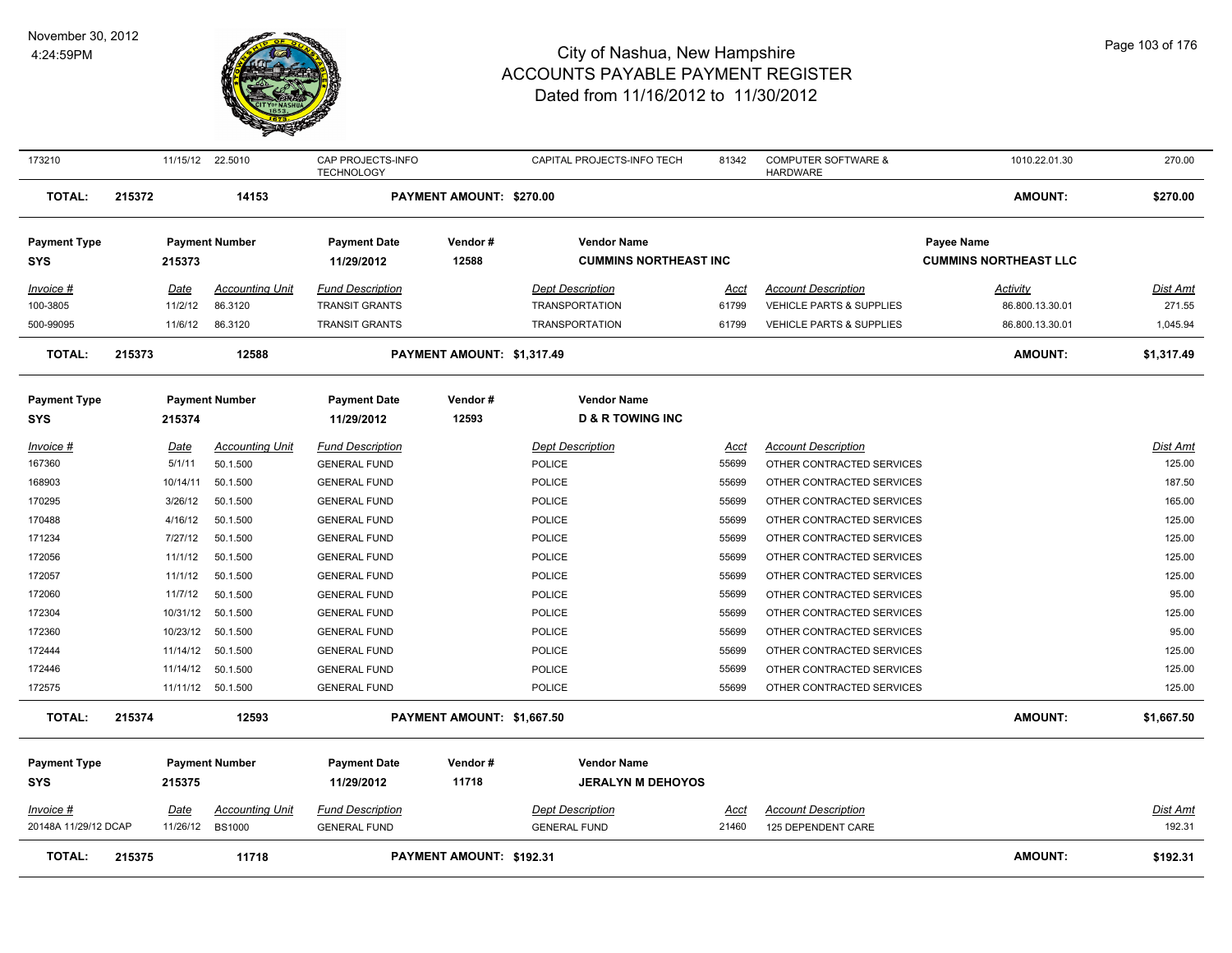

| <b>Payment Type</b> |             | <b>Payment Number</b>  | <b>Payment Date</b>     | Vendor#                       | <b>Vendor Name</b>                  |             |                                                                     |                 |                 |
|---------------------|-------------|------------------------|-------------------------|-------------------------------|-------------------------------------|-------------|---------------------------------------------------------------------|-----------------|-----------------|
| <b>SYS</b>          | 215376      |                        | 11/29/2012              | 12611                         | <b>DELMMAR COMMUNICATIONS</b>       |             |                                                                     |                 |                 |
| Invoice #           | Date        | <b>Accounting Unit</b> | <b>Fund Description</b> |                               | <b>Dept Description</b>             | Acct        | <b>Account Description</b>                                          |                 | <b>Dist Amt</b> |
| 452020              | 11/7/12     | 57.1.620               | <b>GENERAL FUND</b>     |                               | CITYWIDE COMMUNICATIONS             | 54487       | <b>EQUIPMENT REPAIRS &amp;</b><br><b>MAINTENANCE</b>                |                 | 250.00          |
| 462001              | 11/12/12    | 57.1.620               | <b>GENERAL FUND</b>     |                               | CITYWIDE COMMUNICATIONS             | 54487       | <b>EQUIPMENT REPAIRS &amp;</b>                                      |                 | 250.00          |
| 472012              |             | 11/20/12 57.1.620      | <b>GENERAL FUND</b>     |                               | CITYWIDE COMMUNICATIONS             | 54487       | <b>MAINTENANCE</b><br><b>EQUIPMENT REPAIRS &amp;</b>                |                 | 500.00          |
| 472013              |             | 11/20/12 57.1.620      | <b>GENERAL FUND</b>     |                               | CITYWIDE COMMUNICATIONS             | 54487       | <b>MAINTENANCE</b><br><b>EQUIPMENT REPAIRS &amp;</b><br>MAINTENANCE |                 | 505.00          |
| <b>TOTAL:</b>       | 215376      | 12611                  |                         | PAYMENT AMOUNT: \$1,505.00    |                                     |             |                                                                     | <b>AMOUNT:</b>  | \$1,505.00      |
| <b>Payment Type</b> |             | <b>Payment Number</b>  | <b>Payment Date</b>     | Vendor#                       | <b>Vendor Name</b>                  |             |                                                                     |                 |                 |
| <b>SYS</b>          | 215377      |                        | 11/29/2012              | 12617                         | <b>DEPENDABLE LOCK SERVICE INC.</b> |             |                                                                     |                 |                 |
| Invoice #           | <u>Date</u> | <b>Accounting Unit</b> | <b>Fund Description</b> |                               | <b>Dept Description</b>             | <u>Acct</u> | <b>Account Description</b>                                          | <u>Activity</u> | <b>Dist Amt</b> |
| 1574                | 11/14/12    | 86.3120                | <b>TRANSIT GRANTS</b>   |                               | <b>TRANSPORTATION</b>               | 61299       | MISCELLANEOUS SUPPLIES                                              | 86.800.13.40.01 | 6.00            |
| <b>TOTAL:</b>       | 215377      | 12617                  |                         | <b>PAYMENT AMOUNT: \$6.00</b> |                                     |             |                                                                     | <b>AMOUNT:</b>  | \$6.00          |
| <b>Payment Type</b> |             | <b>Payment Number</b>  | <b>Payment Date</b>     | Vendor#                       | <b>Vendor Name</b>                  |             |                                                                     |                 |                 |
| <b>SYS</b>          | 215378      |                        | 11/29/2012              | 12638                         | DONOVAN EQUIPMENT CO INC            |             |                                                                     |                 |                 |
| Invoice #           | Date        | <b>Accounting Unit</b> | <b>Fund Description</b> |                               | <b>Dept Description</b>             | Acct        | <b>Account Description</b>                                          |                 | <b>Dist Amt</b> |
| 654125              | 10/31/12    | 61.1.700               | <b>GENERAL FUND</b>     |                               | <b>STREETS</b>                      | 54600       | <b>VEHICLE REPAIRS &amp; MAINTENANCE</b>                            |                 | 336.76          |
| 654527              | 11/7/12     | 61.1.700               | <b>GENERAL FUND</b>     |                               | <b>STREETS</b>                      | 54600       | VEHICLE REPAIRS & MAINTENANCE                                       |                 | 239.00          |
| 654985              | 11/15/12    | 61.1.700               | <b>GENERAL FUND</b>     |                               | <b>STREETS</b>                      | 54600       | <b>VEHICLE REPAIRS &amp; MAINTENANCE</b>                            |                 | 237.00          |
| 655163              | 11/19/12    | 50.1.500               | <b>GENERAL FUND</b>     |                               | <b>POLICE</b>                       | 61799       | VEHICLE PARTS & SUPPLIES                                            |                 | 876.50          |
| 655163              | 11/19/12    | <b>BS1000</b>          | <b>GENERAL FUND</b>     |                               | <b>GENERAL FUND</b>                 | 29185       | LAWSON INVENTORY SUSPENSE                                           |                 | 30.94           |
| <b>TOTAL:</b>       | 215378      | 12638                  |                         | PAYMENT AMOUNT: \$1,720.20    |                                     |             |                                                                     | <b>AMOUNT:</b>  | \$1,720.20      |
| <b>Payment Type</b> |             | <b>Payment Number</b>  | <b>Payment Date</b>     | Vendor#                       | <b>Vendor Name</b>                  |             |                                                                     |                 |                 |
| SYS                 | 215379      |                        | 11/29/2012              | 12643                         | <b>DRAIN MEDIC</b>                  |             |                                                                     |                 |                 |
| <u>Invoice #</u>    | <b>Date</b> | <b>Accounting Unit</b> | <b>Fund Description</b> |                               | <b>Dept Description</b>             | <u>Acct</u> | <b>Account Description</b>                                          |                 | <b>Dist Amt</b> |
| 4944                |             | 11/11/12 29.1.720.8163 | <b>GENERAL FUND</b>     |                               | <b>CITY BUILDINGS</b>               | 54487       | <b>EQUIPMENT REPAIRS &amp;</b><br><b>MAINTENANCE</b>                |                 | 275.00          |
| <b>TOTAL:</b>       | 215379      | 12643                  |                         | PAYMENT AMOUNT: \$275.00      |                                     |             |                                                                     | <b>AMOUNT:</b>  | \$275.00        |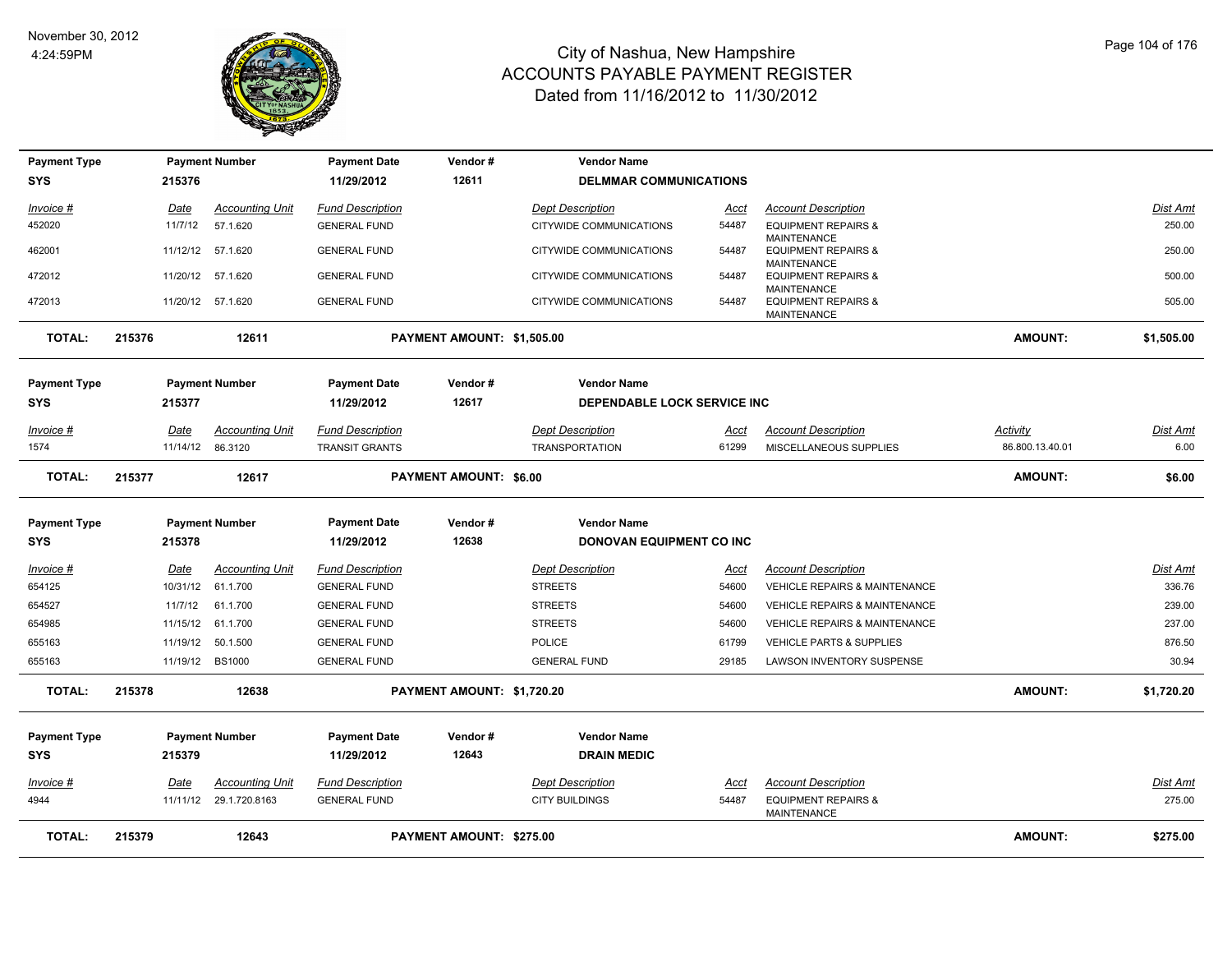

| <b>Payment Type</b>    |        |                 | <b>Payment Number</b>  | <b>Payment Date</b>     | Vendor#                    | <b>Vendor Name</b>                   |             |                                                                            |                                      |                 |
|------------------------|--------|-----------------|------------------------|-------------------------|----------------------------|--------------------------------------|-------------|----------------------------------------------------------------------------|--------------------------------------|-----------------|
| <b>SYS</b>             |        | 215380          |                        | 11/29/2012              | 11717                      | <b>JASON W DUFOE</b>                 |             |                                                                            |                                      |                 |
| Invoice #              |        | Date            | <b>Accounting Unit</b> | <b>Fund Description</b> |                            | <b>Dept Description</b>              | <u>Acct</u> | <b>Account Description</b>                                                 |                                      | Dist Amt        |
| 33240A 11/29/2012 DCAP |        | 11/26/12 BS1000 |                        | <b>GENERAL FUND</b>     |                            | <b>GENERAL FUND</b>                  | 21460       | 125 DEPENDENT CARE                                                         |                                      | 192.30          |
| <b>TOTAL:</b>          | 215380 |                 | 11717                  |                         | PAYMENT AMOUNT: \$192.30   |                                      |             |                                                                            | <b>AMOUNT:</b>                       | \$192.30        |
|                        |        |                 |                        |                         |                            |                                      |             |                                                                            |                                      |                 |
| <b>Payment Type</b>    |        |                 | <b>Payment Number</b>  | <b>Payment Date</b>     | Vendor#                    | <b>Vendor Name</b>                   |             |                                                                            |                                      |                 |
| <b>SYS</b>             |        | 215381          |                        | 11/29/2012              | 12660                      | THE DURKIN CO INC                    |             |                                                                            |                                      |                 |
| Invoice #              |        | Date            | <b>Accounting Unit</b> | <b>Fund Description</b> |                            | <b>Dept Description</b>              | Acct        | <b>Account Description</b>                                                 |                                      | Dist Amt        |
| 0071138-IN             |        |                 | 10/26/12  50.1.500     | <b>GENERAL FUND</b>     |                            | <b>POLICE</b>                        | 61428       | <b>JANITORIAL SUPPLIES</b>                                                 |                                      | 359.95          |
| <b>TOTAL:</b>          | 215381 |                 | 12660                  |                         | PAYMENT AMOUNT: \$359.95   |                                      |             |                                                                            | <b>AMOUNT:</b>                       | \$359.95        |
|                        |        |                 |                        |                         |                            |                                      |             |                                                                            |                                      |                 |
| <b>Payment Type</b>    |        |                 | <b>Payment Number</b>  | <b>Payment Date</b>     | Vendor#                    | <b>Vendor Name</b>                   |             |                                                                            |                                      |                 |
| <b>SYS</b>             |        | 215382          |                        | 11/29/2012              | 11894                      | <b>EASTERN INDUSTRIAL AUTOMATION</b> |             |                                                                            |                                      |                 |
| Invoice #              |        | <u>Date</u>     | <b>Accounting Unit</b> | <b>Fund Description</b> |                            | <b>Dept Description</b>              | <u>Acct</u> | <b>Account Description</b>                                                 |                                      | Dist Amt        |
| 3770840                |        | 10/5/12         | 69.6200.540            | <b>WASTEWATER FUND</b>  |                            | WASTEWATER                           | 54487       | <b>EQUIPMENT REPAIRS &amp;</b>                                             |                                      | 33.36           |
| 3777970                |        |                 | 10/25/12 69.6200.670   | <b>WASTEWATER FUND</b>  |                            | <b>WASTEWATER</b>                    | 54487       | <b>MAINTENANCE</b><br><b>EQUIPMENT REPAIRS &amp;</b><br><b>MAINTENANCE</b> |                                      | 461.16          |
| <b>TOTAL:</b>          | 215382 |                 | 11894                  |                         | PAYMENT AMOUNT: \$494.52   |                                      |             |                                                                            | <b>AMOUNT:</b>                       | \$494.52        |
|                        |        |                 |                        |                         |                            |                                      |             |                                                                            |                                      |                 |
| <b>Payment Type</b>    |        |                 | <b>Payment Number</b>  | <b>Payment Date</b>     | Vendor#                    | <b>Vendor Name</b>                   |             |                                                                            |                                      |                 |
| <b>SYS</b>             |        | 215383          |                        | 11/29/2012              | 14203                      | <b>EASTERN NE HYDRAULICS INC</b>     |             |                                                                            |                                      |                 |
| Invoice #              |        | <b>Date</b>     | <b>Accounting Unit</b> | <b>Fund Description</b> |                            | <b>Dept Description</b>              | <u>Acct</u> | <b>Account Description</b>                                                 |                                      | <u>Dist Amt</u> |
| 39037                  |        |                 | 10/30/12 61.1.700      | <b>GENERAL FUND</b>     |                            | <b>STREETS</b>                       | 54600       | <b>VEHICLE REPAIRS &amp; MAINTENANCE</b>                                   |                                      | 485.00          |
| 39038                  |        |                 | 10/30/12 61.1.700      | <b>GENERAL FUND</b>     |                            | <b>STREETS</b>                       | 54600       | VEHICLE REPAIRS & MAINTENANCE                                              |                                      | 760.00          |
| <b>TOTAL:</b>          | 215383 |                 | 14203                  |                         | PAYMENT AMOUNT: \$1,245.00 |                                      |             |                                                                            | <b>AMOUNT:</b>                       | \$1,245.00      |
| <b>Payment Type</b>    |        |                 | <b>Payment Number</b>  | <b>Payment Date</b>     | Vendor#                    | <b>Vendor Name</b>                   |             | Payee Name                                                                 |                                      |                 |
| <b>SYS</b>             |        | 215384          |                        | 11/29/2012              | 12243                      | <b>ERRCO RECYCLING</b>               |             |                                                                            | <b>ENVIRON, RESOURCE RETURN CORP</b> |                 |
| Invoice #              |        | Date            | <b>Accounting Unit</b> | <b>Fund Description</b> |                            | <b>Dept Description</b>              | Acct        | <b>Account Description</b>                                                 |                                      | Dist Amt        |
| 1026787-IN             |        | 10/13/12        | 68.6000.695            | SOLID WASTE FUND        |                            | <b>SOLID WASTE</b>                   | 55699       | OTHER CONTRACTED SERVICES                                                  |                                      | 5,288.79        |
| 1026873-IN             |        |                 | 10/20/12 68.6000.695   | SOLID WASTE FUND        |                            | SOLID WASTE                          | 55699       | OTHER CONTRACTED SERVICES                                                  |                                      | 6,558.27        |
| 1026958-IN             |        | 10/27/12        | 68.6000.695            | SOLID WASTE FUND        |                            | <b>SOLID WASTE</b>                   | 55699       | OTHER CONTRACTED SERVICES                                                  |                                      | 2,532.57        |
| 1027095-IN             |        |                 | 11/10/12 68.6000.695   | SOLID WASTE FUND        |                            | <b>SOLID WASTE</b>                   | 55699       | OTHER CONTRACTED SERVICES                                                  |                                      | 3,008.98        |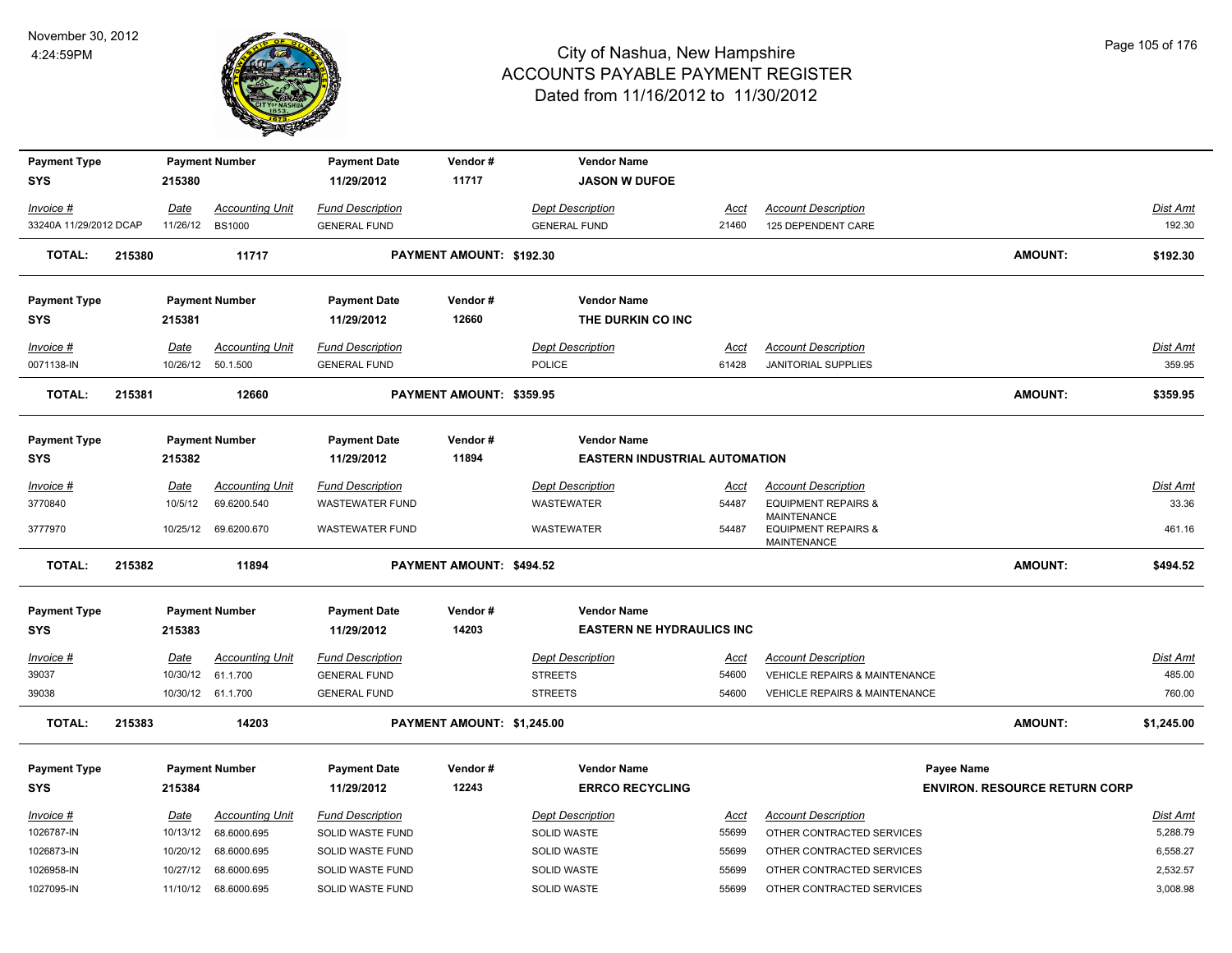

| <b>TOTAL:</b>                                       | 215384 |                          | 12243                                       |                                                                                | PAYMENT AMOUNT: \$17,388.61 |                                                                 |                        |                                                                                    | <b>AMOUNT:</b>   | \$17,388.61                      |
|-----------------------------------------------------|--------|--------------------------|---------------------------------------------|--------------------------------------------------------------------------------|-----------------------------|-----------------------------------------------------------------|------------------------|------------------------------------------------------------------------------------|------------------|----------------------------------|
| <b>Payment Type</b><br><b>SYS</b>                   |        | 215385                   | <b>Payment Number</b>                       | <b>Payment Date</b><br>11/29/2012                                              | Vendor#<br>12243            | <b>Vendor Name</b><br><b>ERRCO RECYCLING</b>                    |                        |                                                                                    |                  |                                  |
| Invoice #<br>1027171-IN                             |        | Date<br>11/17/12         | <b>Accounting Unit</b><br>68.6000.695       | <b>Fund Description</b><br>SOLID WASTE FUND                                    |                             | <b>Dept Description</b><br><b>SOLID WASTE</b>                   | Acct<br>55699          | <b>Account Description</b><br>OTHER CONTRACTED SERVICES                            |                  | Dist Amt<br>16,432.24            |
| <b>TOTAL:</b>                                       | 215385 |                          | 12243                                       |                                                                                | PAYMENT AMOUNT: \$16,432.24 |                                                                 |                        |                                                                                    | AMOUNT:          | \$16,432.24                      |
| <b>Payment Type</b><br><b>SYS</b>                   |        | 215386                   | <b>Payment Number</b>                       | <b>Payment Date</b><br>11/29/2012                                              | Vendor#<br>12698            | <b>Vendor Name</b><br><b>FWWEBBCO</b>                           |                        |                                                                                    |                  |                                  |
| Invoice #<br>37925424                               |        | Date<br>10/19/12         | <b>Accounting Unit</b><br>69.6200.670       | <b>Fund Description</b><br><b>WASTEWATER FUND</b>                              |                             | <b>Dept Description</b><br>WASTEWATER                           | Acct<br>54487          | <b>Account Description</b><br><b>EQUIPMENT REPAIRS &amp;</b><br><b>MAINTENANCE</b> |                  | Dist Amt<br>1.52                 |
| 37998814<br>38029014                                |        |                          | 10/31/12 61.1.700<br>11/1/12 77.1.650       | <b>GENERAL FUND</b><br><b>GENERAL FUND</b>                                     |                             | <b>STREETS</b><br>PARKS & RECREATION                            | 71025<br>54280         | SMALL TOOLS<br>BUILDING/GROUNDS MAINTENANCE                                        |                  | 74.28<br>59.83                   |
| <b>TOTAL:</b>                                       | 215386 |                          | 12698                                       |                                                                                | PAYMENT AMOUNT: \$135.63    |                                                                 |                        |                                                                                    | AMOUNT:          | \$135.63                         |
| <b>Payment Type</b><br><b>SYS</b>                   |        | 215387                   | <b>Payment Number</b>                       | <b>Payment Date</b><br>11/29/2012                                              | Vendor#<br>14222            | <b>Vendor Name</b><br><b>FASTENAL CO</b>                        |                        |                                                                                    |                  |                                  |
| Invoice #<br><b>NHNAS88647</b><br><b>NHNAS88652</b> |        | Date<br>10/26/12 61.1010 | <b>Accounting Unit</b><br>10/26/12 61.1.705 | <b>Fund Description</b><br><b>GF-PRIOR YEAR ESCROWS</b><br><b>GENERAL FUND</b> |                             | <b>Dept Description</b><br>STREETS-PRIOR YEAR<br><b>STREETS</b> | Acct<br>81100<br>61556 | <b>Account Description</b><br>CAPITAL IMPROVEMENTS<br>TRAFFIC SIGNAL MATERIALS     | Activity<br>1000 | <b>Dist Amt</b><br>6.70<br>22.88 |
| <b>TOTAL:</b>                                       | 215387 |                          | 14222                                       |                                                                                | PAYMENT AMOUNT: \$29.58     |                                                                 |                        |                                                                                    | AMOUNT:          | \$29.58                          |
| <b>Payment Type</b><br><b>SYS</b>                   |        | 215388                   | <b>Payment Number</b>                       | <b>Payment Date</b><br>11/29/2012                                              | Vendor#<br>14222            | <b>Vendor Name</b><br><b>FASTENAL CO</b>                        |                        |                                                                                    |                  |                                  |
| Invoice #<br><b>NHNAS88560</b>                      |        | <u>Date</u><br>10/22/12  | <b>Accounting Unit</b><br>69.6200.670       | <b>Fund Description</b><br><b>WASTEWATER FUND</b>                              |                             | <b>Dept Description</b><br>WASTEWATER                           | <u>Acct</u><br>54487   | <b>Account Description</b><br><b>EQUIPMENT REPAIRS &amp;</b><br><b>MAINTENANCE</b> |                  | Dist Amt<br>11.34                |
| <b>NHNAS88579</b>                                   |        |                          | 10/23/12 69.6200.670                        | <b>WASTEWATER FUND</b>                                                         |                             | WASTEWATER                                                      | 54487                  | <b>EQUIPMENT REPAIRS &amp;</b><br><b>MAINTENANCE</b>                               |                  | 9.00                             |
| <b>NHNAS88582</b>                                   |        | 10/23/12                 | 69.6200.670                                 | <b>WASTEWATER FUND</b>                                                         |                             | <b>WASTEWATER</b>                                               | 54487                  | <b>EQUIPMENT REPAIRS &amp;</b><br><b>MAINTENANCE</b>                               |                  | 3.89                             |
| <b>NHNAS88725</b>                                   |        | 11/1/12                  | 69.6200.670                                 | <b>WASTEWATER FUND</b>                                                         |                             | WASTEWATER                                                      | 54487                  | <b>EQUIPMENT REPAIRS &amp;</b><br><b>MAINTENANCE</b>                               |                  | 24.87                            |
| <b>TOTAL:</b>                                       | 215388 |                          | 14222                                       |                                                                                | PAYMENT AMOUNT: \$49.10     |                                                                 |                        |                                                                                    | AMOUNT:          | \$49.10                          |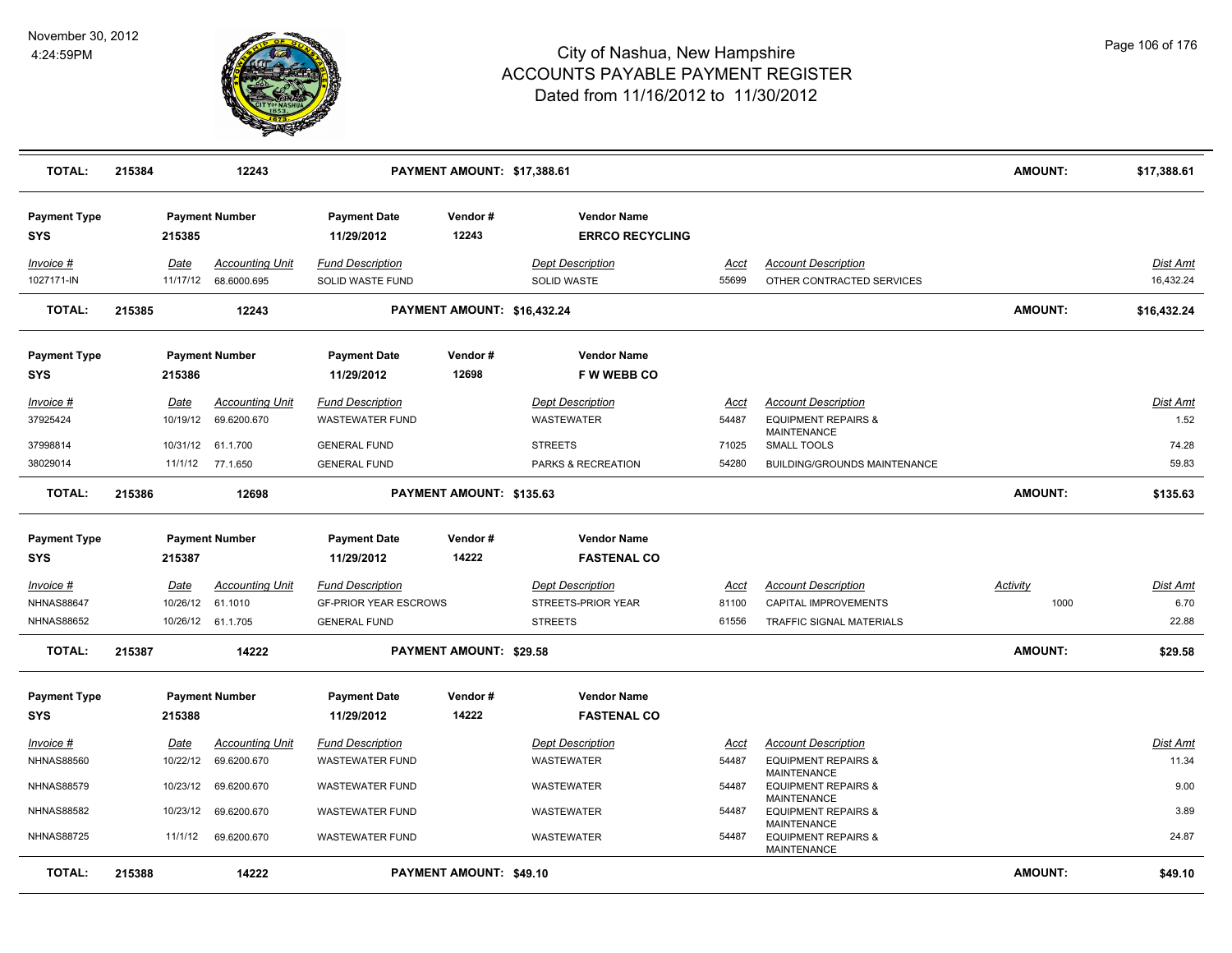

| <b>Payment Type</b> |                 |                               | <b>Payment Number</b>  | <b>Payment Date</b>        | Vendor#                      | <b>Vendor Name</b>                   |                                         |                                     | Payee Name                          |                 |
|---------------------|-----------------|-------------------------------|------------------------|----------------------------|------------------------------|--------------------------------------|-----------------------------------------|-------------------------------------|-------------------------------------|-----------------|
| <b>SYS</b>          |                 | 215389                        |                        | 11/29/2012                 | 12706                        |                                      | <b>FAY SPOFFORD &amp; THORNDIKE LLC</b> |                                     | <b>FAY SPOFFORD &amp; THORNDIKE</b> |                 |
| Invoice #           |                 | Date                          | <b>Accounting Unit</b> | <b>Fund Description</b>    |                              | <b>Dept Description</b>              | Acct                                    | <b>Account Description</b>          | Activity                            | Dist Amt        |
| 4-QN-066A           |                 | 9/29/12                       | 60.5700                | CAP PROJECTS-BROAD ST PKWY |                              | CAP PROJECTS-BROAD ST                | 81700                                   | <b>INFRASTRUCTURE</b>               | 1061.60.04.45                       | 22,092.35       |
|                     |                 | 9/29/12                       | 60.5700                | CAP PROJECTS-BROAD ST PKWY |                              | <b>PKWY</b><br>CAP PROJECTS-BROAD ST | 81700                                   | <b>INFRASTRUCTURE</b>               |                                     | 22,092.35       |
| 4-QN-066A           |                 |                               |                        |                            |                              | <b>PKWY</b>                          |                                         |                                     | 1061.60.04.50                       |                 |
| 8-QN-066            |                 | 9/29/12                       | 60.5700                | CAP PROJECTS-BROAD ST PKWY |                              | CAP PROJECTS-BROAD ST<br><b>PKWY</b> | 81700                                   | <b>INFRASTRUCTURE</b>               | 1061.60.04.25                       | 1,440.27        |
| 8-QN-066            |                 | 9/29/12                       | 60.5700                | CAP PROJECTS-BROAD ST PKWY |                              | CAP PROJECTS-BROAD ST                | 81700                                   | <b>INFRASTRUCTURE</b>               | 1061.60.04.45                       | 5,761.05        |
| 8-QN-066            |                 | 9/29/12                       | 60.5700                | CAP PROJECTS-BROAD ST PKWY |                              | <b>PKWY</b><br>CAP PROJECTS-BROAD ST | 81700                                   | <b>INFRASTRUCTURE</b>               | 1061.60.04.50                       | 19,443.62       |
| 8-QN-066            |                 | 9/29/12                       | 60.5700                | CAP PROJECTS-BROAD ST PKWY |                              | <b>PKWY</b><br>CAP PROJECTS-BROAD ST | 81700                                   | <b>INFRASTRUCTURE</b>               | 1061.60.04.55                       | 9,361.75        |
|                     |                 |                               |                        |                            |                              | <b>PKWY</b>                          |                                         |                                     |                                     |                 |
| 8-QN-066            |                 | 9/29/12                       | 60.5700                | CAP PROJECTS-BROAD ST PKWY |                              | CAP PROJECTS-BROAD ST<br><b>PKWY</b> | 81700                                   | <b>INFRASTRUCTURE</b>               | 1061.60.04.60                       | 8,641.61        |
| 8-QN-066            |                 | 9/29/12                       | 60.5700                | CAP PROJECTS-BROAD ST PKWY |                              | CAP PROJECTS-BROAD ST<br><b>PKWY</b> | 81700                                   | <b>INFRASTRUCTURE</b>               | 1061.60.05.65                       | 60,893.06       |
|                     |                 |                               |                        |                            |                              |                                      |                                         |                                     |                                     |                 |
| <b>TOTAL:</b>       | 215389          |                               | 12706                  |                            | PAYMENT AMOUNT: \$149,726.06 |                                      |                                         | AMOUNT:                             | \$149,726.06                        |                 |
|                     |                 |                               |                        |                            |                              |                                      |                                         |                                     |                                     |                 |
| <b>Payment Type</b> |                 |                               | <b>Payment Number</b>  | <b>Payment Date</b>        | Vendor#                      | <b>Vendor Name</b>                   |                                         |                                     |                                     |                 |
| <b>SYS</b>          |                 | 12718<br>215390<br>11/29/2012 |                        |                            |                              | FIRE TECH & SAFETY OF NEW ENGL       |                                         |                                     |                                     |                 |
| Invoice #           |                 | Date                          | <b>Accounting Unit</b> | <b>Fund Description</b>    |                              | <b>Dept Description</b>              | <u>Acct</u>                             | <b>Account Description</b>          |                                     | <b>Dist Amt</b> |
| 128121              |                 |                               | 10/29/12 52.1.625      | <b>GENERAL FUND</b>        |                              | <b>FIRE</b>                          | 71432                                   | FIRE APPARATUS EQUIPMENT            |                                     | 238.92          |
| <b>TOTAL:</b>       | 215390<br>12718 |                               |                        | PAYMENT AMOUNT: \$238.92   |                              |                                      |                                         | <b>AMOUNT:</b>                      | \$238.92                            |                 |
|                     |                 |                               |                        |                            |                              |                                      |                                         |                                     |                                     |                 |
| <b>Payment Type</b> |                 |                               | <b>Payment Number</b>  | <b>Payment Date</b>        | Vendor#                      | <b>Vendor Name</b>                   |                                         |                                     |                                     |                 |
| <b>SYS</b>          |                 | 215391                        |                        | 11/29/2012                 | 10210                        | <b>FISHER AUTO PARTS INC</b>         |                                         |                                     |                                     |                 |
| Invoice #           |                 | Date                          | <b>Accounting Unit</b> | <b>Fund Description</b>    |                              | <b>Dept Description</b>              | Acct                                    | <b>Account Description</b>          |                                     | Dist Amt        |
| 459-191933          |                 | 10/11/12                      | 50.1.500               | <b>GENERAL FUND</b>        |                              | <b>POLICE</b>                        | 61799                                   | <b>VEHICLE PARTS &amp; SUPPLIES</b> |                                     | $-12.00$        |
| 459-198333          |                 | 11/9/12                       | 50.1.500               | <b>GENERAL FUND</b>        |                              | <b>POLICE</b>                        | 61799                                   | VEHICLE PARTS & SUPPLIES            |                                     | 103.25          |
| 459-198342          |                 |                               | 11/9/12 50.1.500       | <b>GENERAL FUND</b>        |                              | <b>POLICE</b>                        | 61799                                   | <b>VEHICLE PARTS &amp; SUPPLIES</b> |                                     | 111.13          |
| <b>TOTAL:</b>       | 215391          |                               | 10210                  |                            | PAYMENT AMOUNT: \$202.38     |                                      |                                         |                                     | <b>AMOUNT:</b>                      | \$202.38        |
| <b>Payment Type</b> |                 |                               | <b>Payment Number</b>  | <b>Payment Date</b>        | Vendor#                      | <b>Vendor Name</b>                   |                                         |                                     |                                     |                 |
| <b>SYS</b>          |                 | 215392                        |                        | 11/29/2012                 | 10751                        | <b>FISHER SCIENTIFIC</b>             |                                         |                                     |                                     |                 |
| Invoice #           |                 | Date                          | <b>Accounting Unit</b> | <b>Fund Description</b>    |                              | <b>Dept Description</b>              | Acct                                    | <b>Account Description</b>          |                                     | Dist Amt        |
| 4512403             |                 |                               | 11/12/12 73.1.500      | <b>GENERAL FUND</b>        |                              | ENVIRONMENTAL HEALTH                 | 61149                                   | <b>LABORATORY SUPPLIES</b>          |                                     | 819.38          |
| 4512403             |                 | 11/12/12 BS1000               |                        | <b>GENERAL FUND</b>        |                              | <b>GENERAL FUND</b>                  | 29185                                   | LAWSON INVENTORY SUSPENSE           |                                     | 75.78           |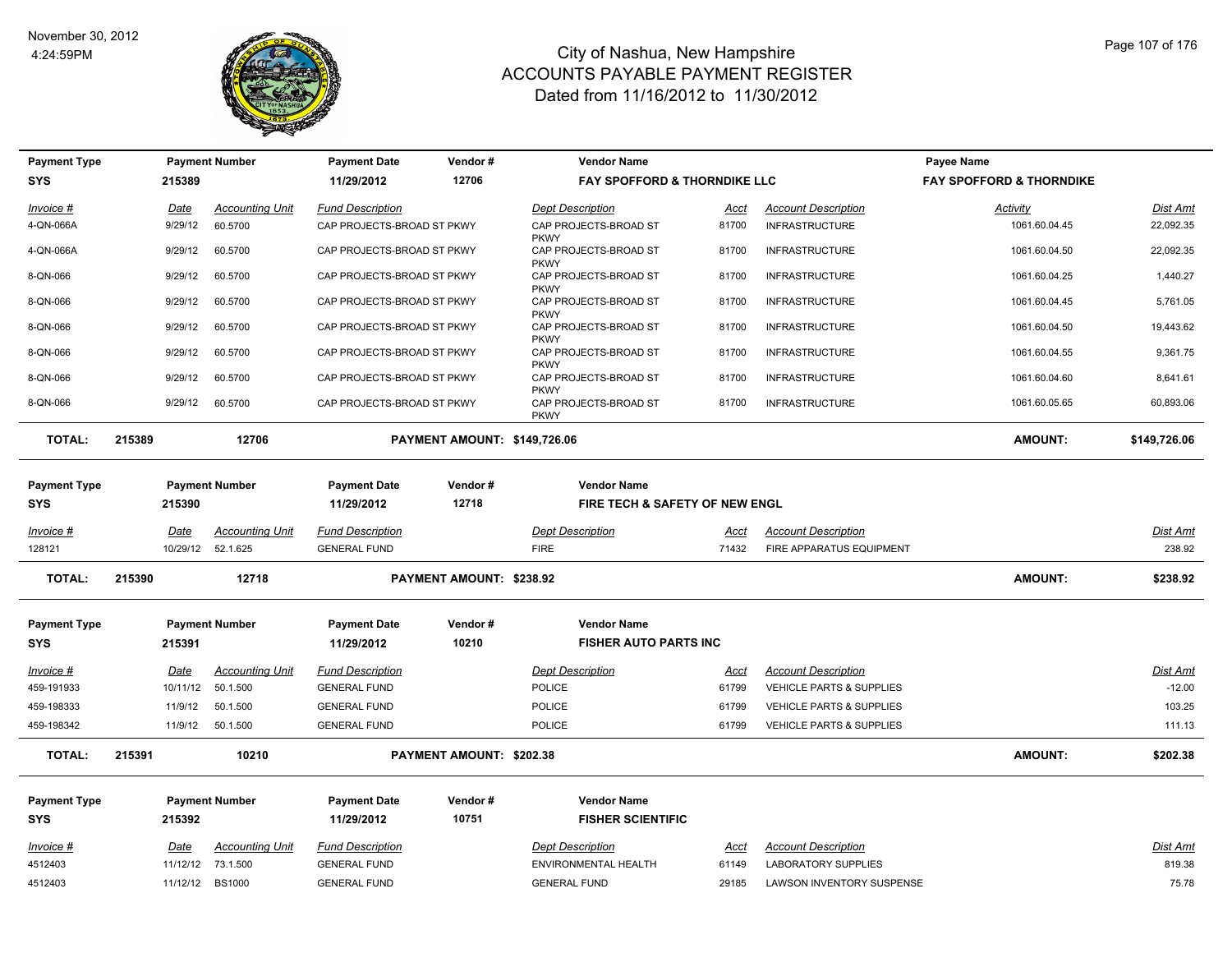

| <b>TOTAL:</b>                     | 215392                          |                                 | 10751<br>PAYMENT AMOUNT: \$895.16 |                                   |                                                   |                                                   |             |                                     | <b>AMOUNT:</b> | \$895.16    |
|-----------------------------------|---------------------------------|---------------------------------|-----------------------------------|-----------------------------------|---------------------------------------------------|---------------------------------------------------|-------------|-------------------------------------|----------------|-------------|
| <b>Payment Type</b><br><b>SYS</b> | <b>Payment Number</b><br>215393 |                                 | <b>Payment Date</b><br>11/29/2012 | Vendor#<br>12724                  | <b>Vendor Name</b><br>FL MERRILL CONSTRUCTION INC |                                                   |             |                                     |                |             |
| Invoice #                         |                                 | Date                            | <b>Accounting Unit</b>            | <b>Fund Description</b>           |                                                   | <b>Dept Description</b>                           | Acct        | <b>Account Description</b>          |                | Dist Amt    |
| APP 11 RETAINAGE REL              |                                 | 11/9/12                         | <b>BS1000</b>                     | <b>GENERAL FUND</b>               |                                                   | <b>GENERAL FUND</b>                               | 20800       | <b>RETAINAGE PAYABLE</b>            |                | 20,709.18   |
| APP 11 RETAINAGE REL              |                                 | 11/9/12                         | <b>BS1000</b>                     | <b>GENERAL FUND</b>               |                                                   | <b>GENERAL FUND</b>                               | 20850       | RETAINAGE INTEREST PAYABLE          |                | 46.29       |
| <b>TOTAL:</b>                     | 215393                          |                                 | 12724                             |                                   | PAYMENT AMOUNT: \$20,755.47                       |                                                   |             |                                     | <b>AMOUNT:</b> | \$20,755.47 |
| <b>Payment Type</b>               | <b>Payment Number</b>           |                                 |                                   | Vendor#<br><b>Payment Date</b>    |                                                   | <b>Vendor Name</b>                                |             |                                     |                |             |
| <b>SYS</b>                        |                                 | 215394                          |                                   | 11/29/2012                        | 12730                                             | <b>FLETCHERS APPLIANCE</b>                        |             |                                     |                |             |
| Invoice #                         |                                 | Date                            | <b>Accounting Unit</b>            | <b>Fund Description</b>           |                                                   | <b>Dept Description</b>                           | Acct        | <b>Account Description</b>          |                | Dist Amt    |
| PEF1 AA2LVL                       |                                 |                                 | 11/13/12 52.1.720                 | <b>GENERAL FUND</b>               |                                                   | <b>FIRE</b>                                       | 54280       | <b>BUILDING/GROUNDS MAINTENANCE</b> |                | 95.00       |
| <b>TOTAL:</b>                     | 215394                          |                                 | 12730                             |                                   | PAYMENT AMOUNT: \$95.00                           |                                                   |             |                                     | <b>AMOUNT:</b> | \$95.00     |
| <b>Payment Type</b><br>SYS        |                                 | <b>Payment Number</b><br>215395 |                                   | <b>Payment Date</b><br>11/29/2012 | Vendor#<br>12749                                  | <b>Vendor Name</b><br><b>FREEDOM PRINTERS LLC</b> |             |                                     |                |             |
| <u>Invoice #</u>                  |                                 | <b>Date</b>                     | <b>Accounting Unit</b>            | <b>Fund Description</b>           |                                                   | <b>Dept Description</b>                           | <u>Acct</u> | <b>Account Description</b>          |                | Dist Amt    |
| 5567                              |                                 | 11/13/12                        | 26.1.575                          | <b>GENERAL FUND</b>               |                                                   | <b>FINANCIAL SERVICES</b>                         | 61235       | <b>FORMS/BILLING SUPPLIES</b>       |                | 272.71      |
| 5568                              |                                 |                                 | 11/13/12 26.1.575                 | <b>GENERAL FUND</b>               |                                                   | <b>FINANCIAL SERVICES</b>                         | 61235       | <b>FORMS/BILLING SUPPLIES</b>       |                | 272.71      |
| <b>TOTAL:</b>                     | 215395<br>12749                 |                                 |                                   | PAYMENT AMOUNT: \$545.42          |                                                   |                                                   |             | <b>AMOUNT:</b>                      | \$545.42       |             |
| <b>Payment Type</b>               |                                 |                                 | <b>Payment Number</b>             | <b>Payment Date</b>               | Vendor#                                           | <b>Vendor Name</b>                                |             | Payee Name                          |                |             |
| <b>SYS</b>                        |                                 | 215396                          |                                   | 11/29/2012                        | 14241                                             | <b>GALE GROUP INC</b>                             |             | <b>GALE</b>                         |                |             |
| Invoice #                         |                                 | Date                            | <b>Accounting Unit</b>            | <b>Fund Description</b>           |                                                   | <b>Dept Description</b>                           | <u>Acct</u> | <b>Account Description</b>          |                | Dist Amt    |
| 97844152                          |                                 | 11/5/12                         | 79.1.760                          | <b>GENERAL FUND</b>               |                                                   | <b>LIBRARY</b>                                    | 61807       | <b>PUBLICATIONS</b>                 |                | 28.89       |
| 97845845                          |                                 | 11/5/12                         | 79.1.760                          | <b>GENERAL FUND</b>               |                                                   | <b>LIBRARY</b>                                    | 61807       | <b>PUBLICATIONS</b>                 |                | 101.28      |
| 97856716                          |                                 | 11/6/12                         | 79.1.760                          | <b>GENERAL FUND</b>               |                                                   | <b>LIBRARY</b>                                    | 61807       | <b>PUBLICATIONS</b>                 |                | 231.12      |
| 97869261                          |                                 | 11/7/12                         | 79.1.760                          | <b>GENERAL FUND</b>               |                                                   | LIBRARY                                           | 61807       | <b>PUBLICATIONS</b>                 |                | 24.74       |
| 97869321                          |                                 | 11/7/12                         | 79.1.760                          | <b>GENERAL FUND</b>               |                                                   | <b>LIBRARY</b>                                    | 61807       | <b>PUBLICATIONS</b>                 |                | 47.24       |
| 97869321                          |                                 | 11/7/12                         | <b>BS1000</b>                     | <b>GENERAL FUND</b>               |                                                   | <b>GENERAL FUND</b>                               | 29185       | LAWSON INVENTORY SUSPENSE           |                | $-0.01$     |
| <b>TOTAL:</b>                     | 215396                          |                                 | 14241                             |                                   | PAYMENT AMOUNT: \$433.26                          |                                                   |             |                                     | <b>AMOUNT:</b> | \$433.26    |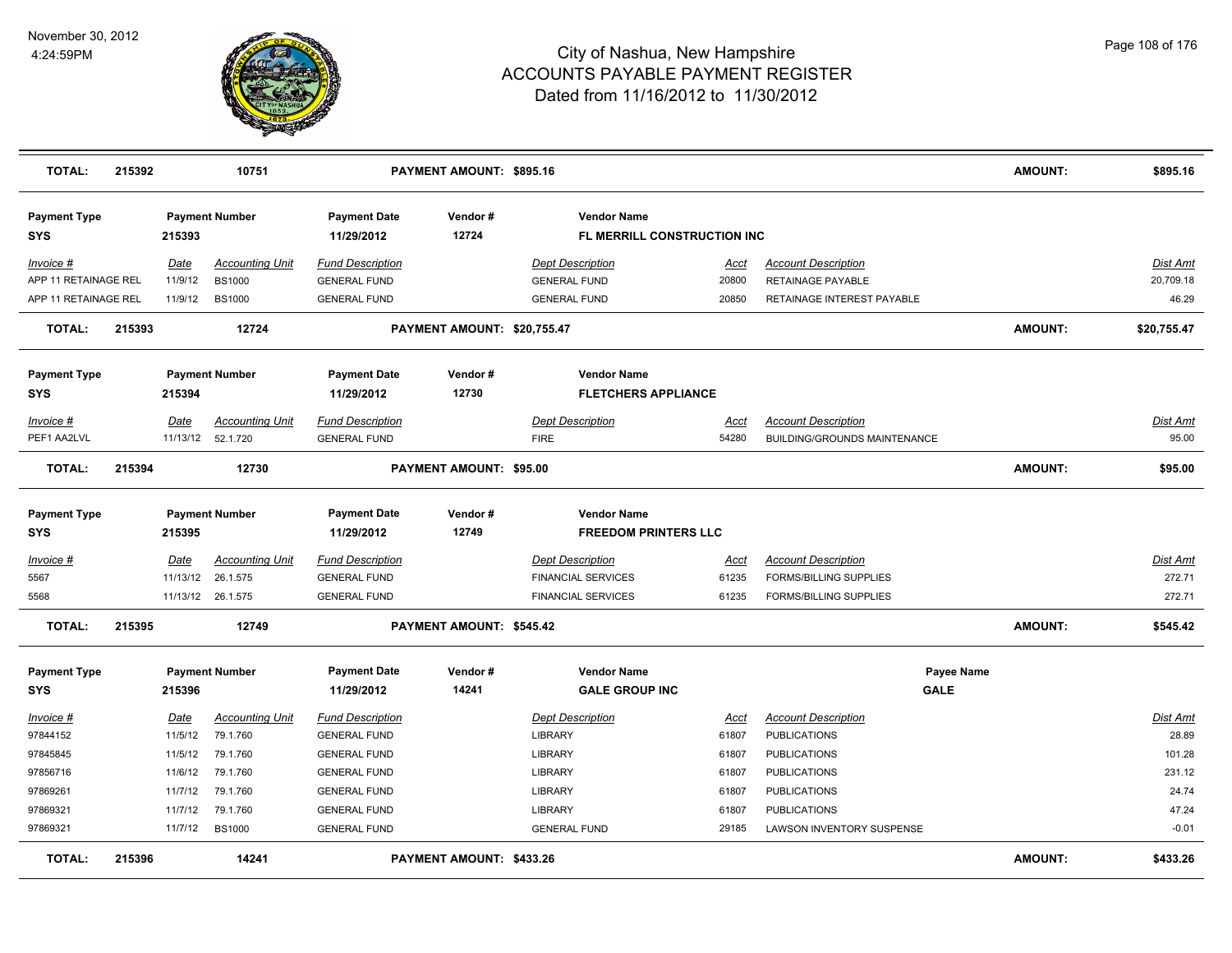

| <b>Payment Type</b><br><b>SYS</b>       |        | 215397                  | <b>Payment Number</b>              | <b>Payment Date</b><br>11/29/2012              | Vendor#<br>15183           | <b>Vendor Name</b><br><b>GARETH STEVENS PUBLISHING</b> |                      |                                                   |                                    |                      |
|-----------------------------------------|--------|-------------------------|------------------------------------|------------------------------------------------|----------------------------|--------------------------------------------------------|----------------------|---------------------------------------------------|------------------------------------|----------------------|
|                                         |        |                         |                                    |                                                |                            |                                                        |                      |                                                   |                                    |                      |
| Invoice #<br>1035692                    |        | <u>Date</u><br>10/24/12 | <b>Accounting Unit</b><br>79.1.760 | <b>Fund Description</b><br><b>GENERAL FUND</b> |                            | <b>Dept Description</b><br>LIBRARY                     | <u>Acct</u><br>61807 | <b>Account Description</b><br><b>PUBLICATIONS</b> |                                    | Dist Amt<br>1,213.98 |
| 1035751                                 |        |                         | 10/25/12 79.1.760                  | <b>GENERAL FUND</b>                            |                            | LIBRARY                                                | 61807                | <b>PUBLICATIONS</b>                               |                                    | 16.95                |
|                                         |        |                         |                                    |                                                |                            |                                                        |                      |                                                   |                                    |                      |
| <b>TOTAL:</b>                           | 215397 |                         | 15183                              |                                                | PAYMENT AMOUNT: \$1,230.93 |                                                        |                      |                                                   | <b>AMOUNT:</b>                     | \$1,230.93           |
| <b>Payment Type</b>                     |        |                         | <b>Payment Number</b>              | <b>Payment Date</b>                            | Vendor#                    | <b>Vendor Name</b>                                     |                      |                                                   |                                    |                      |
| <b>SYS</b>                              |        | 215398                  |                                    | 11/29/2012                                     | 12762                      | <b>GATE CITY FENCE CO INC</b>                          |                      |                                                   |                                    |                      |
| Invoice #                               |        | Date                    | <b>Accounting Unit</b>             | <b>Fund Description</b>                        |                            | <b>Dept Description</b>                                | Acct                 | <b>Account Description</b>                        | Activity                           | Dist Amt             |
| 36956                                   |        | 11/2/12                 | 77.1.650                           | <b>GENERAL FUND</b>                            |                            | PARKS & RECREATION                                     | 54280                | BUILDING/GROUNDS MAINTENANCE                      |                                    | 800.00               |
| 36985                                   |        | 11/8/12                 | 52.1.720                           | <b>GENERAL FUND</b>                            |                            | <b>FIRE</b>                                            | 54280                | BUILDING/GROUNDS MAINTENANCE                      |                                    | 475.00               |
| 67071                                   |        |                         | 10/25/12 61.1001                   | CAPITAL IMPROVEMENTS                           |                            | STREETS-CAP IMP                                        | 81100                | CAPITAL IMPROVEMENTS                              | 1000                               | 60.00                |
| <b>TOTAL:</b>                           | 215398 |                         | 12762                              |                                                | PAYMENT AMOUNT: \$1,335.00 |                                                        |                      |                                                   | <b>AMOUNT:</b>                     | \$1,335.00           |
|                                         |        |                         |                                    |                                                |                            |                                                        |                      |                                                   |                                    |                      |
| <b>Payment Type</b>                     |        |                         | <b>Payment Number</b>              | <b>Payment Date</b>                            | Vendor#                    | <b>Vendor Name</b>                                     |                      |                                                   |                                    |                      |
| <b>SYS</b>                              |        | 215399                  |                                    | 11/29/2012                                     | 12782                      | <b>GMS HYDRAULICS INC</b>                              |                      |                                                   |                                    |                      |
| Invoice #                               |        | Date                    | <b>Accounting Unit</b>             | <b>Fund Description</b>                        |                            | <b>Dept Description</b>                                | Acct                 | <b>Account Description</b>                        |                                    | Dist Amt             |
| 60910                                   |        |                         | 10/10/12 61.1.700                  | <b>GENERAL FUND</b>                            |                            | <b>STREETS</b>                                         | 54600                | VEHICLE REPAIRS & MAINTENANCE                     |                                    | 176.00               |
| 60967                                   |        |                         | 10/25/12 61.1.700                  | <b>GENERAL FUND</b>                            |                            | <b>STREETS</b>                                         | 54600                | <b>VEHICLE REPAIRS &amp; MAINTENANCE</b>          |                                    | 324.42               |
| <b>TOTAL:</b>                           | 215399 |                         | 12782                              |                                                | PAYMENT AMOUNT: \$500.42   |                                                        |                      |                                                   | <b>AMOUNT:</b>                     | \$500.42             |
|                                         |        |                         |                                    |                                                |                            |                                                        |                      |                                                   |                                    |                      |
| <b>Payment Type</b>                     |        |                         | <b>Payment Number</b>              | <b>Payment Date</b>                            | Vendor#                    | <b>Vendor Name</b>                                     |                      |                                                   | Payee Name                         |                      |
| <b>SYS</b>                              |        | 215400                  |                                    | 11/29/2012                                     | 15312                      | <b>GOVERNMENT FINANCE OFFCRS ASSN</b>                  |                      |                                                   | <b>GOVERNMENT FINANCE OFFICERS</b> |                      |
| <u>Invoice #</u>                        |        | <u>Date</u>             | <b>Accounting Unit</b>             | <b>Fund Description</b>                        |                            | <b>Dept Description</b>                                | <u>Acct</u>          | <b>Account Description</b>                        |                                    | <u>Dist Amt</u>      |
| 0131001                                 |        |                         | 10/19/12 26.1.500                  | <b>GENERAL FUND</b>                            |                            | <b>FINANCIAL SERVICES</b>                              | 61830                | <b>SUBSCRIPTIONS</b>                              |                                    | 640.00               |
| <b>TOTAL:</b>                           | 215400 |                         | 15312                              |                                                | PAYMENT AMOUNT: \$640.00   |                                                        |                      |                                                   | <b>AMOUNT:</b>                     | \$640.00             |
|                                         |        |                         |                                    |                                                |                            | <b>Vendor Name</b>                                     |                      |                                                   |                                    |                      |
| <b>Payment Type</b>                     |        |                         | <b>Payment Number</b>              | <b>Payment Date</b>                            | Vendor#                    |                                                        |                      |                                                   |                                    |                      |
| <b>SYS</b>                              |        | 215401                  |                                    | 11/29/2012                                     | 12791                      | <b>DONNA GRAHAM</b>                                    |                      |                                                   |                                    |                      |
| <u>Invoice #</u>                        |        | <u>Date</u>             | <b>Accounting Unit</b>             | <b>Fund Description</b>                        |                            | <b>Dept Description</b>                                | Acct                 | <b>Account Description</b>                        |                                    | Dist Amt             |
| CONVERSION COMM 11/13 11/18/12 02.1.500 |        |                         |                                    | <b>GENERAL FUND</b>                            |                            | <b>BOARD OF ALDERMEN</b>                               | 53428                | STENOGRAPHIC SERVICES                             |                                    | 90.00                |
| <b>TOTAL:</b>                           | 215401 |                         | 12791                              |                                                | PAYMENT AMOUNT: \$90.00    |                                                        |                      |                                                   | AMOUNT:                            | \$90.00              |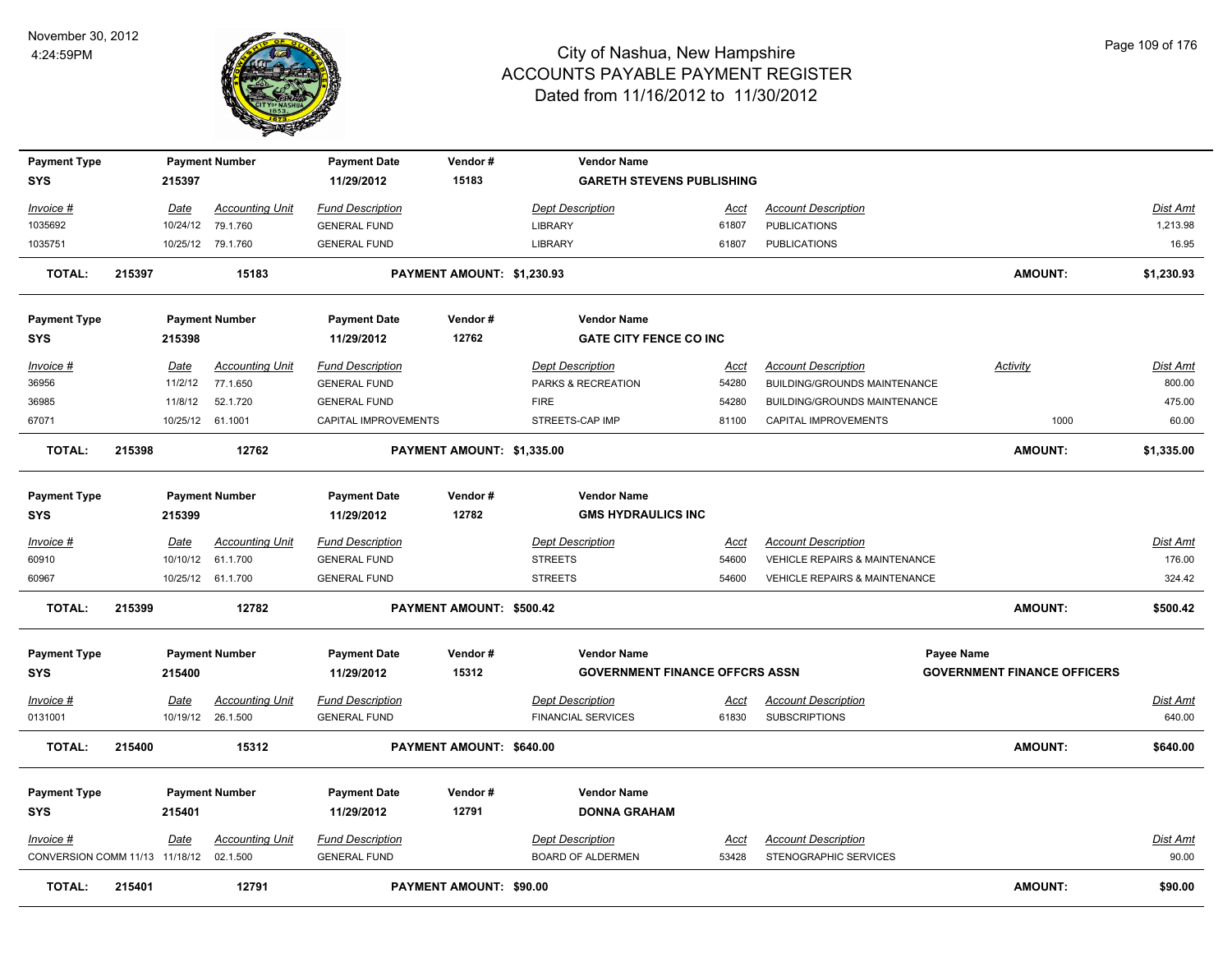

| <b>Payment Type</b>  |        |                 | <b>Payment Number</b>              | <b>Payment Date</b>                            | Vendor#                    | <b>Vendor Name</b>                       |                      |                                                        |                 |                    |
|----------------------|--------|-----------------|------------------------------------|------------------------------------------------|----------------------------|------------------------------------------|----------------------|--------------------------------------------------------|-----------------|--------------------|
| <b>SYS</b>           |        | 215402          |                                    | 11/29/2012                                     | 10795                      | <b>GRANITE CITY ELECTRIC SUPPLY</b>      |                      |                                                        |                 |                    |
| Invoice #            |        | Date            | <b>Accounting Unit</b>             | <b>Fund Description</b>                        |                            | <b>Dept Description</b>                  | Acct                 | <b>Account Description</b>                             |                 | Dist Amt           |
| 10795                |        |                 | 10/24/12 52.1.620                  | <b>GENERAL FUND</b>                            |                            | <b>FIRE</b>                              | 54487                | <b>EQUIPMENT REPAIRS &amp;</b>                         |                 | 15.40              |
| S4247487.001         |        |                 | 10/23/12 52.1.620                  | <b>GENERAL FUND</b>                            |                            | <b>FIRE</b>                              | 54487                | <b>MAINTENANCE</b><br><b>EQUIPMENT REPAIRS &amp;</b>   |                 | 26.70              |
|                      |        |                 |                                    |                                                |                            |                                          |                      | MAINTENANCE                                            |                 |                    |
| <b>TOTAL:</b>        | 215402 |                 | 10795                              |                                                | PAYMENT AMOUNT: \$42.10    |                                          |                      |                                                        | <b>AMOUNT:</b>  | \$42.10            |
| <b>Payment Type</b>  |        |                 | <b>Payment Number</b>              | <b>Payment Date</b>                            | Vendor#                    | <b>Vendor Name</b>                       |                      |                                                        |                 |                    |
| SYS                  |        | 215403          |                                    | 11/29/2012                                     | 14266                      | <b>GRANITE STATE CONCRETE CO INC</b>     |                      |                                                        |                 |                    |
| Invoice #            |        | Date            | <b>Accounting Unit</b>             | <b>Fund Description</b>                        |                            | <b>Dept Description</b>                  | <u>Acct</u>          | <b>Account Description</b>                             | <b>Activity</b> | Dist Amt           |
| 20114210             |        | 10/12/12        | TF60.7530                          | P&Z-SIDEWALK CONSTRUCTION                      |                            | ENG-SIDEWALK CONSTRUCTION                | 54210                | <b>CONSTRUCTION SERVICES</b>                           | 1000            | 813.00             |
| 20114609             |        | 10/23/12        | 69.6200.540                        | <b>SE</b><br><b>WASTEWATER FUND</b>            |                            | <b>SE</b><br>WASTEWATER                  | 54300                | SEWER MAINTENANCE                                      |                 | 1,000.00           |
| 20114887             |        | 11/1/12         | 69.6200.540                        | WASTEWATER FUND                                |                            | WASTEWATER                               | 54300                | <b>SEWER MAINTENANCE</b>                               |                 | 786.00             |
|                      |        |                 |                                    |                                                |                            |                                          |                      |                                                        |                 |                    |
| <b>TOTAL:</b>        | 215403 |                 | 14266                              |                                                | PAYMENT AMOUNT: \$2,599.00 |                                          |                      |                                                        | AMOUNT:         | \$2,599.00         |
|                      |        |                 |                                    |                                                |                            |                                          |                      |                                                        |                 |                    |
| <b>Payment Type</b>  |        |                 | <b>Payment Number</b>              | <b>Payment Date</b>                            | Vendor#                    | <b>Vendor Name</b>                       |                      |                                                        |                 |                    |
| SYS                  |        | 215404          |                                    | 11/29/2012                                     | 12795                      | <b>GRANITE STATE GLASS</b>               |                      |                                                        |                 |                    |
| $Invoice$ #          |        | <u>Date</u>     | <b>Accounting Unit</b>             | <b>Fund Description</b>                        |                            | <b>Dept Description</b>                  | <u>Acct</u>          | <b>Account Description</b>                             |                 | <b>Dist Amt</b>    |
| J0736966I            |        |                 | 10/25/12 52.1.720                  | <b>GENERAL FUND</b>                            |                            | <b>FIRE</b>                              | 54280                | BUILDING/GROUNDS MAINTENANCE                           |                 | 244.00             |
| <b>TOTAL:</b>        | 215404 |                 | 12795                              |                                                | PAYMENT AMOUNT: \$244.00   |                                          |                      |                                                        | AMOUNT:         | \$244.00           |
| <b>Payment Type</b>  |        |                 | <b>Payment Number</b>              | <b>Payment Date</b>                            | Vendor#                    | <b>Vendor Name</b>                       |                      |                                                        |                 |                    |
| <b>SYS</b>           |        | 215405          |                                    | 11/29/2012                                     | 14268                      | <b>GRAPPONE AUTOMOTIVE GROUP</b>         |                      |                                                        |                 |                    |
|                      |        |                 |                                    |                                                |                            |                                          |                      |                                                        |                 |                    |
| Invoice #<br>351314F |        | Date<br>11/6/12 | <b>Accounting Unit</b><br>50.1.500 | <b>Fund Description</b><br><b>GENERAL FUND</b> |                            | <b>Dept Description</b><br><b>POLICE</b> | <u>Acct</u><br>61799 | <b>Account Description</b><br>VEHICLE PARTS & SUPPLIES |                 | Dist Amt<br>312.16 |
| 351318F              |        | 11/2/12         | 50.1.500                           | <b>GENERAL FUND</b>                            |                            | <b>POLICE</b>                            | 61799                | <b>VEHICLE PARTS &amp; SUPPLIES</b>                    |                 | 32.27              |
|                      |        |                 |                                    |                                                |                            |                                          |                      |                                                        |                 |                    |
| <b>TOTAL:</b>        | 215405 |                 | 14268                              |                                                | PAYMENT AMOUNT: \$344.43   |                                          |                      |                                                        | AMOUNT:         | \$344.43           |
| <b>Payment Type</b>  |        |                 | <b>Payment Number</b>              | <b>Payment Date</b>                            | Vendor#                    | <b>Vendor Name</b>                       |                      |                                                        |                 |                    |
| <b>SYS</b>           |        | 215406          |                                    | 11/29/2012                                     | 14284                      | <b>TINA HAMILTON</b>                     |                      |                                                        |                 |                    |
| Invoice #            |        | Date            | <b>Accounting Unit</b>             | <b>Fund Description</b>                        |                            | <b>Dept Description</b>                  | Acct                 | <b>Account Description</b>                             |                 | <b>Dist Amt</b>    |
| 20176A 11/29/12 DCAP |        | 11/26/12        | <b>BS1000</b>                      | <b>GENERAL FUND</b>                            |                            | <b>GENERAL FUND</b>                      | 21460                | 125 DEPENDENT CARE                                     |                 | 100.00             |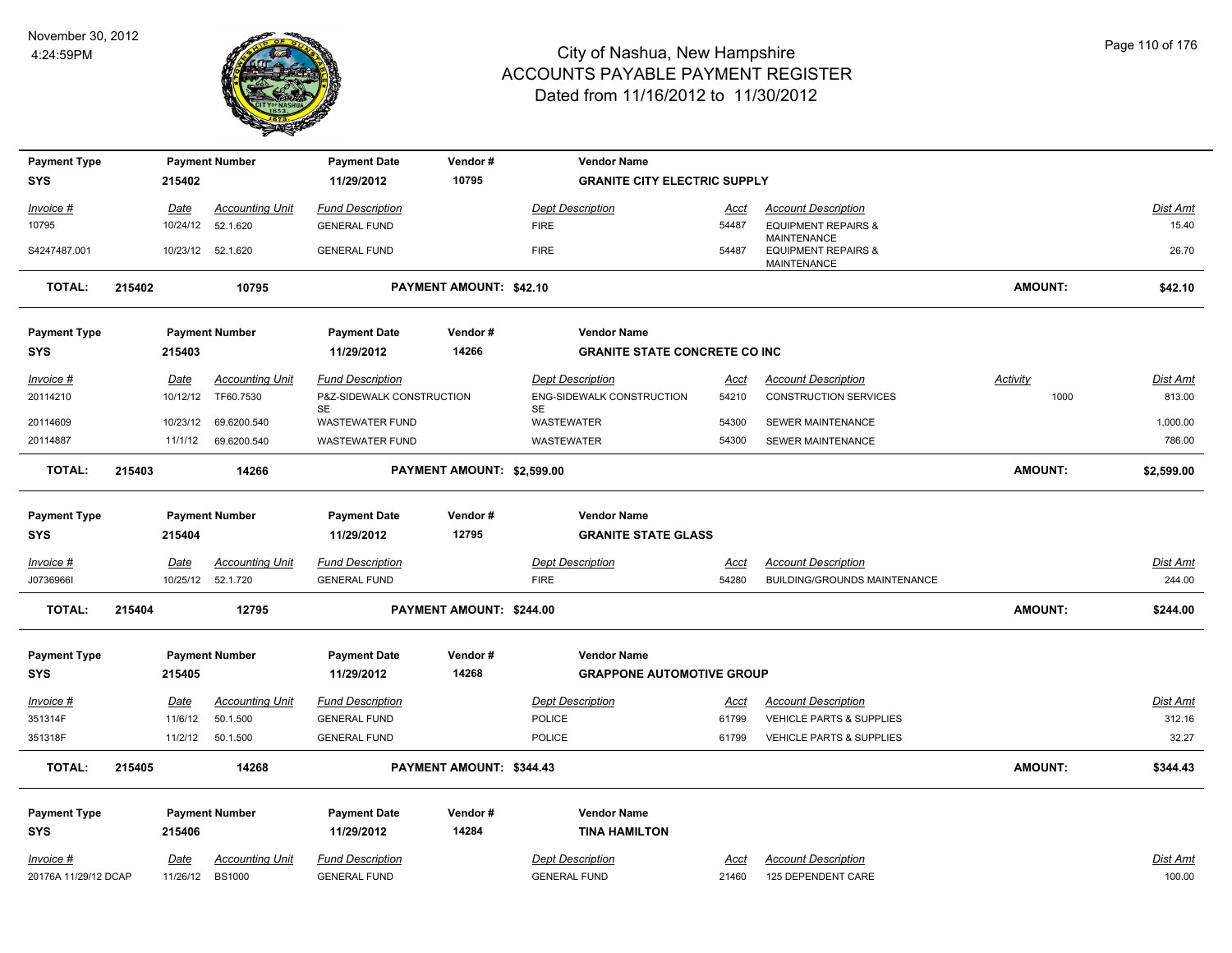

| <b>TOTAL:</b>                                  | 215406 |                              | 14284                                                |                                                                             | PAYMENT AMOUNT: \$100.00    |                                                                        |                               |                                                                                                                                     | <b>AMOUNT:</b>                                      | \$100.00                                |
|------------------------------------------------|--------|------------------------------|------------------------------------------------------|-----------------------------------------------------------------------------|-----------------------------|------------------------------------------------------------------------|-------------------------------|-------------------------------------------------------------------------------------------------------------------------------------|-----------------------------------------------------|-----------------------------------------|
| <b>Payment Type</b><br>SYS                     |        | 215407                       | <b>Payment Number</b>                                | <b>Payment Date</b><br>11/29/2012                                           | Vendor#<br>12827            | <b>Vendor Name</b><br><b>HARDY DORIC INC</b>                           |                               |                                                                                                                                     |                                                     |                                         |
| Invoice #<br>8418                              |        | Date<br>11/1/12              | <b>Accounting Unit</b><br>TF44.7504                  | <b>Fund Description</b><br>ETF CONTRIB EDGEWOOD-DEED<br><b>FUND</b>         |                             | <b>Dept Description</b><br>ETF CONTRIB EDGEWOOD-DEED<br><b>FUND</b>    | <b>Acct</b><br>61299          | <b>Account Description</b><br>MISCELLANEOUS SUPPLIES                                                                                |                                                     | <b>Dist Amt</b><br>585.00               |
| <b>TOTAL:</b>                                  | 215407 |                              | 12827                                                |                                                                             | PAYMENT AMOUNT: \$585.00    |                                                                        | <b>DISCOUNT:</b>              | 11.70                                                                                                                               | <b>AMOUNT:</b>                                      | \$585.00                                |
| <b>Payment Type</b><br>SYS                     |        | 215408                       | <b>Payment Number</b>                                | <b>Payment Date</b><br>11/29/2012                                           | Vendor#<br>14300            | <b>Vendor Name</b><br><b>HIGHLAND POWER</b>                            |                               |                                                                                                                                     |                                                     |                                         |
| $Invoice$ #<br>7270<br>7271                    |        | Date<br>10/31/12<br>10/31/12 | <b>Accounting Unit</b><br>69.6200.670<br>69.6200.540 | <b>Fund Description</b><br><b>WASTEWATER FUND</b><br><b>WASTEWATER FUND</b> |                             | <b>Dept Description</b><br><b>WASTEWATER</b><br>WASTEWATER             | <u>Acct</u><br>54487<br>54487 | <b>Account Description</b><br><b>EQUIPMENT REPAIRS &amp;</b><br><b>MAINTENANCE</b><br><b>EQUIPMENT REPAIRS &amp;</b><br>MAINTENANCE |                                                     | <b>Dist Amt</b><br>1,350.00<br>1,249.17 |
| <b>TOTAL:</b>                                  | 215408 |                              | 14300                                                |                                                                             | PAYMENT AMOUNT: \$2,599.17  |                                                                        |                               |                                                                                                                                     | <b>AMOUNT:</b>                                      | \$2,599.17                              |
| <b>Payment Type</b><br><b>SYS</b>              |        | 215409                       | <b>Payment Number</b>                                | <b>Payment Date</b><br>11/29/2012                                           | Vendor#<br>14302            | <b>Vendor Name</b><br><b>HILLSBORO FORD INC</b>                        |                               |                                                                                                                                     |                                                     |                                         |
| Invoice #<br>24140                             |        | Date<br>11/13/12             | <b>Accounting Unit</b><br>95.1.500                   | <b>Fund Description</b><br><b>GENERAL FUND</b>                              |                             | <b>Dept Description</b><br>CERF EQUIPMENT PURCHASES                    | Acct<br>81500                 | <b>Account Description</b><br><b>VEHICLES</b>                                                                                       | Activity<br>CERF50.13                               | Dist Amt<br>27,986.00                   |
| <b>TOTAL:</b>                                  | 215409 |                              | 14302                                                |                                                                             | PAYMENT AMOUNT: \$27,986.00 |                                                                        |                               |                                                                                                                                     | <b>AMOUNT:</b>                                      | \$27,986.00                             |
| <b>Payment Type</b><br><b>SYS</b><br>Invoice # |        | 215410<br>Date               | <b>Payment Number</b><br><b>Accounting Unit</b>      | <b>Payment Date</b><br>11/29/2012<br><b>Fund Description</b>                | Vendor#<br>14939            | <b>Vendor Name</b><br><b>HILTI INC</b><br><b>Dept Description</b>      | <u>Acct</u>                   | <b>Account Description</b>                                                                                                          |                                                     | Dist Amt                                |
| 4601602774                                     |        | 9/17/12                      | 52.1.625                                             | <b>GENERAL FUND</b>                                                         |                             | <b>FIRE</b>                                                            | 71025                         | <b>SMALL TOOLS</b>                                                                                                                  |                                                     | 1,406.01                                |
| <b>TOTAL:</b>                                  | 215410 |                              | 14939                                                |                                                                             | PAYMENT AMOUNT: \$1,406.01  |                                                                        |                               |                                                                                                                                     | <b>AMOUNT:</b>                                      | \$1,406.01                              |
| <b>Payment Type</b><br><b>SYS</b>              |        | 215411                       | <b>Payment Number</b>                                | <b>Payment Date</b><br>11/29/2012                                           | Vendor#<br>14309            | <b>Vendor Name</b><br><b>HOME DEPOT CREDIT SERVICES</b>                |                               |                                                                                                                                     | Payee Name<br><b>HOME DEPOT CREDIT SERVICE 3065</b> |                                         |
| Invoice #<br>0015899<br>0025224                |        | Date<br>11/5/12<br>11/15/12  | <b>Accounting Unit</b><br>77.1.650<br>86.3120        | <b>Fund Description</b><br><b>GENERAL FUND</b><br><b>TRANSIT GRANTS</b>     |                             | <b>Dept Description</b><br>PARKS & RECREATION<br><b>TRANSPORTATION</b> | Acct<br>54280<br>61299        | <b>Account Description</b><br>BUILDING/GROUNDS MAINTENANCE<br>MISCELLANEOUS SUPPLIES                                                | <b>Activity</b><br>86.800.13.40.01                  | Dist Amt<br>29.99<br>17.25              |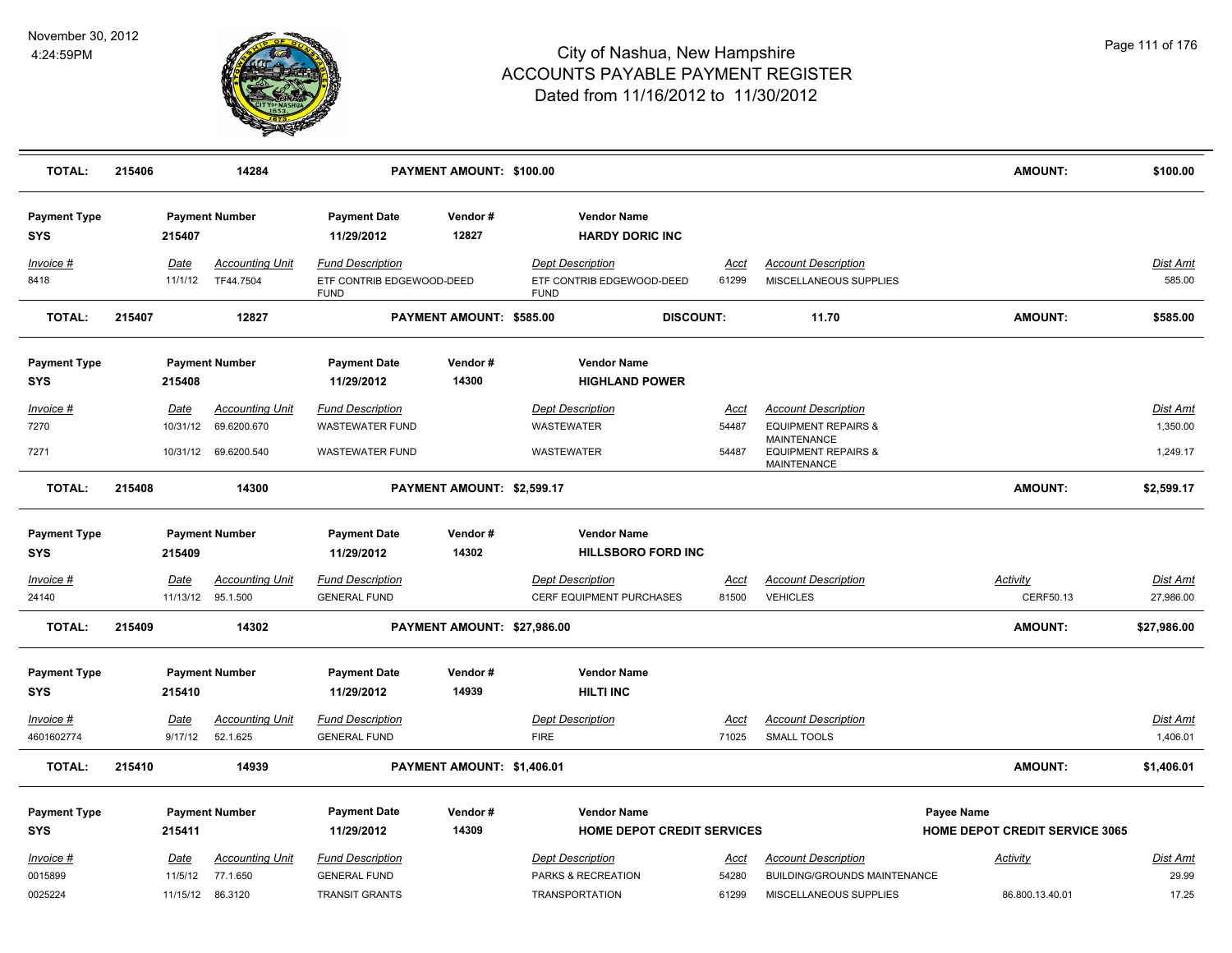

| 0025226              |             | 11/15/12 86.3120                   | <b>TRANSIT GRANTS</b>                          |                                | <b>TRANSPORTATION</b>                         | 61799         | <b>VEHICLE PARTS &amp; SUPPLIES</b>                               | 86.800.13.30.04                       | 33.25                    |
|----------------------|-------------|------------------------------------|------------------------------------------------|--------------------------------|-----------------------------------------------|---------------|-------------------------------------------------------------------|---------------------------------------|--------------------------|
| 0052687              | 11/15/12    | 61.1.670                           | <b>GENERAL FUND</b>                            |                                | <b>STREETS</b>                                | 61428         | <b>JANITORIAL SUPPLIES</b>                                        |                                       | 9.87                     |
| 1993954              | 11/14/12    | 61.1010                            | <b>GF-PRIOR YEAR ESCROWS</b>                   |                                | STREETS-PRIOR YEAR                            | 81100         | CAPITAL IMPROVEMENTS                                              | 1000                                  | 20.40                    |
| 2015560              | 11/3/12     | 42.1.720                           | <b>GENERAL FUND</b>                            |                                | WOODLAWN CEMETERY                             | 61499         | <b>GENERAL BUILDING SUPPLIES</b>                                  |                                       | 7.45                     |
| 2024742              | 11/13/12    | 61.1010                            | <b>GF-PRIOR YEAR ESCROWS</b>                   |                                | STREETS-PRIOR YEAR                            | 81100         | CAPITAL IMPROVEMENTS                                              | 1000                                  | 846.02                   |
| 2024834              | 11/13/12    | 66.1.500                           | <b>GENERAL FUND</b>                            |                                | PARKING LOTS                                  | 61299         | MISCELLANEOUS SUPPLIES                                            |                                       | 148.68                   |
| 2052303              | 11/13/12    | 86.3120                            | <b>TRANSIT GRANTS</b>                          |                                | <b>TRANSPORTATION</b>                         | 61299         | MISCELLANEOUS SUPPLIES                                            | 86.800.13.40.01                       | 10.47                    |
| 2242586              | 11/3/12     | 40.1.720                           | <b>GENERAL FUND</b>                            |                                | PINEWOOD CEMETERY                             | 71025         | <b>SMALL TOOLS</b>                                                |                                       | $-10.16$                 |
| 3013604              | 10/23/12    | 77.1.650                           | <b>GENERAL FUND</b>                            |                                | PARKS & RECREATION                            | 54280         | <b>BUILDING/GROUNDS MAINTENANCE</b>                               |                                       | 29.88                    |
| 5014983              | 10/31/12    | 77.1.650                           | <b>GENERAL FUND</b>                            |                                | PARKS & RECREATION                            | 54280         | <b>BUILDING/GROUNDS MAINTENANCE</b>                               |                                       | 22.74                    |
| 5015073              | 10/31/12    | 40.1.720                           | <b>GENERAL FUND</b>                            |                                | PINEWOOD CEMETERY                             | 71025         | <b>SMALL TOOLS</b>                                                |                                       | 99.00                    |
| 5015103              | 10/31/12    | 40.1.720                           | <b>GENERAL FUND</b>                            |                                | PINEWOOD CEMETERY                             | 71025         | SMALL TOOLS                                                       |                                       | 47.00                    |
| 5015105              | 10/31/12    | 42.1.720                           | <b>GENERAL FUND</b>                            |                                | WOODLAWN CEMETERY                             | 54280         | <b>BUILDING/GROUNDS MAINTENANCE</b>                               |                                       | 46.94                    |
| 5022677              |             | 10/31/12 77.1.650                  | <b>GENERAL FUND</b>                            |                                | PARKS & RECREATION                            | 54280         | <b>BUILDING/GROUNDS MAINTENANCE</b>                               |                                       | 21.81                    |
| 5054070              | 11/20/12    | 60.1.500                           | <b>GENERAL FUND</b>                            |                                | <b>PUBLIC</b>                                 | 61299         | MISCELLANEOUS SUPPLIES                                            |                                       | 13.84                    |
| 6024029              | 11/9/12     | 61.1010                            | <b>GF-PRIOR YEAR ESCROWS</b>                   |                                | WORKS-ADMIN/ENGINEERING<br>STREETS-PRIOR YEAR | 81100         | CAPITAL IMPROVEMENTS                                              | 1000                                  | 665.46                   |
| 6024475              | 10/30/12    | 42.1.720                           | <b>GENERAL FUND</b>                            |                                | WOODLAWN CEMETERY                             | 61709         | <b>LUBRICANTS</b>                                                 |                                       | 9.96                     |
| 7023910              | 11/8/12     | 77.1.650                           | <b>GENERAL FUND</b>                            |                                | PARKS & RECREATION                            | 54280         | BUILDING/GROUNDS MAINTENANCE                                      |                                       | 110.68                   |
| 8023779              | 11/7/12     | 77.1.650                           | <b>GENERAL FUND</b>                            |                                | PARKS & RECREATION                            | 54280         | <b>BUILDING/GROUNDS MAINTENANCE</b>                               |                                       | 9.40                     |
| 8023805              | 11/7/12     | 42.1.720                           | <b>GENERAL FUND</b>                            |                                | WOODLAWN CEMETERY                             | 61499         | <b>GENERAL BUILDING SUPPLIES</b>                                  |                                       | 58.57                    |
| 8214969              | 11/7/12     | 42.1.720                           | <b>GENERAL FUND</b>                            |                                | WOODLAWN CEMETERY                             | 61499         | <b>GENERAL BUILDING SUPPLIES</b>                                  |                                       | $-19.88$                 |
| 9023667              | 11/6/12     | 40.1.720                           | <b>GENERAL FUND</b>                            |                                | PINEWOOD CEMETERY                             | 71025         | <b>SMALL TOOLS</b>                                                |                                       | 74.64                    |
| 9053398              | 10/27/12    | 42.1.720                           | <b>GENERAL FUND</b>                            |                                | WOODLAWN CEMETERY                             | 54280         | <b>BUILDING/GROUNDS MAINTENANCE</b>                               |                                       | 11.47                    |
| 9244145              | 11/16/12    | 86.3120                            | <b>TRANSIT GRANTS</b>                          |                                | <b>TRANSPORTATION</b>                         | 61299         | MISCELLANEOUS SUPPLIES                                            | 86.800.13.40.01                       | 58.48                    |
| 9244145              | 11/16/12    | 86.3120                            | <b>TRANSIT GRANTS</b>                          |                                | <b>TRANSPORTATION</b>                         | 61799         | <b>VEHICLE PARTS &amp; SUPPLIES</b>                               | 86.800.13.30.04                       | 7.98                     |
| 9244156              | 11/16/12    | 86.3120                            | <b>TRANSIT GRANTS</b>                          |                                | <b>TRANSPORTATION</b>                         | 61299         | MISCELLANEOUS SUPPLIES                                            | 86.800.13.40.01                       | 73.00                    |
| <b>TOTAL:</b>        | 215411      | 14309                              |                                                | PAYMENT AMOUNT: \$2,454.19     |                                               |               |                                                                   | <b>AMOUNT:</b>                        | \$2,454.19               |
|                      |             |                                    |                                                |                                |                                               |               |                                                                   |                                       |                          |
| <b>Payment Type</b>  |             | <b>Payment Number</b>              | <b>Payment Date</b>                            | Vendor #                       | <b>Vendor Name</b>                            |               |                                                                   | Payee Name                            |                          |
| SYS                  | 215412      |                                    | 11/29/2012                                     | 14309                          | <b>HOME DEPOT CREDIT SERVICES</b>             |               |                                                                   | <b>HOME DEPOT CREDIT SERVICE 3073</b> |                          |
|                      |             |                                    |                                                |                                |                                               |               |                                                                   |                                       |                          |
| Invoice #<br>9025427 | Date        | <b>Accounting Unit</b><br>50.1.500 | <b>Fund Description</b><br><b>GENERAL FUND</b> |                                | <b>Dept Description</b><br>POLICE             | Acct<br>54280 | <b>Account Description</b><br><b>BUILDING/GROUNDS MAINTENANCE</b> |                                       | <b>Dist Amt</b><br>19.94 |
|                      | 11/16/12    |                                    |                                                |                                |                                               |               |                                                                   |                                       |                          |
| <b>TOTAL:</b>        | 215412      | 14309                              |                                                | <b>PAYMENT AMOUNT: \$19.94</b> |                                               |               |                                                                   | <b>AMOUNT:</b>                        | \$19.94                  |
| <b>Payment Type</b>  |             | <b>Payment Number</b>              | <b>Payment Date</b>                            | Vendor#                        | <b>Vendor Name</b>                            |               |                                                                   |                                       |                          |
| <b>SYS</b>           | 215413      |                                    | 11/29/2012                                     | 15449                          | <b>HOOP DREAMS</b>                            |               |                                                                   |                                       |                          |
|                      |             |                                    |                                                |                                |                                               |               |                                                                   |                                       |                          |
| Invoice #            | <u>Date</u> | <b>Accounting Unit</b>             | <b>Fund Description</b>                        |                                | <b>Dept Description</b>                       | <u>Acct</u>   | <b>Account Description</b>                                        |                                       | <b>Dist Amt</b>          |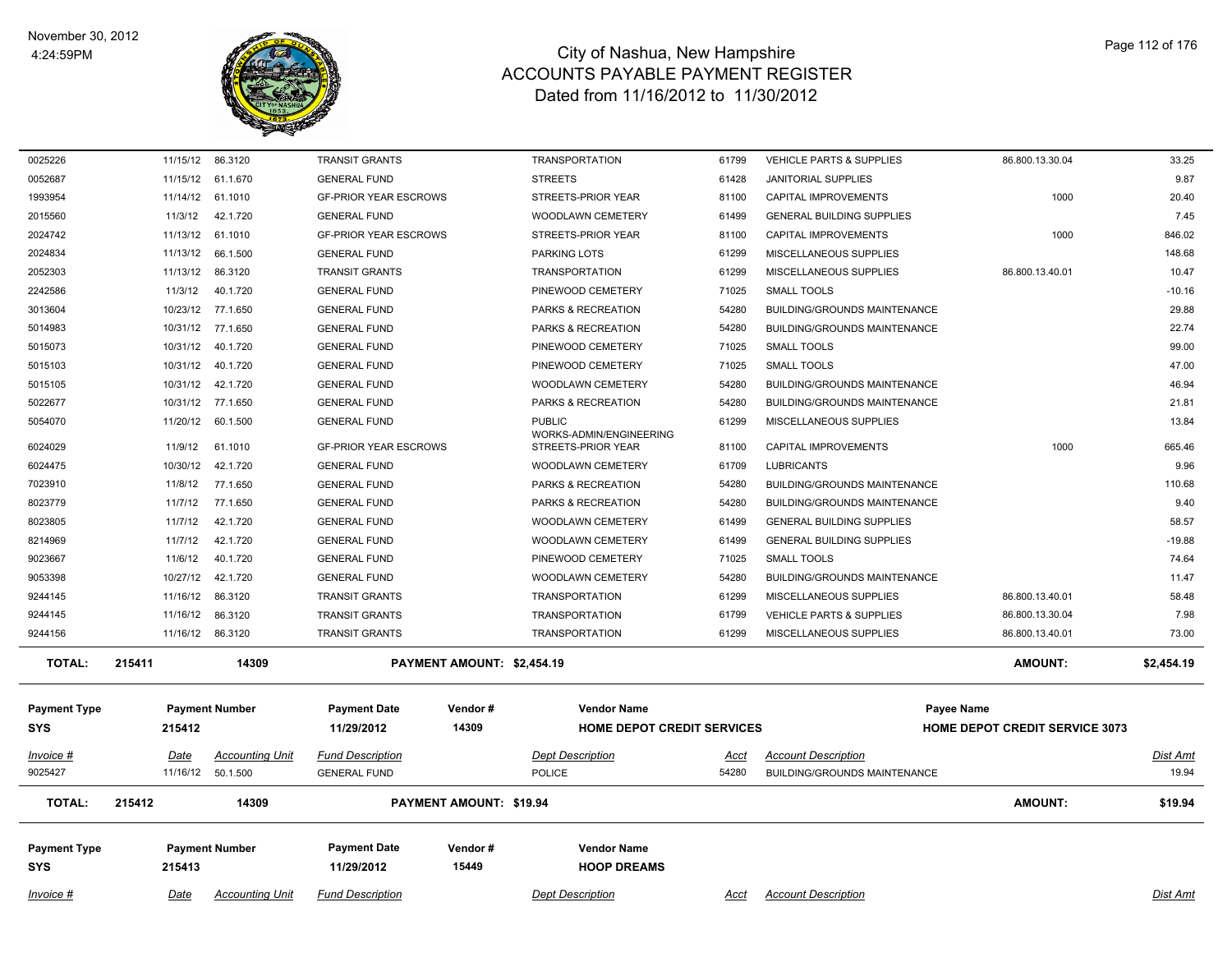

| 1569                  |        | 11/27/12    | 50.4020                | POLICE DRUG ENFORCEMENT<br><b>FUND</b>   |                            | POLICE DRUG ENFORCEMENT<br><b>FUND</b>          | 55699       | OTHER CONTRACTED SERVICES     |                 | 2,620.00        |
|-----------------------|--------|-------------|------------------------|------------------------------------------|----------------------------|-------------------------------------------------|-------------|-------------------------------|-----------------|-----------------|
| <b>TOTAL:</b>         | 215413 |             | 15449                  |                                          | PAYMENT AMOUNT: \$2,620.00 |                                                 |             |                               | <b>AMOUNT:</b>  | \$2,620.00      |
| <b>Payment Type</b>   |        |             | <b>Payment Number</b>  | <b>Payment Date</b>                      | Vendor#                    | <b>Vendor Name</b>                              |             |                               |                 |                 |
| <b>SYS</b>            |        | 215414      |                        | 11/29/2012                               | 12872                      | <b>HOWARD P FAIRFIELD LLC</b>                   |             |                               |                 |                 |
| Invoice #             |        | <u>Date</u> | <b>Accounting Unit</b> | <b>Fund Description</b>                  |                            | <b>Dept Description</b>                         | <u>Acct</u> | <b>Account Description</b>    |                 | Dist Amt        |
| INV175903             |        | 10/30/12    | 61.1.700               | <b>GENERAL FUND</b>                      |                            | <b>STREETS</b>                                  | 54600       | VEHICLE REPAIRS & MAINTENANCE |                 | 555.23          |
| <b>TOTAL:</b>         | 215414 |             | 12872                  |                                          | PAYMENT AMOUNT: \$555.23   |                                                 |             |                               | <b>AMOUNT:</b>  | \$555.23        |
| <b>Payment Type</b>   |        |             | <b>Payment Number</b>  | <b>Payment Date</b>                      | Vendor#                    | <b>Vendor Name</b>                              |             |                               |                 |                 |
| <b>SYS</b>            |        | 215415      |                        | 11/29/2012                               | 12224                      | <b>HUSSEY SEATING COMPANY</b>                   |             |                               |                 |                 |
| $Invoice$ #           |        | <u>Date</u> | <b>Accounting Unit</b> | <b>Fund Description</b>                  |                            | <b>Dept Description</b>                         | <u>Acct</u> | <b>Account Description</b>    |                 | <b>Dist Amt</b> |
| CD99021357            |        | 11/1/12     | TF77.7050              | HOLMAN STADIUM IMPROVEMNTS<br><b>ETF</b> |                            | <b>HOLMAN STADIUM</b><br><b>IMPROVEMNTS ETF</b> | 61299       | MISCELLANEOUS SUPPLIES        |                 | 925.00          |
| <b>TOTAL:</b>         | 215415 |             | 12224                  |                                          | PAYMENT AMOUNT: \$925.00   |                                                 |             |                               | AMOUNT:         | \$925.00        |
| <b>Payment Type</b>   |        |             | <b>Payment Number</b>  | <b>Payment Date</b>                      | Vendor#                    | <b>Vendor Name</b>                              |             |                               |                 |                 |
| SYS                   |        | 215416      |                        | 11/29/2012                               | 12173                      | <b>AMANDA HYDE</b>                              |             |                               |                 |                 |
| <u>Invoice #</u>      |        | <u>Date</u> | <b>Accounting Unit</b> | <b>Fund Description</b>                  |                            | <u> Dept Description</u>                        | <u>Acct</u> | <b>Account Description</b>    |                 | <u>Dist Amt</u> |
| 8/17-10/31/12 MILEAGE |        |             | 11/19/12 73.1.500      | <b>GENERAL FUND</b>                      |                            | ENVIRONMENTAL HEALTH                            | 55307       | MILEAGE REIMBURSEMENTS        |                 | 121.03          |
| <b>TOTAL:</b>         | 215416 |             | 12173                  |                                          | PAYMENT AMOUNT: \$121.03   |                                                 |             |                               | <b>AMOUNT:</b>  | \$121.03        |
| <b>Payment Type</b>   |        |             | <b>Payment Number</b>  | <b>Payment Date</b>                      | Vendor#                    | <b>Vendor Name</b>                              |             |                               |                 |                 |
| SYS                   |        | 215417      |                        | 11/29/2012                               | 14325                      | <b>IDEXX DISTRIBUTION INC</b>                   |             |                               |                 |                 |
| Invoice #             |        | Date        | <b>Accounting Unit</b> | <b>Fund Description</b>                  |                            | <b>Dept Description</b>                         | <u>Acct</u> | <b>Account Description</b>    |                 | Dist Amt        |
| 263953027             |        | 11/8/12     | 69.6200.670            | <b>WASTEWATER FUND</b>                   |                            | <b>WASTEWATER</b>                               | 61149       | <b>LABORATORY SUPPLIES</b>    |                 | 423.02          |
| 263953027             |        | 11/8/12     | <b>BS1000</b>          | <b>GENERAL FUND</b>                      |                            | <b>GENERAL FUND</b>                             | 29185       | LAWSON INVENTORY SUSPENSE     |                 | $-0.02$         |
| <b>TOTAL:</b>         | 215417 |             | 14325                  |                                          | PAYMENT AMOUNT: \$423.00   |                                                 |             |                               | <b>AMOUNT:</b>  | \$423.00        |
| <b>Payment Type</b>   |        |             | <b>Payment Number</b>  | <b>Payment Date</b>                      | Vendor#                    | <b>Vendor Name</b>                              |             |                               |                 |                 |
| <b>SYS</b>            |        | 215418      |                        | 11/29/2012                               | 12889                      | <b>INDUSTRIAL PROTECTION SERVICES</b>           |             |                               |                 |                 |
| Invoice #             |        | <b>Date</b> | <b>Accounting Unit</b> | <b>Fund Description</b>                  |                            | <b>Dept Description</b>                         | <u>Acct</u> | <b>Account Description</b>    | <b>Activity</b> | <b>Dist Amt</b> |
| 106938-00             |        | 8/29/12     | 52.4053                | FIRE REGIONAL HAZMAT FUND                |                            | FIRE REGIONAL HAZMAT FUND                       | 71000       | <b>EQUIPMENT</b>              |                 | 15,573.00       |
| 108752-00             |        | 10/23/12    | 52.3060                | FIRE GRANTS FUND                         |                            | FIRE GRANTS FUND                                | 71000       | <b>EQUIPMENT</b>              | 52.1001.11.01   | 53.50           |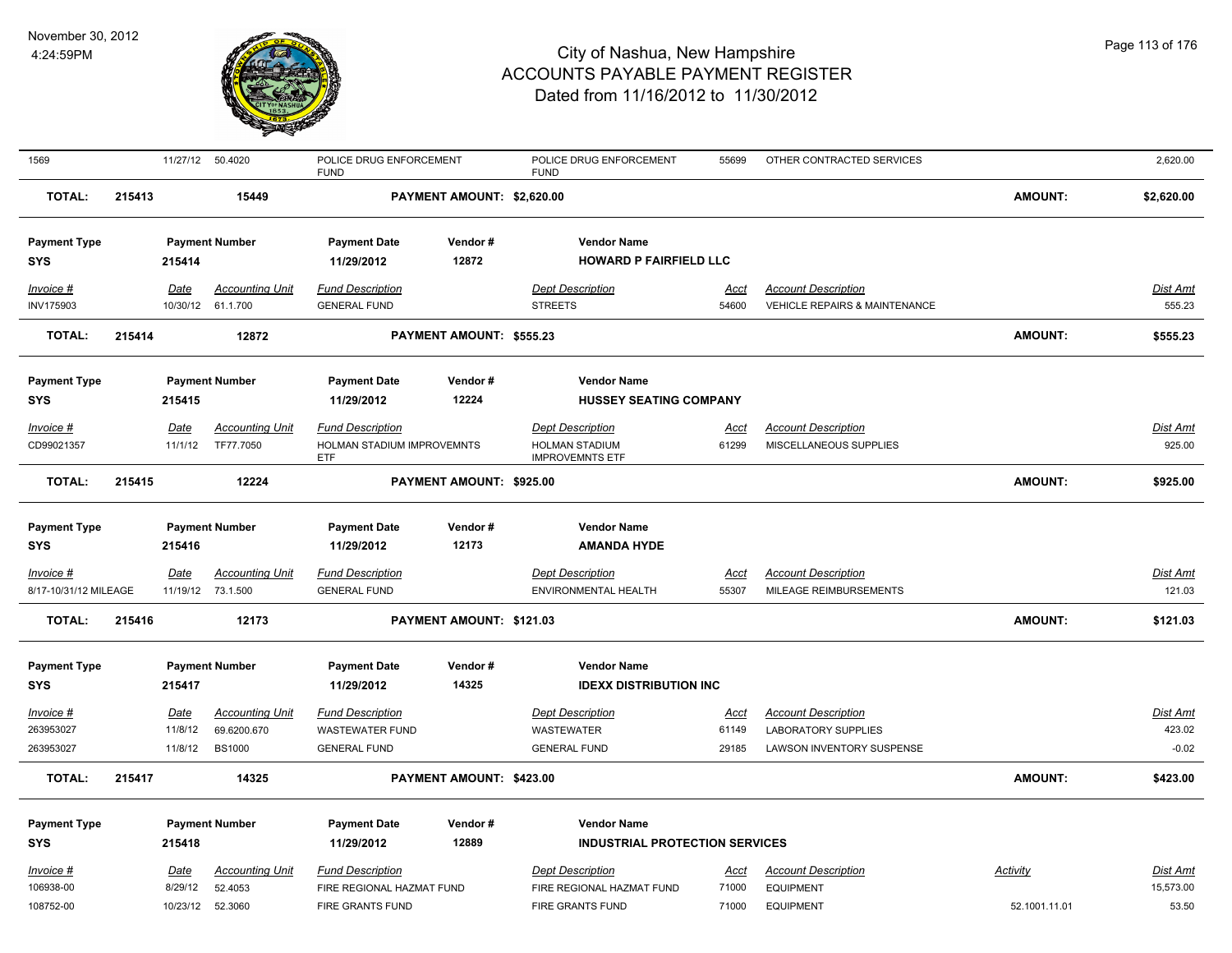

| <b>TOTAL:</b>                     | 215418      | 12889                                       |                                                | PAYMENT AMOUNT: \$15,626.50 |                                                          |                      |                                                               | <b>AMOUNT:</b> | \$15,626.50               |
|-----------------------------------|-------------|---------------------------------------------|------------------------------------------------|-----------------------------|----------------------------------------------------------|----------------------|---------------------------------------------------------------|----------------|---------------------------|
| <b>Payment Type</b><br><b>SYS</b> | 215419      | <b>Payment Number</b>                       | <b>Payment Date</b><br>11/29/2012              | Vendor#<br>12891            | <b>Vendor Name</b><br><b>INFORMATION MANAGEMENT CORP</b> |                      |                                                               |                |                           |
| Invoice #<br>INV010445            | Date        | <b>Accounting Unit</b><br>10/23/12 50.1.635 | <b>Fund Description</b><br><b>GENERAL FUND</b> |                             | <b>Dept Description</b><br>POLICE                        | <u>Acct</u><br>55400 | <b>Account Description</b><br><b>CONFERENCES AND SEMINARS</b> |                | <u>Dist Amt</u><br>550.00 |
| <b>TOTAL:</b>                     | 215419      | 12891                                       |                                                | PAYMENT AMOUNT: \$550.00    |                                                          |                      |                                                               | <b>AMOUNT:</b> | \$550.00                  |
| <b>Payment Type</b><br><b>SYS</b> | 215420      | <b>Payment Number</b>                       | <b>Payment Date</b><br>11/29/2012              | Vendor#<br>12893            | <b>Vendor Name</b><br><b>INGRAM LIBRARY SERVICES</b>     |                      |                                                               |                |                           |
| Invoice #                         | Date        | <b>Accounting Unit</b>                      | <b>Fund Description</b>                        |                             | <b>Dept Description</b>                                  | <u>Acct</u>          | <b>Account Description</b>                                    |                | <b>Dist Amt</b>           |
| 06981999                          | 9/24/12     | 79.1.760                                    | <b>GENERAL FUND</b>                            |                             | <b>LIBRARY</b>                                           | 61807                | <b>PUBLICATIONS</b>                                           |                | $-10.34$                  |
| 07180381                          | 10/5/12     | 79.1.760                                    | <b>GENERAL FUND</b>                            |                             | <b>LIBRARY</b>                                           | 61807                | <b>PUBLICATIONS</b>                                           |                | $-16.24$                  |
| 07448804                          | 10/25/12    | 79.1.760                                    | <b>GENERAL FUND</b>                            |                             | <b>LIBRARY</b>                                           | 61807                | <b>PUBLICATIONS</b>                                           |                | 42.52                     |
| 07448805                          |             | 10/25/12 79.1.760                           | <b>GENERAL FUND</b>                            |                             | <b>LIBRARY</b>                                           | 61807                | <b>PUBLICATIONS</b>                                           |                | 1,006.23                  |
| 07484784                          |             | 10/28/12 79.1.760                           | <b>GENERAL FUND</b>                            |                             | <b>LIBRARY</b>                                           | 61807                | <b>PUBLICATIONS</b>                                           |                | 419.53                    |
| <b>TOTAL:</b>                     | 215420      | 12893                                       |                                                | PAYMENT AMOUNT: \$1,441.70  |                                                          |                      |                                                               | <b>AMOUNT:</b> | \$1,441.70                |
| <b>Payment Type</b>               |             | <b>Payment Number</b>                       | <b>Payment Date</b>                            | Vendor#                     | <b>Vendor Name</b>                                       |                      |                                                               |                |                           |
| <b>SYS</b>                        | 215421      |                                             | 11/29/2012                                     | 11499                       | <b>INSTITUTE FOR SUPPLY MANAGEMEN</b>                    |                      |                                                               |                |                           |
| Invoice #                         | <u>Date</u> | <b>Accounting Unit</b>                      | <b>Fund Description</b>                        |                             | <b>Dept Description</b>                                  | <u>Acct</u>          | <b>Account Description</b>                                    |                | Dist Amt                  |
| 1000690480                        | 11/1/12     | 30.1.500                                    | <b>GENERAL FUND</b>                            |                             | <b>PURCHASING</b>                                        | 55200                | DUES AND MEMBERSHIPS                                          |                | 195.00                    |
| <b>TOTAL:</b>                     | 215421      | 11499                                       |                                                | PAYMENT AMOUNT: \$195.00    |                                                          |                      |                                                               | <b>AMOUNT:</b> | \$195.00                  |
| <b>Payment Type</b><br><b>SYS</b> | 215422      | <b>Payment Number</b>                       | <b>Payment Date</b><br>11/29/2012              | Vendor#<br>12907            | <b>Vendor Name</b><br><b>JP PEST SERVICES</b>            |                      |                                                               |                |                           |
| Invoice #                         | Date        | <b>Accounting Unit</b>                      | <b>Fund Description</b>                        |                             | <b>Dept Description</b>                                  | <u>Acct</u>          | <b>Account Description</b>                                    |                | Dist Amt                  |
| 1081627                           | 10/1/12     | 61.1.670                                    | <b>GENERAL FUND</b>                            |                             | <b>STREETS</b>                                           | 54228                | PEST CONTROL SERVICES                                         |                | 255.00                    |
| TOTAL:                            | 215422      | 12907                                       |                                                | PAYMENT AMOUNT: \$255.00    |                                                          |                      |                                                               | <b>AMOUNT:</b> | \$255.00                  |
| <b>Payment Type</b>               |             | <b>Payment Number</b>                       | <b>Payment Date</b>                            | Vendor#                     | <b>Vendor Name</b>                                       |                      |                                                               |                |                           |
| <b>SYS</b>                        | 215423      |                                             | 11/29/2012                                     | 14337                       | <b>JACK YOUNG CO INC</b>                                 |                      |                                                               |                |                           |
| Invoice #                         | <u>Date</u> | <b>Accounting Unit</b>                      | <b>Fund Description</b>                        |                             | <b>Dept Description</b>                                  | <u>Acct</u>          | <b>Account Description</b>                                    |                | Dist Amt                  |
| 219315                            | 11/2/12     | 52.1.630                                    | <b>GENERAL FUND</b>                            |                             | <b>FIRE</b>                                              | 54600                | <b>VEHICLE REPAIRS &amp; MAINTENANCE</b>                      |                | 72.41                     |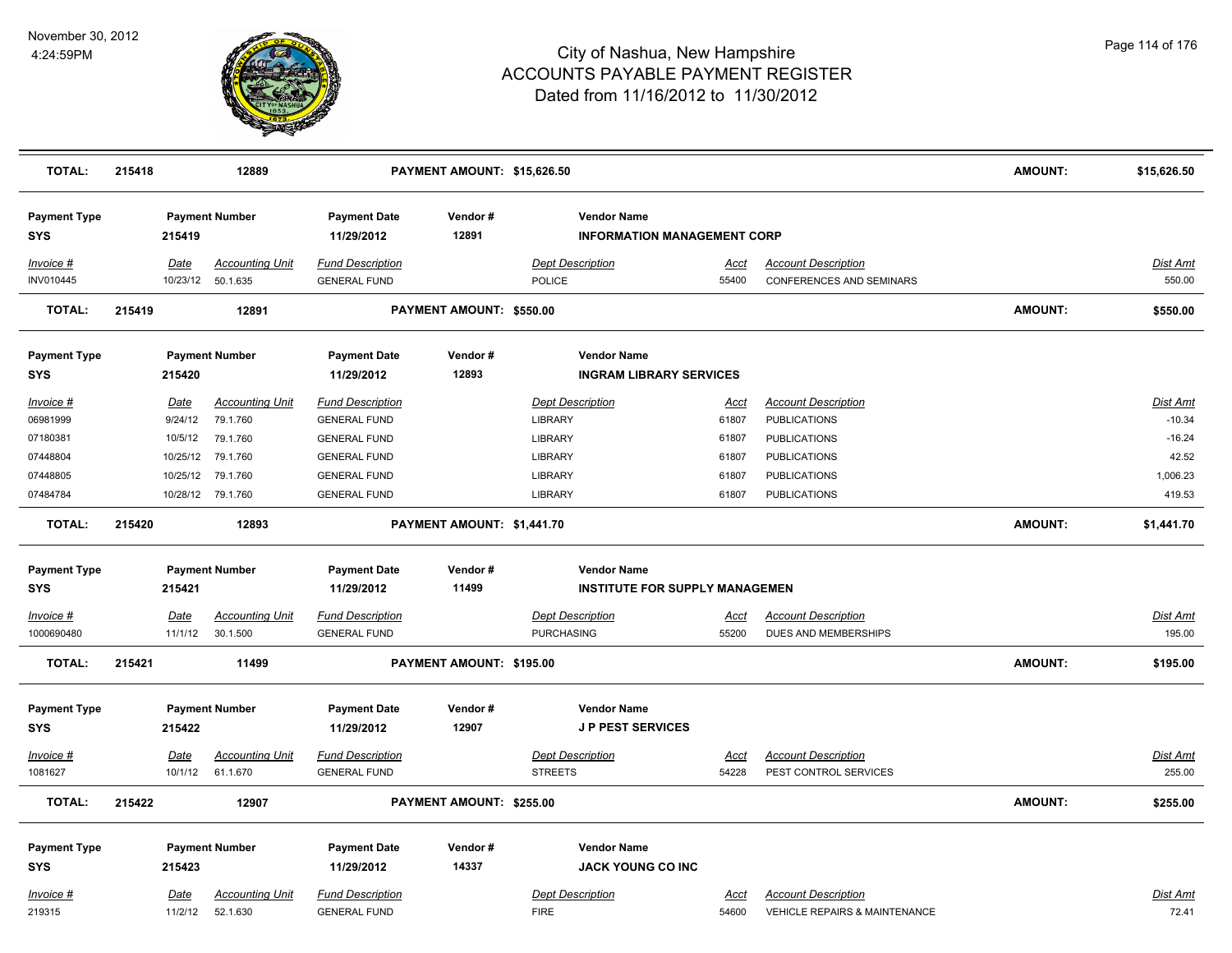

| <b>TOTAL:</b>                                  | 215423 |                         | 14337                                                         |                                                                                | <b>PAYMENT AMOUNT: \$72.41</b> |                                                                     |                               |                                                                                 | <b>AMOUNT:</b>          | \$72.41                                 |
|------------------------------------------------|--------|-------------------------|---------------------------------------------------------------|--------------------------------------------------------------------------------|--------------------------------|---------------------------------------------------------------------|-------------------------------|---------------------------------------------------------------------------------|-------------------------|-----------------------------------------|
| <b>Payment Type</b><br><b>SYS</b>              |        | 215424                  | <b>Payment Number</b>                                         | <b>Payment Date</b><br>11/29/2012                                              | Vendor#<br>11213               | <b>Vendor Name</b><br><b>AMANDA JAGENTENFL</b>                      |                               |                                                                                 |                         |                                         |
| Invoice #<br>33256A 11/29/12 DCAP              |        | Date<br>11/26/12        | <b>Accounting Unit</b><br><b>BS1000</b>                       | <b>Fund Description</b><br><b>GENERAL FUND</b>                                 |                                | <b>Dept Description</b><br><b>GENERAL FUND</b>                      | <u>Acct</u><br>21460          | <b>Account Description</b><br>125 DEPENDENT CARE                                |                         | Dist Amt<br>192.31                      |
| <b>TOTAL:</b>                                  | 215424 |                         | 11213                                                         |                                                                                | PAYMENT AMOUNT: \$192.31       |                                                                     |                               |                                                                                 | <b>AMOUNT:</b>          | \$192.31                                |
| <b>Payment Type</b><br><b>SYS</b>              |        | 215425                  | <b>Payment Number</b>                                         | <b>Payment Date</b><br>11/29/2012                                              | Vendor#<br>11040               | <b>Vendor Name</b><br><b>JCI JONES CHEMICALS INC</b>                |                               |                                                                                 |                         |                                         |
| Invoice #<br>564411<br>564621                  |        | Date<br>10/26/12        | <b>Accounting Unit</b><br>69.6200.670<br>10/30/12 69.6200.670 | <b>Fund Description</b><br><b>WASTEWATER FUND</b><br><b>WASTEWATER FUND</b>    |                                | <b>Dept Description</b><br><b>WASTEWATER</b><br>WASTEWATER          | <u>Acct</u><br>61156<br>61156 | <b>Account Description</b><br><b>CHEMICALS</b><br><b>CHEMICALS</b>              |                         | <b>Dist Amt</b><br>6,093.00<br>2,520.05 |
| <b>TOTAL:</b>                                  | 215425 |                         | 11040                                                         |                                                                                | PAYMENT AMOUNT: \$8,613.05     |                                                                     |                               |                                                                                 | <b>AMOUNT:</b>          | \$8,613.05                              |
| <b>Payment Type</b><br><b>SYS</b>              |        | 215426                  | <b>Payment Number</b>                                         | <b>Payment Date</b><br>11/29/2012                                              | Vendor#<br>12919               | <b>Vendor Name</b><br><b>MIKE JEYNES</b>                            |                               |                                                                                 |                         |                                         |
| Invoice #<br>11/15-11/26 TAPING                |        | <u>Date</u><br>11/27/12 | <b>Accounting Unit</b><br>22.2505                             | <b>Fund Description</b><br><b>GOVT &amp; EDUCATION CHANNELS</b><br><b>FUND</b> |                                | <b>Dept Description</b><br><b>GOV'T &amp; EDUCATION CHANNELS</b>    | <u>Acct</u><br>53470          | <b>Account Description</b><br><b>VIDEOGRAPHY SERVICES</b>                       |                         | Dist Amt<br>575.00                      |
| <b>TOTAL:</b>                                  | 215426 |                         | 12919                                                         |                                                                                | PAYMENT AMOUNT: \$575.00       |                                                                     |                               |                                                                                 | <b>AMOUNT:</b>          | \$575.00                                |
| <b>Payment Type</b><br><b>SYS</b>              |        | 215427                  | <b>Payment Number</b>                                         | <b>Payment Date</b><br>11/29/2012                                              | Vendor#<br>12927               | <b>Vendor Name</b><br><b>JOHNSONS ELECTRIC INC</b>                  |                               |                                                                                 |                         |                                         |
| $Invoice$ #<br>1109<br>1214                    |        | <b>Date</b><br>10/6/12  | <b>Accounting Unit</b><br>61.1.675<br>10/27/12 61.1001        | <b>Fund Description</b><br><b>GENERAL FUND</b><br>CAPITAL IMPROVEMENTS         |                                | <b>Dept Description</b><br><b>STREETS</b><br>STREETS-CAP IMP        | <u>Acct</u><br>55699<br>81100 | <b>Account Description</b><br>OTHER CONTRACTED SERVICES<br>CAPITAL IMPROVEMENTS | <b>Activity</b><br>1000 | Dist Amt<br>2,376.00<br>2,550.00        |
| <b>TOTAL:</b>                                  | 215427 |                         | 12927                                                         |                                                                                | PAYMENT AMOUNT: \$4,926.00     |                                                                     |                               |                                                                                 | <b>AMOUNT:</b>          | \$4,926.00                              |
| <b>Payment Type</b><br><b>SYS</b><br>Invoice # |        | 215428<br><u>Date</u>   | <b>Payment Number</b><br><b>Accounting Unit</b>               | <b>Payment Date</b><br>11/29/2012<br><b>Fund Description</b>                   | Vendor#<br>15268               | <b>Vendor Name</b><br><b>KEMPTON RUG</b><br><b>Dept Description</b> | <u>Acct</u>                   | <b>Account Description</b>                                                      |                         | Dist Amt                                |
| 4100                                           |        |                         | 11/15/12 50.1.500                                             | <b>GENERAL FUND</b>                                                            |                                | POLICE                                                              | 54280                         | BUILDING/GROUNDS MAINTENANCE                                                    |                         | 73.44                                   |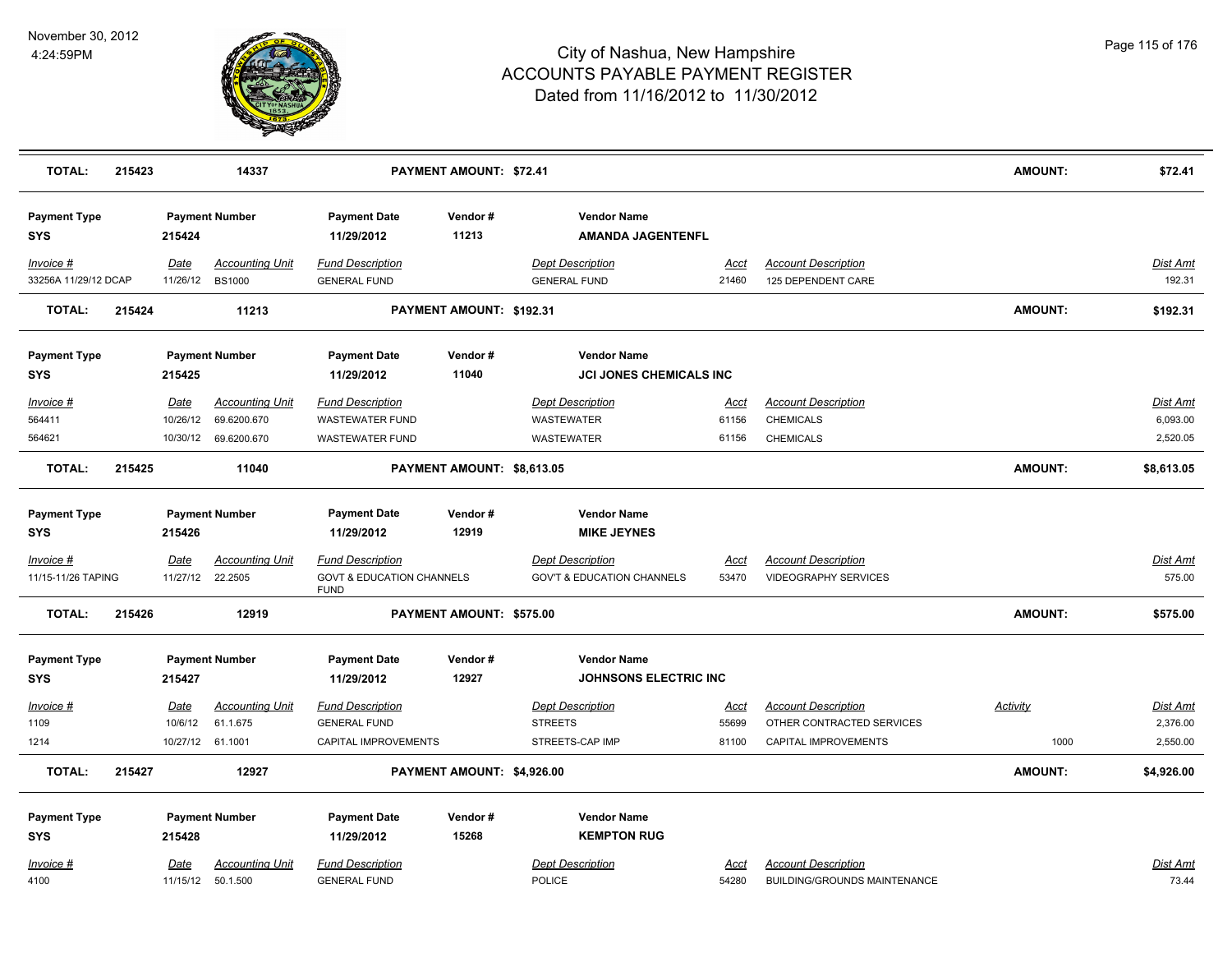

| <b>TOTAL:</b>                       | 215428 |                         | 15268                                       |                                                                                | PAYMENT AMOUNT: \$73.44    |                                                                  |                      |                                                             | <b>AMOUNT:</b> | \$73.44                   |
|-------------------------------------|--------|-------------------------|---------------------------------------------|--------------------------------------------------------------------------------|----------------------------|------------------------------------------------------------------|----------------------|-------------------------------------------------------------|----------------|---------------------------|
| <b>Payment Type</b><br><b>SYS</b>   |        | 215429                  | <b>Payment Number</b>                       | <b>Payment Date</b><br>11/29/2012                                              | Vendor#<br>12958           | <b>Vendor Name</b><br><b>TOM KING</b>                            |                      |                                                             |                |                           |
| Invoice #<br>11/15-11/22/12 TAPING  |        | Date<br>11/27/12        | Accounting Unit<br>22.2505                  | <b>Fund Description</b><br><b>GOVT &amp; EDUCATION CHANNELS</b><br><b>FUND</b> |                            | <b>Dept Description</b><br><b>GOV'T &amp; EDUCATION CHANNELS</b> | <b>Acct</b><br>53470 | <b>Account Description</b><br>VIDEOGRAPHY SERVICES          |                | <b>Dist Amt</b><br>175.00 |
| <b>TOTAL:</b>                       | 215429 |                         | 12958                                       |                                                                                | PAYMENT AMOUNT: \$175.00   |                                                                  |                      |                                                             | <b>AMOUNT:</b> | \$175.00                  |
| <b>Payment Type</b><br><b>SYS</b>   |        | 215430                  | <b>Payment Number</b>                       | <b>Payment Date</b><br>11/29/2012                                              | Vendor#<br>14364           | <b>Vendor Name</b><br><b>JAMES W KIRK</b>                        |                      |                                                             |                |                           |
| Invoice #<br>20190A 11/29/2012 DCAP |        | <b>Date</b><br>11/26/12 | <b>Accounting Unit</b><br><b>BS1000</b>     | <b>Fund Description</b><br><b>GENERAL FUND</b>                                 |                            | <b>Dept Description</b><br><b>GENERAL FUND</b>                   | Acct<br>21460        | <b>Account Description</b><br>125 DEPENDENT CARE            |                | <b>Dist Amt</b><br>67.30  |
| <b>TOTAL:</b>                       | 215430 |                         | 14364                                       |                                                                                | PAYMENT AMOUNT: \$67.30    |                                                                  |                      |                                                             | <b>AMOUNT:</b> | \$67.30                   |
| <b>Payment Type</b><br><b>SYS</b>   |        | 215431                  | <b>Payment Number</b>                       | <b>Payment Date</b><br>11/29/2012                                              | Vendor#<br>12016           | <b>Vendor Name</b><br><b>KT &amp; T DISTRIBUTORS</b>             |                      |                                                             |                |                           |
| Invoice #<br>10/31/12               |        | Date                    | <b>Accounting Unit</b><br>10/31/12 61.1.675 | <b>Fund Description</b><br><b>GENERAL FUND</b>                                 |                            | <b>Dept Description</b><br><b>STREETS</b>                        | Acct<br>61560        | <b>Account Description</b><br><b>CONSTRUCTION MATERIALS</b> |                | Dist Amt<br>1,627.20      |
| <b>TOTAL:</b>                       | 215431 |                         | 12016                                       |                                                                                | PAYMENT AMOUNT: \$1,627.20 |                                                                  |                      |                                                             | <b>AMOUNT:</b> | \$1,627.20                |
| <b>Payment Type</b><br><b>SYS</b>   |        | 215432                  | <b>Payment Number</b>                       | <b>Payment Date</b><br>11/29/2012                                              | Vendor#<br>11538           | <b>Vendor Name</b><br><b>LA POLICE GEAR INC</b>                  |                      |                                                             |                |                           |
| $Invoice$ #<br>1832807              |        | Date<br>11/9/12         | <b>Accounting Unit</b><br>50.1.635          | <b>Fund Description</b><br><b>GENERAL FUND</b>                                 |                            | <b>Dept Description</b><br><b>POLICE</b>                         | <u>Acct</u><br>61121 | <b>Account Description</b><br><b>AMMUNITION</b>             |                | <b>Dist Amt</b><br>345.00 |
| <b>TOTAL:</b>                       | 215432 |                         | 11538                                       |                                                                                | PAYMENT AMOUNT: \$345.00   |                                                                  |                      |                                                             | <b>AMOUNT:</b> | \$345.00                  |
| <b>Payment Type</b><br><b>SYS</b>   |        | 215433                  | <b>Payment Number</b>                       | <b>Payment Date</b><br>11/29/2012                                              | Vendor#<br>12982           | <b>Vendor Name</b><br><b>LANGUAGE LINE SERVICES</b>              |                      |                                                             |                |                           |
| Invoice #<br>3044073                |        | Date                    | <b>Accounting Unit</b><br>10/31/12 20.1.555 | <b>Fund Description</b><br><b>GENERAL FUND</b>                                 |                            | <b>Dept Description</b><br><b>TELECOMMUNICATIONS</b>             | <u>Acct</u><br>55109 | <b>Account Description</b><br>TELEPHONE-VOICE               |                | <b>Dist Amt</b><br>208.74 |
| <b>TOTAL:</b>                       | 215433 |                         | 12982                                       |                                                                                | PAYMENT AMOUNT: \$208.74   |                                                                  |                      |                                                             | <b>AMOUNT:</b> | \$208.74                  |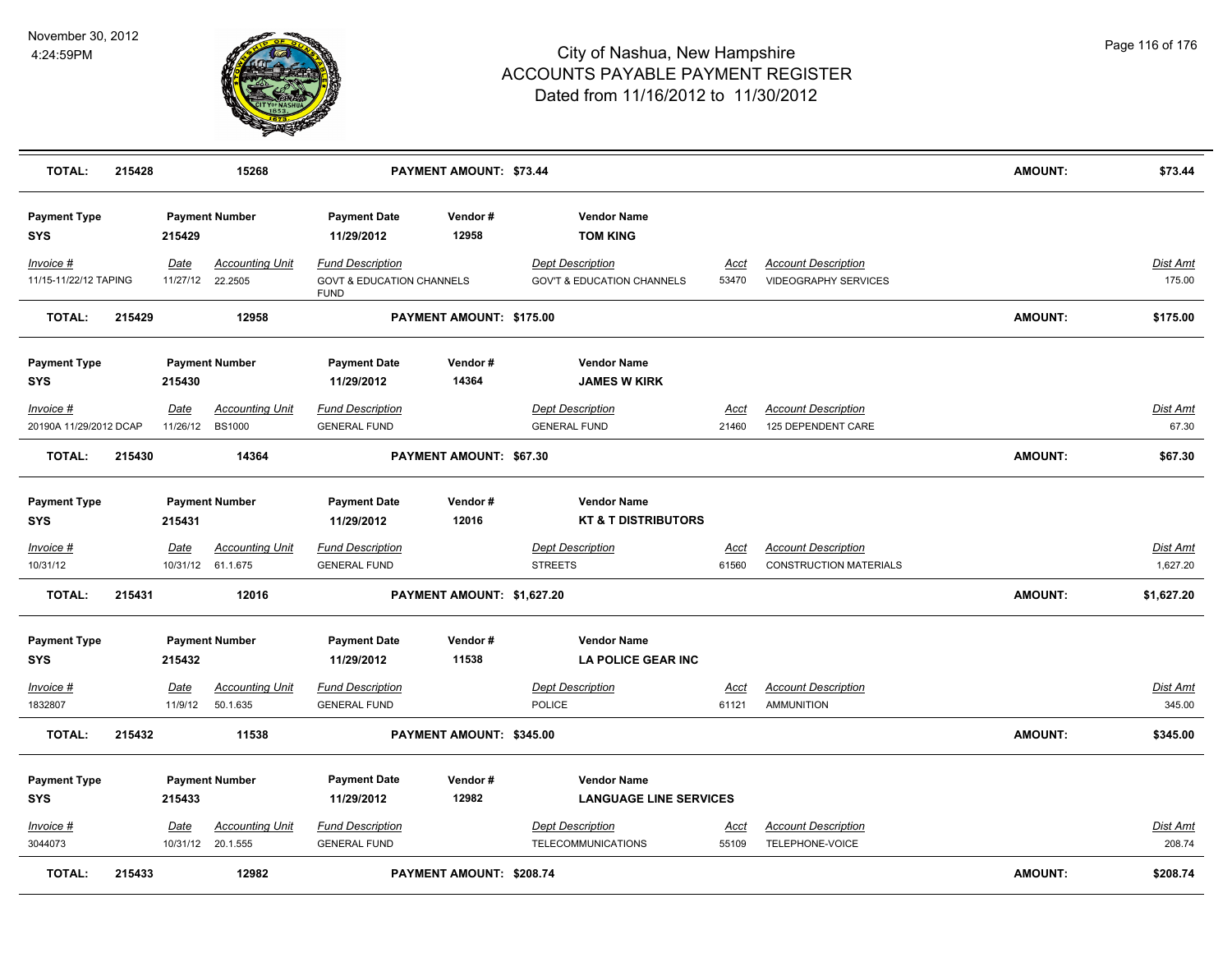

| <b>Payment Type</b> |        |             | <b>Payment Number</b>  | <b>Payment Date</b>     | Vendor#                    | <b>Vendor Name</b>                    |             |                                                      |                      |                |                 |
|---------------------|--------|-------------|------------------------|-------------------------|----------------------------|---------------------------------------|-------------|------------------------------------------------------|----------------------|----------------|-----------------|
| <b>SYS</b>          |        | 215434      |                        | 11/29/2012              | 14396                      | <b>LEMELIN ENVIRONMENTAL SERVICES</b> |             |                                                      |                      |                |                 |
| Invoice #           |        | Date        | <b>Accounting Unit</b> | <b>Fund Description</b> |                            | <b>Dept Description</b>               | <u>Acct</u> | <b>Account Description</b>                           |                      |                | <b>Dist Amt</b> |
| 3454                |        | 10/22/12    | 68.6000.692            | SOLID WASTE FUND        |                            | <b>SOLID WASTE</b>                    | 54487       | <b>EQUIPMENT REPAIRS &amp;</b><br><b>MAINTENANCE</b> |                      |                | 1,155.46        |
| <b>TOTAL:</b>       | 215434 |             | 14396                  |                         | PAYMENT AMOUNT: \$1,155.46 |                                       |             |                                                      |                      | <b>AMOUNT:</b> | \$1,155.46      |
| <b>Payment Type</b> |        |             | <b>Payment Number</b>  | <b>Payment Date</b>     | Vendor#                    | <b>Vendor Name</b>                    |             |                                                      |                      |                |                 |
| <b>SYS</b>          |        | 215435      |                        | 11/29/2012              | 13012                      | LIBERTY INTNL TRUCKS OF NH LLC        |             |                                                      |                      |                |                 |
| Invoice #           |        | <b>Date</b> | <b>Accounting Unit</b> | <b>Fund Description</b> |                            | <b>Dept Description</b>               | <u>Acct</u> | <b>Account Description</b>                           |                      |                | <b>Dist Amt</b> |
| 194394              |        | 11/1/12     | 69.6200.540            | <b>WASTEWATER FUND</b>  |                            | WASTEWATER                            | 54600       | <b>VEHICLE REPAIRS &amp; MAINTENANCE</b>             |                      |                | 33.82           |
| <b>TOTAL:</b>       | 215435 |             | 13012                  |                         | PAYMENT AMOUNT: \$33.82    |                                       |             |                                                      |                      | AMOUNT:        | \$33.82         |
| <b>Payment Type</b> |        |             | <b>Payment Number</b>  | <b>Payment Date</b>     | Vendor#                    | <b>Vendor Name</b>                    |             |                                                      |                      |                |                 |
| <b>SYS</b>          |        | 215436      |                        | 11/29/2012              | 10518                      | <b>LIBERTY TIRE RECYCLING LLC</b>     |             |                                                      |                      |                |                 |
| $Invoice$ #         |        | Date        | <b>Accounting Unit</b> | <b>Fund Description</b> |                            | <b>Dept Description</b>               | <u>Acct</u> | <b>Account Description</b>                           |                      |                | <b>Dist Amt</b> |
| 0000146739          |        |             | 10/20/12 68.6000.695   | SOLID WASTE FUND        |                            | SOLID WASTE                           | 55699       | OTHER CONTRACTED SERVICES                            |                      |                | 1,021.68        |
| <b>TOTAL:</b>       | 215436 |             | 10518                  |                         | PAYMENT AMOUNT: \$1,021.68 |                                       |             |                                                      |                      | <b>AMOUNT:</b> | \$1,021.68      |
| <b>Payment Type</b> |        |             | <b>Payment Number</b>  | <b>Payment Date</b>     | Vendor#                    | <b>Vendor Name</b>                    |             |                                                      |                      |                |                 |
| <b>SYS</b>          |        | 215437      |                        | 11/29/2012              | 14405                      | <b>LINDENMEYR MUNROE</b>              |             |                                                      |                      |                |                 |
| Invoice #           |        | <u>Date</u> | <b>Accounting Unit</b> | <b>Fund Description</b> |                            | <b>Dept Description</b>               | <u>Acct</u> | <b>Account Description</b>                           |                      |                | Dist Amt        |
| 91056159 RI         |        | 11/1/12     | 30.1.500               | <b>GENERAL FUND</b>     |                            | <b>PURCHASING</b>                     | 61242       | PRINTING SUPPLIES                                    |                      |                | 540.80          |
| <b>TOTAL:</b>       | 215437 |             | 14405                  |                         | PAYMENT AMOUNT: \$540.80   |                                       |             |                                                      |                      | AMOUNT:        | \$540.80        |
| <b>Payment Type</b> |        |             | <b>Payment Number</b>  | <b>Payment Date</b>     | Vendor#                    | <b>Vendor Name</b>                    |             |                                                      | Payee Name           |                |                 |
| <b>SYS</b>          |        | 215438      |                        | 11/29/2012              | 14415                      | <b>LOWES</b>                          |             |                                                      | <b>LOWE'S - 3502</b> |                |                 |
| Invoice #           |        | <u>Date</u> | <b>Accounting Unit</b> | <b>Fund Description</b> |                            | <b>Dept Description</b>               | <u>Acct</u> | <b>Account Description</b>                           |                      |                | <b>Dist Amt</b> |
| 12679               |        | 11/7/12     | 50.1.500               | <b>GENERAL FUND</b>     |                            | <b>POLICE</b>                         | 61799       | VEHICLE PARTS & SUPPLIES                             |                      |                | 94.98           |
| <b>TOTAL:</b>       | 215438 |             | 14415                  |                         | PAYMENT AMOUNT: \$94.98    |                                       |             |                                                      |                      | AMOUNT:        | \$94.98         |
| <b>Payment Type</b> |        |             | <b>Payment Number</b>  | <b>Payment Date</b>     | Vendor#                    | <b>Vendor Name</b>                    |             |                                                      |                      |                |                 |
| <b>SYS</b>          |        | 215439      |                        | 11/29/2012              | 11209                      | <b>JOHN LYONS</b>                     |             |                                                      |                      |                |                 |
| Invoice #           |        | Date        | <b>Accounting Unit</b> | <b>Fund Description</b> |                            | <b>Dept Description</b>               | Acct        | <b>Account Description</b>                           |                      |                | Dist Amt        |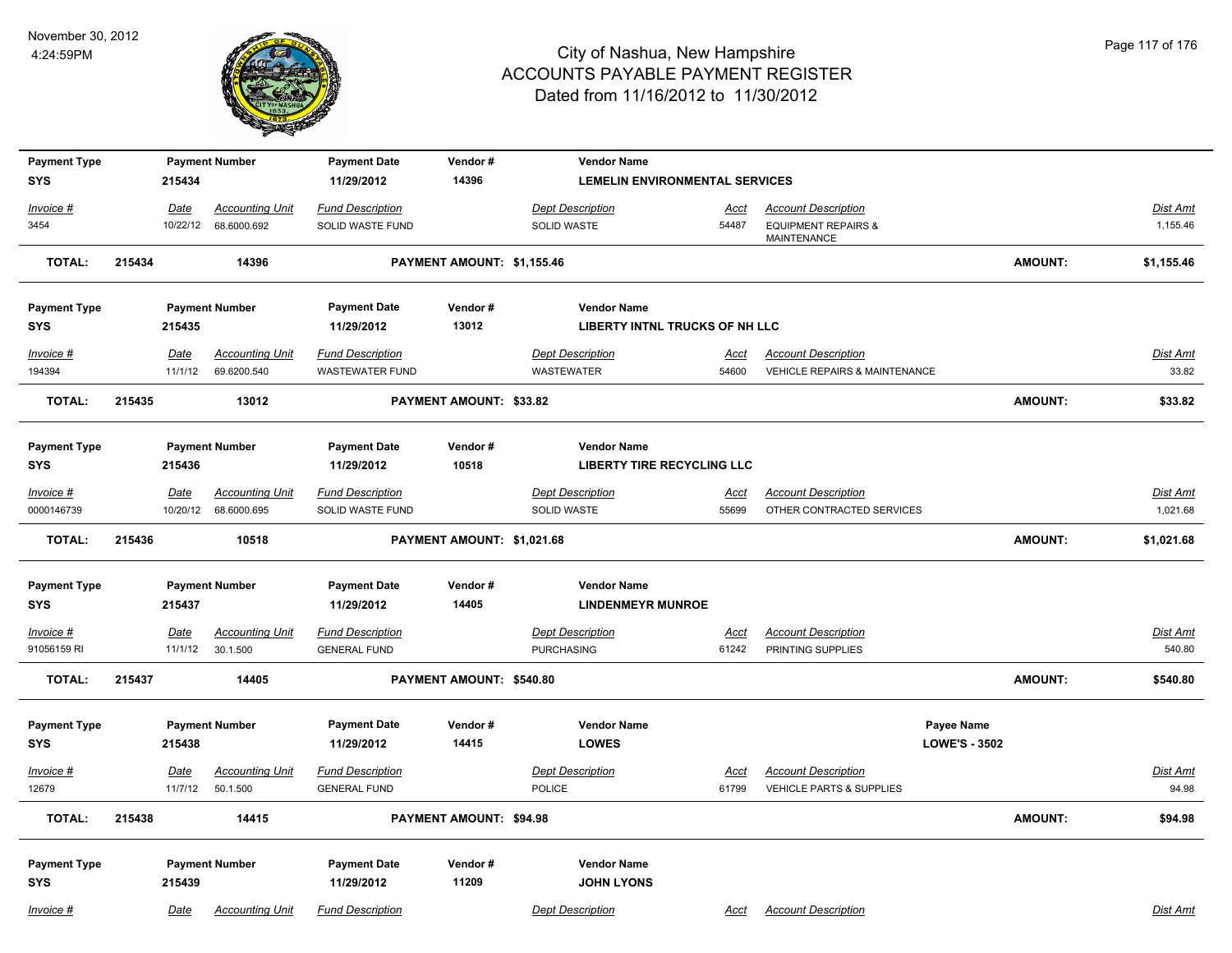

| 32172A 11/29/12 DCAP                         |        |             | 11/26/12 BS1000        | <b>GENERAL FUND</b>        |                            | <b>GENERAL FUND</b>                         | 21460         | 125 DEPENDENT CARE                    |                                | 1,551.05                 |
|----------------------------------------------|--------|-------------|------------------------|----------------------------|----------------------------|---------------------------------------------|---------------|---------------------------------------|--------------------------------|--------------------------|
| <b>TOTAL:</b>                                | 215439 |             | 11209                  |                            | PAYMENT AMOUNT: \$1,551.05 |                                             |               |                                       | <b>AMOUNT:</b>                 | \$1,551.05               |
| <b>Payment Type</b>                          |        |             | <b>Payment Number</b>  | <b>Payment Date</b>        | Vendor#                    | <b>Vendor Name</b>                          |               |                                       |                                |                          |
| <b>SYS</b>                                   |        | 215440      |                        | 11/29/2012                 | 13035                      | <b>M &amp; M ELECTRICAL SUPPLY CO INC</b>   |               |                                       |                                |                          |
| Invoice #                                    |        | Date        | <b>Accounting Unit</b> | <b>Fund Description</b>    |                            | <b>Dept Description</b>                     | Acct          | <b>Account Description</b>            |                                | Dist Amt                 |
| R 30666                                      |        | 11/19/12    | 69.6200.670            | <b>WASTEWATER FUND</b>     |                            | WASTEWATER                                  | 54487         | <b>EQUIPMENT REPAIRS &amp;</b>        |                                | 39.70                    |
|                                              |        |             |                        |                            |                            |                                             |               | <b>MAINTENANCE</b>                    |                                |                          |
| <b>TOTAL:</b>                                | 215440 |             | 13035                  |                            | PAYMENT AMOUNT: \$39.70    |                                             |               |                                       | <b>AMOUNT:</b>                 | \$39.70                  |
| <b>Payment Type</b>                          |        |             | <b>Payment Number</b>  | <b>Payment Date</b>        | Vendor#                    | <b>Vendor Name</b>                          |               |                                       |                                |                          |
| SYS                                          |        | 215441      |                        | 11/29/2012                 | 13039                      | <b>MAC MULKIN CHEVROLET INC</b>             |               |                                       |                                |                          |
| Invoice #                                    |        | <u>Date</u> | <b>Accounting Unit</b> | <b>Fund Description</b>    |                            | <b>Dept Description</b>                     | <u>Acct</u>   | <b>Account Description</b>            |                                | Dist Amt                 |
| 485689                                       |        | 10/29/12    | 77.1.690               | <b>GENERAL FUND</b>        |                            | PARKS & RECREATION                          | 61799         | <b>VEHICLE PARTS &amp; SUPPLIES</b>   |                                | 49.95                    |
| <b>TOTAL:</b>                                | 215441 |             | 13039                  |                            | PAYMENT AMOUNT: \$49.95    |                                             |               |                                       | <b>AMOUNT:</b>                 | \$49.95                  |
|                                              |        |             |                        |                            |                            |                                             |               |                                       |                                |                          |
|                                              |        |             |                        | <b>Payment Date</b>        | Vendor#                    | <b>Vendor Name</b>                          |               |                                       |                                |                          |
| <b>Payment Type</b><br><b>SYS</b>            |        | 215442      | <b>Payment Number</b>  | 11/29/2012                 | 15521                      | <b>BRUCE MACDONALD</b>                      |               |                                       |                                |                          |
|                                              |        |             |                        |                            |                            |                                             |               |                                       |                                |                          |
| Invoice #<br>PLUMBING TUITION REIMB 11/20/12 |        | Date        | <b>Accounting Unit</b> | <b>Fund Description</b>    |                            | <b>Dept Description</b>                     | Acct<br>51607 | <b>Account Description</b>            |                                | <u>Dist Amt</u><br>54.00 |
|                                              |        |             | TF11.7020              | UAW EDUCATIONAL ASSISTANCE |                            | <b>UAW EDUCATIONAL</b><br><b>ASSISTANCE</b> |               | EDUCATIONAL INCENTIVE                 |                                |                          |
| <b>TOTAL:</b>                                | 215442 |             | 15521                  |                            | PAYMENT AMOUNT: \$54.00    |                                             |               |                                       | <b>AMOUNT:</b>                 | \$54.00                  |
| <b>Payment Type</b>                          |        |             | <b>Payment Number</b>  | <b>Payment Date</b>        | Vendor#                    | <b>Vendor Name</b>                          |               |                                       |                                |                          |
| <b>SYS</b>                                   |        | 215443      |                        | 11/29/2012                 | 14965                      | <b>MAILINGS UNLIMITED</b>                   |               |                                       |                                |                          |
| Invoice #                                    |        | Date        | <b>Accounting Unit</b> | <b>Fund Description</b>    |                            | <b>Dept Description</b>                     | <b>Acct</b>   | <b>Account Description</b>            |                                | Dist Amt                 |
| 54144                                        |        | 11/15/12    | 69.6200.500            | <b>WASTEWATER FUND</b>     |                            | <b>WASTEWATER</b>                           | 53467         | <b>BILLING &amp; MAILING SERVICES</b> |                                | 131.34                   |
| 54144-1                                      |        | 11/15/12    | 69.6200.500            | WASTEWATER FUND            |                            | WASTEWATER                                  | 53467         | <b>BILLING &amp; MAILING SERVICES</b> |                                | 2.30                     |
| 54144-2                                      |        | 11/15/12    | 69.6200.500            | WASTEWATER FUND            |                            | WASTEWATER                                  | 53467         | <b>BILLING &amp; MAILING SERVICES</b> |                                | 11.70                    |
| 54208                                        |        | 11/15/12    | 69.6200.500            | <b>WASTEWATER FUND</b>     |                            | <b>WASTEWATER</b>                           | 53467         | <b>BILLING &amp; MAILING SERVICES</b> |                                | 267.43                   |
| <b>TOTAL:</b>                                | 215443 |             | 14965                  |                            | PAYMENT AMOUNT: \$412.77   |                                             |               |                                       | <b>AMOUNT:</b>                 | \$412.77                 |
|                                              |        |             |                        |                            |                            |                                             |               |                                       |                                |                          |
| <b>Payment Type</b>                          |        |             | <b>Payment Number</b>  | <b>Payment Date</b>        | Vendor#                    | <b>Vendor Name</b>                          |               |                                       | <b>Payee Name</b>              |                          |
| <b>SYS</b>                                   |        | 215444      |                        | 11/29/2012                 | 13008                      | <b>LEXISNEXIS MATTHEW BENDER</b>            |               |                                       | <b>MATTHEW BENDER &amp; CO</b> |                          |
| Invoice #                                    |        | Date        | <b>Accounting Unit</b> | <b>Fund Description</b>    |                            | <b>Dept Description</b>                     | <u>Acct</u>   | <b>Account Description</b>            |                                | Dist Amt                 |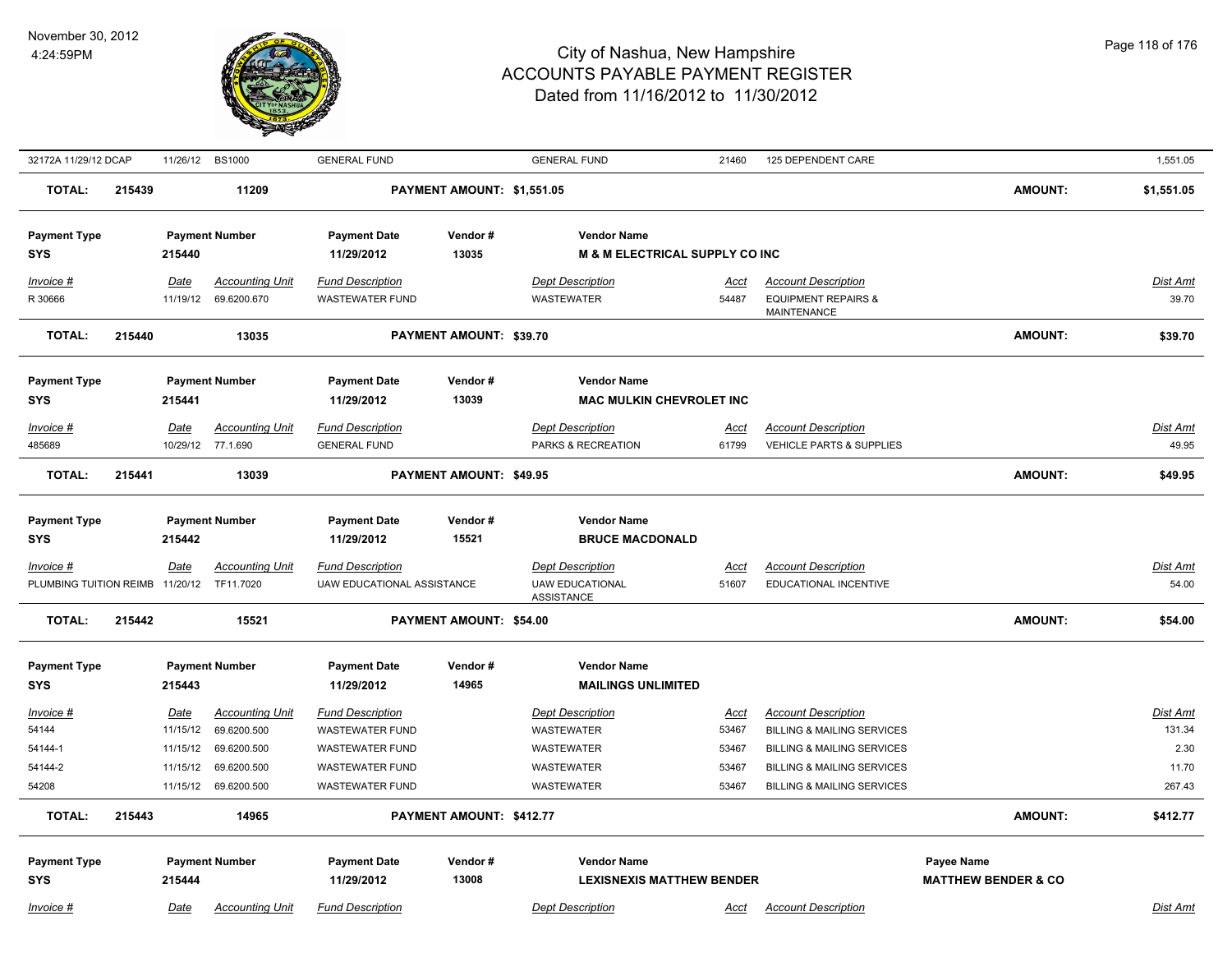

| 38497131                          |        |                  | 10/31/12 50.1.500                       | <b>GENERAL FUND</b>                            |                            | POLICE                                         | 55200         | DUES AND MEMBERSHIPS                             |                 | 137.94             |
|-----------------------------------|--------|------------------|-----------------------------------------|------------------------------------------------|----------------------------|------------------------------------------------|---------------|--------------------------------------------------|-----------------|--------------------|
| <b>TOTAL:</b>                     | 215444 |                  | 13008                                   |                                                | PAYMENT AMOUNT: \$137.94   |                                                |               |                                                  | <b>AMOUNT:</b>  | \$137.94           |
| <b>Payment Type</b>               |        |                  | <b>Payment Number</b>                   | <b>Payment Date</b>                            | Vendor#                    | <b>Vendor Name</b>                             |               |                                                  |                 |                    |
| <b>SYS</b>                        |        | 215445           |                                         | 11/29/2012                                     | 13067                      | <b>MAYNARD &amp; LESIEUR INC</b>               |               |                                                  |                 |                    |
| Invoice #                         |        | Date             | <b>Accounting Unit</b>                  | <b>Fund Description</b>                        |                            | <b>Dept Description</b>                        | Acct          | <b>Account Description</b>                       |                 | Dist Amt           |
| 51384                             |        | 11/16/12         | 50.1.500                                | <b>GENERAL FUND</b>                            |                            | <b>POLICE</b>                                  | 61799         | VEHICLE PARTS & SUPPLIES                         |                 | 636.00             |
| <b>TOTAL:</b>                     | 215445 |                  | 13067                                   |                                                | PAYMENT AMOUNT: \$636.00   |                                                |               |                                                  | <b>AMOUNT:</b>  | \$636.00           |
|                                   |        |                  |                                         |                                                |                            |                                                |               |                                                  |                 |                    |
| <b>Payment Type</b>               |        |                  | <b>Payment Number</b>                   | <b>Payment Date</b>                            | Vendor#                    | <b>Vendor Name</b>                             |               |                                                  |                 |                    |
| <b>SYS</b>                        |        | 215446           |                                         | 11/29/2012                                     | 13067                      | <b>MAYNARD &amp; LESIEUR INC</b>               |               |                                                  |                 |                    |
| Invoice #                         |        | Date             | <b>Accounting Unit</b>                  | <b>Fund Description</b>                        |                            | <b>Dept Description</b>                        | <u>Acct</u>   | <b>Account Description</b>                       |                 | <b>Dist Amt</b>    |
| 50952                             |        | 11/12/12         | 50.1.500                                | <b>GENERAL FUND</b>                            |                            | POLICE                                         | 61705         | <b>TIRES</b>                                     |                 | 941.60             |
| 51382                             |        | 11/16/12 50.4020 |                                         | POLICE DRUG ENFORCEMENT<br><b>FUND</b>         |                            | POLICE DRUG ENFORCEMENT<br><b>FUND</b>         | 61799         | VEHICLE PARTS & SUPPLIES                         |                 | 586.60             |
| <b>TOTAL:</b>                     | 215446 |                  | 13067                                   |                                                | PAYMENT AMOUNT: \$1,528.20 |                                                |               |                                                  | <b>AMOUNT:</b>  | \$1,528.20         |
| <b>Payment Type</b>               |        |                  | <b>Payment Number</b>                   | <b>Payment Date</b>                            | Vendor#                    | <b>Vendor Name</b>                             |               |                                                  |                 |                    |
| <b>SYS</b>                        |        | 215447           |                                         | 11/29/2012                                     | 13067                      | <b>MAYNARD &amp; LESIEUR INC</b>               |               |                                                  |                 |                    |
| Invoice #                         |        | Date             | <b>Accounting Unit</b>                  | <b>Fund Description</b>                        |                            | <b>Dept Description</b>                        | <u>Acct</u>   | <b>Account Description</b>                       | Activity        | <b>Dist Amt</b>    |
| 51192                             |        | 11/14/12         | 86.3120                                 | <b>TRANSIT GRANTS</b>                          |                            | <b>TRANSPORTATION</b>                          | 54600         | <b>VEHICLE REPAIRS &amp; MAINTENANCE</b>         | 86.800.13.30.02 | 120.00             |
| 51289                             |        | 11/15/12         | 86.3120                                 | <b>TRANSIT GRANTS</b>                          |                            | <b>TRANSPORTATION</b>                          | 54600         | <b>VEHICLE REPAIRS &amp; MAINTENANCE</b>         | 86.800.13.30.02 | 120.00             |
| <b>TOTAL:</b>                     | 215447 |                  | 13067                                   |                                                | PAYMENT AMOUNT: \$240.00   |                                                |               |                                                  | <b>AMOUNT:</b>  | \$240.00           |
| <b>Payment Type</b>               |        |                  | <b>Payment Number</b>                   | <b>Payment Date</b>                            | Vendor#                    | <b>Vendor Name</b>                             |               |                                                  |                 |                    |
| <b>SYS</b>                        |        | 215448           |                                         | 11/29/2012                                     | 13077                      | <b>MCGRAW HILL COMPANIES</b>                   |               |                                                  |                 |                    |
| Invoice #                         |        | <b>Date</b>      | <b>Accounting Unit</b>                  | <b>Fund Description</b>                        |                            | <b>Dept Description</b>                        | <u>Acct</u>   | <b>Account Description</b>                       |                 | Dist Amt           |
| 69970320001ADJ                    |        |                  | 9/20/12 79.1.760                        | <b>GENERAL FUND</b>                            |                            | <b>LIBRARY</b>                                 | 61807         | <b>PUBLICATIONS</b>                              |                 | 263.78             |
| <b>TOTAL:</b>                     | 215448 |                  | 13077                                   |                                                | PAYMENT AMOUNT: \$263.78   |                                                |               |                                                  | <b>AMOUNT:</b>  | \$263.78           |
| <b>Payment Type</b>               |        |                  | <b>Payment Number</b>                   | <b>Payment Date</b>                            | Vendor#                    | <b>Vendor Name</b>                             |               |                                                  |                 |                    |
| <b>SYS</b>                        |        | 215449           |                                         | 11/29/2012                                     | 14454                      | <b>LORI MCINTOSH</b>                           |               |                                                  |                 |                    |
|                                   |        |                  |                                         |                                                |                            |                                                |               |                                                  |                 |                    |
| Invoice #<br>32180A 11/29/12 DCAP |        | Date<br>11/26/12 | <b>Accounting Unit</b><br><b>BS1000</b> | <b>Fund Description</b><br><b>GENERAL FUND</b> |                            | <b>Dept Description</b><br><b>GENERAL FUND</b> | Acct<br>21460 | <b>Account Description</b><br>125 DEPENDENT CARE |                 | Dist Amt<br>134.62 |
|                                   |        |                  |                                         |                                                |                            |                                                |               |                                                  |                 |                    |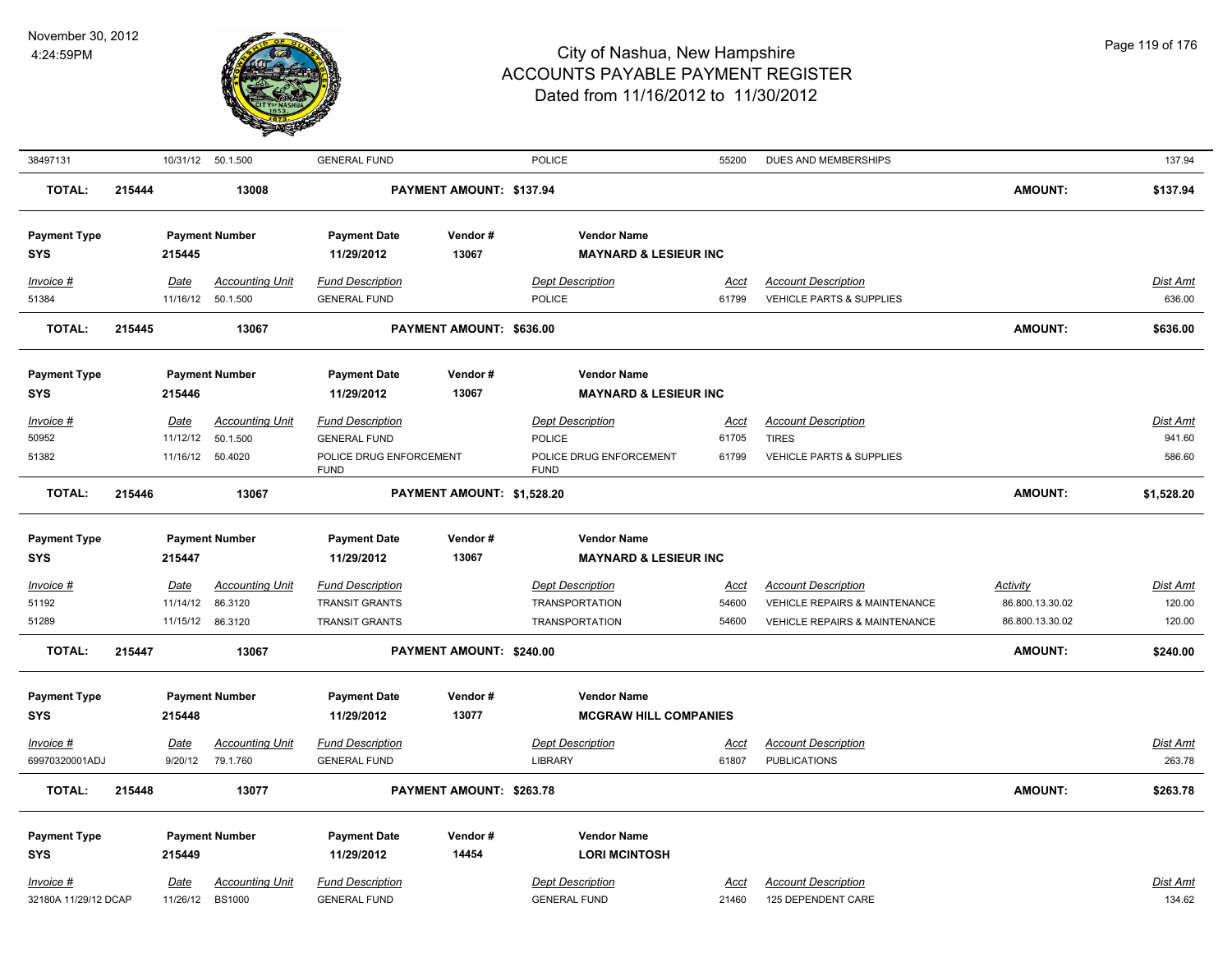

| <b>TOTAL:</b>                                        | 215449 |                  | 14454                                                    |                                                                                | PAYMENT AMOUNT: \$134.62 |                                                                   |                               |                                                                                    | <b>AMOUNT:</b>                     | \$134.62                            |
|------------------------------------------------------|--------|------------------|----------------------------------------------------------|--------------------------------------------------------------------------------|--------------------------|-------------------------------------------------------------------|-------------------------------|------------------------------------------------------------------------------------|------------------------------------|-------------------------------------|
| <b>Payment Type</b><br><b>SYS</b>                    |        | 215450           | <b>Payment Number</b>                                    | <b>Payment Date</b><br>11/29/2012                                              | Vendor#<br>15520         | <b>Vendor Name</b><br><b>WILLIAM MCKINNEY</b>                     |                               |                                                                                    |                                    |                                     |
| Invoice #<br><b>BACKGROUND CHECK</b><br><b>REFUN</b> |        | Date<br>11/1/12  | <b>Accounting Unit</b><br>11.1.500                       | <b>Fund Description</b><br><b>GENERAL FUND</b>                                 |                          | <b>Dept Description</b><br>HUMAN RESOURCES                        | Acct<br>55425                 | <b>Account Description</b><br>EMPLOYMENT BACKGROUND<br><b>CHECKS</b>               |                                    | Dist Amt<br>25.00                   |
| <b>TOTAL:</b>                                        | 215450 |                  | 15520                                                    |                                                                                | PAYMENT AMOUNT: \$25.00  |                                                                   |                               |                                                                                    | <b>AMOUNT:</b>                     | \$25.00                             |
| <b>Payment Type</b><br><b>SYS</b>                    |        | 215451           | <b>Payment Number</b>                                    | <b>Payment Date</b><br>11/29/2012                                              | Vendor#<br>14457         | <b>Vendor Name</b><br><b>MCLAUGHLIN OIL CO</b>                    |                               |                                                                                    |                                    |                                     |
| $Invoice$ #<br>78060<br>78105                        |        | Date<br>11/15/12 | <b>Accounting Unit</b><br>42.1.720<br>11/15/12  42.1.720 | <b>Fund Description</b><br><b>GENERAL FUND</b><br><b>GENERAL FUND</b>          |                          | <b>Dept Description</b><br>WOODLAWN CEMETERY<br>WOODLAWN CEMETERY | <b>Acct</b><br>54107<br>54107 | <b>Account Description</b><br><b>HEATING OIL</b><br><b>HEATING OIL</b>             |                                    | <b>Dist Amt</b><br>533.56<br>428.62 |
| <b>TOTAL:</b>                                        | 215451 |                  | 14457                                                    |                                                                                | PAYMENT AMOUNT: \$962.18 |                                                                   |                               |                                                                                    | <b>AMOUNT:</b>                     | \$962.18                            |
| <b>Payment Type</b><br><b>SYS</b>                    |        | 215452           | <b>Payment Number</b>                                    | <b>Payment Date</b><br>11/29/2012                                              | Vendor#<br>13080         | <b>Vendor Name</b><br><b>JIM MCLEAN</b>                           |                               |                                                                                    |                                    |                                     |
| Invoice #<br>11/15-11/27/12 TAPING                   |        | Date             | <b>Accounting Unit</b><br>11/27/12 22.2505               | <b>Fund Description</b><br><b>GOVT &amp; EDUCATION CHANNELS</b><br><b>FUND</b> |                          | <b>Dept Description</b><br><b>GOV'T &amp; EDUCATION CHANNELS</b>  | Acct<br>53470                 | <b>Account Description</b><br><b>VIDEOGRAPHY SERVICES</b>                          |                                    | Dist Amt<br>275.00                  |
| <b>TOTAL:</b>                                        | 215452 |                  | 13080                                                    |                                                                                | PAYMENT AMOUNT: \$275.00 |                                                                   |                               |                                                                                    | <b>AMOUNT:</b>                     | \$275.00                            |
| <b>Payment Type</b><br><b>SYS</b>                    |        | 215453           | <b>Payment Number</b>                                    | <b>Payment Date</b><br>11/29/2012                                              | Vendor#<br>13081         | <b>Vendor Name</b><br><b>MCMASTER CARR SUPPLY CO</b>              |                               |                                                                                    | Payee Name<br><b>MCMASTER-CARR</b> |                                     |
| Invoice #<br>39134626                                |        | Date             | <b>Accounting Unit</b><br>10/16/12 69.6200.670           | <b>Fund Description</b><br>WASTEWATER FUND                                     |                          | <b>Dept Description</b><br><b>WASTEWATER</b>                      | <u>Acct</u><br>54487          | <b>Account Description</b><br><b>EQUIPMENT REPAIRS &amp;</b><br><b>MAINTENANCE</b> |                                    | <b>Dist Amt</b><br>253.31           |
| <b>TOTAL:</b>                                        | 215453 |                  | 13081                                                    |                                                                                | PAYMENT AMOUNT: \$253.31 |                                                                   | <b>DISCOUNT:</b>              | 5.07                                                                               | <b>AMOUNT:</b>                     | \$253.31                            |
| <b>Payment Type</b><br><b>SYS</b>                    |        | 215454           | <b>Payment Number</b>                                    | <b>Payment Date</b><br>11/29/2012                                              | Vendor#<br>13088         | <b>Vendor Name</b><br><b>MELANSON HEATH &amp; CO PC</b>           |                               |                                                                                    |                                    |                                     |
| Invoice #<br>519686                                  |        | Date             | <b>Accounting Unit</b><br>11/19/12 26.1.500              | <b>Fund Description</b><br><b>GENERAL FUND</b>                                 |                          | <b>Dept Description</b><br><b>FINANCIAL SERVICES</b>              | Acct<br>53114                 | <b>Account Description</b><br>ACCOUNTING/AUDITING SERVICES                         |                                    | Dist Amt<br>50,000.00               |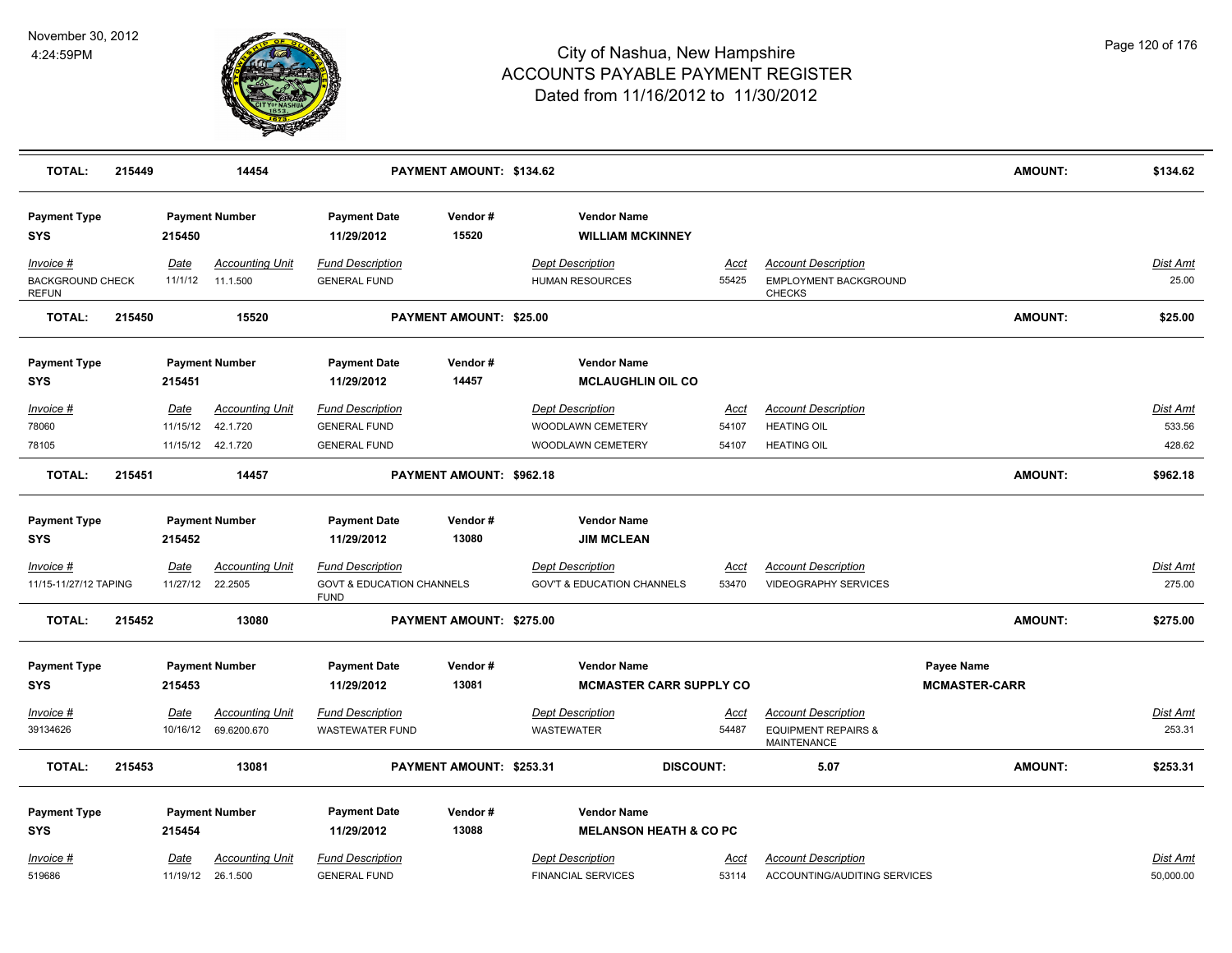

| <b>TOTAL:</b>                     | 215454 |                         | 13088                                       |                                                     | PAYMENT AMOUNT: \$50,000.00 |                                                            |                      |                                                  | <b>AMOUNT:</b>                    | \$50,000.00                  |
|-----------------------------------|--------|-------------------------|---------------------------------------------|-----------------------------------------------------|-----------------------------|------------------------------------------------------------|----------------------|--------------------------------------------------|-----------------------------------|------------------------------|
| <b>Payment Type</b><br>SYS        |        | 215455                  | <b>Payment Number</b>                       | <b>Payment Date</b><br>11/29/2012                   | Vendor#<br>14464            | <b>Vendor Name</b><br><b>PAUL MENARD</b>                   |                      |                                                  |                                   |                              |
| Invoice #<br>11227A 11/29/12 DCAP |        | Date<br>11/26/12        | <b>Accounting Unit</b><br><b>BS1000</b>     | <b>Fund Description</b><br><b>GENERAL FUND</b>      |                             | <b>Dept Description</b><br><b>GENERAL FUND</b>             | Acct<br>21460        | <b>Account Description</b><br>125 DEPENDENT CARE |                                   | Dist Amt<br>192.31           |
| <b>TOTAL:</b>                     | 215455 |                         | 14464                                       |                                                     | PAYMENT AMOUNT: \$192.31    |                                                            |                      |                                                  | <b>AMOUNT:</b>                    | \$192.31                     |
| <b>Payment Type</b><br><b>SYS</b> |        | 215456                  | <b>Payment Number</b>                       | <b>Payment Date</b><br>11/29/2012                   | Vendor#<br>14471            | <b>Vendor Name</b><br><b>MHQ MUNICIPAL VEHICLES</b>        |                      |                                                  |                                   |                              |
| Invoice #<br>MV-081324            |        | Date<br>10/26/12        | <b>Accounting Unit</b><br>60.5200           | <b>Fund Description</b><br>CAPITAL PROJECTS-STREETS |                             | <b>Dept Description</b><br>CAPITAL<br>PROJECTS-ENGINEERING | <u>Acct</u><br>81500 | <b>Account Description</b><br><b>VEHICLES</b>    | <b>Activity</b><br>1095.60.01.20  | <b>Dist Amt</b><br>44,845.00 |
| <b>TOTAL:</b>                     | 215456 |                         | 14471                                       |                                                     | PAYMENT AMOUNT: \$44,845.00 |                                                            |                      |                                                  | <b>AMOUNT:</b>                    | \$44,845.00                  |
| <b>Payment Type</b><br><b>SYS</b> |        | 215457                  | <b>Payment Number</b>                       | <b>Payment Date</b><br>11/29/2012                   | Vendor#<br>13097            | <b>Vendor Name</b><br><b>MICRO MARKETING ASSOCIATES</b>    |                      |                                                  |                                   |                              |
| Invoice #<br>460273               |        | Date                    | <b>Accounting Unit</b><br>10/26/12 79.1.755 | <b>Fund Description</b><br><b>GENERAL FUND</b>      |                             | <b>Dept Description</b><br><b>LIBRARY</b>                  | Acct<br>61814        | <b>Account Description</b><br><b>MEDIA</b>       |                                   | Dist Amt<br>12.00            |
| <b>TOTAL:</b>                     | 215457 |                         | 13097                                       |                                                     | PAYMENT AMOUNT: \$12.00     |                                                            |                      |                                                  | <b>AMOUNT:</b>                    | \$12.00                      |
| <b>Payment Type</b><br><b>SYS</b> |        | 215458                  | <b>Payment Number</b>                       | <b>Payment Date</b><br>11/29/2012                   | Vendor#<br>10861            | <b>Vendor Name</b><br><b>MIDWEST TAPE LLC</b>              |                      |                                                  | Payee Name<br><b>MIDWEST TAPE</b> |                              |
| <u>Invoice #</u><br>90495269      |        | <b>Date</b><br>10/26/12 | <b>Accounting Unit</b><br>79.1.755          | <b>Fund Description</b><br><b>GENERAL FUND</b>      |                             | <b>Dept Description</b><br><b>LIBRARY</b>                  | <u>Acct</u><br>61814 | <b>Account Description</b><br><b>MEDIA</b>       |                                   | <b>Dist Amt</b><br>207.52    |
| 90496221<br>90496222              |        |                         | 10/26/12 79.1.755<br>10/26/12 79.1.755      | <b>GENERAL FUND</b><br><b>GENERAL FUND</b>          |                             | <b>LIBRARY</b><br><b>LIBRARY</b>                           | 61814<br>61814       | <b>MEDIA</b><br><b>MEDIA</b>                     |                                   | 31.64<br>43.68               |
| 90498728<br>90498790              |        | 10/29/12<br>10/29/12    | 79.1.755<br>79.1.755                        | <b>GENERAL FUND</b><br><b>GENERAL FUND</b>          |                             | <b>LIBRARY</b><br><b>LIBRARY</b>                           | 61814<br>61814       | <b>MEDIA</b><br><b>MEDIA</b>                     |                                   | 23.44<br>29.28               |
| 90502383                          |        |                         | 10/30/12 79.1.755                           | <b>GENERAL FUND</b>                                 |                             | <b>LIBRARY</b>                                             | 61814                | <b>MEDIA</b>                                     |                                   | 10.84                        |
| 90502385<br>90502386              |        | 10/30/12                | 10/30/12 79.1.755<br>79.1.755               | <b>GENERAL FUND</b><br><b>GENERAL FUND</b>          |                             | LIBRARY<br>LIBRARY                                         | 61814<br>61814       | <b>MEDIA</b><br><b>MEDIA</b>                     |                                   | 172.92<br>15.44              |
| 90502387<br>90502388              |        | 10/30/12                | 79.1.755<br>10/30/12 79.1.755               | <b>GENERAL FUND</b><br><b>GENERAL FUND</b>          |                             | <b>LIBRARY</b><br><b>LIBRARY</b>                           | 61814<br>61814       | <b>MEDIA</b><br><b>MEDIA</b>                     |                                   | 19.44<br>214.78              |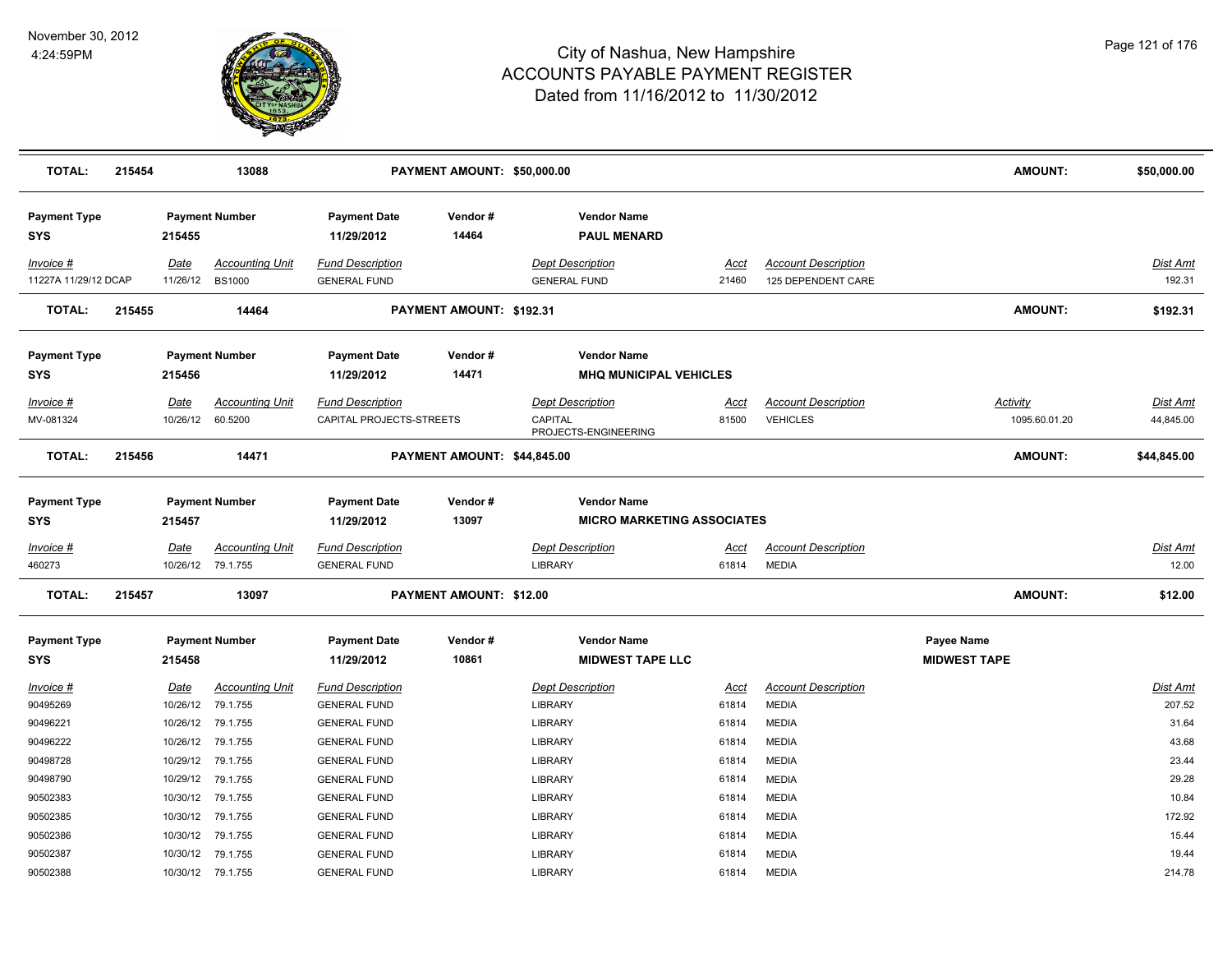

| <b>TOTAL:</b>                     | 215458 |                        | 10861                              |                                                | PAYMENT AMOUNT: \$768.98   |                                                    |                      |                                                                                    | <b>AMOUNT:</b> | \$768.98                  |
|-----------------------------------|--------|------------------------|------------------------------------|------------------------------------------------|----------------------------|----------------------------------------------------|----------------------|------------------------------------------------------------------------------------|----------------|---------------------------|
| <b>Payment Type</b><br><b>SYS</b> |        | 215459                 | <b>Payment Number</b>              | <b>Payment Date</b><br>11/29/2012              | Vendor#<br>13100           | <b>Vendor Name</b><br><b>MIKES CUSTOM KANVAS</b>   |                      |                                                                                    |                |                           |
| Invoice #<br>328825               |        | Date<br>11/8/12        | <b>Accounting Unit</b><br>52.1.630 | <b>Fund Description</b><br><b>GENERAL FUND</b> |                            | <b>Dept Description</b><br><b>FIRE</b>             | Acct<br>54600        | <b>Account Description</b><br><b>VEHICLE REPAIRS &amp; MAINTENANCE</b>             |                | Dist Amt<br>325.00        |
| <b>TOTAL:</b>                     | 215459 |                        | 13100                              |                                                | PAYMENT AMOUNT: \$325.00   |                                                    |                      |                                                                                    | <b>AMOUNT:</b> | \$325.00                  |
| <b>Payment Type</b><br>SYS        |        | 215460                 | <b>Payment Number</b>              | <b>Payment Date</b><br>11/29/2012              | Vendor#<br>13106           | <b>Vendor Name</b><br><b>MINUTEMAN TRUCKS INC</b>  |                      |                                                                                    |                |                           |
| Invoice #                         |        | Date                   | <b>Accounting Unit</b>             | <b>Fund Description</b>                        |                            | <b>Dept Description</b>                            | Acct                 | <b>Account Description</b>                                                         |                | Dist Amt                  |
| 943502                            |        | 10/26/12               | 52.1.630                           | <b>GENERAL FUND</b>                            |                            | <b>FIRE</b>                                        | 61799                | <b>VEHICLE PARTS &amp; SUPPLIES</b>                                                |                | 1,002.48                  |
| 943555                            |        | 10/26/12               | 52.1.630                           | <b>GENERAL FUND</b>                            |                            | <b>FIRE</b>                                        | 61799                | <b>VEHICLE PARTS &amp; SUPPLIES</b>                                                |                | 61.34                     |
| 944080                            |        | 10/31/12               | 52.1.630                           | <b>GENERAL FUND</b>                            |                            | <b>FIRE</b>                                        | 61799                | <b>VEHICLE PARTS &amp; SUPPLIES</b>                                                |                | 88.90                     |
| 944645                            |        | 11/6/12                | 68.6000.540                        | SOLID WASTE FUND                               |                            | <b>SOLID WASTE</b>                                 | 54600                | <b>VEHICLE REPAIRS &amp; MAINTENANCE</b>                                           |                | 177.53                    |
| 945047                            |        | 11/8/12                | 52.1.630                           | <b>GENERAL FUND</b>                            |                            | <b>FIRE</b>                                        | 54600                | <b>VEHICLE REPAIRS &amp; MAINTENANCE</b>                                           |                | 127.81                    |
| <b>TOTAL:</b>                     | 215460 |                        | 13106                              |                                                | PAYMENT AMOUNT: \$1,458.06 |                                                    |                      |                                                                                    | <b>AMOUNT:</b> | \$1,458.06                |
| <b>Payment Type</b>               |        |                        | <b>Payment Number</b>              | <b>Payment Date</b>                            | Vendor#                    | <b>Vendor Name</b>                                 |                      |                                                                                    |                |                           |
| <b>SYS</b>                        |        | 215461                 |                                    | 11/29/2012                                     | 11210                      | <b>ARCHIE S MOBLEY III</b>                         |                      |                                                                                    |                |                           |
| <u>Invoice #</u>                  |        | <u>Date</u>            | <b>Accounting Unit</b>             | <b>Fund Description</b>                        |                            | <b>Dept Description</b>                            | <u>Acct</u>          | <b>Account Description</b>                                                         |                | <u>Dist Amt</u>           |
| 32368A 11/29/2012 DCAP            |        | 11/26/12               | <b>BS1000</b>                      | <b>GENERAL FUND</b>                            |                            | <b>GENERAL FUND</b>                                | 21460                | 125 DEPENDENT CARE                                                                 |                | 96.15                     |
| <b>TOTAL:</b>                     | 215461 |                        | 11210                              |                                                | PAYMENT AMOUNT: \$96.15    |                                                    |                      |                                                                                    | <b>AMOUNT:</b> | \$96.15                   |
| <b>Payment Type</b>               |        |                        | <b>Payment Number</b>              | <b>Payment Date</b>                            | Vendor#                    | <b>Vendor Name</b>                                 |                      |                                                                                    |                |                           |
| <b>SYS</b>                        |        | 215462                 |                                    | 11/29/2012                                     | 10930                      | <b>MOTOROLA SOLUTIONS INC</b>                      |                      |                                                                                    |                |                           |
| Invoice #<br>91127394             |        | <u>Date</u><br>11/1/12 | <b>Accounting Unit</b><br>57.1.620 | <b>Fund Description</b><br><b>GENERAL FUND</b> |                            | <b>Dept Description</b><br>CITYWIDE COMMUNICATIONS | <u>Acct</u><br>54487 | <b>Account Description</b><br><b>EQUIPMENT REPAIRS &amp;</b><br><b>MAINTENANCE</b> |                | <u>Dist Amt</u><br>347.76 |
| <b>TOTAL:</b>                     | 215462 |                        | 10930                              |                                                | PAYMENT AMOUNT: \$347.76   |                                                    |                      |                                                                                    | <b>AMOUNT:</b> | \$347.76                  |
| <b>Payment Type</b><br><b>SYS</b> |        | 215463                 | <b>Payment Number</b>              | <b>Payment Date</b><br>11/29/2012              | Vendor#<br>13131           | <b>Vendor Name</b><br><b>NAPA AUTO PARTS</b>       |                      |                                                                                    |                |                           |
| Invoice #                         |        | Date                   | <b>Accounting Unit</b>             | <b>Fund Description</b>                        |                            | <b>Dept Description</b>                            | Acct                 | <b>Account Description</b>                                                         |                | <b>Dist Amt</b>           |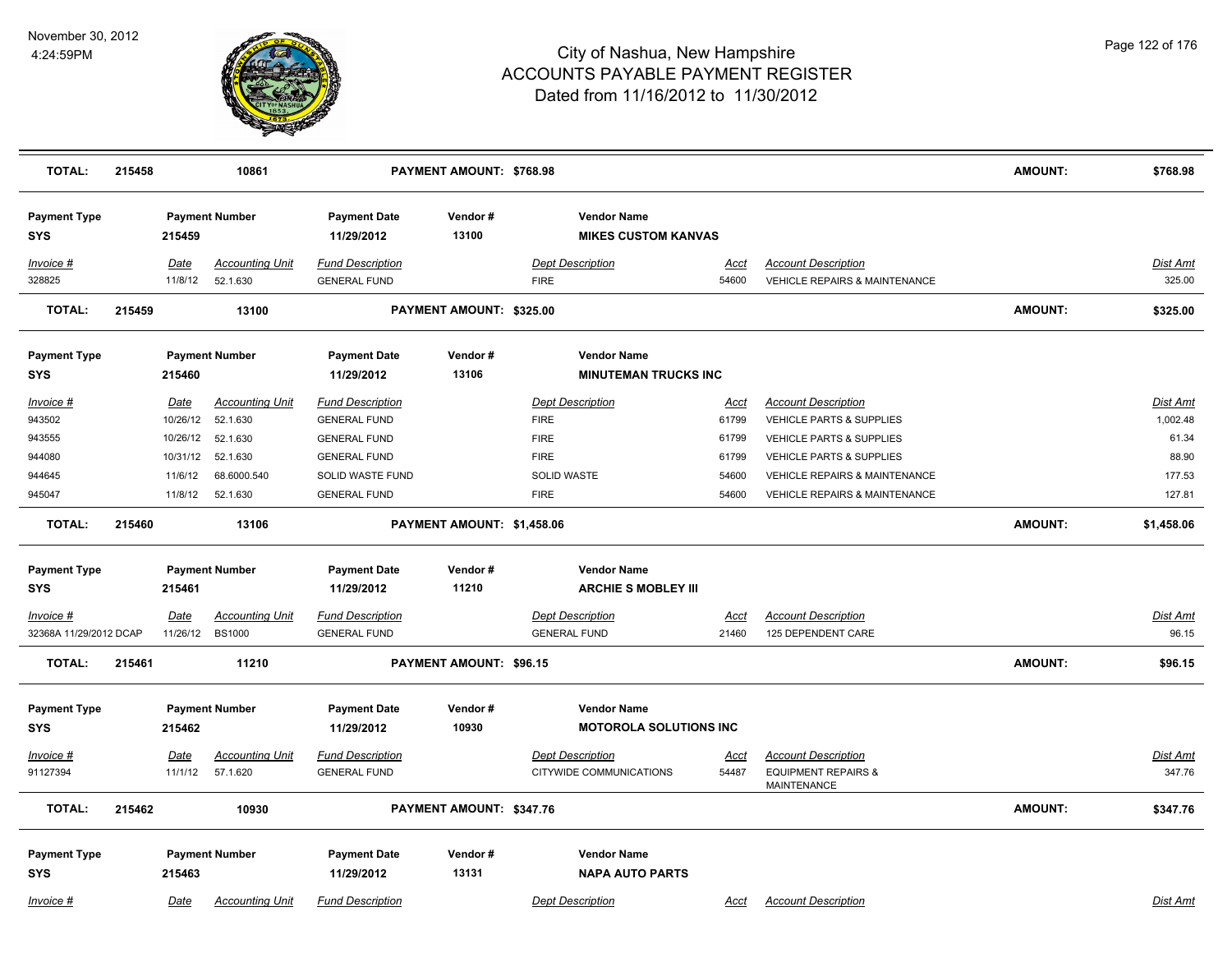

| <b>TOTAL:</b>       | 215467 |                  | 12753                                       |                                                | PAYMENT AMOUNT: \$682.06 |                                        |                      |                                                   | <b>AMOUNT:</b>  | \$682.06                  |
|---------------------|--------|------------------|---------------------------------------------|------------------------------------------------|--------------------------|----------------------------------------|----------------------|---------------------------------------------------|-----------------|---------------------------|
| 8057970             |        |                  | 11/15/12 61.1.700                           | <b>GENERAL FUND</b>                            |                          | <b>STREETS</b>                         | 61299                | MISCELLANEOUS SUPPLIES                            |                 | 349.77                    |
| 8057102             |        |                  | 11/14/12 61.1.700                           | <b>GENERAL FUND</b>                            |                          | <b>STREETS</b>                         | 61299                | MISCELLANEOUS SUPPLIES                            |                 | $-249.17$                 |
| 8056864             |        |                  | 11/13/12 61.1.700                           | <b>GENERAL FUND</b>                            |                          | <b>STREETS</b>                         | 61299                | MISCELLANEOUS SUPPLIES                            |                 | 258.17                    |
| 8054236             |        | 11/8/12          | 61.1.700                                    | <b>GENERAL FUND</b>                            |                          | <b>STREETS</b>                         | 61299                | MISCELLANEOUS SUPPLIES                            |                 | 323.29                    |
| Invoice #           |        | Date             | <b>Accounting Unit</b>                      | <b>Fund Description</b>                        |                          | <b>Dept Description</b>                | <u>Acct</u>          | <b>Account Description</b>                        |                 | Dist Amt                  |
| <b>SYS</b>          |        | 215467           |                                             | 11/29/2012                                     | 12753                    | <b>GH BERLIN OIL CO</b>                |                      |                                                   |                 |                           |
| <b>Payment Type</b> |        |                  | <b>Payment Number</b>                       | <b>Payment Date</b>                            | Vendor#                  | <b>Vendor Name</b>                     |                      |                                                   |                 |                           |
| <b>TOTAL:</b>       | 215466 |                  | 11473                                       |                                                | PAYMENT AMOUNT: \$318.82 |                                        |                      |                                                   | <b>AMOUNT:</b>  | \$318.82                  |
| Invoice #<br>11833  |        | Date             | <b>Accounting Unit</b><br>10/31/12 52.1.720 | <b>Fund Description</b><br><b>GENERAL FUND</b> |                          | <b>Dept Description</b><br><b>FIRE</b> | <u>Acct</u><br>61428 | <b>Account Description</b><br>JANITORIAL SUPPLIES |                 | <b>Dist Amt</b><br>318.82 |
| <b>SYS</b>          |        | 215466           |                                             | 11/29/2012                                     | 11473                    | <b>NEW ENGLAND PAPER &amp; SUPPLY</b>  |                      |                                                   |                 |                           |
| <b>Payment Type</b> |        |                  | <b>Payment Number</b>                       | <b>Payment Date</b>                            | Vendor#                  | <b>Vendor Name</b>                     |                      |                                                   |                 |                           |
| <b>TOTAL:</b>       | 215465 |                  | 13137                                       |                                                | PAYMENT AMOUNT: \$450.00 |                                        |                      |                                                   | <b>AMOUNT:</b>  | \$450.00                  |
| 479-6574            |        | 10/26/12 77.3200 |                                             | PARKS & RECREATION GRANTS                      |                          | PARKS & RECREATION GRANTS              | 61299                | MISCELLANEOUS SUPPLIES                            | 77.1003.12.01   | 450.00                    |
| Invoice #           |        | Date             | Accounting Unit                             | <b>Fund Description</b>                        |                          | <b>Dept Description</b>                | Acct                 | <b>Account Description</b>                        | Activity        | Dist Amt                  |
| SYS                 |        | 215465           |                                             | 11/29/2012                                     | 13137                    | <b>NASHUA FARMERS EXCHANGE INC</b>     |                      |                                                   |                 |                           |
| <b>Payment Type</b> |        |                  | <b>Payment Number</b>                       | <b>Payment Date</b>                            | Vendor#                  | <b>Vendor Name</b>                     |                      |                                                   |                 |                           |
| <b>TOTAL:</b>       | 215464 |                  | 13131                                       |                                                | PAYMENT AMOUNT: \$191.87 |                                        |                      |                                                   | <b>AMOUNT:</b>  | \$191.87                  |
| 858217              |        | 11/8/12          | 86.3120                                     | <b>TRANSIT GRANTS</b>                          |                          | <b>TRANSPORTATION</b>                  | 61799                | <b>VEHICLE PARTS &amp; SUPPLIES</b>               | 86.800.13.30.01 | 2.28                      |
| 858067              |        | 11/7/12          | 86.3120                                     | <b>TRANSIT GRANTS</b>                          |                          | <b>TRANSPORTATION</b>                  | 61799                | <b>VEHICLE PARTS &amp; SUPPLIES</b>               | 86.800.13.30.02 | 157.79                    |
| 858027              |        | 11/7/12          | 86.3120                                     | <b>TRANSIT GRANTS</b>                          |                          | <b>TRANSPORTATION</b>                  | 61799                | VEHICLE PARTS & SUPPLIES                          | 86.800.13.30.04 | 31.80                     |
| Invoice #           |        | Date             | <b>Accounting Unit</b>                      | <b>Fund Description</b>                        |                          | <b>Dept Description</b>                | Acct                 | <b>Account Description</b>                        | Activity        | Dist Amt                  |
| <b>SYS</b>          |        | 215464           |                                             | 11/29/2012                                     | 13131                    | <b>NAPA AUTO PARTS</b>                 |                      |                                                   |                 |                           |
| <b>Payment Type</b> |        |                  | <b>Payment Number</b>                       | <b>Payment Date</b>                            | Vendor#                  | <b>Vendor Name</b>                     |                      |                                                   |                 |                           |
| <b>TOTAL:</b>       | 215463 |                  | 13131                                       |                                                | PAYMENT AMOUNT: \$314.12 |                                        |                      |                                                   | <b>AMOUNT:</b>  | \$314.12                  |
| 858181              |        |                  | 11/8/12 77.1.690                            | <b>GENERAL FUND</b>                            |                          | PARKS & RECREATION                     | 61799                | VEHICLE PARTS & SUPPLIES                          |                 | 228.17                    |
| 857379              |        | 11/2/12          | 77.1.690                                    | <b>GENERAL FUND</b>                            |                          | PARKS & RECREATION                     | 61799                | VEHICLE PARTS & SUPPLIES                          |                 | 85.95                     |
|                     |        |                  |                                             |                                                |                          |                                        |                      |                                                   |                 |                           |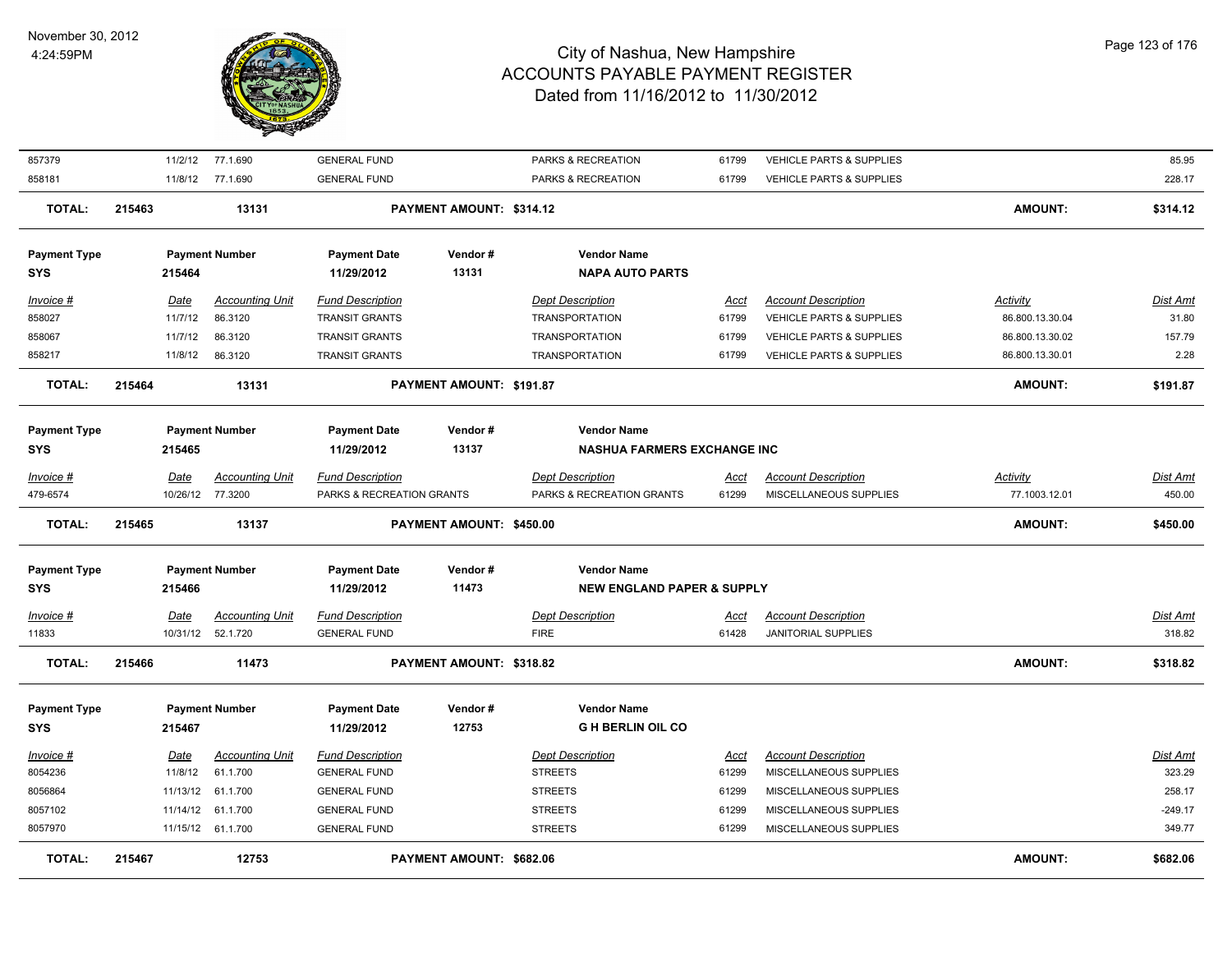

| <b>Payment Type</b>               |        |             | <b>Payment Number</b>  | <b>Payment Date</b>               | Vendor#                    | <b>Vendor Name</b>                                      |             |                                          |                |                 |
|-----------------------------------|--------|-------------|------------------------|-----------------------------------|----------------------------|---------------------------------------------------------|-------------|------------------------------------------|----------------|-----------------|
| SYS                               |        | 215468      |                        | 11/29/2012                        | 11318                      | <b>NEW HAMPSHIRE STATE LIBRARY</b>                      |             |                                          |                |                 |
| Invoice #                         |        | <u>Date</u> | <b>Accounting Unit</b> | <b>Fund Description</b>           |                            | <b>Dept Description</b>                                 | <u>Acct</u> | <b>Account Description</b>               |                | <b>Dist Amt</b> |
| 2013 FEE ANCESTRY                 |        | 11/7/12     | 79.1.770               | <b>GENERAL FUND</b>               |                            | <b>LIBRARY</b>                                          | 61830       | <b>SUBSCRIPTIONS</b>                     |                | 750.00          |
| 2013 FEE HERITAGE                 |        |             | 11/7/12 79.1.770       | <b>GENERAL FUND</b>               |                            | <b>LIBRARY</b>                                          | 61830       | <b>SUBSCRIPTIONS</b>                     |                | 850.00          |
| <b>TOTAL:</b>                     | 215468 |             | 11318                  |                                   | PAYMENT AMOUNT: \$1,600.00 |                                                         |             |                                          | AMOUNT:        | \$1,600.00      |
| <b>Payment Type</b>               |        |             | <b>Payment Number</b>  | <b>Payment Date</b>               | Vendor#                    | <b>Vendor Name</b>                                      |             |                                          |                |                 |
| SYS                               |        | 215469      |                        | 11/29/2012                        | 13190                      | NORTH AMERICAN EQUIPMENT UPFIT                          |             |                                          |                |                 |
| Invoice #                         |        | Date        | <b>Accounting Unit</b> | <b>Fund Description</b>           |                            | <b>Dept Description</b>                                 | Acct        | <b>Account Description</b>               |                | Dist Amt        |
| 46689                             |        |             | 10/31/12 68.6000.540   | SOLID WASTE FUND                  |                            | <b>SOLID WASTE</b>                                      | 54600       | <b>VEHICLE REPAIRS &amp; MAINTENANCE</b> |                | 482.83          |
| <b>TOTAL:</b>                     | 215469 |             | 13190                  |                                   | PAYMENT AMOUNT: \$482.83   |                                                         |             |                                          | AMOUNT:        | \$482.83        |
| <b>Payment Type</b><br><b>SYS</b> |        | 215470      | <b>Payment Number</b>  | <b>Payment Date</b><br>11/29/2012 | Vendor#<br>10866           | <b>Vendor Name</b><br><b>NORTH CENTRAL LABORATORIES</b> |             |                                          |                |                 |
| Invoice #                         |        | Date        | <b>Accounting Unit</b> | <b>Fund Description</b>           |                            | <b>Dept Description</b>                                 | <u>Acct</u> | <b>Account Description</b>               |                | <b>Dist Amt</b> |
| 313141                            |        |             | 11/16/12 69.6200.670   | <b>WASTEWATER FUND</b>            |                            | WASTEWATER                                              | 61149       | <b>LABORATORY SUPPLIES</b>               |                | 65.96           |
| <b>TOTAL:</b>                     | 215470 |             | 10866                  |                                   | PAYMENT AMOUNT: \$65.96    |                                                         |             |                                          | <b>AMOUNT:</b> | \$65.96         |
| <b>Payment Type</b>               |        |             | <b>Payment Number</b>  | <b>Payment Date</b>               | Vendor#                    | <b>Vendor Name</b>                                      |             |                                          |                |                 |
| SYS                               |        | 215471      |                        | 11/29/2012                        | 13193                      | <b>NORTHEAST RESCUE SYSTEMS</b>                         |             |                                          |                |                 |
| <u>Invoice #</u>                  |        | <u>Date</u> | <u>Accounting Unit</u> | <b>Fund Description</b>           |                            | <b>Dept Description</b>                                 | <u>Acct</u> | <b>Account Description</b>               |                | <b>Dist Amt</b> |
| 20123980                          |        | 10/30/12    | 52.1.625               | <b>GENERAL FUND</b>               |                            | <b>FIRE</b>                                             | 61107       | <b>CLOTHING &amp; UNIFORMS</b>           |                | 37.00           |
| <b>TOTAL:</b>                     | 215471 |             | 13193                  |                                   | PAYMENT AMOUNT: \$37.00    |                                                         |             |                                          | AMOUNT:        | \$37.00         |
| <b>Payment Type</b>               |        |             | <b>Payment Number</b>  | <b>Payment Date</b>               | Vendor#                    | <b>Vendor Name</b>                                      |             |                                          |                |                 |
| <b>SYS</b>                        |        | 215472      |                        | 11/29/2012                        | 13196                      | <b>NORTHERN FOREIGN CAR PARTS INC</b>                   |             |                                          |                |                 |
| Invoice #                         |        | Date        | <b>Accounting Unit</b> | <b>Fund Description</b>           |                            | <b>Dept Description</b>                                 | Acct        | <b>Account Description</b>               |                | Dist Amt        |
| 241805                            |        |             | 11/14/12  50.1.500     | <b>GENERAL FUND</b>               |                            | POLICE                                                  | 61799       | VEHICLE PARTS & SUPPLIES                 |                | 496.83          |
| 241809                            |        |             | 11/14/12 50.1.500      | <b>GENERAL FUND</b>               |                            | <b>POLICE</b>                                           | 61799       | <b>VEHICLE PARTS &amp; SUPPLIES</b>      |                | 6.55            |
| <b>TOTAL:</b>                     | 215472 |             | 13196                  |                                   | PAYMENT AMOUNT: \$503.38   |                                                         |             |                                          | AMOUNT:        | \$503.38        |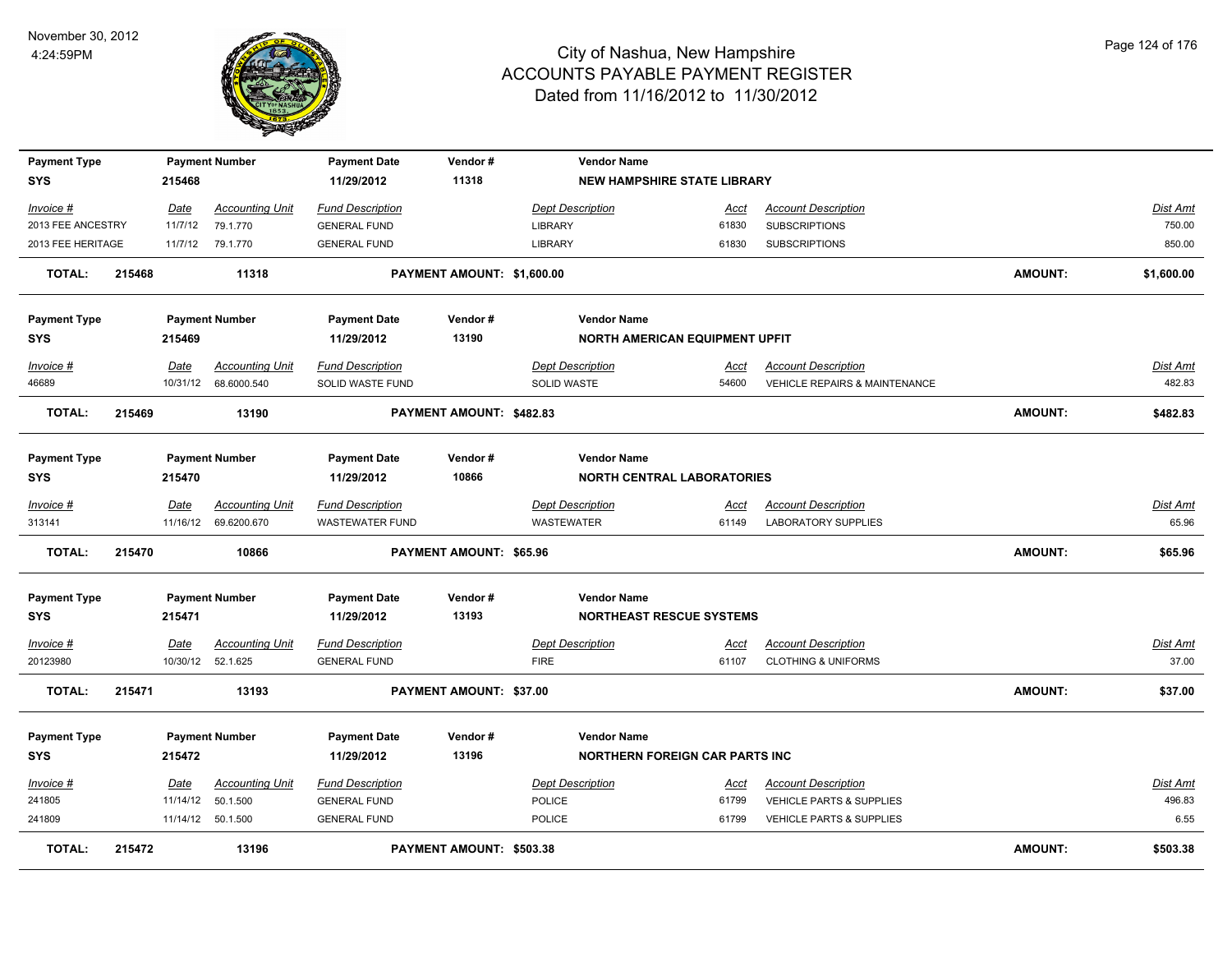

| <b>Payment Type</b><br>SYS |        | 215473                  | <b>Payment Number</b>             | <b>Payment Date</b><br>11/29/2012                   | Vendor#<br>13198               | <b>Vendor Name</b><br><b>NORTHERN NURSERIES INC</b> |                      |                                                       |                                  |                    |
|----------------------------|--------|-------------------------|-----------------------------------|-----------------------------------------------------|--------------------------------|-----------------------------------------------------|----------------------|-------------------------------------------------------|----------------------------------|--------------------|
| <u>Invoice #</u>           |        | <u>Date</u>             | <b>Accounting Unit</b>            | <b>Fund Description</b>                             |                                | <b>Dept Description</b>                             | <u>Acct</u>          | <b>Account Description</b>                            |                                  | Dist Amt           |
| 00085044                   |        | 9/14/12                 | 77.1.650                          | <b>GENERAL FUND</b>                                 |                                | PARKS & RECREATION                                  | 45999                | MISCELLANEOUS REVENUE                                 |                                  | 8,248.00           |
| <b>TOTAL:</b>              | 215473 |                         | 13198                             |                                                     | PAYMENT AMOUNT: \$8,248.00     |                                                     |                      |                                                       | <b>AMOUNT:</b>                   | \$8,248.00         |
| <b>Payment Type</b>        |        |                         | <b>Payment Number</b>             | <b>Payment Date</b>                                 | Vendor#                        | <b>Vendor Name</b>                                  |                      |                                                       |                                  |                    |
| <b>SYS</b>                 |        | 215474                  |                                   | 11/29/2012                                          | 10576                          | <b>NORTHLAND INDUSTRIAL TRUCK CO</b>                |                      |                                                       |                                  |                    |
| <u>Invoice #</u>           |        | Date                    | <b>Accounting Unit</b>            | <b>Fund Description</b>                             |                                | <b>Dept Description</b>                             | <u>Acct</u>          | <b>Account Description</b>                            |                                  | Dist Amt           |
| K63492                     |        | 11/1/12                 | 77.1.690                          | <b>GENERAL FUND</b>                                 |                                | PARKS & RECREATION                                  | 61799                | <b>VEHICLE PARTS &amp; SUPPLIES</b>                   |                                  | 26.32              |
| <b>TOTAL:</b>              | 215474 |                         | 10576                             |                                                     | <b>PAYMENT AMOUNT: \$26.32</b> |                                                     |                      |                                                       | <b>AMOUNT:</b>                   | \$26.32            |
| <b>Payment Type</b>        |        |                         | <b>Payment Number</b>             | <b>Payment Date</b>                                 | Vendor#                        | <b>Vendor Name</b>                                  |                      |                                                       |                                  |                    |
| SYS                        |        | 215475                  |                                   | 11/29/2012                                          | 11442                          | <b>TIM O'NEIL</b>                                   |                      |                                                       |                                  |                    |
| Invoice #                  |        | <u>Date</u>             | <b>Accounting Unit</b>            | <b>Fund Description</b>                             |                                | <b>Dept Description</b>                             | <u>Acct</u>          | <b>Account Description</b>                            |                                  | <b>Dist Amt</b>    |
| 11/15-11/27/12 TAPING      |        |                         | 11/27/12 22.2505                  | <b>GOVT &amp; EDUCATION CHANNELS</b><br><b>FUND</b> |                                | <b>GOV'T &amp; EDUCATION CHANNELS</b>               | 53470                | <b>VIDEOGRAPHY SERVICES</b>                           |                                  | 387.50             |
| <b>TOTAL:</b>              | 215475 |                         | 11442                             |                                                     | PAYMENT AMOUNT: \$387.50       |                                                     |                      |                                                       | <b>AMOUNT:</b>                   | \$387.50           |
| <b>Payment Type</b>        |        |                         | <b>Payment Number</b>             | <b>Payment Date</b>                                 | Vendor#                        | <b>Vendor Name</b>                                  |                      |                                                       |                                  |                    |
| SYS                        |        | 215476                  |                                   | 11/29/2012                                          | 13211                          | <b>OCCUPATIONAL DRUG TESTING LLC</b>                |                      |                                                       |                                  |                    |
| <u>Invoice #</u>           |        | Date                    | <b>Accounting Unit</b>            | <b>Fund Description</b>                             |                                | <b>Dept Description</b>                             | <u>Acct</u>          | <b>Account Description</b>                            | <b>Activity</b>                  | <u>Dist Amt</u>    |
| 14181                      |        | 9/30/12                 | 11.1.500                          | <b>GENERAL FUND</b>                                 |                                | HUMAN RESOURCES                                     | 55425                | EMPLOYMENT BACKGROUND                                 |                                  | 275.00             |
| 14318                      |        |                         | 10/31/12 86.3120                  | <b>TRANSIT GRANTS</b>                               |                                | <b>TRANSPORTATION</b>                               | 53999                | <b>CHECKS</b><br>OTHER PROFESSIONAL SERVICES          | 86.800.13.20.01                  | 65.00              |
| <b>TOTAL:</b>              | 215476 |                         | 13211                             |                                                     | PAYMENT AMOUNT: \$340.00       |                                                     |                      |                                                       | <b>AMOUNT:</b>                   | \$340.00           |
| <b>Payment Type</b>        |        |                         | <b>Payment Number</b>             | <b>Payment Date</b>                                 | Vendor#                        | <b>Vendor Name</b>                                  |                      |                                                       |                                  |                    |
| <b>SYS</b>                 |        | 215477                  |                                   | 11/29/2012                                          | 14908                          | <b>OPTICSPLANET.COM</b>                             |                      |                                                       |                                  |                    |
| $Invoice$ #<br>3302022     |        | <u>Date</u><br>10/19/12 | <b>Accounting Unit</b><br>50.3050 | <b>Fund Description</b><br>POLICE GRANTS FUND       |                                | <b>Dept Description</b><br>POLICE GRANTS FUND       | <u>Acct</u><br>71999 | <b>Account Description</b><br>MISCELLANEOUS EQUIPMENT | <b>Activity</b><br>50.1001.11.01 | Dist Amt<br>165.00 |
|                            |        |                         |                                   |                                                     |                                |                                                     |                      |                                                       |                                  |                    |
| <b>TOTAL:</b>              | 215477 |                         | 14908                             |                                                     | PAYMENT AMOUNT: \$165.00       |                                                     |                      |                                                       | <b>AMOUNT:</b>                   | \$165.00           |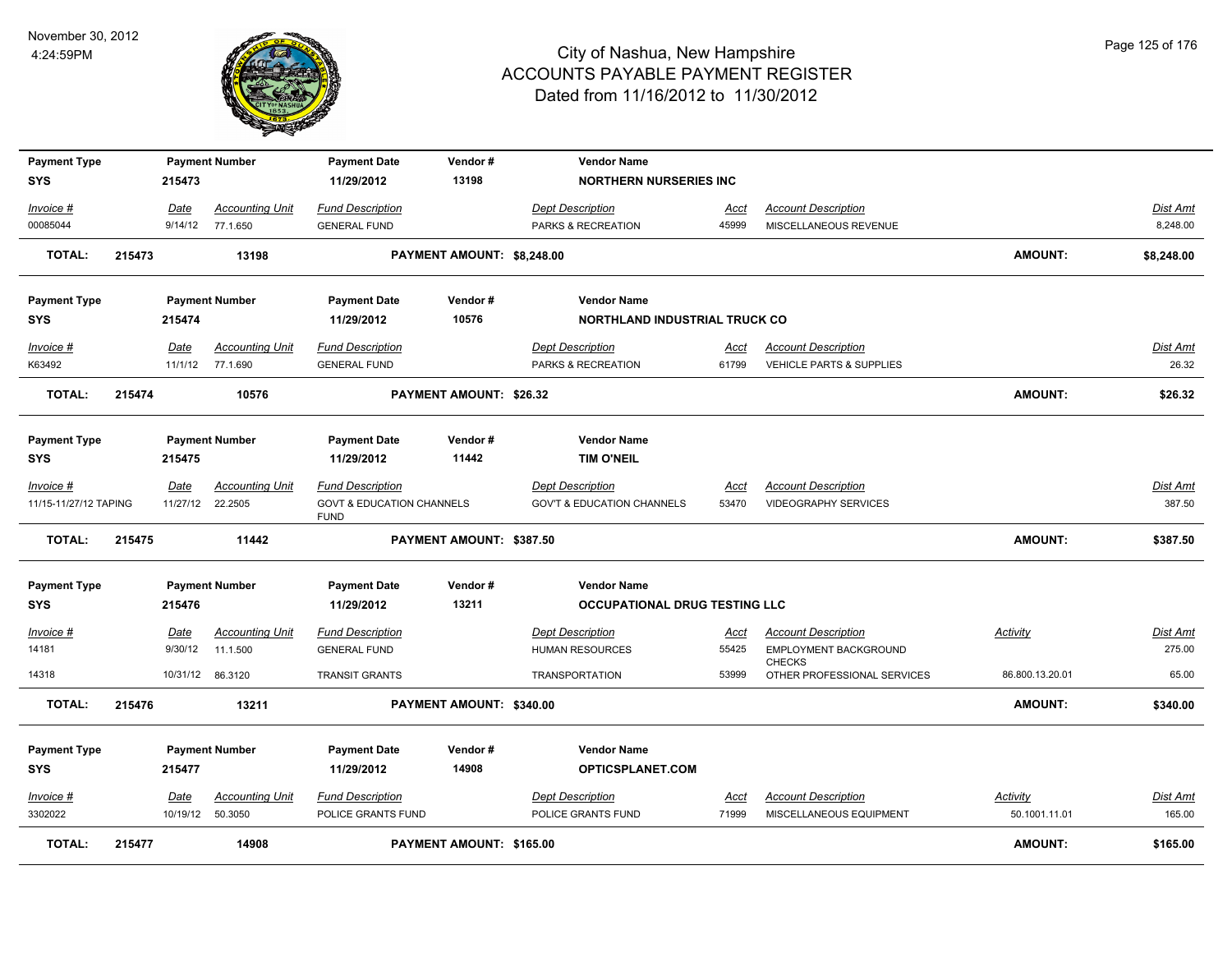

| <b>Payment Type</b> |        |             | <b>Payment Number</b>  | <b>Payment Date</b>         | Vendor#                        | <b>Vendor Name</b>              |             |                                                              | Payee Name                 |                |                 |
|---------------------|--------|-------------|------------------------|-----------------------------|--------------------------------|---------------------------------|-------------|--------------------------------------------------------------|----------------------------|----------------|-----------------|
| <b>SYS</b>          |        | 215478      |                        | 11/29/2012                  | 13226                          | <b>ORIENTAL TRADING CO INC.</b> |             |                                                              | <b>ORIENTAL TRADING CO</b> |                |                 |
| Invoice #           |        | Date        | <b>Accounting Unit</b> | <b>Fund Description</b>     |                                | <b>Dept Description</b>         | <u>Acct</u> | <b>Account Description</b>                                   |                            |                | Dist Amt        |
| 654045289-01        |        | 11/1/12     | 79.1.750               | <b>GENERAL FUND</b>         |                                | <b>LIBRARY</b>                  | 61816       | <b>CHILDREN'S MEDIA</b>                                      |                            |                | 62.99           |
| <b>TOTAL:</b>       | 215478 |             | 13226                  |                             | <b>PAYMENT AMOUNT: \$62.99</b> |                                 |             |                                                              |                            | <b>AMOUNT:</b> | \$62.99         |
| <b>Payment Type</b> |        |             | <b>Payment Number</b>  | <b>Payment Date</b>         | Vendor#                        | <b>Vendor Name</b>              |             |                                                              |                            |                |                 |
| <b>SYS</b>          |        | 215479      |                        | 11/29/2012                  | 12105                          | THE PARK STREET FOUNDATION      |             |                                                              |                            |                |                 |
| <u>Invoice #</u>    |        | <b>Date</b> | <b>Accounting Unit</b> | <b>Fund Description</b>     |                                | <b>Dept Description</b>         | <u>Acct</u> | <b>Account Description</b>                                   |                            |                | <u>Dist Amt</u> |
| 2013 ANNUAL FEE     |        | 11/8/12     | 79.4090                | LIB-LOST/DAMAGED BOOK FINES |                                | LIB-LOST/DAMAGED BOOK FINES     | 61875       | <b>BOOKS</b>                                                 |                            |                | 796.44          |
| <b>TOTAL:</b>       | 215479 |             | 12105                  |                             | PAYMENT AMOUNT: \$796.44       |                                 |             |                                                              |                            | <b>AMOUNT:</b> | \$796.44        |
| <b>Payment Type</b> |        |             | <b>Payment Number</b>  | <b>Payment Date</b>         | Vendor#                        | <b>Vendor Name</b>              |             |                                                              | <b>Payee Name</b>          |                |                 |
| <b>SYS</b>          |        | 215480      |                        | 11/29/2012                  | 13274                          | <b>PC MALL GOV INC</b>          |             |                                                              | <b>PC MALL GOV</b>         |                |                 |
| Invoice #           |        | Date        | <b>Accounting Unit</b> | <b>Fund Description</b>     |                                | <b>Dept Description</b>         | <b>Acct</b> | <b>Account Description</b>                                   |                            |                | Dist Amt        |
| S76880380101        |        |             | 10/31/12  50.1.500     | <b>GENERAL FUND</b>         |                                | <b>POLICE</b>                   | 54407       | SOFTWARE MAINTENANCE                                         |                            |                | 2,187.50        |
| <b>TOTAL:</b>       | 215480 |             | 13274                  |                             | PAYMENT AMOUNT: \$2,187.50     |                                 |             |                                                              |                            | <b>AMOUNT:</b> | \$2,187.50      |
| <b>Payment Type</b> |        |             | <b>Payment Number</b>  | <b>Payment Date</b>         | Vendor#                        | <b>Vendor Name</b>              |             |                                                              |                            |                |                 |
| <b>SYS</b>          |        | 215481      |                        | 11/29/2012                  | 13319                          | <b>PINE MOTOR PARTS</b>         |             |                                                              |                            |                |                 |
| <u>Invoice #</u>    |        | <b>Date</b> | <b>Accounting Unit</b> | <b>Fund Description</b>     |                                | <b>Dept Description</b>         | <b>Acct</b> | <b>Account Description</b>                                   |                            |                | Dist Amt        |
| 96500B              |        |             | 10/24/12 69.6200.670   | <b>WASTEWATER FUND</b>      |                                | WASTEWATER                      | 54487       | <b>EQUIPMENT REPAIRS &amp;</b>                               |                            |                | 54.71           |
| 96538B              |        |             | 10/25/12 69.6200.670   | <b>WASTEWATER FUND</b>      |                                | WASTEWATER                      | 54487       | MAINTENANCE<br><b>EQUIPMENT REPAIRS &amp;</b><br>MAINTENANCE |                            |                | 90.60           |
| 96741B              |        | 10/29/12    | 69.6200.670            | <b>WASTEWATER FUND</b>      |                                | WASTEWATER                      | 54487       | <b>EQUIPMENT REPAIRS &amp;</b><br>MAINTENANCE                |                            |                | 8.51            |
| <b>TOTAL:</b>       | 215481 |             | 13319                  |                             | PAYMENT AMOUNT: \$153.82       |                                 |             |                                                              |                            | <b>AMOUNT:</b> | \$153.82        |
| <b>Payment Type</b> |        |             | <b>Payment Number</b>  | <b>Payment Date</b>         | Vendor#                        | <b>Vendor Name</b>              |             |                                                              |                            |                |                 |
| <b>SYS</b>          |        | 215482      |                        | 11/29/2012                  | 13322                          | PITNEY BOWES GLOBAL FIN SRVS    |             |                                                              |                            |                |                 |
| Invoice #           |        | <u>Date</u> | <b>Accounting Unit</b> | <b>Fund Description</b>     |                                | <b>Dept Description</b>         | <u>Acct</u> | <b>Account Description</b>                                   |                            |                | <b>Dist Amt</b> |
| 8383788-SP12        |        | 9/13/12     | 50.1.500               | <b>GENERAL FUND</b>         |                                | <b>POLICE</b>                   | 54842       | POSTAGE METER RENTAL                                         |                            |                | 317.13          |
| <b>TOTAL:</b>       | 215482 |             | 13322                  |                             | PAYMENT AMOUNT: \$317.13       |                                 |             |                                                              |                            | <b>AMOUNT:</b> | \$317.13        |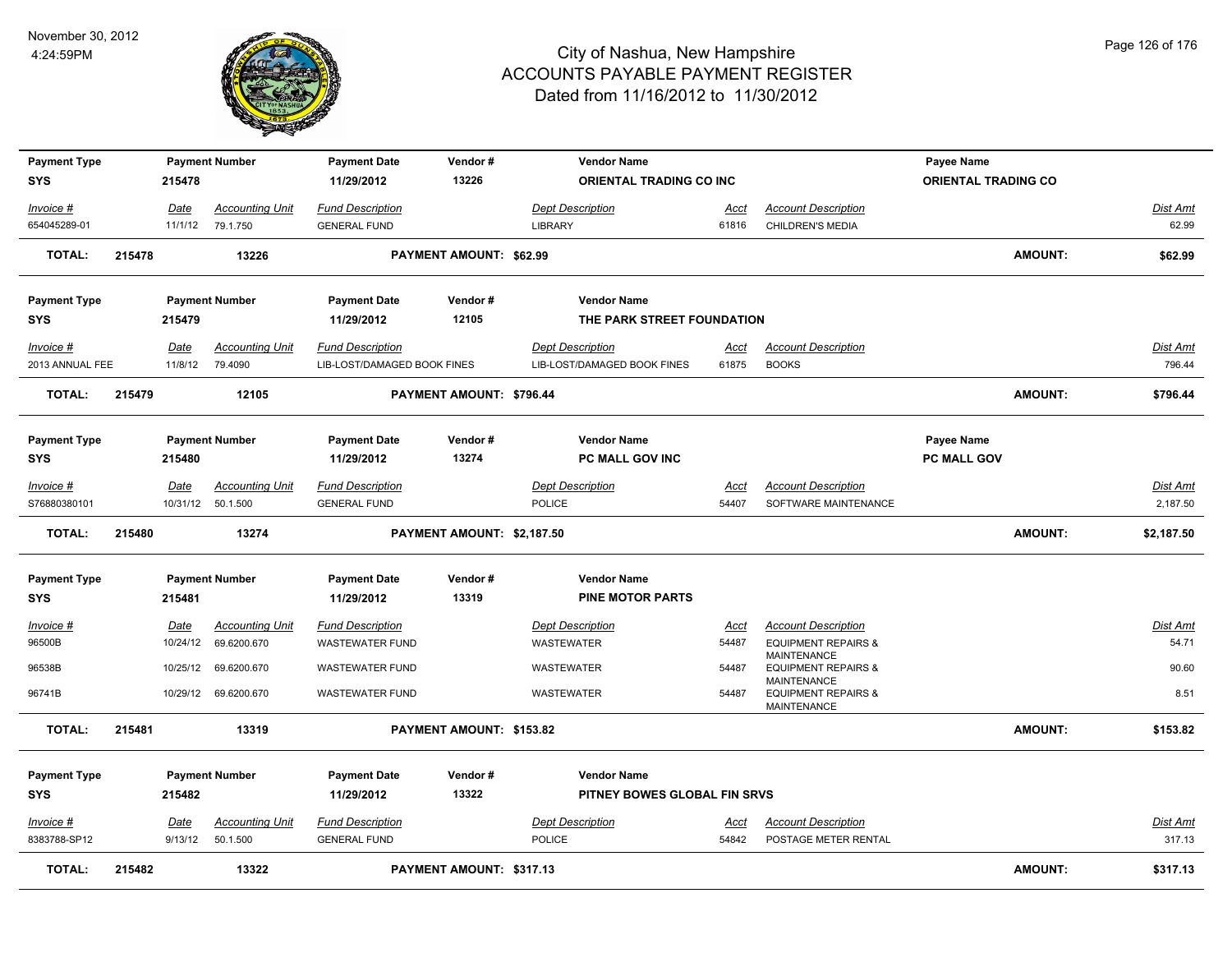

| <b>Payment Type</b>   |        |             | <b>Payment Number</b>  | <b>Payment Date</b>     | Vendor#                    | <b>Vendor Name</b>             |                      |                                                      |                 |                 |
|-----------------------|--------|-------------|------------------------|-------------------------|----------------------------|--------------------------------|----------------------|------------------------------------------------------|-----------------|-----------------|
| <b>SYS</b>            |        | 215483      |                        | 11/29/2012              | 10871                      | <b>POM INC</b>                 |                      |                                                      |                 |                 |
| Invoice #             |        | Date        | <b>Accounting Unit</b> | <b>Fund Description</b> |                            | <b>Dept Description</b>        | Acct                 | <b>Account Description</b>                           |                 | Dist Amt        |
| 24499                 |        | 10/31/12    | 66.1.500               | <b>GENERAL FUND</b>     |                            | PARKING LOTS                   | 55607                | POSTAGE & DELIVERY                                   |                 | 10.48           |
| 24499                 |        | 10/31/12    | 66.1.500               | <b>GENERAL FUND</b>     |                            | PARKING LOTS                   | 71600                | PARKING EQUIPMENT                                    |                 | 974.60          |
| 24500                 |        | 10/31/12    | 66.1.500               | <b>GENERAL FUND</b>     |                            | PARKING LOTS                   | 71600                | PARKING EQUIPMENT                                    |                 | 992.32          |
| 24502                 |        | 10/31/12    | 66.1.500               | <b>GENERAL FUND</b>     |                            | PARKING LOTS                   | 54487                | <b>EQUIPMENT REPAIRS &amp;</b><br><b>MAINTENANCE</b> |                 | 886.00          |
| 24502                 |        | 10/31/12    | 66.1.500               | <b>GENERAL FUND</b>     |                            | PARKING LOTS                   | 61299                | MISCELLANEOUS SUPPLIES                               |                 | 81.60           |
| 24503                 |        | 10/31/12    | 66.1.500               | <b>GENERAL FUND</b>     |                            | PARKING LOTS                   | 54280                | BUILDING/GROUNDS MAINTENANCE                         |                 | 841.70          |
| <b>TOTAL:</b>         | 215483 |             | 10871                  |                         | PAYMENT AMOUNT: \$3,786.70 |                                |                      |                                                      | <b>AMOUNT:</b>  | \$3,786.70      |
| <b>Payment Type</b>   |        |             | <b>Payment Number</b>  | <b>Payment Date</b>     | Vendor#                    | <b>Vendor Name</b>             |                      |                                                      |                 |                 |
| <b>SYS</b>            |        | 215484      |                        | 11/29/2012              | 10346                      | PRECISION WEATHER FORECASTING  |                      |                                                      |                 |                 |
| Invoice #             |        | <u>Date</u> | <b>Accounting Unit</b> | <b>Fund Description</b> |                            | <b>Dept Description</b>        | <u>Acct</u>          | <b>Account Description</b>                           |                 | <b>Dist Amt</b> |
| RENEWAL12/12-11/30/13 |        | 11/8/12     | 61.1.685               | <b>GENERAL FUND</b>     |                            | <b>STREETS</b>                 | 55699                | OTHER CONTRACTED SERVICES                            |                 | 1,195.00        |
| <b>TOTAL:</b>         | 215484 |             | 10346                  |                         | PAYMENT AMOUNT: \$1,195.00 |                                |                      |                                                      | <b>AMOUNT:</b>  | \$1,195.00      |
| <b>Payment Type</b>   |        |             | <b>Payment Number</b>  | <b>Payment Date</b>     | Vendor#                    | <b>Vendor Name</b>             |                      |                                                      |                 |                 |
| <b>SYS</b>            |        | 215485      |                        | 11/29/2012              | 13353                      | <b>PRINT FACTORY</b>           |                      |                                                      |                 |                 |
| <u> Invoice #</u>     |        | Date        | <b>Accounting Unit</b> | <b>Fund Description</b> |                            | <b>Dept Description</b>        | <u>Acct</u>          | <b>Account Description</b>                           |                 | Dist Amt        |
| 27688                 |        |             | 10/24/12 66.1.500      | <b>GENERAL FUND</b>     |                            | PARKING LOTS                   | 55600                | <b>PRINTING</b>                                      |                 | 429.60          |
| <b>TOTAL:</b>         | 215485 |             | 13353                  |                         | PAYMENT AMOUNT: \$429.60   |                                |                      |                                                      | <b>AMOUNT:</b>  | \$429.60        |
|                       |        |             |                        |                         |                            |                                |                      |                                                      |                 |                 |
| <b>Payment Type</b>   |        |             | <b>Payment Number</b>  | <b>Payment Date</b>     | Vendor#                    | <b>Vendor Name</b>             |                      |                                                      |                 |                 |
| <b>SYS</b>            |        | 215486      |                        | 11/29/2012              | 13374                      | <b>PSYCHOTHERAPY ASSOC INC</b> |                      |                                                      |                 |                 |
| Invoice #             |        | Date        | <b>Accounting Unit</b> | <b>Fund Description</b> |                            | <b>Dept Description</b>        | Acct                 | <b>Account Description</b>                           |                 | <b>Dist Amt</b> |
| 22357                 |        | 11/3/12     | 50.1.635               | <b>GENERAL FUND</b>     |                            | <b>POLICE</b>                  | 53135                | MEDICAL SERVICES                                     |                 | 400.00          |
| 22359                 |        | 11/3/12     | 50.1.635               | <b>GENERAL FUND</b>     |                            | <b>POLICE</b>                  | 53135                | <b>MEDICAL SERVICES</b>                              |                 | 200.00          |
| <b>TOTAL:</b>         | 215486 |             | 13374                  |                         | PAYMENT AMOUNT: \$600.00   |                                |                      |                                                      | <b>AMOUNT:</b>  | \$600.00        |
| <b>Payment Type</b>   |        |             | <b>Payment Number</b>  | <b>Payment Date</b>     | Vendor#                    | <b>Vendor Name</b>             |                      |                                                      |                 |                 |
| <b>SYS</b>            |        | 215487      |                        | 11/29/2012              | 13389                      | <b>QUIRK GM PARTS DEPOT</b>    |                      |                                                      |                 |                 |
| Invoice #             |        | <b>Date</b> | <b>Accounting Unit</b> | <b>Fund Description</b> |                            | <b>Dept Description</b>        |                      | <b>Account Description</b>                           | <b>Activity</b> | Dist Amt        |
| 949281                |        | 11/5/12     | 86.3120                | <b>TRANSIT GRANTS</b>   |                            | <b>TRANSPORTATION</b>          | <u>Acct</u><br>61799 | VEHICLE PARTS & SUPPLIES                             | 86.800.13.30.02 | 113.62          |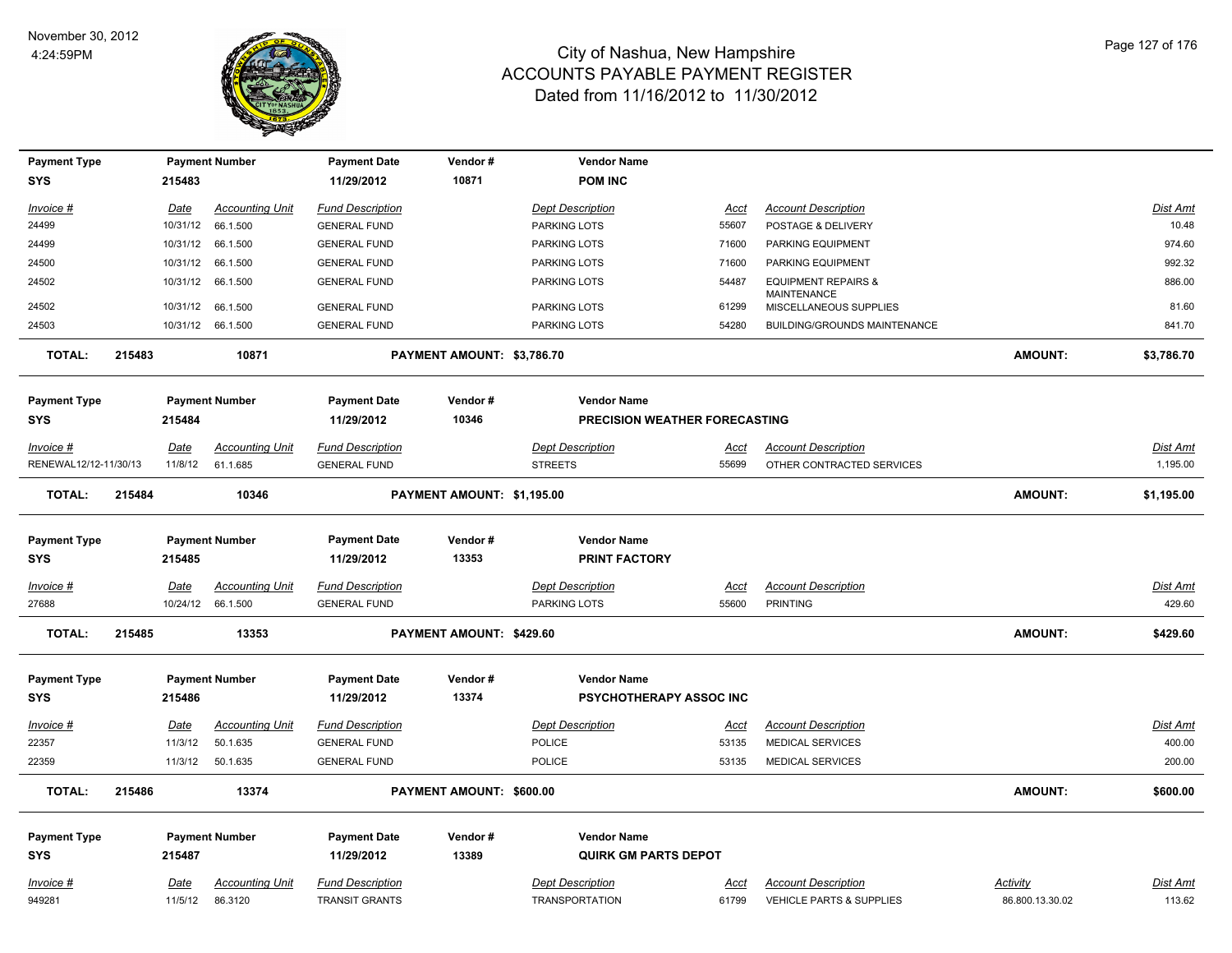

| 949999                            |        | 11/7/12          | 86.3120                            | <b>TRANSIT GRANTS</b>                          |                          | <b>TRANSPORTATION</b>                                     | 61799         | <b>VEHICLE PARTS &amp; SUPPLIES</b>                                    | 86.800.13.30.02               | 18.83              |
|-----------------------------------|--------|------------------|------------------------------------|------------------------------------------------|--------------------------|-----------------------------------------------------------|---------------|------------------------------------------------------------------------|-------------------------------|--------------------|
| <b>TOTAL:</b>                     | 215487 |                  | 13389                              |                                                | PAYMENT AMOUNT: \$132.45 |                                                           |               |                                                                        | <b>AMOUNT:</b>                | \$132.45           |
| <b>Payment Type</b><br><b>SYS</b> |        | 215488           | <b>Payment Number</b>              | <b>Payment Date</b><br>11/29/2012              | Vendor#<br>13392         | <b>Vendor Name</b><br><b>R WHITE EQUIPMENT CENTER INC</b> |               |                                                                        |                               |                    |
|                                   |        |                  |                                    |                                                |                          |                                                           |               |                                                                        |                               |                    |
| Invoice #<br>12150                |        | Date<br>10/19/12 | <b>Accounting Unit</b><br>61.1.700 | <b>Fund Description</b><br><b>GENERAL FUND</b> |                          | <b>Dept Description</b><br><b>STREETS</b>                 | Acct<br>54600 | <b>Account Description</b><br><b>VEHICLE REPAIRS &amp; MAINTENANCE</b> | Activity                      | Dist Amt<br>240.00 |
| 12169                             |        | 10/23/12         | 61.1.670                           | <b>GENERAL FUND</b>                            |                          | <b>STREETS</b>                                            | 61299         | MISCELLANEOUS SUPPLIES                                                 |                               | 12.00              |
| 12216                             |        |                  | 10/29/12 61.1001                   | CAPITAL IMPROVEMENTS                           |                          | STREETS-CAP IMP                                           | 81100         | CAPITAL IMPROVEMENTS                                                   | 1000                          | 453.95             |
|                                   |        |                  |                                    |                                                |                          |                                                           |               |                                                                        |                               |                    |
| <b>TOTAL:</b>                     | 215488 |                  | 13392                              |                                                | PAYMENT AMOUNT: \$705.95 |                                                           |               |                                                                        | <b>AMOUNT:</b>                | \$705.95           |
| <b>Payment Type</b>               |        |                  | <b>Payment Number</b>              | <b>Payment Date</b>                            | Vendor#                  | <b>Vendor Name</b>                                        |               |                                                                        | Payee Name                    |                    |
| <b>SYS</b>                        |        | 215489           |                                    | 11/29/2012                                     | 13394                    | <b>RADIO SHACK</b>                                        |               |                                                                        | <b>RADIO SHACK CORP</b>       |                    |
| Invoice #                         |        | Date             | <b>Accounting Unit</b>             | <b>Fund Description</b>                        |                          | <b>Dept Description</b>                                   | Acct          | <b>Account Description</b>                                             |                               | Dist Amt           |
| 030880                            |        | 11/14/12         | 52.1.620                           | <b>GENERAL FUND</b>                            |                          | <b>FIRE</b>                                               | 61299         | MISCELLANEOUS SUPPLIES                                                 |                               | 12.18              |
| <b>TOTAL:</b>                     | 215489 |                  | 13394                              |                                                | PAYMENT AMOUNT: \$12.18  |                                                           |               |                                                                        | <b>AMOUNT:</b>                | \$12.18            |
| <b>Payment Type</b>               |        |                  | <b>Payment Number</b>              | <b>Payment Date</b>                            | Vendor#                  | <b>Vendor Name</b>                                        |               |                                                                        |                               |                    |
| <b>SYS</b>                        |        | 215490           |                                    | 11/29/2012                                     | 11211                    | <b>KIMBERLEE REICH</b>                                    |               |                                                                        |                               |                    |
| Invoice #                         |        | Date             | <b>Accounting Unit</b>             | <b>Fund Description</b>                        |                          | <b>Dept Description</b>                                   | <b>Acct</b>   | <b>Account Description</b>                                             |                               | Dist Amt           |
| 33252A 11/29/12 DCAP              |        | 11/26/12         | <b>BS1000</b>                      | <b>GENERAL FUND</b>                            |                          | <b>GENERAL FUND</b>                                       | 21460         | 125 DEPENDENT CARE                                                     |                               | 192.31             |
| <b>TOTAL:</b>                     | 215490 |                  | 11211                              |                                                | PAYMENT AMOUNT: \$192.31 |                                                           |               |                                                                        | <b>AMOUNT:</b>                | \$192.31           |
| <b>Payment Type</b>               |        |                  | <b>Payment Number</b>              | <b>Payment Date</b>                            | Vendor#                  | <b>Vendor Name</b>                                        |               |                                                                        | <b>Payee Name</b>             |                    |
| <b>SYS</b>                        |        | 215491           |                                    | 11/29/2012                                     | 13486                    | <b>RYDER FLEET PRODUCTS COM INC</b>                       |               |                                                                        | <b>RYDER FLEET PRODUCTS</b>   |                    |
| Invoice #                         |        | Date             | <b>Accounting Unit</b>             | <b>Fund Description</b>                        |                          | <b>Dept Description</b>                                   | Acct          | <b>Account Description</b>                                             | Activity                      | <b>Dist Amt</b>    |
| 2713414                           |        | 10/26/12         | 86.3120                            | <b>TRANSIT GRANTS</b>                          |                          | <b>TRANSPORTATION</b>                                     | 61799         | <b>VEHICLE PARTS &amp; SUPPLIES</b>                                    | 86.800.13.30.04               | 47.20              |
| <b>TOTAL:</b>                     | 215491 |                  | 13486                              |                                                | PAYMENT AMOUNT: \$47.20  |                                                           |               |                                                                        | <b>AMOUNT:</b>                | \$47.20            |
|                                   |        |                  |                                    |                                                |                          |                                                           |               |                                                                        |                               |                    |
| <b>Payment Type</b>               |        |                  | <b>Payment Number</b>              | <b>Payment Date</b>                            | Vendor#                  | <b>Vendor Name</b>                                        |               |                                                                        | <b>Payee Name</b>             |                    |
| <b>SYS</b>                        |        | 215492           |                                    | 11/29/2012                                     | 13501                    | <b>SAM'S CLUB</b>                                         |               |                                                                        | <b>SAM'S CLUB DIRECT-0860</b> |                    |
| Invoice #                         |        | Date             | <b>Accounting Unit</b>             | <b>Fund Description</b>                        |                          | <b>Dept Description</b>                                   | Acct          | <b>Account Description</b>                                             |                               | <b>Dist Amt</b>    |
| 3382 6352 093 9093                |        | 11/10/12         | 01.1.500                           | <b>GENERAL FUND</b>                            |                          | <b>MAYOR</b>                                              | 61299         | MISCELLANEOUS SUPPLIES                                                 |                               | 17.70              |
| 3566 6352 011 1349                |        | 11/14/12         | 52.1.625                           | <b>GENERAL FUND</b>                            |                          | <b>FIRE</b>                                               | 61900         | <b>MEALS</b>                                                           |                               | 77.70              |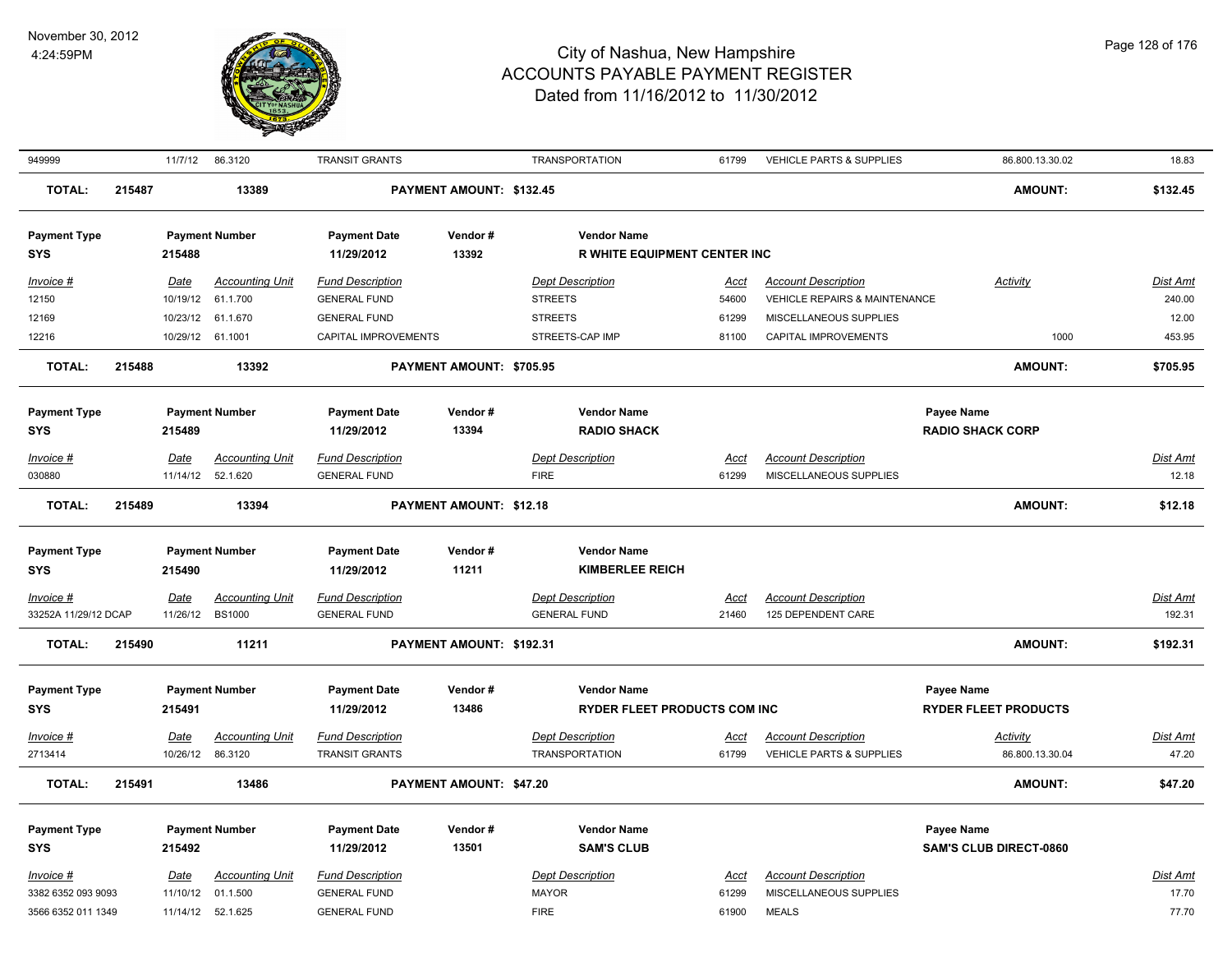

| <b>TOTAL:</b>                     | 215492 |                   | 13501                              |                                                       | <b>PAYMENT AMOUNT: \$95.40</b> |                                                                 |                                     |                                                                        | <b>AMOUNT:</b>                   | \$95.40                   |
|-----------------------------------|--------|-------------------|------------------------------------|-------------------------------------------------------|--------------------------------|-----------------------------------------------------------------|-------------------------------------|------------------------------------------------------------------------|----------------------------------|---------------------------|
| <b>Payment Type</b><br><b>SYS</b> |        | 215493            | <b>Payment Number</b>              | <b>Payment Date</b><br>11/29/2012                     | Vendor#<br>13502               | <b>Vendor Name</b>                                              | <b>SANBORN HEAD &amp; ASSOC INC</b> |                                                                        |                                  |                           |
| Invoice #<br>0032979              |        | Date<br>10/11/12  | <b>Accounting Unit</b><br>60.5700  | <b>Fund Description</b><br>CAP PROJECTS-BROAD ST PKWY |                                | <b>Dept Description</b><br>CAP PROJECTS-BROAD ST<br><b>PKWY</b> | <u>Acct</u><br>81700                | <b>Account Description</b><br><b>INFRASTRUCTURE</b>                    | <b>Activity</b><br>1061.60.05.65 | Dist Amt<br>11,489.13     |
| <b>TOTAL:</b>                     | 215493 |                   | 13502                              |                                                       | PAYMENT AMOUNT: \$11,489.13    |                                                                 |                                     |                                                                        | <b>AMOUNT:</b>                   | \$11,489.13               |
| <b>Payment Type</b><br><b>SYS</b> |        | 215494            | <b>Payment Number</b>              | <b>Payment Date</b><br>11/29/2012                     | Vendor#<br>13504               | <b>Vendor Name</b><br><b>SANEL AUTO PARTS CO</b>                |                                     |                                                                        |                                  |                           |
| $Invoice$ #<br>02PF2783           |        | Date<br>11/1/12   | <b>Accounting Unit</b><br>61.1.700 | <b>Fund Description</b><br><b>GENERAL FUND</b>        |                                | <b>Dept Description</b><br><b>STREETS</b>                       | <u>Acct</u><br>54600                | <b>Account Description</b><br><b>VEHICLE REPAIRS &amp; MAINTENANCE</b> |                                  | <u>Dist Amt</u><br>299.78 |
| <b>TOTAL:</b>                     | 215494 |                   | 13504                              |                                                       | PAYMENT AMOUNT: \$299.78       |                                                                 |                                     |                                                                        | <b>AMOUNT:</b>                   | \$299.78                  |
| <b>Payment Type</b><br><b>SYS</b> |        | 215495            | <b>Payment Number</b>              | <b>Payment Date</b><br>11/29/2012                     | Vendor#<br>13504               | <b>Vendor Name</b><br><b>SANEL AUTO PARTS CO</b>                |                                     |                                                                        |                                  |                           |
| $Invoice$ #                       |        | <u>Date</u>       | <b>Accounting Unit</b>             | <b>Fund Description</b>                               |                                | <b>Dept Description</b>                                         | Acct                                | <b>Account Description</b>                                             |                                  | Dist Amt                  |
| 02OV6657                          |        | 10/15/12          | 68.6000.540                        | SOLID WASTE FUND                                      |                                | SOLID WASTE                                                     | 55699                               | OTHER CONTRACTED SERVICES                                              |                                  | 106.37                    |
| 02OV6895                          |        | 10/15/12          | 68.6000.540                        | SOLID WASTE FUND                                      |                                | SOLID WASTE                                                     | 55699                               | OTHER CONTRACTED SERVICES                                              |                                  | 46.10                     |
| 02OW7302                          |        | 10/16/12          | 68.6000.540                        | SOLID WASTE FUND                                      |                                | <b>SOLID WASTE</b>                                              | 55699                               | OTHER CONTRACTED SERVICES                                              |                                  | $-37.84$                  |
| 02OX1892                          |        | 10/17/12          | 68.6000.540                        | SOLID WASTE FUND                                      |                                | <b>SOLID WASTE</b>                                              | 55699                               | OTHER CONTRACTED SERVICES                                              |                                  | 30.60                     |
| 02OX1964                          |        | 10/17/12          | 68.6000.540                        | SOLID WASTE FUND                                      |                                | <b>SOLID WASTE</b>                                              | 55699                               | OTHER CONTRACTED SERVICES                                              |                                  | 79.56                     |
| 02OX4077                          |        | 10/17/12          | 68.6000.540                        | SOLID WASTE FUND                                      |                                | SOLID WASTE                                                     | 55699                               | OTHER CONTRACTED SERVICES                                              |                                  | 28.10                     |
| 02PA7509                          |        | 10/24/12          | 68.6000.540                        | SOLID WASTE FUND                                      |                                | <b>SOLID WASTE</b>                                              | 55699                               | OTHER CONTRACTED SERVICES                                              |                                  | 79.48                     |
| 02PA8732                          |        | 10/24/12          | 68.6000.540                        | SOLID WASTE FUND                                      |                                | <b>SOLID WASTE</b>                                              | 55699                               | OTHER CONTRACTED SERVICES                                              |                                  | $-12.00$                  |
| 02PB7188                          |        | 10/25/12          | 68.6000.540                        | SOLID WASTE FUND                                      |                                | SOLID WASTE                                                     | 55699                               | OTHER CONTRACTED SERVICES                                              |                                  | $-17.05$                  |
| 02PE1844                          |        | 10/30/12          | 68.6000.540                        | SOLID WASTE FUND                                      |                                | <b>SOLID WASTE</b>                                              | 55699                               | OTHER CONTRACTED SERVICES                                              |                                  | 3.74                      |
| <b>TOTAL:</b>                     | 215495 |                   | 13504                              |                                                       | PAYMENT AMOUNT: \$307.06       |                                                                 | <b>DISCOUNT:</b>                    | 4.78                                                                   | <b>AMOUNT:</b>                   | \$307.06                  |
| <b>Payment Type</b><br><b>SYS</b> |        | 215496            | <b>Payment Number</b>              | <b>Payment Date</b><br>11/29/2012                     | Vendor#<br>13504               | <b>Vendor Name</b><br><b>SANEL AUTO PARTS CO</b>                |                                     |                                                                        |                                  |                           |
| $Invoice$ #                       |        | Date              | <b>Accounting Unit</b>             | <b>Fund Description</b>                               |                                | <b>Dept Description</b>                                         | Acct                                | <b>Account Description</b>                                             |                                  | Dist Amt                  |
| 02PC7702                          |        | 10/26/12          | 52.1.630                           | <b>GENERAL FUND</b>                                   |                                | <b>FIRE</b>                                                     | 54600                               | <b>VEHICLE REPAIRS &amp; MAINTENANCE</b>                               |                                  | 56.53                     |
| 02PC8232                          |        | 10/26/12          | 52.1.630                           | <b>GENERAL FUND</b>                                   |                                | <b>FIRE</b>                                                     | 54600                               | <b>VEHICLE REPAIRS &amp; MAINTENANCE</b>                               |                                  | 40.71                     |
| 02PE5574                          |        | 10/31/12 52.1.630 |                                    | <b>GENERAL FUND</b>                                   |                                | <b>FIRE</b>                                                     | 61799                               | <b>VEHICLE PARTS &amp; SUPPLIES</b>                                    |                                  | 8.10                      |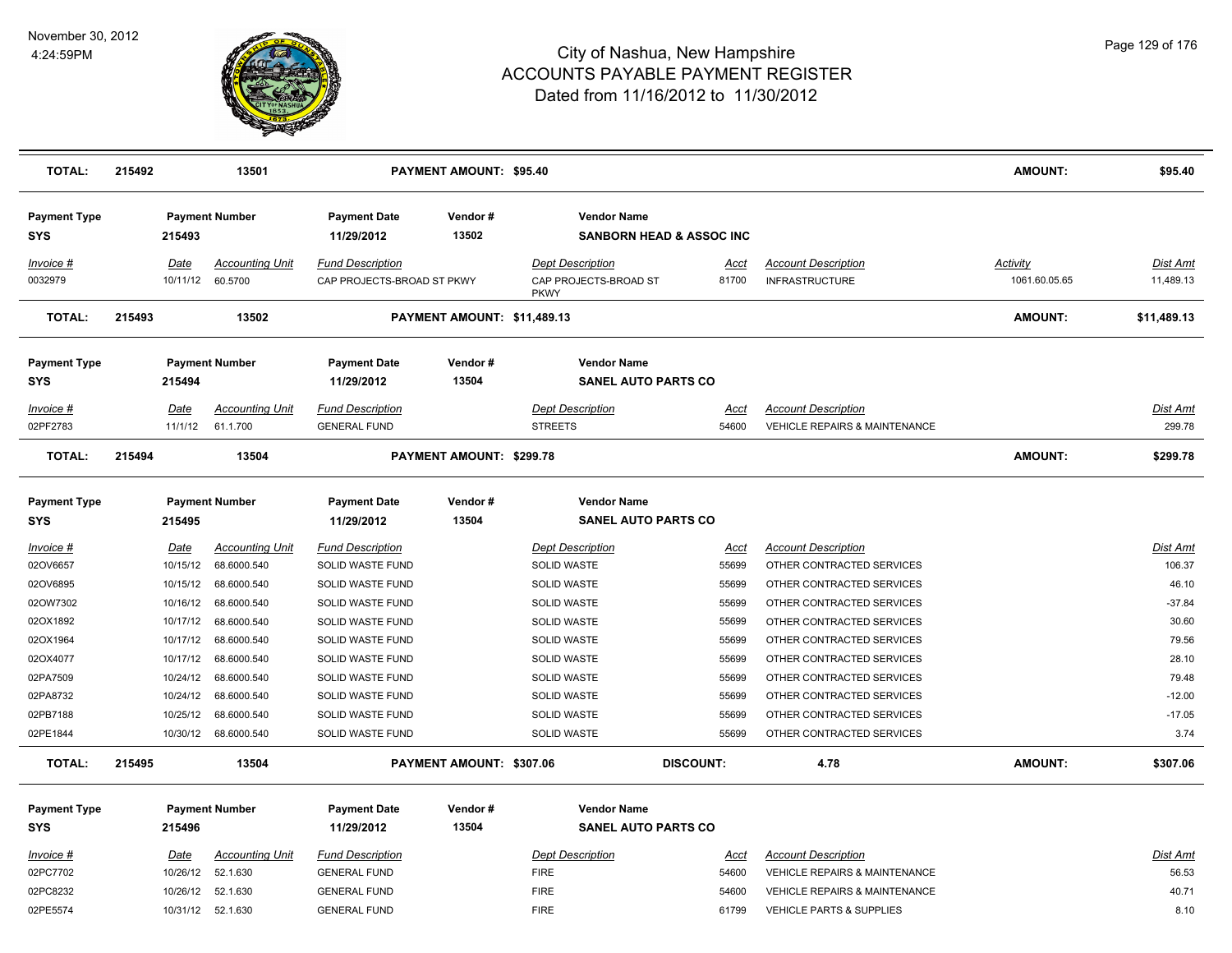

| 02PF0365                          |             | 10/31/12 52.1.630      | <b>GENERAL FUND</b>               |                                | <b>FIRE</b>                                      | 61799                                  | VEHICLE PARTS & SUPPLIES                 |                              | 40.00           |
|-----------------------------------|-------------|------------------------|-----------------------------------|--------------------------------|--------------------------------------------------|----------------------------------------|------------------------------------------|------------------------------|-----------------|
| 02PH9772                          | 11/6/12     | 52.1.620               | <b>GENERAL FUND</b>               |                                | <b>FIRE</b>                                      | 61299                                  | MISCELLANEOUS SUPPLIES                   |                              | 22.61           |
| <b>TOTAL:</b>                     | 215496      | 13504                  |                                   | PAYMENT AMOUNT: \$167.95       |                                                  | <b>DISCOUNT:</b>                       | 2.90                                     | AMOUNT:                      | \$167.95        |
| <b>Payment Type</b><br>SYS        | 215497      | <b>Payment Number</b>  | <b>Payment Date</b><br>11/29/2012 | Vendor#<br>13504               | <b>Vendor Name</b><br><b>SANEL AUTO PARTS CO</b> |                                        |                                          |                              |                 |
|                                   |             |                        |                                   |                                |                                                  |                                        |                                          |                              |                 |
| Invoice #                         | Date        | <b>Accounting Unit</b> | <b>Fund Description</b>           |                                | <b>Dept Description</b>                          | Acct                                   | <b>Account Description</b>               |                              | Dist Amt        |
| 02PB7307                          | 10/25/12    | 61.1.700               | <b>GENERAL FUND</b>               |                                | <b>STREETS</b>                                   | 54600                                  | VEHICLE REPAIRS & MAINTENANCE            |                              | $-6.48$         |
| 02PD3154                          |             | 10/29/12 61.1.700      | <b>GENERAL FUND</b>               |                                | <b>STREETS</b>                                   | 61299                                  | MISCELLANEOUS SUPPLIES                   |                              | 124.78          |
| 02PD4939                          |             | 10/29/12 61.1.700      | <b>GENERAL FUND</b>               |                                | <b>STREETS</b>                                   | 61799                                  | VEHICLE PARTS & SUPPLIES                 |                              | 55.00           |
| 02PE0655                          | 10/30/12    | 61.1.700               | <b>GENERAL FUND</b>               |                                | <b>STREETS</b>                                   | 61299                                  | MISCELLANEOUS SUPPLIES                   |                              | 11.89           |
| 02PE1829                          | 10/30/12    | 61.1.700               | <b>GENERAL FUND</b>               |                                | <b>STREETS</b>                                   | 61299                                  | MISCELLANEOUS SUPPLIES                   |                              | 47.13           |
| 02PE2688                          | 10/30/12    | 61.1.700               | <b>GENERAL FUND</b>               |                                | <b>STREETS</b>                                   | 61299                                  | MISCELLANEOUS SUPPLIES                   |                              | 39.24           |
| 02PE5002                          | 10/31/12    | 61.1.700               | <b>GENERAL FUND</b>               |                                | <b>STREETS</b>                                   | 61799                                  | VEHICLE PARTS & SUPPLIES                 |                              | 49.66           |
| 02PI1772                          | 11/7/12     | 61.1.700               | <b>GENERAL FUND</b>               |                                | <b>STREETS</b>                                   | 61299                                  | MISCELLANEOUS SUPPLIES                   |                              | 66.52           |
| 02PI3377                          | 11/7/12     | 61.1.700               | <b>GENERAL FUND</b>               |                                | <b>STREETS</b>                                   | 61299                                  | MISCELLANEOUS SUPPLIES                   |                              | 123.66          |
| <b>TOTAL:</b>                     | 215497      | 13504                  |                                   | PAYMENT AMOUNT: \$511.40       |                                                  | <b>DISCOUNT:</b>                       | 0.24                                     | <b>AMOUNT:</b>               | \$511.40        |
| <b>Payment Type</b>               |             | <b>Payment Number</b>  | <b>Payment Date</b>               | Vendor#                        | <b>Vendor Name</b>                               |                                        |                                          |                              |                 |
|                                   |             |                        |                                   |                                |                                                  |                                        |                                          |                              |                 |
| <b>SYS</b>                        | 215498      |                        | 11/29/2012                        | 13504                          | <b>SANEL AUTO PARTS CO</b>                       |                                        |                                          |                              |                 |
|                                   |             |                        |                                   |                                |                                                  |                                        |                                          |                              |                 |
| Invoice #                         | Date        | <b>Accounting Unit</b> | <b>Fund Description</b>           |                                | <b>Dept Description</b>                          | Acct                                   | <b>Account Description</b>               |                              | Dist Amt        |
| 02PD2872                          | 10/29/12    | 69.6200.540            | <b>WASTEWATER FUND</b>            |                                | WASTEWATER                                       | 54600                                  | <b>VEHICLE REPAIRS &amp; MAINTENANCE</b> |                              | 76.25           |
| <b>TOTAL:</b>                     | 215498      | 13504                  |                                   | <b>PAYMENT AMOUNT: \$76.25</b> |                                                  | <b>DISCOUNT:</b>                       | 1.53                                     | <b>AMOUNT:</b>               | \$76.25         |
|                                   |             | <b>Payment Number</b>  | <b>Payment Date</b>               | Vendor#                        | <b>Vendor Name</b>                               |                                        | Payee Name                               |                              |                 |
| <b>Payment Type</b><br><b>SYS</b> | 215499      |                        | 11/29/2012                        | 10862                          | <b>MILTON CAT</b>                                |                                        |                                          | <b>SOUTHWORTH-MILTON INC</b> |                 |
| $Invoice$ #                       | Date        | <b>Accounting Unit</b> | <b>Fund Description</b>           |                                | <b>Dept Description</b>                          | <u>Acct</u>                            | <b>Account Description</b>               |                              | <b>Dist Amt</b> |
| PARTS8053354                      |             | 10/24/12 61.1.700      | <b>GENERAL FUND</b>               |                                | <b>STREETS</b>                                   | 54600                                  | <b>VEHICLE REPAIRS &amp; MAINTENANCE</b> |                              | 152.72          |
| <b>TOTAL:</b>                     | 215499      | 10862                  |                                   | PAYMENT AMOUNT: \$152.72       |                                                  |                                        |                                          | <b>AMOUNT:</b>               | \$152.72        |
|                                   |             |                        |                                   |                                |                                                  |                                        |                                          |                              |                 |
| <b>Payment Type</b>               |             | <b>Payment Number</b>  | <b>Payment Date</b>               | Vendor#                        | <b>Vendor Name</b>                               |                                        |                                          |                              |                 |
| <b>SYS</b>                        | 215500      |                        | 11/29/2012                        | 13634                          |                                                  | <b>ST JOSEPH BUSINESS &amp; HEALTH</b> |                                          |                              |                 |
| Invoice #                         | <u>Date</u> | <b>Accounting Unit</b> | <b>Fund Description</b>           |                                | <b>Dept Description</b>                          | <u>Acct</u>                            | <b>Account Description</b>               |                              | <b>Dist Amt</b> |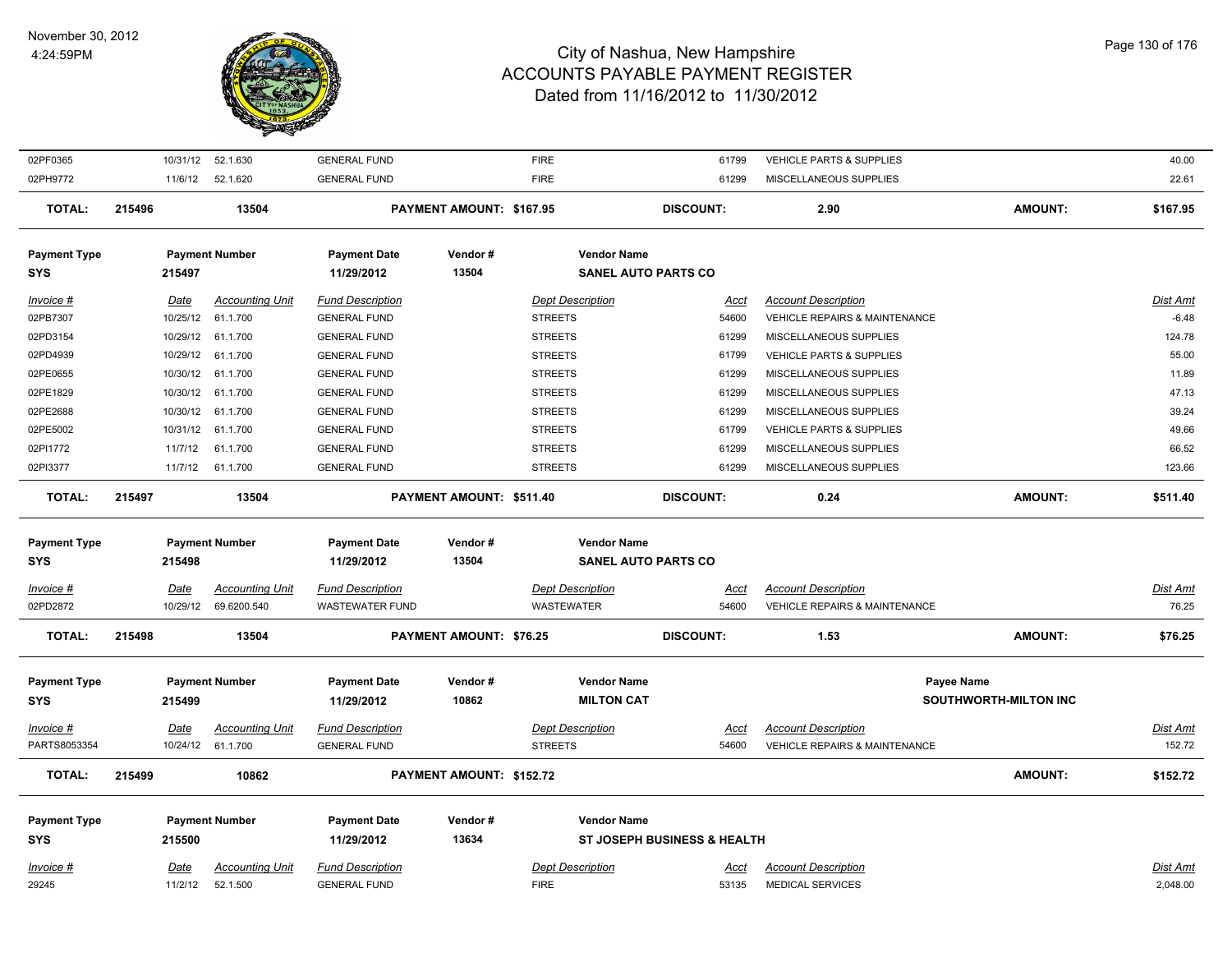

| <b>TOTAL:</b>              | 215500 |          | 13634                  |                                   | PAYMENT AMOUNT: \$2,048.00 |                                                             |             |                            | <b>AMOUNT:</b>                                          | \$2,048.00      |
|----------------------------|--------|----------|------------------------|-----------------------------------|----------------------------|-------------------------------------------------------------|-------------|----------------------------|---------------------------------------------------------|-----------------|
| <b>Payment Type</b><br>SYS |        | 215501   | <b>Payment Number</b>  | <b>Payment Date</b><br>11/29/2012 | Vendor#<br>13642           | <b>Vendor Name</b><br><b>STANLEY CONVERGENT SECURITY SO</b> |             |                            | <b>Payee Name</b><br><b>STANLEY CONVERGENT SECURITY</b> |                 |
| Invoice #                  |        | Date     | <b>Accounting Unit</b> | <b>Fund Description</b>           |                            | <b>Dept Description</b>                                     | Acct        | <b>Account Description</b> |                                                         | <b>Dist Amt</b> |
| 9104833                    |        | 4/1/12   | 61.1.670               | <b>GENERAL FUND</b>               |                            | <b>STREETS</b>                                              | 54236       | SECURITY SERVICES          |                                                         | 25.00           |
| 9204803                    |        | 5/6/12   | 61.1.670               | <b>GENERAL FUND</b>               |                            | <b>STREETS</b>                                              | 54236       | <b>SECURITY SERVICES</b>   |                                                         | 25.00           |
| 9266109                    |        | 6/3/12   | 61.1.670               | <b>GENERAL FUND</b>               |                            | <b>STREETS</b>                                              | 54236       | SECURITY SERVICES          |                                                         | 25.00           |
| 9362531                    |        | 7/1/12   | 61.1.670               | <b>GENERAL FUND</b>               |                            | <b>STREETS</b>                                              | 54236       | <b>SECURITY SERVICES</b>   |                                                         | 25.00           |
| 9448594                    |        | 8/5/12   | 61.1.670               | <b>GENERAL FUND</b>               |                            | <b>STREETS</b>                                              | 54236       | SECURITY SERVICES          |                                                         | 26.50           |
| 9519229                    |        | 9/3/12   | 61.1.670               | <b>GENERAL FUND</b>               |                            | <b>STREETS</b>                                              | 54236       | <b>SECURITY SERVICES</b>   |                                                         | 26.50           |
| 9617674                    |        | 10/1/12  | 61.1.670               | <b>GENERAL FUND</b>               |                            | <b>STREETS</b>                                              | 54236       | <b>SECURITY SERVICES</b>   |                                                         | 26.50           |
| <b>TOTAL:</b>              | 215501 |          | 13642                  |                                   | PAYMENT AMOUNT: \$179.50   |                                                             |             |                            | <b>AMOUNT:</b>                                          | \$179.50        |
| <b>Payment Type</b>        |        |          | <b>Payment Number</b>  | <b>Payment Date</b>               | Vendor#                    | <b>Vendor Name</b>                                          |             |                            |                                                         |                 |
| <b>SYS</b>                 |        | 215502   |                        | 11/29/2012                        | 13643                      | <b>STANLEY ELEVATOR CO INC</b>                              |             |                            |                                                         |                 |
| Invoice #                  |        | Date     | <b>Accounting Unit</b> | <b>Fund Description</b>           |                            | <b>Dept Description</b>                                     | Acct        | <b>Account Description</b> |                                                         | Dist Amt        |
| SRV000198312               |        | 11/1/12  | 28.6500.500            | PROPERTY & CASUALTY FUND          |                            | <b>RISK MANAGEMENT</b>                                      | 54267       | ELEVATOR MAINTENANCE       |                                                         | 4,076.28        |
| <b>TOTAL:</b>              | 215502 |          | 13643                  |                                   | PAYMENT AMOUNT: \$4,076.28 |                                                             |             |                            | <b>AMOUNT:</b>                                          | \$4,076.28      |
| <b>Payment Type</b>        |        |          | <b>Payment Number</b>  | <b>Payment Date</b>               | Vendor#                    | <b>Vendor Name</b>                                          |             |                            |                                                         |                 |
| <b>SYS</b>                 |        | 215503   |                        | 11/29/2012                        | 11963                      | <b>STAPLES BUSINESS ADVANTAGE</b>                           |             |                            |                                                         |                 |
| Invoice #                  |        | Date     | <b>Accounting Unit</b> | <b>Fund Description</b>           |                            | <b>Dept Description</b>                                     | <u>Acct</u> | <b>Account Description</b> | <b>Activity</b>                                         | <b>Dist Amt</b> |
| 3174523963                 |        | 5/10/12  | 86.3120                | <b>TRANSIT GRANTS</b>             |                            | <b>TRANSPORTATION</b>                                       | 61100       | OFFICE SUPPLIES            | 86.800.12.10.10                                         | 82.78           |
| 3174848062                 |        | 5/17/12  | 50.1.500               | <b>GENERAL FUND</b>               |                            | <b>POLICE</b>                                               | 61100       | OFFICE SUPPLIES            |                                                         | 42.86           |
| 3184599335                 |        | 10/25/12 | 18.1.500               | <b>GENERAL FUND</b>               |                            | OTHER GENERAL GOV'T                                         | 45960       | <b>VENDOR DISCOUNTS</b>    |                                                         | $-8.13$         |
| 3184599335                 |        | 10/25/12 | 52.1.500               | <b>GENERAL FUND</b>               |                            | <b>FIRE</b>                                                 | 61100       | OFFICE SUPPLIES            |                                                         | 123.26          |
| 3184599335                 |        | 10/25/12 | 52.1.500               | <b>GENERAL FUND</b>               |                            | <b>FIRE</b>                                                 | 61650       | <b>COPIER SUPPLIES</b>     |                                                         | 147.71          |
| 3184649213                 |        | 10/26/12 | 26.1.580               | <b>GENERAL FUND</b>               |                            | <b>FINANCIAL SERVICES</b>                                   | 61100       | OFFICE SUPPLIES            |                                                         | 73.51           |
| 3184649214                 |        | 10/26/12 | 81.1.500               | <b>GENERAL FUND</b>               |                            | <b>COMMUNITY DEVELOPMENT</b>                                | 61100       | OFFICE SUPPLIES            |                                                         | 4.45            |
| 3184649215                 |        | 10/26/12 | 18.1.500               | <b>GENERAL FUND</b>               |                            | OTHER GENERAL GOV'T                                         | 45960       | <b>VENDOR DISCOUNTS</b>    |                                                         | $-14.92$        |
| 3184649215                 |        | 10/26/12 | 79.1.500               | <b>GENERAL FUND</b>               |                            | <b>LIBRARY</b>                                              | 61100       | OFFICE SUPPLIES            |                                                         | 497.33          |
| 3185204627                 |        | 10/28/12 | 50.1.500               | <b>GENERAL FUND</b>               |                            | <b>POLICE</b>                                               | 61607       | <b>COMPUTER SUPPLIES</b>   |                                                         | 99.65           |
| 3185312036                 |        | 10/31/12 | 18.1.500               | <b>GENERAL FUND</b>               |                            | OTHER GENERAL GOV'T                                         | 45960       | <b>VENDOR DISCOUNTS</b>    |                                                         | $-60.01$        |
| 3185312036                 |        | 10/31/12 | 50.1.500               | <b>GENERAL FUND</b>               |                            | <b>POLICE</b>                                               | 61100       | OFFICE SUPPLIES            |                                                         | 1,579.25        |
| 3185312036                 |        |          | 10/31/12  50.1.500     | <b>GENERAL FUND</b>               |                            | <b>POLICE</b>                                               | 61650       | <b>COPIER SUPPLIES</b>     |                                                         | 421.20          |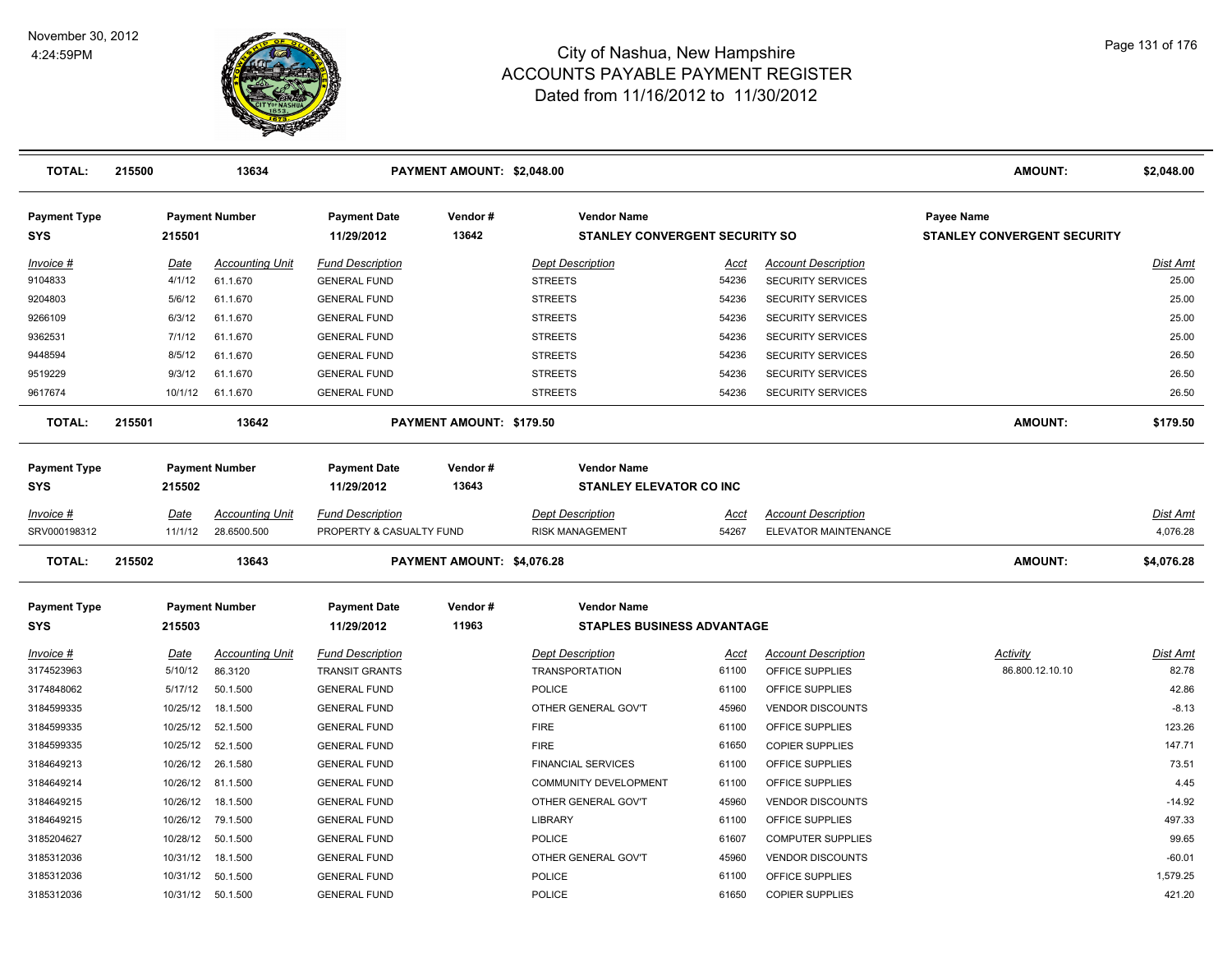

| 3185312037          |        |             | 10/31/12 26.1.500      | <b>GENERAL FUND</b>                    |                            | <b>FINANCIAL SERVICES</b>                    | 61100                               | OFFICE SUPPLIES                     |                                 | 24.33           |
|---------------------|--------|-------------|------------------------|----------------------------------------|----------------------------|----------------------------------------------|-------------------------------------|-------------------------------------|---------------------------------|-----------------|
| 3185312037          |        | 10/31/12    | 26.1.570               | <b>GENERAL FUND</b>                    |                            | <b>FINANCIAL SERVICES</b>                    | 61100                               | OFFICE SUPPLIES                     |                                 | 16.22           |
| 3185400203          |        | 11/1/12     | 05.1.500               | <b>GENERAL FUND</b>                    |                            | CITI-STAT                                    | 61100                               | OFFICE SUPPLIES                     |                                 | 117.66          |
| 3185689295          |        | 11/5/12     | 42.1.720               | <b>GENERAL FUND</b>                    |                            | WOODLAWN CEMETERY                            | 61100                               | OFFICE SUPPLIES                     |                                 | 9.98            |
| 3186040944          |        | 11/10/12    | 50.1.500               | <b>GENERAL FUND</b>                    |                            | <b>POLICE</b>                                | 61100                               | OFFICE SUPPLIES                     |                                 | $-42.86$        |
| 3186214174          |        |             | 11/16/12 86.3120       | <b>TRANSIT GRANTS</b>                  |                            | <b>TRANSPORTATION</b>                        | 61100                               | OFFICE SUPPLIES                     | 86.800.12.10.10                 | $-82.78$        |
| <b>TOTAL:</b>       | 215503 |             | 11963                  |                                        | PAYMENT AMOUNT: \$3,031.49 |                                              | <b>DISCOUNT:</b>                    | 79.51                               | <b>AMOUNT:</b>                  | \$3,031.49      |
| <b>Payment Type</b> |        |             | <b>Payment Number</b>  | <b>Payment Date</b>                    | Vendor#                    | <b>Vendor Name</b>                           |                                     |                                     | Payee Name                      |                 |
| <b>SYS</b>          |        | 215504      |                        | 11/29/2012                             | 13679                      | <b>SULLIVAN TIRE INC</b>                     |                                     |                                     | <b>SULLIVAN TIRE COMPANY</b>    |                 |
| Invoice #           |        | Date        | Accounting Unit        | <b>Fund Description</b>                |                            | <b>Dept Description</b>                      | Acct                                | <b>Account Description</b>          |                                 | Dist Amt        |
| 108166              |        | 11/2/12     | 50.1.500               | <b>GENERAL FUND</b>                    |                            | <b>POLICE</b>                                | 61705                               | <b>TIRES</b>                        |                                 | 7,179.70        |
| <b>TOTAL:</b>       | 215504 |             | 13679                  |                                        | PAYMENT AMOUNT: \$7,179.70 |                                              |                                     |                                     | <b>AMOUNT:</b>                  | \$7,179.70      |
| <b>Payment Type</b> |        |             | <b>Payment Number</b>  | <b>Payment Date</b>                    | Vendor#                    | <b>Vendor Name</b>                           |                                     |                                     | Payee Name                      |                 |
| <b>SYS</b>          |        | 215505      |                        | 11/29/2012                             | 13691                      |                                              | <b>SURPLUS OFFICE EQUIPMENT INC</b> |                                     | <b>SURPLUS OFFICE EQUIPMENT</b> |                 |
| Invoice #           |        | <b>Date</b> | <b>Accounting Unit</b> | <b>Fund Description</b>                |                            | <b>Dept Description</b>                      | Acct                                | <b>Account Description</b>          |                                 | Dist Amt        |
| 21293               |        | 9/7/12      | 60.1.500               | <b>GENERAL FUND</b>                    |                            | <b>PUBLIC</b>                                | 71800                               | <b>FURNITURE &amp; FIXTURES</b>     |                                 | 59.00           |
| 21293               |        | 9/7/12      | 60.1.665               | <b>GENERAL FUND</b>                    |                            | WORKS-ADMIN/ENGINEERING<br><b>PUBLIC</b>     | 71800                               | <b>FURNITURE &amp; FIXTURES</b>     |                                 | 150.00          |
| 21293               |        | 9/7/12      | 69.6200.670            | <b>WASTEWATER FUND</b>                 |                            | WORKS-ADMIN/ENGINEERING<br><b>WASTEWATER</b> | 81200                               | <b>BUILDINGS AND IMPROVEMENTS</b>   |                                 | 1,065.00        |
| <b>TOTAL:</b>       | 215505 |             | 13691                  |                                        | PAYMENT AMOUNT: \$1,274.00 |                                              |                                     |                                     | <b>AMOUNT:</b>                  | \$1,274.00      |
| <b>Payment Type</b> |        |             | <b>Payment Number</b>  | <b>Payment Date</b>                    | Vendor#                    | <b>Vendor Name</b>                           |                                     |                                     |                                 |                 |
| <b>SYS</b>          |        | 215506      |                        | 11/29/2012                             | 15170                      | <b>TLO LLC</b>                               |                                     |                                     |                                 |                 |
|                     |        |             |                        |                                        |                            |                                              |                                     |                                     |                                 |                 |
| $Invoice$ #         |        | Date        | <b>Accounting Unit</b> | <b>Fund Description</b>                |                            | <b>Dept Description</b>                      | <u>Acct</u>                         | <b>Account Description</b>          |                                 | <b>Dist Amt</b> |
| 331630 11/1/202     |        | 11/1/12     | 50.4020                | POLICE DRUG ENFORCEMENT<br><b>FUND</b> |                            | POLICE DRUG ENFORCEMENT<br><b>FUND</b>       | 55699                               | OTHER CONTRACTED SERVICES           |                                 | 74.52           |
| TOTAL:              | 215506 |             | 15170                  |                                        | PAYMENT AMOUNT: \$74.52    |                                              |                                     |                                     | <b>AMOUNT:</b>                  | \$74.52         |
| <b>Payment Type</b> |        |             | <b>Payment Number</b>  | <b>Payment Date</b>                    | Vendor#                    | <b>Vendor Name</b>                           |                                     |                                     |                                 |                 |
| <b>SYS</b>          |        | 215507      |                        | 11/29/2012                             | 13757                      |                                              | <b>TOWERS MOTOR PARTS CORP</b>      |                                     |                                 |                 |
| Invoice #           |        | Date        | <b>Accounting Unit</b> | <b>Fund Description</b>                |                            | <b>Dept Description</b>                      | <u>Acct</u>                         | <b>Account Description</b>          |                                 | <b>Dist Amt</b> |
| 696174              |        | 11/1/12     | 50.1.500               | <b>GENERAL FUND</b>                    |                            | <b>POLICE</b>                                | 61799                               | <b>VEHICLE PARTS &amp; SUPPLIES</b> |                                 | 9.90            |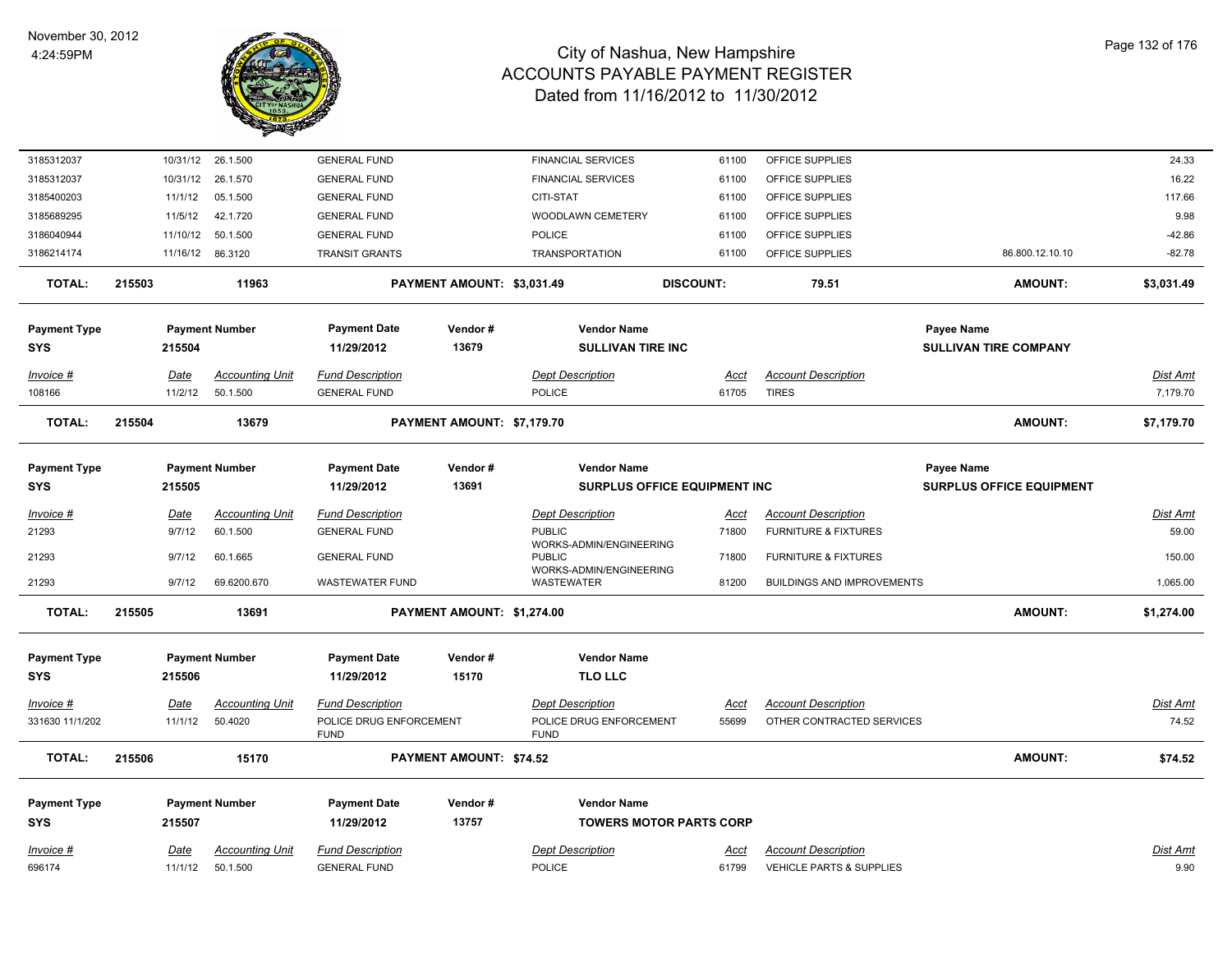

| <b>TOTAL:</b>              | 215507 |             | 13757                  |                                   | PAYMENT AMOUNT: \$9.90         |                                                 |             |                                          | AMOUNT:        | \$9.90          |
|----------------------------|--------|-------------|------------------------|-----------------------------------|--------------------------------|-------------------------------------------------|-------------|------------------------------------------|----------------|-----------------|
| <b>Payment Type</b><br>SYS |        | 215508      | <b>Payment Number</b>  | <b>Payment Date</b><br>11/29/2012 | Vendor#<br>13776               | <b>Vendor Name</b><br><b>TST HYDRAULICS INC</b> |             |                                          |                |                 |
| Invoice #                  |        | Date        | <b>Accounting Unit</b> | <b>Fund Description</b>           |                                | <b>Dept Description</b>                         | Acct        | <b>Account Description</b>               |                | Dist Amt        |
| 33276                      |        | 10/25/12    | 61.1.700               | <b>GENERAL FUND</b>               |                                | <b>STREETS</b>                                  | 54600       | VEHICLE REPAIRS & MAINTENANCE            |                | 310.80          |
| 35045                      |        |             | 10/25/12 61.1.700      | <b>GENERAL FUND</b>               |                                | <b>STREETS</b>                                  | 54600       | <b>VEHICLE REPAIRS &amp; MAINTENANCE</b> |                | 203.33          |
| <b>TOTAL:</b>              | 215508 |             | 13776                  |                                   | PAYMENT AMOUNT: \$514.13       |                                                 |             |                                          | <b>AMOUNT:</b> | \$514.13        |
| <b>Payment Type</b>        |        |             | <b>Payment Number</b>  | <b>Payment Date</b>               | Vendor#                        | <b>Vendor Name</b>                              |             |                                          |                |                 |
| <b>SYS</b>                 |        | 215509      |                        | 11/29/2012                        | 15240                          | U.S.P.C.A                                       |             |                                          |                |                 |
| Invoice #                  |        | Date        | <b>Accounting Unit</b> | <b>Fund Description</b>           |                                | <b>Dept Description</b>                         | Acct        | <b>Account Description</b>               |                | Dist Amt        |
| 2013 MEMBERSHIP<br>CONNOR  |        | 10/9/12     | 50.1.500               | <b>GENERAL FUND</b>               |                                | <b>POLICE</b>                                   | 55200       | DUES AND MEMBERSHIPS                     |                | 40.00           |
| <b>TOTAL:</b>              | 215509 |             | 15240                  |                                   | PAYMENT AMOUNT: \$40.00        |                                                 |             |                                          | <b>AMOUNT:</b> | \$40.00         |
| <b>Payment Type</b>        |        |             | <b>Payment Number</b>  | <b>Payment Date</b>               | Vendor#                        | <b>Vendor Name</b>                              |             |                                          |                |                 |
| SYS                        |        | 215510      |                        | 11/29/2012                        | 13804                          | UNITED SITE SERVICES NORTHEAST                  |             |                                          |                |                 |
| Invoice #                  |        | Date        | <b>Accounting Unit</b> | <b>Fund Description</b>           |                                | <b>Dept Description</b>                         | Acct        | <b>Account Description</b>               |                | <u>Dist Amt</u> |
| 114-929599                 |        |             | 11/4/12 77.1.650       | <b>GENERAL FUND</b>               |                                | PARKS & RECREATION                              | 54821       | <b>EQUIPMENT RENTAL</b>                  |                | 54.97           |
| <b>TOTAL:</b>              | 215510 |             | 13804                  |                                   | <b>PAYMENT AMOUNT: \$54.97</b> |                                                 |             |                                          | <b>AMOUNT:</b> | \$54.97         |
| <b>Payment Type</b>        |        |             | <b>Payment Number</b>  | <b>Payment Date</b>               | Vendor#                        | <b>Vendor Name</b>                              |             |                                          |                |                 |
| SYS                        |        | 215511      |                        | 11/29/2012                        | 10722                          | UNIVERSAL SIGNWORKS INC                         |             |                                          |                |                 |
| <u>Invoice #</u>           |        | <b>Date</b> | <b>Accounting Unit</b> | <b>Fund Description</b>           |                                | <b>Dept Description</b>                         | <u>Acct</u> | <b>Account Description</b>               |                | <b>Dist Amt</b> |
| LETTERING TRUCK 12-155     |        | 11/1/12     | 69.6200.670            | <b>WASTEWATER FUND</b>            |                                | <b>WASTEWATER</b>                               | 54600       | <b>VEHICLE REPAIRS &amp; MAINTENANCE</b> |                | 610.00          |
| <b>TOTAL:</b>              | 215511 |             | 10722                  |                                   | PAYMENT AMOUNT: \$610.00       |                                                 |             |                                          | <b>AMOUNT:</b> | \$610.00        |
| <b>Payment Type</b>        |        |             | <b>Payment Number</b>  | <b>Payment Date</b>               | Vendor#                        | <b>Vendor Name</b>                              |             |                                          |                |                 |
| <b>SYS</b>                 |        | 215512      |                        | 11/29/2012                        | 15219                          | UTS OF MASSACHUESTTE INC                        |             |                                          |                |                 |
| Invoice #                  |        | Date        | <b>Accounting Unit</b> | <b>Fund Description</b>           |                                | <b>Dept Description</b>                         | Acct        | <b>Account Description</b>               | Activity       | Dist Amt        |
| 49970                      |        |             | 10/26/12 61.1001       | CAPITAL IMPROVEMENTS              |                                | STREETS-CAP IMP                                 | 81100       | CAPITAL IMPROVEMENTS                     | 1000           | 810.00          |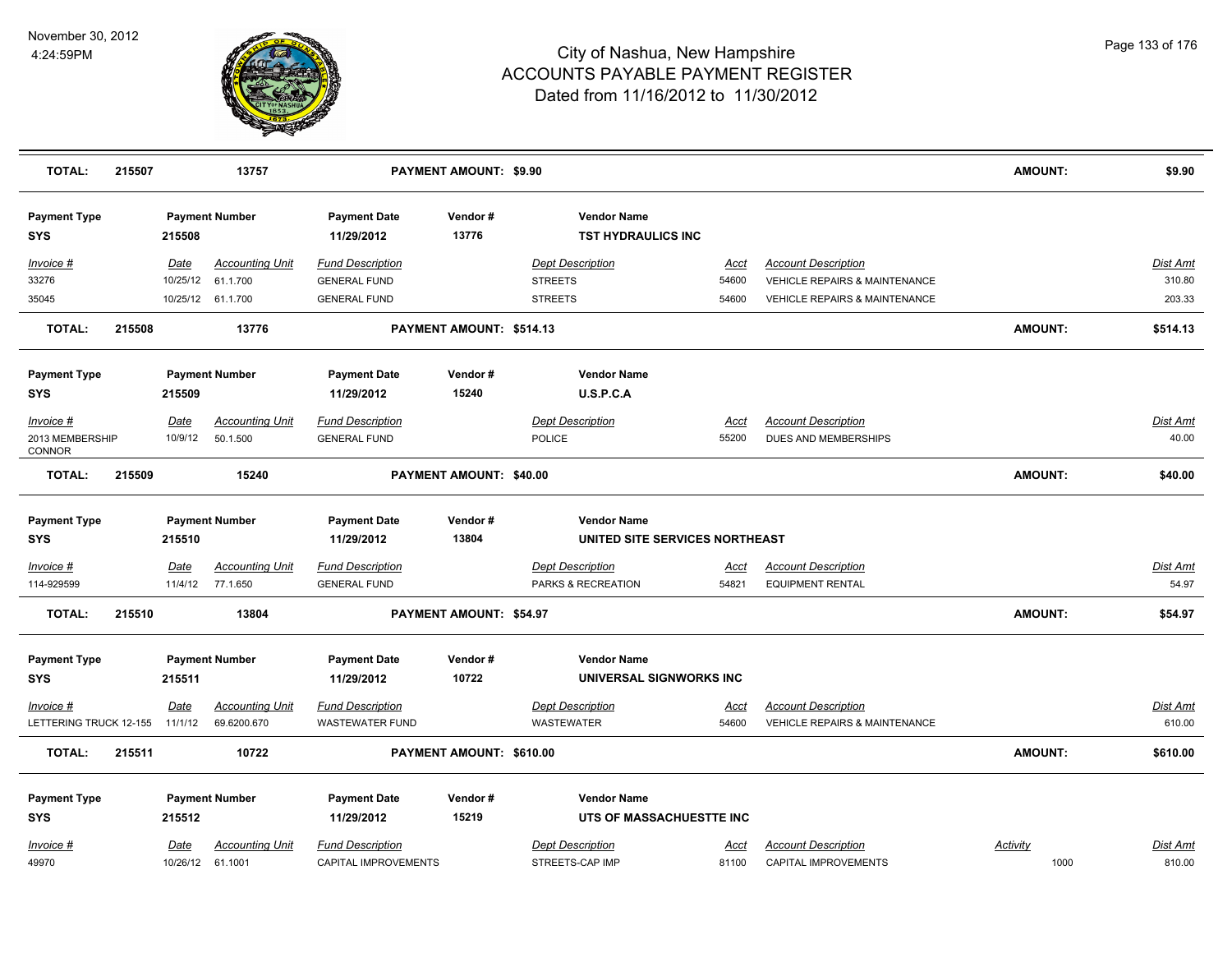

| <b>TOTAL:</b>                     | 215512 |                 | 15219                                       |                                                     | PAYMENT AMOUNT: \$810.00 |                                                          |               |                                                         | <b>AMOUNT:</b>                                  | \$810.00                  |
|-----------------------------------|--------|-----------------|---------------------------------------------|-----------------------------------------------------|--------------------------|----------------------------------------------------------|---------------|---------------------------------------------------------|-------------------------------------------------|---------------------------|
| <b>Payment Type</b><br><b>SYS</b> |        | 215513          | <b>Payment Number</b>                       | <b>Payment Date</b><br>11/29/2012                   | Vendor#<br>11723         | <b>Vendor Name</b><br><b>VOLOGY DATA SYSTEMS</b>         |               |                                                         |                                                 |                           |
| Invoice #<br>195343               |        | Date            | <b>Accounting Unit</b><br>10/30/12 22.1.535 | <b>Fund Description</b><br><b>GENERAL FUND</b>      |                          | <b>Dept Description</b><br><b>INFORMATION TECHNOLOGY</b> | Acct<br>71221 | <b>Account Description</b><br><b>COMPUTER EQUIPMENT</b> |                                                 | Dist Amt<br>405.00        |
| <b>TOTAL:</b>                     | 215513 |                 | 11723                                       |                                                     | PAYMENT AMOUNT: \$405.00 |                                                          |               |                                                         | <b>AMOUNT:</b>                                  | \$405.00                  |
| <b>Payment Type</b><br><b>SYS</b> |        | 215514          | <b>Payment Number</b>                       | <b>Payment Date</b><br>11/29/2012                   | Vendor#<br>13855         | <b>Vendor Name</b><br><b>FRANK J WALLENT</b>             |               |                                                         |                                                 |                           |
| Invoice #                         |        | <b>Date</b>     | <b>Accounting Unit</b>                      | <b>Fund Description</b>                             |                          | <b>Dept Description</b>                                  | <u>Acct</u>   | <b>Account Description</b>                              |                                                 | Dist Amt                  |
| TAPING 11/15-11/28                |        |                 | 11/28/12 22.2505                            | <b>GOVT &amp; EDUCATION CHANNELS</b><br><b>FUND</b> |                          | <b>GOV'T &amp; EDUCATION CHANNELS</b>                    | 53470         | <b>VIDEOGRAPHY SERVICES</b>                             |                                                 | 400.00                    |
| <b>TOTAL:</b>                     | 215514 |                 | 13855                                       |                                                     | PAYMENT AMOUNT: \$400.00 |                                                          |               |                                                         | <b>AMOUNT:</b>                                  | \$400.00                  |
| <b>Payment Type</b><br><b>SYS</b> |        | 215515          | <b>Payment Number</b>                       | <b>Payment Date</b><br>11/29/2012                   | Vendor#<br>10735         | <b>Vendor Name</b><br><b>THOMSON REUTERS</b>             |               |                                                         | <b>Payee Name</b><br><b>WEST PAYMENT CENTER</b> |                           |
| Invoice #<br>825885578            |        | Date<br>10/4/12 | <b>Accounting Unit</b><br>07.1.565          | <b>Fund Description</b><br><b>GENERAL FUND</b>      |                          | <b>Dept Description</b><br><b>CITY CLERK</b>             | Acct<br>61807 | <b>Account Description</b><br><b>PUBLICATIONS</b>       |                                                 | <b>Dist Amt</b><br>230.60 |
| TOTAL:                            | 215515 |                 | 10735                                       |                                                     | PAYMENT AMOUNT: \$230.60 |                                                          |               |                                                         | <b>AMOUNT:</b>                                  | \$230.60                  |
| <b>Payment Type</b><br><b>SYS</b> |        | 215516          | <b>Payment Number</b>                       | <b>Payment Date</b><br>11/29/2012                   | Vendor#<br>14702         | <b>Vendor Name</b><br><b>LIBERTY UTILITIES</b>           |               |                                                         |                                                 |                           |
| Invoice #                         |        | Date            | <b>Accounting Unit</b>                      | <b>Fund Description</b>                             |                          | <b>Dept Description</b>                                  | <u>Acct</u>   | <b>Account Description</b>                              |                                                 | Dist Amt                  |
| 104492OCT4                        |        | 11/5/12         | 91.1.052621                                 | <b>GENERAL FUND</b>                                 |                          | <b>SCHOOL</b>                                            | 54114         | <b>HEATING GAS</b>                                      |                                                 | 1,024.03                  |
| 202210OCT4                        |        | 11/7/12         | 91.1.012621                                 | <b>GENERAL FUND</b>                                 |                          | SCHOOL                                                   | 54114         | <b>HEATING GAS</b>                                      |                                                 | 190.87                    |
| 205653OCT4                        |        | 11/8/12         | 91.1.112621                                 | <b>GENERAL FUND</b>                                 |                          | <b>SCHOOL</b>                                            | 54114         | <b>HEATING GAS</b>                                      |                                                 | 643.86                    |
| 310NOV                            |        |                 | 11/16/12 91.1.132621                        | <b>GENERAL FUND</b>                                 |                          | <b>SCHOOL</b>                                            | 54114         | <b>HEATING GAS</b>                                      |                                                 | 551.83                    |
| 49144NOV                          |        |                 | 11/16/12 91.1.182621                        | <b>GENERAL FUND</b>                                 |                          | <b>SCHOOL</b>                                            | 54114         | <b>HEATING GAS</b>                                      |                                                 | 475.93                    |
| 521471OCT4                        |        | 11/5/12         | 91.1.032621                                 | <b>GENERAL FUND</b>                                 |                          | <b>SCHOOL</b>                                            | 54114         | <b>HEATING GAS</b>                                      |                                                 | 1,454.55                  |
| 5320OCT4                          |        | 11/8/12         | 91.1.042621                                 | <b>GENERAL FUND</b>                                 |                          | <b>SCHOOL</b>                                            | 54114         | <b>HEATING GAS</b>                                      |                                                 | 829.28                    |
| 5526702OCT4                       |        | 11/7/12         | 91.1.152621                                 | <b>GENERAL FUND</b>                                 |                          | <b>SCHOOL</b>                                            | 54114         | <b>HEATING GAS</b>                                      |                                                 | 480.86                    |
| 5548167NOV                        |        | 11/8/12         | 91.1.122621                                 | <b>GENERAL FUND</b>                                 |                          | <b>SCHOOL</b>                                            | 54114         | <b>HEATING GAS</b>                                      |                                                 | 973.65                    |
| 554963OCT4                        |        | 11/7/12         | 91.1.062621                                 | <b>GENERAL FUND</b>                                 |                          | <b>SCHOOL</b>                                            | 54114         | <b>HEATING GAS</b>                                      |                                                 | 789.19                    |
| 5550899OCT4                       |        | 11/5/12         | 91.1.202621                                 | <b>GENERAL FUND</b>                                 |                          | SCHOOL                                                   | 54114         | <b>HEATING GAS</b>                                      |                                                 | 965.65                    |
| 605704NOV                         |        |                 | 11/16/12 91.1.192621                        | <b>GENERAL FUND</b>                                 |                          | SCHOOL                                                   | 54114         | <b>HEATING GAS</b>                                      |                                                 | 476.71                    |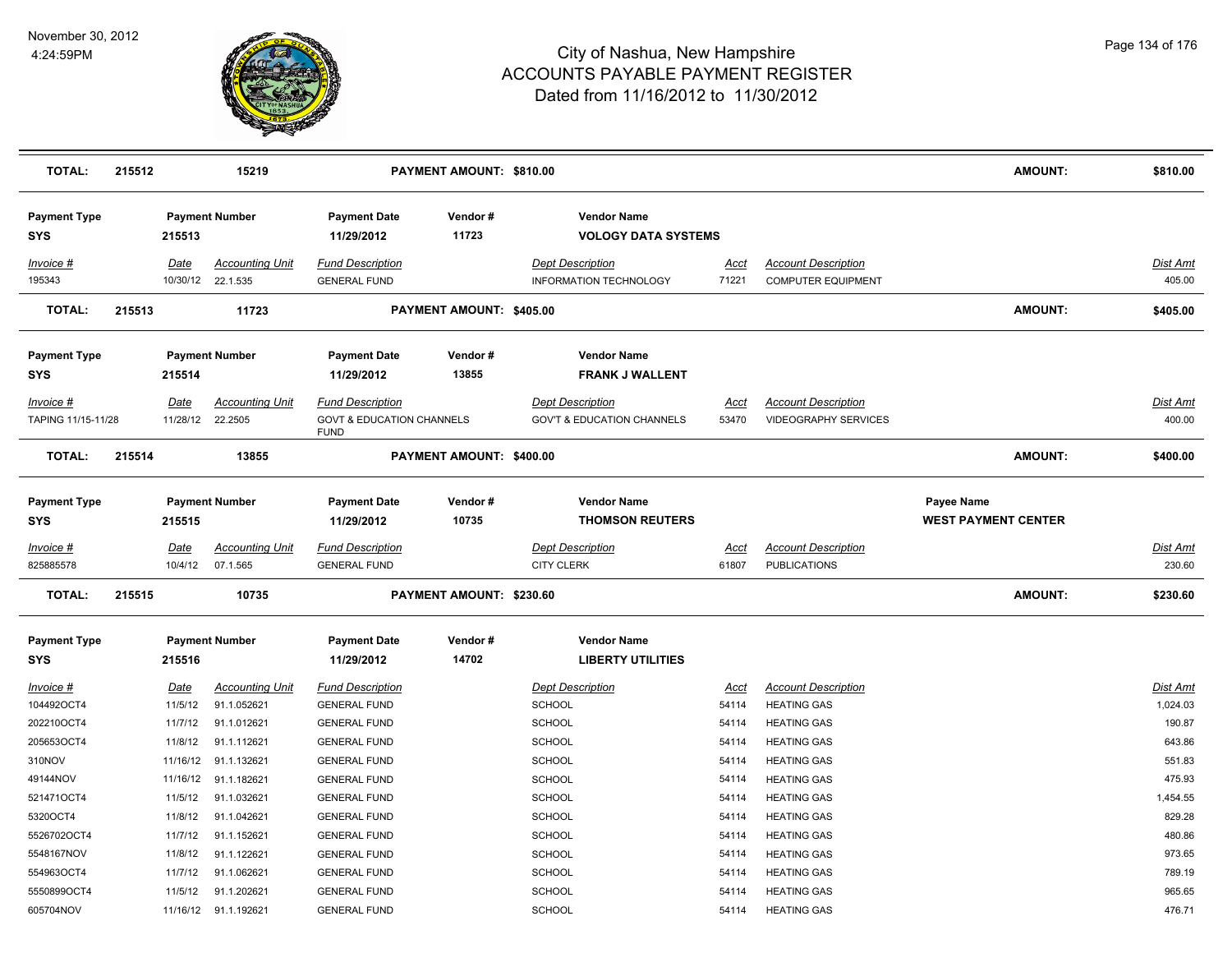#### November 30, 2012 4:24:59PM



| <b>TOTAL:</b>                    | 215518                  | 13372                                 |                                                | PAYMENT AMOUNT: \$20,498.81 |                                   |                            |                                                        | <b>AMOUNT:</b> | \$20,498.81               |
|----------------------------------|-------------------------|---------------------------------------|------------------------------------------------|-----------------------------|-----------------------------------|----------------------------|--------------------------------------------------------|----------------|---------------------------|
| W01868271OCT2                    |                         | 11/7/12 91.1.192621                   | <b>GENERAL FUND</b>                            |                             | <b>SCHOOL</b>                     | 54100                      | <b>ELECTRICITY</b>                                     |                | 4,028.70                  |
| W01425354OCT2                    | 11/3/12                 | 91.1.112621                           | <b>GENERAL FUND</b>                            |                             | <b>SCHOOL</b>                     | 54100                      | <b>ELECTRICITY</b>                                     |                | 4,266.10                  |
| S89164649OCT2                    | 11/6/12                 | 91.1.122621                           | <b>GENERAL FUND</b>                            |                             | <b>SCHOOL</b>                     | 54100                      | <b>ELECTRICITY</b>                                     |                | 3,260.20                  |
| S45751611OCT2                    | 11/2/12                 | 91.1.182621                           | <b>GENERAL FUND</b>                            |                             | <b>SCHOOL</b>                     | 54100                      | <b>ELECTRICITY</b>                                     |                | 2,817.13                  |
| S44816939OCT2                    | 10/29/12                | 91.1.172621                           | <b>GENERAL FUND</b>                            |                             | <b>SCHOOL</b>                     | 54100                      | <b>ELECTRICITY</b>                                     |                | 2,183.47                  |
| G90780570OCT2                    | 11/3/12                 | 91.1.202621                           | <b>GENERAL FUND</b>                            |                             | <b>SCHOOL</b>                     | 54100                      | <b>ELECTRICITY</b>                                     |                | 3,943.21                  |
| Invoice #                        | Date                    | <b>Accounting Unit</b>                | <b>Fund Description</b>                        |                             | <b>Dept Description</b>           | Acct                       | <b>Account Description</b>                             |                | Dist Amt                  |
| <b>Payment Type</b><br>SYS       | 215518                  | <b>Payment Number</b>                 | <b>Payment Date</b><br>11/29/2012              | Vendor#<br>13372            | <b>Vendor Name</b><br><b>PSNH</b> |                            |                                                        |                |                           |
| <b>TOTAL:</b>                    | 215517                  | 13291                                 |                                                | PAYMENT AMOUNT: \$4,613.04  |                                   |                            |                                                        | <b>AMOUNT:</b> | \$4,613.04                |
| CLEVELDOCT4                      |                         | 11/15/12 91.1.062621                  | <b>GENERAL FUND</b>                            |                             | <b>SCHOOL</b>                     | 54141                      | <b>WATER &amp; SEWER</b>                               |                | 138.06                    |
| ARLINGOCT4                       |                         | 11/15/12 91.1.142621                  | <b>GENERAL FUND</b>                            |                             | <b>SCHOOL</b>                     | 54141                      | <b>WATER &amp; SEWER</b>                               |                | 93.77                     |
| 70138172OCT4                     |                         | 11/15/12 91.1.052621                  | <b>GENERAL FUND</b>                            |                             | <b>SCHOOL</b>                     | 54141                      | <b>WATER &amp; SEWER</b>                               |                | 849.59                    |
| 60425372OCT4                     |                         | 11/15/12 91.1.012621                  | <b>GENERAL FUND</b>                            |                             | <b>SCHOOL</b>                     | 54141                      | <b>WATER &amp; SEWER</b>                               |                | 239.35                    |
| 60424927OCT4                     |                         | 11/15/12 91.1.062621                  | <b>GENERAL FUND</b>                            |                             | <b>SCHOOL</b>                     | 54141                      | <b>WATER &amp; SEWER</b>                               |                | 144.75                    |
| 60258680OCT4                     |                         | 11/15/12 91.1.142621                  | <b>GENERAL FUND</b>                            |                             | <b>SCHOOL</b>                     | 54141                      | <b>WATER &amp; SEWER</b>                               |                | 348.47                    |
| 60030936OCT4                     |                         | 11/15/12 91.1.162621                  | <b>GENERAL FUND</b>                            |                             | SCHOOL                            | 54141                      | WATER & SEWER                                          |                | 475.24                    |
| 60019172OCT4                     |                         | 11/15/12 91.1.102621                  | <b>GENERAL FUND</b>                            |                             | SCHOOL                            | 54141                      | <b>WATER &amp; SEWER</b>                               |                | 519.53                    |
| 49739743OCT4                     |                         | 11/15/12 91.1.052621                  | <b>GENERAL FUND</b>                            |                             | <b>SCHOOL</b>                     | 54141                      | <b>WATER &amp; SEWER</b>                               |                | 42.48                     |
| 49604133NOV                      |                         | 11/15/12 91.1.042621                  | <b>GENERAL FUND</b>                            |                             | SCHOOL                            | 54141                      | <b>WATER &amp; SEWER</b>                               |                | 86.08                     |
| 31886598OCT4                     |                         | 11/15/12 91.1.152621                  | <b>GENERAL FUND</b>                            |                             | <b>SCHOOL</b>                     | 54141                      | <b>WATER &amp; SEWER</b>                               |                | 508.24                    |
| 31592028OCT4                     |                         | 11/15/12 91.1.202621                  | <b>GENERAL FUND</b>                            |                             | <b>SCHOOL</b>                     | 54141                      | <b>WATER &amp; SEWER</b>                               |                | 508.24                    |
| 31550503OCT4                     |                         | 11/15/12 91.1.062621                  | <b>GENERAL FUND</b>                            |                             | <b>SCHOOL</b>                     | 54141                      | <b>WATER &amp; SEWER</b>                               |                | 381.47                    |
| 31540724NOV                      |                         | 11/15/12 91.1.072621                  | <b>GENERAL FUND</b>                            |                             | <b>SCHOOL</b>                     | 54141                      | WATER & SEWER                                          |                | 94.30                     |
| <u>Invoice #</u><br>31505959OCT4 | <u>Date</u><br>11/15/12 | <b>Accounting Unit</b><br>91.1.052621 | <b>Fund Description</b><br><b>GENERAL FUND</b> |                             | <b>Dept Description</b><br>SCHOOL | <u>Acct</u><br>54141       | <b>Account Description</b><br><b>WATER &amp; SEWER</b> |                | <u>Dist Amt</u><br>183.47 |
|                                  |                         |                                       |                                                |                             |                                   |                            |                                                        |                |                           |
| <b>Payment Type</b><br>SYS       | 215517                  | <b>Payment Number</b>                 | <b>Payment Date</b><br>11/29/2012              | Vendor#<br>13291            | <b>Vendor Name</b>                | PENNICHUCK WATER WORKS INC |                                                        |                |                           |
| <b>TOTAL:</b>                    | 215516                  | 14702                                 |                                                | PAYMENT AMOUNT: \$10,612.63 |                                   |                            |                                                        | <b>AMOUNT:</b> | \$10,612.63               |
| H1321OCT4                        |                         | 11/7/12 91.1.162621                   | <b>GENERAL FUND</b>                            |                             | <b>SCHOOL</b>                     | 54114                      | <b>HEATING GAS</b>                                     |                | 446.29                    |
| 611135NOV                        | 11/16/12                | 91.1.092621                           | <b>GENERAL FUND</b>                            |                             | <b>SCHOOL</b>                     | 54114                      | <b>HEATING GAS</b>                                     |                | 639.40                    |
| 608275NOV                        | 11/9/12                 | 91.1.102621                           | <b>GENERAL FUND</b>                            |                             | <b>SCHOOL</b>                     | 54114                      | <b>HEATING GAS</b>                                     |                | 670.53                    |
|                                  |                         |                                       |                                                |                             |                                   |                            |                                                        |                |                           |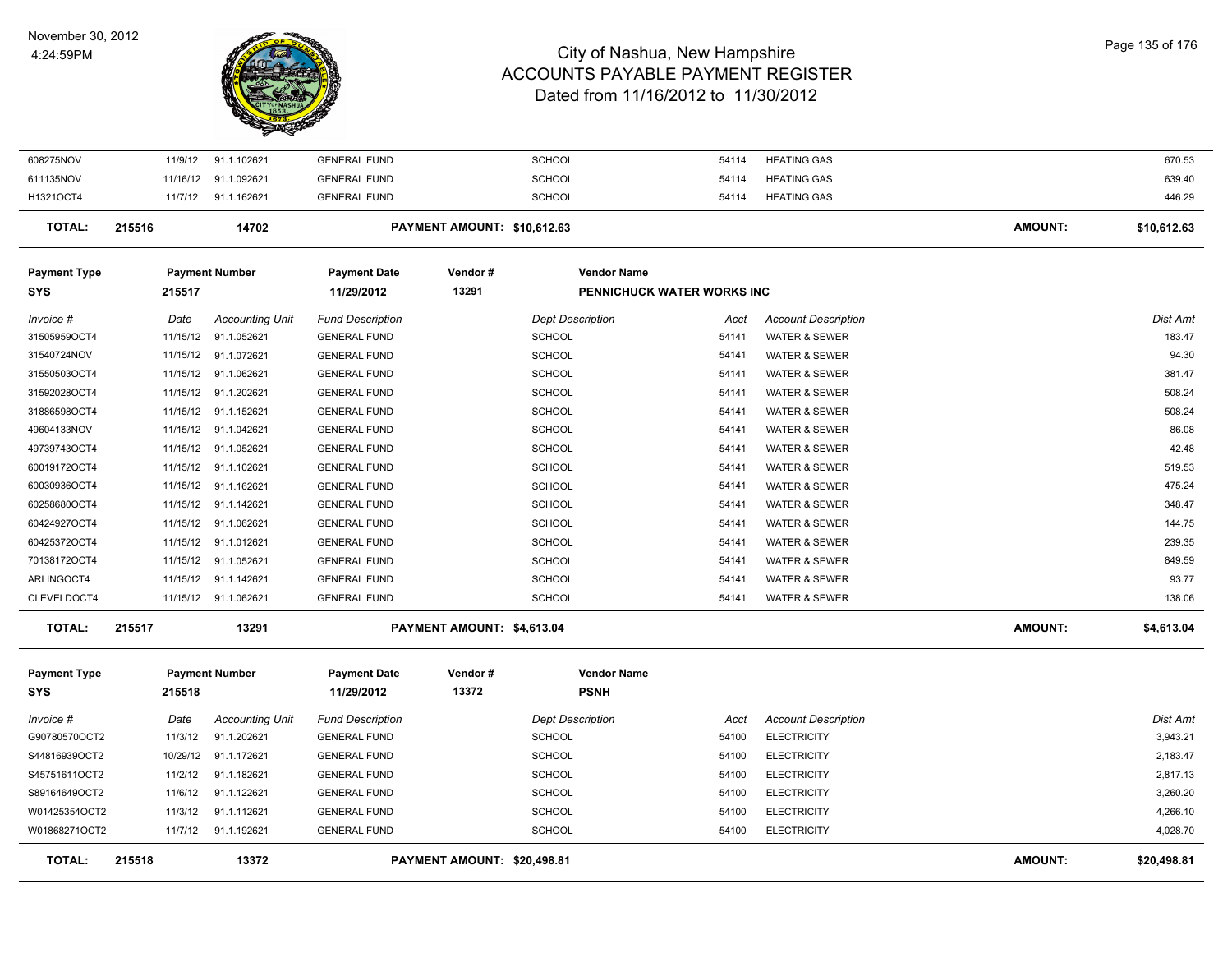

| <b>Payment Type</b> |          | <b>Payment Number</b>   | <b>Payment Date</b>       | Vendor#                    | <b>Vendor Name</b>        |       |                            |                 |                 |
|---------------------|----------|-------------------------|---------------------------|----------------------------|---------------------------|-------|----------------------------|-----------------|-----------------|
| <b>SYS</b>          | 215519   |                         | 11/29/2012                | 10969                      | <b>EARTHLINK BUSINESS</b> |       |                            |                 |                 |
| Invoice #           | Date     | <b>Accounting Unit</b>  | <b>Fund Description</b>   |                            | <b>Dept Description</b>   | Acct  | <b>Account Description</b> | <b>Activity</b> | Dist Amt        |
| 11/10/2012          | 11/10/12 | 91.1.012621             | <b>GENERAL FUND</b>       |                            | <b>SCHOOL</b>             | 55109 | TELEPHONE-VOICE            |                 | 813.08          |
| 11/10/2012          |          | 11/10/12 91.1.032621    | <b>GENERAL FUND</b>       |                            | <b>SCHOOL</b>             | 55109 | TELEPHONE-VOICE            |                 | 755.70          |
| 11/10/2012          |          | 11/10/12 91.1.042621    | <b>GENERAL FUND</b>       |                            | SCHOOL                    | 55109 | TELEPHONE-VOICE            |                 | 727.02          |
| 11/10/2012          |          | 11/10/12 91.1.052621    | <b>GENERAL FUND</b>       |                            | SCHOOL                    | 55109 | TELEPHONE-VOICE            |                 | 108.14          |
| 11/10/2012          |          | 11/10/12 91.1.062621    | <b>GENERAL FUND</b>       |                            | SCHOOL                    | 55109 | TELEPHONE-VOICE            |                 | 80.41           |
| 11/10/2012          |          | 11/10/12 91.1.072621    | <b>GENERAL FUND</b>       |                            | <b>SCHOOL</b>             | 55109 | TELEPHONE-VOICE            |                 | 61.97           |
| 11/10/2012          |          | 11/10/12 91.1.092621    | <b>GENERAL FUND</b>       |                            | <b>SCHOOL</b>             | 55109 | TELEPHONE-VOICE            |                 | 56.97           |
| 11/10/2012          |          | 11/10/12 91.1.102621    | <b>GENERAL FUND</b>       |                            | <b>SCHOOL</b>             | 55109 | TELEPHONE-VOICE            |                 | 64.25           |
| 11/10/2012          |          | 11/10/12 91.1.112621    | <b>GENERAL FUND</b>       |                            | <b>SCHOOL</b>             | 55109 | TELEPHONE-VOICE            |                 | 55.81           |
| 11/10/2012          |          | 11/10/12 91.1.122621    | <b>GENERAL FUND</b>       |                            | <b>SCHOOL</b>             | 55109 | TELEPHONE-VOICE            |                 | 47.81           |
| 11/10/2012          |          | 11/10/12 91.1.132621    | <b>GENERAL FUND</b>       |                            | <b>SCHOOL</b>             | 55109 | TELEPHONE-VOICE            |                 | 38.95           |
| 11/10/2012          |          | 11/10/12 91.1.142621    | <b>GENERAL FUND</b>       |                            | <b>SCHOOL</b>             | 55109 | TELEPHONE-VOICE            |                 | 55.65           |
| 11/10/2012          |          | 11/10/12 91.1.152621    | <b>GENERAL FUND</b>       |                            | <b>SCHOOL</b>             | 55109 | TELEPHONE-VOICE            |                 | 31.69           |
| 11/10/2012          |          | 11/10/12 91.1.162621    | <b>GENERAL FUND</b>       |                            | <b>SCHOOL</b>             | 55109 | TELEPHONE-VOICE            |                 | 27.39           |
| 11/10/2012          |          | 11/10/12 91.1.172621    | <b>GENERAL FUND</b>       |                            | <b>SCHOOL</b>             | 55109 | TELEPHONE-VOICE            |                 | 51.83           |
| 11/10/2012          |          | 11/10/12 91.1.182621    | <b>GENERAL FUND</b>       |                            | <b>SCHOOL</b>             | 55109 | TELEPHONE-VOICE            |                 | 39.08           |
| 11/10/2012          |          | 11/10/12 91.1.192621    | <b>GENERAL FUND</b>       |                            | <b>SCHOOL</b>             | 55109 | TELEPHONE-VOICE            |                 | 60.03           |
| 11/10/2012          |          | 11/10/12 91.1.202621    | <b>GENERAL FUND</b>       |                            | <b>SCHOOL</b>             | 55109 | TELEPHONE-VOICE            |                 | 35.66           |
| 11/10/2012          |          | 11/10/12 91.1.222621    | <b>GENERAL FUND</b>       |                            | <b>SCHOOL</b>             | 55109 | TELEPHONE-VOICE            |                 | 23.36           |
| 11/10/2012          |          | 11/10/12 91.3800.231240 | <b>SCHOOL GRANTS FUND</b> |                            | <b>SCHOOL</b>             | 55109 | TELEPHONE-VOICE            | 91.03763.231240 | 4.57            |
| <b>TOTAL:</b>       | 215519   | 10969                   |                           | PAYMENT AMOUNT: \$3,139.37 |                           |       |                            | <b>AMOUNT:</b>  | \$3,139.37      |
| <b>Payment Type</b> |          | <b>Payment Number</b>   | <b>Payment Date</b>       | Vendor#                    | <b>Vendor Name</b>        |       |                            |                 |                 |
| <b>SYS</b>          | 215520   |                         | 11/29/2012                | 14616                      | <b>HESS CORPORATION</b>   |       |                            |                 |                 |
| Invoice #           | Date     | <b>Accounting Unit</b>  | <b>Fund Description</b>   |                            | <b>Dept Description</b>   | Acct  | <b>Account Description</b> |                 | <u>Dist Amt</u> |
| H12274038NOV        | 10/10/12 | 91.1.112621             | <b>GENERAL FUND</b>       |                            | <b>SCHOOL</b>             | 54114 | <b>HEATING GAS</b>         |                 | 337.58          |
| H12274039NOV        |          | 10/10/12 91.1.122621    | <b>GENERAL FUND</b>       |                            | <b>SCHOOL</b>             | 54114 | <b>HEATING GAS</b>         |                 | 686.08          |
| H12274042NOV        | 10/9/12  | 91.1.012621             | <b>GENERAL FUND</b>       |                            | <b>SCHOOL</b>             | 54114 | <b>HEATING GAS</b>         |                 | 47.17           |
| H12274043NOV        | 10/9/12  | 91.1.062621             | <b>GENERAL FUND</b>       |                            | <b>SCHOOL</b>             | 54114 | <b>HEATING GAS</b>         |                 | 173.35          |
| H12274049NOV        | 10/9/12  | 91.1.162621             | <b>GENERAL FUND</b>       |                            | <b>SCHOOL</b>             | 54114 | <b>HEATING GAS</b>         |                 | 134.15          |
| H12274050NOV        | 10/9/12  | 91.1.152621             | <b>GENERAL FUND</b>       |                            | <b>SCHOOL</b>             | 54114 | <b>HEATING GAS</b>         |                 | 166.64          |
| <b>TOTAL:</b>       | 215520   | 14616                   |                           | PAYMENT AMOUNT: \$1,544.97 |                           |       |                            | <b>AMOUNT:</b>  | \$1,544.97      |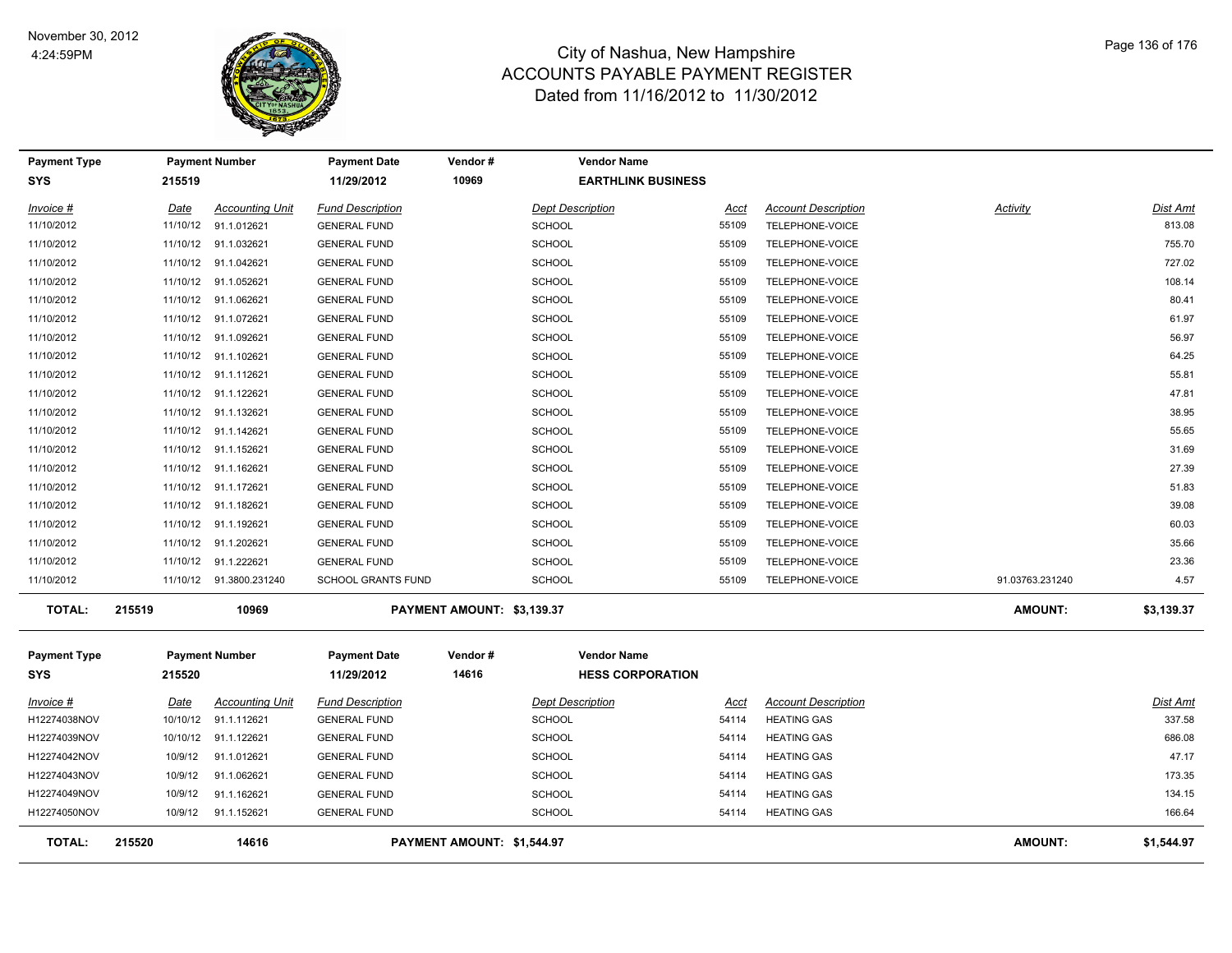

| <b>Payment Type</b> |        |                 | <b>Payment Number</b>  | <b>Payment Date</b>     | Vendor#                    | <b>Vendor Name</b>            |             |                                  | Payee Name                          |                 |
|---------------------|--------|-----------------|------------------------|-------------------------|----------------------------|-------------------------------|-------------|----------------------------------|-------------------------------------|-----------------|
| <b>SYS</b>          |        | 215521          |                        | 11/29/2012              | 15513                      | AMERICAN AUTOMOBILE ASSC. INC |             |                                  | <b>FORD/AAA STUDENT AUTO SKILLS</b> |                 |
| Invoice #           |        | Date            | <b>Accounting Unit</b> | <b>Fund Description</b> |                            | Dept Description              | <u>Acct</u> | <b>Account Description</b>       |                                     | <u>Dist Amt</u> |
| <b>NOV-12</b>       |        |                 | 11/26/12 91.1.041300   | <b>GENERAL FUND</b>     |                            | SCHOOL                        | 61135       | EDUCATIONAL SUPPLIES             |                                     | 135.00          |
| <b>TOTAL:</b>       | 215521 |                 | 15513                  |                         | PAYMENT AMOUNT: \$135.00   |                               |             |                                  | <b>AMOUNT:</b>                      | \$135.00        |
| <b>Payment Type</b> |        |                 | <b>Payment Number</b>  | <b>Payment Date</b>     | Vendor#                    | <b>Vendor Name</b>            |             |                                  |                                     |                 |
| <b>SYS</b>          |        | 215522          |                        | 11/29/2012              | 10853                      | <b>GRAINGER</b>               |             |                                  |                                     |                 |
| Invoice #           |        | <u>Date</u>     | <b>Accounting Unit</b> | <b>Fund Description</b> |                            | <b>Dept Description</b>       | Acct        | <b>Account Description</b>       |                                     | <b>Dist Amt</b> |
| 9965611438          |        |                 | 10/31/12 91.1.222620   | <b>GENERAL FUND</b>     |                            | <b>SCHOOL</b>                 | 61421       | SUPPLIES, HVAC                   |                                     | 1,420.00        |
| 9976815200          |        |                 | 11/14/12 91.1.222620   | <b>GENERAL FUND</b>     |                            | <b>SCHOOL</b>                 | 61421       | SUPPLIES, HVAC                   |                                     | 127.01          |
| 9976815200          |        | 11/14/12 BS1000 |                        | <b>GENERAL FUND</b>     |                            | <b>GENERAL FUND</b>           | 29185       | LAWSON INVENTORY SUSPENSE        |                                     | 0.07            |
| 9977709303          |        |                 | 11/14/12 91.1.222620   | <b>GENERAL FUND</b>     |                            | SCHOOL                        | 61421       | SUPPLIES, HVAC                   |                                     | 172.94          |
| 9977709303          |        | 11/14/12 BS1000 |                        | <b>GENERAL FUND</b>     |                            | <b>GENERAL FUND</b>           | 29185       | <b>LAWSON INVENTORY SUSPENSE</b> |                                     | 0.09            |
| <b>TOTAL:</b>       | 215522 |                 | 10853                  |                         | PAYMENT AMOUNT: \$1,720.11 |                               |             |                                  | <b>AMOUNT:</b>                      | \$1,720.11      |
| <b>Payment Type</b> |        |                 | <b>Payment Number</b>  | <b>Payment Date</b>     | Vendor#                    | <b>Vendor Name</b>            |             |                                  |                                     |                 |
| <b>SYS</b>          |        | 215523          |                        | 11/29/2012              | 13372                      | <b>PSNH</b>                   |             |                                  |                                     |                 |
| Invoice #           |        | Date            | <b>Accounting Unit</b> | <b>Fund Description</b> |                            | <b>Dept Description</b>       | Acct        | <b>Account Description</b>       |                                     | <b>Dist Amt</b> |
| S64015954           |        |                 | 11/13/12 91.1.162621   | <b>GENERAL FUND</b>     |                            | <b>SCHOOL</b>                 | 54100       | <b>ELECTRICITY</b>               |                                     | 4,064.83        |
| S65154403           |        |                 | 11/13/12 91.1.012621   | <b>GENERAL FUND</b>     |                            | SCHOOL                        | 54100       | <b>ELECTRICITY</b>               |                                     | 1,964.44        |
| TOTAL:              | 215523 |                 | 13372                  |                         | PAYMENT AMOUNT: \$6,029.27 |                               |             |                                  | <b>AMOUNT:</b>                      | \$6,029.27      |
| <b>Payment Type</b> |        |                 | <b>Payment Number</b>  | <b>Payment Date</b>     | Vendor#                    | <b>Vendor Name</b>            |             |                                  |                                     |                 |
| <b>SYS</b>          |        | 215524          |                        | 11/29/2012              | 13801                      | <b>UNITED PARCEL SERVICE</b>  |             |                                  |                                     |                 |
| $Invoice$ #         |        | Date            | <b>Accounting Unit</b> | <b>Fund Description</b> |                            | <b>Dept Description</b>       | <u>Acct</u> | <b>Account Description</b>       |                                     | Dist Amt        |
| 85W011462           |        |                 | 11/17/12 91.1.012320   | <b>GENERAL FUND</b>     |                            | <b>SCHOOL</b>                 | 55607       | POSTAGE & DELIVERY               |                                     | 10.44           |
| <b>TOTAL:</b>       | 215524 |                 | 13801                  |                         | PAYMENT AMOUNT: \$10.44    |                               |             |                                  | <b>AMOUNT:</b>                      | \$10.44         |
| <b>Payment Type</b> |        |                 | <b>Payment Number</b>  | <b>Payment Date</b>     | Vendor#                    | <b>Vendor Name</b>            |             |                                  | Payee Name                          |                 |
| <b>SYS</b>          |        | 215525          |                        | 11/29/2012              | 12122                      | <b>US POSTAL SERVICES</b>     |             |                                  | <b>US POSTAL SERVICE</b>            |                 |
|                     |        |                 |                        |                         |                            |                               |             |                                  |                                     |                 |
| Invoice #           |        | <u>Date</u>     | <b>Accounting Unit</b> | <b>Fund Description</b> |                            | <b>Dept Description</b>       | Acct        | <b>Account Description</b>       |                                     | Dist Amt        |
| STAMPS-NOV12        |        |                 | 11/20/12 91.1.161160   | <b>GENERAL FUND</b>     |                            | <b>SCHOOL</b>                 | 61100       | OFFICE SUPPLIES                  |                                     | 225.00          |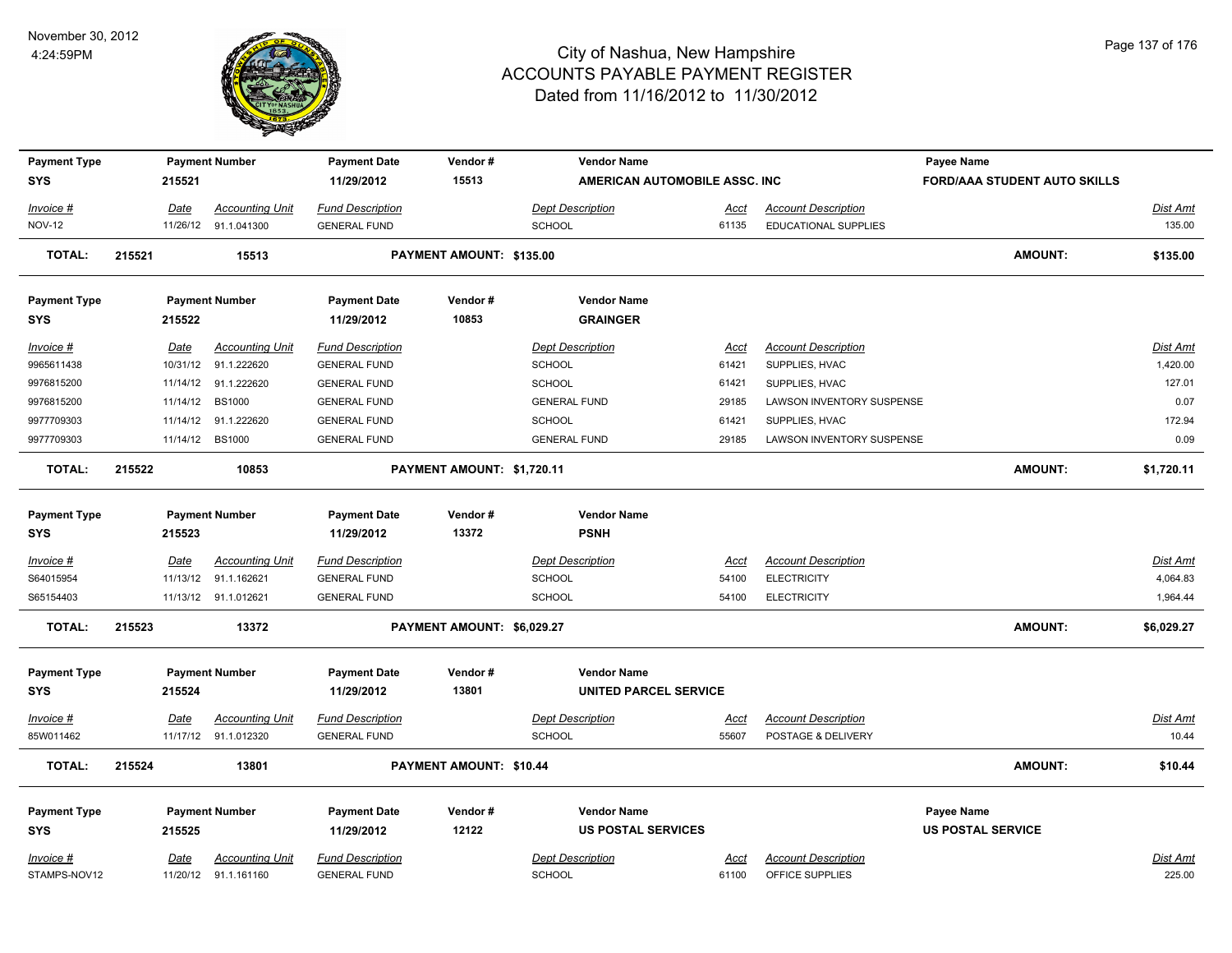

| <b>TOTAL:</b>                     | 215525 |                        | 12122                                              |                                                                   | PAYMENT AMOUNT: \$225.00   |                                           |                                   |                                                                 | <b>AMOUNT:</b>                   | \$225.00                    |
|-----------------------------------|--------|------------------------|----------------------------------------------------|-------------------------------------------------------------------|----------------------------|-------------------------------------------|-----------------------------------|-----------------------------------------------------------------|----------------------------------|-----------------------------|
| <b>Payment Type</b><br><b>SYS</b> |        | 215526                 | <b>Payment Number</b>                              | <b>Payment Date</b><br>11/29/2012                                 | Vendor#<br>12261           | <b>Vendor Name</b><br>A & E ROASTERY      |                                   |                                                                 |                                  |                             |
| <u>Invoice #</u><br>37634         |        | Date                   | <b>Accounting Unit</b><br>10/11/12  91.2247.041387 | <b>Fund Description</b><br><b>CULINARY ARTS</b>                   |                            | <b>Dept Description</b><br><b>SCHOOL</b>  | Acct<br>61135                     | <b>Account Description</b><br><b>EDUCATIONAL SUPPLIES</b>       |                                  | <b>Dist Amt</b><br>179.00   |
| <b>TOTAL:</b>                     | 215526 |                        | 12261                                              |                                                                   | PAYMENT AMOUNT: \$179.00   |                                           |                                   |                                                                 | <b>AMOUNT:</b>                   | \$179.00                    |
| <b>Payment Type</b><br><b>SYS</b> |        | 215527                 | <b>Payment Number</b>                              | <b>Payment Date</b><br>11/29/2012                                 | Vendor#<br>12219           | <b>Vendor Name</b><br>A & M ROOFING       |                                   |                                                                 |                                  |                             |
| Invoice #<br>13195-RT             |        | Date<br>9/30/12        | <b>Accounting Unit</b><br>91.5800.194600           | <b>Fund Description</b><br>SCHOOL CAPITAL PROJECTS<br><b>FUND</b> |                            | <b>Dept Description</b><br><b>SCHOOL</b>  | Acct<br>81200                     | <b>Account Description</b><br><b>BUILDINGS AND IMPROVEMENTS</b> | <b>Activity</b><br>1011.91.06.30 | <b>Dist Amt</b><br>7,739.90 |
| <b>TOTAL:</b>                     | 215527 |                        | 12219                                              |                                                                   | PAYMENT AMOUNT: \$7,739.90 |                                           |                                   |                                                                 | <b>AMOUNT:</b>                   | \$7,739.90                  |
| <b>Payment Type</b><br><b>SYS</b> |        | 215528                 | <b>Payment Number</b>                              | <b>Payment Date</b><br>11/29/2012                                 | Vendor#<br>13946           | <b>Vendor Name</b><br><b>AC MOORE INC</b> |                                   |                                                                 |                                  |                             |
| Invoice #                         |        | Date                   | <b>Accounting Unit</b>                             | <b>Fund Description</b>                                           |                            | <b>Dept Description</b>                   | Acct                              | <b>Account Description</b>                                      | Activity                         | <b>Dist Amt</b>             |
| 1492                              |        | 11/19/12               | 91.3800.991490                                     | <b>SCHOOL GRANTS FUND</b>                                         |                            | <b>SCHOOL</b>                             | 61299                             | MISCELLANEOUS SUPPLIES                                          | 91.03463.991490                  | 4.98                        |
| 1830                              |        | 11/5/12                | 91.2222.991490                                     | AFTER SCHOOL PROGRAM                                              |                            | <b>SCHOOL</b>                             | 61299                             | MISCELLANEOUS SUPPLIES                                          |                                  | 110.04                      |
| 4700                              |        | 11/4/12                | 91.3800.991490                                     | <b>SCHOOL GRANTS FUND</b>                                         |                            | <b>SCHOOL</b>                             | 61299                             | MISCELLANEOUS SUPPLIES                                          | 91.03463.991490                  | 48.73                       |
| 5479                              |        | 11/8/12                | 91.3800.991490                                     | <b>SCHOOL GRANTS FUND</b>                                         |                            | <b>SCHOOL</b>                             | 61299                             | MISCELLANEOUS SUPPLIES                                          | 91.03463.991490                  | 23.84                       |
| 5571                              |        | 11/9/12                | 91.3800.991490                                     | <b>SCHOOL GRANTS FUND</b>                                         |                            | <b>SCHOOL</b>                             | 61299                             | MISCELLANEOUS SUPPLIES                                          | 91.03463.991490                  | 17.77                       |
| 6436                              |        | 11/13/12               | 91.2222.991490                                     | AFTER SCHOOL PROGRAM                                              |                            | <b>SCHOOL</b>                             | 61299                             | MISCELLANEOUS SUPPLIES                                          |                                  | 12.29                       |
| 9519                              |        | 11/7/12                | 91.3800.991490                                     | <b>SCHOOL GRANTS FUND</b>                                         |                            | <b>SCHOOL</b>                             | 61299                             | MISCELLANEOUS SUPPLIES                                          | 91.03463.991490                  | $-21.23$                    |
| 9520                              |        | 11/7/12                | 91.3800.991490                                     | <b>SCHOOL GRANTS FUND</b>                                         |                            | <b>SCHOOL</b>                             | 61299                             | MISCELLANEOUS SUPPLIES                                          | 91.03463.991490                  | 10.62                       |
| 9522                              |        | 11/7/12                | 91.3800.991490                                     | <b>SCHOOL GRANTS FUND</b>                                         |                            | <b>SCHOOL</b>                             | 61299                             | MISCELLANEOUS SUPPLIES                                          | 91.03463.991490                  | 12.74                       |
| 9523                              |        | 11/7/12                | 91.3800.991490                                     | <b>SCHOOL GRANTS FUND</b>                                         |                            | <b>SCHOOL</b>                             | 61299                             | MISCELLANEOUS SUPPLIES                                          | 91.03463.991490                  | 23.95                       |
| 964                               |        |                        | 11/14/12 91.3800.991490                            | <b>SCHOOL GRANTS FUND</b>                                         |                            | <b>SCHOOL</b>                             | 61299                             | MISCELLANEOUS SUPPLIES                                          | 91.03463.991490                  | 5.75                        |
| <b>TOTAL:</b>                     | 215528 |                        | 13946                                              |                                                                   | PAYMENT AMOUNT: \$249.48   |                                           |                                   |                                                                 | <b>AMOUNT:</b>                   | \$249.48                    |
| <b>Payment Type</b>               |        |                        | <b>Payment Number</b>                              | <b>Payment Date</b>                                               | Vendor#                    | <b>Vendor Name</b>                        |                                   |                                                                 |                                  |                             |
| <b>SYS</b>                        |        | 215529                 |                                                    | 11/29/2012                                                        | 13948                      |                                           | <b>ACCURATE LABEL DESIGNS INC</b> |                                                                 |                                  |                             |
| <u>Invoice #</u><br>114717        |        | <b>Date</b><br>11/5/12 | <b>Accounting Unit</b><br>91.1.041160              | <b>Fund Description</b><br><b>GENERAL FUND</b>                    |                            | <b>Dept Description</b><br><b>SCHOOL</b>  | <u>Acct</u><br>55600              | <b>Account Description</b><br><b>PRINTING</b>                   |                                  | <u>Dist Amt</u><br>534.95   |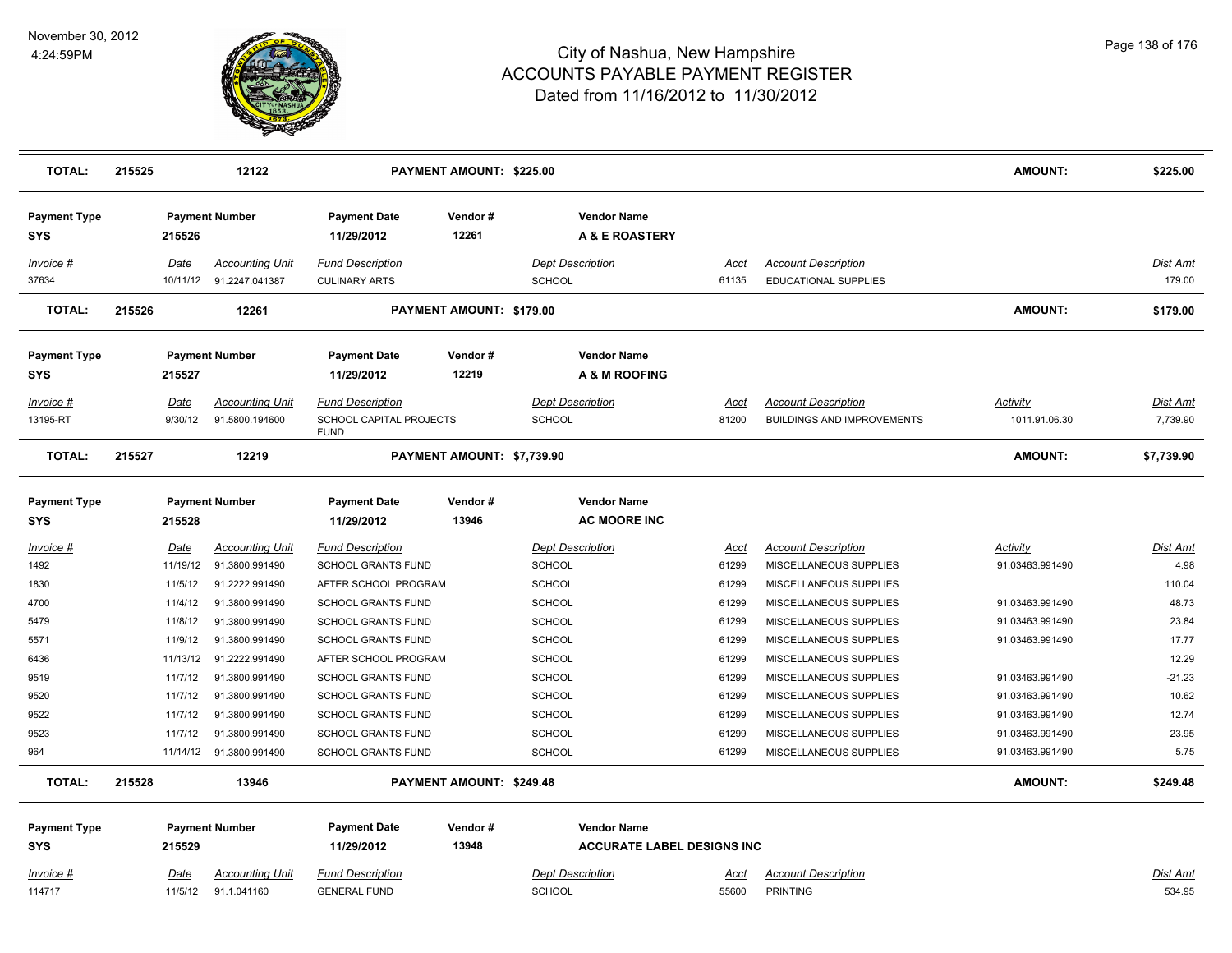

| <b>TOTAL:</b>                     | 215529 |                  | 13948                                          |                                                | PAYMENT AMOUNT: \$534.95   |               |                                                       |                      |                                                           | <b>AMOUNT:</b>  | \$534.95           |
|-----------------------------------|--------|------------------|------------------------------------------------|------------------------------------------------|----------------------------|---------------|-------------------------------------------------------|----------------------|-----------------------------------------------------------|-----------------|--------------------|
| <b>Payment Type</b><br><b>SYS</b> |        | 215530           | <b>Payment Number</b>                          | <b>Payment Date</b><br>11/29/2012              | Vendor#<br>15348           |               | <b>Vendor Name</b><br>ALL METALS INDUSTRIES, INC      |                      |                                                           |                 |                    |
| Invoice #<br>432967               |        | Date             | <b>Accounting Unit</b><br>11/14/12 91.1.051375 | <b>Fund Description</b><br><b>GENERAL FUND</b> |                            | <b>SCHOOL</b> | <b>Dept Description</b>                               | <u>Acct</u><br>61135 | <b>Account Description</b><br><b>EDUCATIONAL SUPPLIES</b> |                 | Dist Amt<br>439.50 |
| <b>TOTAL:</b>                     | 215530 |                  | 15348                                          |                                                | PAYMENT AMOUNT: \$439.50   |               |                                                       |                      |                                                           | <b>AMOUNT:</b>  | \$439.50           |
| <b>Payment Type</b><br><b>SYS</b> |        | 215531           | <b>Payment Number</b>                          | <b>Payment Date</b><br>11/29/2012              | Vendor#<br>15501           |               | <b>Vendor Name</b><br><b>ANA COLINDRES</b>            |                      |                                                           |                 |                    |
| Invoice #                         |        | Date             | <b>Accounting Unit</b>                         | <b>Fund Description</b>                        |                            |               | <b>Dept Description</b>                               | Acct                 | <b>Account Description</b>                                |                 | Dist Amt           |
| <b>NOV-12</b>                     |        | 11/16/12 91.2207 |                                                | ADULT ED/CONTINUING ED                         |                            | <b>SCHOOL</b> |                                                       | 44600                | TUITION-ADULT EDUCATION                                   |                 | 145.00             |
| <b>TOTAL:</b>                     | 215531 |                  | 15501                                          |                                                | PAYMENT AMOUNT: \$145.00   |               |                                                       |                      |                                                           | <b>AMOUNT:</b>  | \$145.00           |
| <b>Payment Type</b><br>SYS        |        | 215532           | <b>Payment Number</b>                          | <b>Payment Date</b><br>11/29/2012              | Vendor#<br>12349           |               | <b>Vendor Name</b><br><b>ASCD</b>                     |                      |                                                           |                 |                    |
| Invoice #                         |        | <u>Date</u>      | <b>Accounting Unit</b>                         | <b>Fund Description</b>                        |                            |               | <b>Dept Description</b>                               | <u>Acct</u>          | <b>Account Description</b>                                | <b>Activity</b> | <b>Dist Amt</b>    |
| 11006736                          |        | 10/31/12         | 91.3800.042219                                 | <b>SCHOOL GRANTS FUND</b>                      |                            | <b>SCHOOL</b> |                                                       | 55300                | <b>TRAVEL</b>                                             | 91.03468.042219 | 325.00             |
| 11021061                          |        | 11/5/12          | 91.3800.042219                                 | <b>SCHOOL GRANTS FUND</b>                      |                            | <b>SCHOOL</b> |                                                       | 55300                | TRAVEL                                                    | 91.03468.042219 | 179.00             |
| 11021068                          |        | 11/5/12          | 91.3800.042219                                 | <b>SCHOOL GRANTS FUND</b>                      |                            | <b>SCHOOL</b> |                                                       | 55300                | TRAVEL                                                    | 91.03468.042219 | 179.00             |
| 11021069                          |        | 11/5/12          | 91.3800.042219                                 | <b>SCHOOL GRANTS FUND</b>                      |                            | <b>SCHOOL</b> |                                                       | 55300                | TRAVEL                                                    | 91.03468.042219 | 179.00             |
| 11021070                          |        | 11/5/12          | 91.3800.042219                                 | <b>SCHOOL GRANTS FUND</b>                      |                            | <b>SCHOOL</b> |                                                       | 55300                | TRAVEL                                                    | 91.03468.042219 | 179.00             |
| 11021071                          |        | 11/5/12          | 91.3800.042219                                 | <b>SCHOOL GRANTS FUND</b>                      |                            | <b>SCHOOL</b> |                                                       | 55300                | TRAVEL                                                    | 91.03468.042219 | 179.00             |
| 11021072                          |        | 11/5/12          | 91.3800.042219                                 | <b>SCHOOL GRANTS FUND</b>                      |                            | <b>SCHOOL</b> |                                                       | 55300                | TRAVEL                                                    | 91.03468.042219 | 179.00             |
| 11021073                          |        | 11/5/12          | 91.3800.042219                                 | <b>SCHOOL GRANTS FUND</b>                      |                            | <b>SCHOOL</b> |                                                       | 55300                | <b>TRAVEL</b>                                             | 91.03468.042219 | 179.00             |
| 11021074                          |        | 11/5/12          | 91.3800.042219                                 | <b>SCHOOL GRANTS FUND</b>                      |                            | <b>SCHOOL</b> |                                                       | 55300                | TRAVEL                                                    | 91.03468.042219 | 179.00             |
| 11021075                          |        | 11/5/12          | 91.3800.042219                                 | <b>SCHOOL GRANTS FUND</b>                      |                            | <b>SCHOOL</b> |                                                       | 55300                | TRAVEL                                                    | 91.03468.042219 | 179.00             |
| <b>TOTAL:</b>                     | 215532 |                  | 12349                                          |                                                | PAYMENT AMOUNT: \$1,936.00 |               |                                                       |                      |                                                           | <b>AMOUNT:</b>  | \$1,936.00         |
| <b>Payment Type</b><br><b>SYS</b> |        | 215533           | <b>Payment Number</b>                          | <b>Payment Date</b><br>11/29/2012              | Vendor#<br>12358           |               | <b>Vendor Name</b><br><b>B &amp; S LOCKSMITHS INC</b> |                      |                                                           |                 |                    |
| Invoice #                         |        | <u>Date</u>      | <b>Accounting Unit</b>                         | <b>Fund Description</b>                        |                            |               | <b>Dept Description</b>                               | <u>Acct</u>          | <b>Account Description</b>                                |                 | Dist Amt           |
| 24208                             |        |                  | 11/13/12 91.1.222620                           | <b>GENERAL FUND</b>                            |                            | <b>SCHOOL</b> |                                                       | 54280                | BUILDING/GROUNDS MAINTENANCE                              |                 | 228.41             |
| 24209                             |        |                  | 11/13/12 91.1.222620                           | <b>GENERAL FUND</b>                            |                            | <b>SCHOOL</b> |                                                       | 54280                | BUILDING/GROUNDS MAINTENANCE                              |                 | 260.50             |
| 24222                             |        |                  | 11/14/12 91.1.222620                           | <b>GENERAL FUND</b>                            |                            | <b>SCHOOL</b> |                                                       | 54280                | BUILDING/GROUNDS MAINTENANCE                              |                 | 28.00              |
|                                   |        |                  |                                                |                                                |                            |               |                                                       |                      |                                                           |                 |                    |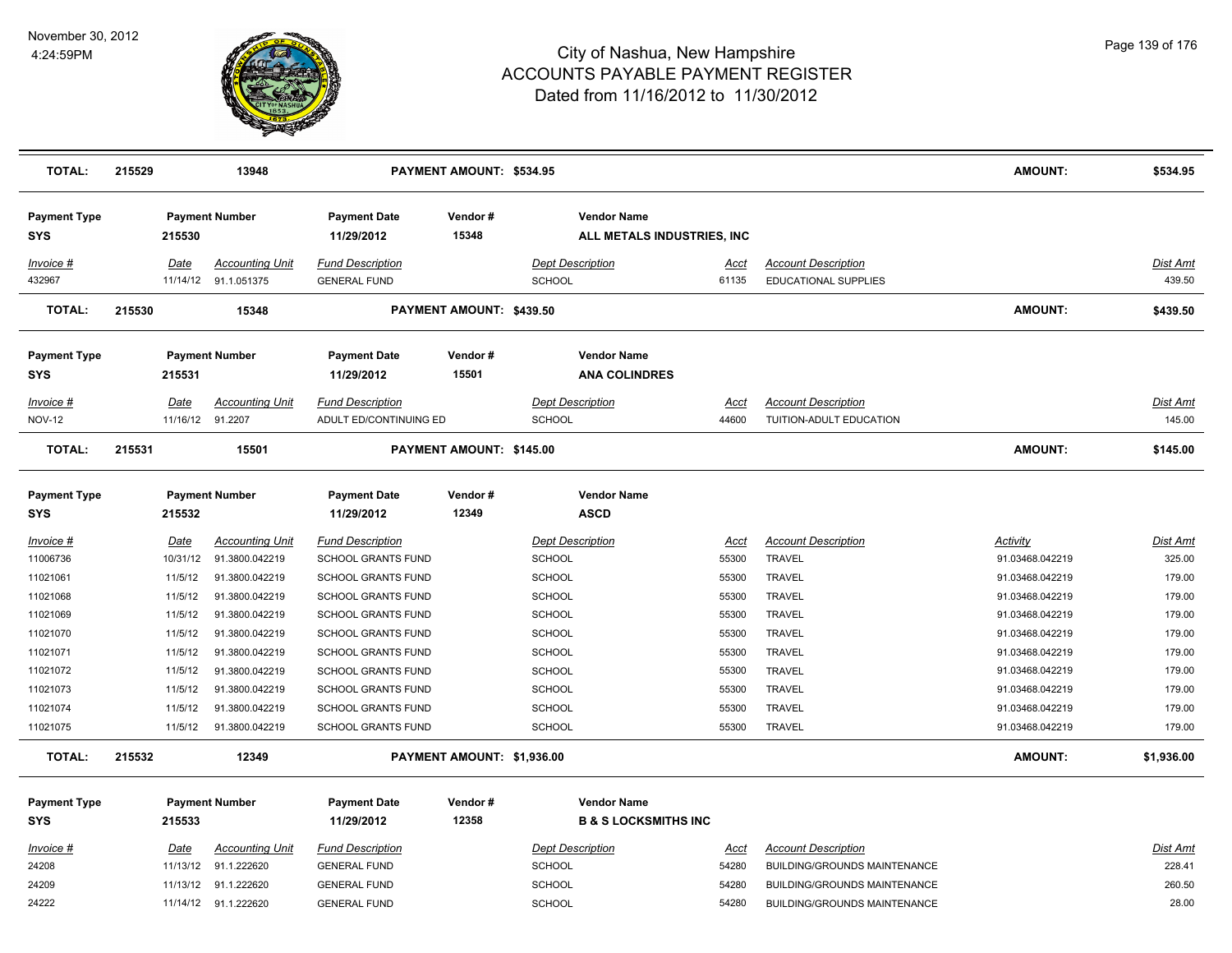

| 24254                      |             | 11/20/12 91.1.222620                           | <b>GENERAL FUND</b>                            |                          | SCHOOL                                   | 54280                | BUILDING/GROUNDS MAINTENANCE                              |                 | 59.83             |
|----------------------------|-------------|------------------------------------------------|------------------------------------------------|--------------------------|------------------------------------------|----------------------|-----------------------------------------------------------|-----------------|-------------------|
| 24273                      |             | 11/26/12 91.1.222620                           | <b>GENERAL FUND</b>                            |                          | SCHOOL                                   | 54280                | BUILDING/GROUNDS MAINTENANCE                              |                 | 29.01             |
| <b>TOTAL:</b>              | 215533      | 12358                                          |                                                | PAYMENT AMOUNT: \$605.75 |                                          |                      |                                                           | <b>AMOUNT:</b>  | \$605.75          |
|                            |             |                                                |                                                |                          |                                          |                      |                                                           |                 |                   |
| <b>Payment Type</b>        |             | <b>Payment Number</b>                          | <b>Payment Date</b>                            | Vendor#                  | <b>Vendor Name</b>                       |                      |                                                           |                 |                   |
| <b>SYS</b>                 | 215534      |                                                | 11/29/2012                                     | 11995                    | <b>ELIZABETH BALA</b>                    |                      |                                                           |                 |                   |
|                            |             |                                                |                                                |                          |                                          |                      |                                                           |                 |                   |
| Invoice #                  | Date        | <b>Accounting Unit</b>                         | <b>Fund Description</b>                        |                          | <b>Dept Description</b>                  | Acct                 | <b>Account Description</b>                                |                 | Dist Amt          |
| MILES-OCT/NOV              |             | 11/16/12 91.1.992322                           | <b>GENERAL FUND</b>                            |                          | <b>SCHOOL</b>                            | 55307                | MILEAGE REIMBURSEMENTS                                    |                 | 19.85             |
| <b>TOTAL:</b>              | 215534      | 11995                                          |                                                | PAYMENT AMOUNT: \$19.85  |                                          |                      |                                                           | <b>AMOUNT:</b>  | \$19.85           |
| <b>Payment Type</b>        |             | <b>Payment Number</b>                          | <b>Payment Date</b>                            | Vendor#                  | <b>Vendor Name</b>                       |                      |                                                           |                 |                   |
| <b>SYS</b>                 | 215535      |                                                | 11/29/2012                                     | 12369                    | <b>BARNES &amp; NOBLE INC</b>            |                      |                                                           |                 |                   |
|                            |             |                                                |                                                |                          |                                          |                      |                                                           |                 |                   |
| Invoice #                  | Date        | <b>Accounting Unit</b>                         | <b>Fund Description</b>                        |                          | <b>Dept Description</b>                  | <b>Acct</b>          | <b>Account Description</b>                                | Activity        | Dist Amt          |
| 2439871                    |             | 11/2/12<br>91.3800.091271                      | SCHOOL GRANTS FUND                             |                          | <b>SCHOOL</b>                            | 61875                | <b>BOOKS</b>                                              | 91.03763.091271 | 91.08             |
| 2440822                    |             | 11/5/12<br>91.3800.992210                      | <b>SCHOOL GRANTS FUND</b>                      |                          | SCHOOL                                   | 61875                | <b>BOOKS</b>                                              | 91.03502.992210 | 255.38            |
| <b>TOTAL:</b>              | 215535      | 12369                                          |                                                | PAYMENT AMOUNT: \$346.46 |                                          |                      |                                                           | <b>AMOUNT:</b>  | \$346.46          |
| <b>Payment Type</b>        |             | <b>Payment Number</b>                          | <b>Payment Date</b>                            | Vendor#                  | <b>Vendor Name</b>                       |                      |                                                           |                 |                   |
| <b>SYS</b>                 | 215536      |                                                | 11/29/2012                                     | 15031                    | <b>ROBERT BELIVEAU</b>                   |                      |                                                           |                 |                   |
|                            |             |                                                |                                                |                          |                                          |                      |                                                           |                 |                   |
| <u>Invoice #</u>           | <u>Date</u> | <b>Accounting Unit</b>                         | <b>Fund Description</b>                        |                          | <b>Dept Description</b>                  | <u>Acct</u>          | <b>Account Description</b><br><b>GAME OFFICIALS</b>       |                 | <u>Dist Amt</u>   |
| 91312-05                   |             | 9/13/12<br>91.1.051477                         | <b>GENERAL FUND</b>                            |                          | SCHOOL                                   | 55642                |                                                           |                 | 60.00             |
| <b>TOTAL:</b>              | 215536      | 15031                                          |                                                | PAYMENT AMOUNT: \$60.00  |                                          |                      |                                                           | <b>AMOUNT:</b>  | \$60.00           |
| <b>Payment Type</b>        |             | <b>Payment Number</b>                          | <b>Payment Date</b>                            | Vendor#                  | <b>Vendor Name</b>                       |                      |                                                           |                 |                   |
| <b>SYS</b>                 | 215537      |                                                | 11/29/2012                                     | 15144                    | <b>PATRICIA BELLANTUONI</b>              |                      |                                                           |                 |                   |
|                            |             |                                                |                                                |                          |                                          |                      |                                                           |                 |                   |
| Invoice #<br><b>NOV-12</b> | <u>Date</u> | <b>Accounting Unit</b><br>11/15/12 91.1.031300 | <b>Fund Description</b><br><b>GENERAL FUND</b> |                          | <b>Dept Description</b><br><b>SCHOOL</b> | <u>Acct</u><br>61135 | <b>Account Description</b><br><b>EDUCATIONAL SUPPLIES</b> |                 | Dist Amt<br>40.00 |
|                            |             |                                                |                                                |                          |                                          |                      |                                                           |                 |                   |
| <b>TOTAL:</b>              | 215537      | 15144                                          |                                                | PAYMENT AMOUNT: \$40.00  |                                          |                      |                                                           | <b>AMOUNT:</b>  | \$40.00           |
| <b>Payment Type</b>        |             | <b>Payment Number</b>                          | <b>Payment Date</b>                            | Vendor#                  | <b>Vendor Name</b>                       |                      |                                                           |                 |                   |
| <b>SYS</b>                 | 215538      |                                                | 11/29/2012                                     | 12391                    | <b>BELLETETES INC</b>                    |                      |                                                           |                 |                   |
| Invoice #                  | <u>Date</u> | <b>Accounting Unit</b>                         | <b>Fund Description</b>                        |                          | <b>Dept Description</b>                  | <u>Acct</u>          | <b>Account Description</b>                                |                 | <u>Dist Amt</u>   |
| 4607358                    |             | 91.1.222620<br>11/7/12                         | <b>GENERAL FUND</b>                            |                          | <b>SCHOOL</b>                            | 61299                | MISCELLANEOUS SUPPLIES                                    |                 | 42.27             |
| 4607740                    |             | 11/9/12<br>91.1.222620                         | <b>GENERAL FUND</b>                            |                          | <b>SCHOOL</b>                            | 61299                | MISCELLANEOUS SUPPLIES                                    |                 | 25.19             |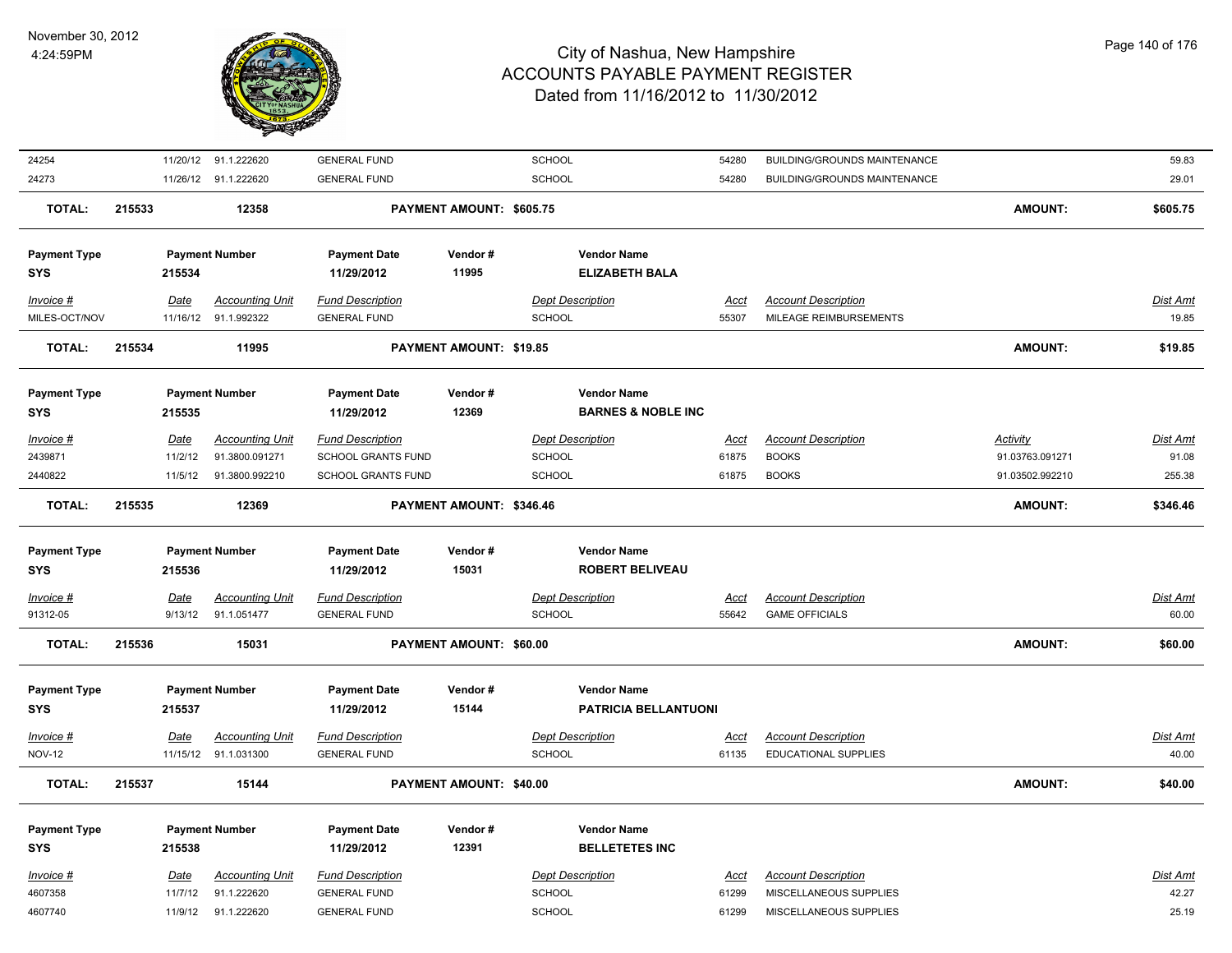

| 4608552             |        |                 | 11/13/12 91.1.222620                  | <b>GENERAL FUND</b>                            |                             | <b>SCHOOL</b>                            | 61299                           | MISCELLANEOUS SUPPLIES                                            |                                       | 10.99                 |
|---------------------|--------|-----------------|---------------------------------------|------------------------------------------------|-----------------------------|------------------------------------------|---------------------------------|-------------------------------------------------------------------|---------------------------------------|-----------------------|
| 4608554             |        |                 | 11/13/12 91.1.222620                  | <b>GENERAL FUND</b>                            |                             | <b>SCHOOL</b>                            | 61299                           | MISCELLANEOUS SUPPLIES                                            |                                       | 34.88                 |
| 4608603             |        |                 | 11/13/12 91.1.222620                  | <b>GENERAL FUND</b>                            |                             | <b>SCHOOL</b>                            | 61299                           | MISCELLANEOUS SUPPLIES                                            |                                       | 1.68                  |
| 4608680             |        |                 | 11/14/12 91.1.222620                  | <b>GENERAL FUND</b>                            |                             | <b>SCHOOL</b>                            | 61299                           | MISCELLANEOUS SUPPLIES                                            |                                       | 19.78                 |
| 4608726             |        | 11/14/12        | 91.1.222620                           | <b>GENERAL FUND</b>                            |                             | <b>SCHOOL</b>                            | 61299                           | MISCELLANEOUS SUPPLIES                                            |                                       | 15.08                 |
| 4608917             |        |                 | 11/15/12 91.1.222620                  | <b>GENERAL FUND</b>                            |                             | SCHOOL                                   | 61299                           | MISCELLANEOUS SUPPLIES                                            |                                       | 1.32                  |
| 4609137             |        |                 | 11/16/12 91.1.222620                  | <b>GENERAL FUND</b>                            |                             | <b>SCHOOL</b>                            | 61299                           | MISCELLANEOUS SUPPLIES                                            |                                       | 0.60                  |
| <b>TOTAL:</b>       | 215538 |                 | 12391                                 |                                                | PAYMENT AMOUNT: \$151.79    |                                          |                                 |                                                                   | <b>AMOUNT:</b>                        | \$151.79              |
| <b>Payment Type</b> |        |                 | <b>Payment Number</b>                 | <b>Payment Date</b>                            | Vendor#                     |                                          | <b>Vendor Name</b>              |                                                                   | <b>Payee Name</b>                     |                       |
| <b>SYS</b>          |        | 215539          |                                       | 11/29/2012                                     | 11061                       |                                          | <b>PETTY CASH SCHOOLS</b>       |                                                                   | <b>BICENTENNIAL SCHOOL PETTY CASH</b> |                       |
| Invoice #           |        | Date            | <b>Accounting Unit</b>                | <b>Fund Description</b>                        |                             | <b>Dept Description</b>                  | Acct                            | <b>Account Description</b>                                        |                                       | Dist Amt              |
| 996-002             |        | 11/26/12        | 91.1.101120                           | <b>GENERAL FUND</b>                            |                             | SCHOOL                                   | 61135                           | <b>EDUCATIONAL SUPPLIES</b>                                       |                                       | 26.77                 |
| 996-002             |        |                 | 11/26/12 91.1.101122                  | <b>GENERAL FUND</b>                            |                             | <b>SCHOOL</b>                            | 61135                           | EDUCATIONAL SUPPLIES                                              |                                       | 27.95                 |
| 996-002             |        |                 | 11/26/12 91.1.101160                  | <b>GENERAL FUND</b>                            |                             | <b>SCHOOL</b>                            | 55607                           | POSTAGE & DELIVERY                                                |                                       | 11.35                 |
| 996-002             |        |                 | 11/26/12 91.1.102130                  | <b>GENERAL FUND</b>                            |                             | <b>SCHOOL</b>                            | 61142                           | <b>MEDICAL SUPPLIES</b>                                           |                                       | 11.58                 |
| 996-002             |        |                 | 11/26/12 91.1.102140                  | <b>GENERAL FUND</b>                            |                             | <b>SCHOOL</b>                            | 61135                           | <b>EDUCATIONAL SUPPLIES</b>                                       |                                       | 20.98                 |
| <b>TOTAL:</b>       | 215539 |                 | 11061                                 |                                                | PAYMENT AMOUNT: \$98.63     |                                          |                                 |                                                                   | <b>AMOUNT:</b>                        | \$98.63               |
|                     |        |                 |                                       |                                                |                             |                                          |                                 |                                                                   |                                       |                       |
|                     |        |                 |                                       |                                                |                             |                                          |                                 |                                                                   |                                       |                       |
| <b>Payment Type</b> |        |                 | <b>Payment Number</b>                 | <b>Payment Date</b>                            | Vendor#                     |                                          | <b>Vendor Name</b>              |                                                                   | <b>Payee Name</b>                     |                       |
| <b>SYS</b>          |        | 215540          |                                       | 11/29/2012                                     | 13990                       |                                          | <b>AUBUCHON HARDWARE</b>        |                                                                   | <b>BLUE TARP FINANCIAL</b>            |                       |
| Invoice #           |        | <b>Date</b>     | <b>Accounting Unit</b>                | <b>Fund Description</b>                        |                             | <b>Dept Description</b>                  | <b>Acct</b>                     | <b>Account Description</b>                                        |                                       | <b>Dist Amt</b>       |
| 199972              |        |                 | 11/19/12 91.1.222620                  | <b>GENERAL FUND</b>                            |                             | <b>SCHOOL</b>                            | 61299                           | MISCELLANEOUS SUPPLIES                                            |                                       | 42.62                 |
| <b>TOTAL:</b>       | 215540 |                 | 13990                                 |                                                | PAYMENT AMOUNT: \$42.62     |                                          |                                 |                                                                   | <b>AMOUNT:</b>                        | \$42.62               |
| <b>Payment Type</b> |        |                 | <b>Payment Number</b>                 | <b>Payment Date</b>                            | Vendor#                     |                                          | <b>Vendor Name</b>              |                                                                   |                                       |                       |
| <b>SYS</b>          |        | 215541          |                                       | 11/29/2012                                     | 14033                       |                                          | <b>BOBS FLOOR SVC OF NH INC</b> |                                                                   |                                       |                       |
|                     |        |                 |                                       |                                                |                             |                                          |                                 |                                                                   |                                       |                       |
| Invoice #<br>2347A  |        | Date<br>7/18/12 | <b>Accounting Unit</b><br>91.1.222620 | <b>Fund Description</b><br><b>GENERAL FUND</b> |                             | <b>Dept Description</b><br><b>SCHOOL</b> | <u>Acct</u><br>54280            | <b>Account Description</b><br><b>BUILDING/GROUNDS MAINTENANCE</b> |                                       | Dist Amt<br>10,502.49 |
| <b>TOTAL:</b>       | 215541 |                 | 14033                                 |                                                | PAYMENT AMOUNT: \$10,502.49 |                                          |                                 |                                                                   | <b>AMOUNT:</b>                        | \$10,502.49           |
|                     |        |                 |                                       |                                                |                             |                                          |                                 |                                                                   |                                       |                       |
| <b>Payment Type</b> |        |                 | <b>Payment Number</b>                 | <b>Payment Date</b>                            | Vendor#                     |                                          | <b>Vendor Name</b>              |                                                                   |                                       |                       |
| <b>SYS</b>          |        | 215542          |                                       | 11/29/2012                                     | 14041                       |                                          | <b>BOSTON PIE INC</b>           |                                                                   |                                       |                       |
| Invoice #           |        | Date            | <b>Accounting Unit</b>                | <b>Fund Description</b>                        |                             | <b>Dept Description</b>                  | Acct                            | <b>Account Description</b>                                        |                                       | Dist Amt<br>205.20    |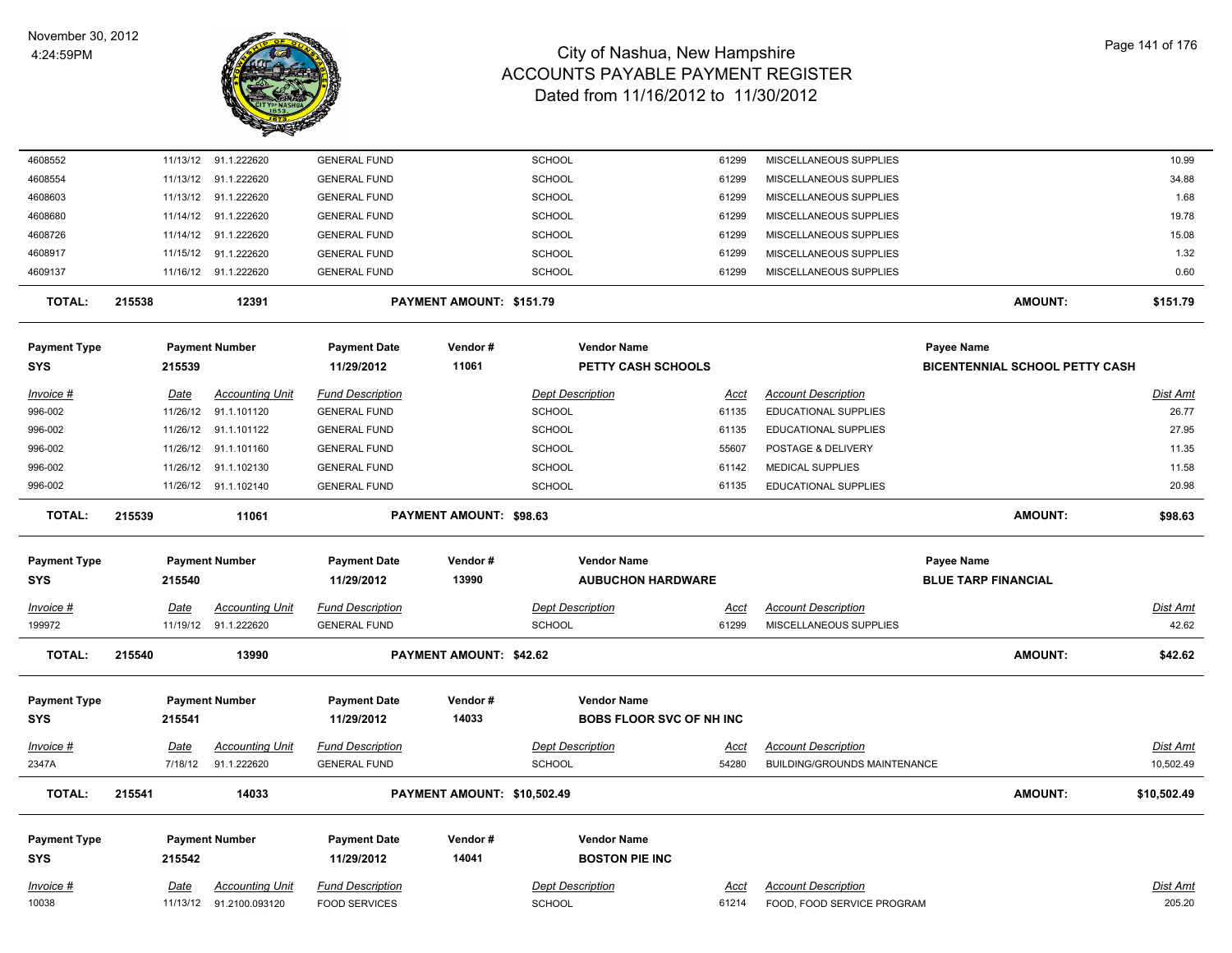

| 10039                             |        |          | 11/13/12 91.2100.183120                           | <b>FOOD SERVICES</b>                                 |                            | <b>SCHOOL</b>                                                   | 61214                | FOOD, FOOD SERVICE PROGRAM                           |                                    | 188.10                    |
|-----------------------------------|--------|----------|---------------------------------------------------|------------------------------------------------------|----------------------------|-----------------------------------------------------------------|----------------------|------------------------------------------------------|------------------------------------|---------------------------|
| 10040                             |        |          | 11/13/12 91.2100.123120                           | <b>FOOD SERVICES</b>                                 |                            | <b>SCHOOL</b>                                                   | 61214                | FOOD, FOOD SERVICE PROGRAM                           |                                    | 165.30                    |
| 10041                             |        |          | 11/13/12 91.2100.113120                           | <b>FOOD SERVICES</b>                                 |                            | <b>SCHOOL</b>                                                   | 61214                | FOOD, FOOD SERVICE PROGRAM                           |                                    | 250.80                    |
| 10042                             |        |          | 11/13/12 91.2100.133120                           | <b>FOOD SERVICES</b>                                 |                            | <b>SCHOOL</b>                                                   | 61214                | FOOD, FOOD SERVICE PROGRAM                           |                                    | 228.00                    |
| 10175                             |        |          | 11/13/12 91.2100.103120                           | <b>FOOD SERVICES</b>                                 |                            | <b>SCHOOL</b>                                                   | 61214                | FOOD, FOOD SERVICE PROGRAM                           |                                    | 285.00                    |
| 10178                             |        | 11/13/12 | 91.2100.143120                                    | <b>FOOD SERVICES</b>                                 |                            | <b>SCHOOL</b>                                                   | 61214                | FOOD, FOOD SERVICE PROGRAM                           |                                    | 273.60                    |
| 10179                             |        | 11/13/12 | 91.2100.153120                                    | <b>FOOD SERVICES</b>                                 |                            | SCHOOL                                                          | 61214                | FOOD, FOOD SERVICE PROGRAM                           |                                    | 342.00                    |
| 10180                             |        | 11/13/12 | 91.2100.163120                                    | <b>FOOD SERVICES</b>                                 |                            | <b>SCHOOL</b>                                                   | 61214                | FOOD, FOOD SERVICE PROGRAM                           |                                    | 313.50                    |
| 10181                             |        | 11/13/12 | 91.2100.173120                                    | <b>FOOD SERVICES</b>                                 |                            | <b>SCHOOL</b>                                                   | 61214                | FOOD, FOOD SERVICE PROGRAM                           |                                    | 285.00                    |
| 10182                             |        | 11/13/12 | 91.2100.193120                                    | <b>FOOD SERVICES</b>                                 |                            | <b>SCHOOL</b>                                                   | 61214                | FOOD, FOOD SERVICE PROGRAM                           |                                    | 210.90                    |
| 10183                             |        |          | 11/13/12 91.2100.203120                           | <b>FOOD SERVICES</b>                                 |                            | <b>SCHOOL</b>                                                   | 61214                | FOOD, FOOD SERVICE PROGRAM                           |                                    | 250.80                    |
| <b>TOTAL:</b>                     | 215542 |          | 14041                                             |                                                      | PAYMENT AMOUNT: \$2,998.20 |                                                                 |                      |                                                      | <b>AMOUNT:</b>                     | \$2,998.20                |
| <b>Payment Type</b><br><b>SYS</b> |        | 215543   | <b>Payment Number</b>                             | <b>Payment Date</b><br>11/29/2012                    | Vendor#<br>12431           | <b>Vendor Name</b><br><b>BOYS &amp; GIRLS CLUB OF GREATER N</b> |                      |                                                      |                                    |                           |
| Invoice #                         |        | Date     | <b>Accounting Unit</b>                            | <b>Fund Description</b>                              |                            | <b>Dept Description</b>                                         | <u>Acct</u>          | <b>Account Description</b>                           | Activity                           | <u>Dist Amt</u>           |
| 1531                              |        | 10/31/12 | 91.3800.991490                                    | <b>SCHOOL GRANTS FUND</b>                            |                            | <b>SCHOOL</b>                                                   | 53614                | PUPIL SUPPORT SERVICES                               | 91.03463.991490                    | 2,000.00                  |
| TOTAL:                            | 215543 |          | 12431                                             |                                                      | PAYMENT AMOUNT: \$2,000.00 |                                                                 |                      |                                                      | <b>AMOUNT:</b>                     | \$2,000.00                |
|                                   |        |          |                                                   |                                                      |                            |                                                                 |                      |                                                      |                                    |                           |
| <b>Payment Type</b><br><b>SYS</b> |        | 215544   | <b>Payment Number</b>                             | <b>Payment Date</b><br>11/29/2012                    | Vendor#<br>11344           | <b>Vendor Name</b><br><b>SHERRI BULLUCK</b>                     |                      |                                                      |                                    |                           |
|                                   |        |          |                                                   |                                                      |                            |                                                                 |                      |                                                      |                                    |                           |
| Invoice #<br><b>NOV-12</b>        |        | Date     | <b>Accounting Unit</b><br>11/13/12 91.3800.991490 | <b>Fund Description</b><br><b>SCHOOL GRANTS FUND</b> |                            | <b>Dept Description</b><br>SCHOOL                               | <u>Acct</u><br>61299 | <b>Account Description</b><br>MISCELLANEOUS SUPPLIES | <b>Activity</b><br>91.03463.991490 | <u>Dist Amt</u><br>107.83 |
| <b>TOTAL:</b>                     | 215544 |          | 11344                                             |                                                      | PAYMENT AMOUNT: \$107.83   |                                                                 |                      |                                                      | <b>AMOUNT:</b>                     | \$107.83                  |
|                                   |        |          |                                                   |                                                      |                            |                                                                 |                      |                                                      |                                    |                           |
| <b>Payment Type</b>               |        |          | <b>Payment Number</b>                             | <b>Payment Date</b>                                  | Vendor#                    | <b>Vendor Name</b>                                              |                      |                                                      |                                    |                           |
| <b>SYS</b>                        |        | 215545   |                                                   | 11/29/2012                                           | 15290                      | <b>BUREAU OF EDUCATION &amp; RESEARCH</b>                       |                      |                                                      |                                    |                           |
| Invoice #                         |        | Date     | <b>Accounting Unit</b>                            | <b>Fund Description</b>                              |                            | <b>Dept Description</b>                                         | <u>Acct</u>          | <b>Account Description</b>                           | <b>Activity</b>                    | <b>Dist Amt</b>           |
| 4380359                           |        | 11/7/12  | 91.3800.141271                                    | SCHOOL GRANTS FUND                                   |                            | <b>SCHOOL</b>                                                   | 55400                | <b>CONFERENCES AND SEMINARS</b>                      | 91.03763.141271                    | 225.00                    |
| <b>TOTAL:</b>                     | 215545 |          | 15290                                             |                                                      | PAYMENT AMOUNT: \$225.00   |                                                                 |                      |                                                      | AMOUNT:                            | \$225.00                  |
| <b>Payment Type</b>               |        |          | <b>Payment Number</b>                             | <b>Payment Date</b>                                  | Vendor#                    | <b>Vendor Name</b>                                              |                      |                                                      |                                    |                           |
| <b>SYS</b>                        |        | 215546   |                                                   | 11/29/2012                                           | 14999                      | <b>NATHAN BURNS</b>                                             |                      |                                                      |                                    |                           |
| Invoice #                         |        | Date     | <b>Accounting Unit</b>                            | <b>Fund Description</b>                              |                            | <b>Dept Description</b>                                         | Acct                 | <b>Account Description</b>                           |                                    | Dist Amt                  |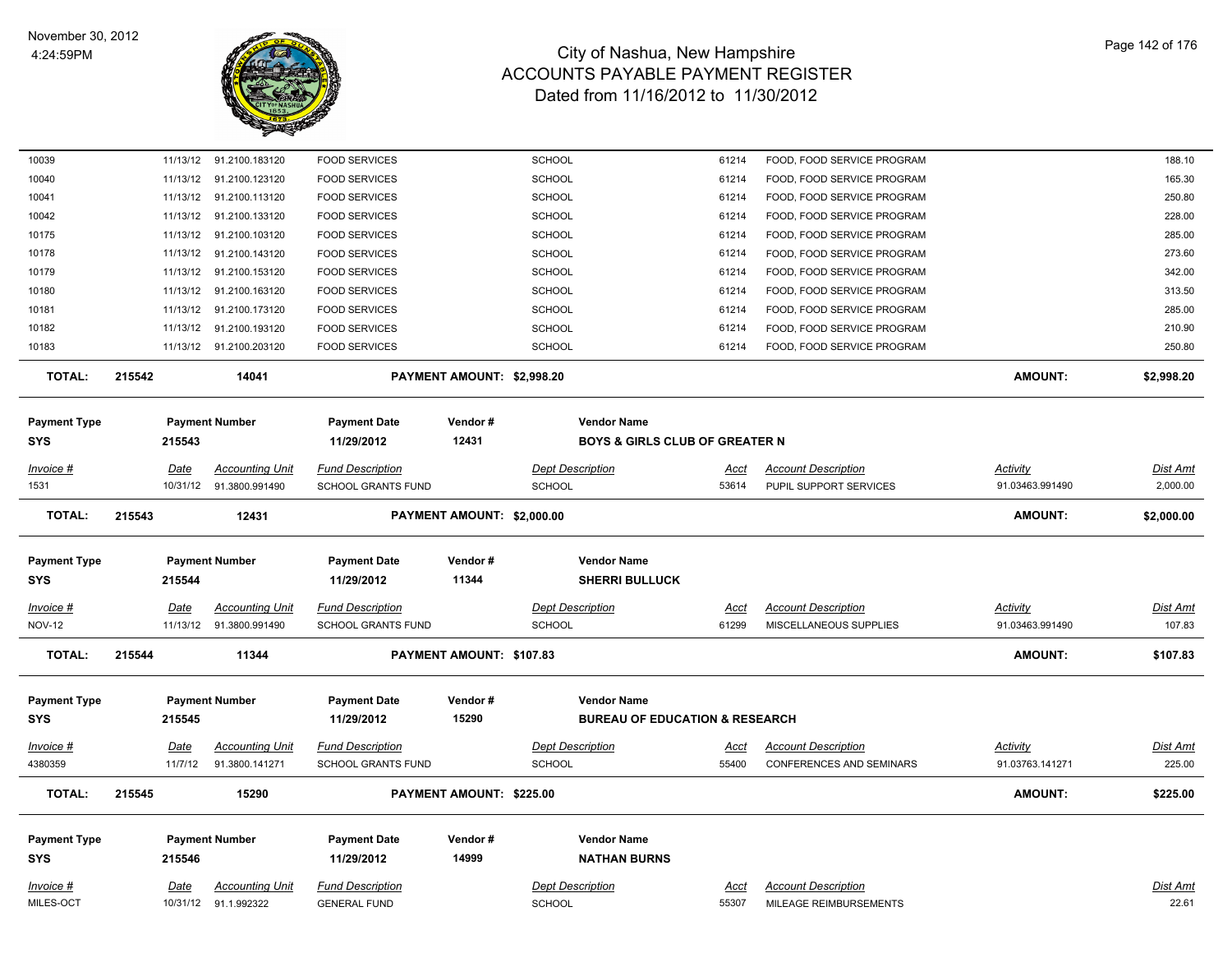

| <b>TOTAL:</b>                     | 215546 |          | 14999                   |                                   | <b>PAYMENT AMOUNT: \$22.61</b> |                                                        |             |                             |                                      | AMOUNT: | \$22.61         |
|-----------------------------------|--------|----------|-------------------------|-----------------------------------|--------------------------------|--------------------------------------------------------|-------------|-----------------------------|--------------------------------------|---------|-----------------|
| <b>Payment Type</b><br>SYS        |        | 215547   | <b>Payment Number</b>   | <b>Payment Date</b><br>11/29/2012 | Vendor#<br>12467               | <b>Vendor Name</b><br><b>CAPP USA</b>                  |             |                             | <b>Payee Name</b><br><b>CAPP INC</b> |         |                 |
| Invoice #                         |        | Date     | <b>Accounting Unit</b>  | <b>Fund Description</b>           |                                | <b>Dept Description</b>                                | Acct        | <b>Account Description</b>  |                                      |         | <b>Dist Amt</b> |
| S1317497.001                      |        | 11/9/12  | 91.1.222620             | <b>GENERAL FUND</b>               |                                | SCHOOL                                                 | 61421       | SUPPLIES, HVAC              |                                      |         | 1,500.00        |
| <b>TOTAL:</b>                     | 215547 |          | 12467                   |                                   | PAYMENT AMOUNT: \$1,500.00     |                                                        |             |                             |                                      | AMOUNT: | \$1,500.00      |
| <b>Payment Type</b><br>SYS        |        | 215548   | <b>Payment Number</b>   | <b>Payment Date</b><br>11/29/2012 | Vendor#<br>12493               | <b>Vendor Name</b><br><b>CENTRAL PAPER PRODUCTS CO</b> |             |                             |                                      |         |                 |
| Invoice #                         |        | Date     | <b>Accounting Unit</b>  | <b>Fund Description</b>           |                                | <b>Dept Description</b>                                | <u>Acct</u> | <b>Account Description</b>  |                                      |         | Dist Amt        |
| 1205712                           |        | 10/5/12  | 91.2247.041387          | <b>CULINARY ARTS</b>              |                                | <b>SCHOOL</b>                                          | 61135       | <b>EDUCATIONAL SUPPLIES</b> |                                      |         | 117.91          |
| 1208499                           |        | 10/17/12 | 91.2247.041387          | <b>CULINARY ARTS</b>              |                                | <b>SCHOOL</b>                                          | 61135       | EDUCATIONAL SUPPLIES        |                                      |         | 153.10          |
| 1210942                           |        | 10/26/12 | 91.2247.041387          | <b>CULINARY ARTS</b>              |                                | <b>SCHOOL</b>                                          | 61135       | EDUCATIONAL SUPPLIES        |                                      |         | 278.61          |
| 1210942 CM                        |        | 10/30/12 | 91.2247.041387          | <b>CULINARY ARTS</b>              |                                | <b>SCHOOL</b>                                          | 61135       | EDUCATIONAL SUPPLIES        |                                      |         | $-23.52$        |
| 1212550                           |        | 11/2/12  | 91.2100.093120          | <b>FOOD SERVICES</b>              |                                | <b>SCHOOL</b>                                          | 61299       | MISCELLANEOUS SUPPLIES      |                                      |         | 514.93          |
| 1212906                           |        | 11/15/12 | 91.2100.063120          | <b>FOOD SERVICES</b>              |                                | <b>SCHOOL</b>                                          | 61299       | MISCELLANEOUS SUPPLIES      |                                      |         | 185.60          |
| 1213559                           |        | 11/7/12  | 91.1.222620             | <b>GENERAL FUND</b>               |                                | <b>SCHOOL</b>                                          | 61428       | <b>JANITORIAL SUPPLIES</b>  |                                      |         | 195.30          |
| 1213560                           |        | 11/7/12  | 91.1.222620             | <b>GENERAL FUND</b>               |                                | SCHOOL                                                 | 61428       | <b>JANITORIAL SUPPLIES</b>  |                                      |         | 3,216.70        |
| 1213565                           |        | 11/7/12  | 91.2100.063120          | <b>FOOD SERVICES</b>              |                                | <b>SCHOOL</b>                                          | 61299       | MISCELLANEOUS SUPPLIES      |                                      |         | 71.92           |
| 1214271                           |        | 11/9/12  | 91.2100.073120          | <b>FOOD SERVICES</b>              |                                | <b>SCHOOL</b>                                          | 61299       | MISCELLANEOUS SUPPLIES      |                                      |         | 276.53          |
| 1214283                           |        | 11/9/12  | 91.2100.063120          | <b>FOOD SERVICES</b>              |                                | <b>SCHOOL</b>                                          | 61299       | MISCELLANEOUS SUPPLIES      |                                      |         | 204.12          |
| 1214286                           |        | 11/9/12  | 91.2100.103120          | <b>FOOD SERVICES</b>              |                                | <b>SCHOOL</b>                                          | 61299       | MISCELLANEOUS SUPPLIES      |                                      |         | 267.32          |
| 1215070                           |        | 11/13/12 | 91.2100.103120          | <b>FOOD SERVICES</b>              |                                | <b>SCHOOL</b>                                          | 61299       | MISCELLANEOUS SUPPLIES      |                                      |         | $-27.15$        |
| 1215260                           |        | 11/14/12 | 91.2100.173120          | <b>FOOD SERVICES</b>              |                                | <b>SCHOOL</b>                                          | 61299       | MISCELLANEOUS SUPPLIES      |                                      |         | 43.65           |
| 1215266                           |        | 11/14/12 | 91.2100.153120          | <b>FOOD SERVICES</b>              |                                | <b>SCHOOL</b>                                          | 61299       | MISCELLANEOUS SUPPLIES      |                                      |         | 654.24          |
| 1215270                           |        | 11/14/12 | 91.2100.203120          | <b>FOOD SERVICES</b>              |                                | <b>SCHOOL</b>                                          | 61299       | MISCELLANEOUS SUPPLIES      |                                      |         | 979.70          |
| 1215275                           |        | 11/14/12 | 91.2100.193120          | <b>FOOD SERVICES</b>              |                                | <b>SCHOOL</b>                                          | 61299       | MISCELLANEOUS SUPPLIES      |                                      |         | 620.54          |
| 1215430                           |        | 11/14/12 | 91.1.222620             | <b>GENERAL FUND</b>               |                                | <b>SCHOOL</b>                                          | 61428       | JANITORIAL SUPPLIES         |                                      |         | 378.42          |
| 1215986                           |        | 11/16/12 | 91.2100.183120          | <b>FOOD SERVICES</b>              |                                | SCHOOL                                                 | 61299       | MISCELLANEOUS SUPPLIES      |                                      |         | 626.07          |
| 1216202                           |        |          | 11/16/12 91.2100.173120 | <b>FOOD SERVICES</b>              |                                | <b>SCHOOL</b>                                          | 61299       | MISCELLANEOUS SUPPLIES      |                                      |         | $-43.65$        |
| TOTAL:                            | 215548 |          | 12493                   |                                   | PAYMENT AMOUNT: \$8,690.34     |                                                        |             |                             |                                      | AMOUNT: | \$8,690.34      |
| <b>Payment Type</b><br><b>SYS</b> |        | 215549   | <b>Payment Number</b>   | <b>Payment Date</b><br>11/29/2012 | Vendor#<br>14116               | <b>Vendor Name</b><br><b>COCA COLA BOTTLING CO</b>     |             |                             |                                      |         |                 |

*Invoice # Date Accounting Unit Fund Description Dept Description Acct Account Description Dist Amt*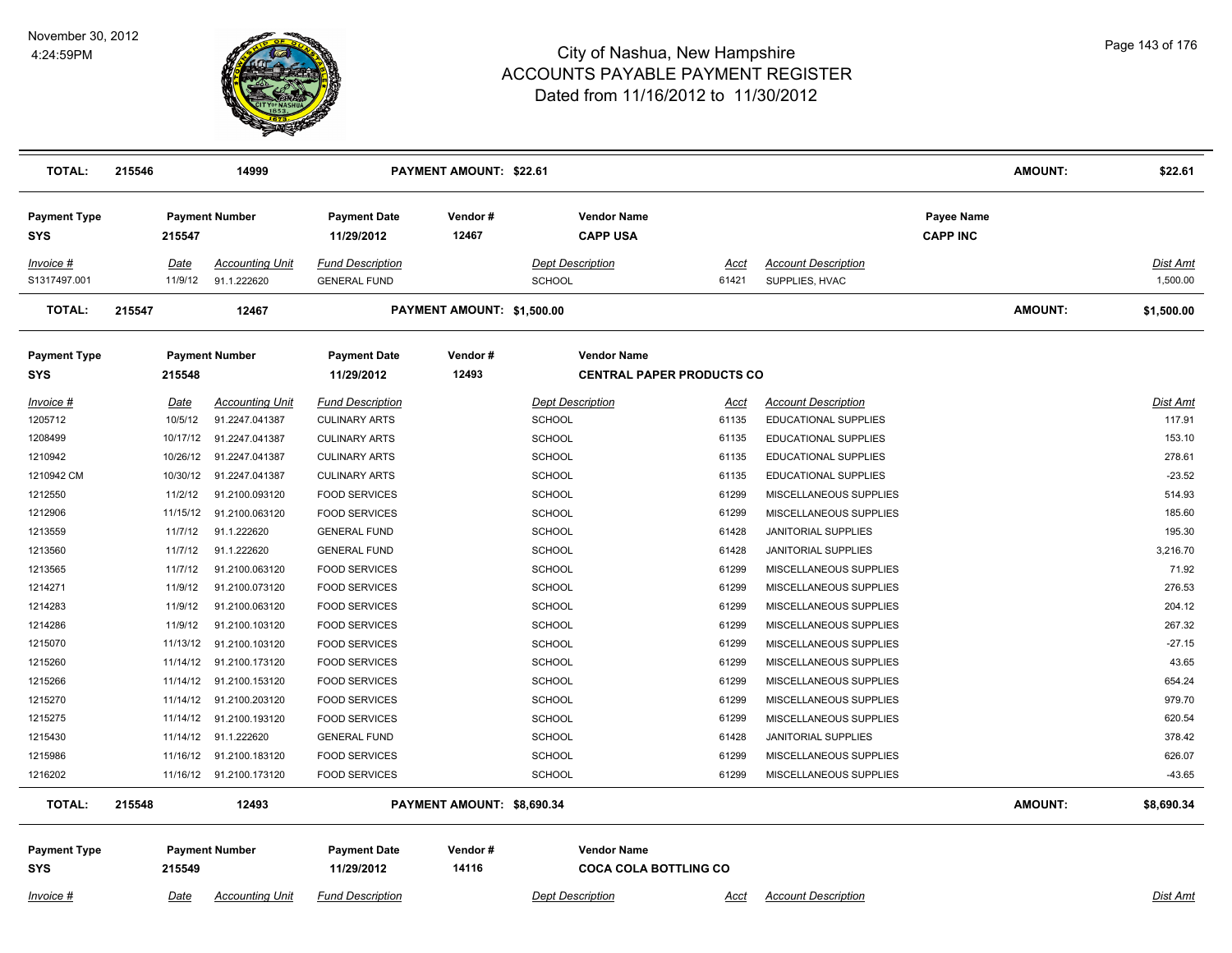

| 0012555878          |             | 11/16/12 91.2100.033120 | <b>FOOD SERVICES</b>              |                            | SCHOOL                                  | 61214       | FOOD, FOOD SERVICE PROGRAM             |                                    | 380.00          |
|---------------------|-------------|-------------------------|-----------------------------------|----------------------------|-----------------------------------------|-------------|----------------------------------------|------------------------------------|-----------------|
| 0012705356          |             | 11/14/12 91.2100.043120 | <b>FOOD SERVICES</b>              |                            | <b>SCHOOL</b>                           | 61214       | FOOD, FOOD SERVICE PROGRAM             |                                    | 384.00          |
| 0012705384          |             | 11/15/12 91.2100.033120 | <b>FOOD SERVICES</b>              |                            | SCHOOL                                  | 61214       | FOOD, FOOD SERVICE PROGRAM             |                                    | 138.00          |
| <b>TOTAL:</b>       | 215549      | 14116                   |                                   | PAYMENT AMOUNT: \$902.00   |                                         |             |                                        | <b>AMOUNT:</b>                     | \$902.00        |
| <b>Payment Type</b> |             | <b>Payment Number</b>   | <b>Payment Date</b>               | Vendor#                    | <b>Vendor Name</b>                      |             |                                        |                                    |                 |
| <b>SYS</b>          | 215550      |                         | 11/29/2012                        | 14118                      | <b>CATHERINE COGSWELL</b>               |             |                                        |                                    |                 |
| Invoice #           | Date        | <b>Accounting Unit</b>  | <b>Fund Description</b>           |                            | <b>Dept Description</b>                 | <u>Acct</u> | <b>Account Description</b>             |                                    | Dist Amt        |
| OCT-12              | 11/15/12    | 91.2222.991490          | AFTER SCHOOL PROGRAM              |                            | SCHOOL                                  | 61299       | MISCELLANEOUS SUPPLIES                 |                                    | 133.42          |
| <b>TOTAL:</b>       | 215550      | 14118                   |                                   | PAYMENT AMOUNT: \$133.42   |                                         |             |                                        | <b>AMOUNT:</b>                     | \$133.42        |
|                     |             |                         |                                   |                            |                                         |             |                                        |                                    |                 |
| <b>Payment Type</b> |             | <b>Payment Number</b>   | <b>Payment Date</b><br>11/29/2012 | Vendor#<br>12531           | <b>Vendor Name</b><br>THE COLLEGE BOARD |             |                                        | Payee Name<br><b>COLLEGE BOARD</b> |                 |
| <b>SYS</b>          | 215551      |                         |                                   |                            |                                         |             |                                        |                                    |                 |
| Invoice #           | Date        | <b>Accounting Unit</b>  | <b>Fund Description</b>           |                            | <b>Dept Description</b>                 | Acct        | <b>Account Description</b>             | <b>Activity</b>                    | Dist Amt        |
| EI42621174          | 10/31/12    | 91.3800.042219          | <b>SCHOOL GRANTS FUND</b>         |                            | SCHOOL                                  | 53607       | PROGRAM IMPROVEMENT<br><b>SERVICES</b> | 91.03468.042219                    | 9,723.00        |
| <b>TOTAL:</b>       | 215551      | 12531                   |                                   | PAYMENT AMOUNT: \$9,723.00 |                                         |             |                                        | AMOUNT:                            | \$9,723.00      |
| <b>Payment Type</b> |             | <b>Payment Number</b>   | <b>Payment Date</b>               | Vendor#                    | <b>Vendor Name</b>                      |             |                                        |                                    |                 |
| <b>SYS</b>          | 215552      |                         | 11/29/2012                        | 12540                      | <b>COMPUTER HUT dba IT INSIDERS</b>     |             |                                        |                                    |                 |
| Invoice #           | <b>Date</b> | <b>Accounting Unit</b>  | <b>Fund Description</b>           |                            | <b>Dept Description</b>                 | <u>Acct</u> | <b>Account Description</b>             |                                    | <b>Dist Amt</b> |
| 83290               | 10/1/12     | 91.1.992225             | <b>GENERAL FUND</b>               |                            | <b>SCHOOL</b>                           | 54487       | <b>EQUIPMENT REPAIRS &amp;</b>         |                                    | 129.90          |
|                     |             |                         |                                   |                            |                                         |             | <b>MAINTENANCE</b>                     |                                    |                 |
| <b>TOTAL:</b>       | 215552      | 12540                   |                                   | PAYMENT AMOUNT: \$129.90   |                                         |             |                                        | <b>AMOUNT:</b>                     | \$129.90        |
| <b>Payment Type</b> |             | <b>Payment Number</b>   | <b>Payment Date</b>               | Vendor#                    | <b>Vendor Name</b>                      |             |                                        |                                    |                 |
| <b>SYS</b>          | 215553      |                         | 11/29/2012                        | 12547                      | <b>DONNA CONNOLLY</b>                   |             |                                        |                                    |                 |
| Invoice #           | Date        | <b>Accounting Unit</b>  | <b>Fund Description</b>           |                            | <b>Dept Description</b>                 | <u>Acct</u> | <b>Account Description</b>             | <b>Activity</b>                    | <u>Dist Amt</u> |
| 11/15-11/20         | 11/20/12    | 91.3800.042210          | <b>SCHOOL GRANTS FUND</b>         |                            | SCHOOL                                  | 53607       | PROGRAM IMPROVEMENT                    | 91.03903.042210                    | 350.00          |
|                     |             |                         |                                   |                            |                                         |             | <b>SERVICES</b>                        |                                    |                 |
| <b>TOTAL:</b>       | 215553      | 12547                   |                                   | PAYMENT AMOUNT: \$350.00   |                                         |             |                                        | <b>AMOUNT:</b>                     | \$350.00        |
| <b>Payment Type</b> |             | <b>Payment Number</b>   | <b>Payment Date</b>               | Vendor#                    | <b>Vendor Name</b>                      |             |                                        |                                    |                 |
| <b>SYS</b>          | 215554      |                         | 11/29/2012                        | 14138                      | <b>COSTA FRUIT &amp; PRODUCE CO INC</b> |             |                                        |                                    |                 |
| Invoice #           | Date        | <b>Accounting Unit</b>  | <b>Fund Description</b>           |                            | <b>Dept Description</b>                 | Acct        | <b>Account Description</b>             |                                    | Dist Amt        |
|                     |             |                         |                                   |                            |                                         |             |                                        |                                    |                 |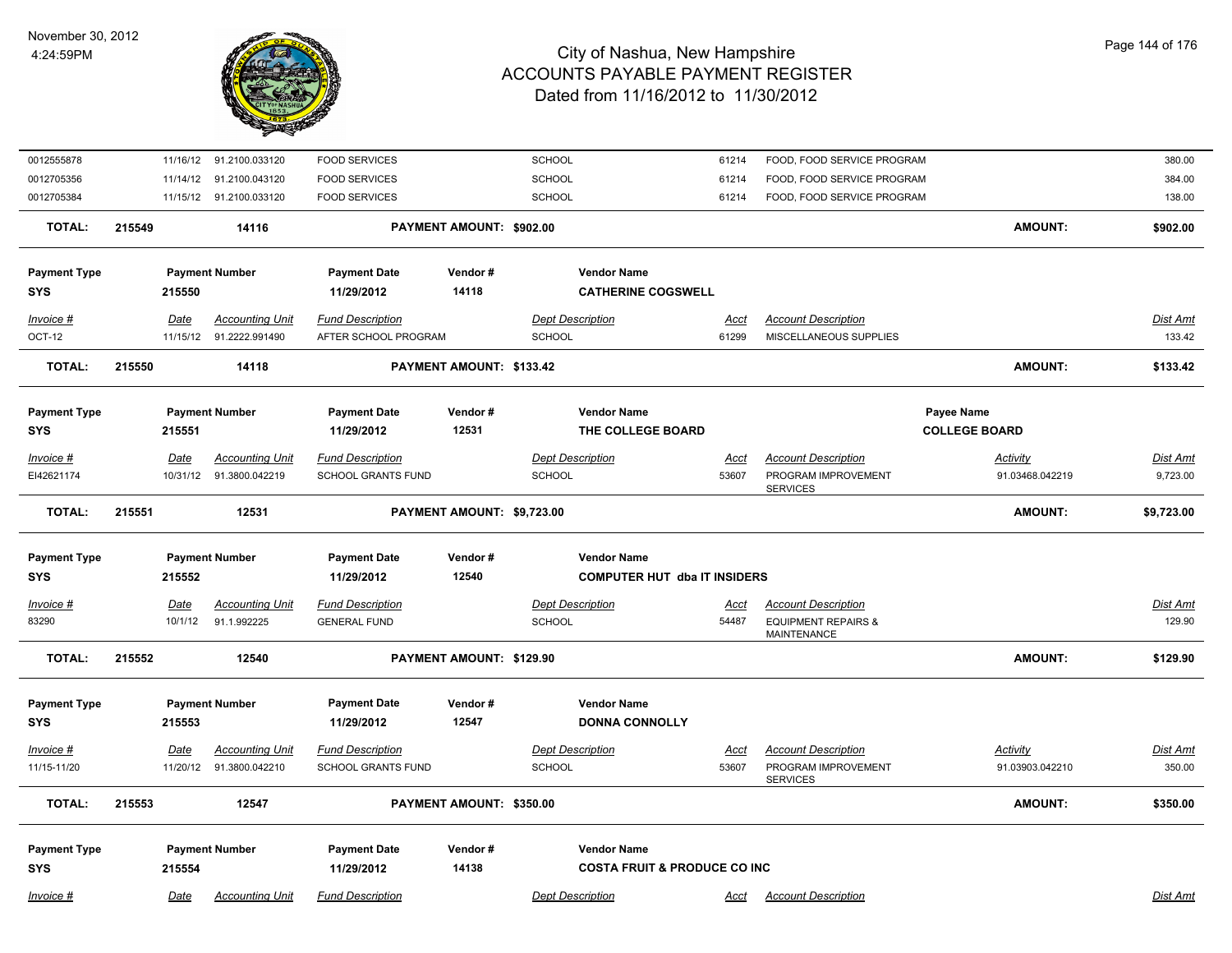

| 2812058              |        |             | 11/13/12 91.2100.033120 | <b>FOOD SERVICES</b>    |                            | SCHOOL                  | 61214                          | FOOD, FOOD SERVICE PROGRAM                                   |                 | 125.28          |
|----------------------|--------|-------------|-------------------------|-------------------------|----------------------------|-------------------------|--------------------------------|--------------------------------------------------------------|-----------------|-----------------|
| 2815478              |        |             | 11/16/12 91.2100.063120 | <b>FOOD SERVICES</b>    |                            | <b>SCHOOL</b>           | 61214                          | FOOD, FOOD SERVICE PROGRAM                                   |                 | 1,480.02        |
| 2815556              |        | 11/16/12    | 91.2100.073120          | <b>FOOD SERVICES</b>    |                            | <b>SCHOOL</b>           | 61214                          | FOOD, FOOD SERVICE PROGRAM                                   |                 | 2,151.99        |
| 2815621              |        |             | 11/16/12 91.2100.043120 | <b>FOOD SERVICES</b>    |                            | SCHOOL                  | 61214                          | FOOD, FOOD SERVICE PROGRAM                                   |                 | 2,934.30        |
| 2815799              |        | 11/16/12    | 91.2100.033120          | <b>FOOD SERVICES</b>    |                            | SCHOOL                  | 61214                          | FOOD, FOOD SERVICE PROGRAM                                   |                 | 206.32          |
| 2817978              |        |             | 11/20/12 91.2100.043120 | <b>FOOD SERVICES</b>    |                            | SCHOOL                  | 61214                          | FOOD, FOOD SERVICE PROGRAM                                   |                 | 2,712.01        |
| CM740648             |        | 11/16/12    | 91.2100.033120          | <b>FOOD SERVICES</b>    |                            | <b>SCHOOL</b>           | 61214                          | FOOD, FOOD SERVICE PROGRAM                                   |                 | $-16.00$        |
| CM740657             |        |             | 11/16/12 91.2100.053120 | <b>FOOD SERVICES</b>    |                            | SCHOOL                  | 61214                          | FOOD, FOOD SERVICE PROGRAM                                   |                 | $-16.71$        |
| <b>TOTAL:</b>        | 215554 |             | 14138                   |                         | PAYMENT AMOUNT: \$9,577.21 |                         |                                |                                                              | AMOUNT:         | \$9,577.21      |
| <b>Payment Type</b>  |        |             | <b>Payment Number</b>   | <b>Payment Date</b>     | Vendor#                    | <b>Vendor Name</b>      |                                |                                                              |                 |                 |
| <b>SYS</b>           |        | 215555      |                         | 11/29/2012              | 14998                      | <b>TONY COUROUNIS</b>   |                                |                                                              |                 |                 |
| Invoice #            |        | Date        | <b>Accounting Unit</b>  | <b>Fund Description</b> |                            | <b>Dept Description</b> | Acct                           | <b>Account Description</b>                                   |                 | <b>Dist Amt</b> |
| OCT16-2012           |        |             | 10/16/12 91.1.031410    | <b>GENERAL FUND</b>     |                            | <b>SCHOOL</b>           | 55690                          | REGULAR TRANSPORTATION                                       |                 | 166.58          |
|                      |        |             |                         |                         |                            |                         |                                | <b>SERVICES</b>                                              |                 |                 |
| <b>TOTAL:</b>        | 215555 |             | 14998                   |                         | PAYMENT AMOUNT: \$166.58   |                         |                                |                                                              | <b>AMOUNT:</b>  | \$166.58        |
| <b>Payment Type</b>  |        |             | <b>Payment Number</b>   | <b>Payment Date</b>     | Vendor#                    | <b>Vendor Name</b>      |                                |                                                              |                 |                 |
| SYS                  |        | 215556      |                         | 11/29/2012              | 15504                      | <b>CULINARY ARTS</b>    |                                |                                                              |                 |                 |
| <u>Invoice #</u>     |        | <u>Date</u> | <b>Accounting Unit</b>  | <b>Fund Description</b> |                            | <b>Dept Description</b> | <u>Acct</u>                    | <b>Account Description</b>                                   | <b>Activity</b> | Dist Amt        |
| 11/8 MEETING         |        | 11/19/12    | 91.3800.042210          | SCHOOL GRANTS FUND      |                            | SCHOOL                  | 61135                          | EDUCATIONAL SUPPLIES                                         | 91.03903.042210 | 378.59          |
| <b>NENPP</b>         |        |             | 11/20/12 91.3800.042219 | SCHOOL GRANTS FUND      |                            | SCHOOL                  | 61299                          | MISCELLANEOUS SUPPLIES                                       | 91.03471.042219 | 385.50          |
| <b>TOTAL:</b>        | 215556 |             | 15504                   |                         | PAYMENT AMOUNT: \$764.09   |                         |                                |                                                              | <b>AMOUNT:</b>  | \$764.09        |
| <b>Payment Type</b>  |        |             | <b>Payment Number</b>   | <b>Payment Date</b>     | Vendor#                    | <b>Vendor Name</b>      |                                |                                                              |                 |                 |
| <b>SYS</b>           |        | 215557      |                         | 11/29/2012              | 15231                      |                         | D.R. GUILBEAULT AIR COMP., LLC |                                                              |                 |                 |
|                      |        |             | <b>Accounting Unit</b>  | <b>Fund Description</b> |                            | <b>Dept Description</b> |                                |                                                              |                 | <b>Dist Amt</b> |
| Invoice #<br>3002593 |        | Date        | 11/14/12 91.1.041300    | <b>GENERAL FUND</b>     |                            | SCHOOL                  | Acct<br>54487                  | <b>Account Description</b><br><b>EQUIPMENT REPAIRS &amp;</b> |                 | 6,814.00        |
|                      |        |             |                         |                         |                            |                         |                                | <b>MAINTENANCE</b>                                           |                 |                 |
| <b>TOTAL:</b>        | 215557 |             | 15231                   |                         | PAYMENT AMOUNT: \$6,814.00 |                         |                                |                                                              | AMOUNT:         | \$6,814.00      |
| <b>Payment Type</b>  |        |             | <b>Payment Number</b>   | <b>Payment Date</b>     | Vendor#                    | <b>Vendor Name</b>      |                                |                                                              |                 |                 |
| <b>SYS</b>           |        | 215558      |                         | 11/29/2012              | 10174                      | <b>CHARLES B DAVIS</b>  |                                |                                                              |                 |                 |
| Invoice #            |        | Date        | <b>Accounting Unit</b>  | <b>Fund Description</b> |                            | <b>Dept Description</b> | Acct                           | <b>Account Description</b>                                   |                 | Dist Amt        |
| <b>NOV-12</b>        |        |             | 11/15/12 91.1.061160    | <b>GENERAL FUND</b>     |                            | <b>SCHOOL</b>           | 61135                          | EDUCATIONAL SUPPLIES                                         |                 | 380.00          |
|                      |        |             |                         |                         |                            |                         |                                |                                                              |                 |                 |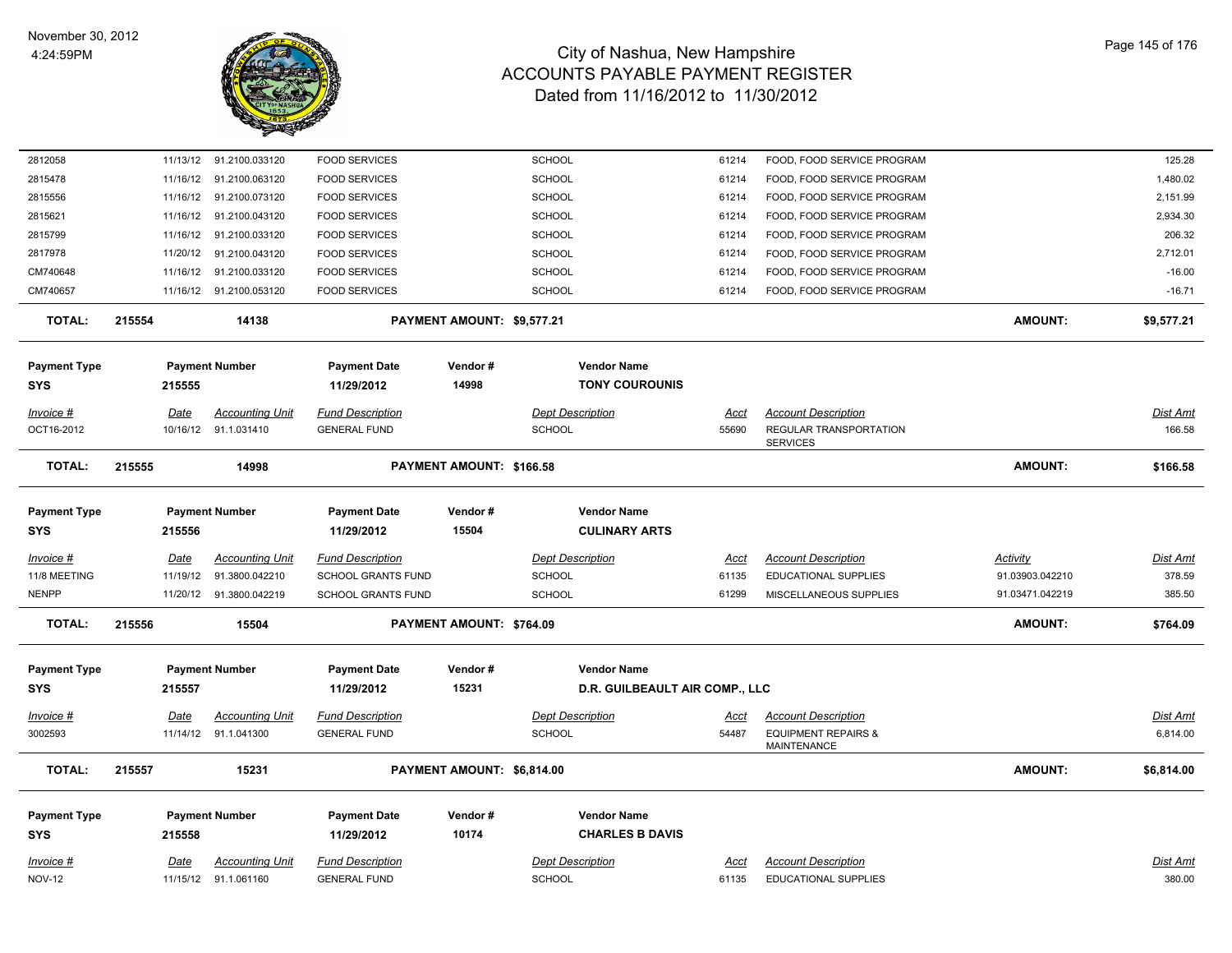

| <b>TOTAL:</b>              | 215558 |             | 10174                                          |                                                | PAYMENT AMOUNT: \$380.00       |                                                |               |                                                           | <b>AMOUNT:</b> | \$380.00                  |
|----------------------------|--------|-------------|------------------------------------------------|------------------------------------------------|--------------------------------|------------------------------------------------|---------------|-----------------------------------------------------------|----------------|---------------------------|
| <b>Payment Type</b><br>SYS |        | 215559      | <b>Payment Number</b>                          | <b>Payment Date</b><br>11/29/2012              | Vendor#<br>15538               | <b>Vendor Name</b><br><b>COLLEEN DERDERIAN</b> |               |                                                           |                |                           |
| Invoice #<br><b>NOV-12</b> |        | Date        | <b>Accounting Unit</b><br>11/13/12 91.1.181160 | <b>Fund Description</b><br><b>GENERAL FUND</b> |                                | <b>Dept Description</b><br><b>SCHOOL</b>       | Acct<br>61135 | <b>Account Description</b><br><b>EDUCATIONAL SUPPLIES</b> |                | <b>Dist Amt</b><br>54.70  |
| <b>TOTAL:</b>              | 215559 |             | 15538                                          |                                                | <b>PAYMENT AMOUNT: \$54.70</b> |                                                |               |                                                           | <b>AMOUNT:</b> | \$54.70                   |
| <b>Payment Type</b>        |        |             | <b>Payment Number</b>                          | <b>Payment Date</b>                            | Vendor#                        | <b>Vendor Name</b>                             |               |                                                           |                |                           |
| SYS                        |        | 215560      |                                                | 11/29/2012                                     | 11992                          | <b>PHIL DEROSA</b>                             |               |                                                           |                |                           |
| Invoice #<br>ED7200        |        | Date        | <b>Accounting Unit</b><br>11/20/12 91.1.991160 | <b>Fund Description</b><br><b>GENERAL FUND</b> |                                | <b>Dept Description</b><br><b>SCHOOL</b>       | Acct<br>52800 | <b>Account Description</b><br>EDUCATIONAL ASSISTANCE      |                | <b>Dist Amt</b><br>696.00 |
| <b>TOTAL:</b>              | 215560 |             | 11992                                          |                                                | PAYMENT AMOUNT: \$696.00       |                                                |               |                                                           | <b>AMOUNT:</b> | \$696.00                  |
| <b>Payment Type</b>        |        |             | <b>Payment Number</b>                          | <b>Payment Date</b>                            | Vendor#                        | <b>Vendor Name</b>                             |               |                                                           |                |                           |
| <b>SYS</b>                 |        | 215561      |                                                | 11/29/2012                                     | 15461                          | <b>DESTINATION IMAGINATION INC</b>             |               |                                                           |                |                           |
| Invoice #                  |        | <u>Date</u> | <b>Accounting Unit</b>                         | <b>Fund Description</b>                        |                                | <b>Dept Description</b>                        | <u>Acct</u>   | <b>Account Description</b>                                |                | <b>Dist Amt</b>           |
| 41376                      |        |             | 11/15/12 91.1.991490                           | <b>GENERAL FUND</b>                            |                                | <b>SCHOOL</b>                                  | 61135         | <b>EDUCATIONAL SUPPLIES</b>                               |                | 2,340.00                  |
| <b>TOTAL:</b>              | 215561 |             | 15461                                          |                                                | PAYMENT AMOUNT: \$2,340.00     |                                                |               |                                                           | <b>AMOUNT:</b> | \$2,340.00                |
| <b>Payment Type</b>        |        |             | <b>Payment Number</b>                          | <b>Payment Date</b>                            | Vendor#                        | <b>Vendor Name</b>                             |               |                                                           |                |                           |
| <b>SYS</b>                 |        | 215562      |                                                | 11/29/2012                                     | 11967                          | <b>CLAUDIA DIONNE</b>                          |               |                                                           |                |                           |
| <b>Invoice #</b>           |        | <u>Date</u> | <b>Accounting Unit</b>                         | <b>Fund Description</b>                        |                                | <b>Dept Description</b>                        | <u>Acct</u>   | <b>Account Description</b>                                |                | Dist Amt                  |
| <b>NOV-12</b>              |        |             | 11/21/12 91.1.122225                           | <b>GENERAL FUND</b>                            |                                | <b>SCHOOL</b>                                  | 61135         | EDUCATIONAL SUPPLIES                                      |                | 100.00                    |
| <b>TOTAL:</b>              | 215562 |             | 11967                                          |                                                | PAYMENT AMOUNT: \$100.00       |                                                |               |                                                           | <b>AMOUNT:</b> | \$100.00                  |
| <b>Payment Type</b>        |        |             | <b>Payment Number</b>                          | <b>Payment Date</b>                            | Vendor#                        | <b>Vendor Name</b>                             |               |                                                           |                |                           |
| <b>SYS</b>                 |        | 215563      |                                                | 11/29/2012                                     | 12638                          | DONOVAN EQUIPMENT CO INC                       |               |                                                           |                |                           |
| Invoice #                  |        | Date        | <b>Accounting Unit</b>                         | <b>Fund Description</b>                        |                                | <b>Dept Description</b>                        | <u>Acct</u>   | <b>Account Description</b>                                |                | <b>Dist Amt</b>           |
| 268505                     |        | 11/14/12    | 91.1.222620                                    | <b>GENERAL FUND</b>                            |                                | <b>SCHOOL</b>                                  | 54600         | <b>VEHICLE REPAIRS &amp; MAINTENANCE</b>                  |                | 309.66                    |
| 654669                     |        | 11/8/12     | 91.1.222620                                    | <b>GENERAL FUND</b>                            |                                | <b>SCHOOL</b>                                  | 54600         | <b>VEHICLE REPAIRS &amp; MAINTENANCE</b>                  |                | 424.89                    |
| 654710                     |        |             | 11/9/12  91.1.222620                           | <b>GENERAL FUND</b>                            |                                | <b>SCHOOL</b>                                  | 54600         | VEHICLE REPAIRS & MAINTENANCE                             |                | 1,128.71                  |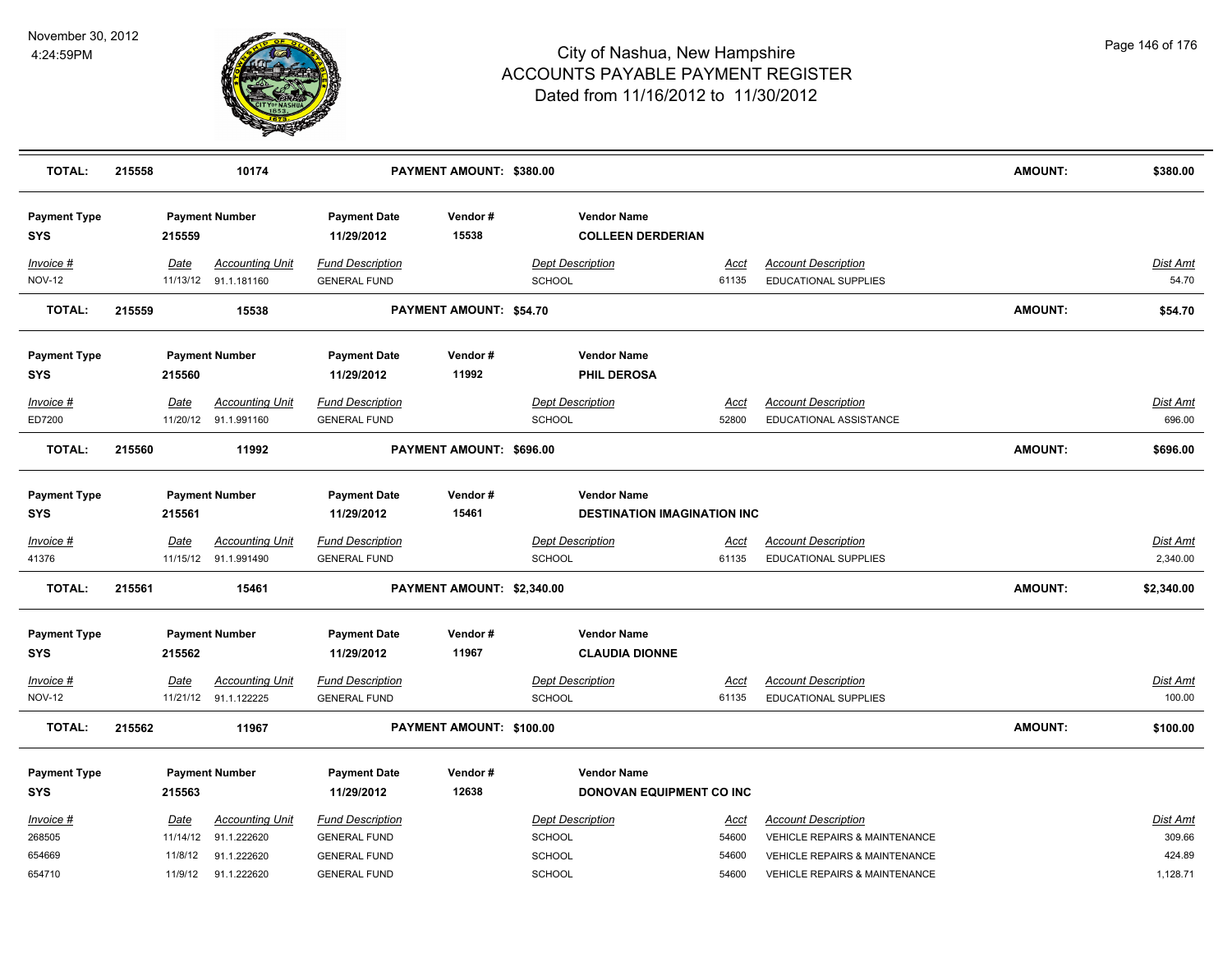

| <b>TOTAL:</b>                     | 215563 |                 | 12638                                          | PAYMENT AMOUNT: \$1,863.26                     |                             |                                                            |               |                                                      | <b>AMOUNT:</b> | \$1,863.26               |
|-----------------------------------|--------|-----------------|------------------------------------------------|------------------------------------------------|-----------------------------|------------------------------------------------------------|---------------|------------------------------------------------------|----------------|--------------------------|
| <b>Payment Type</b><br><b>SYS</b> |        | 215564          | <b>Payment Number</b>                          | <b>Payment Date</b><br>11/29/2012              | Vendor#<br>15514            | <b>Vendor Name</b><br><b>MARY DUMONT</b>                   |               |                                                      |                |                          |
| Invoice #<br>PV-110812            |        | Date<br>11/8/12 | <b>Accounting Unit</b><br>91.1.992212          | <b>Fund Description</b><br><b>GENERAL FUND</b> |                             | <b>Dept Description</b><br><b>SCHOOL</b>                   | Acct<br>55300 | <b>Account Description</b><br><b>TRAVEL</b>          |                | Dist Amt<br>188.81       |
| <b>TOTAL:</b>                     | 215564 |                 | 15514                                          |                                                | PAYMENT AMOUNT: \$188.81    |                                                            |               |                                                      | <b>AMOUNT:</b> | \$188.81                 |
| <b>Payment Type</b><br><b>SYS</b> |        | 215565          | <b>Payment Number</b>                          | <b>Payment Date</b><br>11/29/2012              | Vendor#<br>14197            | <b>Vendor Name</b><br><b>MARIANNE DUSTIN</b>               |               |                                                      |                |                          |
| Invoice #<br>MILES-OCT            |        | Date            | <b>Accounting Unit</b><br>10/30/12 91.1.041300 | <b>Fund Description</b><br><b>GENERAL FUND</b> |                             | <b>Dept Description</b><br><b>SCHOOL</b>                   | Acct<br>55307 | <b>Account Description</b><br>MILEAGE REIMBURSEMENTS |                | <b>Dist Amt</b><br>33.58 |
| <b>TOTAL:</b>                     | 215565 |                 | 14197                                          |                                                | PAYMENT AMOUNT: \$33.58     |                                                            |               |                                                      | <b>AMOUNT:</b> | \$33.58                  |
| <b>Payment Type</b><br><b>SYS</b> |        | 215566          | <b>Payment Number</b>                          | <b>Payment Date</b><br>11/29/2012              | Vendor#<br>12666            | <b>Vendor Name</b><br><b>EASTER SEALS OF NEW HAMPSHIRE</b> |               |                                                      |                |                          |
| Invoice #                         |        | <u>Date</u>     | <b>Accounting Unit</b>                         | <b>Fund Description</b>                        |                             | <b>Dept Description</b>                                    | <u>Acct</u>   | <b>Account Description</b>                           |                | <b>Dist Amt</b>          |
| 206260                            |        | 10/3/12         | 91.1.021267                                    | <b>GENERAL FUND</b>                            |                             | <b>SCHOOL</b>                                              | 55694         | TUITION, OUT OF DISTRICT                             |                | 3,603.54                 |
| 208440                            |        | 10/9/12         | 91.1.021267                                    | <b>GENERAL FUND</b>                            |                             | <b>SCHOOL</b>                                              | 55694         | TUITION, OUT OF DISTRICT                             |                | 461.52                   |
| 212990                            |        | 11/5/12         | 91.1.021267                                    | <b>GENERAL FUND</b>                            |                             | <b>SCHOOL</b>                                              | 55694         | TUITION, OUT OF DISTRICT                             |                | 4,749.42                 |
| 213170                            |        | 11/5/12         | 91.1.021267                                    | <b>GENERAL FUND</b>                            |                             | SCHOOL                                                     | 55694         | TUITION, OUT OF DISTRICT                             |                | 4,787.88                 |
| 213310                            |        | 11/5/12         | 91.1.021267                                    | <b>GENERAL FUND</b>                            |                             | <b>SCHOOL</b>                                              | 55694         | TUITION, OUT OF DISTRICT                             |                | 4,749.42                 |
| 213400                            |        | 11/5/12         | 91.1.021267                                    | <b>GENERAL FUND</b>                            |                             | <b>SCHOOL</b>                                              | 55694         | TUITION, OUT OF DISTRICT                             |                | 3,918.90                 |
| 213540                            |        | 11/5/12         | 91.1.021267                                    | <b>GENERAL FUND</b>                            |                             | <b>SCHOOL</b>                                              | 55694         | TUITION, OUT OF DISTRICT                             |                | 5,928.86                 |
| 215230                            |        | 11/5/12         | 91.1.021267                                    | <b>GENERAL FUND</b>                            |                             | <b>SCHOOL</b>                                              | 55694         | TUITION, OUT OF DISTRICT                             |                | 3,080.00                 |
| <b>TOTAL:</b>                     | 215566 |                 | 12666                                          |                                                | PAYMENT AMOUNT: \$31,279.54 |                                                            |               |                                                      | <b>AMOUNT:</b> | \$31,279.54              |
| <b>Payment Type</b><br><b>SYS</b> |        | 215567          | <b>Payment Number</b>                          | <b>Payment Date</b><br>11/29/2012              | Vendor#<br>10972            | <b>Vendor Name</b><br><b>EDUCATIONAL OUTFITTERS</b>        |               |                                                      |                |                          |
| Invoice #                         |        | Date            | <b>Accounting Unit</b>                         | <b>Fund Description</b>                        |                             | <b>Dept Description</b>                                    | Acct          | <b>Account Description</b>                           |                | Dist Amt                 |
| 19938                             |        | 9/15/12         | 91.1.041300                                    | <b>GENERAL FUND</b>                            |                             | <b>SCHOOL</b>                                              | 61135         | EDUCATIONAL SUPPLIES                                 |                | 678.00                   |
| 19951                             |        | 10/2/12         | 91.1.041300                                    | <b>GENERAL FUND</b>                            |                             | SCHOOL                                                     | 61135         | EDUCATIONAL SUPPLIES                                 |                | 343.00                   |
| 19971                             |        | 11/7/12         | 91.1.041300                                    | <b>GENERAL FUND</b>                            |                             | <b>SCHOOL</b>                                              | 61135         | EDUCATIONAL SUPPLIES                                 |                | 127.75                   |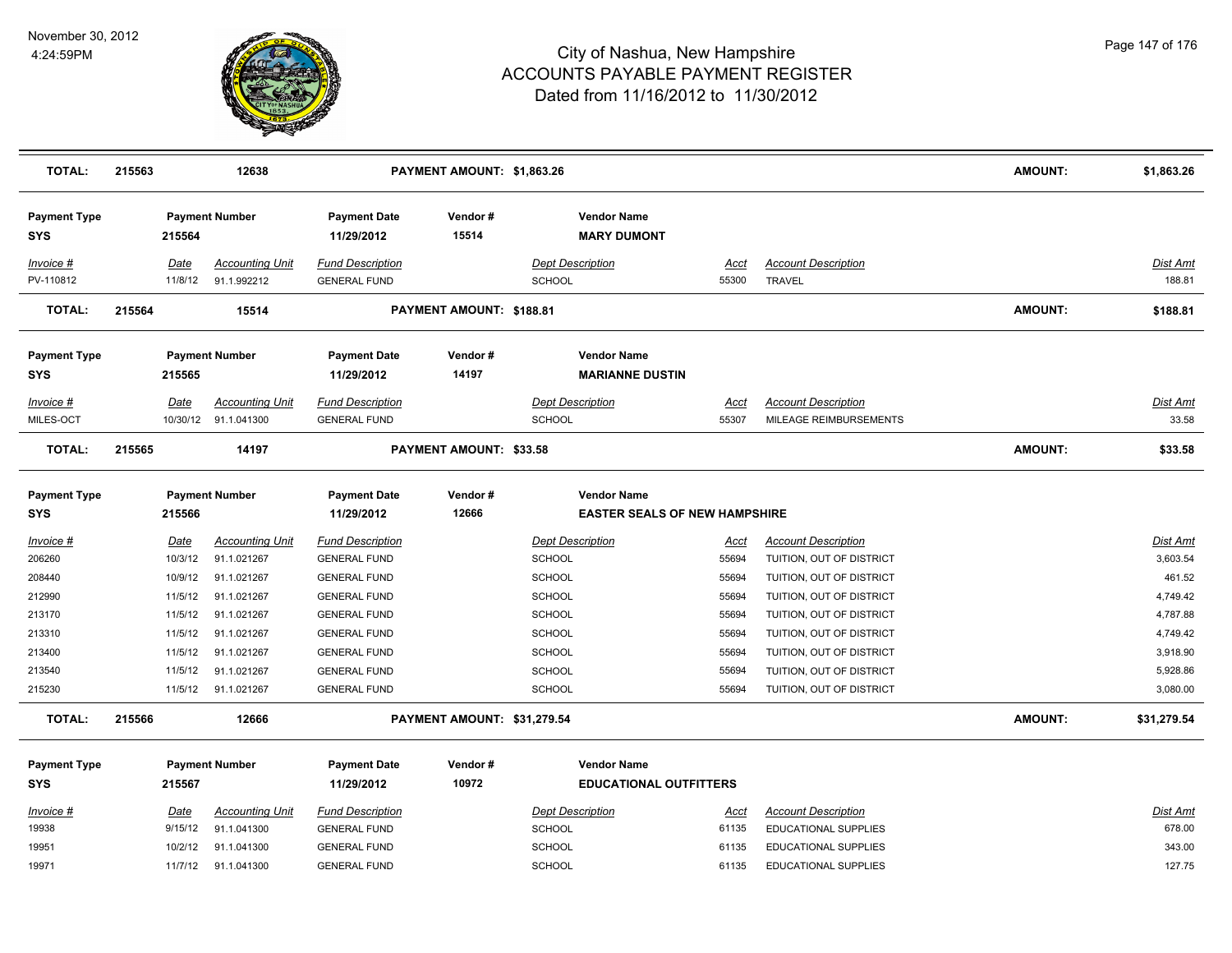

| <b>TOTAL:</b>              | 215567 |          | 10972                   |                                   | PAYMENT AMOUNT: \$1,148.75 |                                         |       |                                                              | <b>AMOUNT:</b>  | \$1,148.75 |
|----------------------------|--------|----------|-------------------------|-----------------------------------|----------------------------|-----------------------------------------|-------|--------------------------------------------------------------|-----------------|------------|
| <b>Payment Type</b><br>SYS |        | 215568   | <b>Payment Number</b>   | <b>Payment Date</b><br>11/29/2012 | Vendor#<br>12698           | <b>Vendor Name</b><br><b>FW WEBB CO</b> |       |                                                              |                 |            |
| Invoice #                  |        | Date     | <b>Accounting Unit</b>  | <b>Fund Description</b>           |                            | <b>Dept Description</b>                 | Acct  | <b>Account Description</b>                                   |                 | Dist Amt   |
| 38141481                   |        | 11/14/12 | 91.1.222620             | <b>GENERAL FUND</b>               |                            | SCHOOL                                  | 61414 | SUPPLIES, PLUMBING                                           |                 | 170.72     |
| 38151013                   |        |          | 11/15/12 91.1.222620    | <b>GENERAL FUND</b>               |                            | <b>SCHOOL</b>                           | 61414 | SUPPLIES, PLUMBING                                           |                 | 21.02      |
| <b>TOTAL:</b>              | 215568 |          | 12698                   |                                   | PAYMENT AMOUNT: \$191.74   |                                         |       |                                                              | <b>AMOUNT:</b>  | \$191.74   |
| <b>Payment Type</b>        |        |          | <b>Payment Number</b>   | <b>Payment Date</b>               | Vendor#                    | <b>Vendor Name</b>                      |       |                                                              |                 |            |
| SYS                        |        | 215569   |                         | 11/29/2012                        | 15481                      | <b>FIRST CHOICE MARINE</b>              |       |                                                              |                 |            |
| Invoice #                  |        | Date     | <b>Accounting Unit</b>  | <b>Fund Description</b>           |                            | <b>Dept Description</b>                 | Acct  | <b>Account Description</b>                                   |                 | Dist Amt   |
| <b>NOV-12</b>              |        |          | 11/19/12 91.1.041370    | <b>GENERAL FUND</b>               |                            | <b>SCHOOL</b>                           | 61135 | EDUCATIONAL SUPPLIES                                         |                 | 352.80     |
| <b>TOTAL:</b>              | 215569 |          | 15481                   |                                   | PAYMENT AMOUNT: \$352.80   |                                         |       |                                                              | <b>AMOUNT:</b>  | \$352.80   |
| <b>Payment Type</b>        |        |          | <b>Payment Number</b>   | <b>Payment Date</b>               | Vendor#                    | <b>Vendor Name</b>                      |       |                                                              |                 |            |
| SYS                        |        | 215570   |                         | 11/29/2012                        | 12720                      | <b>FIRST CHURCH</b>                     |       |                                                              |                 |            |
| Invoice #                  |        | Date     | <b>Accounting Unit</b>  | <b>Fund Description</b>           |                            | <b>Dept Description</b>                 | Acct  | <b>Account Description</b>                                   | <u>Activity</u> | Dist Amt   |
| DECEMBER 2012              |        | 11/20/12 | 91.3800.231240          | SCHOOL GRANTS FUND                |                            | <b>SCHOOL</b>                           | 54807 | <b>BUILDING RENTAL</b>                                       | 91.03763.231240 | 248.00     |
| DECEMBER 2012              |        |          | 11/20/12 91.3800.231249 | <b>SCHOOL GRANTS FUND</b>         |                            | <b>SCHOOL</b>                           | 54807 | <b>BUILDING RENTAL</b>                                       | 91.03763.231249 | 3,378.00   |
| <b>TOTAL:</b>              | 215570 |          | 12720                   |                                   | PAYMENT AMOUNT: \$3,626.00 |                                         |       |                                                              | AMOUNT:         | \$3,626.00 |
| <b>Payment Type</b>        |        |          | <b>Payment Number</b>   | <b>Payment Date</b>               | Vendor#                    | <b>Vendor Name</b>                      |       |                                                              |                 |            |
| <b>SYS</b>                 |        | 215571   |                         | 11/29/2012                        | 14227                      | <b>FIRST STUDENT INC</b>                |       |                                                              |                 |            |
| Invoice #                  |        | Date     | <b>Accounting Unit</b>  | <b>Fund Description</b>           |                            | <b>Dept Description</b>                 | Acct  | <b>Account Description</b>                                   | <u>Activity</u> | Dist Amt   |
| 17747298                   |        | 10/27/12 | 91.3800.991490          | SCHOOL GRANTS FUND                |                            | <b>SCHOOL</b>                           | 55300 | <b>TRAVEL</b>                                                | 91.03463.991490 | 2,080.08   |
| 17747299                   |        | 10/27/12 | 91.2222.991490          | AFTER SCHOOL PROGRAM              |                            | <b>SCHOOL</b>                           | 55300 | <b>TRAVEL</b>                                                |                 | 693.36     |
| 17747300                   |        | 10/27/12 | 91.3800.991490          | <b>SCHOOL GRANTS FUND</b>         |                            | SCHOOL                                  | 55300 | <b>TRAVEL</b>                                                | 91.03463.991490 | 732.24     |
| 17747416                   |        | 11/13/12 | 91.1.041469             | <b>GENERAL FUND</b>               |                            | SCHOOL                                  | 55690 | REGULAR TRANSPORTATION                                       |                 | 270.80     |
| 17747419                   |        | 11/13/12 | 91.1.031441             | <b>GENERAL FUND</b>               |                            | <b>SCHOOL</b>                           | 55690 | <b>SERVICES</b><br>REGULAR TRANSPORTATION<br><b>SERVICES</b> |                 | 359.01     |
| 17747428                   |        |          | 11/13/12 91.1.031450    | <b>GENERAL FUND</b>               |                            | <b>SCHOOL</b>                           | 55690 | REGULAR TRANSPORTATION<br><b>SERVICES</b>                    |                 | 142.37     |
| <b>TOTAL:</b>              | 215571 |          | 14227                   |                                   | PAYMENT AMOUNT: \$4,277.86 |                                         |       |                                                              | <b>AMOUNT:</b>  | \$4,277.86 |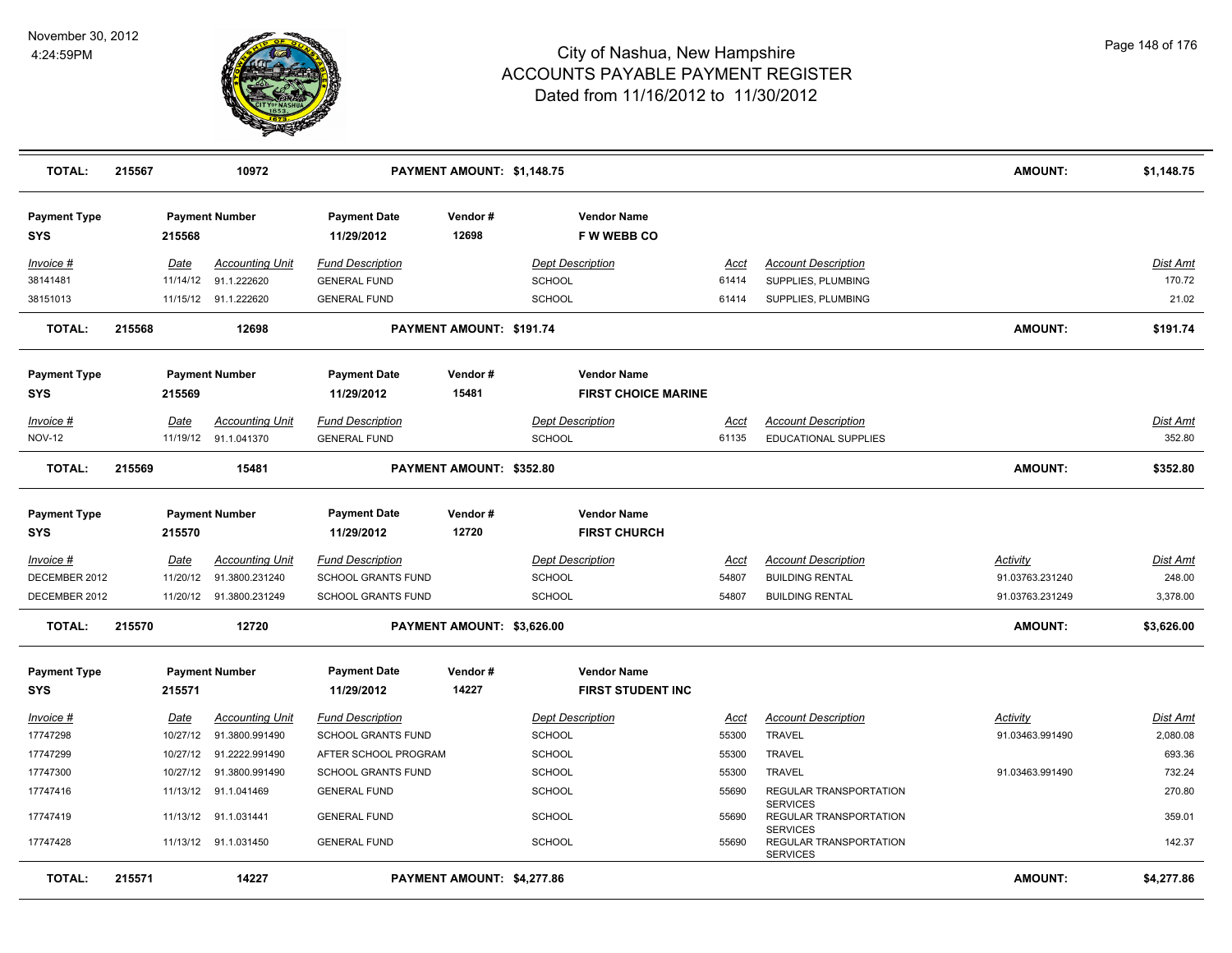

| <b>Payment Type</b> |        |             | <b>Payment Number</b>   | <b>Payment Date</b>     | Vendor#                         |                         | <b>Vendor Name</b>               |             |                            |                 |                 |
|---------------------|--------|-------------|-------------------------|-------------------------|---------------------------------|-------------------------|----------------------------------|-------------|----------------------------|-----------------|-----------------|
| <b>SYS</b>          |        | 215572      |                         | 11/29/2012              | 15527                           |                         | <b>ANDREA FISHER</b>             |             |                            |                 |                 |
| Invoice #           |        | Date        | <b>Accounting Unit</b>  | <b>Fund Description</b> |                                 | <b>Dept Description</b> |                                  | Acct        | <b>Account Description</b> |                 | <b>Dist Amt</b> |
| PV-92812            |        | 11/8/12     | 91.1.031160             | <b>GENERAL FUND</b>     |                                 | <b>SCHOOL</b>           |                                  | 55300       | <b>TRAVEL</b>              |                 | 100.00          |
| <b>TOTAL:</b>       | 215572 |             | 15527                   |                         | PAYMENT AMOUNT: \$100.00        |                         |                                  |             |                            | <b>AMOUNT:</b>  | \$100.00        |
| <b>Payment Type</b> |        |             | <b>Payment Number</b>   | <b>Payment Date</b>     | Vendor#                         |                         | <b>Vendor Name</b>               |             |                            |                 |                 |
| <b>SYS</b>          |        | 215573      |                         | 11/29/2012              | 12735                           |                         | <b>FOLLETT LIBRARY RESOURCES</b> |             |                            |                 |                 |
| Invoice #           |        | Date        | <b>Accounting Unit</b>  | <b>Fund Description</b> |                                 | <b>Dept Description</b> |                                  | Acct        | <b>Account Description</b> |                 | <b>Dist Amt</b> |
| 697171-2            |        | 11/8/12     | 91.1.152220             | <b>GENERAL FUND</b>     |                                 | <b>SCHOOL</b>           |                                  | 61814       | <b>MEDIA</b>               |                 | 188.90          |
| <b>TOTAL:</b>       | 215573 |             | 12735                   |                         | <b>PAYMENT AMOUNT: \$188.90</b> |                         |                                  |             |                            | <b>AMOUNT:</b>  | \$188.90        |
| <b>Payment Type</b> |        |             | <b>Payment Number</b>   | <b>Payment Date</b>     | Vendor#                         |                         | <b>Vendor Name</b>               |             |                            |                 |                 |
| <b>SYS</b>          |        | 215574      |                         | 11/29/2012              | 15516                           |                         | <b>JILL RYAN FORTIER</b>         |             |                            |                 |                 |
| Invoice #           |        | Date        | <b>Accounting Unit</b>  | <b>Fund Description</b> |                                 | <b>Dept Description</b> |                                  | <u>Acct</u> | <b>Account Description</b> |                 | <b>Dist Amt</b> |
| OCT-12              |        |             | 11/14/12 91.2222.991490 | AFTER SCHOOL PROGRAM    |                                 | <b>SCHOOL</b>           |                                  | 61299       | MISCELLANEOUS SUPPLIES     |                 | 52.85           |
| TOTAL:              | 215574 |             | 15516                   |                         | <b>PAYMENT AMOUNT: \$52.85</b>  |                         |                                  |             |                            | <b>AMOUNT:</b>  | \$52.85         |
| <b>Payment Type</b> |        |             | <b>Payment Number</b>   | <b>Payment Date</b>     | Vendor#                         |                         | <b>Vendor Name</b>               |             |                            |                 |                 |
| <b>SYS</b>          |        | 215575      |                         | 11/29/2012              | 15270                           |                         | <b>MARK FRASER</b>               |             |                            |                 |                 |
| $Invoice$ #         |        | <b>Date</b> | <b>Accounting Unit</b>  | <b>Fund Description</b> |                                 | <b>Dept Description</b> |                                  | <u>Acct</u> | <b>Account Description</b> |                 | <b>Dist Amt</b> |
| 110312-04           |        | 11/3/12     | 91.1.041441             | <b>GENERAL FUND</b>     |                                 | <b>SCHOOL</b>           |                                  | 55642       | <b>GAME OFFICIALS</b>      |                 | 80.00           |
| <b>TOTAL:</b>       | 215575 |             | 15270                   |                         | PAYMENT AMOUNT: \$80.00         |                         |                                  |             |                            | <b>AMOUNT:</b>  | \$80.00         |
| <b>Payment Type</b> |        |             | <b>Payment Number</b>   | <b>Payment Date</b>     | Vendor#                         |                         | <b>Vendor Name</b>               |             |                            |                 |                 |
| <b>SYS</b>          |        | 215576      |                         | 11/29/2012              | 15264                           |                         | <b>CHANTEL FRENETTE</b>          |             |                            |                 |                 |
| Invoice #           |        | Date        | <b>Accounting Unit</b>  | <b>Fund Description</b> |                                 | <b>Dept Description</b> |                                  | <u>Acct</u> | <b>Account Description</b> | Activity        | <b>Dist Amt</b> |
| NOV 13-12           |        | 11/21/12    | 91.3800.991490          | SCHOOL GRANTS FUND      |                                 | SCHOOL                  |                                  | 61299       | MISCELLANEOUS SUPPLIES     | 91.03463.991490 | 2.00            |
| <b>NOV-12</b>       |        | 11/8/12     | 91.3800.991490          | SCHOOL GRANTS FUND      |                                 | SCHOOL                  |                                  | 61299       | MISCELLANEOUS SUPPLIES     | 91.03463.991490 | 28.72           |
| <b>TOTAL:</b>       | 215576 |             | 15264                   |                         | <b>PAYMENT AMOUNT: \$30.72</b>  |                         |                                  |             |                            | <b>AMOUNT:</b>  | \$30.72         |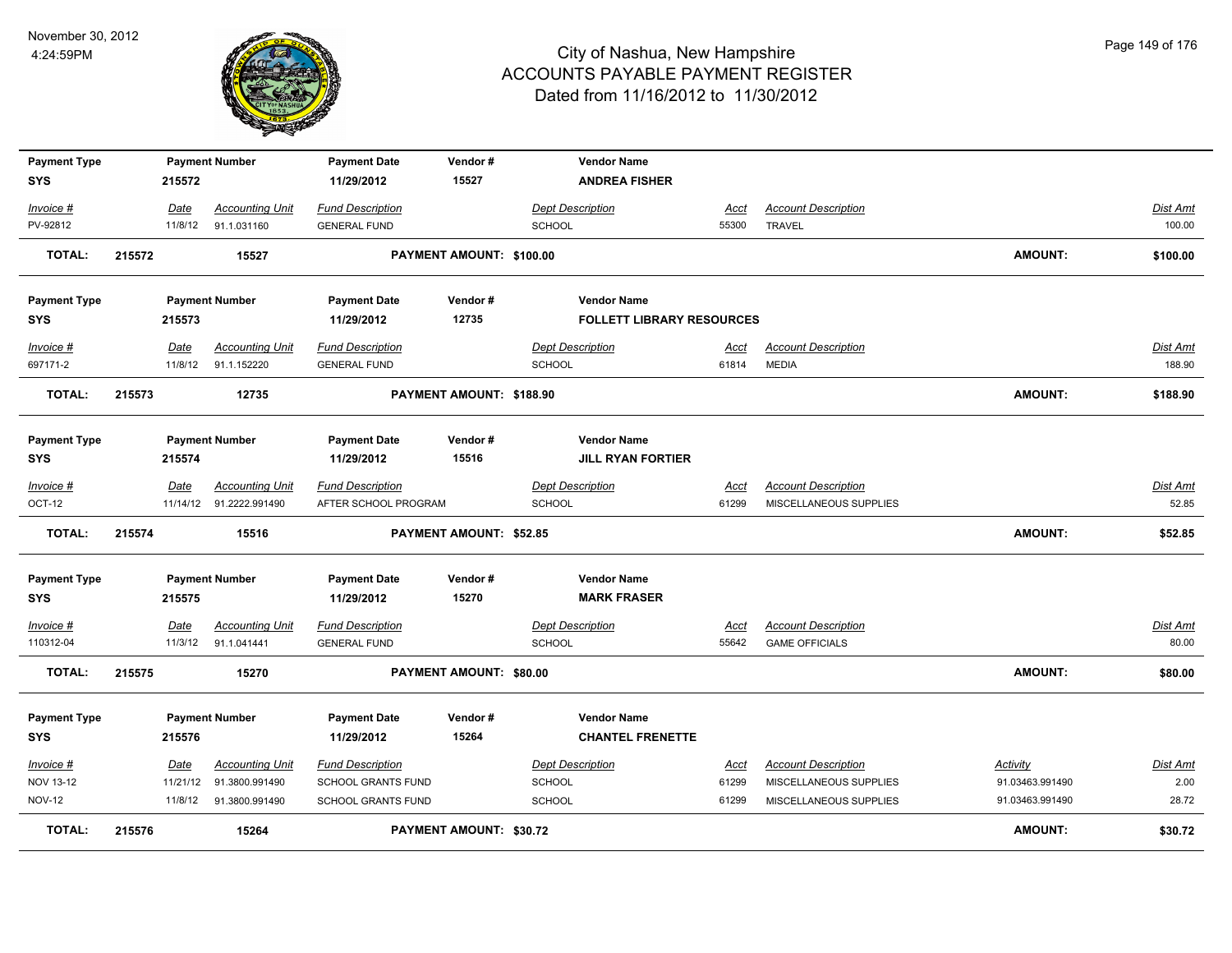

| <b>Payment Type</b> |             | <b>Payment Number</b>    | <b>Payment Date</b>     | Vendor#                     | <b>Vendor Name</b>         |             |                             |                 |                 |
|---------------------|-------------|--------------------------|-------------------------|-----------------------------|----------------------------|-------------|-----------------------------|-----------------|-----------------|
| SYS                 | 215577      |                          | 11/29/2012              | 12751                       | <b>FREY SCIENTIFIC</b>     |             |                             |                 |                 |
| Invoice #           | Date        | <b>Accounting Unit</b>   | <b>Fund Description</b> |                             | <b>Dept Description</b>    | Acct        | <b>Account Description</b>  |                 | Dist Amt        |
| 202500945798        | 11/8/12     | 91.1.061113              | <b>GENERAL FUND</b>     |                             | <b>SCHOOL</b>              | 61135       | EDUCATIONAL SUPPLIES        |                 | 117.34          |
| <b>TOTAL:</b>       | 215577      | 12751                    |                         | PAYMENT AMOUNT: \$117.34    |                            |             |                             | <b>AMOUNT:</b>  | \$117.34        |
| <b>Payment Type</b> |             | <b>Payment Number</b>    | <b>Payment Date</b>     | Vendor#                     | <b>Vendor Name</b>         |             |                             |                 |                 |
| <b>SYS</b>          | 215578      |                          | 11/29/2012              | 10222                       | <b>GALE ASSOCIATES INC</b> |             |                             |                 |                 |
| <u>Invoice #</u>    | <u>Date</u> | <b>Accounting Unit</b>   | <b>Fund Description</b> |                             | <b>Dept Description</b>    | <u>Acct</u> | <b>Account Description</b>  | <b>Activity</b> | <u>Dist Amt</u> |
| 1210278             |             | 11/15/12 91.1001.994600  | CAPITAL IMPROVEMENTS    |                             | <b>SCHOOL</b>              | 81100       | <b>CAPITAL IMPROVEMENTS</b> | 1075.91.13.01   | 15,716.00       |
| <b>TOTAL:</b>       | 215578      | 10222                    |                         | PAYMENT AMOUNT: \$15,716.00 |                            |             |                             | <b>AMOUNT:</b>  | \$15,716.00     |
| <b>Payment Type</b> |             | <b>Payment Number</b>    | <b>Payment Date</b>     | Vendor#                     | <b>Vendor Name</b>         |             |                             |                 |                 |
| <b>SYS</b>          | 215579      |                          | 11/29/2012              | 14247                       | <b>GARELICK FARMS LYNN</b> |             |                             |                 |                 |
| <u>Invoice #</u>    | <u>Date</u> | <b>Accounting Unit</b>   | <b>Fund Description</b> |                             | <b>Dept Description</b>    | <u>Acct</u> | <b>Account Description</b>  | <b>Activity</b> | Dist Amt        |
| 9858083             | 11/3/12     | 91.2100.033120           | <b>FOOD SERVICES</b>    |                             | <b>SCHOOL</b>              | 61214       | FOOD, FOOD SERVICE PROGRAM  |                 | 1,018.09        |
| 9858084             | 11/3/12     | 91.2100.133120           | <b>FOOD SERVICES</b>    |                             | SCHOOL                     | 61214       | FOOD, FOOD SERVICE PROGRAM  |                 | 259.89          |
| 9858085             | 11/3/12     | 91.2100.113120           | <b>FOOD SERVICES</b>    |                             | <b>SCHOOL</b>              | 61214       | FOOD, FOOD SERVICE PROGRAM  |                 | 351.39          |
| 9858086             | 11/3/12     | 91.2100.123120           | <b>FOOD SERVICES</b>    |                             | SCHOOL                     | 61214       | FOOD, FOOD SERVICE PROGRAM  |                 | 268.82          |
| 9858087             | 11/3/12     | 91.2100.163120           | <b>FOOD SERVICES</b>    |                             | <b>SCHOOL</b>              | 61214       | FOOD, FOOD SERVICE PROGRAM  |                 | 368.67          |
| 9858088             | 11/3/12     | 91.2100.093120           | <b>FOOD SERVICES</b>    |                             | SCHOOL                     | 61214       | FOOD, FOOD SERVICE PROGRAM  |                 | 382.36          |
| 9858089             | 11/3/12     | 91.2100.143120           | <b>FOOD SERVICES</b>    |                             | <b>SCHOOL</b>              | 61214       | FOOD, FOOD SERVICE PROGRAM  |                 | 199.35          |
| 9858090             | 11/3/12     | 91.2100.153120           | <b>FOOD SERVICES</b>    |                             | <b>SCHOOL</b>              | 61214       | FOOD, FOOD SERVICE PROGRAM  |                 | 365.19          |
| 9858091             | 11/3/12     | 91.2100.063120           | <b>FOOD SERVICES</b>    |                             | <b>SCHOOL</b>              | 61214       | FOOD, FOOD SERVICE PROGRAM  |                 | 225.87          |
| 9858092             | 11/3/12     | 91.2100.193120           | <b>FOOD SERVICES</b>    |                             | <b>SCHOOL</b>              | 61214       | FOOD, FOOD SERVICE PROGRAM  |                 | 144.14          |
| 9858093             | 11/3/12     | 91.2100.163120           | <b>FOOD SERVICES</b>    |                             | <b>SCHOOL</b>              | 61214       | FOOD, FOOD SERVICE PROGRAM  |                 | 507.02          |
| 9858094             | 11/3/12     | 91.2100.203120           | <b>FOOD SERVICES</b>    |                             | SCHOOL                     | 61214       | FOOD, FOOD SERVICE PROGRAM  |                 | 169.34          |
| 9858095             | 11/3/12     | 91.2100.053120           | <b>FOOD SERVICES</b>    |                             | <b>SCHOOL</b>              | 61214       | FOOD, FOOD SERVICE PROGRAM  |                 | 864.62          |
| 9858096             | 11/3/12     | 91.2100.043120           | <b>FOOD SERVICES</b>    |                             | SCHOOL                     | 61214       | FOOD, FOOD SERVICE PROGRAM  |                 | 1,107.62        |
| 9858100             | 11/3/12     | 91.2100.103120           | <b>FOOD SERVICES</b>    |                             | <b>SCHOOL</b>              | 61214       | FOOD, FOOD SERVICE PROGRAM  |                 | 183.54          |
| 9858101             | 11/3/12     | 91.2100.173120           | <b>FOOD SERVICES</b>    |                             | <b>SCHOOL</b>              | 61214       | FOOD, FOOD SERVICE PROGRAM  |                 | 143.52          |
| 9858102             | 11/3/12     | 91.2100.073120           | <b>FOOD SERVICES</b>    |                             | <b>SCHOOL</b>              | 61214       | FOOD, FOOD SERVICE PROGRAM  |                 | 730.20          |
| 9872773             |             | 11/10/12  91.2100.033120 | <b>FOOD SERVICES</b>    |                             | <b>SCHOOL</b>              | 61214       | FOOD, FOOD SERVICE PROGRAM  |                 | 1,360.01        |
| 9872774             |             | 11/10/12 91.2100.133120  | <b>FOOD SERVICES</b>    |                             | <b>SCHOOL</b>              | 61214       | FOOD, FOOD SERVICE PROGRAM  |                 | 345.14          |
| 9872775             |             | 11/10/12 91.2100.113120  | <b>FOOD SERVICES</b>    |                             | SCHOOL                     | 61214       | FOOD, FOOD SERVICE PROGRAM  |                 | 291.85          |
| 9872776             |             | 11/10/12 91.2100.123120  | <b>FOOD SERVICES</b>    |                             | SCHOOL                     | 61214       | FOOD, FOOD SERVICE PROGRAM  |                 | 227.48          |
| 9872777             |             | 11/10/12 91.2100.183120  | <b>FOOD SERVICES</b>    |                             | SCHOOL                     | 61214       | FOOD, FOOD SERVICE PROGRAM  |                 | 304.03          |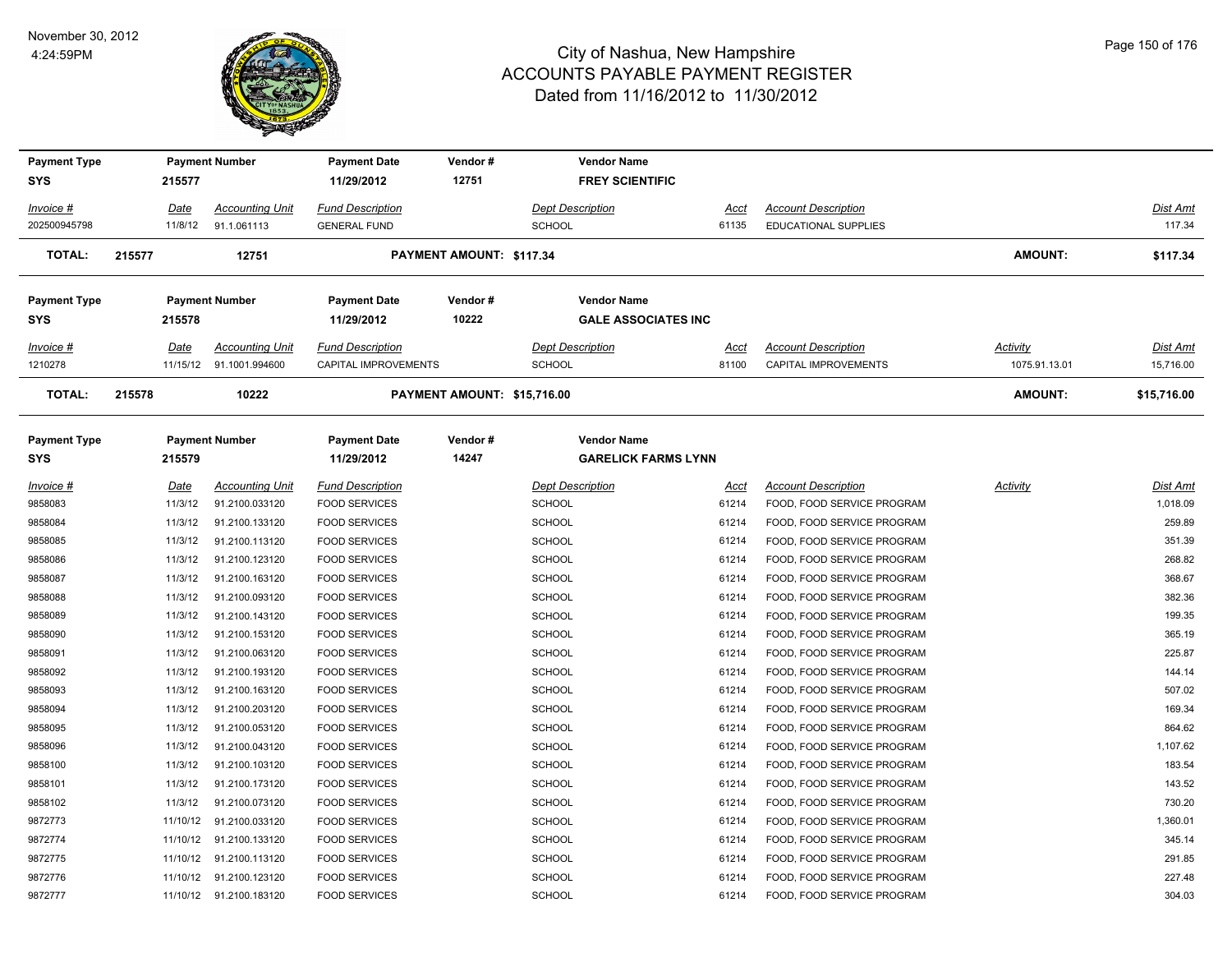

| <b>TOTAL:</b> | 215579   | 14247                   | PAYMENT AMOUNT: \$20,781.69 |               |       |                            | <b>AMOUNT:</b>  | \$20,781.69 |
|---------------|----------|-------------------------|-----------------------------|---------------|-------|----------------------------|-----------------|-------------|
| 9872793       |          | 11/10/12 91.3800.991490 | <b>SCHOOL GRANTS FUND</b>   | <b>SCHOOL</b> | 61299 | MISCELLANEOUS SUPPLIES     | 91.03463.991490 | 46.40       |
| 9872792       | 11/10/12 | 91.2100.203120          | <b>FOOD SERVICES</b>        | <b>SCHOOL</b> | 61214 | FOOD, FOOD SERVICE PROGRAM |                 | 160.12      |
| 9872792       | 11/10/12 | 91.2100.193120          | <b>FOOD SERVICES</b>        | <b>SCHOOL</b> | 61214 | FOOD, FOOD SERVICE PROGRAM |                 | 136.74      |
| 9872792       | 11/10/12 | 91.2100.183120          | <b>FOOD SERVICES</b>        | <b>SCHOOL</b> | 61214 | FOOD, FOOD SERVICE PROGRAM |                 | 158.25      |
| 9872792       | 11/10/12 | 91.2100.173120          | <b>FOOD SERVICES</b>        | <b>SCHOOL</b> | 61214 | FOOD, FOOD SERVICE PROGRAM |                 | 180.69      |
| 9872792       | 11/10/12 | 91.2100.163120          | <b>FOOD SERVICES</b>        | <b>SCHOOL</b> | 61214 | FOOD, FOOD SERVICE PROGRAM |                 | 273.96      |
| 9872792       | 11/10/12 | 91.2100.153120          | <b>FOOD SERVICES</b>        | <b>SCHOOL</b> | 61214 | FOOD, FOOD SERVICE PROGRAM |                 | 300.14      |
| 9872792       |          | 11/10/12 91.2100.143120 | <b>FOOD SERVICES</b>        | <b>SCHOOL</b> | 61214 | FOOD, FOOD SERVICE PROGRAM |                 | 254.55      |
| 9872792       |          | 11/10/12 91.2100.133120 | <b>FOOD SERVICES</b>        | <b>SCHOOL</b> | 61214 | FOOD, FOOD SERVICE PROGRAM |                 | 184.66      |
| 9872792       | 11/10/12 | 91.2100.123120          | <b>FOOD SERVICES</b>        | <b>SCHOOL</b> | 61214 | FOOD. FOOD SERVICE PROGRAM |                 | 133.24      |
| 9872792       |          | 11/10/12 91.2100.113120 | <b>FOOD SERVICES</b>        | <b>SCHOOL</b> | 61214 | FOOD, FOOD SERVICE PROGRAM |                 | 183.26      |
| 9872792       |          | 11/10/12 91.2100.103120 | <b>FOOD SERVICES</b>        | <b>SCHOOL</b> | 61214 | FOOD, FOOD SERVICE PROGRAM |                 | 200.56      |
| 9872792       | 11/10/12 | 91.2100.093120          | <b>FOOD SERVICES</b>        | <b>SCHOOL</b> | 61214 | FOOD. FOOD SERVICE PROGRAM |                 | 171.33      |
| 9872790       | 11/10/12 | 91.2100.073120          | <b>FOOD SERVICES</b>        | <b>SCHOOL</b> | 61214 | FOOD, FOOD SERVICE PROGRAM |                 | 1,029.82    |
| 9872789       |          | 11/10/12 91.2100.173120 | <b>FOOD SERVICES</b>        | <b>SCHOOL</b> | 61214 | FOOD, FOOD SERVICE PROGRAM |                 | 381.15      |
| 9872788       | 11/10/12 | 91.2100.103120          | <b>FOOD SERVICES</b>        | <b>SCHOOL</b> | 61214 | FOOD, FOOD SERVICE PROGRAM |                 | 347.58      |
| 9872787       |          | 11/10/12 91.2222.991490 | AFTER SCHOOL PROGRAM        | <b>SCHOOL</b> | 61299 | MISCELLANEOUS SUPPLIES     |                 | 85.65       |
| 9872786       |          | 11/10/12 91.2100.043120 | <b>FOOD SERVICES</b>        | <b>SCHOOL</b> | 61214 | FOOD, FOOD SERVICE PROGRAM |                 | 1,573.31    |
| 9872785       | 11/10/12 | 91.2100.053120          | <b>FOOD SERVICES</b>        | <b>SCHOOL</b> | 61214 | FOOD, FOOD SERVICE PROGRAM |                 | 1,086.78    |
| 9872784       |          | 11/10/12 91.2100.203120 | <b>FOOD SERVICES</b>        | <b>SCHOOL</b> | 61214 | FOOD, FOOD SERVICE PROGRAM |                 | 426.77      |
| 9872783       |          | 11/10/12 91.2100.163120 | <b>FOOD SERVICES</b>        | <b>SCHOOL</b> | 61214 | FOOD. FOOD SERVICE PROGRAM |                 | 630.81      |
| 9872782       | 11/10/12 | 91.2100.193120          | <b>FOOD SERVICES</b>        | <b>SCHOOL</b> | 61214 | FOOD, FOOD SERVICE PROGRAM |                 | 453.59      |
| 9872781       |          | 11/10/12 91.2100.063120 | <b>FOOD SERVICES</b>        | <b>SCHOOL</b> | 61214 | FOOD, FOOD SERVICE PROGRAM |                 | 858.20      |
| 9872780       |          | 11/10/12 91.2100.153120 | <b>FOOD SERVICES</b>        | <b>SCHOOL</b> | 61214 | FOOD. FOOD SERVICE PROGRAM |                 | 773.36      |
| 9872779       |          | 11/10/12 91.2100.143120 | <b>FOOD SERVICES</b>        | <b>SCHOOL</b> | 61214 | FOOD, FOOD SERVICE PROGRAM |                 | 649.68      |
| 9872778       |          | 11/10/12 91.2100.093120 | <b>FOOD SERVICES</b>        | <b>SCHOOL</b> | 61214 | FOOD, FOOD SERVICE PROGRAM |                 | 282.95      |

| <b>Payment Type</b><br><b>SYS</b> | 215580   | <b>Payment Number</b>  | <b>Payment Date</b><br>11/29/2012 | Vendor#<br>12771 | <b>Vendor Name</b>      | <b>GENERAL LINEN SERVICE INC</b> |                             |           |
|-----------------------------------|----------|------------------------|-----------------------------------|------------------|-------------------------|----------------------------------|-----------------------------|-----------|
| Invoice #                         | Date     | <b>Accounting Unit</b> | <b>Fund Description</b>           |                  | <b>Dept Description</b> | <u>Acct</u>                      | <b>Account Description</b>  | Dist Amt  |
| 977800                            | 10/1/12  | 91.1.041300            | <b>GENERAL FUND</b>               |                  | <b>SCHOOL</b>           | 61135                            | <b>EDUCATIONAL SUPPLIES</b> | 51.79     |
| 981406                            | 10/8/12  | 91.1.041300            | <b>GENERAL FUND</b>               |                  | <b>SCHOOL</b>           | 61135                            | <b>EDUCATIONAL SUPPLIES</b> | 65.09     |
| 984980                            | 10/15/12 | 91.1.041300            | <b>GENERAL FUND</b>               |                  | <b>SCHOOL</b>           | 61135                            | <b>EDUCATIONAL SUPPLIES</b> | 93.69     |
| 988529                            | 10/22/12 | 91.1.041300            | <b>GENERAL FUND</b>               |                  | <b>SCHOOL</b>           | 61135                            | <b>EDUCATIONAL SUPPLIES</b> | 52.90     |
| 992132                            |          | 10/29/12 91.1.041300   | <b>GENERAL FUND</b>               |                  | <b>SCHOOL</b>           | 61135                            | EDUCATIONAL SUPPLIES        | 74.67     |
| 999205                            | 11/12/12 | 91.1.041300            | <b>GENERAL FUND</b>               |                  | <b>SCHOOL</b>           | 61135                            | EDUCATIONAL SUPPLIES        | 105.11    |
| C0967887                          | 9/7/12   | 91.1.041300            | <b>GENERAL FUND</b>               |                  | <b>SCHOOL</b>           | 61135                            | <b>EDUCATIONAL SUPPLIES</b> | $-121.50$ |
|                                   |          |                        |                                   |                  |                         |                                  |                             |           |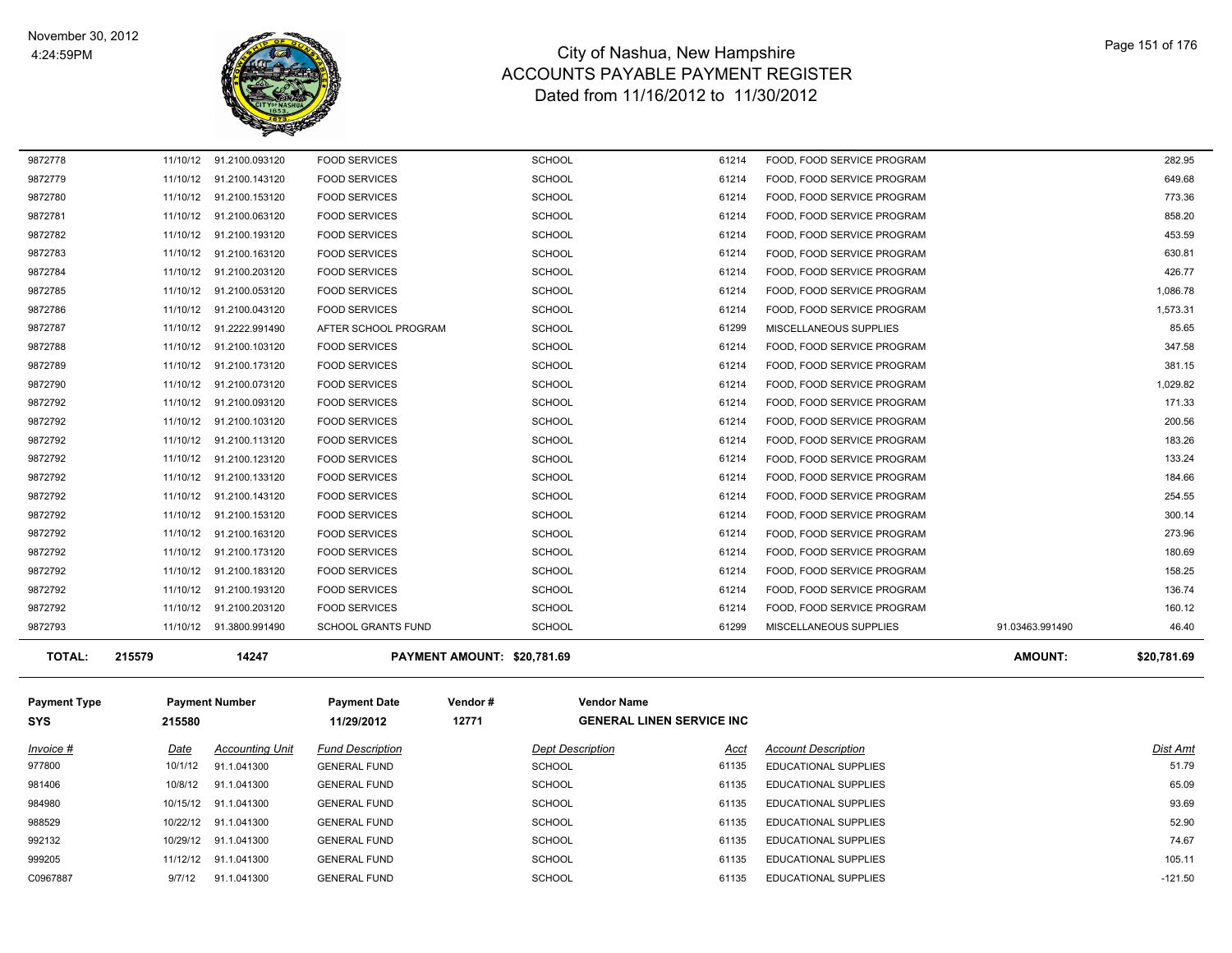

| <b>TOTAL:</b>                     | 215580      | 12771                                              |                                              | PAYMENT AMOUNT: \$321.75   |                                             |                |                                                          | <b>AMOUNT:</b>  | \$321.75          |
|-----------------------------------|-------------|----------------------------------------------------|----------------------------------------------|----------------------------|---------------------------------------------|----------------|----------------------------------------------------------|-----------------|-------------------|
| <b>Payment Type</b><br><b>SYS</b> | 215581      | <b>Payment Number</b>                              | <b>Payment Date</b><br>11/29/2012            | Vendor#<br>14255           | <b>Vendor Name</b><br><b>GILLS PIZZA CO</b> |                |                                                          |                 |                   |
| Invoice #                         | <b>Date</b> | <b>Accounting Unit</b>                             | <b>Fund Description</b>                      |                            | <b>Dept Description</b>                     | <u>Acct</u>    | <b>Account Description</b>                               |                 | Dist Amt          |
| 5991                              | 11/2/12     | 91.2100.063120                                     | <b>FOOD SERVICES</b>                         |                            | SCHOOL                                      | 61214          | FOOD, FOOD SERVICE PROGRAM                               |                 | 424.70            |
| 6051                              | 11/9/12     | 91.2100.063120                                     | <b>FOOD SERVICES</b>                         |                            | <b>SCHOOL</b>                               | 61214          | FOOD, FOOD SERVICE PROGRAM                               |                 | 556.40            |
| 6148                              |             | 11/16/12 91.2100.043120                            | <b>FOOD SERVICES</b>                         |                            | <b>SCHOOL</b>                               | 61214          | FOOD, FOOD SERVICE PROGRAM                               |                 | 624.00            |
| 6149                              |             | 11/16/12 91.2100.033120                            | <b>FOOD SERVICES</b>                         |                            | <b>SCHOOL</b>                               | 61214          | FOOD, FOOD SERVICE PROGRAM                               |                 | 561.00            |
| 6150                              |             | 11/16/12 91.2100.063120                            | <b>FOOD SERVICES</b>                         |                            | <b>SCHOOL</b>                               | 61214          | FOOD, FOOD SERVICE PROGRAM                               |                 | 433.30            |
| 6152                              |             | 11/16/12 91.2100.073120                            | <b>FOOD SERVICES</b>                         |                            | SCHOOL                                      | 61214          | FOOD, FOOD SERVICE PROGRAM                               |                 | 556.10            |
| 6173                              |             | 11/20/12 91.2100.043120                            | <b>FOOD SERVICES</b>                         |                            | SCHOOL                                      | 61214          | FOOD, FOOD SERVICE PROGRAM                               |                 | 259.50            |
| 6174                              |             | 11/20/12 91.2100.033120                            | <b>FOOD SERVICES</b>                         |                            | <b>SCHOOL</b>                               | 61214          | FOOD, FOOD SERVICE PROGRAM                               |                 | 124.00            |
| 6175                              |             | 11/20/12 91.2100.073120                            | <b>FOOD SERVICES</b>                         |                            | <b>SCHOOL</b>                               | 61214          | FOOD, FOOD SERVICE PROGRAM                               |                 | 249.00            |
| 6176                              |             | 11/20/12 91.2100.063120                            | <b>FOOD SERVICES</b>                         |                            | <b>SCHOOL</b>                               | 61214          | FOOD, FOOD SERVICE PROGRAM                               |                 | 200.00            |
| 6177                              |             | 11/20/12 91.2100.053120                            | <b>FOOD SERVICES</b>                         |                            | <b>SCHOOL</b>                               | 61214          | FOOD, FOOD SERVICE PROGRAM                               |                 | 217.00            |
| <b>TOTAL:</b>                     | 215581      | 14255                                              |                                              | PAYMENT AMOUNT: \$4,205.00 |                                             |                |                                                          | <b>AMOUNT:</b>  | \$4,205.00        |
| <b>Payment Type</b>               |             | <b>Payment Number</b>                              | <b>Payment Date</b>                          | Vendor#                    | <b>Vendor Name</b>                          |                |                                                          |                 |                   |
| <b>SYS</b>                        | 215582      |                                                    | 11/29/2012                                   | 12196                      | <b>TRACY GRAY</b>                           |                |                                                          |                 |                   |
| Invoice #                         | Date        | <b>Accounting Unit</b>                             | <b>Fund Description</b>                      |                            | <b>Dept Description</b>                     | <u>Acct</u>    | <b>Account Description</b>                               | <b>Activity</b> | <u>Dist Amt</u>   |
| <b>NOV-12</b>                     |             | 11/21/12 91.3800.991490                            | <b>SCHOOL GRANTS FUND</b>                    |                            | <b>SCHOOL</b>                               | 61299          | MISCELLANEOUS SUPPLIES                                   | 91.03463.991490 | 39.00             |
| <b>TOTAL:</b>                     | 215582      | 12196                                              |                                              | PAYMENT AMOUNT: \$39.00    |                                             |                |                                                          | <b>AMOUNT:</b>  | \$39.00           |
| <b>Payment Type</b>               |             | <b>Payment Number</b>                              | <b>Payment Date</b>                          | Vendor#                    | <b>Vendor Name</b>                          |                |                                                          |                 |                   |
| <b>SYS</b>                        | 215583      |                                                    | 11/29/2012                                   | 14271                      | <b>GREAT STATE BEVERAGES INC</b>            |                |                                                          |                 |                   |
|                                   |             |                                                    |                                              |                            |                                             |                |                                                          |                 |                   |
| <u>Invoice #</u>                  | <b>Date</b> | <b>Accounting Unit</b>                             | <b>Fund Description</b>                      |                            | <b>Dept Description</b>                     | <u>Acct</u>    | <b>Account Description</b>                               |                 | Dist Amt<br>63.10 |
| 0481789                           |             | 11/16/12 91.2100.043120                            | <b>FOOD SERVICES</b>                         |                            | <b>SCHOOL</b>                               | 61214          | FOOD, FOOD SERVICE PROGRAM                               |                 | 40.80             |
| 0481804<br>480627                 |             | 11/16/12 91.2100.033120<br>11/14/12 91.2100.043120 | <b>FOOD SERVICES</b><br><b>FOOD SERVICES</b> |                            | <b>SCHOOL</b><br><b>SCHOOL</b>              | 61214<br>61214 | FOOD, FOOD SERVICE PROGRAM<br>FOOD, FOOD SERVICE PROGRAM |                 | 237.97            |
|                                   |             |                                                    |                                              |                            |                                             |                |                                                          |                 |                   |
| <b>TOTAL:</b>                     | 215583      | 14271                                              |                                              | PAYMENT AMOUNT: \$341.87   |                                             |                |                                                          | <b>AMOUNT:</b>  | \$341.87          |
| <b>Payment Type</b>               |             | <b>Payment Number</b>                              | <b>Payment Date</b>                          | Vendor#                    | <b>Vendor Name</b>                          |                |                                                          |                 |                   |
| <b>SYS</b>                        | 215584      |                                                    | 11/29/2012                                   | 14272                      | <b>GREATER LAWRENCE ED COLLABORAT</b>       |                |                                                          |                 |                   |
| Invoice #                         | Date        | <b>Accounting Unit</b>                             | <b>Fund Description</b>                      |                            | <b>Dept Description</b>                     | Acct           | <b>Account Description</b>                               |                 | Dist Amt          |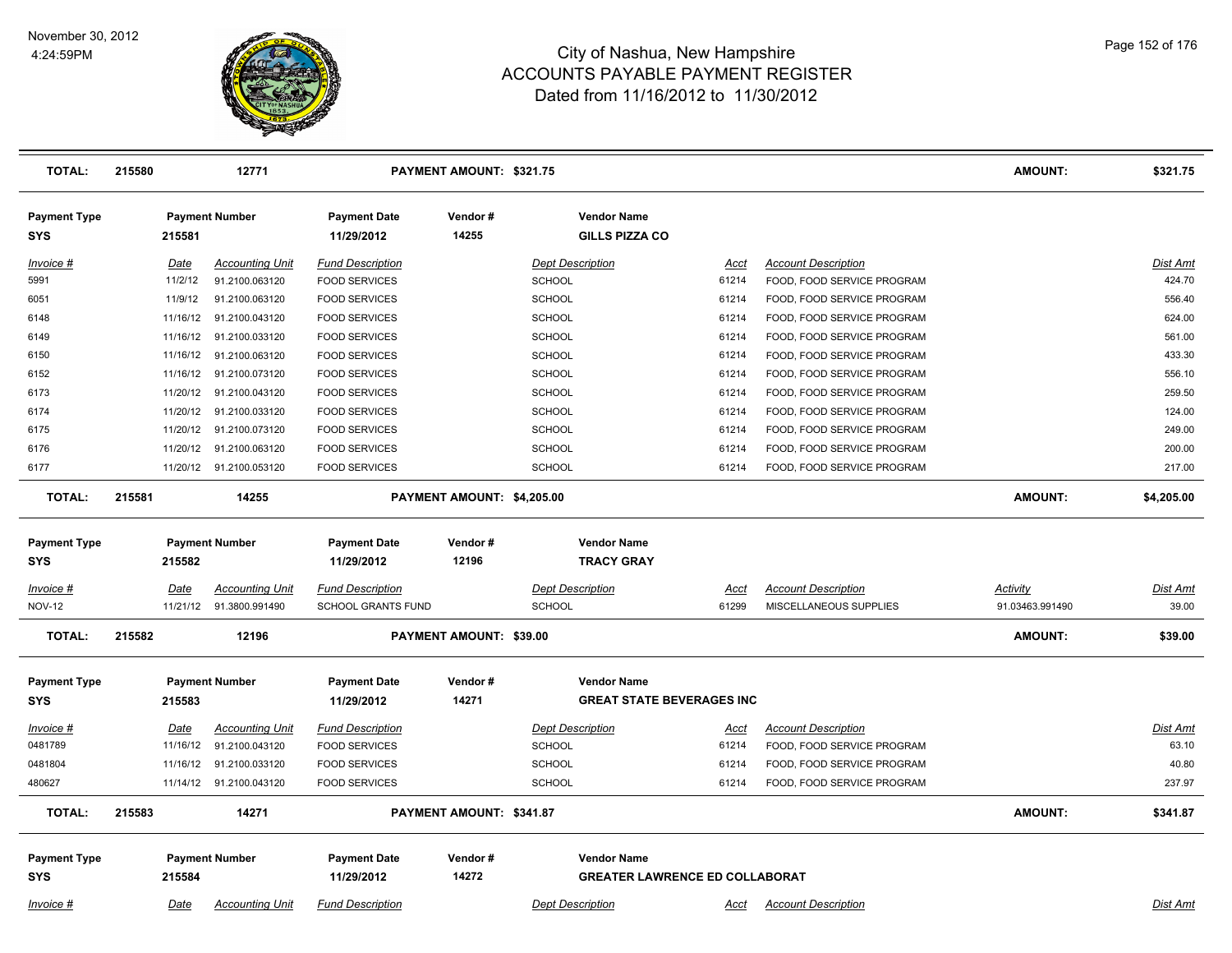

| <b>TOTAL:</b>                        | 215587 |                         | 14287                                    |                                                      | <b>PAYMENT AMOUNT: \$377.99</b> |                                          |                                        |                      |                                                      | <b>AMOUNT:</b>              | \$377.99           |
|--------------------------------------|--------|-------------------------|------------------------------------------|------------------------------------------------------|---------------------------------|------------------------------------------|----------------------------------------|----------------------|------------------------------------------------------|-----------------------------|--------------------|
| LA09VA                               |        |                         | 10/15/12 91.2247.041387                  | <b>CULINARY ARTS</b>                                 |                                 | <b>SCHOOL</b>                            |                                        | 61135                | EDUCATIONAL SUPPLIES                                 |                             | 35.46              |
| 49359756                             |        | 11/9/12                 | 91.1.041340                              | <b>GENERAL FUND</b>                                  |                                 | <b>SCHOOL</b>                            |                                        | 61135                | EDUCATIONAL SUPPLIES                                 |                             | 40.62              |
| 49153019                             |        | 10/31/12                | 91.1.041340                              | <b>GENERAL FUND</b>                                  |                                 | <b>SCHOOL</b>                            |                                        | 61135                | EDUCATIONAL SUPPLIES                                 |                             | 44.82              |
| 49017033                             |        | 10/25/12                | 91.1.041340                              | <b>GENERAL FUND</b>                                  |                                 | <b>SCHOOL</b>                            |                                        | 61135                | <b>EDUCATIONAL SUPPLIES</b>                          |                             | 168.43             |
| 48994540                             |        | 10/24/12                | 91.1.041340                              | <b>GENERAL FUND</b>                                  |                                 | <b>SCHOOL</b>                            |                                        | 61135                | EDUCATIONAL SUPPLIES                                 |                             | 32.09              |
| 48956568                             |        | 10/22/12                | 91.1.041340                              | <b>GENERAL FUND</b>                                  |                                 | <b>SCHOOL</b>                            |                                        | 61135                | EDUCATIONAL SUPPLIES                                 |                             | 7.96               |
| 48841078                             |        | 10/18/12                | 91.2247.041387                           | <b>CULINARY ARTS</b>                                 |                                 | <b>SCHOOL</b>                            |                                        | 61135                | EDUCATIONAL SUPPLIES                                 |                             | 5.00               |
| 48818798                             |        | 10/17/12                | 91.2247.041387                           | <b>CULINARY ARTS</b>                                 |                                 | <b>SCHOOL</b>                            |                                        | 61135                | EDUCATIONAL SUPPLIES                                 |                             | 43.61              |
| <u>Invoice #</u>                     |        | <b>Date</b>             | <b>Accounting Unit</b>                   | <b>Fund Description</b>                              |                                 | <b>Dept Description</b>                  |                                        | <u>Acct</u>          | <b>Account Description</b>                           |                             | Dist Amt           |
| <b>Payment Type</b><br>SYS           |        | 215587                  | <b>Payment Number</b>                    | <b>Payment Date</b><br>11/29/2012                    | Vendor#<br>14287                |                                          | <b>Vendor Name</b><br><b>HANNAFORD</b> |                      |                                                      |                             |                    |
| <b>TOTAL:</b>                        | 215586 |                         | 14852                                    |                                                      | PAYMENT AMOUNT: \$960.63        |                                          |                                        |                      |                                                      | <b>AMOUNT:</b>              | \$960.63           |
| Invoice #<br>1828356                 |        | Date<br>10/1/12         | <b>Accounting Unit</b><br>91.3800.141160 | <b>Fund Description</b><br><b>SCHOOL GRANTS FUND</b> |                                 | <b>Dept Description</b><br><b>SCHOOL</b> |                                        | Acct<br>61299        | <b>Account Description</b><br>MISCELLANEOUS SUPPLIES | Activity<br>91.03362.141160 | Dist Amt<br>960.63 |
| SYS                                  |        | 215586                  |                                          | 11/29/2012                                           | 14852                           |                                          | <b>HALO BRANDED SOLUTIONS INC</b>      |                      |                                                      |                             |                    |
| Payment Type                         |        |                         | <b>Payment Number</b>                    | <b>Payment Date</b>                                  | Vendor#                         |                                          | <b>Vendor Name</b>                     |                      |                                                      |                             |                    |
| <b>TOTAL:</b>                        | 215585 |                         | 14280                                    |                                                      | <b>PAYMENT AMOUNT: \$95.18</b>  |                                          |                                        |                      |                                                      | <b>AMOUNT:</b>              | \$95.18            |
| <u> Invoice #</u><br><b>NOV MILE</b> |        | <b>Date</b><br>11/28/12 | <b>Accounting Unit</b><br>91.2100.993120 | <b>Fund Description</b><br><b>FOOD SERVICES</b>      |                                 | <b>Dept Description</b><br><b>SCHOOL</b> |                                        | <u>Acct</u><br>55307 | <b>Account Description</b><br>MILEAGE REIMBURSEMENTS |                             | Dist Amt<br>95.18  |
| SYS                                  |        | 215585                  |                                          | 11/29/2012                                           | 14280                           |                                          | <b>KAREN GUSTIN</b>                    |                      |                                                      |                             |                    |
| <b>Payment Type</b>                  |        |                         | <b>Payment Number</b>                    | <b>Payment Date</b>                                  | Vendor#                         |                                          | <b>Vendor Name</b>                     |                      |                                                      |                             |                    |
| <b>TOTAL:</b>                        | 215584 |                         | 14272                                    |                                                      | PAYMENT AMOUNT: \$61,733.40     |                                          |                                        |                      |                                                      | <b>AMOUNT:</b>              | \$61,733.40        |
| 130579                               |        |                         | 10/12/12 91.1.021267                     | <b>GENERAL FUND</b>                                  |                                 | <b>SCHOOL</b>                            |                                        | 55694                | TUITION, OUT OF DISTRICT                             |                             | 990.00             |
| 130515                               |        | 10/10/12                | 91.1.021267                              | <b>GENERAL FUND</b>                                  |                                 | <b>SCHOOL</b>                            |                                        | 55694                | TUITION, OUT OF DISTRICT                             |                             | 13,002.00          |
| 130514                               |        | 10/10/12                | 91.1.021267                              | <b>GENERAL FUND</b>                                  |                                 | <b>SCHOOL</b>                            |                                        | 55694                | TUITION, OUT OF DISTRICT                             |                             | 11,814.00          |
| 130513                               |        | 10/10/12                | 91.1.021267                              | <b>GENERAL FUND</b>                                  |                                 | <b>SCHOOL</b>                            |                                        | 55694                | TUITION, OUT OF DISTRICT                             |                             | 11,814.00          |
| 130512                               |        | 10/10/12                | 91.1.021267                              | <b>GENERAL FUND</b>                                  |                                 | <b>SCHOOL</b>                            |                                        | 55694                | TUITION, OUT OF DISTRICT                             |                             | 6,629.70           |
| 130468                               |        | 10/10/12                | 91.1.021267                              | <b>GENERAL FUND</b>                                  |                                 | <b>SCHOOL</b>                            |                                        | 55694                | TUITION, OUT OF DISTRICT                             |                             | 6,629.70           |
| 130377                               |        | 9/13/12                 | 91.1.021267                              | <b>GENERAL FUND</b>                                  |                                 | <b>SCHOOL</b>                            |                                        | 55694                | TUITION, OUT OF DISTRICT                             |                             | 10,854.00          |
|                                      |        |                         |                                          |                                                      |                                 |                                          |                                        |                      |                                                      |                             |                    |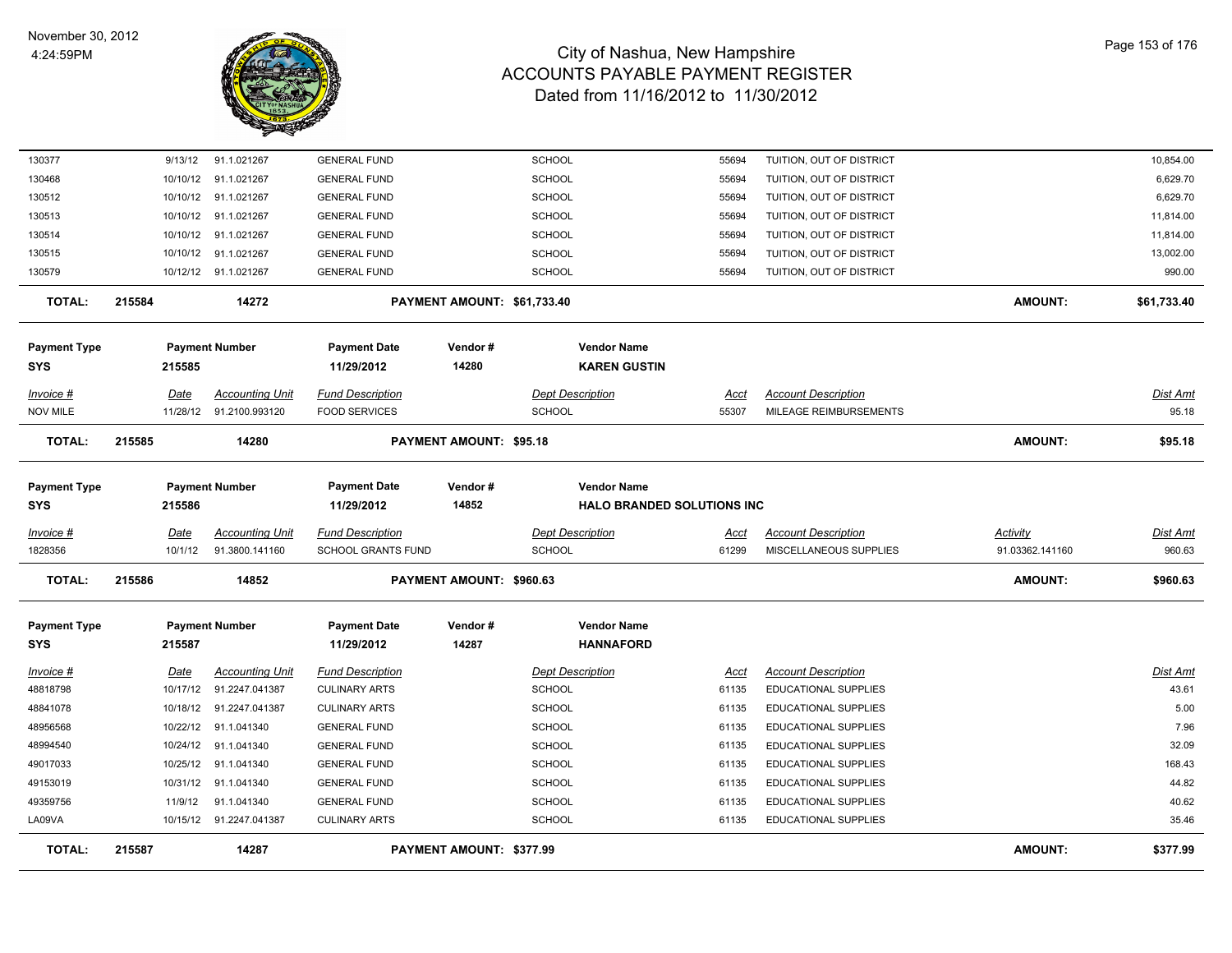

| <b>Payment Type</b>               |        |                 | <b>Payment Number</b>                 | <b>Payment Date</b>                            | Vendor#                        | <b>Vendor Name</b>                       |                                     |                                                           |                                |                      |
|-----------------------------------|--------|-----------------|---------------------------------------|------------------------------------------------|--------------------------------|------------------------------------------|-------------------------------------|-----------------------------------------------------------|--------------------------------|----------------------|
| <b>SYS</b>                        |        | 215588          |                                       | 11/29/2012                                     | 14290                          |                                          | <b>HANSONS AUTOMOTIVE SERVICE</b>   |                                                           |                                |                      |
| Invoice #                         |        | Date            | <b>Accounting Unit</b>                | <b>Fund Description</b>                        |                                | <b>Dept Description</b>                  | Acct                                | <b>Account Description</b>                                |                                | Dist Amt             |
| 39985                             |        |                 | 11/15/12 91.1.222620                  | <b>GENERAL FUND</b>                            |                                | <b>SCHOOL</b>                            | 54600                               | <b>VEHICLE REPAIRS &amp; MAINTENANCE</b>                  |                                | 98.25                |
| <b>TOTAL:</b>                     | 215588 |                 | 14290                                 |                                                | <b>PAYMENT AMOUNT: \$98.25</b> |                                          |                                     |                                                           | <b>AMOUNT:</b>                 | \$98.25              |
| <b>Payment Type</b>               |        |                 | <b>Payment Number</b>                 | <b>Payment Date</b>                            | Vendor#                        | <b>Vendor Name</b>                       |                                     |                                                           |                                |                      |
| <b>SYS</b>                        |        | 215589          |                                       | 11/29/2012                                     | 12839                          | <b>TARA L HASBROUCK</b>                  |                                     |                                                           |                                |                      |
| Invoice #                         |        | Date            | <b>Accounting Unit</b>                | <b>Fund Description</b>                        |                                | <b>Dept Description</b>                  | Acct                                | <b>Account Description</b>                                | Activity                       | Dist Amt             |
| 11/15-11/20                       |        | 11/20/12        | 91.3800.042210                        | <b>SCHOOL GRANTS FUND</b>                      |                                | <b>SCHOOL</b>                            | 53607                               | PROGRAM IMPROVEMENT<br><b>SERVICES</b>                    | 91.03903.042210                | 350.00               |
| <b>TOTAL:</b>                     | 215589 |                 | 12839                                 |                                                | PAYMENT AMOUNT: \$350.00       |                                          |                                     |                                                           | <b>AMOUNT:</b>                 | \$350.00             |
| <b>Payment Type</b>               |        |                 | <b>Payment Number</b>                 | <b>Payment Date</b>                            | Vendor#                        | <b>Vendor Name</b>                       |                                     |                                                           | <b>Payee Name</b>              |                      |
| <b>SYS</b>                        |        | 215590          |                                       | 11/29/2012                                     | 11454                          |                                          | <b>HEWLETT PACKARD GOV/ED SALES</b> |                                                           | <b>HEWLETT PACKARD COMPANY</b> |                      |
| Invoice #                         |        | <b>Date</b>     | <b>Accounting Unit</b>                | <b>Fund Description</b>                        |                                | <b>Dept Description</b>                  | <u>Acct</u>                         | <b>Account Description</b>                                |                                | <u>Dist Amt</u>      |
| 52042699                          |        | 11/12/12        | 91.2100.993120                        | <b>FOOD SERVICES</b>                           |                                | SCHOOL                                   | 71221                               | <b>COMPUTER EQUIPMENT</b>                                 |                                | 139.00               |
| 52056292                          |        |                 | 11/15/12 91.2100.993120               | <b>FOOD SERVICES</b>                           |                                | SCHOOL                                   | 71221                               | <b>COMPUTER EQUIPMENT</b>                                 |                                | 1,350.00             |
| <b>TOTAL:</b>                     | 215590 |                 | 11454                                 |                                                | PAYMENT AMOUNT: \$1,489.00     |                                          |                                     |                                                           | <b>AMOUNT:</b>                 | \$1,489.00           |
| <b>Payment Type</b><br><b>SYS</b> |        | 215591          | <b>Payment Number</b>                 | <b>Payment Date</b><br>11/29/2012              | Vendor#<br>14309               | <b>Vendor Name</b>                       | HOME DEPOT CREDIT SERVICES          |                                                           |                                |                      |
|                                   |        |                 |                                       |                                                |                                |                                          |                                     |                                                           |                                |                      |
| Invoice #<br>3206389              |        | Date<br>11/2/12 | <b>Accounting Unit</b><br>91.1.061375 | <b>Fund Description</b><br><b>GENERAL FUND</b> |                                | <b>Dept Description</b><br><b>SCHOOL</b> | Acct<br>61135                       | <b>Account Description</b><br><b>EDUCATIONAL SUPPLIES</b> |                                | Dist Amt<br>$-19.97$ |
| 4012791                           |        |                 | 11/21/12 91.1.051375                  | <b>GENERAL FUND</b>                            |                                | <b>SCHOOL</b>                            | 61135                               | EDUCATIONAL SUPPLIES                                      |                                | 65.94                |
| 5995684                           |        |                 | 11/20/12 91.1.071375                  | <b>GENERAL FUND</b>                            |                                | SCHOOL                                   | 61135                               | <b>EDUCATIONAL SUPPLIES</b>                               |                                | 22.90                |
| <b>TOTAL:</b>                     | 215591 |                 | 14309                                 |                                                | PAYMENT AMOUNT: \$68.87        |                                          |                                     |                                                           | <b>AMOUNT:</b>                 | \$68.87              |
| <b>Payment Type</b>               |        |                 | <b>Payment Number</b>                 | <b>Payment Date</b>                            | Vendor#                        | <b>Vendor Name</b>                       |                                     |                                                           | Payee Name                     |                      |
| <b>SYS</b>                        |        | 215592          |                                       | 11/29/2012                                     | 14309                          |                                          | <b>HOME DEPOT CREDIT SERVICES</b>   |                                                           | HOME DEPOT CREDIT SERVICE      |                      |
| <u>Invoice #</u>                  |        | <u>Date</u>     | <b>Accounting Unit</b>                | <b>Fund Description</b>                        |                                | <b>Dept Description</b>                  | <u>Acct</u>                         | <b>Account Description</b>                                |                                | <b>Dist Amt</b>      |
| 1043454                           |        | 11/24/12        | 91.1.051375                           | <b>GENERAL FUND</b>                            |                                | <b>SCHOOL</b>                            | 61135                               | EDUCATIONAL SUPPLIES                                      |                                | 27.65                |
| 1210093                           |        |                 | 11/14/12 91.1.031300                  | <b>GENERAL FUND</b>                            |                                | <b>SCHOOL</b>                            | 61135                               | <b>EDUCATIONAL SUPPLIES</b>                               |                                | 499.00               |
| 1210093                           |        |                 | 11/14/12 91.1.041300                  | <b>GENERAL FUND</b>                            |                                | SCHOOL                                   | 61135                               | EDUCATIONAL SUPPLIES                                      |                                | 998.00               |
| 1994036                           |        |                 | 11/14/12 91.1.031370                  | <b>GENERAL FUND</b>                            |                                | <b>SCHOOL</b>                            | 61135                               | <b>EDUCATIONAL SUPPLIES</b>                               |                                | 54.21                |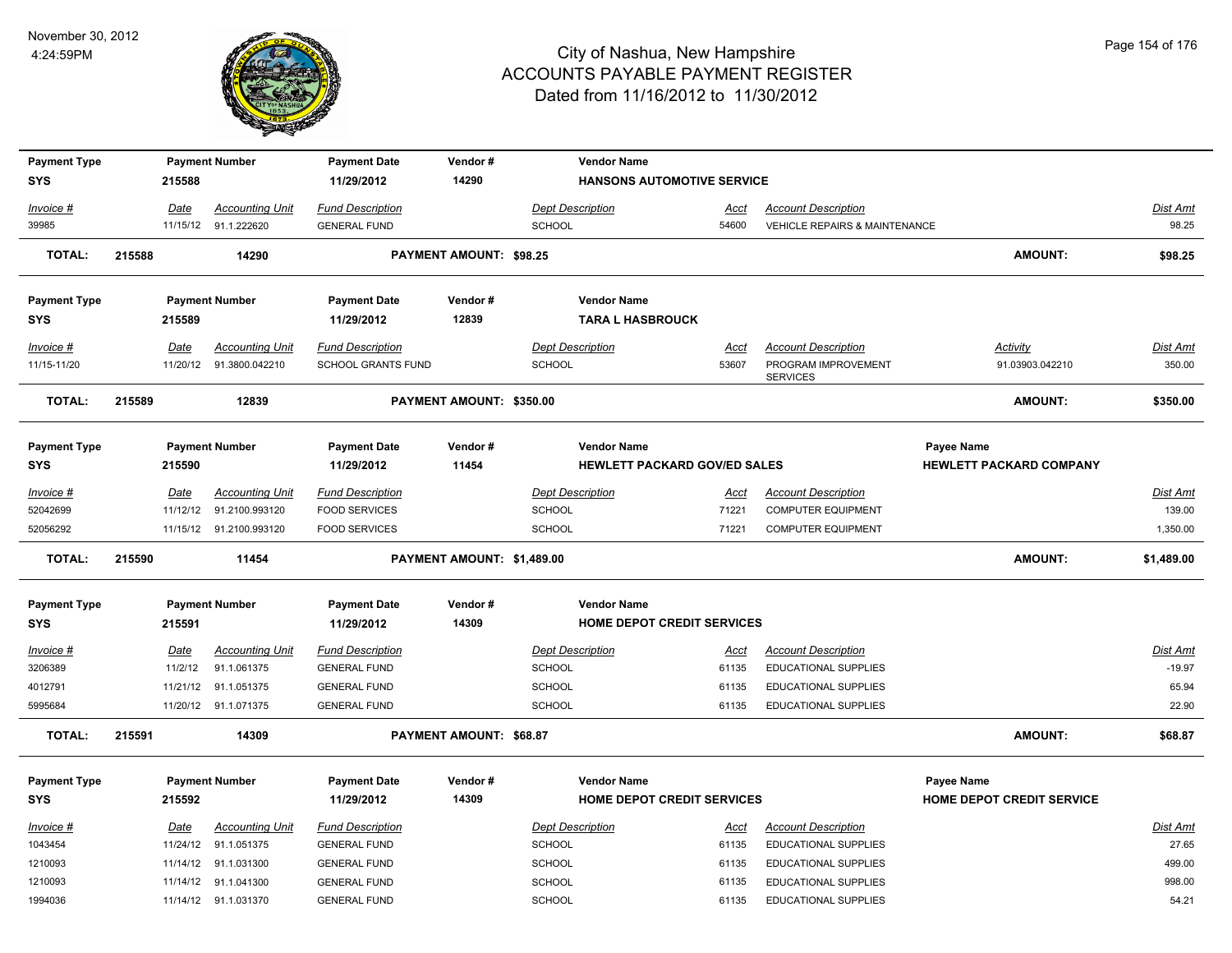

| 4013012                    |        |             | 11/21/12 91.1.051375   | <b>GENERAL FUND</b>               |                            | SCHOOL                          | 61135       | EDUCATIONAL SUPPLIES       |                | 59.76           |
|----------------------------|--------|-------------|------------------------|-----------------------------------|----------------------------|---------------------------------|-------------|----------------------------|----------------|-----------------|
| 8061848                    |        |             | 11/17/12 91.1.071375   | <b>GENERAL FUND</b>               |                            | SCHOOL                          | 61135       | EDUCATIONAL SUPPLIES       |                | 49.17           |
| <b>TOTAL:</b>              | 215592 |             | 14309                  |                                   | PAYMENT AMOUNT: \$1,687.79 |                                 |             |                            | <b>AMOUNT:</b> | \$1,687.79      |
| <b>Payment Type</b>        |        |             | <b>Payment Number</b>  | <b>Payment Date</b>               | Vendor#                    | <b>Vendor Name</b>              |             |                            |                |                 |
| <b>SYS</b>                 |        | 215593      |                        | 11/29/2012                        | 14309                      | HOME DEPOT CREDIT SERVICES      |             |                            |                |                 |
| Invoice #                  |        | Date        | <b>Accounting Unit</b> | <b>Fund Description</b>           |                            | <b>Dept Description</b>         | Acct        | <b>Account Description</b> |                | Dist Amt        |
| 1025006                    |        |             | 11/14/12 91.1.222620   | <b>GENERAL FUND</b>               |                            | SCHOOL                          | 61299       | MISCELLANEOUS SUPPLIES     |                | 9.71            |
| 4012825                    |        |             | 11/21/12 91.1.222620   | <b>GENERAL FUND</b>               |                            | SCHOOL                          | 61299       | MISCELLANEOUS SUPPLIES     |                | 207.70          |
| 9020469                    |        |             | 11/26/12 91.1.222620   | <b>GENERAL FUND</b>               |                            | SCHOOL                          | 61299       | MISCELLANEOUS SUPPLIES     |                | 170.06          |
| <b>TOTAL:</b>              | 215593 |             | 14309                  |                                   | PAYMENT AMOUNT: \$387.47   |                                 |             |                            | <b>AMOUNT:</b> | \$387.47        |
| <b>Payment Type</b>        |        |             | <b>Payment Number</b>  | <b>Payment Date</b>               | Vendor#                    | <b>Vendor Name</b>              |             |                            |                |                 |
| <b>SYS</b>                 |        | 215594      |                        | 11/29/2012                        | 11669                      | <b>DELESE HOVEY</b>             |             |                            |                |                 |
| Invoice #                  |        | <u>Date</u> | <b>Accounting Unit</b> | <b>Fund Description</b>           |                            | <b>Dept Description</b>         | <u>Acct</u> | <b>Account Description</b> |                | <b>Dist Amt</b> |
| <b>NOV-12</b>              |        |             | 11/20/12 91.1.121160   | <b>GENERAL FUND</b>               |                            | SCHOOL                          | 61875       | <b>BOOKS</b>               |                | 54.90           |
|                            |        |             |                        |                                   |                            |                                 |             |                            |                |                 |
| <b>TOTAL:</b>              | 215594 |             | 11669                  |                                   | PAYMENT AMOUNT: \$54.90    |                                 |             |                            | <b>AMOUNT:</b> | \$54.90         |
|                            |        |             |                        |                                   |                            |                                 |             |                            |                |                 |
| <b>Payment Type</b>        |        |             | <b>Payment Number</b>  | <b>Payment Date</b>               | Vendor#                    | <b>Vendor Name</b>              |             |                            |                |                 |
| <b>SYS</b>                 |        | 215595      |                        | 11/29/2012                        | 14336                      | <b>J W PEPPER &amp; SON INC</b> |             |                            |                |                 |
| $Invoice$ #                |        | <u>Date</u> | <b>Accounting Unit</b> | <b>Fund Description</b>           |                            | <b>Dept Description</b>         | Acct        | <b>Account Description</b> |                | <b>Dist Amt</b> |
| 1L01055                    |        | 11/9/12     | 91.1.101160            | <b>GENERAL FUND</b>               |                            | <b>SCHOOL</b>                   | 61135       | EDUCATIONAL SUPPLIES       |                | 52.93           |
| <b>TOTAL:</b>              | 215595 |             | 14336                  |                                   | PAYMENT AMOUNT: \$52.93    |                                 |             |                            | <b>AMOUNT:</b> | \$52.93         |
|                            |        |             |                        |                                   |                            | <b>Vendor Name</b>              |             |                            |                |                 |
| <b>Payment Type</b><br>SYS |        | 215596      | <b>Payment Number</b>  | <b>Payment Date</b><br>11/29/2012 | Vendor#<br>11213           | <b>AMANDA JAGENTENFL</b>        |             |                            |                |                 |
|                            |        |             |                        |                                   |                            |                                 |             |                            |                |                 |
| Invoice #                  |        | <b>Date</b> | <b>Accounting Unit</b> | Fund Description                  |                            | <b>Dept Description</b>         | <b>Acct</b> | <b>Account Description</b> |                | <b>Dist Amt</b> |
| PVR-110512                 |        |             | 11/27/12 91.1.992212   | <b>GENERAL FUND</b>               |                            | SCHOOL                          | 55300       | <b>TRAVEL</b>              |                | 622.38          |
| <b>TOTAL:</b>              | 215596 |             | 11213                  |                                   | PAYMENT AMOUNT: \$622.38   |                                 |             |                            | <b>AMOUNT:</b> | \$622.38        |
| <b>Payment Type</b>        |        |             | <b>Payment Number</b>  | <b>Payment Date</b>               | Vendor#                    | <b>Vendor Name</b>              |             |                            |                |                 |
| <b>SYS</b>                 |        | 215597      |                        | 11/29/2012                        | 14347                      | <b>JOSTENS INC</b>              |             |                            |                |                 |
| Invoice #                  |        | Date        | <b>Accounting Unit</b> | <b>Fund Description</b>           |                            | <b>Dept Description</b>         | <b>Acct</b> | <b>Account Description</b> |                | Dist Amt        |
| 15453990                   |        |             | 11/14/12 91.1.031160   | <b>GENERAL FUND</b>               |                            | SCHOOL                          | 55600       | <b>PRINTING</b>            |                | 3,146.68        |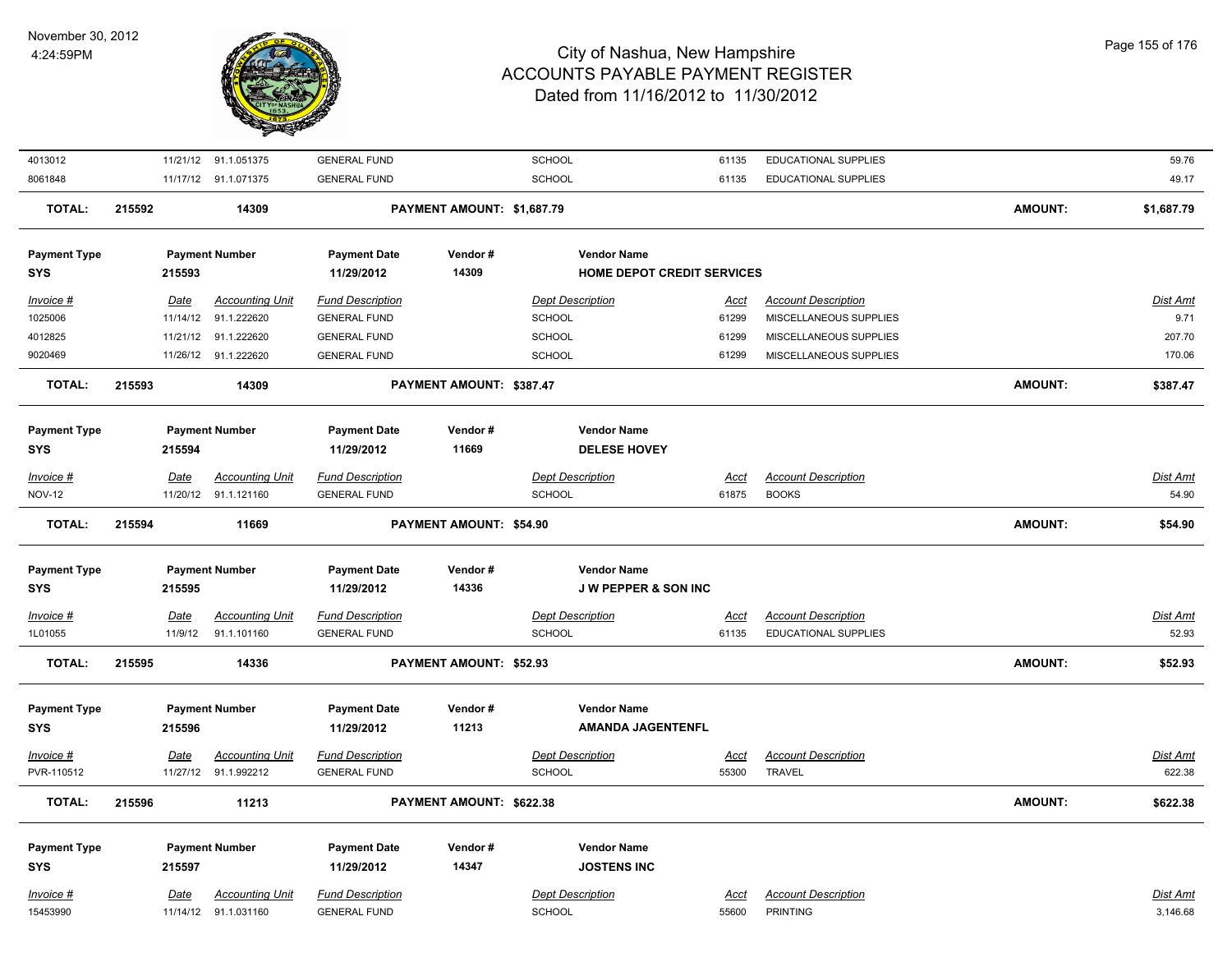

| <b>TOTAL:</b>                     | 215597      |                       | 14347                                 |                                                | PAYMENT AMOUNT: \$3,146.68 |                                          |                                                           |                      |                                                           |                                            | <b>AMOUNT:</b> | \$3,146.68                |
|-----------------------------------|-------------|-----------------------|---------------------------------------|------------------------------------------------|----------------------------|------------------------------------------|-----------------------------------------------------------|----------------------|-----------------------------------------------------------|--------------------------------------------|----------------|---------------------------|
| <b>Payment Type</b><br><b>SYS</b> | 215598      | <b>Payment Number</b> |                                       | <b>Payment Date</b><br>11/29/2012              | Vendor#<br>11508           |                                          | <b>Vendor Name</b><br><b>WINDSOR INDUSTRIES</b>           |                      |                                                           | Payee Name<br><b>KARCHER NORTH AMERICA</b> |                |                           |
| Invoice #<br>5330759891           | Date        | 11/7/12               | <b>Accounting Unit</b><br>91.1.222620 | <b>Fund Description</b><br><b>GENERAL FUND</b> |                            | <b>Dept Description</b><br><b>SCHOOL</b> |                                                           | Acct<br>71999        | <b>Account Description</b><br>MISCELLANEOUS EQUIPMENT     |                                            |                | Dist Amt<br>4,789.70      |
| <b>TOTAL:</b>                     | 215598      |                       | 11508                                 |                                                | PAYMENT AMOUNT: \$4,789.70 |                                          |                                                           |                      |                                                           |                                            | AMOUNT:        | \$4,789.70                |
| <b>Payment Type</b><br>SYS        | 215599      | <b>Payment Number</b> |                                       | <b>Payment Date</b><br>11/29/2012              | Vendor#<br>14350           |                                          | <b>Vendor Name</b><br><b>KATHLEEN KARVELAS</b>            |                      |                                                           |                                            |                |                           |
| Invoice #                         | Date        |                       | <b>Accounting Unit</b>                | <b>Fund Description</b>                        |                            | <b>Dept Description</b>                  |                                                           | Acct                 | <b>Account Description</b>                                |                                            |                | <b>Dist Amt</b>           |
| <b>NOV-12</b>                     |             | 11/26/12              | 91.1.061345                           | <b>GENERAL FUND</b>                            |                            | <b>SCHOOL</b>                            |                                                           | 61135                | <b>EDUCATIONAL SUPPLIES</b>                               |                                            |                | 119.73                    |
| <b>TOTAL:</b>                     | 215599      |                       | 14350                                 |                                                | PAYMENT AMOUNT: \$119.73   |                                          |                                                           |                      |                                                           |                                            | <b>AMOUNT:</b> | \$119.73                  |
| <b>Payment Type</b><br><b>SYS</b> | 215600      | <b>Payment Number</b> |                                       | <b>Payment Date</b><br>11/29/2012              | Vendor#<br>15258           |                                          | <b>Vendor Name</b><br>DAVE RAMSEY/LAMPO GROUP, INC        |                      |                                                           | Payee Name<br><b>LAMPO GROUP, INC. THE</b> |                |                           |
| Invoice #<br>3839666              | <b>Date</b> | 10/24/12              | <b>Accounting Unit</b><br>91.1.031360 | <b>Fund Description</b><br><b>GENERAL FUND</b> |                            | <b>Dept Description</b><br>SCHOOL        |                                                           | <u>Acct</u><br>61135 | <b>Account Description</b><br><b>EDUCATIONAL SUPPLIES</b> |                                            |                | <b>Dist Amt</b><br>684.97 |
| <b>TOTAL:</b>                     | 215600      |                       | 15258                                 |                                                | PAYMENT AMOUNT: \$684.97   |                                          |                                                           |                      |                                                           |                                            | <b>AMOUNT:</b> | \$684.97                  |
| <b>Payment Type</b><br>SYS        | 215601      | <b>Payment Number</b> |                                       | <b>Payment Date</b><br>11/29/2012              | Vendor#<br>999000257       |                                          | <b>Vendor Name</b><br><b>RICHARD LANCOURT</b>             |                      |                                                           |                                            |                |                           |
| Invoice #                         | Date        |                       | <b>Accounting Unit</b>                | <b>Fund Description</b>                        |                            | <b>Dept Description</b>                  |                                                           | Acct                 | <b>Account Description</b>                                |                                            |                | <b>Dist Amt</b>           |
| 11/3 CONF                         |             | 11/20/12              | 91.2201.041490                        | DRIVERS EDUCATION                              |                            | SCHOOL                                   |                                                           | 55300                | <b>TRAVEL</b>                                             |                                            |                | 430.00                    |
| <b>TOTAL:</b>                     | 215601      |                       | 999000257                             |                                                | PAYMENT AMOUNT: \$430.00   |                                          |                                                           |                      |                                                           |                                            | <b>AMOUNT:</b> | \$430.00                  |
| <b>Payment Type</b><br><b>SYS</b> | 215602      | <b>Payment Number</b> |                                       | <b>Payment Date</b><br>11/29/2012              | Vendor#<br>14392           |                                          | <b>Vendor Name</b><br><b>LEARNING CENTER FOR THE DEAF</b> |                      |                                                           |                                            |                |                           |
| Invoice #<br>10146-EG             | Date        | 9/30/12               | <b>Accounting Unit</b><br>91.1.021267 | <b>Fund Description</b><br><b>GENERAL FUND</b> |                            | <b>Dept Description</b><br>SCHOOL        |                                                           | Acct<br>55694        | <b>Account Description</b><br>TUITION, OUT OF DISTRICT    |                                            |                | Dist Amt<br>7,120.64      |
| 10146-KL                          |             | 9/30/12               | 91.1.021267                           | <b>GENERAL FUND</b>                            |                            | <b>SCHOOL</b>                            |                                                           | 55694                | TUITION, OUT OF DISTRICT                                  |                                            |                | 3,917.12                  |
| 10308-EG                          |             | 10/31/12              | 91.1.021267                           | <b>GENERAL FUND</b>                            |                            | <b>SCHOOL</b>                            |                                                           | 55694                | TUITION, OUT OF DISTRICT                                  |                                            |                | 9,790.88                  |
| 10308-KL                          |             | 10/31/12 91.1.021267  |                                       | <b>GENERAL FUND</b>                            |                            | SCHOOL                                   |                                                           | 55694                | TUITION, OUT OF DISTRICT                                  |                                            |                | 5,386.04                  |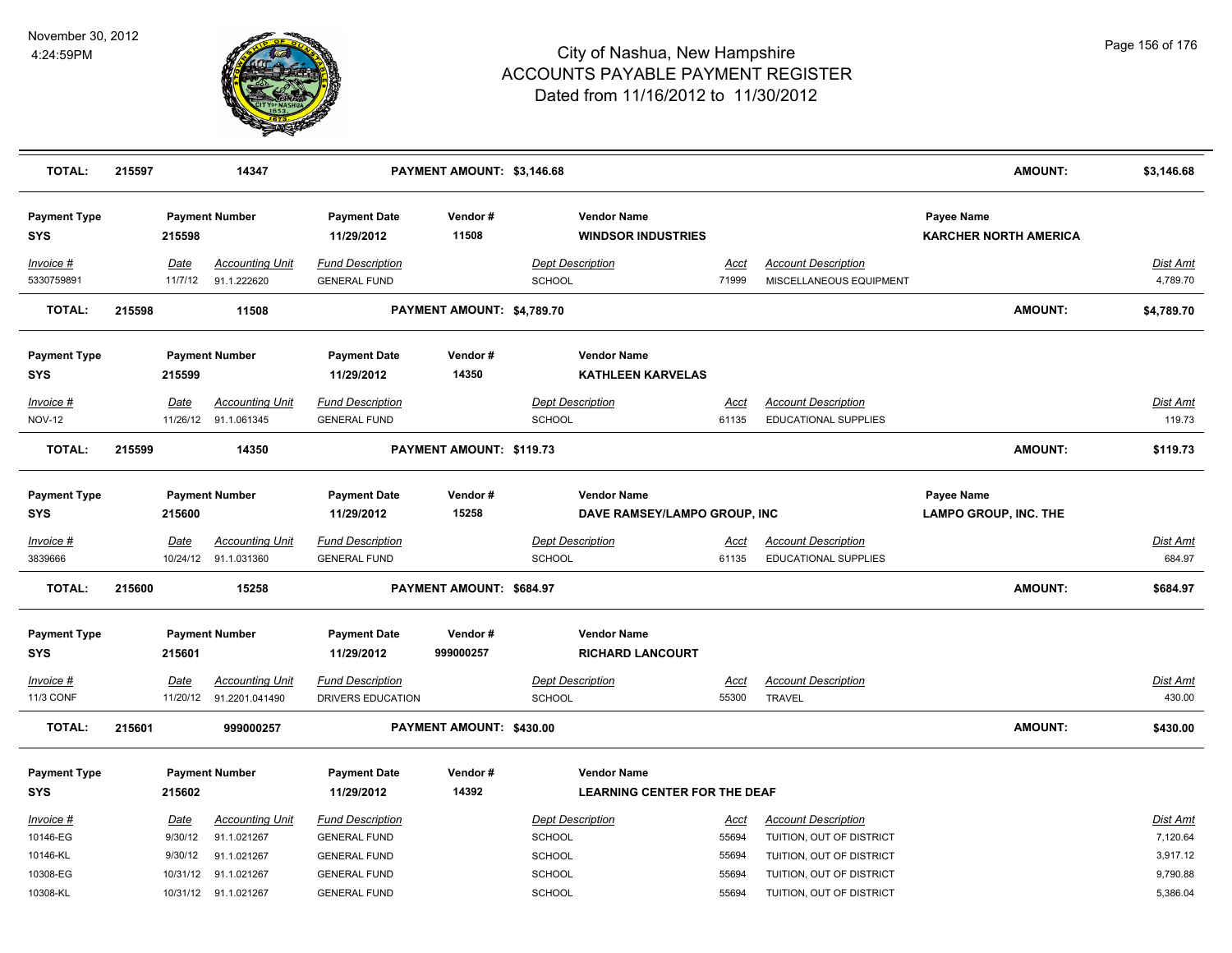

| <b>TOTAL:</b>                                                | 215602                  | 14392                                                                                          |                                                                                                 | PAYMENT AMOUNT: \$26,214.68    |                                                                            |                                        |                                                                                                                      | <b>AMOUNT:</b>                               | \$26,214.68                                   |
|--------------------------------------------------------------|-------------------------|------------------------------------------------------------------------------------------------|-------------------------------------------------------------------------------------------------|--------------------------------|----------------------------------------------------------------------------|----------------------------------------|----------------------------------------------------------------------------------------------------------------------|----------------------------------------------|-----------------------------------------------|
| <b>Payment Type</b><br><b>SYS</b>                            | 215603                  | <b>Payment Number</b>                                                                          | <b>Payment Date</b><br>11/29/2012                                                               | Vendor#<br>11509               | <b>Vendor Name</b><br><b>LEARNING FORWARD</b>                              |                                        |                                                                                                                      |                                              |                                               |
| Invoice #<br>85285                                           | Date                    | <b>Accounting Unit</b><br>11/15/12 91.1.181160                                                 | <b>Fund Description</b><br><b>GENERAL FUND</b>                                                  |                                | <b>Dept Description</b><br><b>SCHOOL</b>                                   | Acct<br>55400                          | <b>Account Description</b><br><b>CONFERENCES AND SEMINARS</b>                                                        |                                              | Dist Amt<br>479.00                            |
| <b>TOTAL:</b>                                                | 215603                  | 11509                                                                                          |                                                                                                 | PAYMENT AMOUNT: \$479.00       |                                                                            |                                        |                                                                                                                      | <b>AMOUNT:</b>                               | \$479.00                                      |
| <b>Payment Type</b><br><b>SYS</b>                            | 215604                  | <b>Payment Number</b>                                                                          | <b>Payment Date</b><br>11/29/2012                                                               | Vendor#<br>11061               | <b>Vendor Name</b><br><b>PETTY CASH SCHOOLS</b>                            |                                        |                                                                                                                      | Payee Name<br><b>LEDGE ST SCH PETTY CASH</b> |                                               |
| Invoice #<br>1-4-LEDGE<br>1-4-LEDGE                          | Date<br>11/28/12        | <b>Accounting Unit</b><br>91.1.161160<br>11/28/12 91.1.162410                                  | <b>Fund Description</b><br><b>GENERAL FUND</b><br><b>GENERAL FUND</b>                           |                                | <b>Dept Description</b><br><b>SCHOOL</b><br>SCHOOL                         | Acct<br>55607<br>61100                 | <b>Account Description</b><br>POSTAGE & DELIVERY<br>OFFICE SUPPLIES                                                  |                                              | Dist Amt<br>5.15<br>66.89                     |
| <b>TOTAL:</b>                                                | 215604                  | 11061                                                                                          |                                                                                                 | <b>PAYMENT AMOUNT: \$72.04</b> |                                                                            |                                        |                                                                                                                      | <b>AMOUNT:</b>                               | \$72.04                                       |
| <b>Payment Type</b><br><b>SYS</b>                            | 215605                  | <b>Payment Number</b>                                                                          | <b>Payment Date</b><br>11/29/2012                                                               | Vendor#<br>15535               | <b>Vendor Name</b><br><b>NICOLE LEDOUX</b>                                 |                                        |                                                                                                                      |                                              |                                               |
| Invoice #<br>101012-03<br>101012-03                          | <u>Date</u>             | <b>Accounting Unit</b><br>10/10/12 91.1.031440<br>10/10/12 91.1.031470                         | <b>Fund Description</b><br><b>GENERAL FUND</b><br><b>GENERAL FUND</b>                           |                                | <b>Dept Description</b><br>SCHOOL<br><b>SCHOOL</b>                         | <u>Acct</u><br>55642<br>55642          | <b>Account Description</b><br><b>GAME OFFICIALS</b><br><b>GAME OFFICIALS</b>                                         |                                              | <u>Dist Amt</u><br>80.00<br>50.00             |
| <b>TOTAL:</b>                                                | 215605                  | 15535                                                                                          |                                                                                                 | PAYMENT AMOUNT: \$130.00       |                                                                            |                                        |                                                                                                                      | <b>AMOUNT:</b>                               | \$130.00                                      |
| <b>Payment Type</b><br><b>SYS</b>                            | 215606                  | <b>Payment Number</b>                                                                          | <b>Payment Date</b><br>11/29/2012                                                               | Vendor#<br>13035               | <b>Vendor Name</b><br><b>M &amp; M ELECTRICAL SUPPLY CO INC</b>            |                                        |                                                                                                                      |                                              |                                               |
| Invoice #<br>30093                                           | <u>Date</u><br>11/6/12  | <b>Accounting Unit</b><br>91.1.222620                                                          | <b>Fund Description</b><br><b>GENERAL FUND</b>                                                  |                                | <b>Dept Description</b><br>SCHOOL                                          | <u>Acct</u><br>61407                   | <b>Account Description</b><br>SUPPLIES, ELECTRICAL                                                                   |                                              | <b>Dist Amt</b><br>518.66                     |
| <b>TOTAL:</b>                                                | 215606                  | 13035                                                                                          |                                                                                                 | PAYMENT AMOUNT: \$518.66       |                                                                            |                                        |                                                                                                                      | <b>AMOUNT:</b>                               | \$518.66                                      |
| <b>Payment Type</b><br><b>SYS</b>                            | 215607                  | <b>Payment Number</b>                                                                          | <b>Payment Date</b><br>11/29/2012                                                               | Vendor#<br>14420               | <b>Vendor Name</b><br><b>M SAUNDERS INC</b>                                |                                        |                                                                                                                      |                                              |                                               |
| Invoice #<br>662439 - 1086<br>662607 - 1074<br>662608 - 1082 | <u>Date</u><br>11/13/12 | <b>Accounting Unit</b><br>91.2100.063120<br>11/13/12 91.2100.093120<br>11/13/12 91.2100.133120 | <b>Fund Description</b><br><b>FOOD SERVICES</b><br><b>FOOD SERVICES</b><br><b>FOOD SERVICES</b> |                                | <b>Dept Description</b><br><b>SCHOOL</b><br><b>SCHOOL</b><br><b>SCHOOL</b> | <u>Acct</u><br>61214<br>61214<br>61214 | <b>Account Description</b><br>FOOD, FOOD SERVICE PROGRAM<br>FOOD, FOOD SERVICE PROGRAM<br>FOOD, FOOD SERVICE PROGRAM |                                              | <b>Dist Amt</b><br>229.38<br>273.08<br>272.86 |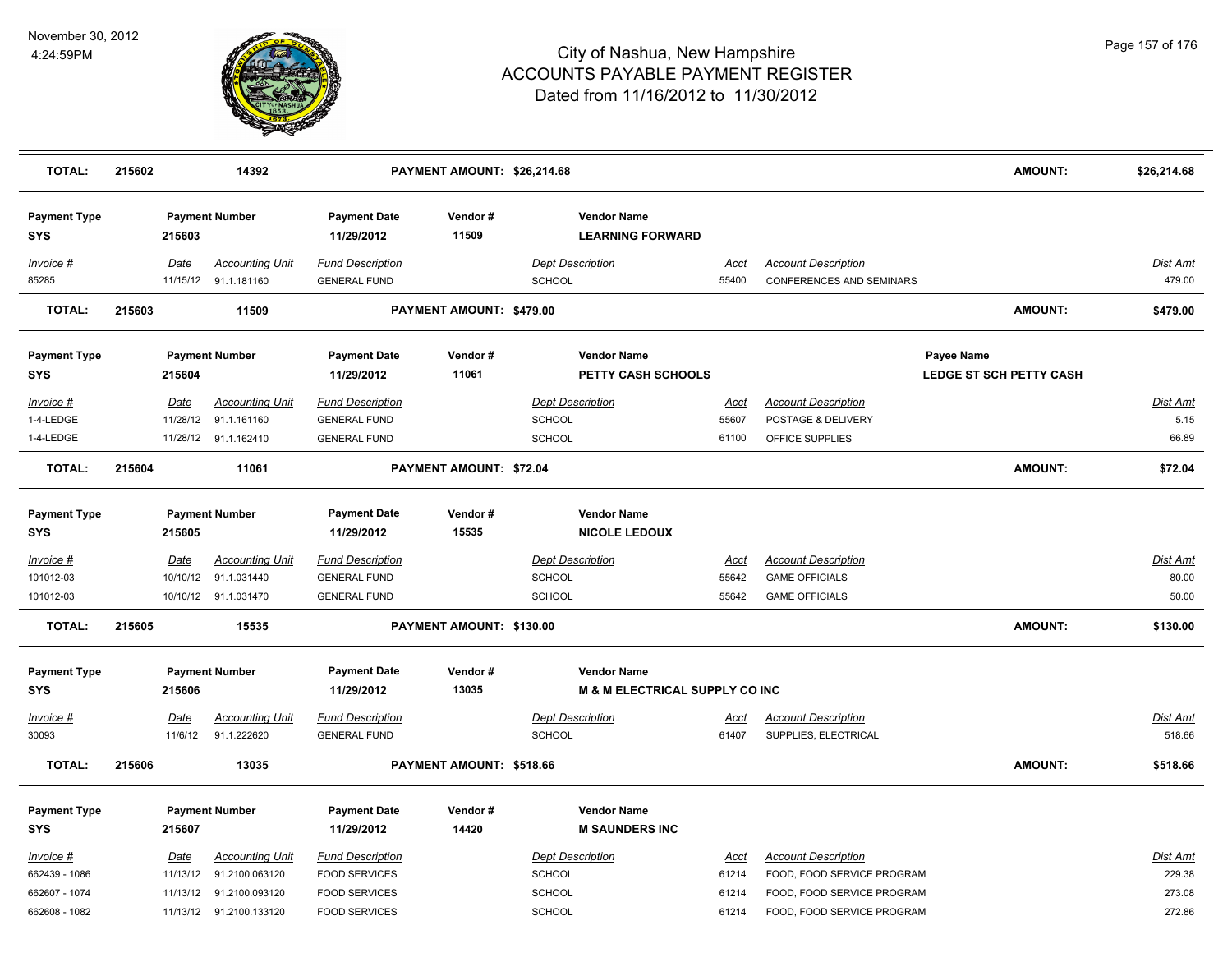

| 662872 - 1090                     | 11/13/12 | 91.2100.123120          | <b>FOOD SERVICES</b>              |                            | <b>SCHOOL</b>                                           | 61214       | FOOD, FOOD SERVICE PROGRAM  |                 | 13.50           |
|-----------------------------------|----------|-------------------------|-----------------------------------|----------------------------|---------------------------------------------------------|-------------|-----------------------------|-----------------|-----------------|
| 662873 - 1072                     | 11/13/12 | 91.2100.043120          | <b>FOOD SERVICES</b>              |                            | <b>SCHOOL</b>                                           | 61214       | FOOD, FOOD SERVICE PROGRAM  |                 | 23.95           |
| 663412 - 1086                     | 11/19/12 | 91.2100.063120          | <b>FOOD SERVICES</b>              |                            | <b>SCHOOL</b>                                           | 61214       | FOOD, FOOD SERVICE PROGRAM  |                 | 154.71          |
| 663432 - 1072                     |          | 11/14/12 91.2100.043120 | <b>FOOD SERVICES</b>              |                            | SCHOOL                                                  | 61214       | FOOD, FOOD SERVICE PROGRAM  |                 | 250.89          |
| 663569 - 1077                     | 11/19/12 | 91.2100.053120          | <b>FOOD SERVICES</b>              |                            | <b>SCHOOL</b>                                           | 61214       | FOOD, FOOD SERVICE PROGRAM  |                 | 88.69           |
| 663585 - 1078                     | 11/15/12 | 91.2100.103120          | <b>FOOD SERVICES</b>              |                            | <b>SCHOOL</b>                                           | 61214       | FOOD, FOOD SERVICE PROGRAM  |                 | 73.42           |
| 663740 - 1090                     | 11/16/12 | 91.2100.123120          | <b>FOOD SERVICES</b>              |                            | <b>SCHOOL</b>                                           | 61214       | FOOD, FOOD SERVICE PROGRAM  |                 | 106.18          |
| 663741 - 1072                     | 11/16/12 | 91.2100.043120          | <b>FOOD SERVICES</b>              |                            | <b>SCHOOL</b>                                           | 61214       | FOOD, FOOD SERVICE PROGRAM  |                 | 385.19          |
| 663936 - 1074                     | 11/19/12 | 91.2100.093120          | <b>FOOD SERVICES</b>              |                            | <b>SCHOOL</b>                                           | 61214       | FOOD, FOOD SERVICE PROGRAM  |                 | 42.18           |
| 663937 - 1082                     | 11/16/12 | 91.2100.133120          | <b>FOOD SERVICES</b>              |                            | <b>SCHOOL</b>                                           | 61214       | FOOD, FOOD SERVICE PROGRAM  |                 | 84.98           |
| 663938 - 1085                     | 11/19/12 | 91.2100.183120          | <b>FOOD SERVICES</b>              |                            | SCHOOL                                                  | 61214       | FOOD, FOOD SERVICE PROGRAM  |                 | 59.59           |
| 663976 - 1073                     | 11/19/12 | 91.2100.143120          | <b>FOOD SERVICES</b>              |                            | <b>SCHOOL</b>                                           | 61214       | FOOD, FOOD SERVICE PROGRAM  |                 | 142.60          |
| 663993 - 1080                     | 11/19/12 | 91.2100.173120          | <b>FOOD SERVICES</b>              |                            | <b>SCHOOL</b>                                           | 61214       | FOOD, FOOD SERVICE PROGRAM  |                 | 79.94           |
| 664246 - 1077                     | 11/20/12 | 91.2100.053120          | <b>FOOD SERVICES</b>              |                            | <b>SCHOOL</b>                                           | 61214       | FOOD, FOOD SERVICE PROGRAM  |                 | 75.60           |
| 664281 - 1072                     | 11/26/12 | 91.2100.043120          | <b>FOOD SERVICES</b>              |                            | <b>SCHOOL</b>                                           | 61214       | FOOD, FOOD SERVICE PROGRAM  |                 | 741.90          |
| 664282 - 1083                     | 11/20/12 | 91.2100.073120          | <b>FOOD SERVICES</b>              |                            | <b>SCHOOL</b>                                           | 61214       | FOOD, FOOD SERVICE PROGRAM  |                 | 126.34          |
| 664407 - 1071                     | 11/26/12 | 91.2100.033120          | <b>FOOD SERVICES</b>              |                            | <b>SCHOOL</b>                                           | 61214       | FOOD, FOOD SERVICE PROGRAM  |                 | 317.33          |
| 664433 - 1083                     | 11/26/12 | 91.2100.073120          | <b>FOOD SERVICES</b>              |                            | SCHOOL                                                  | 61214       | FOOD, FOOD SERVICE PROGRAM  |                 | 234.84          |
| 664473 - 1073                     | 11/26/12 | 91.2100.143120          | <b>FOOD SERVICES</b>              |                            | <b>SCHOOL</b>                                           | 61214       | FOOD, FOOD SERVICE PROGRAM  |                 | 479.59          |
| 665089 - 1071                     | 11/27/12 | 91.2100.033120          | <b>FOOD SERVICES</b>              |                            | SCHOOL                                                  | 61214       | FOOD, FOOD SERVICE PROGRAM  |                 | 131.71          |
| 665098 - 1077                     | 11/27/12 | 91.2100.053120          | <b>FOOD SERVICES</b>              |                            | <b>SCHOOL</b>                                           | 61214       | FOOD, FOOD SERVICE PROGRAM  |                 | 498.21          |
| 665105-1083                       |          | 11/27/12 91.2100.073120 | <b>FOOD SERVICES</b>              |                            | <b>SCHOOL</b>                                           | 61214       | FOOD, FOOD SERVICE PROGRAM  |                 | 143.38          |
| <b>TOTAL:</b>                     | 215607   | 14420                   |                                   | PAYMENT AMOUNT: \$5,030.04 |                                                         |             |                             | <b>AMOUNT:</b>  | \$5,030.04      |
|                                   |          |                         |                                   |                            |                                                         |             |                             |                 |                 |
| <b>Payment Type</b>               |          | <b>Payment Number</b>   | <b>Payment Date</b><br>11/29/2012 | Vendor#<br>13050           | <b>Vendor Name</b>                                      |             |                             |                 |                 |
| <b>SYS</b>                        | 215608   |                         |                                   |                            | AMY B MANHEIM ZIMMERMAN                                 |             |                             |                 |                 |
| Invoice #                         | Date     | <b>Accounting Unit</b>  | <b>Fund Description</b>           |                            | <b>Dept Description</b>                                 | Acct        | <b>Account Description</b>  | <b>Activity</b> | Dist Amt        |
| 11/15-11/20                       |          | 11/20/12 91.3800.042210 | <b>SCHOOL GRANTS FUND</b>         |                            | <b>SCHOOL</b>                                           | 53607       | PROGRAM IMPROVEMENT         | 91.03903.042210 | 350.00          |
|                                   |          |                         |                                   |                            |                                                         |             | <b>SERVICES</b>             |                 |                 |
| <b>TOTAL:</b>                     | 215608   | 13050                   |                                   | PAYMENT AMOUNT: \$350.00   |                                                         |             |                             | <b>AMOUNT:</b>  | \$350.00        |
|                                   |          |                         |                                   |                            |                                                         |             |                             |                 |                 |
| <b>Payment Type</b><br><b>SYS</b> | 215609   | <b>Payment Number</b>   | <b>Payment Date</b><br>11/29/2012 | Vendor#<br>11280           | <b>Vendor Name</b><br><b>MARKET BASKET ACCT 2589096</b> |             |                             |                 |                 |
| $Invoice$ #                       | Date     | <b>Accounting Unit</b>  | <b>Fund Description</b>           |                            | <b>Dept Description</b>                                 | <u>Acct</u> | <b>Account Description</b>  | <b>Activity</b> | <b>Dist Amt</b> |
| 104294-137                        | 11/26/12 | 91.1.031340             | <b>GENERAL FUND</b>               |                            | <b>SCHOOL</b>                                           | 61135       | <b>EDUCATIONAL SUPPLIES</b> |                 | 57.84           |
| 105404-103                        | 11/15/12 | 91.2222.991490          | AFTER SCHOOL PROGRAM              |                            | <b>SCHOOL</b>                                           | 61299       | MISCELLANEOUS SUPPLIES      |                 | 26.05           |
| 106350-103                        | 11/16/12 | 91.2222.991490          | AFTER SCHOOL PROGRAM              |                            | <b>SCHOOL</b>                                           | 61299       | MISCELLANEOUS SUPPLIES      |                 | 13.57           |
| 116997-53                         | 11/26/12 | 91.1.071345             | <b>GENERAL FUND</b>               |                            | <b>SCHOOL</b>                                           | 61135       | <b>EDUCATIONAL SUPPLIES</b> |                 | 15.06           |
| 118432-72                         |          | 11/18/12 91.1.071345    | <b>GENERAL FUND</b>               |                            | <b>SCHOOL</b>                                           | 61135       | <b>EDUCATIONAL SUPPLIES</b> |                 | 9.67            |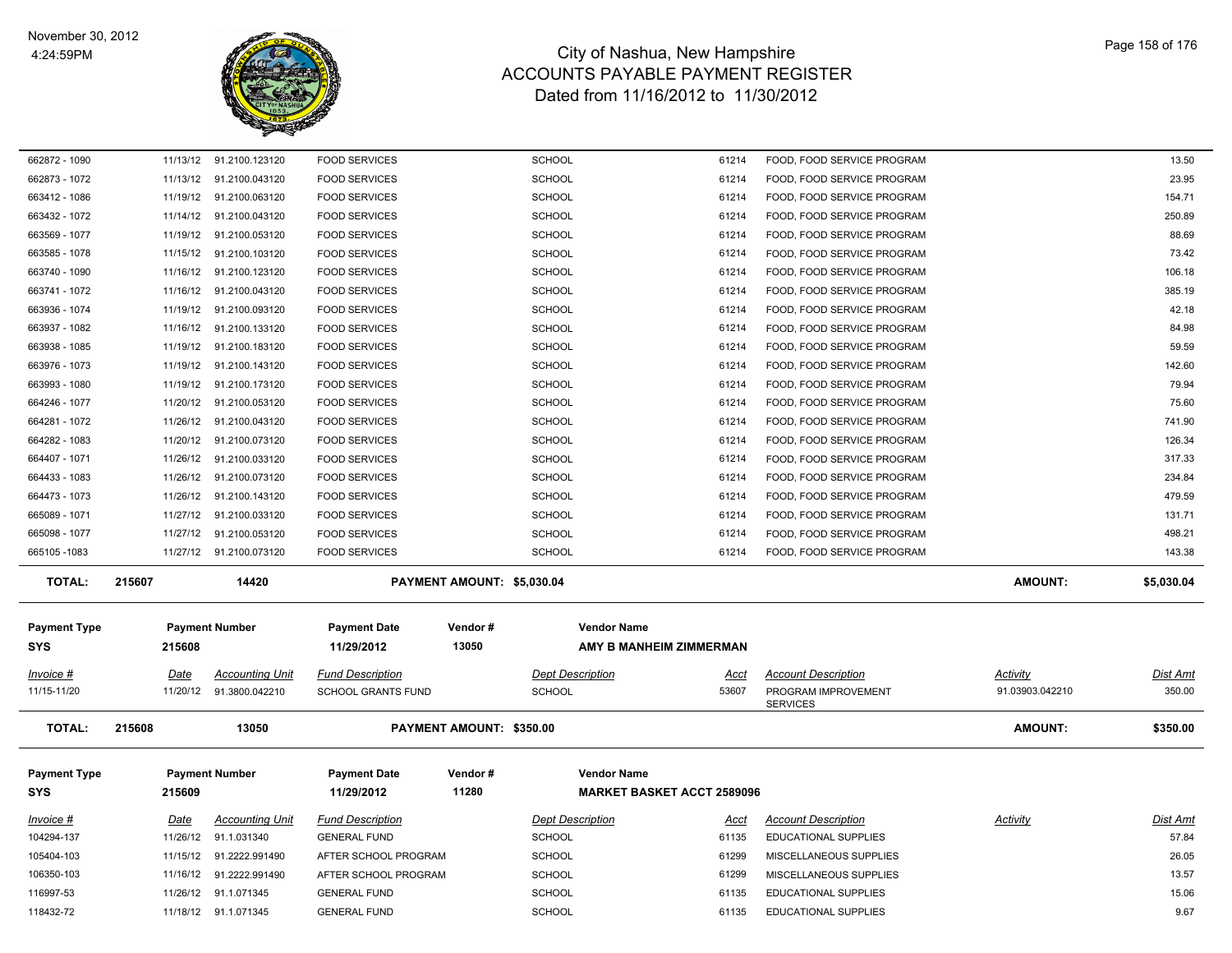

| <b>TOTAL:</b><br><b>Payment Type</b><br><b>SYS</b> | 215612              | <b>Payment Number</b>            | <b>Payment Date</b><br>11/29/2012              | Vendor#<br>13081               | <b>Vendor Name</b><br><b>MCMASTER CARR SUPPLY CO</b>         |                |                                                  | Payee Name<br><b>MCMASTER-CARR</b> |                 |
|----------------------------------------------------|---------------------|----------------------------------|------------------------------------------------|--------------------------------|--------------------------------------------------------------|----------------|--------------------------------------------------|------------------------------------|-----------------|
|                                                    |                     |                                  |                                                |                                |                                                              |                |                                                  |                                    |                 |
|                                                    | 215611              | 15525                            |                                                | <b>PAYMENT AMOUNT: \$41.28</b> |                                                              |                |                                                  | <b>AMOUNT:</b>                     | \$41.28         |
| MILES-NOV                                          | 11/26/12            | 91.1.071160                      | <b>GENERAL FUND</b>                            |                                | <b>SCHOOL</b>                                                | 55307          | MILEAGE REIMBURSEMENTS                           |                                    | 41.28           |
| Invoice #                                          | <b>Date</b>         | Accounting Unit                  | <b>Fund Description</b>                        |                                | <b>Dept Description</b>                                      | Acct           | <b>Account Description</b>                       |                                    | Dist Amt        |
| <b>SYS</b>                                         | 215611              |                                  | 11/29/2012                                     | 15525                          | <b>WILLIAM MCINTOSH</b>                                      |                |                                                  |                                    |                 |
| <b>Payment Type</b>                                |                     | <b>Payment Number</b>            | <b>Payment Date</b>                            | Vendor#                        | <b>Vendor Name</b>                                           |                |                                                  |                                    |                 |
| <b>TOTAL:</b>                                      | 215610              | 14453                            |                                                | PAYMENT AMOUNT: \$91.96        |                                                              |                |                                                  | <b>AMOUNT:</b>                     | \$91.96         |
| ARIN038526                                         | 11/16/12            | 91.1.091160                      | <b>GENERAL FUND</b>                            |                                | <b>SCHOOL</b>                                                | 61135          | <b>EDUCATIONAL SUPPLIES</b>                      |                                    | 91.96           |
| Invoice #                                          | Date                | <b>Accounting Unit</b>           | <b>Fund Description</b>                        |                                | <b>Dept Description</b>                                      | <u>Acct</u>    | <b>Account Description</b>                       |                                    | Dist Amt        |
| <b>Payment Type</b><br><b>SYS</b>                  | 215610              | <b>Payment Number</b>            | <b>Payment Date</b><br>11/29/2012              | Vendor#<br>14453               | <b>Vendor Name</b><br><b>MCINTIRE BUSINESS PRODUCTS INC.</b> |                |                                                  |                                    |                 |
| <b>TOTAL:</b>                                      | 215609              | 11280                            |                                                | PAYMENT AMOUNT: \$745.23       |                                                              |                |                                                  | <b>AMOUNT:</b>                     | \$745.23        |
| 199020-122                                         | 11/8/12             | 91.1.041300                      | <b>GENERAL FUND</b>                            |                                | <b>SCHOOL</b>                                                | 61135          | <b>EDUCATIONAL SUPPLIES</b>                      |                                    | 28.50           |
| 198460-151                                         | 11/7/12             | 91.3800.991490                   | SCHOOL GRANTS FUND                             |                                | SCHOOL                                                       | 61299          | MISCELLANEOUS SUPPLIES                           | 91.03463.991490                    | 19.00           |
| 185449-137                                         | 11/16/12            | 91.1.031340                      | <b>GENERAL FUND</b>                            |                                | <b>SCHOOL</b>                                                | 61135          | EDUCATIONAL SUPPLIES                             |                                    | 14.65           |
| 180508-131<br>183799-103                           | 11/20/12            | 91.2222.991490                   | ADULT ED/CONTINUING ED<br>AFTER SCHOOL PROGRAM |                                | <b>SCHOOL</b>                                                | 61299          | MISCELLANEOUS SUPPLIES<br>MISCELLANEOUS SUPPLIES |                                    | 18.56           |
| 173353-116                                         | 11/9/12<br>11/18/12 | 91.2222.991490<br>91.2207.991600 | AFTER SCHOOL PROGRAM                           |                                | SCHOOL<br>SCHOOL                                             | 61299<br>61299 | MISCELLANEOUS SUPPLIES                           |                                    | 25.71<br>101.90 |
| 172209-131                                         | 10/10/12            | 91.1.041300                      | <b>GENERAL FUND</b>                            |                                | SCHOOL                                                       | 61135          | EDUCATIONAL SUPPLIES                             |                                    | 4.98            |
| 171133-131                                         | 11/15/12            | 91.1.041300                      | <b>GENERAL FUND</b>                            |                                | <b>SCHOOL</b>                                                | 61135          | EDUCATIONAL SUPPLIES                             |                                    | 17.62           |
| 169885-119                                         | 11/26/12            | 91.1.051345                      | <b>GENERAL FUND</b>                            |                                | SCHOOL                                                       | 61135          | EDUCATIONAL SUPPLIES                             |                                    | 51.50           |
| 165483-131                                         | 11/12/12            | 91.2247.041387                   | <b>CULINARY ARTS</b>                           |                                | <b>SCHOOL</b>                                                | 61135          | <b>EDUCATIONAL SUPPLIES</b>                      |                                    | 60.09           |
| 165476-131                                         | 11/12/12            | 91.1.041300                      | <b>GENERAL FUND</b>                            |                                | <b>SCHOOL</b>                                                | 61135          | <b>EDUCATIONAL SUPPLIES</b>                      |                                    | 103.16          |
| 162779-100                                         | 10/28/12            | 91.1.041300                      | <b>GENERAL FUND</b>                            |                                | SCHOOL                                                       | 61135          | EDUCATIONAL SUPPLIES                             |                                    | 14.73           |
| 154567-100                                         | 10/24/12            | 91.1.041300                      | <b>GENERAL FUND</b>                            |                                | <b>SCHOOL</b>                                                | 61135          | EDUCATIONAL SUPPLIES                             |                                    | 15.79           |
| 154075-150                                         | 11/8/12             | 91.3800.991490                   | <b>SCHOOL GRANTS FUND</b>                      |                                | <b>SCHOOL</b>                                                | 61299          | MISCELLANEOUS SUPPLIES                           | 91.03463.991490                    | 36.04           |
| 151813-100                                         | 10/23/12            | 91.1.041300                      | <b>GENERAL FUND</b>                            |                                | SCHOOL                                                       | 61135          | <b>EDUCATIONAL SUPPLIES</b>                      |                                    | 28.48           |
| 141634-119                                         | 11/15/12            | 91.1.051345                      | <b>GENERAL FUND</b>                            |                                | SCHOOL                                                       | 61135          | <b>EDUCATIONAL SUPPLIES</b>                      |                                    | 8.97            |
| 139757-152                                         | 11/14/12            | 91.3800.991490                   | SCHOOL GRANTS FUND                             |                                | SCHOOL                                                       | 61299          | MISCELLANEOUS SUPPLIES                           | 91.03463.991490                    | 33.24           |
| 125647-152                                         | 11/8/12             | 91.3800.991490                   | SCHOOL GRANTS FUND                             |                                | SCHOOL                                                       | 61299          | MISCELLANEOUS SUPPLIES                           | 91.03463.991490                    | 25.98           |
|                                                    | 11/25/12            | 91.1.031300                      | <b>GENERAL FUND</b>                            |                                | SCHOOL                                                       | 61135          | EDUCATIONAL SUPPLIES                             |                                    | 14.14           |
|                                                    |                     |                                  |                                                |                                |                                                              |                |                                                  |                                    |                 |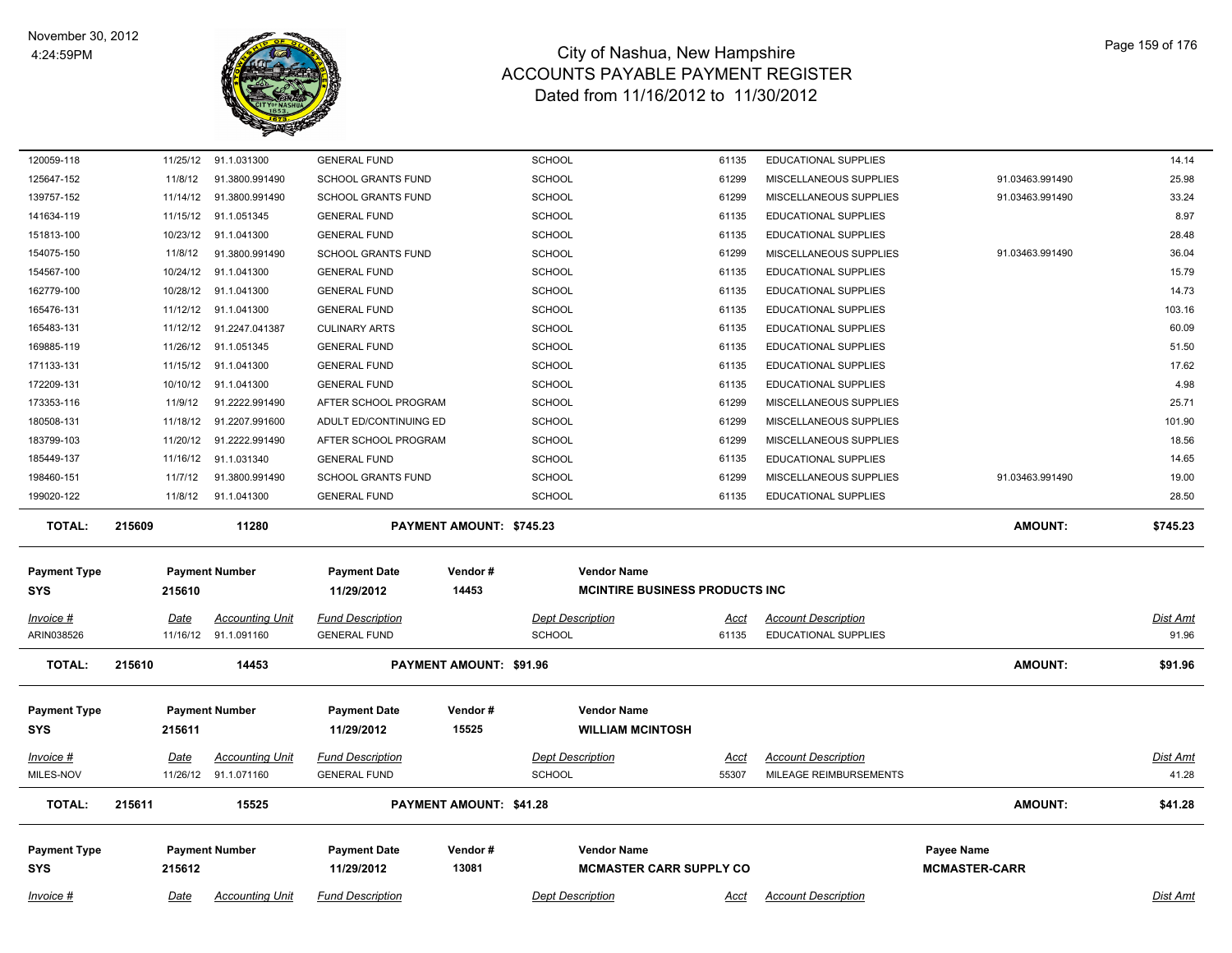

| 40683248                          |        | 11/9/12     | 91.1.222620            | <b>GENERAL FUND</b>               |                             | SCHOOL                                                     | 61299       | MISCELLANEOUS SUPPLIES              |                | 112.47          |
|-----------------------------------|--------|-------------|------------------------|-----------------------------------|-----------------------------|------------------------------------------------------------|-------------|-------------------------------------|----------------|-----------------|
| <b>TOTAL:</b>                     | 215612 |             | 13081                  |                                   | PAYMENT AMOUNT: \$112.47    |                                                            |             |                                     | <b>AMOUNT:</b> | \$112.47        |
| <b>Payment Type</b><br><b>SYS</b> |        | 215613      | <b>Payment Number</b>  | <b>Payment Date</b><br>11/29/2012 | Vendor#<br>14468            | <b>Vendor Name</b><br><b>MERRIMACK BUILDING SUPPLY INC</b> |             |                                     |                |                 |
| Invoice #                         |        | Date        | <b>Accounting Unit</b> | <b>Fund Description</b>           |                             | <b>Dept Description</b>                                    | Acct        | <b>Account Description</b>          |                | <b>Dist Amt</b> |
| 44696                             |        |             | 10/24/12 91.1.222620   | <b>GENERAL FUND</b>               |                             | SCHOOL                                                     | 61299       | MISCELLANEOUS SUPPLIES              |                | 2,230.47        |
| <b>TOTAL:</b>                     | 215613 |             | 14468                  |                                   | PAYMENT AMOUNT: \$2,230.47  |                                                            |             |                                     | <b>AMOUNT:</b> | \$2,230.47      |
| <b>Payment Type</b>               |        |             | <b>Payment Number</b>  | <b>Payment Date</b>               | Vendor#                     | <b>Vendor Name</b>                                         |             |                                     |                |                 |
| <b>SYS</b>                        |        | 215614      |                        | 11/29/2012                        | 14485                       | <b>MOUNT PROSPECT ACADEMY INC</b>                          |             |                                     |                |                 |
| Invoice #                         |        | Date        | <b>Accounting Unit</b> | <b>Fund Description</b>           |                             | <b>Dept Description</b>                                    | Acct        | <b>Account Description</b>          |                | <b>Dist Amt</b> |
| 12373                             |        | 9/30/12     | 91.1.021267            | <b>GENERAL FUND</b>               |                             | SCHOOL                                                     | 55694       | TUITION, OUT OF DISTRICT            |                | 3,121.86        |
| 12437                             |        | 10/31/12    | 91.1.021267            | <b>GENERAL FUND</b>               |                             | <b>SCHOOL</b>                                              | 55694       | TUITION, OUT OF DISTRICT            |                | 2,229.90        |
| 12441                             |        | 10/31/12    | 91.1.021267            | <b>GENERAL FUND</b>               |                             | SCHOOL                                                     | 55694       | TUITION, OUT OF DISTRICT            |                | 1,337.94        |
| 12486                             |        | 10/31/12    | 91.1.021267            | <b>GENERAL FUND</b>               |                             | SCHOOL                                                     | 55694       | TUITION, OUT OF DISTRICT            |                | 4,905.78        |
| 12490                             |        |             | 10/31/12 91.1.021267   | <b>GENERAL FUND</b>               |                             | <b>SCHOOL</b>                                              | 55694       | TUITION, OUT OF DISTRICT            |                | 4,905.78        |
| <b>TOTAL:</b>                     | 215614 |             | 14485                  |                                   | PAYMENT AMOUNT: \$16,501.26 |                                                            |             |                                     | <b>AMOUNT:</b> | \$16,501.26     |
| <b>Payment Type</b>               |        |             | <b>Payment Number</b>  | <b>Payment Date</b>               | Vendor#                     | <b>Vendor Name</b>                                         |             |                                     |                |                 |
| <b>SYS</b>                        |        | 215615      |                        | 11/29/2012                        | 13131                       | <b>NAPA AUTO PARTS</b>                                     |             |                                     |                |                 |
| <u>Invoice #</u>                  |        | <u>Date</u> | <b>Accounting Unit</b> | <b>Fund Description</b>           |                             | <b>Dept Description</b>                                    | <u>Acct</u> | <b>Account Description</b>          |                | <u>Dist Amt</u> |
| 859663                            |        | 11/19/12    | 91.1.222620            | <b>GENERAL FUND</b>               |                             | <b>SCHOOL</b>                                              | 54600       | VEHICLE REPAIRS & MAINTENANCE       |                | 316.94          |
| TOTAL:                            | 215615 |             | 13131                  |                                   | PAYMENT AMOUNT: \$316.94    |                                                            |             |                                     | <b>AMOUNT:</b> | \$316.94        |
| <b>Payment Type</b>               |        |             | <b>Payment Number</b>  | <b>Payment Date</b>               | Vendor#                     | <b>Vendor Name</b>                                         |             |                                     |                |                 |
| <b>SYS</b>                        |        | 215616      |                        | 11/29/2012                        | 13144                       | NASHUA OUTDOOR POWER EQUIPMENT                             |             |                                     |                |                 |
| Invoice #                         |        | Date        | <b>Accounting Unit</b> | <b>Fund Description</b>           |                             | <b>Dept Description</b>                                    | Acct        | <b>Account Description</b>          |                | Dist Amt        |
| 385345                            |        | 11/13/12    | 91.1.222630            | <b>GENERAL FUND</b>               |                             | SCHOOL                                                     | 61599       | <b>GROUNDS MAINTENANCE SUPPLIES</b> |                | 57.18           |
| 385470                            |        |             | 11/15/12 91.1.222630   | <b>GENERAL FUND</b>               |                             | <b>SCHOOL</b>                                              | 61599       | <b>GROUNDS MAINTENANCE SUPPLIES</b> |                | 17.56           |
| <b>TOTAL:</b>                     | 215616 |             | 13144                  |                                   | PAYMENT AMOUNT: \$74.74     |                                                            |             |                                     | <b>AMOUNT:</b> | \$74.74         |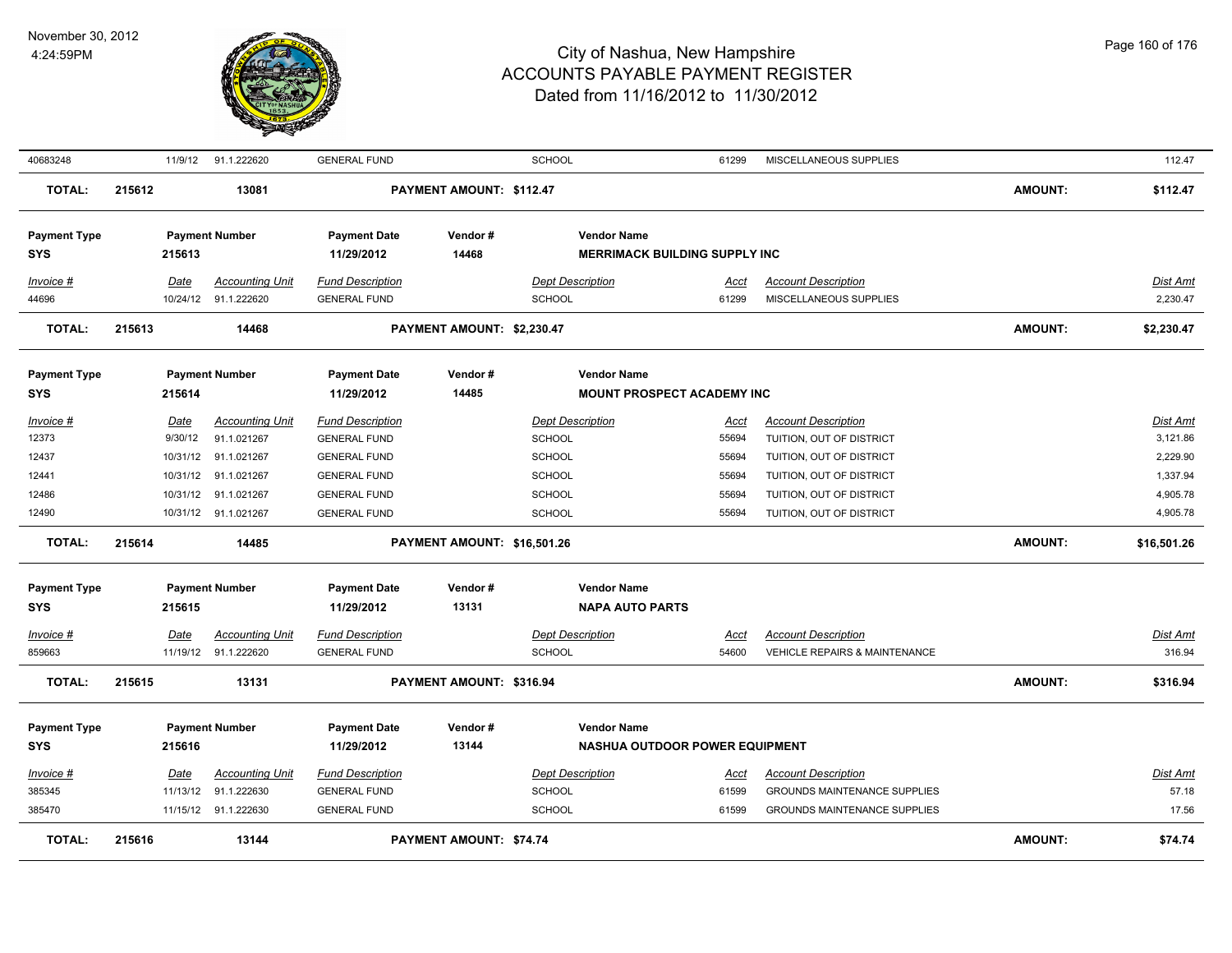

| <b>Payment Type</b><br><b>SYS</b> |        | 215617      | <b>Payment Number</b>                          | <b>Payment Date</b><br>11/29/2012              | Vendor#<br>14505           | <b>Vendor Name</b><br><b>NASHUA WHOLESALE TIRE INC</b> |               |                                                             |                 |                   |
|-----------------------------------|--------|-------------|------------------------------------------------|------------------------------------------------|----------------------------|--------------------------------------------------------|---------------|-------------------------------------------------------------|-----------------|-------------------|
|                                   |        |             |                                                |                                                |                            |                                                        |               |                                                             |                 |                   |
| Invoice #<br>109102               |        | <u>Date</u> | <b>Accounting Unit</b><br>11/12/12 91.1.222620 | <b>Fund Description</b><br><b>GENERAL FUND</b> |                            | <b>Dept Description</b><br>SCHOOL                      | Acct<br>54600 | <b>Account Description</b><br>VEHICLE REPAIRS & MAINTENANCE |                 | Dist Amt<br>54.95 |
|                                   |        |             |                                                |                                                |                            |                                                        |               |                                                             |                 |                   |
| <b>TOTAL:</b>                     | 215617 |             | 14505                                          |                                                | PAYMENT AMOUNT: \$54.95    |                                                        |               |                                                             | <b>AMOUNT:</b>  | \$54.95           |
| <b>Payment Type</b>               |        |             | <b>Payment Number</b>                          | <b>Payment Date</b>                            | Vendor#                    | <b>Vendor Name</b>                                     |               |                                                             |                 |                   |
| <b>SYS</b>                        |        | 215618      |                                                | 11/29/2012                                     | 14513                      | <b>NATIONWIDE SALES &amp; SERVICE</b>                  |               |                                                             |                 |                   |
| Invoice #                         |        | Date        | <b>Accounting Unit</b>                         | <b>Fund Description</b>                        |                            | <b>Dept Description</b>                                | Acct          | <b>Account Description</b>                                  |                 | Dist Amt          |
| 182498                            |        | 11/7/12     | 91.1.222620                                    | <b>GENERAL FUND</b>                            |                            | <b>SCHOOL</b>                                          | 61428         | <b>JANITORIAL SUPPLIES</b>                                  |                 | 449.52            |
| 182841                            |        |             | 11/15/12 91.1.222620                           | <b>GENERAL FUND</b>                            |                            | <b>SCHOOL</b>                                          | 61428         | <b>JANITORIAL SUPPLIES</b>                                  |                 | 261.77            |
| <b>TOTAL:</b>                     | 215618 |             | 14513                                          |                                                | PAYMENT AMOUNT: \$711.29   |                                                        |               |                                                             | <b>AMOUNT:</b>  | \$711.29          |
|                                   |        |             |                                                |                                                |                            |                                                        |               |                                                             |                 |                   |
| <b>Payment Type</b>               |        |             | <b>Payment Number</b>                          | <b>Payment Date</b>                            | Vendor#                    | <b>Vendor Name</b>                                     |               |                                                             |                 |                   |
| <b>SYS</b>                        |        | 215619      |                                                | 11/29/2012                                     | 15524                      | <b>ASHLEY NEST</b>                                     |               |                                                             |                 |                   |
| Invoice #                         |        | <b>Date</b> | <b>Accounting Unit</b>                         | <b>Fund Description</b>                        |                            | <b>Dept Description</b>                                | <u>Acct</u>   | <b>Account Description</b>                                  |                 | <u>Dist Amt</u>   |
| PVR-111512                        |        |             | 11/27/12 91.1.161160                           | <b>GENERAL FUND</b>                            |                            | SCHOOL                                                 | 61135         | <b>EDUCATIONAL SUPPLIES</b>                                 |                 | 120.00            |
| <b>TOTAL:</b>                     | 215619 |             | 15524                                          |                                                | PAYMENT AMOUNT: \$120.00   |                                                        |               |                                                             | <b>AMOUNT:</b>  | \$120.00          |
| <b>Payment Type</b>               |        |             | <b>Payment Number</b>                          | <b>Payment Date</b>                            | Vendor#                    | <b>Vendor Name</b>                                     |               |                                                             |                 |                   |
| <b>SYS</b>                        |        | 215620      |                                                | 11/29/2012                                     | 14521                      | <b>NEW ENGLAND ICE CREAM</b>                           |               |                                                             |                 |                   |
| <u>Invoice #</u>                  |        | <u>Date</u> | <b>Accounting Unit</b>                         | <b>Fund Description</b>                        |                            | <b>Dept Description</b>                                | <u>Acct</u>   | <b>Account Description</b>                                  | <b>Activity</b> | <u>Dist Amt</u>   |
| 2297726                           |        | 11/8/12     | 91.2100.063120                                 | <b>FOOD SERVICES</b>                           |                            | SCHOOL                                                 | 61214         | FOOD, FOOD SERVICE PROGRAM                                  |                 | 293.76            |
| 2297841                           |        | 11/8/12     | 91.3800.991490                                 | <b>SCHOOL GRANTS FUND</b>                      |                            | SCHOOL                                                 | 61299         | MISCELLANEOUS SUPPLIES                                      | 91.03463.991490 | 114.52            |
| 2297842                           |        | 11/8/12     | 91.2222.991490                                 | AFTER SCHOOL PROGRAM                           |                            | SCHOOL                                                 | 61299         | MISCELLANEOUS SUPPLIES                                      |                 | 114.52            |
| 2298221                           |        |             | 11/15/12 91.2222.991490                        | AFTER SCHOOL PROGRAM                           |                            | <b>SCHOOL</b>                                          | 61299         | MISCELLANEOUS SUPPLIES                                      |                 | 149.09            |
| 2298222                           |        |             | 11/15/12 91.3800.991490                        | <b>SCHOOL GRANTS FUND</b>                      |                            | <b>SCHOOL</b>                                          | 61299         | MISCELLANEOUS SUPPLIES                                      | 91.03463.991490 | 149.09            |
| 2298223                           |        | 11/15/12    | 91.3800.991490                                 | <b>SCHOOL GRANTS FUND</b>                      |                            | <b>SCHOOL</b>                                          | 61299         | MISCELLANEOUS SUPPLIES                                      | 91.03463.991490 | 121.89            |
| 2298225                           |        |             | 11/15/12 91.2222.991490                        | AFTER SCHOOL PROGRAM                           |                            | <b>SCHOOL</b>                                          | 61299         | MISCELLANEOUS SUPPLIES                                      |                 | 149.09            |
| 2298227                           |        |             | 11/15/12  91.2222.991490                       | AFTER SCHOOL PROGRAM                           |                            | SCHOOL                                                 | 61299         | MISCELLANEOUS SUPPLIES                                      |                 | 176.29            |
| <b>TOTAL:</b>                     | 215620 |             | 14521                                          |                                                | PAYMENT AMOUNT: \$1,268.25 |                                                        |               |                                                             | <b>AMOUNT:</b>  | \$1,268.25        |
|                                   |        |             |                                                |                                                |                            |                                                        |               |                                                             |                 |                   |
| <b>Payment Type</b>               |        |             | <b>Payment Number</b>                          | <b>Payment Date</b>                            | Vendor#                    | <b>Vendor Name</b>                                     |               |                                                             |                 |                   |
| <b>SYS</b>                        |        | 215621      |                                                | 11/29/2012                                     | 13177                      | <b>NFI NORTH INC</b>                                   |               |                                                             |                 |                   |
|                                   |        |             |                                                |                                                |                            |                                                        |               |                                                             |                 |                   |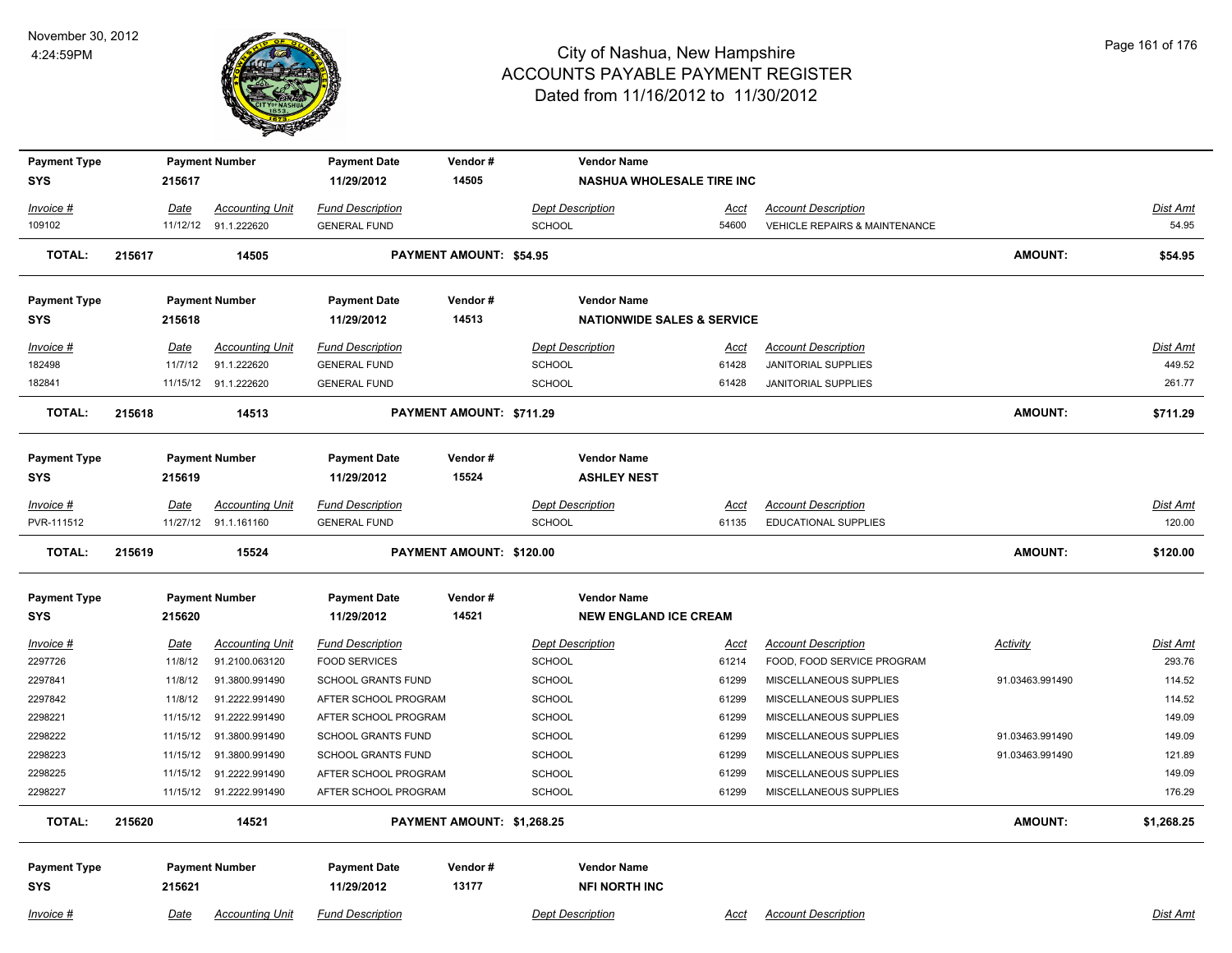

| 167896                            |        | 9/30/12          | 91.1.021267                              | <b>GENERAL FUND</b>                               |                            | SCHOOL        |                                                      | 55694                | TUITION, OUT OF DISTRICT                                  |                                |                | 141.33             |
|-----------------------------------|--------|------------------|------------------------------------------|---------------------------------------------------|----------------------------|---------------|------------------------------------------------------|----------------------|-----------------------------------------------------------|--------------------------------|----------------|--------------------|
| 170532                            |        | 10/15/12         | 91.1.021267                              | <b>GENERAL FUND</b>                               |                            | <b>SCHOOL</b> |                                                      | 55694                | TUITION, OUT OF DISTRICT                                  |                                |                | 1,413.30           |
| 170537                            |        | 10/15/12         | 91.1.021267                              | <b>GENERAL FUND</b>                               |                            | <b>SCHOOL</b> |                                                      | 55694                | TUITION, OUT OF DISTRICT                                  |                                |                | 162.89             |
| 173804                            |        | 10/31/12         | 91.1.021267                              | <b>GENERAL FUND</b>                               |                            | <b>SCHOOL</b> |                                                      | 55694                | TUITION, OUT OF DISTRICT                                  |                                |                | 989.31             |
| 174401                            |        |                  | 10/31/12 91.1.021267                     | <b>GENERAL FUND</b>                               |                            | <b>SCHOOL</b> |                                                      | 55694                | TUITION, OUT OF DISTRICT                                  |                                |                | 814.45             |
| <b>TOTAL:</b>                     | 215621 |                  | 13177                                    |                                                   | PAYMENT AMOUNT: \$3,521.28 |               |                                                      |                      |                                                           |                                | <b>AMOUNT:</b> | \$3,521.28         |
| <b>Payment Type</b>               |        |                  | <b>Payment Number</b>                    | <b>Payment Date</b>                               | Vendor#                    |               | <b>Vendor Name</b>                                   |                      |                                                           | <b>Payee Name</b>              |                |                    |
| <b>SYS</b>                        |        | 215622           |                                          | 11/29/2012                                        | 11278                      |               | <b>NASHUA HIGH SCHOOL NORTH</b>                      |                      |                                                           | NHS NORTH - SAF - POTTERY ACCT |                |                    |
| Invoice #<br><b>LAB FEES</b>      |        | Date<br>11/20/12 | <b>Accounting Unit</b><br>91.2207.991600 | <b>Fund Description</b><br>ADULT ED/CONTINUING ED |                            | <b>SCHOOL</b> | <b>Dept Description</b>                              | <u>Acct</u><br>61135 | <b>Account Description</b><br><b>EDUCATIONAL SUPPLIES</b> |                                |                | Dist Amt<br>945.00 |
| <b>TOTAL:</b>                     | 215622 |                  | 11278                                    |                                                   | PAYMENT AMOUNT: \$945.00   |               |                                                      |                      |                                                           |                                | <b>AMOUNT:</b> | \$945.00           |
| <b>Payment Type</b><br><b>SYS</b> |        | 215623           | <b>Payment Number</b>                    | <b>Payment Date</b><br>11/29/2012                 | Vendor#<br>14553           |               | <b>Vendor Name</b><br><b>NOBLIN &amp; ASSOCIATES</b> |                      |                                                           |                                |                |                    |
| Invoice #                         |        | Date             | <b>Accounting Unit</b>                   | <b>Fund Description</b>                           |                            |               | <b>Dept Description</b>                              | Acct                 | <b>Account Description</b>                                |                                |                | Dist Amt           |
| 22520                             |        | 10/23/12         | 91.1.222620                              | <b>GENERAL FUND</b>                               |                            | <b>SCHOOL</b> |                                                      | 54280                | <b>BUILDING/GROUNDS MAINTENANCE</b>                       |                                |                | 1,225.00           |
| <b>TOTAL:</b>                     | 215623 |                  | 14553                                    |                                                   | PAYMENT AMOUNT: \$1,225.00 |               |                                                      |                      |                                                           |                                | <b>AMOUNT:</b> | \$1,225.00         |
| <b>Payment Type</b><br><b>SYS</b> |        | 215624           | <b>Payment Number</b>                    | <b>Payment Date</b><br>11/29/2012                 | Vendor#<br>13241           |               | <b>Vendor Name</b><br><b>P J CURRIER LUMBER CO</b>   |                      |                                                           |                                |                |                    |
|                                   |        |                  |                                          |                                                   |                            |               |                                                      |                      |                                                           |                                |                |                    |
| <u>Invoice #</u>                  |        | <u>Date</u>      | <b>Accounting Unit</b>                   | <b>Fund Description</b>                           |                            |               | <b>Dept Description</b>                              | <u>Acct</u>          | <b>Account Description</b><br>EDUCATIONAL SUPPLIES        |                                |                | <b>Dist Amt</b>    |
| 80629                             |        |                  | 11/14/12 91.1.031300                     | <b>GENERAL FUND</b>                               |                            | <b>SCHOOL</b> |                                                      | 61135                |                                                           |                                |                | 63.52              |
| <b>TOTAL:</b>                     | 215624 |                  | 13241                                    |                                                   | PAYMENT AMOUNT: \$63.52    |               |                                                      |                      |                                                           |                                | <b>AMOUNT:</b> | \$63.52            |
| <b>Payment Type</b>               |        |                  | <b>Payment Number</b>                    | <b>Payment Date</b>                               | Vendor#                    |               | <b>Vendor Name</b>                                   |                      |                                                           | Payee Name                     |                |                    |
| <b>SYS</b>                        |        | 215625           |                                          | 11/29/2012                                        | 14462                      |               | <b>MEDCO SUPPLY INC</b>                              |                      |                                                           | PATTERSON MEDICAL SUPPLY INC   |                |                    |
| Invoice #                         |        | <u>Date</u>      | <b>Accounting Unit</b>                   | <b>Fund Description</b>                           |                            |               | <b>Dept Description</b>                              | <u>Acct</u>          | <b>Account Description</b>                                |                                |                | Dist Amt           |
| 41605187                          |        |                  | 11/15/12 91.1.031408                     | <b>GENERAL FUND</b>                               |                            | <b>SCHOOL</b> |                                                      | 61142                | MEDICAL SUPPLIES                                          |                                |                | 62.43              |
| TOTAL:                            | 215625 |                  | 14462                                    |                                                   | PAYMENT AMOUNT: \$62.43    |               |                                                      |                      |                                                           |                                | <b>AMOUNT:</b> | \$62.43            |
| <b>Payment Type</b>               |        |                  | <b>Payment Number</b>                    | <b>Payment Date</b>                               | Vendor#                    |               | <b>Vendor Name</b>                                   |                      |                                                           |                                |                |                    |
| <b>SYS</b>                        |        | 215626           |                                          | 11/29/2012                                        | 13276                      |               | PEABODY SUPPLY CO                                    |                      |                                                           |                                |                |                    |
| Invoice #                         |        | Date             | <b>Accounting Unit</b>                   | <b>Fund Description</b>                           |                            |               | <b>Dept Description</b>                              | Acct                 | <b>Account Description</b>                                |                                |                | Dist Amt           |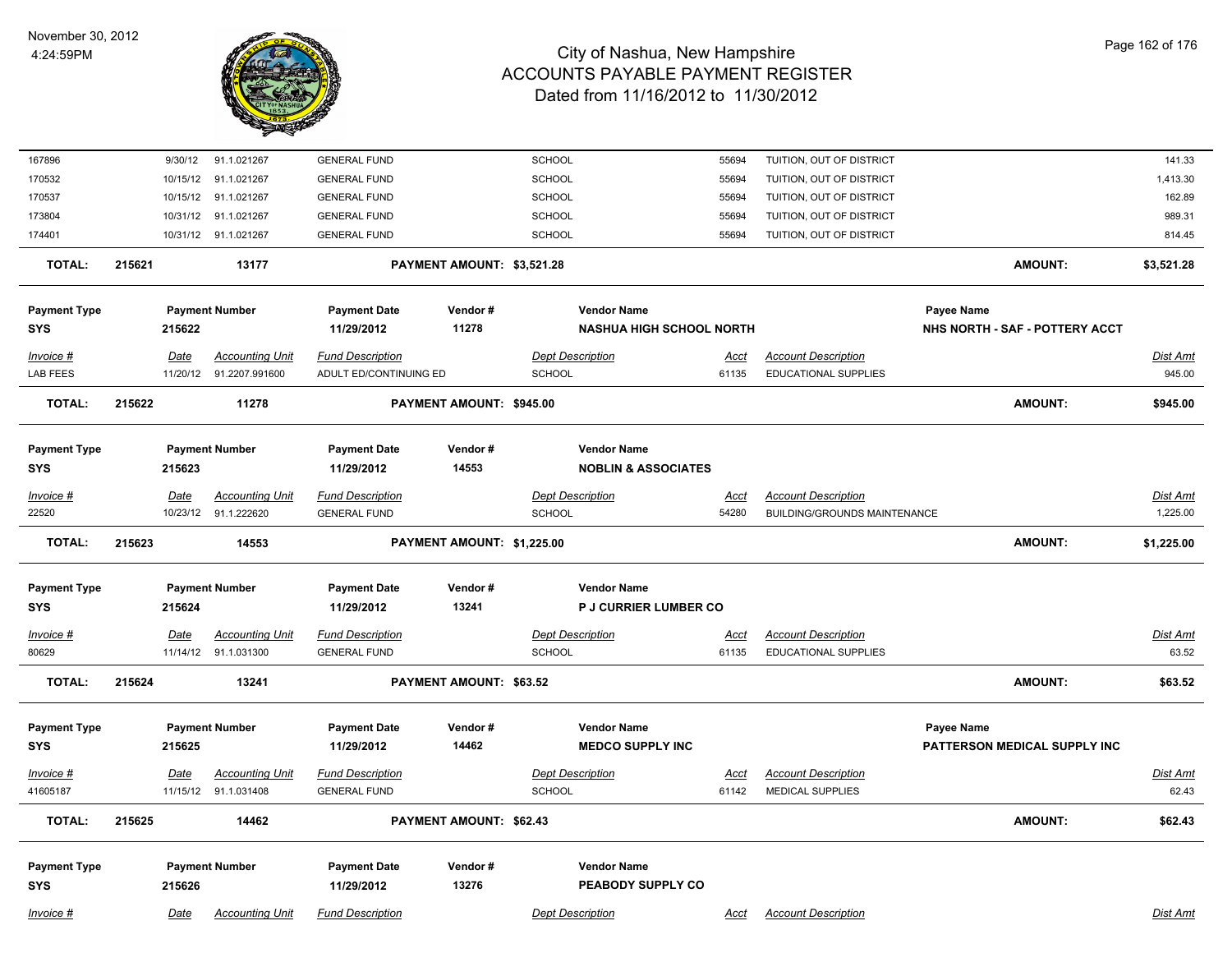

| 40256                             |        |                        | 11/9/12 91.1.222620                            | <b>GENERAL FUND</b>                             |                                | SCHOOL                                           | 61414                | SUPPLIES, PLUMBING                                            |                 | 58.44              |
|-----------------------------------|--------|------------------------|------------------------------------------------|-------------------------------------------------|--------------------------------|--------------------------------------------------|----------------------|---------------------------------------------------------------|-----------------|--------------------|
| <b>TOTAL:</b>                     | 215626 |                        | 13276                                          |                                                 | PAYMENT AMOUNT: \$58.44        |                                                  |                      |                                                               | <b>AMOUNT:</b>  | \$58.44            |
| <b>Payment Type</b><br>SYS        |        | 215627                 | <b>Payment Number</b>                          | <b>Payment Date</b><br>11/29/2012               | Vendor#<br>15385               | <b>Vendor Name</b><br><b>PERIPOLE INC</b>        |                      |                                                               |                 |                    |
| Invoice #<br>124832               |        | <b>Date</b><br>11/9/12 | <b>Accounting Unit</b><br>91.1.171112          | <b>Fund Description</b><br><b>GENERAL FUND</b>  |                                | <b>Dept Description</b><br><b>SCHOOL</b>         | <b>Acct</b><br>61135 | <b>Account Description</b><br><b>EDUCATIONAL SUPPLIES</b>     |                 | Dist Amt<br>581.31 |
| <b>TOTAL:</b>                     | 215627 |                        | 15385                                          |                                                 | PAYMENT AMOUNT: \$581.31       |                                                  |                      |                                                               | <b>AMOUNT:</b>  | \$581.31           |
| <b>Payment Type</b><br><b>SYS</b> |        | 215628                 | <b>Payment Number</b>                          | <b>Payment Date</b><br>11/29/2012               | Vendor#<br>15517               | <b>Vendor Name</b><br><b>AMI RICH</b>            |                      |                                                               |                 |                    |
| Invoice #                         |        | Date                   | <b>Accounting Unit</b>                         | <b>Fund Description</b>                         |                                | <b>Dept Description</b>                          | Acct                 | <b>Account Description</b>                                    | <b>Activity</b> | Dist Amt           |
| PV-110912                         |        | 11/9/12                | 91.3800.042219                                 | <b>SCHOOL GRANTS FUND</b>                       |                                | <b>SCHOOL</b>                                    | 55300                | <b>TRAVEL</b>                                                 | 91.03468.042219 | 28.64              |
| <b>TOTAL:</b>                     | 215628 |                        | 15517                                          |                                                 | <b>PAYMENT AMOUNT: \$28.64</b> |                                                  |                      |                                                               | <b>AMOUNT:</b>  | \$28.64            |
| <b>Payment Type</b><br><b>SYS</b> |        | 215629                 | <b>Payment Number</b>                          | <b>Payment Date</b><br>11/29/2012               | Vendor#<br>15536               | <b>Vendor Name</b><br><b>ALBERT RIVARD</b>       |                      |                                                               |                 |                    |
| $Invoice$ #<br>PVR-111512         |        | Date                   | <b>Accounting Unit</b><br>11/15/12 91.1.131160 | <b>Fund Description</b><br><b>GENERAL FUND</b>  |                                | <b>Dept Description</b><br><b>SCHOOL</b>         | <b>Acct</b><br>55400 | <b>Account Description</b><br><b>CONFERENCES AND SEMINARS</b> |                 | Dist Amt<br>130.00 |
| <b>TOTAL:</b>                     | 215629 |                        | 15536                                          |                                                 | PAYMENT AMOUNT: \$130.00       |                                                  |                      |                                                               | <b>AMOUNT:</b>  | \$130.00           |
| <b>Payment Type</b><br><b>SYS</b> |        | 215630                 | <b>Payment Number</b>                          | <b>Payment Date</b><br>11/29/2012               | Vendor#<br>15537               | <b>Vendor Name</b><br><b>MICHELLE ROGERS</b>     |                      |                                                               |                 |                    |
| Invoice #                         |        | Date                   | <b>Accounting Unit</b>                         | <b>Fund Description</b>                         |                                | <b>Dept Description</b>                          | Acct                 | <b>Account Description</b>                                    |                 | Dist Amt           |
| <b>NOV-12</b>                     |        | 11/26/12               | 91.2207.991600                                 | ADULT ED/CONTINUING ED                          |                                | SCHOOL                                           | 61299                | MISCELLANEOUS SUPPLIES                                        |                 | 114.83             |
| <b>TOTAL:</b>                     | 215630 |                        | 15537                                          |                                                 | PAYMENT AMOUNT: \$114.83       |                                                  |                      |                                                               | <b>AMOUNT:</b>  | \$114.83           |
| <b>Payment Type</b><br>SYS        |        | 215631                 | <b>Payment Number</b>                          | <b>Payment Date</b><br>11/29/2012               | Vendor#<br>14785               | <b>Vendor Name</b><br><b>S &amp; S WORLDWIDE</b> |                      |                                                               |                 |                    |
| Invoice #<br>7526640              |        | Date<br>11/9/12        | <b>Accounting Unit</b><br>91.2222.991490       | <b>Fund Description</b><br>AFTER SCHOOL PROGRAM |                                | <b>Dept Description</b><br><b>SCHOOL</b>         | Acct<br>61299        | <b>Account Description</b><br>MISCELLANEOUS SUPPLIES          |                 | Dist Amt<br>855.42 |
| <b>TOTAL:</b>                     | 215631 |                        | 14785                                          |                                                 | PAYMENT AMOUNT: \$855.42       |                                                  |                      |                                                               | <b>AMOUNT:</b>  | \$855.42           |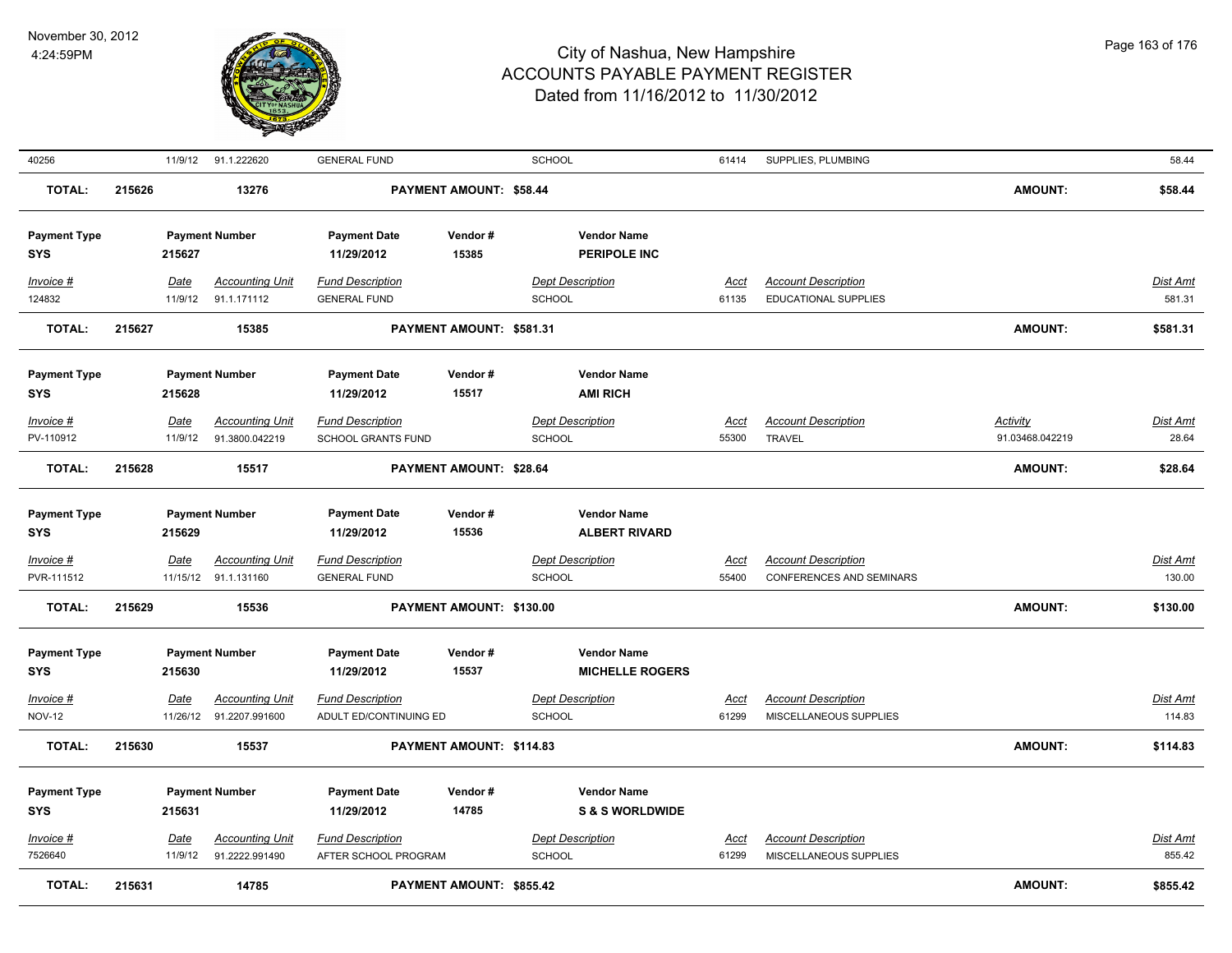

| <b>Payment Type</b><br><b>SYS</b> |        | 215632              | <b>Payment Number</b>                              | <b>Payment Date</b><br>11/29/2012                    | Vendor#<br>13504               | <b>Vendor Name</b><br><b>SANEL AUTO PARTS CO</b> |                      |                                                           |                                       |                           |
|-----------------------------------|--------|---------------------|----------------------------------------------------|------------------------------------------------------|--------------------------------|--------------------------------------------------|----------------------|-----------------------------------------------------------|---------------------------------------|---------------------------|
| Invoice #                         |        | Date                | <b>Accounting Unit</b>                             | <b>Fund Description</b>                              |                                | <b>Dept Description</b>                          | Acct                 | <b>Account Description</b>                                |                                       | Dist Amt                  |
| 2PL4660                           |        |                     | 11/13/12 91.1.222620                               | <b>GENERAL FUND</b>                                  |                                | <b>SCHOOL</b>                                    | 54600                | <b>VEHICLE REPAIRS &amp; MAINTENANCE</b>                  |                                       | 76.76                     |
| <b>TOTAL:</b>                     | 215632 |                     | 13504                                              |                                                      | PAYMENT AMOUNT: \$76.76        |                                                  |                      |                                                           | AMOUNT:                               | \$76.76                   |
| <b>Payment Type</b><br><b>SYS</b> |        | 215633              | <b>Payment Number</b>                              | <b>Payment Date</b><br>11/29/2012                    | Vendor#<br>11411               | <b>Vendor Name</b><br><b>PHILIP SCHAPPLER</b>    |                      |                                                           |                                       |                           |
| Invoice #<br>MILES-NOV            |        | Date<br>11/30/12    | <b>Accounting Unit</b><br>91.1.992322              | <b>Fund Description</b><br><b>GENERAL FUND</b>       |                                | <b>Dept Description</b><br><b>SCHOOL</b>         | Acct<br>55307        | <b>Account Description</b><br>MILEAGE REIMBURSEMENTS      |                                       | Dist Amt<br>34.55         |
| MILES-OCT<br>MILES-SEPT           |        | 10/31/12<br>9/29/12 | 91.1.992322<br>91.1.992322                         | <b>GENERAL FUND</b><br><b>GENERAL FUND</b>           |                                | <b>SCHOOL</b><br><b>SCHOOL</b>                   | 55307<br>55307       | MILEAGE REIMBURSEMENTS<br>MILEAGE REIMBURSEMENTS          |                                       | 16.93<br>27.06            |
| <b>TOTAL:</b>                     | 215633 |                     | 11411                                              |                                                      | <b>PAYMENT AMOUNT: \$78.54</b> |                                                  |                      |                                                           | AMOUNT:                               | \$78.54                   |
| <b>Payment Type</b><br><b>SYS</b> |        | 215634              | <b>Payment Number</b>                              | <b>Payment Date</b><br>11/29/2012                    | Vendor#<br>12269               | <b>Vendor Name</b><br><b>ABILITATIONS</b>        |                      |                                                           | Payee Name<br><b>SCHOOL SPECIALTY</b> |                           |
| $Invoice$ #<br>208109520079       |        | <u>Date</u>         | <b>Accounting Unit</b><br>11/15/12  91.3800.231249 | <b>Fund Description</b><br><b>SCHOOL GRANTS FUND</b> |                                | <b>Dept Description</b><br><b>SCHOOL</b>         | Acct<br>61135        | <b>Account Description</b><br><b>EDUCATIONAL SUPPLIES</b> | <b>Activity</b><br>91.03763.231249    | Dist Amt<br>29.36         |
| <b>TOTAL:</b>                     | 215634 |                     | 12269                                              |                                                      | <b>PAYMENT AMOUNT: \$29.36</b> |                                                  |                      |                                                           | <b>AMOUNT:</b>                        | \$29.36                   |
| <b>Payment Type</b><br><b>SYS</b> |        | 215635              | <b>Payment Number</b>                              | <b>Payment Date</b><br>11/29/2012                    | Vendor#<br>13526               | <b>Vendor Name</b><br><b>SCHOOL SPECIALTY</b>    |                      |                                                           |                                       |                           |
| $Invoice$ #<br>208109450775       |        | Date<br>10/26/12    | <u>Accounting Unit</u><br>91.1.041160              | <b>Fund Description</b><br><b>GENERAL FUND</b>       |                                | <b>Dept Description</b><br><b>SCHOOL</b>         | <u>Acct</u><br>71999 | <b>Account Description</b><br>MISCELLANEOUS EQUIPMENT     |                                       | <b>Dist Amt</b><br>738.15 |
| 208109504625<br>208109504628      |        | 11/12/12            | 11/12/12 91.1.161122<br>91.1.161260                | <b>GENERAL FUND</b><br><b>GENERAL FUND</b>           |                                | SCHOOL<br><b>SCHOOL</b>                          | 61135<br>61135       | EDUCATIONAL SUPPLIES<br>EDUCATIONAL SUPPLIES              |                                       | 93.22<br>5.33             |
| 208109504629                      |        | 11/12/12            | 91.1.061160                                        | <b>GENERAL FUND</b>                                  |                                | <b>SCHOOL</b>                                    | 61135                | <b>EDUCATIONAL SUPPLIES</b>                               |                                       | 393.28                    |
| 208109504630                      |        | 11/12/12            | 91.1.121112                                        | <b>GENERAL FUND</b>                                  |                                | SCHOOL                                           | 61135                | <b>EDUCATIONAL SUPPLIES</b>                               |                                       | 35.56                     |
| 208109504631                      |        | 11/12/12            | 91.1.071160                                        | <b>GENERAL FUND</b>                                  |                                | <b>SCHOOL</b>                                    | 61135                | <b>EDUCATIONAL SUPPLIES</b>                               |                                       | 63.94                     |
| 208109504632                      |        | 11/12/12            | 91.1.031108                                        | <b>GENERAL FUND</b>                                  |                                | SCHOOL                                           | 61135                | EDUCATIONAL SUPPLIES                                      |                                       | 626.23                    |
| 208109504633                      |        | 11/12/12            | 91.1.031160                                        | <b>GENERAL FUND</b>                                  |                                | <b>SCHOOL</b>                                    | 61100                | OFFICE SUPPLIES                                           |                                       | 533.39                    |
| 208109510230                      |        | 11/13/12            | 91.1.161260                                        | <b>GENERAL FUND</b>                                  |                                | SCHOOL                                           | 61135                | EDUCATIONAL SUPPLIES                                      |                                       | 39.40                     |
| 208109513236                      |        |                     | 11/14/12 91.1.051160                               | <b>GENERAL FUND</b>                                  |                                | <b>SCHOOL</b>                                    | 61135                | EDUCATIONAL SUPPLIES                                      |                                       | 216.00                    |
| <b>TOTAL:</b>                     | 215635 |                     | 13526                                              |                                                      | PAYMENT AMOUNT: \$2,744.50     |                                                  |                      |                                                           | <b>AMOUNT:</b>                        | \$2,744.50                |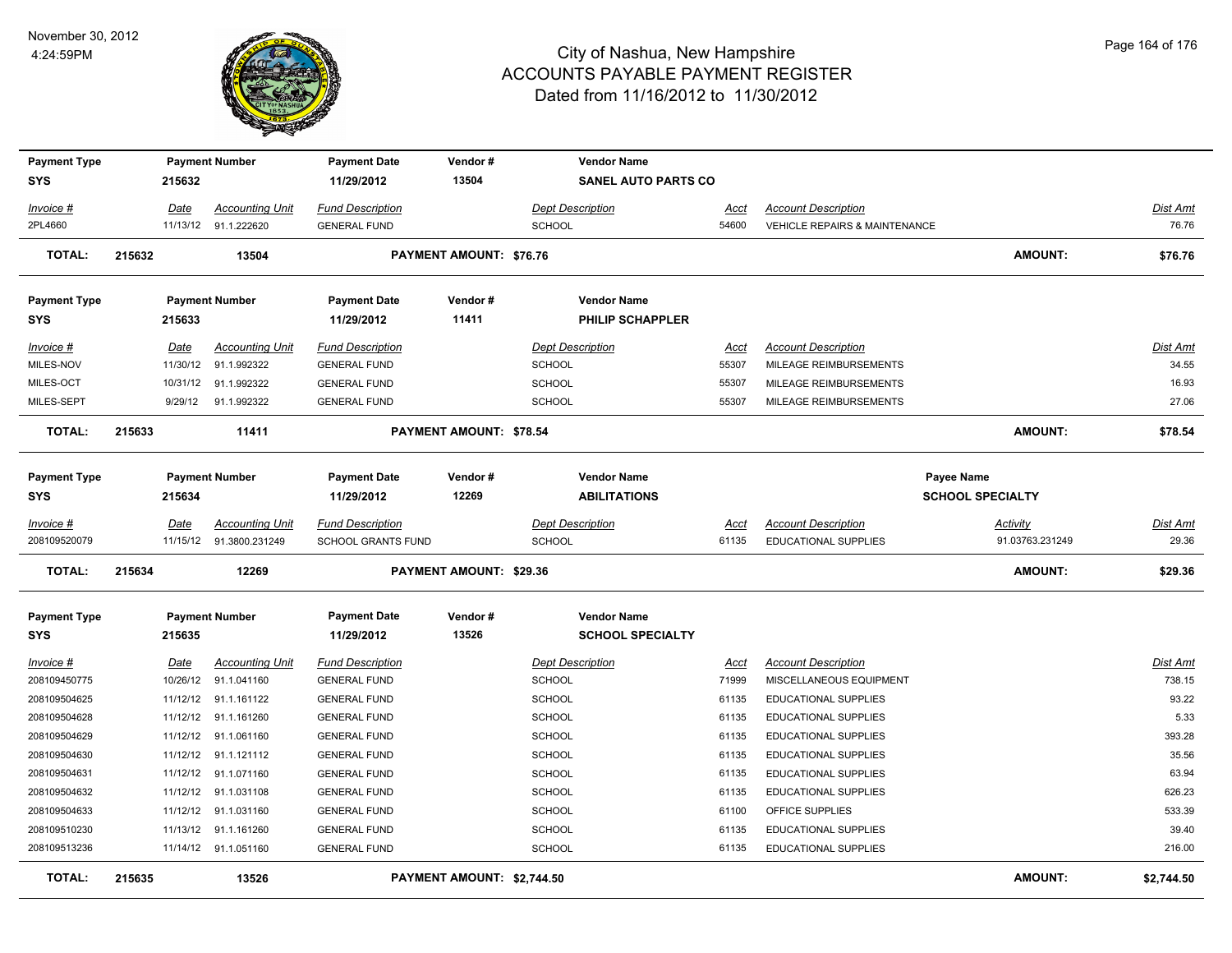

| <b>Payment Type</b><br><b>SYS</b> |        | 215636      | <b>Payment Number</b>  | <b>Payment Date</b><br>11/29/2012 | Vendor#<br>13549            | <b>Vendor Name</b><br><b>SERESC</b> |             |                             |                |                 |
|-----------------------------------|--------|-------------|------------------------|-----------------------------------|-----------------------------|-------------------------------------|-------------|-----------------------------|----------------|-----------------|
| Invoice #                         |        | Date        | <b>Accounting Unit</b> | <b>Fund Description</b>           |                             | <b>Dept Description</b>             | Acct        | <b>Account Description</b>  |                | <b>Dist Amt</b> |
| 2223688                           |        | 10/23/12    | 91.1.021267            | <b>GENERAL FUND</b>               |                             | SCHOOL                              | 55694       | TUITION, OUT OF DISTRICT    |                | 4,226.02        |
| 2223689                           |        |             | 10/23/12 91.1.021267   | <b>GENERAL FUND</b>               |                             | SCHOOL                              | 55694       | TUITION, OUT OF DISTRICT    |                | 2,572.36        |
| 2223691                           |        | 10/23/12    | 91.1.021267            | <b>GENERAL FUND</b>               |                             | <b>SCHOOL</b>                       | 55694       | TUITION, OUT OF DISTRICT    |                | 4,226.02        |
| 2223692                           |        | 10/23/12    | 91.1.021267            | <b>GENERAL FUND</b>               |                             | SCHOOL                              | 55694       | TUITION, OUT OF DISTRICT    |                | 4,226.02        |
| 2223833                           |        | 10/31/12    | 91.1.021267            | <b>GENERAL FUND</b>               |                             | SCHOOL                              | 55694       | TUITION, OUT OF DISTRICT    |                | 3,858.54        |
| 2223836                           |        |             | 10/31/12 91.1.021267   | <b>GENERAL FUND</b>               |                             | SCHOOL                              | 55694       | TUITION, OUT OF DISTRICT    |                | 3,858.54        |
| 2223837                           |        | 10/31/12    | 91.1.021267            | <b>GENERAL FUND</b>               |                             | SCHOOL                              | 55694       | TUITION, OUT OF DISTRICT    |                | 3,858.54        |
| 2223839                           |        |             | 10/31/12 91.1.021267   | <b>GENERAL FUND</b>               |                             | SCHOOL                              | 55694       | TUITION, OUT OF DISTRICT    |                | 3,858.54        |
| <b>TOTAL:</b>                     | 215636 |             | 13549                  |                                   | PAYMENT AMOUNT: \$30,684.58 |                                     |             |                             | AMOUNT:        | \$30,684.58     |
| <b>Payment Type</b>               |        |             | <b>Payment Number</b>  | <b>Payment Date</b>               | Vendor#                     | <b>Vendor Name</b>                  |             |                             |                |                 |
| <b>SYS</b>                        |        | 215637      |                        | 11/29/2012                        | 13618                       | <b>SPAULDING YOUTH CENTER</b>       |             |                             |                |                 |
| Invoice #                         |        | Date        | <b>Accounting Unit</b> | <b>Fund Description</b>           |                             | <b>Dept Description</b>             | <u>Acct</u> | <b>Account Description</b>  |                | <b>Dist Amt</b> |
| 31923                             |        | 10/10/12    | 91.1.021267            | <b>GENERAL FUND</b>               |                             | <b>SCHOOL</b>                       | 55694       | TUITION, OUT OF DISTRICT    |                | 17,114.92       |
| 32044                             |        |             | 10/31/12 91.1.021267   | <b>GENERAL FUND</b>               |                             | SCHOOL                              | 55694       | TUITION, OUT OF DISTRICT    |                | 9,072.00        |
| <b>TOTAL:</b>                     | 215637 |             | 13618                  |                                   | PAYMENT AMOUNT: \$26,186.92 |                                     |             |                             | <b>AMOUNT:</b> | \$26,186.92     |
| <b>Payment Type</b>               |        |             | <b>Payment Number</b>  | <b>Payment Date</b>               | Vendor#                     | <b>Vendor Name</b>                  |             |                             |                |                 |
| <b>SYS</b>                        |        | 215638      |                        | 11/29/2012                        | 13631                       | <b>ST ANNS HOME INC</b>             |             |                             |                |                 |
| Invoice #                         |        | <u>Date</u> | <b>Accounting Unit</b> | <b>Fund Description</b>           |                             | <b>Dept Description</b>             | <u>Acct</u> | <b>Account Description</b>  |                | Dist Amt        |
| 142,091                           |        |             | 10/31/12 91.1.021267   | <b>GENERAL FUND</b>               |                             | <b>SCHOOL</b>                       | 55694       | TUITION, OUT OF DISTRICT    |                | 5,852.44        |
| <b>TOTAL:</b>                     | 215638 |             | 13631                  |                                   | PAYMENT AMOUNT: \$5,852.44  |                                     |             |                             | <b>AMOUNT:</b> | \$5,852.44      |
| <b>Payment Type</b>               |        |             | <b>Payment Number</b>  | <b>Payment Date</b>               | Vendor#                     | <b>Vendor Name</b>                  |             |                             |                |                 |
| <b>SYS</b>                        |        | 215639      |                        | 11/29/2012                        | 11963                       | <b>STAPLES BUSINESS ADVANTAGE</b>   |             |                             |                |                 |
| <u>Invoice #</u>                  |        | <u>Date</u> | <b>Accounting Unit</b> | <b>Fund Description</b>           |                             | <b>Dept Description</b>             | <u>Acct</u> | <b>Account Description</b>  |                | <b>Dist Amt</b> |
| 3184208183                        |        | 10/18/12    | 91.1.031160            | <b>GENERAL FUND</b>               |                             | <b>SCHOOL</b>                       | 61135       | <b>EDUCATIONAL SUPPLIES</b> |                | 1,138.94        |
| 3184649211                        |        | 10/26/12    | 91.1.191160            | <b>GENERAL FUND</b>               |                             | <b>SCHOOL</b>                       | 61100       | OFFICE SUPPLIES             |                | 233.98          |
| 3186040942                        |        | 11/10/12    | 91.1.071160            | <b>GENERAL FUND</b>               |                             | SCHOOL                              | 61135       | EDUCATIONAL SUPPLIES        |                | 167.67          |
| 3186098904                        |        |             | 11/14/12 91.1.041160   | <b>GENERAL FUND</b>               |                             | SCHOOL                              | 61135       | EDUCATIONAL SUPPLIES        |                | 42.67           |
| 3186098905                        |        | 11/14/12    | 91.1.992212            | <b>GENERAL FUND</b>               |                             | <b>SCHOOL</b>                       | 61299       | MISCELLANEOUS SUPPLIES      |                | 113.43          |
| 3186098906                        |        | 11/14/12    | 91.1.181160            | <b>GENERAL FUND</b>               |                             | SCHOOL                              | 61135       | <b>EDUCATIONAL SUPPLIES</b> |                | 254.21          |
| 3186976007                        |        |             | 11/27/12 91.1.031160   | <b>GENERAL FUND</b>               |                             | <b>SCHOOL</b>                       | 61135       | <b>EDUCATIONAL SUPPLIES</b> |                | $-395.96$       |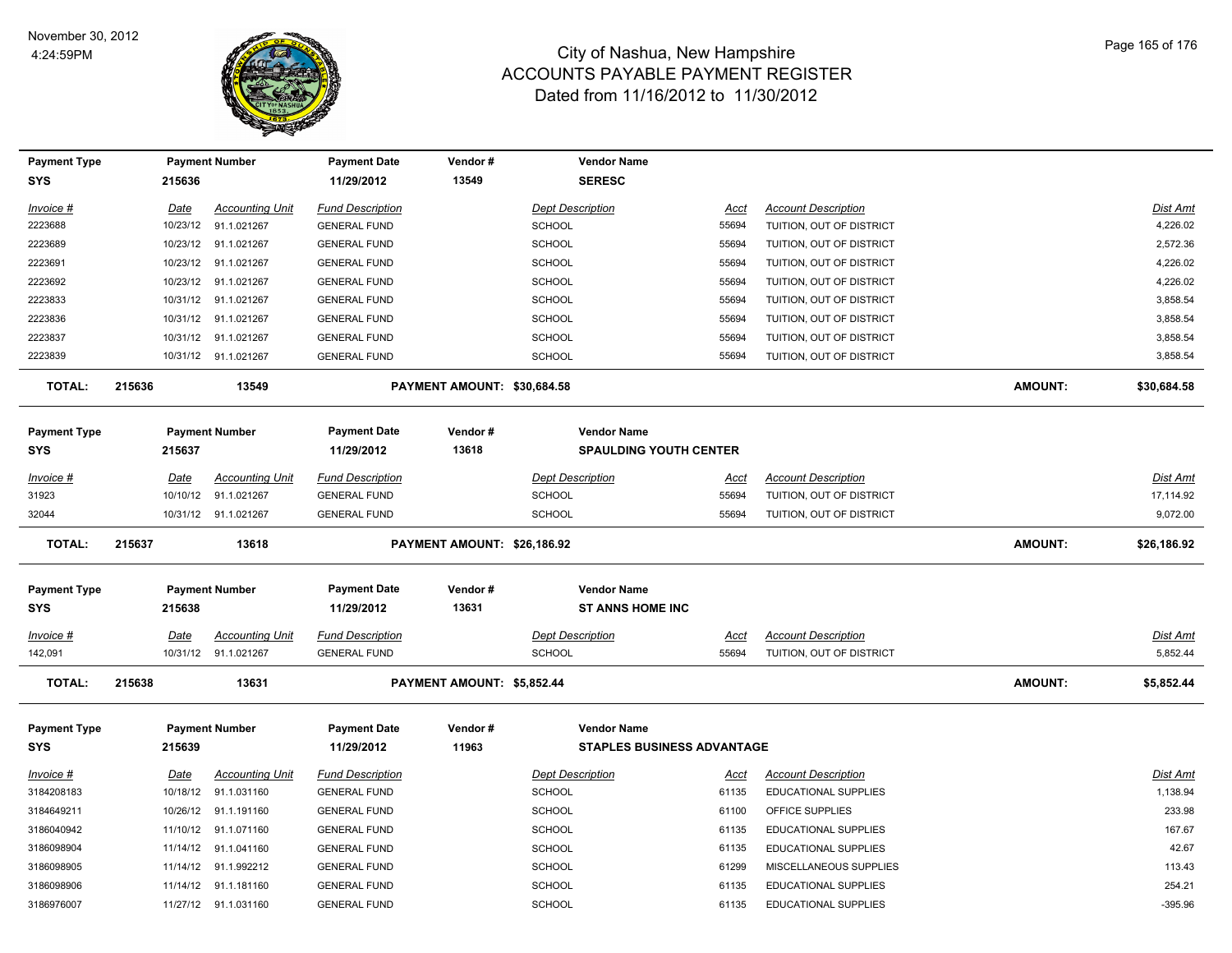

| <b>TOTAL:</b>                     | 215639 |                 | 11963                                             |                                                        | PAYMENT AMOUNT: \$1,554.94 |               |                                                           |                      |                                                           | <b>AMOUNT:</b>                       | \$1,554.94                  |
|-----------------------------------|--------|-----------------|---------------------------------------------------|--------------------------------------------------------|----------------------------|---------------|-----------------------------------------------------------|----------------------|-----------------------------------------------------------|--------------------------------------|-----------------------------|
| <b>Payment Type</b><br><b>SYS</b> |        | 215640          | <b>Payment Number</b>                             | <b>Payment Date</b><br>11/29/2012                      | Vendor#<br>15314           |               | <b>Vendor Name</b><br><b>STEPS TO LITERACY, LLC</b>       |                      |                                                           |                                      |                             |
| Invoice #<br>143170               |        | Date            | <b>Accounting Unit</b><br>11/12/12 91.1.121160    | <b>Fund Description</b><br><b>GENERAL FUND</b>         |                            | SCHOOL        | <b>Dept Description</b>                                   | <u>Acct</u><br>61135 | <b>Account Description</b><br><b>EDUCATIONAL SUPPLIES</b> |                                      | Dist Amt<br>118.31          |
| <b>TOTAL:</b>                     | 215640 |                 | 15314                                             |                                                        | PAYMENT AMOUNT: \$118.31   |               |                                                           |                      |                                                           | <b>AMOUNT:</b>                       | \$118.31                    |
| <b>Payment Type</b><br><b>SYS</b> |        | 215641          | <b>Payment Number</b>                             | <b>Payment Date</b><br>11/29/2012                      | Vendor#<br>13690           |               | <b>Vendor Name</b><br><b>SURPLUS DISTRIBUTION SECTION</b> |                      |                                                           |                                      |                             |
| Invoice #<br>95253                |        | Date<br>11/2/12 | <b>Accounting Unit</b><br>91.2100.063120          | <b>Fund Description</b><br><b>FOOD SERVICES</b>        |                            | <b>SCHOOL</b> | <b>Dept Description</b>                                   | Acct<br>61214        | <b>Account Description</b><br>FOOD, FOOD SERVICE PROGRAM  |                                      | <b>Dist Amt</b><br>126.50   |
| <b>TOTAL:</b>                     | 215641 |                 | 13690                                             |                                                        | PAYMENT AMOUNT: \$126.50   |               |                                                           |                      |                                                           | AMOUNT:                              | \$126.50                    |
| <b>Payment Type</b><br><b>SYS</b> |        | 215642          | <b>Payment Number</b>                             | <b>Payment Date</b><br>11/29/2012                      | Vendor#<br>11070           |               | <b>Vendor Name</b><br><b>SWEETWATER SOUND INC</b>         |                      |                                                           |                                      |                             |
| Invoice #<br>10122449             |        | <b>Date</b>     | <b>Accounting Unit</b><br>11/14/12 TF91.7565.17   | <b>Fund Description</b><br>EDU-SCHOOL RELATED PROG/ACT |                            | SCHOOL        | <b>Dept Description</b>                                   | <u>Acct</u><br>61135 | <b>Account Description</b><br>EDUCATIONAL SUPPLIES        |                                      | <u>Dist Amt</u><br>49.95    |
| <b>TOTAL:</b>                     | 215642 |                 | 11070                                             |                                                        | PAYMENT AMOUNT: \$49.95    |               |                                                           |                      |                                                           | <b>AMOUNT:</b>                       | \$49.95                     |
| <b>Payment Type</b><br><b>SYS</b> |        | 215643          | <b>Payment Number</b>                             | <b>Payment Date</b><br>11/29/2012                      | Vendor#<br>13742           |               | <b>Vendor Name</b><br><b>TIME FOR KIDS</b>                |                      |                                                           |                                      |                             |
| Invoice #<br>296288419            |        | Date            | <b>Accounting Unit</b><br>10/16/12 91.3800.161271 | <b>Fund Description</b><br><b>SCHOOL GRANTS FUND</b>   |                            | <b>SCHOOL</b> | <b>Dept Description</b>                                   | <u>Acct</u><br>61830 | <b>Account Description</b><br><b>SUBSCRIPTIONS</b>        | <b>Activity</b><br>91.03763.161271   | <u>Dist Amt</u><br>1,034.80 |
| <b>TOTAL:</b>                     | 215643 |                 | 13742                                             |                                                        | PAYMENT AMOUNT: \$1,034.80 |               |                                                           |                      |                                                           | <b>AMOUNT:</b>                       | \$1,034.80                  |
| <b>Payment Type</b><br><b>SYS</b> |        | 215644          | <b>Payment Number</b>                             | <b>Payment Date</b><br>11/29/2012                      | Vendor#<br>10054           |               | <b>Vendor Name</b><br><b>STATE OF NEW HAMPSHIRE</b>       |                      |                                                           | Payee Name<br>TREASURER, STATE OF NH |                             |
| Invoice #<br>42B-YDC-13           |        | Date<br>10/9/12 | <b>Accounting Unit</b><br>91.1.021267             | <b>Fund Description</b><br><b>GENERAL FUND</b>         |                            | <b>SCHOOL</b> | <b>Dept Description</b>                                   | Acct<br>55694        | <b>Account Description</b><br>TUITION, OUT OF DISTRICT    |                                      | <b>Dist Amt</b><br>8,474.00 |
| <b>TOTAL:</b>                     | 215644 |                 | 10054                                             |                                                        | PAYMENT AMOUNT: \$8,474.00 |               |                                                           |                      |                                                           | <b>AMOUNT:</b>                       | \$8,474.00                  |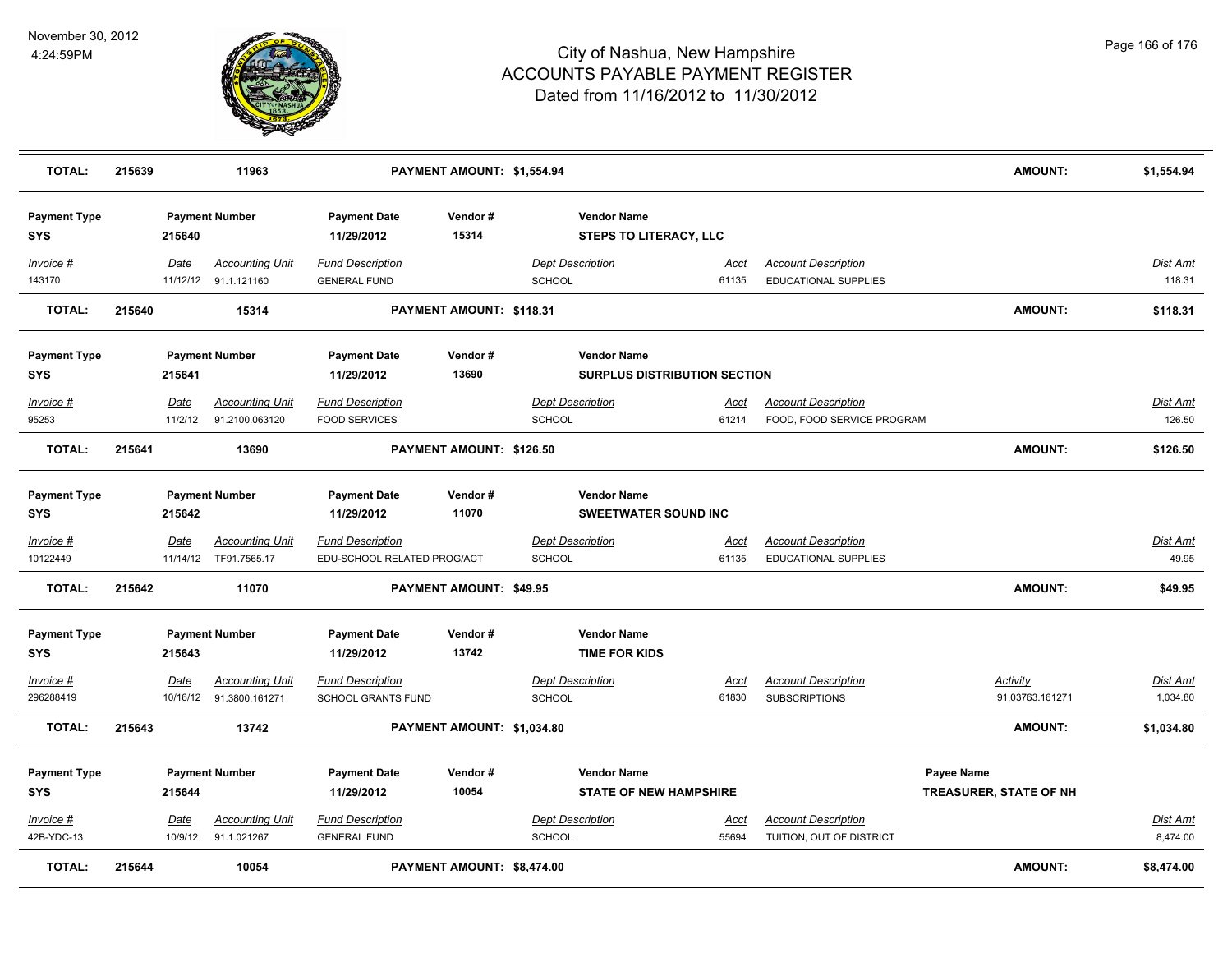

| <b>Payment Type</b><br><b>SYS</b> |        | 215645      | <b>Payment Number</b>                          | <b>Payment Date</b><br>11/29/2012              | Vendor#<br>15233           | <b>Vendor Name</b><br><b>TTL SEMINARS</b>            |                      |                                               |                                          |                             |
|-----------------------------------|--------|-------------|------------------------------------------------|------------------------------------------------|----------------------------|------------------------------------------------------|----------------------|-----------------------------------------------|------------------------------------------|-----------------------------|
| Invoice #                         |        | Date        | <b>Accounting Unit</b>                         | <b>Fund Description</b>                        |                            | <b>Dept Description</b>                              | Acct                 | <b>Account Description</b>                    |                                          | Dist Amt                    |
| <b>NOV-12</b>                     |        |             | 11/14/12 91.1.061160                           | <b>GENERAL FUND</b>                            |                            | <b>SCHOOL</b>                                        | 55400                | <b>CONFERENCES AND SEMINARS</b>               |                                          | 189.00                      |
| <b>TOTAL:</b>                     | 215645 |             | 15233                                          |                                                | PAYMENT AMOUNT: \$189.00   |                                                      |                      |                                               | <b>AMOUNT:</b>                           | \$189.00                    |
| <b>Payment Type</b>               |        |             | <b>Payment Number</b>                          | <b>Payment Date</b>                            | Vendor#                    | <b>Vendor Name</b>                                   |                      |                                               | Payee Name                               |                             |
| <b>SYS</b>                        |        | 215646      |                                                | 11/29/2012                                     | 11095                      | <b>U-HAUL INTERNATIONAL</b>                          |                      |                                               | <b>U-HAUL</b>                            |                             |
| Invoice #                         |        | Date        | <b>Accounting Unit</b>                         | <b>Fund Description</b>                        |                            | <b>Dept Description</b>                              | Acct                 | <b>Account Description</b>                    |                                          | <u>Dist Amt</u>             |
| 3810011                           |        |             | 11/13/12 91.1.041410                           | <b>GENERAL FUND</b>                            |                            | <b>SCHOOL</b>                                        | 55690                | REGULAR TRANSPORTATION<br><b>SERVICES</b>     |                                          | 85.07                       |
| <b>TOTAL:</b>                     | 215646 |             | 11095                                          |                                                | PAYMENT AMOUNT: \$85.07    |                                                      |                      |                                               | <b>AMOUNT:</b>                           | \$85.07                     |
| <b>Payment Type</b>               |        |             | <b>Payment Number</b>                          | <b>Payment Date</b>                            | Vendor#                    | <b>Vendor Name</b>                                   |                      |                                               |                                          |                             |
| <b>SYS</b>                        |        | 215647      |                                                | 11/29/2012                                     | 15234                      | <b>UNIVERSITY MUSIC</b>                              |                      |                                               |                                          |                             |
| $Invoice$ #                       |        | <u>Date</u> | <b>Accounting Unit</b>                         | <b>Fund Description</b>                        |                            | <b>Dept Description</b>                              | <u>Acct</u>          | <b>Account Description</b>                    |                                          | <u>Dist Amt</u>             |
| 892649                            |        | 11/2/12     | 91.1.061160                                    | <b>GENERAL FUND</b>                            |                            | <b>SCHOOL</b>                                        | 61135                | <b>EDUCATIONAL SUPPLIES</b>                   |                                          | 292.40                      |
| <b>TOTAL:</b>                     | 215647 |             | 15234                                          |                                                | PAYMENT AMOUNT: \$292.40   |                                                      |                      |                                               | <b>AMOUNT:</b>                           | \$292.40                    |
| <b>Payment Type</b>               |        |             | <b>Payment Number</b>                          | <b>Payment Date</b>                            | Vendor#                    | <b>Vendor Name</b>                                   |                      |                                               |                                          |                             |
| <b>SYS</b>                        |        | 215648      |                                                | 11/29/2012                                     | 13808                      | UNUM LIFE INSURANCE CO OF AMER                       |                      |                                               |                                          |                             |
| Invoice #                         |        | Date        | <b>Accounting Unit</b>                         | <b>Fund Description</b>                        |                            | <b>Dept Description</b>                              | <u>Acct</u>          | <b>Account Description</b>                    |                                          | Dist Amt                    |
| 134208-001 7-DEC                  |        | 11/26/12    | 91.1.992322                                    | <b>GENERAL FUND</b>                            |                            | <b>SCHOOL</b>                                        | 52300                | <b>BENEFITS</b>                               |                                          | 4,206.69                    |
| 134208-001 7-DEC12                |        |             | 11/26/12 91.1.992322                           | <b>GENERAL FUND</b>                            |                            | <b>SCHOOL</b>                                        | 52300                | <b>BENEFITS</b>                               |                                          | 1,592.46                    |
| TOTAL:                            | 215648 |             | 13808                                          |                                                | PAYMENT AMOUNT: \$5,799.15 |                                                      |                      |                                               | <b>AMOUNT:</b>                           | \$5,799.15                  |
| <b>Payment Type</b><br><b>SYS</b> |        | 215649      | <b>Payment Number</b>                          | <b>Payment Date</b><br>11/29/2012              | Vendor#<br>13808           | <b>Vendor Name</b><br>UNUM LIFE INSURANCE CO OF AMER |                      |                                               | Payee Name<br><b>UNUM LIFE INSURANCE</b> |                             |
| Invoice #<br>E0372920-NOV         |        | <u>Date</u> | <b>Accounting Unit</b><br>11/26/12 91.1.992322 | <b>Fund Description</b><br><b>GENERAL FUND</b> |                            | <b>Dept Description</b><br><b>SCHOOL</b>             | <u>Acct</u><br>52300 | <b>Account Description</b><br><b>BENEFITS</b> |                                          | <u>Dist Amt</u><br>1,429.37 |
| TOTAL:                            | 215649 |             | 13808                                          |                                                | PAYMENT AMOUNT: \$1,429.37 |                                                      |                      |                                               | <b>AMOUNT:</b>                           | \$1,429.37                  |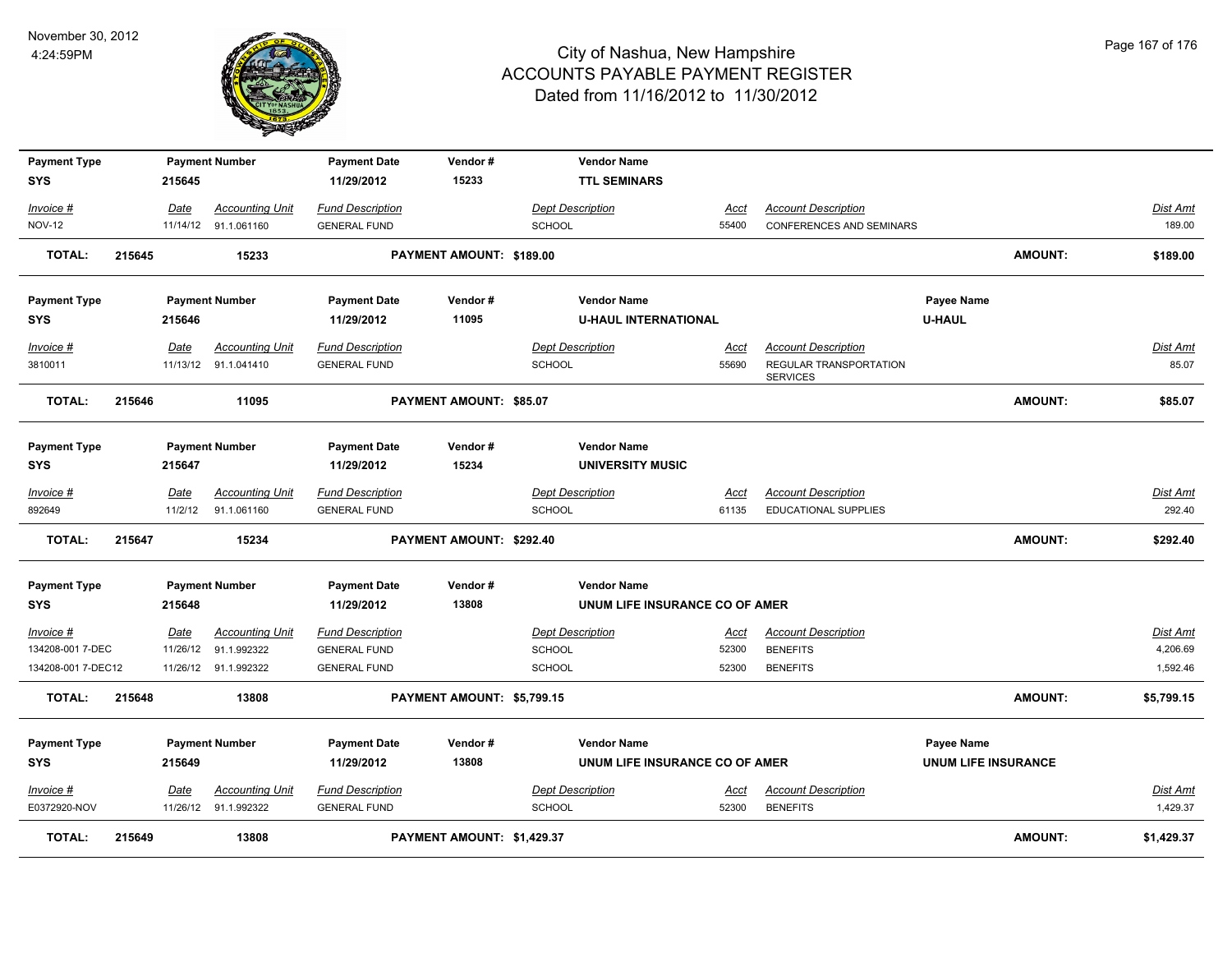

| <b>Payment Type</b> |        |             | <b>Payment Number</b>  | <b>Payment Date</b>     | Vendor#                         | <b>Vendor Name</b>                      |             |                                 |                                    |                 |
|---------------------|--------|-------------|------------------------|-------------------------|---------------------------------|-----------------------------------------|-------------|---------------------------------|------------------------------------|-----------------|
| <b>SYS</b>          |        | 215650      |                        | 11/29/2012              | 13812                           | <b>URBAN TREE SERVICE</b>               |             |                                 |                                    |                 |
| Invoice #           |        | Date        | <b>Accounting Unit</b> | <b>Fund Description</b> |                                 | <b>Dept Description</b>                 | Acct        | <b>Account Description</b>      |                                    | Dist Amt        |
| S55003              |        | 11/7/12     | 91.1.222620            | <b>GENERAL FUND</b>     |                                 | SCHOOL                                  | 53628       | <b>CONTRACT SERVICES</b>        |                                    | 84.00           |
| TOTAL:              | 215650 |             | 13812                  |                         | PAYMENT AMOUNT: \$84.00         |                                         |             |                                 | AMOUNT:                            | \$84.00         |
| <b>Payment Type</b> |        |             | <b>Payment Number</b>  | <b>Payment Date</b>     | Vendor#                         | <b>Vendor Name</b>                      |             |                                 |                                    |                 |
| <b>SYS</b>          |        | 215651      |                        | 11/29/2012              | 11246                           | <b>DAVID VARANO</b>                     |             |                                 |                                    |                 |
| $Invoice$ #         |        | Date        | <b>Accounting Unit</b> | <b>Fund Description</b> |                                 | <b>Dept Description</b>                 | <b>Acct</b> | <b>Account Description</b>      |                                    | Dist Amt        |
| PV-111512           |        |             | 11/28/12 91.1.111160   | <b>GENERAL FUND</b>     |                                 | SCHOOL                                  | 55400       | <b>CONFERENCES AND SEMINARS</b> |                                    | 90.00           |
| <b>TOTAL:</b>       | 215651 |             | 11246                  |                         | PAYMENT AMOUNT: \$90.00         |                                         |             |                                 | <b>AMOUNT:</b>                     | \$90.00         |
| <b>Payment Type</b> |        |             | <b>Payment Number</b>  | <b>Payment Date</b>     | Vendor#                         | <b>Vendor Name</b>                      |             |                                 | Payee Name                         |                 |
| <b>SYS</b>          |        | 215652      |                        | 11/29/2012              | 12354                           | <b>AUSTINE SCHOOL</b>                   |             |                                 | <b>VERMONT CENTER FOR THE DEAF</b> |                 |
| Invoice #           |        | <u>Date</u> | <b>Accounting Unit</b> | <b>Fund Description</b> |                                 | <b>Dept Description</b>                 | <u>Acct</u> | <b>Account Description</b>      |                                    | <b>Dist Amt</b> |
| 17277               |        | 10/31/12    | 91.1.021267            | <b>GENERAL FUND</b>     |                                 | SCHOOL                                  | 55694       | TUITION, OUT OF DISTRICT        |                                    | 146.25          |
| 17281               |        |             | 10/31/12 91.1.021267   | <b>GENERAL FUND</b>     |                                 | SCHOOL                                  | 55694       | TUITION, OUT OF DISTRICT        |                                    | 330.00          |
| <b>TOTAL:</b>       | 215652 |             | 12354                  |                         | <b>PAYMENT AMOUNT: \$476.25</b> |                                         |             |                                 | AMOUNT:                            | \$476.25        |
| <b>Payment Type</b> |        |             | <b>Payment Number</b>  | <b>Payment Date</b>     | Vendor#                         | <b>Vendor Name</b>                      |             |                                 |                                    |                 |
| SYS                 |        | 215653      |                        | 11/29/2012              | 11146                           | <b>WADLEIGH STARR &amp; PETERS PLLC</b> |             |                                 |                                    |                 |
| $Invoice$ #         |        | Date        | <b>Accounting Unit</b> | <b>Fund Description</b> |                                 | <b>Dept Description</b>                 | <u>Acct</u> | <b>Account Description</b>      |                                    | <b>Dist Amt</b> |
| 137739              |        | 11/15/12    | 91.1.012320            | <b>GENERAL FUND</b>     |                                 | SCHOOL                                  | 53128       | <b>LEGAL SERVICES</b>           |                                    | 84.76           |
| 137740              |        |             | 11/15/12 91.1.012320   | <b>GENERAL FUND</b>     |                                 | <b>SCHOOL</b>                           | 53128       | <b>LEGAL SERVICES</b>           |                                    | 960.00          |
| <b>TOTAL:</b>       | 215653 |             | 11146                  |                         | PAYMENT AMOUNT: \$1,044.76      |                                         |             |                                 | AMOUNT:                            | \$1,044.76      |
| <b>Payment Type</b> |        |             | <b>Payment Number</b>  | <b>Payment Date</b>     | Vendor#                         | <b>Vendor Name</b>                      |             |                                 |                                    |                 |
| <b>SYS</b>          |        | 215654      |                        | 11/29/2012              | 13857                           | <b>WAL-MART</b>                         |             |                                 |                                    |                 |
| Invoice #           |        | Date        | <b>Accounting Unit</b> | <b>Fund Description</b> |                                 | <b>Dept Description</b>                 | <u>Acct</u> | <b>Account Description</b>      |                                    | Dist Amt        |
| 1091                |        | 10/25/12    | 91.1.041300            | <b>GENERAL FUND</b>     |                                 | SCHOOL                                  | 61135       | <b>EDUCATIONAL SUPPLIES</b>     |                                    | 80.96           |
| 4293                |        |             | 11/15/12 91.1.041300   | <b>GENERAL FUND</b>     |                                 | SCHOOL                                  | 61135       | EDUCATIONAL SUPPLIES            |                                    | 29.88           |
| 5372                |        |             | 10/25/12 91.1.041300   | <b>GENERAL FUND</b>     |                                 | <b>SCHOOL</b>                           | 61135       | EDUCATIONAL SUPPLIES            |                                    | 38.88           |
| <b>TOTAL:</b>       | 215654 |             | 13857                  |                         | PAYMENT AMOUNT: \$149.72        |                                         |             |                                 | <b>AMOUNT:</b>                     | \$149.72        |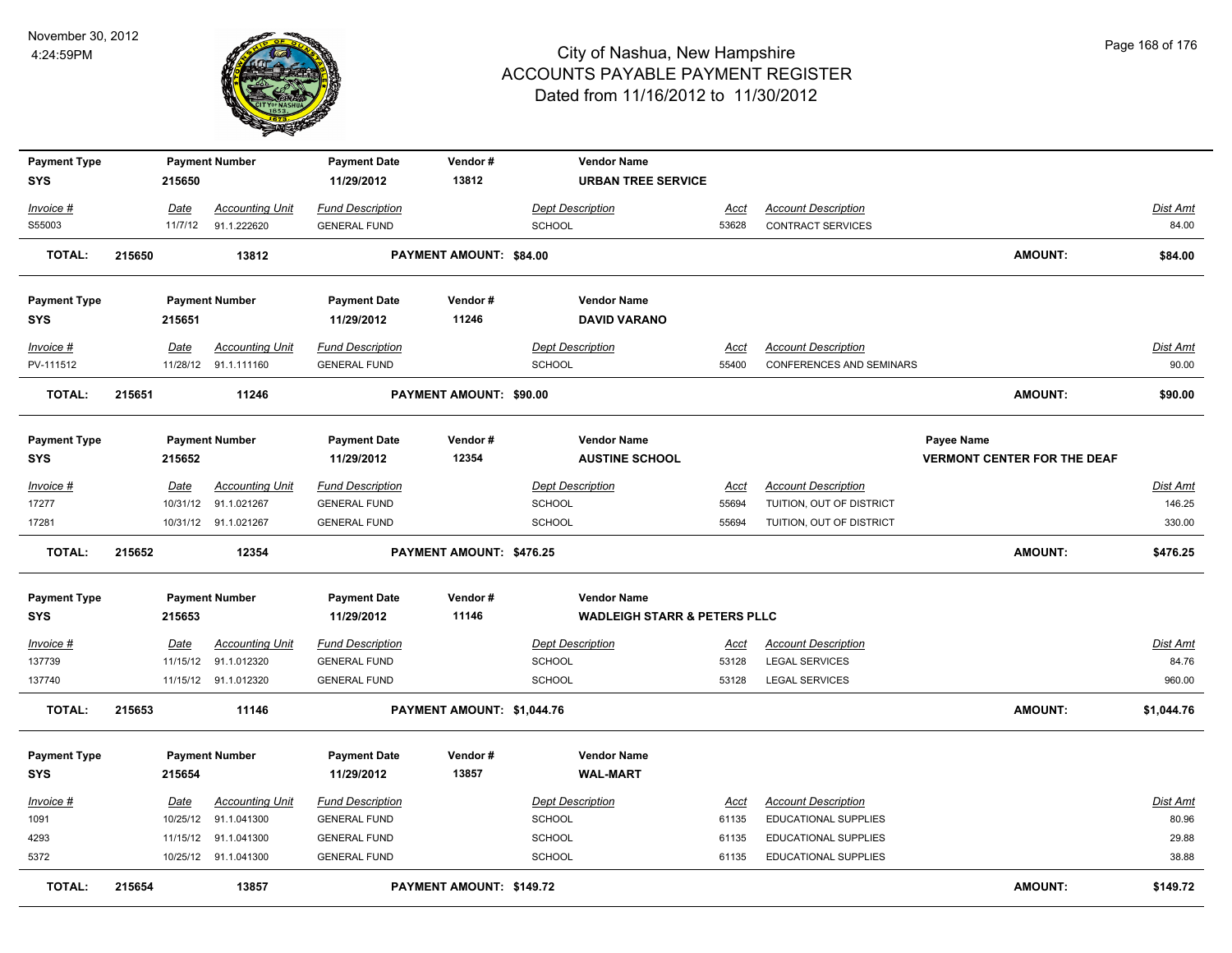

| <b>Payment Type</b>   |        |             | <b>Payment Number</b>                          | <b>Payment Date</b>                            | Vendor#                     |                                          | <b>Vendor Name</b>            |                      |                                                    |                |                           |
|-----------------------|--------|-------------|------------------------------------------------|------------------------------------------------|-----------------------------|------------------------------------------|-------------------------------|----------------------|----------------------------------------------------|----------------|---------------------------|
| <b>SYS</b>            |        | 215655      |                                                | 11/29/2012                                     | 13864                       |                                          | <b>WB MASON CO INC</b>        |                      |                                                    |                |                           |
| Invoice #             |        | <u>Date</u> | <b>Accounting Unit</b>                         | <b>Fund Description</b>                        |                             | <b>Dept Description</b>                  |                               | <u>Acct</u>          | <b>Account Description</b>                         |                | <b>Dist Amt</b>           |
| 108306968             |        |             | 11/13/12 91.1.071160                           | <b>GENERAL FUND</b>                            |                             | <b>SCHOOL</b>                            |                               | 61100                | OFFICE SUPPLIES                                    |                | 1,161.20                  |
| 8368820               |        |             | 11/15/12 91.1.091160                           | <b>GENERAL FUND</b>                            |                             | <b>SCHOOL</b>                            |                               | 61100                | OFFICE SUPPLIES                                    |                | 290.30                    |
|                       |        |             |                                                |                                                |                             |                                          |                               |                      |                                                    |                |                           |
| <b>TOTAL:</b>         | 215655 |             | 13864                                          |                                                | PAYMENT AMOUNT: \$1,451.50  |                                          |                               |                      |                                                    | <b>AMOUNT:</b> | \$1,451.50                |
| <b>Payment Type</b>   |        |             | <b>Payment Number</b>                          | <b>Payment Date</b>                            | Vendor#                     |                                          | <b>Vendor Name</b>            |                      |                                                    |                |                           |
| <b>SYS</b>            |        | 215656      |                                                | 11/29/2012                                     | 13877                       |                                          | <b>WEST MUSIC</b>             |                      |                                                    |                |                           |
| Invoice #<br>S1746804 |        | Date        | <b>Accounting Unit</b><br>11/12/12 91.1.101112 | <b>Fund Description</b><br><b>GENERAL FUND</b> |                             | <b>Dept Description</b><br><b>SCHOOL</b> |                               | <u>Acct</u><br>61135 | <b>Account Description</b><br>EDUCATIONAL SUPPLIES |                | <b>Dist Amt</b><br>317.06 |
| <b>TOTAL:</b>         | 215656 |             | 13877                                          |                                                | PAYMENT AMOUNT: \$317.06    |                                          |                               |                      |                                                    | <b>AMOUNT:</b> | \$317.06                  |
| <b>Payment Type</b>   |        |             | <b>Payment Number</b>                          | <b>Payment Date</b>                            | Vendor#                     |                                          | <b>Vendor Name</b>            |                      |                                                    |                |                           |
| <b>SYS</b>            |        | 215657      |                                                | 11/29/2012                                     | 14606                       |                                          | <b>GEOFF WESTERVELT</b>       |                      |                                                    |                |                           |
| Invoice #             |        | Date        | <b>Accounting Unit</b>                         | <b>Fund Description</b>                        |                             | <b>Dept Description</b>                  |                               | Acct                 | <b>Account Description</b>                         |                | <b>Dist Amt</b>           |
| PVR110412             |        |             | 11/28/12 91.2201.041490                        | DRIVERS EDUCATION                              |                             | <b>SCHOOL</b>                            |                               | 55300                | TRAVEL                                             |                | 255.00                    |
| <b>TOTAL:</b>         | 215657 |             | 14606                                          |                                                | PAYMENT AMOUNT: \$255.00    |                                          |                               |                      |                                                    | <b>AMOUNT:</b> | \$255.00                  |
| <b>Payment Type</b>   |        |             | <b>Payment Number</b>                          | <b>Payment Date</b>                            | Vendor#                     |                                          | <b>Vendor Name</b>            |                      |                                                    |                |                           |
| <b>SYS</b>            |        | 215658      |                                                | 11/29/2012                                     | 13883                       |                                          | THE WHITNEY ACADEMY INC       |                      |                                                    |                |                           |
| Invoice #             |        | <u>Date</u> | <b>Accounting Unit</b>                         | <b>Fund Description</b>                        |                             | <b>Dept Description</b>                  |                               | <u>Acct</u>          | <b>Account Description</b>                         |                | <b>Dist Amt</b>           |
| 4726                  |        | 7/31/12     | 91.1.021267                                    | <b>GENERAL FUND</b>                            |                             | SCHOOL                                   |                               | 55694                | TUITION, OUT OF DISTRICT                           |                | 9,982.31                  |
| 5012                  |        |             | 10/31/12 91.1.021267                           | <b>GENERAL FUND</b>                            |                             | <b>SCHOOL</b>                            |                               | 55694                | TUITION, OUT OF DISTRICT                           |                | 9,982.31                  |
| TOTAL:                | 215658 |             | 13883                                          |                                                | PAYMENT AMOUNT: \$19,964.62 |                                          |                               |                      |                                                    | <b>AMOUNT:</b> | \$19,964.62               |
|                       |        |             |                                                |                                                |                             |                                          |                               |                      |                                                    |                |                           |
| <b>Payment Type</b>   |        |             | <b>Payment Number</b>                          | <b>Payment Date</b>                            | Vendor#                     |                                          | <b>Vendor Name</b>            |                      |                                                    |                |                           |
| <b>SYS</b>            |        | 215659      |                                                | 11/29/2012                                     | 13912                       |                                          | <b>WORTHINGTON DIRECT INC</b> |                      |                                                    |                |                           |
| Invoice #             |        | Date        | <b>Accounting Unit</b>                         | <b>Fund Description</b>                        |                             | <b>Dept Description</b>                  |                               | <u>Acct</u>          | <b>Account Description</b>                         |                | Dist Amt                  |
| 290136                |        | 11/9/12     | 91.1.121121                                    | <b>GENERAL FUND</b>                            |                             | SCHOOL                                   |                               | 61135                | EDUCATIONAL SUPPLIES                               |                | 180.90                    |
| 290136                |        | 11/9/12     | 91.1.121160                                    | <b>GENERAL FUND</b>                            |                             | <b>SCHOOL</b>                            |                               | 61135                | <b>EDUCATIONAL SUPPLIES</b>                        |                | 100.60                    |
| TOTAL:                | 215659 |             | 13912                                          |                                                | PAYMENT AMOUNT: \$281.50    |                                          |                               |                      |                                                    | <b>AMOUNT:</b> | \$281.50                  |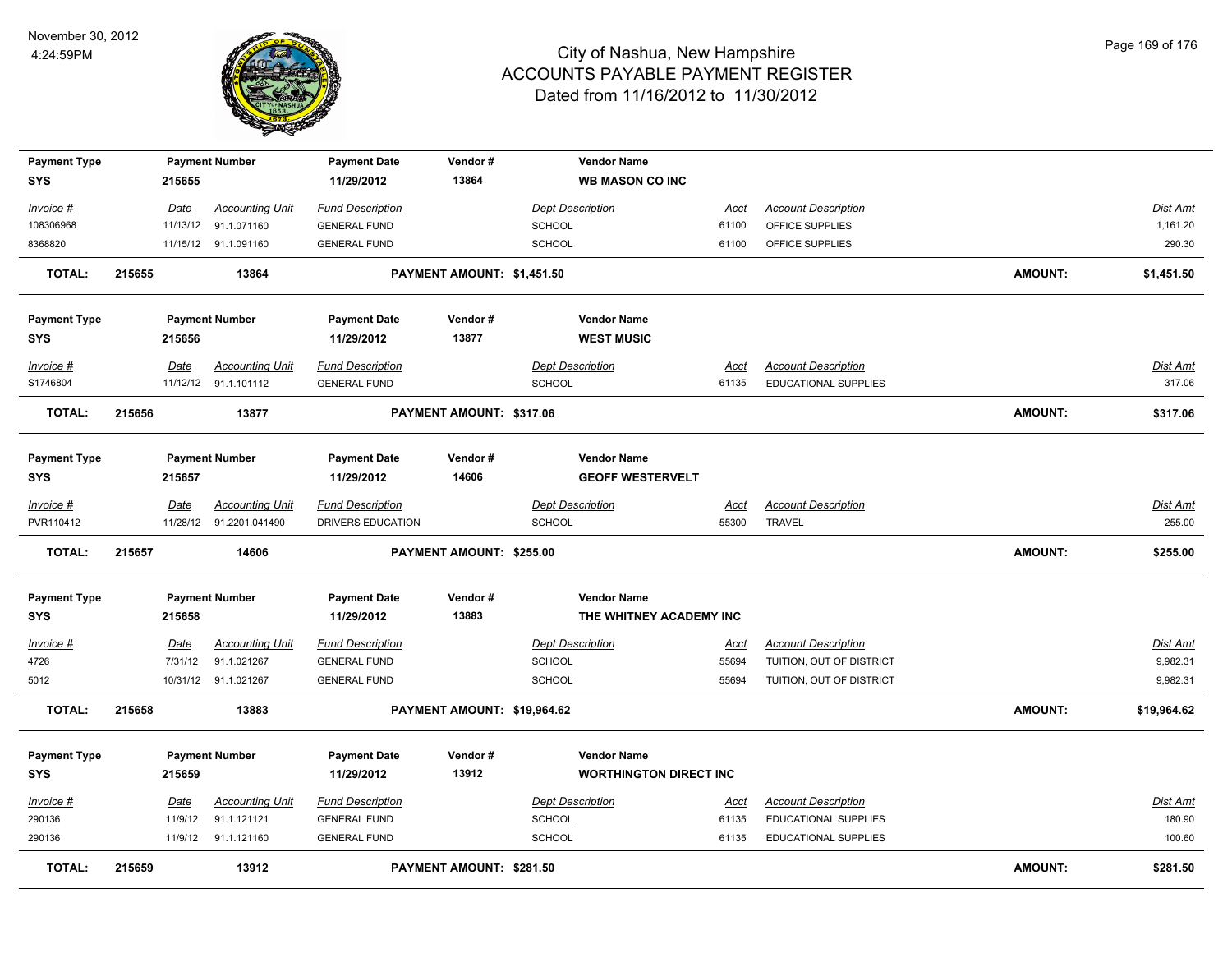

| <b>Payment Type</b>                                  |        |                  | <b>Payment Number</b>                          | <b>Payment Date</b>                               | Vendor#                        | <b>Vendor Name</b>                            |                      |                                                           |                |                       |
|------------------------------------------------------|--------|------------------|------------------------------------------------|---------------------------------------------------|--------------------------------|-----------------------------------------------|----------------------|-----------------------------------------------------------|----------------|-----------------------|
| SYS                                                  |        | 215660           |                                                | 11/29/2012                                        | 11133                          | <b>AMY YORK</b>                               |                      |                                                           |                |                       |
| Invoice #                                            |        | <u>Date</u>      | <b>Accounting Unit</b>                         | <b>Fund Description</b>                           |                                | <b>Dept Description</b>                       | Acct                 | <b>Account Description</b>                                |                | <b>Dist Amt</b>       |
| MILES-AUG/SEPT                                       |        |                  | 11/26/12 91.1.992322                           | <b>GENERAL FUND</b>                               |                                | <b>SCHOOL</b>                                 | 55307                | MILEAGE REIMBURSEMENTS                                    |                | 29.00                 |
| MILES-SEPT/OCT                                       |        |                  | 10/19/12 91.1.992322                           | <b>GENERAL FUND</b>                               |                                | SCHOOL                                        | 55307                | MILEAGE REIMBURSEMENTS                                    |                | 53.84                 |
| <b>TOTAL:</b>                                        | 215660 |                  | 11133                                          |                                                   | PAYMENT AMOUNT: \$82.84        |                                               |                      |                                                           | <b>AMOUNT:</b> | \$82.84               |
| <b>Payment Type</b>                                  |        |                  | <b>Payment Number</b>                          | <b>Payment Date</b>                               | Vendor#                        | <b>Vendor Name</b>                            |                      |                                                           | Payee Name     |                       |
| <b>SYS</b>                                           |        | 215661           |                                                | 11/29/2012                                        | 12553                          | <b>GERMAINE LAWRENCE SCHOOL</b>               |                      |                                                           | YOUTH VILLAGES |                       |
| Invoice #<br>5,751 10-12                             |        | Date             | <b>Accounting Unit</b><br>10/12/12 91.1.021267 | <b>Fund Description</b><br><b>GENERAL FUND</b>    |                                | <b>Dept Description</b><br>SCHOOL             | Acct<br>55694        | <b>Account Description</b><br>TUITION, OUT OF DISTRICT    |                | Dist Amt<br>15,830.77 |
| <b>TOTAL:</b>                                        | 215661 |                  | 12553                                          |                                                   | PAYMENT AMOUNT: \$15,830.77    |                                               |                      |                                                           | <b>AMOUNT:</b> | \$15,830.77           |
| <b>Payment Type</b><br>SYS                           |        | 215662           | <b>Payment Number</b>                          | <b>Payment Date</b><br>11/29/2012                 | Vendor#<br>999001132           | <b>Vendor Name</b><br><b>PAM CORREA</b>       |                      |                                                           |                |                       |
| Invoice #<br><b>BASKETBALL CAMP</b><br><b>REFUND</b> |        | Date             | <b>Accounting Unit</b><br>11/19/12 77.1.655    | <b>Fund Description</b><br><b>GENERAL FUND</b>    |                                | <b>Dept Description</b><br>PARKS & RECREATION | <u>Acct</u><br>44549 | <b>Account Description</b><br><b>BASEBALL</b>             |                | Dist Amt<br>20.00     |
| <b>TOTAL:</b>                                        | 215662 |                  | 999001132                                      |                                                   | PAYMENT AMOUNT: \$20.00        |                                               |                      |                                                           | <b>AMOUNT:</b> | \$20.00               |
| <b>Payment Type</b><br><b>SYS</b>                    |        | 215663           | <b>Payment Number</b>                          | <b>Payment Date</b><br>11/29/2012                 | Vendor#<br>999001133           | <b>Vendor Name</b><br><b>RACHANA SHAH</b>     |                      |                                                           |                |                       |
| Invoice #<br><b>BASKETBALL CAMP</b><br><b>REFUND</b> |        | Date             | <b>Accounting Unit</b><br>11/19/12 77.1.655    | <b>Fund Description</b><br><b>GENERAL FUND</b>    |                                | <b>Dept Description</b><br>PARKS & RECREATION | <u>Acct</u><br>44549 | <b>Account Description</b><br><b>BASEBALL</b>             |                | Dist Amt<br>20.00     |
| <b>TOTAL:</b>                                        | 215663 |                  | 999001133                                      |                                                   | <b>PAYMENT AMOUNT: \$20.00</b> |                                               |                      |                                                           | <b>AMOUNT:</b> | \$20.00               |
| <b>Payment Type</b><br><b>SYS</b>                    |        | 215664           | <b>Payment Number</b>                          | <b>Payment Date</b><br>11/29/2012                 | Vendor#<br>999001134           | <b>Vendor Name</b><br><b>BRENTO PIEKARSKI</b> |                      |                                                           |                |                       |
| Invoice #<br>WW REFUND-02685802                      |        | Date<br>11/19/12 | <b>Accounting Unit</b><br><b>BS6200</b>        | <b>Fund Description</b><br><b>WASTEWATER FUND</b> |                                | <b>Dept Description</b><br><b>WASTEWATER</b>  | Acct<br>21775        | <b>Account Description</b><br><b>BILLING OVERPAYMENTS</b> |                | Dist Amt<br>177.97    |
| <b>TOTAL:</b>                                        | 215664 |                  | 999001134                                      |                                                   | PAYMENT AMOUNT: \$177.97       |                                               |                      |                                                           | <b>AMOUNT:</b> | \$177.97              |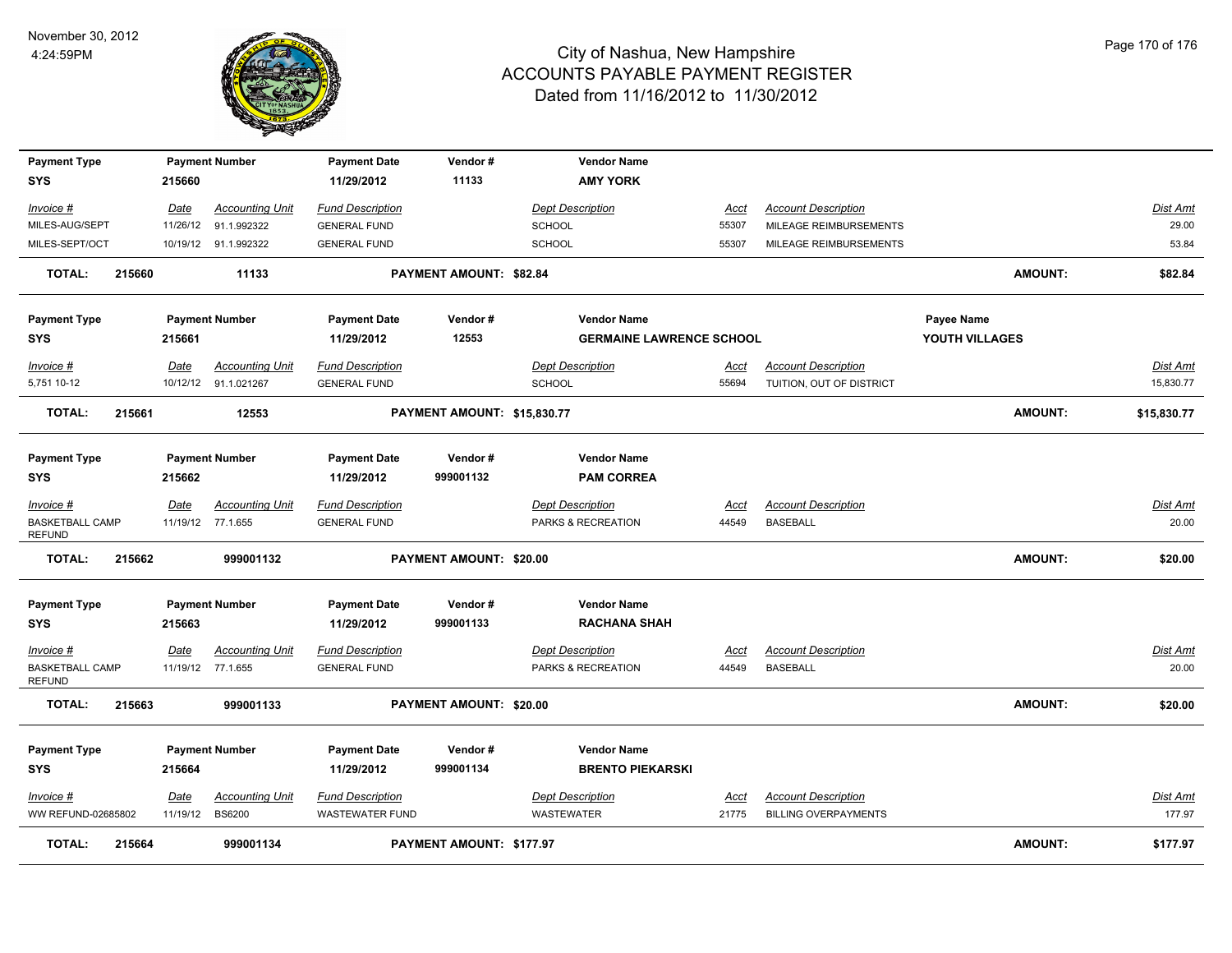

| <b>Payment Type</b><br><b>SYS</b> |        | 215665      | <b>Payment Number</b>  | <b>Payment Date</b><br>11/29/2012 | Vendor#<br>999001135       | <b>Vendor Name</b><br><b>JENNINGS EXCAVATION</b> |             |                             |                |                 |
|-----------------------------------|--------|-------------|------------------------|-----------------------------------|----------------------------|--------------------------------------------------|-------------|-----------------------------|----------------|-----------------|
|                                   |        |             |                        |                                   |                            |                                                  |             |                             |                |                 |
| Invoice #                         |        | Date        | <b>Accounting Unit</b> | <b>Fund Description</b>           |                            | <b>Dept Description</b>                          | <u>Acct</u> | <b>Account Description</b>  |                | Dist Amt        |
| ENG REFUND-5103                   |        | 11/19/12    | <b>BS4068</b>          | <b>ENGINEERING SERVICES</b>       |                            | <b>ENGINEERING SERVICES</b>                      | 12400       | ACCOUNTS RECEIVABLE         |                | 1,003.80        |
| <b>TOTAL:</b>                     | 215665 |             | 999001135              |                                   | PAYMENT AMOUNT: \$1,003.80 |                                                  |             |                             | <b>AMOUNT:</b> | \$1,003.80      |
| <b>Payment Type</b>               |        |             | <b>Payment Number</b>  | <b>Payment Date</b>               | Vendor#                    | <b>Vendor Name</b>                               |             |                             |                |                 |
| <b>SYS</b>                        |        | 215666      |                        | 11/29/2012                        | 999001136                  | <b>MILICENT TIBBETTS</b>                         |             |                             |                |                 |
| Invoice #                         |        | <u>Date</u> | <b>Accounting Unit</b> | <b>Fund Description</b>           |                            | <b>Dept Description</b>                          | <u>Acct</u> | <b>Account Description</b>  |                | <b>Dist Amt</b> |
| WW REFUND-00487303                |        | 11/19/12    | <b>BS6200</b>          | <b>WASTEWATER FUND</b>            |                            | <b>WASTEWATER</b>                                | 21775       | <b>BILLING OVERPAYMENTS</b> |                | 311.00          |
| TOTAL:                            | 215666 |             | 999001136              |                                   | PAYMENT AMOUNT: \$311.00   |                                                  |             |                             | <b>AMOUNT:</b> | \$311.00        |
| <b>Payment Type</b>               |        |             | <b>Payment Number</b>  | <b>Payment Date</b>               | Vendor#                    | <b>Vendor Name</b>                               |             |                             |                |                 |
| <b>SYS</b>                        |        | 215667      |                        | 11/29/2012                        | 12254                      | 23 TO 25 TEMPLE ST REALTY LLC                    |             |                             |                |                 |
| Invoice #                         |        | Date        | <b>Accounting Unit</b> | <b>Fund Description</b>           |                            | <b>Dept Description</b>                          | Acct        | <b>Account Description</b>  |                | Dist Amt        |
| 41882-5908575                     |        |             | 11/20/12 75.1.500      | <b>GENERAL FUND</b>               |                            | <b>WELFARE ASSISTANCE</b>                        | 55810       | <b>RENTAL ASSISTANCE</b>    |                | 300.00          |
|                                   |        |             |                        |                                   |                            |                                                  |             |                             |                |                 |
| <b>TOTAL:</b>                     | 215667 |             | 12254                  |                                   | PAYMENT AMOUNT: \$300.00   |                                                  |             |                             | <b>AMOUNT:</b> | \$300.00        |
|                                   |        |             |                        |                                   |                            |                                                  |             |                             |                |                 |
| <b>Payment Type</b>               |        |             | <b>Payment Number</b>  | <b>Payment Date</b>               | Vendor#                    | <b>Vendor Name</b>                               |             |                             |                |                 |
| <b>SYS</b>                        |        | 215668      |                        | 11/29/2012                        | 12257                      | <b>32 B REAL ESTATE LLC</b>                      |             |                             |                |                 |
| $Invoice$ #                       |        | <u>Date</u> | <b>Accounting Unit</b> | <b>Fund Description</b>           |                            | <b>Dept Description</b>                          | <u>Acct</u> | <b>Account Description</b>  |                | <b>Dist Amt</b> |
| 41877-4945307                     |        |             | 11/16/12 75.1.500      | <b>GENERAL FUND</b>               |                            | <b>WELFARE ASSISTANCE</b>                        | 55810       | RENTAL ASSISTANCE           |                | 430.00          |
| <b>TOTAL:</b>                     | 215668 |             | 12257                  |                                   | PAYMENT AMOUNT: \$430.00   |                                                  |             |                             | <b>AMOUNT:</b> | \$430.00        |
| <b>Payment Type</b>               |        |             | <b>Payment Number</b>  | <b>Payment Date</b>               | Vendor#                    | <b>Vendor Name</b>                               |             |                             |                |                 |
| <b>SYS</b>                        |        | 215669      |                        | 11/29/2012                        | 15412                      | ANDRE WOOD - WOOD REALTY TRUST                   |             |                             |                |                 |
| Invoice #                         |        | Date        | <b>Accounting Unit</b> | <b>Fund Description</b>           |                            | <b>Dept Description</b>                          | <u>Acct</u> | <b>Account Description</b>  |                | Dist Amt        |
| 41832-6908913                     |        |             | 10/30/12 75.1.500      | <b>GENERAL FUND</b>               |                            | <b>WELFARE ASSISTANCE</b>                        | 55810       | RENTAL ASSISTANCE           |                | 280.00          |
|                                   |        |             |                        |                                   |                            |                                                  |             |                             |                |                 |
| <b>TOTAL:</b>                     | 215669 |             | 15412                  |                                   | PAYMENT AMOUNT: \$280.00   |                                                  |             |                             | AMOUNT:        | \$280.00        |
|                                   |        |             |                        |                                   |                            |                                                  |             |                             |                |                 |
| <b>Payment Type</b>               |        |             | <b>Payment Number</b>  | <b>Payment Date</b>               | Vendor#                    | <b>Vendor Name</b>                               |             |                             |                |                 |
| <b>SYS</b>                        |        | 215670      |                        | 11/29/2012                        | 15378                      | <b>GERARD BISSON</b>                             |             |                             |                |                 |
| Invoice #                         |        | Date        | <b>Accounting Unit</b> | <b>Fund Description</b>           |                            | <b>Dept Description</b>                          | Acct        | <b>Account Description</b>  |                | Dist Amt        |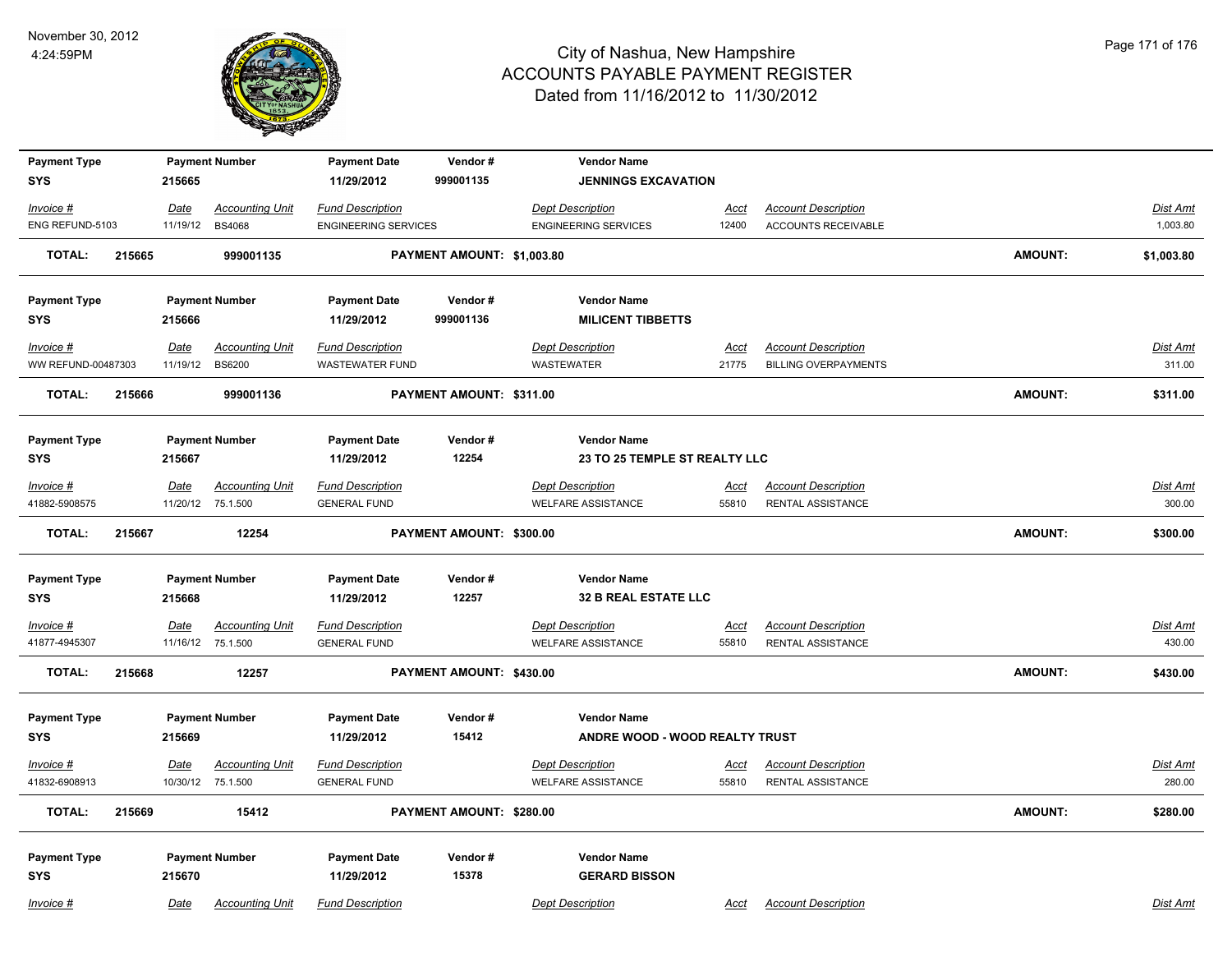

| 41848-6908920              |        |          | 11/5/12 75.1.500                            | <b>GENERAL FUND</b>                            |                            | <b>WELFARE ASSISTANCE</b>                     | 55810                | RENTAL ASSISTANCE                               |                | 425.00                    |
|----------------------------|--------|----------|---------------------------------------------|------------------------------------------------|----------------------------|-----------------------------------------------|----------------------|-------------------------------------------------|----------------|---------------------------|
| <b>TOTAL:</b>              | 215670 |          | 15378                                       |                                                | PAYMENT AMOUNT: \$425.00   |                                               |                      |                                                 | <b>AMOUNT:</b> | \$425.00                  |
| <b>Payment Type</b><br>SYS |        | 215671   | <b>Payment Number</b>                       | <b>Payment Date</b><br>11/29/2012              | Vendor#<br>15492           | <b>Vendor Name</b><br><b>PAUL A BODMER</b>    |                      |                                                 |                |                           |
|                            |        |          |                                             |                                                |                            |                                               |                      |                                                 |                |                           |
| Invoice #                  |        | Date     | <b>Accounting Unit</b>                      | <b>Fund Description</b>                        |                            | <b>Dept Description</b>                       | <b>Acct</b>          | <b>Account Description</b>                      |                | Dist Amt                  |
| 36745-4945309              |        |          | 11/16/12 75.1.500                           | <b>GENERAL FUND</b>                            |                            | <b>WELFARE ASSISTANCE</b>                     | 55810                | RENTAL ASSISTANCE                               |                | 700.00                    |
| <b>TOTAL:</b>              | 215671 |          | 15492                                       |                                                | PAYMENT AMOUNT: \$700.00   |                                               |                      |                                                 | AMOUNT:        | \$700.00                  |
| <b>Payment Type</b>        |        |          | <b>Payment Number</b>                       | <b>Payment Date</b>                            | Vendor#                    | <b>Vendor Name</b>                            |                      |                                                 |                |                           |
| <b>SYS</b>                 |        | 215672   |                                             | 11/29/2012                                     | 15352                      | <b>ROBERT CAYER JR</b>                        |                      |                                                 |                |                           |
| Invoice #                  |        | Date     | <b>Accounting Unit</b>                      | <b>Fund Description</b>                        |                            | <b>Dept Description</b>                       | <u>Acct</u>          | <b>Account Description</b>                      |                | Dist Amt                  |
| 40214-6908820              |        | 9/13/12  | 75.1.500                                    | <b>GENERAL FUND</b>                            |                            | <b>WELFARE ASSISTANCE</b>                     | 55810                | RENTAL ASSISTANCE                               |                | 1,000.00                  |
| <b>TOTAL:</b>              | 215672 |          | 15352                                       |                                                | PAYMENT AMOUNT: \$1,000.00 |                                               |                      |                                                 | AMOUNT:        | \$1,000.00                |
|                            |        |          |                                             |                                                |                            |                                               |                      |                                                 |                |                           |
| <b>Payment Type</b>        |        |          | <b>Payment Number</b>                       | <b>Payment Date</b><br>11/29/2012              | Vendor#<br>12578           | <b>Vendor Name</b><br><b>ADRIAN CRETE</b>     |                      |                                                 |                |                           |
| <b>SYS</b>                 |        | 215673   |                                             |                                                |                            |                                               |                      |                                                 |                |                           |
| Invoice #                  |        | Date     | <b>Accounting Unit</b>                      | <b>Fund Description</b>                        |                            | <b>Dept Description</b>                       | <u>Acct</u>          | <b>Account Description</b>                      |                | <b>Dist Amt</b>           |
| 35566-6908936              |        |          | 11/16/12 75.1.500                           | <b>GENERAL FUND</b>                            |                            | <b>WELFARE ASSISTANCE</b>                     | 55810                | RENTAL ASSISTANCE                               |                | 650.00                    |
| <b>TOTAL:</b>              | 215673 |          | 12578                                       |                                                | PAYMENT AMOUNT: \$650.00   |                                               |                      |                                                 | <b>AMOUNT:</b> | \$650.00                  |
| <b>Payment Type</b>        |        |          | <b>Payment Number</b>                       | <b>Payment Date</b>                            | Vendor#                    | <b>Vendor Name</b>                            |                      |                                                 |                |                           |
| <b>SYS</b>                 |        | 215674   |                                             | 11/29/2012                                     | 12726                      | <b>FLAGLER PROPERTIES</b>                     |                      |                                                 |                |                           |
| Invoice #                  |        | Date     | <b>Accounting Unit</b>                      | <b>Fund Description</b>                        |                            | <b>Dept Description</b>                       | <u>Acct</u>          | <b>Account Description</b>                      |                | Dist Amt                  |
| 41075-6908909              |        | 10/25/12 | 75.1.500                                    | <b>GENERAL FUND</b>                            |                            | <b>WELFARE ASSISTANCE</b>                     | 55810                | <b>RENTAL ASSISTANCE</b>                        |                | 900.97                    |
| <b>TOTAL:</b>              | 215674 |          | 12726                                       |                                                | PAYMENT AMOUNT: \$900.97   |                                               |                      |                                                 | <b>AMOUNT:</b> | \$900.97                  |
| <b>Payment Type</b>        |        |          | <b>Payment Number</b>                       | <b>Payment Date</b>                            | Vendor#                    | <b>Vendor Name</b>                            |                      |                                                 |                |                           |
| SYS                        |        | 215675   |                                             | 11/29/2012                                     | 12759                      | <b>GANDER PROP MANAGEMENT LLC</b>             |                      |                                                 |                |                           |
|                            |        |          |                                             |                                                |                            |                                               |                      |                                                 |                |                           |
| Invoice #<br>41279-4945302 |        | Date     | <b>Accounting Unit</b><br>11/15/12 75.1.500 | <b>Fund Description</b><br><b>GENERAL FUND</b> |                            | <b>Dept Description</b><br>WELFARE ASSISTANCE | <u>Acct</u><br>55810 | <b>Account Description</b><br>RENTAL ASSISTANCE |                | <u>Dist Amt</u><br>543.42 |
|                            |        |          |                                             |                                                |                            |                                               |                      |                                                 |                |                           |
| <b>TOTAL:</b>              | 215675 |          | 12759                                       |                                                | PAYMENT AMOUNT: \$543.42   |                                               |                      |                                                 | <b>AMOUNT:</b> | \$543.42                  |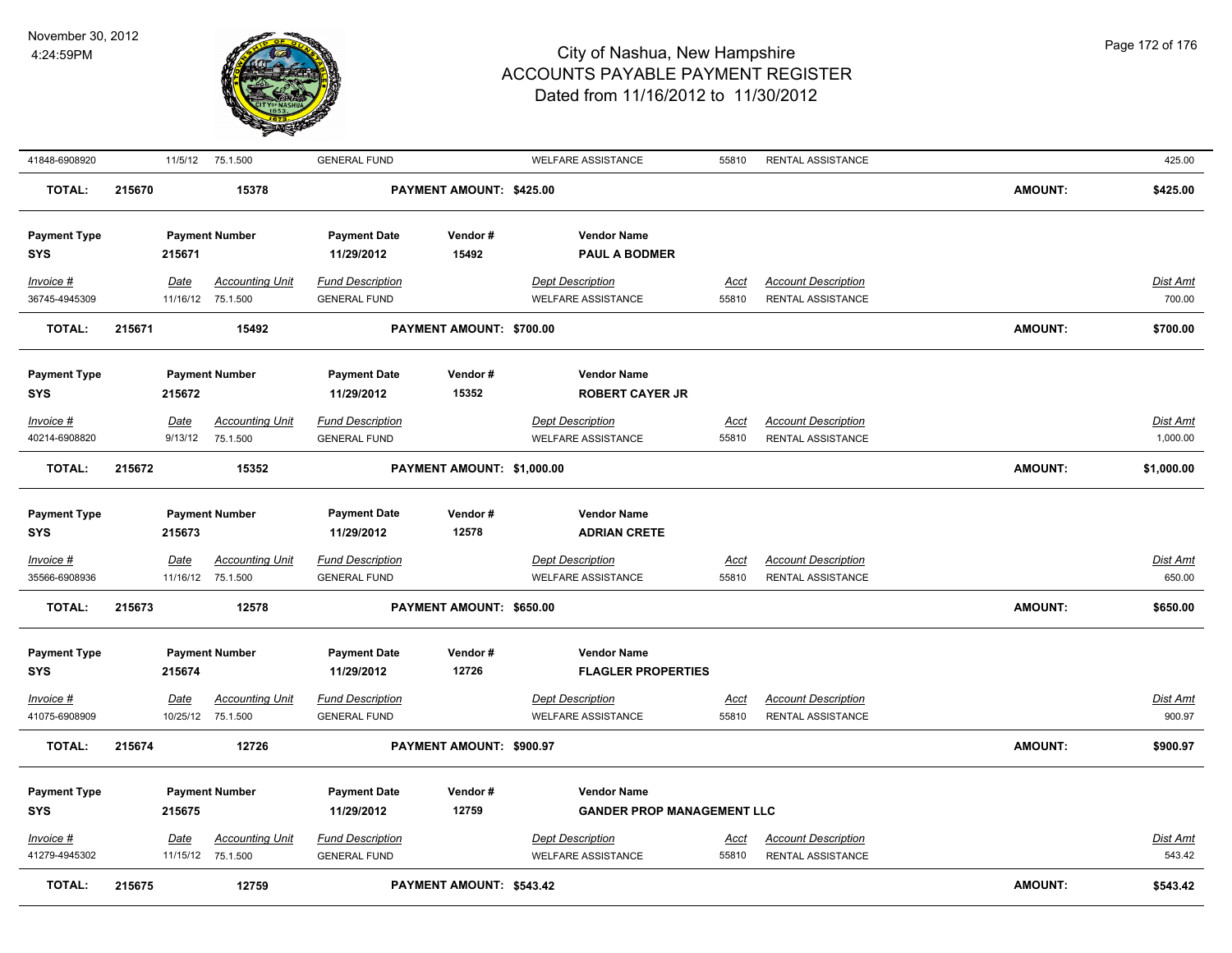

| <b>Payment Type</b> |        |             | <b>Payment Number</b>  | <b>Payment Date</b>     | Vendor#                    | <b>Vendor Name</b>                    |             |                            |                |                 |
|---------------------|--------|-------------|------------------------|-------------------------|----------------------------|---------------------------------------|-------------|----------------------------|----------------|-----------------|
| <b>SYS</b>          |        | 215676      |                        | 11/29/2012              | 12765                      | <b>GAUTHIER REALTY</b>                |             |                            |                |                 |
| Invoice #           |        | Date        | <b>Accounting Unit</b> | <b>Fund Description</b> |                            | <b>Dept Description</b>               | Acct        | <b>Account Description</b> |                | Dist Amt        |
| 40143-6908930       |        |             | 11/16/12 75.1.500      | <b>GENERAL FUND</b>     |                            | <b>WELFARE ASSISTANCE</b>             | 55810       | RENTAL ASSISTANCE          |                | 660.00          |
| <b>TOTAL:</b>       | 215676 |             | 12765                  |                         | PAYMENT AMOUNT: \$660.00   |                                       |             |                            | <b>AMOUNT:</b> | \$660.00        |
| <b>Payment Type</b> |        |             | <b>Payment Number</b>  | <b>Payment Date</b>     | Vendor#                    | <b>Vendor Name</b>                    |             |                            |                |                 |
| <b>SYS</b>          |        | 215677      |                        | 11/29/2012              | 14644                      | HAMMERHEAD RENTAL PROPERTIES          |             |                            |                |                 |
| Invoice #           |        | Date        | <b>Accounting Unit</b> | <b>Fund Description</b> |                            | <b>Dept Description</b>               | Acct        | <b>Account Description</b> |                | Dist Amt        |
| 36087-5908572       |        |             | 11/16/12 75.1.500      | <b>GENERAL FUND</b>     |                            | <b>WELFARE ASSISTANCE</b>             | 55810       | <b>RENTAL ASSISTANCE</b>   |                | 1,179.21        |
| <b>TOTAL:</b>       | 215677 |             | 14644                  |                         | PAYMENT AMOUNT: \$1,179.21 |                                       |             |                            | AMOUNT:        | \$1,179.21      |
| <b>Payment Type</b> |        |             | <b>Payment Number</b>  | <b>Payment Date</b>     | Vendor#                    | <b>Vendor Name</b>                    |             |                            |                |                 |
| <b>SYS</b>          |        | 215678      |                        | 11/29/2012              | 13029                      | <b>LTA INVESTMENTS LLC</b>            |             |                            |                |                 |
| $Invoice$ #         |        | Date        | <b>Accounting Unit</b> | <b>Fund Description</b> |                            | <b>Dept Description</b>               | <u>Acct</u> | <b>Account Description</b> |                | Dist Amt        |
| 36642-4945314       |        | 11/20/12    | 75.1.500               | <b>GENERAL FUND</b>     |                            | <b>WELFARE ASSISTANCE</b>             | 55810       | RENTAL ASSISTANCE          |                | 330.00          |
| <b>TOTAL:</b>       | 215678 |             | 13029                  |                         | PAYMENT AMOUNT: \$330.00   |                                       |             |                            | AMOUNT:        | \$330.00        |
| <b>Payment Type</b> |        |             | <b>Payment Number</b>  | <b>Payment Date</b>     | Vendor#                    | <b>Vendor Name</b>                    |             |                            |                |                 |
| <b>SYS</b>          |        | 215679      |                        | 11/29/2012              | 13142                      | <b>NASHUA INVESTORS LTD</b>           |             |                            |                |                 |
| Invoice #           |        | <u>Date</u> | <b>Accounting Unit</b> | <b>Fund Description</b> |                            | <b>Dept Description</b>               | <u>Acct</u> | <b>Account Description</b> |                | <b>Dist Amt</b> |
| 41799-6908938       |        |             | 11/19/12 75.1.500      | <b>GENERAL FUND</b>     |                            | <b>WELFARE ASSISTANCE</b>             | 55810       | RENTAL ASSISTANCE          |                | 176.62          |
| <b>TOTAL:</b>       | 215679 |             | 13142                  |                         | PAYMENT AMOUNT: \$176.62   |                                       |             |                            | AMOUNT:        | \$176.62        |
| <b>Payment Type</b> |        |             | <b>Payment Number</b>  | <b>Payment Date</b>     | Vendor#                    | <b>Vendor Name</b>                    |             |                            |                |                 |
| <b>SYS</b>          |        | 215680      |                        | 11/29/2012              | 11355                      | <b>NEIGHBORWORKS GREATER MANCHEST</b> |             |                            |                |                 |
| $Invoice$ #         |        | Date        | <b>Accounting Unit</b> | <b>Fund Description</b> |                            | <b>Dept Description</b>               | <u>Acct</u> | <b>Account Description</b> |                | Dist Amt        |
| 40535-7901513       |        |             | 11/16/12 75.1.500      | <b>GENERAL FUND</b>     |                            | <b>WELFARE ASSISTANCE</b>             | 55810       | RENTAL ASSISTANCE          |                | 459.43          |
| TOTAL:              | 215680 |             | 11355                  |                         | PAYMENT AMOUNT: \$459.43   |                                       |             |                            | AMOUNT:        | \$459.43        |
| <b>Payment Type</b> |        |             | <b>Payment Number</b>  | <b>Payment Date</b>     | Vendor#                    | <b>Vendor Name</b>                    |             |                            |                |                 |
| <b>SYS</b>          |        | 215681      |                        | 11/29/2012              | 13452                      | <b>RIVERVIEW GARDEN CO LLC</b>        |             |                            |                |                 |
| Invoice #           |        | Date        | <b>Accounting Unit</b> | <b>Fund Description</b> |                            | <b>Dept Description</b>               | Acct        | <b>Account Description</b> |                | Dist Amt        |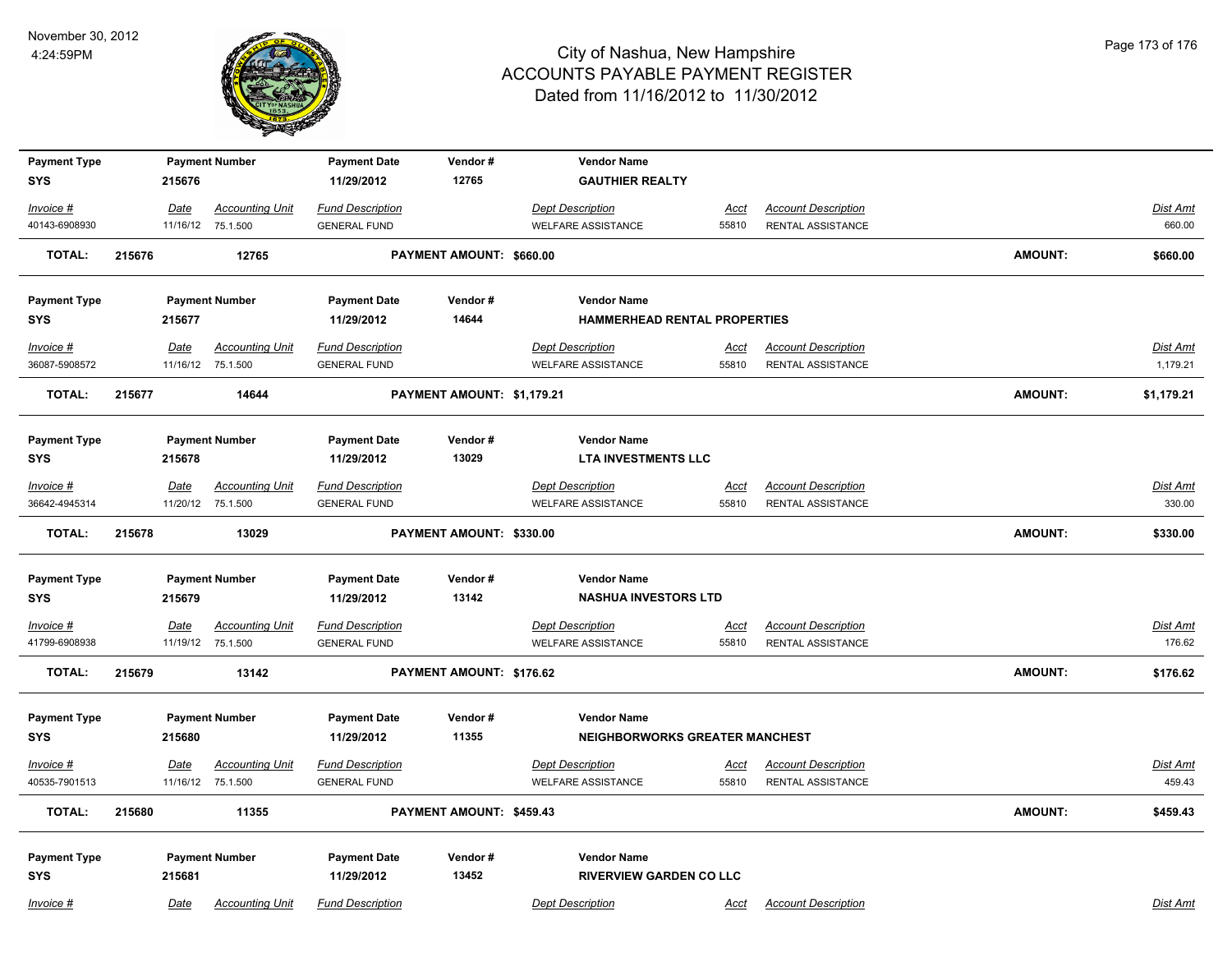

| 41846-7901493       |        | 11/2/12     | 75.1.500               | <b>GENERAL FUND</b>     |                            | <b>WELFARE ASSISTANCE</b>                            | 55810       | RENTAL ASSISTANCE                               |                | 1,295.84        |
|---------------------|--------|-------------|------------------------|-------------------------|----------------------------|------------------------------------------------------|-------------|-------------------------------------------------|----------------|-----------------|
| <b>TOTAL:</b>       | 215681 |             | 13452                  |                         | PAYMENT AMOUNT: \$1,295.84 |                                                      |             |                                                 | <b>AMOUNT:</b> | \$1,295.84      |
| <b>Payment Type</b> |        |             | <b>Payment Number</b>  | <b>Payment Date</b>     | Vendor#                    | <b>Vendor Name</b>                                   |             |                                                 |                |                 |
| SYS                 |        | 215682      |                        | 11/29/2012              | 15411                      | <b>ROUTE 140 PROPERTIES LLC</b>                      |             |                                                 |                |                 |
| Invoice #           |        | Date        | <b>Accounting Unit</b> | <b>Fund Description</b> |                            | <b>Dept Description</b>                              | <u>Acct</u> | <b>Account Description</b>                      |                | Dist Amt        |
| 41837-5908554       |        | 11/2/12     | 75.1.500               | <b>GENERAL FUND</b>     |                            | <b>WELFARE ASSISTANCE</b>                            | 55810       | RENTAL ASSISTANCE                               |                | 950.00          |
| <b>TOTAL:</b>       | 215682 |             | 15411                  |                         | PAYMENT AMOUNT: \$950.00   |                                                      |             |                                                 | <b>AMOUNT:</b> | \$950.00        |
| <b>Payment Type</b> |        |             | <b>Payment Number</b>  | <b>Payment Date</b>     | Vendor#                    | <b>Vendor Name</b>                                   |             |                                                 |                |                 |
| SYS                 |        | 215683      |                        | 11/29/2012              | 14709                      | <b>SNHS MANAGEMENT INC</b>                           |             |                                                 |                |                 |
| Invoice #           |        | Date        | <b>Accounting Unit</b> | <b>Fund Description</b> |                            | <b>Dept Description</b>                              | Acct        | <b>Account Description</b>                      |                | Dist Amt        |
| 40776-7901508       |        |             | 11/15/12 75.1.500      | <b>GENERAL FUND</b>     |                            | <b>WELFARE ASSISTANCE</b>                            | 55810       | RENTAL ASSISTANCE                               |                | 273.00          |
| <b>TOTAL:</b>       | 215683 |             | 14709                  |                         | PAYMENT AMOUNT: \$273.00   |                                                      |             |                                                 | <b>AMOUNT:</b> | \$273.00        |
| <b>Payment Type</b> |        |             | <b>Payment Number</b>  | <b>Payment Date</b>     | Vendor#                    | <b>Vendor Name</b>                                   |             |                                                 |                |                 |
| <b>SYS</b>          |        | 215684      |                        | 11/29/2012              | 13610                      | SOUTHERN NH SERV MNGT CORP                           |             |                                                 |                |                 |
| Invoice #           |        | Date        | <b>Accounting Unit</b> | <b>Fund Description</b> |                            | <b>Dept Description</b>                              | <u>Acct</u> | <b>Account Description</b>                      |                | Dist Amt        |
| 38978-5908565       |        | 11/9/12     | 75.1.500               | <b>GENERAL FUND</b>     |                            | <b>WELFARE ASSISTANCE</b>                            | 55810       | RENTAL ASSISTANCE                               |                | 106.04          |
| <b>TOTAL:</b>       | 215684 |             | 13610                  |                         | PAYMENT AMOUNT: \$106.04   |                                                      |             |                                                 | <b>AMOUNT:</b> | \$106.04        |
| <b>Payment Type</b> |        |             | <b>Payment Number</b>  | <b>Payment Date</b>     | Vendor#                    | <b>Vendor Name</b>                                   |             |                                                 |                |                 |
| SYS                 |        | 215685      |                        | 11/29/2012              | 13727                      | THC INVESTMENTS                                      |             |                                                 |                |                 |
| Invoice #           |        | Date        | <b>Accounting Unit</b> | <b>Fund Description</b> |                            | <b>Dept Description</b>                              | <u>Acct</u> | <b>Account Description</b>                      |                | <u>Dist Amt</u> |
| 38584-6908931       |        |             | 11/16/12 75.1.500      | <b>GENERAL FUND</b>     |                            | <b>WELFARE ASSISTANCE</b>                            | 55810       | RENTAL ASSISTANCE                               |                | 461.00          |
| <b>TOTAL:</b>       | 215685 |             | 13727                  |                         | PAYMENT AMOUNT: \$461.00   |                                                      |             |                                                 | <b>AMOUNT:</b> | \$461.00        |
| <b>Payment Type</b> |        |             | <b>Payment Number</b>  | <b>Payment Date</b>     | Vendor#                    | <b>Vendor Name</b>                                   |             |                                                 |                |                 |
| <b>SYS</b>          |        | 215686      |                        | 11/29/2012              | 10788                      | <b>WEST HOLLIS TRUST</b>                             |             |                                                 |                |                 |
|                     |        |             |                        |                         |                            |                                                      |             |                                                 |                |                 |
| Invoice #           |        | <u>Date</u> | <b>Accounting Unit</b> | <b>Fund Description</b> |                            | <b>Dept Description</b><br><b>WELFARE ASSISTANCE</b> | <u>Acct</u> | <b>Account Description</b><br>RENTAL ASSISTANCE |                | <u>Dist Amt</u> |
| 41880-7901516       |        |             | 11/20/12 75.1.500      | <b>GENERAL FUND</b>     |                            |                                                      | 55810       |                                                 |                | 645.00          |
| <b>TOTAL:</b>       | 215686 |             | 10788                  |                         | PAYMENT AMOUNT: \$645.00   |                                                      |             |                                                 | <b>AMOUNT:</b> | \$645.00        |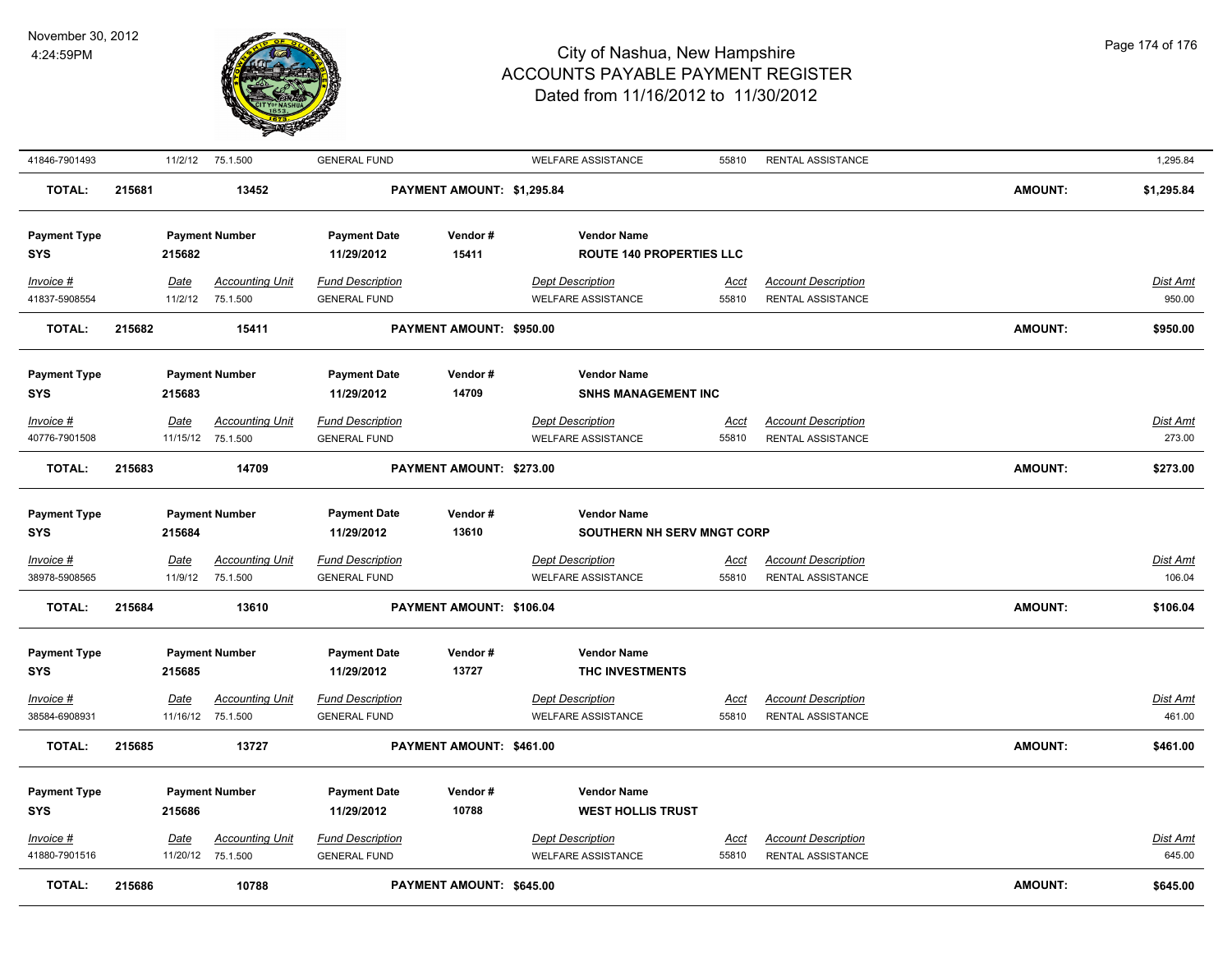

| <b>Payment Type</b>  |        |          | <b>Payment Number</b>  | <b>Payment Date</b>                           | Vendor#                        | <b>Vendor Name</b>                            |       |                            |                |          |
|----------------------|--------|----------|------------------------|-----------------------------------------------|--------------------------------|-----------------------------------------------|-------|----------------------------|----------------|----------|
| <b>SYS</b>           |        | 215687   |                        | 11/29/2012                                    | 14073                          | <b>THERESA CALOPE-YAKLIN</b>                  |       |                            |                |          |
| Invoice #            |        | Date     | <b>Accounting Unit</b> | <b>Fund Description</b>                       |                                | <b>Dept Description</b>                       | Acct  | <b>Account Description</b> | Activity       | Dist Amt |
| MILEAGE 9/2-10/31/12 |        | 11/14/12 | 72.1.500               | <b>GENERAL FUND</b>                           |                                | <b>COMMUNITY HEALTH</b>                       | 55307 | MILEAGE REIMBURSEMENTS     |                | 13.05    |
| MILEAGE 9/2-10/31/12 |        | 11/14/12 | 72.3070                | <b>COMMUNITY HEALTH GRANTS</b><br><b>FUND</b> |                                | <b>COMMUNITY HEALTH GRANTS</b><br><b>FUND</b> | 55300 | <b>TRAVEL</b>              | 72.1002.13.01  | 0.54     |
| MILEAGE 9/2-10/31/12 |        | 11/14/12 | 72.3070                | <b>COMMUNITY HEALTH GRANTS</b><br><b>FUND</b> |                                | <b>COMMUNITY HEALTH GRANTS</b><br><b>FUND</b> | 55300 | <b>TRAVEL</b>              | 72.1003.13.01  | 13.05    |
| <b>TOTAL:</b>        | 215687 |          | 14073                  |                                               | PAYMENT AMOUNT: \$26.64        |                                               |       |                            | <b>AMOUNT:</b> | \$26.64  |
| <b>Payment Type</b>  |        |          | <b>Payment Number</b>  | <b>Payment Date</b>                           | Vendor#                        | <b>Vendor Name</b>                            |       |                            |                |          |
| SYS                  |        | 215688   |                        | 11/29/2012                                    | 14083                          | <b>CHRISTINE M CARON</b>                      |       |                            |                |          |
| Invoice #            |        | Date     | <b>Accounting Unit</b> | <b>Fund Description</b>                       |                                | <b>Dept Description</b>                       | Acct  | <b>Account Description</b> | Activity       | Dist Amt |
| MILEAGE OCT13        |        | 11/14/12 | 72.1.500               | <b>GENERAL FUND</b>                           |                                | <b>COMMUNITY HEALTH</b>                       | 55307 | MILEAGE REIMBURSEMENTS     |                | 36.08    |
| MILEAGE OCT13        |        | 11/14/12 | 72.3070                | <b>COMMUNITY HEALTH GRANTS</b><br><b>FUND</b> |                                | <b>COMMUNITY HEALTH GRANTS</b><br><b>FUND</b> | 55300 | <b>TRAVEL</b>              | 72.1002.13.01  | 1.95     |
| MILEAGE OCT13        |        | 11/14/12 | 72.3070                | <b>COMMUNITY HEALTH GRANTS</b><br><b>FUND</b> |                                | <b>COMMUNITY HEALTH GRANTS</b><br><b>FUND</b> | 55300 | <b>TRAVEL</b>              | 72.1003.13.01  | 8.87     |
| <b>TOTAL:</b>        | 215688 |          | 14083                  |                                               | <b>PAYMENT AMOUNT: \$46.90</b> |                                               |       |                            | <b>AMOUNT:</b> | \$46.90  |